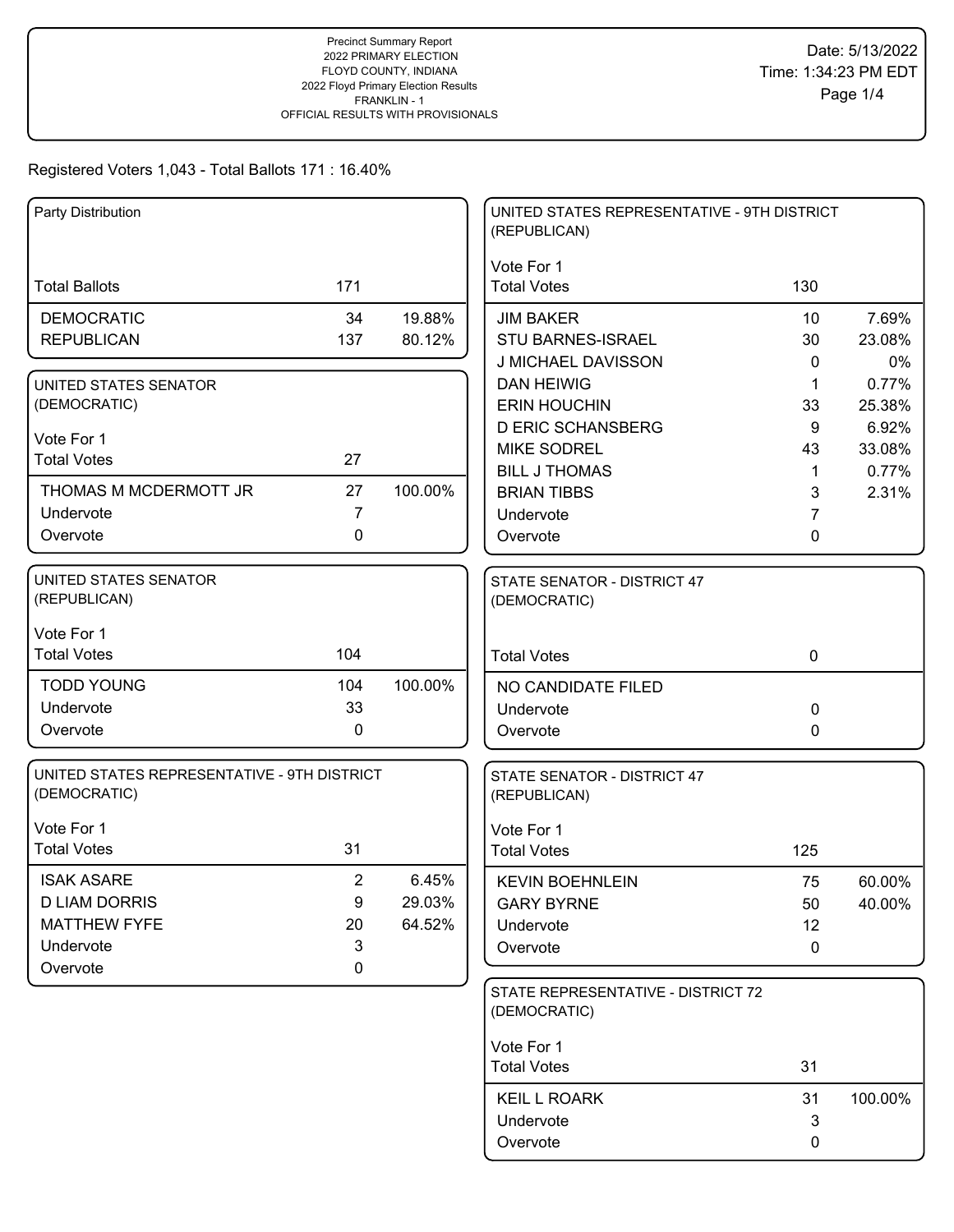| STATE REPRESENTATIVE - DISTRICT 72<br>(REPUBLICAN)              |                |         | PROSECUTING ATTORNEY<br>(REPUBLICAN)       |              |         |
|-----------------------------------------------------------------|----------------|---------|--------------------------------------------|--------------|---------|
| Vote For 1                                                      |                |         | Vote For 1                                 |              |         |
| <b>Total Votes</b>                                              | 128            |         | <b>Total Votes</b>                         | 106          |         |
| EDWARD D (ED) CLERE                                             | 66             | 51.56%  | <b>CHRIS LANE</b>                          | 106          | 100.00% |
| <b>JACKIE BRIGHT GRUBBS</b>                                     | 55             | 42.97%  | Undervote                                  | 31           |         |
| THOMAS M (TOM) JONES                                            | $\overline{7}$ | 5.47%   | Overvote                                   | $\mathbf 0$  |         |
| Undervote                                                       | 9              |         |                                            |              |         |
| Overvote                                                        | 0              |         | <b>CIRCUIT COURT CLERK</b><br>(DEMOCRATIC) |              |         |
| JUDGE OF THE CIRCUIT COURT - 52ND JUDICIAL CIR.                 |                |         |                                            |              |         |
| (DEMOCRATIC)                                                    |                |         | <b>Total Votes</b>                         | $\mathbf 0$  |         |
| Vote For 1                                                      |                |         | NO CANDIDATE FILED                         |              |         |
| <b>Total Votes</b>                                              | 32             |         | Undervote                                  | $\mathbf 0$  |         |
| DANA EBERLE-PEAY                                                | 32             | 100.00% | Overvote                                   | $\mathbf 0$  |         |
| Undervote                                                       | $\overline{c}$ |         |                                            |              |         |
| Overvote                                                        | 0              |         | <b>CIRCUIT COURT CLERK</b>                 |              |         |
|                                                                 |                |         | (REPUBLICAN)                               |              |         |
| JUDGE OF THE CIRCUIT COURT - 52ND JUDICIAL CIR.<br>(REPUBLICAN) |                |         | Vote For 1                                 |              |         |
|                                                                 |                |         | <b>Total Votes</b>                         | 111          |         |
| Vote For 1                                                      |                |         | <b>DANITA BURKS</b>                        | 111          | 100.00% |
| <b>Total Votes</b>                                              | 107            |         | Undervote                                  | 26           |         |
| <b>JUSTIN BROWN</b>                                             | 107            | 100.00% | Overvote                                   | $\mathbf{0}$ |         |
| Undervote                                                       | 30             |         |                                            |              |         |
| Overvote                                                        | 0              |         | <b>COUNTY AUDITOR</b>                      |              |         |
|                                                                 |                |         | (DEMOCRATIC)                               |              |         |
| PROSECUTING ATTORNEY<br>(DEMOCRATIC)                            |                |         |                                            |              |         |
|                                                                 |                |         | <b>Total Votes</b>                         | 0            |         |
|                                                                 |                |         | NO CANDIDATE FILED                         |              |         |
| <b>Total Votes</b>                                              | $\pmb{0}$      |         | Undervote                                  | $\mathbf 0$  |         |
| NO CANDIDATE FILED                                              |                |         | Overvote                                   | $\mathbf 0$  |         |
| Undervote                                                       | 0              |         |                                            |              |         |
| Overvote                                                        | 0              |         | <b>COUNTY AUDITOR</b><br>(REPUBLICAN)      |              |         |
|                                                                 |                |         | Vote For 1                                 |              |         |
|                                                                 |                |         | <b>Total Votes</b>                         | 110          |         |
|                                                                 |                |         | AMANDA M PAHMEIER                          | 49           | 44.55%  |
|                                                                 |                |         | <b>DIANA M TOPPING</b>                     | 61           | 55.45%  |
|                                                                 |                |         | Undervote                                  | 27           |         |
|                                                                 |                |         | Overvote                                   | 0            |         |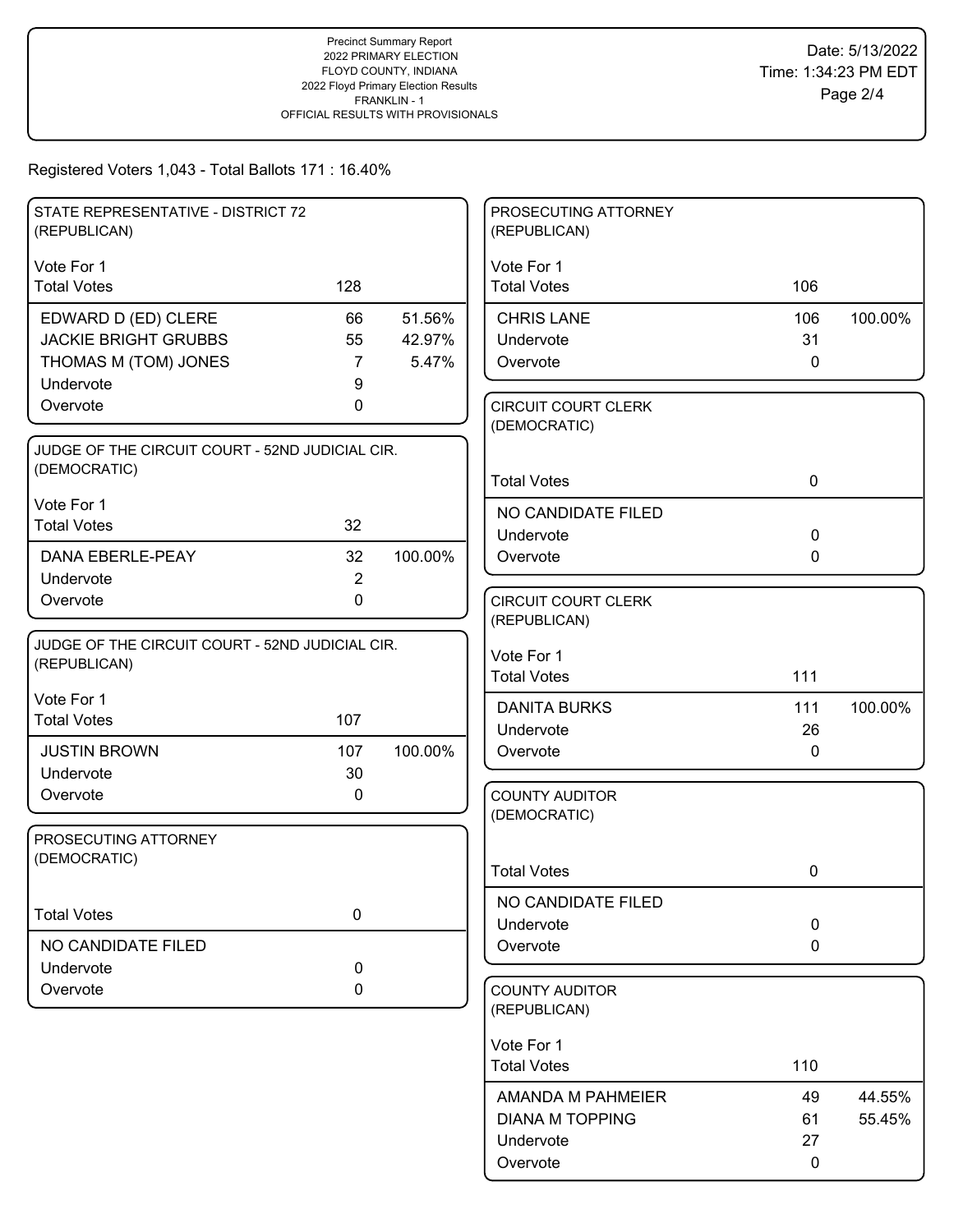| <b>COUNTY SHERIFF</b><br>(DEMOCRATIC) |             |         | <b>COUNTY COMMISSIONER - DISTRICT 1</b><br>(DEMOCRATIC) |                |                  |
|---------------------------------------|-------------|---------|---------------------------------------------------------|----------------|------------------|
| Vote For 1                            |             |         | Vote For 1                                              |                |                  |
| <b>Total Votes</b>                    | 31          |         | <b>Total Votes</b>                                      | 30             |                  |
|                                       |             |         |                                                         |                |                  |
| <b>DARRELL W MILLS</b>                | 31<br>3     | 100.00% | <b>TYLER P GAINES</b><br><b>CHUCK SIMONS</b>            | 15<br>15       | 50.00%<br>50.00% |
| Undervote<br>Overvote                 | $\mathbf 0$ |         | Undervote                                               | 4              |                  |
|                                       |             |         | Overvote                                                | 0              |                  |
| <b>COUNTY SHERIFF</b>                 |             |         |                                                         |                |                  |
| (REPUBLICAN)                          |             |         | <b>COUNTY COMMISSIONER - DISTRICT 1</b>                 |                |                  |
|                                       |             |         | (REPUBLICAN)                                            |                |                  |
| Vote For 1                            |             |         |                                                         |                |                  |
| <b>Total Votes</b>                    | 130         |         | Vote For 1                                              |                |                  |
| <b>STEVE BUSH</b>                     | 62          | 47.69%  | <b>Total Votes</b>                                      | 127            |                  |
| <b>SAM SARKISIAN</b>                  | 68          | 52.31%  | <b>SHAWN CARRUTHERS</b>                                 | 55             | 43.31%           |
| Undervote                             | 7           |         | AL KNABLE                                               | 72             | 56.69%           |
| Overvote                              | 0           |         | Undervote                                               | 10             |                  |
|                                       |             |         | Overvote                                                | 0              |                  |
| <b>COUNTY ASSESSOR</b>                |             |         |                                                         |                |                  |
| (DEMOCRATIC)                          |             |         | COUNTY COUNCIL MEMBER - DISTRICT 1                      |                |                  |
| Vote For 1                            |             |         | (DEMOCRATIC)                                            |                |                  |
| <b>Total Votes</b>                    | 30          |         | Vote For 1                                              |                |                  |
|                                       |             |         | <b>Total Votes</b>                                      | 32             |                  |
| PATRICIA TRISH BADGER<br>-BYRD        | 30          | 100.00% |                                                         |                |                  |
| Undervote                             | 4           |         | <b>TONY TORAN</b>                                       | 32             | 100.00%          |
| Overvote                              | $\mathbf 0$ |         | Undervote                                               | $\overline{2}$ |                  |
|                                       |             |         | Overvote                                                | 0              |                  |
| <b>COUNTY ASSESSOR</b>                |             |         | COUNTY COUNCIL MEMBER - DISTRICT 1                      |                |                  |
| (REPUBLICAN)                          |             |         | (REPUBLICAN)                                            |                |                  |
|                                       |             |         |                                                         |                |                  |
| Vote For 1<br><b>Total Votes</b>      | 108         |         | Vote For 1                                              |                |                  |
|                                       |             |         | <b>Total Votes</b>                                      | 88             |                  |
| CHRIS DONES                           | 26          | 24.07%  | <b>CHARLIE MOON</b>                                     | 88             | 100.00%          |
| <b>JAMES W SINKS</b>                  | 26          | 24.07%  | Undervote                                               | 49             |                  |
| <b>TERRY L WATSON</b>                 | 56          | 51.85%  | Overvote                                                | $\mathbf 0$    |                  |
| Undervote                             | 29          |         |                                                         |                |                  |
| Overvote                              | $\pmb{0}$   |         |                                                         |                |                  |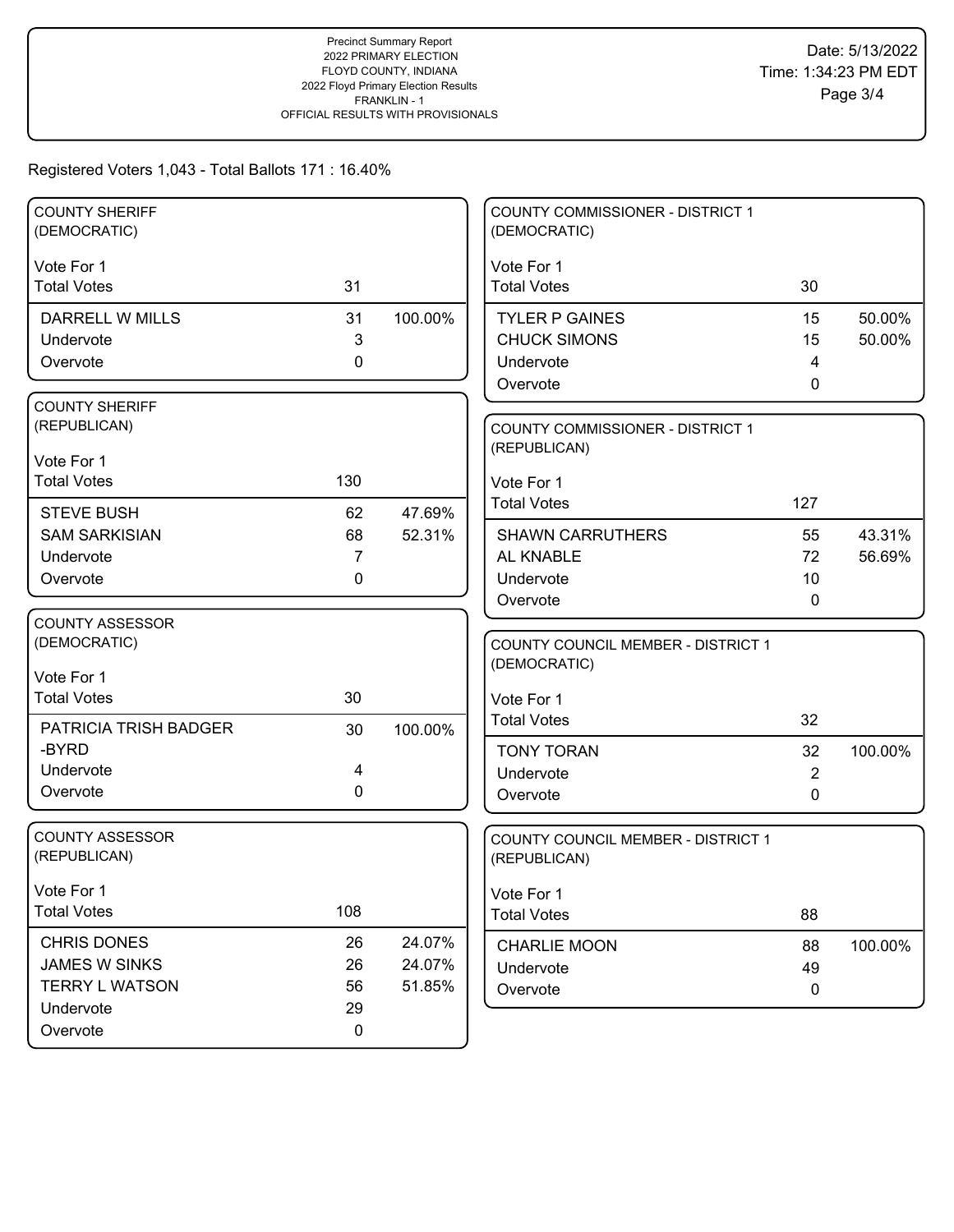| FRANKLIN TWP. TRUSTEE<br>(DEMOCRATIC)      |             |                  | REP STATE CONVENTION DELEGATE - FLOYD CO., AT LARGE<br>(REPUBLICAN) |             |        |
|--------------------------------------------|-------------|------------------|---------------------------------------------------------------------|-------------|--------|
| <b>Total Votes</b>                         | $\mathbf 0$ |                  | Vote For 10<br><b>Total Votes</b>                                   | 588         |        |
| NO CANDIDATE FILED                         |             |                  | DALE M BAGSHAW                                                      | 51          | 8.67%  |
| Undervote                                  | 0           |                  | <b>SHARON G BAGSHAW</b>                                             | 41          | 6.97%  |
| Overvote                                   | 0           |                  | <b>SHAWN CARRUTHERS</b>                                             | 67          | 11.39% |
|                                            |             |                  | EDWARD D (ED) CLERE                                                 | 74          | 12.59% |
| FRANKLIN TWP. TRUSTEE                      |             |                  | <b>DOUG DRAKE</b>                                                   | 34          | 5.78%  |
| (REPUBLICAN)                               |             |                  | <b>LOIS HERTOG</b>                                                  | 47          | 7.99%  |
| Vote For 1                                 |             |                  | <b>JAMES A KANNING</b>                                              | 36          | 6.12%  |
| <b>Total Votes</b>                         | 104         |                  | <b>ANNIE KIRCHNER</b>                                               | 44          | 7.48%  |
|                                            |             |                  | <b>MATT MILLIES</b>                                                 | 33          | 5.61%  |
| MICHAEL THOMPSON                           | 104         | 100.00%          | <b>LINDA K MOHNEY</b>                                               | 31          | 5.27%  |
| Undervote                                  | 33          |                  | <b>CARL PEARCY</b>                                                  | 34          | 5.78%  |
| Overvote                                   | $\Omega$    |                  | <b>ROY SCOTT</b>                                                    | 25          | 4.25%  |
|                                            |             |                  | ANDREW B TAKAMI                                                     | 26          | 4.42%  |
| FRANKLIN TWP, BOARD MEMBER                 |             |                  | <b>JOSH JT TURNER</b>                                               | 45          | 7.65%  |
| (DEMOCRATIC)                               |             |                  | Undervote                                                           | 782         |        |
| Vote For 3                                 |             |                  | Overvote                                                            | $\mathbf 0$ |        |
| <b>Total Votes</b>                         | 45          |                  |                                                                     |             |        |
|                                            |             |                  |                                                                     |             |        |
| ANN HEITKEMPER<br><b>DONALD R SCHICKEL</b> | 22<br>23    | 48.89%<br>51.11% |                                                                     |             |        |
| Undervote                                  | 57          |                  |                                                                     |             |        |
| Overvote                                   | $\mathbf 0$ |                  |                                                                     |             |        |
|                                            |             |                  |                                                                     |             |        |
| FRANKLIN TWP. BOARD MEMBER<br>(REPUBLICAN) |             |                  |                                                                     |             |        |
| Vote For 3                                 |             |                  |                                                                     |             |        |
| <b>Total Votes</b>                         | 99          |                  |                                                                     |             |        |
| <b>JOSEPH ZAMORANO</b>                     | 99          | 100.00%          |                                                                     |             |        |
| Undervote                                  | 312         |                  |                                                                     |             |        |
| Overvote                                   | $\mathbf 0$ |                  |                                                                     |             |        |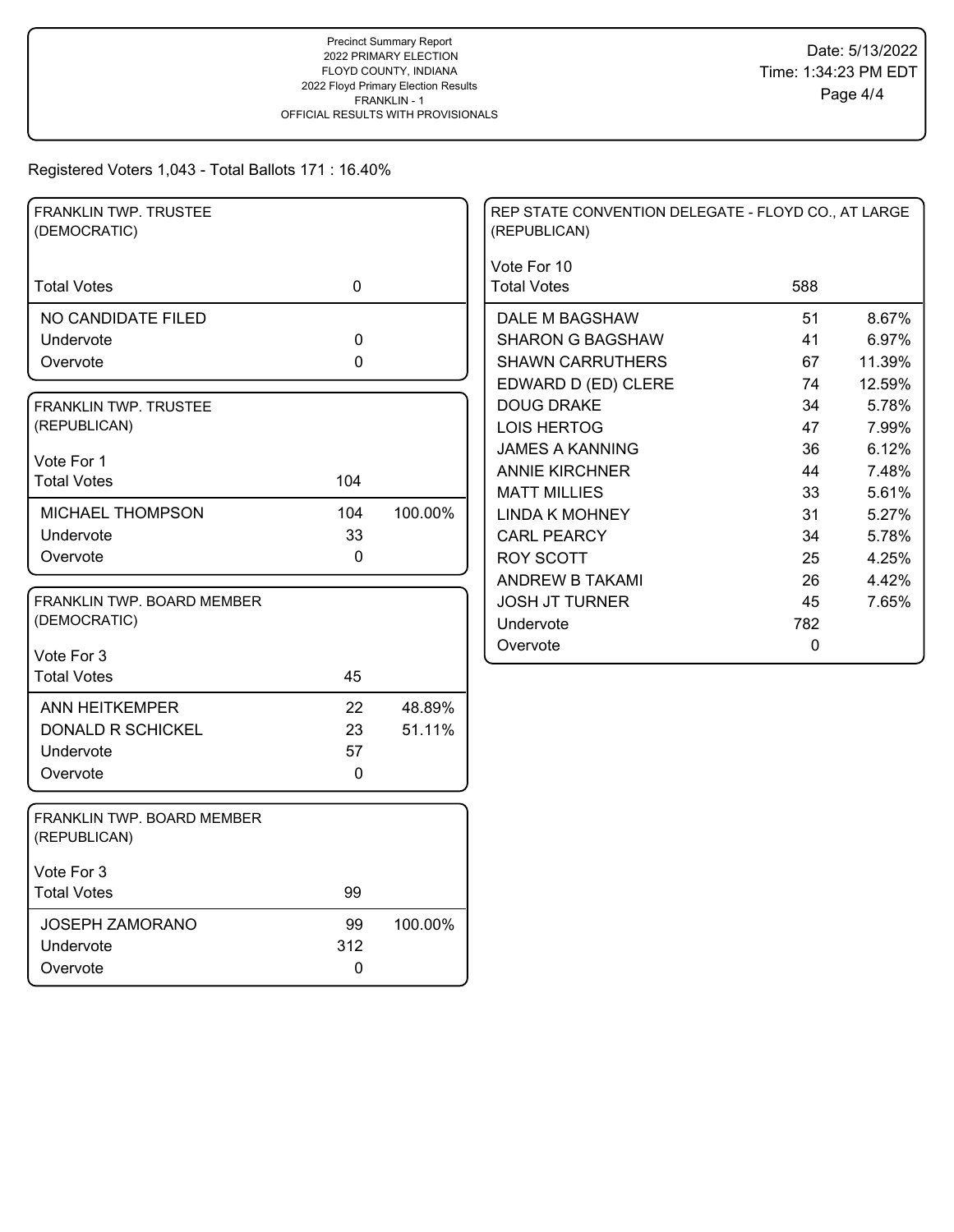| Party Distribution                                          |              |         | UNITED STATES REPRESENTATIVE - 9TH DISTRICT<br>(REPUBLICAN) |                   |             |
|-------------------------------------------------------------|--------------|---------|-------------------------------------------------------------|-------------------|-------------|
| <b>Total Ballots</b>                                        | 301          |         | Vote For 1<br><b>Total Votes</b>                            | 229               |             |
|                                                             |              |         |                                                             |                   |             |
| <b>DEMOCRATIC</b>                                           | 59           | 19.60%  | <b>JIM BAKER</b>                                            | 13                | 5.68%       |
| <b>REPUBLICAN</b>                                           | 242          | 80.40%  | <b>STU BARNES-ISRAEL</b>                                    | 38                | 16.59%      |
|                                                             |              |         | J MICHAEL DAVISSON                                          | $\mathbf{0}$<br>2 | 0%<br>0.87% |
| UNITED STATES SENATOR<br>(DEMOCRATIC)                       |              |         | <b>DAN HEIWIG</b><br><b>ERIN HOUCHIN</b>                    | 68                | 29.69%      |
|                                                             |              |         | <b>D ERIC SCHANSBERG</b>                                    |                   | 9.17%       |
| Vote For 1                                                  |              |         | <b>MIKE SODREL</b>                                          | 21<br>84          | 36.68%      |
| <b>Total Votes</b>                                          | 48           |         | <b>BILL J THOMAS</b>                                        | $\overline{2}$    | 0.87%       |
| THOMAS M MCDERMOTT JR                                       | 48           | 100.00% | <b>BRIAN TIBBS</b>                                          | 1                 | 0.44%       |
| Undervote                                                   | 11           |         | Undervote                                                   | 13                |             |
| Overvote                                                    | $\mathbf{0}$ |         | Overvote                                                    | 0                 |             |
|                                                             |              |         |                                                             |                   |             |
| UNITED STATES SENATOR<br>(REPUBLICAN)                       |              |         | STATE SENATOR - DISTRICT 47<br>(DEMOCRATIC)                 |                   |             |
| Vote For 1                                                  |              |         |                                                             |                   |             |
| <b>Total Votes</b>                                          | 194          |         | <b>Total Votes</b>                                          | $\mathbf 0$       |             |
| <b>TODD YOUNG</b>                                           | 194          | 100.00% | NO CANDIDATE FILED                                          |                   |             |
| Undervote                                                   | 48           |         | Undervote                                                   | 0                 |             |
| Overvote                                                    | $\mathbf 0$  |         | Overvote                                                    | 0                 |             |
|                                                             |              |         |                                                             |                   |             |
| UNITED STATES REPRESENTATIVE - 9TH DISTRICT<br>(DEMOCRATIC) |              |         | STATE SENATOR - DISTRICT 47<br>(REPUBLICAN)                 |                   |             |
| Vote For 1                                                  |              |         | Vote For 1                                                  |                   |             |
| <b>Total Votes</b>                                          | 53           |         | <b>Total Votes</b>                                          | 223               |             |
| <b>ISAK ASARE</b>                                           | 13           | 24.53%  | <b>KEVIN BOEHNLEIN</b>                                      | 152               | 68.16%      |
| <b>D LIAM DORRIS</b>                                        | 13           | 24.53%  | <b>GARY BYRNE</b>                                           | 71                | 31.84%      |
| <b>MATTHEW FYFE</b>                                         | 27           | 50.94%  | Undervote                                                   | 19                |             |
| Undervote                                                   | 6            |         | Overvote                                                    | 0                 |             |
| Overvote                                                    | $\mathbf 0$  |         |                                                             |                   |             |
|                                                             |              |         | STATE REPRESENTATIVE - DISTRICT 72<br>(DEMOCRATIC)          |                   |             |
|                                                             |              |         | Vote For 1                                                  |                   |             |
|                                                             |              |         | <b>Total Votes</b>                                          | 53                |             |
|                                                             |              |         | <b>KEIL L ROARK</b>                                         | 53                | 100.00%     |
|                                                             |              |         | Undervote                                                   | 6                 |             |
|                                                             |              |         | Overvote                                                    | 0                 |             |
|                                                             |              |         |                                                             |                   |             |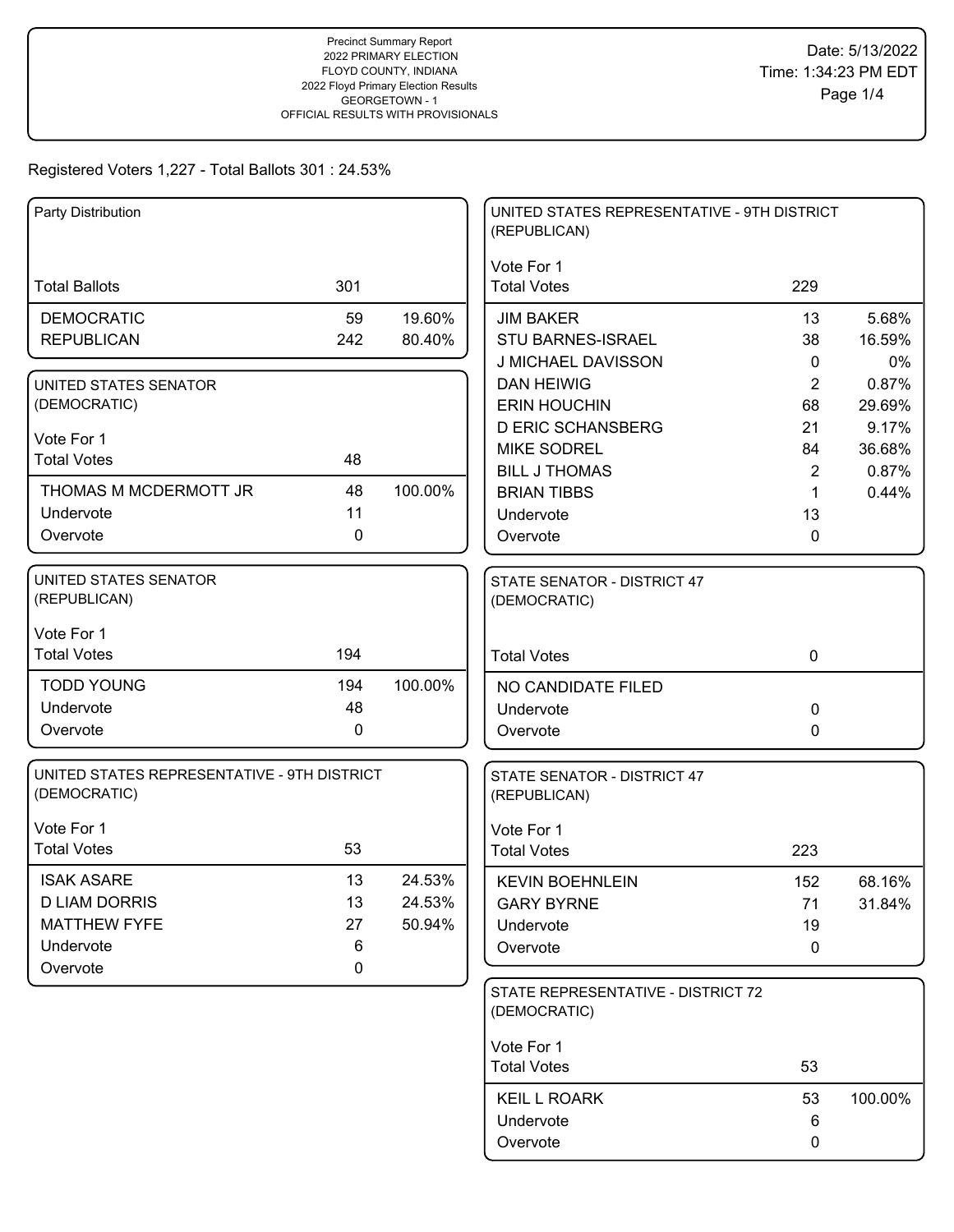| STATE REPRESENTATIVE - DISTRICT 72              |             |         | PROSECUTING ATTORNEY<br>(REPUBLICAN)  |              |         |
|-------------------------------------------------|-------------|---------|---------------------------------------|--------------|---------|
| (REPUBLICAN)                                    |             |         |                                       |              |         |
| Vote For 1                                      | 230         |         | Vote For 1                            |              |         |
| <b>Total Votes</b>                              |             |         | <b>Total Votes</b>                    | 206          |         |
| EDWARD D (ED) CLERE                             | 127         | 55.22%  | <b>CHRIS LANE</b>                     | 206          | 100.00% |
| <b>JACKIE BRIGHT GRUBBS</b>                     | 82          | 35.65%  | Undervote                             | 36           |         |
| THOMAS M (TOM) JONES<br>Undervote               | 21<br>12    | 9.13%   | Overvote                              | $\mathbf 0$  |         |
| Overvote                                        | 0           |         | <b>CIRCUIT COURT CLERK</b>            |              |         |
|                                                 |             |         | (DEMOCRATIC)                          |              |         |
| JUDGE OF THE CIRCUIT COURT - 52ND JUDICIAL CIR. |             |         |                                       |              |         |
| (DEMOCRATIC)                                    |             |         | <b>Total Votes</b>                    | $\mathbf 0$  |         |
| Vote For 1                                      |             |         | NO CANDIDATE FILED                    |              |         |
| <b>Total Votes</b>                              | 54          |         | Undervote                             | $\mathbf 0$  |         |
| DANA EBERLE-PEAY                                | 54          | 100.00% | Overvote                              | $\mathbf{0}$ |         |
| Undervote                                       | 5           |         |                                       |              |         |
| Overvote                                        | $\mathbf 0$ |         | <b>CIRCUIT COURT CLERK</b>            |              |         |
|                                                 |             |         | (REPUBLICAN)                          |              |         |
| JUDGE OF THE CIRCUIT COURT - 52ND JUDICIAL CIR. |             |         | Vote For 1                            |              |         |
| (REPUBLICAN)                                    |             |         | <b>Total Votes</b>                    | 199          |         |
| Vote For 1                                      |             |         | <b>DANITA BURKS</b>                   | 199          | 100.00% |
| <b>Total Votes</b>                              | 197         |         | Undervote                             | 43           |         |
| <b>JUSTIN BROWN</b>                             | 197         | 100.00% | Overvote                              | 0            |         |
| Undervote                                       | 45          |         |                                       |              |         |
| Overvote                                        | $\mathbf 0$ |         | <b>COUNTY AUDITOR</b>                 |              |         |
|                                                 |             |         | (DEMOCRATIC)                          |              |         |
| PROSECUTING ATTORNEY<br>(DEMOCRATIC)            |             |         |                                       |              |         |
|                                                 |             |         | <b>Total Votes</b>                    | 0            |         |
|                                                 |             |         | NO CANDIDATE FILED                    |              |         |
| <b>Total Votes</b>                              | 0           |         | Undervote                             | $\mathbf 0$  |         |
| NO CANDIDATE FILED                              |             |         | Overvote                              | $\mathbf 0$  |         |
| Undervote                                       | $\pmb{0}$   |         |                                       |              |         |
| Overvote                                        | 0           |         | <b>COUNTY AUDITOR</b><br>(REPUBLICAN) |              |         |
|                                                 |             |         | Vote For 1                            |              |         |
|                                                 |             |         | <b>Total Votes</b>                    | 178          |         |
|                                                 |             |         | <b>AMANDA M PAHMEIER</b>              | 85           | 47.75%  |
|                                                 |             |         | <b>DIANA M TOPPING</b>                | 93           | 52.25%  |
|                                                 |             |         | Undervote                             | 64           |         |
|                                                 |             |         | Overvote                              | $\mathbf 0$  |         |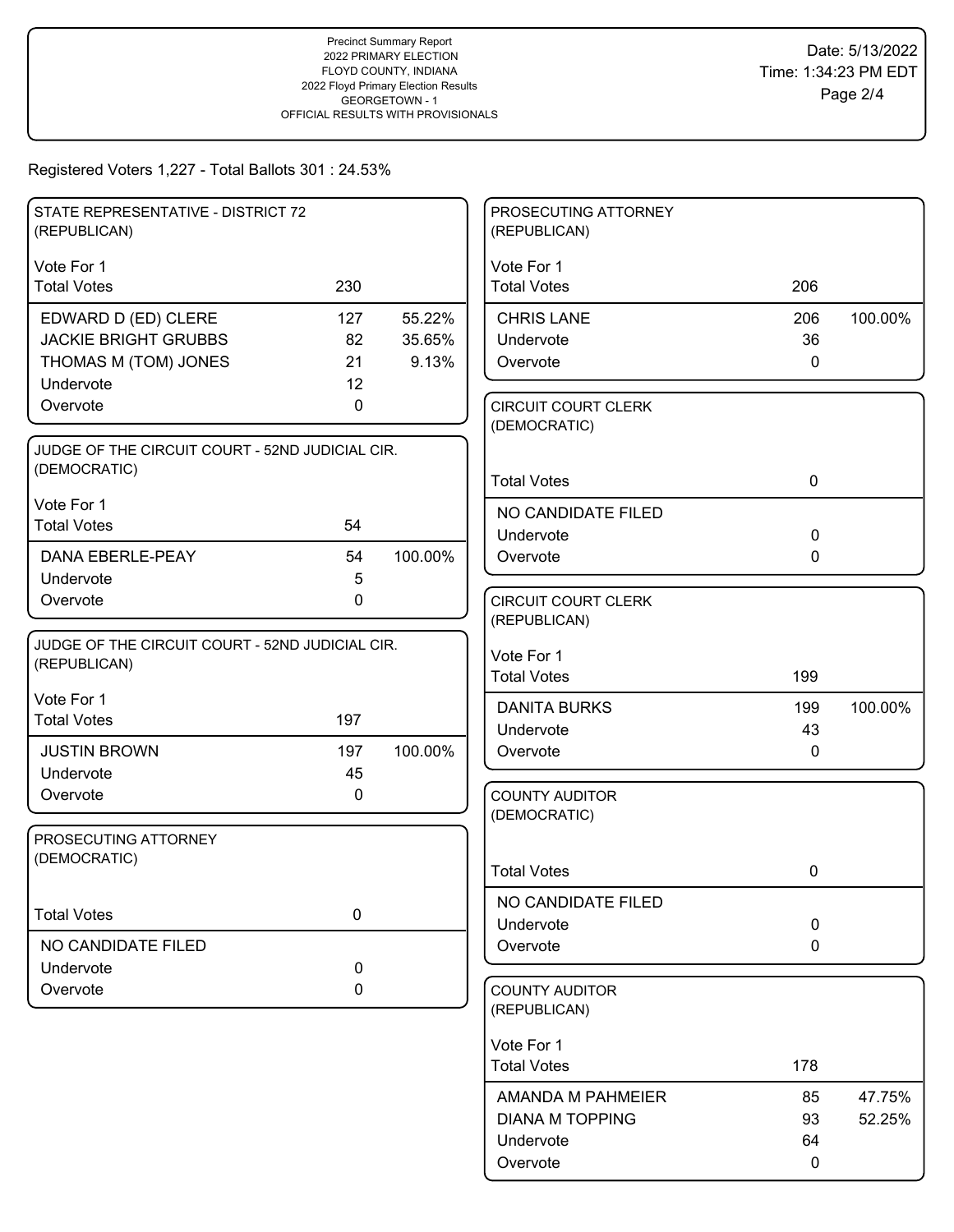| <b>COUNTY SHERIFF</b><br>(DEMOCRATIC) |          |                  | COUNTY COMMISSIONER - DISTRICT 1<br>(DEMOCRATIC) |                   |        |
|---------------------------------------|----------|------------------|--------------------------------------------------|-------------------|--------|
| Vote For 1                            |          |                  | Vote For 1                                       |                   |        |
| <b>Total Votes</b>                    | 54       |                  | <b>Total Votes</b>                               | 51                |        |
| DARRELL W MILLS                       | 54       | 100.00%          | <b>TYLER P GAINES</b>                            | 22                | 43.14% |
| Undervote                             | 5        |                  | <b>CHUCK SIMONS</b>                              | 29                | 56.86% |
| Overvote                              | 0        |                  | Undervote                                        | 8                 |        |
|                                       |          |                  | Overvote                                         | $\mathbf{0}$      |        |
| <b>COUNTY SHERIFF</b>                 |          |                  |                                                  |                   |        |
| (REPUBLICAN)                          |          |                  | <b>COUNTY COMMISSIONER - DISTRICT 1</b>          |                   |        |
| Vote For 1                            |          |                  | (REPUBLICAN)                                     |                   |        |
| <b>Total Votes</b>                    | 237      |                  | Vote For 1                                       |                   |        |
| <b>STEVE BUSH</b>                     | 112      | 47.26%           | <b>Total Votes</b>                               | 228               |        |
| <b>SAM SARKISIAN</b>                  | 125      | 52.74%           | <b>SHAWN CARRUTHERS</b>                          | 77                | 33.77% |
| Undervote                             | 5        |                  | AL KNABLE                                        | 151               | 66.23% |
| Overvote                              | 0        |                  | Undervote                                        | 14                |        |
|                                       |          |                  | Overvote                                         | 0                 |        |
| <b>COUNTY ASSESSOR</b>                |          |                  |                                                  |                   |        |
| (DEMOCRATIC)                          |          |                  | COUNTY COUNCIL MEMBER DISTRICT 4                 |                   |        |
| Vote For 1                            |          |                  | (DEMOCRATIC)                                     |                   |        |
| <b>Total Votes</b>                    | 49       |                  |                                                  |                   |        |
| PATRICIA TRISH BADGER                 | 49       | 100.00%          | <b>Total Votes</b>                               | $\mathbf 0$       |        |
| -BYRD                                 |          |                  | NO CANDIDATE FILED                               |                   |        |
| Undervote                             | 10       |                  | Undervote                                        | 0                 |        |
| Overvote                              | 0        |                  | Overvote                                         | 0                 |        |
|                                       |          |                  |                                                  |                   |        |
| <b>COUNTY ASSESSOR</b>                |          |                  |                                                  |                   |        |
| (REPUBLICAN)                          |          |                  | COUNTY COUNCIL MEMBER DISTRICT 4<br>(REPUBLICAN) |                   |        |
|                                       |          |                  |                                                  |                   |        |
| Vote For 1<br><b>Total Votes</b>      | 189      |                  | Vote For 1<br><b>Total Votes</b>                 | 214               |        |
|                                       |          |                  |                                                  |                   |        |
| CHRIS DONES<br><b>JAMES W SINKS</b>   | 39<br>57 | 20.63%<br>30.16% | <b>DENISE ANN KONKLE</b>                         | 119               | 55.61% |
| <b>TERRY L WATSON</b>                 | 93       | 49.21%           | <b>DOUG WACKER</b>                               | 95                | 44.39% |
| Undervote                             | 53       |                  | Undervote<br>Overvote                            | 28<br>$\mathbf 0$ |        |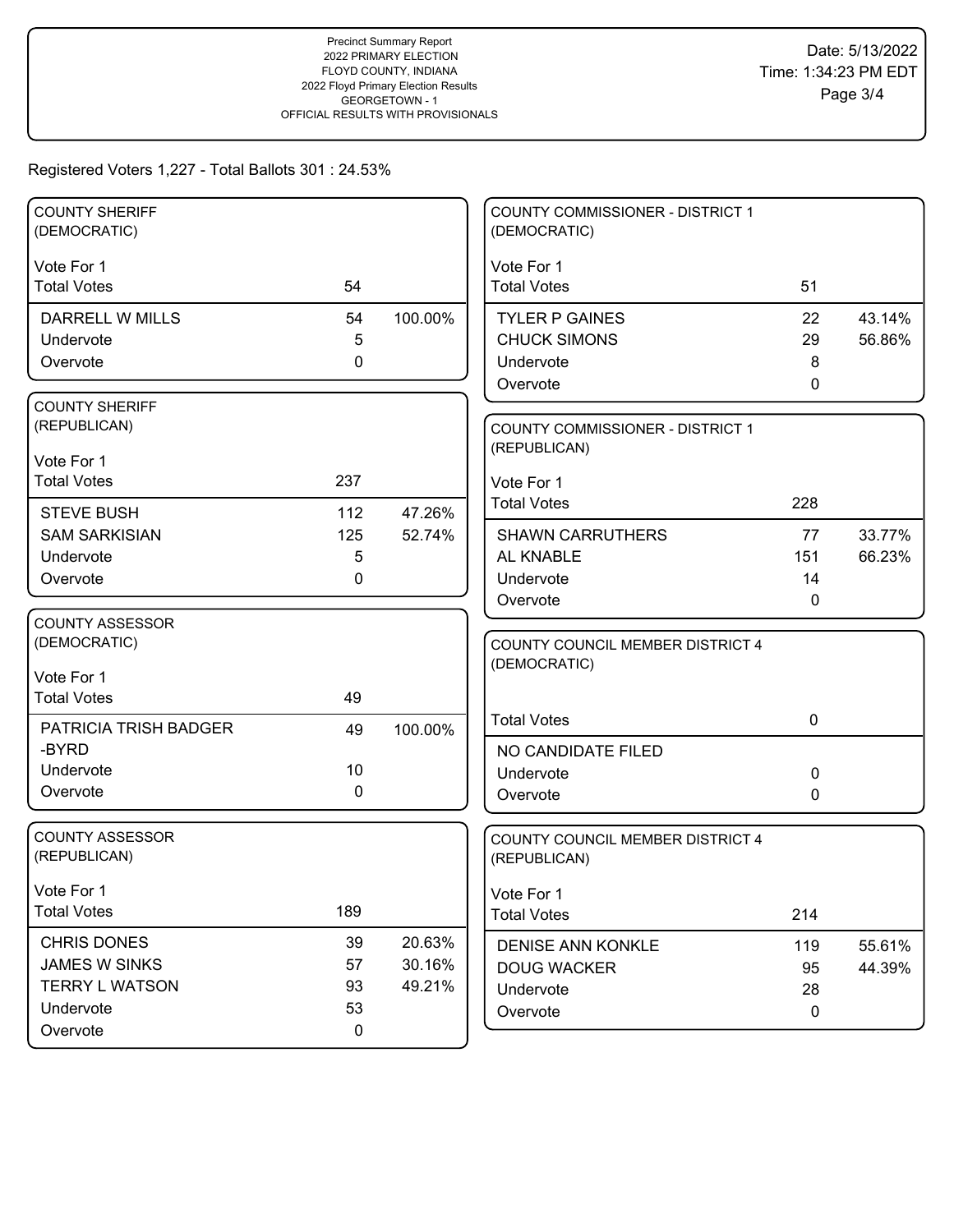| <b>GEORGETOWN TWP. TRUSTEE</b><br>(DEMOCRATIC)      |             |         | REP STATE CONVENTION DELEGATE - FLOYD CO., AT LARGE<br>(REPUBLICAN) |       |        |
|-----------------------------------------------------|-------------|---------|---------------------------------------------------------------------|-------|--------|
| <b>Total Votes</b>                                  | $\mathbf 0$ |         | Vote For 10<br><b>Total Votes</b>                                   | 1,028 |        |
| NO CANDIDATE FILED                                  |             |         | DALE M BAGSHAW                                                      | 88    | 8.56%  |
| Undervote                                           | $\mathbf 0$ |         | <b>SHARON G BAGSHAW</b>                                             | 73    | 7.10%  |
| Overvote                                            | 0           |         | <b>SHAWN CARRUTHERS</b>                                             | 111   | 10.80% |
|                                                     |             |         | EDWARD D (ED) CLERE                                                 | 143   | 13.91% |
| <b>GEORGETOWN TWP. TRUSTEE</b>                      |             |         | <b>DOUG DRAKE</b>                                                   | 63    | 6.13%  |
| (REPUBLICAN)                                        |             |         | <b>LOIS HERTOG</b>                                                  | 63    | 6.13%  |
| Vote For 1                                          |             |         | <b>JAMES A KANNING</b>                                              | 81    | 7.88%  |
| <b>Total Votes</b>                                  | 190         |         | <b>ANNIE KIRCHNER</b>                                               | 81    | 7.88%  |
|                                                     |             |         | <b>MATT MILLIES</b>                                                 | 59    | 5.74%  |
| DEE A RONEY                                         | 190         | 100.00% | <b>LINDA K MOHNEY</b>                                               | 50    | 4.86%  |
| Undervote                                           | 52          |         | <b>CARL PEARCY</b>                                                  | 56    | 5.45%  |
| Overvote                                            | $\mathbf 0$ |         | <b>ROY SCOTT</b>                                                    | 49    | 4.77%  |
|                                                     |             |         | ANDREW B TAKAMI                                                     | 48    | 4.67%  |
| GEORGETOWN TWP. BOARD MEMBER                        |             |         | <b>JOSH JT TURNER</b>                                               | 63    | 6.13%  |
| (DEMOCRATIC)                                        |             |         | Undervote                                                           | 1,392 |        |
| Vote For 3                                          |             |         | Overvote                                                            | 0     |        |
| <b>Total Votes</b>                                  | 51          |         |                                                                     |       |        |
| <b>MELISSA S FRY</b>                                | 51          | 100.00% |                                                                     |       |        |
| Undervote                                           | 126         |         |                                                                     |       |        |
| Overvote                                            | $\mathbf 0$ |         |                                                                     |       |        |
| <b>GEORGETOWN TWP, BOARD MEMBER</b><br>(REPUBLICAN) |             |         |                                                                     |       |        |
| Vote For 3                                          |             |         |                                                                     |       |        |
| <b>Total Votes</b>                                  | 396         |         |                                                                     |       |        |
| <b>JOY R BLINE</b>                                  | 103         | 26.01%  |                                                                     |       |        |
| <b>LEIGH ANN KOPP</b>                               | 144         | 36.36%  |                                                                     |       |        |
| <b>ED SNELLING</b>                                  | 149         | 37.63%  |                                                                     |       |        |
| Undervote                                           | 330         |         |                                                                     |       |        |
| Overvote                                            | $\pmb{0}$   |         |                                                                     |       |        |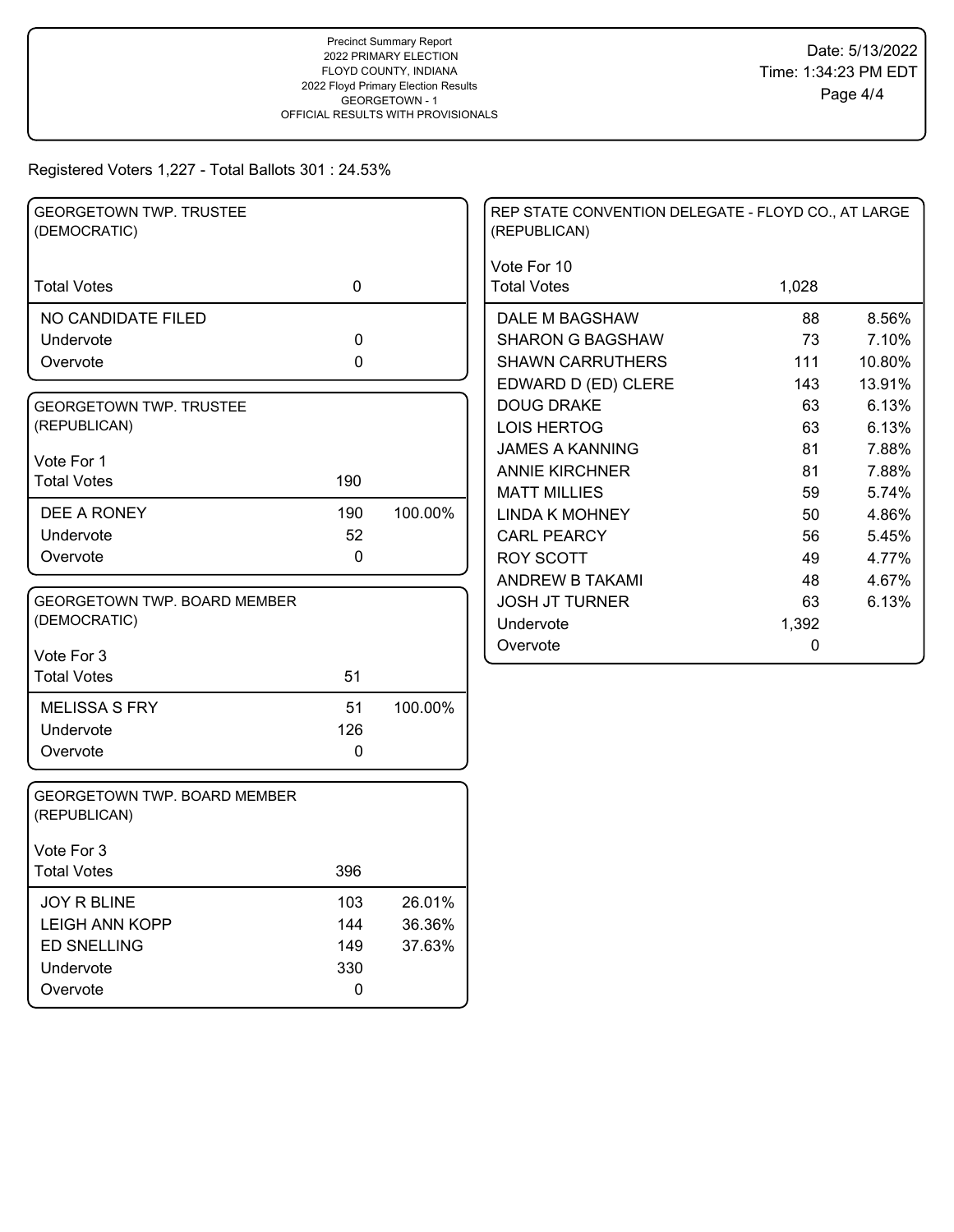| Party Distribution                                                                        |                         |                            | UNITED STATES REPRESENTATIVE - 9TH DISTRICT<br>(REPUBLICAN)          |                      |                          |
|-------------------------------------------------------------------------------------------|-------------------------|----------------------------|----------------------------------------------------------------------|----------------------|--------------------------|
| <b>Total Ballots</b>                                                                      | 287                     |                            | Vote For 1<br><b>Total Votes</b>                                     | 218                  |                          |
| <b>DEMOCRATIC</b><br><b>REPUBLICAN</b>                                                    | 50<br>237               | 17.42%<br>82.58%           | <b>JIM BAKER</b><br><b>STU BARNES-ISRAEL</b><br>J MICHAEL DAVISSON   | 5<br>39<br>0         | 2.29%<br>17.89%<br>0%    |
| UNITED STATES SENATOR<br>(DEMOCRATIC)                                                     |                         |                            | <b>DAN HEIWIG</b><br><b>ERIN HOUCHIN</b><br><b>D ERIC SCHANSBERG</b> | 2<br>71<br>19        | 0.92%<br>32.57%<br>8.72% |
| Vote For 1<br><b>Total Votes</b>                                                          | 40                      |                            | <b>MIKE SODREL</b><br><b>BILL J THOMAS</b>                           | 76<br>3              | 34.86%<br>1.38%          |
| THOMAS M MCDERMOTT JR<br>Undervote<br>Overvote                                            | 40<br>10<br>0           | 100.00%                    | <b>BRIAN TIBBS</b><br>Undervote<br>Overvote                          | 3<br>19<br>0         | 1.38%                    |
| UNITED STATES SENATOR<br>(REPUBLICAN)                                                     |                         |                            | <b>STATE SENATOR - DISTRICT 47</b><br>(DEMOCRATIC)                   |                      |                          |
| Vote For 1<br><b>Total Votes</b>                                                          | 179                     |                            | <b>Total Votes</b>                                                   | $\mathbf 0$          |                          |
| <b>TODD YOUNG</b><br>Undervote<br>Overvote                                                | 179<br>58<br>0          | 100.00%                    | NO CANDIDATE FILED<br>Undervote<br>Overvote                          | 0<br>0               |                          |
| UNITED STATES REPRESENTATIVE - 9TH DISTRICT<br>(DEMOCRATIC)                               |                         |                            | STATE SENATOR - DISTRICT 47<br>(REPUBLICAN)                          |                      |                          |
| Vote For 1<br><b>Total Votes</b>                                                          | 44                      |                            | Vote For 1<br><b>Total Votes</b>                                     | 215                  |                          |
| <b>ISAK ASARE</b><br><b>D LIAM DORRIS</b><br><b>MATTHEW FYFE</b><br>Undervote<br>Overvote | 12<br>9<br>23<br>6<br>0 | 27.27%<br>20.45%<br>52.27% | <b>KEVIN BOEHNLEIN</b><br><b>GARY BYRNE</b><br>Undervote<br>Overvote | 123<br>92<br>22<br>0 | 57.21%<br>42.79%         |
|                                                                                           |                         |                            | STATE REPRESENTATIVE - DISTRICT 72<br>(DEMOCRATIC)                   |                      |                          |
|                                                                                           |                         |                            | Vote For 1<br><b>Total Votes</b>                                     | 43                   |                          |
|                                                                                           |                         |                            | <b>KEIL L ROARK</b><br>Undervote<br>Overvote                         | 43<br>7<br>0         | 100.00%                  |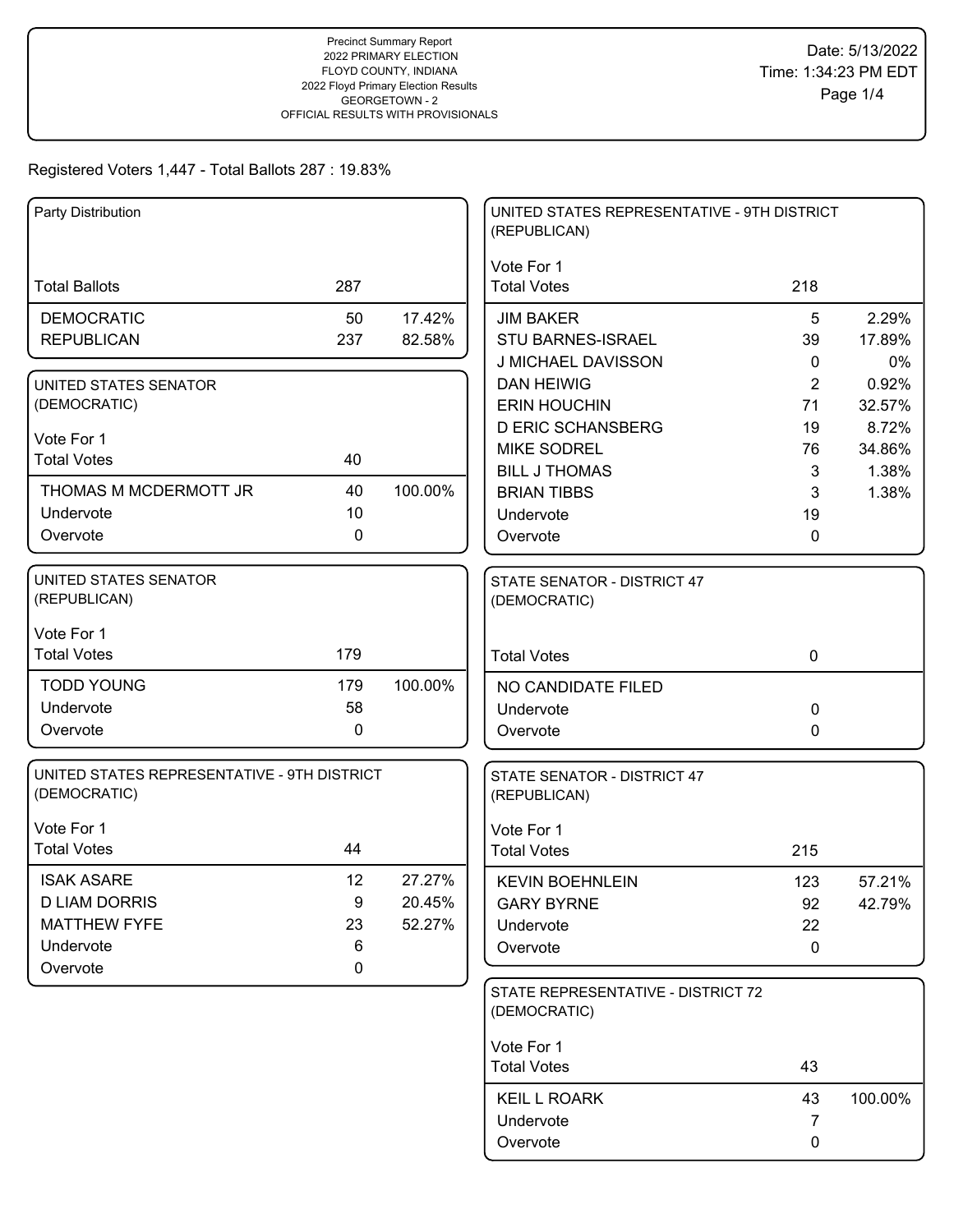| STATE REPRESENTATIVE - DISTRICT 72<br>(REPUBLICAN) |             |         | PROSECUTING ATTORNEY<br>(REPUBLICAN)       |             |         |
|----------------------------------------------------|-------------|---------|--------------------------------------------|-------------|---------|
|                                                    |             |         |                                            |             |         |
| Vote For 1<br><b>Total Votes</b>                   | 225         |         | Vote For 1<br><b>Total Votes</b>           | 201         |         |
| EDWARD D (ED) CLERE                                | 92          | 40.89%  | <b>CHRIS LANE</b>                          | 201         | 100.00% |
| <b>JACKIE BRIGHT GRUBBS</b>                        | 108         | 48.00%  | Undervote                                  | 36          |         |
| THOMAS M (TOM) JONES                               | 25          | 11.11%  | Overvote                                   | $\mathbf 0$ |         |
| Undervote                                          | 11          |         |                                            |             |         |
| Overvote                                           | 1           |         | <b>CIRCUIT COURT CLERK</b><br>(DEMOCRATIC) |             |         |
| JUDGE OF THE CIRCUIT COURT - 52ND JUDICIAL CIR.    |             |         |                                            |             |         |
| (DEMOCRATIC)                                       |             |         | <b>Total Votes</b>                         | $\mathbf 0$ |         |
| Vote For 1                                         |             |         | NO CANDIDATE FILED                         |             |         |
| <b>Total Votes</b>                                 | 41          |         | Undervote                                  | $\mathbf 0$ |         |
| <b>DANA EBERLE-PEAY</b>                            | 41          | 100.00% | Overvote                                   | 0           |         |
| Undervote                                          | $9\,$       |         |                                            |             |         |
| Overvote                                           | $\mathbf 0$ |         | <b>CIRCUIT COURT CLERK</b>                 |             |         |
|                                                    |             |         | (REPUBLICAN)                               |             |         |
| JUDGE OF THE CIRCUIT COURT - 52ND JUDICIAL CIR.    |             |         | Vote For 1                                 |             |         |
| (REPUBLICAN)                                       |             |         | <b>Total Votes</b>                         | 185         |         |
| Vote For 1                                         |             |         | <b>DANITA BURKS</b>                        | 185         | 100.00% |
| <b>Total Votes</b>                                 | 195         |         | Undervote                                  | 52          |         |
| <b>JUSTIN BROWN</b>                                | 195         | 100.00% | Overvote                                   | 0           |         |
| Undervote                                          | 42          |         |                                            |             |         |
| Overvote                                           | 0           |         | <b>COUNTY AUDITOR</b>                      |             |         |
|                                                    |             |         | (DEMOCRATIC)                               |             |         |
| PROSECUTING ATTORNEY                               |             |         |                                            |             |         |
| (DEMOCRATIC)                                       |             |         | <b>Total Votes</b>                         | 0           |         |
|                                                    |             |         |                                            |             |         |
| <b>Total Votes</b>                                 | $\pmb{0}$   |         | NO CANDIDATE FILED<br>Undervote            | $\pmb{0}$   |         |
| NO CANDIDATE FILED                                 |             |         | Overvote                                   | $\mathbf 0$ |         |
| Undervote                                          | 0           |         |                                            |             |         |
| Overvote                                           | 0           |         | <b>COUNTY AUDITOR</b>                      |             |         |
|                                                    |             |         | (REPUBLICAN)                               |             |         |
|                                                    |             |         | Vote For 1                                 |             |         |
|                                                    |             |         | <b>Total Votes</b>                         | 193         |         |
|                                                    |             |         |                                            |             |         |
|                                                    |             |         | AMANDA M PAHMEIER                          | 71          | 36.79%  |
|                                                    |             |         | <b>DIANA M TOPPING</b>                     | 122         | 63.21%  |
|                                                    |             |         | Undervote                                  | 44          |         |
|                                                    |             |         | Overvote                                   | 0           |         |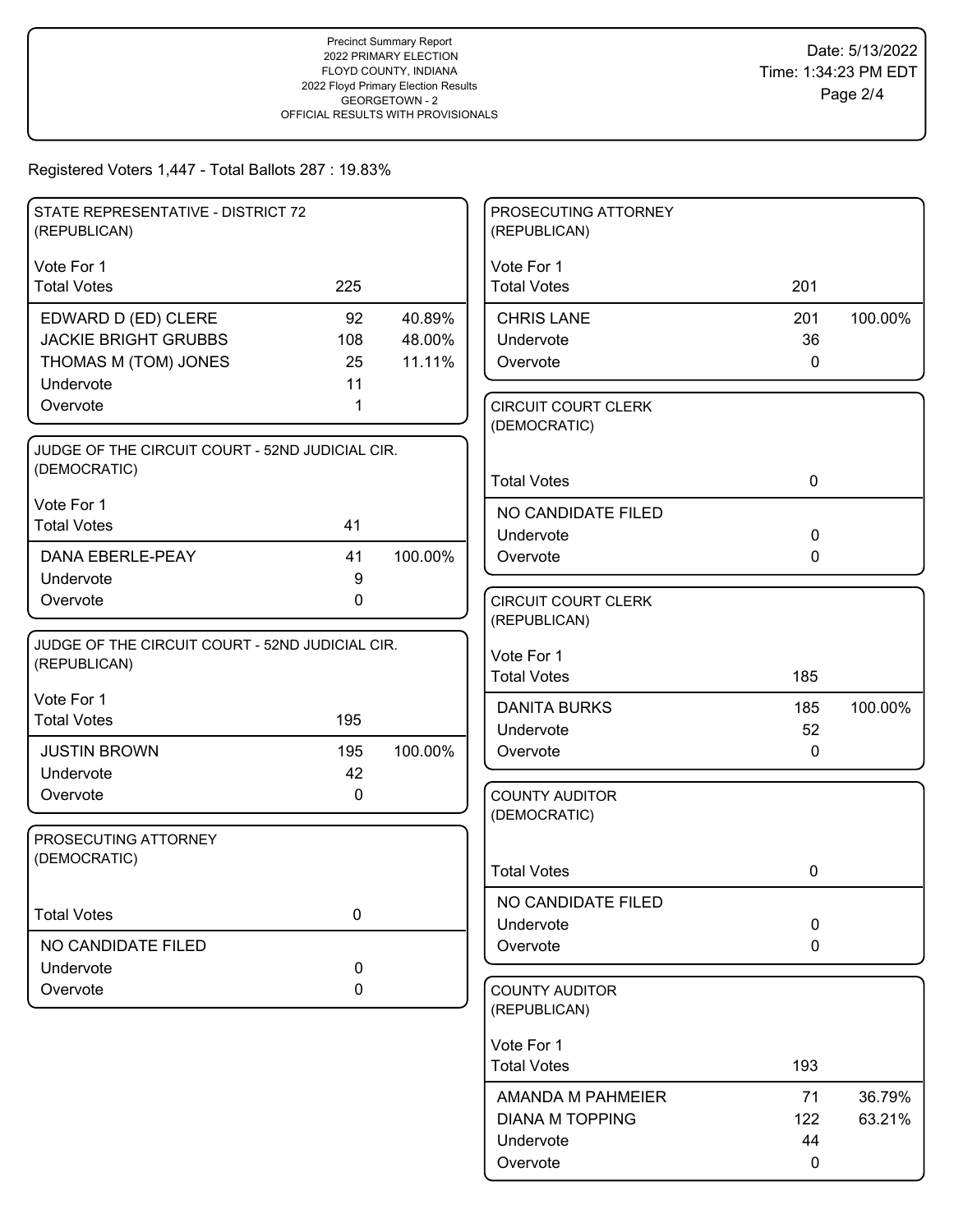| <b>COUNTY SHERIFF</b>  |                |         | <b>COUNTY COMMISSIONER - DISTRICT 1</b>          |                   |        |
|------------------------|----------------|---------|--------------------------------------------------|-------------------|--------|
| (DEMOCRATIC)           |                |         | (DEMOCRATIC)                                     |                   |        |
| Vote For 1             |                |         | Vote For 1                                       |                   |        |
| <b>Total Votes</b>     | 46             |         | <b>Total Votes</b>                               | 42                |        |
|                        |                |         |                                                  |                   |        |
| <b>DARRELL W MILLS</b> | 46             | 100.00% | <b>TYLER P GAINES</b>                            | 21                | 50.00% |
| Undervote              | 4              |         | <b>CHUCK SIMONS</b>                              | 21                | 50.00% |
| Overvote               | $\mathbf 0$    |         | Undervote                                        | 8<br>$\mathbf{0}$ |        |
| <b>COUNTY SHERIFF</b>  |                |         | Overvote                                         |                   |        |
| (REPUBLICAN)           |                |         | COUNTY COMMISSIONER - DISTRICT 1                 |                   |        |
|                        |                |         | (REPUBLICAN)                                     |                   |        |
| Vote For 1             |                |         |                                                  |                   |        |
| <b>Total Votes</b>     | 235            |         | Vote For 1                                       |                   |        |
| <b>STEVE BUSH</b>      | 161            | 68.51%  | <b>Total Votes</b>                               | 218               |        |
| <b>SAM SARKISIAN</b>   | 74             | 31.49%  | <b>SHAWN CARRUTHERS</b>                          | 83                | 38.07% |
| Undervote              | $\overline{2}$ |         | AL KNABLE                                        | 135               | 61.93% |
| Overvote               | $\mathbf{0}$   |         | Undervote                                        | 19                |        |
|                        |                |         | Overvote                                         | 0                 |        |
| <b>COUNTY ASSESSOR</b> |                |         |                                                  |                   |        |
| (DEMOCRATIC)           |                |         | COUNTY COUNCIL MEMBER DISTRICT 4                 |                   |        |
| Vote For 1             |                |         | (DEMOCRATIC)                                     |                   |        |
| <b>Total Votes</b>     | 42             |         |                                                  |                   |        |
|                        |                |         | <b>Total Votes</b>                               | $\mathbf 0$       |        |
| PATRICIA TRISH BADGER  | 42             | 100.00% |                                                  |                   |        |
| -BYRD                  |                |         | NO CANDIDATE FILED                               |                   |        |
| Undervote              | 8              |         | Undervote                                        | 0                 |        |
| Overvote               | $\mathbf 0$    |         | Overvote                                         | 0                 |        |
| <b>COUNTY ASSESSOR</b> |                |         |                                                  |                   |        |
| (REPUBLICAN)           |                |         | COUNTY COUNCIL MEMBER DISTRICT 4<br>(REPUBLICAN) |                   |        |
|                        |                |         |                                                  |                   |        |
| Vote For 1             |                |         | Vote For 1                                       |                   |        |
| <b>Total Votes</b>     | 193            |         | <b>Total Votes</b>                               | 211               |        |
| CHRIS DONES            | 48             | 24.87%  | <b>DENISE ANN KONKLE</b>                         | 91                | 43.13% |
| <b>JAMES W SINKS</b>   | 40             | 20.73%  | <b>DOUG WACKER</b>                               | 120               | 56.87% |
| <b>TERRY L WATSON</b>  | 105            | 54.40%  | Undervote                                        | 26                |        |
| Undervote              | 44             |         | Overvote                                         | $\mathbf 0$       |        |
| Overvote               | $\pmb{0}$      |         |                                                  |                   |        |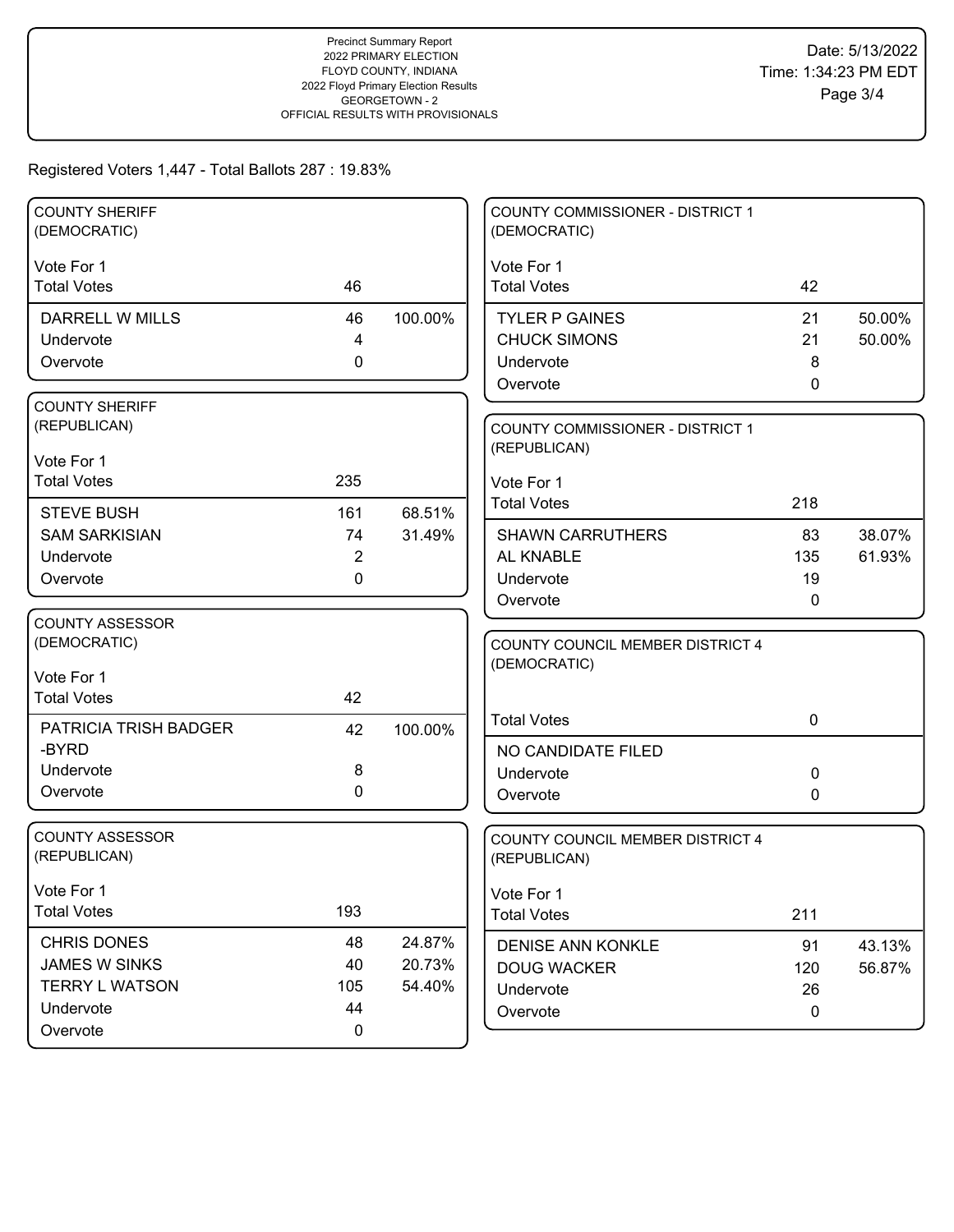| <b>GEORGETOWN TWP. TRUSTEE</b><br>(DEMOCRATIC) |             |         | REP STATE CONVENTION DELEGATE - FLOYD CO., AT LARGE<br>(REPUBLICAN) |       |        |
|------------------------------------------------|-------------|---------|---------------------------------------------------------------------|-------|--------|
| <b>Total Votes</b>                             | $\mathbf 0$ |         | Vote For 10<br><b>Total Votes</b>                                   | 1,055 |        |
| NO CANDIDATE FILED                             |             |         | DALE M BAGSHAW                                                      | 91    | 8.63%  |
| Undervote                                      | 0           |         | <b>SHARON G BAGSHAW</b>                                             | 71    | 6.73%  |
| Overvote                                       | 0           |         | <b>SHAWN CARRUTHERS</b>                                             | 117   | 11.09% |
|                                                |             |         | EDWARD D (ED) CLERE                                                 | 129   | 12.23% |
| <b>GEORGETOWN TWP. TRUSTEE</b>                 |             |         | <b>DOUG DRAKE</b>                                                   | 59    | 5.59%  |
| (REPUBLICAN)                                   |             |         | <b>LOIS HERTOG</b>                                                  | 71    | 6.73%  |
| Vote For 1                                     |             |         | <b>JAMES A KANNING</b>                                              | 66    | 6.26%  |
| <b>Total Votes</b>                             | 183         |         | <b>ANNIE KIRCHNER</b>                                               | 90    | 8.53%  |
|                                                |             |         | <b>MATT MILLIES</b>                                                 | 72    | 6.82%  |
| DEE A RONEY                                    | 183         | 100.00% | <b>LINDA K MOHNEY</b>                                               | 46    | 4.36%  |
| Undervote                                      | 54          |         | <b>CARL PEARCY</b>                                                  | 57    | 5.40%  |
| Overvote                                       | $\pmb{0}$   |         | <b>ROY SCOTT</b>                                                    | 48    | 4.55%  |
|                                                |             |         | <b>ANDREW B TAKAMI</b>                                              | 52    | 4.93%  |
| <b>GEORGETOWN TWP, BOARD MEMBER</b>            |             |         | <b>JOSH JT TURNER</b>                                               | 86    | 8.15%  |
| (DEMOCRATIC)                                   |             |         | Undervote                                                           | 1,315 |        |
| Vote For 3                                     |             |         | Overvote                                                            | 0     |        |
| <b>Total Votes</b>                             | 45          |         |                                                                     |       |        |
| <b>MELISSA S FRY</b>                           | 45          | 100.00% |                                                                     |       |        |
| Undervote                                      | 105         |         |                                                                     |       |        |
| Overvote                                       | 0           |         |                                                                     |       |        |
| GEORGETOWN TWP. BOARD MEMBER<br>(REPUBLICAN)   |             |         |                                                                     |       |        |
| Vote For 3                                     |             |         |                                                                     |       |        |
| <b>Total Votes</b>                             | 389         |         |                                                                     |       |        |
| <b>JOY R BLINE</b>                             | 110         | 28.28%  |                                                                     |       |        |
| <b>LEIGH ANN KOPP</b>                          | 140         | 35.99%  |                                                                     |       |        |
| <b>ED SNELLING</b>                             | 139         | 35.73%  |                                                                     |       |        |
| Undervote                                      | 322         |         |                                                                     |       |        |
| Overvote                                       | $\pmb{0}$   |         |                                                                     |       |        |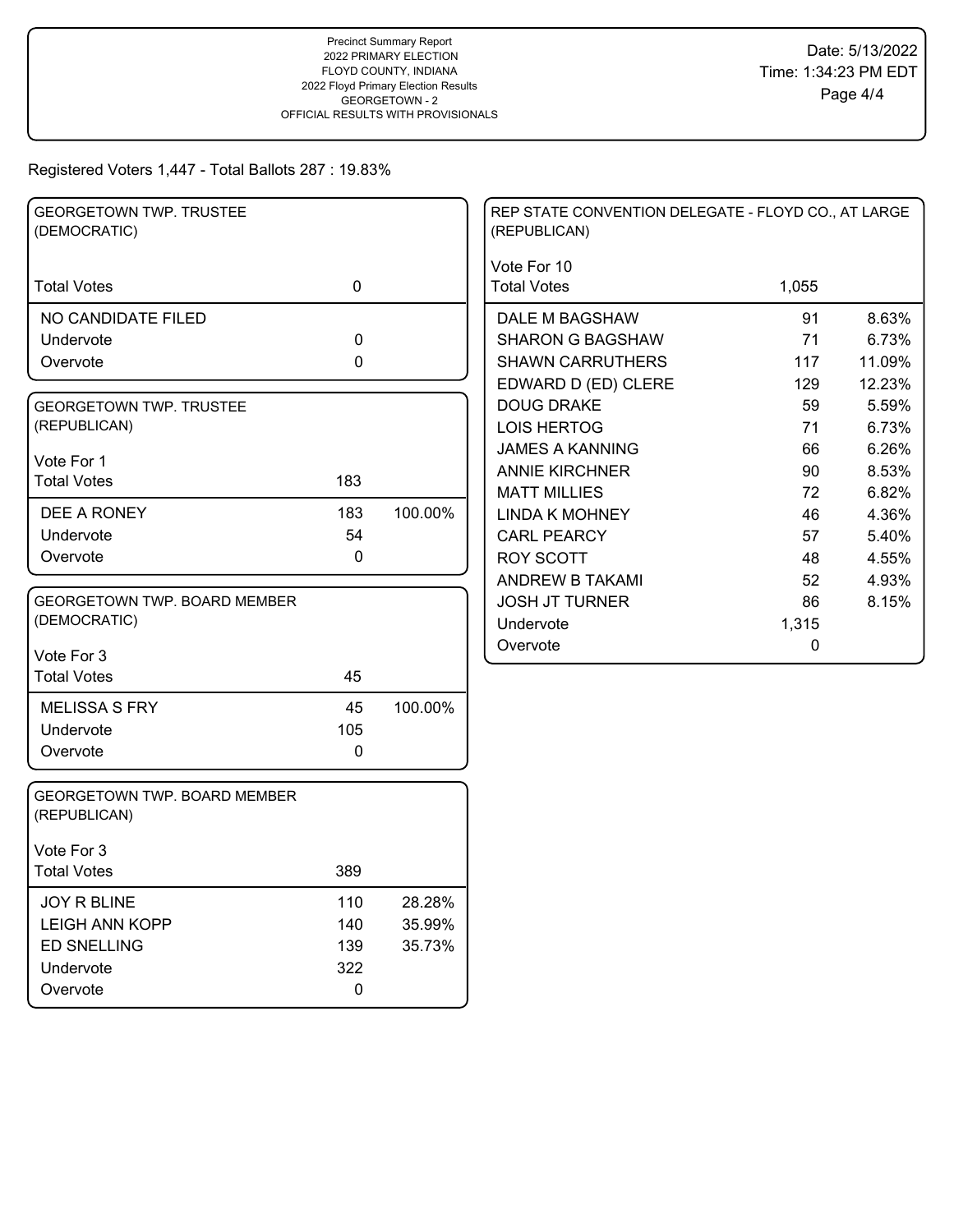| Party Distribution                                          |                  |                  | UNITED STATES REPRESENTATIVE - 9TH DISTRICT<br>(REPUBLICAN) |                |                 |
|-------------------------------------------------------------|------------------|------------------|-------------------------------------------------------------|----------------|-----------------|
| <b>Total Ballots</b>                                        | 257              |                  | Vote For 1<br><b>Total Votes</b>                            | 196            |                 |
| <b>DEMOCRATIC</b><br><b>REPUBLICAN</b>                      | 55<br>202        | 21.40%<br>78.60% | <b>JIM BAKER</b><br>STU BARNES-ISRAEL                       | 11<br>34       | 5.61%<br>17.35% |
|                                                             |                  |                  | J MICHAEL DAVISSON                                          | 4              | 2.04%           |
| UNITED STATES SENATOR                                       |                  |                  | <b>DAN HEIWIG</b>                                           | 1              | 0.51%           |
| (DEMOCRATIC)                                                |                  |                  | <b>ERIN HOUCHIN</b>                                         | 82             | 41.84%          |
|                                                             |                  |                  | <b>D ERIC SCHANSBERG</b>                                    | 6              | 3.06%           |
| Vote For 1                                                  |                  |                  | <b>MIKE SODREL</b>                                          | 55             | 28.06%          |
| <b>Total Votes</b>                                          | 53               |                  | <b>BILL J THOMAS</b>                                        | $\mathbf{0}$   | 0%              |
| THOMAS M MCDERMOTT JR                                       | 53               | 100.00%          | <b>BRIAN TIBBS</b>                                          | 3              | 1.53%           |
| Undervote                                                   | $\overline{2}$   |                  | Undervote                                                   | 6              |                 |
| Overvote                                                    | $\mathbf 0$      |                  | Overvote                                                    | 0              |                 |
| UNITED STATES SENATOR<br>(REPUBLICAN)                       |                  |                  | STATE SENATOR - DISTRICT 47<br>(DEMOCRATIC)                 |                |                 |
| Vote For 1<br><b>Total Votes</b>                            | 156              |                  | <b>Total Votes</b>                                          | $\mathbf 0$    |                 |
| <b>TODD YOUNG</b>                                           | 156              | 100.00%          | NO CANDIDATE FILED                                          |                |                 |
| Undervote                                                   | 46               |                  | Undervote                                                   | 0              |                 |
| Overvote                                                    | $\pmb{0}$        |                  | Overvote                                                    | 0              |                 |
| UNITED STATES REPRESENTATIVE - 9TH DISTRICT<br>(DEMOCRATIC) |                  |                  | STATE SENATOR - DISTRICT 47<br>(REPUBLICAN)                 |                |                 |
| Vote For 1                                                  |                  |                  | Vote For 1                                                  |                |                 |
| <b>Total Votes</b>                                          | 50               |                  | <b>Total Votes</b>                                          | 186            |                 |
| <b>ISAK ASARE</b>                                           | $\boldsymbol{9}$ | 18.00%           | <b>KEVIN BOEHNLEIN</b>                                      | 123            | 66.13%          |
| <b>D LIAM DORRIS</b>                                        | 7                | 14.00%           | <b>GARY BYRNE</b>                                           | 63             | 33.87%          |
| <b>MATTHEW FYFE</b>                                         | 34               | 68.00%           | Undervote                                                   | 16             |                 |
| Undervote                                                   | 5                |                  | Overvote                                                    | 0              |                 |
| Overvote                                                    | 0                |                  |                                                             |                |                 |
|                                                             |                  |                  | STATE REPRESENTATIVE - DISTRICT 72<br>(DEMOCRATIC)          |                |                 |
|                                                             |                  |                  | Vote For 1                                                  |                |                 |
|                                                             |                  |                  | <b>Total Votes</b>                                          | 53             |                 |
|                                                             |                  |                  | <b>KEIL L ROARK</b>                                         | 53             | 100.00%         |
|                                                             |                  |                  | Undervote                                                   | $\overline{2}$ |                 |
|                                                             |                  |                  | Overvote                                                    | 0              |                 |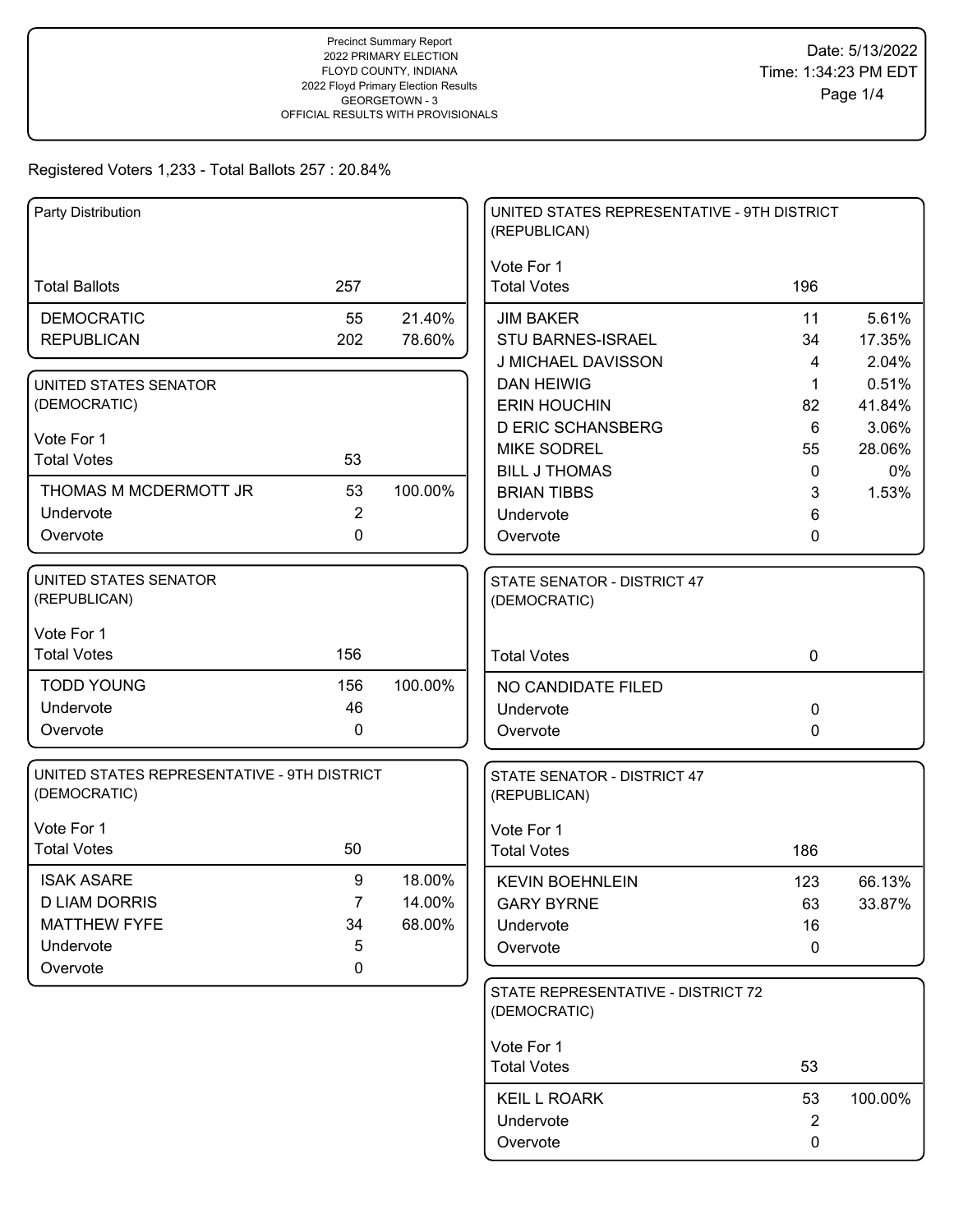| STATE REPRESENTATIVE - DISTRICT 72<br>(REPUBLICAN) |             |         | PROSECUTING ATTORNEY<br>(REPUBLICAN)       |             |         |
|----------------------------------------------------|-------------|---------|--------------------------------------------|-------------|---------|
| Vote For 1                                         |             |         | Vote For 1                                 |             |         |
| <b>Total Votes</b>                                 | 197         |         | <b>Total Votes</b>                         | 161         |         |
| EDWARD D (ED) CLERE                                | 103         | 52.28%  | <b>CHRIS LANE</b>                          | 161         | 100.00% |
| <b>JACKIE BRIGHT GRUBBS</b>                        | 80          | 40.61%  | Undervote                                  | 41          |         |
| THOMAS M (TOM) JONES                               | 14          | 7.11%   | Overvote                                   | $\mathbf 0$ |         |
| Undervote                                          | 5           |         |                                            |             |         |
| Overvote                                           | 0           |         | <b>CIRCUIT COURT CLERK</b><br>(DEMOCRATIC) |             |         |
| JUDGE OF THE CIRCUIT COURT - 52ND JUDICIAL CIR.    |             |         |                                            |             |         |
| (DEMOCRATIC)                                       |             |         | <b>Total Votes</b>                         | $\mathbf 0$ |         |
| Vote For 1                                         |             |         | NO CANDIDATE FILED                         |             |         |
| <b>Total Votes</b>                                 | 50          |         | Undervote                                  | $\mathbf 0$ |         |
| DANA EBERLE-PEAY                                   | 50          | 100.00% | Overvote                                   | $\mathbf 0$ |         |
| Undervote                                          | 5           |         |                                            |             |         |
| Overvote                                           | $\mathbf 0$ |         | <b>CIRCUIT COURT CLERK</b>                 |             |         |
|                                                    |             |         | (REPUBLICAN)                               |             |         |
| JUDGE OF THE CIRCUIT COURT - 52ND JUDICIAL CIR.    |             |         | Vote For 1                                 |             |         |
| (REPUBLICAN)                                       |             |         | <b>Total Votes</b>                         | 162         |         |
| Vote For 1                                         |             |         | <b>DANITA BURKS</b>                        | 162         | 100.00% |
| <b>Total Votes</b>                                 | 161         |         | Undervote                                  | 40          |         |
| <b>JUSTIN BROWN</b>                                | 161         | 100.00% | Overvote                                   | 0           |         |
| Undervote                                          | 41          |         |                                            |             |         |
| Overvote                                           | 0           |         | <b>COUNTY AUDITOR</b>                      |             |         |
|                                                    |             |         | (DEMOCRATIC)                               |             |         |
| PROSECUTING ATTORNEY                               |             |         |                                            |             |         |
| (DEMOCRATIC)                                       |             |         | <b>Total Votes</b>                         | 0           |         |
|                                                    |             |         |                                            |             |         |
| <b>Total Votes</b>                                 | $\mathbf 0$ |         | NO CANDIDATE FILED<br>Undervote            | $\mathbf 0$ |         |
| NO CANDIDATE FILED                                 |             |         | Overvote                                   | $\mathbf 0$ |         |
| Undervote                                          | 0           |         |                                            |             |         |
| Overvote                                           | 0           |         | <b>COUNTY AUDITOR</b>                      |             |         |
|                                                    |             |         | (REPUBLICAN)                               |             |         |
|                                                    |             |         | Vote For 1                                 |             |         |
|                                                    |             |         | <b>Total Votes</b>                         | 160         |         |
|                                                    |             |         | AMANDA M PAHMEIER                          | 68          | 42.50%  |
|                                                    |             |         | <b>DIANA M TOPPING</b>                     | 92          | 57.50%  |
|                                                    |             |         | Undervote                                  | 42          |         |
|                                                    |             |         | Overvote                                   | 0           |         |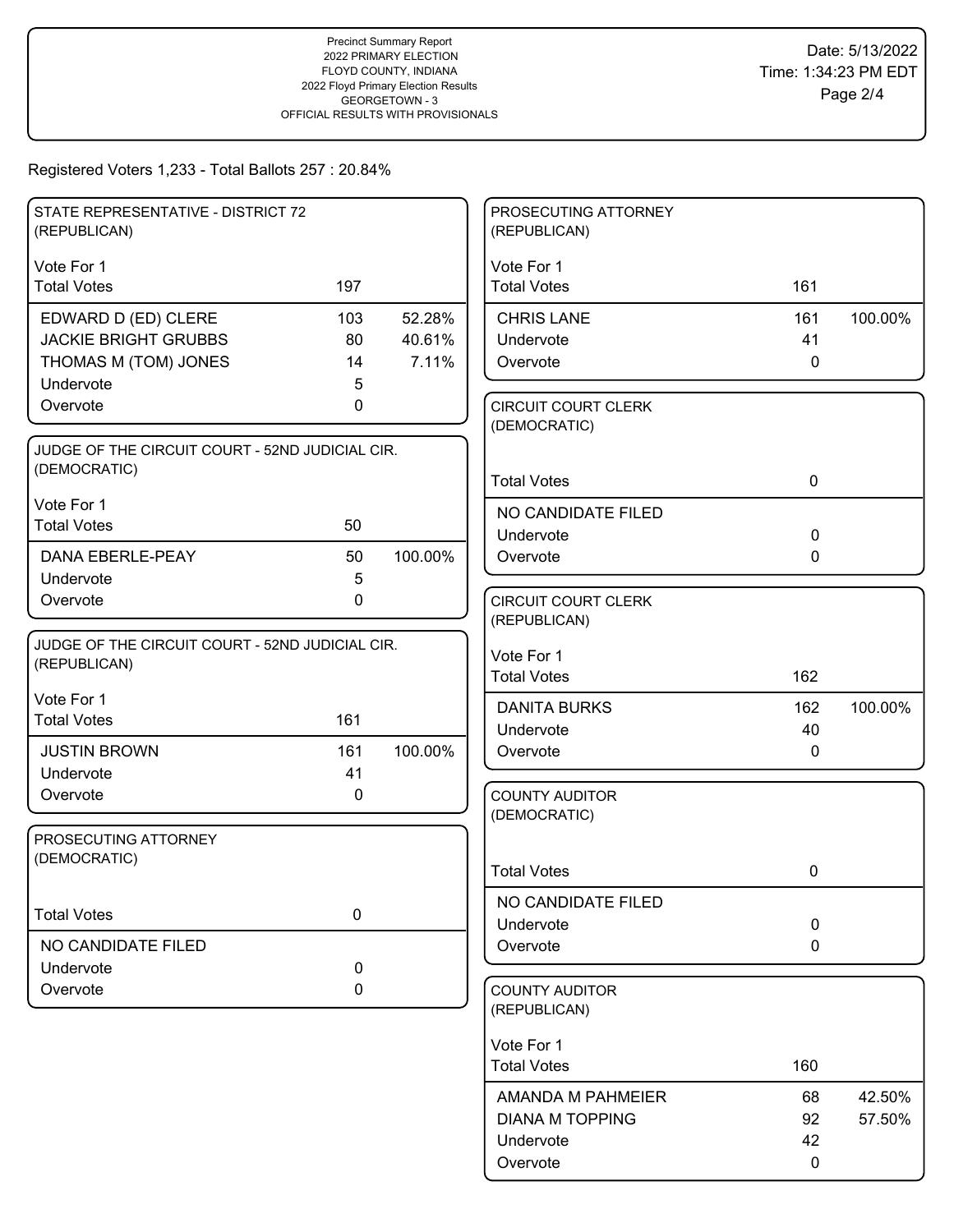| <b>COUNTY SHERIFF</b><br>(DEMOCRATIC) |             |         | COUNTY COMMISSIONER - DISTRICT 1<br>(DEMOCRATIC) |                |                  |
|---------------------------------------|-------------|---------|--------------------------------------------------|----------------|------------------|
| Vote For 1                            |             |         | Vote For 1                                       |                |                  |
| <b>Total Votes</b>                    | 49          |         | <b>Total Votes</b>                               | 53             |                  |
| DARRELL W MILLS                       | 49          | 100.00% | <b>TYLER P GAINES</b>                            | 29             | 54.72%           |
| Undervote                             | 6           |         | <b>CHUCK SIMONS</b>                              | 24             | 45.28%           |
| Overvote                              | 0           |         | Undervote                                        | $\overline{2}$ |                  |
|                                       |             |         | Overvote                                         | $\mathbf{0}$   |                  |
| <b>COUNTY SHERIFF</b>                 |             |         |                                                  |                |                  |
| (REPUBLICAN)                          |             |         | COUNTY COMMISSIONER - DISTRICT 1<br>(REPUBLICAN) |                |                  |
| Vote For 1                            |             |         |                                                  |                |                  |
| <b>Total Votes</b>                    | 197         |         | Vote For 1                                       |                |                  |
| <b>STEVE BUSH</b>                     | 119         | 60.41%  | <b>Total Votes</b>                               | 195            |                  |
| <b>SAM SARKISIAN</b>                  | 78          | 39.59%  | <b>SHAWN CARRUTHERS</b>                          | 83             | 42.56%           |
| Undervote                             | 5           |         | AL KNABLE                                        | 112            | 57.44%           |
| Overvote                              | 0           |         | Undervote                                        | 7              |                  |
|                                       |             |         | Overvote                                         | 0              |                  |
| <b>COUNTY ASSESSOR</b>                |             |         |                                                  |                |                  |
| (DEMOCRATIC)                          |             |         | <b>COUNTY COUNCIL MEMBER DISTRICT 4</b>          |                |                  |
| Vote For 1                            |             |         | (DEMOCRATIC)                                     |                |                  |
| <b>Total Votes</b>                    | 52          |         |                                                  |                |                  |
| PATRICIA TRISH BADGER                 | 52          | 100.00% | <b>Total Votes</b>                               | $\mathbf 0$    |                  |
| -BYRD                                 |             |         | NO CANDIDATE FILED                               |                |                  |
| Undervote                             | 3           |         | Undervote                                        | 0              |                  |
| Overvote                              | $\mathbf 0$ |         | Overvote                                         | 0              |                  |
| <b>COUNTY ASSESSOR</b>                |             |         |                                                  |                |                  |
| (REPUBLICAN)                          |             |         | COUNTY COUNCIL MEMBER DISTRICT 4<br>(REPUBLICAN) |                |                  |
| Vote For 1                            |             |         | Vote For 1                                       |                |                  |
| <b>Total Votes</b>                    | 157         |         | <b>Total Votes</b>                               | 188            |                  |
| <b>CHRIS DONES</b>                    | 36          | 22.93%  | <b>DENISE ANN KONKLE</b>                         | 95             |                  |
| <b>JAMES W SINKS</b>                  | 38          | 24.20%  | <b>DOUG WACKER</b>                               | 93             | 50.53%<br>49.47% |
| <b>TERRY L WATSON</b>                 | 83          | 52.87%  | Undervote                                        | 14             |                  |
| Undervote                             | 45          |         | Overvote                                         | $\mathbf 0$    |                  |
| Overvote                              | $\mathbf 0$ |         |                                                  |                |                  |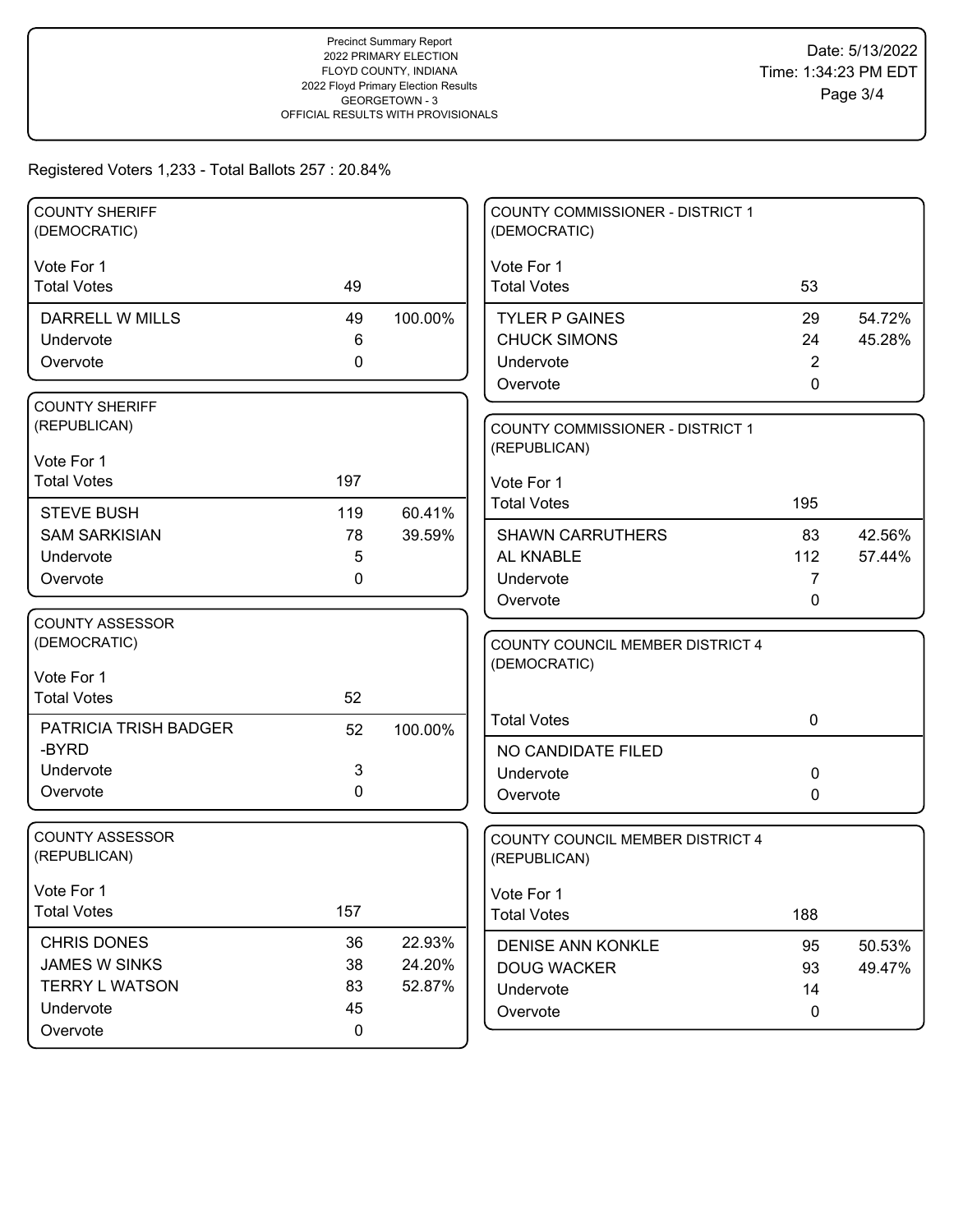| <b>GEORGETOWN TWP. TRUSTEE</b><br>(DEMOCRATIC) |             |         | REP STATE CONVENTION DELEGATE - FLOYD CO., AT LARGE<br>(REPUBLICAN) |           |        |
|------------------------------------------------|-------------|---------|---------------------------------------------------------------------|-----------|--------|
| <b>Total Votes</b>                             | $\mathbf 0$ |         | Vote For 10<br><b>Total Votes</b>                                   | 961       |        |
| NO CANDIDATE FILED                             |             |         | DALE M BAGSHAW                                                      | 73        | 7.60%  |
| Undervote                                      | 0           |         | <b>SHARON G BAGSHAW</b>                                             | 71        | 7.39%  |
| Overvote                                       | 0           |         | <b>SHAWN CARRUTHERS</b>                                             | 106       | 11.03% |
|                                                |             |         | EDWARD D (ED) CLERE                                                 | 130       | 13.53% |
| <b>GEORGETOWN TWP. TRUSTEE</b>                 |             |         | <b>DOUG DRAKE</b>                                                   | 54        | 5.62%  |
| (REPUBLICAN)                                   |             |         | <b>LOIS HERTOG</b>                                                  | 69        | 7.18%  |
|                                                |             |         | <b>JAMES A KANNING</b>                                              | 54        | 5.62%  |
| Vote For 1<br><b>Total Votes</b>               | 160         |         | <b>ANNIE KIRCHNER</b>                                               | 83        | 8.64%  |
|                                                |             |         | <b>MATT MILLIES</b>                                                 | 56        | 5.83%  |
| DEE A RONEY                                    | 160         | 100.00% | <b>LINDA K MOHNEY</b>                                               | 47        | 4.89%  |
| Undervote                                      | 42          |         | <b>CARL PEARCY</b>                                                  | 47        | 4.89%  |
| Overvote                                       | 0           |         | <b>ROY SCOTT</b>                                                    | 61        | 6.35%  |
|                                                |             |         | ANDREW B TAKAMI                                                     | 49        | 5.10%  |
| <b>GEORGETOWN TWP. BOARD MEMBER</b>            |             |         | <b>JOSH JT TURNER</b>                                               | 61        | 6.35%  |
| (DEMOCRATIC)                                   |             |         | Undervote                                                           | 1,059     |        |
| Vote For 3                                     |             |         | Overvote                                                            | $\pmb{0}$ |        |
| <b>Total Votes</b>                             | 52          |         |                                                                     |           |        |
| <b>MELISSA S FRY</b>                           | 52          | 100.00% |                                                                     |           |        |
| Undervote                                      | 113         |         |                                                                     |           |        |
| Overvote                                       | 0           |         |                                                                     |           |        |
| GEORGETOWN TWP. BOARD MEMBER<br>(REPUBLICAN)   |             |         |                                                                     |           |        |
| Vote For 3                                     |             |         |                                                                     |           |        |
| <b>Total Votes</b>                             | 334         |         |                                                                     |           |        |
| <b>JOY R BLINE</b>                             | 93          | 27.84%  |                                                                     |           |        |
| <b>LEIGH ANN KOPP</b>                          | 126         | 37.72%  |                                                                     |           |        |
| <b>ED SNELLING</b>                             | 115         | 34.43%  |                                                                     |           |        |
| Undervote                                      | 272         |         |                                                                     |           |        |
| Overvote                                       | 0           |         |                                                                     |           |        |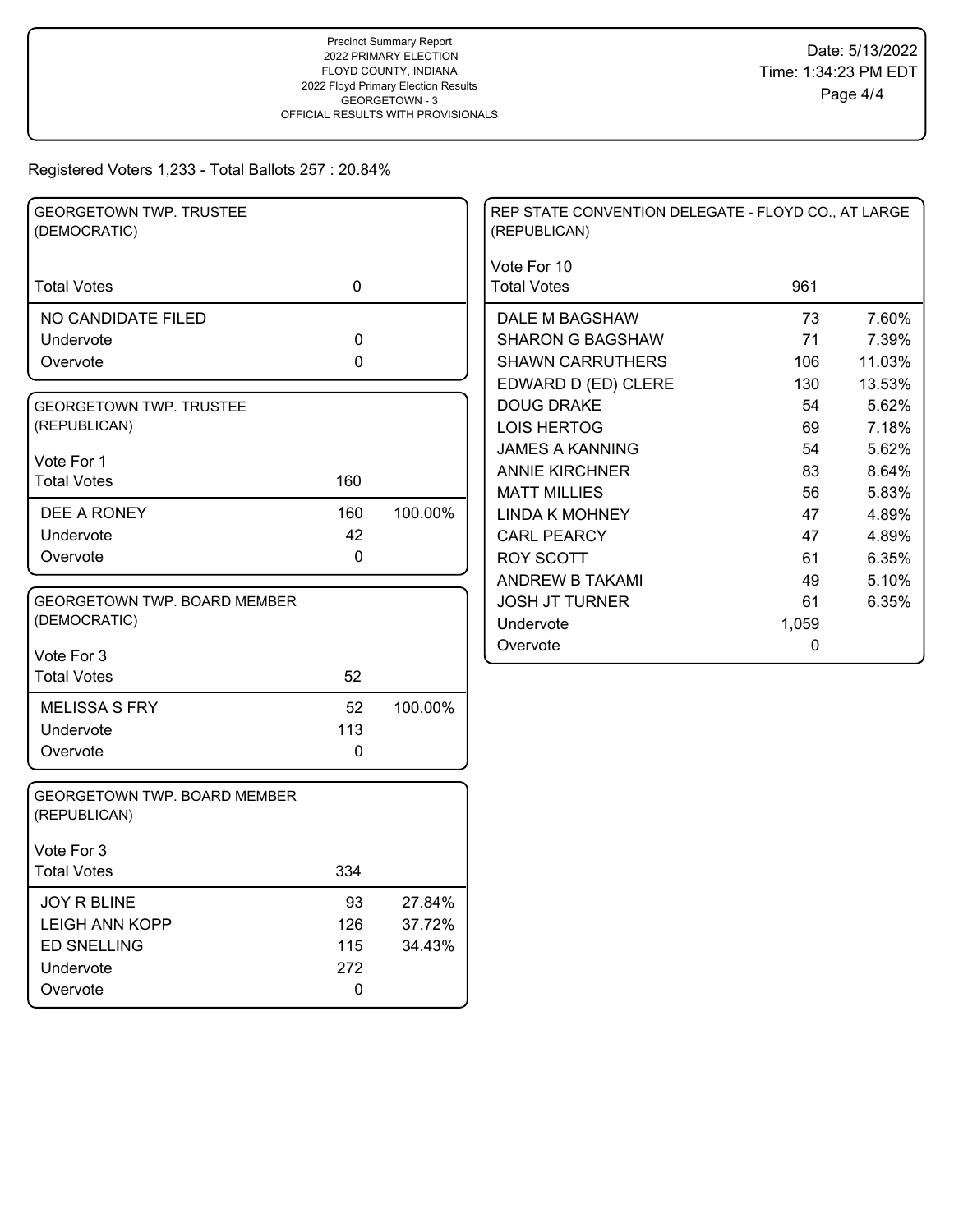| Party Distribution                                          |             |         | UNITED STATES REPRESENTATIVE - 9TH DISTRICT<br>(REPUBLICAN) |                |         |
|-------------------------------------------------------------|-------------|---------|-------------------------------------------------------------|----------------|---------|
| <b>Total Ballots</b>                                        | 383         |         | Vote For 1<br><b>Total Votes</b>                            | 302            |         |
| <b>DEMOCRATIC</b>                                           | 65          | 16.97%  | <b>JIM BAKER</b>                                            | 19             | 6.29%   |
| <b>REPUBLICAN</b>                                           | 318         | 83.03%  | <b>STU BARNES-ISRAEL</b>                                    | 54             | 17.88%  |
|                                                             |             |         | J MICHAEL DAVISSON                                          | 5              | 1.66%   |
| UNITED STATES SENATOR                                       |             |         | <b>DAN HEIWIG</b>                                           | 6              | 1.99%   |
| (DEMOCRATIC)                                                |             |         | <b>ERIN HOUCHIN</b>                                         | 96             | 31.79%  |
| Vote For 1                                                  |             |         | <b>D ERIC SCHANSBERG</b>                                    | 12             | 3.97%   |
| <b>Total Votes</b>                                          | 54          |         | <b>MIKE SODREL</b>                                          | 103            | 34.11%  |
|                                                             |             |         | <b>BILL J THOMAS</b>                                        | 0              | 0%      |
| THOMAS M MCDERMOTT JR                                       | 54          | 100.00% | <b>BRIAN TIBBS</b>                                          | $\overline{7}$ | 2.32%   |
| Undervote                                                   | 11          |         | Undervote                                                   | 16             |         |
| Overvote                                                    | 0           |         | Overvote                                                    | 0              |         |
| UNITED STATES SENATOR<br>(REPUBLICAN)                       |             |         | STATE SENATOR - DISTRICT 47<br>(DEMOCRATIC)                 |                |         |
| Vote For 1                                                  |             |         |                                                             |                |         |
| <b>Total Votes</b>                                          | 255         |         | <b>Total Votes</b>                                          | $\mathbf 0$    |         |
| <b>TODD YOUNG</b>                                           | 255         | 100.00% | NO CANDIDATE FILED                                          |                |         |
| Undervote                                                   | 63          |         | Undervote                                                   | 0              |         |
| Overvote                                                    | $\pmb{0}$   |         | Overvote                                                    | 0              |         |
| UNITED STATES REPRESENTATIVE - 9TH DISTRICT<br>(DEMOCRATIC) |             |         | STATE SENATOR - DISTRICT 47<br>(REPUBLICAN)                 |                |         |
| Vote For 1                                                  |             |         | Vote For 1                                                  |                |         |
| <b>Total Votes</b>                                          | 58          |         | <b>Total Votes</b>                                          | 303            |         |
| <b>ISAK ASARE</b>                                           | 19          | 32.76%  | <b>KEVIN BOEHNLEIN</b>                                      | 162            | 53.47%  |
| <b>D LIAM DORRIS</b>                                        | 6           | 10.34%  | <b>GARY BYRNE</b>                                           | 141            | 46.53%  |
| <b>MATTHEW FYFE</b>                                         | 33          | 56.90%  | Undervote                                                   | 15             |         |
| Undervote                                                   | 7           |         | Overvote                                                    | 0              |         |
| Overvote                                                    | $\mathbf 0$ |         |                                                             |                |         |
|                                                             |             |         | STATE REPRESENTATIVE - DISTRICT 72<br>(DEMOCRATIC)          |                |         |
|                                                             |             |         | Vote For 1                                                  |                |         |
|                                                             |             |         | <b>Total Votes</b>                                          | 54             |         |
|                                                             |             |         | <b>KEIL L ROARK</b>                                         | 54             | 100.00% |
|                                                             |             |         | Undervote                                                   | 11             |         |
|                                                             |             |         | Overvote                                                    | 0              |         |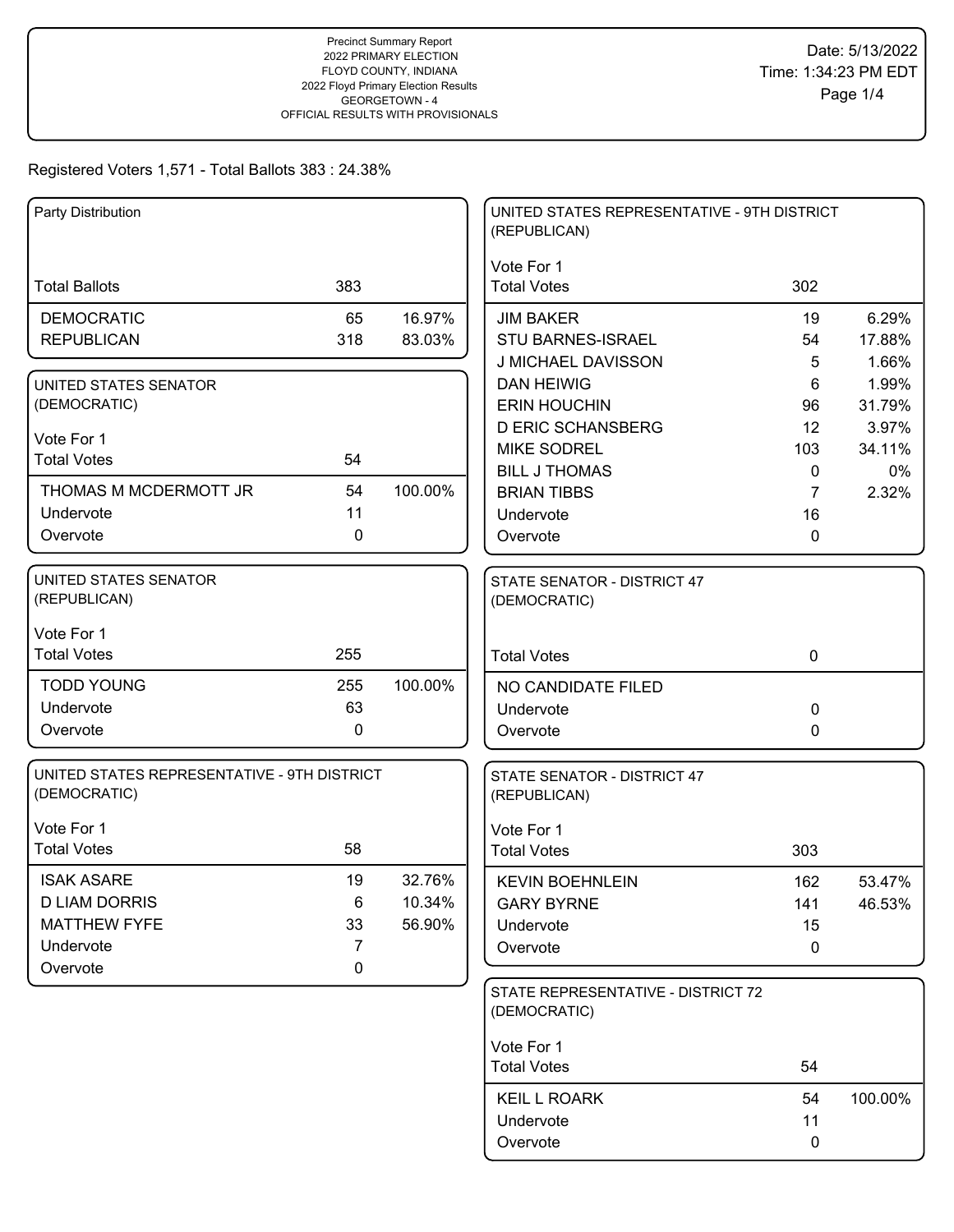| STATE REPRESENTATIVE - DISTRICT 72<br>(REPUBLICAN)              |                    |         | PROSECUTING ATTORNEY<br>(REPUBLICAN)       |              |         |
|-----------------------------------------------------------------|--------------------|---------|--------------------------------------------|--------------|---------|
| Vote For 1                                                      |                    |         | Vote For 1                                 |              |         |
| <b>Total Votes</b>                                              | 306                |         | <b>Total Votes</b>                         | 258          |         |
| EDWARD D (ED) CLERE                                             | 139                | 45.42%  | <b>CHRIS LANE</b>                          | 258          | 100.00% |
| <b>JACKIE BRIGHT GRUBBS</b>                                     | 144                | 47.06%  | Undervote                                  | 60           |         |
| THOMAS M (TOM) JONES                                            | 23                 | 7.52%   | Overvote                                   | $\mathbf 0$  |         |
| Undervote<br>Overvote                                           | 12<br>$\mathbf{0}$ |         |                                            |              |         |
|                                                                 |                    |         | <b>CIRCUIT COURT CLERK</b><br>(DEMOCRATIC) |              |         |
| JUDGE OF THE CIRCUIT COURT - 52ND JUDICIAL CIR.                 |                    |         |                                            |              |         |
| (DEMOCRATIC)                                                    |                    |         | <b>Total Votes</b>                         | $\mathbf 0$  |         |
| Vote For 1                                                      |                    |         | NO CANDIDATE FILED                         |              |         |
| <b>Total Votes</b>                                              | 56                 |         | Undervote                                  | $\mathbf 0$  |         |
| DANA EBERLE-PEAY                                                | 56                 | 100.00% | Overvote                                   | $\mathbf{0}$ |         |
| Undervote                                                       | $9\,$              |         |                                            |              |         |
| Overvote                                                        | $\mathbf 0$        |         | <b>CIRCUIT COURT CLERK</b>                 |              |         |
|                                                                 |                    |         | (REPUBLICAN)                               |              |         |
| JUDGE OF THE CIRCUIT COURT - 52ND JUDICIAL CIR.<br>(REPUBLICAN) |                    |         | Vote For 1                                 |              |         |
|                                                                 |                    |         | <b>Total Votes</b>                         | 259          |         |
| Vote For 1                                                      |                    |         | <b>DANITA BURKS</b>                        | 259          | 100.00% |
| <b>Total Votes</b>                                              | 263                |         | Undervote                                  | 59           |         |
| <b>JUSTIN BROWN</b>                                             | 263                | 100.00% | Overvote                                   | $\mathbf{0}$ |         |
| Undervote                                                       | 55                 |         |                                            |              |         |
| Overvote                                                        | 0                  |         | <b>COUNTY AUDITOR</b>                      |              |         |
|                                                                 |                    |         | (DEMOCRATIC)                               |              |         |
| PROSECUTING ATTORNEY<br>(DEMOCRATIC)                            |                    |         |                                            |              |         |
|                                                                 |                    |         | <b>Total Votes</b>                         | 0            |         |
|                                                                 |                    |         | NO CANDIDATE FILED                         |              |         |
| <b>Total Votes</b>                                              | $\pmb{0}$          |         | Undervote                                  | $\mathbf 0$  |         |
| NO CANDIDATE FILED                                              |                    |         | Overvote                                   | $\mathbf 0$  |         |
| Undervote                                                       | 0                  |         |                                            |              |         |
| Overvote                                                        | 0                  |         | <b>COUNTY AUDITOR</b><br>(REPUBLICAN)      |              |         |
|                                                                 |                    |         | Vote For 1                                 |              |         |
|                                                                 |                    |         | <b>Total Votes</b>                         | 251          |         |
|                                                                 |                    |         | AMANDA M PAHMEIER                          | 109          | 43.43%  |
|                                                                 |                    |         | <b>DIANA M TOPPING</b>                     | 142          | 56.57%  |
|                                                                 |                    |         | Undervote                                  | 67           |         |
|                                                                 |                    |         | Overvote                                   | 0            |         |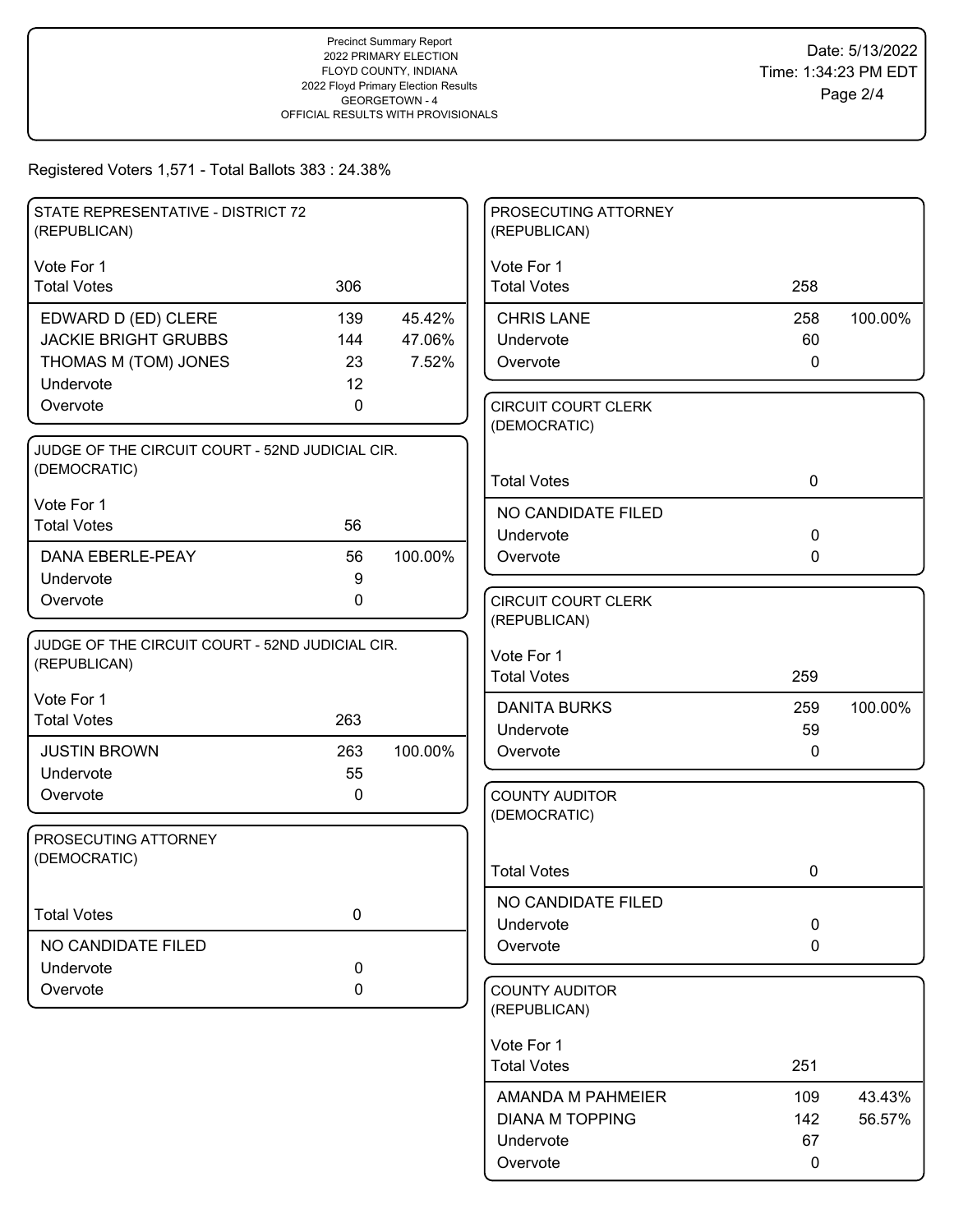| <b>COUNTY SHERIFF</b>             |             |         | <b>COUNTY COMMISSIONER - DISTRICT 1</b>          |              |                  |
|-----------------------------------|-------------|---------|--------------------------------------------------|--------------|------------------|
| (DEMOCRATIC)                      |             |         | (DEMOCRATIC)                                     |              |                  |
| Vote For 1                        |             |         | Vote For 1                                       |              |                  |
| <b>Total Votes</b>                | 57          |         | <b>Total Votes</b>                               | 58           |                  |
| <b>DARRELL W MILLS</b>            | 57          | 100.00% | <b>TYLER P GAINES</b>                            | 37           | 63.79%           |
| Undervote                         | 8           |         | <b>CHUCK SIMONS</b>                              | 21           | 36.21%           |
| Overvote                          | $\mathbf 0$ |         | Undervote                                        | 7            |                  |
|                                   |             |         | Overvote                                         | $\mathbf{0}$ |                  |
| <b>COUNTY SHERIFF</b>             |             |         |                                                  |              |                  |
| (REPUBLICAN)                      |             |         | COUNTY COMMISSIONER - DISTRICT 1                 |              |                  |
| Vote For 1                        |             |         | (REPUBLICAN)                                     |              |                  |
| <b>Total Votes</b>                | 311         |         | Vote For 1                                       |              |                  |
|                                   |             |         | <b>Total Votes</b>                               | 301          |                  |
| <b>STEVE BUSH</b>                 | 161         | 51.77%  |                                                  |              |                  |
| <b>SAM SARKISIAN</b><br>Undervote | 150<br>7    | 48.23%  | <b>SHAWN CARRUTHERS</b><br>AL KNABLE             | 143<br>158   | 47.51%<br>52.49% |
| Overvote                          | 0           |         | Undervote                                        | 17           |                  |
|                                   |             |         | Overvote                                         | $\mathbf 0$  |                  |
| <b>COUNTY ASSESSOR</b>            |             |         |                                                  |              |                  |
| (DEMOCRATIC)                      |             |         | COUNTY COUNCIL MEMBER DISTRICT 4                 |              |                  |
|                                   |             |         | (DEMOCRATIC)                                     |              |                  |
| Vote For 1                        |             |         |                                                  |              |                  |
| <b>Total Votes</b>                | 55          |         | <b>Total Votes</b>                               | $\mathbf 0$  |                  |
| <b>PATRICIA TRISH BADGER</b>      | 55          | 100.00% |                                                  |              |                  |
| -BYRD                             |             |         | NO CANDIDATE FILED                               |              |                  |
| Undervote                         | 10          |         | Undervote                                        | 0            |                  |
| Overvote                          | 0           |         | Overvote                                         | 0            |                  |
| <b>COUNTY ASSESSOR</b>            |             |         |                                                  |              |                  |
| (REPUBLICAN)                      |             |         | COUNTY COUNCIL MEMBER DISTRICT 4<br>(REPUBLICAN) |              |                  |
|                                   |             |         |                                                  |              |                  |
| Vote For 1                        |             |         | Vote For 1                                       |              |                  |
| <b>Total Votes</b>                | 248         |         | <b>Total Votes</b>                               | 296          |                  |
| <b>CHRIS DONES</b>                | 54          | 21.77%  | <b>DENISE ANN KONKLE</b>                         | 155          | 52.36%           |
| <b>JAMES W SINKS</b>              | 61          | 24.60%  | <b>DOUG WACKER</b>                               | 141          | 47.64%           |
| <b>TERRY L WATSON</b>             | 133         | 53.63%  | Undervote                                        | 22           |                  |
| Undervote                         | 70          |         | Overvote                                         | $\mathbf 0$  |                  |
| Overvote                          | $\mathbf 0$ |         |                                                  |              |                  |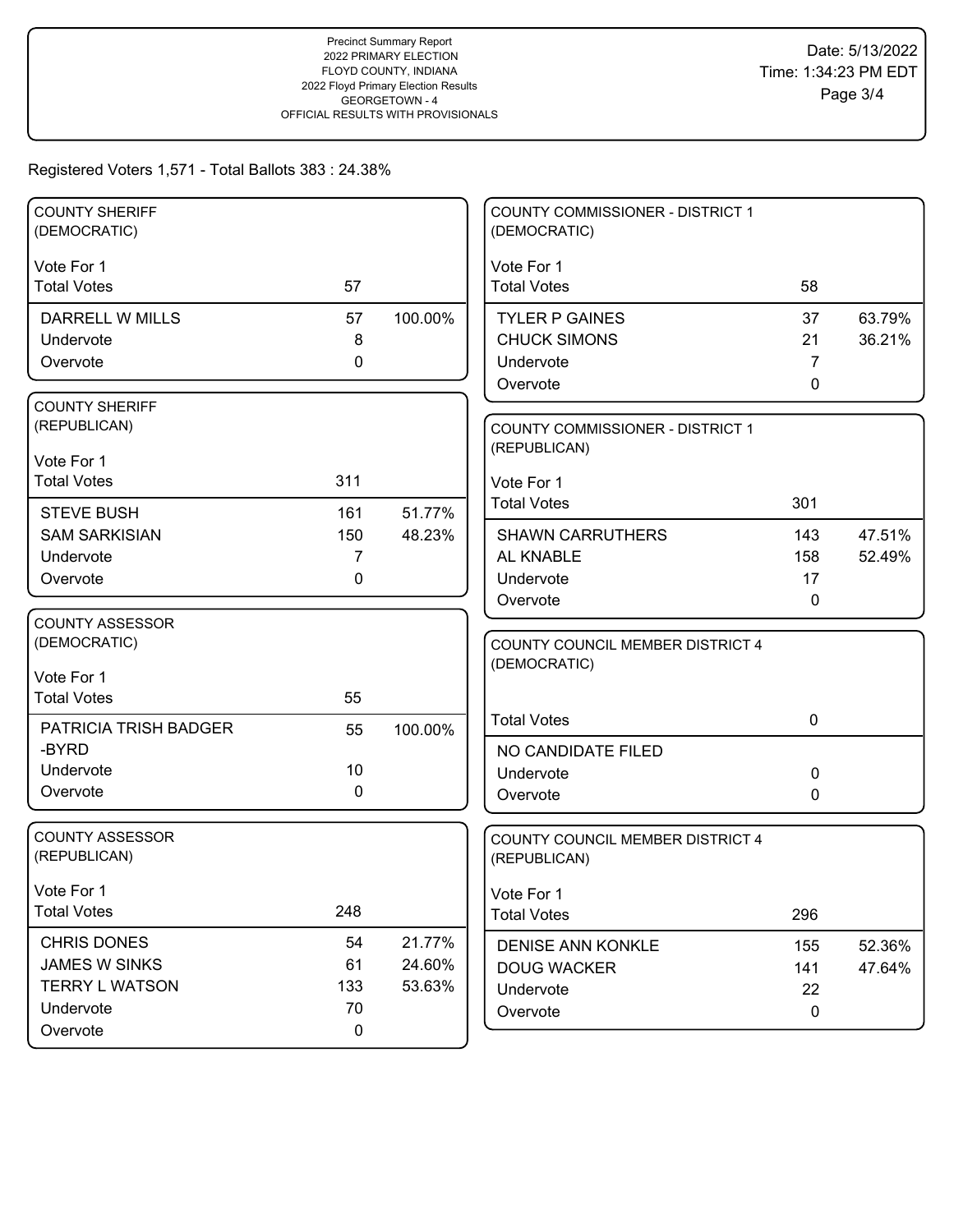| <b>GEORGETOWN TWP. TRUSTEE</b><br>(DEMOCRATIC) |             |         | REP STATE CONVENTION DELEGATE - FLOYD CO., AT LARGE<br>(REPUBLICAN) |           |        |
|------------------------------------------------|-------------|---------|---------------------------------------------------------------------|-----------|--------|
| <b>Total Votes</b>                             | $\mathbf 0$ |         | Vote For 10<br><b>Total Votes</b>                                   | 1,382     |        |
| NO CANDIDATE FILED                             |             |         | DALE M BAGSHAW                                                      | 98        | 7.09%  |
| Undervote                                      | 0           |         | <b>SHARON G BAGSHAW</b>                                             | 77        | 5.57%  |
| Overvote                                       | 0           |         | <b>SHAWN CARRUTHERS</b>                                             | 174       | 12.59% |
|                                                |             |         | EDWARD D (ED) CLERE                                                 | 182       | 13.17% |
| <b>GEORGETOWN TWP. TRUSTEE</b>                 |             |         | <b>DOUG DRAKE</b>                                                   | 78        | 5.64%  |
| (REPUBLICAN)                                   |             |         | <b>LOIS HERTOG</b>                                                  | 93        | 6.73%  |
| Vote For 1                                     |             |         | <b>JAMES A KANNING</b>                                              | 90        | 6.51%  |
| <b>Total Votes</b>                             | 248         |         | <b>ANNIE KIRCHNER</b>                                               | 109       | 7.89%  |
|                                                |             |         | <b>MATT MILLIES</b>                                                 | 101       | 7.31%  |
| DEE A RONEY                                    | 248         | 100.00% | <b>LINDA K MOHNEY</b>                                               | 61        | 4.41%  |
| Undervote                                      | 70          |         | <b>CARL PEARCY</b>                                                  | 75        | 5.43%  |
| Overvote                                       | 0           |         | <b>ROY SCOTT</b>                                                    | 64        | 4.63%  |
|                                                |             |         | ANDREW B TAKAMI                                                     | 77        | 5.57%  |
| <b>GEORGETOWN TWP. BOARD MEMBER</b>            |             |         | <b>JOSH JT TURNER</b>                                               | 103       | 7.45%  |
| (DEMOCRATIC)                                   |             |         | Undervote                                                           | 1,798     |        |
| Vote For 3                                     |             |         | Overvote                                                            | $\pmb{0}$ |        |
| <b>Total Votes</b>                             | 58          |         |                                                                     |           |        |
| <b>MELISSA S FRY</b>                           | 58          | 100.00% |                                                                     |           |        |
| Undervote                                      | 137         |         |                                                                     |           |        |
| Overvote                                       | 0           |         |                                                                     |           |        |
| GEORGETOWN TWP. BOARD MEMBER<br>(REPUBLICAN)   |             |         |                                                                     |           |        |
| Vote For 3                                     |             |         |                                                                     |           |        |
| <b>Total Votes</b>                             | 515         |         |                                                                     |           |        |
| <b>JOY R BLINE</b>                             | 152         | 29.51%  |                                                                     |           |        |
| <b>LEIGH ANN KOPP</b>                          | 173         | 33.59%  |                                                                     |           |        |
| <b>ED SNELLING</b>                             | 190         | 36.89%  |                                                                     |           |        |
| Undervote                                      | 439         |         |                                                                     |           |        |
| Overvote                                       | $\mathbf 0$ |         |                                                                     |           |        |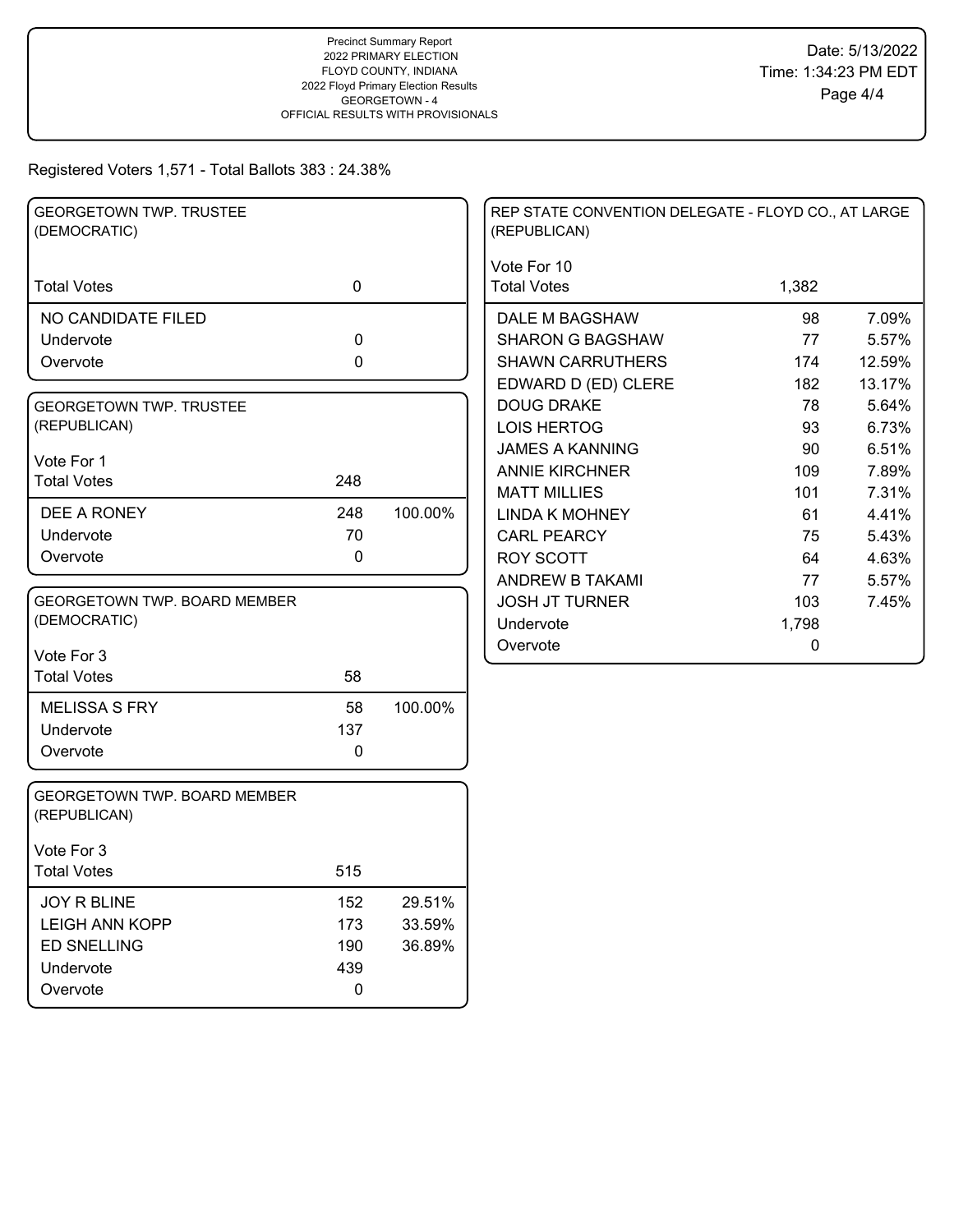| Party Distribution                                          |           |         | UNITED STATES REPRESENTATIVE - 9TH DISTRICT<br>(REPUBLICAN) |             |         |
|-------------------------------------------------------------|-----------|---------|-------------------------------------------------------------|-------------|---------|
|                                                             |           |         | Vote For 1                                                  |             |         |
| <b>Total Ballots</b>                                        | 309       |         | <b>Total Votes</b>                                          | 230         |         |
| <b>DEMOCRATIC</b>                                           | 66        | 21.36%  | <b>JIM BAKER</b>                                            | 21          | 9.13%   |
| <b>REPUBLICAN</b>                                           | 243       | 78.64%  | <b>STU BARNES-ISRAEL</b>                                    | 35          | 15.22%  |
|                                                             |           |         | J MICHAEL DAVISSON                                          | 1           | 0.43%   |
| UNITED STATES SENATOR                                       |           |         | <b>DAN HEIWIG</b>                                           | 5           | 2.17%   |
| (DEMOCRATIC)                                                |           |         | <b>ERIN HOUCHIN</b>                                         | 83          | 36.09%  |
| Vote For 1                                                  |           |         | <b>D ERIC SCHANSBERG</b>                                    | 14          | 6.09%   |
| <b>Total Votes</b>                                          | 53        |         | <b>MIKE SODREL</b>                                          | 67          | 29.13%  |
|                                                             |           |         | <b>BILL J THOMAS</b>                                        | 1           | 0.43%   |
| THOMAS M MCDERMOTT JR                                       | 53        | 100.00% | <b>BRIAN TIBBS</b>                                          | 3           | 1.30%   |
| Undervote                                                   | 13        |         | Undervote                                                   | 13          |         |
| Overvote                                                    | 0         |         | Overvote                                                    | 0           |         |
| <b>UNITED STATES SENATOR</b><br>(REPUBLICAN)                |           |         | STATE SENATOR - DISTRICT 47<br>(DEMOCRATIC)                 |             |         |
| Vote For 1                                                  |           |         |                                                             |             |         |
| <b>Total Votes</b>                                          | 189       |         | <b>Total Votes</b>                                          | $\mathbf 0$ |         |
| <b>TODD YOUNG</b>                                           | 189       | 100.00% | NO CANDIDATE FILED                                          |             |         |
| Undervote                                                   | 54        |         | Undervote                                                   | 0           |         |
| Overvote                                                    | 0         |         | Overvote                                                    | 0           |         |
| UNITED STATES REPRESENTATIVE - 9TH DISTRICT<br>(DEMOCRATIC) |           |         | STATE SENATOR - DISTRICT 47<br>(REPUBLICAN)                 |             |         |
| Vote For 1                                                  |           |         | Vote For 1                                                  |             |         |
| <b>Total Votes</b>                                          | 55        |         | <b>Total Votes</b>                                          | 220         |         |
| <b>ISAK ASARE</b>                                           | 13        | 23.64%  | <b>KEVIN BOEHNLEIN</b>                                      | 149         | 67.73%  |
| <b>D LIAM DORRIS</b>                                        | 15        | 27.27%  | <b>GARY BYRNE</b>                                           | 71          | 32.27%  |
| <b>MATTHEW FYFE</b>                                         | 27        | 49.09%  | Undervote                                                   | 23          |         |
| Undervote                                                   | 11        |         | Overvote                                                    | $\mathbf 0$ |         |
| Overvote                                                    | $\pmb{0}$ |         |                                                             |             |         |
|                                                             |           |         | STATE REPRESENTATIVE - DISTRICT 72<br>(DEMOCRATIC)          |             |         |
|                                                             |           |         | Vote For 1                                                  |             |         |
|                                                             |           |         | <b>Total Votes</b>                                          | 55          |         |
|                                                             |           |         | <b>KEIL L ROARK</b>                                         | 55          | 100.00% |
|                                                             |           |         | Undervote                                                   | 11          |         |
|                                                             |           |         | Overvote                                                    | $\mathbf 0$ |         |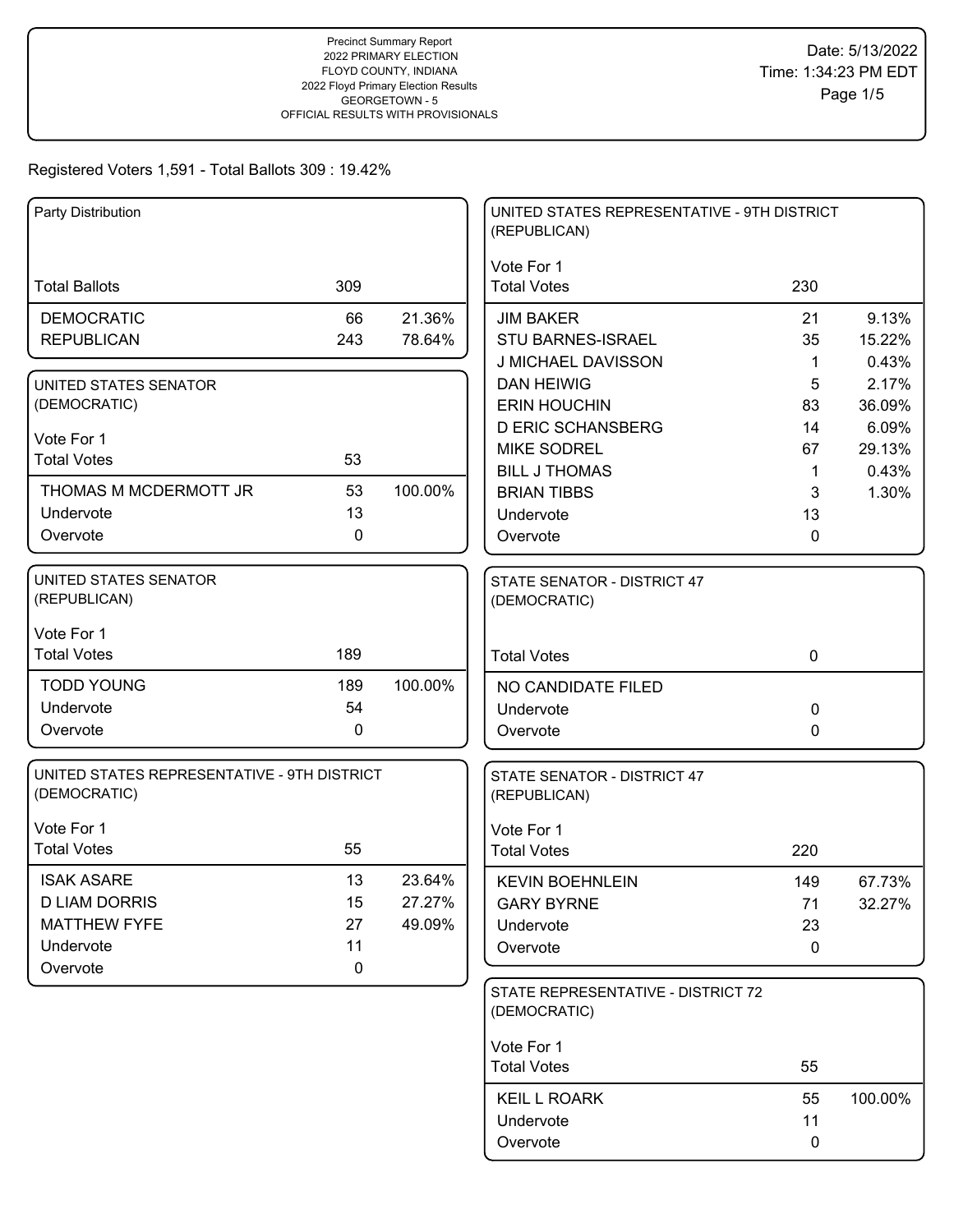| STATE REPRESENTATIVE - DISTRICT 72<br>(REPUBLICAN)              |                |         | PROSECUTING ATTORNEY<br>(REPUBLICAN)       |              |         |
|-----------------------------------------------------------------|----------------|---------|--------------------------------------------|--------------|---------|
| Vote For 1                                                      |                |         | Vote For 1                                 |              |         |
| <b>Total Votes</b>                                              | 227            |         | <b>Total Votes</b>                         | 202          |         |
| EDWARD D (ED) CLERE                                             | 116            | 51.10%  | <b>CHRIS LANE</b>                          | 202          | 100.00% |
| <b>JACKIE BRIGHT GRUBBS</b>                                     | 89             | 39.21%  | Undervote                                  | 41           |         |
| THOMAS M (TOM) JONES                                            | 22             | 9.69%   | Overvote                                   | $\mathbf 0$  |         |
| Undervote                                                       | 16             |         |                                            |              |         |
| Overvote                                                        | 0              |         | <b>CIRCUIT COURT CLERK</b><br>(DEMOCRATIC) |              |         |
| JUDGE OF THE CIRCUIT COURT - 52ND JUDICIAL CIR.                 |                |         |                                            |              |         |
| (DEMOCRATIC)                                                    |                |         | <b>Total Votes</b>                         | $\mathbf 0$  |         |
| Vote For 1                                                      |                |         |                                            |              |         |
| <b>Total Votes</b>                                              | 59             |         | NO CANDIDATE FILED                         |              |         |
|                                                                 |                |         | Undervote                                  | $\mathbf 0$  |         |
| DANA EBERLE-PEAY                                                | 59             | 100.00% | Overvote                                   | $\mathbf 0$  |         |
| Undervote                                                       | $\overline{7}$ |         |                                            |              |         |
| Overvote                                                        | $\mathbf 0$    |         | <b>CIRCUIT COURT CLERK</b>                 |              |         |
|                                                                 |                |         | (REPUBLICAN)                               |              |         |
| JUDGE OF THE CIRCUIT COURT - 52ND JUDICIAL CIR.<br>(REPUBLICAN) |                |         | Vote For 1                                 |              |         |
|                                                                 |                |         | <b>Total Votes</b>                         | 194          |         |
| Vote For 1                                                      |                |         | <b>DANITA BURKS</b>                        | 194          | 100.00% |
| <b>Total Votes</b>                                              | 201            |         | Undervote                                  | 49           |         |
| <b>JUSTIN BROWN</b>                                             | 201            | 100.00% | Overvote                                   | $\mathbf{0}$ |         |
| Undervote                                                       | 42             |         |                                            |              |         |
| Overvote                                                        | 0              |         | <b>COUNTY AUDITOR</b>                      |              |         |
|                                                                 |                |         | (DEMOCRATIC)                               |              |         |
| PROSECUTING ATTORNEY                                            |                |         |                                            |              |         |
| (DEMOCRATIC)                                                    |                |         | <b>Total Votes</b>                         | 0            |         |
|                                                                 |                |         |                                            |              |         |
| <b>Total Votes</b>                                              | $\mathbf 0$    |         | NO CANDIDATE FILED                         |              |         |
|                                                                 |                |         | Undervote                                  | $\mathbf 0$  |         |
| NO CANDIDATE FILED                                              |                |         | Overvote                                   | $\mathbf 0$  |         |
| Undervote<br>Overvote                                           | 0              |         |                                            |              |         |
|                                                                 | 0              |         | <b>COUNTY AUDITOR</b><br>(REPUBLICAN)      |              |         |
|                                                                 |                |         |                                            |              |         |
|                                                                 |                |         | Vote For 1<br><b>Total Votes</b>           | 181          |         |
|                                                                 |                |         |                                            |              |         |
|                                                                 |                |         | AMANDA M PAHMEIER                          | 87           | 48.07%  |
|                                                                 |                |         | <b>DIANA M TOPPING</b>                     | 94           | 51.93%  |
|                                                                 |                |         | Undervote                                  | 62           |         |
|                                                                 |                |         | Overvote                                   | 0            |         |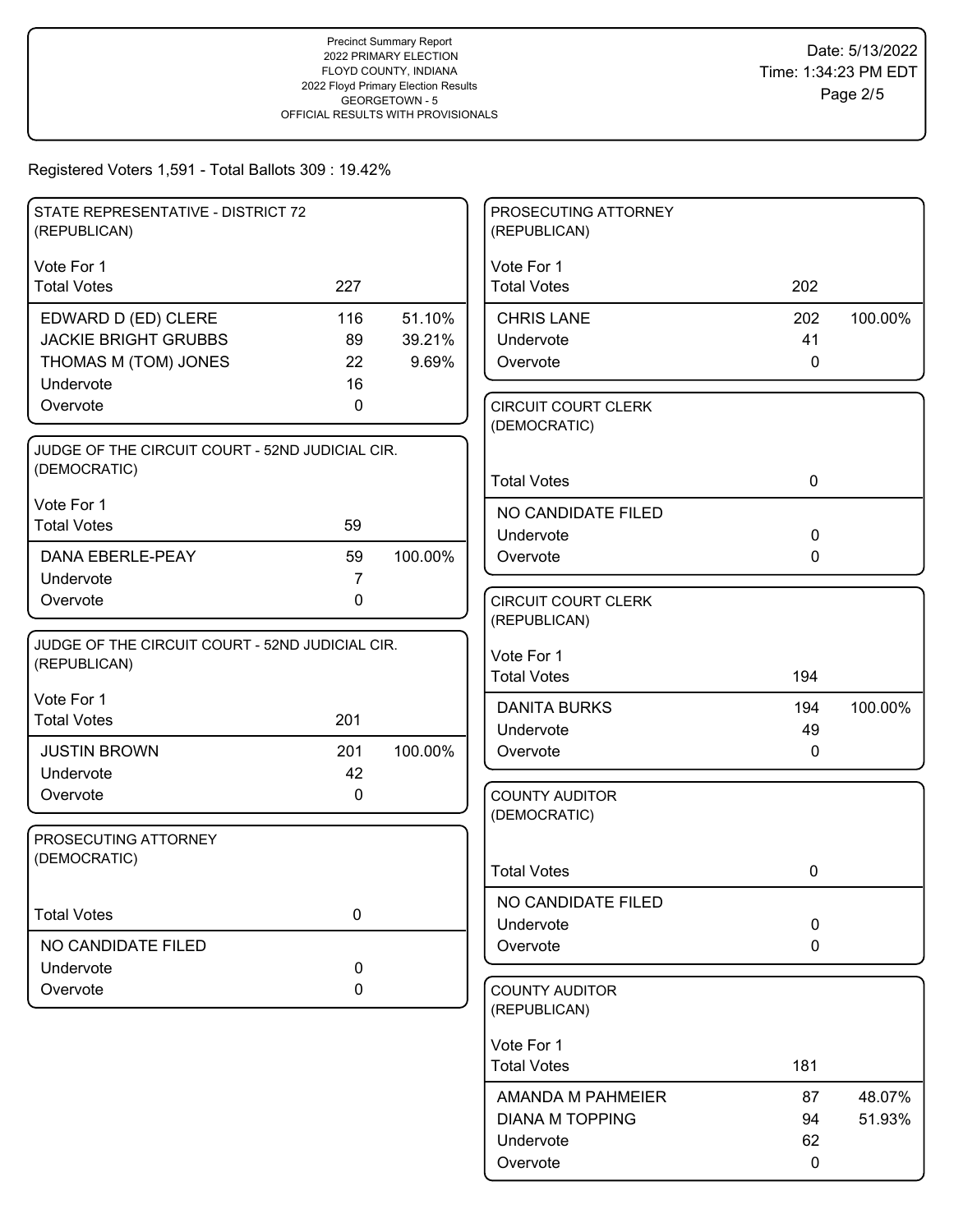| <b>COUNTY SHERIFF</b>  |              |         | <b>COUNTY COMMISSIONER - DISTRICT 1</b> |             |        |
|------------------------|--------------|---------|-----------------------------------------|-------------|--------|
| (DEMOCRATIC)           |              |         | (DEMOCRATIC)                            |             |        |
| Vote For 1             |              |         | Vote For 1                              |             |        |
| <b>Total Votes</b>     | 57           |         | <b>Total Votes</b>                      | 60          |        |
| <b>DARRELL W MILLS</b> | 57           | 100.00% | <b>TYLER P GAINES</b>                   | 38          | 63.33% |
| Undervote              | 9            |         | <b>CHUCK SIMONS</b>                     | 22          | 36.67% |
| Overvote               | $\mathbf 0$  |         | Undervote                               | 6           |        |
|                        |              |         | Overvote                                | 0           |        |
| <b>COUNTY SHERIFF</b>  |              |         |                                         |             |        |
| (REPUBLICAN)           |              |         | COUNTY COMMISSIONER - DISTRICT 1        |             |        |
| Vote For 1             |              |         | (REPUBLICAN)                            |             |        |
| <b>Total Votes</b>     | 238          |         | Vote For 1                              |             |        |
| <b>STEVE BUSH</b>      | 147          | 61.76%  | <b>Total Votes</b>                      | 217         |        |
| <b>SAM SARKISIAN</b>   | 91           | 38.24%  | <b>SHAWN CARRUTHERS</b>                 | 84          | 38.71% |
| Undervote              | 5            |         | AL KNABLE                               | 133         | 61.29% |
| Overvote               | $\mathbf{0}$ |         | Undervote                               | 26          |        |
|                        |              |         | Overvote                                | 0           |        |
| <b>COUNTY ASSESSOR</b> |              |         |                                         |             |        |
| (DEMOCRATIC)           |              |         | COUNTY COUNCIL MEMBER DISTRICT 4        |             |        |
| Vote For 1             |              |         | (DEMOCRATIC)                            |             |        |
| <b>Total Votes</b>     | 53           |         |                                         |             |        |
| PATRICIA TRISH BADGER  | 53           | 100.00% | <b>Total Votes</b>                      | $\mathbf 0$ |        |
| -BYRD                  |              |         | NO CANDIDATE FILED                      |             |        |
| Undervote              | 13           |         | Undervote                               | 0           |        |
| Overvote               | $\mathbf{0}$ |         | Overvote                                | 0           |        |
|                        |              |         |                                         |             |        |
| <b>COUNTY ASSESSOR</b> |              |         | COUNTY COUNCIL MEMBER DISTRICT 4        |             |        |
| (REPUBLICAN)           |              |         | (REPUBLICAN)                            |             |        |
| Vote For 1             |              |         | Vote For 1                              |             |        |
| <b>Total Votes</b>     | 178          |         | <b>Total Votes</b>                      | 221         |        |
| CHRIS DONES            | 52           | 29.21%  | <b>DENISE ANN KONKLE</b>                | 96          | 43.44% |
| <b>JAMES W SINKS</b>   | 32           | 17.98%  | <b>DOUG WACKER</b>                      | 125         | 56.56% |
| <b>TERRY L WATSON</b>  | 94           | 52.81%  | Undervote                               | 22          |        |
| Undervote              | 65           |         | Overvote                                | $\mathbf 0$ |        |
| Overvote               | $\mathbf 0$  |         |                                         |             |        |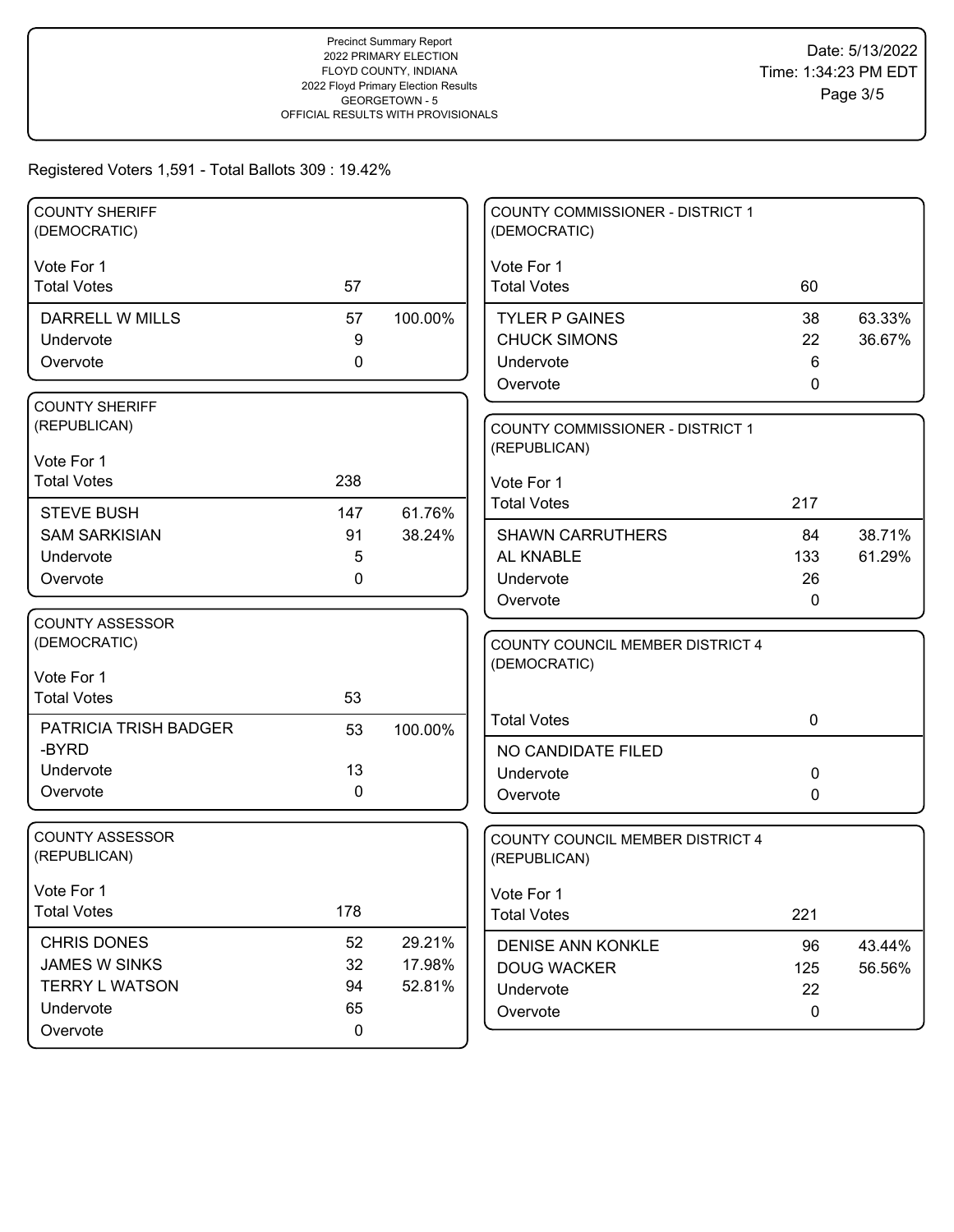| <b>GEORGETOWN TWP. TRUSTEE</b><br>(DEMOCRATIC)      |              |         | CLERK-TREASURER GEORGETOWN<br>(DEMOCRATIC)                 |              |         |
|-----------------------------------------------------|--------------|---------|------------------------------------------------------------|--------------|---------|
| <b>Total Votes</b>                                  | $\mathbf 0$  |         | <b>Total Votes</b>                                         | $\mathbf 0$  |         |
| NO CANDIDATE FILED                                  |              |         | NO CANDIDATE FILED                                         |              |         |
| Undervote                                           | 0            |         | Undervote                                                  | 0            |         |
| Overvote                                            | $\Omega$     |         | Overvote                                                   | $\Omega$     |         |
| <b>GEORGETOWN TWP. TRUSTEE</b><br>(REPUBLICAN)      |              |         | <b>CLERK-TREASURER GEORGETOWN</b><br>(REPUBLICAN)          |              |         |
| Vote For 1                                          |              |         | Vote For 1                                                 |              |         |
| <b>Total Votes</b>                                  | 188          |         | <b>Total Votes</b>                                         | 187          |         |
| DEE A RONEY                                         | 188          | 100.00% | <b>JULIA KEIBLER</b>                                       | 187          | 100.00% |
| Undervote                                           | 55           |         | Undervote                                                  | 56           |         |
| Overvote                                            | $\mathbf{0}$ |         | Overvote                                                   | $\mathbf{0}$ |         |
| <b>GEORGETOWN TWP, BOARD MEMBER</b><br>(DEMOCRATIC) |              |         | TOWN COUNCIL MEMBER, AT LARGE - GEORGETOWN<br>(DEMOCRATIC) |              |         |
| Vote For 3                                          |              |         | Vote For 2                                                 |              |         |
| <b>Total Votes</b>                                  | 59           |         | <b>Total Votes</b>                                         | 57           |         |
| <b>MELISSA S FRY</b>                                | 59           | 100.00% | <b>BILLY HALLER</b>                                        | 57           | 100.00% |
| Undervote                                           | 139          |         | Undervote                                                  | 75           |         |
| Overvote                                            | 0            |         | Overvote                                                   | $\mathbf{0}$ |         |
| <b>GEORGETOWN TWP, BOARD MEMBER</b><br>(REPUBLICAN) |              |         | TOWN COUNCIL MEMBER, AT LARGE - GEORGETOWN<br>(REPUBLICAN) |              |         |
| Vote For 3                                          |              |         | Vote For 2                                                 |              |         |
| <b>Total Votes</b>                                  | 390          |         | <b>Total Votes</b>                                         | 317          |         |
| <b>JOY R BLINE</b>                                  | 108          | 27.69%  | <b>BRANDON HOPF</b>                                        | 101          | 31.86%  |
| <b>LEIGH ANN KOPP</b>                               | 142          | 36.41%  | <b>CHRIS LOOP</b>                                          | 140          | 44.16%  |
| <b>ED SNELLING</b>                                  | 140          | 35.90%  | <b>JASON PARRISH</b>                                       | 76           | 23.97%  |
| Undervote                                           | 339          |         | Undervote                                                  | 169          |         |
| Overvote                                            | 0            |         | Overvote                                                   | 0            |         |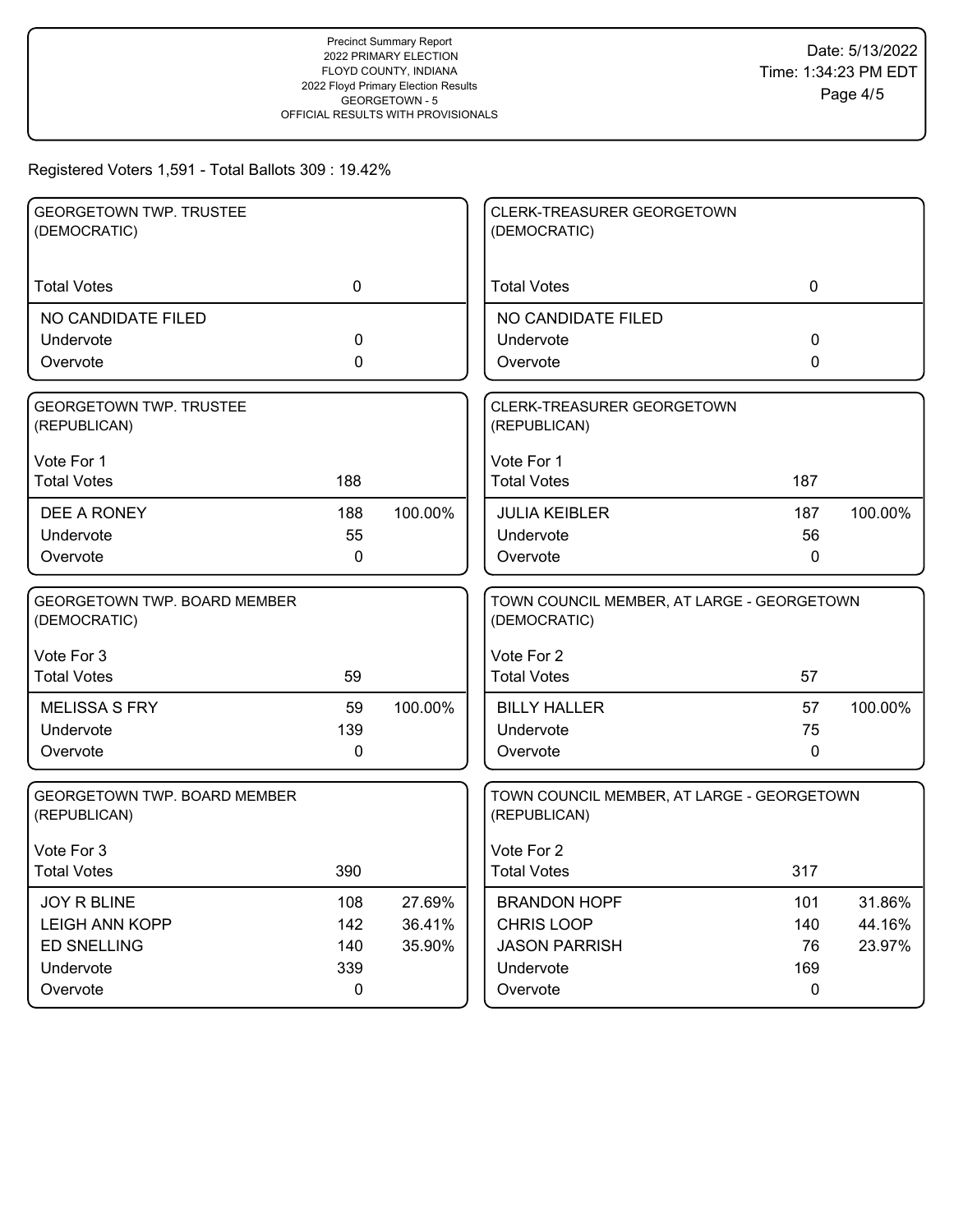| REP STATE CONVENTION DELEGATE - FLOYD CO., AT LARGE<br>(REPUBLICAN) |       |        |  |  |  |  |  |
|---------------------------------------------------------------------|-------|--------|--|--|--|--|--|
| Vote For 10                                                         |       |        |  |  |  |  |  |
| <b>Total Votes</b>                                                  | 1,001 |        |  |  |  |  |  |
| DALE M BAGSHAW                                                      | 73    | 7.29%  |  |  |  |  |  |
| SHARON G BAGSHAW                                                    | 69    | 6.89%  |  |  |  |  |  |
| <b>SHAWN CARRUTHERS</b>                                             | 106   | 10.59% |  |  |  |  |  |
| EDWARD D (ED) CLERE                                                 | 133   | 13.29% |  |  |  |  |  |
| <b>DOUG DRAKE</b>                                                   | 62    | 6.19%  |  |  |  |  |  |
| <b>LOIS HERTOG</b>                                                  | 75    | 7.49%  |  |  |  |  |  |
| JAMES A KANNING                                                     | 50    | 5.00%  |  |  |  |  |  |
| <b>ANNIE KIRCHNER</b>                                               | 89    | 8.89%  |  |  |  |  |  |
| <b>MATT MILLIES</b>                                                 | 59    | 5.89%  |  |  |  |  |  |
| LINDA K MOHNEY                                                      | 55    | 5.49%  |  |  |  |  |  |
| <b>CARL PEARCY</b>                                                  | 50    | 5.00%  |  |  |  |  |  |
| ROY SCOTT                                                           | 42    | 4.20%  |  |  |  |  |  |
| <b>ANDREW B TAKAMI</b>                                              | 49    | 4.90%  |  |  |  |  |  |
| JOSH JT TURNER                                                      | 89    | 8.89%  |  |  |  |  |  |
| Undervote                                                           | 1,429 |        |  |  |  |  |  |
| Overvote                                                            | 0     |        |  |  |  |  |  |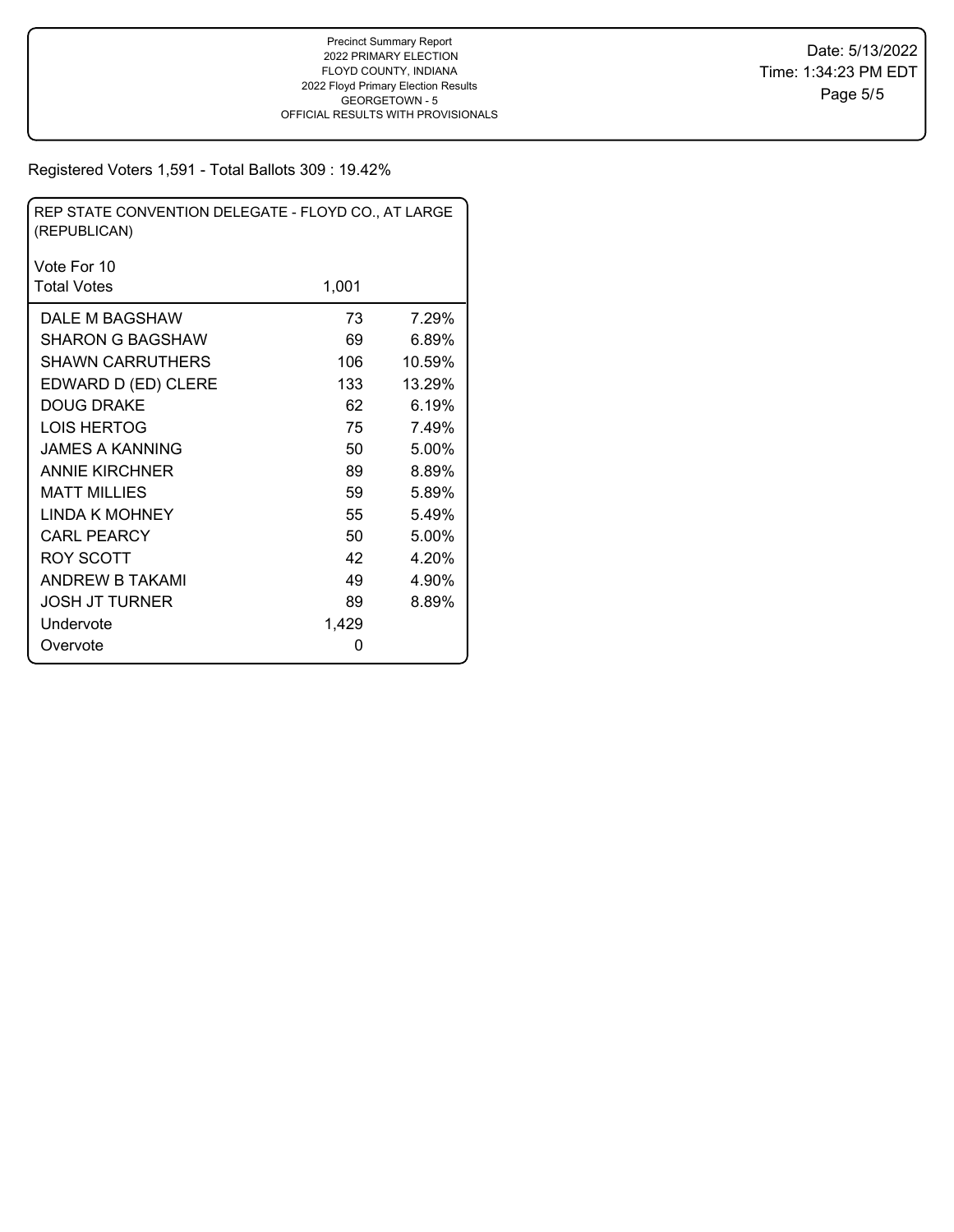| Party Distribution                                          |             |         | UNITED STATES REPRESENTATIVE - 9TH DISTRICT<br>(REPUBLICAN) |                |         |
|-------------------------------------------------------------|-------------|---------|-------------------------------------------------------------|----------------|---------|
| <b>Total Ballots</b>                                        | 187         |         | Vote For 1<br><b>Total Votes</b>                            | 136            |         |
| <b>DEMOCRATIC</b>                                           | 42          | 22.46%  | <b>JIM BAKER</b>                                            | 11             | 8.09%   |
| <b>REPUBLICAN</b>                                           | 145         | 77.54%  | <b>STU BARNES-ISRAEL</b>                                    | 24             | 17.65%  |
|                                                             |             |         | J MICHAEL DAVISSON                                          | $\overline{2}$ | 1.47%   |
| UNITED STATES SENATOR                                       |             |         | <b>DAN HEIWIG</b>                                           | 1              | 0.74%   |
| (DEMOCRATIC)                                                |             |         | <b>ERIN HOUCHIN</b>                                         | 53             | 38.97%  |
| Vote For 1                                                  |             |         | <b>D ERIC SCHANSBERG</b>                                    | 6              | 4.41%   |
| <b>Total Votes</b>                                          | 37          |         | <b>MIKE SODREL</b>                                          | 33             | 24.26%  |
| THOMAS M MCDERMOTT JR                                       | 37          | 100.00% | <b>BILL J THOMAS</b>                                        | $\overline{2}$ | 1.47%   |
| Undervote                                                   | 5           |         | <b>BRIAN TIBBS</b>                                          | 4              | 2.94%   |
| Overvote                                                    | 0           |         | Undervote<br>Overvote                                       | 9<br>0         |         |
|                                                             |             |         |                                                             |                |         |
| UNITED STATES SENATOR<br>(REPUBLICAN)                       |             |         | STATE SENATOR - DISTRICT 47<br>(DEMOCRATIC)                 |                |         |
| Vote For 1                                                  |             |         |                                                             |                |         |
| <b>Total Votes</b>                                          | 115         |         | <b>Total Votes</b>                                          | $\mathbf 0$    |         |
| <b>TODD YOUNG</b>                                           | 115         | 100.00% | NO CANDIDATE FILED                                          |                |         |
| Undervote                                                   | 30          |         | Undervote                                                   | 0              |         |
| Overvote                                                    | $\mathbf 0$ |         | Overvote                                                    | 0              |         |
| UNITED STATES REPRESENTATIVE - 9TH DISTRICT<br>(DEMOCRATIC) |             |         | STATE SENATOR - DISTRICT 47<br>(REPUBLICAN)                 |                |         |
| Vote For 1                                                  |             |         | Vote For 1                                                  |                |         |
| <b>Total Votes</b>                                          | 38          |         | <b>Total Votes</b>                                          | 137            |         |
| <b>ISAK ASARE</b>                                           | 14          | 36.84%  | <b>KEVIN BOEHNLEIN</b>                                      | 56             | 40.88%  |
| <b>D LIAM DORRIS</b>                                        | 9           | 23.68%  | <b>GARY BYRNE</b>                                           | 81             | 59.12%  |
| <b>MATTHEW FYFE</b>                                         | 15          | 39.47%  | Undervote                                                   | 8              |         |
| Undervote                                                   | 4           |         | Overvote                                                    | 0              |         |
| Overvote                                                    | 0           |         |                                                             |                |         |
|                                                             |             |         | STATE REPRESENTATIVE - DISTRICT 72<br>(DEMOCRATIC)          |                |         |
|                                                             |             |         | Vote For 1                                                  |                |         |
|                                                             |             |         | <b>Total Votes</b>                                          | 38             |         |
|                                                             |             |         | <b>KEIL L ROARK</b>                                         | 38             | 100.00% |
|                                                             |             |         | Undervote                                                   | 4              |         |
|                                                             |             |         | Overvote                                                    | 0              |         |
|                                                             |             |         |                                                             |                |         |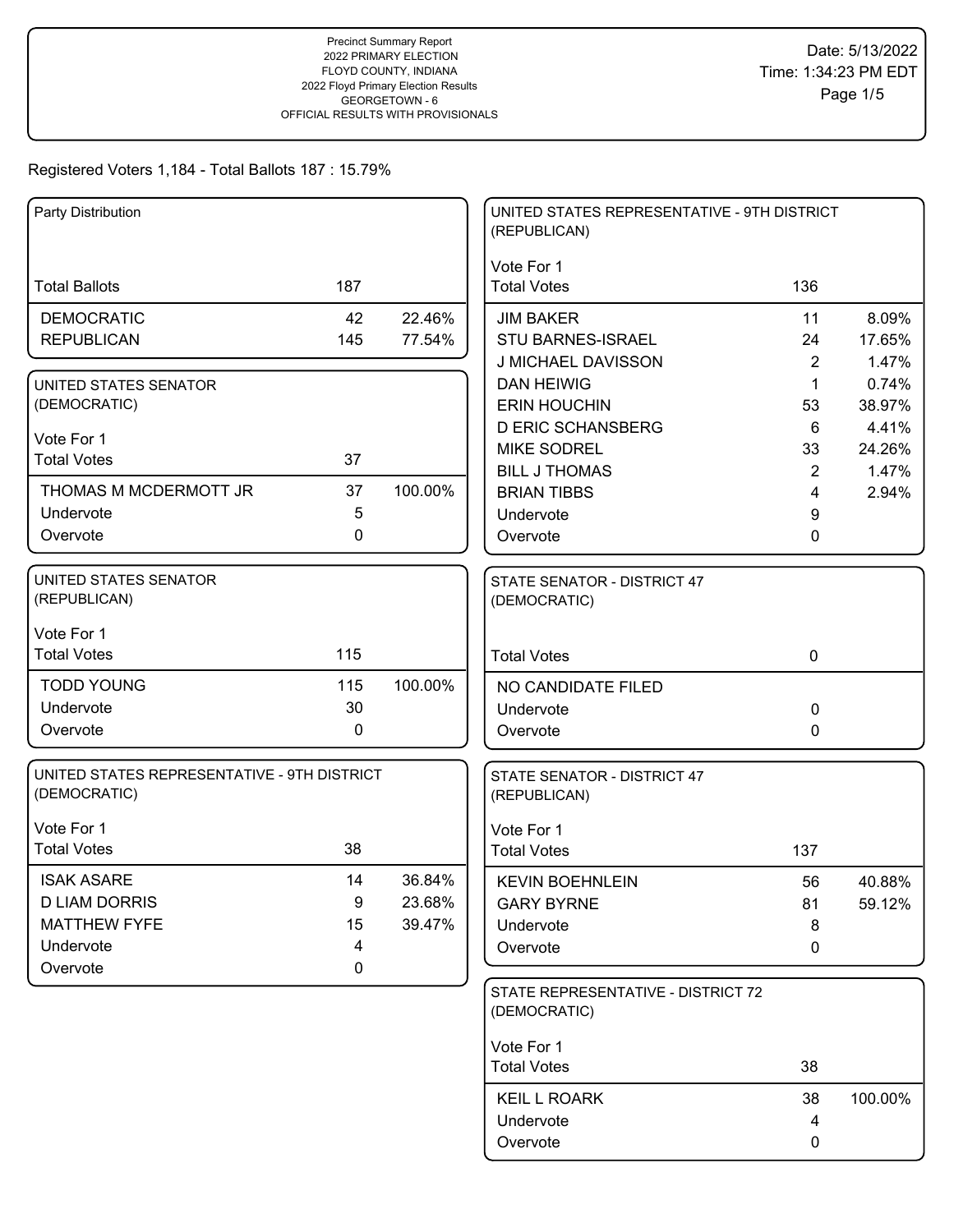| STATE REPRESENTATIVE - DISTRICT 72              |                |         | PROSECUTING ATTORNEY                       |             |         |
|-------------------------------------------------|----------------|---------|--------------------------------------------|-------------|---------|
| (REPUBLICAN)                                    |                |         | (REPUBLICAN)                               |             |         |
| Vote For 1                                      |                |         | Vote For 1                                 |             |         |
| <b>Total Votes</b>                              | 137            |         | <b>Total Votes</b>                         | 126         |         |
| EDWARD D (ED) CLERE                             | 80             | 58.39%  | <b>CHRIS LANE</b>                          | 126         | 100.00% |
| <b>JACKIE BRIGHT GRUBBS</b>                     | 45             | 32.85%  | Undervote                                  | 19          |         |
| THOMAS M (TOM) JONES                            | 12             | 8.76%   | Overvote                                   | $\mathbf 0$ |         |
| Undervote                                       | 8              |         |                                            |             |         |
| Overvote                                        | 0              |         | <b>CIRCUIT COURT CLERK</b><br>(DEMOCRATIC) |             |         |
| JUDGE OF THE CIRCUIT COURT - 52ND JUDICIAL CIR. |                |         |                                            |             |         |
| (DEMOCRATIC)                                    |                |         |                                            |             |         |
|                                                 |                |         | <b>Total Votes</b>                         | $\mathbf 0$ |         |
| Vote For 1                                      |                |         | NO CANDIDATE FILED                         |             |         |
| <b>Total Votes</b>                              | 40             |         | Undervote                                  | $\mathbf 0$ |         |
| DANA EBERLE-PEAY                                | 40             | 100.00% | Overvote                                   | 0           |         |
| Undervote                                       | $\overline{2}$ |         |                                            |             |         |
| Overvote                                        | 0              |         | <b>CIRCUIT COURT CLERK</b>                 |             |         |
|                                                 |                |         | (REPUBLICAN)                               |             |         |
| JUDGE OF THE CIRCUIT COURT - 52ND JUDICIAL CIR. |                |         | Vote For 1                                 |             |         |
| (REPUBLICAN)                                    |                |         | <b>Total Votes</b>                         | 121         |         |
| Vote For 1                                      |                |         | <b>DANITA BURKS</b>                        | 121         | 100.00% |
| <b>Total Votes</b>                              | 127            |         | Undervote                                  | 24          |         |
| <b>JUSTIN BROWN</b>                             | 127            | 100.00% | Overvote                                   | $\mathbf 0$ |         |
| Undervote                                       | 18             |         |                                            |             |         |
| Overvote                                        | 0              |         | <b>COUNTY AUDITOR</b>                      |             |         |
|                                                 |                |         | (DEMOCRATIC)                               |             |         |
| PROSECUTING ATTORNEY                            |                |         |                                            |             |         |
| (DEMOCRATIC)                                    |                |         | <b>Total Votes</b>                         | 0           |         |
|                                                 |                |         |                                            |             |         |
| <b>Total Votes</b>                              | $\pmb{0}$      |         | NO CANDIDATE FILED<br>Undervote            | $\pmb{0}$   |         |
| NO CANDIDATE FILED                              |                |         | Overvote                                   | 0           |         |
| Undervote                                       | $\pmb{0}$      |         |                                            |             |         |
| Overvote                                        | 0              |         | <b>COUNTY AUDITOR</b>                      |             |         |
|                                                 |                |         | (REPUBLICAN)                               |             |         |
|                                                 |                |         |                                            |             |         |
|                                                 |                |         | Vote For 1<br><b>Total Votes</b>           | 116         |         |
|                                                 |                |         |                                            |             |         |
|                                                 |                |         | AMANDA M PAHMEIER                          | 46          | 39.66%  |
|                                                 |                |         | <b>DIANA M TOPPING</b>                     | 70          | 60.34%  |
|                                                 |                |         | Undervote                                  | 29          |         |
|                                                 |                |         | Overvote                                   | $\mathbf 0$ |         |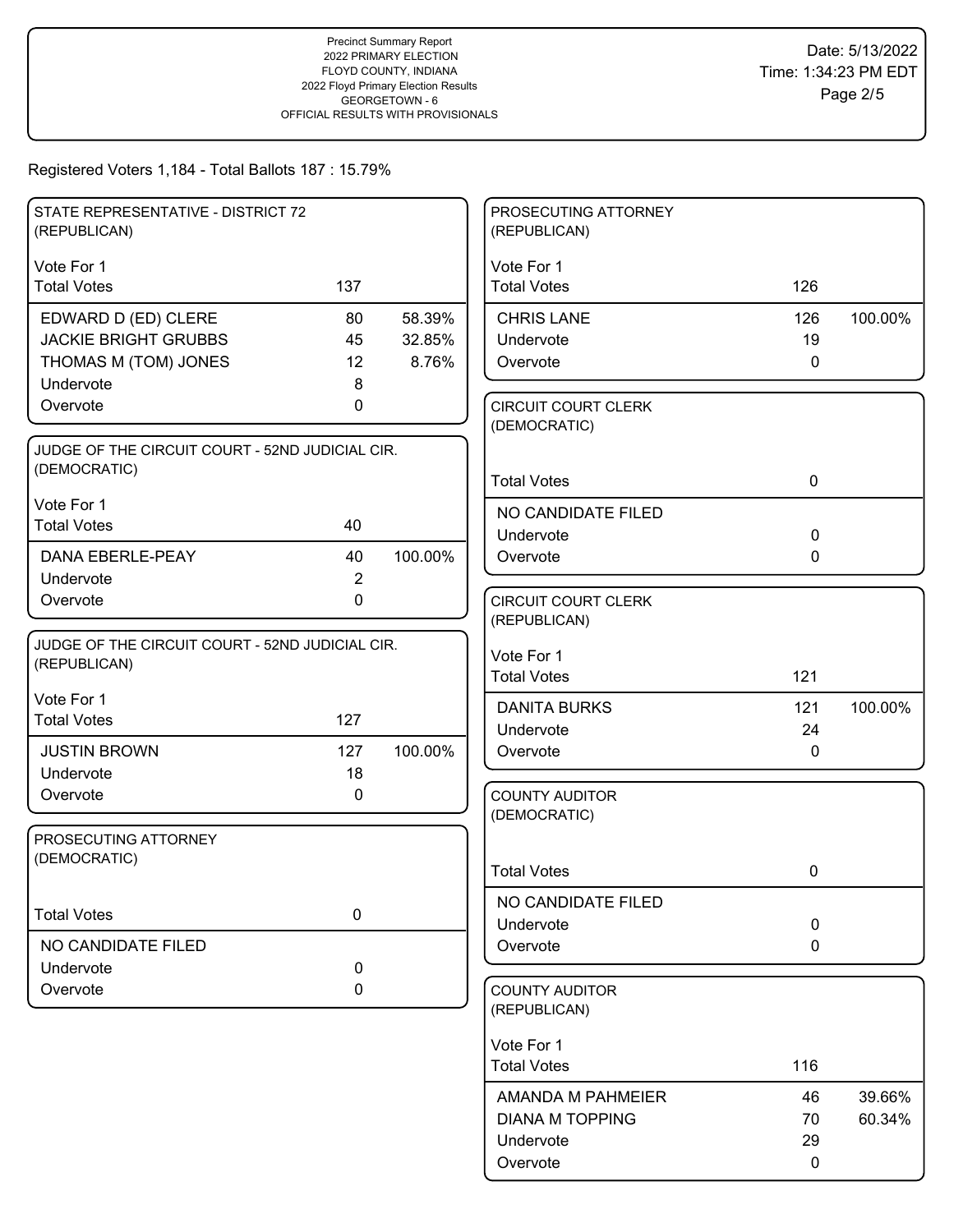| <b>COUNTY SHERIFF</b><br>(DEMOCRATIC) |                   |         | <b>COUNTY COMMISSIONER - DISTRICT 1</b><br>(DEMOCRATIC) |              |        |
|---------------------------------------|-------------------|---------|---------------------------------------------------------|--------------|--------|
|                                       |                   |         |                                                         |              |        |
| Vote For 1                            |                   |         | Vote For 1                                              |              |        |
| <b>Total Votes</b>                    | 38                |         | <b>Total Votes</b>                                      | 36           |        |
| <b>DARRELL W MILLS</b>                | 38                | 100.00% | <b>TYLER P GAINES</b>                                   | 20           | 55.56% |
| Undervote                             | 4                 |         | <b>CHUCK SIMONS</b>                                     | 16           | 44.44% |
| Overvote                              | $\mathbf 0$       |         | Undervote                                               | 6            |        |
|                                       |                   |         | Overvote                                                | $\mathbf{0}$ |        |
| <b>COUNTY SHERIFF</b>                 |                   |         |                                                         |              |        |
| (REPUBLICAN)                          |                   |         | <b>COUNTY COMMISSIONER - DISTRICT 1</b>                 |              |        |
| Vote For 1                            |                   |         | (REPUBLICAN)                                            |              |        |
| <b>Total Votes</b>                    | 140               |         | Vote For 1                                              |              |        |
|                                       |                   |         | <b>Total Votes</b>                                      | 131          |        |
| <b>STEVE BUSH</b>                     | 88                | 62.86%  |                                                         |              |        |
| <b>SAM SARKISIAN</b>                  | 52                | 37.14%  | <b>SHAWN CARRUTHERS</b><br><b>AL KNABLE</b>             | 48           | 36.64% |
| Undervote<br>Overvote                 | 5<br>$\mathbf{0}$ |         | Undervote                                               | 83<br>14     | 63.36% |
|                                       |                   |         | Overvote                                                | 0            |        |
| <b>COUNTY ASSESSOR</b>                |                   |         |                                                         |              |        |
| (DEMOCRATIC)                          |                   |         | COUNTY COUNCIL MEMBER DISTRICT 4                        |              |        |
|                                       |                   |         | (DEMOCRATIC)                                            |              |        |
| Vote For 1                            |                   |         |                                                         |              |        |
| <b>Total Votes</b>                    | 38                |         |                                                         |              |        |
| PATRICIA TRISH BADGER                 | 38                | 100.00% | <b>Total Votes</b>                                      | $\mathbf 0$  |        |
| -BYRD                                 |                   |         | NO CANDIDATE FILED                                      |              |        |
| Undervote                             | 4                 |         | Undervote                                               | 0            |        |
| Overvote                              | $\mathbf 0$       |         | Overvote                                                | 0            |        |
|                                       |                   |         |                                                         |              |        |
| <b>COUNTY ASSESSOR</b>                |                   |         | COUNTY COUNCIL MEMBER DISTRICT 4                        |              |        |
| (REPUBLICAN)                          |                   |         | (REPUBLICAN)                                            |              |        |
| Vote For 1                            |                   |         | Vote For 1                                              |              |        |
| <b>Total Votes</b>                    | 113               |         | <b>Total Votes</b>                                      | 133          |        |
| CHRIS DONES                           | 36                | 31.86%  | <b>DENISE ANN KONKLE</b>                                | 64           | 48.12% |
| <b>JAMES W SINKS</b>                  | 18                | 15.93%  | <b>DOUG WACKER</b>                                      | 69           | 51.88% |
| <b>TERRY L WATSON</b>                 | 59                | 52.21%  | Undervote                                               | 12           |        |
| Undervote                             | 32                |         | Overvote                                                | $\mathbf 0$  |        |
| Overvote                              | $\mathbf 0$       |         |                                                         |              |        |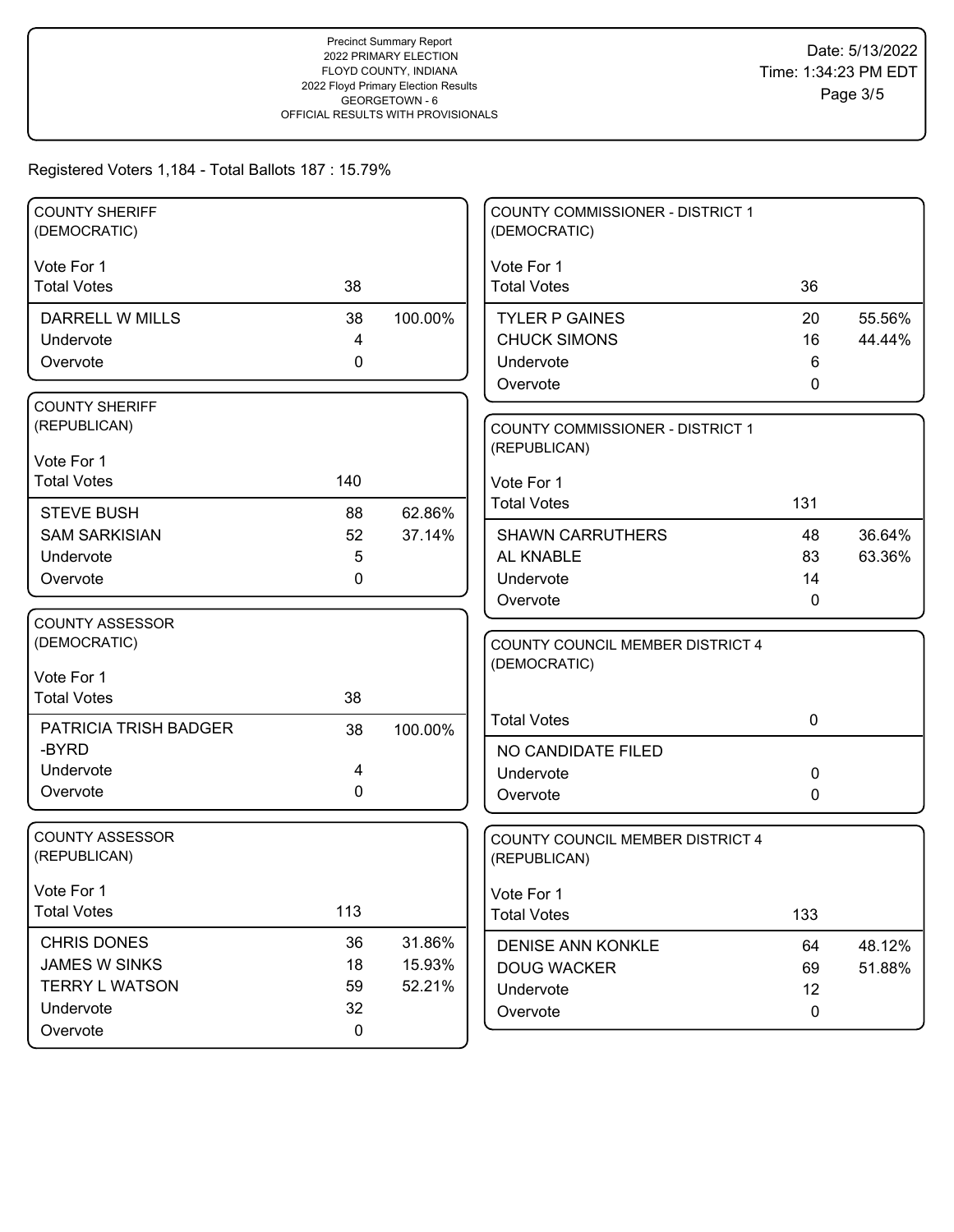| <b>GEORGETOWN TWP. TRUSTEE</b><br>(DEMOCRATIC)      |              |         | CLERK-TREASURER GEORGETOWN<br>(DEMOCRATIC)                 |              |         |
|-----------------------------------------------------|--------------|---------|------------------------------------------------------------|--------------|---------|
| <b>Total Votes</b>                                  | $\mathbf 0$  |         | <b>Total Votes</b>                                         | $\mathbf 0$  |         |
| NO CANDIDATE FILED                                  |              |         | NO CANDIDATE FILED                                         |              |         |
| Undervote                                           | 0            |         | Undervote                                                  | $\Omega$     |         |
| Overvote                                            | 0            |         | Overvote                                                   | 0            |         |
| <b>GEORGETOWN TWP. TRUSTEE</b><br>(REPUBLICAN)      |              |         | CLERK-TREASURER GEORGETOWN<br>(REPUBLICAN)                 |              |         |
| Vote For 1                                          |              |         | Vote For 1                                                 |              |         |
| <b>Total Votes</b>                                  | 120          |         | <b>Total Votes</b>                                         | 125          |         |
| DEE A RONEY                                         | 120          | 100.00% | <b>JULIA KEIBLER</b>                                       | 125          | 100.00% |
| Undervote                                           | 25           |         | Undervote                                                  | 20           |         |
| Overvote                                            | $\mathbf{0}$ |         | Overvote                                                   | $\mathbf{0}$ |         |
| GEORGETOWN TWP. BOARD MEMBER<br>(DEMOCRATIC)        |              |         | TOWN COUNCIL MEMBER, AT LARGE - GEORGETOWN<br>(DEMOCRATIC) |              |         |
| Vote For 3                                          |              |         | Vote For 2                                                 |              |         |
| <b>Total Votes</b>                                  | 39           |         | <b>Total Votes</b>                                         | 38           |         |
| <b>MELISSA S FRY</b>                                | 39           | 100.00% | <b>BILLY HALLER</b>                                        | 38           | 100.00% |
| Undervote                                           | 87           |         | Undervote                                                  | 46           |         |
| Overvote                                            | $\mathbf 0$  |         | Overvote                                                   | 0            |         |
| <b>GEORGETOWN TWP, BOARD MEMBER</b><br>(REPUBLICAN) |              |         | TOWN COUNCIL MEMBER, AT LARGE - GEORGETOWN<br>(REPUBLICAN) |              |         |
| Vote For 3                                          |              |         | Vote For 2                                                 |              |         |
| <b>Total Votes</b>                                  | 258          |         | <b>Total Votes</b>                                         | 217          |         |
| <b>JOY R BLINE</b>                                  | 76           | 29.46%  | <b>BRANDON HOPF</b>                                        | 56           | 25.81%  |
| <b>LEIGH ANN KOPP</b>                               | 95           | 36.82%  | <b>CHRIS LOOP</b>                                          | 102          | 47.00%  |
| <b>ED SNELLING</b>                                  | 87           | 33.72%  | <b>JASON PARRISH</b>                                       | 59           | 27.19%  |
| Undervote                                           | 177          |         | Undervote                                                  | 73           |         |
| Overvote                                            | 0            |         | Overvote                                                   | 0            |         |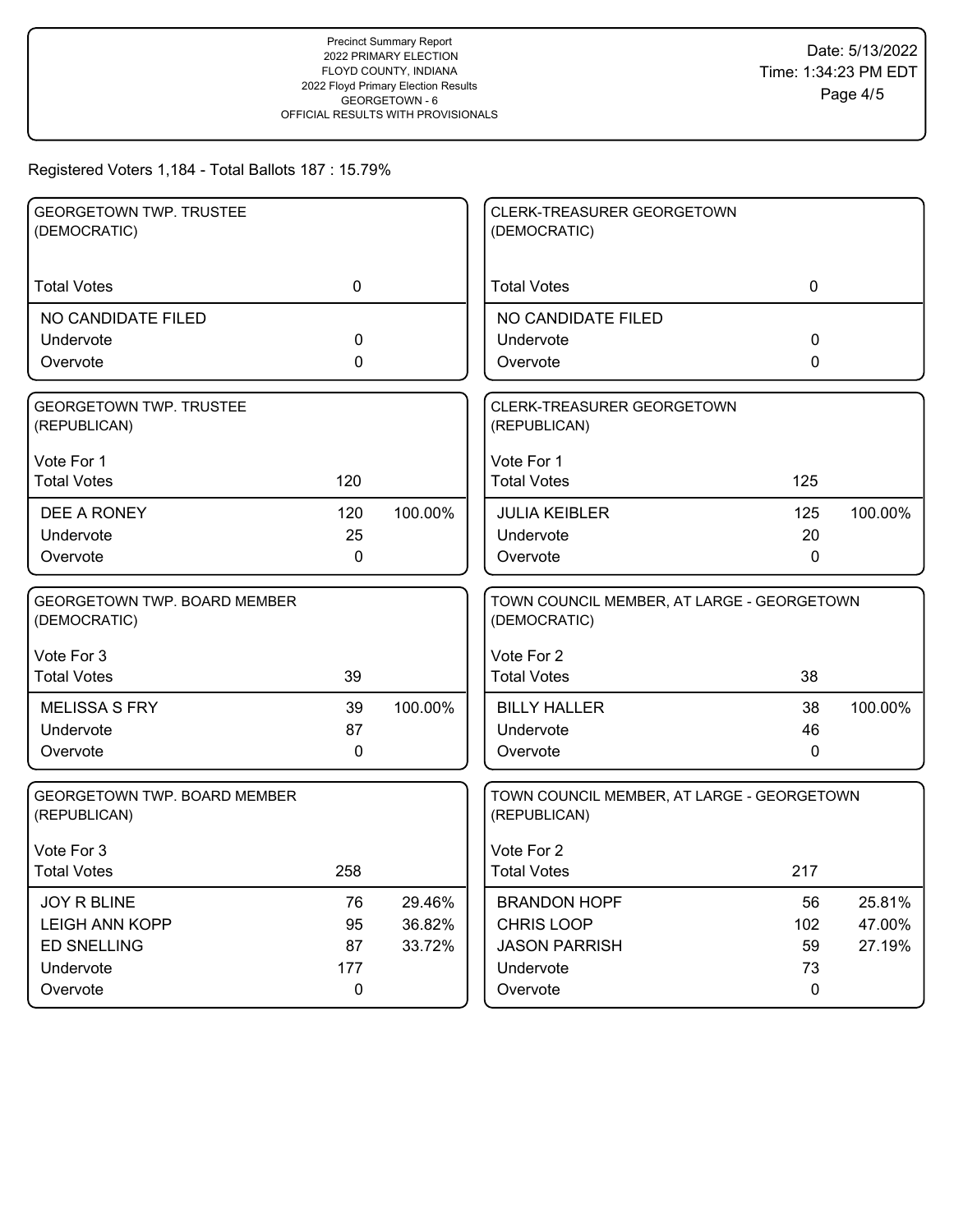| REP STATE CONVENTION DELEGATE - FLOYD CO., AT LARGE<br>(REPUBLICAN) |     |        |  |  |  |  |  |
|---------------------------------------------------------------------|-----|--------|--|--|--|--|--|
| Vote For 10                                                         |     |        |  |  |  |  |  |
| <b>Total Votes</b>                                                  | 690 |        |  |  |  |  |  |
| DALE M BAGSHAW                                                      | 60  | 8.70%  |  |  |  |  |  |
| SHARON G BAGSHAW                                                    | 53  | 7.68%  |  |  |  |  |  |
| <b>SHAWN CARRUTHERS</b>                                             | 69  | 10.00% |  |  |  |  |  |
| EDWARD D (ED) CLERE                                                 | 98  | 14.20% |  |  |  |  |  |
| <b>DOUG DRAKE</b>                                                   | 38  | 5.51%  |  |  |  |  |  |
| LOIS HERTOG                                                         | 50  | 7.25%  |  |  |  |  |  |
| JAMES A KANNING                                                     | 44  | 6.38%  |  |  |  |  |  |
| <b>ANNIE KIRCHNER</b>                                               | 56  | 8.12%  |  |  |  |  |  |
| <b>MATT MILLIES</b>                                                 | 49  | 7.10%  |  |  |  |  |  |
| LINDA K MOHNEY                                                      | 31  | 4.49%  |  |  |  |  |  |
| <b>CARL PEARCY</b>                                                  | 35  | 5.07%  |  |  |  |  |  |
| ROY SCOTT                                                           | 31  | 4.49%  |  |  |  |  |  |
| ANDREW B TAKAMI                                                     | 24  | 3.48%  |  |  |  |  |  |
| JOSH JT TURNER                                                      | 52  | 7.54%  |  |  |  |  |  |
| Undervote                                                           | 760 |        |  |  |  |  |  |
| Overvote                                                            | 0   |        |  |  |  |  |  |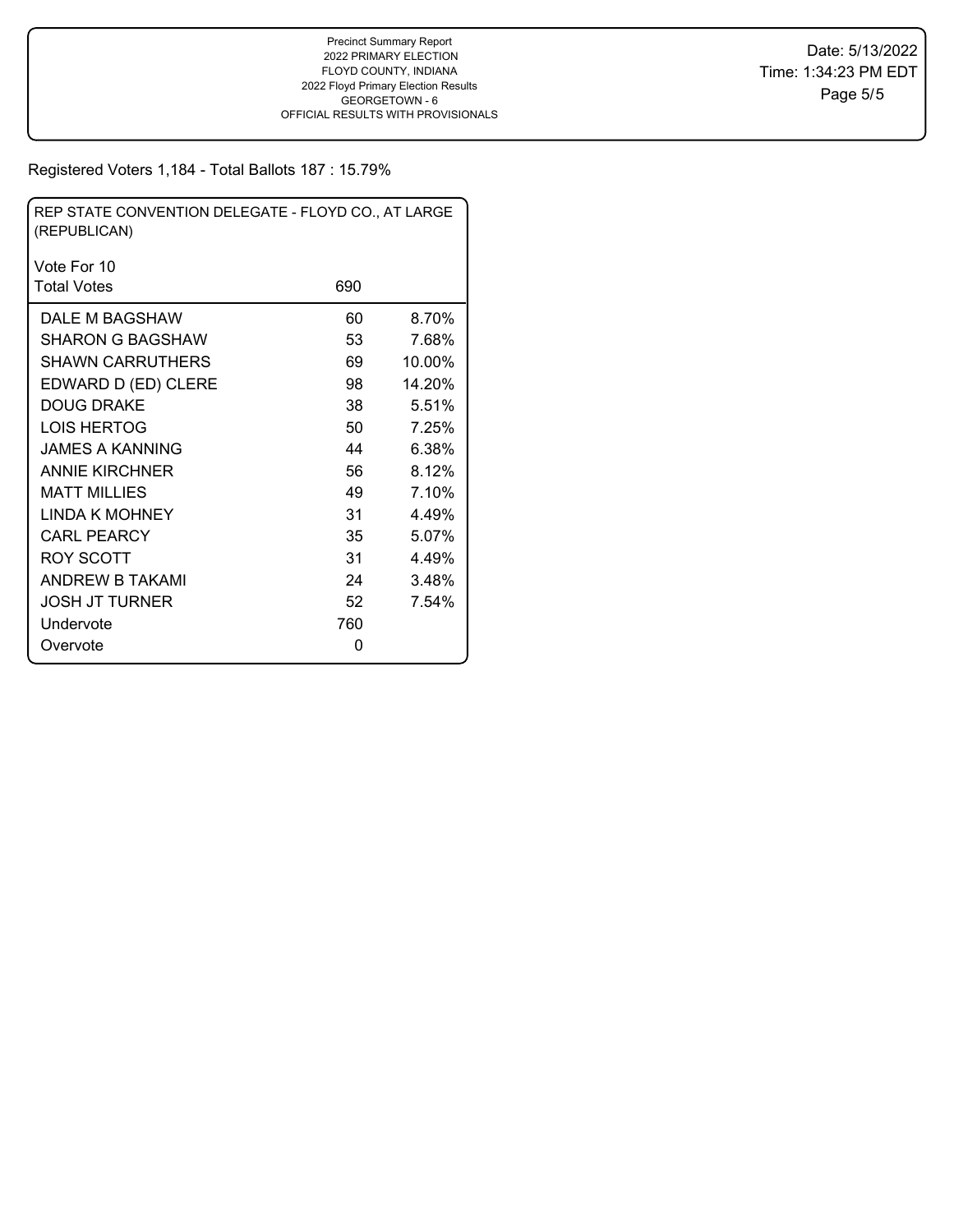| Party Distribution                          |                |                  | UNITED STATES REPRESENTATIVE - 9TH DISTRICT<br>(REPUBLICAN) |                |                |
|---------------------------------------------|----------------|------------------|-------------------------------------------------------------|----------------|----------------|
| <b>Total Ballots</b>                        | 138            |                  | Vote For 1<br><b>Total Votes</b>                            | 111            |                |
|                                             |                |                  |                                                             |                |                |
| <b>DEMOCRATIC</b>                           | 19             | 13.77%           | <b>JIM BAKER</b>                                            | $\overline{7}$ | 6.31%          |
| <b>REPUBLICAN</b>                           | 119            | 86.23%           | STU BARNES-ISRAEL                                           | 29             | 26.13%         |
|                                             |                |                  | J MICHAEL DAVISSON                                          | 1              | 0.90%          |
| UNITED STATES SENATOR                       |                |                  | <b>DAN HEIWIG</b>                                           | 1              | 0.90%          |
| (DEMOCRATIC)                                |                |                  | <b>ERIN HOUCHIN</b>                                         | 33             | 29.73%         |
| Vote For 1                                  |                |                  | <b>D ERIC SCHANSBERG</b>                                    | $\overline{7}$ | 6.31%          |
| <b>Total Votes</b>                          | 16             |                  | <b>MIKE SODREL</b><br><b>BILL J THOMAS</b>                  | 28             | 25.23%         |
| THOMAS M MCDERMOTT JR                       | 16             | 100.00%          | <b>BRIAN TIBBS</b>                                          | 1<br>4         | 0.90%<br>3.60% |
| Undervote                                   | 3              |                  | Undervote                                                   | 8              |                |
| Overvote                                    | 0              |                  | Overvote                                                    | 0              |                |
|                                             |                |                  |                                                             |                |                |
| <b>UNITED STATES SENATOR</b>                |                |                  | STATE SENATOR - DISTRICT 47                                 |                |                |
| (REPUBLICAN)                                |                |                  | (DEMOCRATIC)                                                |                |                |
|                                             |                |                  |                                                             |                |                |
| Vote For 1<br><b>Total Votes</b>            | 98             |                  |                                                             |                |                |
|                                             |                |                  | <b>Total Votes</b>                                          | $\mathbf 0$    |                |
| <b>TODD YOUNG</b>                           | 98             | 100.00%          | NO CANDIDATE FILED                                          |                |                |
| Undervote                                   | 21             |                  | Undervote                                                   | 0              |                |
| Overvote                                    | 0              |                  | Overvote                                                    | 0              |                |
| UNITED STATES REPRESENTATIVE - 9TH DISTRICT |                |                  |                                                             |                |                |
| (DEMOCRATIC)                                |                |                  | STATE SENATOR - DISTRICT 47<br>(REPUBLICAN)                 |                |                |
| Vote For 1                                  |                |                  | Vote For 1                                                  |                |                |
| <b>Total Votes</b>                          | 17             |                  | <b>Total Votes</b>                                          | 112            |                |
|                                             |                |                  |                                                             |                |                |
| <b>ISAK ASARE</b><br><b>D LIAM DORRIS</b>   | 5<br>4         | 29.41%<br>23.53% | <b>KEVIN BOEHNLEIN</b>                                      | 55             | 49.11%         |
| <b>MATTHEW FYFE</b>                         | 8              | 47.06%           | <b>GARY BYRNE</b>                                           | 57             | 50.89%         |
| Undervote                                   | $\overline{2}$ |                  | Undervote                                                   | 7              |                |
| Overvote                                    | 0              |                  | Overvote                                                    | 0              |                |
|                                             |                |                  | STATE REPRESENTATIVE - DISTRICT 72                          |                |                |
|                                             |                |                  | (DEMOCRATIC)                                                |                |                |
|                                             |                |                  |                                                             |                |                |
|                                             |                |                  | Vote For 1                                                  |                |                |
|                                             |                |                  | <b>Total Votes</b>                                          | 16             |                |
|                                             |                |                  | <b>KEIL L ROARK</b>                                         | 16             | 100.00%        |
|                                             |                |                  | Undervote                                                   | 3              |                |
|                                             |                |                  | Overvote                                                    | 0              |                |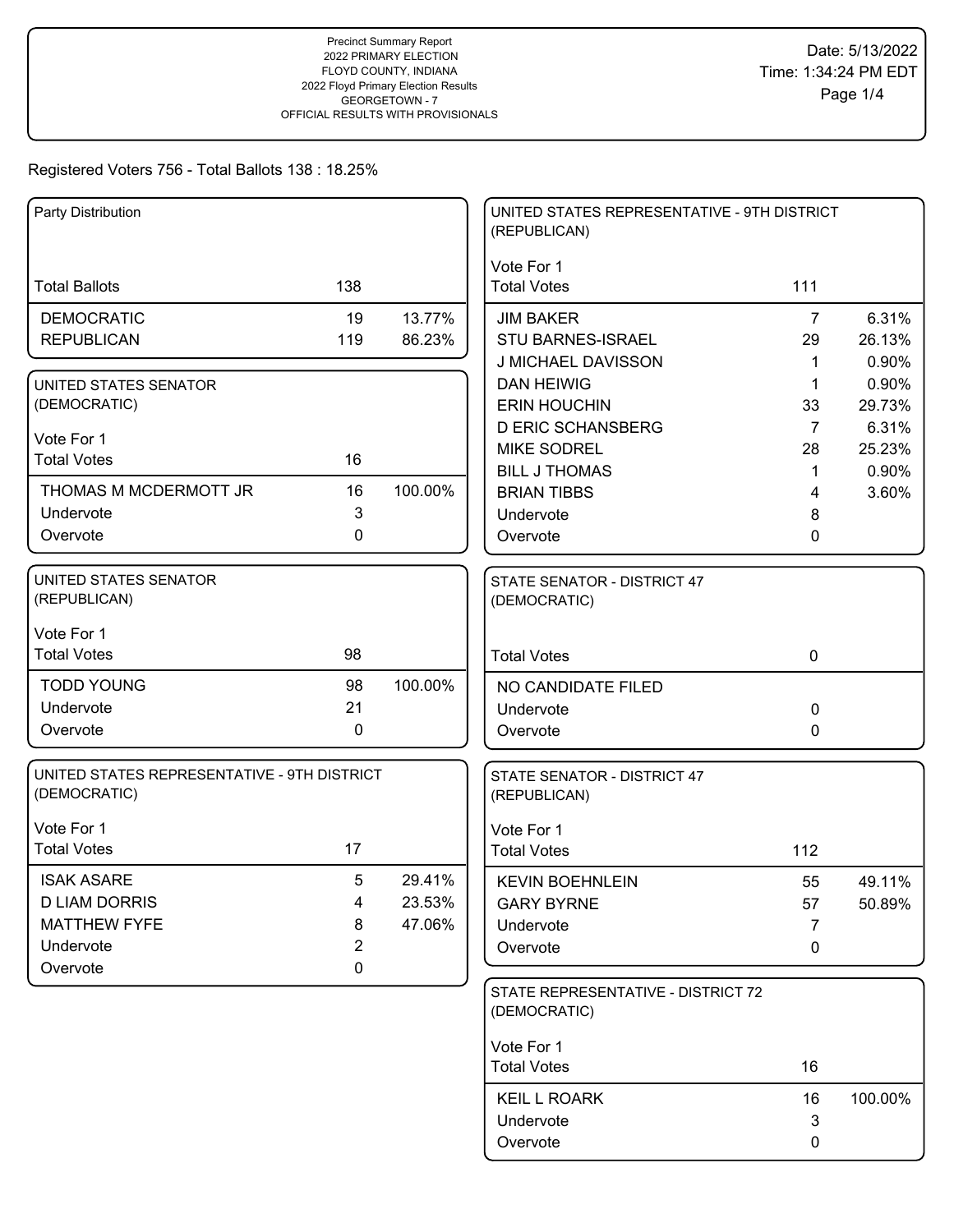| STATE REPRESENTATIVE - DISTRICT 72<br>(REPUBLICAN)              |             |         | PROSECUTING ATTORNEY<br>(REPUBLICAN)       |              |         |
|-----------------------------------------------------------------|-------------|---------|--------------------------------------------|--------------|---------|
| Vote For 1                                                      |             |         | Vote For 1                                 |              |         |
| <b>Total Votes</b>                                              | 111         |         | <b>Total Votes</b>                         | 105          |         |
| EDWARD D (ED) CLERE                                             | 42          | 37.84%  | <b>CHRIS LANE</b>                          | 105          | 100.00% |
| <b>JACKIE BRIGHT GRUBBS</b>                                     | 60          | 54.05%  | Undervote                                  | 14           |         |
| THOMAS M (TOM) JONES                                            | 9           | 8.11%   | Overvote                                   | $\mathbf 0$  |         |
| Undervote                                                       | 8           |         |                                            |              |         |
| Overvote                                                        | 0           |         | <b>CIRCUIT COURT CLERK</b><br>(DEMOCRATIC) |              |         |
| JUDGE OF THE CIRCUIT COURT - 52ND JUDICIAL CIR.                 |             |         |                                            |              |         |
| (DEMOCRATIC)                                                    |             |         | <b>Total Votes</b>                         | $\mathbf 0$  |         |
| Vote For 1                                                      |             |         | NO CANDIDATE FILED                         |              |         |
| <b>Total Votes</b>                                              | 16          |         | Undervote                                  | $\mathbf 0$  |         |
| <b>DANA EBERLE-PEAY</b>                                         | 16          | 100.00% | Overvote                                   | $\mathbf{0}$ |         |
| Undervote                                                       | 3           |         |                                            |              |         |
| Overvote                                                        | $\mathbf 0$ |         | <b>CIRCUIT COURT CLERK</b>                 |              |         |
|                                                                 |             |         | (REPUBLICAN)                               |              |         |
| JUDGE OF THE CIRCUIT COURT - 52ND JUDICIAL CIR.<br>(REPUBLICAN) |             |         | Vote For 1                                 |              |         |
|                                                                 |             |         | <b>Total Votes</b>                         | 99           |         |
| Vote For 1                                                      |             |         | <b>DANITA BURKS</b>                        | 99           | 100.00% |
| <b>Total Votes</b>                                              | 98          |         | Undervote                                  | 20           |         |
| <b>JUSTIN BROWN</b>                                             | 98          | 100.00% | Overvote                                   | $\mathbf{0}$ |         |
| Undervote                                                       | 21          |         |                                            |              |         |
| Overvote                                                        | 0           |         | <b>COUNTY AUDITOR</b><br>(DEMOCRATIC)      |              |         |
| PROSECUTING ATTORNEY                                            |             |         |                                            |              |         |
| (DEMOCRATIC)                                                    |             |         |                                            |              |         |
|                                                                 |             |         | <b>Total Votes</b>                         | 0            |         |
| <b>Total Votes</b>                                              | $\pmb{0}$   |         | NO CANDIDATE FILED                         |              |         |
|                                                                 |             |         | Undervote                                  | $\mathbf 0$  |         |
| NO CANDIDATE FILED                                              |             |         | Overvote                                   | 0            |         |
| Undervote<br>Overvote                                           | 0<br>0      |         | <b>COUNTY AUDITOR</b>                      |              |         |
|                                                                 |             |         | (REPUBLICAN)                               |              |         |
|                                                                 |             |         | Vote For 1                                 |              |         |
|                                                                 |             |         | <b>Total Votes</b>                         | 89           |         |
|                                                                 |             |         | AMANDA M PAHMEIER                          | 44           | 49.44%  |
|                                                                 |             |         | <b>DIANA M TOPPING</b>                     | 45           | 50.56%  |
|                                                                 |             |         | Undervote                                  | 30           |         |
|                                                                 |             |         | Overvote                                   | 0            |         |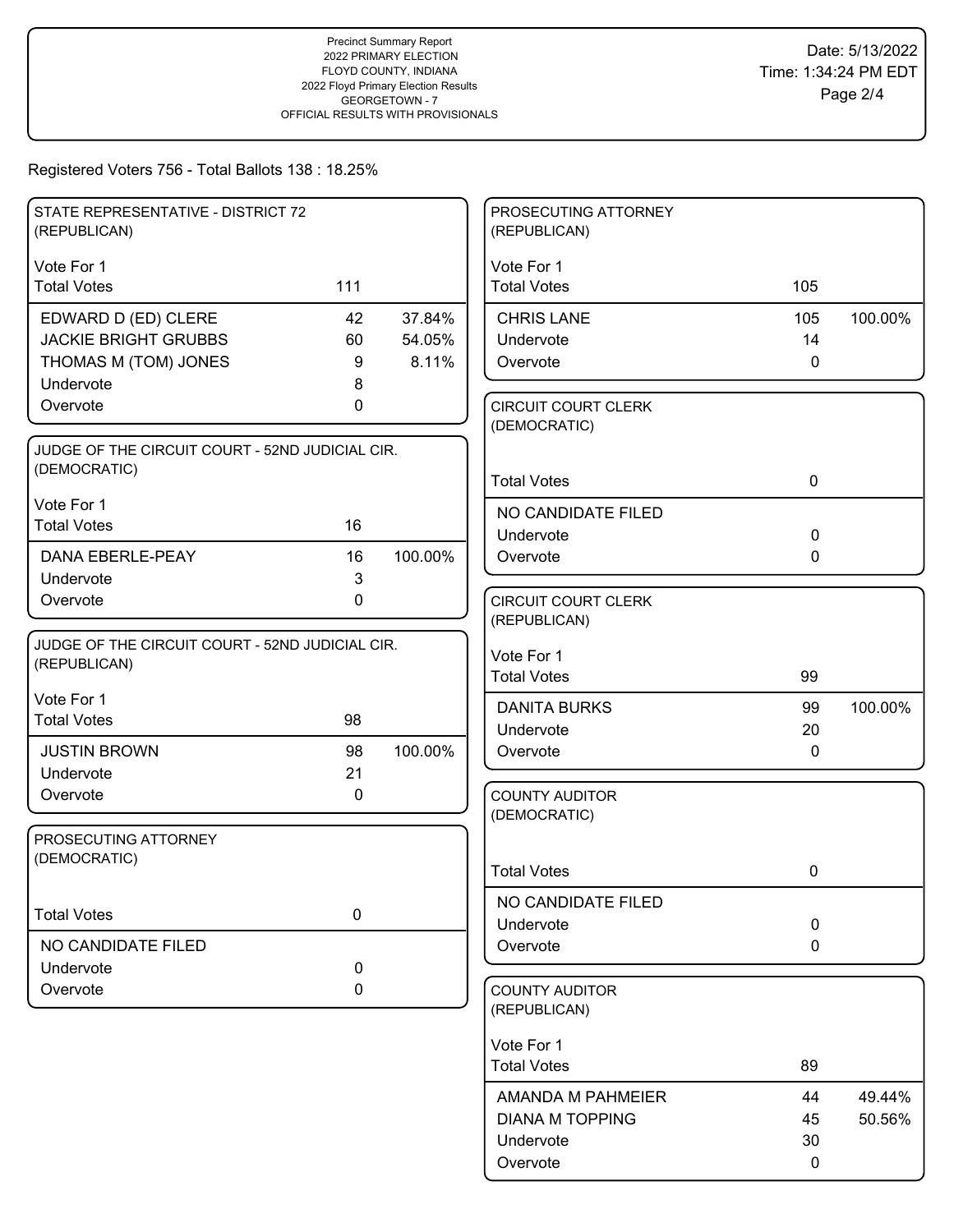| <b>COUNTY SHERIFF</b><br>(DEMOCRATIC) |                   |         | COUNTY COMMISSIONER - DISTRICT 1<br>(DEMOCRATIC) |                      |                  |
|---------------------------------------|-------------------|---------|--------------------------------------------------|----------------------|------------------|
|                                       |                   |         |                                                  |                      |                  |
| Vote For 1<br><b>Total Votes</b>      | 18                |         | Vote For 1<br><b>Total Votes</b>                 | 17                   |                  |
|                                       |                   |         |                                                  |                      |                  |
| DARRELL W MILLS<br>Undervote          | 18<br>$\mathbf 1$ | 100.00% | <b>TYLER P GAINES</b><br><b>CHUCK SIMONS</b>     | $\overline{7}$<br>10 | 41.18%<br>58.82% |
| Overvote                              | 0                 |         | Undervote                                        | 2                    |                  |
|                                       |                   |         | Overvote                                         | $\mathbf{0}$         |                  |
| <b>COUNTY SHERIFF</b>                 |                   |         |                                                  |                      |                  |
| (REPUBLICAN)                          |                   |         | COUNTY COMMISSIONER - DISTRICT 1                 |                      |                  |
| Vote For 1                            |                   |         | (REPUBLICAN)                                     |                      |                  |
| <b>Total Votes</b>                    | 117               |         | Vote For 1                                       |                      |                  |
|                                       |                   |         | <b>Total Votes</b>                               | 108                  |                  |
| <b>STEVE BUSH</b>                     | 78                | 66.67%  |                                                  |                      |                  |
| <b>SAM SARKISIAN</b>                  | 39                | 33.33%  | <b>SHAWN CARRUTHERS</b>                          | 44                   | 40.74%           |
| Undervote                             | $\overline{2}$    |         | AL KNABLE                                        | 64                   | 59.26%           |
| Overvote                              | 0                 |         | Undervote                                        | 11                   |                  |
| <b>COUNTY ASSESSOR</b>                |                   |         | Overvote                                         | $\mathbf 0$          |                  |
| (DEMOCRATIC)                          |                   |         | COUNTY COUNCIL MEMBER DISTRICT 4                 |                      |                  |
|                                       |                   |         | (DEMOCRATIC)                                     |                      |                  |
| Vote For 1                            |                   |         |                                                  |                      |                  |
| <b>Total Votes</b>                    | 14                |         |                                                  |                      |                  |
| PATRICIA TRISH BADGER                 | 14                | 100.00% | <b>Total Votes</b>                               | $\mathbf 0$          |                  |
| -BYRD                                 |                   |         | NO CANDIDATE FILED                               |                      |                  |
| Undervote                             | 5                 |         | Undervote                                        | 0                    |                  |
| Overvote                              | 0                 |         | Overvote                                         | 0                    |                  |
| <b>COUNTY ASSESSOR</b>                |                   |         |                                                  |                      |                  |
| (REPUBLICAN)                          |                   |         | COUNTY COUNCIL MEMBER DISTRICT 4<br>(REPUBLICAN) |                      |                  |
|                                       |                   |         |                                                  |                      |                  |
| Vote For 1                            |                   |         | Vote For 1                                       |                      |                  |
| <b>Total Votes</b>                    | 89                |         | <b>Total Votes</b>                               | 108                  |                  |
| CHRIS DONES                           | 31                | 34.83%  | <b>DENISE ANN KONKLE</b>                         | 54                   | 50.00%           |
| <b>JAMES W SINKS</b>                  | 14                | 15.73%  | <b>DOUG WACKER</b>                               | 54                   | 50.00%           |
| <b>TERRY L WATSON</b>                 | 44                | 49.44%  | Undervote                                        | 11                   |                  |
| Undervote                             | 30                |         | Overvote                                         | $\mathbf 0$          |                  |
| Overvote                              | 0                 |         |                                                  |                      |                  |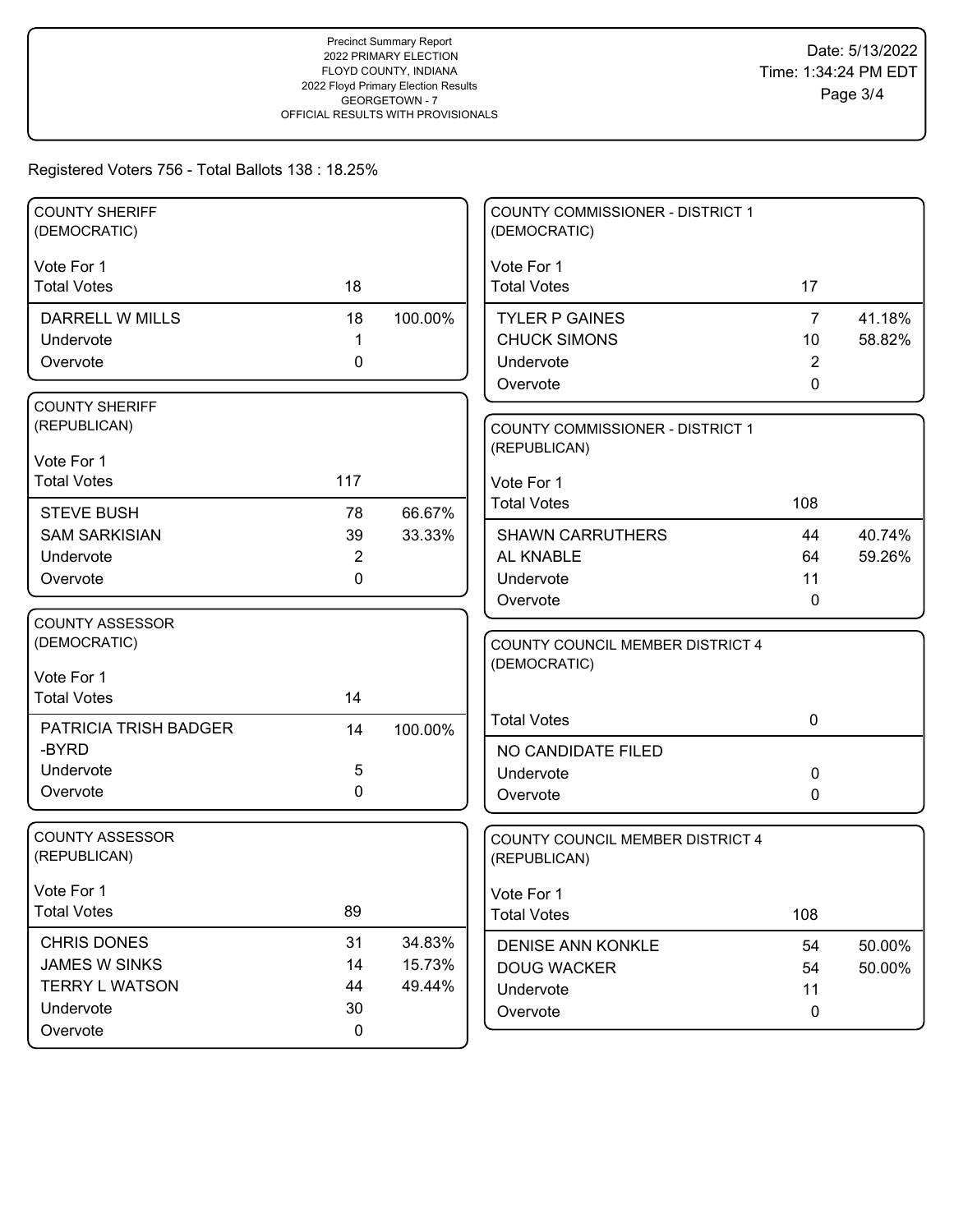| <b>GEORGETOWN TWP. TRUSTEE</b><br>(DEMOCRATIC)      |             |         | REP STATE CONVENTION DELEGATE - FLOYD CO., AT LARGE<br>(REPUBLICAN) |     |        |
|-----------------------------------------------------|-------------|---------|---------------------------------------------------------------------|-----|--------|
| <b>Total Votes</b>                                  | $\mathbf 0$ |         | Vote For 10<br><b>Total Votes</b>                                   | 573 |        |
| NO CANDIDATE FILED                                  |             |         | DALE M BAGSHAW                                                      | 42  | 7.33%  |
| Undervote                                           | $\mathbf 0$ |         | <b>SHARON G BAGSHAW</b>                                             | 48  | 8.38%  |
| Overvote                                            | 0           |         | <b>SHAWN CARRUTHERS</b>                                             | 63  | 10.99% |
|                                                     |             |         | EDWARD D (ED) CLERE                                                 | 67  | 11.69% |
| <b>GEORGETOWN TWP. TRUSTEE</b>                      |             |         | <b>DOUG DRAKE</b>                                                   | 33  | 5.76%  |
| (REPUBLICAN)                                        |             |         | <b>LOIS HERTOG</b>                                                  | 41  | 7.16%  |
| Vote For 1                                          |             |         | <b>JAMES A KANNING</b>                                              | 36  | 6.28%  |
| <b>Total Votes</b>                                  | 95          |         | <b>ANNIE KIRCHNER</b>                                               | 58  | 10.12% |
|                                                     |             |         | <b>MATT MILLIES</b>                                                 | 39  | 6.81%  |
| DEE A RONEY                                         | 95          | 100.00% | <b>LINDA K MOHNEY</b>                                               | 28  | 4.89%  |
| Undervote                                           | 24          |         | <b>CARL PEARCY</b>                                                  | 27  | 4.71%  |
| Overvote                                            | 0           |         | <b>ROY SCOTT</b>                                                    | 25  | 4.36%  |
|                                                     |             |         | ANDREW B TAKAMI                                                     | 26  | 4.54%  |
| GEORGETOWN TWP. BOARD MEMBER                        |             |         | <b>JOSH JT TURNER</b>                                               | 40  | 6.98%  |
| (DEMOCRATIC)                                        |             |         | Undervote                                                           | 617 |        |
| Vote For 3                                          |             |         | Overvote                                                            | 0   |        |
| <b>Total Votes</b>                                  | 17          |         |                                                                     |     |        |
|                                                     |             |         |                                                                     |     |        |
| <b>MELISSA S FRY</b>                                | 17          | 100.00% |                                                                     |     |        |
| Undervote<br>Overvote                               | 40<br>0     |         |                                                                     |     |        |
|                                                     |             |         |                                                                     |     |        |
| <b>GEORGETOWN TWP. BOARD MEMBER</b><br>(REPUBLICAN) |             |         |                                                                     |     |        |
| Vote For 3                                          |             |         |                                                                     |     |        |
| <b>Total Votes</b>                                  | 193         |         |                                                                     |     |        |
| JOY R BLINE                                         | 54          | 27.98%  |                                                                     |     |        |
| <b>LEIGH ANN KOPP</b>                               | 69          | 35.75%  |                                                                     |     |        |
| <b>ED SNELLING</b>                                  | 70          | 36.27%  |                                                                     |     |        |
| Undervote                                           | 164         |         |                                                                     |     |        |
| Overvote                                            | $\pmb{0}$   |         |                                                                     |     |        |
|                                                     |             |         |                                                                     |     |        |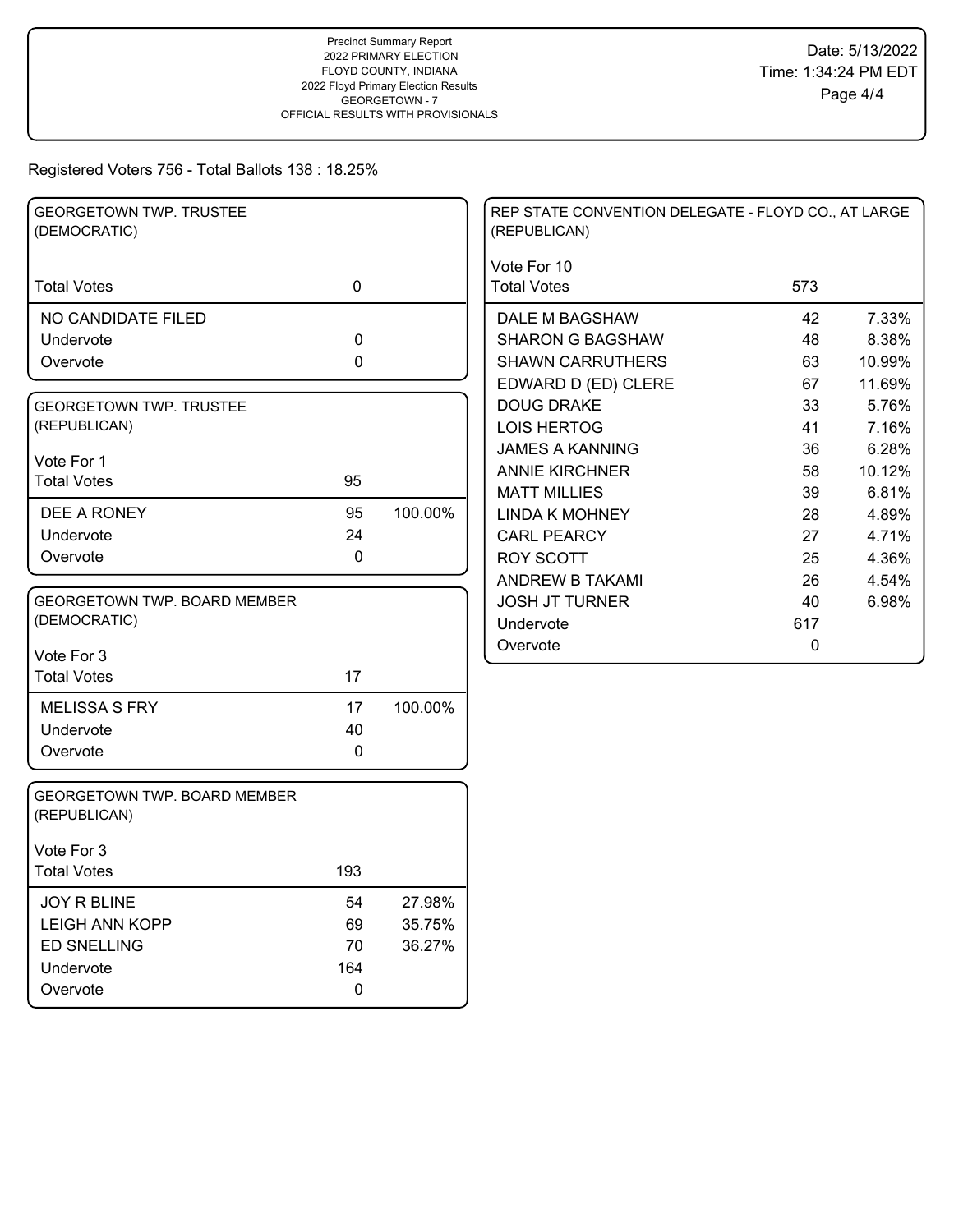| Party Distribution                                          |             |         | UNITED STATES REPRESENTATIVE - 9TH DISTRICT<br>(REPUBLICAN) |             |                 |
|-------------------------------------------------------------|-------------|---------|-------------------------------------------------------------|-------------|-----------------|
| <b>Total Ballots</b>                                        | 304         |         | Vote For 1<br><b>Total Votes</b>                            | 236         |                 |
| <b>DEMOCRATIC</b>                                           | 56          | 18.42%  | <b>JIM BAKER</b>                                            | 13          | 5.51%           |
| <b>REPUBLICAN</b>                                           | 248         | 81.58%  | <b>STU BARNES-ISRAEL</b>                                    | 27          | 11.44%          |
|                                                             |             |         | J MICHAEL DAVISSON                                          | 8           | 3.39%           |
| UNITED STATES SENATOR                                       |             |         | <b>DAN HEIWIG</b>                                           | 4           | 1.69%           |
| (DEMOCRATIC)                                                |             |         | <b>ERIN HOUCHIN</b>                                         | 86          | 36.44%          |
| Vote For 1                                                  |             |         | <b>D ERIC SCHANSBERG</b><br><b>MIKE SODREL</b>              | 12<br>80    | 5.08%<br>33.90% |
| <b>Total Votes</b>                                          | 46          |         | <b>BILL J THOMAS</b>                                        | 3           | 1.27%           |
| THOMAS M MCDERMOTT JR                                       | 46          | 100.00% | <b>BRIAN TIBBS</b>                                          | 3           | 1.27%           |
| Undervote                                                   | 10          |         | Undervote                                                   | 12          |                 |
| Overvote                                                    | $\mathbf 0$ |         | Overvote                                                    | $\Omega$    |                 |
|                                                             |             |         |                                                             |             |                 |
| UNITED STATES SENATOR<br>(REPUBLICAN)                       |             |         | STATE SENATOR - DISTRICT 47<br>(DEMOCRATIC)                 |             |                 |
| Vote For 1                                                  |             |         |                                                             |             |                 |
| <b>Total Votes</b>                                          | 182         |         | <b>Total Votes</b>                                          | $\mathbf 0$ |                 |
| <b>TODD YOUNG</b>                                           | 182         | 100.00% | NO CANDIDATE FILED                                          |             |                 |
| Undervote                                                   | 66          |         | Undervote                                                   | $\mathbf 0$ |                 |
| Overvote                                                    | $\mathbf 0$ |         | Overvote                                                    | 0           |                 |
| UNITED STATES REPRESENTATIVE - 9TH DISTRICT<br>(DEMOCRATIC) |             |         | STATE SENATOR - DISTRICT 47<br>(REPUBLICAN)                 |             |                 |
| Vote For 1                                                  |             |         | Vote For 1                                                  |             |                 |
| <b>Total Votes</b>                                          | 49          |         | <b>Total Votes</b>                                          | 228         |                 |
| <b>ISAK ASARE</b>                                           | 6           | 12.24%  | <b>KEVIN BOEHNLEIN</b>                                      | 141         | 61.84%          |
| <b>D LIAM DORRIS</b>                                        | 8           | 16.33%  | <b>GARY BYRNE</b>                                           | 87          | 38.16%          |
| <b>MATTHEW FYFE</b>                                         | 35          | 71.43%  | Undervote                                                   | 20          |                 |
| Undervote                                                   | 7           |         | Overvote                                                    | 0           |                 |
| Overvote                                                    | 0           |         |                                                             |             |                 |
|                                                             |             |         | STATE REPRESENTATIVE - DISTRICT 70<br>(DEMOCRATIC)          |             |                 |
|                                                             |             |         | Vote For 1                                                  |             |                 |
|                                                             |             |         | <b>Total Votes</b>                                          | 51          |                 |
|                                                             |             |         | <b>JASON JOE SHEMANSKI</b>                                  | 51          | 100.00%         |
|                                                             |             |         | Undervote                                                   | 5           |                 |
|                                                             |             |         | Overvote                                                    | 0           |                 |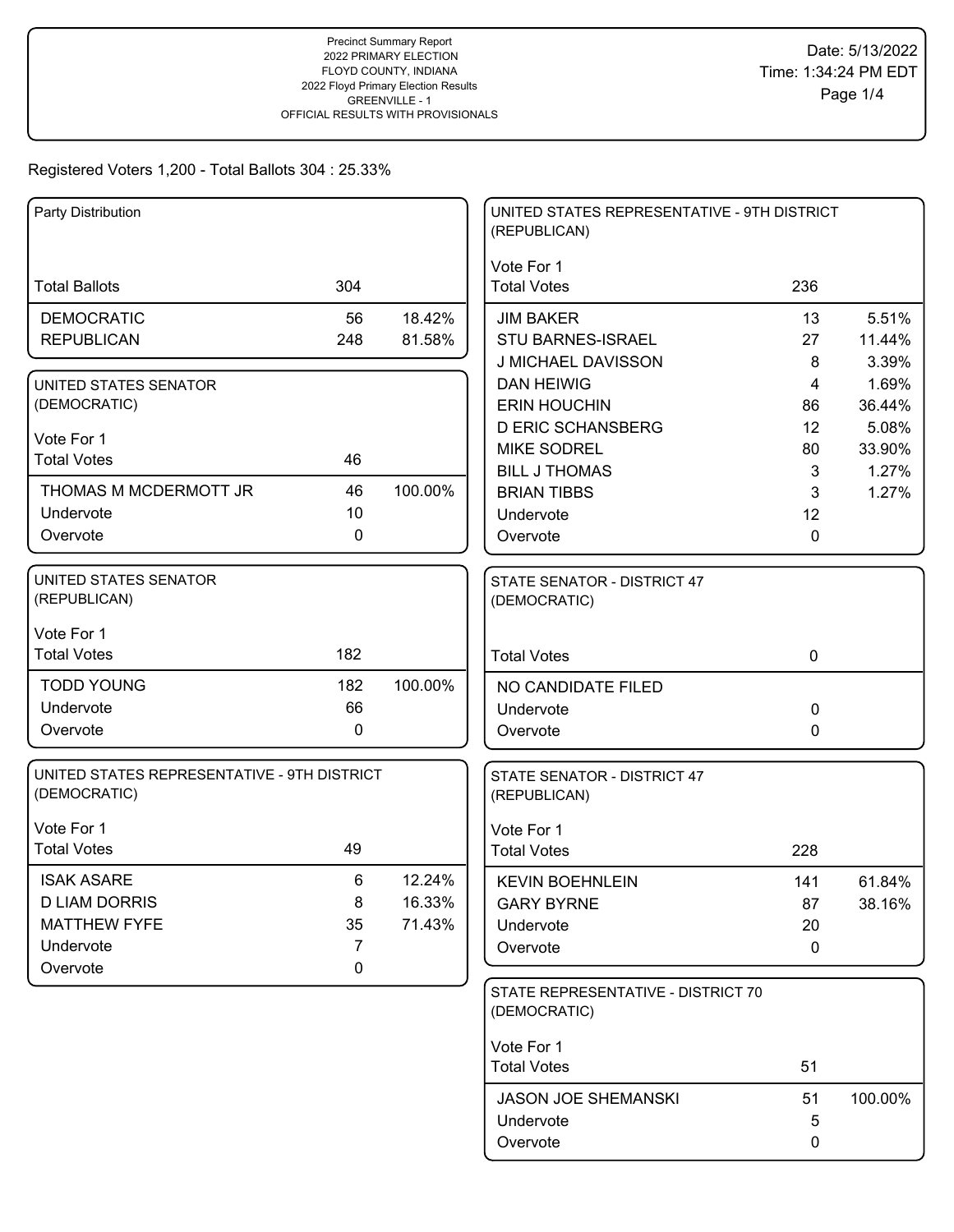| STATE REPRESENTATIVE - DISTRICT 70<br>(REPUBLICAN)              |              |         | <b>CIRCUIT COURT CLERK</b><br>(DEMOCRATIC) |             |         |
|-----------------------------------------------------------------|--------------|---------|--------------------------------------------|-------------|---------|
| Vote For 1                                                      |              |         |                                            |             |         |
| <b>Total Votes</b>                                              | 190          |         | <b>Total Votes</b>                         | 0           |         |
| <b>KAREN ENGLEMAN</b>                                           | 190          | 100.00% | NO CANDIDATE FILED                         |             |         |
| Undervote                                                       | 58           |         | Undervote                                  | 0           |         |
| Overvote                                                        | $\mathbf{0}$ |         | Overvote                                   | 0           |         |
| JUDGE OF THE CIRCUIT COURT - 52ND JUDICIAL CIR.<br>(DEMOCRATIC) |              |         | <b>CIRCUIT COURT CLERK</b><br>(REPUBLICAN) |             |         |
| Vote For 1                                                      |              |         | Vote For 1                                 |             |         |
| <b>Total Votes</b>                                              | 51           |         | <b>Total Votes</b>                         | 189         |         |
| DANA EBERLE-PEAY                                                | 51           | 100.00% | <b>DANITA BURKS</b>                        | 189         | 100.00% |
| Undervote                                                       | 5            |         | Undervote                                  | 59          |         |
| Overvote                                                        | 0            |         | Overvote                                   | 0           |         |
| JUDGE OF THE CIRCUIT COURT - 52ND JUDICIAL CIR.<br>(REPUBLICAN) |              |         | <b>COUNTY AUDITOR</b><br>(DEMOCRATIC)      |             |         |
| Vote For 1<br><b>Total Votes</b>                                | 197          |         | <b>Total Votes</b>                         | $\mathbf 0$ |         |
| <b>JUSTIN BROWN</b>                                             | 197          | 100.00% | NO CANDIDATE FILED                         |             |         |
| Undervote                                                       | 51           |         | Undervote                                  | 0           |         |
| Overvote                                                        | 0            |         | Overvote                                   | 0           |         |
| PROSECUTING ATTORNEY<br>(DEMOCRATIC)                            |              |         | <b>COUNTY AUDITOR</b><br>(REPUBLICAN)      |             |         |
| <b>Total Votes</b>                                              | 0            |         | Vote For 1<br><b>Total Votes</b>           | 193         |         |
|                                                                 |              |         |                                            |             |         |
| NO CANDIDATE FILED                                              |              |         | AMANDA M PAHMEIER                          | 64          | 33.16%  |
| Undervote                                                       | 0            |         | <b>DIANA M TOPPING</b>                     | 129         | 66.84%  |
| Overvote                                                        | 0            |         | Undervote<br>Overvote                      | 55<br>0     |         |
| PROSECUTING ATTORNEY                                            |              |         |                                            |             |         |
| (REPUBLICAN)                                                    |              |         | <b>COUNTY SHERIFF</b>                      |             |         |
| Vote For 1                                                      |              |         | (DEMOCRATIC)                               |             |         |
| <b>Total Votes</b>                                              | 203          |         | Vote For 1                                 |             |         |
| <b>CHRIS LANE</b>                                               | 203          | 100.00% | <b>Total Votes</b>                         | 46          |         |
| Undervote                                                       | 45           |         | <b>DARRELL W MILLS</b>                     | 46          | 100.00% |
| Overvote                                                        | 0            |         | Undervote                                  | 10          |         |
|                                                                 |              |         | Overvote                                   | 0           |         |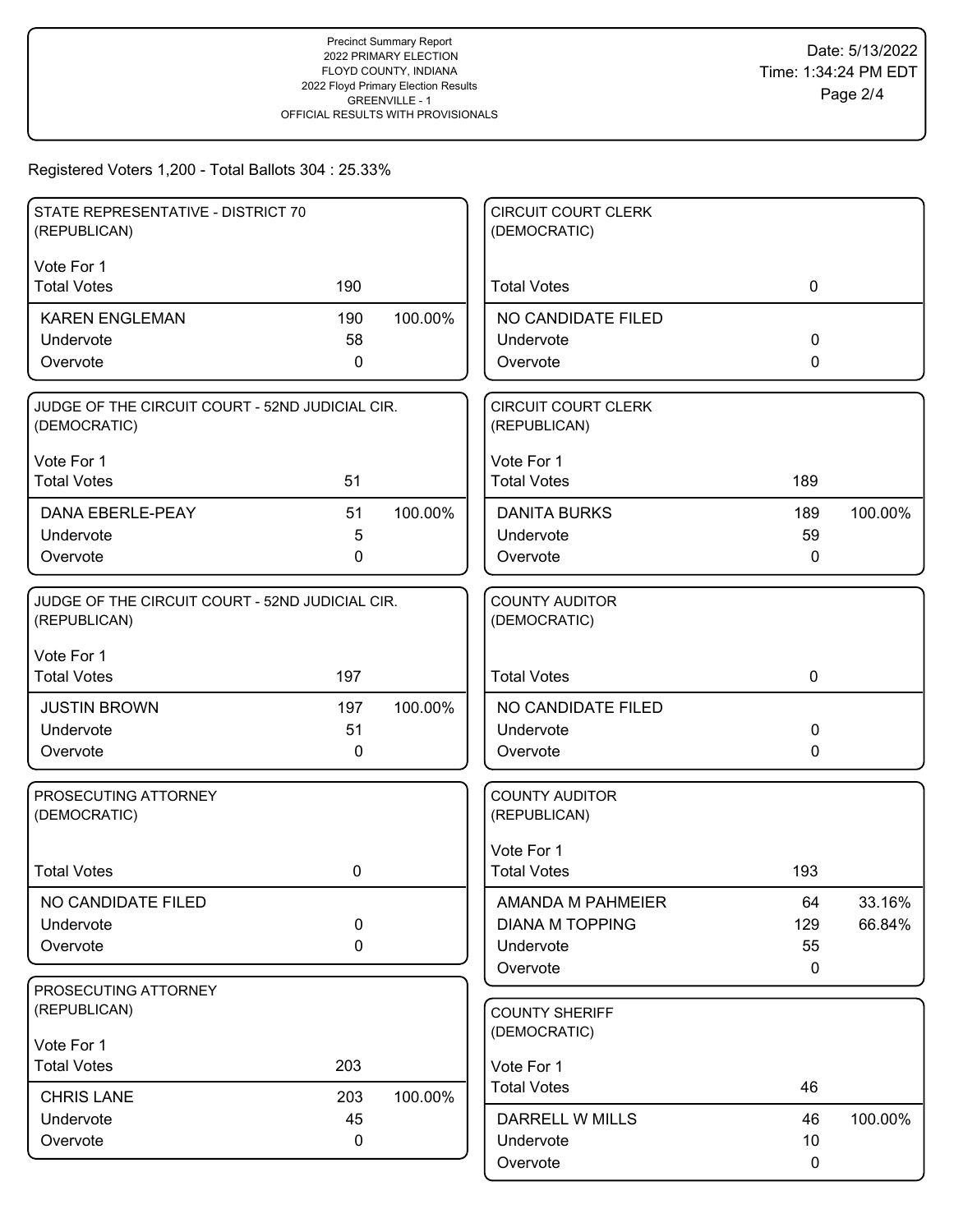### Registered Voters 1,200 - Total Ballots 304 : 25.33%

| <b>COUNTY SHERIFF</b><br>(REPUBLICAN)   |             |         | <b>COUNTY COMMISSIONER - DISTRICT 1</b><br>(REPUBLICAN) |             |         |
|-----------------------------------------|-------------|---------|---------------------------------------------------------|-------------|---------|
|                                         |             |         |                                                         |             |         |
| Vote For 1                              |             |         | Vote For 1                                              |             |         |
| <b>Total Votes</b>                      | 245         |         | <b>Total Votes</b>                                      | 236         |         |
| <b>STEVE BUSH</b>                       | 70          | 28.57%  | <b>SHAWN CARRUTHERS</b>                                 | 91          | 38.56%  |
| <b>SAM SARKISIAN</b>                    | 175         | 71.43%  | AL KNABLE                                               | 145         | 61.44%  |
| Undervote                               | 3           |         | Undervote                                               | 12          |         |
| Overvote                                | $\mathbf 0$ |         | Overvote                                                | 0           |         |
| <b>COUNTY ASSESSOR</b>                  |             |         | COUNTY COUNCIL MEMBER DISTRICT 4                        |             |         |
| (DEMOCRATIC)                            |             |         | (DEMOCRATIC)                                            |             |         |
| Vote For 1                              |             |         |                                                         |             |         |
| <b>Total Votes</b>                      | 51          |         | <b>Total Votes</b>                                      | $\mathbf 0$ |         |
| PATRICIA TRISH BADGER                   | 51          | 100.00% | NO CANDIDATE FILED                                      |             |         |
| -BYRD                                   |             |         | Undervote                                               | 0           |         |
| Undervote                               | $\sqrt{5}$  |         | Overvote                                                | 0           |         |
| Overvote                                | $\mathbf 0$ |         |                                                         |             |         |
|                                         |             |         | COUNTY COUNCIL MEMBER DISTRICT 4                        |             |         |
| <b>COUNTY ASSESSOR</b>                  |             |         | (REPUBLICAN)                                            |             |         |
| (REPUBLICAN)                            |             |         | Vote For 1                                              |             |         |
| Vote For 1                              |             |         | <b>Total Votes</b>                                      | 222         |         |
| <b>Total Votes</b>                      | 200         |         | <b>DENISE ANN KONKLE</b>                                | 127         | 57.21%  |
| <b>CHRIS DONES</b>                      | 51          | 25.50%  | <b>DOUG WACKER</b>                                      | 95          | 42.79%  |
| <b>JAMES W SINKS</b>                    | 38          | 19.00%  | Undervote                                               | 26          |         |
| <b>TERRY L WATSON</b>                   | 111         | 55.50%  | Overvote                                                | 0           |         |
| Undervote                               | 48          |         |                                                         |             |         |
| Overvote                                | 0           |         | <b>GREENVILLE TWP. TRUSTEE</b>                          |             |         |
|                                         |             |         | (DEMOCRATIC)                                            |             |         |
| <b>COUNTY COMMISSIONER - DISTRICT 1</b> |             |         | Vote For 1                                              |             |         |
| (DEMOCRATIC)                            |             |         | <b>Total Votes</b>                                      | 49          |         |
| Vote For 1                              |             |         |                                                         |             |         |
| <b>Total Votes</b>                      | 52          |         | <b>VICKIE TENCER</b><br>Undervote                       | 49<br>7     | 100.00% |
| <b>TYLER P GAINES</b>                   | 36          | 69.23%  | Overvote                                                | 0           |         |
| <b>CHUCK SIMONS</b>                     | 16          | 30.77%  |                                                         |             |         |
| Undervote                               | 4           |         |                                                         |             |         |
|                                         |             |         |                                                         |             |         |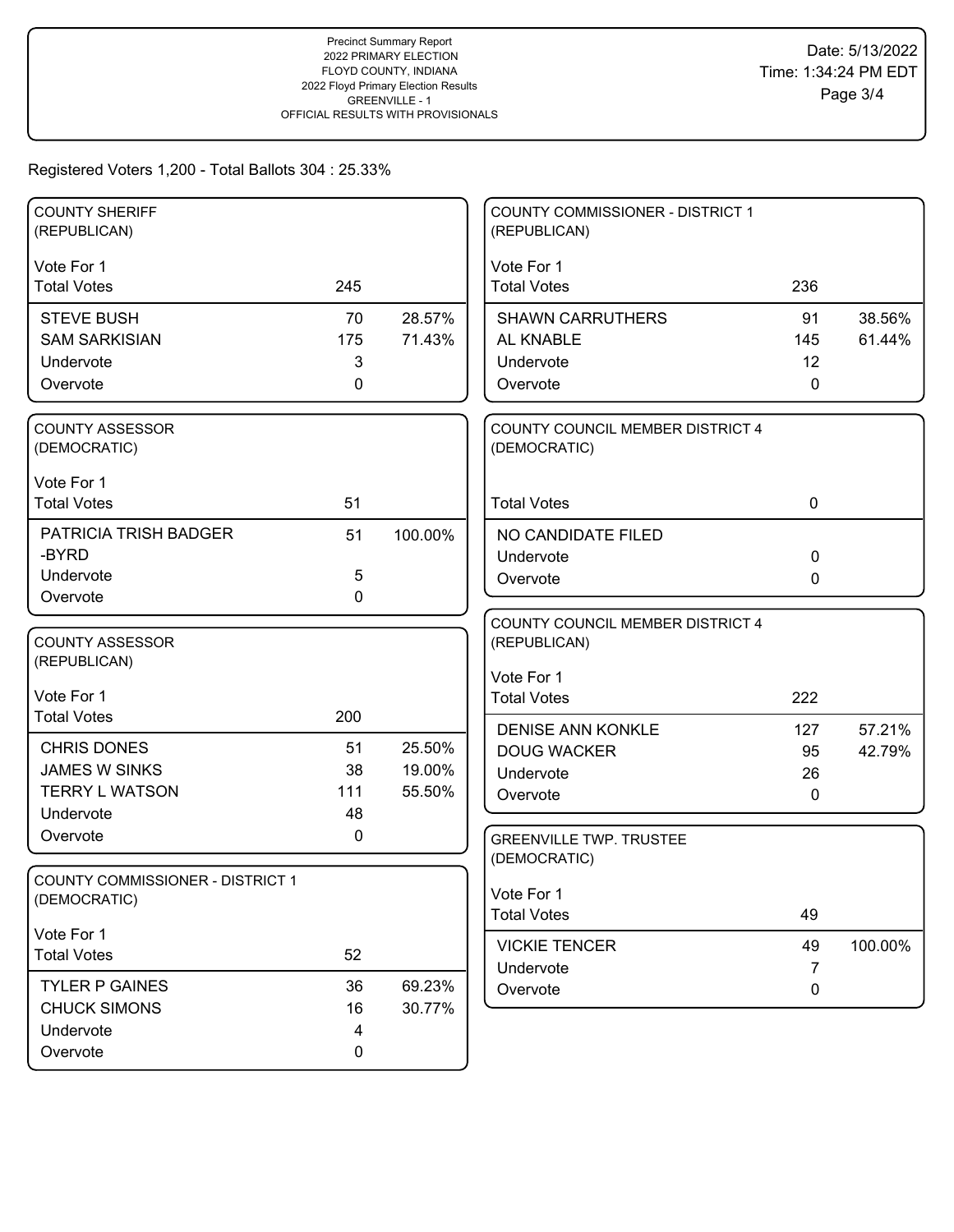Registered Voters 1,200 - Total Ballots 304 : 25.33%

| <b>GREENVILLE TWP. TRUSTEE</b><br>(REPUBLICAN) |     |         | REP STATE CONVENTION DELEGATE - FLOYD CO., AT LARGE<br>(REPUBLICAN) |       |       |
|------------------------------------------------|-----|---------|---------------------------------------------------------------------|-------|-------|
| Vote For 1                                     |     |         | Vote For 10                                                         |       |       |
| <b>Total Votes</b>                             | 199 |         | <b>Total Votes</b>                                                  | 1,221 |       |
| MARY JO LOOP                                   | 199 | 100.00% | DALE M BAGSHAW                                                      | 111   | 9.09% |
| Undervote                                      | 49  |         | <b>SHARON G BAGSHAW</b>                                             | 80    | 6.55% |
| Overvote                                       | 0   |         | <b>SHAWN CARRUTHERS</b>                                             | 122   | 9.99% |
|                                                |     |         | EDWARD D (ED) CLERE                                                 | 117   | 9.58% |
| <b>GREENVILLE TWP, BOARD MEMBER</b>            |     |         | <b>DOUG DRAKE</b>                                                   | 73    | 5.98% |
| (DEMOCRATIC)                                   |     |         | <b>LOIS HERTOG</b>                                                  | 87    | 7.13% |
|                                                |     |         | <b>JAMES A KANNING</b>                                              | 81    | 6.63% |
| Vote For 3                                     | 86  |         | <b>ANNIE KIRCHNER</b>                                               | 91    | 7.45% |
| <b>Total Votes</b>                             |     |         | <b>MATT MILLIES</b>                                                 | 81    | 6.63% |
| <b>ANN P MCNALLY</b>                           | 49  | 56.98%  | <b>LINDA K MOHNEY</b>                                               | 62    | 5.08% |
| <b>CAROL C NORTON</b>                          | 37  | 43.02%  | <b>CARL PEARCY</b>                                                  | 90    | 7.37% |
| Undervote                                      | 82  |         | <b>ROY SCOTT</b>                                                    | 74    | 6.06% |
| Overvote                                       | 0   |         | ANDREW B TAKAMI                                                     | 55    | 4.50% |
|                                                |     |         | <b>JOSH JT TURNER</b>                                               | 97    | 7.94% |
| <b>GREENVILLE TWP. BOARD MEMBER</b>            |     |         | Undervote                                                           | 1,259 |       |
| (REPUBLICAN)                                   |     |         | Overvote                                                            | 0     |       |
| Vote For 3                                     |     |         |                                                                     |       |       |
| <b>Total Votes</b>                             | 517 |         |                                                                     |       |       |
| <b>CHERYL MATTHEWS</b>                         | 125 | 24.18%  |                                                                     |       |       |
| <b>DAVE MATTHEWS</b>                           | 138 | 26.69%  |                                                                     |       |       |
| PATTY NELSON                                   | 125 | 24.18%  |                                                                     |       |       |
| <b>KEVIN WILLIAR</b>                           | 129 | 24.95%  |                                                                     |       |       |
| Undervote                                      | 227 |         |                                                                     |       |       |
| Overvote                                       | 0   |         |                                                                     |       |       |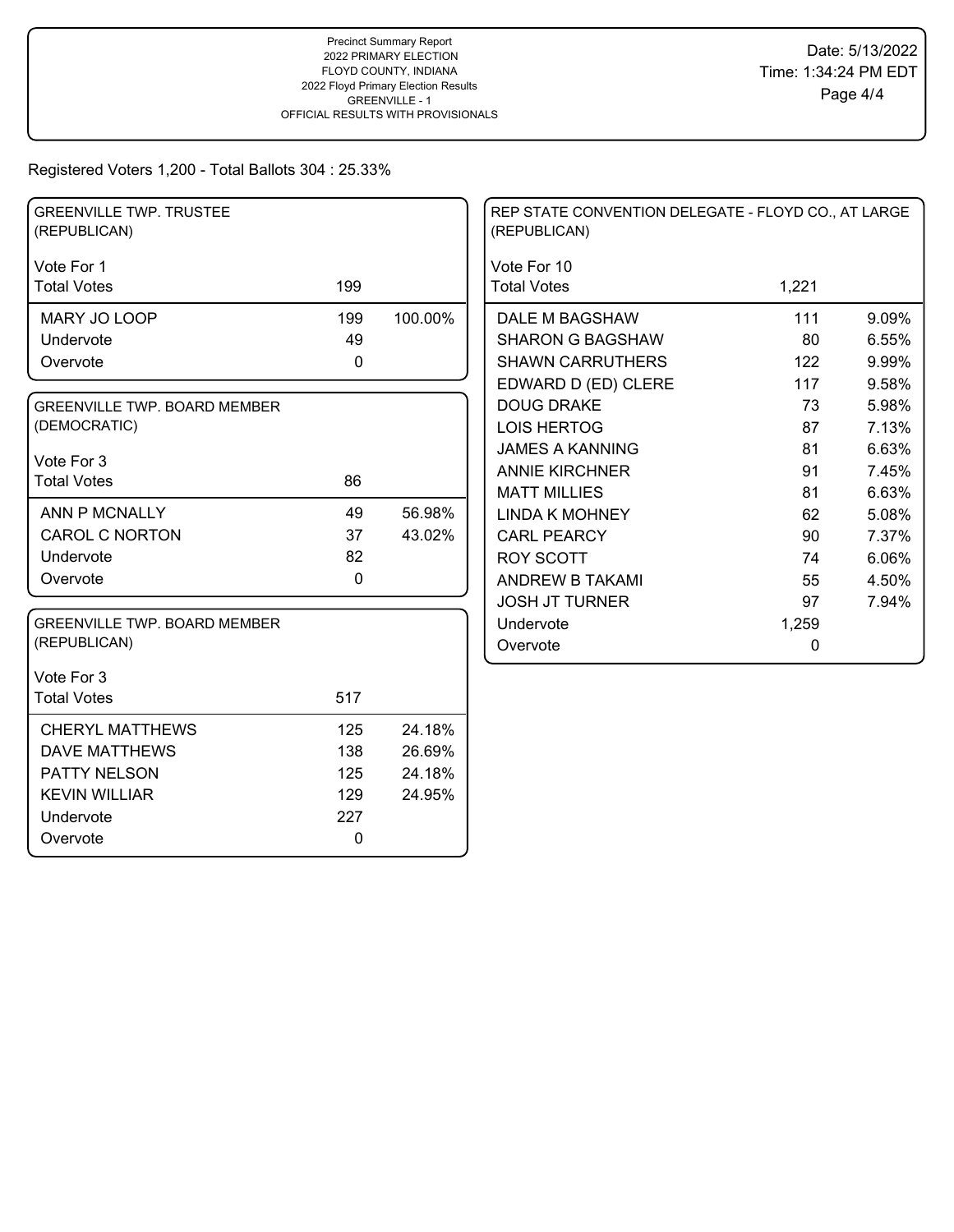| Party Distribution                          |             |         | UNITED STATES REPRESENTATIVE - 9TH DISTRICT<br>(REPUBLICAN) |                      |                 |
|---------------------------------------------|-------------|---------|-------------------------------------------------------------|----------------------|-----------------|
| <b>Total Ballots</b>                        | 195         |         | Vote For 1<br><b>Total Votes</b>                            | 141                  |                 |
|                                             |             |         |                                                             |                      |                 |
| <b>DEMOCRATIC</b>                           | 42          | 21.54%  | <b>JIM BAKER</b>                                            | 6                    | 4.26%           |
| <b>REPUBLICAN</b>                           | 153         | 78.46%  | STU BARNES-ISRAEL                                           | 25                   | 17.73%          |
|                                             |             |         | J MICHAEL DAVISSON                                          | 3                    | 2.13%           |
| UNITED STATES SENATOR                       |             |         | <b>DAN HEIWIG</b>                                           | $\mathbf 1$          | 0.71%           |
| (DEMOCRATIC)                                |             |         | <b>ERIN HOUCHIN</b><br><b>D ERIC SCHANSBERG</b>             | 35                   | 24.82%<br>3.55% |
| Vote For 1                                  |             |         | <b>MIKE SODREL</b>                                          | 5                    | 43.26%          |
| <b>Total Votes</b>                          | 37          |         | <b>BILL J THOMAS</b>                                        | 61<br>$\overline{2}$ | 1.42%           |
| THOMAS M MCDERMOTT JR                       | 37          | 100.00% | <b>BRIAN TIBBS</b>                                          | 3                    | 2.13%           |
| Undervote                                   | 5           |         | Undervote                                                   | 12                   |                 |
| Overvote                                    | $\mathbf 0$ |         | Overvote                                                    | $\Omega$             |                 |
|                                             |             |         |                                                             |                      |                 |
| UNITED STATES SENATOR                       |             |         | STATE SENATOR - DISTRICT 47                                 |                      |                 |
| (REPUBLICAN)                                |             |         | (DEMOCRATIC)                                                |                      |                 |
|                                             |             |         |                                                             |                      |                 |
| Vote For 1<br><b>Total Votes</b>            | 112         |         |                                                             | $\mathbf 0$          |                 |
|                                             |             |         | <b>Total Votes</b>                                          |                      |                 |
| <b>TODD YOUNG</b>                           | 112         | 100.00% | NO CANDIDATE FILED                                          |                      |                 |
| Undervote                                   | 41          |         | Undervote                                                   | $\Omega$             |                 |
| Overvote                                    | 0           |         | Overvote                                                    | 0                    |                 |
| UNITED STATES REPRESENTATIVE - 9TH DISTRICT |             |         |                                                             |                      |                 |
| (DEMOCRATIC)                                |             |         | STATE SENATOR - DISTRICT 47<br>(REPUBLICAN)                 |                      |                 |
| Vote For 1                                  |             |         | Vote For 1                                                  |                      |                 |
| <b>Total Votes</b>                          | 36          |         | <b>Total Votes</b>                                          | 142                  |                 |
| <b>ISAK ASARE</b>                           |             | 11.11%  |                                                             |                      |                 |
| <b>D LIAM DORRIS</b>                        | 4<br>6      | 16.67%  | <b>KEVIN BOEHNLEIN</b>                                      | 97                   | 68.31%          |
| <b>MATTHEW FYFE</b>                         | 26          | 72.22%  | <b>GARY BYRNE</b><br>Undervote                              | 45<br>11             | 31.69%          |
| Undervote                                   | 6           |         | Overvote                                                    | 0                    |                 |
| Overvote                                    | $\mathbf 0$ |         |                                                             |                      |                 |
|                                             |             |         | STATE REPRESENTATIVE - DISTRICT 70                          |                      |                 |
|                                             |             |         | (DEMOCRATIC)                                                |                      |                 |
|                                             |             |         |                                                             |                      |                 |
|                                             |             |         | Vote For 1                                                  |                      |                 |
|                                             |             |         | <b>Total Votes</b>                                          | 39                   |                 |
|                                             |             |         | <b>JASON JOE SHEMANSKI</b>                                  | 39                   | 100.00%         |
|                                             |             |         | Undervote                                                   | 3                    |                 |
|                                             |             |         | Overvote                                                    | 0                    |                 |
|                                             |             |         |                                                             |                      |                 |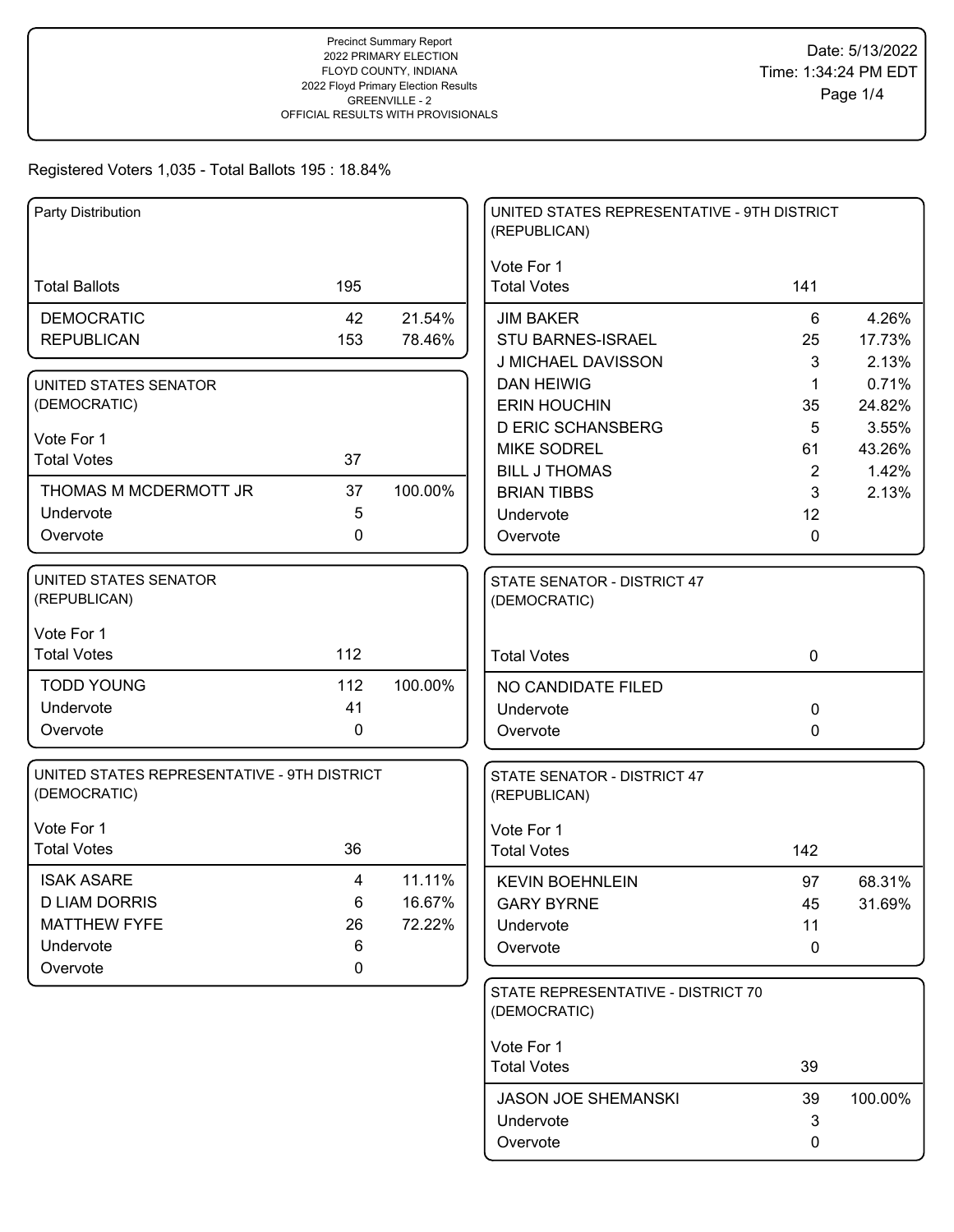| STATE REPRESENTATIVE - DISTRICT 70<br>(REPUBLICAN)              |             |         | <b>CIRCUIT COURT CLERK</b><br>(DEMOCRATIC) |             |         |
|-----------------------------------------------------------------|-------------|---------|--------------------------------------------|-------------|---------|
| Vote For 1                                                      |             |         |                                            |             |         |
| <b>Total Votes</b>                                              | 111         |         | <b>Total Votes</b>                         | $\mathbf 0$ |         |
| <b>KAREN ENGLEMAN</b>                                           | 111         | 100.00% | NO CANDIDATE FILED                         |             |         |
| Undervote                                                       | 42          |         | Undervote                                  | $\Omega$    |         |
| Overvote                                                        | 0           |         | Overvote                                   | $\Omega$    |         |
| JUDGE OF THE CIRCUIT COURT - 52ND JUDICIAL CIR.<br>(DEMOCRATIC) |             |         | <b>CIRCUIT COURT CLERK</b><br>(REPUBLICAN) |             |         |
| Vote For 1                                                      |             |         | Vote For 1                                 |             |         |
| <b>Total Votes</b>                                              | 42          |         | <b>Total Votes</b>                         | 116         |         |
| DANA EBERLE-PEAY                                                | 42          | 100.00% | <b>DANITA BURKS</b>                        | 116         | 100.00% |
| Undervote                                                       | 0           |         | Undervote                                  | 37          |         |
| Overvote                                                        | 0           |         | Overvote                                   | 0           |         |
| JUDGE OF THE CIRCUIT COURT - 52ND JUDICIAL CIR.<br>(REPUBLICAN) |             |         | <b>COUNTY AUDITOR</b><br>(DEMOCRATIC)      |             |         |
| Vote For 1<br><b>Total Votes</b>                                | 123         |         | <b>Total Votes</b>                         | $\mathbf 0$ |         |
| <b>JUSTIN BROWN</b>                                             | 123         | 100.00% | NO CANDIDATE FILED                         |             |         |
| Undervote                                                       | 30          |         | Undervote                                  | 0           |         |
| Overvote                                                        | 0           |         | Overvote                                   | 0           |         |
|                                                                 |             |         | <b>COUNTY AUDITOR</b>                      |             |         |
| PROSECUTING ATTORNEY<br>(DEMOCRATIC)                            |             |         | (REPUBLICAN)                               |             |         |
|                                                                 |             |         | Vote For 1                                 |             |         |
| <b>Total Votes</b>                                              | 0           |         | <b>Total Votes</b>                         | 107         |         |
| NO CANDIDATE FILED                                              |             |         | AMANDA M PAHMEIER                          | 49          | 45.79%  |
| Undervote                                                       | 0           |         | <b>DIANA M TOPPING</b>                     | 58          | 54.21%  |
| Overvote                                                        | $\mathbf 0$ |         | Undervote                                  | 46          |         |
|                                                                 |             |         | Overvote                                   | 0           |         |
| PROSECUTING ATTORNEY<br>(REPUBLICAN)                            |             |         | <b>COUNTY SHERIFF</b>                      |             |         |
| Vote For 1                                                      |             |         | (DEMOCRATIC)                               |             |         |
| <b>Total Votes</b>                                              | 123         |         | Vote For 1                                 |             |         |
| <b>CHRIS LANE</b>                                               | 123         | 100.00% | <b>Total Votes</b>                         | 41          |         |
| Undervote                                                       | 30          |         | <b>DARRELL W MILLS</b>                     | 41          | 100.00% |
| Overvote                                                        | 0           |         | Undervote                                  | 1           |         |
|                                                                 |             |         | Overvote                                   | 0           |         |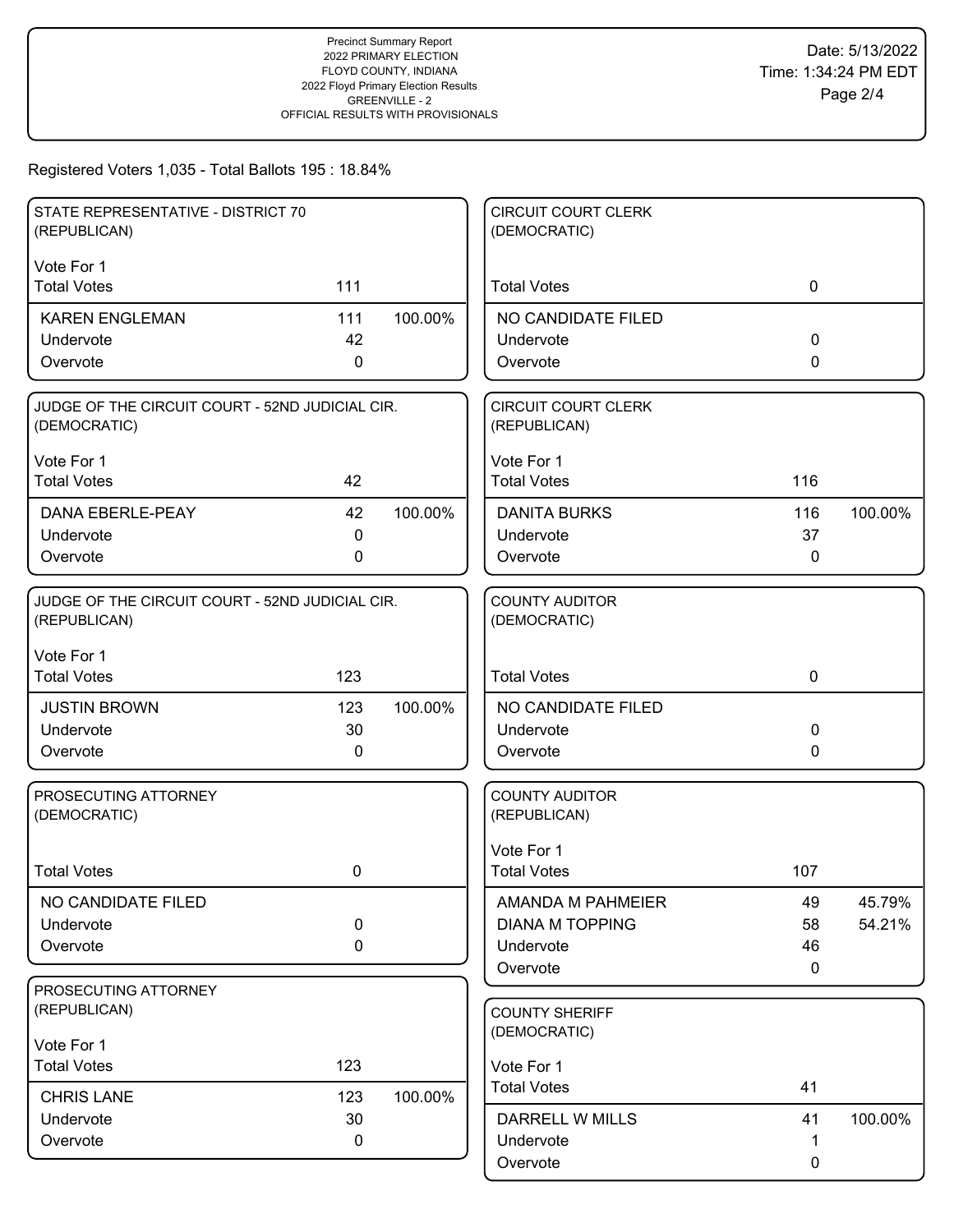| <b>COUNTY SHERIFF</b><br>(REPUBLICAN)                   |                |         | <b>COUNTY COMMISSIONER - DISTRICT 1</b><br>(REPUBLICAN) |             |         |
|---------------------------------------------------------|----------------|---------|---------------------------------------------------------|-------------|---------|
|                                                         |                |         |                                                         |             |         |
| Vote For 1<br><b>Total Votes</b>                        | 149            |         | Vote For 1<br><b>Total Votes</b>                        | 142         |         |
|                                                         |                |         |                                                         |             |         |
| <b>STEVE BUSH</b>                                       | 84             | 56.38%  | <b>SHAWN CARRUTHERS</b>                                 | 56          | 39.44%  |
| <b>SAM SARKISIAN</b>                                    | 65             | 43.62%  | AL KNABLE                                               | 86          | 60.56%  |
| Undervote                                               | 4              |         | Undervote                                               | 11          |         |
| Overvote                                                | $\mathbf 0$    |         | Overvote                                                | 0           |         |
| COUNTY ASSESSOR                                         |                |         | COUNTY COUNCIL MEMBER DISTRICT 4                        |             |         |
| (DEMOCRATIC)                                            |                |         | (DEMOCRATIC)                                            |             |         |
| Vote For 1                                              |                |         |                                                         |             |         |
| <b>Total Votes</b>                                      | 36             |         | <b>Total Votes</b>                                      | $\mathbf 0$ |         |
| PATRICIA TRISH BADGER                                   | 36             | 100.00% | NO CANDIDATE FILED                                      |             |         |
| -BYRD                                                   |                |         | Undervote                                               | 0           |         |
| Undervote                                               | 6              |         | Overvote                                                | 0           |         |
| Overvote                                                | $\mathbf 0$    |         |                                                         |             |         |
|                                                         |                |         | COUNTY COUNCIL MEMBER DISTRICT 4                        |             |         |
| <b>COUNTY ASSESSOR</b>                                  |                |         | (REPUBLICAN)                                            |             |         |
| (REPUBLICAN)                                            |                |         | Vote For 1                                              |             |         |
| Vote For 1                                              |                |         | <b>Total Votes</b>                                      | 130         |         |
| <b>Total Votes</b>                                      | 104            |         | <b>DENISE ANN KONKLE</b>                                | 68          | 52.31%  |
| <b>CHRIS DONES</b>                                      | 22             | 21.15%  | <b>DOUG WACKER</b>                                      | 62          | 47.69%  |
| <b>JAMES W SINKS</b>                                    | 26             | 25.00%  | Undervote                                               | 23          |         |
| <b>TERRY L WATSON</b>                                   | 56             | 53.85%  | Overvote                                                | 0           |         |
| Undervote                                               | 49             |         |                                                         |             |         |
| Overvote                                                | 0              |         | <b>GREENVILLE TWP. TRUSTEE</b>                          |             |         |
|                                                         |                |         | (DEMOCRATIC)                                            |             |         |
| <b>COUNTY COMMISSIONER - DISTRICT 1</b><br>(DEMOCRATIC) |                |         | Vote For 1                                              |             |         |
|                                                         |                |         | <b>Total Votes</b>                                      | 39          |         |
| Vote For 1                                              |                |         | <b>VICKIE TENCER</b>                                    | 39          | 100.00% |
| <b>Total Votes</b>                                      | 35             |         | Undervote                                               | 3           |         |
| <b>TYLER P GAINES</b>                                   | 18             | 51.43%  | Overvote                                                | 0           |         |
| <b>CHUCK SIMONS</b>                                     | 17             | 48.57%  |                                                         |             |         |
| Undervote                                               | $\overline{7}$ |         |                                                         |             |         |
| Overvote                                                | 0              |         |                                                         |             |         |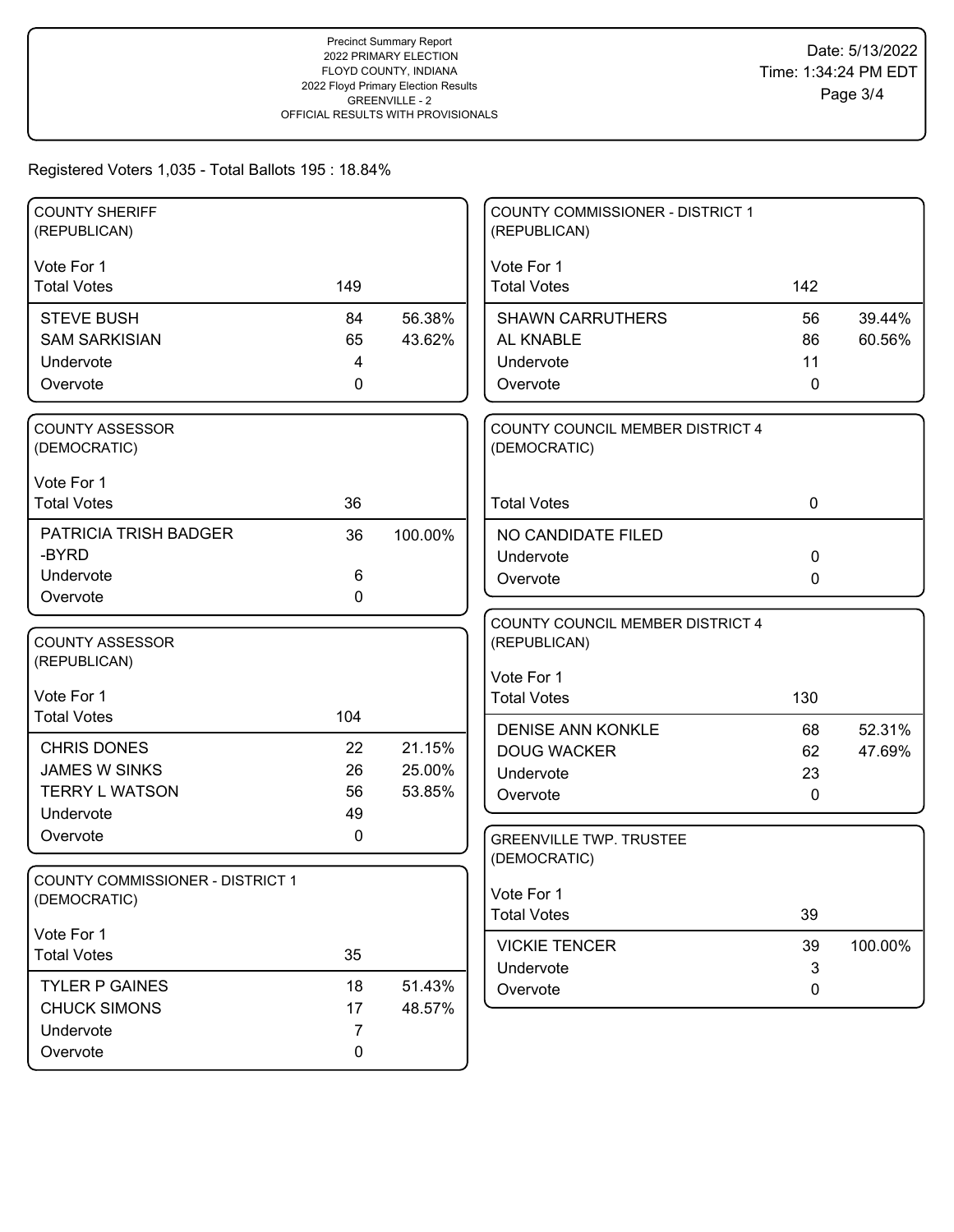| <b>GREENVILLE TWP. TRUSTEE</b><br>(REPUBLICAN) |             |         | REP STATE CONVENTION DELEGATE - FLOYD CO., AT LARGE<br>(REPUBLICAN) |             |        |
|------------------------------------------------|-------------|---------|---------------------------------------------------------------------|-------------|--------|
| Vote For 1                                     |             |         | Vote For 10                                                         |             |        |
| <b>Total Votes</b>                             | 116         |         | <b>Total Votes</b>                                                  | 724         |        |
| MARY JO LOOP                                   | 116         | 100.00% | DALE M BAGSHAW                                                      | 61          | 8.43%  |
| Undervote                                      | 37          |         | <b>SHARON G BAGSHAW</b>                                             | 49          | 6.77%  |
| Overvote                                       | 0           |         | <b>SHAWN CARRUTHERS</b>                                             | 78          | 10.77% |
|                                                |             |         | EDWARD D (ED) CLERE                                                 | 71          | 9.81%  |
| <b>GREENVILLE TWP. BOARD MEMBER</b>            |             |         | <b>DOUG DRAKE</b>                                                   | 45          | 6.22%  |
| (DEMOCRATIC)                                   |             |         | <b>LOIS HERTOG</b>                                                  | 47          | 6.49%  |
| Vote For 3                                     |             |         | <b>JAMES A KANNING</b>                                              | 54          | 7.46%  |
| <b>Total Votes</b>                             | 62          |         | <b>ANNIE KIRCHNER</b>                                               | 56          | 7.73%  |
|                                                |             |         | <b>MATT MILLIES</b>                                                 | 48          | 6.63%  |
| ANN P MCNALLY                                  | 32          | 51.61%  | <b>LINDA K MOHNEY</b>                                               | 34          | 4.70%  |
| <b>CAROL C NORTON</b>                          | 30          | 48.39%  | <b>CARL PEARCY</b>                                                  | 46          | 6.35%  |
| Undervote                                      | 64          |         | <b>ROY SCOTT</b>                                                    | 42          | 5.80%  |
| Overvote                                       | $\mathbf 0$ |         | ANDREW B TAKAMI                                                     | 42          | 5.80%  |
|                                                |             |         | <b>JOSH JT TURNER</b>                                               | 51          | 7.04%  |
| <b>GREENVILLE TWP. BOARD MEMBER</b>            |             |         | Undervote                                                           | 806         |        |
| (REPUBLICAN)                                   |             |         | Overvote                                                            | $\mathbf 0$ |        |
| Vote For 3                                     |             |         |                                                                     |             |        |
| <b>Total Votes</b>                             | 281         |         |                                                                     |             |        |
| <b>CHERYL MATTHEWS</b>                         | 52          | 18.51%  |                                                                     |             |        |
| <b>DAVE MATTHEWS</b>                           | 73          | 25.98%  |                                                                     |             |        |
| PATTY NELSON                                   | 67          | 23.84%  |                                                                     |             |        |
| <b>KEVIN WILLIAR</b>                           | 89          | 31.67%  |                                                                     |             |        |
| Undervote                                      | 178         |         |                                                                     |             |        |
| Overvote                                       | 0           |         |                                                                     |             |        |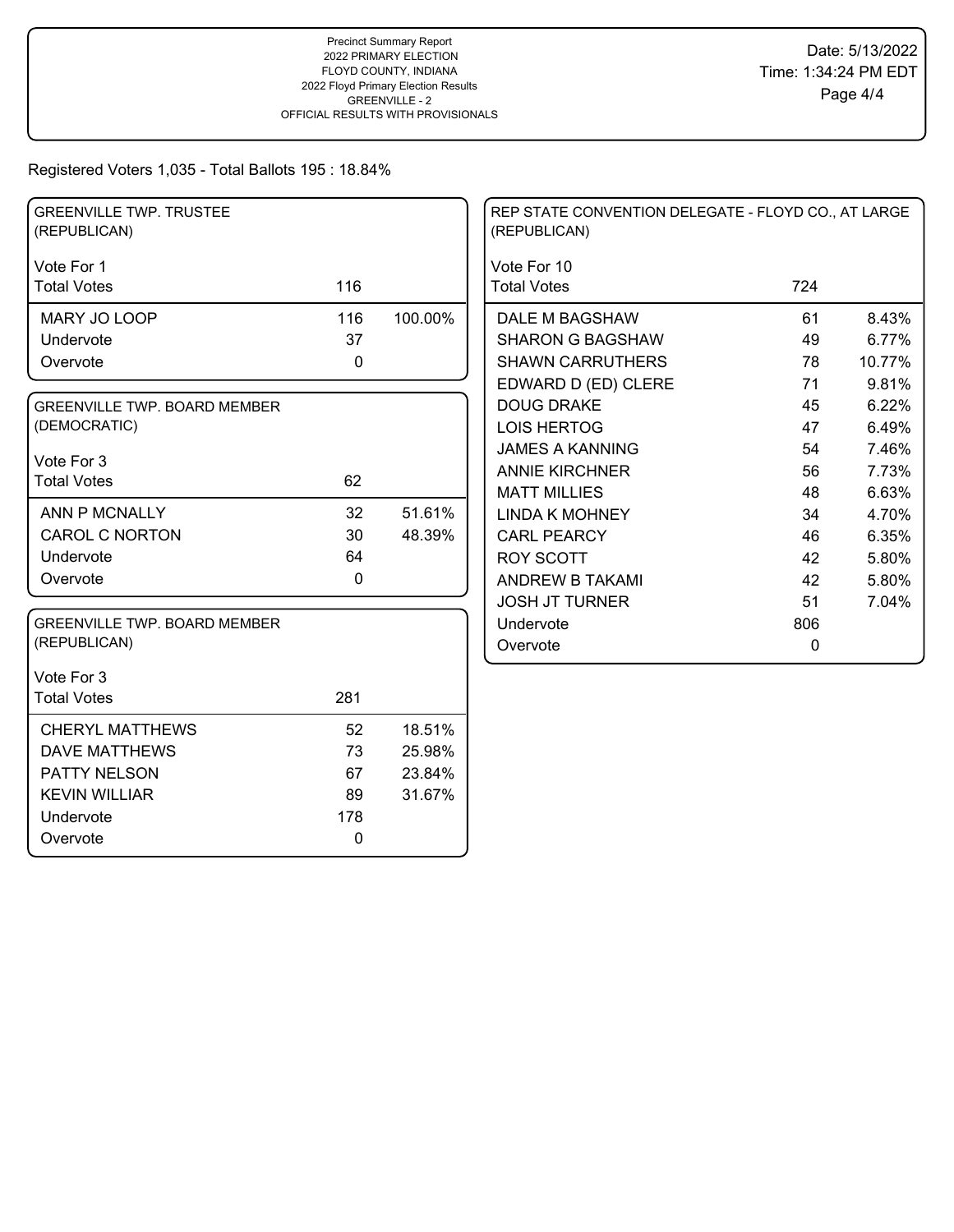| Vote For 1<br><b>Total Ballots</b><br>178<br><b>Total Votes</b><br>131<br><b>DEMOCRATIC</b><br>40<br>22.47%<br><b>JIM BAKER</b><br>$\overline{7}$<br>5.34%<br><b>REPUBLICAN</b><br>138<br>77.53%<br><b>STU BARNES-ISRAEL</b><br>36<br>27.48%<br>J MICHAEL DAVISSON<br>2.29%<br>3<br><b>DAN HEIWIG</b><br>0.76%<br>1<br>UNITED STATES SENATOR<br>(DEMOCRATIC)<br><b>ERIN HOUCHIN</b><br>42<br>32.06%<br><b>D ERIC SCHANSBERG</b><br>9<br>6.87%<br>Vote For 1<br><b>MIKE SODREL</b><br>33<br>25.19%<br><b>Total Votes</b><br>33<br><b>BILL J THOMAS</b><br>0%<br>$\mathbf{0}$<br>THOMAS M MCDERMOTT JR<br>33<br>100.00%<br><b>BRIAN TIBBS</b><br>0%<br>0<br>Undervote<br>7<br>Undervote<br>7<br>Overvote<br>0<br>Overvote<br>0<br><b>UNITED STATES SENATOR</b><br>STATE SENATOR - DISTRICT 47<br>(REPUBLICAN)<br>(DEMOCRATIC)<br>Vote For 1<br>108<br><b>Total Votes</b><br>$\mathbf 0$<br><b>Total Votes</b><br><b>TODD YOUNG</b><br>100.00%<br>108<br>NO CANDIDATE FILED<br>30<br>Undervote<br>0<br>Undervote<br>Overvote<br>0<br>Overvote<br>0<br>UNITED STATES REPRESENTATIVE - 9TH DISTRICT<br>STATE SENATOR - DISTRICT 47<br>(DEMOCRATIC)<br>(REPUBLICAN)<br>Vote For 1<br>Vote For 1<br><b>Total Votes</b><br>35<br><b>Total Votes</b><br>132<br><b>ISAK ASARE</b><br>12<br>34.29%<br>89<br>67.42%<br><b>KEVIN BOEHNLEIN</b><br><b>D LIAM DORRIS</b><br>5<br>14.29%<br><b>GARY BYRNE</b><br>32.58%<br>43<br><b>MATTHEW FYFE</b><br>18<br>51.43%<br>Undervote<br>6<br>Undervote<br>5<br>Overvote<br>0<br>$\mathbf 0$<br>Overvote<br>STATE REPRESENTATIVE - DISTRICT 70<br>(DEMOCRATIC)<br>Vote For 1<br>32<br><b>Total Votes</b><br><b>JASON JOE SHEMANSKI</b><br>32<br>100.00%<br>Undervote<br>8 | Party Distribution |  | UNITED STATES REPRESENTATIVE - 9TH DISTRICT<br>(REPUBLICAN) |   |  |
|-------------------------------------------------------------------------------------------------------------------------------------------------------------------------------------------------------------------------------------------------------------------------------------------------------------------------------------------------------------------------------------------------------------------------------------------------------------------------------------------------------------------------------------------------------------------------------------------------------------------------------------------------------------------------------------------------------------------------------------------------------------------------------------------------------------------------------------------------------------------------------------------------------------------------------------------------------------------------------------------------------------------------------------------------------------------------------------------------------------------------------------------------------------------------------------------------------------------------------------------------------------------------------------------------------------------------------------------------------------------------------------------------------------------------------------------------------------------------------------------------------------------------------------------------------------------------------------------------------------------------------------------------------------------------------------------------------|--------------------|--|-------------------------------------------------------------|---|--|
|                                                                                                                                                                                                                                                                                                                                                                                                                                                                                                                                                                                                                                                                                                                                                                                                                                                                                                                                                                                                                                                                                                                                                                                                                                                                                                                                                                                                                                                                                                                                                                                                                                                                                                       |                    |  |                                                             |   |  |
|                                                                                                                                                                                                                                                                                                                                                                                                                                                                                                                                                                                                                                                                                                                                                                                                                                                                                                                                                                                                                                                                                                                                                                                                                                                                                                                                                                                                                                                                                                                                                                                                                                                                                                       |                    |  |                                                             |   |  |
|                                                                                                                                                                                                                                                                                                                                                                                                                                                                                                                                                                                                                                                                                                                                                                                                                                                                                                                                                                                                                                                                                                                                                                                                                                                                                                                                                                                                                                                                                                                                                                                                                                                                                                       |                    |  |                                                             |   |  |
|                                                                                                                                                                                                                                                                                                                                                                                                                                                                                                                                                                                                                                                                                                                                                                                                                                                                                                                                                                                                                                                                                                                                                                                                                                                                                                                                                                                                                                                                                                                                                                                                                                                                                                       |                    |  |                                                             |   |  |
|                                                                                                                                                                                                                                                                                                                                                                                                                                                                                                                                                                                                                                                                                                                                                                                                                                                                                                                                                                                                                                                                                                                                                                                                                                                                                                                                                                                                                                                                                                                                                                                                                                                                                                       |                    |  |                                                             |   |  |
|                                                                                                                                                                                                                                                                                                                                                                                                                                                                                                                                                                                                                                                                                                                                                                                                                                                                                                                                                                                                                                                                                                                                                                                                                                                                                                                                                                                                                                                                                                                                                                                                                                                                                                       |                    |  |                                                             |   |  |
|                                                                                                                                                                                                                                                                                                                                                                                                                                                                                                                                                                                                                                                                                                                                                                                                                                                                                                                                                                                                                                                                                                                                                                                                                                                                                                                                                                                                                                                                                                                                                                                                                                                                                                       |                    |  |                                                             |   |  |
|                                                                                                                                                                                                                                                                                                                                                                                                                                                                                                                                                                                                                                                                                                                                                                                                                                                                                                                                                                                                                                                                                                                                                                                                                                                                                                                                                                                                                                                                                                                                                                                                                                                                                                       |                    |  |                                                             |   |  |
|                                                                                                                                                                                                                                                                                                                                                                                                                                                                                                                                                                                                                                                                                                                                                                                                                                                                                                                                                                                                                                                                                                                                                                                                                                                                                                                                                                                                                                                                                                                                                                                                                                                                                                       |                    |  |                                                             |   |  |
|                                                                                                                                                                                                                                                                                                                                                                                                                                                                                                                                                                                                                                                                                                                                                                                                                                                                                                                                                                                                                                                                                                                                                                                                                                                                                                                                                                                                                                                                                                                                                                                                                                                                                                       |                    |  |                                                             |   |  |
|                                                                                                                                                                                                                                                                                                                                                                                                                                                                                                                                                                                                                                                                                                                                                                                                                                                                                                                                                                                                                                                                                                                                                                                                                                                                                                                                                                                                                                                                                                                                                                                                                                                                                                       |                    |  |                                                             |   |  |
|                                                                                                                                                                                                                                                                                                                                                                                                                                                                                                                                                                                                                                                                                                                                                                                                                                                                                                                                                                                                                                                                                                                                                                                                                                                                                                                                                                                                                                                                                                                                                                                                                                                                                                       |                    |  |                                                             |   |  |
|                                                                                                                                                                                                                                                                                                                                                                                                                                                                                                                                                                                                                                                                                                                                                                                                                                                                                                                                                                                                                                                                                                                                                                                                                                                                                                                                                                                                                                                                                                                                                                                                                                                                                                       |                    |  |                                                             |   |  |
|                                                                                                                                                                                                                                                                                                                                                                                                                                                                                                                                                                                                                                                                                                                                                                                                                                                                                                                                                                                                                                                                                                                                                                                                                                                                                                                                                                                                                                                                                                                                                                                                                                                                                                       |                    |  |                                                             |   |  |
|                                                                                                                                                                                                                                                                                                                                                                                                                                                                                                                                                                                                                                                                                                                                                                                                                                                                                                                                                                                                                                                                                                                                                                                                                                                                                                                                                                                                                                                                                                                                                                                                                                                                                                       |                    |  |                                                             |   |  |
|                                                                                                                                                                                                                                                                                                                                                                                                                                                                                                                                                                                                                                                                                                                                                                                                                                                                                                                                                                                                                                                                                                                                                                                                                                                                                                                                                                                                                                                                                                                                                                                                                                                                                                       |                    |  |                                                             |   |  |
|                                                                                                                                                                                                                                                                                                                                                                                                                                                                                                                                                                                                                                                                                                                                                                                                                                                                                                                                                                                                                                                                                                                                                                                                                                                                                                                                                                                                                                                                                                                                                                                                                                                                                                       |                    |  |                                                             |   |  |
|                                                                                                                                                                                                                                                                                                                                                                                                                                                                                                                                                                                                                                                                                                                                                                                                                                                                                                                                                                                                                                                                                                                                                                                                                                                                                                                                                                                                                                                                                                                                                                                                                                                                                                       |                    |  |                                                             |   |  |
|                                                                                                                                                                                                                                                                                                                                                                                                                                                                                                                                                                                                                                                                                                                                                                                                                                                                                                                                                                                                                                                                                                                                                                                                                                                                                                                                                                                                                                                                                                                                                                                                                                                                                                       |                    |  |                                                             |   |  |
|                                                                                                                                                                                                                                                                                                                                                                                                                                                                                                                                                                                                                                                                                                                                                                                                                                                                                                                                                                                                                                                                                                                                                                                                                                                                                                                                                                                                                                                                                                                                                                                                                                                                                                       |                    |  |                                                             |   |  |
|                                                                                                                                                                                                                                                                                                                                                                                                                                                                                                                                                                                                                                                                                                                                                                                                                                                                                                                                                                                                                                                                                                                                                                                                                                                                                                                                                                                                                                                                                                                                                                                                                                                                                                       |                    |  |                                                             |   |  |
|                                                                                                                                                                                                                                                                                                                                                                                                                                                                                                                                                                                                                                                                                                                                                                                                                                                                                                                                                                                                                                                                                                                                                                                                                                                                                                                                                                                                                                                                                                                                                                                                                                                                                                       |                    |  |                                                             |   |  |
|                                                                                                                                                                                                                                                                                                                                                                                                                                                                                                                                                                                                                                                                                                                                                                                                                                                                                                                                                                                                                                                                                                                                                                                                                                                                                                                                                                                                                                                                                                                                                                                                                                                                                                       |                    |  |                                                             |   |  |
|                                                                                                                                                                                                                                                                                                                                                                                                                                                                                                                                                                                                                                                                                                                                                                                                                                                                                                                                                                                                                                                                                                                                                                                                                                                                                                                                                                                                                                                                                                                                                                                                                                                                                                       |                    |  |                                                             |   |  |
|                                                                                                                                                                                                                                                                                                                                                                                                                                                                                                                                                                                                                                                                                                                                                                                                                                                                                                                                                                                                                                                                                                                                                                                                                                                                                                                                                                                                                                                                                                                                                                                                                                                                                                       |                    |  |                                                             |   |  |
|                                                                                                                                                                                                                                                                                                                                                                                                                                                                                                                                                                                                                                                                                                                                                                                                                                                                                                                                                                                                                                                                                                                                                                                                                                                                                                                                                                                                                                                                                                                                                                                                                                                                                                       |                    |  |                                                             |   |  |
|                                                                                                                                                                                                                                                                                                                                                                                                                                                                                                                                                                                                                                                                                                                                                                                                                                                                                                                                                                                                                                                                                                                                                                                                                                                                                                                                                                                                                                                                                                                                                                                                                                                                                                       |                    |  |                                                             |   |  |
|                                                                                                                                                                                                                                                                                                                                                                                                                                                                                                                                                                                                                                                                                                                                                                                                                                                                                                                                                                                                                                                                                                                                                                                                                                                                                                                                                                                                                                                                                                                                                                                                                                                                                                       |                    |  |                                                             |   |  |
|                                                                                                                                                                                                                                                                                                                                                                                                                                                                                                                                                                                                                                                                                                                                                                                                                                                                                                                                                                                                                                                                                                                                                                                                                                                                                                                                                                                                                                                                                                                                                                                                                                                                                                       |                    |  |                                                             |   |  |
|                                                                                                                                                                                                                                                                                                                                                                                                                                                                                                                                                                                                                                                                                                                                                                                                                                                                                                                                                                                                                                                                                                                                                                                                                                                                                                                                                                                                                                                                                                                                                                                                                                                                                                       |                    |  |                                                             |   |  |
|                                                                                                                                                                                                                                                                                                                                                                                                                                                                                                                                                                                                                                                                                                                                                                                                                                                                                                                                                                                                                                                                                                                                                                                                                                                                                                                                                                                                                                                                                                                                                                                                                                                                                                       |                    |  |                                                             |   |  |
|                                                                                                                                                                                                                                                                                                                                                                                                                                                                                                                                                                                                                                                                                                                                                                                                                                                                                                                                                                                                                                                                                                                                                                                                                                                                                                                                                                                                                                                                                                                                                                                                                                                                                                       |                    |  |                                                             |   |  |
|                                                                                                                                                                                                                                                                                                                                                                                                                                                                                                                                                                                                                                                                                                                                                                                                                                                                                                                                                                                                                                                                                                                                                                                                                                                                                                                                                                                                                                                                                                                                                                                                                                                                                                       |                    |  |                                                             |   |  |
|                                                                                                                                                                                                                                                                                                                                                                                                                                                                                                                                                                                                                                                                                                                                                                                                                                                                                                                                                                                                                                                                                                                                                                                                                                                                                                                                                                                                                                                                                                                                                                                                                                                                                                       |                    |  | Overvote                                                    | 0 |  |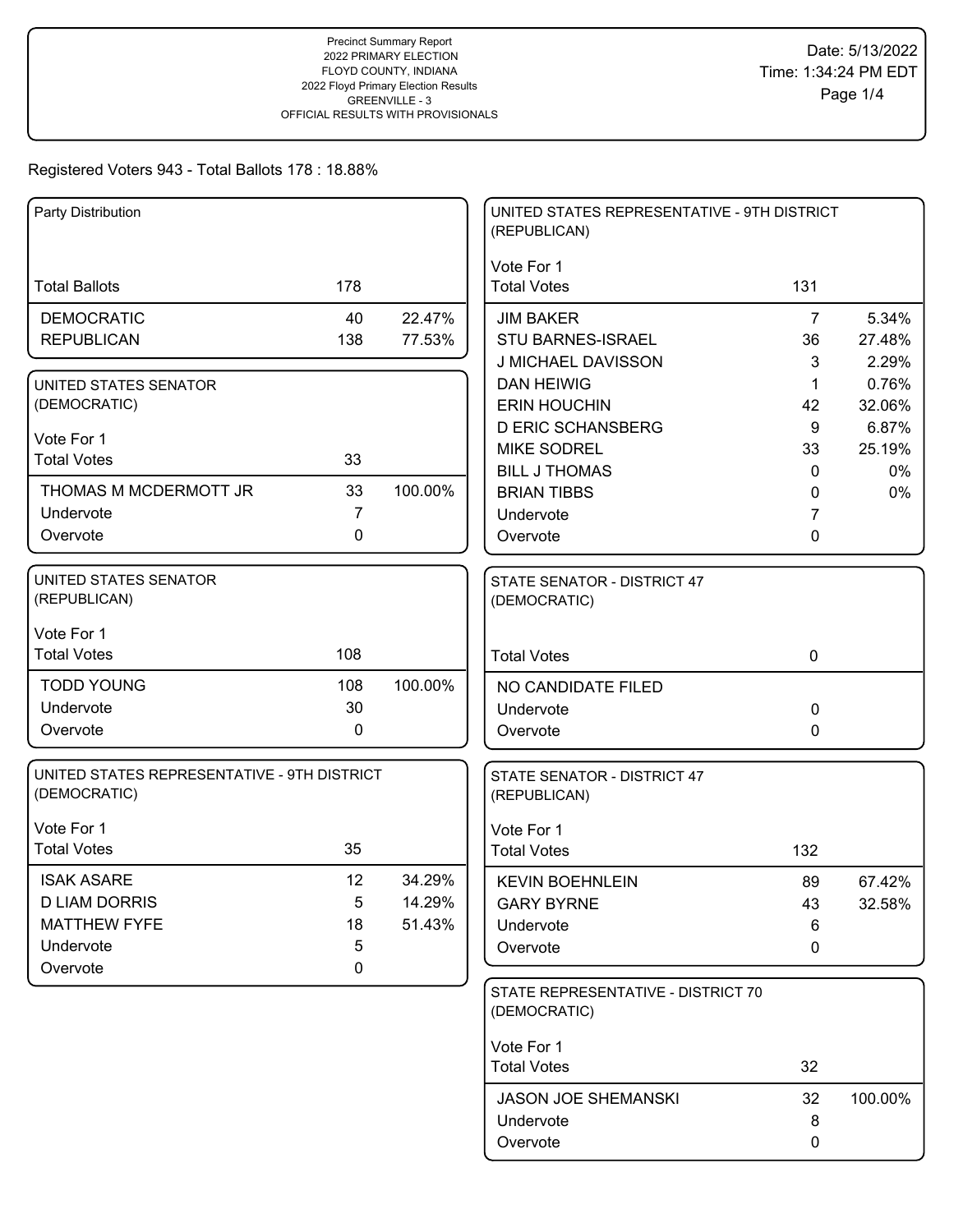| Vote For 1<br><b>Total Votes</b><br>118<br><b>Total Votes</b><br>$\mathbf 0$<br><b>KAREN ENGLEMAN</b><br>118<br>100.00%<br>NO CANDIDATE FILED<br>20<br>0<br>Undervote<br>Undervote<br>Overvote<br>0<br>Overvote<br>0<br>JUDGE OF THE CIRCUIT COURT - 52ND JUDICIAL CIR.<br><b>CIRCUIT COURT CLERK</b><br>(DEMOCRATIC)<br>(REPUBLICAN)<br>Vote For 1<br>Vote For 1<br><b>Total Votes</b><br>35<br><b>Total Votes</b><br>110<br><b>DANA EBERLE-PEAY</b><br>35<br>100.00%<br><b>DANITA BURKS</b><br>110<br>100.00%<br>Undervote<br>5<br>Undervote<br>28<br>Overvote<br>0<br>Overvote<br>0<br>JUDGE OF THE CIRCUIT COURT - 52ND JUDICIAL CIR.<br><b>COUNTY AUDITOR</b><br>(REPUBLICAN)<br>(DEMOCRATIC)<br>Vote For 1<br><b>Total Votes</b><br>116<br><b>Total Votes</b><br>$\mathbf 0$<br>100.00%<br><b>JUSTIN BROWN</b><br>116<br>NO CANDIDATE FILED<br>22<br>Undervote<br>Undervote<br>0<br>Overvote<br>0<br>Overvote<br>0<br><b>COUNTY AUDITOR</b><br>PROSECUTING ATTORNEY<br>(REPUBLICAN)<br>(DEMOCRATIC)<br>Vote For 1 | STATE REPRESENTATIVE - DISTRICT 70<br>(REPUBLICAN) |  | <b>CIRCUIT COURT CLERK</b><br>(DEMOCRATIC) |  |
|-------------------------------------------------------------------------------------------------------------------------------------------------------------------------------------------------------------------------------------------------------------------------------------------------------------------------------------------------------------------------------------------------------------------------------------------------------------------------------------------------------------------------------------------------------------------------------------------------------------------------------------------------------------------------------------------------------------------------------------------------------------------------------------------------------------------------------------------------------------------------------------------------------------------------------------------------------------------------------------------------------------------------|----------------------------------------------------|--|--------------------------------------------|--|
|                                                                                                                                                                                                                                                                                                                                                                                                                                                                                                                                                                                                                                                                                                                                                                                                                                                                                                                                                                                                                         |                                                    |  |                                            |  |
|                                                                                                                                                                                                                                                                                                                                                                                                                                                                                                                                                                                                                                                                                                                                                                                                                                                                                                                                                                                                                         |                                                    |  |                                            |  |
|                                                                                                                                                                                                                                                                                                                                                                                                                                                                                                                                                                                                                                                                                                                                                                                                                                                                                                                                                                                                                         |                                                    |  |                                            |  |
|                                                                                                                                                                                                                                                                                                                                                                                                                                                                                                                                                                                                                                                                                                                                                                                                                                                                                                                                                                                                                         |                                                    |  |                                            |  |
|                                                                                                                                                                                                                                                                                                                                                                                                                                                                                                                                                                                                                                                                                                                                                                                                                                                                                                                                                                                                                         |                                                    |  |                                            |  |
|                                                                                                                                                                                                                                                                                                                                                                                                                                                                                                                                                                                                                                                                                                                                                                                                                                                                                                                                                                                                                         |                                                    |  |                                            |  |
|                                                                                                                                                                                                                                                                                                                                                                                                                                                                                                                                                                                                                                                                                                                                                                                                                                                                                                                                                                                                                         |                                                    |  |                                            |  |
|                                                                                                                                                                                                                                                                                                                                                                                                                                                                                                                                                                                                                                                                                                                                                                                                                                                                                                                                                                                                                         |                                                    |  |                                            |  |
|                                                                                                                                                                                                                                                                                                                                                                                                                                                                                                                                                                                                                                                                                                                                                                                                                                                                                                                                                                                                                         |                                                    |  |                                            |  |
|                                                                                                                                                                                                                                                                                                                                                                                                                                                                                                                                                                                                                                                                                                                                                                                                                                                                                                                                                                                                                         |                                                    |  |                                            |  |
|                                                                                                                                                                                                                                                                                                                                                                                                                                                                                                                                                                                                                                                                                                                                                                                                                                                                                                                                                                                                                         |                                                    |  |                                            |  |
|                                                                                                                                                                                                                                                                                                                                                                                                                                                                                                                                                                                                                                                                                                                                                                                                                                                                                                                                                                                                                         |                                                    |  |                                            |  |
|                                                                                                                                                                                                                                                                                                                                                                                                                                                                                                                                                                                                                                                                                                                                                                                                                                                                                                                                                                                                                         |                                                    |  |                                            |  |
|                                                                                                                                                                                                                                                                                                                                                                                                                                                                                                                                                                                                                                                                                                                                                                                                                                                                                                                                                                                                                         |                                                    |  |                                            |  |
|                                                                                                                                                                                                                                                                                                                                                                                                                                                                                                                                                                                                                                                                                                                                                                                                                                                                                                                                                                                                                         |                                                    |  |                                            |  |
|                                                                                                                                                                                                                                                                                                                                                                                                                                                                                                                                                                                                                                                                                                                                                                                                                                                                                                                                                                                                                         |                                                    |  |                                            |  |
|                                                                                                                                                                                                                                                                                                                                                                                                                                                                                                                                                                                                                                                                                                                                                                                                                                                                                                                                                                                                                         |                                                    |  |                                            |  |
|                                                                                                                                                                                                                                                                                                                                                                                                                                                                                                                                                                                                                                                                                                                                                                                                                                                                                                                                                                                                                         |                                                    |  |                                            |  |
|                                                                                                                                                                                                                                                                                                                                                                                                                                                                                                                                                                                                                                                                                                                                                                                                                                                                                                                                                                                                                         |                                                    |  |                                            |  |
| <b>Total Votes</b><br>0<br><b>Total Votes</b><br>107                                                                                                                                                                                                                                                                                                                                                                                                                                                                                                                                                                                                                                                                                                                                                                                                                                                                                                                                                                    |                                                    |  |                                            |  |
| NO CANDIDATE FILED<br>AMANDA M PAHMEIER<br>38.32%<br>41                                                                                                                                                                                                                                                                                                                                                                                                                                                                                                                                                                                                                                                                                                                                                                                                                                                                                                                                                                 |                                                    |  |                                            |  |
| 0<br><b>DIANA M TOPPING</b><br>61.68%<br>Undervote<br>66                                                                                                                                                                                                                                                                                                                                                                                                                                                                                                                                                                                                                                                                                                                                                                                                                                                                                                                                                                |                                                    |  |                                            |  |
| 31<br>$\mathbf 0$<br>Undervote<br>Overvote                                                                                                                                                                                                                                                                                                                                                                                                                                                                                                                                                                                                                                                                                                                                                                                                                                                                                                                                                                              |                                                    |  |                                            |  |
| Overvote<br>$\mathbf 0$                                                                                                                                                                                                                                                                                                                                                                                                                                                                                                                                                                                                                                                                                                                                                                                                                                                                                                                                                                                                 |                                                    |  |                                            |  |
| PROSECUTING ATTORNEY<br>(REPUBLICAN)<br><b>COUNTY SHERIFF</b>                                                                                                                                                                                                                                                                                                                                                                                                                                                                                                                                                                                                                                                                                                                                                                                                                                                                                                                                                           |                                                    |  |                                            |  |
| (DEMOCRATIC)                                                                                                                                                                                                                                                                                                                                                                                                                                                                                                                                                                                                                                                                                                                                                                                                                                                                                                                                                                                                            |                                                    |  |                                            |  |
| Vote For 1                                                                                                                                                                                                                                                                                                                                                                                                                                                                                                                                                                                                                                                                                                                                                                                                                                                                                                                                                                                                              |                                                    |  |                                            |  |
| 119<br><b>Total Votes</b><br>Vote For 1<br><b>Total Votes</b><br>37                                                                                                                                                                                                                                                                                                                                                                                                                                                                                                                                                                                                                                                                                                                                                                                                                                                                                                                                                     |                                                    |  |                                            |  |
| 100.00%<br><b>CHRIS LANE</b><br>119                                                                                                                                                                                                                                                                                                                                                                                                                                                                                                                                                                                                                                                                                                                                                                                                                                                                                                                                                                                     |                                                    |  |                                            |  |
| 19<br><b>DARRELL W MILLS</b><br>37<br>100.00%<br>Undervote<br>3<br>Overvote<br>$\mathbf 0$<br>Undervote                                                                                                                                                                                                                                                                                                                                                                                                                                                                                                                                                                                                                                                                                                                                                                                                                                                                                                                 |                                                    |  |                                            |  |
| Overvote<br>0                                                                                                                                                                                                                                                                                                                                                                                                                                                                                                                                                                                                                                                                                                                                                                                                                                                                                                                                                                                                           |                                                    |  |                                            |  |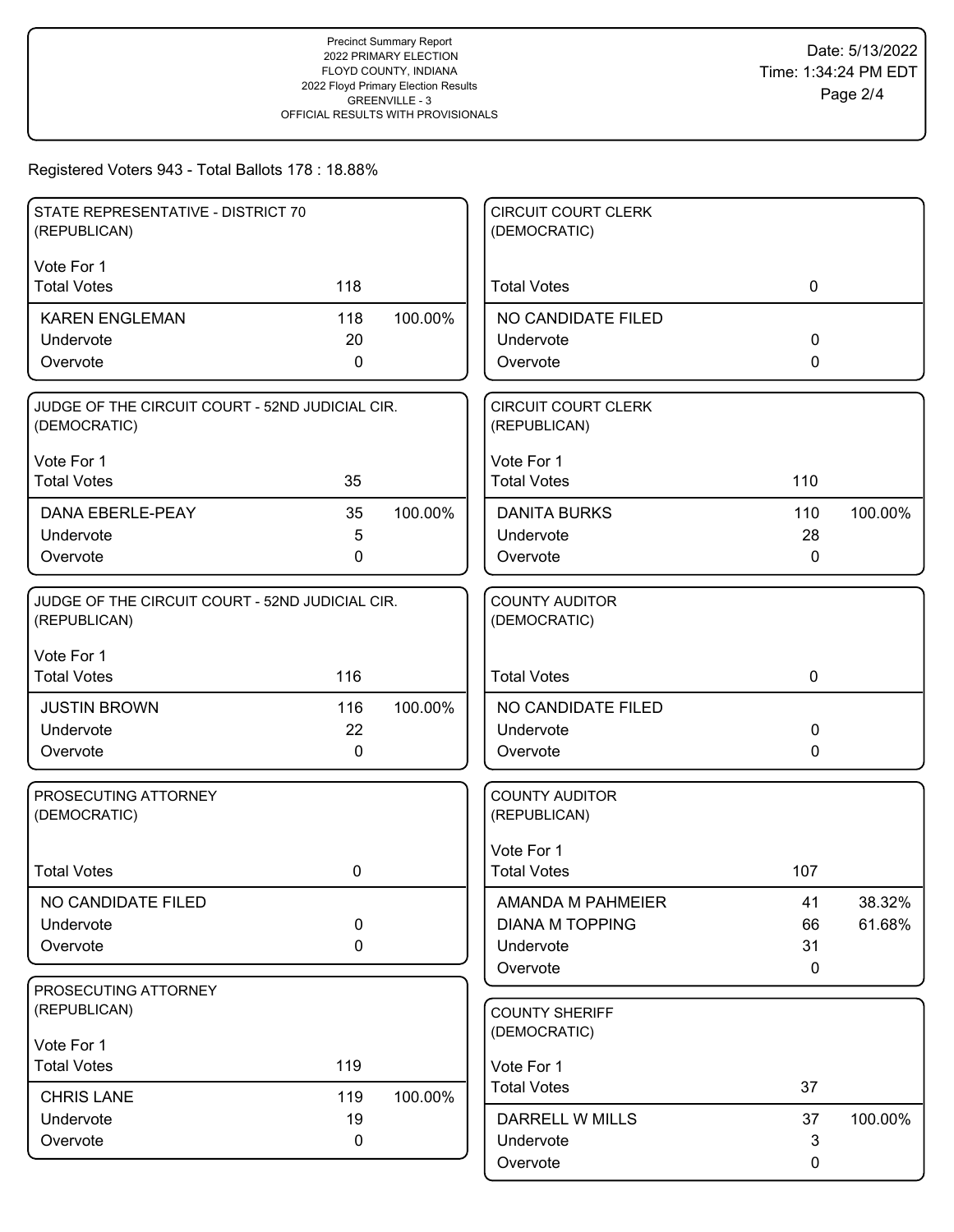| <b>COUNTY SHERIFF</b><br>(REPUBLICAN)  |       |         | <b>COUNTY COMMISSIONER - DISTRICT 1</b><br>(REPUBLICAN) |           |         |
|----------------------------------------|-------|---------|---------------------------------------------------------|-----------|---------|
| Vote For 1<br><b>Total Votes</b>       | 134   |         | Vote For 1<br><b>Total Votes</b>                        | 132       |         |
|                                        |       |         |                                                         |           |         |
| <b>STEVE BUSH</b>                      | 82    | 61.19%  | <b>SHAWN CARRUTHERS</b>                                 | 57        | 43.18%  |
| <b>SAM SARKISIAN</b>                   | 52    | 38.81%  | AL KNABLE                                               | 75        | 56.82%  |
| Undervote                              | 4     |         | Undervote                                               | 6         |         |
| Overvote                               | 0     |         | Overvote                                                | 0         |         |
| <b>COUNTY ASSESSOR</b>                 |       |         | COUNTY COUNCIL MEMBER DISTRICT 4                        |           |         |
| (DEMOCRATIC)                           |       |         | (DEMOCRATIC)                                            |           |         |
| Vote For 1                             |       |         |                                                         |           |         |
| <b>Total Votes</b>                     | 34    |         | <b>Total Votes</b>                                      | $\pmb{0}$ |         |
| PATRICIA TRISH BADGER                  | 34    | 100.00% | NO CANDIDATE FILED                                      |           |         |
| -BYRD                                  |       |         | Undervote                                               | $\pmb{0}$ |         |
| Undervote                              | $\,6$ |         | Overvote                                                | 0         |         |
| Overvote                               | 0     |         |                                                         |           |         |
|                                        |       |         | COUNTY COUNCIL MEMBER DISTRICT 4                        |           |         |
| <b>COUNTY ASSESSOR</b><br>(REPUBLICAN) |       |         | (REPUBLICAN)                                            |           |         |
|                                        |       |         | Vote For 1                                              |           |         |
| Vote For 1                             |       |         | <b>Total Votes</b>                                      | 129       |         |
| <b>Total Votes</b>                     | 103   |         | <b>DENISE ANN KONKLE</b>                                | 60        | 46.51%  |
| <b>CHRIS DONES</b>                     | 28    | 27.18%  | <b>DOUG WACKER</b>                                      | 69        | 53.49%  |
| <b>JAMES W SINKS</b>                   | 28    | 27.18%  | Undervote                                               | 9         |         |
| <b>TERRY L WATSON</b>                  | 47    | 45.63%  | Overvote                                                | 0         |         |
| Undervote                              | 35    |         |                                                         |           |         |
| Overvote                               | 0     |         | <b>GREENVILLE TWP. TRUSTEE</b>                          |           |         |
| COUNTY COMMISSIONER - DISTRICT 1       |       |         | (DEMOCRATIC)                                            |           |         |
| (DEMOCRATIC)                           |       |         | Vote For 1                                              |           |         |
|                                        |       |         | <b>Total Votes</b>                                      | 35        |         |
| Vote For 1                             |       |         | <b>VICKIE TENCER</b>                                    | 35        | 100.00% |
| <b>Total Votes</b>                     | 36    |         | Undervote                                               | 5         |         |
| <b>TYLER P GAINES</b>                  | 20    | 55.56%  | Overvote                                                | 0         |         |
| <b>CHUCK SIMONS</b>                    | 16    | 44.44%  |                                                         |           |         |
| Undervote                              | 4     |         |                                                         |           |         |
| Overvote                               | 0     |         |                                                         |           |         |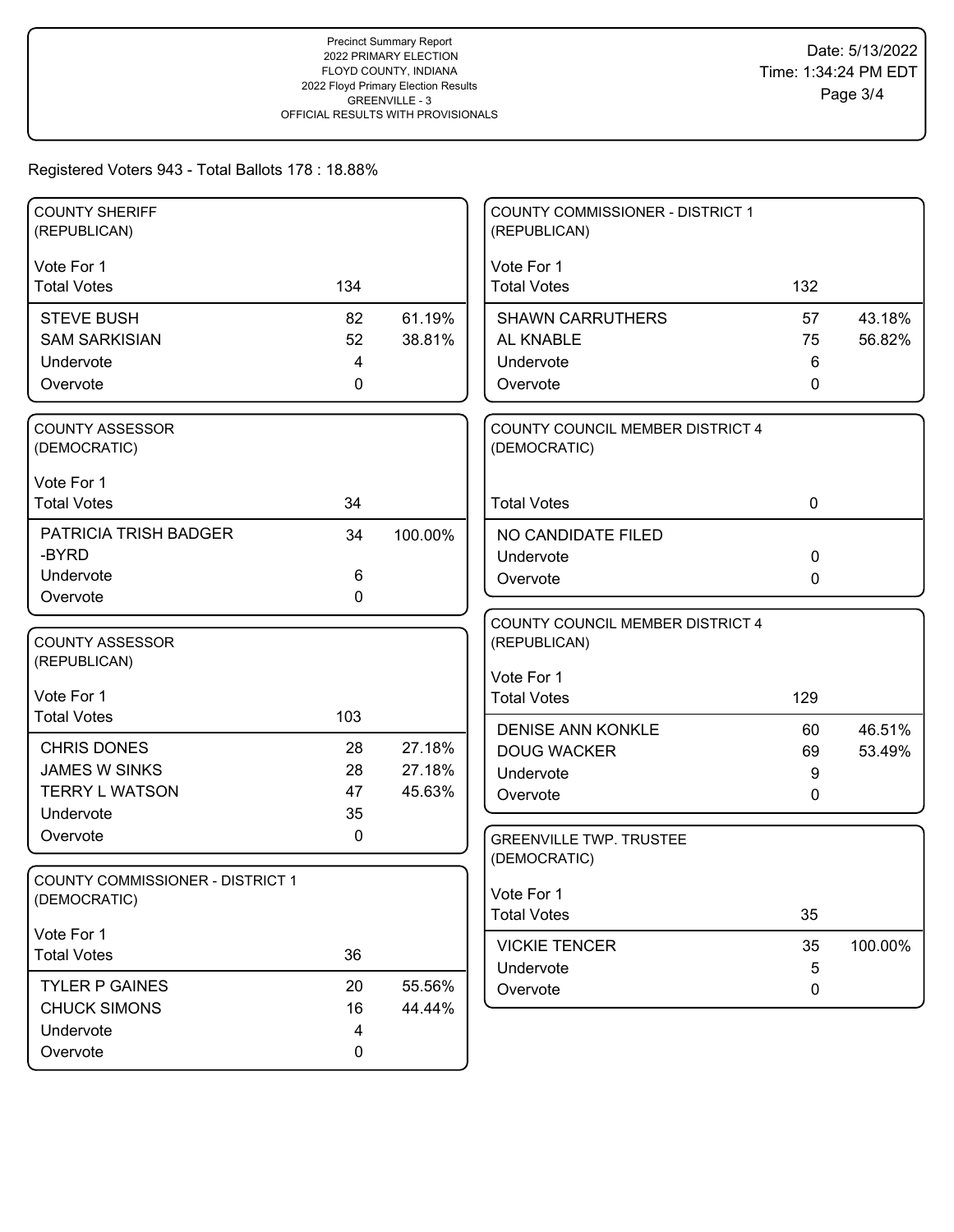| <b>GREENVILLE TWP. TRUSTEE</b><br>(REPUBLICAN) |     |         | REP STATE CONVENTION DELEGATE - FLOYD CO., AT LARGE<br>(REPUBLICAN) |             |        |
|------------------------------------------------|-----|---------|---------------------------------------------------------------------|-------------|--------|
| Vote For 1                                     |     |         | Vote For 10                                                         |             |        |
| <b>Total Votes</b>                             | 115 |         | <b>Total Votes</b>                                                  | 642         |        |
| MARY JO LOOP                                   | 115 | 100.00% | DALE M BAGSHAW                                                      | 67          | 10.44% |
| Undervote                                      | 23  |         | <b>SHARON G BAGSHAW</b>                                             | 40          | 6.23%  |
| Overvote                                       | 0   |         | <b>SHAWN CARRUTHERS</b>                                             | 74          | 11.53% |
|                                                |     |         | EDWARD D (ED) CLERE                                                 | 64          | 9.97%  |
| <b>GREENVILLE TWP. BOARD MEMBER</b>            |     |         | <b>DOUG DRAKE</b>                                                   | 45          | 7.01%  |
| (DEMOCRATIC)                                   |     |         | <b>LOIS HERTOG</b>                                                  | 44          | 6.85%  |
| Vote For 3                                     |     |         | <b>JAMES A KANNING</b>                                              | 37          | 5.76%  |
| <b>Total Votes</b>                             | 58  |         | <b>ANNIE KIRCHNER</b>                                               | 50          | 7.79%  |
|                                                |     |         | <b>MATT MILLIES</b>                                                 | 41          | 6.39%  |
| ANN P MCNALLY                                  | 32  | 55.17%  | <b>LINDA K MOHNEY</b>                                               | 24          | 3.74%  |
| CAROL C NORTON                                 | 26  | 44.83%  | <b>CARL PEARCY</b>                                                  | 33          | 5.14%  |
| Undervote                                      | 62  |         | <b>ROY SCOTT</b>                                                    | 34          | 5.30%  |
| Overvote                                       | 0   |         | ANDREW B TAKAMI                                                     | 36          | 5.61%  |
|                                                |     |         | <b>JOSH JT TURNER</b>                                               | 53          | 8.26%  |
| <b>GREENVILLE TWP. BOARD MEMBER</b>            |     |         | Undervote                                                           | 738         |        |
| (REPUBLICAN)                                   |     |         | Overvote                                                            | $\mathbf 0$ |        |
| Vote For 3                                     |     |         |                                                                     |             |        |
| <b>Total Votes</b>                             | 294 |         |                                                                     |             |        |
| <b>CHERYL MATTHEWS</b>                         | 62  | 21.09%  |                                                                     |             |        |
| <b>DAVE MATTHEWS</b>                           | 79  | 26.87%  |                                                                     |             |        |
| PATTY NELSON                                   | 74  | 25.17%  |                                                                     |             |        |
| <b>KEVIN WILLIAR</b>                           | 79  | 26.87%  |                                                                     |             |        |
| Undervote                                      | 120 |         |                                                                     |             |        |
| Overvote                                       | 0   |         |                                                                     |             |        |
|                                                |     |         |                                                                     |             |        |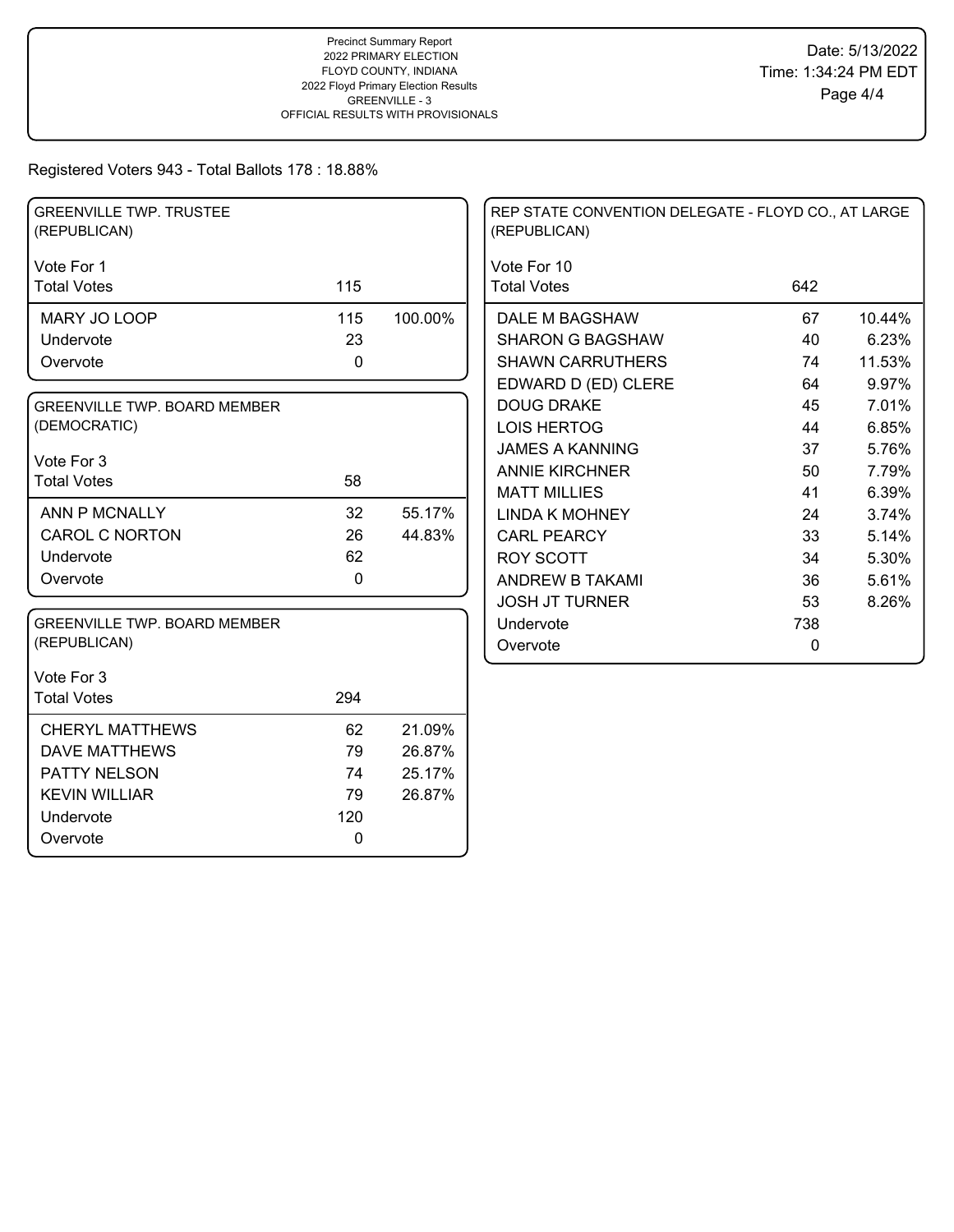| Party Distribution                                          |             |         | UNITED STATES REPRESENTATIVE - 9TH DISTRICT<br>(REPUBLICAN) |             |                 |
|-------------------------------------------------------------|-------------|---------|-------------------------------------------------------------|-------------|-----------------|
|                                                             |             |         | Vote For 1                                                  |             |                 |
| <b>Total Ballots</b>                                        | 267         |         | <b>Total Votes</b>                                          | 208         |                 |
| <b>DEMOCRATIC</b>                                           | 52          | 19.48%  | <b>JIM BAKER</b>                                            | 8           | 3.85%           |
| <b>REPUBLICAN</b>                                           | 215         | 80.52%  | STU BARNES-ISRAEL                                           | 30          | 14.42%          |
|                                                             |             |         | J MICHAEL DAVISSON                                          | 2           | 0.96%           |
| UNITED STATES SENATOR                                       |             |         | <b>DAN HEIWIG</b>                                           | $\mathbf 1$ | 0.48%           |
| (DEMOCRATIC)                                                |             |         | <b>ERIN HOUCHIN</b>                                         | 73          | 35.10%          |
| Vote For 1                                                  |             |         | <b>D ERIC SCHANSBERG</b>                                    | 10          | 4.81%           |
| <b>Total Votes</b>                                          | 47          |         | <b>MIKE SODREL</b><br><b>BILL J THOMAS</b>                  | 75<br>4     | 36.06%<br>1.92% |
| THOMAS M MCDERMOTT JR                                       | 47          | 100.00% | <b>BRIAN TIBBS</b>                                          | 5           | 2.40%           |
| Undervote                                                   | 5           |         | Undervote                                                   | 7           |                 |
| Overvote                                                    | 0           |         | Overvote                                                    | 0           |                 |
|                                                             |             |         |                                                             |             |                 |
| UNITED STATES SENATOR<br>(REPUBLICAN)                       |             |         | STATE SENATOR - DISTRICT 47<br>(DEMOCRATIC)                 |             |                 |
| Vote For 1                                                  |             |         |                                                             |             |                 |
| <b>Total Votes</b>                                          | 161         |         | <b>Total Votes</b>                                          | $\mathbf 0$ |                 |
| <b>TODD YOUNG</b>                                           | 161         | 100.00% | NO CANDIDATE FILED                                          |             |                 |
| Undervote                                                   | 54          |         | Undervote                                                   | 0           |                 |
| Overvote                                                    | $\mathbf 0$ |         | Overvote                                                    | 0           |                 |
| UNITED STATES REPRESENTATIVE - 9TH DISTRICT<br>(DEMOCRATIC) |             |         | STATE SENATOR - DISTRICT 47<br>(REPUBLICAN)                 |             |                 |
| Vote For 1                                                  |             |         | Vote For 1                                                  |             |                 |
| <b>Total Votes</b>                                          | 48          |         | <b>Total Votes</b>                                          | 205         |                 |
| <b>ISAK ASARE</b>                                           | 18          | 37.50%  | <b>KEVIN BOEHNLEIN</b>                                      | 138         | 67.32%          |
| <b>D LIAM DORRIS</b>                                        | 6           | 12.50%  | <b>GARY BYRNE</b>                                           | 67          | 32.68%          |
| <b>MATTHEW FYFE</b>                                         | 24          | 50.00%  | Undervote                                                   | 10          |                 |
| Undervote                                                   | 4           |         | Overvote                                                    | 0           |                 |
| Overvote                                                    | 0           |         |                                                             |             |                 |
|                                                             |             |         | STATE REPRESENTATIVE - DISTRICT 70<br>(DEMOCRATIC)          |             |                 |
|                                                             |             |         | Vote For 1                                                  |             |                 |
|                                                             |             |         | <b>Total Votes</b>                                          | 49          |                 |
|                                                             |             |         | <b>JASON JOE SHEMANSKI</b>                                  | 49          | 100.00%         |
|                                                             |             |         | Undervote                                                   | 3           |                 |
|                                                             |             |         | Overvote                                                    | 0           |                 |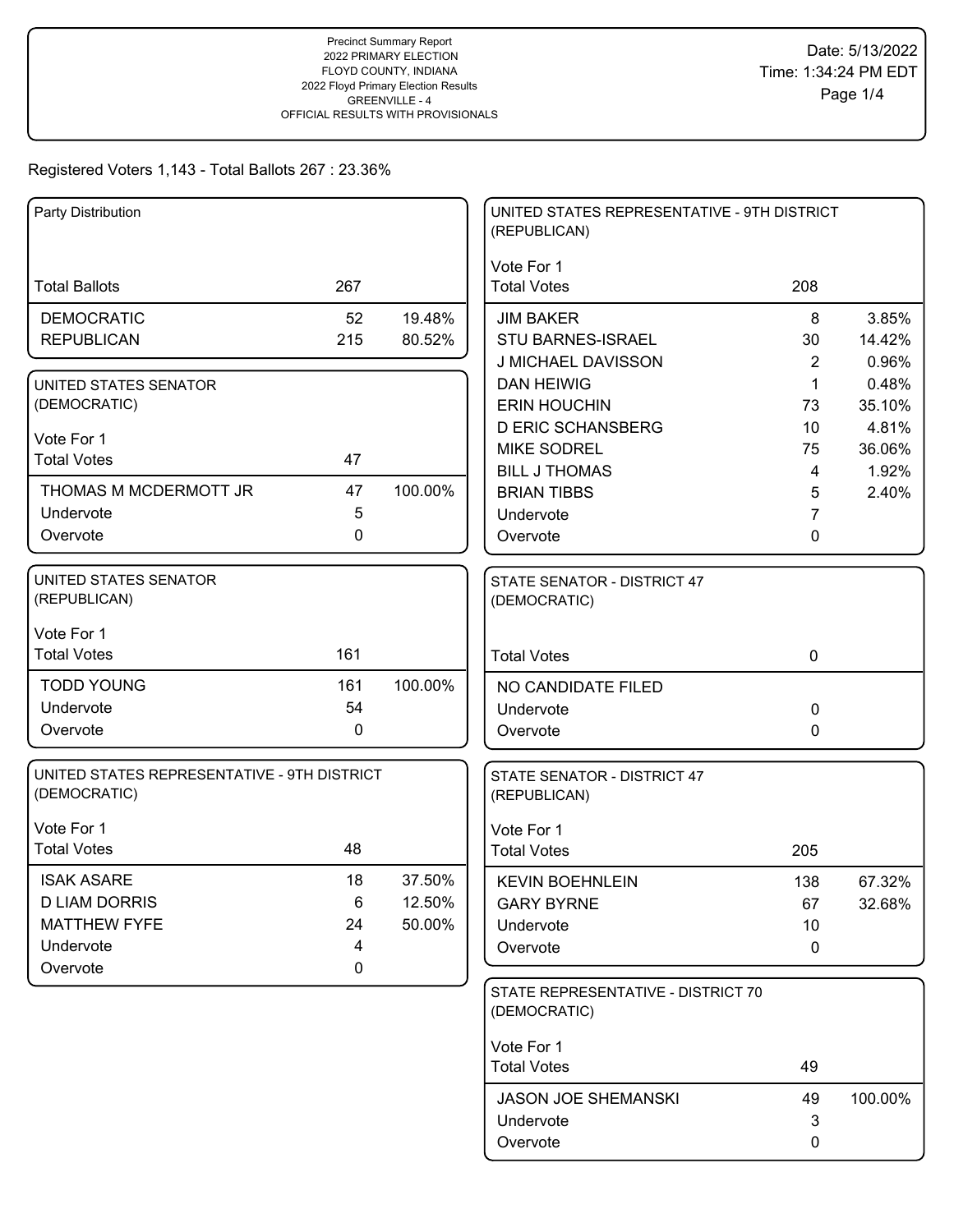| STATE REPRESENTATIVE - DISTRICT 70<br>(REPUBLICAN)              |             |         | <b>CIRCUIT COURT CLERK</b><br>(DEMOCRATIC) |             |         |
|-----------------------------------------------------------------|-------------|---------|--------------------------------------------|-------------|---------|
| Vote For 1                                                      |             |         |                                            |             |         |
| <b>Total Votes</b>                                              | 176         |         | <b>Total Votes</b>                         | $\mathbf 0$ |         |
| <b>KAREN ENGLEMAN</b>                                           | 176         | 100.00% | NO CANDIDATE FILED                         |             |         |
| Undervote                                                       | 39          |         | Undervote                                  | $\Omega$    |         |
| Overvote                                                        | 0           |         | Overvote                                   | $\Omega$    |         |
| JUDGE OF THE CIRCUIT COURT - 52ND JUDICIAL CIR.<br>(DEMOCRATIC) |             |         | <b>CIRCUIT COURT CLERK</b><br>(REPUBLICAN) |             |         |
| Vote For 1                                                      |             |         | Vote For 1                                 |             |         |
| <b>Total Votes</b>                                              | 49          |         | <b>Total Votes</b>                         | 182         |         |
| DANA EBERLE-PEAY                                                | 49          | 100.00% | <b>DANITA BURKS</b>                        | 182         | 100.00% |
| Undervote                                                       | 3           |         | Undervote                                  | 33          |         |
| Overvote                                                        | 0           |         | Overvote                                   | 0           |         |
| JUDGE OF THE CIRCUIT COURT - 52ND JUDICIAL CIR.<br>(REPUBLICAN) |             |         | <b>COUNTY AUDITOR</b><br>(DEMOCRATIC)      |             |         |
| Vote For 1<br><b>Total Votes</b>                                | 192         |         | <b>Total Votes</b>                         | $\mathbf 0$ |         |
|                                                                 |             |         |                                            |             |         |
| <b>JUSTIN BROWN</b>                                             | 192<br>23   | 100.00% | NO CANDIDATE FILED                         | 0           |         |
| Undervote<br>Overvote                                           | 0           |         | Undervote<br>Overvote                      | 0           |         |
|                                                                 |             |         |                                            |             |         |
| PROSECUTING ATTORNEY<br>(DEMOCRATIC)                            |             |         | <b>COUNTY AUDITOR</b><br>(REPUBLICAN)      |             |         |
|                                                                 |             |         | Vote For 1                                 |             |         |
| <b>Total Votes</b>                                              | 0           |         | <b>Total Votes</b>                         | 179         |         |
| NO CANDIDATE FILED                                              |             |         | AMANDA M PAHMEIER                          | 65          | 36.31%  |
| Undervote                                                       | 0           |         | <b>DIANA M TOPPING</b>                     | 114         | 63.69%  |
| Overvote                                                        | $\mathbf 0$ |         | Undervote                                  | 36          |         |
| PROSECUTING ATTORNEY                                            |             |         | Overvote                                   | 0           |         |
| (REPUBLICAN)                                                    |             |         | <b>COUNTY SHERIFF</b>                      |             |         |
| Vote For 1                                                      |             |         | (DEMOCRATIC)                               |             |         |
| <b>Total Votes</b>                                              | 191         |         | Vote For 1                                 |             |         |
| <b>CHRIS LANE</b>                                               | 191         | 100.00% | <b>Total Votes</b>                         | 45          |         |
| Undervote                                                       | 24          |         | <b>DARRELL W MILLS</b>                     | 45          | 100.00% |
| Overvote                                                        | 0           |         | Undervote                                  | 7           |         |
|                                                                 |             |         | Overvote                                   | 0           |         |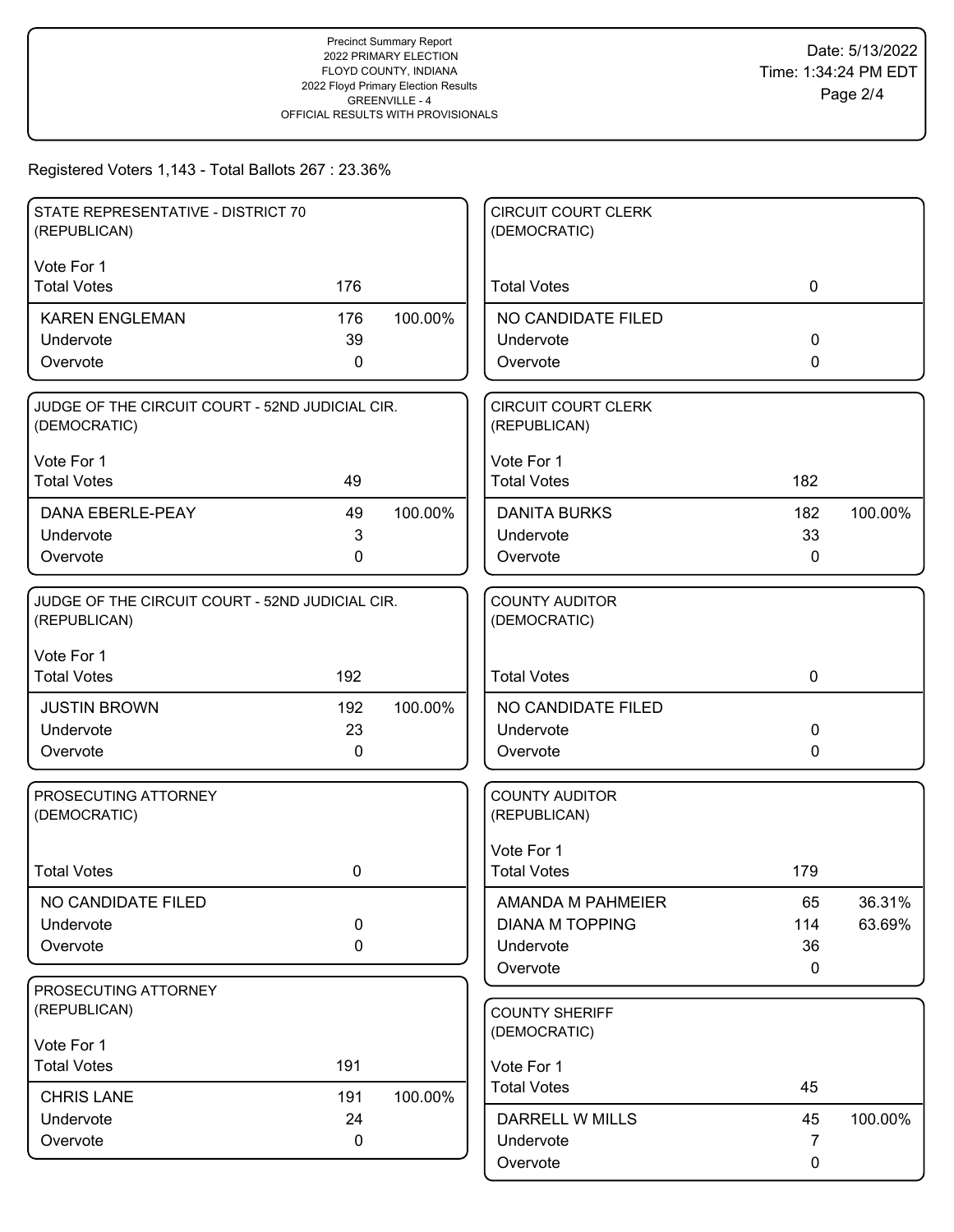| <b>COUNTY SHERIFF</b><br>(REPUBLICAN)                                            |                               |                            | <b>COUNTY COMMISSIONER - DISTRICT 1</b><br>(REPUBLICAN)                              |                     |                  |
|----------------------------------------------------------------------------------|-------------------------------|----------------------------|--------------------------------------------------------------------------------------|---------------------|------------------|
| Vote For 1<br><b>Total Votes</b>                                                 | 211                           |                            | Vote For 1<br><b>Total Votes</b>                                                     | 211                 |                  |
| <b>STEVE BUSH</b><br><b>SAM SARKISIAN</b><br>Undervote<br>Overvote               | 96<br>115<br>4<br>$\mathbf 0$ | 45.50%<br>54.50%           | <b>SHAWN CARRUTHERS</b><br>AL KNABLE<br>Undervote<br>Overvote                        | 73<br>138<br>4<br>0 | 34.60%<br>65.40% |
| COUNTY ASSESSOR<br>(DEMOCRATIC)                                                  |                               |                            | COUNTY COUNCIL MEMBER DISTRICT 4<br>(DEMOCRATIC)                                     |                     |                  |
| Vote For 1<br><b>Total Votes</b>                                                 | 44                            |                            | <b>Total Votes</b>                                                                   | $\mathbf 0$         |                  |
| PATRICIA TRISH BADGER<br>-BYRD<br>Undervote<br>Overvote                          | 44<br>8<br>$\mathbf 0$        | 100.00%                    | NO CANDIDATE FILED<br>Undervote<br>Overvote                                          | 0<br>0              |                  |
| <b>COUNTY ASSESSOR</b><br>(REPUBLICAN)<br>Vote For 1                             |                               |                            | COUNTY COUNCIL MEMBER DISTRICT 4<br>(REPUBLICAN)<br>Vote For 1<br><b>Total Votes</b> | 201                 |                  |
| <b>Total Votes</b>                                                               | 181                           |                            | <b>DENISE ANN KONKLE</b>                                                             | 107                 | 53.23%           |
| <b>CHRIS DONES</b><br><b>JAMES W SINKS</b><br><b>TERRY L WATSON</b><br>Undervote | 43<br>30<br>108<br>34         | 23.76%<br>16.57%<br>59.67% | <b>DOUG WACKER</b><br>Undervote<br>Overvote                                          | 94<br>14<br>0       | 46.77%           |
| Overvote                                                                         | 0                             |                            | <b>GREENVILLE TWP. TRUSTEE</b><br>(DEMOCRATIC)                                       |                     |                  |
| <b>COUNTY COMMISSIONER - DISTRICT 1</b><br>(DEMOCRATIC)                          |                               |                            | Vote For 1<br><b>Total Votes</b>                                                     | 45                  |                  |
| Vote For 1<br><b>Total Votes</b>                                                 | 48                            |                            | <b>VICKIE TENCER</b><br>Undervote                                                    | 45<br>7             | 100.00%          |
| <b>TYLER P GAINES</b><br><b>CHUCK SIMONS</b><br>Undervote<br>Overvote            | 25<br>23<br>4<br>0            | 52.08%<br>47.92%           | Overvote                                                                             | 0                   |                  |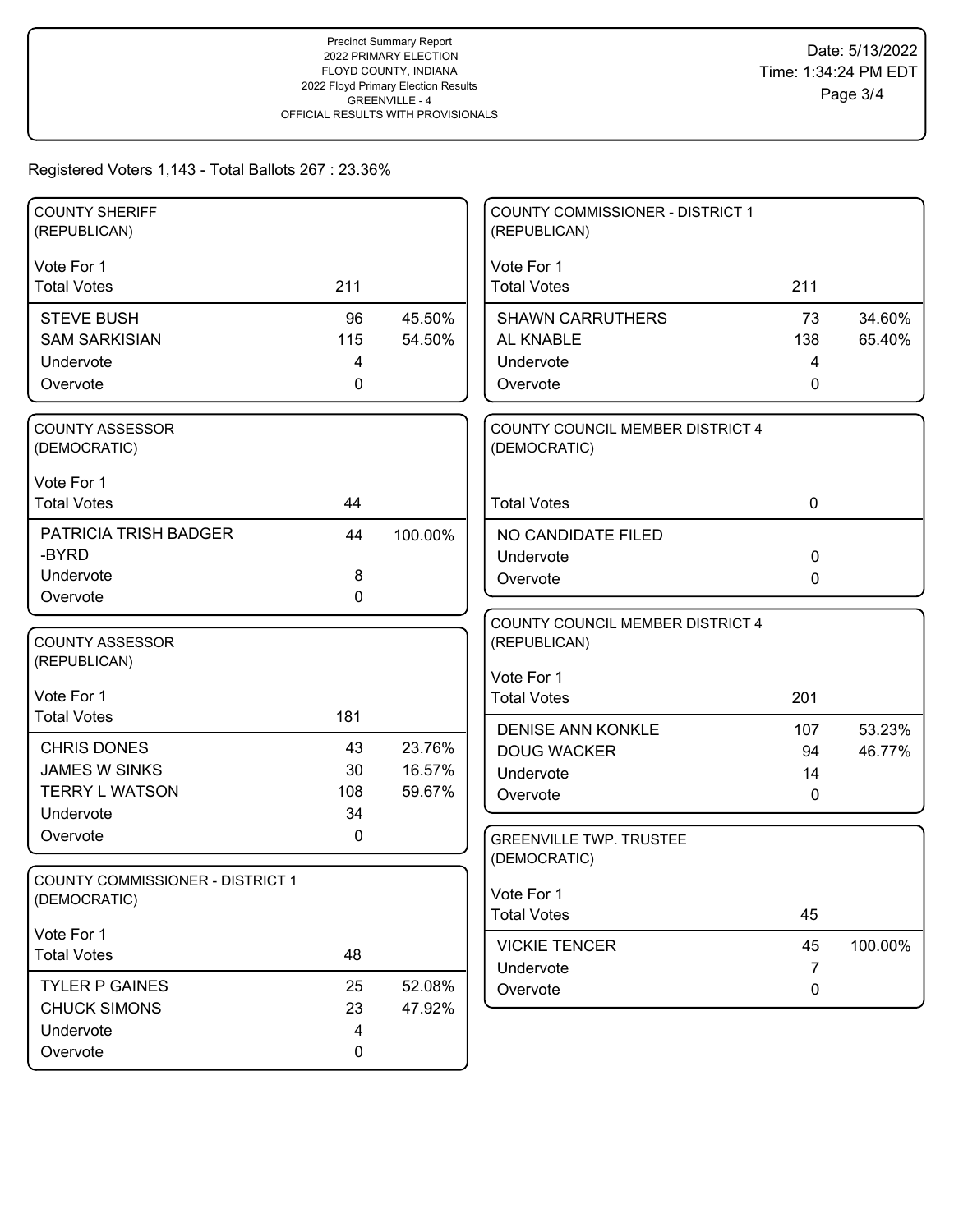| <b>GREENVILLE TWP. TRUSTEE</b><br>(REPUBLICAN) |              |         | REP STATE CONVENTION DELEGATE - FLOYD CO., AT LARGE<br>(REPUBLICAN) |             |        |
|------------------------------------------------|--------------|---------|---------------------------------------------------------------------|-------------|--------|
| Vote For 1                                     |              |         | Vote For 10                                                         |             |        |
| <b>Total Votes</b>                             | 171          |         | <b>Total Votes</b>                                                  | 1,015       |        |
| MARY JO LOOP                                   | 171          | 100.00% | DALE M BAGSHAW                                                      | 82          | 8.08%  |
| Undervote                                      | 44           |         | <b>SHARON G BAGSHAW</b>                                             | 59          | 5.81%  |
| Overvote                                       | $\mathbf 0$  |         | <b>SHAWN CARRUTHERS</b>                                             | 108         | 10.64% |
|                                                |              |         | EDWARD D (ED) CLERE                                                 | 127         | 12.51% |
| <b>GREENVILLE TWP. BOARD MEMBER</b>            |              |         | <b>DOUG DRAKE</b>                                                   | 60          | 5.91%  |
| (DEMOCRATIC)                                   |              |         | <b>LOIS HERTOG</b>                                                  | 63          | 6.21%  |
| Vote For 3                                     |              |         | <b>JAMES A KANNING</b>                                              | 74          | 7.29%  |
| <b>Total Votes</b>                             | 67           |         | <b>ANNIE KIRCHNER</b>                                               | 87          | 8.57%  |
|                                                |              |         | <b>MATT MILLIES</b>                                                 | 66          | 6.50%  |
| ANN P MCNALLY                                  | 40           | 59.70%  | <b>LINDA K MOHNEY</b>                                               | 50          | 4.93%  |
| <b>CAROL C NORTON</b>                          | 27           | 40.30%  | <b>CARL PEARCY</b>                                                  | 65          | 6.40%  |
| Undervote                                      | 89           |         | <b>ROY SCOTT</b>                                                    | 51          | 5.02%  |
| Overvote                                       | $\mathbf{0}$ |         | ANDREW B TAKAMI                                                     | 54          | 5.32%  |
|                                                |              |         | <b>JOSH JT TURNER</b>                                               | 69          | 6.80%  |
| GREENVILLE TWP. BOARD MEMBER                   |              |         | Undervote                                                           | 1,135       |        |
| (REPUBLICAN)                                   |              |         | Overvote                                                            | $\mathbf 0$ |        |
| Vote For 3                                     |              |         |                                                                     |             |        |
| <b>Total Votes</b>                             | 423          |         |                                                                     |             |        |
| <b>CHERYL MATTHEWS</b>                         | 78           | 18.44%  |                                                                     |             |        |
| <b>DAVE MATTHEWS</b>                           | 104          | 24.59%  |                                                                     |             |        |
| PATTY NELSON                                   | 113          | 26.71%  |                                                                     |             |        |
| <b>KEVIN WILLIAR</b>                           | 128          | 30.26%  |                                                                     |             |        |
| Undervote                                      | 222          |         |                                                                     |             |        |
| Overvote                                       | $\mathbf 0$  |         |                                                                     |             |        |
|                                                |              |         |                                                                     |             |        |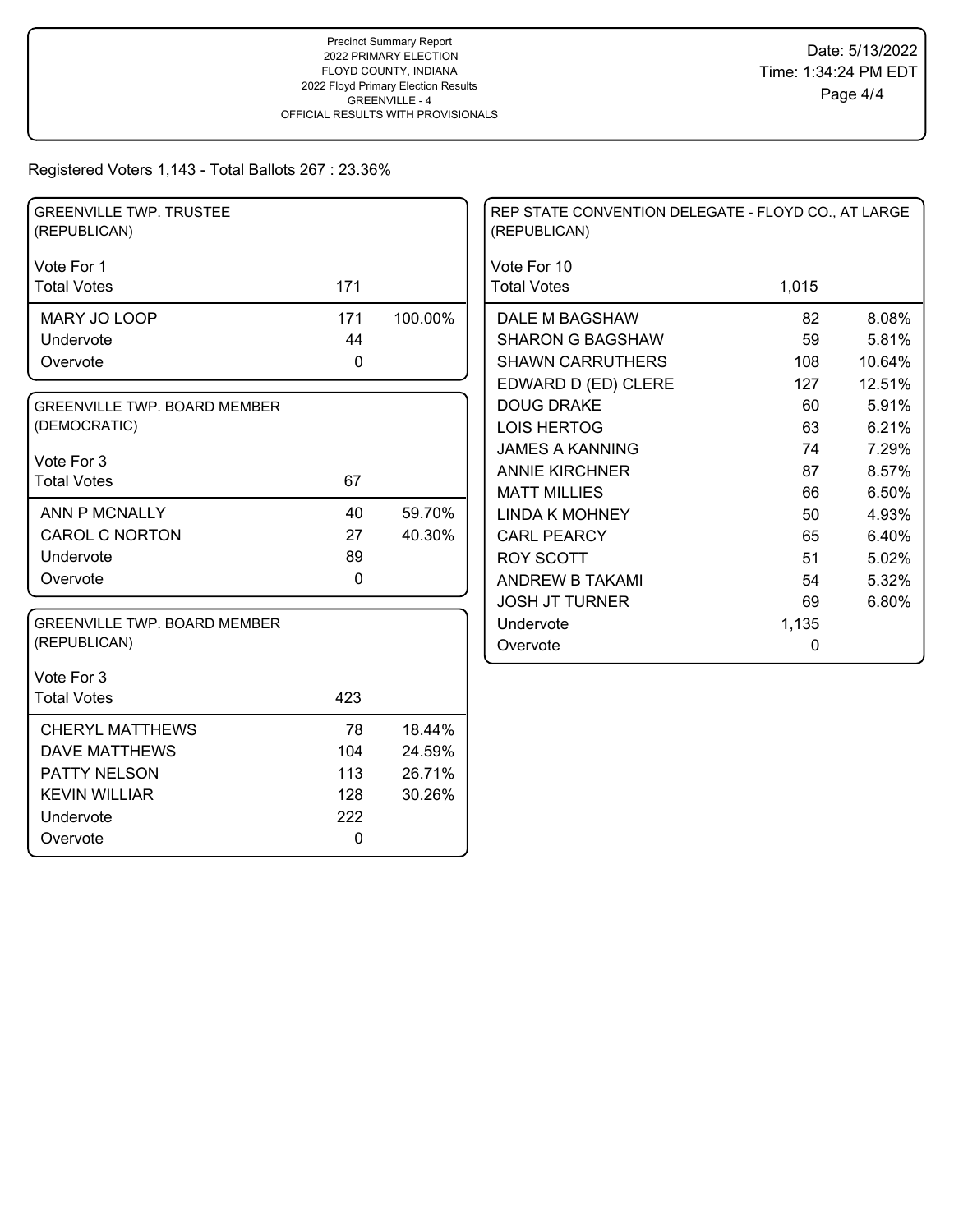| Party Distribution                                          |                |         | UNITED STATES REPRESENTATIVE - 9TH DISTRICT<br>(REPUBLICAN) |                      |                 |
|-------------------------------------------------------------|----------------|---------|-------------------------------------------------------------|----------------------|-----------------|
| <b>Total Ballots</b>                                        | 250            |         | Vote For 1<br><b>Total Votes</b>                            | 187                  |                 |
| <b>DEMOCRATIC</b>                                           | 52             | 20.80%  | <b>JIM BAKER</b>                                            | 12                   | 6.42%           |
| <b>REPUBLICAN</b>                                           | 198            | 79.20%  | STU BARNES-ISRAEL                                           | 26                   | 13.90%          |
|                                                             |                |         | J MICHAEL DAVISSON                                          | 4                    | 2.14%           |
| UNITED STATES SENATOR                                       |                |         | <b>DAN HEIWIG</b>                                           | 1                    | 0.53%           |
| (DEMOCRATIC)                                                |                |         | <b>ERIN HOUCHIN</b><br><b>D ERIC SCHANSBERG</b>             | 83<br>$\overline{7}$ | 44.39%<br>3.74% |
| Vote For 1                                                  |                |         | <b>MIKE SODREL</b>                                          | 53                   | 28.34%          |
| <b>Total Votes</b>                                          | 39             |         | <b>BILL J THOMAS</b>                                        | $\mathbf 1$          | 0.53%           |
| THOMAS M MCDERMOTT JR                                       | 39             | 100.00% | <b>BRIAN TIBBS</b>                                          | 0                    | 0%              |
| Undervote                                                   | 13             |         | Undervote                                                   | 11                   |                 |
| Overvote                                                    | 0              |         | Overvote                                                    | 0                    |                 |
| <b>UNITED STATES SENATOR</b><br>(REPUBLICAN)                |                |         | STATE SENATOR - DISTRICT 47<br>(DEMOCRATIC)                 |                      |                 |
| Vote For 1<br><b>Total Votes</b>                            | 159            |         |                                                             |                      |                 |
|                                                             |                |         | <b>Total Votes</b>                                          | $\mathbf 0$          |                 |
| <b>TODD YOUNG</b>                                           | 159            | 100.00% | NO CANDIDATE FILED                                          |                      |                 |
| Undervote                                                   | 39             |         | Undervote                                                   | 0                    |                 |
| Overvote                                                    | 0              |         | Overvote                                                    | 0                    |                 |
| UNITED STATES REPRESENTATIVE - 9TH DISTRICT<br>(DEMOCRATIC) |                |         | STATE SENATOR - DISTRICT 47<br>(REPUBLICAN)                 |                      |                 |
| Vote For 1                                                  |                |         | Vote For 1                                                  |                      |                 |
| <b>Total Votes</b>                                          | 50             |         | <b>Total Votes</b>                                          | 185                  |                 |
| <b>ISAK ASARE</b>                                           | 9              | 18.00%  | <b>KEVIN BOEHNLEIN</b>                                      | 102                  | 55.14%          |
| <b>D LIAM DORRIS</b>                                        | 6              | 12.00%  | <b>GARY BYRNE</b>                                           | 83                   | 44.86%          |
| <b>MATTHEW FYFE</b>                                         | 35             | 70.00%  | Undervote                                                   | 13                   |                 |
| Undervote                                                   | $\overline{2}$ |         | Overvote                                                    | 0                    |                 |
| Overvote                                                    | 0              |         |                                                             |                      |                 |
|                                                             |                |         | STATE REPRESENTATIVE - DISTRICT 70<br>(DEMOCRATIC)          |                      |                 |
|                                                             |                |         | Vote For 1                                                  |                      |                 |
|                                                             |                |         | <b>Total Votes</b>                                          | 46                   |                 |
|                                                             |                |         | <b>JASON JOE SHEMANSKI</b>                                  | 46                   | 100.00%         |
|                                                             |                |         | Undervote                                                   | 6                    |                 |
|                                                             |                |         | Overvote                                                    | 0                    |                 |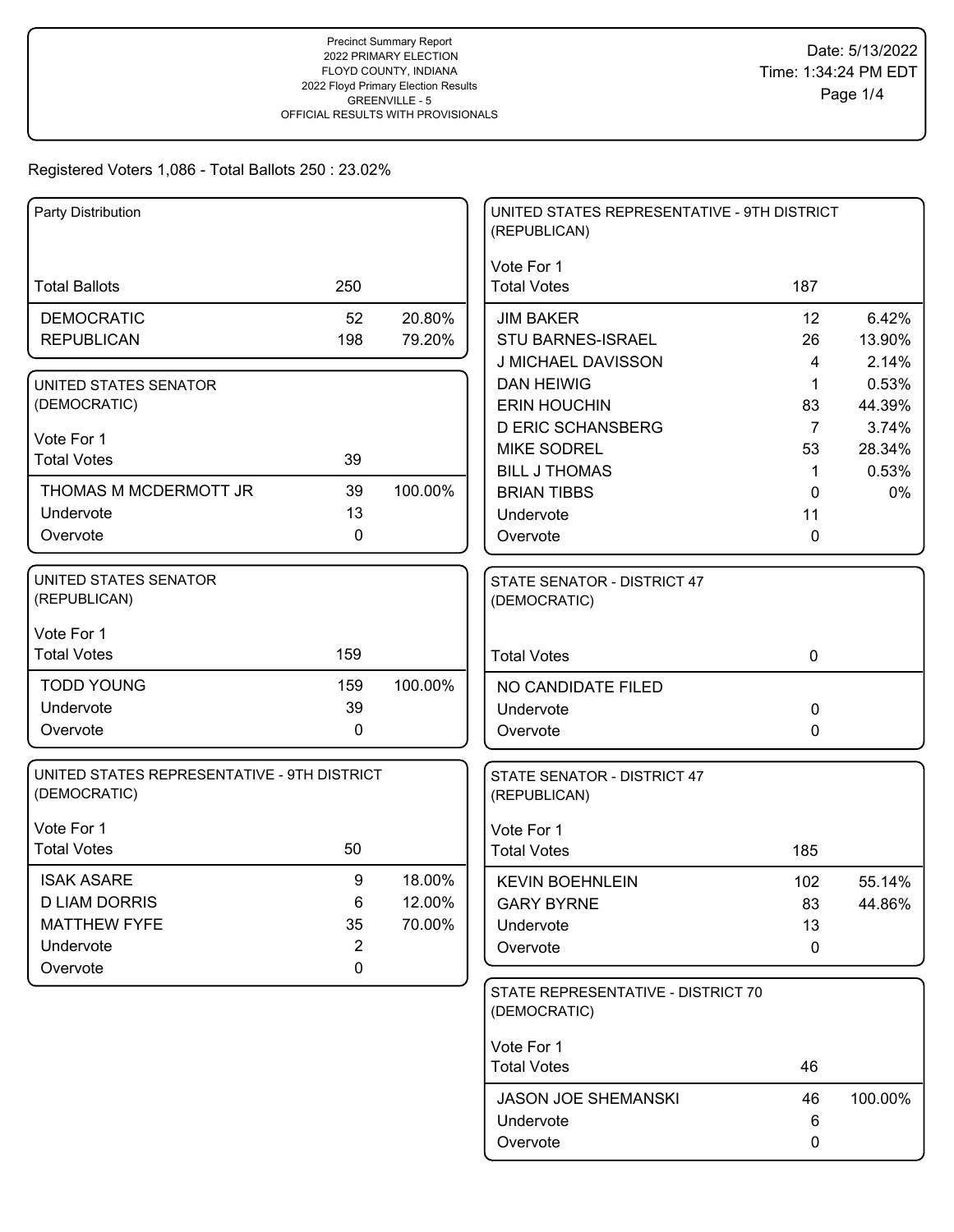| STATE REPRESENTATIVE - DISTRICT 70<br>(REPUBLICAN)              |     |         | <b>CIRCUIT COURT CLERK</b><br>(DEMOCRATIC) |              |         |
|-----------------------------------------------------------------|-----|---------|--------------------------------------------|--------------|---------|
| Vote For 1                                                      |     |         |                                            |              |         |
| <b>Total Votes</b>                                              | 163 |         | <b>Total Votes</b>                         | $\mathbf 0$  |         |
| <b>KAREN ENGLEMAN</b>                                           | 163 | 100.00% | NO CANDIDATE FILED                         |              |         |
| Undervote                                                       | 35  |         | Undervote                                  | $\mathbf 0$  |         |
| Overvote                                                        | 0   |         | Overvote                                   | 0            |         |
| JUDGE OF THE CIRCUIT COURT - 52ND JUDICIAL CIR.<br>(DEMOCRATIC) |     |         | <b>CIRCUIT COURT CLERK</b><br>(REPUBLICAN) |              |         |
| Vote For 1                                                      |     |         | Vote For 1                                 |              |         |
| <b>Total Votes</b>                                              | 44  |         | <b>Total Votes</b>                         | 160          |         |
| <b>DANA EBERLE-PEAY</b>                                         | 44  | 100.00% | <b>DANITA BURKS</b>                        | 160          | 100.00% |
| Undervote                                                       | 8   |         | Undervote                                  | 38           |         |
| Overvote                                                        | 0   |         | Overvote                                   | 0            |         |
| JUDGE OF THE CIRCUIT COURT - 52ND JUDICIAL CIR.<br>(REPUBLICAN) |     |         | <b>COUNTY AUDITOR</b><br>(DEMOCRATIC)      |              |         |
| Vote For 1<br><b>Total Votes</b>                                | 163 |         | <b>Total Votes</b>                         | $\mathbf 0$  |         |
| <b>JUSTIN BROWN</b>                                             | 163 | 100.00% | NO CANDIDATE FILED                         |              |         |
| Undervote                                                       | 35  |         | Undervote                                  | 0            |         |
| Overvote                                                        | 0   |         | Overvote                                   | $\mathbf{0}$ |         |
| PROSECUTING ATTORNEY<br>(DEMOCRATIC)                            |     |         | <b>COUNTY AUDITOR</b><br>(REPUBLICAN)      |              |         |
| <b>Total Votes</b>                                              | 0   |         | Vote For 1<br><b>Total Votes</b>           | 150          |         |
| NO CANDIDATE FILED                                              |     |         | AMANDA M PAHMEIER                          | 54           | 36.00%  |
| Undervote                                                       | 0   |         | <b>DIANA M TOPPING</b>                     | 96           | 64.00%  |
| Overvote                                                        | 0   |         | Undervote                                  | 48           |         |
|                                                                 |     |         | Overvote                                   | 0            |         |
| PROSECUTING ATTORNEY                                            |     |         |                                            |              |         |
| (REPUBLICAN)                                                    |     |         | <b>COUNTY SHERIFF</b>                      |              |         |
| Vote For 1                                                      |     |         | (DEMOCRATIC)                               |              |         |
| <b>Total Votes</b>                                              | 157 |         | Vote For 1                                 |              |         |
| <b>CHRIS LANE</b>                                               | 157 | 100.00% | <b>Total Votes</b>                         | 45           |         |
| Undervote                                                       | 41  |         | DARRELL W MILLS                            | 45           | 100.00% |
| Overvote                                                        | 0   |         | Undervote                                  | 7            |         |
|                                                                 |     |         | Overvote                                   | 0            |         |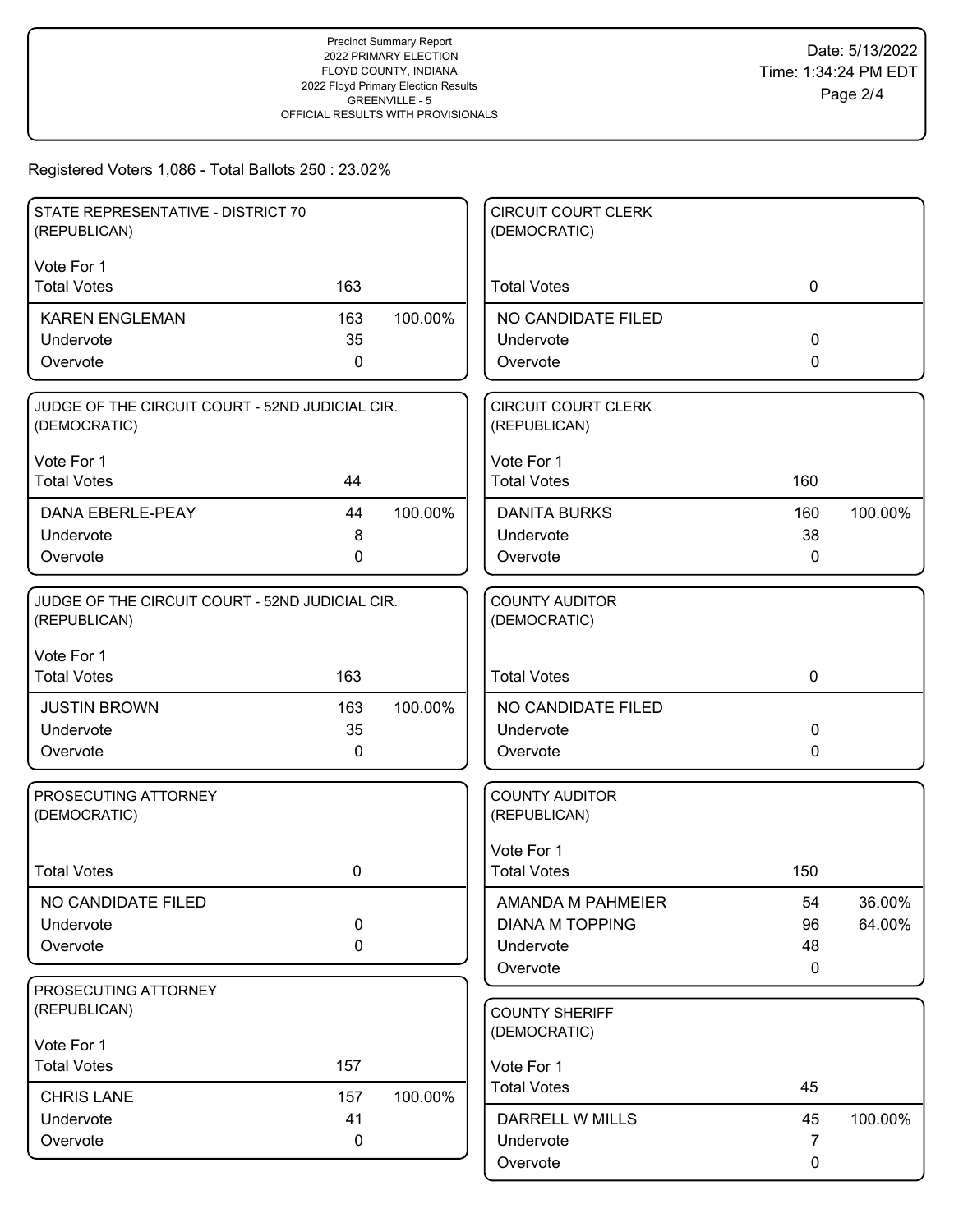| <b>COUNTY SHERIFF</b>                            |     |         | <b>COUNTY COMMISSIONER - DISTRICT 1</b> |             |         |
|--------------------------------------------------|-----|---------|-----------------------------------------|-------------|---------|
| (REPUBLICAN)                                     |     |         | (REPUBLICAN)                            |             |         |
| Vote For 1                                       |     |         | Vote For 1                              |             |         |
| <b>Total Votes</b>                               | 195 |         | <b>Total Votes</b>                      | 184         |         |
|                                                  |     |         |                                         |             |         |
| <b>STEVE BUSH</b>                                | 101 | 51.79%  | <b>SHAWN CARRUTHERS</b>                 | 65          | 35.33%  |
| <b>SAM SARKISIAN</b>                             | 94  | 48.21%  | AL KNABLE                               | 119         | 64.67%  |
| Undervote                                        | 3   |         | Undervote                               | 14          |         |
| Overvote                                         | 0   |         | Overvote                                | 0           |         |
| <b>COUNTY ASSESSOR</b>                           |     |         | COUNTY COUNCIL MEMBER DISTRICT 4        |             |         |
| (DEMOCRATIC)                                     |     |         | (DEMOCRATIC)                            |             |         |
| Vote For 1                                       |     |         |                                         |             |         |
| <b>Total Votes</b>                               | 43  |         | <b>Total Votes</b>                      | $\mathbf 0$ |         |
| PATRICIA TRISH BADGER                            | 43  | 100.00% | NO CANDIDATE FILED                      |             |         |
| -BYRD                                            |     |         | Undervote                               | $\mathbf 0$ |         |
| Undervote                                        | 9   |         | Overvote                                | 0           |         |
| Overvote                                         | 0   |         |                                         |             |         |
|                                                  |     |         | COUNTY COUNCIL MEMBER DISTRICT 4        |             |         |
| <b>COUNTY ASSESSOR</b>                           |     |         | (REPUBLICAN)                            |             |         |
| (REPUBLICAN)                                     |     |         | Vote For 1                              |             |         |
| Vote For 1                                       |     |         | <b>Total Votes</b>                      | 183         |         |
| <b>Total Votes</b>                               | 145 |         |                                         |             |         |
|                                                  |     |         | <b>DENISE ANN KONKLE</b>                | 97          | 53.01%  |
| <b>CHRIS DONES</b>                               | 49  | 33.79%  | <b>DOUG WACKER</b>                      | 86          | 46.99%  |
| <b>JAMES W SINKS</b>                             | 26  | 17.93%  | Undervote                               | 15          |         |
| <b>TERRY L WATSON</b>                            | 70  | 48.28%  | Overvote                                | 0           |         |
| Undervote                                        | 53  |         |                                         |             |         |
| Overvote                                         | 0   |         | <b>GREENVILLE TWP. TRUSTEE</b>          |             |         |
|                                                  |     |         | (DEMOCRATIC)                            |             |         |
| COUNTY COMMISSIONER - DISTRICT 1<br>(DEMOCRATIC) |     |         | Vote For 1                              |             |         |
|                                                  |     |         | <b>Total Votes</b>                      | 42          |         |
| Vote For 1                                       |     |         |                                         |             |         |
| <b>Total Votes</b>                               | 46  |         | <b>VICKIE TENCER</b><br>Undervote       | 42<br>10    | 100.00% |
| <b>TYLER P GAINES</b>                            | 17  | 36.96%  | Overvote                                | 0           |         |
| <b>CHUCK SIMONS</b>                              | 29  | 63.04%  |                                         |             |         |
| Undervote                                        | 6   |         |                                         |             |         |
| Overvote                                         | 0   |         |                                         |             |         |
|                                                  |     |         |                                         |             |         |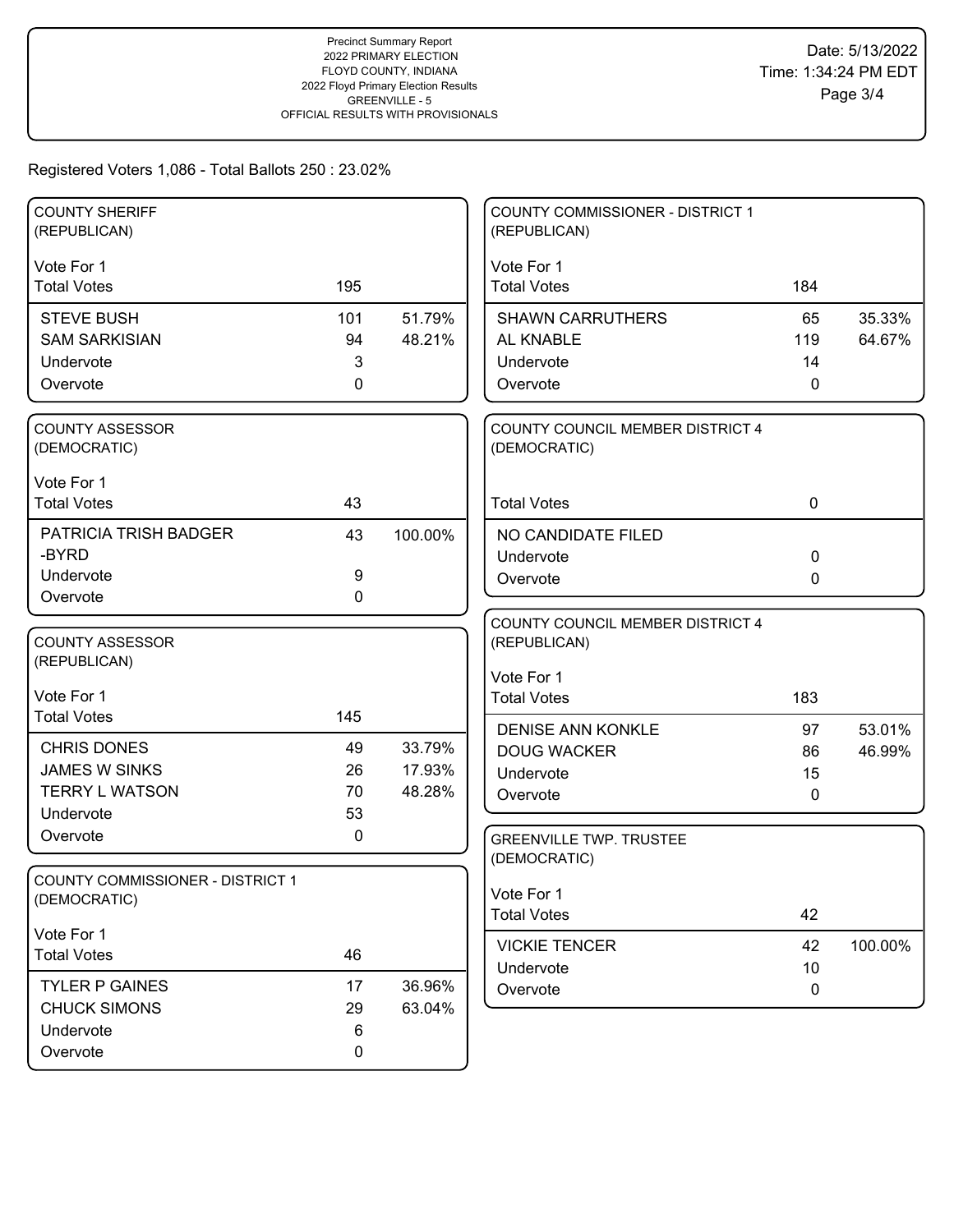| <b>GREENVILLE TWP. TRUSTEE</b><br>(REPUBLICAN) |             |         | REP STATE CONVENTION DELEGATE - FLOYD CO., AT LARGE<br>(REPUBLICAN) |       |        |
|------------------------------------------------|-------------|---------|---------------------------------------------------------------------|-------|--------|
| Vote For 1                                     |             |         | Vote For 10                                                         |       |        |
| <b>Total Votes</b>                             | 157         |         | <b>Total Votes</b>                                                  | 832   |        |
| MARY JO LOOP                                   | 157         | 100.00% | DALE M BAGSHAW                                                      | 74    | 8.89%  |
| Undervote                                      | 41          |         | <b>SHARON G BAGSHAW</b>                                             | 57    | 6.85%  |
| Overvote                                       | 0           |         | <b>SHAWN CARRUTHERS</b>                                             | 90    | 10.82% |
|                                                |             |         | EDWARD D (ED) CLERE                                                 | 77    | 9.25%  |
| <b>GREENVILLE TWP. BOARD MEMBER</b>            |             |         | <b>DOUG DRAKE</b>                                                   | 50    | 6.01%  |
| (DEMOCRATIC)                                   |             |         | <b>LOIS HERTOG</b>                                                  | 67    | 8.05%  |
|                                                |             |         | <b>JAMES A KANNING</b>                                              | 48    | 5.77%  |
| Vote For 3                                     |             |         | <b>ANNIE KIRCHNER</b>                                               | 64    | 7.69%  |
| <b>Total Votes</b>                             | 70          |         | <b>MATT MILLIES</b>                                                 | 63    | 7.57%  |
| ANN P MCNALLY                                  | 37          | 52.86%  | <b>LINDA K MOHNEY</b>                                               | 44    | 5.29%  |
| <b>CAROL C NORTON</b>                          | 33          | 47.14%  | <b>CARL PEARCY</b>                                                  | 50    | 6.01%  |
| Undervote                                      | 86          |         | <b>ROY SCOTT</b>                                                    | 51    | 6.13%  |
| Overvote                                       | $\mathbf 0$ |         | <b>ANDREW B TAKAMI</b>                                              | 31    | 3.73%  |
|                                                |             |         | <b>JOSH JT TURNER</b>                                               | 66    | 7.93%  |
| <b>GREENVILLE TWP. BOARD MEMBER</b>            |             |         | Undervote                                                           | 1,148 |        |
| (REPUBLICAN)                                   |             |         | Overvote                                                            | 0     |        |
| Vote For 3                                     |             |         |                                                                     |       |        |
| <b>Total Votes</b>                             | 389         |         |                                                                     |       |        |
| <b>CHERYL MATTHEWS</b>                         | 79          | 20.31%  |                                                                     |       |        |
| <b>DAVE MATTHEWS</b>                           | 103         | 26.48%  |                                                                     |       |        |
| PATTY NELSON                                   | 110         | 28.28%  |                                                                     |       |        |
| <b>KEVIN WILLIAR</b>                           | 97          | 24.94%  |                                                                     |       |        |
| Undervote                                      | 205         |         |                                                                     |       |        |
| Overvote                                       | 0           |         |                                                                     |       |        |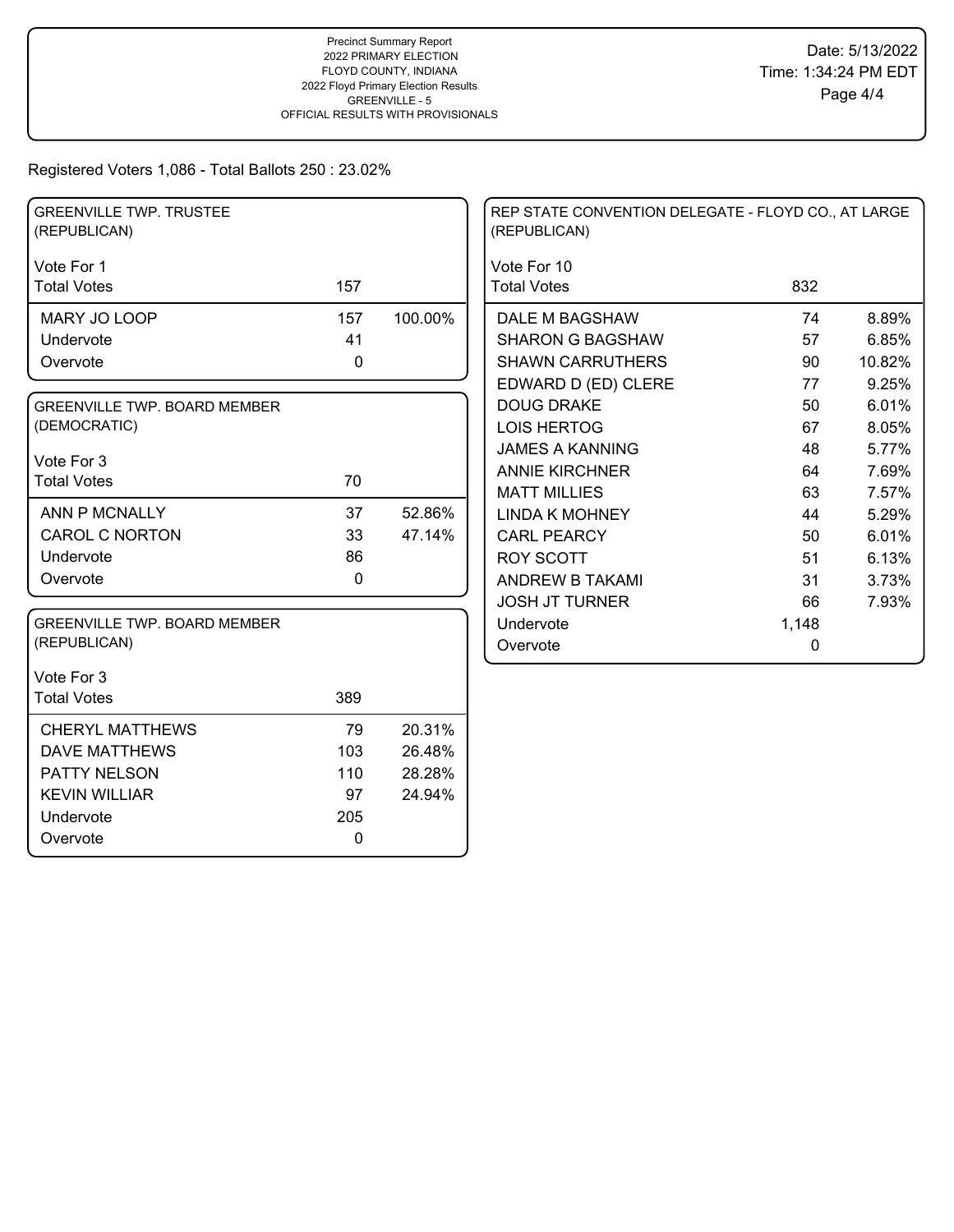| Party Distribution                                          |                |         | UNITED STATES REPRESENTATIVE - 9TH DISTRICT<br>(REPUBLICAN) |                      |                 |
|-------------------------------------------------------------|----------------|---------|-------------------------------------------------------------|----------------------|-----------------|
| <b>Total Ballots</b>                                        | 114            |         | Vote For 1<br><b>Total Votes</b>                            | 94                   |                 |
| <b>DEMOCRATIC</b>                                           | 16             | 14.04%  | <b>JIM BAKER</b>                                            | 4                    | 4.26%           |
| <b>REPUBLICAN</b>                                           | 98             | 85.96%  | STU BARNES-ISRAEL                                           | 12                   | 12.77%          |
|                                                             |                |         | J MICHAEL DAVISSON                                          | $\blacktriangleleft$ | 1.06%           |
| UNITED STATES SENATOR<br>(DEMOCRATIC)                       |                |         | <b>DAN HEIWIG</b>                                           | 0                    | 0%              |
|                                                             |                |         | <b>ERIN HOUCHIN</b><br><b>D ERIC SCHANSBERG</b>             | 37<br>2              | 39.36%<br>2.13% |
| Vote For 1                                                  |                |         | <b>MIKE SODREL</b>                                          | 36                   | 38.30%          |
| <b>Total Votes</b>                                          | 14             |         | <b>BILL J THOMAS</b>                                        | 0                    | 0%              |
| THOMAS M MCDERMOTT JR                                       | 14             | 100.00% | <b>BRIAN TIBBS</b>                                          | $\overline{2}$       | 2.13%           |
| Undervote                                                   | $\overline{2}$ |         | Undervote                                                   | 4                    |                 |
| Overvote                                                    | 0              |         | Overvote                                                    | 0                    |                 |
| UNITED STATES SENATOR<br>(REPUBLICAN)                       |                |         | STATE SENATOR - DISTRICT 47<br>(DEMOCRATIC)                 |                      |                 |
| Vote For 1<br><b>Total Votes</b>                            | 78             |         | <b>Total Votes</b>                                          | $\mathbf 0$          |                 |
|                                                             |                |         |                                                             |                      |                 |
| <b>TODD YOUNG</b>                                           | 78             | 100.00% | NO CANDIDATE FILED                                          |                      |                 |
| Undervote<br>Overvote                                       | 20<br>0        |         | Undervote                                                   | 0                    |                 |
|                                                             |                |         | Overvote                                                    | 0                    |                 |
| UNITED STATES REPRESENTATIVE - 9TH DISTRICT<br>(DEMOCRATIC) |                |         | STATE SENATOR - DISTRICT 47<br>(REPUBLICAN)                 |                      |                 |
| Vote For 1                                                  |                |         | Vote For 1                                                  |                      |                 |
| <b>Total Votes</b>                                          | 16             |         | <b>Total Votes</b>                                          | 95                   |                 |
| <b>ISAK ASARE</b>                                           | $\overline{4}$ | 25.00%  | <b>KEVIN BOEHNLEIN</b>                                      | 58                   | 61.05%          |
| <b>D LIAM DORRIS</b>                                        | $\overline{2}$ | 12.50%  | <b>GARY BYRNE</b>                                           | 37                   | 38.95%          |
| <b>MATTHEW FYFE</b>                                         | 10             | 62.50%  | Undervote                                                   | 3                    |                 |
| Undervote                                                   | 0              |         | Overvote                                                    | 0                    |                 |
| Overvote                                                    | 0              |         |                                                             |                      |                 |
|                                                             |                |         | STATE REPRESENTATIVE - DISTRICT 70<br>(DEMOCRATIC)          |                      |                 |
|                                                             |                |         | Vote For 1                                                  |                      |                 |
|                                                             |                |         | <b>Total Votes</b>                                          | 16                   |                 |
|                                                             |                |         | <b>JASON JOE SHEMANSKI</b>                                  | 16                   | 100.00%         |
|                                                             |                |         | Undervote                                                   | 0                    |                 |
|                                                             |                |         | Overvote                                                    | 0                    |                 |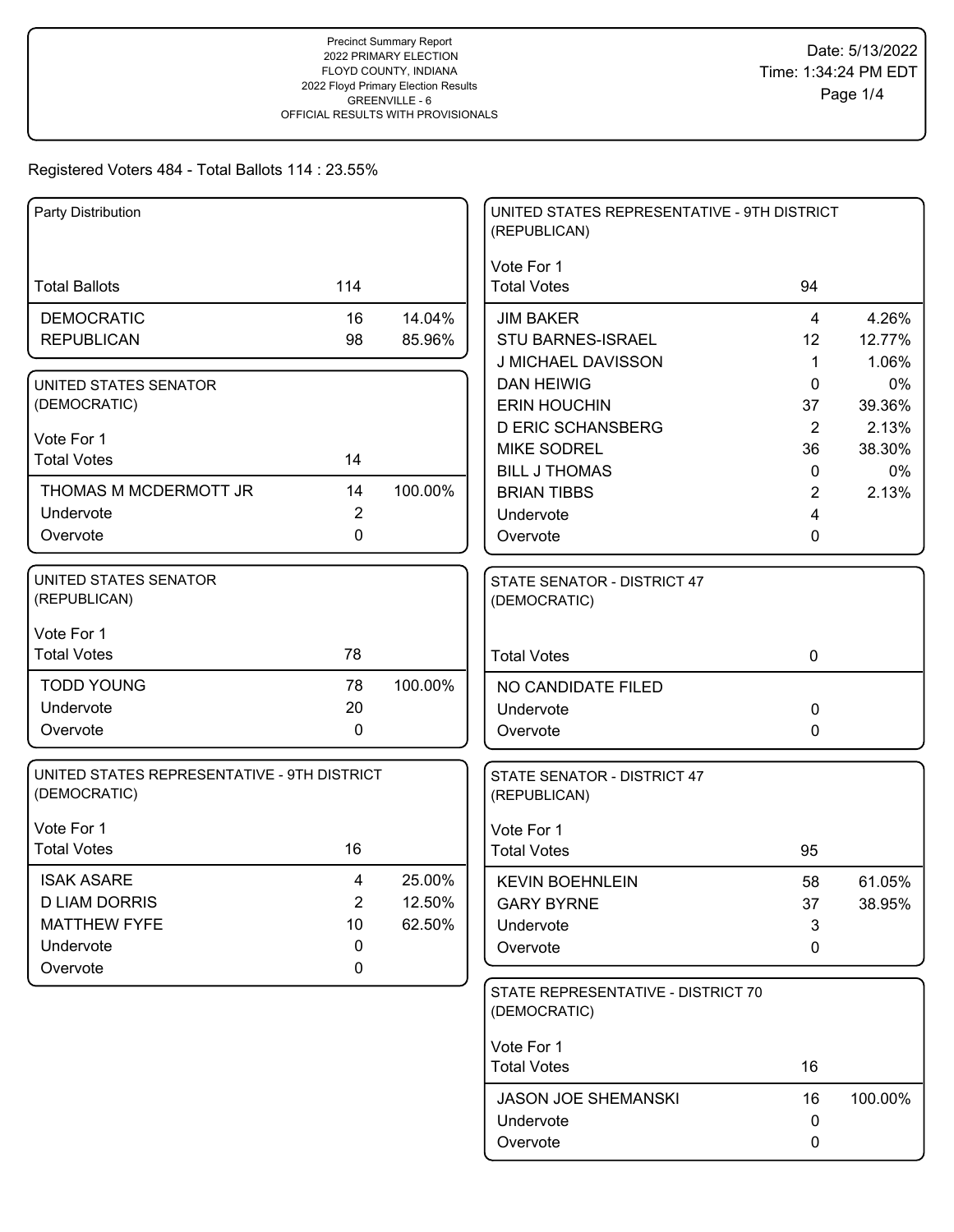| STATE REPRESENTATIVE - DISTRICT 70<br>(REPUBLICAN)              |             |         | <b>CIRCUIT COURT CLERK</b><br>(DEMOCRATIC) |                |         |
|-----------------------------------------------------------------|-------------|---------|--------------------------------------------|----------------|---------|
| Vote For 1                                                      |             |         |                                            |                |         |
| <b>Total Votes</b>                                              | 89          |         | <b>Total Votes</b>                         | $\mathbf 0$    |         |
| <b>KAREN ENGLEMAN</b>                                           | 89          | 100.00% | NO CANDIDATE FILED                         |                |         |
| Undervote                                                       | 9           |         | Undervote                                  | $\mathbf 0$    |         |
| Overvote                                                        | 0           |         | Overvote                                   | 0              |         |
| JUDGE OF THE CIRCUIT COURT - 52ND JUDICIAL CIR.<br>(DEMOCRATIC) |             |         | <b>CIRCUIT COURT CLERK</b><br>(REPUBLICAN) |                |         |
| Vote For 1                                                      |             |         | Vote For 1                                 |                |         |
| <b>Total Votes</b>                                              | 15          |         | <b>Total Votes</b>                         | 80             |         |
| <b>DANA EBERLE-PEAY</b>                                         | 15          | 100.00% | <b>DANITA BURKS</b>                        | 80             | 100.00% |
| Undervote                                                       | 1           |         | Undervote                                  | 18             |         |
| Overvote                                                        | 0           |         | Overvote                                   | 0              |         |
| JUDGE OF THE CIRCUIT COURT - 52ND JUDICIAL CIR.<br>(REPUBLICAN) |             |         | <b>COUNTY AUDITOR</b><br>(DEMOCRATIC)      |                |         |
| Vote For 1<br><b>Total Votes</b>                                | 86          |         | <b>Total Votes</b>                         | $\mathbf 0$    |         |
| <b>JUSTIN BROWN</b>                                             | 86          | 100.00% | NO CANDIDATE FILED                         |                |         |
| Undervote                                                       | 12          |         | Undervote                                  | 0              |         |
| Overvote                                                        | $\mathbf 0$ |         | Overvote                                   | 0              |         |
| PROSECUTING ATTORNEY<br>(DEMOCRATIC)                            |             |         | <b>COUNTY AUDITOR</b><br>(REPUBLICAN)      |                |         |
| <b>Total Votes</b>                                              | 0           |         | Vote For 1<br><b>Total Votes</b>           | 83             |         |
| NO CANDIDATE FILED                                              |             |         | AMANDA M PAHMEIER                          | 31             | 37.35%  |
| Undervote                                                       | $\pmb{0}$   |         | <b>DIANA M TOPPING</b>                     | 52             | 62.65%  |
| Overvote                                                        | 0           |         | Undervote                                  | 15             |         |
|                                                                 |             |         | Overvote                                   | $\mathbf 0$    |         |
| PROSECUTING ATTORNEY                                            |             |         |                                            |                |         |
| (REPUBLICAN)                                                    |             |         | <b>COUNTY SHERIFF</b>                      |                |         |
| Vote For 1                                                      |             |         | (DEMOCRATIC)                               |                |         |
| <b>Total Votes</b>                                              | 87          |         | Vote For 1                                 |                |         |
| <b>CHRIS LANE</b>                                               | 87          | 100.00% | <b>Total Votes</b>                         | 14             |         |
| Undervote                                                       | 11          |         | <b>DARRELL W MILLS</b>                     | 14             | 100.00% |
| Overvote                                                        | 0           |         | Undervote                                  | $\overline{2}$ |         |
|                                                                 |             |         | Overvote                                   | 0              |         |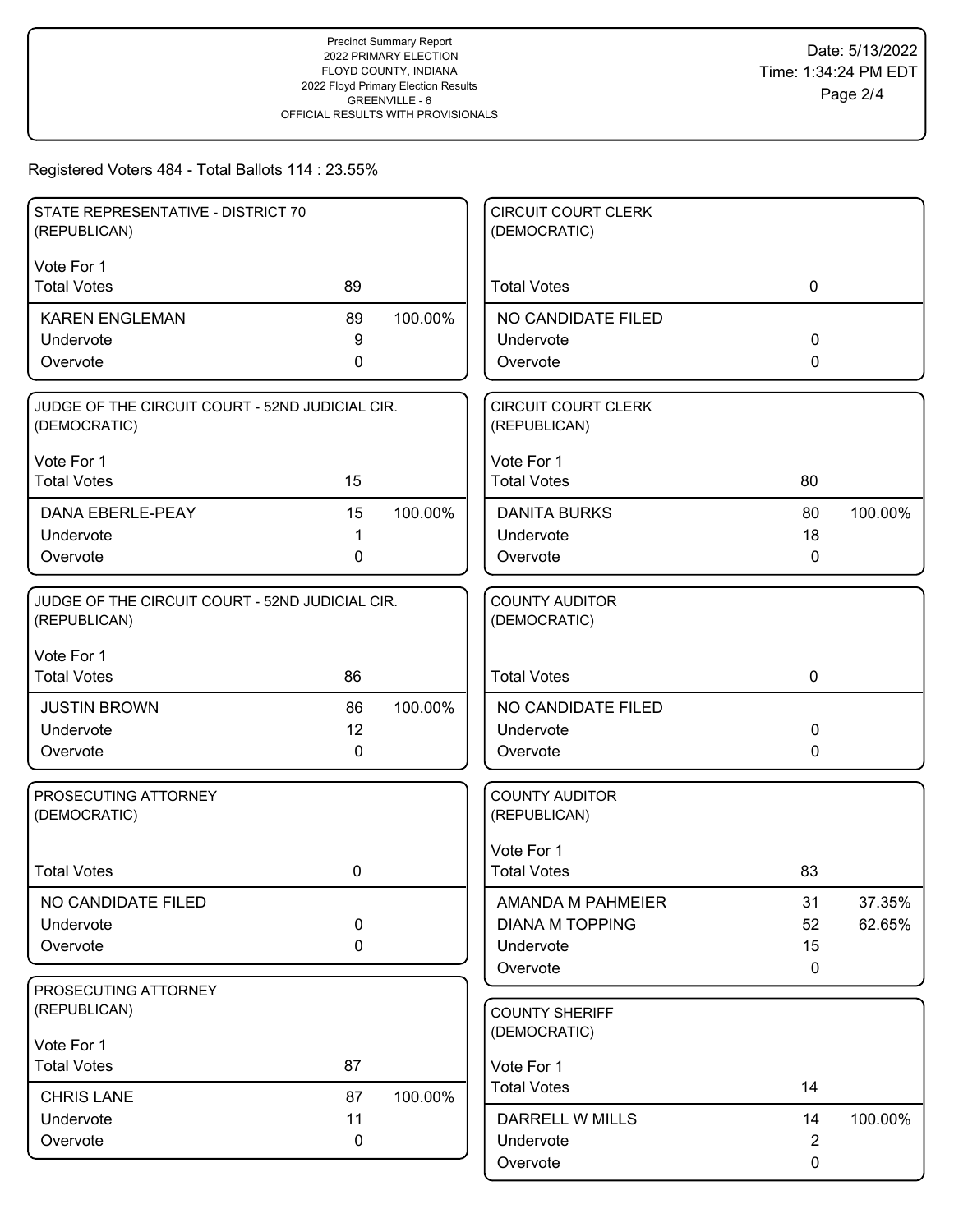| <b>COUNTY SHERIFF</b><br>(REPUBLICAN)  |                |         | <b>COUNTY COMMISSIONER - DISTRICT 1</b><br>(REPUBLICAN) |                  |         |
|----------------------------------------|----------------|---------|---------------------------------------------------------|------------------|---------|
| Vote For 1                             |                |         | Vote For 1                                              |                  |         |
| <b>Total Votes</b>                     | 97             |         | <b>Total Votes</b>                                      | 98               |         |
| <b>STEVE BUSH</b>                      | 44             | 45.36%  | <b>SHAWN CARRUTHERS</b>                                 | 31               | 31.63%  |
| <b>SAM SARKISIAN</b>                   | 53             | 54.64%  | AL KNABLE                                               | 67               | 68.37%  |
| Undervote                              | 1              |         | Undervote                                               | 0                |         |
| Overvote                               | 0              |         | Overvote                                                | 0                |         |
| <b>COUNTY ASSESSOR</b><br>(DEMOCRATIC) |                |         | COUNTY COUNCIL MEMBER DISTRICT 4<br>(DEMOCRATIC)        |                  |         |
| Vote For 1                             |                |         |                                                         |                  |         |
| <b>Total Votes</b>                     | 14             |         | <b>Total Votes</b>                                      | $\mathbf 0$      |         |
| PATRICIA TRISH BADGER                  | 14             | 100.00% | NO CANDIDATE FILED                                      |                  |         |
| -BYRD                                  |                |         | Undervote                                               | 0                |         |
| Undervote                              | $\overline{2}$ |         | Overvote                                                | 0                |         |
| Overvote                               | 0              |         |                                                         |                  |         |
| <b>COUNTY ASSESSOR</b><br>(REPUBLICAN) |                |         | COUNTY COUNCIL MEMBER DISTRICT 4<br>(REPUBLICAN)        |                  |         |
|                                        |                |         | Vote For 1                                              |                  |         |
| Vote For 1<br><b>Total Votes</b>       | 79             |         | <b>Total Votes</b>                                      | 93               |         |
|                                        |                |         | <b>DENISE ANN KONKLE</b>                                | 64               | 68.82%  |
| <b>CHRIS DONES</b>                     | 16             | 20.25%  | <b>DOUG WACKER</b>                                      | 29               | 31.18%  |
| <b>JAMES W SINKS</b>                   | 16             | 20.25%  | Undervote                                               | 5                |         |
| <b>TERRY L WATSON</b>                  | 47             | 59.49%  | Overvote                                                | 0                |         |
| Undervote                              | 19             |         |                                                         |                  |         |
| Overvote                               | 0              |         | <b>GREENVILLE TWP. TRUSTEE</b><br>(DEMOCRATIC)          |                  |         |
| COUNTY COMMISSIONER - DISTRICT 1       |                |         |                                                         |                  |         |
| (DEMOCRATIC)                           |                |         | Vote For 1<br><b>Total Votes</b>                        | 16               |         |
| Vote For 1                             |                |         |                                                         |                  |         |
| <b>Total Votes</b>                     | 16             |         | <b>VICKIE TENCER</b>                                    | 16               | 100.00% |
| <b>TYLER P GAINES</b>                  | $\overline{7}$ | 43.75%  | Undervote<br>Overvote                                   | $\mathbf 0$<br>0 |         |
| <b>CHUCK SIMONS</b>                    | 9              | 56.25%  |                                                         |                  |         |
| Undervote                              | 0              |         |                                                         |                  |         |
| Overvote                               | 0              |         |                                                         |                  |         |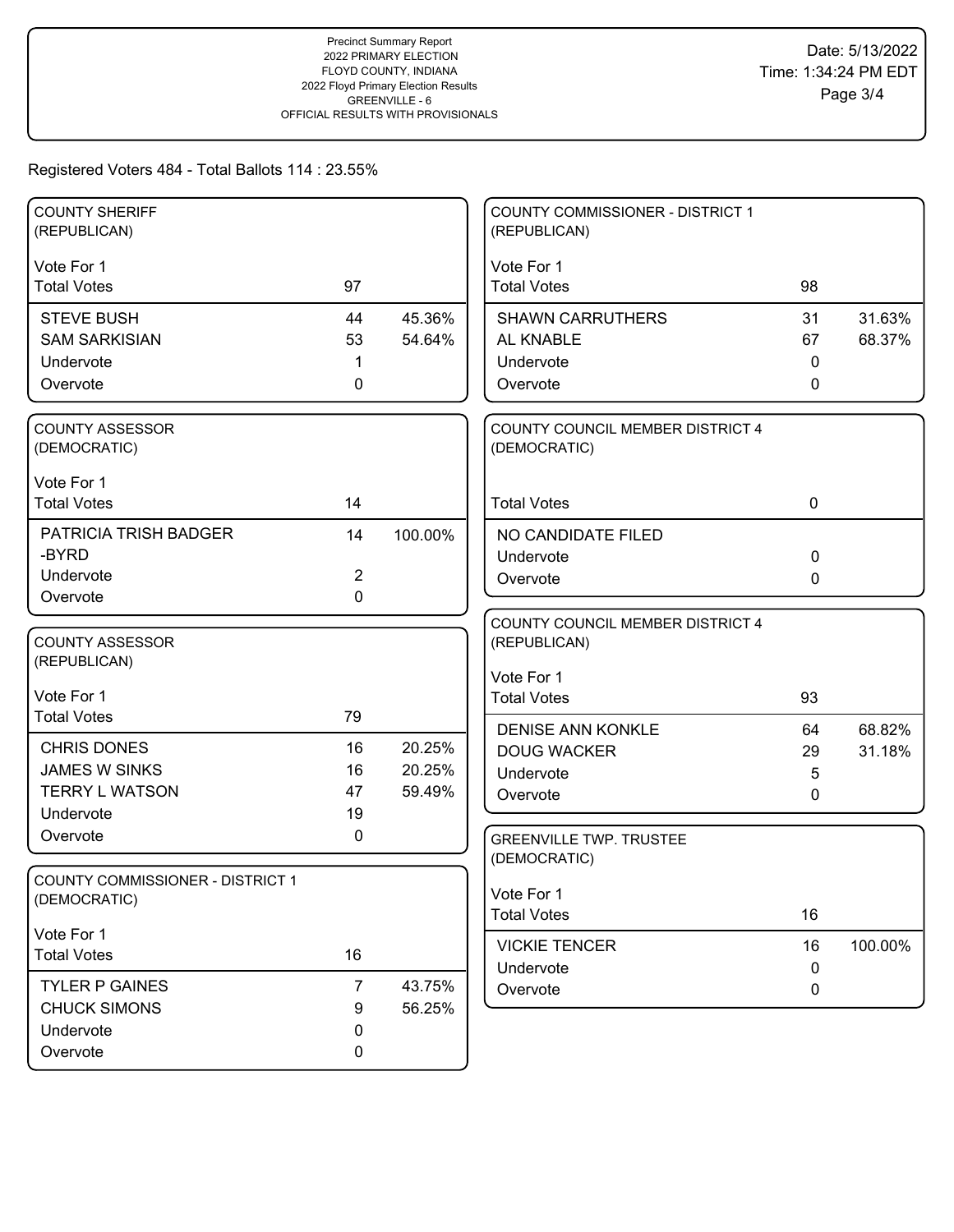| <b>GREENVILLE TWP. TRUSTEE</b><br>(REPUBLICAN) |             |         | REP STATE CONVENTION DELEGATE - FLOYD CO., AT LARGE<br>(REPUBLICAN) |             |        |
|------------------------------------------------|-------------|---------|---------------------------------------------------------------------|-------------|--------|
| Vote For 1                                     |             |         | Vote For 10                                                         |             |        |
| <b>Total Votes</b>                             | 81          |         | <b>Total Votes</b>                                                  | 490         |        |
| MARY JO LOOP                                   | 81          | 100.00% | DALE M BAGSHAW                                                      | 36          | 7.35%  |
| Undervote                                      | 17          |         | <b>SHARON G BAGSHAW</b>                                             | 32          | 6.53%  |
| Overvote                                       | $\pmb{0}$   |         | <b>SHAWN CARRUTHERS</b>                                             | 53          | 10.82% |
|                                                |             |         | EDWARD D (ED) CLERE                                                 | 50          | 10.20% |
| <b>GREENVILLE TWP. BOARD MEMBER</b>            |             |         | <b>DOUG DRAKE</b>                                                   | 31          | 6.33%  |
| (DEMOCRATIC)                                   |             |         | <b>LOIS HERTOG</b>                                                  | 35          | 7.14%  |
|                                                |             |         | <b>JAMES A KANNING</b>                                              | 31          | 6.33%  |
| Vote For 3<br><b>Total Votes</b>               | 27          |         | <b>ANNIE KIRCHNER</b>                                               | 50          | 10.20% |
|                                                |             |         | <b>MATT MILLIES</b>                                                 | 32          | 6.53%  |
| ANN P MCNALLY                                  | 15          | 55.56%  | <b>LINDA K MOHNEY</b>                                               | 29          | 5.92%  |
| <b>CAROL C NORTON</b>                          | 12          | 44.44%  | <b>CARL PEARCY</b>                                                  | 28          | 5.71%  |
| Undervote                                      | 21          |         | <b>ROY SCOTT</b>                                                    | 27          | 5.51%  |
| Overvote                                       | $\pmb{0}$   |         | <b>ANDREW B TAKAMI</b>                                              | 21          | 4.29%  |
|                                                |             |         | <b>JOSH JT TURNER</b>                                               | 35          | 7.14%  |
| <b>GREENVILLE TWP. BOARD MEMBER</b>            |             |         | Undervote                                                           | 490         |        |
| (REPUBLICAN)                                   |             |         | Overvote                                                            | $\mathbf 0$ |        |
| Vote For 3                                     |             |         |                                                                     |             |        |
| <b>Total Votes</b>                             | 218         |         |                                                                     |             |        |
| <b>CHERYL MATTHEWS</b>                         | 42          | 19.27%  |                                                                     |             |        |
| <b>DAVE MATTHEWS</b>                           | 54          | 24.77%  |                                                                     |             |        |
| PATTY NELSON                                   | 66          | 30.28%  |                                                                     |             |        |
| <b>KEVIN WILLIAR</b>                           | 56          | 25.69%  |                                                                     |             |        |
| Undervote                                      | 76          |         |                                                                     |             |        |
| Overvote                                       | $\mathbf 0$ |         |                                                                     |             |        |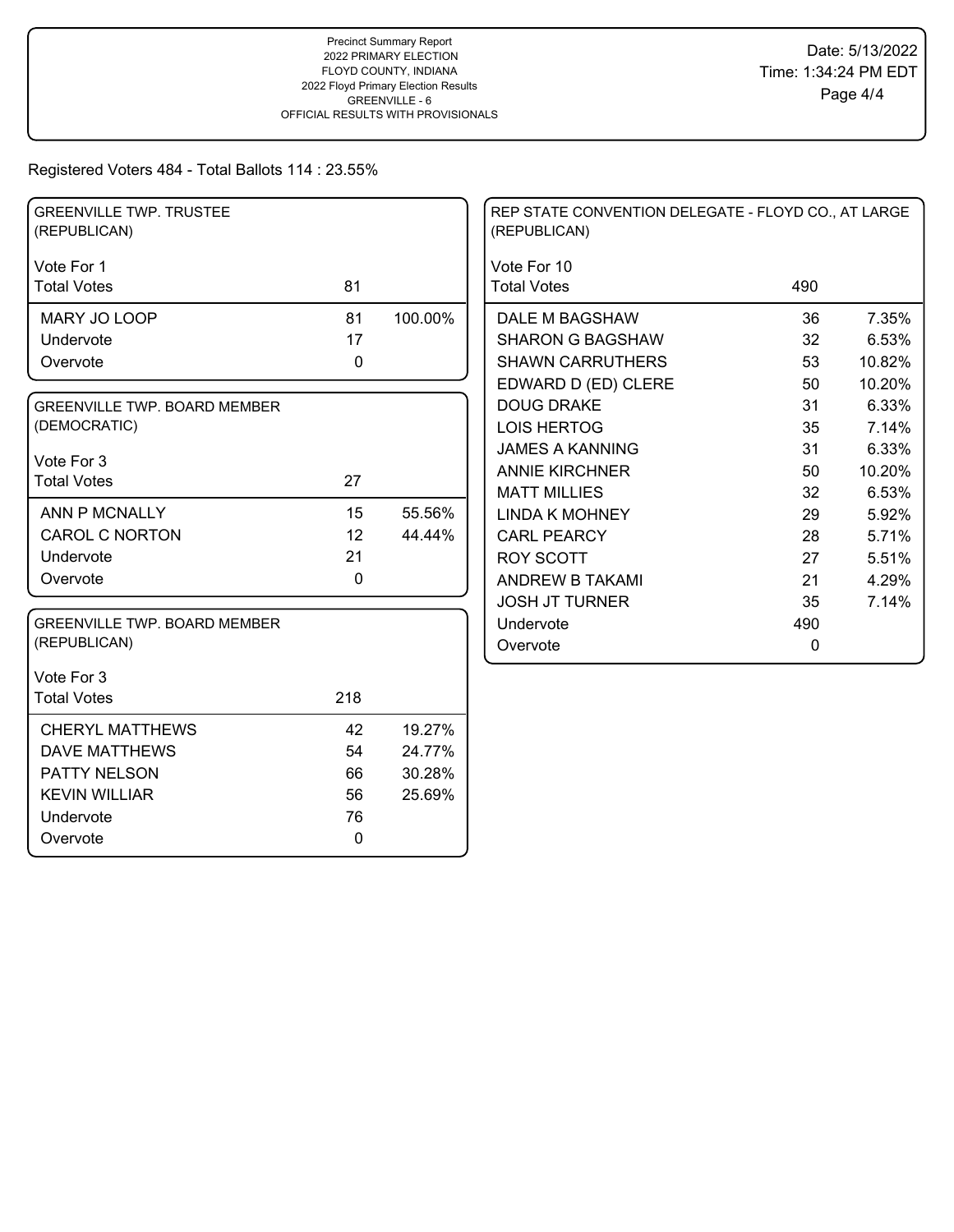|                                                             |             |         | UNITED STATES REPRESENTATIVE - 9TH DISTRICT<br>(REPUBLICAN) |                      |                 |
|-------------------------------------------------------------|-------------|---------|-------------------------------------------------------------|----------------------|-----------------|
| <b>Total Ballots</b>                                        | 334         |         | Vote For 1<br><b>Total Votes</b>                            | 255                  |                 |
| <b>DEMOCRATIC</b>                                           | 65          | 19.46%  | <b>JIM BAKER</b>                                            | 24                   | 9.41%           |
| <b>REPUBLICAN</b>                                           | 269         | 80.54%  | <b>STU BARNES-ISRAEL</b>                                    | 35                   | 13.73%          |
|                                                             |             |         | J MICHAEL DAVISSON                                          | $\overline{2}$       | 0.78%           |
| UNITED STATES SENATOR                                       |             |         | <b>DAN HEIWIG</b>                                           | $\overline{2}$       | 0.78%           |
| (DEMOCRATIC)                                                |             |         | <b>ERIN HOUCHIN</b>                                         | 83                   | 32.55%          |
| Vote For 1                                                  |             |         | <b>D ERIC SCHANSBERG</b>                                    | 19                   | 7.45%           |
| <b>Total Votes</b>                                          | 54          |         | <b>MIKE SODREL</b><br><b>BILL J THOMAS</b>                  | 83<br>$\overline{2}$ | 32.55%<br>0.78% |
| THOMAS M MCDERMOTT JR                                       | 54          | 100.00% | <b>BRIAN TIBBS</b>                                          | 5                    | 1.96%           |
| Undervote                                                   | 11          |         | Undervote                                                   | 14                   |                 |
| Overvote                                                    | 0           |         | Overvote                                                    | 0                    |                 |
|                                                             |             |         |                                                             |                      |                 |
| UNITED STATES SENATOR<br>(REPUBLICAN)                       |             |         | STATE SENATOR - DISTRICT 47<br>(DEMOCRATIC)                 |                      |                 |
| Vote For 1                                                  |             |         |                                                             |                      |                 |
| <b>Total Votes</b>                                          | 217         |         | <b>Total Votes</b>                                          | $\mathbf 0$          |                 |
| <b>TODD YOUNG</b>                                           | 217         | 100.00% | NO CANDIDATE FILED                                          |                      |                 |
| Undervote                                                   | 52          |         | Undervote                                                   | 0                    |                 |
| Overvote                                                    | 0           |         | Overvote                                                    | 0                    |                 |
| UNITED STATES REPRESENTATIVE - 9TH DISTRICT<br>(DEMOCRATIC) |             |         | STATE SENATOR - DISTRICT 47<br>(REPUBLICAN)                 |                      |                 |
| Vote For 1                                                  |             |         | Vote For 1                                                  |                      |                 |
| <b>Total Votes</b>                                          | 59          |         | <b>Total Votes</b>                                          | 249                  |                 |
| <b>ISAK ASARE</b>                                           | 8           | 13.56%  | <b>KEVIN BOEHNLEIN</b>                                      | 176                  | 70.68%          |
| <b>D LIAM DORRIS</b>                                        | 8           | 13.56%  | <b>GARY BYRNE</b>                                           | 73                   | 29.32%          |
| <b>MATTHEW FYFE</b>                                         | 43          | 72.88%  | Undervote                                                   | 20                   |                 |
| Undervote                                                   | 6           |         | Overvote                                                    | 0                    |                 |
| Overvote                                                    | $\mathbf 0$ |         |                                                             |                      |                 |
|                                                             |             |         | STATE REPRESENTATIVE - DISTRICT 72<br>(DEMOCRATIC)          |                      |                 |
|                                                             |             |         | Vote For 1                                                  |                      |                 |
|                                                             |             |         | <b>Total Votes</b>                                          | 58                   |                 |
|                                                             |             |         | <b>KEIL L ROARK</b>                                         | 58                   | 100.00%         |
|                                                             |             |         | Undervote                                                   | 7                    |                 |
|                                                             |             |         | Overvote                                                    | 0                    |                 |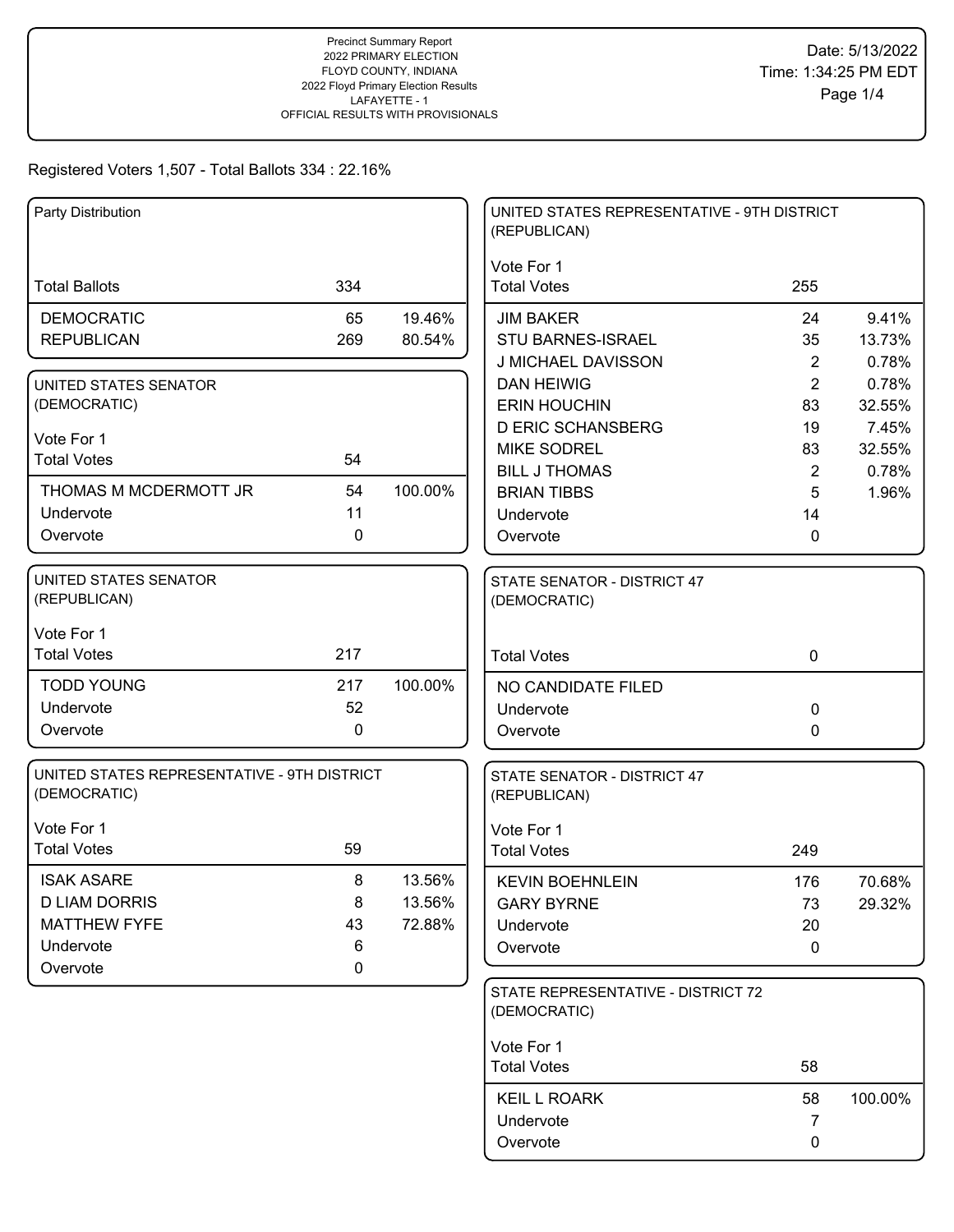| STATE REPRESENTATIVE - DISTRICT 72<br>(REPUBLICAN)              |                |         | PROSECUTING ATTORNEY<br>(REPUBLICAN)  |                            |         |
|-----------------------------------------------------------------|----------------|---------|---------------------------------------|----------------------------|---------|
| Vote For 1                                                      |                |         | Vote For 1                            |                            |         |
| <b>Total Votes</b>                                              | 257            |         | <b>Total Votes</b>                    | 218                        |         |
| EDWARD D (ED) CLERE                                             | 118            | 45.91%  | <b>CHRIS LANE</b>                     | 218                        | 100.00% |
| <b>JACKIE BRIGHT GRUBBS</b>                                     | 91             | 35.41%  | Undervote                             | 51                         |         |
| THOMAS M (TOM) JONES                                            | 48             | 18.68%  | Overvote                              | $\mathbf 0$                |         |
| Undervote<br>Overvote                                           | 12<br>0        |         | <b>CIRCUIT COURT CLERK</b>            |                            |         |
|                                                                 |                |         | (DEMOCRATIC)                          |                            |         |
| JUDGE OF THE CIRCUIT COURT - 52ND JUDICIAL CIR.                 |                |         |                                       |                            |         |
| (DEMOCRATIC)                                                    |                |         | <b>Total Votes</b>                    | $\mathbf 0$                |         |
| Vote For 1                                                      |                |         | NO CANDIDATE FILED                    |                            |         |
| <b>Total Votes</b>                                              | 58             |         | Undervote                             | $\mathbf 0$                |         |
| <b>DANA EBERLE-PEAY</b>                                         | 58             | 100.00% | Overvote                              | $\mathbf{0}$               |         |
| Undervote                                                       | $\overline{7}$ |         |                                       |                            |         |
| Overvote                                                        | $\mathbf 0$    |         | <b>CIRCUIT COURT CLERK</b>            |                            |         |
|                                                                 |                |         | (REPUBLICAN)                          |                            |         |
| JUDGE OF THE CIRCUIT COURT - 52ND JUDICIAL CIR.<br>(REPUBLICAN) |                |         | Vote For 1                            |                            |         |
|                                                                 |                |         | <b>Total Votes</b>                    | 207                        |         |
| Vote For 1                                                      |                |         | <b>DANITA BURKS</b>                   | 207                        | 100.00% |
| <b>Total Votes</b>                                              | 218            |         | Undervote                             | 62                         |         |
| <b>JUSTIN BROWN</b>                                             | 218            | 100.00% | Overvote                              | 0                          |         |
| Undervote                                                       | 51             |         |                                       |                            |         |
| Overvote                                                        | 0              |         | <b>COUNTY AUDITOR</b><br>(DEMOCRATIC) |                            |         |
| PROSECUTING ATTORNEY                                            |                |         |                                       |                            |         |
| (DEMOCRATIC)                                                    |                |         |                                       |                            |         |
|                                                                 |                |         | <b>Total Votes</b>                    | 0                          |         |
| <b>Total Votes</b>                                              | 0              |         | NO CANDIDATE FILED                    |                            |         |
| NO CANDIDATE FILED                                              |                |         | Undervote                             | $\mathbf 0$<br>$\mathbf 0$ |         |
| Undervote                                                       | $\pmb{0}$      |         | Overvote                              |                            |         |
| Overvote                                                        | 0              |         | <b>COUNTY AUDITOR</b>                 |                            |         |
|                                                                 |                |         | (REPUBLICAN)                          |                            |         |
|                                                                 |                |         | Vote For 1                            |                            |         |
|                                                                 |                |         | <b>Total Votes</b>                    | 205                        |         |
|                                                                 |                |         | AMANDA M PAHMEIER                     | 77                         | 37.56%  |
|                                                                 |                |         | <b>DIANA M TOPPING</b>                | 128                        | 62.44%  |
|                                                                 |                |         | Undervote                             | 64                         |         |
|                                                                 |                |         | Overvote                              | 0                          |         |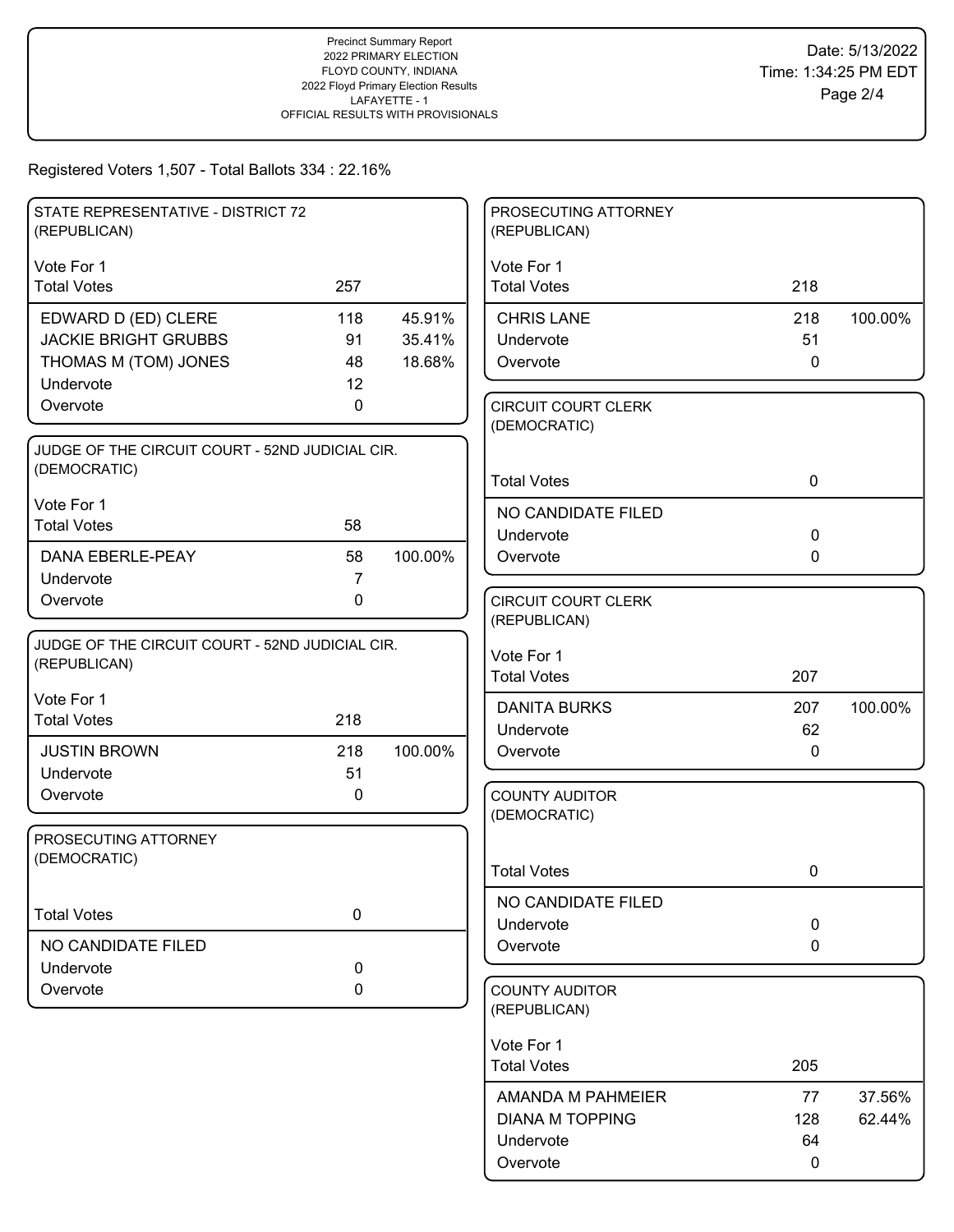| <b>COUNTY SHERIFF</b><br>(DEMOCRATIC)  |             |         | COUNTY COMMISSIONER - DISTRICT 1<br>(DEMOCRATIC)          |     |         |
|----------------------------------------|-------------|---------|-----------------------------------------------------------|-----|---------|
| Vote For 1                             |             |         | Vote For 1                                                |     |         |
| <b>Total Votes</b>                     | 58          |         | <b>Total Votes</b>                                        | 55  |         |
| DARRELL W MILLS                        | 58          | 100.00% | <b>TYLER P GAINES</b>                                     | 20  | 36.36%  |
| Undervote                              | 7           |         | <b>CHUCK SIMONS</b>                                       | 35  | 63.64%  |
| Overvote                               | 0           |         | Undervote                                                 | 10  |         |
|                                        |             |         | Overvote                                                  | 0   |         |
| <b>COUNTY SHERIFF</b><br>(REPUBLICAN)  |             |         |                                                           |     |         |
|                                        |             |         | <b>COUNTY COMMISSIONER - DISTRICT 1</b><br>(REPUBLICAN)   |     |         |
| Vote For 1                             |             |         |                                                           |     |         |
| <b>Total Votes</b>                     | 262         |         | Vote For 1                                                |     |         |
| <b>STEVE BUSH</b>                      | 130         | 49.62%  | <b>Total Votes</b>                                        | 261 |         |
| <b>SAM SARKISIAN</b>                   | 132         | 50.38%  | <b>SHAWN CARRUTHERS</b>                                   | 84  | 32.18%  |
| Undervote                              | 7           |         | AL KNABLE                                                 | 177 | 67.82%  |
| Overvote                               | 0           |         | Undervote                                                 | 8   |         |
|                                        |             |         | Overvote                                                  | 0   |         |
| <b>COUNTY ASSESSOR</b><br>(DEMOCRATIC) |             |         |                                                           |     |         |
|                                        |             |         | <b>COUNTY COUNCIL MEMBER - DISTRICT 2</b><br>(DEMOCRATIC) |     |         |
| Vote For 1                             |             |         |                                                           |     |         |
| <b>Total Votes</b>                     | 57          |         | Vote For 1                                                |     |         |
| PATRICIA TRISH BADGER                  | 57          | 100.00% | <b>Total Votes</b>                                        | 54  |         |
| -BYRD                                  |             |         | <b>DANIEL HARRIS</b>                                      | 54  | 100.00% |
| Undervote                              | 8           |         | Undervote                                                 | 11  |         |
| Overvote                               | $\mathbf 0$ |         | Overvote                                                  | 0   |         |
| <b>COUNTY ASSESSOR</b>                 |             |         |                                                           |     |         |
| (REPUBLICAN)                           |             |         | COUNTY COUNCIL MEMBER - DISTRICT 2<br>(REPUBLICAN)        |     |         |
|                                        |             |         |                                                           |     |         |
| Vote For 1                             |             |         | Vote For 1                                                |     |         |
| <b>Total Votes</b>                     | 209         |         | <b>Total Votes</b>                                        | 261 |         |
| <b>CHRIS DONES</b>                     | 62          | 29.67%  | <b>JIM FREIBERGER</b>                                     | 141 | 54.02%  |
| <b>JAMES W SINKS</b>                   | 51          | 24.40%  | <b>ADAM ROBERTS</b>                                       | 120 | 45.98%  |
| <b>TERRY L WATSON</b>                  | 96          | 45.93%  | Undervote                                                 | 8   |         |
| Undervote                              | 60          |         | Overvote                                                  | 0   |         |
| Overvote                               | $\pmb{0}$   |         |                                                           |     |         |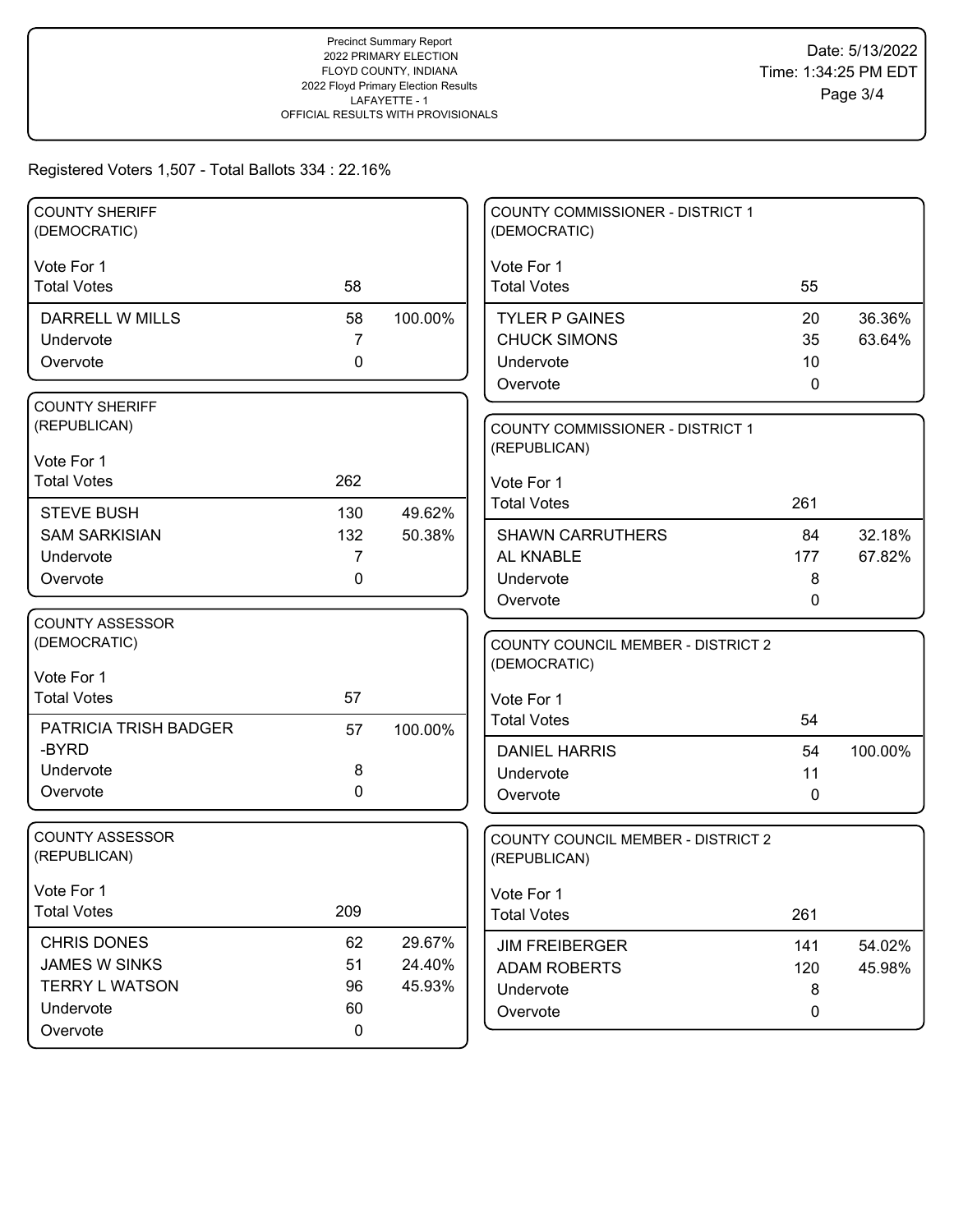| LAFAYETTE TWP. TRUSTEE<br>(DEMOCRATIC)      |                  |         | REP STATE CONVENTION DELEGATE - FLOYD CO., AT LARGE<br>(REPUBLICAN) |       |        |
|---------------------------------------------|------------------|---------|---------------------------------------------------------------------|-------|--------|
| Vote For 1                                  |                  |         | Vote For 10                                                         |       |        |
| <b>Total Votes</b>                          | 56               |         | <b>Total Votes</b>                                                  | 1,155 |        |
| <b>EMILY BATLINER BICKERS</b>               | 56               | 100.00% | DALE M BAGSHAW                                                      | 92    | 7.97%  |
| Undervote                                   | $\boldsymbol{9}$ |         | <b>SHARON G BAGSHAW</b>                                             | 78    | 6.75%  |
| Overvote                                    | $\mathbf 0$      |         | <b>SHAWN CARRUTHERS</b>                                             | 132   | 11.43% |
|                                             |                  |         | EDWARD D (ED) CLERE                                                 | 153   | 13.25% |
| LAFAYETTE TWP. TRUSTEE                      |                  |         | <b>DOUG DRAKE</b>                                                   | 58    | 5.02%  |
| (REPUBLICAN)                                |                  |         | <b>LOIS HERTOG</b>                                                  | 83    | 7.19%  |
| Vote For 1                                  |                  |         | <b>JAMES A KANNING</b>                                              | 86    | 7.45%  |
| <b>Total Votes</b>                          | 194              |         | <b>ANNIE KIRCHNER</b>                                               | 95    | 8.23%  |
|                                             |                  |         | <b>MATT MILLIES</b>                                                 | 55    | 4.76%  |
| <b>JEFF WILLIAMS</b>                        | 194              | 100.00% | <b>LINDA K MOHNEY</b>                                               | 48    | 4.16%  |
| Undervote                                   | 75               |         | <b>CARL PEARCY</b>                                                  | 68    | 5.89%  |
| Overvote                                    | $\mathbf 0$      |         | <b>ROY SCOTT</b>                                                    | 46    | 3.98%  |
|                                             |                  |         | ANDREW B TAKAMI                                                     | 75    | 6.49%  |
| LAFAYETTE TWP. BOARD MEMBER                 |                  |         | <b>JOSH JT TURNER</b>                                               | 86    | 7.45%  |
| (DEMOCRATIC)                                |                  |         | Undervote                                                           | 1,535 |        |
| Vote For 3                                  |                  |         | Overvote                                                            | 0     |        |
| <b>Total Votes</b>                          | 126              |         |                                                                     |       |        |
| <b>BETTY BATLINER</b>                       | 42               | 33.33%  |                                                                     |       |        |
| <b>BARBARA ZIPP LAMB</b>                    | 47               | 37.30%  |                                                                     |       |        |
| <b>JEREMY SHUMATE</b>                       | 37               | 29.37%  |                                                                     |       |        |
| Undervote                                   | 69               |         |                                                                     |       |        |
| Overvote                                    | $\mathbf 0$      |         |                                                                     |       |        |
| LAFAYETTE TWP. BOARD MEMBER<br>(REPUBLICAN) |                  |         |                                                                     |       |        |
| Vote For 3                                  |                  |         |                                                                     |       |        |
| <b>Total Votes</b>                          | 426              |         |                                                                     |       |        |
| <b>JIMMY CUMMINS</b>                        | 132              | 30.99%  |                                                                     |       |        |
| <b>CHRISTY MCDANIEL</b>                     | 165              | 38.73%  |                                                                     |       |        |
| <b>BOB SNOOK</b>                            | 129              | 30.28%  |                                                                     |       |        |
| Undervote                                   | 381              |         |                                                                     |       |        |
| Overvote                                    | $\mathbf 0$      |         |                                                                     |       |        |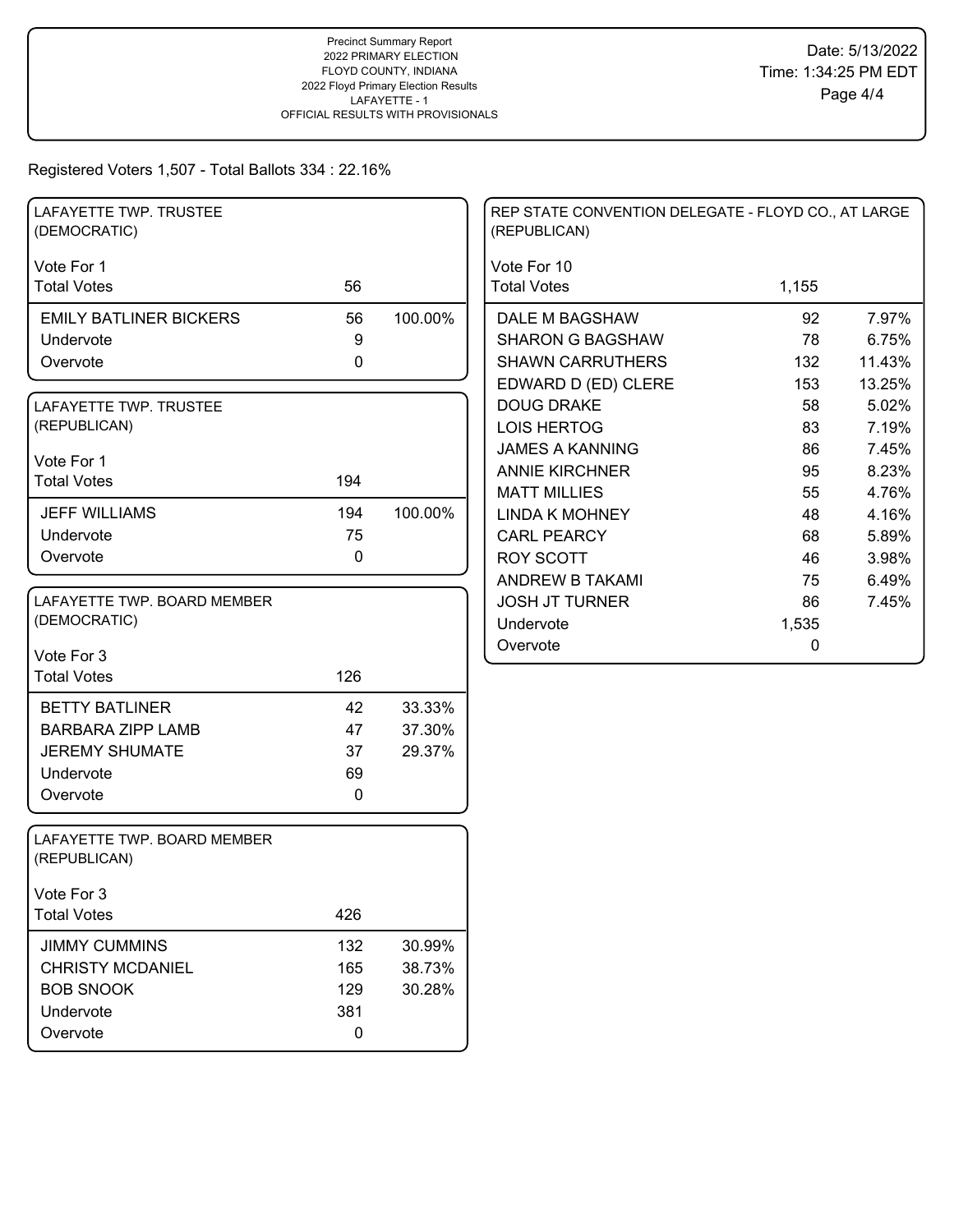| Party Distribution                                          |     |         | UNITED STATES REPRESENTATIVE - 9TH DISTRICT<br>(REPUBLICAN) |                |         |
|-------------------------------------------------------------|-----|---------|-------------------------------------------------------------|----------------|---------|
|                                                             |     |         | Vote For 1                                                  |                |         |
| <b>Total Ballots</b>                                        | 181 |         | <b>Total Votes</b>                                          | 127            |         |
| <b>DEMOCRATIC</b>                                           | 42  | 23.20%  | <b>JIM BAKER</b>                                            | 15             | 11.81%  |
| <b>REPUBLICAN</b>                                           | 139 | 76.80%  | <b>STU BARNES-ISRAEL</b>                                    | 15             | 11.81%  |
|                                                             |     |         | J MICHAEL DAVISSON                                          | 4              | 3.15%   |
| UNITED STATES SENATOR                                       |     |         | <b>DAN HEIWIG</b>                                           | 0              | 0%      |
| (DEMOCRATIC)                                                |     |         | <b>ERIN HOUCHIN</b>                                         | 34             | 26.77%  |
| Vote For 1                                                  |     |         | <b>D ERIC SCHANSBERG</b>                                    | $\overline{2}$ | 1.57%   |
| <b>Total Votes</b>                                          | 36  |         | <b>MIKE SODREL</b>                                          | 55             | 43.31%  |
|                                                             |     |         | <b>BILL J THOMAS</b>                                        | 1              | 0.79%   |
| THOMAS M MCDERMOTT JR                                       | 36  | 100.00% | <b>BRIAN TIBBS</b>                                          | 1              | 0.79%   |
| Undervote                                                   | 6   |         | Undervote                                                   | 12             |         |
| Overvote                                                    | 0   |         | Overvote                                                    | 0              |         |
| <b>UNITED STATES SENATOR</b><br>(REPUBLICAN)                |     |         | STATE SENATOR - DISTRICT 47<br>(DEMOCRATIC)                 |                |         |
| Vote For 1                                                  |     |         |                                                             |                |         |
| <b>Total Votes</b>                                          | 108 |         | <b>Total Votes</b>                                          | $\mathbf 0$    |         |
| <b>TODD YOUNG</b>                                           | 108 | 100.00% | NO CANDIDATE FILED                                          |                |         |
| Undervote                                                   | 31  |         | Undervote                                                   | 0              |         |
| Overvote                                                    | 0   |         | Overvote                                                    | 0              |         |
| UNITED STATES REPRESENTATIVE - 9TH DISTRICT<br>(DEMOCRATIC) |     |         | STATE SENATOR - DISTRICT 47<br>(REPUBLICAN)                 |                |         |
| Vote For 1                                                  |     |         | Vote For 1                                                  |                |         |
| <b>Total Votes</b>                                          | 38  |         | <b>Total Votes</b>                                          | 126            |         |
| <b>ISAK ASARE</b>                                           | 6   | 15.79%  | <b>KEVIN BOEHNLEIN</b>                                      | 80             | 63.49%  |
| <b>D LIAM DORRIS</b>                                        | 6   | 15.79%  | <b>GARY BYRNE</b>                                           | 46             | 36.51%  |
| <b>MATTHEW FYFE</b>                                         | 26  | 68.42%  | Undervote                                                   | 13             |         |
| Undervote                                                   | 4   |         | Overvote                                                    | 0              |         |
| Overvote                                                    | 0   |         |                                                             |                |         |
|                                                             |     |         | STATE REPRESENTATIVE - DISTRICT 70<br>(DEMOCRATIC)          |                |         |
|                                                             |     |         | Vote For 1                                                  |                |         |
|                                                             |     |         | <b>Total Votes</b>                                          | 36             |         |
|                                                             |     |         | <b>JASON JOE SHEMANSKI</b>                                  | 36             | 100.00% |
|                                                             |     |         | Undervote                                                   | 6              |         |
|                                                             |     |         | Overvote                                                    | 0              |         |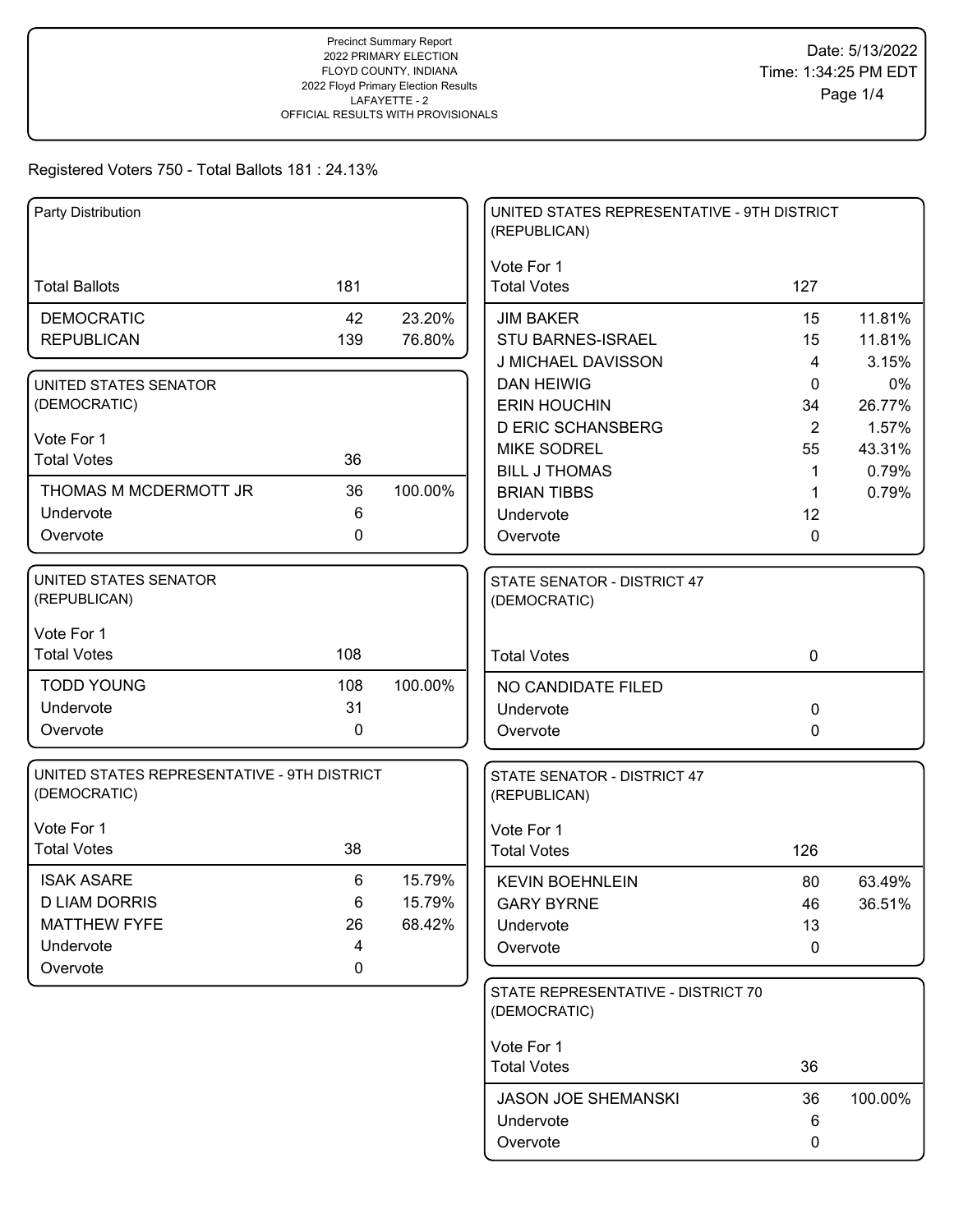| STATE REPRESENTATIVE - DISTRICT 70<br>(REPUBLICAN)              |                  |         | <b>CIRCUIT COURT CLERK</b><br>(DEMOCRATIC) |              |         |
|-----------------------------------------------------------------|------------------|---------|--------------------------------------------|--------------|---------|
| Vote For 1                                                      |                  |         |                                            |              |         |
| <b>Total Votes</b>                                              | 104              |         | <b>Total Votes</b>                         | $\mathbf 0$  |         |
| <b>KAREN ENGLEMAN</b>                                           | 104              | 100.00% | NO CANDIDATE FILED                         |              |         |
| Undervote                                                       | 35               |         | Undervote                                  | 0            |         |
| Overvote                                                        | 0                |         | Overvote                                   | 0            |         |
| JUDGE OF THE CIRCUIT COURT - 52ND JUDICIAL CIR.<br>(DEMOCRATIC) |                  |         | <b>CIRCUIT COURT CLERK</b><br>(REPUBLICAN) |              |         |
| Vote For 1                                                      |                  |         | Vote For 1                                 |              |         |
| <b>Total Votes</b>                                              | 39               |         | <b>Total Votes</b>                         | 105          |         |
| <b>DANA EBERLE-PEAY</b>                                         | 39               | 100.00% | <b>DANITA BURKS</b>                        | 105          | 100.00% |
| Undervote                                                       | 3                |         | Undervote                                  | 34           |         |
| Overvote                                                        | 0                |         | Overvote                                   | $\mathbf{0}$ |         |
| JUDGE OF THE CIRCUIT COURT - 52ND JUDICIAL CIR.<br>(REPUBLICAN) |                  |         | <b>COUNTY AUDITOR</b><br>(DEMOCRATIC)      |              |         |
| Vote For 1<br><b>Total Votes</b>                                | 111              |         | <b>Total Votes</b>                         | $\mathbf 0$  |         |
| <b>JUSTIN BROWN</b>                                             | 111              | 100.00% | NO CANDIDATE FILED                         |              |         |
| Undervote                                                       | 28               |         | Undervote                                  | 0            |         |
| Overvote                                                        | 0                |         | Overvote                                   | 0            |         |
| PROSECUTING ATTORNEY<br>(DEMOCRATIC)                            |                  |         | <b>COUNTY AUDITOR</b><br>(REPUBLICAN)      |              |         |
| <b>Total Votes</b>                                              | 0                |         | Vote For 1<br><b>Total Votes</b>           | 110          |         |
|                                                                 |                  |         |                                            |              |         |
| NO CANDIDATE FILED                                              |                  |         | AMANDA M PAHMEIER                          | 37           | 33.64%  |
| Undervote<br>Overvote                                           | $\mathbf 0$<br>0 |         | <b>DIANA M TOPPING</b><br>Undervote        | 73<br>29     | 66.36%  |
|                                                                 |                  |         | Overvote                                   | 0            |         |
| PROSECUTING ATTORNEY                                            |                  |         |                                            |              |         |
| (REPUBLICAN)                                                    |                  |         | <b>COUNTY SHERIFF</b>                      |              |         |
| Vote For 1                                                      |                  |         | (DEMOCRATIC)                               |              |         |
| <b>Total Votes</b>                                              | 107              |         | Vote For 1                                 |              |         |
| <b>CHRIS LANE</b>                                               | 107              | 100.00% | <b>Total Votes</b>                         | 36           |         |
| Undervote                                                       | 32               |         | DARRELL W MILLS                            | 36           | 100.00% |
| Overvote                                                        | 0                |         | Undervote                                  | 6            |         |
|                                                                 |                  |         | Overvote                                   | 0            |         |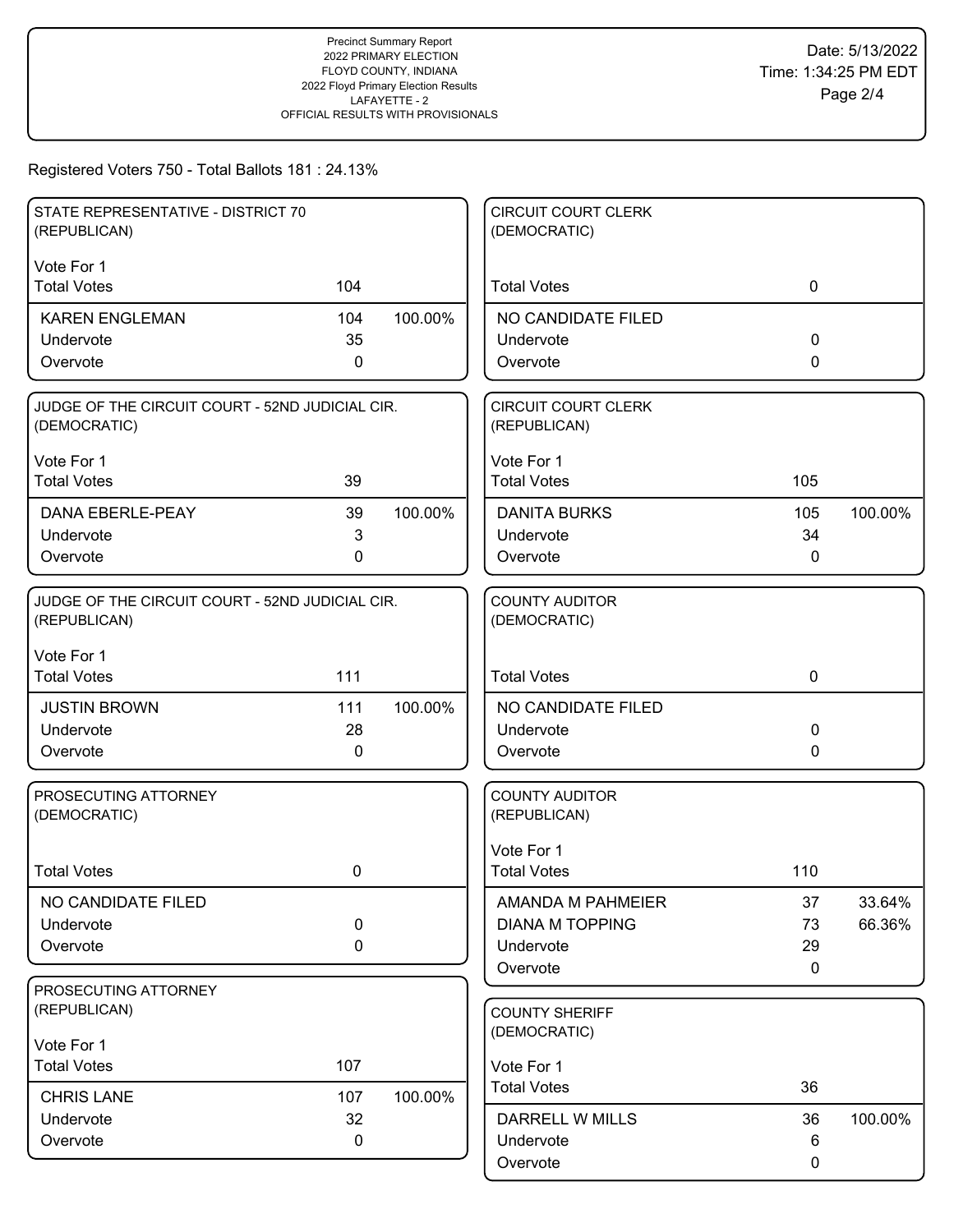| <b>COUNTY SHERIFF</b><br>(REPUBLICAN)      |             |                  | <b>COUNTY COMMISSIONER - DISTRICT 1</b><br>(REPUBLICAN) |     |         |
|--------------------------------------------|-------------|------------------|---------------------------------------------------------|-----|---------|
| Vote For 1                                 |             |                  | Vote For 1                                              |     |         |
| <b>Total Votes</b>                         | 135         |                  | <b>Total Votes</b>                                      | 130 |         |
|                                            |             |                  |                                                         |     |         |
| <b>STEVE BUSH</b>                          | 42          | 31.11%           | <b>SHAWN CARRUTHERS</b>                                 | 58  | 44.62%  |
| <b>SAM SARKISIAN</b>                       | 93          | 68.89%           | AL KNABLE                                               | 72  | 55.38%  |
| Undervote                                  | 4           |                  | Undervote                                               | 9   |         |
| Overvote                                   | 0           |                  | Overvote                                                | 0   |         |
| <b>COUNTY ASSESSOR</b>                     |             |                  | <b>COUNTY COUNCIL MEMBER - DISTRICT 2</b>               |     |         |
| (DEMOCRATIC)                               |             |                  | (DEMOCRATIC)                                            |     |         |
| Vote For 1                                 |             |                  | Vote For 1                                              |     |         |
| <b>Total Votes</b>                         | 37          |                  | <b>Total Votes</b>                                      | 37  |         |
| PATRICIA TRISH BADGER                      | 37          | 100.00%          | <b>DANIEL HARRIS</b>                                    | 37  | 100.00% |
| -BYRD                                      |             |                  | Undervote                                               | 5   |         |
| Undervote                                  | 5           |                  | Overvote                                                | 0   |         |
| Overvote                                   | $\mathbf 0$ |                  |                                                         |     |         |
|                                            |             |                  | COUNTY COUNCIL MEMBER - DISTRICT 2                      |     |         |
| <b>COUNTY ASSESSOR</b>                     |             |                  | (REPUBLICAN)                                            |     |         |
| (REPUBLICAN)                               |             |                  |                                                         |     |         |
| Vote For 1                                 |             |                  | Vote For 1<br><b>Total Votes</b>                        | 135 |         |
| <b>Total Votes</b>                         | 109         |                  |                                                         |     |         |
|                                            |             |                  | <b>JIM FREIBERGER</b>                                   | 115 | 85.19%  |
| <b>CHRIS DONES</b><br><b>JAMES W SINKS</b> | 29<br>19    | 26.61%<br>17.43% | <b>ADAM ROBERTS</b>                                     | 20  | 14.81%  |
| <b>TERRY L WATSON</b>                      | 61          | 55.96%           | Undervote                                               | 4   |         |
| Undervote                                  | 30          |                  | Overvote                                                | 0   |         |
| Overvote                                   | 0           |                  | LAFAYETTE TWP. TRUSTEE                                  |     |         |
|                                            |             |                  | (DEMOCRATIC)                                            |     |         |
| <b>COUNTY COMMISSIONER - DISTRICT 1</b>    |             |                  |                                                         |     |         |
| (DEMOCRATIC)                               |             |                  | Vote For 1                                              |     |         |
|                                            |             |                  | <b>Total Votes</b>                                      | 36  |         |
| Vote For 1<br><b>Total Votes</b>           | 37          |                  | <b>EMILY BATLINER BICKERS</b>                           | 36  | 100.00% |
|                                            |             |                  | Undervote                                               | 6   |         |
| <b>TYLER P GAINES</b>                      | 17          | 45.95%           | Overvote                                                | 0   |         |
| <b>CHUCK SIMONS</b>                        | 20          | 54.05%           |                                                         |     |         |
| Undervote                                  | 5           |                  |                                                         |     |         |
| Overvote                                   | $\pmb{0}$   |                  |                                                         |     |         |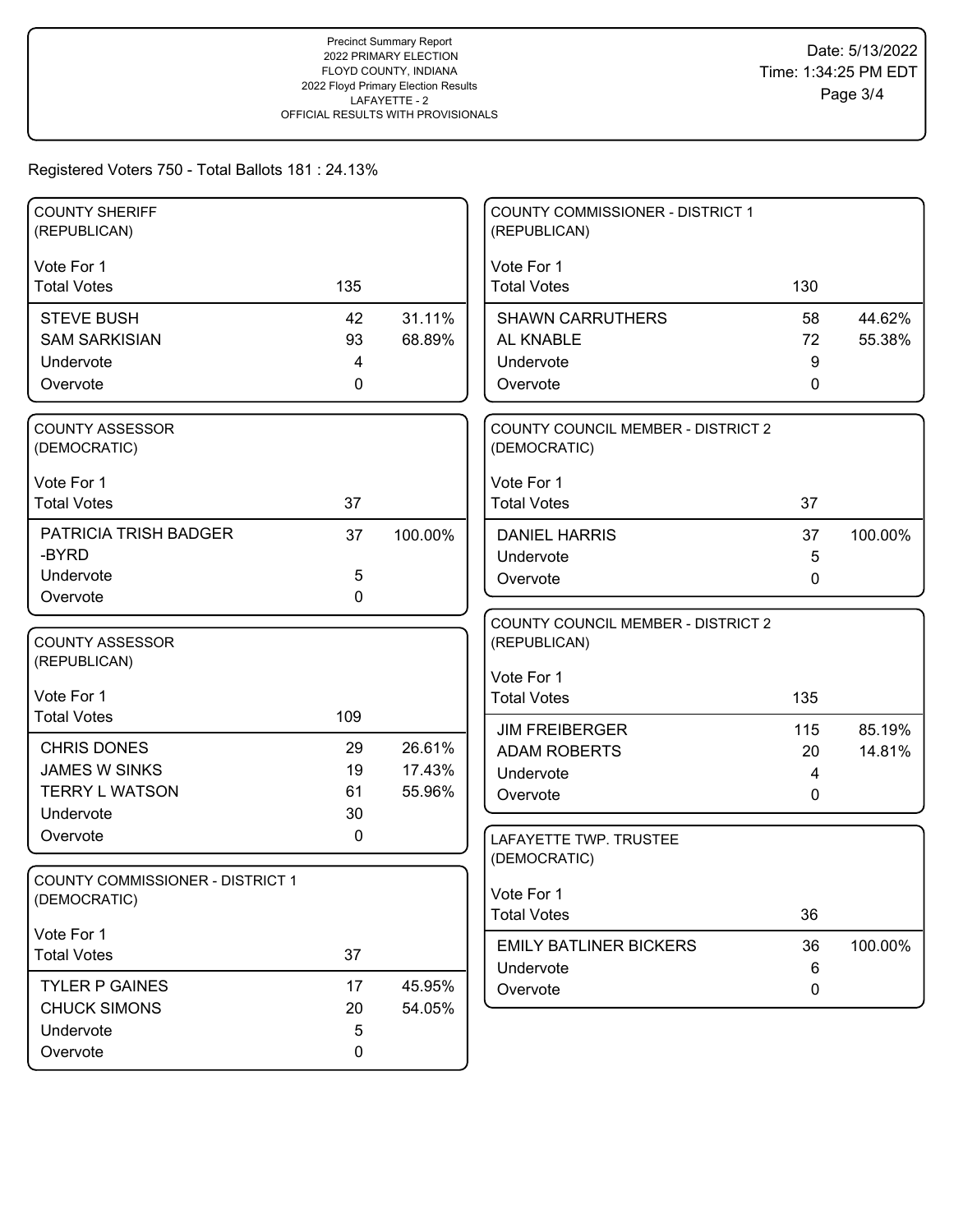| LAFAYETTE TWP. TRUSTEE<br>(REPUBLICAN)      |             |         | REP STATE CONVENTION DELEGATE - FLOYD CO., AT LARGE<br>(REPUBLICAN) |              |        |
|---------------------------------------------|-------------|---------|---------------------------------------------------------------------|--------------|--------|
| Vote For 1                                  |             |         | Vote For 10                                                         |              |        |
| <b>Total Votes</b>                          | 105         |         | <b>Total Votes</b>                                                  | 562          |        |
| <b>JEFF WILLIAMS</b>                        | 105         | 100.00% | DALE M BAGSHAW                                                      | 56           | 9.96%  |
| Undervote                                   | 34          |         | <b>SHARON G BAGSHAW</b>                                             | 42           | 7.47%  |
| Overvote                                    | 0           |         | <b>SHAWN CARRUTHERS</b>                                             | 79           | 14.06% |
|                                             |             |         | EDWARD D (ED) CLERE                                                 | 89           | 15.84% |
| LAFAYETTE TWP. BOARD MEMBER                 |             |         | <b>DOUG DRAKE</b>                                                   | 30           | 5.34%  |
| (DEMOCRATIC)                                |             |         | <b>LOIS HERTOG</b>                                                  | 37           | 6.58%  |
|                                             |             |         | <b>JAMES A KANNING</b>                                              | 27           | 4.80%  |
| Vote For 3<br><b>Total Votes</b>            | 99          |         | <b>ANNIE KIRCHNER</b>                                               | 41           | 7.30%  |
|                                             |             |         | <b>MATT MILLIES</b>                                                 | 26           | 4.63%  |
| <b>BETTY BATLINER</b>                       | 33          | 33.33%  | <b>LINDA K MOHNEY</b>                                               | 25           | 4.45%  |
| <b>BARBARA ZIPP LAMB</b>                    | 34          | 34.34%  | <b>CARL PEARCY</b>                                                  | 36           | 6.41%  |
| <b>JEREMY SHUMATE</b>                       | 32          | 32.32%  | <b>ROY SCOTT</b>                                                    | 24           | 4.27%  |
| Undervote                                   | 27          |         | ANDREW B TAKAMI                                                     | 22           | 3.91%  |
| Overvote                                    | $\mathbf 0$ |         | <b>JOSH JT TURNER</b>                                               | 28           | 4.98%  |
|                                             |             |         | Undervote                                                           | 828          |        |
| LAFAYETTE TWP. BOARD MEMBER<br>(REPUBLICAN) |             |         | Overvote                                                            | $\mathbf{0}$ |        |
| Vote For 3                                  |             |         |                                                                     |              |        |
| <b>Total Votes</b>                          | 244         |         |                                                                     |              |        |
| <b>JIMMY CUMMINS</b>                        | 69          | 28.28%  |                                                                     |              |        |
| <b>CHRISTY MCDANIEL</b>                     | 88          | 36.07%  |                                                                     |              |        |
| <b>BOB SNOOK</b>                            | 87          | 35.66%  |                                                                     |              |        |
| Undervote                                   | 173         |         |                                                                     |              |        |
| Overvote                                    | 0           |         |                                                                     |              |        |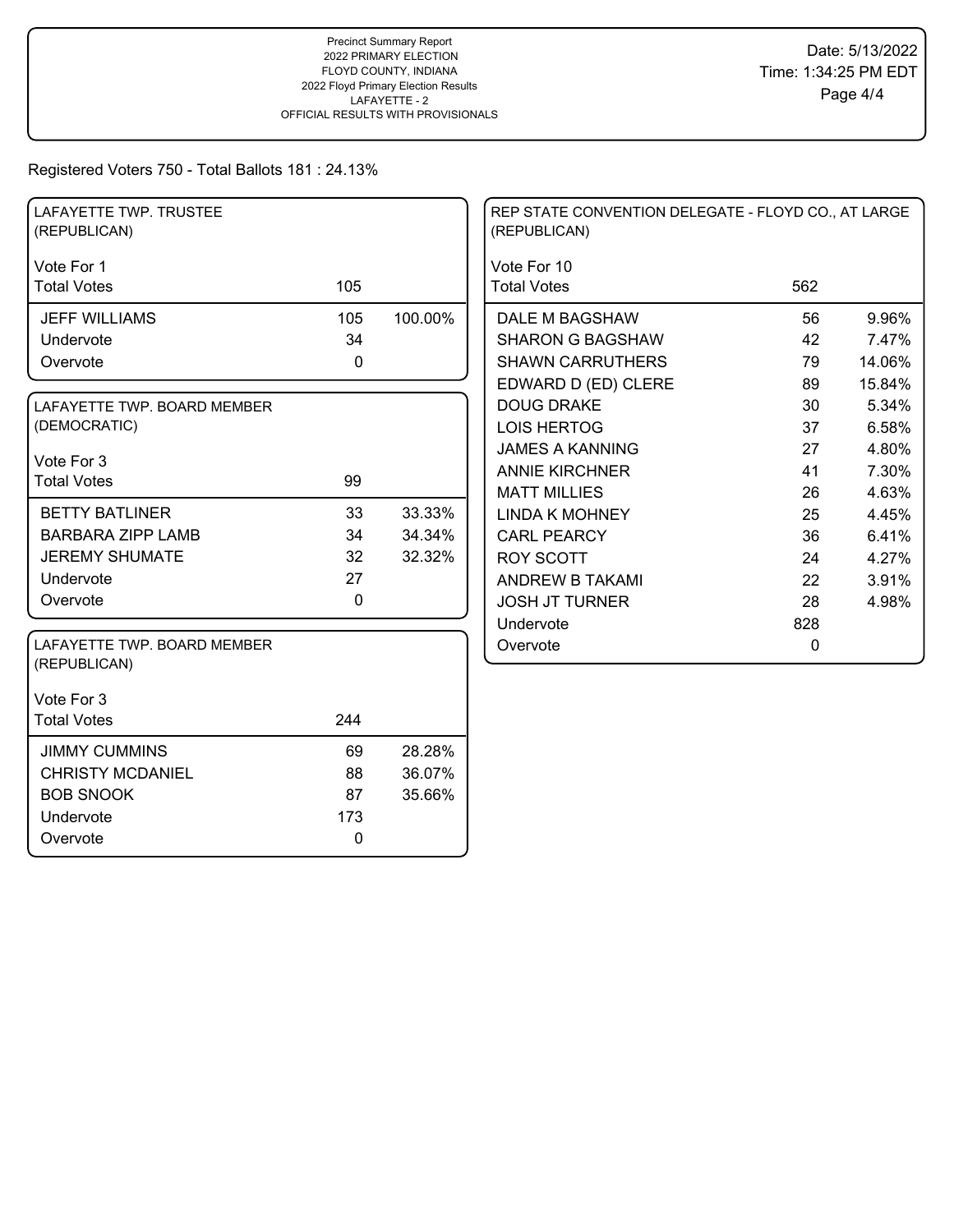| Party Distribution                          |                |         | UNITED STATES REPRESENTATIVE - 9TH DISTRICT<br>(REPUBLICAN) |              |                |
|---------------------------------------------|----------------|---------|-------------------------------------------------------------|--------------|----------------|
|                                             |                |         | Vote For 1                                                  |              |                |
| <b>Total Ballots</b>                        | 199            |         | <b>Total Votes</b>                                          | 152          |                |
| <b>DEMOCRATIC</b>                           | 38             | 19.10%  | <b>JIM BAKER</b>                                            | 9            | 5.92%          |
| <b>REPUBLICAN</b>                           | 161            | 80.90%  | STU BARNES-ISRAEL                                           | 22           | 14.47%         |
|                                             |                |         | J MICHAEL DAVISSON                                          | $\mathbf{0}$ | 0%             |
| UNITED STATES SENATOR                       |                |         | <b>DAN HEIWIG</b>                                           | $\mathbf{0}$ | 0%             |
| (DEMOCRATIC)                                |                |         | <b>ERIN HOUCHIN</b>                                         | 53           | 34.87%         |
| Vote For 1                                  |                |         | <b>D ERIC SCHANSBERG</b>                                    | 7            | 4.61%          |
| <b>Total Votes</b>                          | 31             |         | <b>MIKE SODREL</b><br><b>BILL J THOMAS</b>                  | 59           | 38.82%         |
| THOMAS M MCDERMOTT JR                       | 31             | 100.00% | <b>BRIAN TIBBS</b>                                          | 1            | 0.66%<br>0.66% |
| Undervote                                   | 7              |         | Undervote                                                   | 9            |                |
| Overvote                                    | 0              |         | Overvote                                                    | 0            |                |
|                                             |                |         |                                                             |              |                |
| UNITED STATES SENATOR<br>(REPUBLICAN)       |                |         | STATE SENATOR - DISTRICT 47<br>(DEMOCRATIC)                 |              |                |
|                                             |                |         |                                                             |              |                |
| Vote For 1                                  |                |         |                                                             |              |                |
| <b>Total Votes</b>                          | 116            |         | <b>Total Votes</b>                                          | $\mathbf 0$  |                |
| <b>TODD YOUNG</b>                           | 116            | 100.00% | NO CANDIDATE FILED                                          |              |                |
| Undervote                                   | 45             |         | Undervote                                                   | $\mathbf 0$  |                |
| Overvote                                    | 0              |         | Overvote                                                    | $\mathbf 0$  |                |
| UNITED STATES REPRESENTATIVE - 9TH DISTRICT |                |         | STATE SENATOR - DISTRICT 47                                 |              |                |
| (DEMOCRATIC)                                |                |         | (REPUBLICAN)                                                |              |                |
| Vote For 1                                  |                |         | Vote For 1                                                  |              |                |
| <b>Total Votes</b>                          | 36             |         | <b>Total Votes</b>                                          | 140          |                |
| <b>ISAK ASARE</b>                           | 15             | 41.67%  | <b>KEVIN BOEHNLEIN</b>                                      | 102          | 72.86%         |
| <b>D LIAM DORRIS</b>                        | 3              | 8.33%   | <b>GARY BYRNE</b>                                           | 38           | 27.14%         |
| <b>MATTHEW FYFE</b>                         | 18             | 50.00%  | Undervote                                                   | 21           |                |
| Undervote                                   | $\overline{2}$ |         | Overvote                                                    | $\mathbf 0$  |                |
| Overvote                                    | $\pmb{0}$      |         |                                                             |              |                |
|                                             |                |         | STATE REPRESENTATIVE - DISTRICT 72<br>(DEMOCRATIC)          |              |                |
|                                             |                |         |                                                             |              |                |
|                                             |                |         | Vote For 1<br><b>Total Votes</b>                            | 35           |                |
|                                             |                |         |                                                             |              |                |
|                                             |                |         | <b>KEIL L ROARK</b>                                         | 35           | 100.00%        |
|                                             |                |         | Undervote                                                   | $\mathbf{3}$ |                |
|                                             |                |         | Overvote                                                    | 0            |                |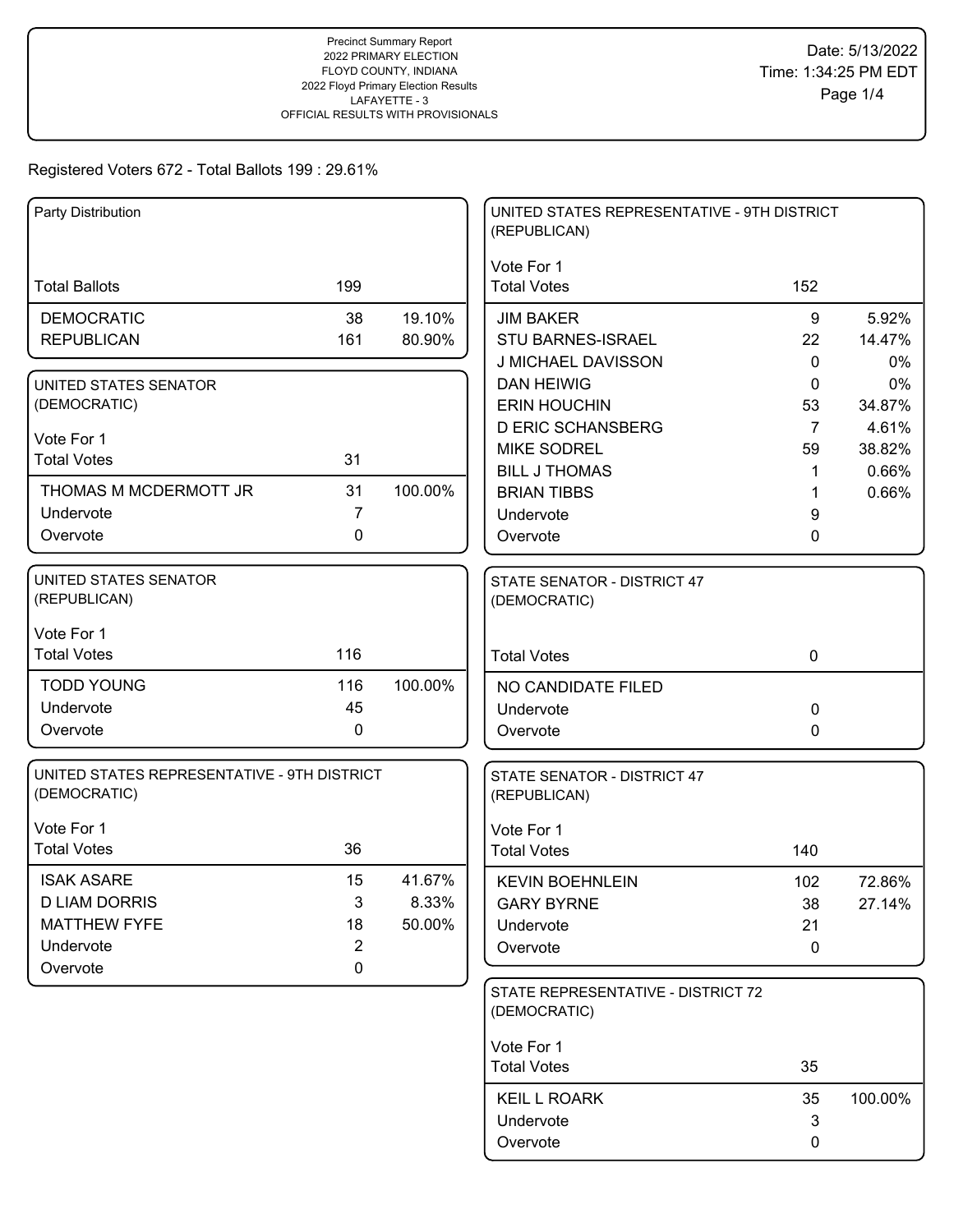| STATE REPRESENTATIVE - DISTRICT 72              |              |         | PROSECUTING ATTORNEY             |              |         |
|-------------------------------------------------|--------------|---------|----------------------------------|--------------|---------|
| (REPUBLICAN)                                    |              |         | (REPUBLICAN)                     |              |         |
| Vote For 1                                      |              |         | Vote For 1                       |              |         |
| <b>Total Votes</b>                              | 152          |         | <b>Total Votes</b>               | 130          |         |
| EDWARD D (ED) CLERE                             | 77           | 50.66%  | <b>CHRIS LANE</b>                | 130          | 100.00% |
| <b>JACKIE BRIGHT GRUBBS</b>                     | 63           | 41.45%  | Undervote                        | 31           |         |
| THOMAS M (TOM) JONES                            | 12           | 7.89%   | Overvote                         | $\mathbf 0$  |         |
| Undervote                                       | 9            |         |                                  |              |         |
| Overvote                                        | 0            |         | <b>CIRCUIT COURT CLERK</b>       |              |         |
|                                                 |              |         | (DEMOCRATIC)                     |              |         |
| JUDGE OF THE CIRCUIT COURT - 52ND JUDICIAL CIR. |              |         |                                  |              |         |
| (DEMOCRATIC)                                    |              |         | <b>Total Votes</b>               | $\mathbf 0$  |         |
| Vote For 1                                      |              |         | NO CANDIDATE FILED               |              |         |
| <b>Total Votes</b>                              | 35           |         | Undervote                        | $\mathbf 0$  |         |
| <b>DANA EBERLE-PEAY</b>                         | 35           | 100.00% | Overvote                         | $\mathbf{0}$ |         |
| Undervote                                       | $\mathbf{3}$ |         |                                  |              |         |
| Overvote                                        | $\mathbf 0$  |         | <b>CIRCUIT COURT CLERK</b>       |              |         |
|                                                 |              |         | (REPUBLICAN)                     |              |         |
| JUDGE OF THE CIRCUIT COURT - 52ND JUDICIAL CIR. |              |         |                                  |              |         |
| (REPUBLICAN)                                    |              |         | Vote For 1                       |              |         |
|                                                 |              |         | <b>Total Votes</b>               | 125          |         |
| Vote For 1<br><b>Total Votes</b>                | 129          |         | <b>DANITA BURKS</b>              | 125          | 100.00% |
|                                                 |              |         | Undervote                        | 36           |         |
| <b>JUSTIN BROWN</b>                             | 129          | 100.00% | Overvote                         | 0            |         |
| Undervote                                       | 32           |         |                                  |              |         |
| Overvote                                        | $\mathbf 0$  |         | <b>COUNTY AUDITOR</b>            |              |         |
|                                                 |              |         | (DEMOCRATIC)                     |              |         |
| PROSECUTING ATTORNEY                            |              |         |                                  |              |         |
| (DEMOCRATIC)                                    |              |         | <b>Total Votes</b>               | 0            |         |
|                                                 |              |         | NO CANDIDATE FILED               |              |         |
| <b>Total Votes</b>                              | 0            |         | Undervote                        | $\mathbf 0$  |         |
| NO CANDIDATE FILED                              |              |         | Overvote                         | $\mathbf 0$  |         |
| Undervote                                       | $\pmb{0}$    |         |                                  |              |         |
| Overvote                                        | 0            |         | <b>COUNTY AUDITOR</b>            |              |         |
|                                                 |              |         | (REPUBLICAN)                     |              |         |
|                                                 |              |         |                                  |              |         |
|                                                 |              |         | Vote For 1<br><b>Total Votes</b> | 113          |         |
|                                                 |              |         |                                  |              |         |
|                                                 |              |         | AMANDA M PAHMEIER                | 47           | 41.59%  |
|                                                 |              |         | <b>DIANA M TOPPING</b>           | 66           | 58.41%  |
|                                                 |              |         | Undervote                        | 48           |         |
|                                                 |              |         | Overvote                         | $\mathbf 0$  |         |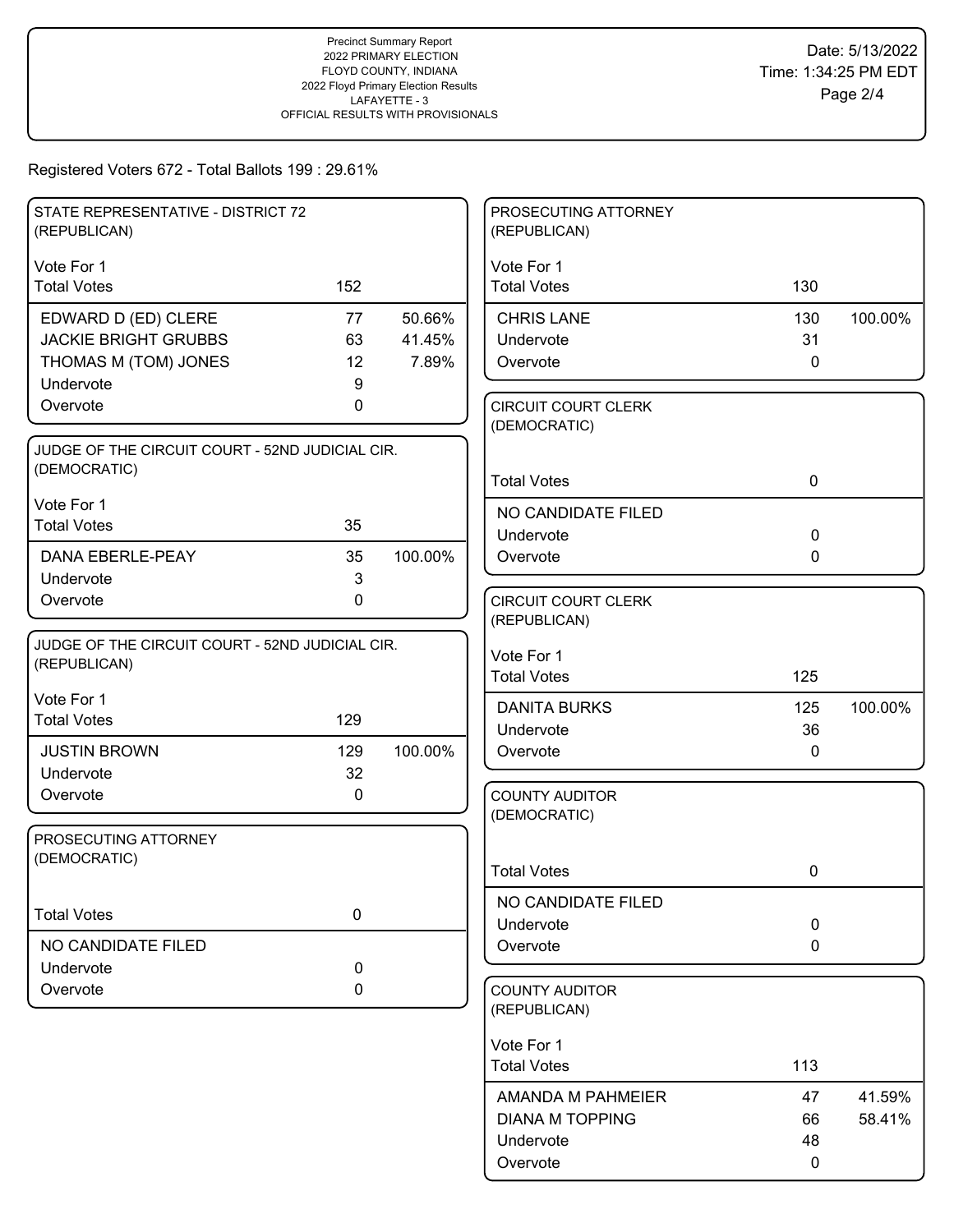| <b>COUNTY SHERIFF</b><br>(DEMOCRATIC)  |             |         | COUNTY COMMISSIONER - DISTRICT 1<br>(DEMOCRATIC)   |          |                  |
|----------------------------------------|-------------|---------|----------------------------------------------------|----------|------------------|
| Vote For 1                             |             |         | Vote For 1                                         |          |                  |
| <b>Total Votes</b>                     | 34          |         | <b>Total Votes</b>                                 | 34       |                  |
| DARRELL W MILLS                        | 34          | 100.00% | <b>TYLER P GAINES</b>                              | 18       | 52.94%           |
| Undervote                              | 4           |         | <b>CHUCK SIMONS</b>                                | 16       | 47.06%           |
| Overvote                               | 0           |         | Undervote                                          | 4        |                  |
|                                        |             |         | Overvote                                           | 0        |                  |
| <b>COUNTY SHERIFF</b>                  |             |         |                                                    |          |                  |
| (REPUBLICAN)                           |             |         | <b>COUNTY COMMISSIONER - DISTRICT 1</b>            |          |                  |
| Vote For 1                             |             |         | (REPUBLICAN)                                       |          |                  |
| <b>Total Votes</b>                     | 158         |         | Vote For 1                                         |          |                  |
|                                        |             |         | <b>Total Votes</b>                                 | 143      |                  |
| <b>STEVE BUSH</b>                      | 56          | 35.44%  |                                                    |          |                  |
| <b>SAM SARKISIAN</b>                   | 102<br>3    | 64.56%  | <b>SHAWN CARRUTHERS</b><br>AL KNABLE               | 55<br>88 | 38.46%<br>61.54% |
| Undervote<br>Overvote                  | 0           |         | Undervote                                          | 17       |                  |
|                                        |             |         | Overvote                                           | 1        |                  |
| COUNTY ASSESSOR                        |             |         |                                                    |          |                  |
| (DEMOCRATIC)                           |             |         | <b>COUNTY COUNCIL MEMBER - DISTRICT 2</b>          |          |                  |
|                                        |             |         | (DEMOCRATIC)                                       |          |                  |
| Vote For 1                             |             |         |                                                    |          |                  |
| <b>Total Votes</b>                     | 35          |         | Vote For 1                                         |          |                  |
| <b>PATRICIA TRISH BADGER</b>           | 35          | 100.00% | <b>Total Votes</b>                                 | 33       |                  |
| -BYRD                                  |             |         | <b>DANIEL HARRIS</b>                               | 33       | 100.00%          |
| Undervote                              | 3           |         | Undervote                                          | 5        |                  |
| Overvote                               | 0           |         | Overvote                                           | 0        |                  |
|                                        |             |         |                                                    |          |                  |
| <b>COUNTY ASSESSOR</b><br>(REPUBLICAN) |             |         | COUNTY COUNCIL MEMBER - DISTRICT 2<br>(REPUBLICAN) |          |                  |
|                                        |             |         |                                                    |          |                  |
| Vote For 1                             |             |         | Vote For 1                                         |          |                  |
| <b>Total Votes</b>                     | 113         |         | <b>Total Votes</b>                                 | 146      |                  |
| <b>CHRIS DONES</b>                     | 24          | 21.24%  | <b>JIM FREIBERGER</b>                              | 96       | 65.75%           |
| <b>JAMES W SINKS</b>                   | 33          | 29.20%  | <b>ADAM ROBERTS</b>                                | 50       | 34.25%           |
| <b>TERRY L WATSON</b>                  | 56          | 49.56%  | Undervote                                          | 15       |                  |
| Undervote                              | 48          |         | Overvote                                           | 0        |                  |
| Overvote                               | $\mathbf 0$ |         |                                                    |          |                  |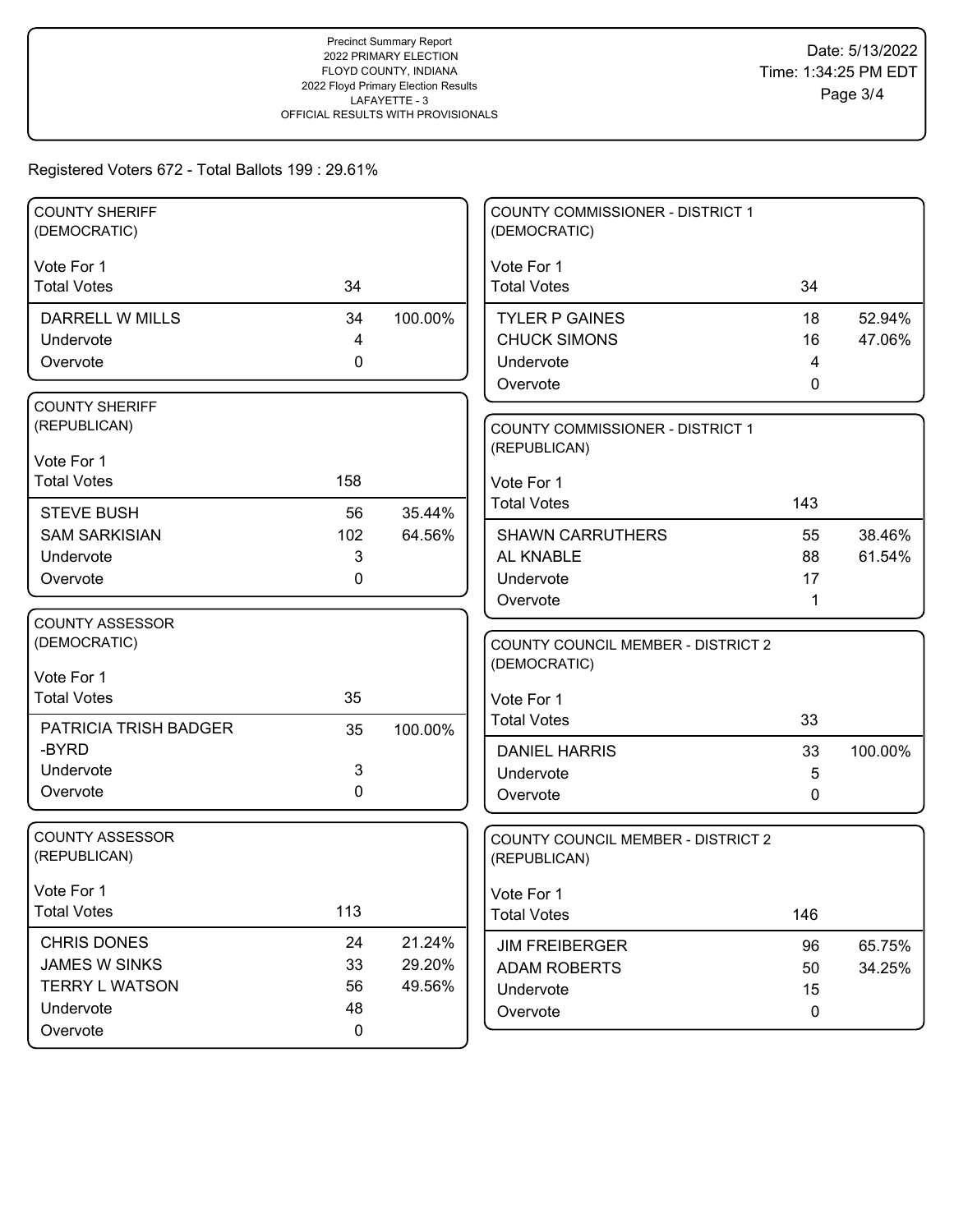| LAFAYETTE TWP. TRUSTEE<br>(DEMOCRATIC)      |             |         | REP STATE CONVENTION DELEGATE - FLOYD CO., AT LARGE<br>(REPUBLICAN) |     |        |
|---------------------------------------------|-------------|---------|---------------------------------------------------------------------|-----|--------|
| Vote For 1                                  |             |         | Vote For 10                                                         |     |        |
| <b>Total Votes</b>                          | 34          |         | <b>Total Votes</b>                                                  | 663 |        |
| <b>EMILY BATLINER BICKERS</b>               | 34          | 100.00% | DALE M BAGSHAW                                                      | 61  | 9.20%  |
| Undervote                                   | 4           |         | <b>SHARON G BAGSHAW</b>                                             | 52  | 7.84%  |
| Overvote                                    | $\mathbf 0$ |         | <b>SHAWN CARRUTHERS</b>                                             | 82  | 12.37% |
|                                             |             |         | EDWARD D (ED) CLERE                                                 | 92  | 13.88% |
| LAFAYETTE TWP. TRUSTEE                      |             |         | <b>DOUG DRAKE</b>                                                   | 31  | 4.68%  |
| (REPUBLICAN)                                |             |         | <b>LOIS HERTOG</b>                                                  | 47  | 7.09%  |
|                                             |             |         | <b>JAMES A KANNING</b>                                              | 46  | 6.94%  |
| Vote For 1<br><b>Total Votes</b>            | 117         |         | <b>ANNIE KIRCHNER</b>                                               | 61  | 9.20%  |
|                                             |             |         | <b>MATT MILLIES</b>                                                 | 30  | 4.52%  |
| <b>JEFF WILLIAMS</b>                        | 117         | 100.00% | <b>LINDA K MOHNEY</b>                                               | 19  | 2.87%  |
| Undervote                                   | 44          |         | <b>CARL PEARCY</b>                                                  | 39  | 5.88%  |
| Overvote                                    | 0           |         | <b>ROY SCOTT</b>                                                    | 21  | 3.17%  |
|                                             |             |         | <b>ANDREW B TAKAMI</b>                                              | 36  | 5.43%  |
| LAFAYETTE TWP. BOARD MEMBER                 |             |         | <b>JOSH JT TURNER</b>                                               | 46  | 6.94%  |
| (DEMOCRATIC)                                |             |         | Undervote                                                           | 947 |        |
| Vote For 3                                  |             |         | Overvote                                                            | 0   |        |
| <b>Total Votes</b>                          | 75          |         |                                                                     |     |        |
| <b>BETTY BATLINER</b>                       | 24          | 32.00%  |                                                                     |     |        |
| <b>BARBARA ZIPP LAMB</b>                    | 24          | 32.00%  |                                                                     |     |        |
| <b>JEREMY SHUMATE</b>                       | 27          | 36.00%  |                                                                     |     |        |
| Undervote                                   | 39          |         |                                                                     |     |        |
| Overvote                                    | 0           |         |                                                                     |     |        |
| LAFAYETTE TWP. BOARD MEMBER<br>(REPUBLICAN) |             |         |                                                                     |     |        |
| Vote For 3                                  |             |         |                                                                     |     |        |
| <b>Total Votes</b>                          | 243         |         |                                                                     |     |        |
| <b>JIMMY CUMMINS</b>                        | 69          | 28.40%  |                                                                     |     |        |
| <b>CHRISTY MCDANIEL</b>                     | 94          | 38.68%  |                                                                     |     |        |
| <b>BOB SNOOK</b>                            | 80          | 32.92%  |                                                                     |     |        |
| Undervote                                   | 240         |         |                                                                     |     |        |
| Overvote                                    | 0           |         |                                                                     |     |        |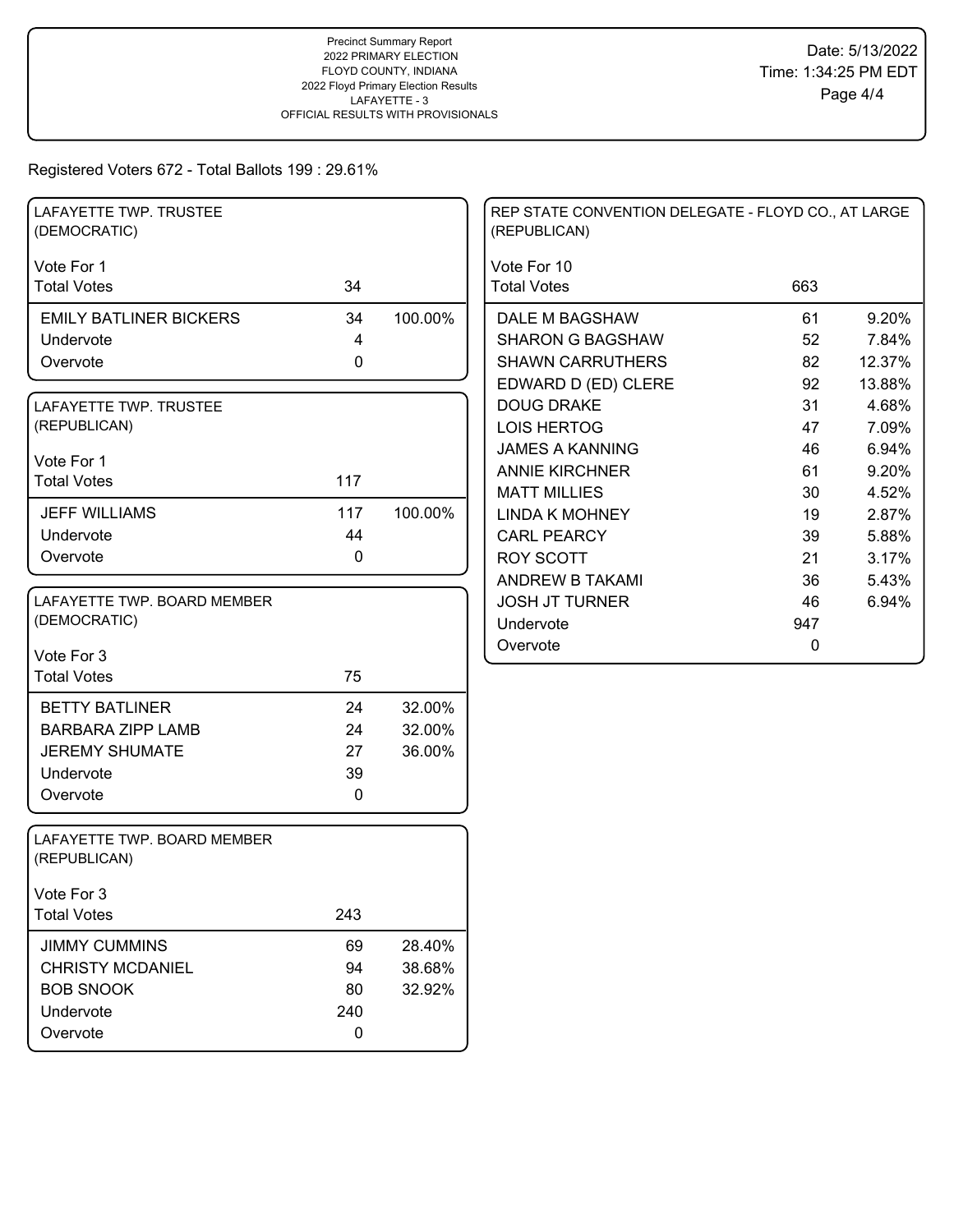# Registered Voters 969 - Total Ballots 234 : 24.15%

| Party Distribution                          |     |         | UNITED STATES REPRESENTATIVE - 9TH DISTRICT<br>(REPUBLICAN) |                |         |
|---------------------------------------------|-----|---------|-------------------------------------------------------------|----------------|---------|
|                                             |     |         | Vote For 1                                                  |                |         |
| <b>Total Ballots</b>                        | 234 |         | <b>Total Votes</b>                                          | 170            |         |
| <b>DEMOCRATIC</b>                           | 54  | 23.08%  | <b>JIM BAKER</b>                                            | 17             | 10.00%  |
| <b>REPUBLICAN</b>                           | 180 | 76.92%  | <b>STU BARNES-ISRAEL</b>                                    | 34             | 20.00%  |
|                                             |     |         | J MICHAEL DAVISSON                                          | $\mathbf 1$    | 0.59%   |
| UNITED STATES SENATOR                       |     |         | <b>DAN HEIWIG</b>                                           | $\overline{2}$ | 1.18%   |
| (DEMOCRATIC)                                |     |         | <b>ERIN HOUCHIN</b>                                         | 37             | 21.76%  |
| Vote For 1                                  |     |         | <b>D ERIC SCHANSBERG</b>                                    | $\overline{7}$ | 4.12%   |
| <b>Total Votes</b>                          | 41  |         | <b>MIKE SODREL</b>                                          | 70             | 41.18%  |
|                                             |     |         | <b>BILL J THOMAS</b>                                        | $\mathbf 0$    | $0\%$   |
| THOMAS M MCDERMOTT JR                       | 41  | 100.00% | <b>BRIAN TIBBS</b>                                          | 2              | 1.18%   |
| Undervote                                   | 13  |         | Undervote                                                   | 10             |         |
| Overvote                                    | 0   |         | Overvote                                                    | 0              |         |
| UNITED STATES SENATOR                       |     |         | STATE SENATOR - DISTRICT 47                                 |                |         |
| (REPUBLICAN)                                |     |         | (DEMOCRATIC)                                                |                |         |
| Vote For 1                                  |     |         |                                                             |                |         |
| <b>Total Votes</b>                          | 143 |         | <b>Total Votes</b>                                          | $\mathbf 0$    |         |
| <b>TODD YOUNG</b>                           | 143 | 100.00% |                                                             |                |         |
| Undervote                                   | 37  |         | NO CANDIDATE FILED                                          | 0              |         |
| Overvote                                    | 0   |         | Undervote<br>Overvote                                       | 0              |         |
|                                             |     |         |                                                             |                |         |
| UNITED STATES REPRESENTATIVE - 9TH DISTRICT |     |         | STATE SENATOR - DISTRICT 47                                 |                |         |
| (DEMOCRATIC)                                |     |         | (REPUBLICAN)                                                |                |         |
| Vote For 1                                  |     |         | Vote For 1                                                  |                |         |
| <b>Total Votes</b>                          | 50  |         | <b>Total Votes</b>                                          | 167            |         |
| <b>ISAK ASARE</b>                           | 8   | 16.00%  | <b>KEVIN BOEHNLEIN</b>                                      | 109            | 65.27%  |
| <b>D LIAM DORRIS</b>                        | 4   | 8.00%   | <b>GARY BYRNE</b>                                           | 58             | 34.73%  |
| <b>MATTHEW FYFE</b>                         | 38  | 76.00%  | Undervote                                                   | 13             |         |
| Undervote                                   | 4   |         | Overvote                                                    | 0              |         |
| Overvote                                    | 0   |         |                                                             |                |         |
|                                             |     |         | STATE REPRESENTATIVE - DISTRICT 70                          |                |         |
|                                             |     |         | (DEMOCRATIC)                                                |                |         |
|                                             |     |         | Vote For 1                                                  |                |         |
|                                             |     |         | <b>Total Votes</b>                                          | 52             |         |
|                                             |     |         | <b>JASON JOE SHEMANSKI</b>                                  | 52             | 100.00% |
|                                             |     |         | Undervote                                                   | $\overline{2}$ |         |
|                                             |     |         | Overvote                                                    | 0              |         |
|                                             |     |         |                                                             |                |         |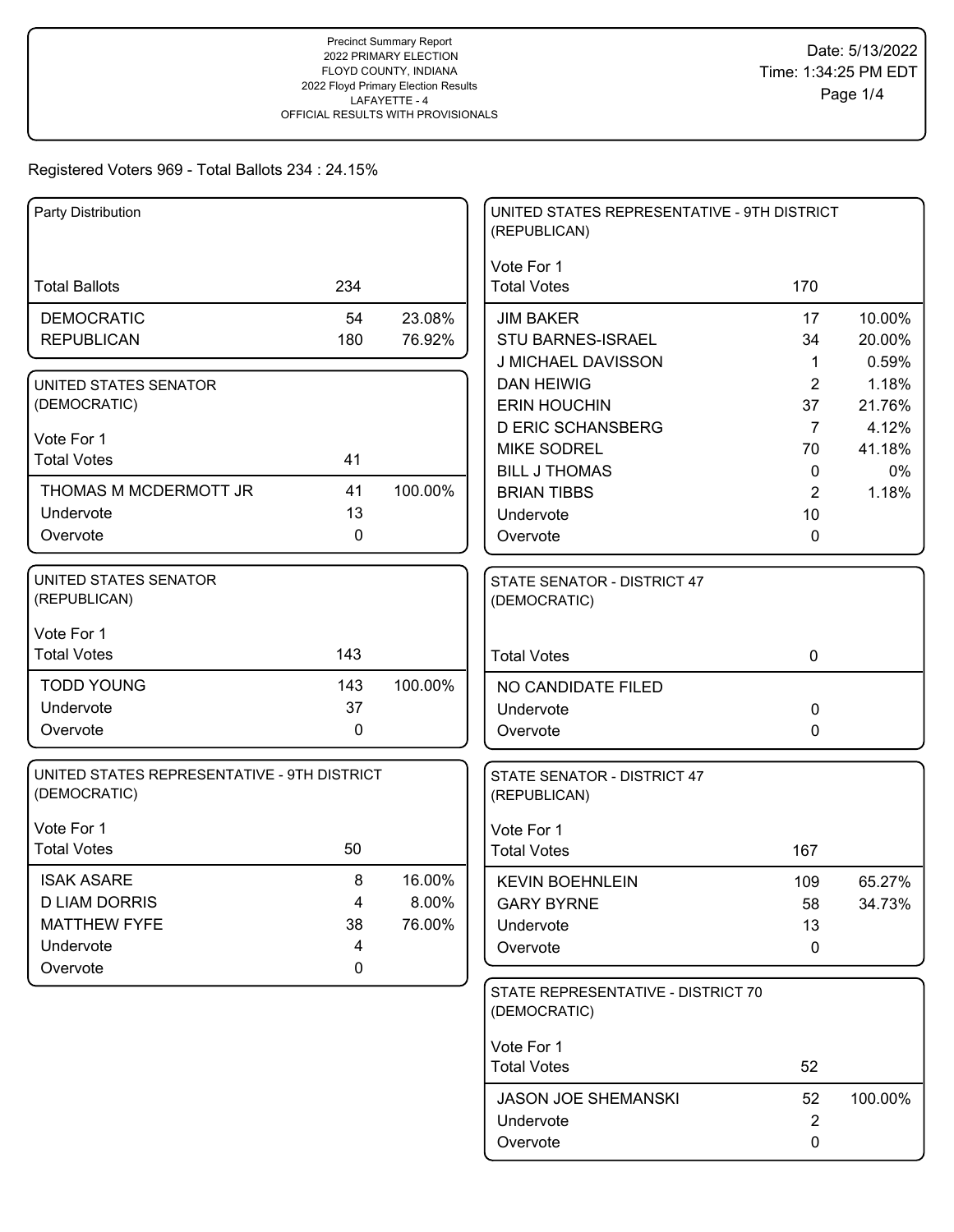# Registered Voters 969 - Total Ballots 234 : 24.15%

| STATE REPRESENTATIVE - DISTRICT 70<br>(REPUBLICAN)              |                   |         | <b>CIRCUIT COURT CLERK</b><br>(DEMOCRATIC) |             |         |
|-----------------------------------------------------------------|-------------------|---------|--------------------------------------------|-------------|---------|
| Vote For 1                                                      |                   |         |                                            |             |         |
| <b>Total Votes</b>                                              | 145               |         | <b>Total Votes</b>                         | 0           |         |
| <b>KAREN ENGLEMAN</b>                                           | 145               | 100.00% | NO CANDIDATE FILED                         |             |         |
| Undervote                                                       | 35                |         | Undervote                                  | $\Omega$    |         |
| Overvote                                                        | 0                 |         | Overvote                                   | $\Omega$    |         |
| JUDGE OF THE CIRCUIT COURT - 52ND JUDICIAL CIR.<br>(DEMOCRATIC) |                   |         | <b>CIRCUIT COURT CLERK</b><br>(REPUBLICAN) |             |         |
| Vote For 1                                                      |                   |         | Vote For 1                                 |             |         |
| <b>Total Votes</b>                                              | 50                |         | <b>Total Votes</b>                         | 152         |         |
| <b>DANA EBERLE-PEAY</b>                                         | 50                | 100.00% | <b>DANITA BURKS</b>                        | 152         | 100.00% |
| Undervote                                                       | 4                 |         | Undervote                                  | 28          |         |
| Overvote                                                        | $\mathbf{0}$      |         | Overvote                                   | 0           |         |
| JUDGE OF THE CIRCUIT COURT - 52ND JUDICIAL CIR.<br>(REPUBLICAN) |                   |         | <b>COUNTY AUDITOR</b><br>(DEMOCRATIC)      |             |         |
| Vote For 1<br><b>Total Votes</b>                                | 148               |         | <b>Total Votes</b>                         | $\mathbf 0$ |         |
|                                                                 |                   |         |                                            |             |         |
| <b>JUSTIN BROWN</b><br>Undervote                                | 148<br>32         | 100.00% | NO CANDIDATE FILED<br>Undervote            | 0           |         |
| Overvote                                                        | 0                 |         | Overvote                                   | 0           |         |
|                                                                 |                   |         |                                            |             |         |
| PROSECUTING ATTORNEY<br>(DEMOCRATIC)                            |                   |         | <b>COUNTY AUDITOR</b><br>(REPUBLICAN)      |             |         |
|                                                                 |                   |         | Vote For 1                                 |             |         |
| <b>Total Votes</b>                                              | 0                 |         | <b>Total Votes</b>                         | 145         |         |
| NO CANDIDATE FILED                                              |                   |         | AMANDA M PAHMEIER                          | 49          | 33.79%  |
| Undervote                                                       | $\mathbf 0$       |         | <b>DIANA M TOPPING</b>                     | 96          | 66.21%  |
| Overvote                                                        | $\pmb{0}$         |         | Undervote                                  | 35          |         |
| PROSECUTING ATTORNEY                                            |                   |         | Overvote                                   | $\mathbf 0$ |         |
| (REPUBLICAN)                                                    |                   |         | <b>COUNTY SHERIFF</b>                      |             |         |
|                                                                 |                   |         | (DEMOCRATIC)                               |             |         |
| Vote For 1<br><b>Total Votes</b>                                | 154               |         |                                            |             |         |
|                                                                 |                   |         | Vote For 1<br><b>Total Votes</b>           | 51          |         |
| <b>CHRIS LANE</b>                                               | 154               | 100.00% |                                            |             |         |
| Undervote<br>Overvote                                           | 26<br>$\mathbf 0$ |         | <b>DARRELL W MILLS</b><br>Undervote        | 51<br>3     | 100.00% |
|                                                                 |                   |         | Overvote                                   | 0           |         |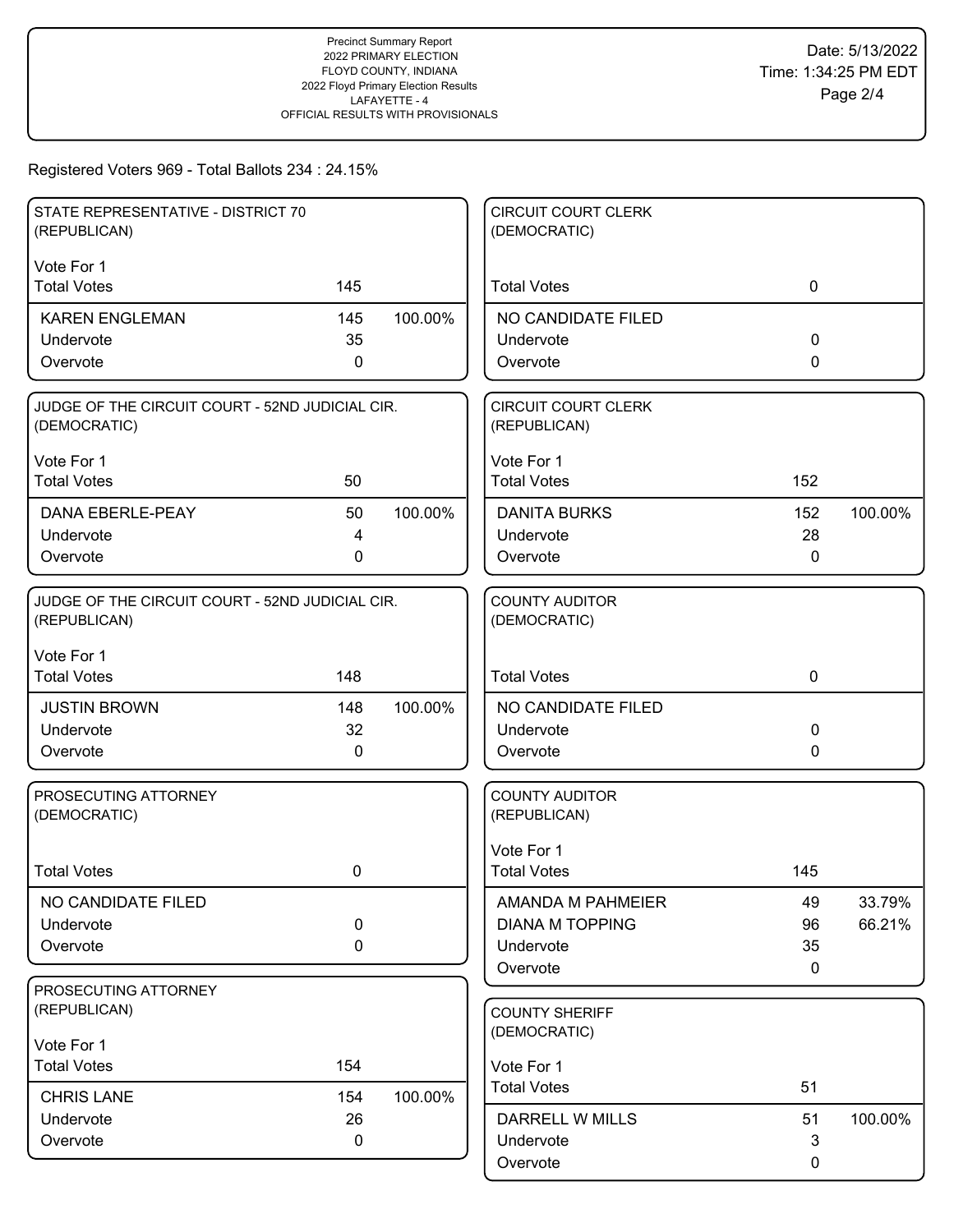# Registered Voters 969 - Total Ballots 234 : 24.15%

| <b>COUNTY SHERIFF</b><br>(REPUBLICAN)   |     |         | <b>COUNTY COMMISSIONER - DISTRICT 1</b><br>(REPUBLICAN) |     |         |
|-----------------------------------------|-----|---------|---------------------------------------------------------|-----|---------|
|                                         |     |         |                                                         |     |         |
| Vote For 1<br><b>Total Votes</b>        | 171 |         | Vote For 1<br><b>Total Votes</b>                        | 170 |         |
|                                         |     |         |                                                         |     |         |
| <b>STEVE BUSH</b>                       | 60  | 35.09%  | <b>SHAWN CARRUTHERS</b>                                 | 64  | 37.65%  |
| <b>SAM SARKISIAN</b>                    | 111 | 64.91%  | AL KNABLE                                               | 106 | 62.35%  |
| Undervote                               | 9   |         | Undervote                                               | 10  |         |
| Overvote                                | 0   |         | Overvote                                                | 0   |         |
| <b>COUNTY ASSESSOR</b>                  |     |         | <b>COUNTY COUNCIL MEMBER - DISTRICT 2</b>               |     |         |
| (DEMOCRATIC)                            |     |         | (DEMOCRATIC)                                            |     |         |
| Vote For 1                              |     |         | Vote For 1                                              |     |         |
| <b>Total Votes</b>                      | 50  |         | <b>Total Votes</b>                                      | 48  |         |
| <b>PATRICIA TRISH BADGER</b>            | 50  | 100.00% | <b>DANIEL HARRIS</b>                                    | 48  | 100.00% |
| -BYRD                                   |     |         | Undervote                                               | 6   |         |
| Undervote                               | 4   |         | Overvote                                                | 0   |         |
| Overvote                                | 0   |         |                                                         |     |         |
| <b>COUNTY ASSESSOR</b>                  |     |         | <b>COUNTY COUNCIL MEMBER - DISTRICT 2</b>               |     |         |
| (REPUBLICAN)                            |     |         | (REPUBLICAN)                                            |     |         |
|                                         |     |         | Vote For 1                                              |     |         |
| Vote For 1                              |     |         | <b>Total Votes</b>                                      | 171 |         |
| <b>Total Votes</b>                      | 152 |         | <b>JIM FREIBERGER</b>                                   | 121 | 70.76%  |
| <b>CHRIS DONES</b>                      | 40  | 26.32%  | <b>ADAM ROBERTS</b>                                     | 50  | 29.24%  |
| <b>JAMES W SINKS</b>                    | 28  | 18.42%  | Undervote                                               | 9   |         |
| <b>TERRY L WATSON</b>                   | 84  | 55.26%  | Overvote                                                | 0   |         |
| Undervote                               | 28  |         |                                                         |     |         |
| Overvote                                | 0   |         | LAFAYETTE TWP. TRUSTEE                                  |     |         |
| <b>COUNTY COMMISSIONER - DISTRICT 1</b> |     |         | (DEMOCRATIC)                                            |     |         |
| (DEMOCRATIC)                            |     |         | Vote For 1                                              |     |         |
|                                         |     |         | <b>Total Votes</b>                                      | 50  |         |
| Vote For 1                              |     |         | <b>EMILY BATLINER BICKERS</b>                           | 50  | 100.00% |
| <b>Total Votes</b>                      | 48  |         | Undervote                                               | 4   |         |
| <b>TYLER P GAINES</b>                   | 18  | 37.50%  | Overvote                                                | 0   |         |
| <b>CHUCK SIMONS</b>                     | 30  | 62.50%  |                                                         |     |         |
| Undervote                               | 6   |         |                                                         |     |         |
| Overvote                                | 0   |         |                                                         |     |         |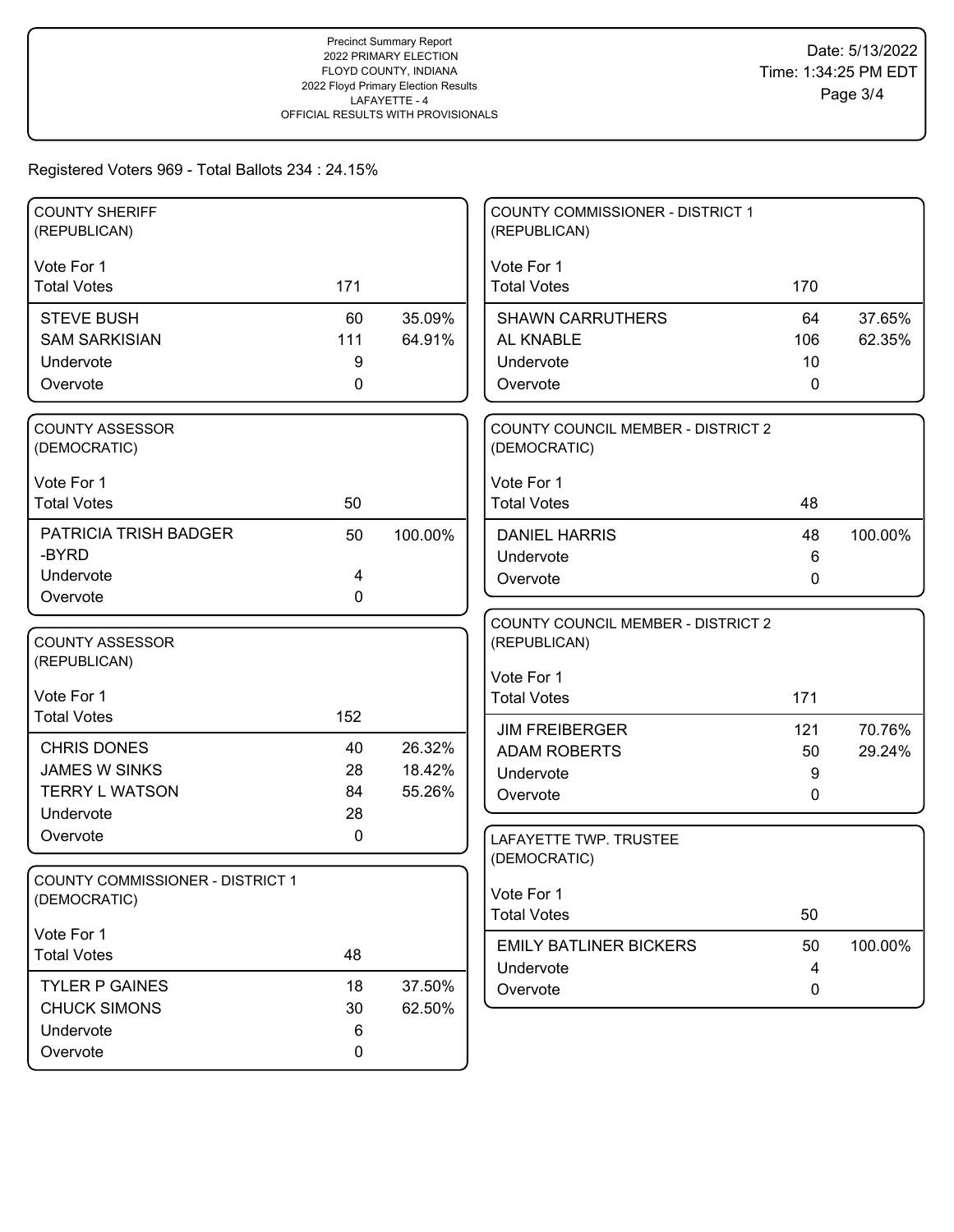# Registered Voters 969 - Total Ballots 234 : 24.15%

| LAFAYETTE TWP. TRUSTEE<br>(REPUBLICAN)      |              |         | REP STATE CONVENTION DELEGATE - FLOYD CO., AT LARGE<br>(REPUBLICAN) |       |        |
|---------------------------------------------|--------------|---------|---------------------------------------------------------------------|-------|--------|
| Vote For 1                                  |              |         | Vote For 10                                                         |       |        |
| <b>Total Votes</b>                          | 148          |         | <b>Total Votes</b>                                                  | 798   |        |
| <b>JEFF WILLIAMS</b>                        | 148          | 100.00% | DALE M BAGSHAW                                                      | 63    | 7.89%  |
| Undervote                                   | 32           |         | <b>SHARON G BAGSHAW</b>                                             | 59    | 7.39%  |
| Overvote                                    | 0            |         | <b>SHAWN CARRUTHERS</b>                                             | 94    | 11.78% |
|                                             |              |         | EDWARD D (ED) CLERE                                                 | 100   | 12.53% |
| LAFAYETTE TWP. BOARD MEMBER                 |              |         | <b>DOUG DRAKE</b>                                                   | 49    | 6.14%  |
| (DEMOCRATIC)                                |              |         | <b>LOIS HERTOG</b>                                                  | 58    | 7.27%  |
| Vote For 3                                  |              |         | <b>JAMES A KANNING</b>                                              | 52    | 6.52%  |
| <b>Total Votes</b>                          | 112          |         | <b>ANNIE KIRCHNER</b>                                               | 70    | 8.77%  |
|                                             |              |         | <b>MATT MILLIES</b>                                                 | 50    | 6.27%  |
| <b>BETTY BATLINER</b>                       | 37           | 33.04%  | <b>LINDA K MOHNEY</b>                                               | 31    | 3.88%  |
| <b>BARBARA ZIPP LAMB</b>                    | 40           | 35.71%  | <b>CARL PEARCY</b>                                                  | 47    | 5.89%  |
| <b>JEREMY SHUMATE</b>                       | 35           | 31.25%  | <b>ROY SCOTT</b>                                                    | 38    | 4.76%  |
| Undervote                                   | 50           |         | <b>ANDREW B TAKAMI</b>                                              | 33    | 4.14%  |
| Overvote                                    | $\mathbf{0}$ |         | <b>JOSH JT TURNER</b>                                               | 54    | 6.77%  |
|                                             |              |         | Undervote                                                           | 1,002 |        |
| LAFAYETTE TWP. BOARD MEMBER<br>(REPUBLICAN) |              |         | Overvote                                                            | 0     |        |
| Vote For 3                                  |              |         |                                                                     |       |        |
| <b>Total Votes</b>                          | 318          |         |                                                                     |       |        |
| <b>JIMMY CUMMINS</b>                        | 98           | 30.82%  |                                                                     |       |        |
| <b>CHRISTY MCDANIEL</b>                     | 119          | 37.42%  |                                                                     |       |        |
| <b>BOB SNOOK</b>                            | 101          | 31.76%  |                                                                     |       |        |
| Undervote                                   | 222          |         |                                                                     |       |        |
| Overvote                                    | $\mathbf 0$  |         |                                                                     |       |        |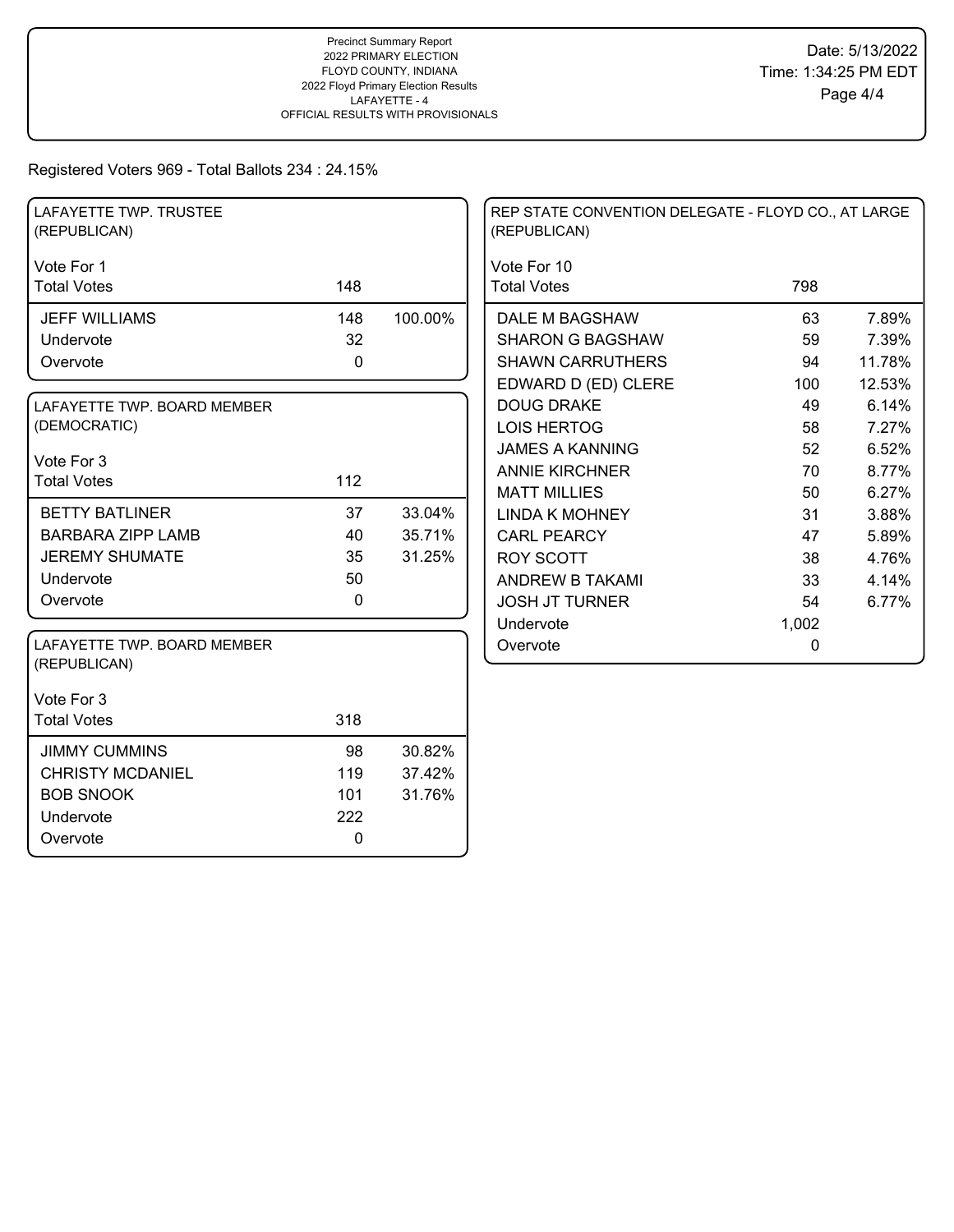| Party Distribution                                          |                |         | UNITED STATES REPRESENTATIVE - 9TH DISTRICT<br>(REPUBLICAN) |                      |                |
|-------------------------------------------------------------|----------------|---------|-------------------------------------------------------------|----------------------|----------------|
| <b>Total Ballots</b>                                        | 330            |         | Vote For 1<br><b>Total Votes</b>                            | 245                  |                |
| <b>DEMOCRATIC</b>                                           | 71             | 21.52%  | <b>JIM BAKER</b>                                            | 19                   | 7.76%          |
| <b>REPUBLICAN</b>                                           | 259            | 78.48%  | STU BARNES-ISRAEL                                           | 31                   | 12.65%         |
|                                                             |                |         | <b>J MICHAEL DAVISSON</b>                                   | 1                    | 0.41%          |
| <b>UNITED STATES SENATOR</b>                                |                |         | <b>DAN HEIWIG</b>                                           | 1                    | 0.41%          |
| (DEMOCRATIC)                                                |                |         | <b>ERIN HOUCHIN</b>                                         | 76                   | 31.02%         |
| Vote For 1                                                  |                |         | <b>D ERIC SCHANSBERG</b>                                    | 20                   | 8.16%          |
| <b>Total Votes</b>                                          | 64             |         | <b>MIKE SODREL</b><br><b>BILL J THOMAS</b>                  | 89<br>$\overline{2}$ | 36.33%         |
| THOMAS M MCDERMOTT JR                                       | 64             | 100.00% | <b>BRIAN TIBBS</b>                                          | 6                    | 0.82%<br>2.45% |
| Undervote                                                   | $\overline{7}$ |         | Undervote                                                   | 14                   |                |
| Overvote                                                    | 0              |         | Overvote                                                    | 0                    |                |
|                                                             |                |         |                                                             |                      |                |
| UNITED STATES SENATOR<br>(REPUBLICAN)                       |                |         | STATE SENATOR - DISTRICT 47<br>(DEMOCRATIC)                 |                      |                |
| Vote For 1                                                  |                |         |                                                             |                      |                |
| <b>Total Votes</b>                                          | 210            |         | <b>Total Votes</b>                                          | $\mathbf 0$          |                |
| <b>TODD YOUNG</b>                                           | 210            | 100.00% | NO CANDIDATE FILED                                          |                      |                |
| Undervote                                                   | 49             |         | Undervote                                                   | 0                    |                |
| Overvote                                                    | 0              |         | Overvote                                                    | 0                    |                |
| UNITED STATES REPRESENTATIVE - 9TH DISTRICT<br>(DEMOCRATIC) |                |         | STATE SENATOR - DISTRICT 47<br>(REPUBLICAN)                 |                      |                |
| Vote For 1                                                  |                |         | Vote For 1                                                  |                      |                |
| <b>Total Votes</b>                                          | 64             |         | <b>Total Votes</b>                                          | 243                  |                |
| <b>ISAK ASARE</b>                                           | 20             | 31.25%  | <b>KEVIN BOEHNLEIN</b>                                      | 167                  | 68.72%         |
| <b>D LIAM DORRIS</b>                                        | 5              | 7.81%   | <b>GARY BYRNE</b>                                           | 76                   | 31.28%         |
| <b>MATTHEW FYFE</b>                                         | 39             | 60.94%  | Undervote                                                   | 16                   |                |
| Undervote                                                   | 7              |         | Overvote                                                    | 0                    |                |
| Overvote                                                    | 0              |         |                                                             |                      |                |
|                                                             |                |         | STATE REPRESENTATIVE - DISTRICT 72<br>(DEMOCRATIC)          |                      |                |
|                                                             |                |         | Vote For 1                                                  |                      |                |
|                                                             |                |         | <b>Total Votes</b>                                          | 63                   |                |
|                                                             |                |         | <b>KEIL L ROARK</b>                                         | 63                   | 100.00%        |
|                                                             |                |         | Undervote                                                   | 8                    |                |
|                                                             |                |         | Overvote                                                    | 0                    |                |
|                                                             |                |         |                                                             |                      |                |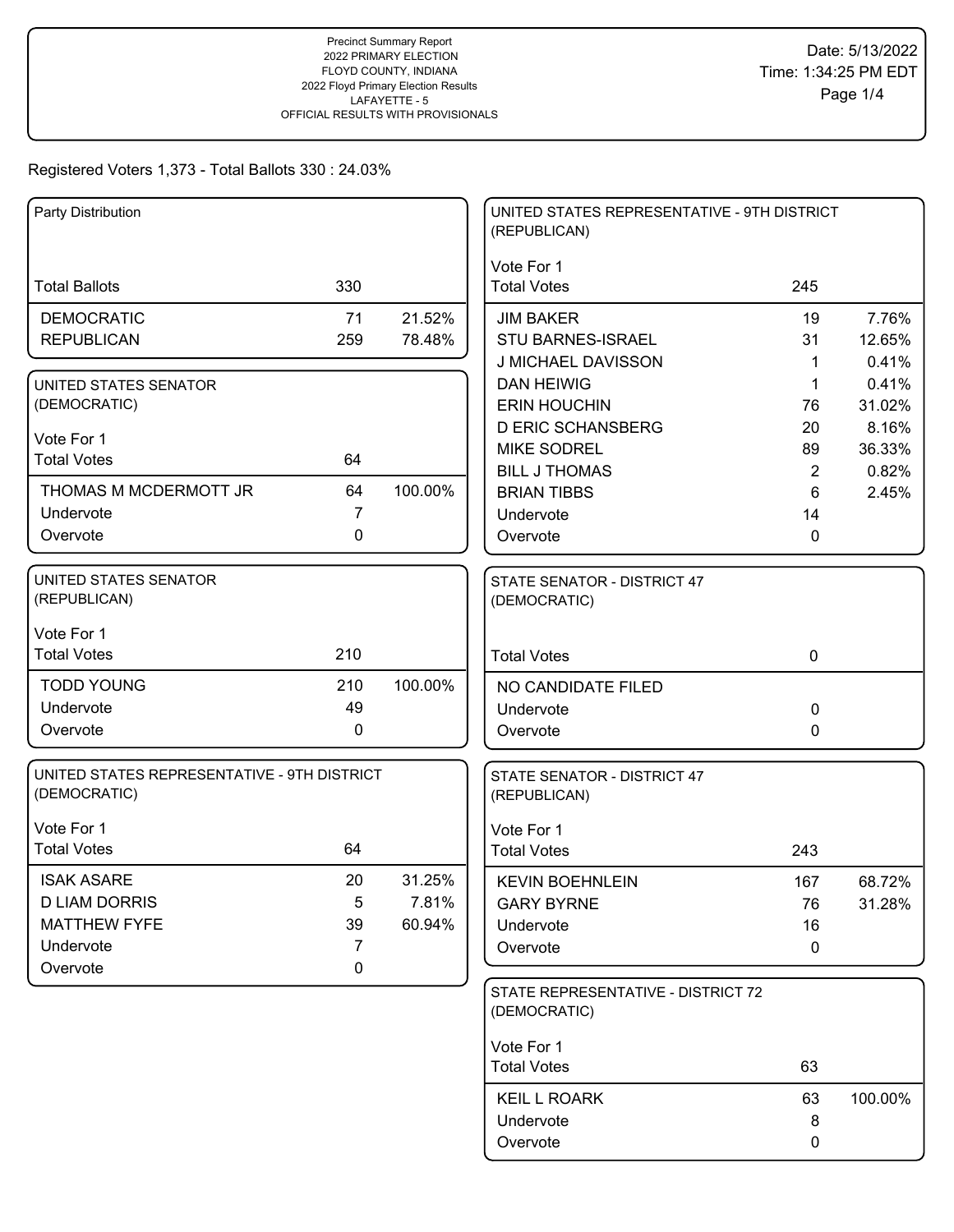| STATE REPRESENTATIVE - DISTRICT 72<br>(REPUBLICAN) |             |         | PROSECUTING ATTORNEY<br>(REPUBLICAN)       |              |         |
|----------------------------------------------------|-------------|---------|--------------------------------------------|--------------|---------|
| Vote For 1                                         |             |         | Vote For 1                                 |              |         |
| <b>Total Votes</b>                                 | 249         |         | <b>Total Votes</b>                         | 227          |         |
| EDWARD D (ED) CLERE                                | 112         | 44.98%  | <b>CHRIS LANE</b>                          | 227          | 100.00% |
| <b>JACKIE BRIGHT GRUBBS</b>                        | 114         | 45.78%  | Undervote                                  | 32           |         |
| THOMAS M (TOM) JONES                               | 23          | 9.24%   | Overvote                                   | $\mathbf 0$  |         |
| Undervote                                          | 10          |         |                                            |              |         |
| Overvote                                           | 0           |         | <b>CIRCUIT COURT CLERK</b><br>(DEMOCRATIC) |              |         |
| JUDGE OF THE CIRCUIT COURT - 52ND JUDICIAL CIR.    |             |         |                                            |              |         |
| (DEMOCRATIC)                                       |             |         | <b>Total Votes</b>                         | $\mathbf 0$  |         |
| Vote For 1                                         |             |         |                                            |              |         |
| <b>Total Votes</b>                                 | 67          |         | NO CANDIDATE FILED                         |              |         |
|                                                    |             |         | Undervote                                  | $\mathbf 0$  |         |
| DANA EBERLE-PEAY<br>Undervote                      | 67<br>4     | 100.00% | Overvote                                   | 0            |         |
| Overvote                                           | $\mathbf 0$ |         | <b>CIRCUIT COURT CLERK</b>                 |              |         |
|                                                    |             |         | (REPUBLICAN)                               |              |         |
| JUDGE OF THE CIRCUIT COURT - 52ND JUDICIAL CIR.    |             |         |                                            |              |         |
| (REPUBLICAN)                                       |             |         | Vote For 1                                 |              |         |
|                                                    |             |         | <b>Total Votes</b>                         | 220          |         |
| Vote For 1<br><b>Total Votes</b>                   | 224         |         | <b>DANITA BURKS</b>                        | 220          | 100.00% |
|                                                    |             |         | Undervote                                  | 39           |         |
| <b>JUSTIN BROWN</b>                                | 224         | 100.00% | Overvote                                   | $\mathbf{0}$ |         |
| Undervote                                          | 35          |         |                                            |              |         |
| Overvote                                           | 0           |         | <b>COUNTY AUDITOR</b><br>(DEMOCRATIC)      |              |         |
| PROSECUTING ATTORNEY                               |             |         |                                            |              |         |
| (DEMOCRATIC)                                       |             |         |                                            |              |         |
|                                                    |             |         | <b>Total Votes</b>                         | 0            |         |
|                                                    |             |         | NO CANDIDATE FILED                         |              |         |
| <b>Total Votes</b>                                 | $\mathbf 0$ |         | Undervote                                  | $\mathbf 0$  |         |
| NO CANDIDATE FILED                                 |             |         | Overvote                                   | $\mathbf 0$  |         |
| Undervote                                          | 0           |         |                                            |              |         |
| Overvote                                           | 0           |         | <b>COUNTY AUDITOR</b><br>(REPUBLICAN)      |              |         |
|                                                    |             |         | Vote For 1                                 |              |         |
|                                                    |             |         | <b>Total Votes</b>                         | 216          |         |
|                                                    |             |         | AMANDA M PAHMEIER                          | 90           | 41.67%  |
|                                                    |             |         | <b>DIANA M TOPPING</b>                     | 126          | 58.33%  |
|                                                    |             |         | Undervote                                  | 43           |         |
|                                                    |             |         | Overvote                                   | 0            |         |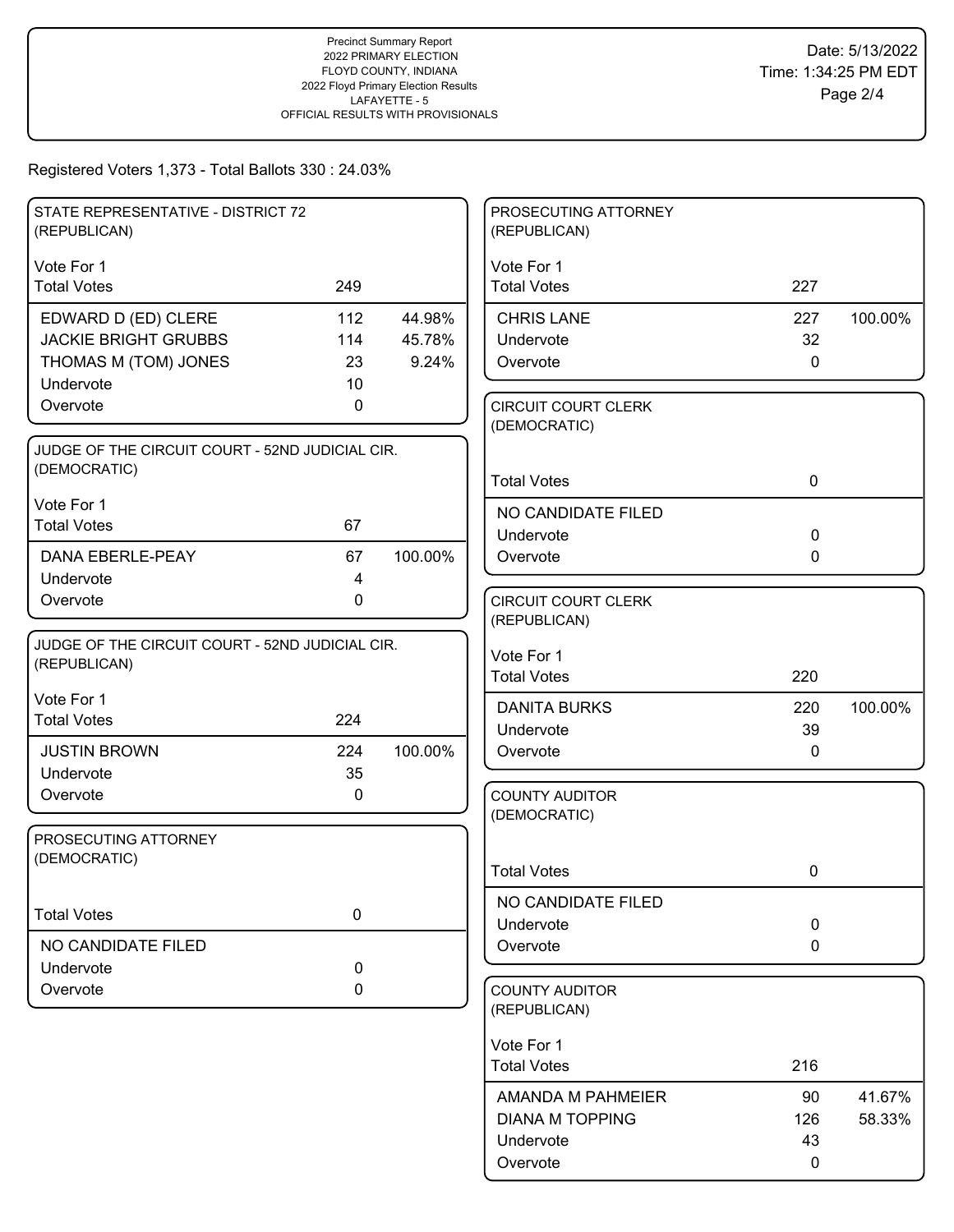| <b>COUNTY SHERIFF</b><br>(DEMOCRATIC) |     |         | COUNTY COMMISSIONER - DISTRICT 1<br>(DEMOCRATIC) |              |                  |
|---------------------------------------|-----|---------|--------------------------------------------------|--------------|------------------|
| Vote For 1                            |     |         | Vote For 1                                       |              |                  |
| <b>Total Votes</b>                    | 65  |         | <b>Total Votes</b>                               | 66           |                  |
| DARRELL W MILLS                       | 65  | 100.00% | <b>TYLER P GAINES</b>                            | 35           | 53.03%           |
| Undervote                             | 6   |         | <b>CHUCK SIMONS</b>                              | 31           | 46.97%           |
| Overvote                              | 0   |         | Undervote                                        | 5            |                  |
|                                       |     |         | Overvote                                         | 0            |                  |
| <b>COUNTY SHERIFF</b>                 |     |         |                                                  |              |                  |
| (REPUBLICAN)                          |     |         | <b>COUNTY COMMISSIONER - DISTRICT 1</b>          |              |                  |
| Vote For 1                            |     |         | (REPUBLICAN)                                     |              |                  |
| <b>Total Votes</b>                    | 253 |         | Vote For 1                                       |              |                  |
| <b>STEVE BUSH</b>                     | 123 | 48.62%  | <b>Total Votes</b>                               | 243          |                  |
| <b>SAM SARKISIAN</b>                  | 130 | 51.38%  | <b>SHAWN CARRUTHERS</b>                          | 102          | 41.98%           |
| Undervote                             | 6   |         | AL KNABLE                                        | 141          | 58.02%           |
| Overvote                              | 0   |         | Undervote                                        | 16           |                  |
|                                       |     |         | Overvote                                         | $\mathbf{0}$ |                  |
| <b>COUNTY ASSESSOR</b>                |     |         |                                                  |              |                  |
| (DEMOCRATIC)                          |     |         | <b>COUNTY COUNCIL MEMBER - DISTRICT 2</b>        |              |                  |
| Vote For 1                            |     |         | (DEMOCRATIC)                                     |              |                  |
| <b>Total Votes</b>                    | 65  |         | Vote For 1                                       |              |                  |
| PATRICIA TRISH BADGER                 |     | 100.00% | <b>Total Votes</b>                               | 64           |                  |
| -BYRD                                 | 65  |         | <b>DANIEL HARRIS</b>                             | 64           | 100.00%          |
| Undervote                             | 6   |         | Undervote                                        | 7            |                  |
| Overvote                              | 0   |         | Overvote                                         | $\Omega$     |                  |
|                                       |     |         |                                                  |              |                  |
| <b>COUNTY ASSESSOR</b>                |     |         | <b>COUNTY COUNCIL MEMBER - DISTRICT 2</b>        |              |                  |
| (REPUBLICAN)                          |     |         | (REPUBLICAN)                                     |              |                  |
| Vote For 1                            |     |         | Vote For 1                                       |              |                  |
| <b>Total Votes</b>                    | 214 |         | <b>Total Votes</b>                               | 247          |                  |
| <b>CHRIS DONES</b>                    | 58  | 27.10%  | <b>JIM FREIBERGER</b>                            |              |                  |
| <b>JAMES W SINKS</b>                  | 40  | 18.69%  | <b>ADAM ROBERTS</b>                              | 165<br>82    | 66.80%<br>33.20% |
| <b>TERRY L WATSON</b>                 | 116 | 54.21%  | Undervote                                        | 12           |                  |
| Undervote                             | 45  |         | Overvote                                         | $\mathbf 0$  |                  |
|                                       |     |         |                                                  |              |                  |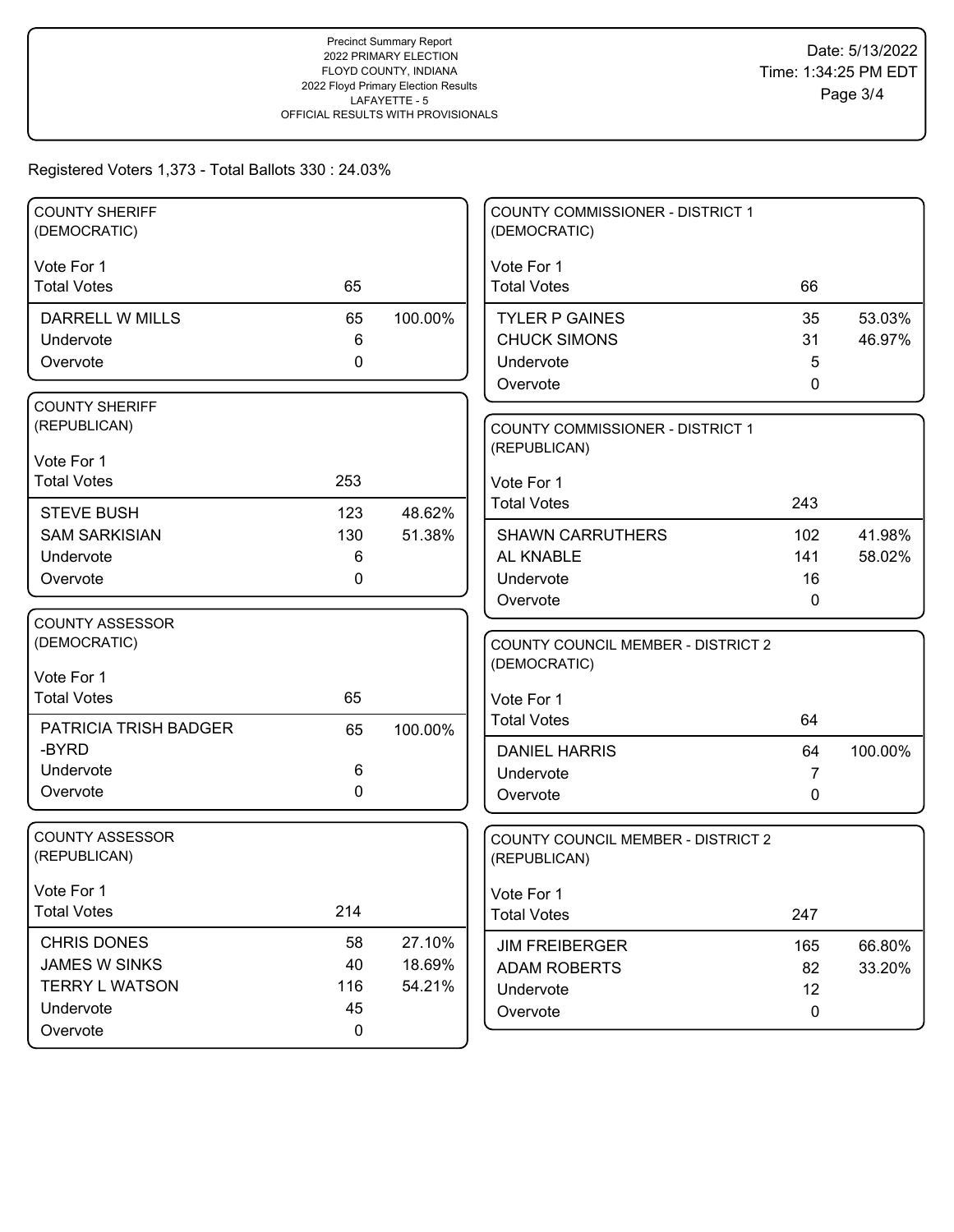| LAFAYETTE TWP. TRUSTEE<br>(DEMOCRATIC)      |              |         | REP STATE CONVENTION DELEGATE - FLOYD CO., AT LARGE<br>(REPUBLICAN) |       |        |
|---------------------------------------------|--------------|---------|---------------------------------------------------------------------|-------|--------|
| Vote For 1                                  |              |         | Vote For 10                                                         |       |        |
| <b>Total Votes</b>                          | 65           |         | <b>Total Votes</b>                                                  | 1,130 |        |
| <b>EMILY BATLINER BICKERS</b>               | 65           | 100.00% | DALE M BAGSHAW                                                      | 87    | 7.70%  |
| Undervote                                   | 6            |         | <b>SHARON G BAGSHAW</b>                                             | 77    | 6.81%  |
| Overvote                                    | $\pmb{0}$    |         | <b>SHAWN CARRUTHERS</b>                                             | 142   | 12.57% |
|                                             |              |         | EDWARD D (ED) CLERE                                                 | 139   | 12.30% |
| LAFAYETTE TWP. TRUSTEE                      |              |         | <b>DOUG DRAKE</b>                                                   | 72    | 6.37%  |
| (REPUBLICAN)                                |              |         | <b>LOIS HERTOG</b>                                                  | 78    | 6.90%  |
| Vote For 1                                  |              |         | <b>JAMES A KANNING</b>                                              | 73    | 6.46%  |
| <b>Total Votes</b>                          | 217          |         | <b>ANNIE KIRCHNER</b>                                               | 99    | 8.76%  |
|                                             |              |         | <b>MATT MILLIES</b>                                                 | 63    | 5.58%  |
| <b>JEFF WILLIAMS</b>                        | 217          | 100.00% | <b>LINDA K MOHNEY</b>                                               | 57    | 5.04%  |
| Undervote                                   | 42           |         | <b>CARL PEARCY</b>                                                  | 54    | 4.78%  |
| Overvote                                    | $\mathbf 0$  |         | <b>ROY SCOTT</b>                                                    | 49    | 4.34%  |
|                                             |              |         | <b>ANDREW B TAKAMI</b>                                              | 45    | 3.98%  |
| LAFAYETTE TWP. BOARD MEMBER                 |              |         | <b>JOSH JT TURNER</b>                                               | 95    | 8.41%  |
| (DEMOCRATIC)                                |              |         | Undervote                                                           | 1,460 |        |
| Vote For 3                                  |              |         | Overvote                                                            | 0     |        |
| <b>Total Votes</b>                          | 149          |         |                                                                     |       |        |
| <b>BETTY BATLINER</b>                       | 56           | 37.58%  |                                                                     |       |        |
| <b>BARBARA ZIPP LAMB</b>                    | 48           | 32.21%  |                                                                     |       |        |
| <b>JEREMY SHUMATE</b>                       | 45           | 30.20%  |                                                                     |       |        |
| Undervote                                   | 64           |         |                                                                     |       |        |
| Overvote                                    | $\mathbf{0}$ |         |                                                                     |       |        |
|                                             |              |         |                                                                     |       |        |
| LAFAYETTE TWP. BOARD MEMBER<br>(REPUBLICAN) |              |         |                                                                     |       |        |
| Vote For 3                                  |              |         |                                                                     |       |        |
| <b>Total Votes</b>                          | 443          |         |                                                                     |       |        |
| <b>JIMMY CUMMINS</b>                        | 142          | 32.05%  |                                                                     |       |        |
| <b>CHRISTY MCDANIEL</b>                     | 170          | 38.37%  |                                                                     |       |        |
| <b>BOB SNOOK</b>                            | 131          | 29.57%  |                                                                     |       |        |
| Undervote                                   | 334          |         |                                                                     |       |        |
| Overvote                                    | $\pmb{0}$    |         |                                                                     |       |        |
|                                             |              |         |                                                                     |       |        |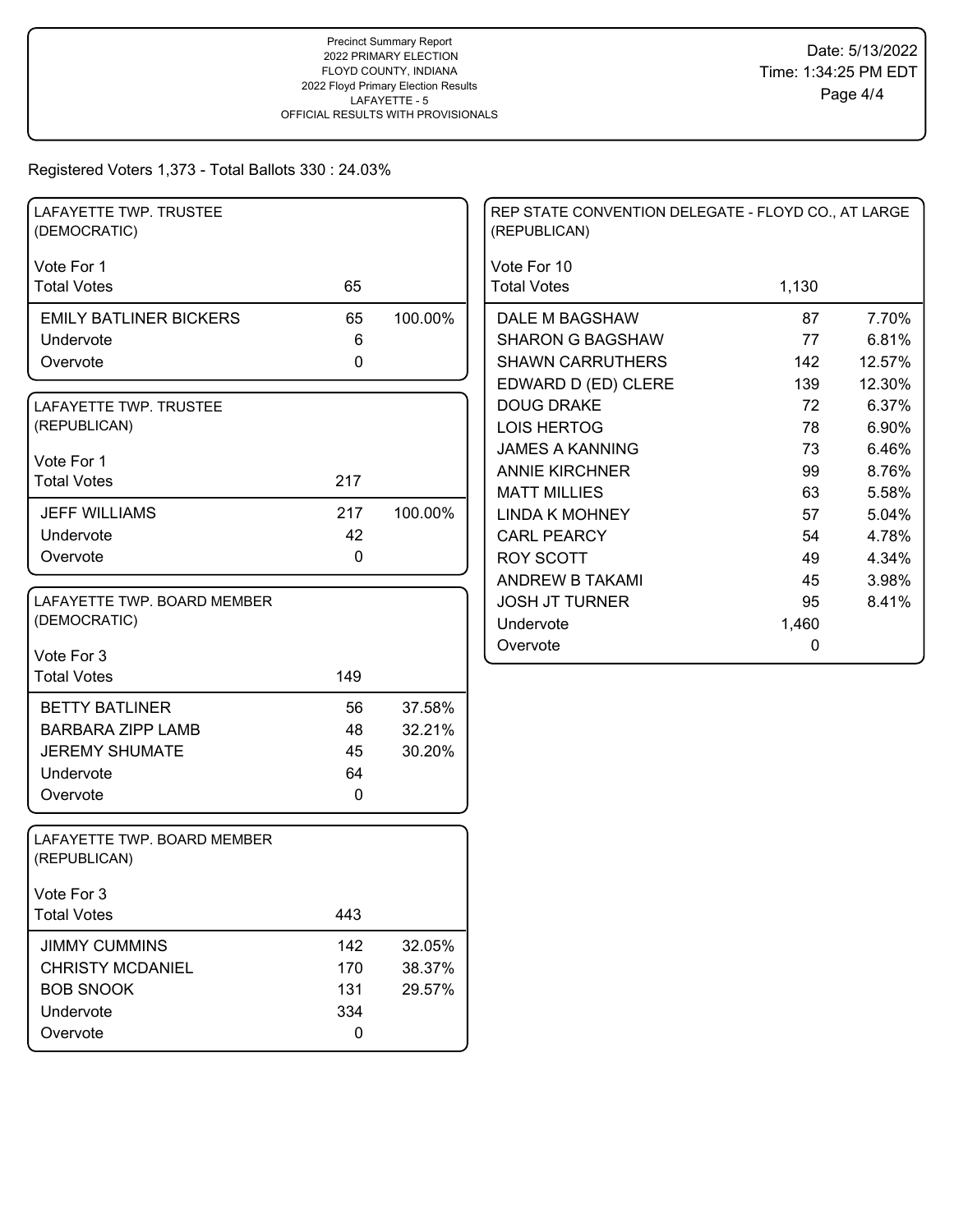| Party Distribution                           |     |         | UNITED STATES REPRESENTATIVE - 9TH DISTRICT<br>(REPUBLICAN) |                |         |
|----------------------------------------------|-----|---------|-------------------------------------------------------------|----------------|---------|
|                                              |     |         | Vote For 1                                                  |                |         |
| <b>Total Ballots</b>                         | 213 |         | <b>Total Votes</b>                                          | 162            |         |
| <b>DEMOCRATIC</b>                            | 44  | 20.66%  | <b>JIM BAKER</b>                                            | 8              | 4.94%   |
| <b>REPUBLICAN</b>                            | 169 | 79.34%  | <b>STU BARNES-ISRAEL</b>                                    | 30             | 18.52%  |
|                                              |     |         | J MICHAEL DAVISSON                                          | $\overline{2}$ | 1.23%   |
| UNITED STATES SENATOR                        |     |         | <b>DAN HEIWIG</b>                                           | 3              | 1.85%   |
| (DEMOCRATIC)                                 |     |         | <b>ERIN HOUCHIN</b>                                         | 35             | 21.60%  |
| Vote For 1                                   |     |         | <b>D ERIC SCHANSBERG</b>                                    | 11             | 6.79%   |
| <b>Total Votes</b>                           | 39  |         | <b>MIKE SODREL</b>                                          | 67             | 41.36%  |
|                                              |     |         | <b>BILL J THOMAS</b>                                        | 3              | 1.85%   |
| THOMAS M MCDERMOTT JR                        | 39  | 100.00% | <b>BRIAN TIBBS</b>                                          | 3              | 1.85%   |
| Undervote                                    | 5   |         | Undervote                                                   | 7              |         |
| Overvote                                     | 0   |         | Overvote                                                    | 0              |         |
| <b>UNITED STATES SENATOR</b><br>(REPUBLICAN) |     |         | STATE SENATOR - DISTRICT 47                                 |                |         |
|                                              |     |         | (DEMOCRATIC)                                                |                |         |
| Vote For 1                                   |     |         |                                                             |                |         |
| <b>Total Votes</b>                           | 141 |         | <b>Total Votes</b>                                          | $\mathbf 0$    |         |
| <b>TODD YOUNG</b>                            | 141 | 100.00% | NO CANDIDATE FILED                                          |                |         |
| Undervote                                    | 28  |         | Undervote                                                   | $\Omega$       |         |
| Overvote                                     | 0   |         | Overvote                                                    | 0              |         |
| UNITED STATES REPRESENTATIVE - 9TH DISTRICT  |     |         | STATE SENATOR - DISTRICT 47                                 |                |         |
| (DEMOCRATIC)                                 |     |         | (REPUBLICAN)                                                |                |         |
| Vote For 1                                   |     |         | Vote For 1                                                  |                |         |
| <b>Total Votes</b>                           | 40  |         | <b>Total Votes</b>                                          | 157            |         |
| <b>ISAK ASARE</b>                            | 9   | 22.50%  | <b>KEVIN BOEHNLEIN</b>                                      | 88             | 56.05%  |
| <b>D LIAM DORRIS</b>                         | 5   | 12.50%  | <b>GARY BYRNE</b>                                           | 69             | 43.95%  |
| <b>MATTHEW FYFE</b>                          | 26  | 65.00%  | Undervote                                                   | 12             |         |
| Undervote                                    | 4   |         | Overvote                                                    | 0              |         |
| Overvote                                     | 0   |         |                                                             |                |         |
|                                              |     |         | STATE REPRESENTATIVE - DISTRICT 72<br>(DEMOCRATIC)          |                |         |
|                                              |     |         | Vote For 1                                                  |                |         |
|                                              |     |         | <b>Total Votes</b>                                          | 39             |         |
|                                              |     |         | <b>KEIL L ROARK</b>                                         | 39             | 100.00% |
|                                              |     |         | Undervote                                                   | 5              |         |
|                                              |     |         | Overvote                                                    | 0              |         |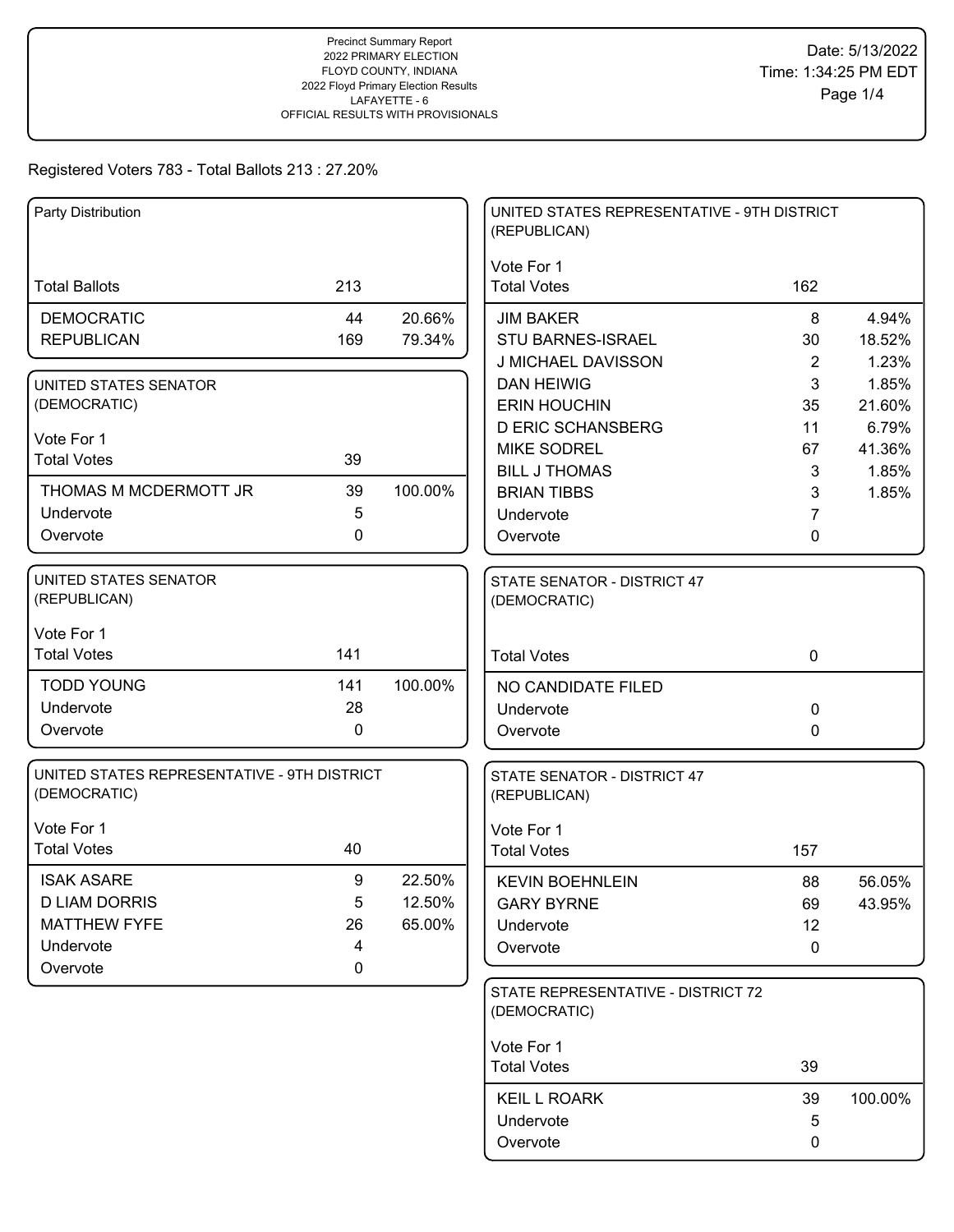| STATE REPRESENTATIVE - DISTRICT 72                              |           |         | PROSECUTING ATTORNEY                  |              |         |
|-----------------------------------------------------------------|-----------|---------|---------------------------------------|--------------|---------|
| (REPUBLICAN)                                                    |           |         | (REPUBLICAN)                          |              |         |
| Vote For 1                                                      |           |         | Vote For 1                            |              |         |
| <b>Total Votes</b>                                              | 166       |         | <b>Total Votes</b>                    | 138          |         |
| EDWARD D (ED) CLERE                                             | 79        | 47.59%  | <b>CHRIS LANE</b>                     | 138          | 100.00% |
| <b>JACKIE BRIGHT GRUBBS</b>                                     | 58        | 34.94%  | Undervote                             | 31           |         |
| THOMAS M (TOM) JONES                                            | 29        | 17.47%  | Overvote                              | $\mathbf 0$  |         |
| Undervote<br>Overvote                                           | 3<br>0    |         | <b>CIRCUIT COURT CLERK</b>            |              |         |
|                                                                 |           |         | (DEMOCRATIC)                          |              |         |
| JUDGE OF THE CIRCUIT COURT - 52ND JUDICIAL CIR.                 |           |         |                                       |              |         |
| (DEMOCRATIC)                                                    |           |         | <b>Total Votes</b>                    | $\mathbf 0$  |         |
| Vote For 1                                                      |           |         | NO CANDIDATE FILED                    |              |         |
| <b>Total Votes</b>                                              | 38        |         | Undervote                             | $\mathbf 0$  |         |
| <b>DANA EBERLE-PEAY</b>                                         | 38        | 100.00% | Overvote                              | $\mathbf{0}$ |         |
| Undervote                                                       | 6         |         |                                       |              |         |
| Overvote                                                        | 0         |         | <b>CIRCUIT COURT CLERK</b>            |              |         |
|                                                                 |           |         | (REPUBLICAN)                          |              |         |
| JUDGE OF THE CIRCUIT COURT - 52ND JUDICIAL CIR.<br>(REPUBLICAN) |           |         | Vote For 1                            |              |         |
|                                                                 |           |         | <b>Total Votes</b>                    | 139          |         |
| Vote For 1                                                      |           |         | <b>DANITA BURKS</b>                   | 139          | 100.00% |
| <b>Total Votes</b>                                              | 145       |         | Undervote                             | 30           |         |
| <b>JUSTIN BROWN</b>                                             | 145       | 100.00% | Overvote                              | 0            |         |
| Undervote                                                       | 24        |         |                                       |              |         |
| Overvote                                                        | 0         |         | <b>COUNTY AUDITOR</b><br>(DEMOCRATIC) |              |         |
| PROSECUTING ATTORNEY                                            |           |         |                                       |              |         |
| (DEMOCRATIC)                                                    |           |         |                                       |              |         |
|                                                                 |           |         | <b>Total Votes</b>                    | 0            |         |
| <b>Total Votes</b>                                              | 0         |         | NO CANDIDATE FILED                    |              |         |
|                                                                 |           |         | Undervote                             | $\mathbf 0$  |         |
| NO CANDIDATE FILED                                              | $\pmb{0}$ |         | Overvote                              | $\mathbf 0$  |         |
| Undervote<br>Overvote                                           | 0         |         | <b>COUNTY AUDITOR</b>                 |              |         |
|                                                                 |           |         | (REPUBLICAN)                          |              |         |
|                                                                 |           |         | Vote For 1                            |              |         |
|                                                                 |           |         | <b>Total Votes</b>                    | 129          |         |
|                                                                 |           |         | AMANDA M PAHMEIER                     | 49           | 37.98%  |
|                                                                 |           |         | <b>DIANA M TOPPING</b>                | 80           | 62.02%  |
|                                                                 |           |         | Undervote                             | 40           |         |
|                                                                 |           |         | Overvote                              | 0            |         |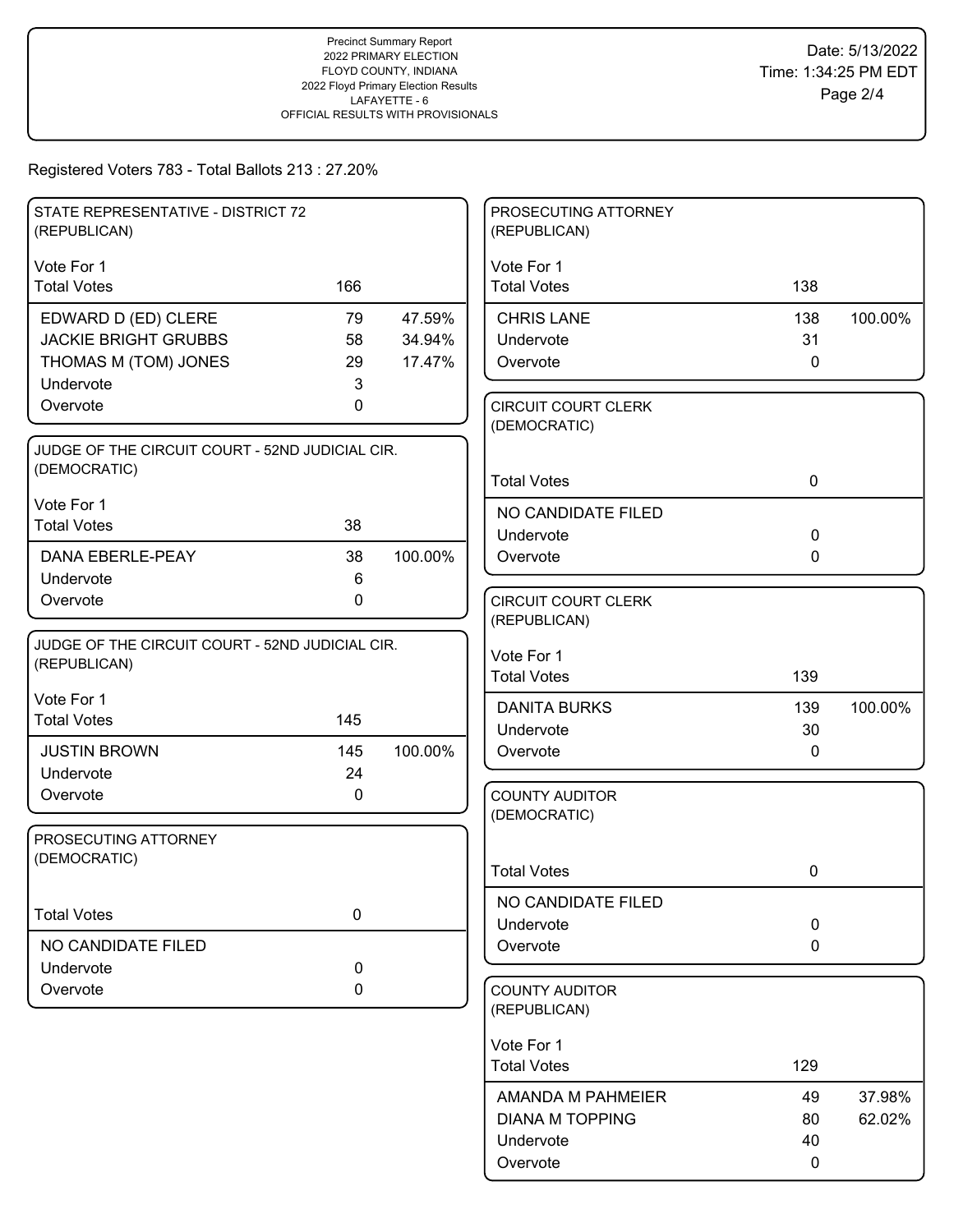| <b>COUNTY SHERIFF</b><br>(DEMOCRATIC) |             |         | <b>COUNTY COMMISSIONER - DISTRICT 1</b><br>(DEMOCRATIC) |        |         |
|---------------------------------------|-------------|---------|---------------------------------------------------------|--------|---------|
| Vote For 1                            |             |         | Vote For 1                                              |        |         |
| <b>Total Votes</b>                    | 39          |         | <b>Total Votes</b>                                      | 38     |         |
| DARRELL W MILLS                       | 39          | 100.00% | <b>TYLER P GAINES</b>                                   | 18     | 47.37%  |
| Undervote                             | 5           |         | <b>CHUCK SIMONS</b>                                     | 20     | 52.63%  |
| Overvote                              | 0           |         | Undervote                                               | 6      |         |
|                                       |             |         | Overvote                                                | 0      |         |
| <b>COUNTY SHERIFF</b>                 |             |         |                                                         |        |         |
| (REPUBLICAN)                          |             |         | <b>COUNTY COMMISSIONER - DISTRICT 1</b>                 |        |         |
| Vote For 1                            |             |         | (REPUBLICAN)                                            |        |         |
| <b>Total Votes</b>                    | 168         |         | Vote For 1                                              |        |         |
| <b>STEVE BUSH</b>                     | 76          | 45.24%  | <b>Total Votes</b>                                      | 162    |         |
| <b>SAM SARKISIAN</b>                  | 92          | 54.76%  | <b>SHAWN CARRUTHERS</b>                                 | 63     | 38.89%  |
| Undervote                             | 1           |         | AL KNABLE                                               | 99     | 61.11%  |
| Overvote                              | 0           |         | Undervote                                               | 7      |         |
|                                       |             |         | Overvote                                                | 0      |         |
| <b>COUNTY ASSESSOR</b>                |             |         |                                                         |        |         |
| (DEMOCRATIC)                          |             |         | <b>COUNTY COUNCIL MEMBER - DISTRICT 2</b>               |        |         |
| Vote For 1                            |             |         | (DEMOCRATIC)                                            |        |         |
| <b>Total Votes</b>                    | 36          |         | Vote For 1                                              |        |         |
| <b>PATRICIA TRISH BADGER</b>          | 36          | 100.00% | <b>Total Votes</b>                                      | 35     |         |
| -BYRD                                 |             |         | <b>DANIEL HARRIS</b>                                    | 35     | 100.00% |
| Undervote                             | 8           |         | Undervote                                               | 9      |         |
| Overvote                              | $\mathbf 0$ |         | Overvote                                                | 0      |         |
|                                       |             |         |                                                         |        |         |
| <b>COUNTY ASSESSOR</b>                |             |         | COUNTY COUNCIL MEMBER - DISTRICT 2                      |        |         |
| (REPUBLICAN)                          |             |         | (REPUBLICAN)                                            |        |         |
| Vote For 1                            |             |         | Vote For 1                                              |        |         |
| <b>Total Votes</b>                    | 136         |         | <b>Total Votes</b>                                      | 164    |         |
| <b>CHRIS DONES</b>                    | 27          | 19.85%  |                                                         |        |         |
| JAMES W SINKS                         | 41          | 30.15%  | <b>JIM FREIBERGER</b>                                   | 102    | 62.20%  |
| <b>TERRY L WATSON</b>                 | 68          | 50.00%  | ADAM ROBERTS                                            | 62     | 37.80%  |
| Undervote                             | 33          |         | Undervote<br>Overvote                                   | 5<br>0 |         |
| Overvote                              | $\mathbf 0$ |         |                                                         |        |         |
|                                       |             |         |                                                         |        |         |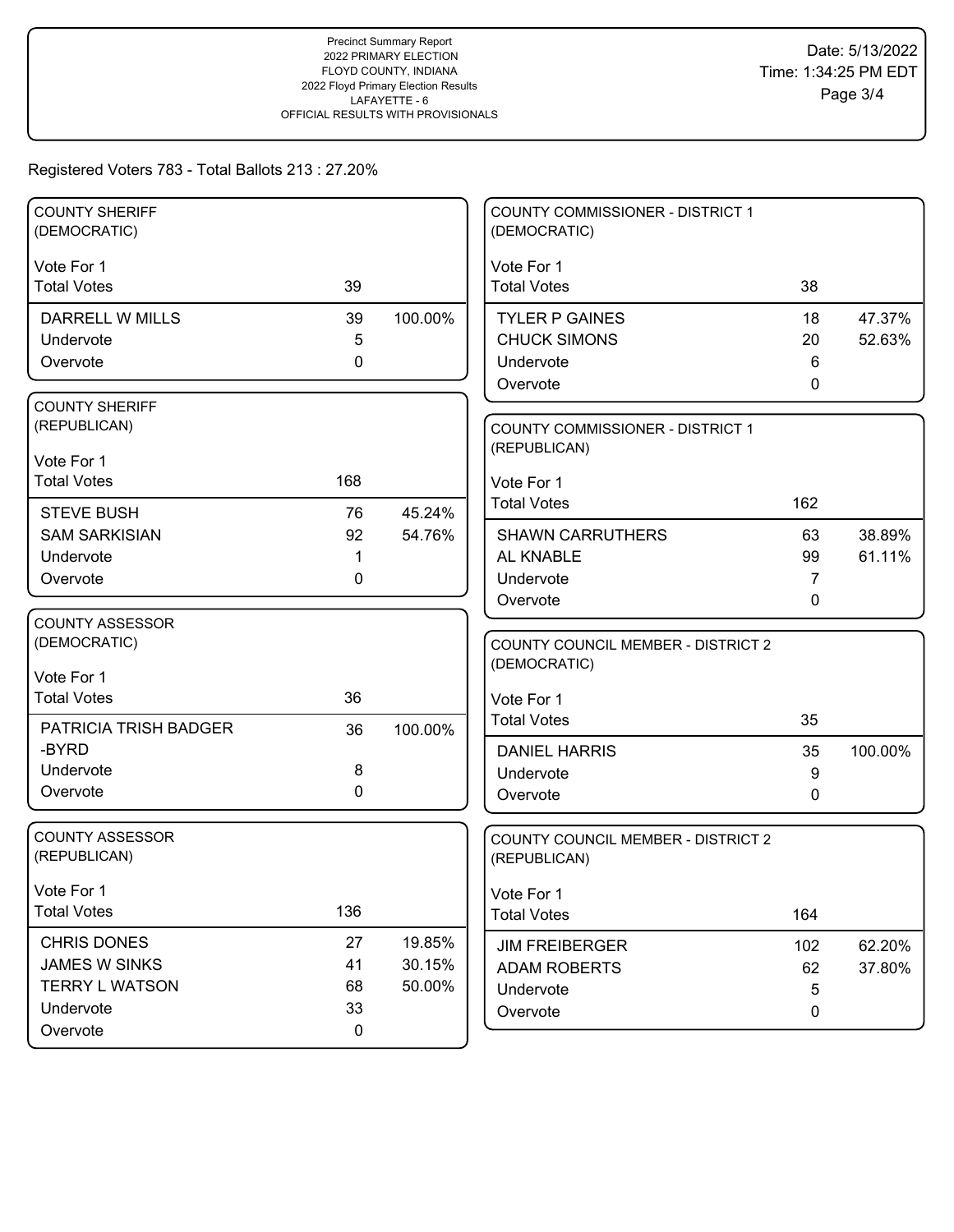| LAFAYETTE TWP. TRUSTEE<br>(DEMOCRATIC)      |     |         | REP STATE CONVENTION DELEGATE - FLOYD CO., AT LARGE<br>(REPUBLICAN) |     |        |
|---------------------------------------------|-----|---------|---------------------------------------------------------------------|-----|--------|
| Vote For 1                                  |     |         | Vote For 10                                                         |     |        |
| <b>Total Votes</b>                          | 39  |         | <b>Total Votes</b>                                                  | 745 |        |
| <b>EMILY BATLINER BICKERS</b>               | 39  | 100.00% | DALE M BAGSHAW                                                      | 57  | 7.65%  |
| Undervote                                   | 5   |         | <b>SHARON G BAGSHAW</b>                                             | 49  | 6.58%  |
| Overvote                                    | 0   |         | <b>SHAWN CARRUTHERS</b>                                             | 87  | 11.68% |
|                                             |     |         | EDWARD D (ED) CLERE                                                 | 107 | 14.36% |
| LAFAYETTE TWP. TRUSTEE                      |     |         | <b>DOUG DRAKE</b>                                                   | 37  | 4.97%  |
| (REPUBLICAN)                                |     |         | <b>LOIS HERTOG</b>                                                  | 39  | 5.23%  |
|                                             |     |         | <b>JAMES A KANNING</b>                                              | 49  | 6.58%  |
| Vote For 1<br><b>Total Votes</b>            | 144 |         | <b>ANNIE KIRCHNER</b>                                               | 59  | 7.92%  |
|                                             |     |         | <b>MATT MILLIES</b>                                                 | 41  | 5.50%  |
| <b>JEFF WILLIAMS</b>                        | 144 | 100.00% | <b>LINDA K MOHNEY</b>                                               | 32  | 4.30%  |
| Undervote                                   | 25  |         | <b>CARL PEARCY</b>                                                  | 46  | 6.17%  |
| Overvote                                    | 0   |         | <b>ROY SCOTT</b>                                                    | 34  | 4.56%  |
|                                             |     |         | ANDREW B TAKAMI                                                     | 45  | 6.04%  |
| LAFAYETTE TWP. BOARD MEMBER                 |     |         | <b>JOSH JT TURNER</b>                                               | 63  | 8.46%  |
| (DEMOCRATIC)                                |     |         | Undervote                                                           | 945 |        |
| Vote For 3                                  |     |         | Overvote                                                            | 0   |        |
| <b>Total Votes</b>                          | 92  |         |                                                                     |     |        |
|                                             |     |         |                                                                     |     |        |
| <b>BETTY BATLINER</b>                       | 32  | 34.78%  |                                                                     |     |        |
| <b>BARBARA ZIPP LAMB</b>                    | 31  | 33.70%  |                                                                     |     |        |
| <b>JEREMY SHUMATE</b>                       | 29  | 31.52%  |                                                                     |     |        |
| Undervote                                   | 40  |         |                                                                     |     |        |
| Overvote                                    | 0   |         |                                                                     |     |        |
| LAFAYETTE TWP. BOARD MEMBER<br>(REPUBLICAN) |     |         |                                                                     |     |        |
| Vote For 3                                  |     |         |                                                                     |     |        |
| <b>Total Votes</b>                          | 303 |         |                                                                     |     |        |
| <b>JIMMY CUMMINS</b>                        | 92  | 30.36%  |                                                                     |     |        |
| <b>CHRISTY MCDANIEL</b>                     | 113 | 37.29%  |                                                                     |     |        |
| <b>BOB SNOOK</b>                            | 98  | 32.34%  |                                                                     |     |        |
| Undervote                                   | 204 |         |                                                                     |     |        |
| Overvote                                    | 0   |         |                                                                     |     |        |
|                                             |     |         |                                                                     |     |        |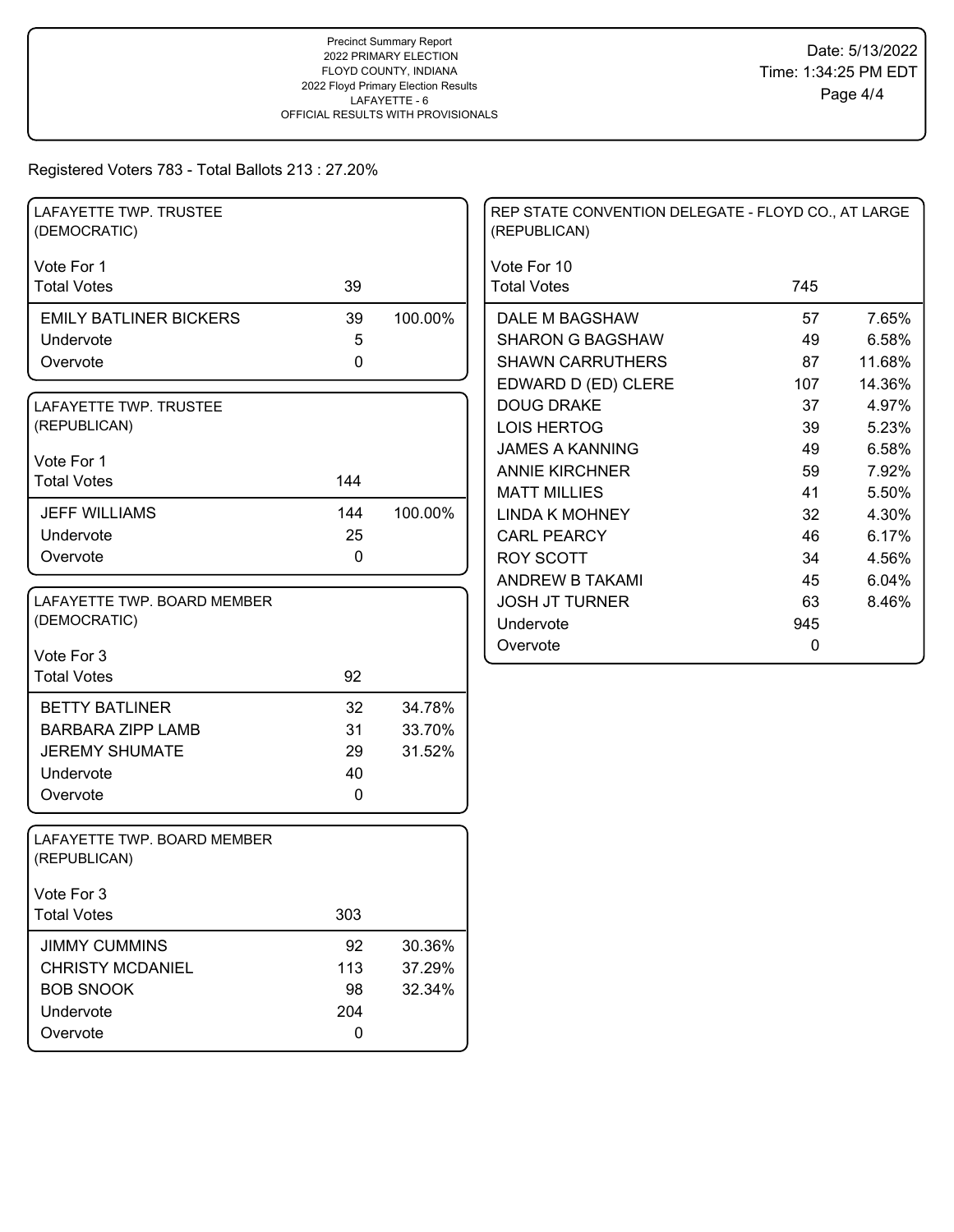| Party Distribution                                                                        |                                     |                           | UNITED STATES REPRESENTATIVE - 9TH DISTRICT<br>(REPUBLICAN)            |                          |                       |
|-------------------------------------------------------------------------------------------|-------------------------------------|---------------------------|------------------------------------------------------------------------|--------------------------|-----------------------|
| <b>Total Ballots</b>                                                                      | 197                                 |                           | Vote For 1<br><b>Total Votes</b>                                       | 143                      |                       |
| <b>DEMOCRATIC</b><br><b>REPUBLICAN</b>                                                    | 45<br>152                           | 22.84%<br>77.16%          | <b>JIM BAKER</b><br><b>STU BARNES-ISRAEL</b>                           | 9<br>34                  | 6.29%<br>23.78%       |
| UNITED STATES SENATOR<br>(DEMOCRATIC)                                                     |                                     |                           | J MICHAEL DAVISSON<br><b>DAN HEIWIG</b><br><b>ERIN HOUCHIN</b>         | 1<br>0<br>48             | 0.70%<br>0%<br>33.57% |
| Vote For 1<br><b>Total Votes</b>                                                          | 36                                  |                           | <b>D ERIC SCHANSBERG</b><br><b>MIKE SODREL</b><br><b>BILL J THOMAS</b> | 3<br>46<br>$\mathbf 0$   | 2.10%<br>32.17%<br>0% |
| THOMAS M MCDERMOTT JR<br>Undervote<br>Overvote                                            | 36<br>9<br>0                        | 100.00%                   | <b>BRIAN TIBBS</b><br>Undervote<br>Overvote                            | $\overline{2}$<br>9<br>0 | 1.40%                 |
| UNITED STATES SENATOR<br>(REPUBLICAN)                                                     |                                     |                           | STATE SENATOR - DISTRICT 47<br>(DEMOCRATIC)                            |                          |                       |
| Vote For 1<br><b>Total Votes</b>                                                          | 126                                 |                           | <b>Total Votes</b>                                                     | $\mathbf 0$              |                       |
| <b>TODD YOUNG</b><br>Undervote<br>Overvote                                                | 126<br>26<br>$\mathbf 0$            | 100.00%                   | NO CANDIDATE FILED<br>Undervote<br>Overvote                            | 0<br>0                   |                       |
| UNITED STATES REPRESENTATIVE - 9TH DISTRICT<br>(DEMOCRATIC)                               |                                     |                           | STATE SENATOR - DISTRICT 47<br>(REPUBLICAN)                            |                          |                       |
| Vote For 1<br><b>Total Votes</b>                                                          | 41                                  |                           | Vote For 1<br><b>Total Votes</b>                                       | 140                      |                       |
| <b>ISAK ASARE</b><br><b>D LIAM DORRIS</b><br><b>MATTHEW FYFE</b><br>Undervote<br>Overvote | $\overline{7}$<br>3<br>31<br>4<br>0 | 17.07%<br>7.32%<br>75.61% | <b>KEVIN BOEHNLEIN</b><br><b>GARY BYRNE</b><br>Undervote<br>Overvote   | 102<br>38<br>12<br>0     | 72.86%<br>27.14%      |
|                                                                                           |                                     |                           | STATE REPRESENTATIVE - DISTRICT 70<br>(DEMOCRATIC)                     |                          |                       |
|                                                                                           |                                     |                           | Vote For 1<br><b>Total Votes</b>                                       | 41                       |                       |
|                                                                                           |                                     |                           | <b>JASON JOE SHEMANSKI</b><br>Undervote<br>Overvote                    | 41<br>4<br>0             | 100.00%               |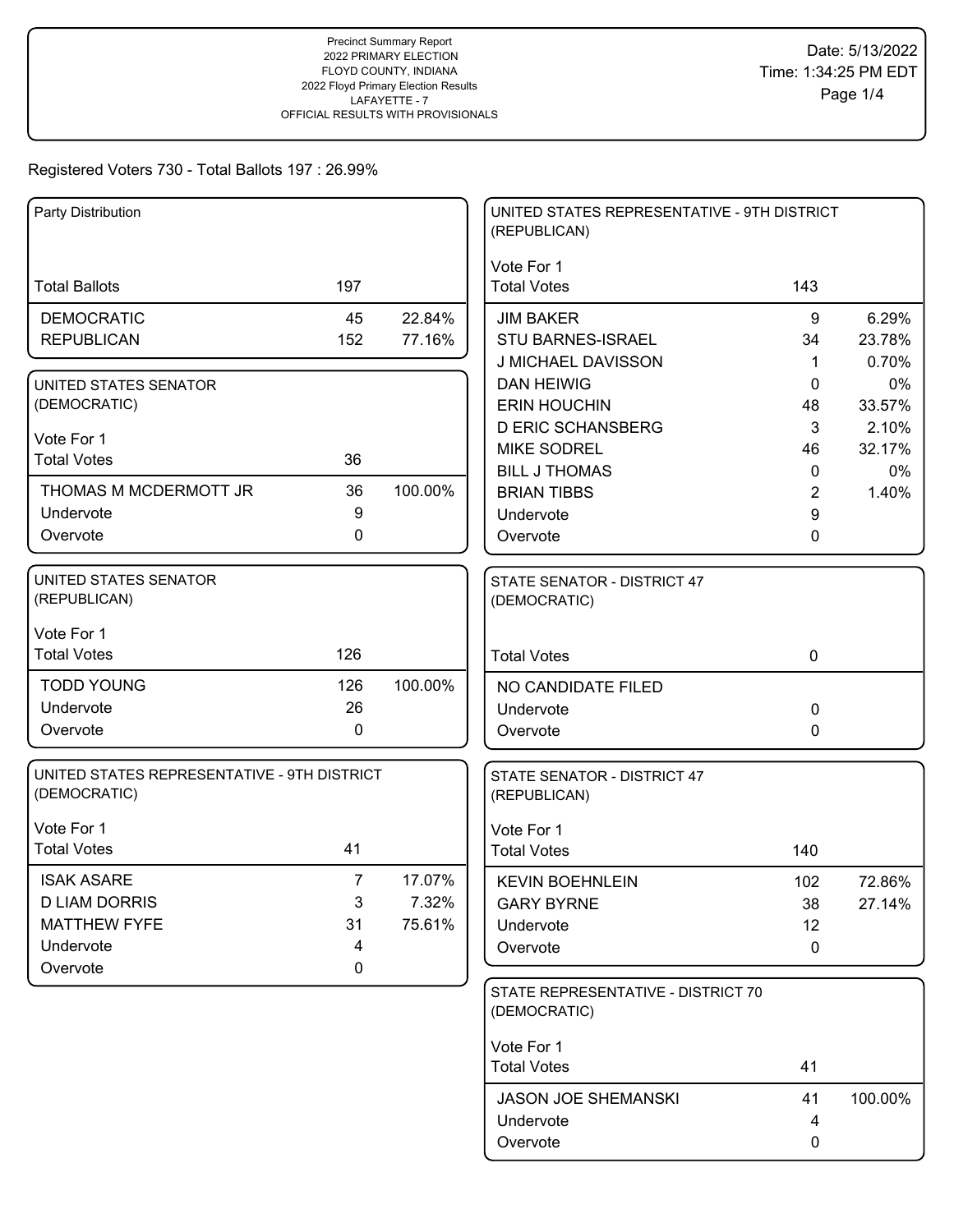| STATE REPRESENTATIVE - DISTRICT 70<br>(REPUBLICAN)              |     |         | <b>CIRCUIT COURT CLERK</b><br>(DEMOCRATIC) |              |         |
|-----------------------------------------------------------------|-----|---------|--------------------------------------------|--------------|---------|
| Vote For 1                                                      |     |         |                                            |              |         |
| <b>Total Votes</b>                                              | 121 |         | <b>Total Votes</b>                         | $\mathbf 0$  |         |
| <b>KAREN ENGLEMAN</b>                                           | 121 | 100.00% | NO CANDIDATE FILED                         |              |         |
| Undervote                                                       | 31  |         | Undervote                                  | 0            |         |
| Overvote                                                        | 0   |         | Overvote                                   | 0            |         |
| JUDGE OF THE CIRCUIT COURT - 52ND JUDICIAL CIR.<br>(DEMOCRATIC) |     |         | <b>CIRCUIT COURT CLERK</b><br>(REPUBLICAN) |              |         |
| Vote For 1                                                      |     |         | Vote For 1                                 |              |         |
| <b>Total Votes</b>                                              | 44  |         | <b>Total Votes</b>                         | 124          |         |
| <b>DANA EBERLE-PEAY</b>                                         | 44  | 100.00% | <b>DANITA BURKS</b>                        | 124          | 100.00% |
| Undervote                                                       | 1   |         | Undervote                                  | 28           |         |
| Overvote                                                        | 0   |         | Overvote                                   | $\mathbf{0}$ |         |
| JUDGE OF THE CIRCUIT COURT - 52ND JUDICIAL CIR.<br>(REPUBLICAN) |     |         | <b>COUNTY AUDITOR</b><br>(DEMOCRATIC)      |              |         |
| Vote For 1<br><b>Total Votes</b>                                | 124 |         | <b>Total Votes</b>                         | $\mathbf 0$  |         |
| <b>JUSTIN BROWN</b>                                             | 124 | 100.00% | NO CANDIDATE FILED                         |              |         |
| Undervote                                                       | 28  |         | Undervote                                  | 0            |         |
| Overvote                                                        | 0   |         | Overvote                                   | 0            |         |
| PROSECUTING ATTORNEY<br>(DEMOCRATIC)                            |     |         | <b>COUNTY AUDITOR</b><br>(REPUBLICAN)      |              |         |
|                                                                 |     |         | Vote For 1                                 |              |         |
| <b>Total Votes</b>                                              | 0   |         | <b>Total Votes</b>                         | 120          |         |
| NO CANDIDATE FILED                                              |     |         | AMANDA M PAHMEIER                          | 49           | 40.83%  |
| Undervote                                                       | 0   |         | <b>DIANA M TOPPING</b>                     | 71           | 59.17%  |
| Overvote                                                        | 0   |         | Undervote<br>Overvote                      | 32<br>0      |         |
| PROSECUTING ATTORNEY                                            |     |         |                                            |              |         |
| (REPUBLICAN)                                                    |     |         | <b>COUNTY SHERIFF</b>                      |              |         |
| Vote For 1                                                      |     |         | (DEMOCRATIC)                               |              |         |
| <b>Total Votes</b>                                              | 130 |         | Vote For 1                                 |              |         |
| <b>CHRIS LANE</b>                                               | 130 | 100.00% | <b>Total Votes</b>                         | 42           |         |
| Undervote                                                       | 22  |         | DARRELL W MILLS                            | 42           | 100.00% |
| Overvote                                                        | 0   |         | Undervote                                  | 3            |         |
|                                                                 |     |         | Overvote                                   | 0            |         |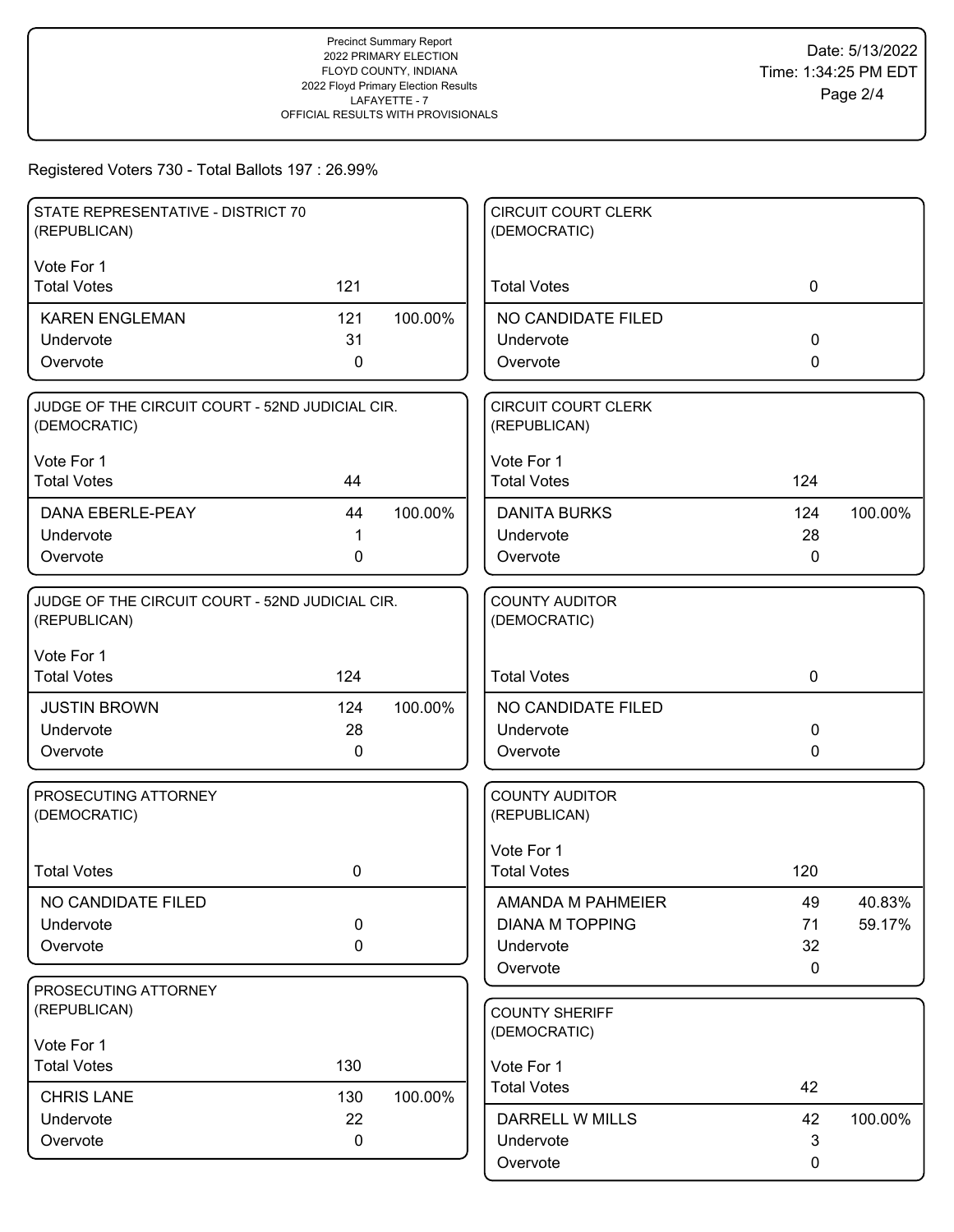| <b>COUNTY SHERIFF</b><br>(REPUBLICAN)   |                |         | <b>COUNTY COMMISSIONER - DISTRICT 1</b><br>(REPUBLICAN) |              |         |
|-----------------------------------------|----------------|---------|---------------------------------------------------------|--------------|---------|
| Vote For 1                              |                |         | Vote For 1                                              |              |         |
| <b>Total Votes</b>                      | 150            |         | <b>Total Votes</b>                                      | 146          |         |
| <b>STEVE BUSH</b>                       | 61             | 40.67%  | <b>SHAWN CARRUTHERS</b>                                 | 58           | 39.73%  |
| <b>SAM SARKISIAN</b>                    | 89             | 59.33%  | AL KNABLE                                               | 88           | 60.27%  |
| Undervote                               | $\overline{2}$ |         | Undervote                                               | 6            |         |
| Overvote                                | $\mathbf 0$    |         | Overvote                                                | 0            |         |
| <b>COUNTY ASSESSOR</b>                  |                |         | COUNTY COUNCIL MEMBER - DISTRICT 2                      |              |         |
| (DEMOCRATIC)                            |                |         | (DEMOCRATIC)                                            |              |         |
| Vote For 1                              |                |         | Vote For 1                                              |              |         |
| <b>Total Votes</b>                      | 37             |         | <b>Total Votes</b>                                      | 40           |         |
| PATRICIA TRISH BADGER                   | 37             | 100.00% | <b>DANIEL HARRIS</b>                                    | 40           | 100.00% |
| -BYRD                                   |                |         | Undervote                                               | 5            |         |
| Undervote                               | $\bf 8$        |         | Overvote                                                | 0            |         |
| Overvote                                | 0              |         |                                                         |              |         |
| <b>COUNTY ASSESSOR</b>                  |                |         | <b>COUNTY COUNCIL MEMBER - DISTRICT 2</b>               |              |         |
| (REPUBLICAN)                            |                |         | (REPUBLICAN)                                            |              |         |
|                                         |                |         | Vote For 1                                              |              |         |
| Vote For 1                              |                |         | <b>Total Votes</b>                                      | 143          |         |
| <b>Total Votes</b>                      | 119            |         | <b>JIM FREIBERGER</b>                                   | 109          | 76.22%  |
| <b>CHRIS DONES</b>                      | 31             | 26.05%  | <b>ADAM ROBERTS</b>                                     | 34           | 23.78%  |
| <b>JAMES W SINKS</b>                    | 24             | 20.17%  | Undervote                                               | 9            |         |
| <b>TERRY L WATSON</b>                   | 64             | 53.78%  | Overvote                                                | 0            |         |
| Undervote                               | 33             |         |                                                         |              |         |
| Overvote                                | 0              |         | LAFAYETTE TWP. TRUSTEE                                  |              |         |
| <b>COUNTY COMMISSIONER - DISTRICT 1</b> |                |         | (DEMOCRATIC)                                            |              |         |
| (DEMOCRATIC)                            |                |         | Vote For 1                                              |              |         |
|                                         |                |         | <b>Total Votes</b>                                      | 42           |         |
| Vote For 1<br><b>Total Votes</b>        | 42             |         | <b>EMILY BATLINER BICKERS</b>                           | 42           | 100.00% |
|                                         |                |         | Undervote                                               | $\mathbf{3}$ |         |
| <b>TYLER P GAINES</b>                   | 15             | 35.71%  | Overvote                                                | 0            |         |
| <b>CHUCK SIMONS</b>                     | 27             | 64.29%  |                                                         |              |         |
| Undervote                               | $\sqrt{3}$     |         |                                                         |              |         |
| Overvote                                | 0              |         |                                                         |              |         |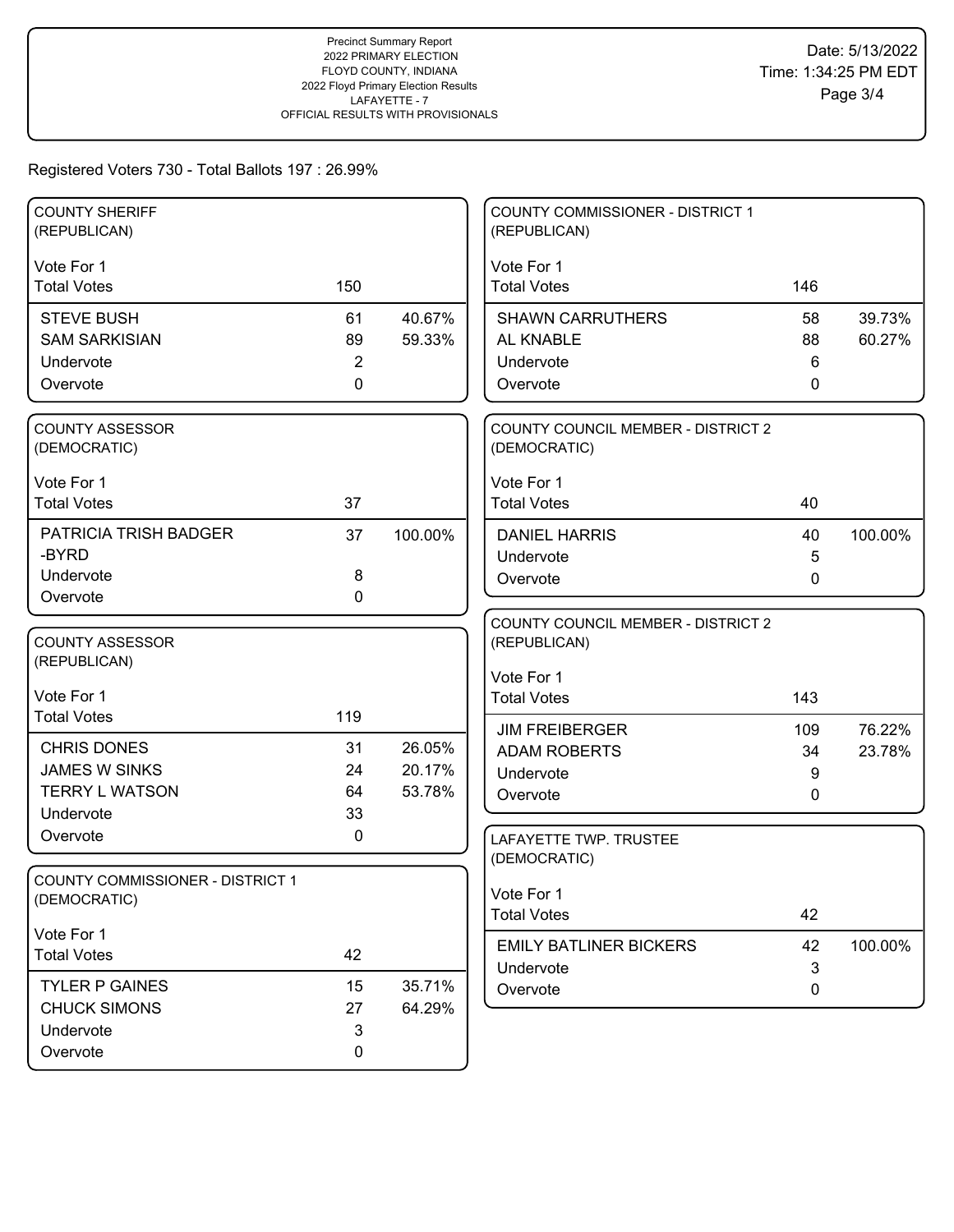| LAFAYETTE TWP. TRUSTEE<br>(REPUBLICAN)      |     |         | REP STATE CONVENTION DELEGATE - FLOYD CO., AT LARGE<br>(REPUBLICAN) |          |        |
|---------------------------------------------|-----|---------|---------------------------------------------------------------------|----------|--------|
| Vote For 1                                  |     |         | Vote For 10                                                         |          |        |
| <b>Total Votes</b>                          | 128 |         | <b>Total Votes</b>                                                  | 689      |        |
| <b>JEFF WILLIAMS</b>                        | 128 | 100.00% | DALE M BAGSHAW                                                      | 64       | 9.29%  |
| Undervote                                   | 24  |         | <b>SHARON G BAGSHAW</b>                                             | 48       | 6.97%  |
| Overvote                                    | 0   |         | <b>SHAWN CARRUTHERS</b>                                             | 77       | 11.18% |
|                                             |     |         | EDWARD D (ED) CLERE                                                 | 100      | 14.51% |
| LAFAYETTE TWP. BOARD MEMBER                 |     |         | <b>DOUG DRAKE</b>                                                   | 36       | 5.22%  |
| (DEMOCRATIC)                                |     |         | <b>LOIS HERTOG</b>                                                  | 45       | 6.53%  |
|                                             |     |         | <b>JAMES A KANNING</b>                                              | 41       | 5.95%  |
| Vote For 3<br><b>Total Votes</b>            | 92  |         | <b>ANNIE KIRCHNER</b>                                               | 60       | 8.71%  |
|                                             |     |         | <b>MATT MILLIES</b>                                                 | 40       | 5.81%  |
| <b>BETTY BATLINER</b>                       | 36  | 39.13%  | <b>LINDA K MOHNEY</b>                                               | 30       | 4.35%  |
| <b>BARBARA ZIPP LAMB</b>                    | 37  | 40.22%  | <b>CARL PEARCY</b>                                                  | 37       | 5.37%  |
| <b>JEREMY SHUMATE</b>                       | 19  | 20.65%  | <b>ROY SCOTT</b>                                                    | 28       | 4.06%  |
| Undervote                                   | 43  |         | ANDREW B TAKAMI                                                     | 33       | 4.79%  |
| Overvote                                    | 0   |         | <b>JOSH JT TURNER</b>                                               | 50       | 7.26%  |
|                                             |     |         | Undervote                                                           | 831      |        |
| LAFAYETTE TWP. BOARD MEMBER<br>(REPUBLICAN) |     |         | Overvote                                                            | $\Omega$ |        |
| Vote For 3                                  |     |         |                                                                     |          |        |
| <b>Total Votes</b>                          | 278 |         |                                                                     |          |        |
| <b>JIMMY CUMMINS</b>                        | 89  | 32.01%  |                                                                     |          |        |
| <b>CHRISTY MCDANIEL</b>                     | 107 | 38.49%  |                                                                     |          |        |
| <b>BOB SNOOK</b>                            | 82  | 29.50%  |                                                                     |          |        |
| Undervote                                   | 178 |         |                                                                     |          |        |
| Overvote                                    | 0   |         |                                                                     |          |        |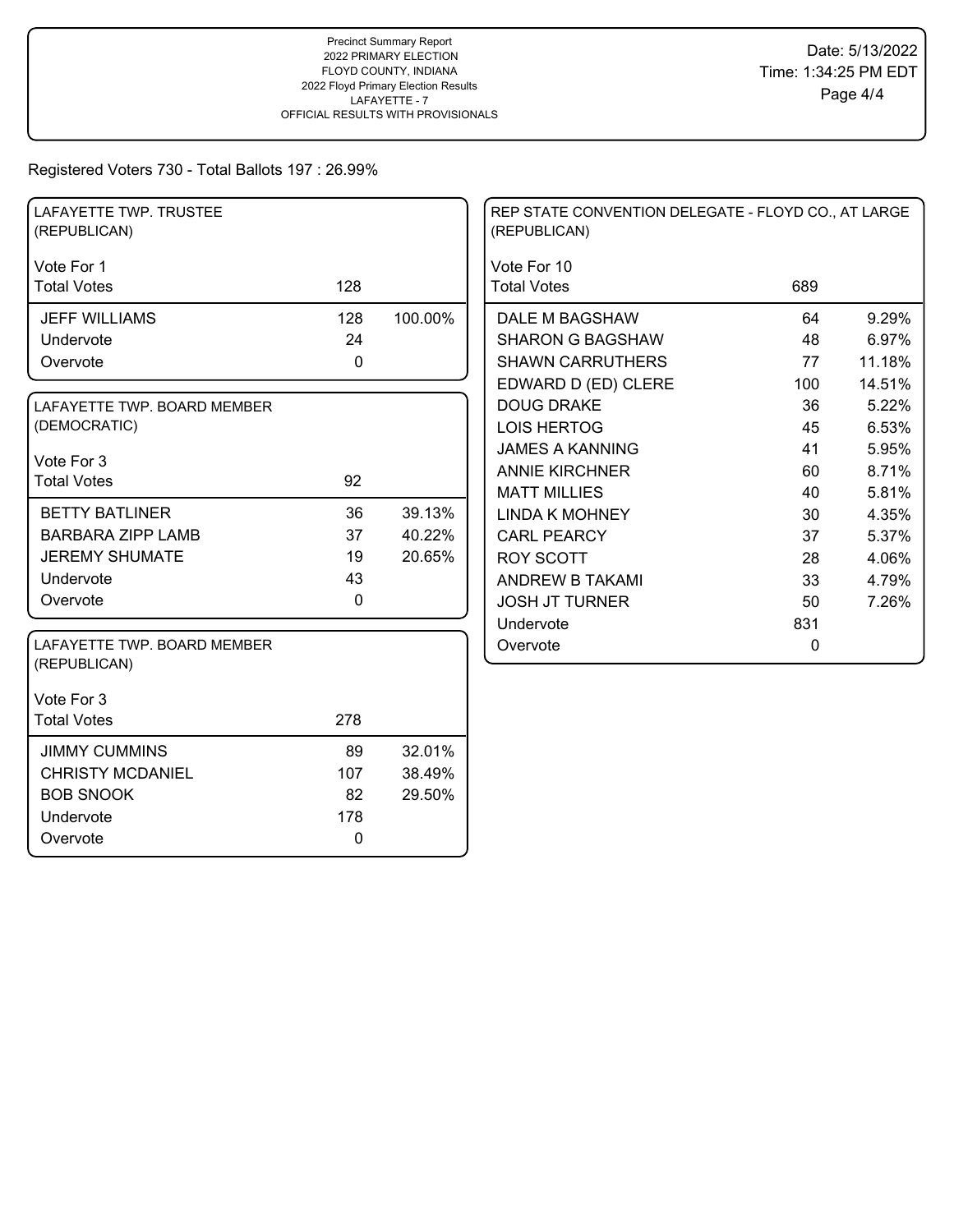| Party Distribution                                                                        |                                                |                            | UNITED STATES REPRESENTATIVE - 9TH DISTRICT<br>(REPUBLICAN)          |                               |                       |
|-------------------------------------------------------------------------------------------|------------------------------------------------|----------------------------|----------------------------------------------------------------------|-------------------------------|-----------------------|
| <b>Total Ballots</b>                                                                      | 136                                            |                            | Vote For 1<br><b>Total Votes</b>                                     | 82                            |                       |
| <b>DEMOCRATIC</b><br><b>REPUBLICAN</b>                                                    | 47<br>89                                       | 34.56%<br>65.44%           | <b>JIM BAKER</b><br>STU BARNES-ISRAEL<br>J MICHAEL DAVISSON          | 5<br>16<br>0                  | 6.10%<br>19.51%<br>0% |
| UNITED STATES SENATOR<br>(DEMOCRATIC)                                                     |                                                |                            | <b>DAN HEIWIG</b><br><b>ERIN HOUCHIN</b><br><b>D ERIC SCHANSBERG</b> | $\mathbf 1$<br>25<br>$\Omega$ | 1.22%<br>30.49%<br>0% |
| Vote For 1<br><b>Total Votes</b>                                                          | 37                                             |                            | <b>MIKE SODREL</b><br><b>BILL J THOMAS</b>                           | 29<br>$\overline{2}$          | 35.37%<br>2.44%       |
| THOMAS M MCDERMOTT JR<br>Undervote<br>Overvote                                            | 37<br>10<br>$\mathbf 0$                        | 100.00%                    | <b>BRIAN TIBBS</b><br>Undervote<br>Overvote                          | 4<br>7<br>0                   | 4.88%                 |
| <b>UNITED STATES SENATOR</b><br>(REPUBLICAN)                                              |                                                |                            | STATE SENATOR - DISTRICT 47<br>(DEMOCRATIC)                          |                               |                       |
| Vote For 1<br><b>Total Votes</b>                                                          | 53                                             |                            | <b>Total Votes</b>                                                   | $\mathbf 0$                   |                       |
| <b>TODD YOUNG</b><br>Undervote<br>Overvote                                                | 53<br>36<br>0                                  | 100.00%                    | NO CANDIDATE FILED<br>Undervote<br>Overvote                          | $\Omega$<br>0                 |                       |
| UNITED STATES REPRESENTATIVE - 9TH DISTRICT<br>(DEMOCRATIC)                               |                                                |                            | STATE SENATOR - DISTRICT 47<br>(REPUBLICAN)                          |                               |                       |
| Vote For 1<br><b>Total Votes</b>                                                          | 44                                             |                            | Vote For 1<br><b>Total Votes</b>                                     | 77                            |                       |
| <b>ISAK ASARE</b><br><b>D LIAM DORRIS</b><br><b>MATTHEW FYFE</b><br>Undervote<br>Overvote | 10<br>$\overline{7}$<br>27<br>3<br>$\mathbf 0$ | 22.73%<br>15.91%<br>61.36% | <b>KEVIN BOEHNLEIN</b><br><b>GARY BYRNE</b><br>Undervote<br>Overvote | 42<br>35<br>11<br>$\mathbf 0$ | 54.55%<br>45.45%      |
|                                                                                           |                                                |                            | STATE REPRESENTATIVE - DISTRICT 72<br>(DEMOCRATIC)                   |                               |                       |
|                                                                                           |                                                |                            | Vote For 1<br><b>Total Votes</b>                                     | 42                            |                       |
|                                                                                           |                                                |                            | <b>KEIL L ROARK</b><br>Undervote<br>Overvote                         | 42<br>5<br>0                  | 100.00%               |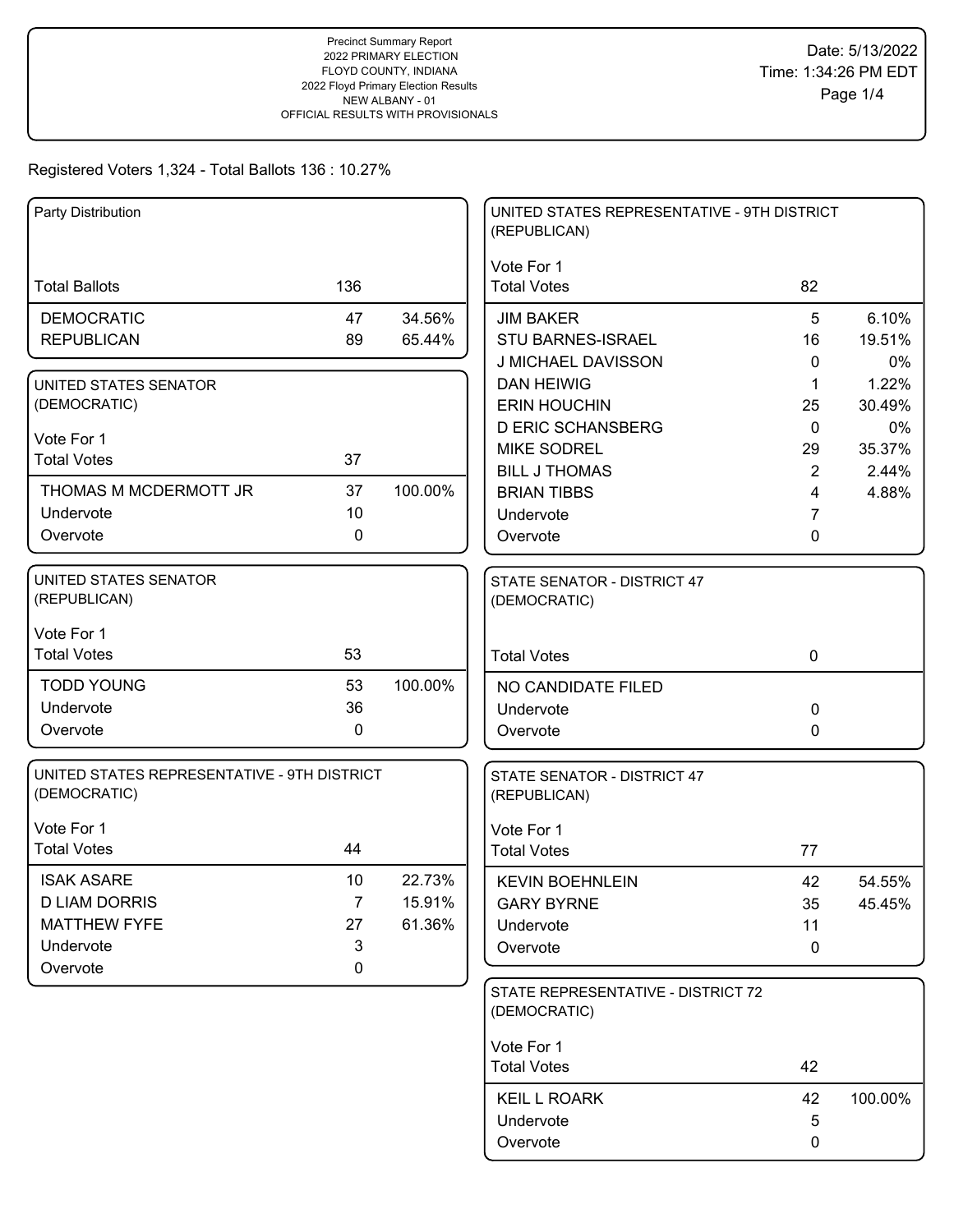| STATE REPRESENTATIVE - DISTRICT 72<br>(REPUBLICAN) |    |         | PROSECUTING ATTORNEY<br>(REPUBLICAN)       |             |         |
|----------------------------------------------------|----|---------|--------------------------------------------|-------------|---------|
| Vote For 1                                         |    |         | Vote For 1                                 |             |         |
| <b>Total Votes</b>                                 | 85 |         | <b>Total Votes</b>                         | 76          |         |
| EDWARD D (ED) CLERE                                | 43 | 50.59%  | <b>CHRIS LANE</b>                          | 76          | 100.00% |
| <b>JACKIE BRIGHT GRUBBS</b>                        | 29 | 34.12%  | Undervote                                  | 12          |         |
| THOMAS M (TOM) JONES                               | 13 | 15.29%  | Overvote                                   | $\mathbf 0$ |         |
| Undervote                                          | 3  |         |                                            |             |         |
| Overvote                                           | 0  |         | <b>CIRCUIT COURT CLERK</b><br>(DEMOCRATIC) |             |         |
| JUDGE OF THE CIRCUIT COURT - 52ND JUDICIAL CIR.    |    |         |                                            |             |         |
| (DEMOCRATIC)                                       |    |         | <b>Total Votes</b>                         | $\mathbf 0$ |         |
| Vote For 1                                         |    |         | NO CANDIDATE FILED                         |             |         |
| <b>Total Votes</b>                                 | 41 |         | Undervote                                  | $\mathbf 0$ |         |
| DANA EBERLE-PEAY                                   | 41 | 100.00% | Overvote                                   | $\mathbf 0$ |         |
| Undervote                                          | 6  |         |                                            |             |         |
| Overvote                                           | 0  |         | <b>CIRCUIT COURT CLERK</b>                 |             |         |
|                                                    |    |         | (REPUBLICAN)                               |             |         |
| JUDGE OF THE CIRCUIT COURT - 52ND JUDICIAL CIR.    |    |         | Vote For 1                                 |             |         |
| (REPUBLICAN)                                       |    |         | <b>Total Votes</b>                         | 73          |         |
| Vote For 1                                         |    |         | <b>DANITA BURKS</b>                        | 73          | 100.00% |
| <b>Total Votes</b>                                 | 73 |         | Undervote                                  | 15          |         |
| <b>JUSTIN BROWN</b>                                | 73 | 100.00% | Overvote                                   | $\mathbf 0$ |         |
| Undervote                                          | 15 |         |                                            |             |         |
| Overvote                                           | 0  |         | <b>COUNTY AUDITOR</b>                      |             |         |
|                                                    |    |         | (DEMOCRATIC)                               |             |         |
| PROSECUTING ATTORNEY<br>(DEMOCRATIC)               |    |         |                                            |             |         |
|                                                    |    |         | <b>Total Votes</b>                         | 0           |         |
|                                                    |    |         | NO CANDIDATE FILED                         |             |         |
| <b>Total Votes</b>                                 | 0  |         | Undervote                                  | $\mathbf 0$ |         |
| NO CANDIDATE FILED                                 |    |         | Overvote                                   | $\mathbf 0$ |         |
| Undervote                                          | 0  |         |                                            |             |         |
| Overvote                                           | 0  |         | <b>COUNTY AUDITOR</b><br>(REPUBLICAN)      |             |         |
|                                                    |    |         |                                            |             |         |
|                                                    |    |         | Vote For 1<br><b>Total Votes</b>           | 67          |         |
|                                                    |    |         |                                            |             |         |
|                                                    |    |         | AMANDA M PAHMEIER                          | 33          | 49.25%  |
|                                                    |    |         | <b>DIANA M TOPPING</b><br>Undervote        | 34<br>21    | 50.75%  |
|                                                    |    |         | Overvote                                   | 0           |         |
|                                                    |    |         |                                            |             |         |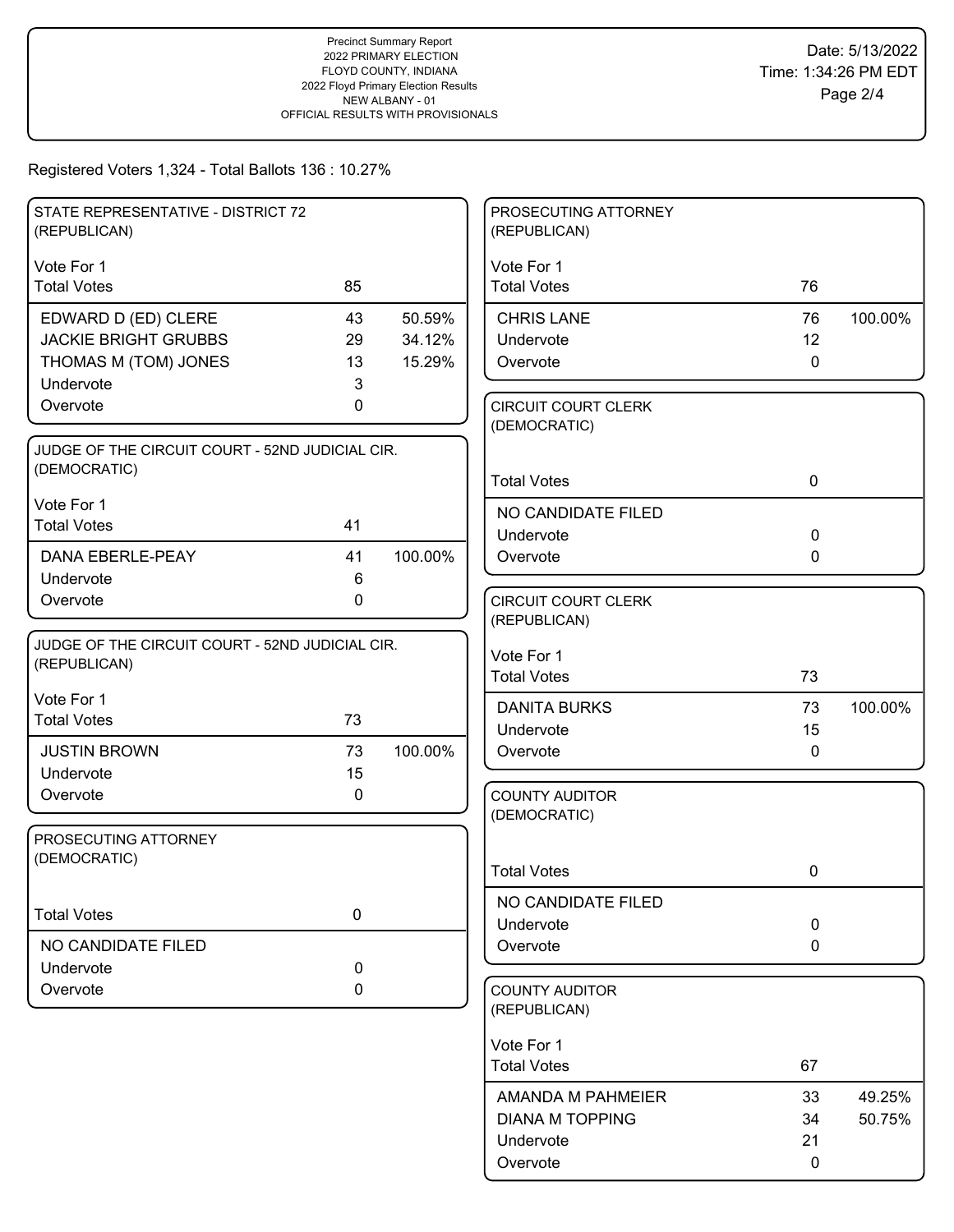| <b>COUNTY SHERIFF</b><br>(DEMOCRATIC)                                                                                                                                     |                                           |                             | <b>COUNTY COMMISSIONER - DISTRICT 1</b><br>(DEMOCRATIC)                                                                                                                                         |                                           |                            |
|---------------------------------------------------------------------------------------------------------------------------------------------------------------------------|-------------------------------------------|-----------------------------|-------------------------------------------------------------------------------------------------------------------------------------------------------------------------------------------------|-------------------------------------------|----------------------------|
| Vote For 1<br><b>Total Votes</b>                                                                                                                                          | 42                                        |                             | Vote For 1<br><b>Total Votes</b>                                                                                                                                                                | 41                                        |                            |
| <b>DARRELL W MILLS</b><br>Undervote<br>Overvote<br><b>COUNTY SHERIFF</b><br>(REPUBLICAN)<br>Vote For 1<br><b>Total Votes</b><br><b>STEVE BUSH</b><br><b>SAM SARKISIAN</b> | 42<br>5<br>$\mathbf{0}$<br>87<br>31<br>56 | 100.00%<br>35.63%<br>64.37% | <b>TYLER P GAINES</b><br><b>CHUCK SIMONS</b><br>Undervote<br>Overvote<br><b>COUNTY COMMISSIONER - DISTRICT 1</b><br>(REPUBLICAN)<br>Vote For 1<br><b>Total Votes</b><br><b>SHAWN CARRUTHERS</b> | 26<br>15<br>6<br>$\mathbf{0}$<br>80<br>22 | 63.41%<br>36.59%<br>27.50% |
| Undervote<br>Overvote                                                                                                                                                     | 1<br>0                                    |                             | AL KNABLE<br>Undervote<br>Overvote                                                                                                                                                              | 58<br>8<br>0                              | 72.50%                     |
| <b>COUNTY ASSESSOR</b><br>(DEMOCRATIC)<br>Vote For 1<br><b>Total Votes</b><br>PATRICIA TRISH BADGER                                                                       | 43<br>43                                  | 100.00%                     | COUNTY COUNCIL MEMBER - DISTRICT 1<br>(DEMOCRATIC)<br>Vote For 1<br><b>Total Votes</b>                                                                                                          | 40                                        |                            |
| -BYRD<br>Undervote<br>Overvote                                                                                                                                            | 4<br>0                                    |                             | <b>TONY TORAN</b><br>Undervote<br>Overvote                                                                                                                                                      | 40<br>7<br>0                              | 100.00%                    |
| <b>COUNTY ASSESSOR</b><br>(REPUBLICAN)                                                                                                                                    |                                           |                             | COUNTY COUNCIL MEMBER - DISTRICT 1<br>(REPUBLICAN)                                                                                                                                              |                                           |                            |
| Vote For 1<br><b>Total Votes</b>                                                                                                                                          | 70                                        |                             | Vote For 1<br><b>Total Votes</b>                                                                                                                                                                | 68                                        |                            |
| CHRIS DONES<br><b>JAMES W SINKS</b><br><b>TERRY L WATSON</b><br>Undervote                                                                                                 | 23<br>12<br>35<br>18                      | 32.86%<br>17.14%<br>50.00%  | <b>CHARLIE MOON</b><br>Undervote<br>Overvote                                                                                                                                                    | 68<br>20<br>0                             | 100.00%                    |
| Overvote                                                                                                                                                                  | 0                                         |                             |                                                                                                                                                                                                 |                                           |                            |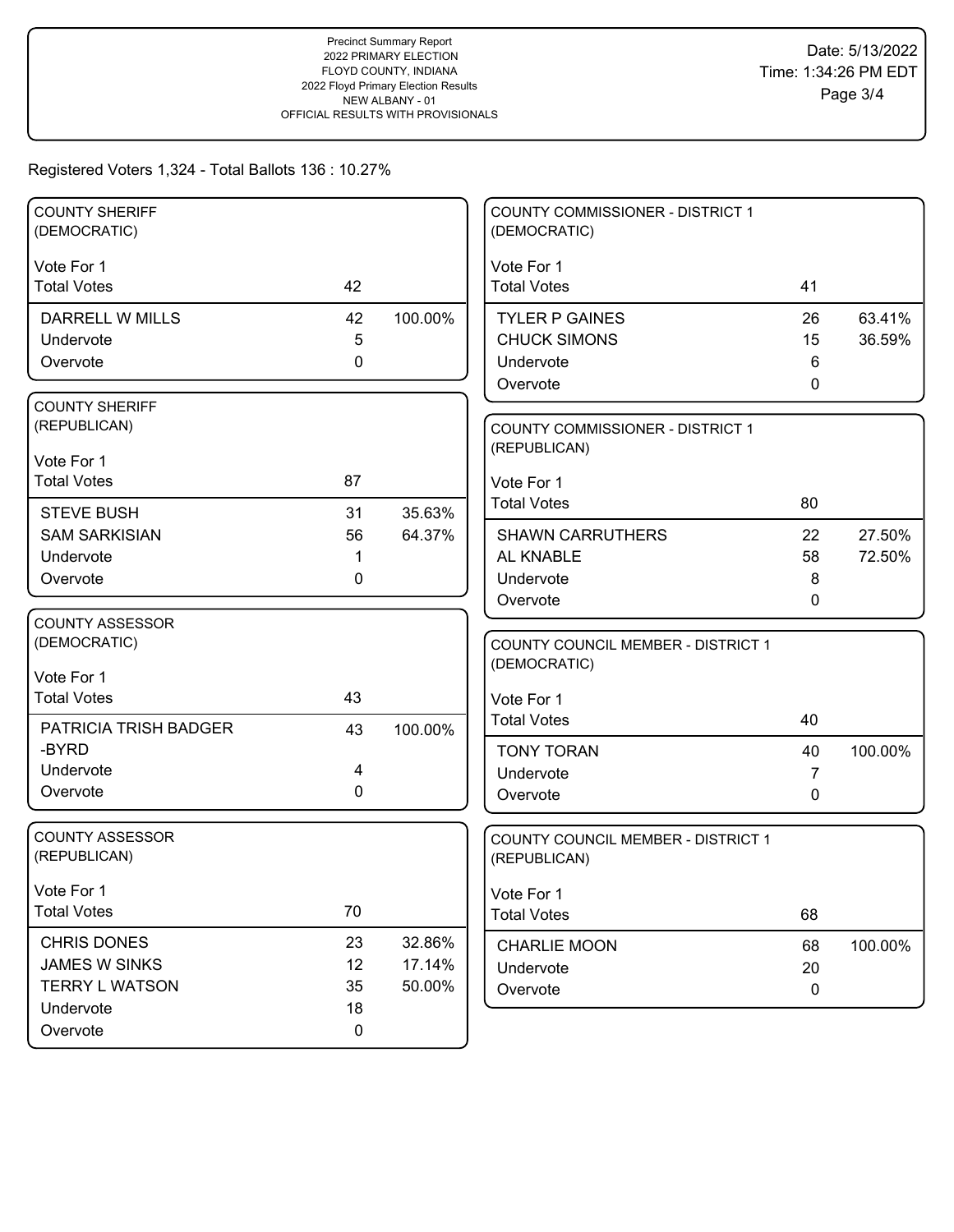| NEW ALBANY TWP. TRUSTEE<br>(DEMOCRATIC)      |           |         | REP STATE CONVENTION DELEGATE - FLOYD CO., AT LARGE<br>(REPUBLICAN) |             |        |
|----------------------------------------------|-----------|---------|---------------------------------------------------------------------|-------------|--------|
| Vote For 1<br><b>Total Votes</b>             | 41        |         | Vote For 10<br><b>Total Votes</b>                                   | 437         |        |
| <b>DAVID BREWER</b>                          | 41        | 100.00% | DALE M BAGSHAW                                                      | 36          | 8.24%  |
| Undervote                                    | $\,6$     |         | <b>SHARON G BAGSHAW</b>                                             | 33          | 7.55%  |
| Overvote                                     | $\pmb{0}$ |         | <b>SHAWN CARRUTHERS</b>                                             | 34          | 7.78%  |
|                                              |           |         | EDWARD D (ED) CLERE                                                 | 47          | 10.76% |
| NEW ALBANY TWP. TRUSTEE                      |           |         | <b>DOUG DRAKE</b>                                                   | 26          | 5.95%  |
| (REPUBLICAN)                                 |           |         | <b>LOIS HERTOG</b>                                                  | 31          | 7.09%  |
|                                              |           |         | <b>JAMES A KANNING</b>                                              | 28          | 6.41%  |
| Vote For 1<br><b>Total Votes</b>             | 67        |         | <b>ANNIE KIRCHNER</b>                                               | 43          | 9.84%  |
|                                              |           |         | <b>MATT MILLIES</b>                                                 | 28          | 6.41%  |
| <b>D M BAGSHAW</b>                           | 67        | 100.00% | <b>LINDA K MOHNEY</b>                                               | 30          | 6.86%  |
| Undervote                                    | 21        |         | <b>CARL PEARCY</b>                                                  | 24          | 5.49%  |
| Overvote                                     | $\pmb{0}$ |         | <b>ROY SCOTT</b>                                                    | 21          | 4.81%  |
|                                              |           |         | ANDREW B TAKAMI                                                     | 15          | 3.43%  |
| NEW ALBANY TWP. BOARD MEMBER                 |           |         | <b>JOSH JT TURNER</b>                                               | 41          | 9.38%  |
| (DEMOCRATIC)                                 |           |         | Undervote                                                           | 443         |        |
| Vote For 3                                   |           |         | Overvote                                                            | $\mathbf 0$ |        |
| <b>Total Votes</b>                           | 102       |         |                                                                     |             |        |
|                                              |           |         |                                                                     |             |        |
| <b>STEVEN WILLIAM BONIFER</b>                | 29        | 28.43%  |                                                                     |             |        |
| <b>RICK COCHRAN</b>                          | 32        | 31.37%  |                                                                     |             |        |
| <b>MAX GOSMAN</b>                            | 21        | 20.59%  |                                                                     |             |        |
| <b>CEDDRIKA L PORTER</b>                     | 20        | 19.61%  |                                                                     |             |        |
| Undervote                                    | 39        |         |                                                                     |             |        |
| Overvote                                     | 0         |         |                                                                     |             |        |
| NEW ALBANY TWP. BOARD MEMBER<br>(REPUBLICAN) |           |         |                                                                     |             |        |
| Vote For 3                                   |           |         |                                                                     |             |        |
| <b>Total Votes</b>                           | 140       |         |                                                                     |             |        |
| ANN CARRUTHERS                               | 42        | 30.00%  |                                                                     |             |        |
| <b>BOB HORNUNG</b>                           | 57        | 40.71%  |                                                                     |             |        |
| <b>VICTORIA SANCHEZ</b>                      | 41        | 29.29%  |                                                                     |             |        |
| Undervote                                    | 124       |         |                                                                     |             |        |
| Overvote                                     | $\pmb{0}$ |         |                                                                     |             |        |
|                                              |           |         |                                                                     |             |        |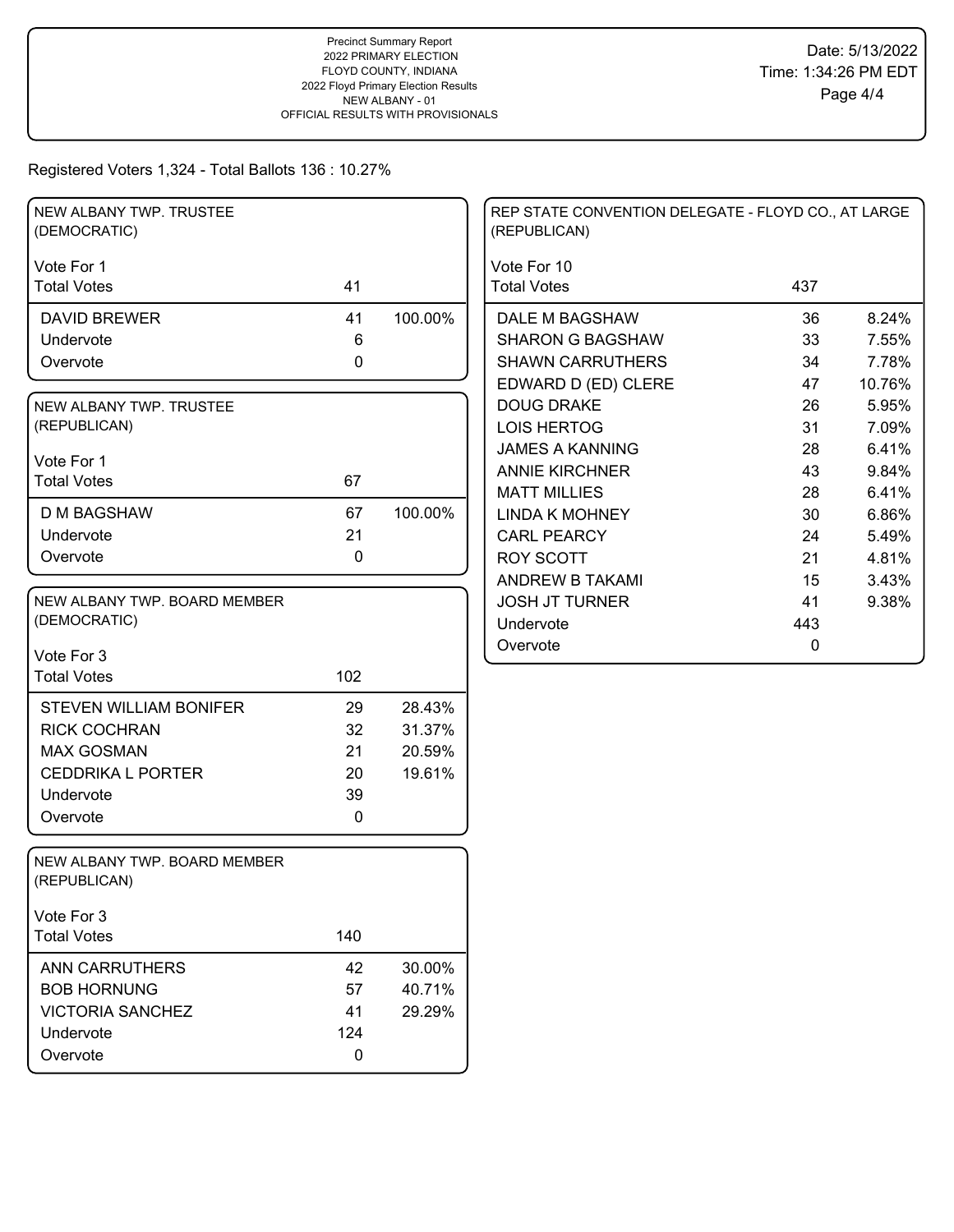| Party Distribution                                          |                |                  | UNITED STATES REPRESENTATIVE - 9TH DISTRICT<br>(REPUBLICAN) |                                  |                 |
|-------------------------------------------------------------|----------------|------------------|-------------------------------------------------------------|----------------------------------|-----------------|
| <b>Total Ballots</b>                                        | 87             |                  | Vote For 1<br><b>Total Votes</b>                            | 41                               |                 |
| <b>DEMOCRATIC</b><br><b>REPUBLICAN</b>                      | 40<br>47       | 45.98%<br>54.02% | <b>JIM BAKER</b><br><b>STU BARNES-ISRAEL</b>                | $\overline{4}$<br>$\overline{7}$ | 9.76%<br>17.07% |
| UNITED STATES SENATOR                                       |                |                  | J MICHAEL DAVISSON<br><b>DAN HEIWIG</b>                     | 0<br>0                           | 0%<br>0%        |
| (DEMOCRATIC)                                                |                |                  | <b>ERIN HOUCHIN</b>                                         | 11                               | 26.83%          |
| Vote For 1                                                  |                |                  | <b>D ERIC SCHANSBERG</b>                                    | 3                                | 7.32%           |
| <b>Total Votes</b>                                          | 32             |                  | <b>MIKE SODREL</b>                                          | 13                               | 31.71%          |
| THOMAS M MCDERMOTT JR                                       | 32             | 100.00%          | <b>BILL J THOMAS</b><br><b>BRIAN TIBBS</b>                  | $\mathbf{1}$<br>$\overline{2}$   | 2.44%<br>4.88%  |
| Undervote                                                   | 8              |                  | Undervote                                                   | 6                                |                 |
| Overvote                                                    | $\mathbf 0$    |                  | Overvote                                                    | 0                                |                 |
|                                                             |                |                  |                                                             |                                  |                 |
| UNITED STATES SENATOR<br>(REPUBLICAN)                       |                |                  | STATE SENATOR - DISTRICT 47<br>(DEMOCRATIC)                 |                                  |                 |
| Vote For 1                                                  |                |                  |                                                             |                                  |                 |
| <b>Total Votes</b>                                          | 30             |                  | <b>Total Votes</b>                                          | $\mathbf 0$                      |                 |
| <b>TODD YOUNG</b>                                           | 30             | 100.00%          | NO CANDIDATE FILED                                          |                                  |                 |
| Undervote                                                   | 17             |                  | Undervote                                                   | $\mathbf 0$                      |                 |
| Overvote                                                    | 0              |                  | Overvote                                                    | 0                                |                 |
| UNITED STATES REPRESENTATIVE - 9TH DISTRICT<br>(DEMOCRATIC) |                |                  | STATE SENATOR - DISTRICT 47<br>(REPUBLICAN)                 |                                  |                 |
| Vote For 1                                                  |                |                  | Vote For 1                                                  |                                  |                 |
| <b>Total Votes</b>                                          | 36             |                  | <b>Total Votes</b>                                          | 34                               |                 |
| <b>ISAK ASARE</b>                                           | 12             | 33.33%           | <b>KEVIN BOEHNLEIN</b>                                      | 23                               | 67.65%          |
| <b>D LIAM DORRIS</b>                                        | 3              | 8.33%            | <b>GARY BYRNE</b>                                           | 11                               | 32.35%          |
| <b>MATTHEW FYFE</b>                                         | 21             | 58.33%           | Undervote                                                   | 13                               |                 |
| Undervote                                                   | 4<br>$\pmb{0}$ |                  | Overvote                                                    | 0                                |                 |
| Overvote                                                    |                |                  | STATE REPRESENTATIVE - DISTRICT 72<br>(DEMOCRATIC)          |                                  |                 |
|                                                             |                |                  | Vote For 1<br><b>Total Votes</b>                            | 34                               |                 |
|                                                             |                |                  | <b>KEIL L ROARK</b>                                         | 34                               | 100.00%         |
|                                                             |                |                  | Undervote                                                   | 6                                |                 |
|                                                             |                |                  | Overvote                                                    | $\pmb{0}$                        |                 |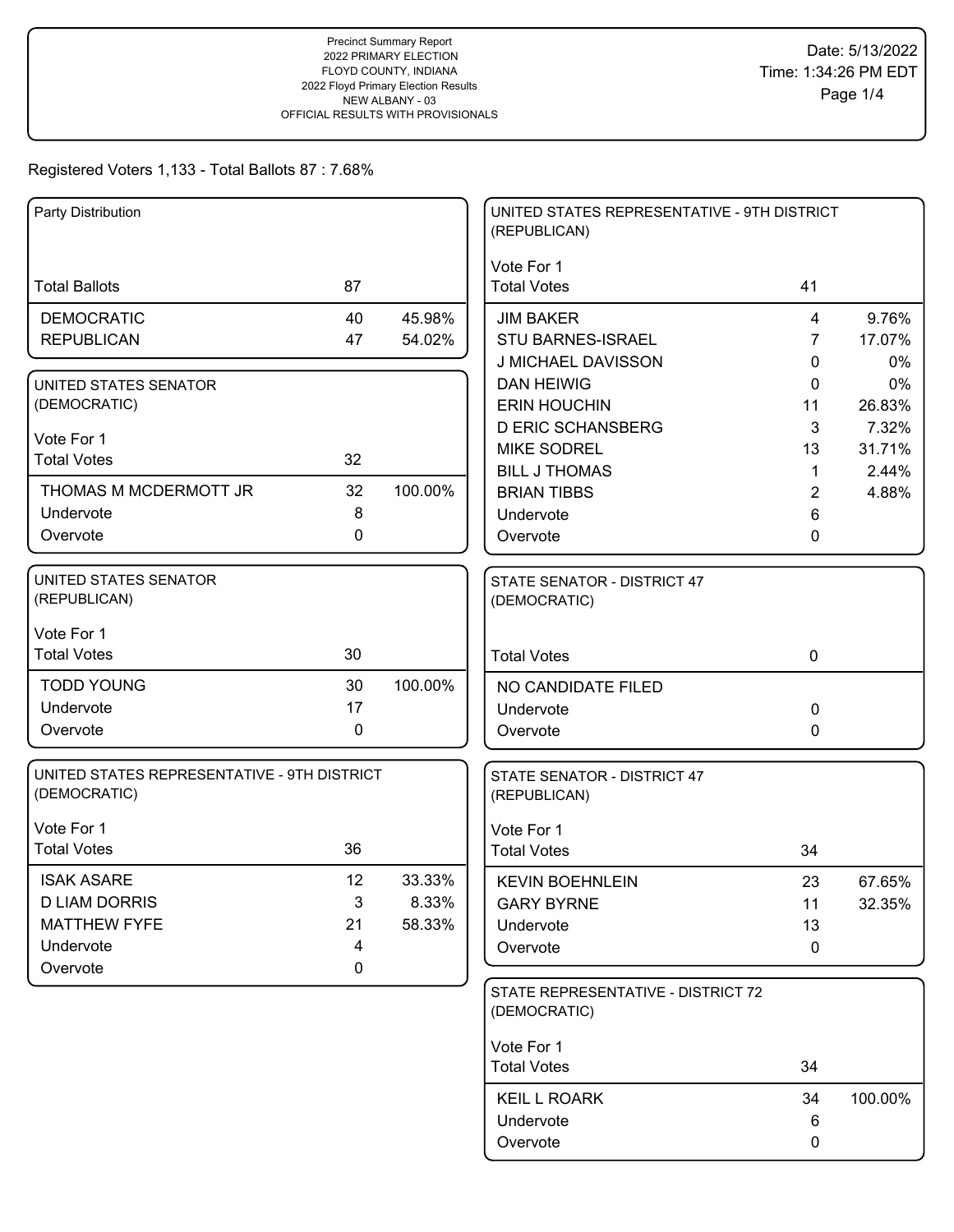| STATE REPRESENTATIVE - DISTRICT 72<br>(REPUBLICAN) |                |         | PROSECUTING ATTORNEY<br>(REPUBLICAN)       |             |         |
|----------------------------------------------------|----------------|---------|--------------------------------------------|-------------|---------|
| Vote For 1                                         |                |         | Vote For 1                                 |             |         |
| <b>Total Votes</b>                                 | 43             |         | <b>Total Votes</b>                         | 32          |         |
| EDWARD D (ED) CLERE                                | 25             | 58.14%  | <b>CHRIS LANE</b>                          | 32          | 100.00% |
| <b>JACKIE BRIGHT GRUBBS</b>                        | 11             | 25.58%  | Undervote                                  | 15          |         |
| THOMAS M (TOM) JONES                               | $\overline{7}$ | 16.28%  | Overvote                                   | $\mathbf 0$ |         |
| Undervote                                          | 4              |         |                                            |             |         |
| Overvote                                           | 0              |         | <b>CIRCUIT COURT CLERK</b><br>(DEMOCRATIC) |             |         |
| JUDGE OF THE CIRCUIT COURT - 52ND JUDICIAL CIR.    |                |         |                                            |             |         |
| (DEMOCRATIC)                                       |                |         | <b>Total Votes</b>                         | $\mathbf 0$ |         |
| Vote For 1                                         |                |         | NO CANDIDATE FILED                         |             |         |
| <b>Total Votes</b>                                 | 36             |         | Undervote                                  | $\mathbf 0$ |         |
| DANA EBERLE-PEAY                                   | 36             | 100.00% | Overvote                                   | $\mathbf 0$ |         |
| Undervote                                          | $\overline{4}$ |         |                                            |             |         |
| Overvote                                           | 0              |         | <b>CIRCUIT COURT CLERK</b>                 |             |         |
|                                                    |                |         | (REPUBLICAN)                               |             |         |
| JUDGE OF THE CIRCUIT COURT - 52ND JUDICIAL CIR.    |                |         | Vote For 1                                 |             |         |
| (REPUBLICAN)                                       |                |         | <b>Total Votes</b>                         | 33          |         |
| Vote For 1                                         |                |         | <b>DANITA BURKS</b>                        | 33          | 100.00% |
| <b>Total Votes</b>                                 | 34             |         | Undervote                                  | 14          |         |
| <b>JUSTIN BROWN</b>                                | 34             | 100.00% | Overvote                                   | $\mathbf 0$ |         |
| Undervote                                          | 13             |         |                                            |             |         |
| Overvote                                           | 0              |         | <b>COUNTY AUDITOR</b>                      |             |         |
|                                                    |                |         | (DEMOCRATIC)                               |             |         |
| PROSECUTING ATTORNEY<br>(DEMOCRATIC)               |                |         |                                            |             |         |
|                                                    |                |         | <b>Total Votes</b>                         | 0           |         |
|                                                    |                |         | NO CANDIDATE FILED                         |             |         |
| <b>Total Votes</b>                                 | 0              |         | Undervote                                  | $\pmb{0}$   |         |
| NO CANDIDATE FILED                                 |                |         | Overvote                                   | $\mathbf 0$ |         |
| Undervote                                          | 0              |         |                                            |             |         |
| Overvote                                           | 0              |         | <b>COUNTY AUDITOR</b><br>(REPUBLICAN)      |             |         |
|                                                    |                |         | Vote For 1                                 |             |         |
|                                                    |                |         | <b>Total Votes</b>                         | 33          |         |
|                                                    |                |         | AMANDA M PAHMEIER                          | 16          | 48.48%  |
|                                                    |                |         | <b>DIANA M TOPPING</b>                     | 17          | 51.52%  |
|                                                    |                |         | Undervote                                  | 14          |         |
|                                                    |                |         | Overvote                                   | 0           |         |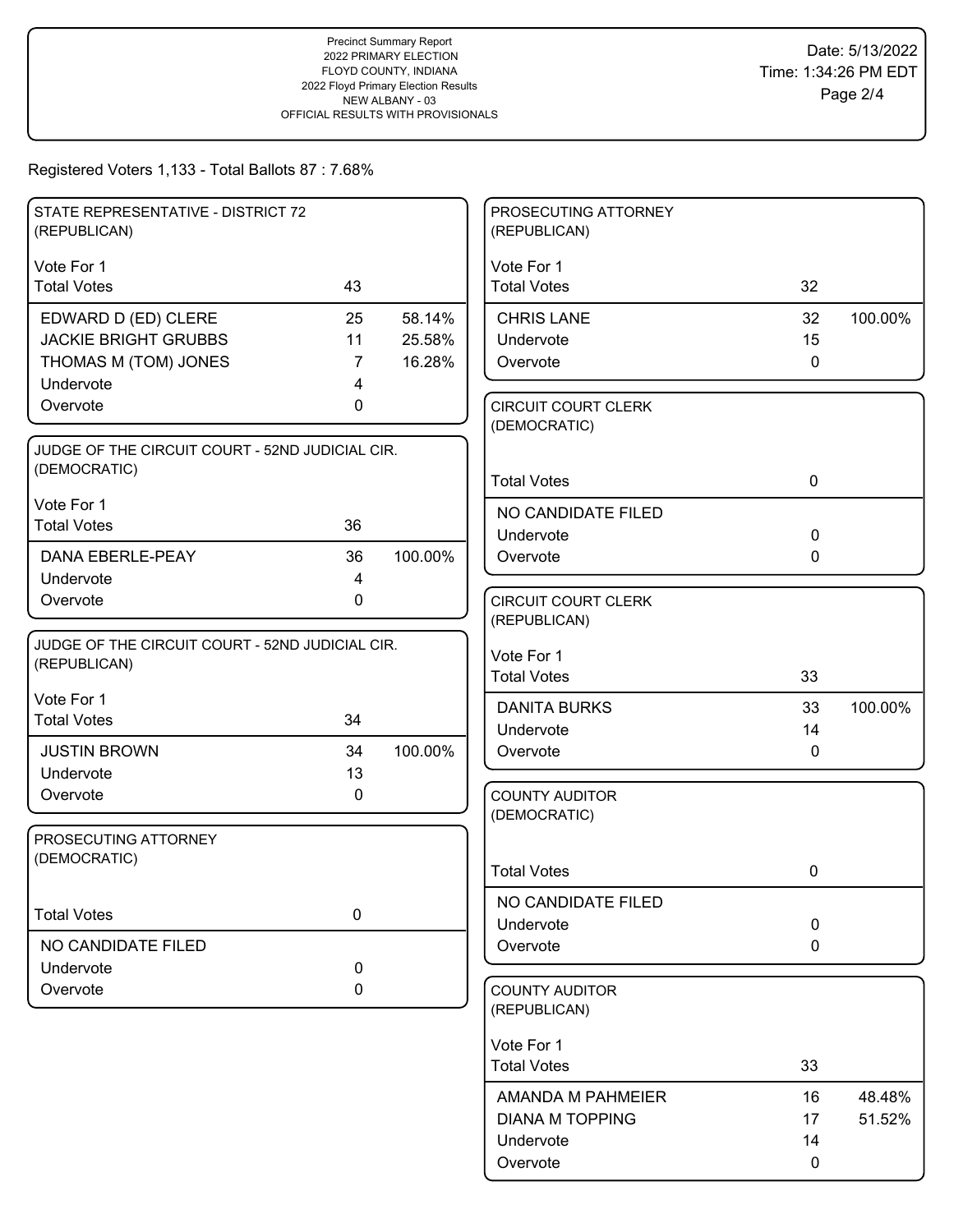| <b>COUNTY SHERIFF</b><br>(DEMOCRATIC) |             |         | <b>COUNTY COMMISSIONER - DISTRICT 1</b><br>(DEMOCRATIC) |    |         |
|---------------------------------------|-------------|---------|---------------------------------------------------------|----|---------|
| Vote For 1                            |             |         | Vote For 1                                              |    |         |
| <b>Total Votes</b>                    | 35          |         | <b>Total Votes</b>                                      | 37 |         |
| <b>DARRELL W MILLS</b>                | 35          | 100.00% | <b>TYLER P GAINES</b>                                   | 23 | 62.16%  |
| Undervote                             | 5           |         | <b>CHUCK SIMONS</b>                                     | 14 | 37.84%  |
| Overvote                              | $\mathbf 0$ |         | Undervote                                               | 3  |         |
|                                       |             |         | Overvote                                                | 0  |         |
| <b>COUNTY SHERIFF</b>                 |             |         |                                                         |    |         |
| (REPUBLICAN)                          |             |         | <b>COUNTY COMMISSIONER - DISTRICT 1</b>                 |    |         |
| Vote For 1                            |             |         | (REPUBLICAN)                                            |    |         |
| <b>Total Votes</b>                    | 46          |         | Vote For 1                                              |    |         |
|                                       |             |         | <b>Total Votes</b>                                      | 43 |         |
| <b>STEVE BUSH</b>                     | 22          | 47.83%  |                                                         |    |         |
| <b>SAM SARKISIAN</b>                  | 24          | 52.17%  | <b>SHAWN CARRUTHERS</b>                                 | 12 | 27.91%  |
| Undervote                             | 1           |         | AL KNABLE                                               | 31 | 72.09%  |
| Overvote                              | 0           |         | Undervote                                               | 4  |         |
| <b>COUNTY ASSESSOR</b>                |             |         | Overvote                                                | 0  |         |
| (DEMOCRATIC)                          |             |         | COUNTY COUNCIL MEMBER - DISTRICT 1                      |    |         |
|                                       |             |         | (DEMOCRATIC)                                            |    |         |
| Vote For 1                            |             |         |                                                         |    |         |
| <b>Total Votes</b>                    | 33          |         | Vote For 1                                              |    |         |
| PATRICIA TRISH BADGER                 | 33          | 100.00% | <b>Total Votes</b>                                      | 35 |         |
| -BYRD                                 |             |         | <b>TONY TORAN</b>                                       | 35 | 100.00% |
| Undervote                             | 7           |         | Undervote                                               | 5  |         |
| Overvote                              | $\mathbf 0$ |         | Overvote                                                | 0  |         |
|                                       |             |         |                                                         |    |         |
| <b>COUNTY ASSESSOR</b>                |             |         | COUNTY COUNCIL MEMBER - DISTRICT 1                      |    |         |
| (REPUBLICAN)                          |             |         | (REPUBLICAN)                                            |    |         |
| Vote For 1                            |             |         | Vote For 1                                              |    |         |
| <b>Total Votes</b>                    | 39          |         | <b>Total Votes</b>                                      | 35 |         |
| CHRIS DONES                           | 14          | 35.90%  | <b>CHARLIE MOON</b>                                     | 35 | 100.00% |
| <b>JAMES W SINKS</b>                  | 8           | 20.51%  | Undervote                                               | 12 |         |
| <b>TERRY L WATSON</b>                 | 17          | 43.59%  | Overvote                                                | 0  |         |
| Undervote                             | 7           |         |                                                         |    |         |
| Overvote                              |             |         |                                                         |    |         |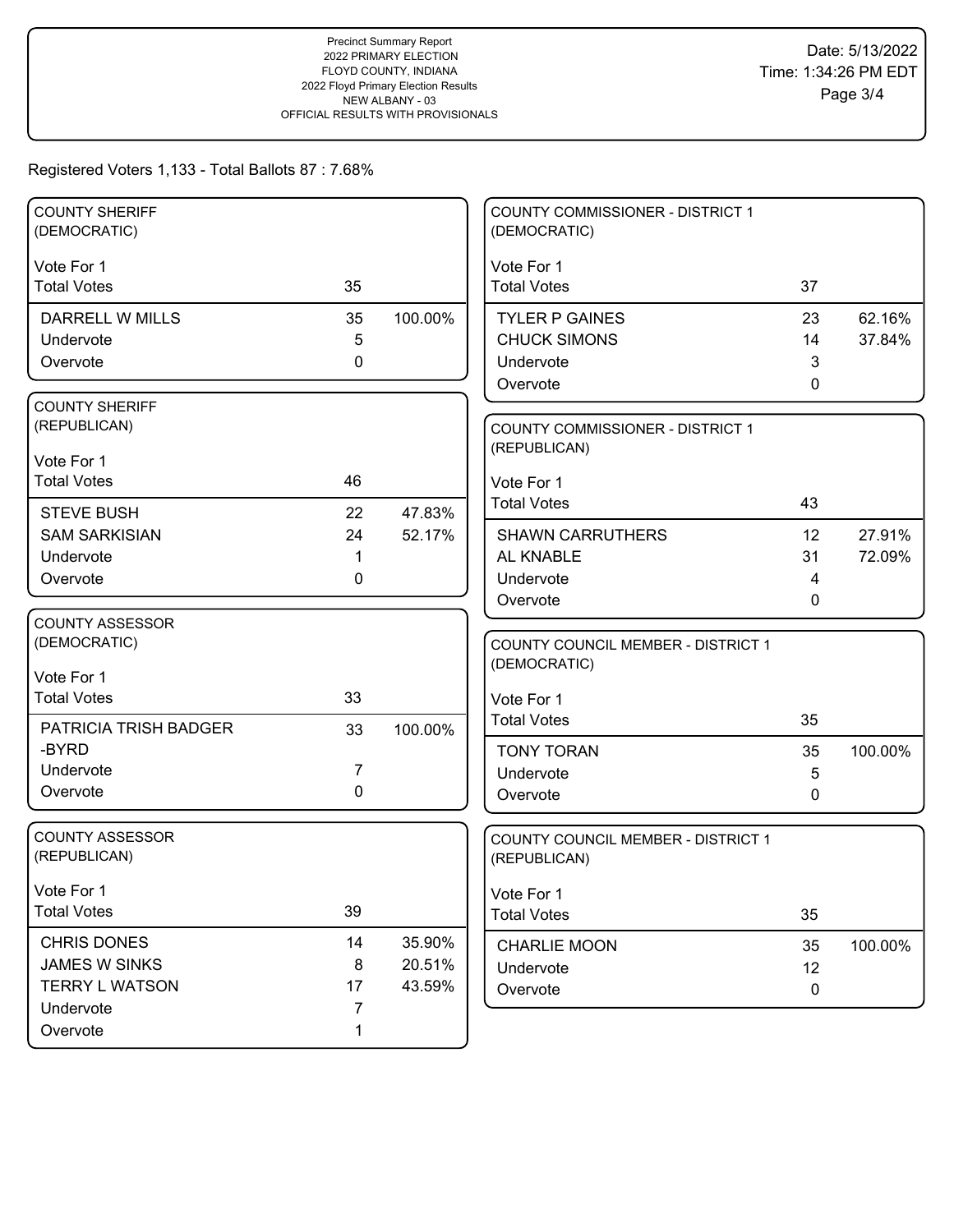| NEW ALBANY TWP. TRUSTEE<br>(DEMOCRATIC)      |             |         | REP STATE CONVENTION DELEGATE - FLOYD CO., AT LARGE<br>(REPUBLICAN) |                |        |
|----------------------------------------------|-------------|---------|---------------------------------------------------------------------|----------------|--------|
| Vote For 1                                   |             |         | Vote For 10                                                         |                |        |
| <b>Total Votes</b>                           | 34          |         | <b>Total Votes</b>                                                  | 235            |        |
| <b>DAVID BREWER</b>                          | 34          | 100.00% | DALE M BAGSHAW                                                      | 21             | 8.94%  |
| Undervote                                    | 6           |         | <b>SHARON G BAGSHAW</b>                                             | 15             | 6.38%  |
| Overvote                                     | 0           |         | <b>SHAWN CARRUTHERS</b>                                             | 23             | 9.79%  |
|                                              |             |         | EDWARD D (ED) CLERE                                                 | 30             | 12.77% |
| NEW ALBANY TWP. TRUSTEE                      |             |         | <b>DOUG DRAKE</b>                                                   | 15             | 6.38%  |
| (REPUBLICAN)                                 |             |         | <b>LOIS HERTOG</b>                                                  | 14             | 5.96%  |
| Vote For 1                                   |             |         | <b>JAMES A KANNING</b>                                              | 17             | 7.23%  |
| <b>Total Votes</b>                           | 33          |         | <b>ANNIE KIRCHNER</b>                                               | 19             | 8.09%  |
|                                              |             |         | <b>MATT MILLIES</b>                                                 | 16             | 6.81%  |
| <b>D M BAGSHAW</b>                           | 33          | 100.00% | <b>LINDA K MOHNEY</b>                                               | 11             | 4.68%  |
| Undervote                                    | 14          |         | <b>CARL PEARCY</b>                                                  | 13             | 5.53%  |
| Overvote                                     | 0           |         | <b>ROY SCOTT</b>                                                    | $\overline{7}$ | 2.98%  |
|                                              |             |         | <b>ANDREW B TAKAMI</b>                                              | 13             | 5.53%  |
| NEW ALBANY TWP. BOARD MEMBER                 |             |         | <b>JOSH JT TURNER</b>                                               | 21             | 8.94%  |
| (DEMOCRATIC)                                 |             |         | Undervote                                                           | 235            |        |
| Vote For 3                                   |             |         | Overvote                                                            | 0              |        |
| <b>Total Votes</b>                           | 86          |         |                                                                     |                |        |
|                                              |             |         |                                                                     |                |        |
| <b>STEVEN WILLIAM BONIFER</b>                | 20          | 23.26%  |                                                                     |                |        |
| <b>RICK COCHRAN</b>                          | 26          | 30.23%  |                                                                     |                |        |
| <b>MAX GOSMAN</b>                            | 22          | 25.58%  |                                                                     |                |        |
| <b>CEDDRIKA L PORTER</b>                     | 18          | 20.93%  |                                                                     |                |        |
| Undervote                                    | 34          |         |                                                                     |                |        |
| Overvote                                     | 0           |         |                                                                     |                |        |
| NEW ALBANY TWP. BOARD MEMBER<br>(REPUBLICAN) |             |         |                                                                     |                |        |
| Vote For 3                                   |             |         |                                                                     |                |        |
| <b>Total Votes</b>                           | 68          |         |                                                                     |                |        |
| <b>ANN CARRUTHERS</b>                        | 23          | 33.82%  |                                                                     |                |        |
| <b>BOB HORNUNG</b>                           | 24          | 35.29%  |                                                                     |                |        |
| <b>VICTORIA SANCHEZ</b>                      | 21          | 30.88%  |                                                                     |                |        |
| Undervote                                    | 73          |         |                                                                     |                |        |
| Overvote                                     | $\mathbf 0$ |         |                                                                     |                |        |
|                                              |             |         |                                                                     |                |        |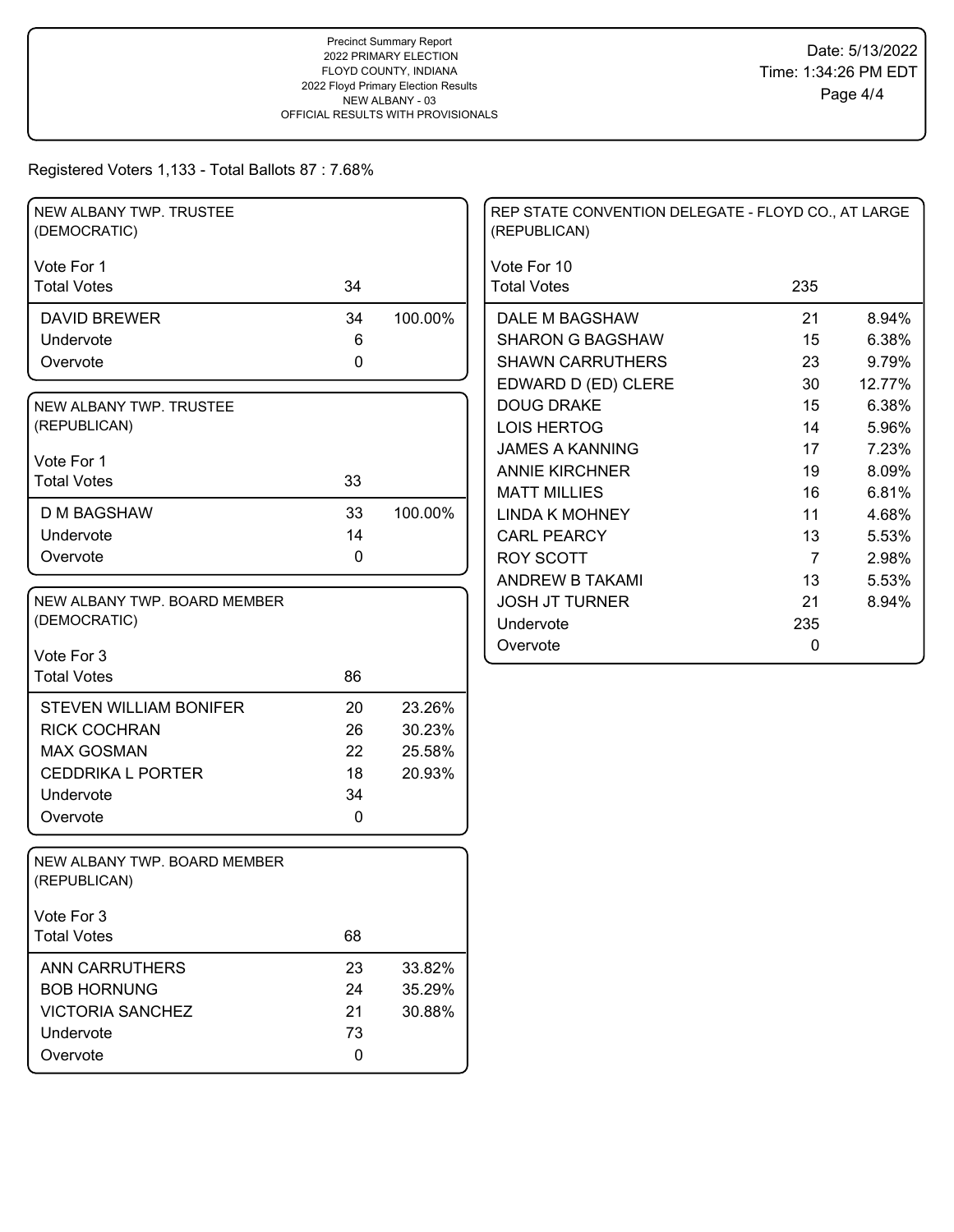| Vote For 1<br><b>Total Ballots</b><br>127<br><b>Total Votes</b><br>58<br><b>DEMOCRATIC</b><br>65<br>51.18%<br><b>JIM BAKER</b><br>6<br>10.34%<br><b>REPUBLICAN</b><br>62<br>48.82%<br><b>STU BARNES-ISRAEL</b><br>15.52%<br>9<br>J MICHAEL DAVISSON<br>2<br>3.45%<br>1.72%<br><b>DAN HEIWIG</b><br>1<br>UNITED STATES SENATOR<br>(DEMOCRATIC)<br><b>ERIN HOUCHIN</b><br>31.03%<br>18<br><b>D ERIC SCHANSBERG</b><br>2<br>3.45%<br>Vote For 1<br><b>MIKE SODREL</b><br>20<br>34.48%<br>55<br><b>Total Votes</b><br><b>BILL J THOMAS</b><br>0%<br>$\mathbf{0}$<br>55<br>100.00%<br>THOMAS M MCDERMOTT JR<br><b>BRIAN TIBBS</b><br>0%<br>0<br>10<br>Undervote<br>Undervote<br>4<br>0<br>Overvote<br>Overvote<br>0<br>UNITED STATES SENATOR<br>STATE SENATOR - DISTRICT 47<br>(REPUBLICAN)<br>(DEMOCRATIC)<br>Vote For 1<br>39<br><b>Total Votes</b><br>$\mathbf 0$<br><b>Total Votes</b><br>39<br><b>TODD YOUNG</b><br>100.00%<br>NO CANDIDATE FILED<br>Undervote<br>23<br>0<br>Undervote<br>0<br>Overvote<br>0<br>Overvote<br>UNITED STATES REPRESENTATIVE - 9TH DISTRICT<br>STATE SENATOR - DISTRICT 47<br>(DEMOCRATIC)<br>(REPUBLICAN)<br>Vote For 1<br>Vote For 1<br>58<br><b>Total Votes</b><br><b>Total Votes</b><br>53<br><b>ISAK ASARE</b><br>17<br>29.31%<br>71.70%<br><b>KEVIN BOEHNLEIN</b><br>38<br><b>D LIAM DORRIS</b><br>10<br>17.24%<br><b>GARY BYRNE</b><br>28.30%<br>15<br><b>MATTHEW FYFE</b><br>31<br>53.45%<br>9<br>Undervote<br>Undervote<br>7<br>Overvote<br>0<br>$\mathbf 0$<br>Overvote<br>STATE REPRESENTATIVE - DISTRICT 72<br>(DEMOCRATIC)<br>Vote For 1<br><b>Total Votes</b><br>58<br><b>KEIL L ROARK</b><br>100.00%<br>58<br>Undervote<br>7<br>Overvote<br>0 | Party Distribution |  | UNITED STATES REPRESENTATIVE - 9TH DISTRICT<br>(REPUBLICAN) |  |
|------------------------------------------------------------------------------------------------------------------------------------------------------------------------------------------------------------------------------------------------------------------------------------------------------------------------------------------------------------------------------------------------------------------------------------------------------------------------------------------------------------------------------------------------------------------------------------------------------------------------------------------------------------------------------------------------------------------------------------------------------------------------------------------------------------------------------------------------------------------------------------------------------------------------------------------------------------------------------------------------------------------------------------------------------------------------------------------------------------------------------------------------------------------------------------------------------------------------------------------------------------------------------------------------------------------------------------------------------------------------------------------------------------------------------------------------------------------------------------------------------------------------------------------------------------------------------------------------------------------------------------------------------------------------------------------|--------------------|--|-------------------------------------------------------------|--|
|                                                                                                                                                                                                                                                                                                                                                                                                                                                                                                                                                                                                                                                                                                                                                                                                                                                                                                                                                                                                                                                                                                                                                                                                                                                                                                                                                                                                                                                                                                                                                                                                                                                                                          |                    |  |                                                             |  |
|                                                                                                                                                                                                                                                                                                                                                                                                                                                                                                                                                                                                                                                                                                                                                                                                                                                                                                                                                                                                                                                                                                                                                                                                                                                                                                                                                                                                                                                                                                                                                                                                                                                                                          |                    |  |                                                             |  |
|                                                                                                                                                                                                                                                                                                                                                                                                                                                                                                                                                                                                                                                                                                                                                                                                                                                                                                                                                                                                                                                                                                                                                                                                                                                                                                                                                                                                                                                                                                                                                                                                                                                                                          |                    |  |                                                             |  |
|                                                                                                                                                                                                                                                                                                                                                                                                                                                                                                                                                                                                                                                                                                                                                                                                                                                                                                                                                                                                                                                                                                                                                                                                                                                                                                                                                                                                                                                                                                                                                                                                                                                                                          |                    |  |                                                             |  |
|                                                                                                                                                                                                                                                                                                                                                                                                                                                                                                                                                                                                                                                                                                                                                                                                                                                                                                                                                                                                                                                                                                                                                                                                                                                                                                                                                                                                                                                                                                                                                                                                                                                                                          |                    |  |                                                             |  |
|                                                                                                                                                                                                                                                                                                                                                                                                                                                                                                                                                                                                                                                                                                                                                                                                                                                                                                                                                                                                                                                                                                                                                                                                                                                                                                                                                                                                                                                                                                                                                                                                                                                                                          |                    |  |                                                             |  |
|                                                                                                                                                                                                                                                                                                                                                                                                                                                                                                                                                                                                                                                                                                                                                                                                                                                                                                                                                                                                                                                                                                                                                                                                                                                                                                                                                                                                                                                                                                                                                                                                                                                                                          |                    |  |                                                             |  |
|                                                                                                                                                                                                                                                                                                                                                                                                                                                                                                                                                                                                                                                                                                                                                                                                                                                                                                                                                                                                                                                                                                                                                                                                                                                                                                                                                                                                                                                                                                                                                                                                                                                                                          |                    |  |                                                             |  |
|                                                                                                                                                                                                                                                                                                                                                                                                                                                                                                                                                                                                                                                                                                                                                                                                                                                                                                                                                                                                                                                                                                                                                                                                                                                                                                                                                                                                                                                                                                                                                                                                                                                                                          |                    |  |                                                             |  |
|                                                                                                                                                                                                                                                                                                                                                                                                                                                                                                                                                                                                                                                                                                                                                                                                                                                                                                                                                                                                                                                                                                                                                                                                                                                                                                                                                                                                                                                                                                                                                                                                                                                                                          |                    |  |                                                             |  |
|                                                                                                                                                                                                                                                                                                                                                                                                                                                                                                                                                                                                                                                                                                                                                                                                                                                                                                                                                                                                                                                                                                                                                                                                                                                                                                                                                                                                                                                                                                                                                                                                                                                                                          |                    |  |                                                             |  |
|                                                                                                                                                                                                                                                                                                                                                                                                                                                                                                                                                                                                                                                                                                                                                                                                                                                                                                                                                                                                                                                                                                                                                                                                                                                                                                                                                                                                                                                                                                                                                                                                                                                                                          |                    |  |                                                             |  |
|                                                                                                                                                                                                                                                                                                                                                                                                                                                                                                                                                                                                                                                                                                                                                                                                                                                                                                                                                                                                                                                                                                                                                                                                                                                                                                                                                                                                                                                                                                                                                                                                                                                                                          |                    |  |                                                             |  |
|                                                                                                                                                                                                                                                                                                                                                                                                                                                                                                                                                                                                                                                                                                                                                                                                                                                                                                                                                                                                                                                                                                                                                                                                                                                                                                                                                                                                                                                                                                                                                                                                                                                                                          |                    |  |                                                             |  |
|                                                                                                                                                                                                                                                                                                                                                                                                                                                                                                                                                                                                                                                                                                                                                                                                                                                                                                                                                                                                                                                                                                                                                                                                                                                                                                                                                                                                                                                                                                                                                                                                                                                                                          |                    |  |                                                             |  |
|                                                                                                                                                                                                                                                                                                                                                                                                                                                                                                                                                                                                                                                                                                                                                                                                                                                                                                                                                                                                                                                                                                                                                                                                                                                                                                                                                                                                                                                                                                                                                                                                                                                                                          |                    |  |                                                             |  |
|                                                                                                                                                                                                                                                                                                                                                                                                                                                                                                                                                                                                                                                                                                                                                                                                                                                                                                                                                                                                                                                                                                                                                                                                                                                                                                                                                                                                                                                                                                                                                                                                                                                                                          |                    |  |                                                             |  |
|                                                                                                                                                                                                                                                                                                                                                                                                                                                                                                                                                                                                                                                                                                                                                                                                                                                                                                                                                                                                                                                                                                                                                                                                                                                                                                                                                                                                                                                                                                                                                                                                                                                                                          |                    |  |                                                             |  |
|                                                                                                                                                                                                                                                                                                                                                                                                                                                                                                                                                                                                                                                                                                                                                                                                                                                                                                                                                                                                                                                                                                                                                                                                                                                                                                                                                                                                                                                                                                                                                                                                                                                                                          |                    |  |                                                             |  |
|                                                                                                                                                                                                                                                                                                                                                                                                                                                                                                                                                                                                                                                                                                                                                                                                                                                                                                                                                                                                                                                                                                                                                                                                                                                                                                                                                                                                                                                                                                                                                                                                                                                                                          |                    |  |                                                             |  |
|                                                                                                                                                                                                                                                                                                                                                                                                                                                                                                                                                                                                                                                                                                                                                                                                                                                                                                                                                                                                                                                                                                                                                                                                                                                                                                                                                                                                                                                                                                                                                                                                                                                                                          |                    |  |                                                             |  |
|                                                                                                                                                                                                                                                                                                                                                                                                                                                                                                                                                                                                                                                                                                                                                                                                                                                                                                                                                                                                                                                                                                                                                                                                                                                                                                                                                                                                                                                                                                                                                                                                                                                                                          |                    |  |                                                             |  |
|                                                                                                                                                                                                                                                                                                                                                                                                                                                                                                                                                                                                                                                                                                                                                                                                                                                                                                                                                                                                                                                                                                                                                                                                                                                                                                                                                                                                                                                                                                                                                                                                                                                                                          |                    |  |                                                             |  |
|                                                                                                                                                                                                                                                                                                                                                                                                                                                                                                                                                                                                                                                                                                                                                                                                                                                                                                                                                                                                                                                                                                                                                                                                                                                                                                                                                                                                                                                                                                                                                                                                                                                                                          |                    |  |                                                             |  |
|                                                                                                                                                                                                                                                                                                                                                                                                                                                                                                                                                                                                                                                                                                                                                                                                                                                                                                                                                                                                                                                                                                                                                                                                                                                                                                                                                                                                                                                                                                                                                                                                                                                                                          |                    |  |                                                             |  |
|                                                                                                                                                                                                                                                                                                                                                                                                                                                                                                                                                                                                                                                                                                                                                                                                                                                                                                                                                                                                                                                                                                                                                                                                                                                                                                                                                                                                                                                                                                                                                                                                                                                                                          |                    |  |                                                             |  |
|                                                                                                                                                                                                                                                                                                                                                                                                                                                                                                                                                                                                                                                                                                                                                                                                                                                                                                                                                                                                                                                                                                                                                                                                                                                                                                                                                                                                                                                                                                                                                                                                                                                                                          |                    |  |                                                             |  |
|                                                                                                                                                                                                                                                                                                                                                                                                                                                                                                                                                                                                                                                                                                                                                                                                                                                                                                                                                                                                                                                                                                                                                                                                                                                                                                                                                                                                                                                                                                                                                                                                                                                                                          |                    |  |                                                             |  |
|                                                                                                                                                                                                                                                                                                                                                                                                                                                                                                                                                                                                                                                                                                                                                                                                                                                                                                                                                                                                                                                                                                                                                                                                                                                                                                                                                                                                                                                                                                                                                                                                                                                                                          |                    |  |                                                             |  |
|                                                                                                                                                                                                                                                                                                                                                                                                                                                                                                                                                                                                                                                                                                                                                                                                                                                                                                                                                                                                                                                                                                                                                                                                                                                                                                                                                                                                                                                                                                                                                                                                                                                                                          |                    |  |                                                             |  |
|                                                                                                                                                                                                                                                                                                                                                                                                                                                                                                                                                                                                                                                                                                                                                                                                                                                                                                                                                                                                                                                                                                                                                                                                                                                                                                                                                                                                                                                                                                                                                                                                                                                                                          |                    |  |                                                             |  |
|                                                                                                                                                                                                                                                                                                                                                                                                                                                                                                                                                                                                                                                                                                                                                                                                                                                                                                                                                                                                                                                                                                                                                                                                                                                                                                                                                                                                                                                                                                                                                                                                                                                                                          |                    |  |                                                             |  |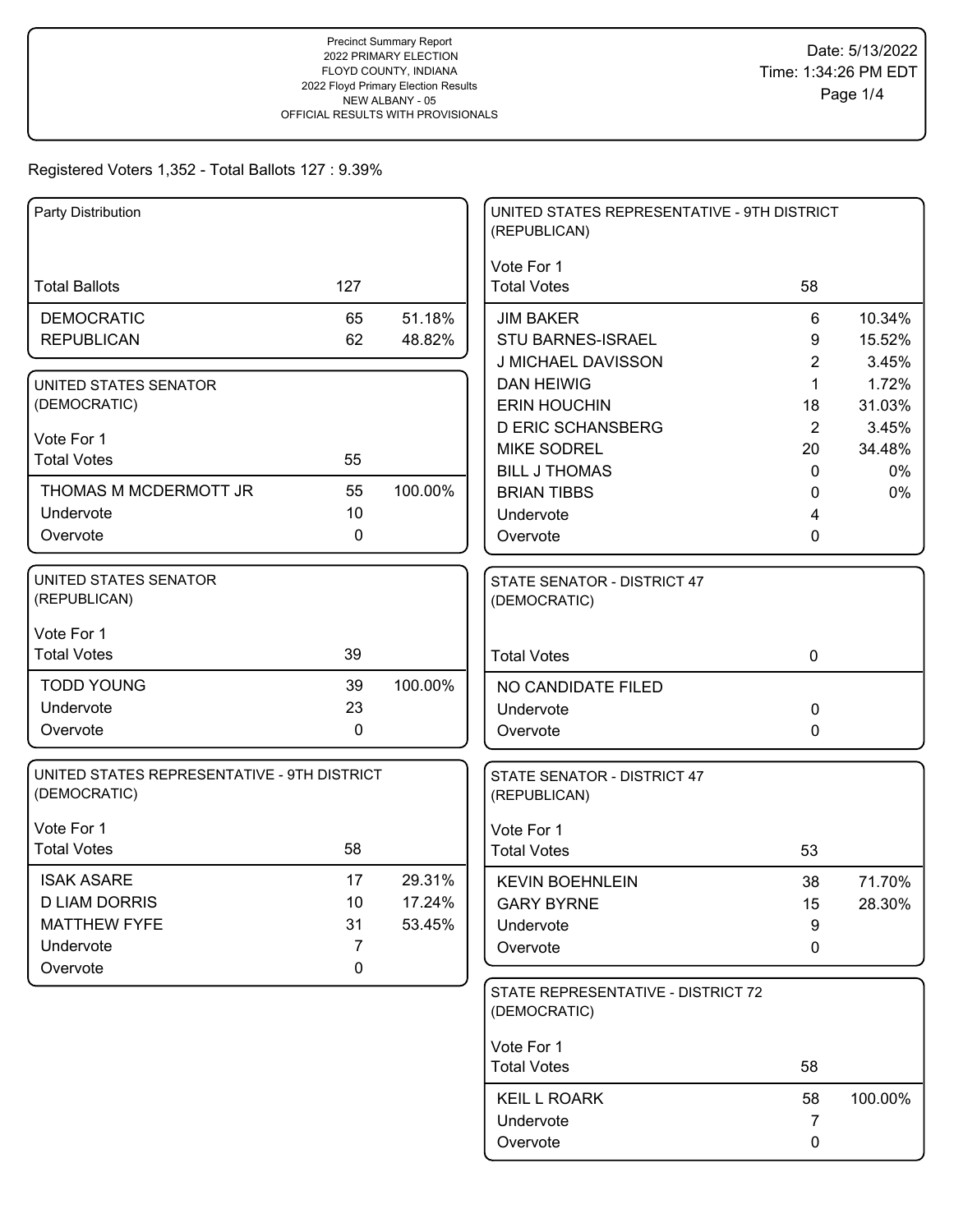| STATE REPRESENTATIVE - DISTRICT 72<br>(REPUBLICAN) |                |         | PROSECUTING ATTORNEY<br>(REPUBLICAN)       |             |         |
|----------------------------------------------------|----------------|---------|--------------------------------------------|-------------|---------|
| Vote For 1                                         |                |         | Vote For 1                                 |             |         |
| <b>Total Votes</b>                                 | 58             |         | <b>Total Votes</b>                         | 51          |         |
| EDWARD D (ED) CLERE                                | 36             | 62.07%  | <b>CHRIS LANE</b>                          | 51          | 100.00% |
| <b>JACKIE BRIGHT GRUBBS</b>                        | 18             | 31.03%  | Undervote                                  | 11          |         |
| THOMAS M (TOM) JONES                               | 4              | 6.90%   | Overvote                                   | $\Omega$    |         |
| Undervote                                          | 4              |         |                                            |             |         |
| Overvote                                           | 0              |         | <b>CIRCUIT COURT CLERK</b><br>(DEMOCRATIC) |             |         |
| JUDGE OF THE CIRCUIT COURT - 52ND JUDICIAL CIR.    |                |         |                                            |             |         |
| (DEMOCRATIC)                                       |                |         | <b>Total Votes</b>                         | $\mathbf 0$ |         |
| Vote For 1                                         |                |         | NO CANDIDATE FILED                         |             |         |
| <b>Total Votes</b>                                 | 58             |         | Undervote                                  | $\mathbf 0$ |         |
| DANA EBERLE-PEAY                                   | 58             | 100.00% | Overvote                                   | $\mathbf 0$ |         |
| Undervote                                          | $\overline{7}$ |         |                                            |             |         |
| Overvote                                           | 0              |         | <b>CIRCUIT COURT CLERK</b>                 |             |         |
|                                                    |                |         | (REPUBLICAN)                               |             |         |
| JUDGE OF THE CIRCUIT COURT - 52ND JUDICIAL CIR.    |                |         | Vote For 1                                 |             |         |
| (REPUBLICAN)                                       |                |         | <b>Total Votes</b>                         | 48          |         |
| Vote For 1                                         |                |         | <b>DANITA BURKS</b>                        | 48          | 100.00% |
| <b>Total Votes</b>                                 | 48             |         | Undervote                                  | 14          |         |
| <b>JUSTIN BROWN</b>                                | 48             | 100.00% | Overvote                                   | $\mathbf 0$ |         |
| Undervote                                          | 14             |         |                                            |             |         |
| Overvote                                           | 0              |         | <b>COUNTY AUDITOR</b>                      |             |         |
|                                                    |                |         | (DEMOCRATIC)                               |             |         |
| PROSECUTING ATTORNEY<br>(DEMOCRATIC)               |                |         |                                            |             |         |
|                                                    |                |         | <b>Total Votes</b>                         | 0           |         |
|                                                    |                |         | NO CANDIDATE FILED                         |             |         |
| <b>Total Votes</b>                                 | 0              |         | Undervote                                  | $\pmb{0}$   |         |
| NO CANDIDATE FILED                                 |                |         | Overvote                                   | $\mathbf 0$ |         |
| Undervote                                          | $\mathbf 0$    |         |                                            |             |         |
| Overvote                                           | 0              |         | <b>COUNTY AUDITOR</b><br>(REPUBLICAN)      |             |         |
|                                                    |                |         | Vote For 1                                 |             |         |
|                                                    |                |         | <b>Total Votes</b>                         | 47          |         |
|                                                    |                |         | AMANDA M PAHMEIER                          | 18          | 38.30%  |
|                                                    |                |         | <b>DIANA M TOPPING</b>                     | 29          | 61.70%  |
|                                                    |                |         | Undervote                                  | 15          |         |
|                                                    |                |         | Overvote                                   | 0           |         |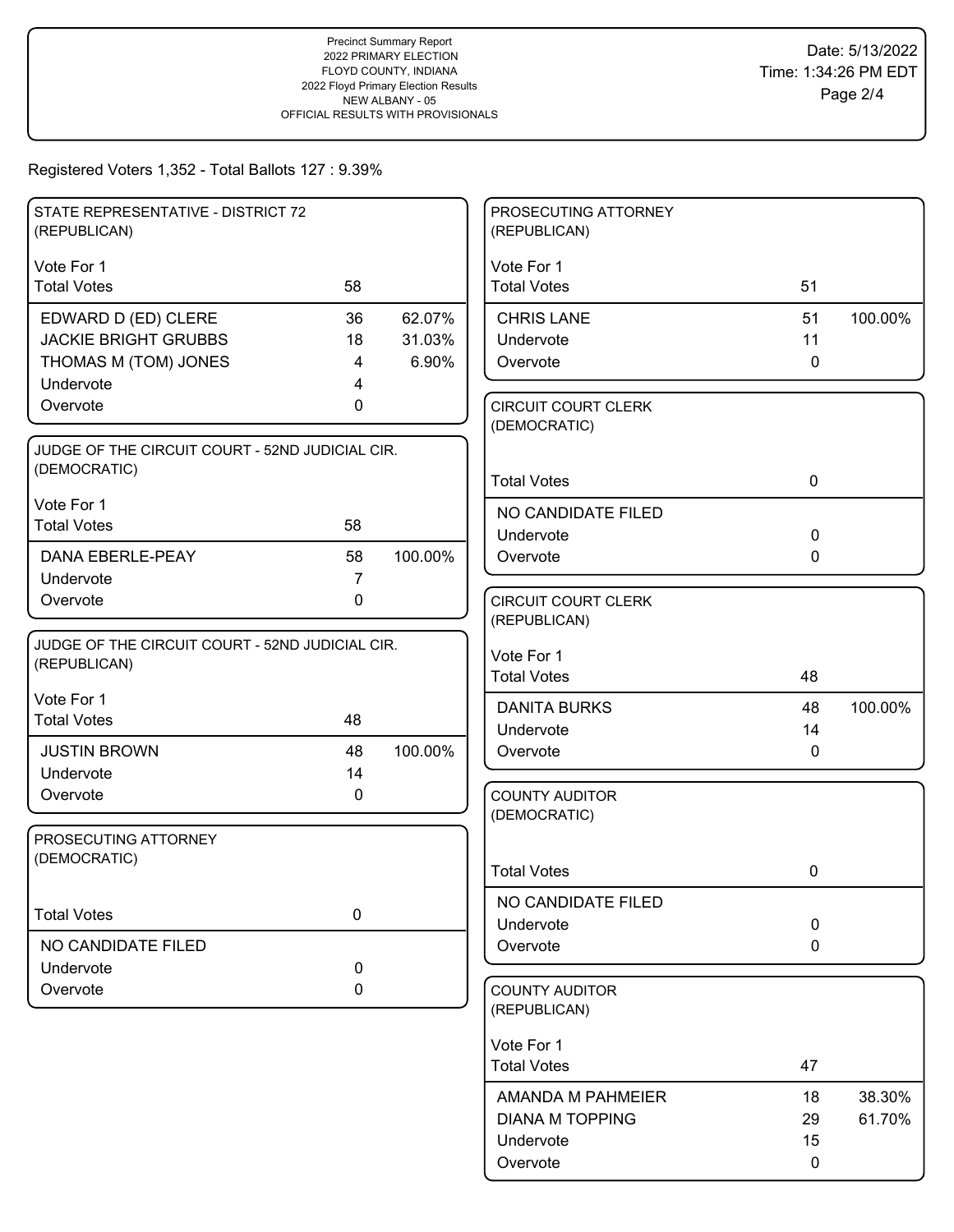| <b>COUNTY SHERIFF</b><br>(DEMOCRATIC)                                      |                        |                            | <b>COUNTY COMMISSIONER - DISTRICT 1</b><br>(DEMOCRATIC)                                     |                    |                  |
|----------------------------------------------------------------------------|------------------------|----------------------------|---------------------------------------------------------------------------------------------|--------------------|------------------|
| Vote For 1<br><b>Total Votes</b>                                           | 56                     |                            | Vote For 1<br><b>Total Votes</b>                                                            | 59                 |                  |
| <b>DARRELL W MILLS</b><br>Undervote<br>Overvote                            | 56<br>9<br>0           | 100.00%                    | <b>TYLER P GAINES</b><br><b>CHUCK SIMONS</b><br>Undervote<br>Overvote                       | 31<br>28<br>6<br>0 | 52.54%<br>47.46% |
| <b>COUNTY SHERIFF</b><br>(REPUBLICAN)<br>Vote For 1<br><b>Total Votes</b>  | 59                     |                            | <b>COUNTY COMMISSIONER - DISTRICT 1</b><br>(REPUBLICAN)<br>Vote For 1<br><b>Total Votes</b> | 57                 |                  |
| <b>STEVE BUSH</b><br><b>SAM SARKISIAN</b><br>Undervote<br>Overvote         | 39<br>20<br>3<br>0     | 66.10%<br>33.90%           | <b>SHAWN CARRUTHERS</b><br>AL KNABLE<br>Undervote<br>Overvote                               | 21<br>36<br>5<br>0 | 36.84%<br>63.16% |
| <b>COUNTY ASSESSOR</b><br>(DEMOCRATIC)<br>Vote For 1<br><b>Total Votes</b> | 55                     |                            | COUNTY COUNCIL MEMBER - DISTRICT 1<br>(DEMOCRATIC)<br>Vote For 1<br><b>Total Votes</b>      | 57                 |                  |
| PATRICIA TRISH BADGER<br>-BYRD<br>Undervote<br>Overvote                    | 55<br>10<br>0          | 100.00%                    | <b>TONY TORAN</b><br>Undervote<br>Overvote                                                  | 57<br>8<br>0       | 100.00%          |
| <b>COUNTY ASSESSOR</b><br>(REPUBLICAN)                                     |                        |                            | COUNTY COUNCIL MEMBER - DISTRICT 1<br>(REPUBLICAN)                                          |                    |                  |
| Vote For 1<br><b>Total Votes</b>                                           | 49                     |                            | Vote For 1<br><b>Total Votes</b>                                                            | 47                 |                  |
| CHRIS DONES<br><b>JAMES W SINKS</b><br><b>TERRY L WATSON</b><br>Undervote  | 6<br>$\,6$<br>37<br>13 | 12.24%<br>12.24%<br>75.51% | CHARLIE MOON<br>Undervote<br>Overvote                                                       | 47<br>15<br>0      | 100.00%          |
| Overvote                                                                   | 0                      |                            |                                                                                             |                    |                  |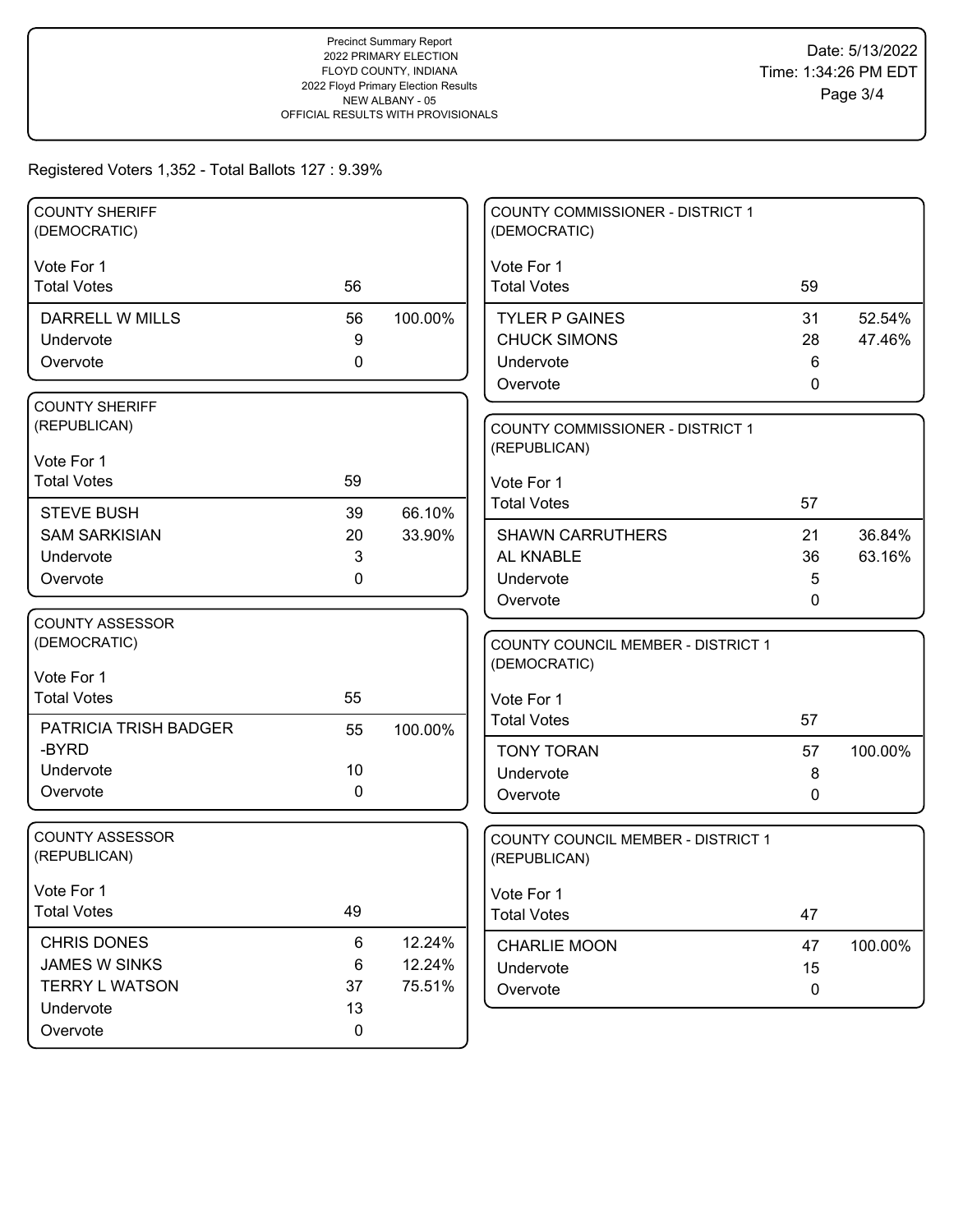| NEW ALBANY TWP. TRUSTEE<br>(DEMOCRATIC)      |             |         | REP STATE CONVENTION DELEGATE - FLOYD CO., AT LARGE<br>(REPUBLICAN) |              |  |
|----------------------------------------------|-------------|---------|---------------------------------------------------------------------|--------------|--|
| Vote For 1                                   |             |         | Vote For 10                                                         |              |  |
| <b>Total Votes</b>                           | 57          |         | <b>Total Votes</b>                                                  | 276          |  |
| <b>DAVID BREWER</b>                          | 57          | 100.00% | DALE M BAGSHAW                                                      | 10.87%<br>30 |  |
| Undervote                                    | 8           |         | <b>SHARON G BAGSHAW</b>                                             | 7.97%<br>22  |  |
| Overvote                                     | $\mathbf 0$ |         | <b>SHAWN CARRUTHERS</b>                                             | 26<br>9.42%  |  |
|                                              |             |         | EDWARD D (ED) CLERE                                                 | 42<br>15.22% |  |
| NEW ALBANY TWP. TRUSTEE                      |             |         | <b>DOUG DRAKE</b>                                                   | 5.07%<br>14  |  |
| (REPUBLICAN)                                 |             |         | <b>LOIS HERTOG</b>                                                  | 11<br>3.99%  |  |
| Vote For 1                                   |             |         | <b>JAMES A KANNING</b>                                              | 18<br>6.52%  |  |
| <b>Total Votes</b>                           | 51          |         | <b>ANNIE KIRCHNER</b>                                               | 20<br>7.25%  |  |
|                                              |             |         | <b>MATT MILLIES</b>                                                 | 10<br>3.62%  |  |
| <b>D M BAGSHAW</b>                           | 51          | 100.00% | <b>LINDA K MOHNEY</b>                                               | 11<br>3.99%  |  |
| Undervote                                    | 11          |         | <b>CARL PEARCY</b>                                                  | 6.52%<br>18  |  |
| Overvote                                     | 0           |         | <b>ROY SCOTT</b>                                                    | 2.90%<br>8   |  |
|                                              |             |         | <b>ANDREW B TAKAMI</b>                                              | 5.80%<br>16  |  |
| NEW ALBANY TWP. BOARD MEMBER                 |             |         | <b>JOSH JT TURNER</b>                                               | 30<br>10.87% |  |
| (DEMOCRATIC)                                 |             |         | Undervote                                                           | 344          |  |
| Vote For 3                                   |             |         | Overvote                                                            | 0            |  |
| <b>Total Votes</b>                           | 157         |         |                                                                     |              |  |
|                                              |             |         |                                                                     |              |  |
| <b>STEVEN WILLIAM BONIFER</b>                | 49          | 31.21%  |                                                                     |              |  |
| <b>RICK COCHRAN</b>                          | 46          | 29.30%  |                                                                     |              |  |
| <b>MAX GOSMAN</b>                            | 33          | 21.02%  |                                                                     |              |  |
| <b>CEDDRIKA L PORTER</b>                     | 29          | 18.47%  |                                                                     |              |  |
| Undervote                                    | 38          |         |                                                                     |              |  |
| Overvote                                     | $\mathbf 0$ |         |                                                                     |              |  |
| NEW ALBANY TWP. BOARD MEMBER<br>(REPUBLICAN) |             |         |                                                                     |              |  |
| Vote For 3                                   |             |         |                                                                     |              |  |
| <b>Total Votes</b>                           | 91          |         |                                                                     |              |  |
| <b>ANN CARRUTHERS</b>                        | 31          | 34.07%  |                                                                     |              |  |
| <b>BOB HORNUNG</b>                           | 36          | 39.56%  |                                                                     |              |  |
| <b>VICTORIA SANCHEZ</b>                      | 24          | 26.37%  |                                                                     |              |  |
| Undervote                                    | 95          |         |                                                                     |              |  |
| Overvote                                     | $\mathbf 0$ |         |                                                                     |              |  |
|                                              |             |         |                                                                     |              |  |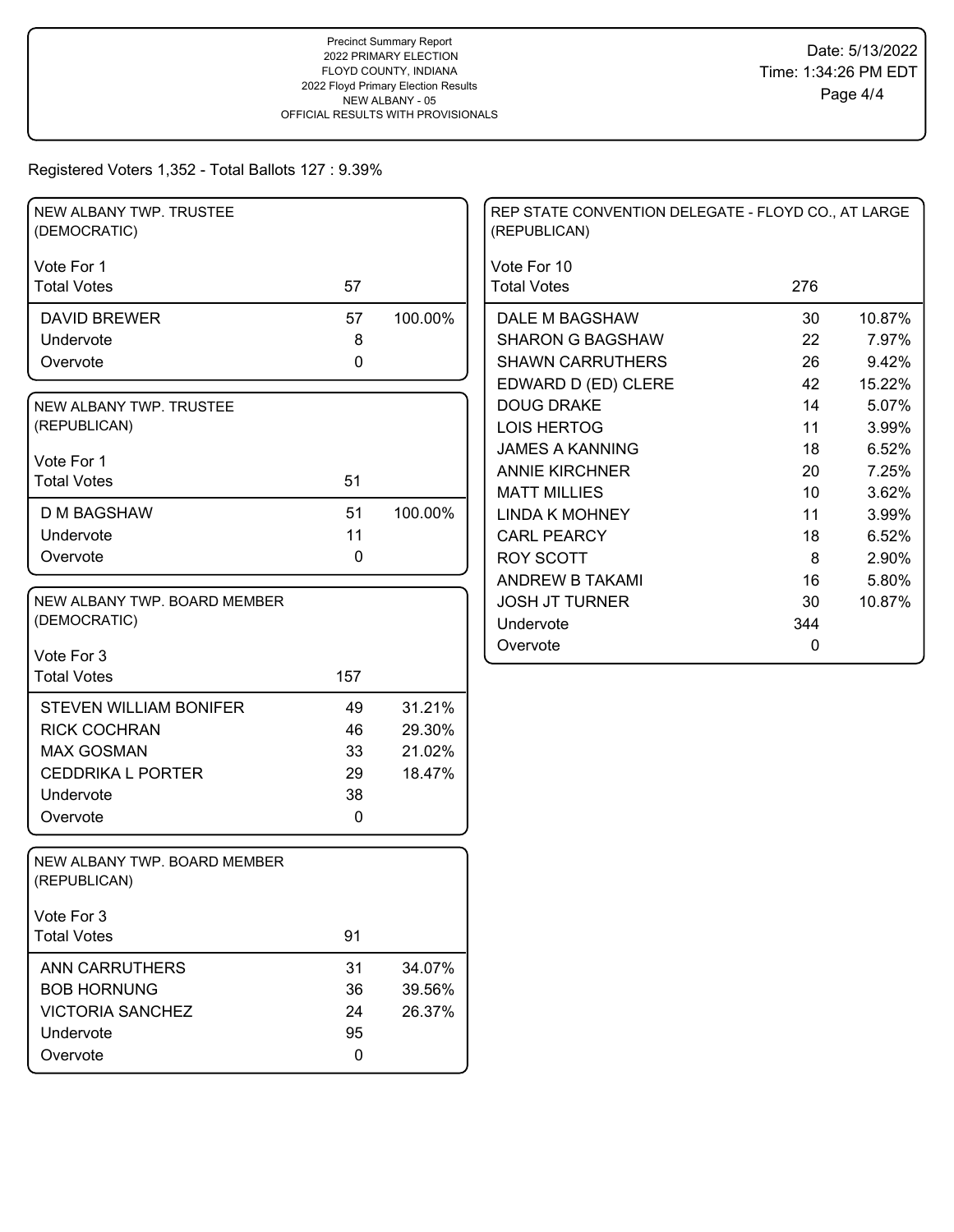| Vote For 1<br>57<br><b>Total Votes</b><br>24<br><b>Total Ballots</b><br><b>DEMOCRATIC</b><br>57.89%<br>33<br><b>JIM BAKER</b><br>1<br><b>REPUBLICAN</b><br>24<br>42.11%<br><b>STU BARNES-ISRAEL</b><br>0<br>J MICHAEL DAVISSON<br>0<br><b>DAN HEIWIG</b><br>UNITED STATES SENATOR<br>0<br>(DEMOCRATIC)<br><b>ERIN HOUCHIN</b><br>8<br><b>D ERIC SCHANSBERG</b><br>$\mathbf 1$<br>Vote For 1<br><b>MIKE SODREL</b><br>12<br><b>Total Votes</b><br>30<br><b>BILL J THOMAS</b><br>$\mathbf 1$<br>100.00%<br>THOMAS M MCDERMOTT JR<br>30<br><b>BRIAN TIBBS</b><br>1<br>3<br>Undervote<br>Undervote<br>0<br>$\mathbf 0$<br>Overvote<br>Overvote<br>0<br>UNITED STATES SENATOR<br>STATE SENATOR - DISTRICT 47<br>(REPUBLICAN)<br>(DEMOCRATIC)<br>Vote For 1<br><b>Total Votes</b><br>20<br><b>Total Votes</b><br>$\mathbf 0$<br><b>TODD YOUNG</b><br>20<br>100.00%<br>NO CANDIDATE FILED<br>Undervote<br>4<br>Undervote<br>$\Omega$<br>Overvote<br>0<br>0<br>Overvote<br>UNITED STATES REPRESENTATIVE - 9TH DISTRICT<br>STATE SENATOR - DISTRICT 47<br>(DEMOCRATIC)<br>(REPUBLICAN)<br>Vote For 1<br>Vote For 1<br><b>Total Votes</b><br>30<br><b>Total Votes</b><br>22<br>12<br><b>ISAK ASARE</b><br>40.00%<br><b>KEVIN BOEHNLEIN</b><br>13<br><b>D LIAM DORRIS</b><br>$\overline{7}$<br>23.33%<br><b>GARY BYRNE</b><br>9<br><b>MATTHEW FYFE</b><br>36.67%<br>11<br>$\overline{2}$<br>Undervote<br>3<br>Undervote<br>Overvote<br>0<br>Overvote<br>0<br>STATE REPRESENTATIVE - DISTRICT 71<br>(DEMOCRATIC) | Party Distribution |  | UNITED STATES REPRESENTATIVE - 9TH DISTRICT<br>(REPUBLICAN) |          |
|------------------------------------------------------------------------------------------------------------------------------------------------------------------------------------------------------------------------------------------------------------------------------------------------------------------------------------------------------------------------------------------------------------------------------------------------------------------------------------------------------------------------------------------------------------------------------------------------------------------------------------------------------------------------------------------------------------------------------------------------------------------------------------------------------------------------------------------------------------------------------------------------------------------------------------------------------------------------------------------------------------------------------------------------------------------------------------------------------------------------------------------------------------------------------------------------------------------------------------------------------------------------------------------------------------------------------------------------------------------------------------------------------------------------------------------------------------------------------------------------------|--------------------|--|-------------------------------------------------------------|----------|
|                                                                                                                                                                                                                                                                                                                                                                                                                                                                                                                                                                                                                                                                                                                                                                                                                                                                                                                                                                                                                                                                                                                                                                                                                                                                                                                                                                                                                                                                                                      |                    |  |                                                             |          |
|                                                                                                                                                                                                                                                                                                                                                                                                                                                                                                                                                                                                                                                                                                                                                                                                                                                                                                                                                                                                                                                                                                                                                                                                                                                                                                                                                                                                                                                                                                      |                    |  |                                                             | 4.17%    |
|                                                                                                                                                                                                                                                                                                                                                                                                                                                                                                                                                                                                                                                                                                                                                                                                                                                                                                                                                                                                                                                                                                                                                                                                                                                                                                                                                                                                                                                                                                      |                    |  |                                                             | 0%       |
|                                                                                                                                                                                                                                                                                                                                                                                                                                                                                                                                                                                                                                                                                                                                                                                                                                                                                                                                                                                                                                                                                                                                                                                                                                                                                                                                                                                                                                                                                                      |                    |  |                                                             | 0%<br>0% |
|                                                                                                                                                                                                                                                                                                                                                                                                                                                                                                                                                                                                                                                                                                                                                                                                                                                                                                                                                                                                                                                                                                                                                                                                                                                                                                                                                                                                                                                                                                      |                    |  |                                                             | 33.33%   |
|                                                                                                                                                                                                                                                                                                                                                                                                                                                                                                                                                                                                                                                                                                                                                                                                                                                                                                                                                                                                                                                                                                                                                                                                                                                                                                                                                                                                                                                                                                      |                    |  |                                                             | 4.17%    |
|                                                                                                                                                                                                                                                                                                                                                                                                                                                                                                                                                                                                                                                                                                                                                                                                                                                                                                                                                                                                                                                                                                                                                                                                                                                                                                                                                                                                                                                                                                      |                    |  |                                                             | 50.00%   |
|                                                                                                                                                                                                                                                                                                                                                                                                                                                                                                                                                                                                                                                                                                                                                                                                                                                                                                                                                                                                                                                                                                                                                                                                                                                                                                                                                                                                                                                                                                      |                    |  |                                                             | 4.17%    |
|                                                                                                                                                                                                                                                                                                                                                                                                                                                                                                                                                                                                                                                                                                                                                                                                                                                                                                                                                                                                                                                                                                                                                                                                                                                                                                                                                                                                                                                                                                      |                    |  |                                                             | 4.17%    |
|                                                                                                                                                                                                                                                                                                                                                                                                                                                                                                                                                                                                                                                                                                                                                                                                                                                                                                                                                                                                                                                                                                                                                                                                                                                                                                                                                                                                                                                                                                      |                    |  |                                                             |          |
|                                                                                                                                                                                                                                                                                                                                                                                                                                                                                                                                                                                                                                                                                                                                                                                                                                                                                                                                                                                                                                                                                                                                                                                                                                                                                                                                                                                                                                                                                                      |                    |  |                                                             |          |
|                                                                                                                                                                                                                                                                                                                                                                                                                                                                                                                                                                                                                                                                                                                                                                                                                                                                                                                                                                                                                                                                                                                                                                                                                                                                                                                                                                                                                                                                                                      |                    |  |                                                             |          |
|                                                                                                                                                                                                                                                                                                                                                                                                                                                                                                                                                                                                                                                                                                                                                                                                                                                                                                                                                                                                                                                                                                                                                                                                                                                                                                                                                                                                                                                                                                      |                    |  |                                                             |          |
|                                                                                                                                                                                                                                                                                                                                                                                                                                                                                                                                                                                                                                                                                                                                                                                                                                                                                                                                                                                                                                                                                                                                                                                                                                                                                                                                                                                                                                                                                                      |                    |  |                                                             |          |
|                                                                                                                                                                                                                                                                                                                                                                                                                                                                                                                                                                                                                                                                                                                                                                                                                                                                                                                                                                                                                                                                                                                                                                                                                                                                                                                                                                                                                                                                                                      |                    |  |                                                             |          |
|                                                                                                                                                                                                                                                                                                                                                                                                                                                                                                                                                                                                                                                                                                                                                                                                                                                                                                                                                                                                                                                                                                                                                                                                                                                                                                                                                                                                                                                                                                      |                    |  |                                                             |          |
|                                                                                                                                                                                                                                                                                                                                                                                                                                                                                                                                                                                                                                                                                                                                                                                                                                                                                                                                                                                                                                                                                                                                                                                                                                                                                                                                                                                                                                                                                                      |                    |  |                                                             |          |
|                                                                                                                                                                                                                                                                                                                                                                                                                                                                                                                                                                                                                                                                                                                                                                                                                                                                                                                                                                                                                                                                                                                                                                                                                                                                                                                                                                                                                                                                                                      |                    |  |                                                             |          |
|                                                                                                                                                                                                                                                                                                                                                                                                                                                                                                                                                                                                                                                                                                                                                                                                                                                                                                                                                                                                                                                                                                                                                                                                                                                                                                                                                                                                                                                                                                      |                    |  |                                                             |          |
|                                                                                                                                                                                                                                                                                                                                                                                                                                                                                                                                                                                                                                                                                                                                                                                                                                                                                                                                                                                                                                                                                                                                                                                                                                                                                                                                                                                                                                                                                                      |                    |  |                                                             |          |
|                                                                                                                                                                                                                                                                                                                                                                                                                                                                                                                                                                                                                                                                                                                                                                                                                                                                                                                                                                                                                                                                                                                                                                                                                                                                                                                                                                                                                                                                                                      |                    |  |                                                             | 59.09%   |
|                                                                                                                                                                                                                                                                                                                                                                                                                                                                                                                                                                                                                                                                                                                                                                                                                                                                                                                                                                                                                                                                                                                                                                                                                                                                                                                                                                                                                                                                                                      |                    |  |                                                             | 40.91%   |
|                                                                                                                                                                                                                                                                                                                                                                                                                                                                                                                                                                                                                                                                                                                                                                                                                                                                                                                                                                                                                                                                                                                                                                                                                                                                                                                                                                                                                                                                                                      |                    |  |                                                             |          |
|                                                                                                                                                                                                                                                                                                                                                                                                                                                                                                                                                                                                                                                                                                                                                                                                                                                                                                                                                                                                                                                                                                                                                                                                                                                                                                                                                                                                                                                                                                      |                    |  |                                                             |          |
|                                                                                                                                                                                                                                                                                                                                                                                                                                                                                                                                                                                                                                                                                                                                                                                                                                                                                                                                                                                                                                                                                                                                                                                                                                                                                                                                                                                                                                                                                                      |                    |  |                                                             |          |
|                                                                                                                                                                                                                                                                                                                                                                                                                                                                                                                                                                                                                                                                                                                                                                                                                                                                                                                                                                                                                                                                                                                                                                                                                                                                                                                                                                                                                                                                                                      |                    |  |                                                             |          |
| Vote For 1                                                                                                                                                                                                                                                                                                                                                                                                                                                                                                                                                                                                                                                                                                                                                                                                                                                                                                                                                                                                                                                                                                                                                                                                                                                                                                                                                                                                                                                                                           |                    |  |                                                             |          |
| 31<br><b>Total Votes</b>                                                                                                                                                                                                                                                                                                                                                                                                                                                                                                                                                                                                                                                                                                                                                                                                                                                                                                                                                                                                                                                                                                                                                                                                                                                                                                                                                                                                                                                                             |                    |  |                                                             |          |
| <b>RITA FLEMING</b><br>31                                                                                                                                                                                                                                                                                                                                                                                                                                                                                                                                                                                                                                                                                                                                                                                                                                                                                                                                                                                                                                                                                                                                                                                                                                                                                                                                                                                                                                                                            |                    |  |                                                             | 100.00%  |
| Undervote<br>2                                                                                                                                                                                                                                                                                                                                                                                                                                                                                                                                                                                                                                                                                                                                                                                                                                                                                                                                                                                                                                                                                                                                                                                                                                                                                                                                                                                                                                                                                       |                    |  |                                                             |          |
| 0<br>Overvote                                                                                                                                                                                                                                                                                                                                                                                                                                                                                                                                                                                                                                                                                                                                                                                                                                                                                                                                                                                                                                                                                                                                                                                                                                                                                                                                                                                                                                                                                        |                    |  |                                                             |          |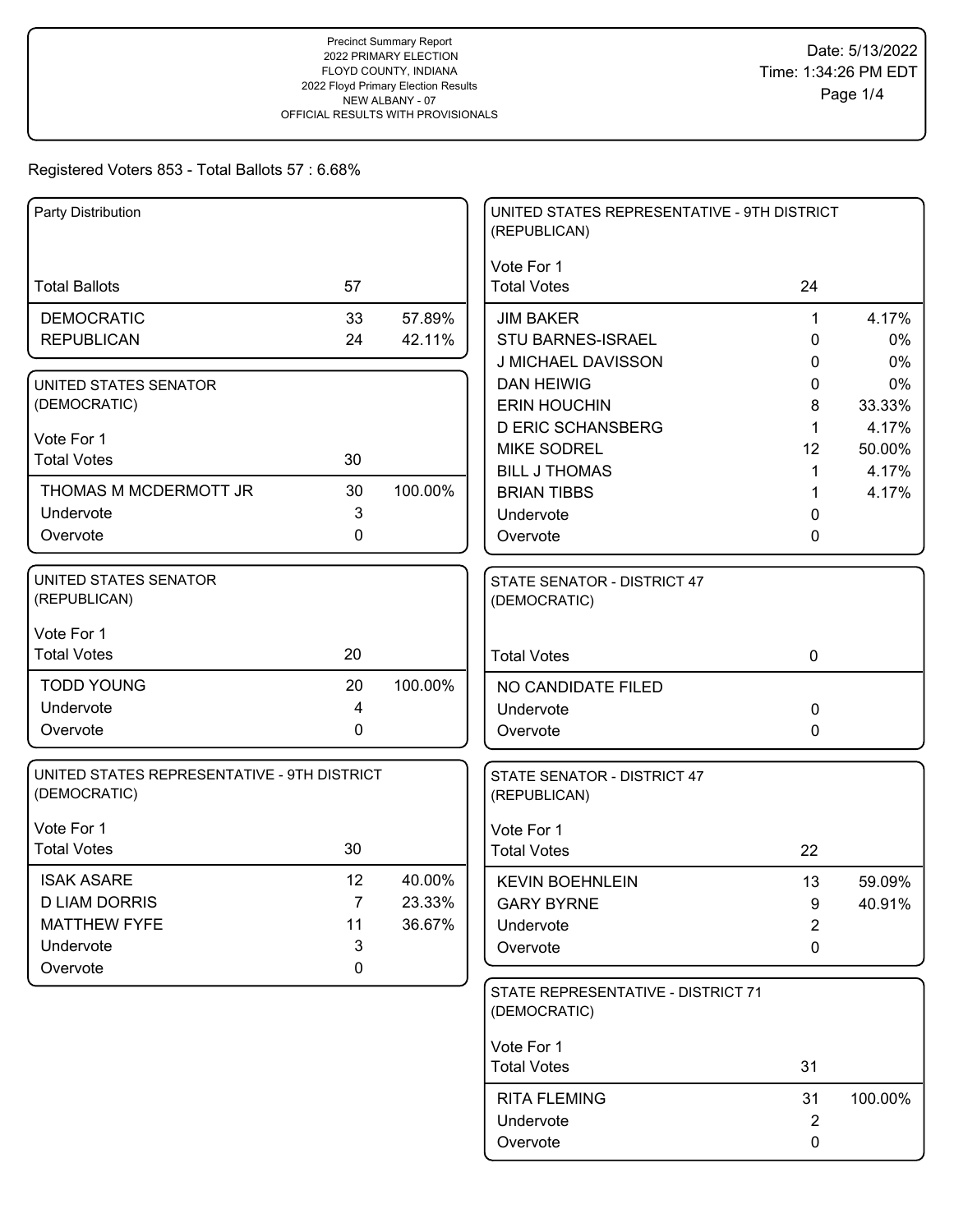| STATE REPRESENTATIVE - DISTRICT 71<br>(REPUBLICAN)              |                |         | <b>CIRCUIT COURT CLERK</b><br>(DEMOCRATIC) |                |         |
|-----------------------------------------------------------------|----------------|---------|--------------------------------------------|----------------|---------|
| Vote For 1                                                      |                |         |                                            |                |         |
| <b>Total Votes</b>                                              | 19             |         | <b>Total Votes</b>                         | $\mathbf 0$    |         |
| <b>SCOTT HAWKINS</b>                                            | 19             | 100.00% | NO CANDIDATE FILED                         |                |         |
| Undervote                                                       | 5              |         | Undervote                                  | 0              |         |
| Overvote                                                        | $\mathbf 0$    |         | Overvote                                   | 0              |         |
| JUDGE OF THE CIRCUIT COURT - 52ND JUDICIAL CIR.<br>(DEMOCRATIC) |                |         | <b>CIRCUIT COURT CLERK</b><br>(REPUBLICAN) |                |         |
| Vote For 1                                                      |                |         | Vote For 1                                 |                |         |
| <b>Total Votes</b>                                              | 31             |         | <b>Total Votes</b>                         | 20             |         |
| <b>DANA EBERLE-PEAY</b>                                         | 31             | 100.00% | <b>DANITA BURKS</b>                        | 20             | 100.00% |
| Undervote                                                       | $\overline{2}$ |         | Undervote                                  | 4              |         |
| Overvote                                                        | 0              |         | Overvote                                   | 0              |         |
| JUDGE OF THE CIRCUIT COURT - 52ND JUDICIAL CIR.<br>(REPUBLICAN) |                |         | <b>COUNTY AUDITOR</b><br>(DEMOCRATIC)      |                |         |
| Vote For 1                                                      |                |         |                                            |                |         |
| <b>Total Votes</b>                                              | 19             |         | <b>Total Votes</b>                         | $\mathbf 0$    |         |
| <b>JUSTIN BROWN</b>                                             | 19             | 100.00% | NO CANDIDATE FILED                         |                |         |
| Undervote                                                       | 5              |         | Undervote                                  | 0              |         |
| Overvote                                                        | 0              |         | Overvote                                   | 0              |         |
| PROSECUTING ATTORNEY<br>(DEMOCRATIC)                            |                |         | <b>COUNTY AUDITOR</b><br>(REPUBLICAN)      |                |         |
|                                                                 |                |         | Vote For 1                                 |                |         |
| <b>Total Votes</b>                                              | 0              |         | <b>Total Votes</b>                         | 19             |         |
| NO CANDIDATE FILED                                              |                |         | AMANDA M PAHMEIER                          | 5              | 26.32%  |
| Undervote                                                       | $\pmb{0}$      |         | <b>DIANA M TOPPING</b>                     | 14             | 73.68%  |
| Overvote                                                        | 0              |         | Undervote                                  | 5              |         |
|                                                                 |                |         | Overvote                                   | 0              |         |
| PROSECUTING ATTORNEY<br>(REPUBLICAN)                            |                |         | <b>COUNTY SHERIFF</b>                      |                |         |
|                                                                 |                |         | (DEMOCRATIC)                               |                |         |
| Vote For 1                                                      |                |         |                                            |                |         |
| <b>Total Votes</b>                                              | 20             |         | Vote For 1<br><b>Total Votes</b>           | 31             |         |
| <b>CHRIS LANE</b>                                               | 20             | 100.00% |                                            |                |         |
| Undervote                                                       | 4              |         | DARRELL W MILLS                            | 31             | 100.00% |
| Overvote                                                        | 0              |         | Undervote                                  | $\overline{2}$ |         |
|                                                                 |                |         | Overvote                                   | 0              |         |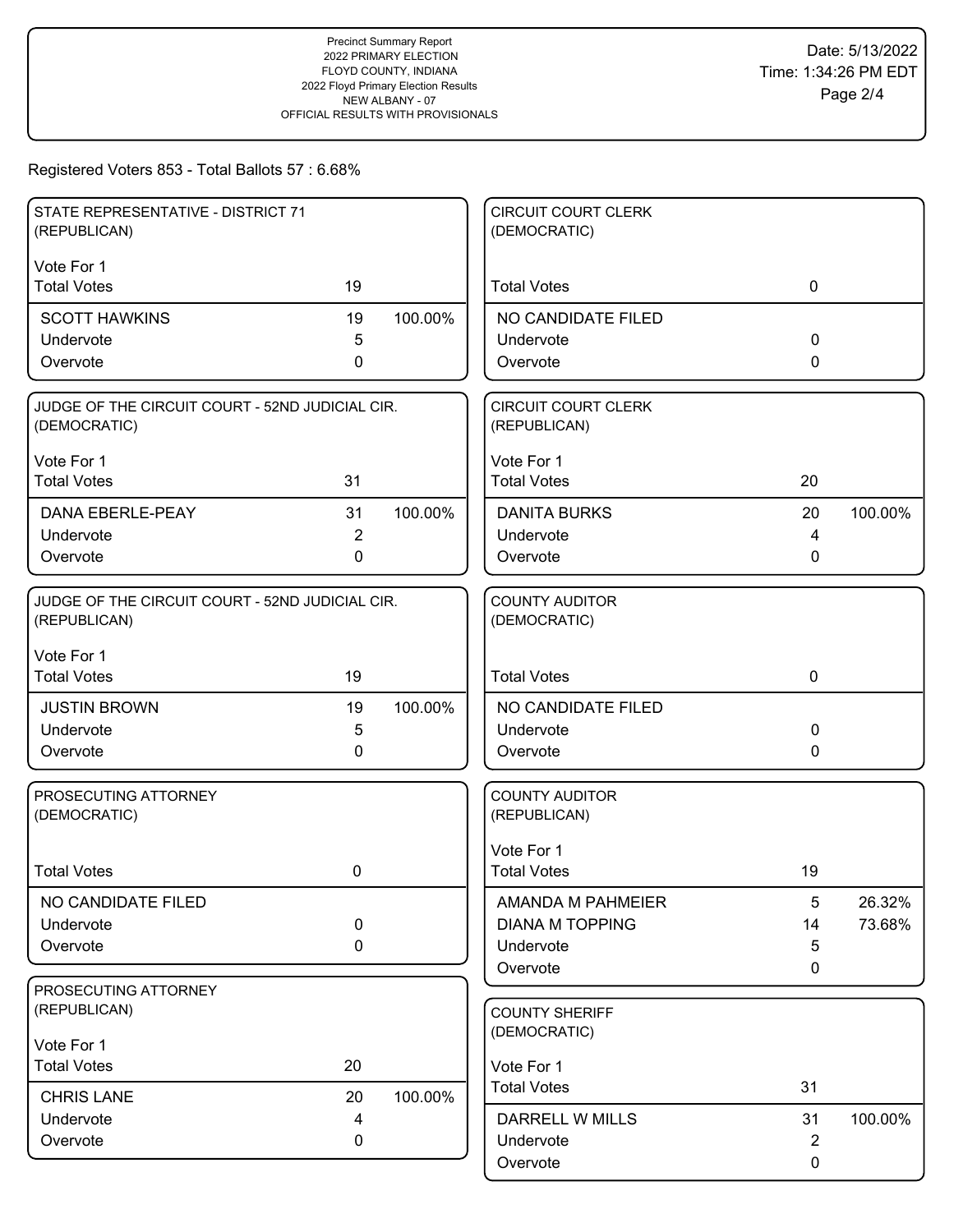| <b>COUNTY SHERIFF</b>                   |             |         | <b>COUNTY COMMISSIONER - DISTRICT 1</b>   |                |         |
|-----------------------------------------|-------------|---------|-------------------------------------------|----------------|---------|
| (REPUBLICAN)                            |             |         | (REPUBLICAN)                              |                |         |
| Vote For 1                              |             |         | Vote For 1                                |                |         |
| <b>Total Votes</b>                      | 23          |         | <b>Total Votes</b>                        | 23             |         |
| <b>STEVE BUSH</b>                       | 11          | 47.83%  | <b>SHAWN CARRUTHERS</b>                   | 17             | 73.91%  |
| <b>SAM SARKISIAN</b>                    | 12          | 52.17%  | AL KNABLE                                 | 6              | 26.09%  |
| Undervote                               | 1           |         | Undervote                                 |                |         |
| Overvote                                | $\mathbf 0$ |         | Overvote                                  | 0              |         |
|                                         |             |         |                                           |                |         |
| COUNTY ASSESSOR                         |             |         | COUNTY COUNCIL MEMBER - DISTRICT 1        |                |         |
| (DEMOCRATIC)                            |             |         | (DEMOCRATIC)                              |                |         |
| Vote For 1                              |             |         | Vote For 1                                |                |         |
| <b>Total Votes</b>                      | 27          |         | <b>Total Votes</b>                        | 31             |         |
| <b>PATRICIA TRISH BADGER</b>            | 27          | 100.00% | <b>TONY TORAN</b>                         | 31             | 100.00% |
| -BYRD                                   |             |         | Undervote                                 | $\overline{2}$ |         |
| Undervote                               | 6           |         | Overvote                                  | 0              |         |
| Overvote                                | $\mathbf 0$ |         |                                           |                |         |
|                                         |             |         | <b>COUNTY COUNCIL MEMBER - DISTRICT 1</b> |                |         |
| <b>COUNTY ASSESSOR</b>                  |             |         | (REPUBLICAN)                              |                |         |
| (REPUBLICAN)                            |             |         | Vote For 1                                |                |         |
| Vote For 1                              |             |         | <b>Total Votes</b>                        | 17             |         |
| <b>Total Votes</b>                      | 19          |         |                                           |                |         |
| <b>CHRIS DONES</b>                      | 9           | 47.37%  | <b>CHARLIE MOON</b>                       | 17             | 100.00% |
| <b>JAMES W SINKS</b>                    | 5           | 26.32%  | Undervote                                 | $\overline{7}$ |         |
| <b>TERRY L WATSON</b>                   | 5           | 26.32%  | Overvote                                  | $\mathbf{0}$   |         |
| Undervote                               | 5           |         | NEW ALBANY TWP. TRUSTEE                   |                |         |
| Overvote                                | 0           |         | (DEMOCRATIC)                              |                |         |
|                                         |             |         |                                           |                |         |
| <b>COUNTY COMMISSIONER - DISTRICT 1</b> |             |         | Vote For 1                                |                |         |
| (DEMOCRATIC)                            |             |         | <b>Total Votes</b>                        | 30             |         |
| Vote For 1                              |             |         | <b>DAVID BREWER</b>                       | 30             | 100.00% |
| <b>Total Votes</b>                      | 30          |         | Undervote                                 | $\mathbf{3}$   |         |
|                                         |             |         | Overvote                                  | 0              |         |
| <b>TYLER P GAINES</b>                   | 18          | 60.00%  |                                           |                |         |
| <b>CHUCK SIMONS</b>                     | 12          | 40.00%  | NEW ALBANY TWP. TRUSTEE                   |                |         |
| Undervote                               | 3           |         | (REPUBLICAN)                              |                |         |
| Overvote                                | 0           |         | Vote For 1                                |                |         |
|                                         |             |         | <b>Total Votes</b>                        | 16             |         |
|                                         |             |         | <b>D M BAGSHAW</b>                        | 16             | 100.00% |
|                                         |             |         | Undervote                                 | 8              |         |
|                                         |             |         | Overvote                                  | 0              |         |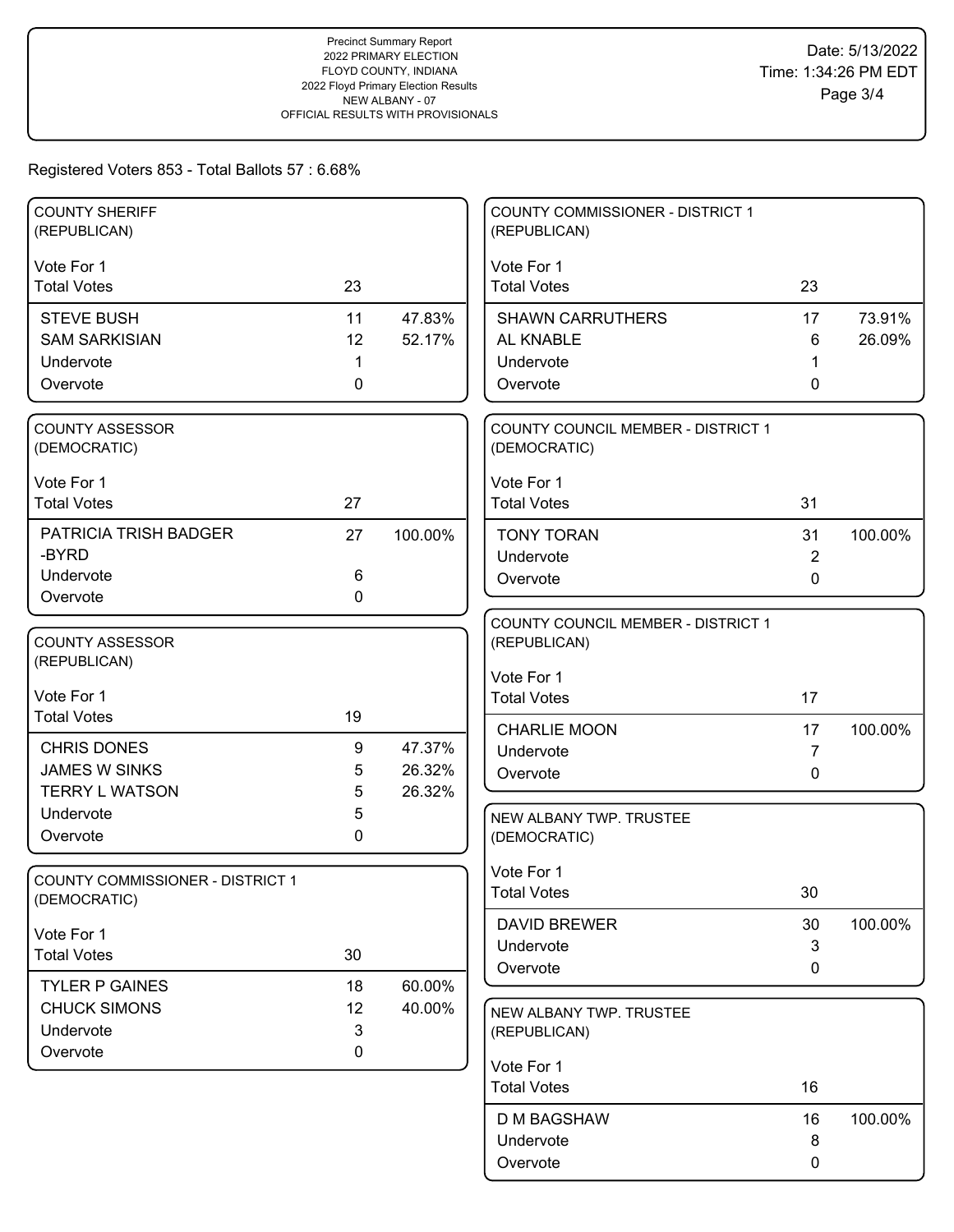| NEW ALBANY TWP, BOARD MEMBER<br>(DEMOCRATIC) |    |        |
|----------------------------------------------|----|--------|
| Vote For 3                                   |    |        |
| <b>Total Votes</b>                           | 80 |        |
| STEVEN WILLIAM BONIFER                       | 21 | 26.25% |
| RICK COCHRAN                                 | 22 | 27.50% |
| MAX GOSMAN                                   | 16 | 20.00% |
| <b>CEDDRIKA L PORTER</b>                     | 21 | 26.25% |
| Undervote                                    | 19 |        |
| Overvote                                     | 0  |        |

| NEW ALBANY TWP, BOARD MEMBER<br>(REPUBLICAN) |    |        |
|----------------------------------------------|----|--------|
| Vote For 3                                   |    |        |
| <b>Total Votes</b>                           | 42 |        |
| <b>ANN CARRUTHERS</b>                        | 18 | 42.86% |
| <b>BOB HORNUNG</b>                           | 11 | 26.19% |
| <b>VICTORIA SANCHEZ</b>                      | 13 | 30.95% |
| Undervote                                    | 30 |        |
| Overvote                                     | 0  |        |

| REP STATE CONVENTION DELEGATE - FLOYD CO., AT LARGE<br>(REPUBLICAN) |                 |        |  |  |  |  |  |  |
|---------------------------------------------------------------------|-----------------|--------|--|--|--|--|--|--|
| Vote For 10                                                         |                 |        |  |  |  |  |  |  |
| <b>Total Votes</b>                                                  | 128             |        |  |  |  |  |  |  |
| DALE M BAGSHAW                                                      | 12              | 9.38%  |  |  |  |  |  |  |
| <b>SHARON G BAGSHAW</b>                                             | 13              | 10.16% |  |  |  |  |  |  |
| <b>SHAWN CARRUTHERS</b>                                             | 13 <sup>°</sup> | 10.16% |  |  |  |  |  |  |
| EDWARD D (ED) CLERE                                                 | 17              | 13.28% |  |  |  |  |  |  |
| <b>DOUG DRAKE</b>                                                   | 9               | 7.03%  |  |  |  |  |  |  |
| LOIS HERTOG                                                         | 7               | 5.47%  |  |  |  |  |  |  |
| JAMES A KANNING                                                     | 8               | 6.25%  |  |  |  |  |  |  |
| <b>ANNIE KIRCHNER</b>                                               | 10              | 7.81%  |  |  |  |  |  |  |
| <b>MATT MILLIES</b>                                                 | 3               | 2.34%  |  |  |  |  |  |  |
| LINDA K MOHNEY                                                      | 4               | 3.12%  |  |  |  |  |  |  |
| <b>CARL PEARCY</b>                                                  | 8               | 6.25%  |  |  |  |  |  |  |
| ROY SCOTT                                                           | 7               | 5.47%  |  |  |  |  |  |  |
| <b>ANDREW B TAKAMI</b>                                              | 5               | 3.91%  |  |  |  |  |  |  |
| <b>JOSH JT TURNER</b>                                               | 12 <sup>2</sup> | 9.38%  |  |  |  |  |  |  |
| Undervote                                                           | 112             |        |  |  |  |  |  |  |
| Overvote                                                            | 0               |        |  |  |  |  |  |  |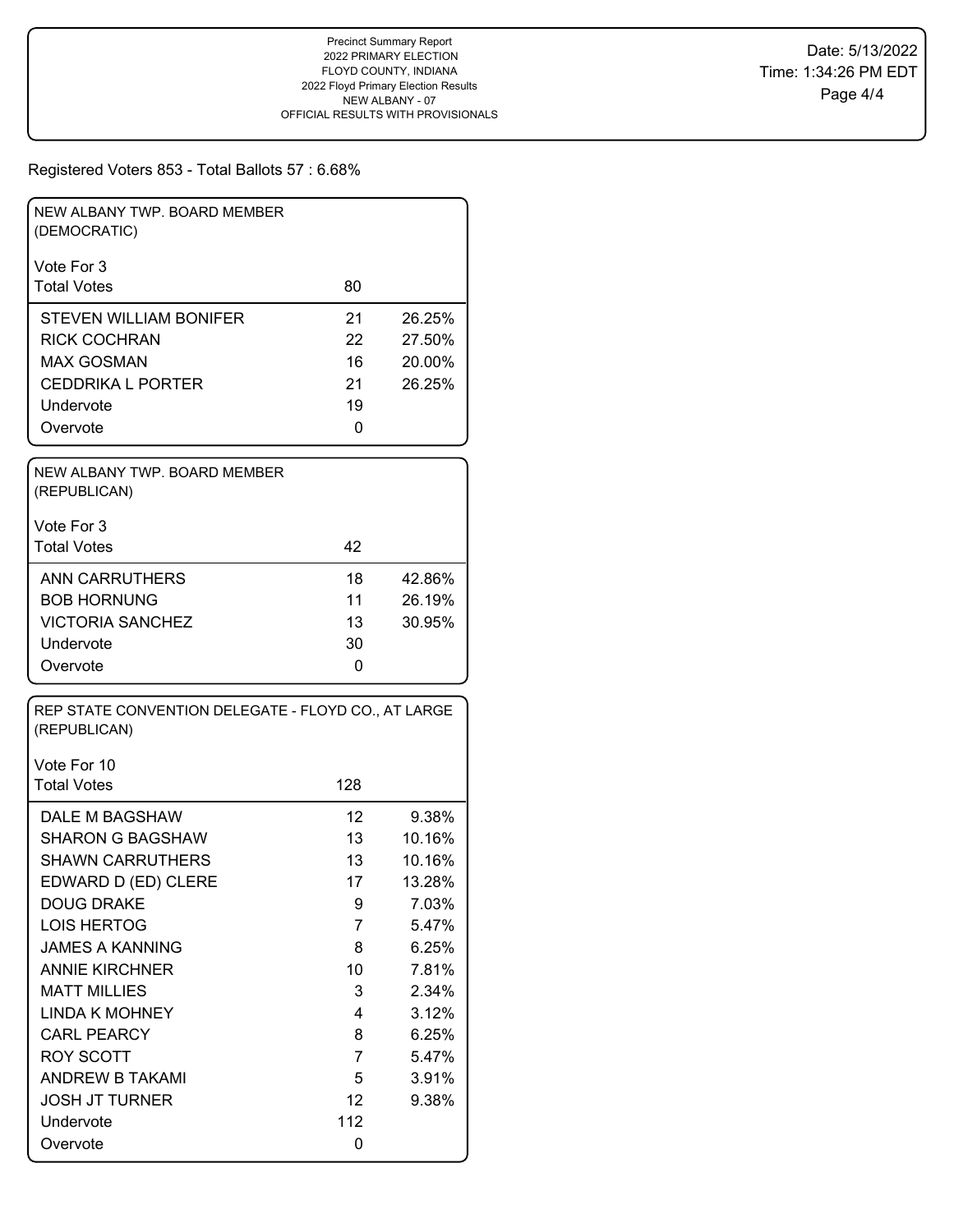| Party Distribution                          |             |         | UNITED STATES REPRESENTATIVE - 9TH DISTRICT<br>(REPUBLICAN) |              |         |
|---------------------------------------------|-------------|---------|-------------------------------------------------------------|--------------|---------|
|                                             |             |         | Vote For 1                                                  |              |         |
| <b>Total Ballots</b>                        | 178         |         | <b>Total Votes</b>                                          | 94           |         |
| <b>DEMOCRATIC</b>                           | 78          | 43.82%  | <b>JIM BAKER</b>                                            | $\mathbf{1}$ | 1.06%   |
| <b>REPUBLICAN</b>                           | 100         | 56.18%  | STU BARNES-ISRAEL                                           | 13           | 13.83%  |
|                                             |             |         | J MICHAEL DAVISSON                                          | 1            | 1.06%   |
| UNITED STATES SENATOR                       |             |         | <b>DAN HEIWIG</b>                                           | $\mathbf{0}$ | 0%      |
| (DEMOCRATIC)                                |             |         | <b>ERIN HOUCHIN</b>                                         | 23           | 24.47%  |
| Vote For 1                                  |             |         | <b>D ERIC SCHANSBERG</b>                                    | 6            | 6.38%   |
| <b>Total Votes</b>                          | 72          |         | <b>MIKE SODREL</b>                                          | 47           | 50.00%  |
| THOMAS M MCDERMOTT JR                       | 72          | 100.00% | <b>BILL J THOMAS</b>                                        | $\mathbf 1$  | 1.06%   |
| Undervote                                   | 6           |         | <b>BRIAN TIBBS</b>                                          | 2            | 2.13%   |
| Overvote                                    | 0           |         | Undervote<br>Overvote                                       | 6<br>0       |         |
|                                             |             |         |                                                             |              |         |
| <b>UNITED STATES SENATOR</b>                |             |         | STATE SENATOR - DISTRICT 47                                 |              |         |
| (REPUBLICAN)                                |             |         | (DEMOCRATIC)                                                |              |         |
| Vote For 1                                  |             |         |                                                             |              |         |
| <b>Total Votes</b>                          | 84          |         | <b>Total Votes</b>                                          | $\mathbf 0$  |         |
| <b>TODD YOUNG</b>                           | 84          | 100.00% | NO CANDIDATE FILED                                          |              |         |
| Undervote                                   | 16          |         | Undervote                                                   | $\mathbf 0$  |         |
| Overvote                                    | $\mathbf 0$ |         | Overvote                                                    | $\mathbf{0}$ |         |
| UNITED STATES REPRESENTATIVE - 9TH DISTRICT |             |         | STATE SENATOR - DISTRICT 47                                 |              |         |
| (DEMOCRATIC)                                |             |         | (REPUBLICAN)                                                |              |         |
| Vote For 1                                  |             |         | Vote For 1                                                  |              |         |
| <b>Total Votes</b>                          | 75          |         | <b>Total Votes</b>                                          | 95           |         |
| <b>ISAK ASARE</b>                           | 25          | 33.33%  | <b>KEVIN BOEHNLEIN</b>                                      | 74           | 77.89%  |
| <b>D LIAM DORRIS</b>                        | 16          | 21.33%  | <b>GARY BYRNE</b>                                           | 21           | 22.11%  |
| <b>MATTHEW FYFE</b>                         | 34          | 45.33%  | Undervote                                                   | 5            |         |
| Undervote                                   | 3           |         | Overvote                                                    | 0            |         |
| Overvote                                    | 0           |         |                                                             |              |         |
|                                             |             |         | STATE REPRESENTATIVE - DISTRICT 72<br>(DEMOCRATIC)          |              |         |
|                                             |             |         | Vote For 1                                                  |              |         |
|                                             |             |         | <b>Total Votes</b>                                          | 75           |         |
|                                             |             |         | <b>KEIL L ROARK</b>                                         | 75           | 100.00% |
|                                             |             |         | Undervote                                                   | $\mathbf{3}$ |         |
|                                             |             |         | Overvote                                                    | 0            |         |
|                                             |             |         |                                                             |              |         |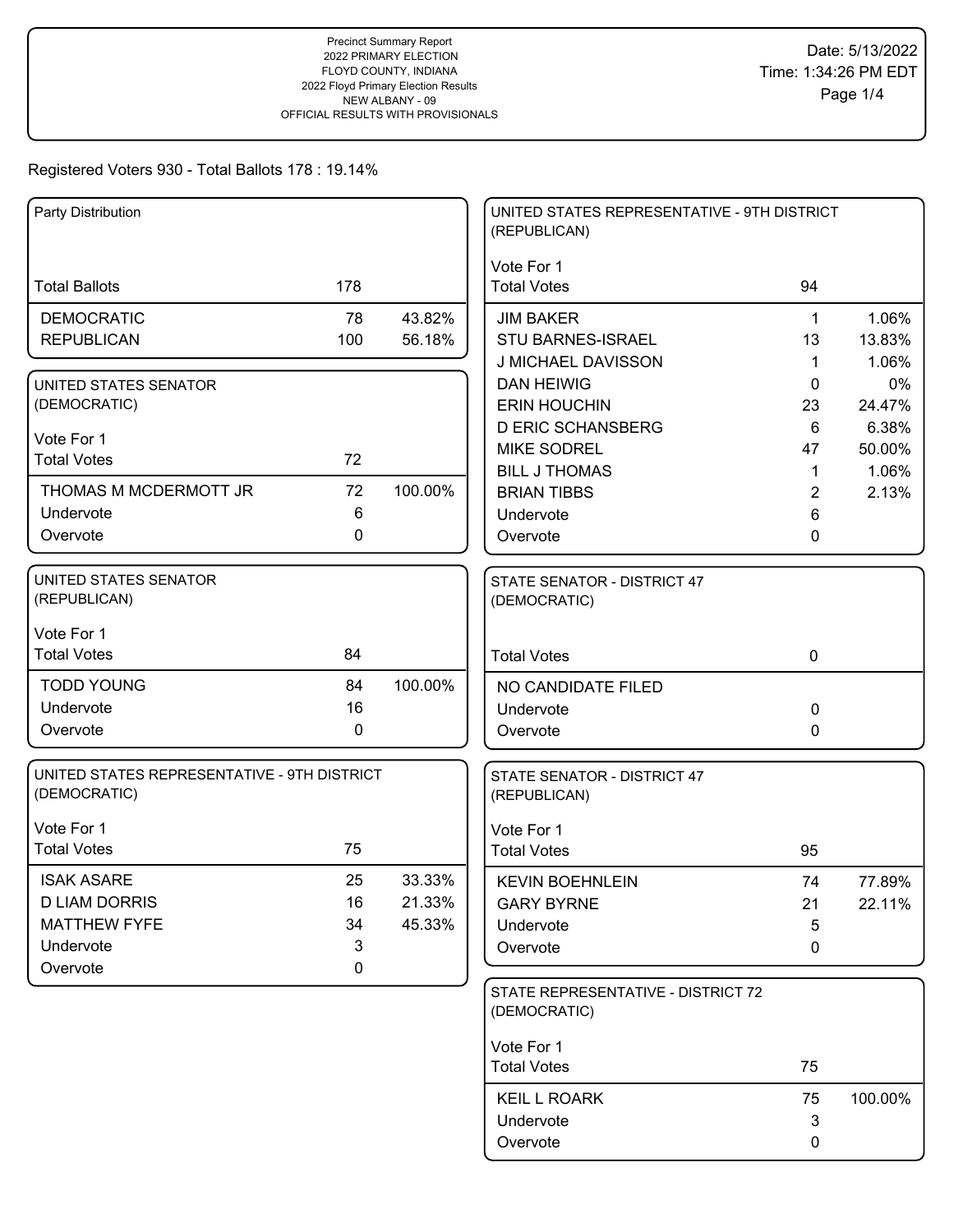| STATE REPRESENTATIVE - DISTRICT 72<br>(REPUBLICAN) |             |         | PROSECUTING ATTORNEY<br>(REPUBLICAN)       |             |         |
|----------------------------------------------------|-------------|---------|--------------------------------------------|-------------|---------|
| Vote For 1                                         |             |         | Vote For 1                                 |             |         |
| <b>Total Votes</b>                                 | 98          |         | <b>Total Votes</b>                         | 87          |         |
| EDWARD D (ED) CLERE                                | 50          | 51.02%  | <b>CHRIS LANE</b>                          | 87          | 100.00% |
| <b>JACKIE BRIGHT GRUBBS</b>                        | 29          | 29.59%  | Undervote                                  | 13          |         |
| THOMAS M (TOM) JONES                               | 19          | 19.39%  | Overvote                                   | $\mathbf 0$ |         |
| Undervote                                          |             |         |                                            |             |         |
| Overvote                                           |             |         | <b>CIRCUIT COURT CLERK</b><br>(DEMOCRATIC) |             |         |
| JUDGE OF THE CIRCUIT COURT - 52ND JUDICIAL CIR.    |             |         |                                            |             |         |
| (DEMOCRATIC)                                       |             |         | <b>Total Votes</b>                         | $\mathbf 0$ |         |
| Vote For 1                                         |             |         | NO CANDIDATE FILED                         |             |         |
| <b>Total Votes</b>                                 | 75          |         | Undervote                                  | $\mathbf 0$ |         |
| DANA EBERLE-PEAY                                   | 75          | 100.00% | Overvote                                   | $\mathbf 0$ |         |
| Undervote                                          | 3           |         |                                            |             |         |
| Overvote                                           | $\mathbf 0$ |         | <b>CIRCUIT COURT CLERK</b>                 |             |         |
|                                                    |             |         | (REPUBLICAN)                               |             |         |
| JUDGE OF THE CIRCUIT COURT - 52ND JUDICIAL CIR.    |             |         | Vote For 1                                 |             |         |
| (REPUBLICAN)                                       |             |         | <b>Total Votes</b>                         | 87          |         |
| Vote For 1                                         |             |         | <b>DANITA BURKS</b>                        | 87          | 100.00% |
| <b>Total Votes</b>                                 | 89          |         | Undervote                                  | 13          |         |
| <b>JUSTIN BROWN</b>                                | 89          | 100.00% | Overvote                                   | 0           |         |
| Undervote                                          | 11          |         |                                            |             |         |
| Overvote                                           | 0           |         | <b>COUNTY AUDITOR</b>                      |             |         |
|                                                    |             |         | (DEMOCRATIC)                               |             |         |
| PROSECUTING ATTORNEY                               |             |         |                                            |             |         |
| (DEMOCRATIC)                                       |             |         | <b>Total Votes</b>                         | 0           |         |
|                                                    |             |         | NO CANDIDATE FILED                         |             |         |
| <b>Total Votes</b>                                 | $\pmb{0}$   |         | Undervote                                  | 0           |         |
| NO CANDIDATE FILED                                 |             |         | Overvote                                   | $\mathbf 0$ |         |
| Undervote                                          | $\mathbf 0$ |         |                                            |             |         |
| Overvote                                           | 0           |         | <b>COUNTY AUDITOR</b>                      |             |         |
|                                                    |             |         | (REPUBLICAN)                               |             |         |
|                                                    |             |         | Vote For 1                                 |             |         |
|                                                    |             |         | <b>Total Votes</b>                         | 86          |         |
|                                                    |             |         | AMANDA M PAHMEIER                          | 22          | 25.58%  |
|                                                    |             |         | <b>DIANA M TOPPING</b>                     | 64          | 74.42%  |
|                                                    |             |         | Undervote                                  | 14          |         |
|                                                    |             |         | Overvote                                   | 0           |         |
|                                                    |             |         |                                            |             |         |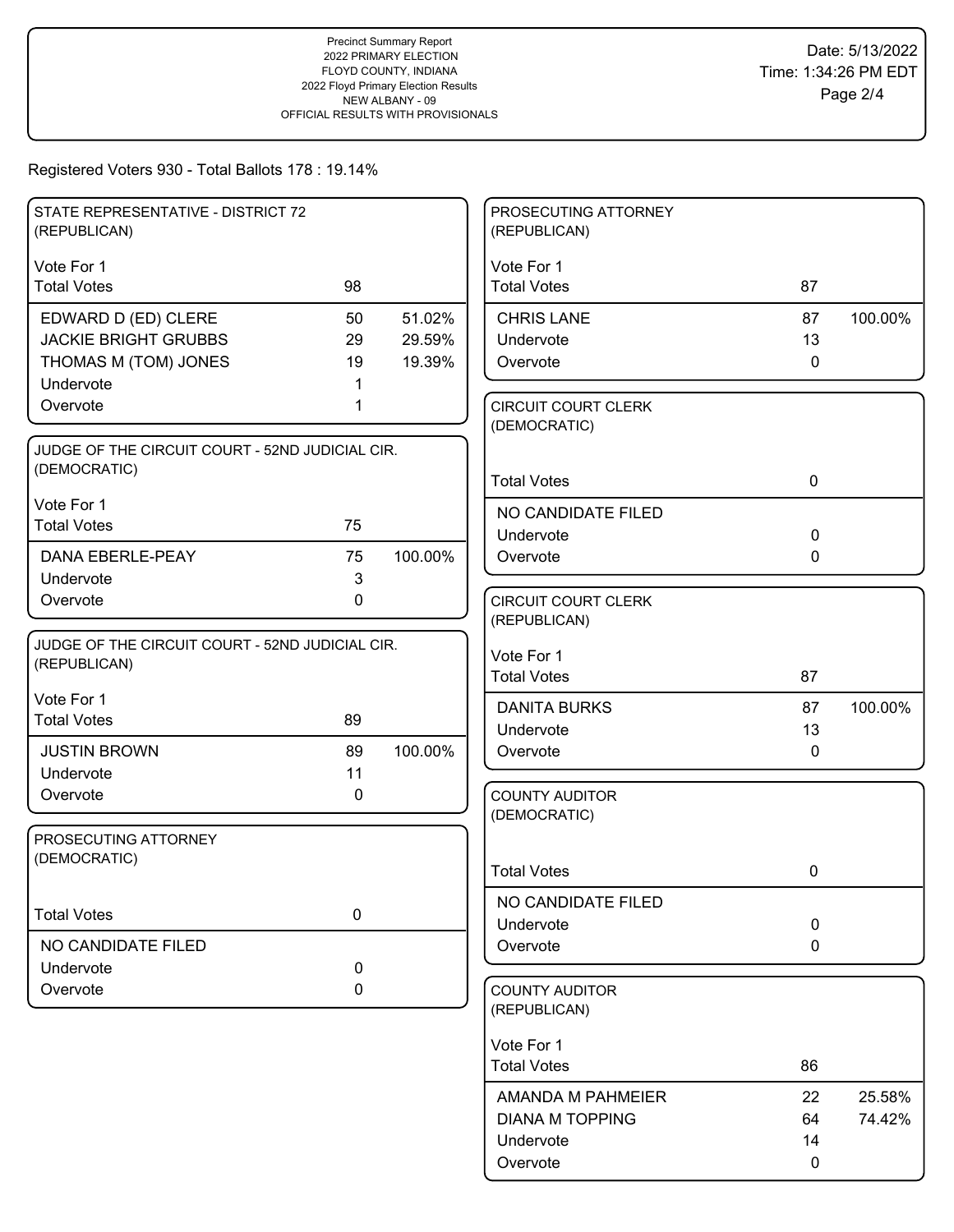| <b>COUNTY SHERIFF</b><br>(DEMOCRATIC) |                |         | COUNTY COMMISSIONER - DISTRICT 1<br>(DEMOCRATIC) |         |         |
|---------------------------------------|----------------|---------|--------------------------------------------------|---------|---------|
| Vote For 1                            |                |         | Vote For 1                                       |         |         |
| <b>Total Votes</b>                    | 67             |         | <b>Total Votes</b>                               | 69      |         |
| DARRELL W MILLS                       | 67             | 100.00% | <b>TYLER P GAINES</b>                            | 40      | 57.97%  |
| Undervote                             | 11             |         | <b>CHUCK SIMONS</b>                              | 29      | 42.03%  |
| Overvote                              | $\mathbf 0$    |         | Undervote                                        | 9       |         |
|                                       |                |         | Overvote                                         | 0       |         |
| <b>COUNTY SHERIFF</b>                 |                |         |                                                  |         |         |
| (REPUBLICAN)                          |                |         | <b>COUNTY COMMISSIONER - DISTRICT 1</b>          |         |         |
| Vote For 1                            |                |         | (REPUBLICAN)                                     |         |         |
| <b>Total Votes</b>                    | 98             |         | Vote For 1                                       |         |         |
| <b>STEVE BUSH</b>                     | 58             | 59.18%  | <b>Total Votes</b>                               | 98      |         |
| <b>SAM SARKISIAN</b>                  | 40             | 40.82%  | <b>SHAWN CARRUTHERS</b>                          | 49      | 50.00%  |
| Undervote                             | $\overline{2}$ |         | AL KNABLE                                        | 49      | 50.00%  |
| Overvote                              | 0              |         | Undervote                                        | 2       |         |
|                                       |                |         | Overvote                                         | 0       |         |
| <b>COUNTY ASSESSOR</b>                |                |         |                                                  |         |         |
| (DEMOCRATIC)                          |                |         | <b>COUNTY COUNCIL MEMBER - DISTRICT 3</b>        |         |         |
| Vote For 1                            |                |         | (DEMOCRATIC)                                     |         |         |
| <b>Total Votes</b>                    | 73             |         | Vote For 1                                       |         |         |
|                                       |                |         | <b>Total Votes</b>                               | 75      |         |
| PATRICIA TRISH BADGER<br>-BYRD        | 73             | 100.00% |                                                  |         |         |
| Undervote                             | 5              |         | <b>BRIAN A BREWER</b><br>Undervote               | 75<br>3 | 100.00% |
| Overvote                              | 0              |         | Overvote                                         | 0       |         |
|                                       |                |         |                                                  |         |         |
| <b>COUNTY ASSESSOR</b>                |                |         | COUNTY COUNCIL MEMBER - DISTRICT 3               |         |         |
| (REPUBLICAN)                          |                |         | (REPUBLICAN)                                     |         |         |
| Vote For 1                            |                |         | Vote For 1                                       |         |         |
| <b>Total Votes</b>                    | 86             |         | <b>Total Votes</b>                               | 86      |         |
| <b>CHRIS DONES</b>                    | 28             | 32.56%  | <b>DANNY SHORT</b>                               | 49      | 56.98%  |
| <b>JAMES W SINKS</b>                  | 15             | 17.44%  | <b>BRIAN WEBB</b>                                | 37      | 43.02%  |
| <b>TERRY L WATSON</b>                 | 43             | 50.00%  | Undervote                                        | 14      |         |
| Undervote                             |                |         |                                                  |         |         |
|                                       | 14             |         | Overvote                                         | 0       |         |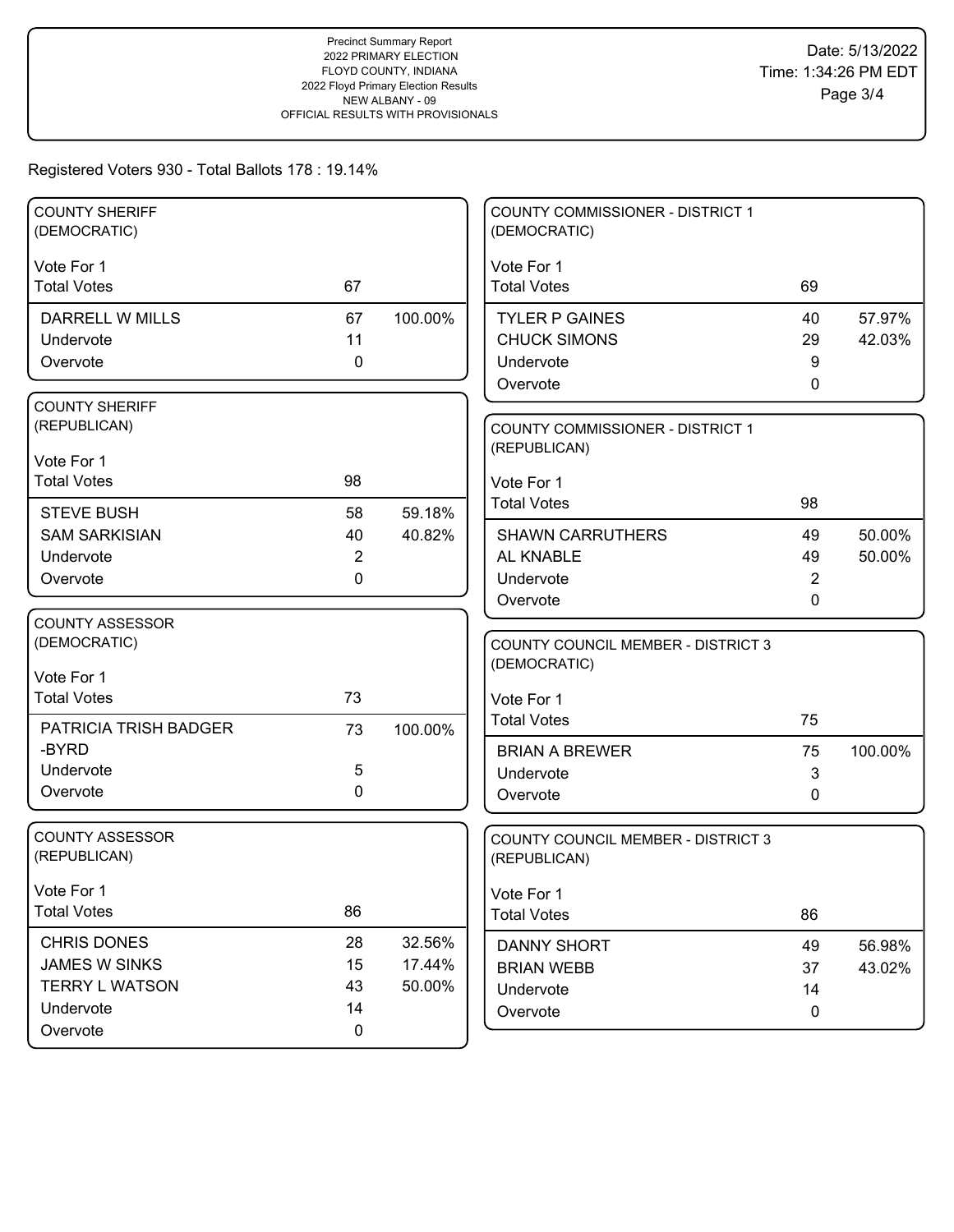| NEW ALBANY TWP. TRUSTEE<br>(DEMOCRATIC)      |                |         | REP STATE CONVENTION DELEGATE - FLOYD CO., AT LARGE<br>(REPUBLICAN) |     |        |
|----------------------------------------------|----------------|---------|---------------------------------------------------------------------|-----|--------|
| Vote For 1<br><b>Total Votes</b>             | 74             |         | Vote For 10<br><b>Total Votes</b>                                   | 487 |        |
| <b>DAVID BREWER</b>                          | 74             | 100.00% | DALE M BAGSHAW                                                      | 48  | 9.86%  |
| Undervote                                    | $\overline{4}$ |         | <b>SHARON G BAGSHAW</b>                                             | 36  | 7.39%  |
| Overvote                                     | 0              |         | <b>SHAWN CARRUTHERS</b>                                             | 57  | 11.70% |
|                                              |                |         | EDWARD D (ED) CLERE                                                 | 63  | 12.94% |
| NEW ALBANY TWP. TRUSTEE                      |                |         | <b>DOUG DRAKE</b>                                                   | 16  | 3.29%  |
| (REPUBLICAN)                                 |                |         | <b>LOIS HERTOG</b>                                                  | 27  | 5.54%  |
| Vote For 1                                   |                |         | <b>JAMES A KANNING</b>                                              | 41  | 8.42%  |
| <b>Total Votes</b>                           | 86             |         | <b>ANNIE KIRCHNER</b>                                               | 40  | 8.21%  |
|                                              |                |         | <b>MATT MILLIES</b>                                                 | 21  | 4.31%  |
| <b>D M BAGSHAW</b>                           | 86             | 100.00% | <b>LINDA K MOHNEY</b>                                               | 17  | 3.49%  |
| Undervote                                    | 14             |         | <b>CARL PEARCY</b>                                                  | 31  | 6.37%  |
| Overvote                                     | 0              |         | <b>ROY SCOTT</b>                                                    | 12  | 2.46%  |
|                                              |                |         | <b>ANDREW B TAKAMI</b>                                              | 26  | 5.34%  |
| NEW ALBANY TWP. BOARD MEMBER                 |                |         | <b>JOSH JT TURNER</b>                                               | 52  | 10.68% |
| (DEMOCRATIC)                                 |                |         | Undervote                                                           | 513 |        |
| Vote For 3                                   |                |         | Overvote                                                            | 0   |        |
| <b>Total Votes</b>                           | 174            |         |                                                                     |     |        |
| <b>STEVEN WILLIAM BONIFER</b>                | 48             | 27.59%  |                                                                     |     |        |
| <b>RICK COCHRAN</b>                          | 54             | 31.03%  |                                                                     |     |        |
| <b>MAX GOSMAN</b>                            | 30             | 17.24%  |                                                                     |     |        |
| <b>CEDDRIKA L PORTER</b>                     | 42             | 24.14%  |                                                                     |     |        |
| Undervote                                    | 60             |         |                                                                     |     |        |
| Overvote                                     | 0              |         |                                                                     |     |        |
|                                              |                |         |                                                                     |     |        |
| NEW ALBANY TWP. BOARD MEMBER<br>(REPUBLICAN) |                |         |                                                                     |     |        |
| Vote For 3                                   |                |         |                                                                     |     |        |
| <b>Total Votes</b>                           | 166            |         |                                                                     |     |        |
| <b>ANN CARRUTHERS</b>                        | 64             | 38.55%  |                                                                     |     |        |
| <b>BOB HORNUNG</b>                           | 63             | 37.95%  |                                                                     |     |        |
| <b>VICTORIA SANCHEZ</b>                      | 39             | 23.49%  |                                                                     |     |        |
| Undervote                                    | 134            |         |                                                                     |     |        |
| Overvote                                     | 0              |         |                                                                     |     |        |
|                                              |                |         |                                                                     |     |        |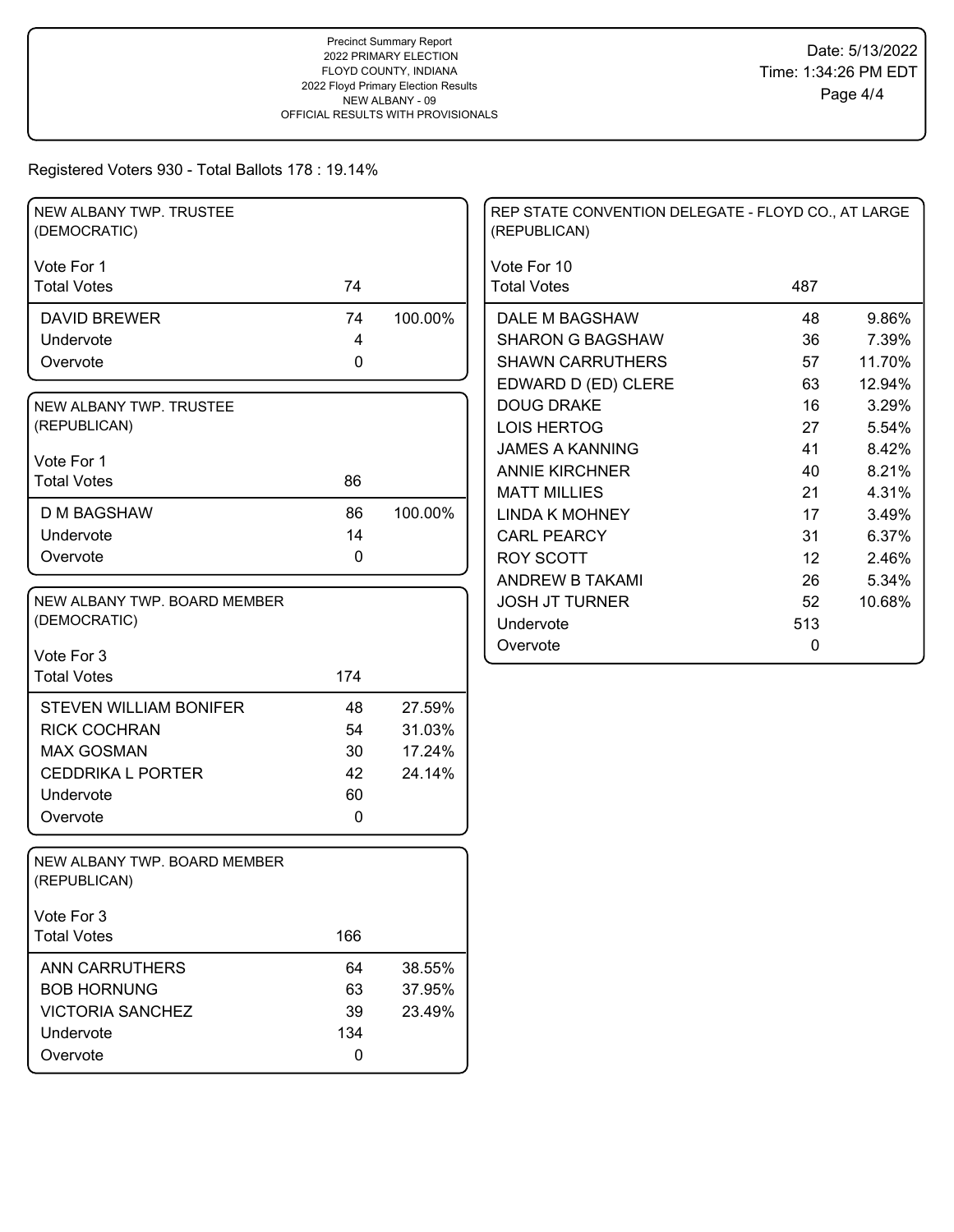# Registered Voters 1,170 - Total Ballots 128 : 10.94%

| Party Distribution                                          |                |         | UNITED STATES REPRESENTATIVE - 9TH DISTRICT<br>(REPUBLICAN) |                |             |
|-------------------------------------------------------------|----------------|---------|-------------------------------------------------------------|----------------|-------------|
| <b>Total Ballots</b>                                        | 128            |         | Vote For 1<br><b>Total Votes</b>                            | 66             |             |
| <b>DEMOCRATIC</b>                                           | 59             | 46.09%  | <b>JIM BAKER</b>                                            | 5              | 7.58%       |
| <b>REPUBLICAN</b>                                           | 69             | 53.91%  | STU BARNES-ISRAEL                                           | 6              | 9.09%       |
| UNITED STATES SENATOR                                       |                |         | J MICHAEL DAVISSON<br><b>DAN HEIWIG</b>                     | 1<br>0         | 1.52%<br>0% |
| (DEMOCRATIC)                                                |                |         | <b>ERIN HOUCHIN</b>                                         | 20             | 30.30%      |
|                                                             |                |         | <b>D ERIC SCHANSBERG</b>                                    | $\overline{4}$ | 6.06%       |
| Vote For 1                                                  |                |         | <b>MIKE SODREL</b>                                          | 25             | 37.88%      |
| <b>Total Votes</b>                                          | 52             |         | <b>BILL J THOMAS</b>                                        | 0              | 0%          |
| THOMAS M MCDERMOTT JR                                       | 52             | 100.00% | <b>BRIAN TIBBS</b>                                          | 5              | 7.58%       |
| Undervote                                                   | $\overline{7}$ |         | Undervote                                                   | 3              |             |
| Overvote                                                    | 0              |         | Overvote                                                    | 0              |             |
| <b>UNITED STATES SENATOR</b><br>(REPUBLICAN)                |                |         | STATE SENATOR - DISTRICT 47<br>(DEMOCRATIC)                 |                |             |
| Vote For 1                                                  |                |         |                                                             |                |             |
| <b>Total Votes</b>                                          | 54             |         | <b>Total Votes</b>                                          | $\mathbf 0$    |             |
| <b>TODD YOUNG</b>                                           | 54             | 100.00% | NO CANDIDATE FILED                                          |                |             |
| Undervote                                                   | 15             |         | Undervote                                                   | 0              |             |
| Overvote                                                    | 0              |         | Overvote                                                    | 0              |             |
| UNITED STATES REPRESENTATIVE - 9TH DISTRICT<br>(DEMOCRATIC) |                |         | STATE SENATOR - DISTRICT 47<br>(REPUBLICAN)                 |                |             |
| Vote For 1                                                  |                |         | Vote For 1                                                  |                |             |
| <b>Total Votes</b>                                          | 56             |         | <b>Total Votes</b>                                          | 64             |             |
| <b>ISAK ASARE</b>                                           | 23             | 41.07%  | <b>KEVIN BOEHNLEIN</b>                                      | 34             | 53.12%      |
| <b>D LIAM DORRIS</b>                                        | 8              | 14.29%  | <b>GARY BYRNE</b>                                           | 30             | 46.88%      |
| <b>MATTHEW FYFE</b>                                         | 25             | 44.64%  | Undervote                                                   | 5              |             |
| Undervote                                                   | 3              |         | Overvote                                                    | 0              |             |
| Overvote                                                    | 0              |         | STATE REPRESENTATIVE - DISTRICT 72                          |                |             |
|                                                             |                |         | (DEMOCRATIC)                                                |                |             |
|                                                             |                |         | Vote For 1                                                  |                |             |
|                                                             |                |         | <b>Total Votes</b>                                          | 56             |             |
|                                                             |                |         | <b>KEIL L ROARK</b>                                         | 56             | 100.00%     |
|                                                             |                |         | Undervote                                                   | 3              |             |
|                                                             |                |         | Overvote                                                    | 0              |             |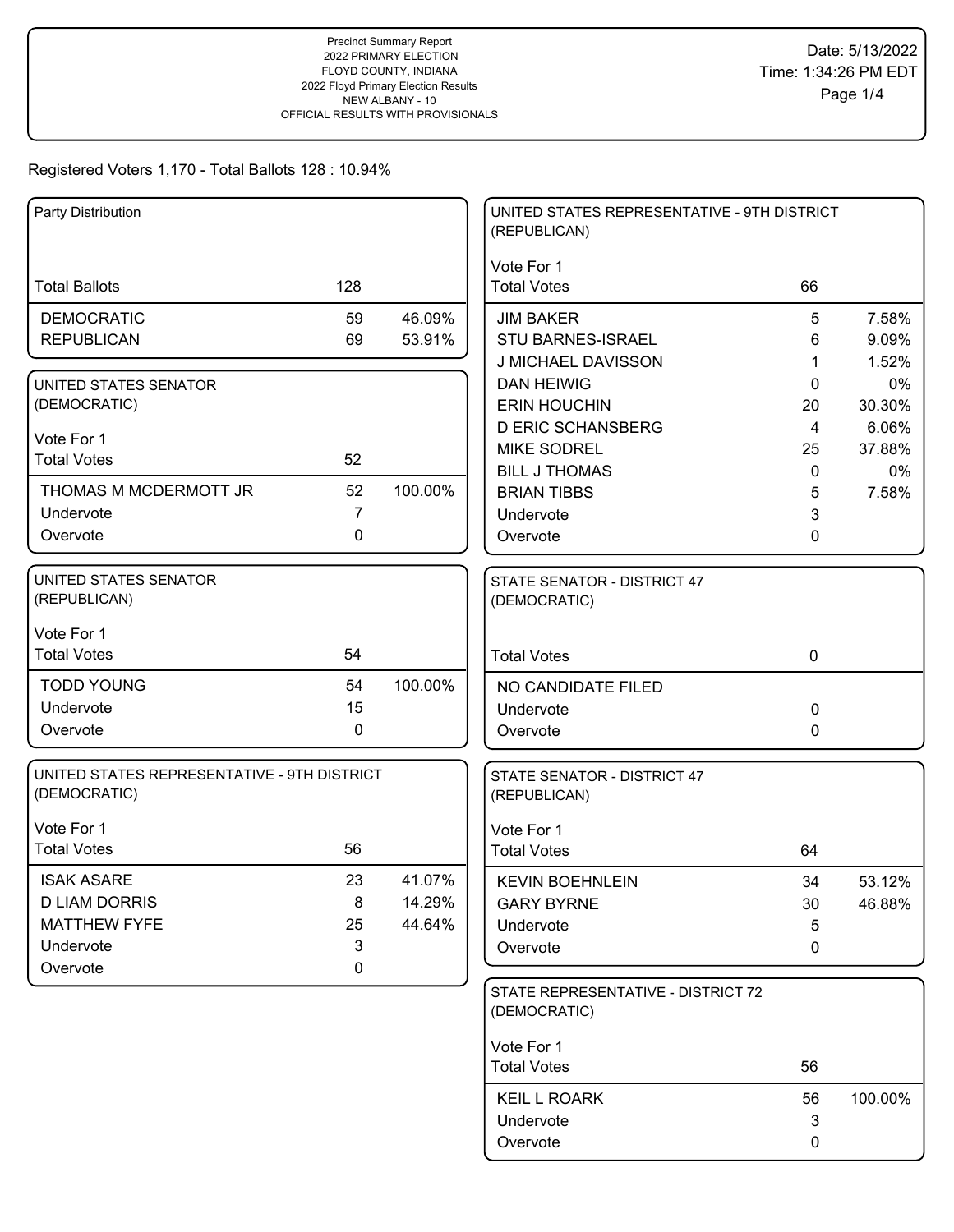# Registered Voters 1,170 - Total Ballots 128 : 10.94%

| STATE REPRESENTATIVE - DISTRICT 72<br>(REPUBLICAN)              |                |         | PROSECUTING ATTORNEY<br>(REPUBLICAN)       |             |         |
|-----------------------------------------------------------------|----------------|---------|--------------------------------------------|-------------|---------|
| Vote For 1                                                      |                |         | Vote For 1                                 |             |         |
| <b>Total Votes</b>                                              | 67             |         | <b>Total Votes</b>                         | 56          |         |
| EDWARD D (ED) CLERE                                             | 31             | 46.27%  | <b>CHRIS LANE</b>                          | 56          | 100.00% |
| <b>JACKIE BRIGHT GRUBBS</b>                                     | 25             | 37.31%  | Undervote                                  | 13          |         |
| THOMAS M (TOM) JONES                                            | 11             | 16.42%  | Overvote                                   | $\mathbf 0$ |         |
| Undervote                                                       | 2<br>0         |         |                                            |             |         |
| Overvote                                                        |                |         | <b>CIRCUIT COURT CLERK</b><br>(DEMOCRATIC) |             |         |
| JUDGE OF THE CIRCUIT COURT - 52ND JUDICIAL CIR.                 |                |         |                                            |             |         |
| (DEMOCRATIC)                                                    |                |         | <b>Total Votes</b>                         | $\mathbf 0$ |         |
| Vote For 1                                                      |                |         | NO CANDIDATE FILED                         |             |         |
| <b>Total Votes</b>                                              | 57             |         | Undervote                                  | $\mathbf 0$ |         |
| DANA EBERLE-PEAY                                                | 57             | 100.00% | Overvote                                   | $\mathbf 0$ |         |
| Undervote                                                       | $\overline{2}$ |         |                                            |             |         |
| Overvote                                                        | $\mathbf 0$    |         | <b>CIRCUIT COURT CLERK</b>                 |             |         |
|                                                                 |                |         | (REPUBLICAN)                               |             |         |
| JUDGE OF THE CIRCUIT COURT - 52ND JUDICIAL CIR.<br>(REPUBLICAN) |                |         | Vote For 1                                 |             |         |
|                                                                 |                |         | <b>Total Votes</b>                         | 56          |         |
| Vote For 1                                                      |                |         | <b>DANITA BURKS</b>                        | 56          | 100.00% |
| <b>Total Votes</b>                                              | 57             |         | Undervote                                  | 13          |         |
| <b>JUSTIN BROWN</b>                                             | 57             | 100.00% | Overvote                                   | $\mathbf 0$ |         |
| Undervote                                                       | 12             |         |                                            |             |         |
| Overvote                                                        | 0              |         | <b>COUNTY AUDITOR</b><br>(DEMOCRATIC)      |             |         |
| PROSECUTING ATTORNEY                                            |                |         |                                            |             |         |
| (DEMOCRATIC)                                                    |                |         |                                            |             |         |
|                                                                 |                |         | <b>Total Votes</b>                         | 0           |         |
| <b>Total Votes</b>                                              | 0              |         | NO CANDIDATE FILED                         |             |         |
|                                                                 |                |         | Undervote                                  | $\pmb{0}$   |         |
| NO CANDIDATE FILED                                              |                |         | Overvote                                   | $\mathbf 0$ |         |
| Undervote<br>Overvote                                           | 0              |         | <b>COUNTY AUDITOR</b>                      |             |         |
|                                                                 | 0              |         | (REPUBLICAN)                               |             |         |
|                                                                 |                |         | Vote For 1                                 |             |         |
|                                                                 |                |         | <b>Total Votes</b>                         | 57          |         |
|                                                                 |                |         | AMANDA M PAHMEIER                          | 21          | 36.84%  |
|                                                                 |                |         | <b>DIANA M TOPPING</b>                     | 36          | 63.16%  |
|                                                                 |                |         | Undervote                                  | 12          |         |
|                                                                 |                |         | Overvote                                   | 0           |         |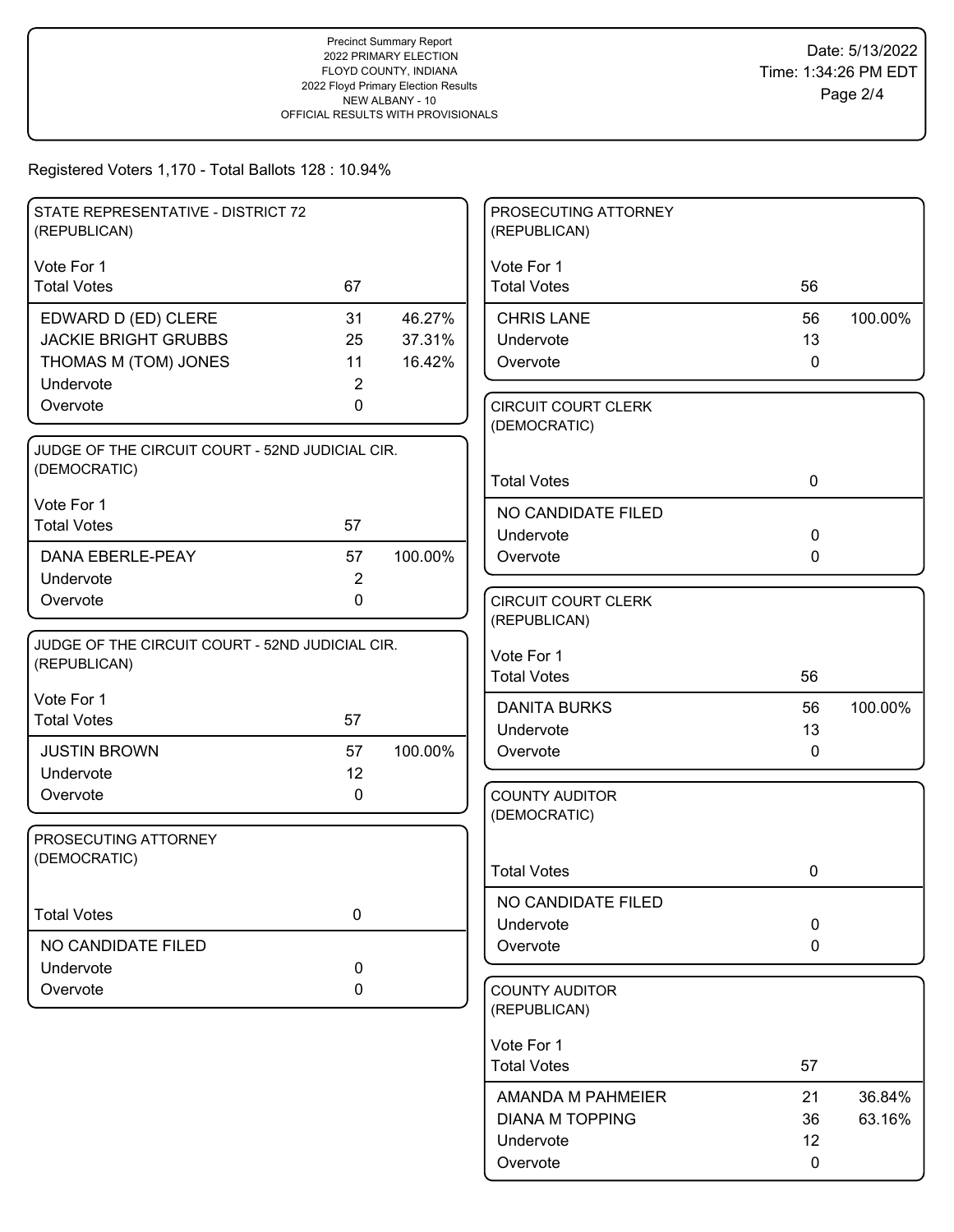## Registered Voters 1,170 - Total Ballots 128 : 10.94%

| <b>COUNTY SHERIFF</b><br>(DEMOCRATIC) |              |         | <b>COUNTY COMMISSIONER - DISTRICT 1</b><br>(DEMOCRATIC) |             |         |
|---------------------------------------|--------------|---------|---------------------------------------------------------|-------------|---------|
|                                       |              |         |                                                         |             |         |
| Vote For 1<br><b>Total Votes</b>      | 53           |         | Vote For 1<br><b>Total Votes</b>                        | 54          |         |
|                                       |              |         |                                                         |             |         |
| <b>DARRELL W MILLS</b>                | 53           | 100.00% | <b>TYLER P GAINES</b>                                   | 27          | 50.00%  |
| Undervote                             | 6            |         | <b>CHUCK SIMONS</b>                                     | 27          | 50.00%  |
| Overvote                              | 0            |         | Undervote                                               | 5           |         |
|                                       |              |         | Overvote                                                | 0           |         |
| <b>COUNTY SHERIFF</b>                 |              |         |                                                         |             |         |
| (REPUBLICAN)                          |              |         | <b>COUNTY COMMISSIONER - DISTRICT 1</b>                 |             |         |
| Vote For 1                            |              |         | (REPUBLICAN)                                            |             |         |
| <b>Total Votes</b>                    | 65           |         | Vote For 1                                              |             |         |
| <b>STEVE BUSH</b>                     | 44           | 67.69%  | <b>Total Votes</b>                                      | 66          |         |
| <b>SAM SARKISIAN</b>                  | 21           | 32.31%  | <b>SHAWN CARRUTHERS</b>                                 | 22          | 33.33%  |
| Undervote                             | 4            |         | AL KNABLE                                               | 44          | 66.67%  |
| Overvote                              | $\mathbf{0}$ |         | Undervote                                               | 3           |         |
|                                       |              |         | Overvote                                                | 0           |         |
| <b>COUNTY ASSESSOR</b>                |              |         |                                                         |             |         |
| (DEMOCRATIC)                          |              |         | <b>COUNTY COUNCIL MEMBER - DISTRICT 1</b>               |             |         |
|                                       |              |         | (DEMOCRATIC)                                            |             |         |
| Vote For 1                            |              |         |                                                         |             |         |
| <b>Total Votes</b>                    | 52           |         | Vote For 1                                              |             |         |
| PATRICIA TRISH BADGER                 | 52           | 100.00% | <b>Total Votes</b>                                      | 53          |         |
| -BYRD                                 |              |         | <b>TONY TORAN</b>                                       | 53          | 100.00% |
| Undervote                             | 7            |         | Undervote                                               | 6           |         |
| Overvote                              | $\mathbf 0$  |         | Overvote                                                | 0           |         |
|                                       |              |         |                                                         |             |         |
| <b>COUNTY ASSESSOR</b>                |              |         | COUNTY COUNCIL MEMBER - DISTRICT 1                      |             |         |
| (REPUBLICAN)                          |              |         | (REPUBLICAN)                                            |             |         |
| Vote For 1                            |              |         | Vote For 1                                              |             |         |
| <b>Total Votes</b>                    | 58           |         | <b>Total Votes</b>                                      | 55          |         |
| CHRIS DONES                           | 14           | 24.14%  |                                                         |             |         |
| <b>JAMES W SINKS</b>                  | 9            | 15.52%  | <b>CHARLIE MOON</b><br>Undervote                        | 55<br>14    | 100.00% |
| <b>TERRY L WATSON</b>                 | 35           | 60.34%  | Overvote                                                | $\mathbf 0$ |         |
| Undervote                             | 11           |         |                                                         |             |         |
| Overvote                              | 0            |         |                                                         |             |         |
|                                       |              |         |                                                         |             |         |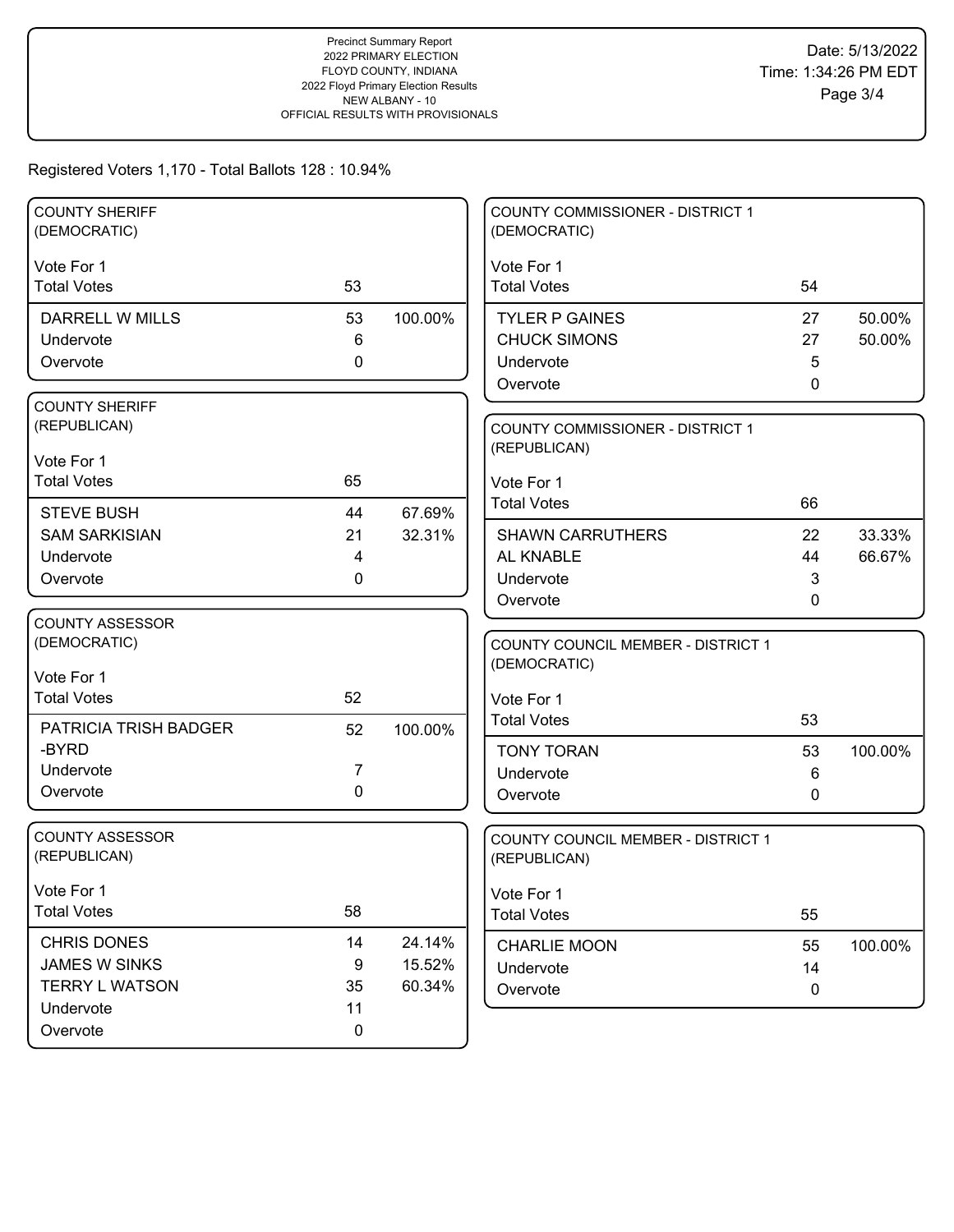Registered Voters 1,170 - Total Ballots 128 : 10.94%

| NEW ALBANY TWP. TRUSTEE<br>(DEMOCRATIC)      |     |         | REP STATE CONVENTION DELEGATE - FLOYD CO., AT LARGE<br>(REPUBLICAN) |     |        |
|----------------------------------------------|-----|---------|---------------------------------------------------------------------|-----|--------|
| Vote For 1                                   |     |         | Vote For 10                                                         |     |        |
| <b>Total Votes</b>                           | 53  |         | <b>Total Votes</b>                                                  | 367 |        |
| <b>DAVID BREWER</b>                          | 53  | 100.00% | DALE M BAGSHAW                                                      | 38  | 10.35% |
| Undervote                                    | 6   |         | <b>SHARON G BAGSHAW</b>                                             | 30  | 8.17%  |
| Overvote                                     | 0   |         | <b>SHAWN CARRUTHERS</b>                                             | 37  | 10.08% |
|                                              |     |         | EDWARD D (ED) CLERE                                                 | 44  | 11.99% |
| NEW ALBANY TWP. TRUSTEE                      |     |         | <b>DOUG DRAKE</b>                                                   | 21  | 5.72%  |
| (REPUBLICAN)                                 |     |         | <b>LOIS HERTOG</b>                                                  | 22  | 5.99%  |
| Vote For 1                                   |     |         | <b>JAMES A KANNING</b>                                              | 18  | 4.90%  |
| <b>Total Votes</b>                           | 53  |         | <b>ANNIE KIRCHNER</b>                                               | 30  | 8.17%  |
|                                              |     |         | <b>MATT MILLIES</b>                                                 | 23  | 6.27%  |
| <b>D M BAGSHAW</b>                           | 53  | 100.00% | <b>LINDA K MOHNEY</b>                                               | 15  | 4.09%  |
| Undervote                                    | 16  |         | <b>CARL PEARCY</b>                                                  | 19  | 5.18%  |
| Overvote                                     | 0   |         | <b>ROY SCOTT</b>                                                    | 19  | 5.18%  |
|                                              |     |         | ANDREW B TAKAMI                                                     | 14  | 3.81%  |
| NEW ALBANY TWP. BOARD MEMBER                 |     |         | <b>JOSH JT TURNER</b>                                               | 37  | 10.08% |
| (DEMOCRATIC)                                 |     |         | Undervote                                                           | 323 |        |
| Vote For 3                                   |     |         | Overvote                                                            | 0   |        |
| <b>Total Votes</b>                           | 134 |         |                                                                     |     |        |
| <b>STEVEN WILLIAM BONIFER</b>                | 39  | 29.10%  |                                                                     |     |        |
| <b>RICK COCHRAN</b>                          | 37  | 27.61%  |                                                                     |     |        |
| <b>MAX GOSMAN</b>                            | 20  | 14.93%  |                                                                     |     |        |
| <b>CEDDRIKA L PORTER</b>                     | 38  | 28.36%  |                                                                     |     |        |
| Undervote                                    | 43  |         |                                                                     |     |        |
| Overvote                                     | 0   |         |                                                                     |     |        |
|                                              |     |         |                                                                     |     |        |
| NEW ALBANY TWP. BOARD MEMBER<br>(REPUBLICAN) |     |         |                                                                     |     |        |
| Vote For 3                                   |     |         |                                                                     |     |        |
| <b>Total Votes</b>                           | 119 |         |                                                                     |     |        |
| ANN CARRUTHERS                               | 38  | 31.93%  |                                                                     |     |        |
| <b>BOB HORNUNG</b>                           | 46  | 38.66%  |                                                                     |     |        |
| <b>VICTORIA SANCHEZ</b>                      | 35  | 29.41%  |                                                                     |     |        |
| Undervote                                    | 88  |         |                                                                     |     |        |
| Overvote                                     | 0   |         |                                                                     |     |        |
|                                              |     |         |                                                                     |     |        |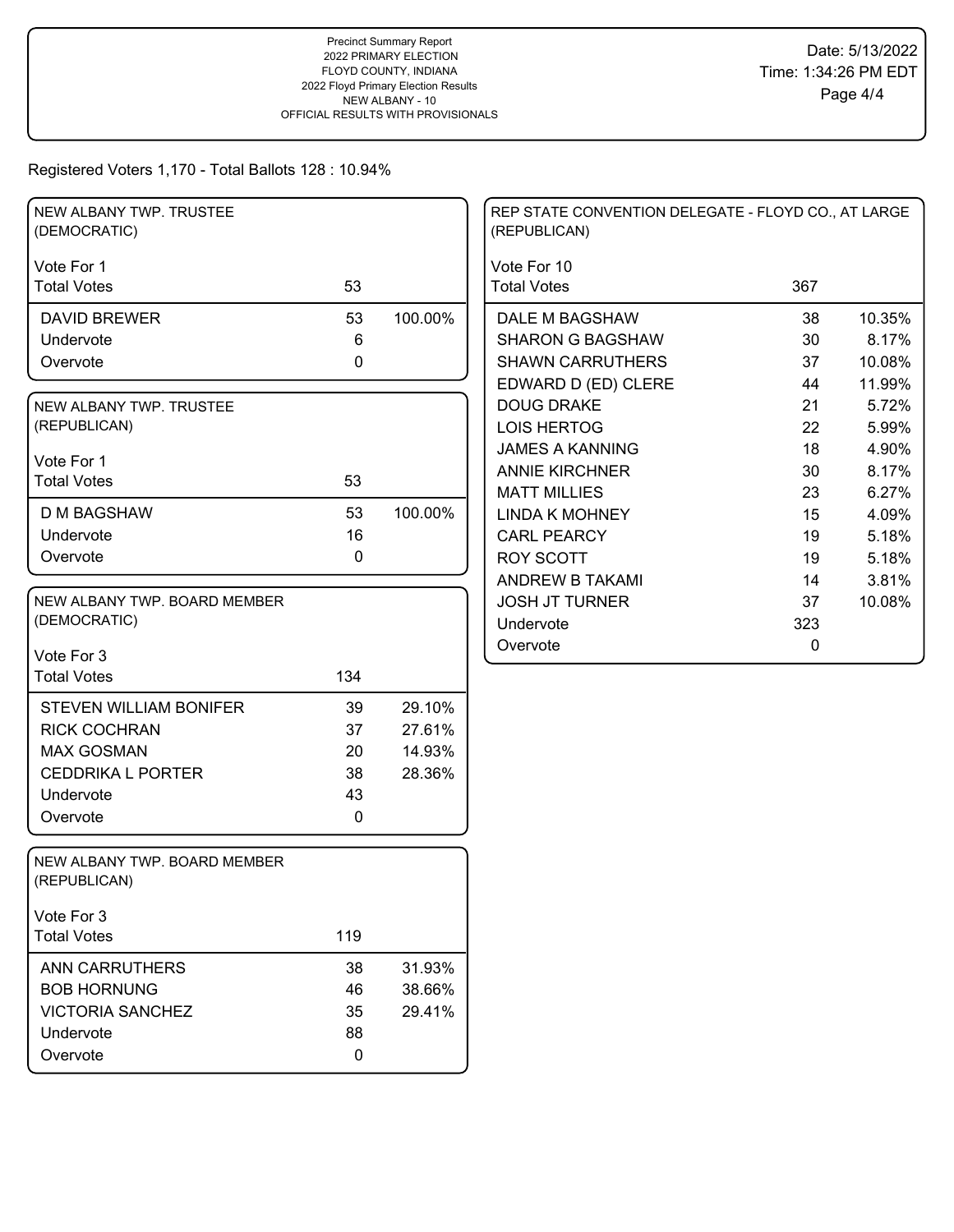| Party Distribution                                          |                  |         | UNITED STATES REPRESENTATIVE - 9TH DISTRICT<br>(REPUBLICAN) |                |                 |
|-------------------------------------------------------------|------------------|---------|-------------------------------------------------------------|----------------|-----------------|
|                                                             |                  |         | Vote For 1                                                  |                |                 |
| <b>Total Ballots</b>                                        | 194              |         | <b>Total Votes</b>                                          | 84             |                 |
| <b>DEMOCRATIC</b>                                           | 107              | 55.15%  | <b>JIM BAKER</b>                                            | 5              | 5.95%           |
| <b>REPUBLICAN</b>                                           | 87               | 44.85%  | STU BARNES-ISRAEL                                           | 11             | 13.10%          |
|                                                             |                  |         | J MICHAEL DAVISSON                                          | 3              | 3.57%           |
| UNITED STATES SENATOR                                       |                  |         | <b>DAN HEIWIG</b>                                           | 0              | 0%              |
| (DEMOCRATIC)                                                |                  |         | <b>ERIN HOUCHIN</b>                                         | 21             | 25.00%          |
| Vote For 1                                                  |                  |         | <b>D ERIC SCHANSBERG</b><br><b>MIKE SODREL</b>              | 5<br>36        | 5.95%<br>42.86% |
| <b>Total Votes</b>                                          | 88               |         | <b>BILL J THOMAS</b>                                        | $\mathbf{1}$   | 1.19%           |
| THOMAS M MCDERMOTT JR                                       | 88               | 100.00% | <b>BRIAN TIBBS</b>                                          | $\overline{2}$ | 2.38%           |
| Undervote                                                   | 19               |         | Undervote                                                   | 3              |                 |
| Overvote                                                    | $\mathbf 0$      |         | Overvote                                                    | 0              |                 |
|                                                             |                  |         |                                                             |                |                 |
| UNITED STATES SENATOR<br>(REPUBLICAN)                       |                  |         | STATE SENATOR - DISTRICT 47<br>(DEMOCRATIC)                 |                |                 |
| Vote For 1                                                  |                  |         |                                                             |                |                 |
| <b>Total Votes</b>                                          | 65               |         | <b>Total Votes</b>                                          | $\mathbf 0$    |                 |
| <b>TODD YOUNG</b>                                           | 65               | 100.00% | NO CANDIDATE FILED                                          |                |                 |
| Undervote                                                   | 22               |         | Undervote                                                   | 0              |                 |
| Overvote                                                    | $\mathbf 0$      |         | Overvote                                                    | $\Omega$       |                 |
| UNITED STATES REPRESENTATIVE - 9TH DISTRICT<br>(DEMOCRATIC) |                  |         | STATE SENATOR - DISTRICT 47<br>(REPUBLICAN)                 |                |                 |
|                                                             |                  |         |                                                             |                |                 |
| Vote For 1                                                  |                  |         | Vote For 1                                                  |                |                 |
| <b>Total Votes</b>                                          | 104              |         | <b>Total Votes</b>                                          | 80             |                 |
| <b>ISAK ASARE</b>                                           | 31               | 29.81%  | <b>KEVIN BOEHNLEIN</b>                                      | 56             | 70.00%          |
| <b>D LIAM DORRIS</b>                                        | 13               | 12.50%  | <b>GARY BYRNE</b>                                           | 24             | 30.00%          |
| <b>MATTHEW FYFE</b>                                         | 60               | 57.69%  | Undervote                                                   | 7              |                 |
| Undervote<br>Overvote                                       | 3<br>$\mathbf 0$ |         | Overvote                                                    | 0              |                 |
|                                                             |                  |         | STATE REPRESENTATIVE - DISTRICT 72                          |                |                 |
|                                                             |                  |         | (DEMOCRATIC)                                                |                |                 |
|                                                             |                  |         | Vote For 1                                                  |                |                 |
|                                                             |                  |         | <b>Total Votes</b>                                          | 99             |                 |
|                                                             |                  |         | <b>KEIL L ROARK</b>                                         | 99             | 100.00%         |
|                                                             |                  |         | Undervote                                                   | 8              |                 |
|                                                             |                  |         | Overvote                                                    | 0              |                 |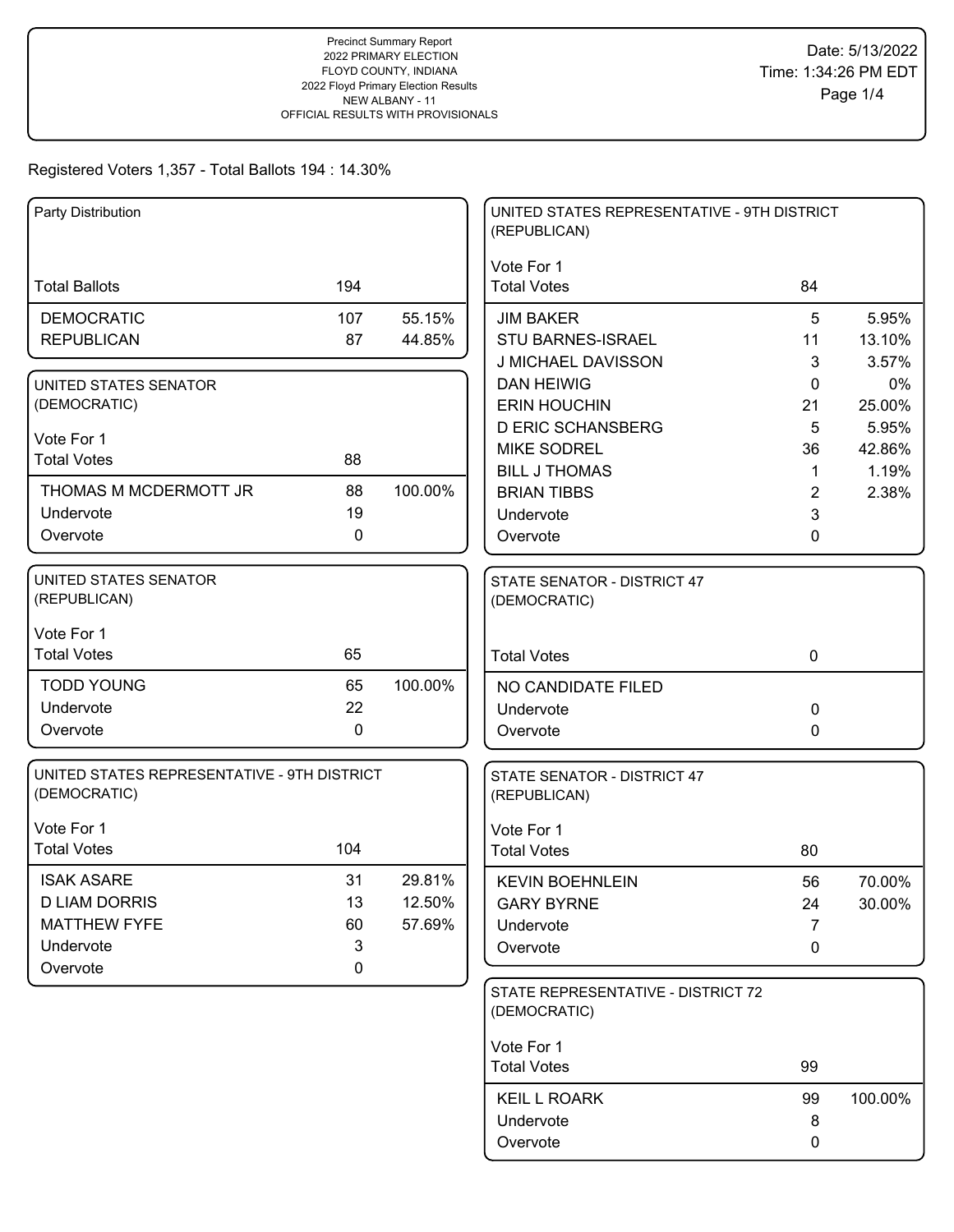| STATE REPRESENTATIVE - DISTRICT 72<br>(REPUBLICAN) |             |         | PROSECUTING ATTORNEY<br>(REPUBLICAN)       |             |         |
|----------------------------------------------------|-------------|---------|--------------------------------------------|-------------|---------|
| Vote For 1                                         |             |         | Vote For 1                                 |             |         |
| <b>Total Votes</b>                                 | 84          |         | <b>Total Votes</b>                         | 76          |         |
| EDWARD D (ED) CLERE                                | 47          | 55.95%  | <b>CHRIS LANE</b>                          | 76          | 100.00% |
| <b>JACKIE BRIGHT GRUBBS</b>                        | 25          | 29.76%  | Undervote                                  | 11          |         |
| THOMAS M (TOM) JONES                               | 12          | 14.29%  | Overvote                                   | $\mathbf 0$ |         |
| Undervote                                          | 3           |         |                                            |             |         |
| Overvote                                           | 0           |         | <b>CIRCUIT COURT CLERK</b><br>(DEMOCRATIC) |             |         |
| JUDGE OF THE CIRCUIT COURT - 52ND JUDICIAL CIR.    |             |         |                                            |             |         |
| (DEMOCRATIC)                                       |             |         |                                            |             |         |
|                                                    |             |         | <b>Total Votes</b>                         | $\mathbf 0$ |         |
| Vote For 1                                         |             |         | NO CANDIDATE FILED                         |             |         |
| <b>Total Votes</b>                                 | 103         |         | Undervote                                  | $\mathbf 0$ |         |
| DANA EBERLE-PEAY                                   | 103         | 100.00% | Overvote                                   | $\mathbf 0$ |         |
| Undervote                                          | 4           |         |                                            |             |         |
| Overvote                                           | 0           |         | <b>CIRCUIT COURT CLERK</b>                 |             |         |
|                                                    |             |         | (REPUBLICAN)                               |             |         |
| JUDGE OF THE CIRCUIT COURT - 52ND JUDICIAL CIR.    |             |         | Vote For 1                                 |             |         |
| (REPUBLICAN)                                       |             |         | <b>Total Votes</b>                         | 73          |         |
| Vote For 1                                         |             |         |                                            |             |         |
| <b>Total Votes</b>                                 | 73          |         | <b>DANITA BURKS</b>                        | 73          | 100.00% |
|                                                    |             |         | Undervote                                  | 14          |         |
| <b>JUSTIN BROWN</b>                                | 73          | 100.00% | Overvote                                   | $\mathbf 0$ |         |
| Undervote                                          | 14          |         |                                            |             |         |
| Overvote                                           | 0           |         | <b>COUNTY AUDITOR</b><br>(DEMOCRATIC)      |             |         |
| PROSECUTING ATTORNEY                               |             |         |                                            |             |         |
| (DEMOCRATIC)                                       |             |         |                                            |             |         |
|                                                    |             |         | <b>Total Votes</b>                         | 0           |         |
|                                                    |             |         | NO CANDIDATE FILED                         |             |         |
| <b>Total Votes</b>                                 | 0           |         | Undervote                                  | $\pmb{0}$   |         |
| NO CANDIDATE FILED                                 |             |         | Overvote                                   | $\mathbf 0$ |         |
| Undervote                                          | $\mathbf 0$ |         |                                            |             |         |
| Overvote                                           | 0           |         | <b>COUNTY AUDITOR</b>                      |             |         |
|                                                    |             |         | (REPUBLICAN)                               |             |         |
|                                                    |             |         | Vote For 1                                 |             |         |
|                                                    |             |         | <b>Total Votes</b>                         | 76          |         |
|                                                    |             |         |                                            |             |         |
|                                                    |             |         | AMANDA M PAHMEIER                          | 23          | 30.26%  |
|                                                    |             |         | <b>DIANA M TOPPING</b>                     | 53          | 69.74%  |
|                                                    |             |         | Undervote                                  | 11          |         |
|                                                    |             |         | Overvote                                   | 0           |         |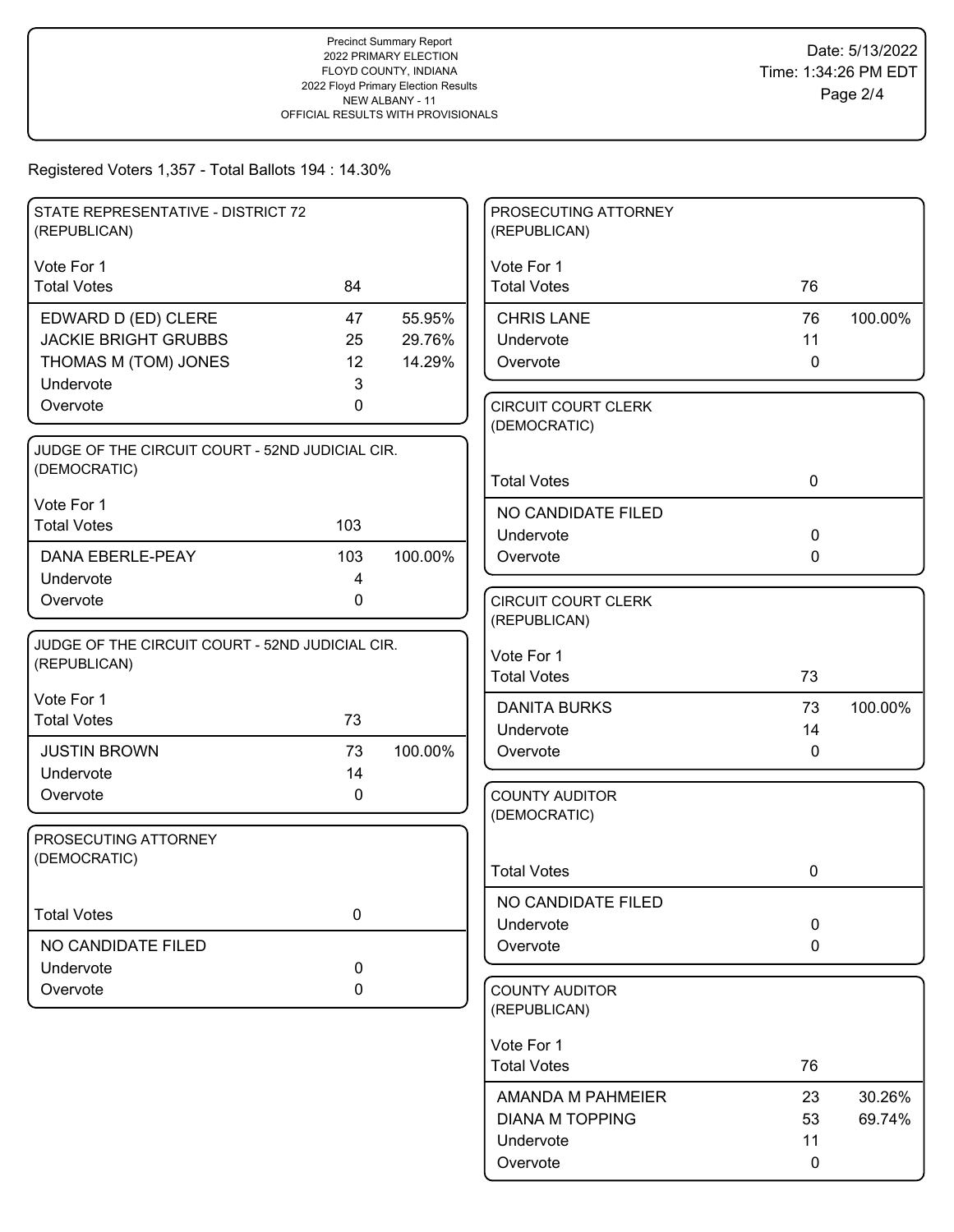| 94<br><b>TYLER P GAINES</b><br>50<br>44   |                   |
|-------------------------------------------|-------------------|
|                                           |                   |
| 13<br>$\mathbf{0}$                        | 53.19%<br>46.81%  |
| <b>COUNTY COMMISSIONER - DISTRICT 1</b>   |                   |
| 27<br><b>SHAWN CARRUTHERS</b><br>58<br>2  | 31.76%<br>68.24%  |
| COUNTY COUNCIL MEMBER - DISTRICT 1<br>103 |                   |
| 103<br>4<br>0                             | 100.00%           |
| COUNTY COUNCIL MEMBER - DISTRICT 1        |                   |
| 68                                        |                   |
| 68<br>19<br>$\boldsymbol{0}$              | 100.00%           |
|                                           | 85<br>$\mathbf 0$ |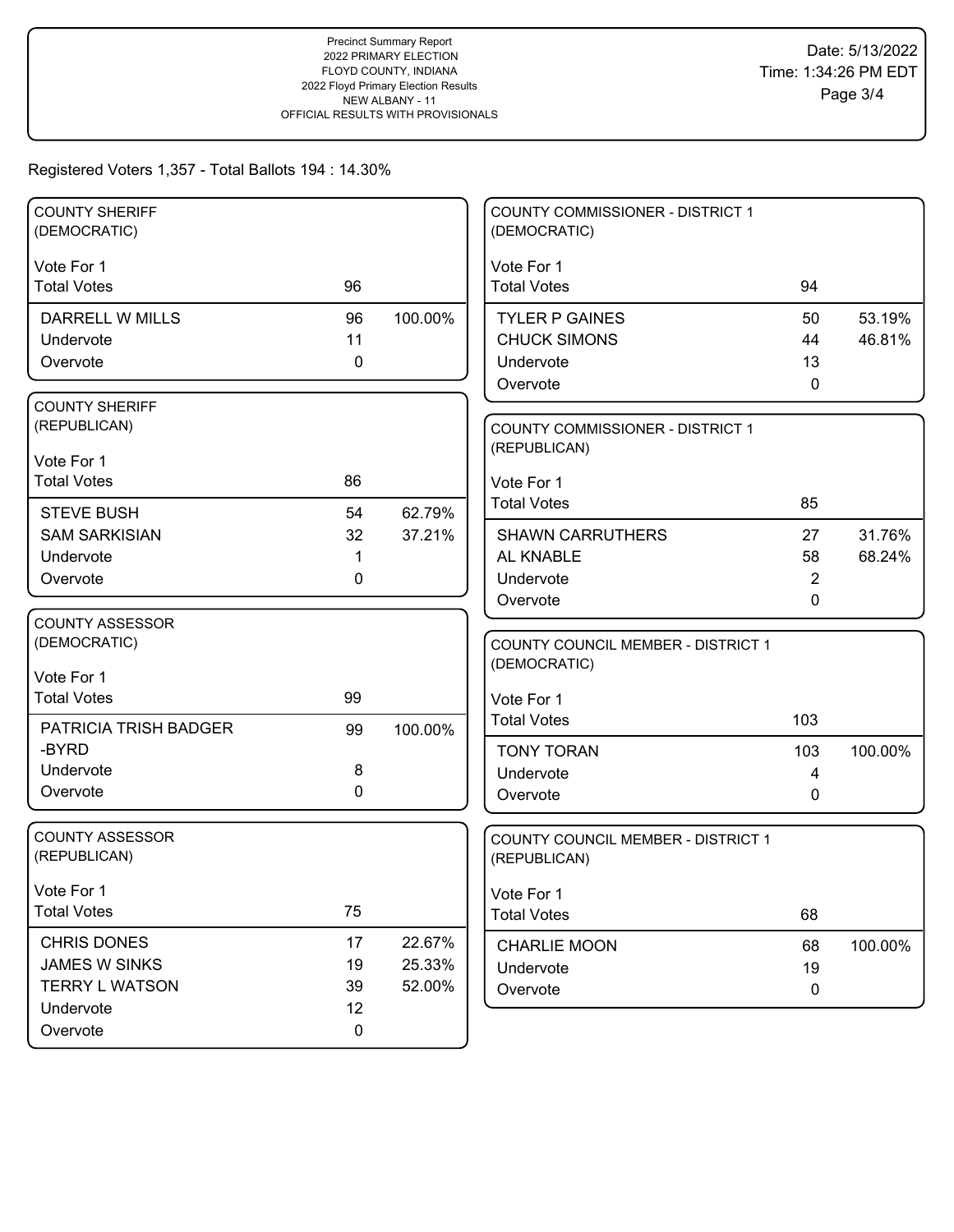| NEW ALBANY TWP. TRUSTEE<br>(DEMOCRATIC)      |           |         | REP STATE CONVENTION DELEGATE - FLOYD CO., AT LARGE<br>(REPUBLICAN) |     |        |
|----------------------------------------------|-----------|---------|---------------------------------------------------------------------|-----|--------|
| Vote For 1                                   |           |         | Vote For 10                                                         |     |        |
| <b>Total Votes</b>                           | 95        |         | <b>Total Votes</b>                                                  | 435 |        |
| <b>DAVID BREWER</b>                          | 95        | 100.00% | DALE M BAGSHAW                                                      | 42  | 9.66%  |
| Undervote                                    | 12        |         | <b>SHARON G BAGSHAW</b>                                             | 27  | 6.21%  |
| Overvote                                     | $\pmb{0}$ |         | <b>SHAWN CARRUTHERS</b>                                             | 43  | 9.89%  |
|                                              |           |         | EDWARD D (ED) CLERE                                                 | 57  | 13.10% |
| NEW ALBANY TWP. TRUSTEE                      |           |         | <b>DOUG DRAKE</b>                                                   | 22  | 5.06%  |
| (REPUBLICAN)                                 |           |         | <b>LOIS HERTOG</b>                                                  | 22  | 5.06%  |
| Vote For 1                                   |           |         | <b>JAMES A KANNING</b>                                              | 27  | 6.21%  |
| <b>Total Votes</b>                           | 70        |         | <b>ANNIE KIRCHNER</b>                                               | 38  | 8.74%  |
|                                              |           |         | <b>MATT MILLIES</b>                                                 | 20  | 4.60%  |
| <b>D M BAGSHAW</b>                           | 70        | 100.00% | <b>LINDA K MOHNEY</b>                                               | 22  | 5.06%  |
| Undervote                                    | 17        |         | <b>CARL PEARCY</b>                                                  | 30  | 6.90%  |
| Overvote                                     | 0         |         | <b>ROY SCOTT</b>                                                    | 16  | 3.68%  |
|                                              |           |         | <b>ANDREW B TAKAMI</b>                                              | 22  | 5.06%  |
| NEW ALBANY TWP. BOARD MEMBER                 |           |         | <b>JOSH JT TURNER</b>                                               | 47  | 10.80% |
| (DEMOCRATIC)                                 |           |         | Undervote                                                           | 435 |        |
| Vote For 3                                   |           |         | Overvote                                                            | 0   |        |
| <b>Total Votes</b>                           | 265       |         |                                                                     |     |        |
|                                              |           |         |                                                                     |     |        |
| <b>STEVEN WILLIAM BONIFER</b>                | 71        | 26.79%  |                                                                     |     |        |
| <b>RICK COCHRAN</b>                          | 74        | 27.92%  |                                                                     |     |        |
| <b>MAX GOSMAN</b>                            | 61        | 23.02%  |                                                                     |     |        |
| <b>CEDDRIKA L PORTER</b>                     | 59        | 22.26%  |                                                                     |     |        |
| Undervote                                    | 56        |         |                                                                     |     |        |
| Overvote                                     | 0         |         |                                                                     |     |        |
| NEW ALBANY TWP. BOARD MEMBER<br>(REPUBLICAN) |           |         |                                                                     |     |        |
| Vote For 3                                   |           |         |                                                                     |     |        |
| <b>Total Votes</b>                           | 141       |         |                                                                     |     |        |
| ANN CARRUTHERS                               | 52        | 36.88%  |                                                                     |     |        |
| <b>BOB HORNUNG</b>                           | 54        | 38.30%  |                                                                     |     |        |
| <b>VICTORIA SANCHEZ</b>                      | 35        | 24.82%  |                                                                     |     |        |
| Undervote                                    | 120       |         |                                                                     |     |        |
| Overvote                                     | $\pmb{0}$ |         |                                                                     |     |        |
|                                              |           |         |                                                                     |     |        |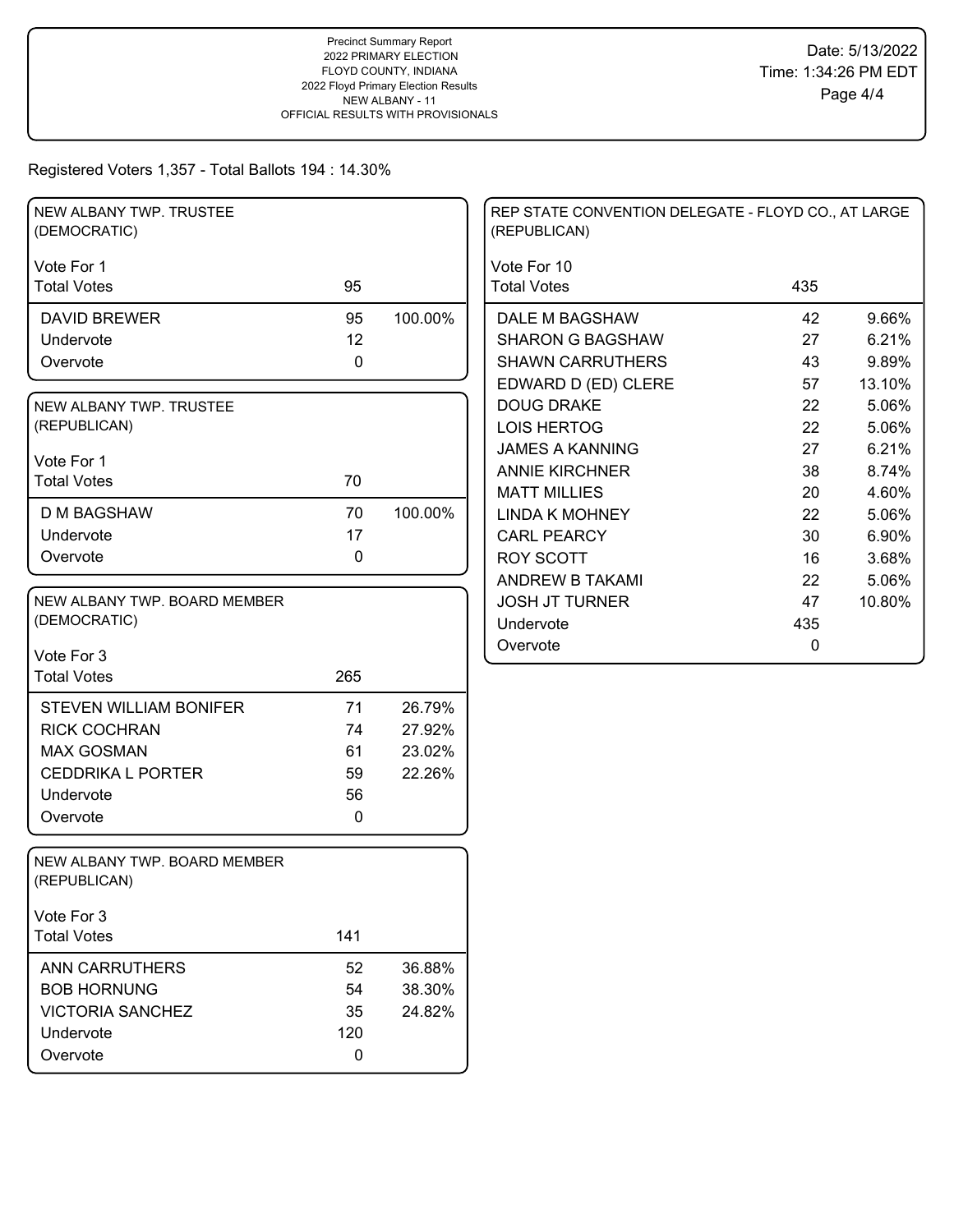| Party Distribution                          |             |         | UNITED STATES REPRESENTATIVE - 9TH DISTRICT<br>(REPUBLICAN) |              |         |
|---------------------------------------------|-------------|---------|-------------------------------------------------------------|--------------|---------|
|                                             |             |         | Vote For 1                                                  |              |         |
| <b>Total Ballots</b>                        | 98          |         | <b>Total Votes</b>                                          | 62           |         |
| <b>DEMOCRATIC</b>                           | 36          | 36.73%  | <b>JIM BAKER</b>                                            | 6            | 9.68%   |
| <b>REPUBLICAN</b>                           | 62          | 63.27%  | STU BARNES-ISRAEL                                           | 7            | 11.29%  |
|                                             |             |         | J MICHAEL DAVISSON                                          | 1            | 1.61%   |
| UNITED STATES SENATOR                       |             |         | <b>DAN HEIWIG</b>                                           | 0            | 0%      |
| (DEMOCRATIC)                                |             |         | <b>ERIN HOUCHIN</b>                                         | 14           | 22.58%  |
| Vote For 1                                  |             |         | <b>D ERIC SCHANSBERG</b>                                    | 3            | 4.84%   |
| <b>Total Votes</b>                          | 28          |         | <b>MIKE SODREL</b>                                          | 30           | 48.39%  |
|                                             |             |         | <b>BILL J THOMAS</b>                                        | 1            | 1.61%   |
| THOMAS M MCDERMOTT JR                       | 28          | 100.00% | <b>BRIAN TIBBS</b>                                          | $\Omega$     | 0%      |
| Undervote                                   | 8           |         | Undervote                                                   | 0            |         |
| Overvote                                    | 0           |         | Overvote                                                    | 0            |         |
| <b>UNITED STATES SENATOR</b>                |             |         | STATE SENATOR - DISTRICT 47                                 |              |         |
| (REPUBLICAN)                                |             |         | (DEMOCRATIC)                                                |              |         |
| Vote For 1                                  |             |         |                                                             |              |         |
| <b>Total Votes</b>                          | 42          |         | <b>Total Votes</b>                                          | $\mathbf 0$  |         |
| <b>TODD YOUNG</b>                           | 42          | 100.00% | NO CANDIDATE FILED                                          |              |         |
| Undervote                                   | 20          |         | Undervote                                                   | $\mathbf 0$  |         |
| Overvote                                    | $\mathbf 0$ |         | Overvote                                                    | $\mathbf{0}$ |         |
| UNITED STATES REPRESENTATIVE - 9TH DISTRICT |             |         | STATE SENATOR - DISTRICT 47                                 |              |         |
| (DEMOCRATIC)                                |             |         | (REPUBLICAN)                                                |              |         |
| Vote For 1                                  |             |         | Vote For 1                                                  |              |         |
| <b>Total Votes</b>                          | 31          |         | <b>Total Votes</b>                                          | 59           |         |
| <b>ISAK ASARE</b>                           | 8           | 25.81%  | <b>KEVIN BOEHNLEIN</b>                                      | 28           | 47.46%  |
| <b>D LIAM DORRIS</b>                        | 6           | 19.35%  | <b>GARY BYRNE</b>                                           | 31           | 52.54%  |
| <b>MATTHEW FYFE</b>                         | 17          | 54.84%  | Undervote                                                   | 3            |         |
| Undervote                                   | 5           |         | Overvote                                                    | 0            |         |
| Overvote                                    | 0           |         |                                                             |              |         |
|                                             |             |         | STATE REPRESENTATIVE - DISTRICT 72                          |              |         |
|                                             |             |         | (DEMOCRATIC)                                                |              |         |
|                                             |             |         | Vote For 1                                                  |              |         |
|                                             |             |         | <b>Total Votes</b>                                          | 28           |         |
|                                             |             |         | <b>KEIL L ROARK</b>                                         | 28           | 100.00% |
|                                             |             |         | Undervote                                                   | 8            |         |
|                                             |             |         | Overvote                                                    | 0            |         |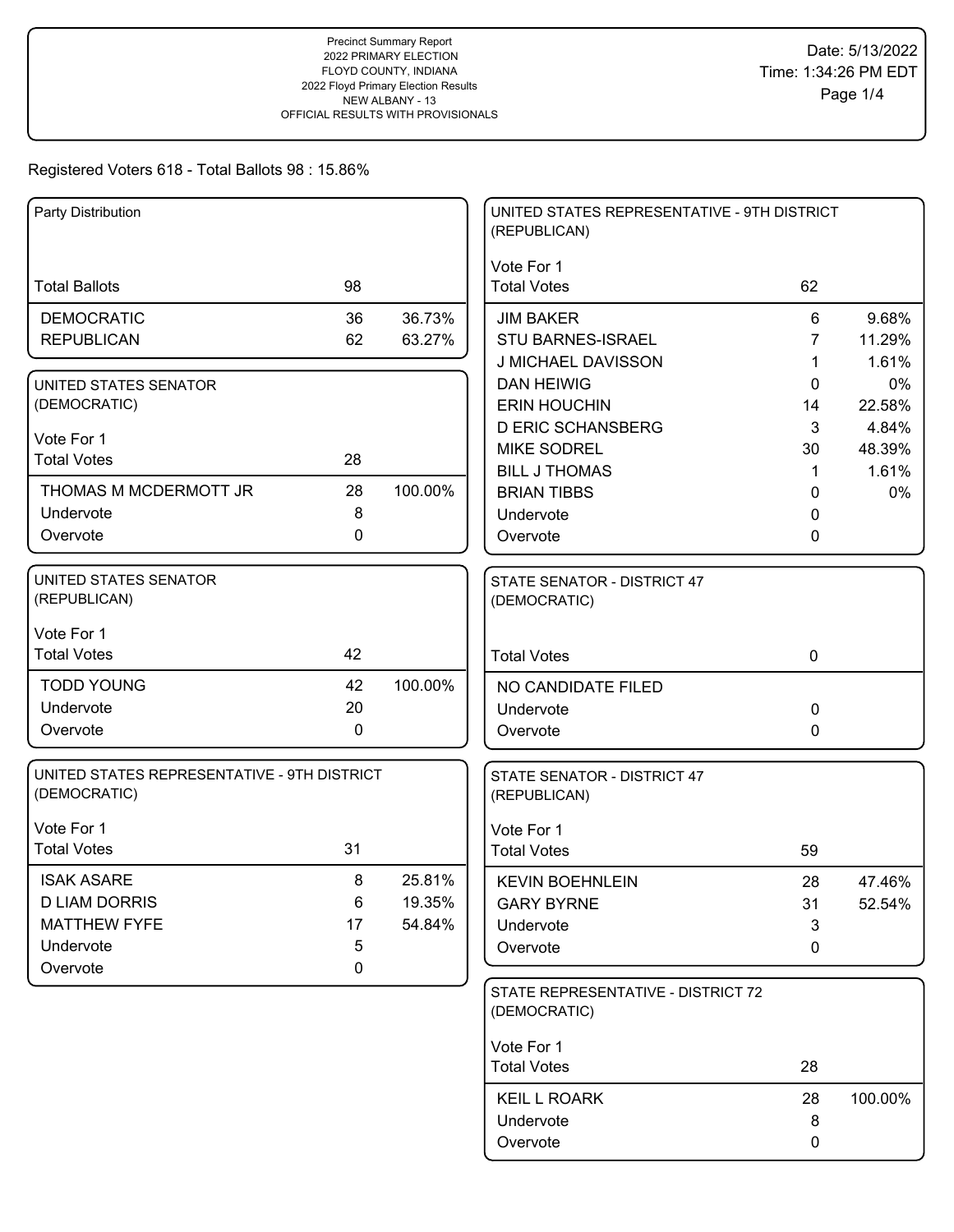| STATE REPRESENTATIVE - DISTRICT 72<br>(REPUBLICAN) |             |         | PROSECUTING ATTORNEY<br>(REPUBLICAN)       |                 |         |
|----------------------------------------------------|-------------|---------|--------------------------------------------|-----------------|---------|
| Vote For 1                                         |             |         | Vote For 1                                 |                 |         |
| <b>Total Votes</b>                                 | 61          |         | <b>Total Votes</b>                         | 52              |         |
| EDWARD D (ED) CLERE                                | 34          | 55.74%  | <b>CHRIS LANE</b>                          | 52              | 100.00% |
| <b>JACKIE BRIGHT GRUBBS</b>                        | 19          | 31.15%  | Undervote                                  | 10              |         |
| THOMAS M (TOM) JONES                               | 8           | 13.11%  | Overvote                                   | $\mathbf 0$     |         |
| Undervote                                          |             |         |                                            |                 |         |
| Overvote                                           | 0           |         | <b>CIRCUIT COURT CLERK</b><br>(DEMOCRATIC) |                 |         |
| JUDGE OF THE CIRCUIT COURT - 52ND JUDICIAL CIR.    |             |         |                                            |                 |         |
| (DEMOCRATIC)                                       |             |         |                                            |                 |         |
|                                                    |             |         | <b>Total Votes</b>                         | $\mathbf 0$     |         |
| Vote For 1                                         |             |         | NO CANDIDATE FILED                         |                 |         |
| <b>Total Votes</b>                                 | 28          |         | Undervote                                  | $\mathbf 0$     |         |
| DANA EBERLE-PEAY                                   | 28          | 100.00% | Overvote                                   | 0               |         |
| Undervote                                          | 8           |         |                                            |                 |         |
| Overvote                                           | $\pmb{0}$   |         | <b>CIRCUIT COURT CLERK</b>                 |                 |         |
|                                                    |             |         | (REPUBLICAN)                               |                 |         |
| JUDGE OF THE CIRCUIT COURT - 52ND JUDICIAL CIR.    |             |         | Vote For 1                                 |                 |         |
| (REPUBLICAN)                                       |             |         | <b>Total Votes</b>                         | 49              |         |
| Vote For 1                                         |             |         |                                            |                 |         |
| <b>Total Votes</b>                                 | 53          |         | <b>DANITA BURKS</b>                        | 49              | 100.00% |
|                                                    |             |         | Undervote                                  | 13              |         |
| <b>JUSTIN BROWN</b>                                | 53          | 100.00% | Overvote                                   | $\mathbf 0$     |         |
| Undervote                                          | 9           |         |                                            |                 |         |
| Overvote                                           | 0           |         | <b>COUNTY AUDITOR</b><br>(DEMOCRATIC)      |                 |         |
| PROSECUTING ATTORNEY                               |             |         |                                            |                 |         |
| (DEMOCRATIC)                                       |             |         |                                            |                 |         |
|                                                    |             |         | <b>Total Votes</b>                         | 0               |         |
|                                                    |             |         | NO CANDIDATE FILED                         |                 |         |
| <b>Total Votes</b>                                 | $\mathbf 0$ |         | Undervote                                  | $\mathbf 0$     |         |
| NO CANDIDATE FILED                                 |             |         | Overvote                                   | 0               |         |
| Undervote                                          | $\pmb{0}$   |         |                                            |                 |         |
| Overvote                                           | 0           |         | <b>COUNTY AUDITOR</b>                      |                 |         |
|                                                    |             |         | (REPUBLICAN)                               |                 |         |
|                                                    |             |         | Vote For 1                                 |                 |         |
|                                                    |             |         | <b>Total Votes</b>                         | 52              |         |
|                                                    |             |         |                                            |                 |         |
|                                                    |             |         | AMANDA M PAHMEIER                          | 23              | 44.23%  |
|                                                    |             |         | <b>DIANA M TOPPING</b>                     | 29              | 55.77%  |
|                                                    |             |         | Undervote                                  | 10 <sup>°</sup> |         |
|                                                    |             |         | Overvote                                   | $\mathbf 0$     |         |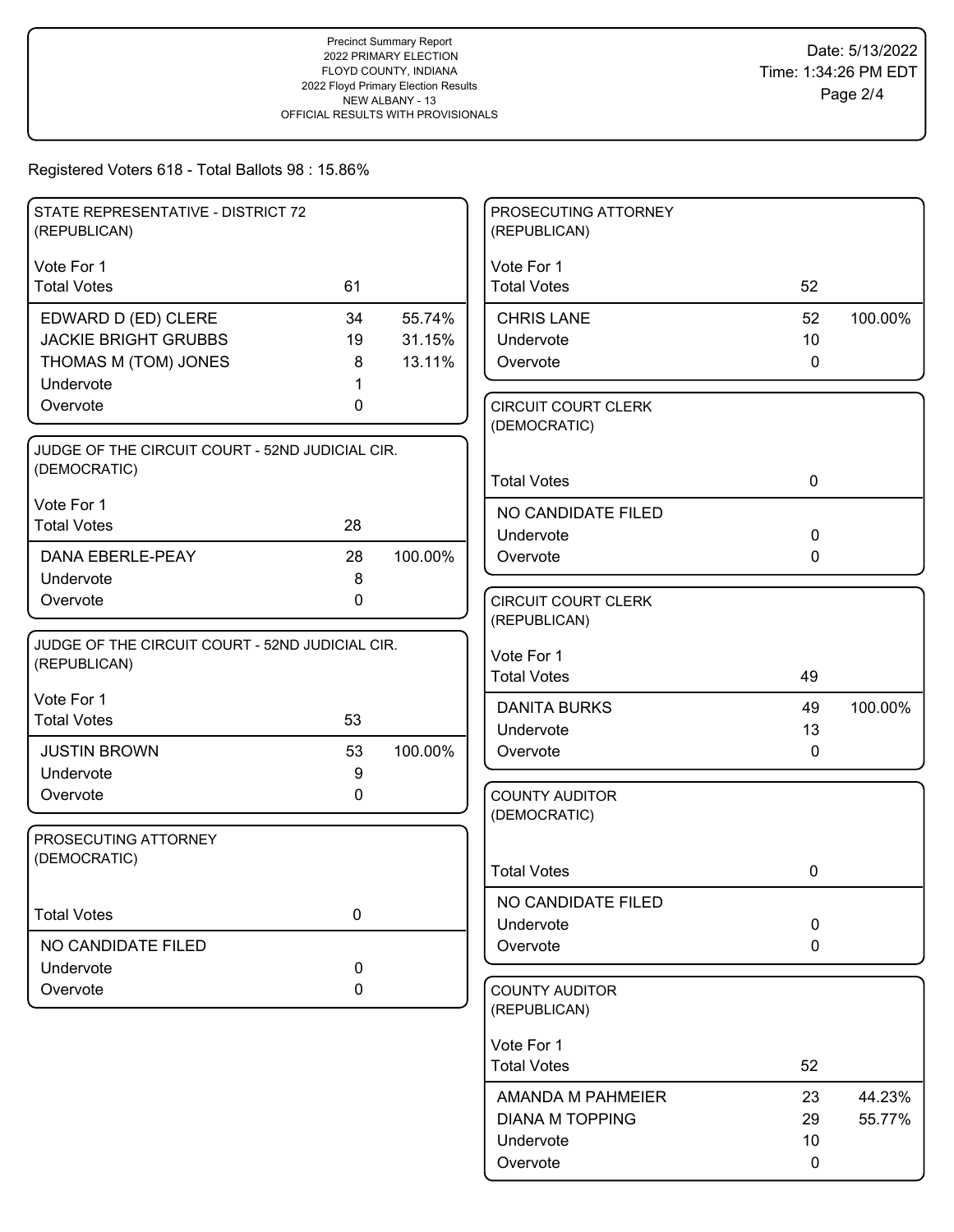| <b>COUNTY SHERIFF</b><br>(DEMOCRATIC) |                |         | <b>COUNTY COMMISSIONER - DISTRICT 1</b><br>(DEMOCRATIC) |             |         |
|---------------------------------------|----------------|---------|---------------------------------------------------------|-------------|---------|
| Vote For 1                            |                |         | Vote For 1                                              |             |         |
| <b>Total Votes</b>                    | 29             |         | <b>Total Votes</b>                                      | 29          |         |
| <b>DARRELL W MILLS</b>                | 29             | 100.00% | <b>TYLER P GAINES</b>                                   | 16          | 55.17%  |
| Undervote                             | $\overline{7}$ |         | <b>CHUCK SIMONS</b>                                     | 13          | 44.83%  |
| Overvote                              | 0              |         | Undervote                                               | 7           |         |
|                                       |                |         | Overvote                                                | 0           |         |
| <b>COUNTY SHERIFF</b>                 |                |         |                                                         |             |         |
| (REPUBLICAN)                          |                |         | COUNTY COMMISSIONER - DISTRICT 1                        |             |         |
| Vote For 1                            |                |         | (REPUBLICAN)                                            |             |         |
| <b>Total Votes</b>                    | 61             |         | Vote For 1                                              |             |         |
| <b>STEVE BUSH</b>                     | 38             | 62.30%  | <b>Total Votes</b>                                      | 61          |         |
| <b>SAM SARKISIAN</b>                  | 23             | 37.70%  | <b>SHAWN CARRUTHERS</b>                                 | 16          | 26.23%  |
| Undervote                             | 1              |         | AL KNABLE                                               | 45          | 73.77%  |
| Overvote                              | 0              |         | Undervote                                               |             |         |
|                                       |                |         | Overvote                                                | 0           |         |
| <b>COUNTY ASSESSOR</b>                |                |         |                                                         |             |         |
| (DEMOCRATIC)                          |                |         | <b>COUNTY COUNCIL MEMBER - DISTRICT 1</b>               |             |         |
| Vote For 1                            |                |         | (DEMOCRATIC)                                            |             |         |
| <b>Total Votes</b>                    | 31             |         | Vote For 1                                              |             |         |
|                                       |                |         | <b>Total Votes</b>                                      | 31          |         |
| PATRICIA TRISH BADGER                 | 31             | 100.00% |                                                         |             |         |
| -BYRD<br>Undervote                    | 5              |         | <b>TONY TORAN</b>                                       | 31          | 100.00% |
| Overvote                              | $\mathbf 0$    |         | Undervote                                               | 5           |         |
|                                       |                |         | Overvote                                                | 0           |         |
| <b>COUNTY ASSESSOR</b>                |                |         | COUNTY COUNCIL MEMBER - DISTRICT 1                      |             |         |
| (REPUBLICAN)                          |                |         | (REPUBLICAN)                                            |             |         |
|                                       |                |         |                                                         |             |         |
| Vote For 1                            | 55             |         | Vote For 1                                              |             |         |
| <b>Total Votes</b>                    |                |         | <b>Total Votes</b>                                      | 50          |         |
| <b>CHRIS DONES</b>                    | 14             | 25.45%  | <b>CHARLIE MOON</b>                                     | 50          | 100.00% |
| JAMES W SINKS                         | 8              | 14.55%  | Undervote                                               | 12          |         |
| <b>TERRY L WATSON</b>                 | 33             | 60.00%  | Overvote                                                | $\mathbf 0$ |         |
| Undervote                             | 7              |         |                                                         |             |         |
| Overvote                              | $\mathbf 0$    |         |                                                         |             |         |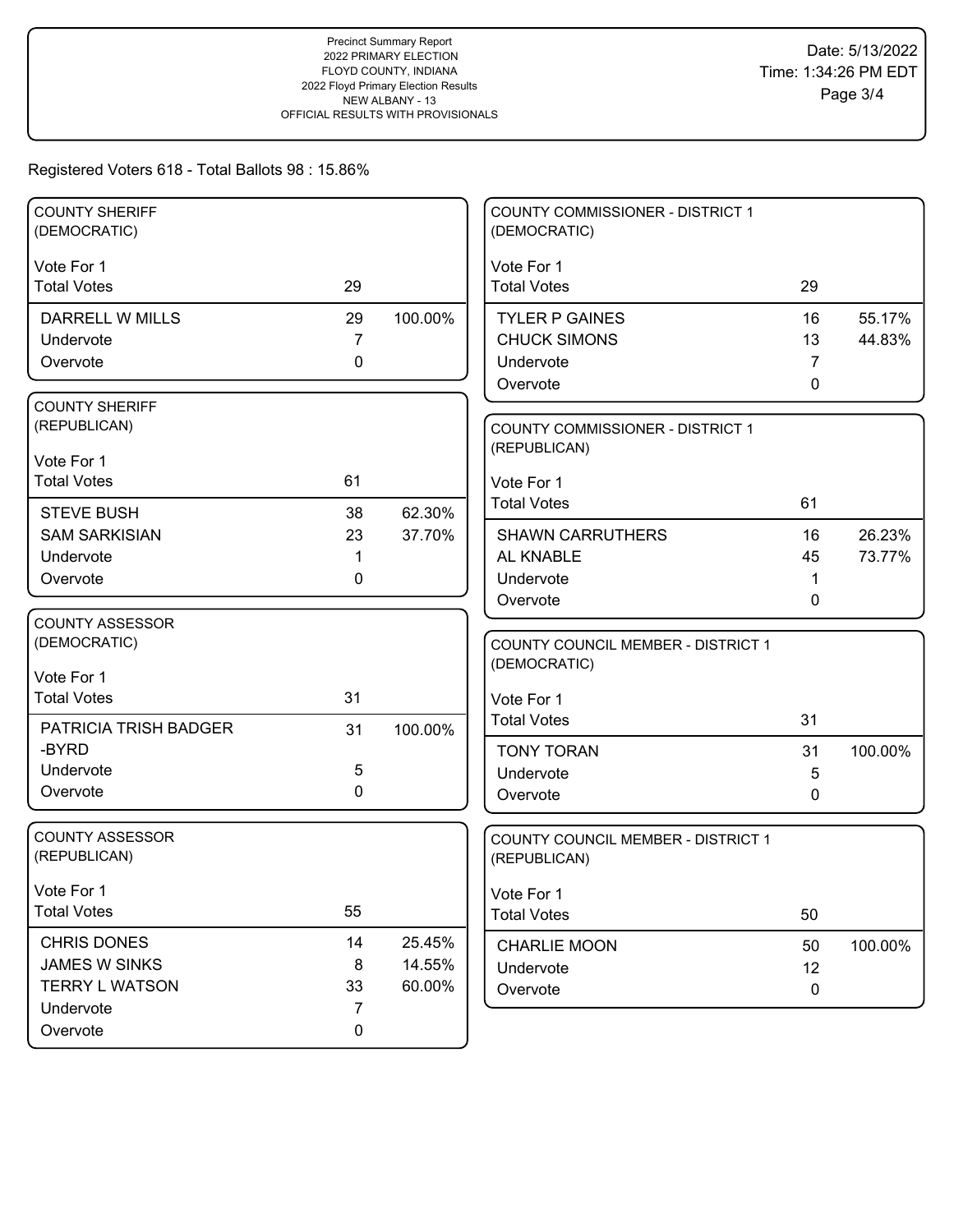| NEW ALBANY TWP. TRUSTEE<br>(DEMOCRATIC)      |                |         | REP STATE CONVENTION DELEGATE - FLOYD CO., AT LARGE<br>(REPUBLICAN) |     |        |
|----------------------------------------------|----------------|---------|---------------------------------------------------------------------|-----|--------|
| Vote For 1                                   |                |         | Vote For 10                                                         |     |        |
| <b>Total Votes</b>                           | 29             |         | <b>Total Votes</b>                                                  | 289 |        |
| <b>DAVID BREWER</b>                          | 29             | 100.00% | DALE M BAGSHAW                                                      | 20  | 6.92%  |
| Undervote                                    | $\overline{7}$ |         | <b>SHARON G BAGSHAW</b>                                             | 14  | 4.84%  |
| Overvote                                     | 0              |         | <b>SHAWN CARRUTHERS</b>                                             | 28  | 9.69%  |
|                                              |                |         | EDWARD D (ED) CLERE                                                 | 41  | 14.19% |
| NEW ALBANY TWP. TRUSTEE                      |                |         | <b>DOUG DRAKE</b>                                                   | 13  | 4.50%  |
| (REPUBLICAN)                                 |                |         | <b>LOIS HERTOG</b>                                                  | 18  | 6.23%  |
|                                              |                |         | <b>JAMES A KANNING</b>                                              | 20  | 6.92%  |
| Vote For 1<br><b>Total Votes</b>             | 48             |         | <b>ANNIE KIRCHNER</b>                                               | 16  | 5.54%  |
|                                              |                |         | <b>MATT MILLIES</b>                                                 | 17  | 5.88%  |
| <b>D M BAGSHAW</b>                           | 48             | 100.00% | <b>LINDA K MOHNEY</b>                                               | 15  | 5.19%  |
| Undervote                                    | 14             |         | <b>CARL PEARCY</b>                                                  | 24  | 8.30%  |
| Overvote                                     | 0              |         | <b>ROY SCOTT</b>                                                    | 19  | 6.57%  |
|                                              |                |         | ANDREW B TAKAMI                                                     | 11  | 3.81%  |
| NEW ALBANY TWP. BOARD MEMBER                 |                |         | <b>JOSH JT TURNER</b>                                               | 33  | 11.42% |
| (DEMOCRATIC)                                 |                |         | Undervote                                                           | 331 |        |
| Vote For 3                                   |                |         | Overvote                                                            | 0   |        |
| <b>Total Votes</b>                           | 80             |         |                                                                     |     |        |
|                                              |                |         |                                                                     |     |        |
| <b>STEVEN WILLIAM BONIFER</b>                | 25             | 31.25%  |                                                                     |     |        |
| <b>RICK COCHRAN</b>                          | 21             | 26.25%  |                                                                     |     |        |
| <b>MAX GOSMAN</b>                            | 13             | 16.25%  |                                                                     |     |        |
| <b>CEDDRIKA L PORTER</b>                     | 21             | 26.25%  |                                                                     |     |        |
| Undervote                                    | 28             |         |                                                                     |     |        |
| Overvote                                     | $\mathbf 0$    |         |                                                                     |     |        |
| NEW ALBANY TWP. BOARD MEMBER<br>(REPUBLICAN) |                |         |                                                                     |     |        |
| Vote For 3                                   |                |         |                                                                     |     |        |
| <b>Total Votes</b>                           | 109            |         |                                                                     |     |        |
| <b>ANN CARRUTHERS</b>                        | 38             | 34.86%  |                                                                     |     |        |
| <b>BOB HORNUNG</b>                           | 41             | 37.61%  |                                                                     |     |        |
| <b>VICTORIA SANCHEZ</b>                      | 30             | 27.52%  |                                                                     |     |        |
| Undervote                                    | 77             |         |                                                                     |     |        |
| Overvote                                     | 0              |         |                                                                     |     |        |
|                                              |                |         |                                                                     |     |        |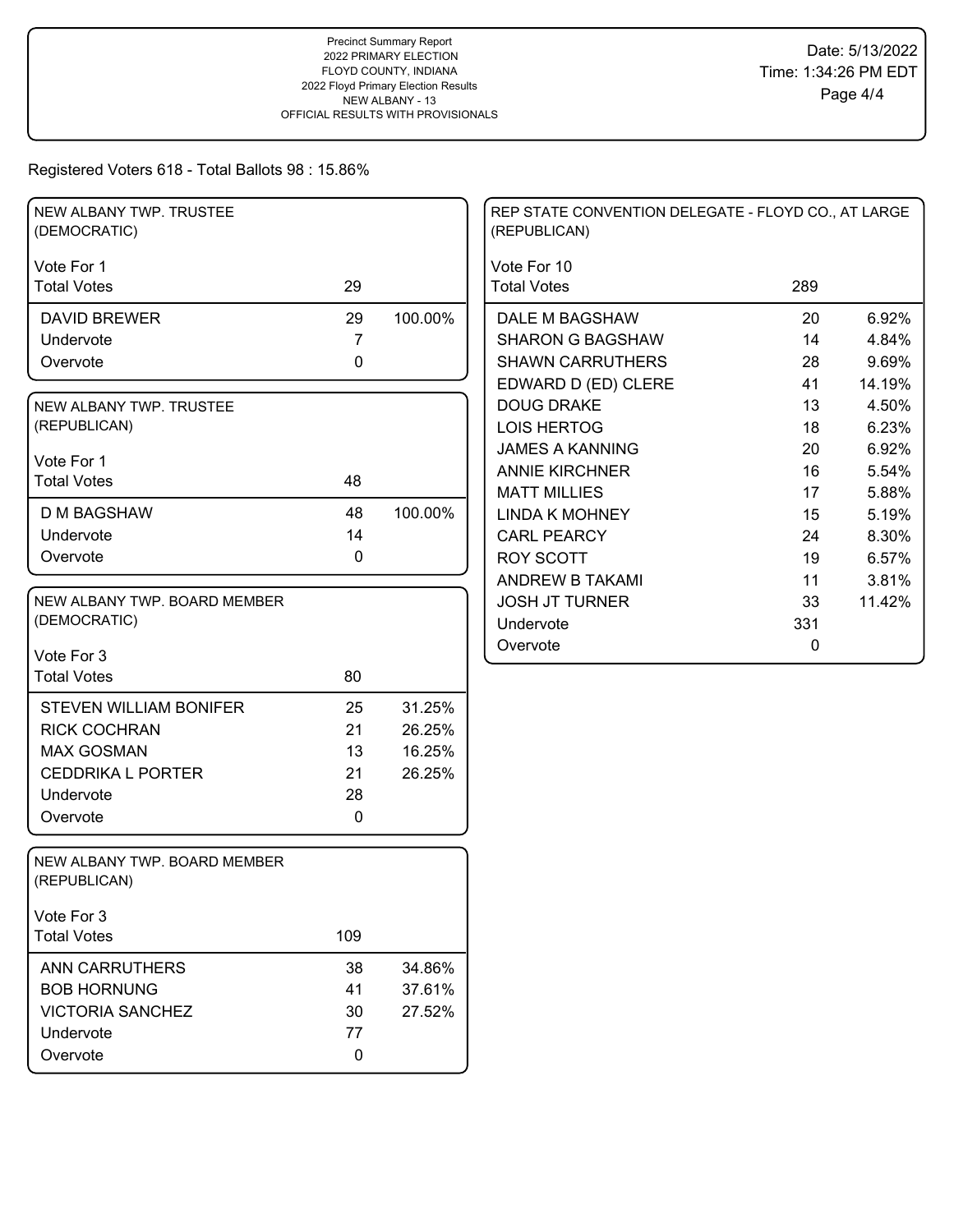| Party Distribution                                          |             |         | UNITED STATES REPRESENTATIVE - 9TH DISTRICT<br>(REPUBLICAN) |                |         |
|-------------------------------------------------------------|-------------|---------|-------------------------------------------------------------|----------------|---------|
| <b>Total Ballots</b>                                        | 171         |         | Vote For 1<br><b>Total Votes</b>                            | 73             |         |
| <b>DEMOCRATIC</b>                                           | 92          | 53.80%  | <b>JIM BAKER</b>                                            | $\mathbf{3}$   | 4.11%   |
| <b>REPUBLICAN</b>                                           | 79          | 46.20%  | <b>STU BARNES-ISRAEL</b>                                    | 17             | 23.29%  |
|                                                             |             |         | J MICHAEL DAVISSON                                          | 1              | 1.37%   |
| UNITED STATES SENATOR                                       |             |         | <b>DAN HEIWIG</b>                                           | 0              | 0%      |
| (DEMOCRATIC)                                                |             |         | <b>ERIN HOUCHIN</b>                                         | 27             | 36.99%  |
| Vote For 1                                                  |             |         | <b>D ERIC SCHANSBERG</b>                                    | 3              | 4.11%   |
| <b>Total Votes</b>                                          | 72          |         | <b>MIKE SODREL</b>                                          | 19             | 26.03%  |
|                                                             |             |         | <b>BILL J THOMAS</b>                                        | $\overline{2}$ | 2.74%   |
| THOMAS M MCDERMOTT JR                                       | 72          | 100.00% | <b>BRIAN TIBBS</b>                                          | 1              | 1.37%   |
| Undervote                                                   | 20          |         | Undervote                                                   | 6              |         |
| Overvote                                                    | 0           |         | Overvote                                                    | 0              |         |
| <b>UNITED STATES SENATOR</b><br>(REPUBLICAN)                |             |         | STATE SENATOR - DISTRICT 47<br>(DEMOCRATIC)                 |                |         |
| Vote For 1                                                  |             |         |                                                             |                |         |
| <b>Total Votes</b>                                          | 56          |         | <b>Total Votes</b>                                          | $\mathbf 0$    |         |
| <b>TODD YOUNG</b>                                           | 56          | 100.00% | NO CANDIDATE FILED                                          |                |         |
| Undervote                                                   | 23          |         | Undervote                                                   | 0              |         |
| Overvote                                                    | 0           |         | Overvote                                                    | 0              |         |
| UNITED STATES REPRESENTATIVE - 9TH DISTRICT<br>(DEMOCRATIC) |             |         | STATE SENATOR - DISTRICT 47<br>(REPUBLICAN)                 |                |         |
| Vote For 1                                                  |             |         | Vote For 1                                                  |                |         |
| <b>Total Votes</b>                                          | 83          |         | <b>Total Votes</b>                                          | 69             |         |
| <b>ISAK ASARE</b>                                           | 11          | 13.25%  | <b>KEVIN BOEHNLEIN</b>                                      | 42             | 60.87%  |
| <b>D LIAM DORRIS</b>                                        | 16          | 19.28%  | <b>GARY BYRNE</b>                                           | 27             | 39.13%  |
| <b>MATTHEW FYFE</b>                                         | 56          | 67.47%  | Undervote                                                   | 10             |         |
| Undervote                                                   | 9           |         | Overvote                                                    | 0              |         |
| Overvote                                                    | $\mathbf 0$ |         |                                                             |                |         |
|                                                             |             |         | STATE REPRESENTATIVE - DISTRICT 72<br>(DEMOCRATIC)          |                |         |
|                                                             |             |         | Vote For 1                                                  |                |         |
|                                                             |             |         | <b>Total Votes</b>                                          | 84             |         |
|                                                             |             |         | <b>KEIL L ROARK</b>                                         | 84             | 100.00% |
|                                                             |             |         | Undervote                                                   | 8              |         |
|                                                             |             |         | Overvote                                                    | 0              |         |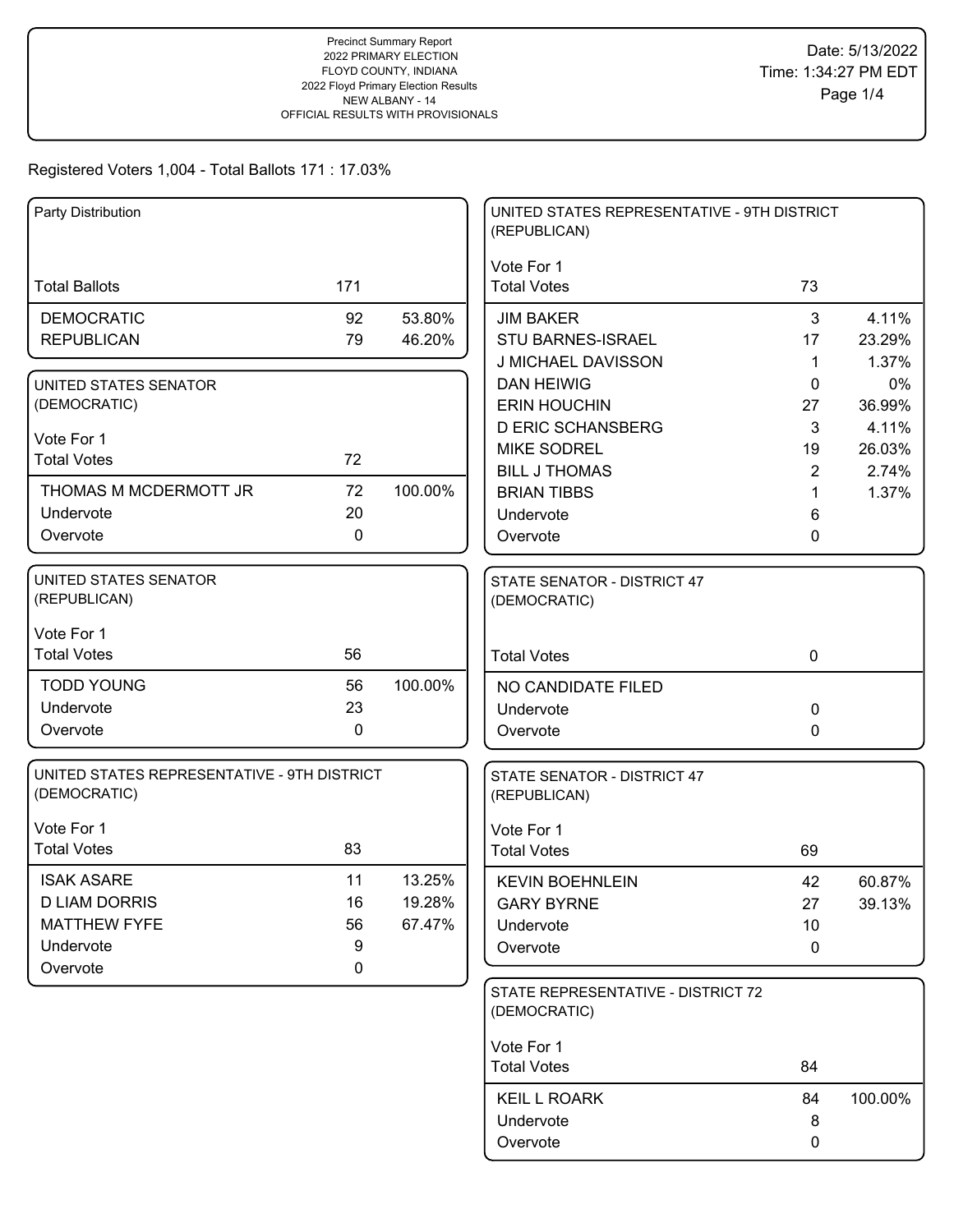| STATE REPRESENTATIVE - DISTRICT 72              |                |         | PROSECUTING ATTORNEY                       |              |         |
|-------------------------------------------------|----------------|---------|--------------------------------------------|--------------|---------|
| (REPUBLICAN)                                    |                |         | (REPUBLICAN)                               |              |         |
| Vote For 1                                      |                |         | Vote For 1                                 |              |         |
| <b>Total Votes</b>                              | 73             |         | <b>Total Votes</b>                         | 62           |         |
| EDWARD D (ED) CLERE                             | 41             | 56.16%  | <b>CHRIS LANE</b>                          | 62           | 100.00% |
| <b>JACKIE BRIGHT GRUBBS</b>                     | 26             | 35.62%  | Undervote                                  | 17           |         |
| THOMAS M (TOM) JONES                            | 6              | 8.22%   | Overvote                                   | $\mathbf 0$  |         |
| Undervote                                       | 6              |         |                                            |              |         |
| Overvote                                        | 0              |         | <b>CIRCUIT COURT CLERK</b><br>(DEMOCRATIC) |              |         |
| JUDGE OF THE CIRCUIT COURT - 52ND JUDICIAL CIR. |                |         |                                            |              |         |
| (DEMOCRATIC)                                    |                |         |                                            |              |         |
| Vote For 1                                      |                |         | <b>Total Votes</b>                         | $\mathbf 0$  |         |
| <b>Total Votes</b>                              | 85             |         | NO CANDIDATE FILED                         |              |         |
|                                                 |                |         | Undervote                                  | $\mathbf 0$  |         |
| <b>DANA EBERLE-PEAY</b>                         | 85             | 100.00% | Overvote                                   | $\mathbf{0}$ |         |
| Undervote                                       | $\overline{7}$ |         |                                            |              |         |
| Overvote                                        | $\mathbf 0$    |         | <b>CIRCUIT COURT CLERK</b><br>(REPUBLICAN) |              |         |
| JUDGE OF THE CIRCUIT COURT - 52ND JUDICIAL CIR. |                |         |                                            |              |         |
| (REPUBLICAN)                                    |                |         | Vote For 1                                 |              |         |
|                                                 |                |         | <b>Total Votes</b>                         | 60           |         |
| Vote For 1                                      |                |         | <b>DANITA BURKS</b>                        | 60           | 100.00% |
| <b>Total Votes</b>                              | 57             |         | Undervote                                  | 19           |         |
| <b>JUSTIN BROWN</b>                             | 57             | 100.00% | Overvote                                   | $\mathbf{0}$ |         |
| Undervote                                       | 22             |         |                                            |              |         |
| Overvote                                        | 0              |         | <b>COUNTY AUDITOR</b>                      |              |         |
|                                                 |                |         | (DEMOCRATIC)                               |              |         |
| PROSECUTING ATTORNEY<br>(DEMOCRATIC)            |                |         |                                            |              |         |
|                                                 |                |         | <b>Total Votes</b>                         | 0            |         |
|                                                 |                |         | NO CANDIDATE FILED                         |              |         |
| <b>Total Votes</b>                              | 0              |         | Undervote                                  | $\mathbf 0$  |         |
| NO CANDIDATE FILED                              |                |         | Overvote                                   | $\mathbf 0$  |         |
| Undervote                                       | $\pmb{0}$      |         |                                            |              |         |
| Overvote                                        | 0              |         | <b>COUNTY AUDITOR</b>                      |              |         |
|                                                 |                |         | (REPUBLICAN)                               |              |         |
|                                                 |                |         | Vote For 1                                 |              |         |
|                                                 |                |         | <b>Total Votes</b>                         | 58           |         |
|                                                 |                |         | AMANDA M PAHMEIER                          | 23           | 39.66%  |
|                                                 |                |         | <b>DIANA M TOPPING</b>                     | 35           | 60.34%  |
|                                                 |                |         | Undervote                                  | 21           |         |
|                                                 |                |         | Overvote                                   | 0            |         |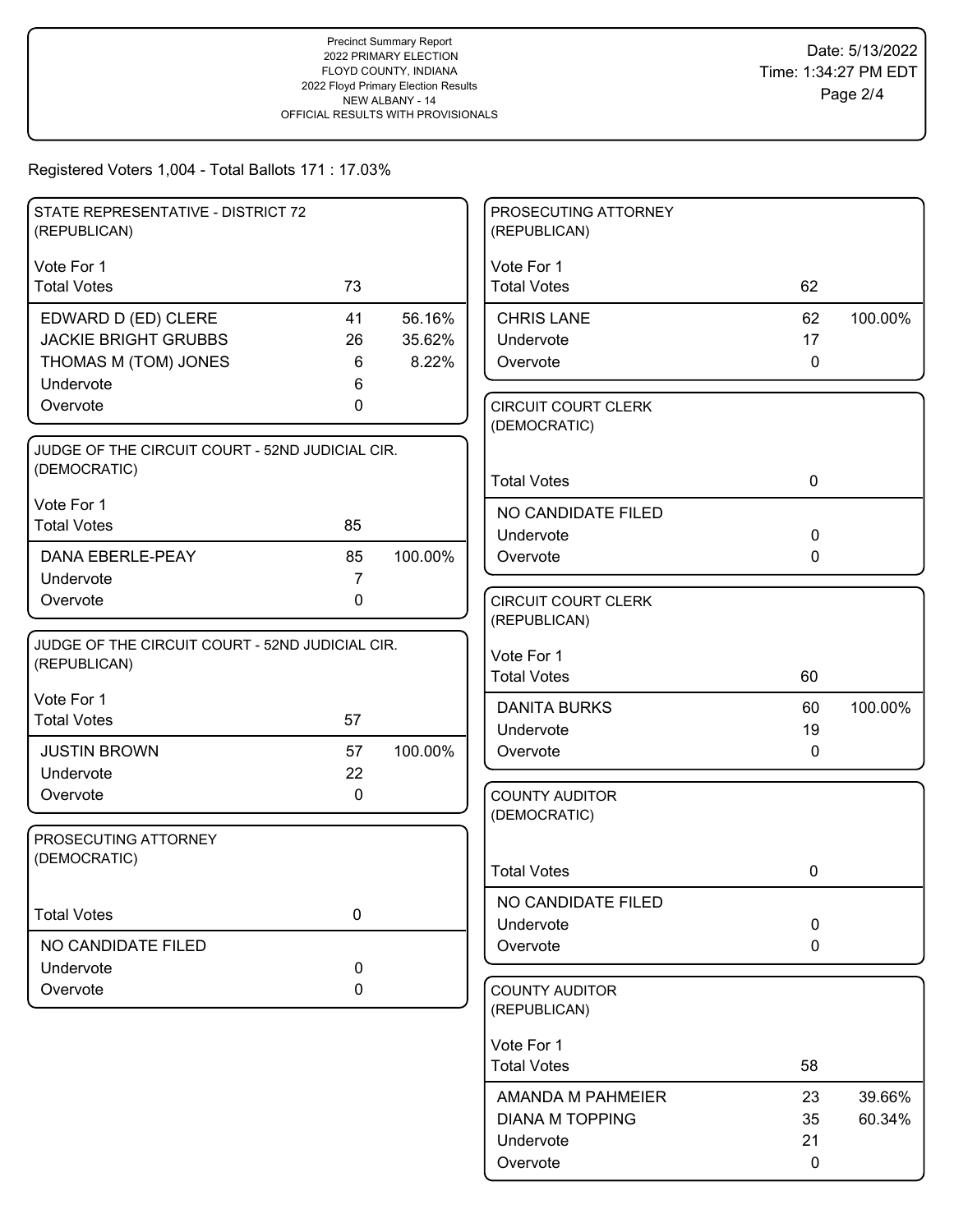| <b>COUNTY SHERIFF</b><br>(DEMOCRATIC) |              |         | COUNTY COMMISSIONER - DISTRICT 1<br>(DEMOCRATIC) |             |         |
|---------------------------------------|--------------|---------|--------------------------------------------------|-------------|---------|
| Vote For 1<br><b>Total Votes</b>      | 86           |         | Vote For 1<br><b>Total Votes</b>                 | 78          |         |
| <b>DARRELL W MILLS</b>                | 86           | 100.00% | <b>TYLER P GAINES</b>                            | 46          | 58.97%  |
| Undervote                             | 6            |         | <b>CHUCK SIMONS</b>                              | 32          | 41.03%  |
| Overvote                              | $\mathbf 0$  |         | Undervote                                        | 14          |         |
|                                       |              |         | Overvote                                         | 0           |         |
| <b>COUNTY SHERIFF</b>                 |              |         |                                                  |             |         |
| (REPUBLICAN)                          |              |         | <b>COUNTY COMMISSIONER - DISTRICT 1</b>          |             |         |
| Vote For 1                            |              |         | (REPUBLICAN)                                     |             |         |
| <b>Total Votes</b>                    | 76           |         | Vote For 1                                       |             |         |
| <b>STEVE BUSH</b>                     | 44           | 57.89%  | <b>Total Votes</b>                               | 72          |         |
| <b>SAM SARKISIAN</b>                  | 32           | 42.11%  | <b>SHAWN CARRUTHERS</b>                          | 30          | 41.67%  |
| Undervote                             | 3            |         | AL KNABLE                                        | 42          | 58.33%  |
| Overvote                              | $\mathbf{0}$ |         | Undervote                                        | 7           |         |
|                                       |              |         | Overvote                                         | 0           |         |
| <b>COUNTY ASSESSOR</b>                |              |         |                                                  |             |         |
| (DEMOCRATIC)                          |              |         | <b>COUNTY COUNCIL MEMBER - DISTRICT 3</b>        |             |         |
| Vote For 1                            |              |         | (DEMOCRATIC)                                     |             |         |
| <b>Total Votes</b>                    | 81           |         | Vote For 1                                       |             |         |
| PATRICIA TRISH BADGER                 | 81           | 100.00% | <b>Total Votes</b>                               | 81          |         |
| -BYRD                                 |              |         | <b>BRIAN A BREWER</b>                            | 81          | 100.00% |
| Undervote                             | 11           |         | Undervote                                        | 11          |         |
| Overvote                              | 0            |         | Overvote                                         | 0           |         |
|                                       |              |         |                                                  |             |         |
| <b>COUNTY ASSESSOR</b>                |              |         | COUNTY COUNCIL MEMBER - DISTRICT 3               |             |         |
| (REPUBLICAN)                          |              |         | (REPUBLICAN)                                     |             |         |
| Vote For 1                            |              |         | Vote For 1                                       |             |         |
| <b>Total Votes</b>                    | 60           |         | <b>Total Votes</b>                               | 61          |         |
| <b>CHRIS DONES</b>                    | 16           | 26.67%  |                                                  |             |         |
| <b>JAMES W SINKS</b>                  | 14           | 23.33%  | <b>DANNY SHORT</b><br><b>BRIAN WEBB</b>          | 36<br>25    | 59.02%  |
| <b>TERRY L WATSON</b>                 | 30           | 50.00%  | Undervote                                        | 18          | 40.98%  |
| Undervote                             | 19           |         | Overvote                                         | $\mathbf 0$ |         |
| Overvote                              | $\pmb{0}$    |         |                                                  |             |         |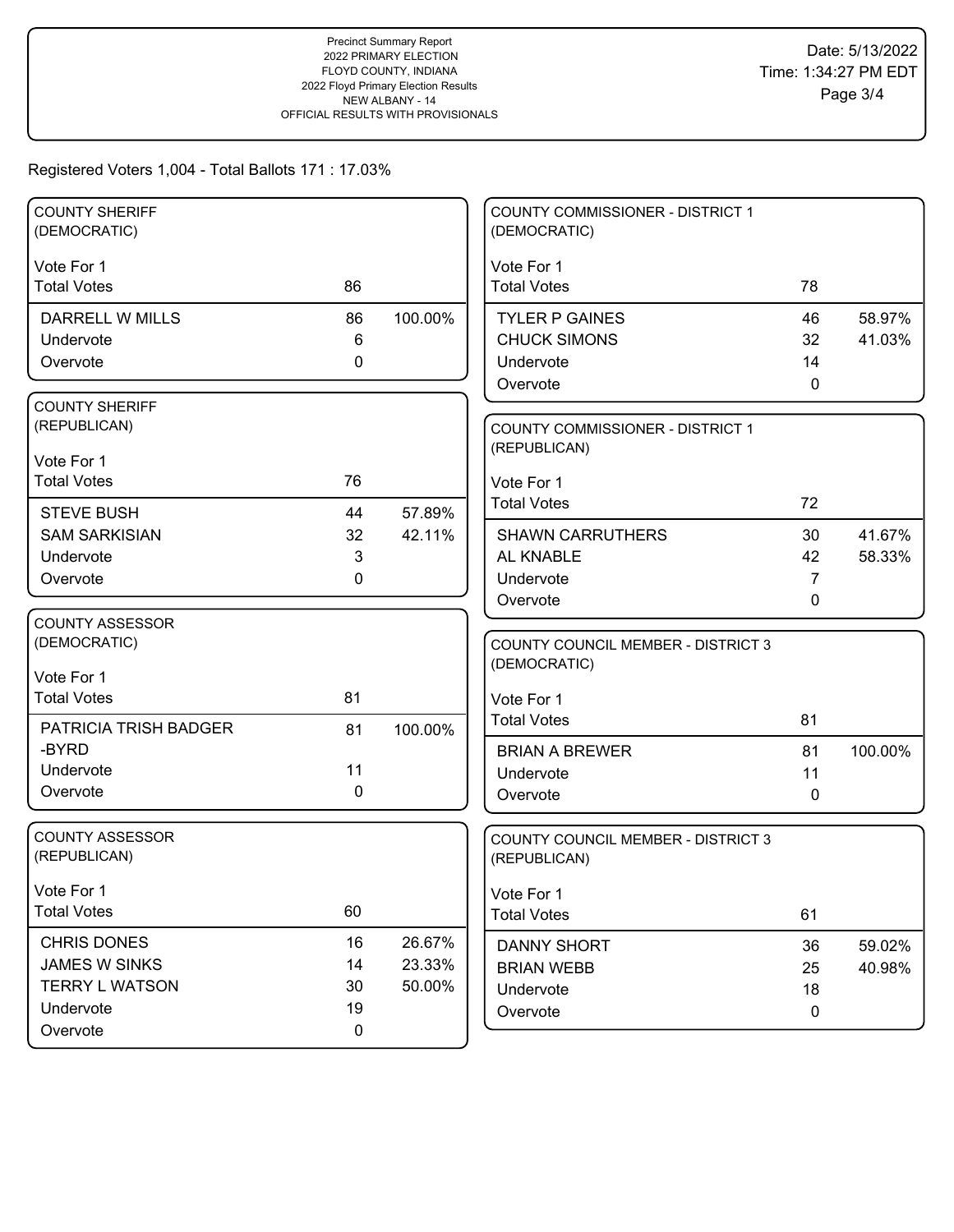| NEW ALBANY TWP. TRUSTEE<br>(DEMOCRATIC)      |             |         | REP STATE CONVENTION DELEGATE - FLOYD CO., AT LARGE<br>(REPUBLICAN) |     |        |
|----------------------------------------------|-------------|---------|---------------------------------------------------------------------|-----|--------|
| Vote For 1                                   |             |         | Vote For 10                                                         |     |        |
| <b>Total Votes</b>                           | 81          |         | <b>Total Votes</b>                                                  | 408 |        |
| <b>DAVID BREWER</b>                          | 81          | 100.00% | DALE M BAGSHAW                                                      | 40  | 9.80%  |
| Undervote                                    | 11          |         | <b>SHARON G BAGSHAW</b>                                             | 28  | 6.86%  |
| Overvote                                     | $\mathbf 0$ |         | <b>SHAWN CARRUTHERS</b>                                             | 40  | 9.80%  |
|                                              |             |         | EDWARD D (ED) CLERE                                                 | 53  | 12.99% |
| NEW ALBANY TWP. TRUSTEE                      |             |         | <b>DOUG DRAKE</b>                                                   | 24  | 5.88%  |
| (REPUBLICAN)                                 |             |         | <b>LOIS HERTOG</b>                                                  | 21  | 5.15%  |
| Vote For 1                                   |             |         | <b>JAMES A KANNING</b>                                              | 30  | 7.35%  |
| <b>Total Votes</b>                           | 58          |         | <b>ANNIE KIRCHNER</b>                                               | 32  | 7.84%  |
|                                              |             |         | <b>MATT MILLIES</b>                                                 | 19  | 4.66%  |
| <b>D M BAGSHAW</b>                           | 58          | 100.00% | <b>LINDA K MOHNEY</b>                                               | 17  | 4.17%  |
| Undervote                                    | 21          |         | <b>CARL PEARCY</b>                                                  | 24  | 5.88%  |
| Overvote                                     | $\mathbf 0$ |         | <b>ROY SCOTT</b>                                                    | 14  | 3.43%  |
|                                              |             |         | <b>ANDREW B TAKAMI</b>                                              | 19  | 4.66%  |
| NEW ALBANY TWP. BOARD MEMBER                 |             |         | <b>JOSH JT TURNER</b>                                               | 47  | 11.52% |
| (DEMOCRATIC)                                 |             |         | Undervote                                                           | 382 |        |
| Vote For 3                                   |             |         | Overvote                                                            | 0   |        |
| <b>Total Votes</b>                           | 212         |         |                                                                     |     |        |
|                                              |             |         |                                                                     |     |        |
| <b>STEVEN WILLIAM BONIFER</b>                | 58          | 27.36%  |                                                                     |     |        |
| <b>RICK COCHRAN</b>                          | 71          | 33.49%  |                                                                     |     |        |
| <b>MAX GOSMAN</b>                            | 33          | 15.57%  |                                                                     |     |        |
| <b>CEDDRIKA L PORTER</b>                     | 50          | 23.58%  |                                                                     |     |        |
| Undervote                                    | 64          |         |                                                                     |     |        |
| Overvote                                     | $\mathbf 0$ |         |                                                                     |     |        |
| NEW ALBANY TWP. BOARD MEMBER<br>(REPUBLICAN) |             |         |                                                                     |     |        |
| Vote For 3                                   |             |         |                                                                     |     |        |
| <b>Total Votes</b>                           | 121         |         |                                                                     |     |        |
| <b>ANN CARRUTHERS</b>                        | 44          | 36.36%  |                                                                     |     |        |
| <b>BOB HORNUNG</b>                           | 43          | 35.54%  |                                                                     |     |        |
| <b>VICTORIA SANCHEZ</b>                      | 34          | 28.10%  |                                                                     |     |        |
| Undervote                                    | 116         |         |                                                                     |     |        |
| Overvote                                     | 0           |         |                                                                     |     |        |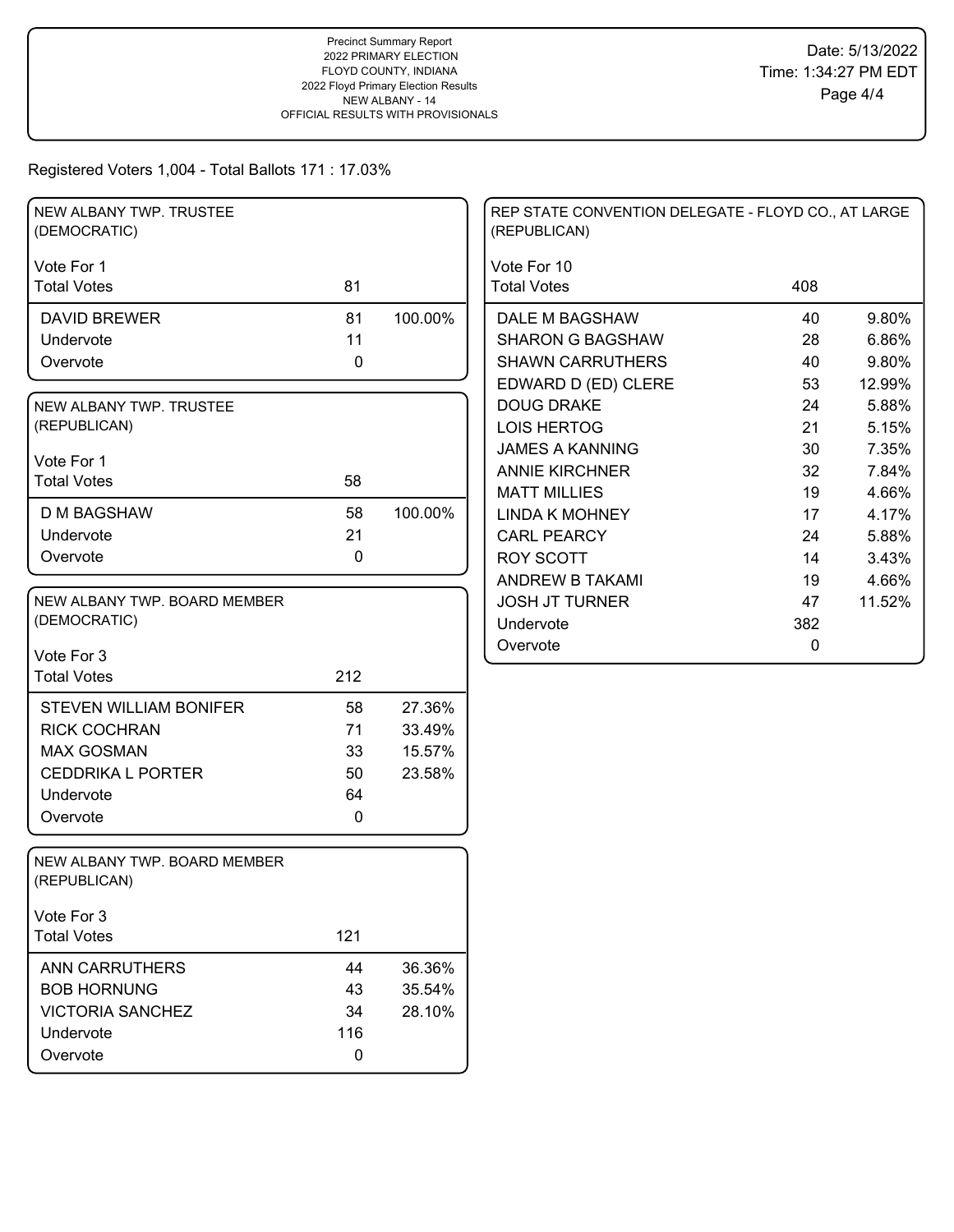| Party Distribution                                          |     |         | UNITED STATES REPRESENTATIVE - 9TH DISTRICT<br>(REPUBLICAN) |                      |                 |
|-------------------------------------------------------------|-----|---------|-------------------------------------------------------------|----------------------|-----------------|
| <b>Total Ballots</b>                                        | 157 |         | Vote For 1<br><b>Total Votes</b>                            | 99                   |                 |
| <b>DEMOCRATIC</b>                                           | 53  | 33.76%  | <b>JIM BAKER</b>                                            | 5                    | 5.05%           |
| <b>REPUBLICAN</b>                                           | 104 | 66.24%  | <b>STU BARNES-ISRAEL</b>                                    | 15                   | 15.15%          |
|                                                             |     |         | J MICHAEL DAVISSON                                          | 1                    | 1.01%           |
| UNITED STATES SENATOR<br>(DEMOCRATIC)                       |     |         | <b>DAN HEIWIG</b><br><b>ERIN HOUCHIN</b>                    | 0                    | 0%              |
|                                                             |     |         | <b>D ERIC SCHANSBERG</b>                                    | 30<br>$\overline{4}$ | 30.30%<br>4.04% |
| Vote For 1                                                  |     |         | <b>MIKE SODREL</b>                                          | 43                   | 43.43%          |
| <b>Total Votes</b>                                          | 43  |         | <b>BILL J THOMAS</b>                                        | 1                    | 1.01%           |
| THOMAS M MCDERMOTT JR                                       | 43  | 100.00% | <b>BRIAN TIBBS</b>                                          | 0                    | 0%              |
| Undervote                                                   | 10  |         | Undervote                                                   | 5                    |                 |
| Overvote                                                    | 0   |         | Overvote                                                    | 0                    |                 |
| UNITED STATES SENATOR<br>(REPUBLICAN)                       |     |         | STATE SENATOR - DISTRICT 47<br>(DEMOCRATIC)                 |                      |                 |
| Vote For 1                                                  |     |         |                                                             |                      |                 |
| <b>Total Votes</b>                                          | 76  |         | <b>Total Votes</b>                                          | $\mathbf 0$          |                 |
| <b>TODD YOUNG</b>                                           | 76  | 100.00% | NO CANDIDATE FILED                                          |                      |                 |
| Undervote                                                   | 28  |         | Undervote                                                   | 0                    |                 |
| Overvote                                                    | 0   |         | Overvote                                                    | 0                    |                 |
| UNITED STATES REPRESENTATIVE - 9TH DISTRICT<br>(DEMOCRATIC) |     |         | STATE SENATOR - DISTRICT 47<br>(REPUBLICAN)                 |                      |                 |
| Vote For 1                                                  |     |         | Vote For 1                                                  |                      |                 |
| <b>Total Votes</b>                                          | 47  |         | <b>Total Votes</b>                                          | 91                   |                 |
| <b>ISAK ASARE</b>                                           | 12  | 25.53%  | <b>KEVIN BOEHNLEIN</b>                                      | 61                   | 67.03%          |
| <b>D LIAM DORRIS</b>                                        | 9   | 19.15%  | <b>GARY BYRNE</b>                                           | 30                   | 32.97%          |
| <b>MATTHEW FYFE</b>                                         | 26  | 55.32%  | Undervote                                                   | 13                   |                 |
| Undervote                                                   | 6   |         | Overvote                                                    | 0                    |                 |
| Overvote                                                    | 0   |         |                                                             |                      |                 |
|                                                             |     |         | STATE REPRESENTATIVE - DISTRICT 72<br>(DEMOCRATIC)          |                      |                 |
|                                                             |     |         | Vote For 1                                                  |                      |                 |
|                                                             |     |         | <b>Total Votes</b>                                          | 47                   |                 |
|                                                             |     |         | <b>KEIL L ROARK</b>                                         | 47                   | 100.00%         |
|                                                             |     |         | Undervote                                                   | 6                    |                 |
|                                                             |     |         | Overvote                                                    | 0                    |                 |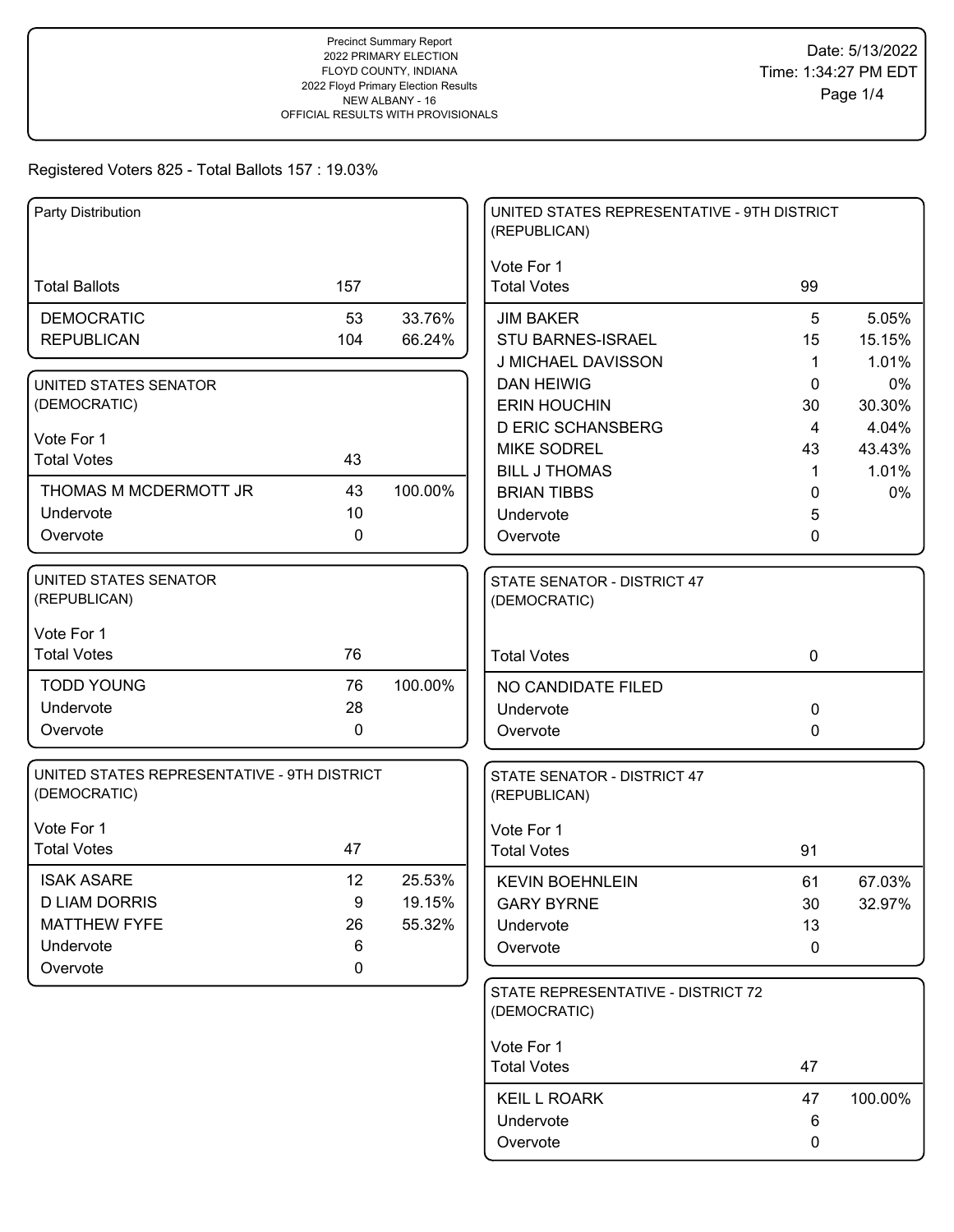| STATE REPRESENTATIVE - DISTRICT 72<br>(REPUBLICAN) |                               |         | PROSECUTING ATTORNEY<br>(REPUBLICAN)       |              |         |
|----------------------------------------------------|-------------------------------|---------|--------------------------------------------|--------------|---------|
| Vote For 1                                         |                               |         | Vote For 1                                 |              |         |
| <b>Total Votes</b>                                 | 99                            |         | <b>Total Votes</b>                         | 77           |         |
| EDWARD D (ED) CLERE                                | 65                            | 65.66%  | <b>CHRIS LANE</b>                          | 77           | 100.00% |
| <b>JACKIE BRIGHT GRUBBS</b>                        | 24                            | 24.24%  | Undervote                                  | 27           |         |
| THOMAS M (TOM) JONES                               | 10                            | 10.10%  | Overvote                                   | $\mathbf 0$  |         |
| Undervote                                          | 5                             |         |                                            |              |         |
| Overvote                                           | 0                             |         | <b>CIRCUIT COURT CLERK</b><br>(DEMOCRATIC) |              |         |
| JUDGE OF THE CIRCUIT COURT - 52ND JUDICIAL CIR.    |                               |         |                                            |              |         |
| (DEMOCRATIC)                                       |                               |         | <b>Total Votes</b>                         | 0            |         |
| Vote For 1                                         |                               |         |                                            |              |         |
| <b>Total Votes</b>                                 | 46                            |         | NO CANDIDATE FILED                         |              |         |
|                                                    |                               |         | Undervote                                  | $\mathbf 0$  |         |
| <b>DANA EBERLE-PEAY</b>                            | 46                            | 100.00% | Overvote                                   | $\Omega$     |         |
| Undervote<br>Overvote                              | $\overline{7}$<br>$\mathbf 0$ |         | <b>CIRCUIT COURT CLERK</b>                 |              |         |
|                                                    |                               |         | (REPUBLICAN)                               |              |         |
| JUDGE OF THE CIRCUIT COURT - 52ND JUDICIAL CIR.    |                               |         |                                            |              |         |
| (REPUBLICAN)                                       |                               |         | Vote For 1                                 |              |         |
|                                                    |                               |         | <b>Total Votes</b>                         | 71           |         |
| Vote For 1<br><b>Total Votes</b>                   | 74                            |         | <b>DANITA BURKS</b>                        | 71           | 100.00% |
|                                                    |                               |         | Undervote                                  | 33           |         |
| <b>JUSTIN BROWN</b>                                | 74                            | 100.00% | Overvote                                   | $\mathbf{0}$ |         |
| Undervote                                          | 30                            |         |                                            |              |         |
| Overvote                                           | 0                             |         | <b>COUNTY AUDITOR</b><br>(DEMOCRATIC)      |              |         |
| PROSECUTING ATTORNEY                               |                               |         |                                            |              |         |
| (DEMOCRATIC)                                       |                               |         |                                            |              |         |
|                                                    |                               |         | <b>Total Votes</b>                         | 0            |         |
|                                                    |                               |         | NO CANDIDATE FILED                         |              |         |
| <b>Total Votes</b>                                 | $\mathbf 0$                   |         | Undervote                                  | $\mathbf 0$  |         |
| NO CANDIDATE FILED                                 |                               |         | Overvote                                   | $\mathbf 0$  |         |
| Undervote                                          | 0                             |         |                                            |              |         |
| Overvote                                           | 0                             |         | <b>COUNTY AUDITOR</b><br>(REPUBLICAN)      |              |         |
|                                                    |                               |         |                                            |              |         |
|                                                    |                               |         | Vote For 1                                 |              |         |
|                                                    |                               |         | <b>Total Votes</b>                         | 83           |         |
|                                                    |                               |         | AMANDA M PAHMEIER                          | 41           | 49.40%  |
|                                                    |                               |         | <b>DIANA M TOPPING</b>                     | 42           | 50.60%  |
|                                                    |                               |         | Undervote                                  | 21           |         |
|                                                    |                               |         | Overvote                                   | 0            |         |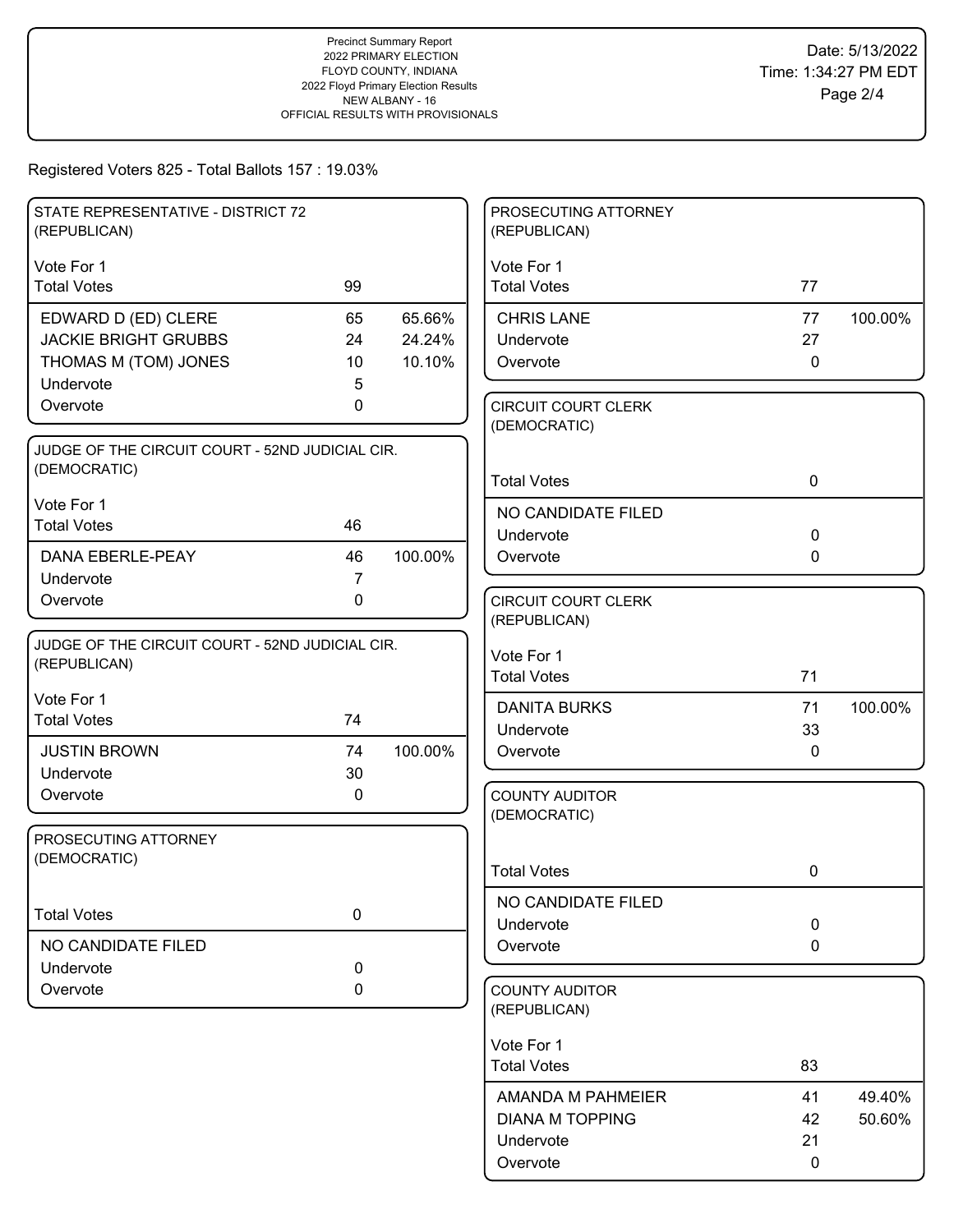| <b>COUNTY SHERIFF</b><br>(DEMOCRATIC)      |             |                  | <b>COUNTY COMMISSIONER - DISTRICT 1</b><br>(DEMOCRATIC) |    |         |
|--------------------------------------------|-------------|------------------|---------------------------------------------------------|----|---------|
| Vote For 1                                 |             |                  | Vote For 1                                              |    |         |
| <b>Total Votes</b>                         | 48          |                  | <b>Total Votes</b>                                      | 38 |         |
| <b>DARRELL W MILLS</b>                     | 48          | 100.00%          | <b>TYLER P GAINES</b>                                   | 16 | 42.11%  |
| Undervote                                  | 5           |                  | <b>CHUCK SIMONS</b>                                     | 22 | 57.89%  |
| Overvote                                   | 0           |                  | Undervote                                               | 15 |         |
|                                            |             |                  | Overvote                                                | 0  |         |
| <b>COUNTY SHERIFF</b>                      |             |                  |                                                         |    |         |
| (REPUBLICAN)                               |             |                  | <b>COUNTY COMMISSIONER - DISTRICT 1</b>                 |    |         |
| Vote For 1                                 |             |                  | (REPUBLICAN)                                            |    |         |
| <b>Total Votes</b>                         | 96          |                  | Vote For 1                                              |    |         |
| <b>STEVE BUSH</b>                          | 43          | 44.79%           | <b>Total Votes</b>                                      | 99 |         |
| <b>SAM SARKISIAN</b>                       | 53          | 55.21%           | <b>SHAWN CARRUTHERS</b>                                 | 23 | 23.23%  |
| Undervote                                  | 8           |                  | AL KNABLE                                               | 76 | 76.77%  |
| Overvote                                   | 0           |                  | Undervote                                               | 5  |         |
|                                            |             |                  | Overvote                                                | 0  |         |
| <b>COUNTY ASSESSOR</b>                     |             |                  |                                                         |    |         |
| (DEMOCRATIC)                               |             |                  | <b>COUNTY COUNCIL MEMBER - DISTRICT 1</b>               |    |         |
| Vote For 1                                 |             |                  | (DEMOCRATIC)                                            |    |         |
| <b>Total Votes</b>                         | 40          |                  | Vote For 1                                              |    |         |
| PATRICIA TRISH BADGER                      | 40          | 100.00%          | <b>Total Votes</b>                                      | 50 |         |
| -BYRD                                      |             |                  | <b>TONY TORAN</b>                                       | 50 | 100.00% |
| Undervote                                  | 13          |                  | Undervote                                               | 3  |         |
| Overvote                                   | $\mathbf 0$ |                  | Overvote                                                | 0  |         |
|                                            |             |                  |                                                         |    |         |
| <b>COUNTY ASSESSOR</b>                     |             |                  | COUNTY COUNCIL MEMBER - DISTRICT 1                      |    |         |
| (REPUBLICAN)                               |             |                  | (REPUBLICAN)                                            |    |         |
| Vote For 1                                 |             |                  | Vote For 1                                              |    |         |
| <b>Total Votes</b>                         | 81          |                  | <b>Total Votes</b>                                      | 74 |         |
|                                            | 19          |                  |                                                         |    |         |
| <b>CHRIS DONES</b><br><b>JAMES W SINKS</b> | 27          | 23.46%<br>33.33% | <b>CHARLIE MOON</b>                                     | 74 | 100.00% |
| <b>TERRY L WATSON</b>                      | 35          | 43.21%           | Undervote                                               | 30 |         |
| Undervote                                  | 23          |                  | Overvote                                                | 0  |         |
| Overvote                                   | $\mathbf 0$ |                  |                                                         |    |         |
|                                            |             |                  |                                                         |    |         |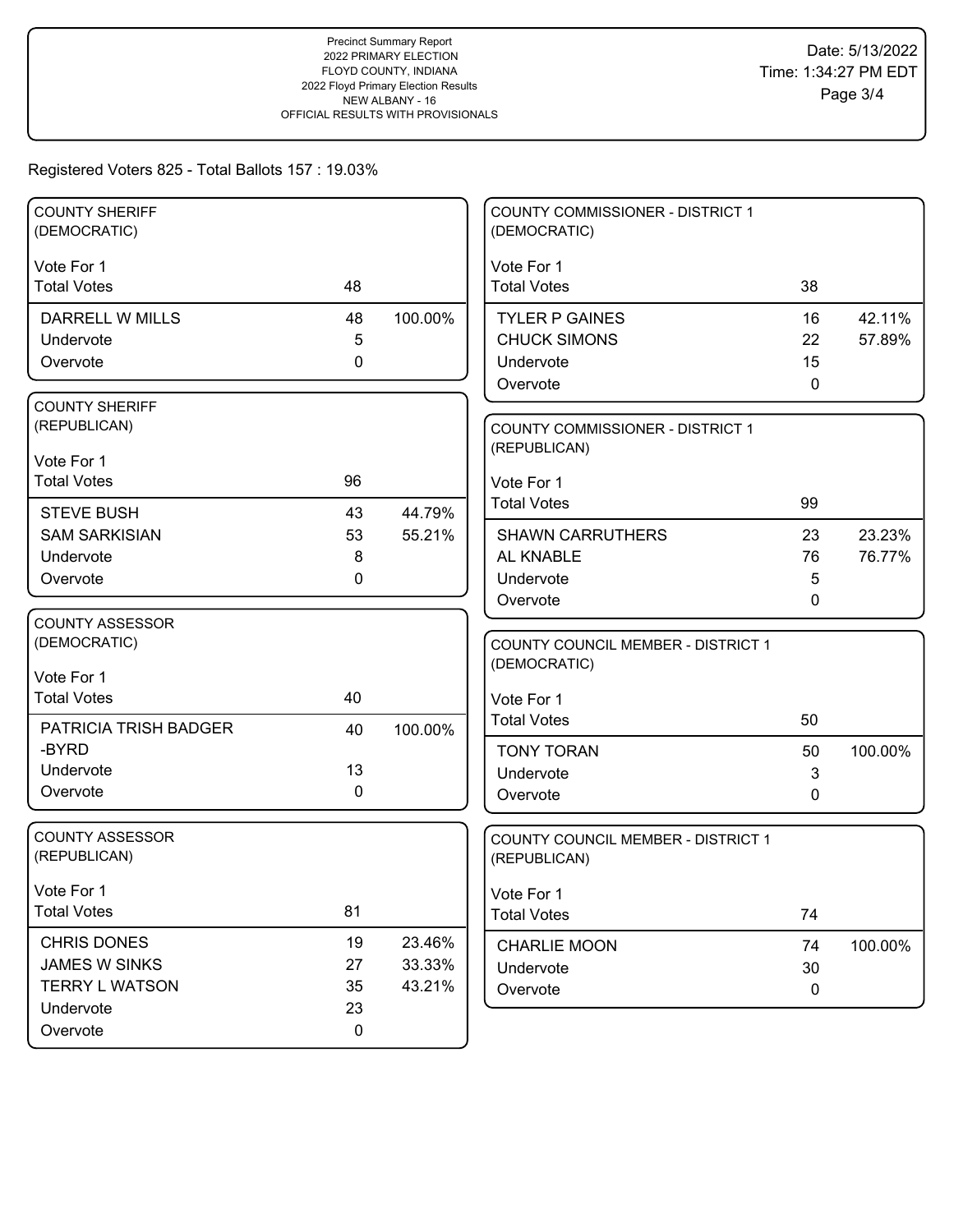| NEW ALBANY TWP. TRUSTEE<br>(DEMOCRATIC)      |     |         | REP STATE CONVENTION DELEGATE - FLOYD CO., AT LARGE<br>(REPUBLICAN) |     |        |
|----------------------------------------------|-----|---------|---------------------------------------------------------------------|-----|--------|
| Vote For 1                                   |     |         | Vote For 10                                                         |     |        |
| <b>Total Votes</b>                           | 42  |         | <b>Total Votes</b>                                                  | 536 |        |
| <b>DAVID BREWER</b>                          | 42  | 100.00% | DALE M BAGSHAW                                                      | 44  | 8.21%  |
| Undervote                                    | 11  |         | <b>SHARON G BAGSHAW</b>                                             | 41  | 7.65%  |
| Overvote                                     | 0   |         | <b>SHAWN CARRUTHERS</b>                                             | 52  | 9.70%  |
|                                              |     |         | EDWARD D (ED) CLERE                                                 | 75  | 13.99% |
| NEW ALBANY TWP. TRUSTEE                      |     |         | <b>DOUG DRAKE</b>                                                   | 38  | 7.09%  |
| (REPUBLICAN)                                 |     |         | <b>LOIS HERTOG</b>                                                  | 33  | 6.16%  |
| Vote For 1                                   |     |         | <b>JAMES A KANNING</b>                                              | 43  | 8.02%  |
| <b>Total Votes</b>                           | 73  |         | <b>ANNIE KIRCHNER</b>                                               | 42  | 7.84%  |
|                                              |     |         | <b>MATT MILLIES</b>                                                 | 26  | 4.85%  |
| <b>D M BAGSHAW</b>                           | 73  | 100.00% | <b>LINDA K MOHNEY</b>                                               | 25  | 4.66%  |
| Undervote                                    | 31  |         | <b>CARL PEARCY</b>                                                  | 31  | 5.78%  |
| Overvote                                     | 0   |         | ROY SCOTT                                                           | 20  | 3.73%  |
|                                              |     |         | ANDREW B TAKAMI                                                     | 28  | 5.22%  |
| NEW ALBANY TWP. BOARD MEMBER                 |     |         | <b>JOSH JT TURNER</b>                                               | 38  | 7.09%  |
| (DEMOCRATIC)                                 |     |         | Undervote                                                           | 504 |        |
| Vote For 3                                   |     |         | Overvote                                                            | 0   |        |
| <b>Total Votes</b>                           | 111 |         |                                                                     |     |        |
|                                              |     |         |                                                                     |     |        |
| <b>STEVEN WILLIAM BONIFER</b>                | 34  | 30.63%  |                                                                     |     |        |
| <b>RICK COCHRAN</b>                          | 31  | 27.93%  |                                                                     |     |        |
| <b>MAX GOSMAN</b>                            | 26  | 23.42%  |                                                                     |     |        |
| <b>CEDDRIKA L PORTER</b>                     | 20  | 18.02%  |                                                                     |     |        |
| Undervote                                    | 48  |         |                                                                     |     |        |
| Overvote                                     | 0   |         |                                                                     |     |        |
| NEW ALBANY TWP. BOARD MEMBER<br>(REPUBLICAN) |     |         |                                                                     |     |        |
| Vote For 3                                   |     |         |                                                                     |     |        |
| <b>Total Votes</b>                           | 171 |         |                                                                     |     |        |
| <b>ANN CARRUTHERS</b>                        | 57  | 33.33%  |                                                                     |     |        |
| <b>BOB HORNUNG</b>                           | 66  | 38.60%  |                                                                     |     |        |
| <b>VICTORIA SANCHEZ</b>                      | 48  | 28.07%  |                                                                     |     |        |
| Undervote                                    | 141 |         |                                                                     |     |        |
| Overvote                                     | 0   |         |                                                                     |     |        |
|                                              |     |         |                                                                     |     |        |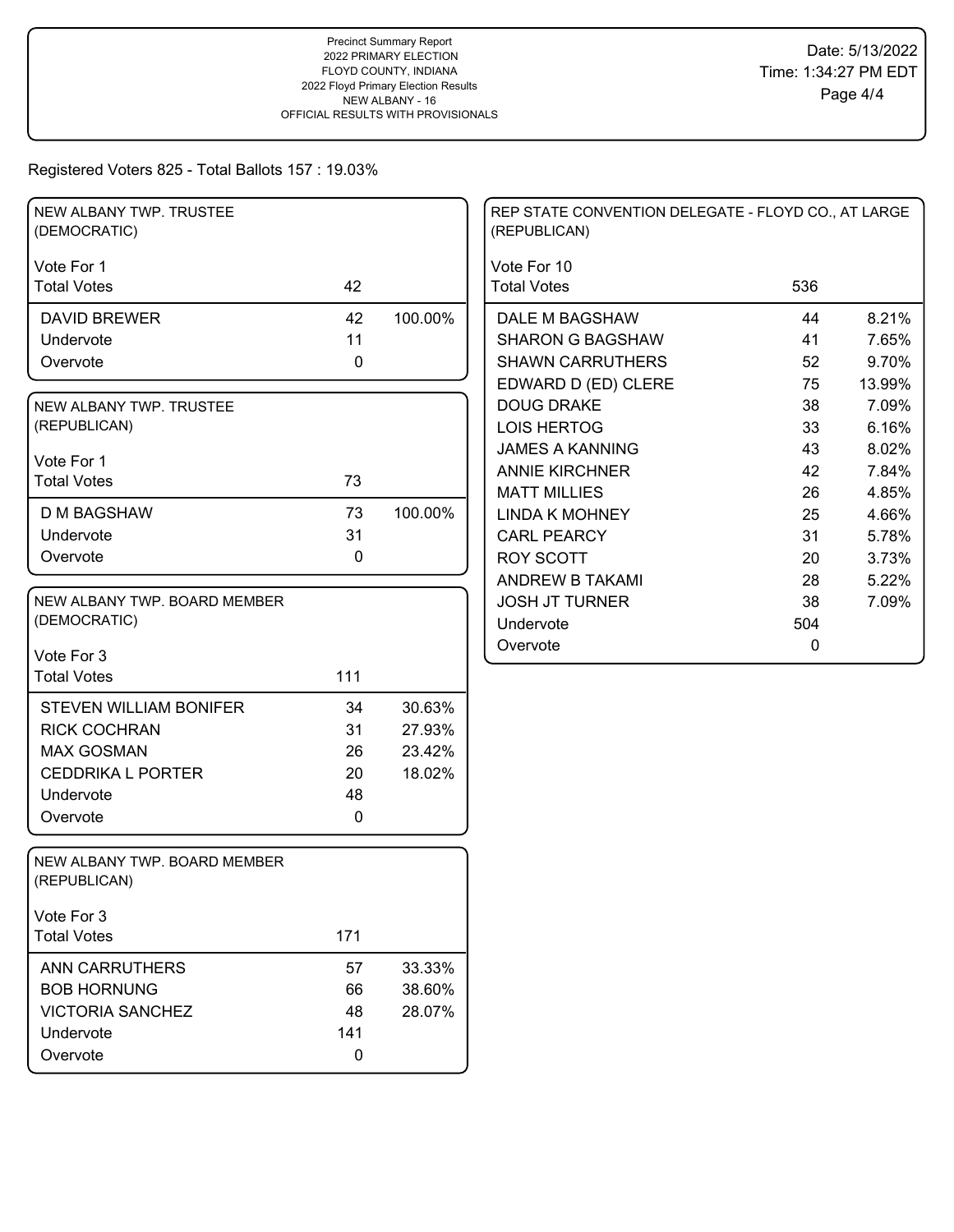| Party Distribution                                          |             |         | UNITED STATES REPRESENTATIVE - 9TH DISTRICT<br>(REPUBLICAN) |                     |                |
|-------------------------------------------------------------|-------------|---------|-------------------------------------------------------------|---------------------|----------------|
|                                                             |             |         | Vote For 1                                                  |                     |                |
| <b>Total Ballots</b>                                        | 229         |         | <b>Total Votes</b>                                          | 130                 |                |
| <b>DEMOCRATIC</b>                                           | 87          | 37.99%  | <b>JIM BAKER</b>                                            | 9                   | 6.92%          |
| <b>REPUBLICAN</b>                                           | 142         | 62.01%  | STU BARNES-ISRAEL                                           | 33                  | 25.38%         |
|                                                             |             |         | J MICHAEL DAVISSON                                          | 2                   | 1.54%          |
| UNITED STATES SENATOR                                       |             |         | <b>DAN HEIWIG</b>                                           | 3                   | 2.31%          |
| (DEMOCRATIC)                                                |             |         | <b>ERIN HOUCHIN</b>                                         | 31                  | 23.85%         |
| Vote For 1                                                  |             |         | <b>D ERIC SCHANSBERG</b>                                    | 12                  | 9.23%          |
| <b>Total Votes</b>                                          | 77          |         | <b>MIKE SODREL</b><br><b>BILL J THOMAS</b>                  | 35                  | 26.92%         |
| THOMAS M MCDERMOTT JR                                       | 77          | 100.00% | <b>BRIAN TIBBS</b>                                          | $\overline{2}$<br>3 | 1.54%<br>2.31% |
| Undervote                                                   | 10          |         | Undervote                                                   | 11                  |                |
| Overvote                                                    | $\mathbf 0$ |         | Overvote                                                    | 1                   |                |
|                                                             |             |         |                                                             |                     |                |
| UNITED STATES SENATOR<br>(REPUBLICAN)                       |             |         | STATE SENATOR - DISTRICT 47<br>(DEMOCRATIC)                 |                     |                |
|                                                             |             |         |                                                             |                     |                |
| Vote For 1<br><b>Total Votes</b>                            | 94          |         | <b>Total Votes</b>                                          | $\mathbf 0$         |                |
|                                                             |             |         |                                                             |                     |                |
| <b>TODD YOUNG</b>                                           | 94          | 100.00% | NO CANDIDATE FILED                                          |                     |                |
| Undervote                                                   | 48          |         | Undervote                                                   | 0                   |                |
| Overvote                                                    | $\mathbf 0$ |         | Overvote                                                    | 0                   |                |
| UNITED STATES REPRESENTATIVE - 9TH DISTRICT<br>(DEMOCRATIC) |             |         | STATE SENATOR - DISTRICT 47<br>(REPUBLICAN)                 |                     |                |
| Vote For 1                                                  |             |         | Vote For 1                                                  |                     |                |
| <b>Total Votes</b>                                          | 77          |         | <b>Total Votes</b>                                          | 116                 |                |
| <b>ISAK ASARE</b>                                           | 26          | 33.77%  | <b>KEVIN BOEHNLEIN</b>                                      | 69                  | 59.48%         |
| <b>D LIAM DORRIS</b>                                        | 8           | 10.39%  | <b>GARY BYRNE</b>                                           | 47                  | 40.52%         |
| <b>MATTHEW FYFE</b>                                         | 43          | 55.84%  | Undervote                                                   | 26                  |                |
| Undervote                                                   | 10          |         | Overvote                                                    | $\mathbf 0$         |                |
| Overvote                                                    | 0           |         |                                                             |                     |                |
|                                                             |             |         | STATE REPRESENTATIVE - DISTRICT 72<br>(DEMOCRATIC)          |                     |                |
|                                                             |             |         | Vote For 1                                                  |                     |                |
|                                                             |             |         | <b>Total Votes</b>                                          | 79                  |                |
|                                                             |             |         | <b>KEIL L ROARK</b>                                         | 79                  | 100.00%        |
|                                                             |             |         | Undervote                                                   | 8                   |                |
|                                                             |             |         | Overvote                                                    | 0                   |                |
|                                                             |             |         |                                                             |                     |                |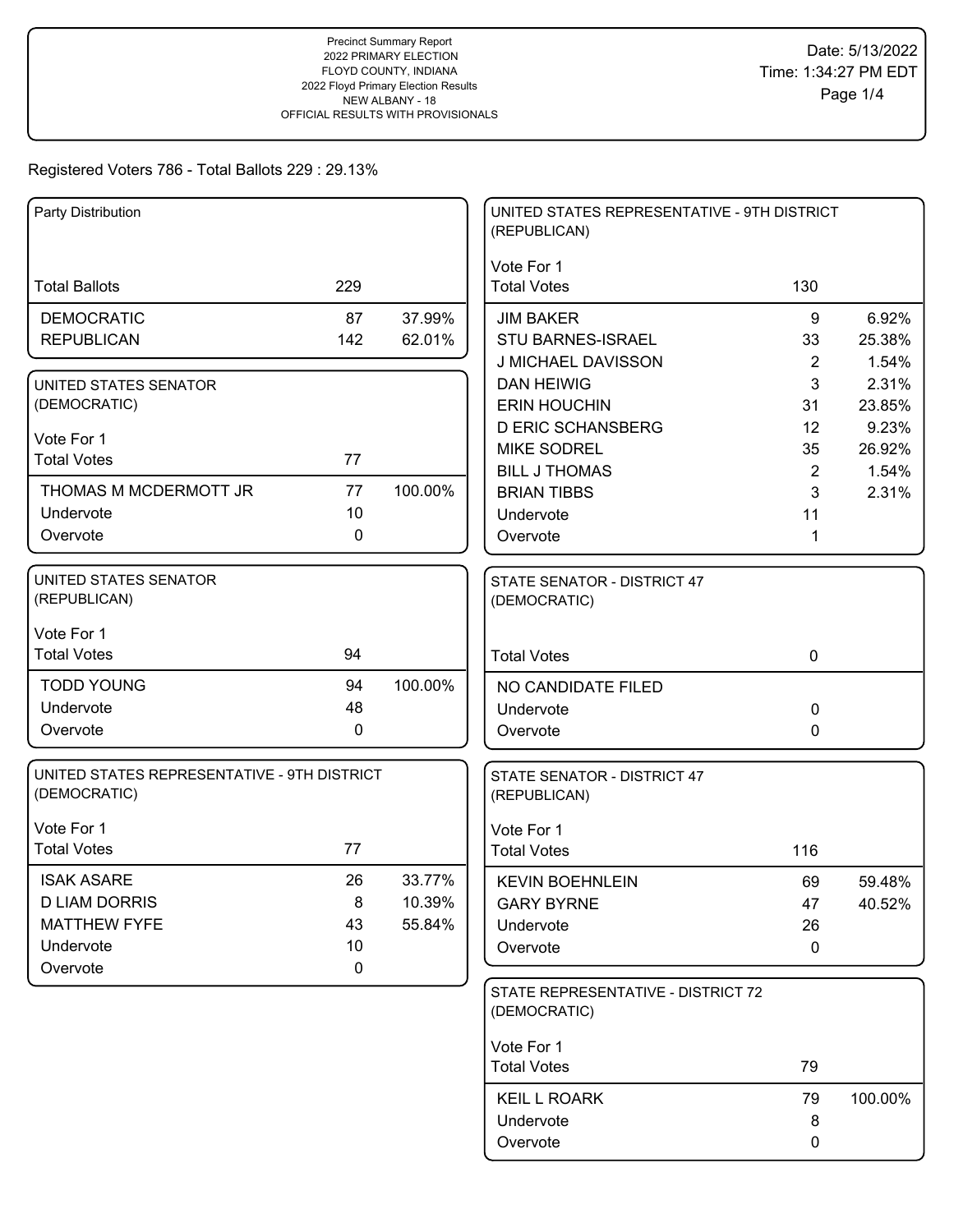| STATE REPRESENTATIVE - DISTRICT 72<br>(REPUBLICAN)              |           |         | PROSECUTING ATTORNEY<br>(REPUBLICAN)       |              |         |
|-----------------------------------------------------------------|-----------|---------|--------------------------------------------|--------------|---------|
| Vote For 1                                                      |           |         | Vote For 1                                 |              |         |
| <b>Total Votes</b>                                              | 137       |         | <b>Total Votes</b>                         | 101          |         |
| EDWARD D (ED) CLERE                                             | 87        | 63.50%  | <b>CHRIS LANE</b>                          | 101          | 100.00% |
| <b>JACKIE BRIGHT GRUBBS</b>                                     | 39        | 28.47%  | Undervote                                  | 41           |         |
| THOMAS M (TOM) JONES                                            | 11        | 8.03%   | Overvote                                   | $\mathbf 0$  |         |
| Undervote                                                       | 5         |         |                                            |              |         |
| Overvote                                                        | 0         |         | <b>CIRCUIT COURT CLERK</b><br>(DEMOCRATIC) |              |         |
| JUDGE OF THE CIRCUIT COURT - 52ND JUDICIAL CIR.                 |           |         |                                            |              |         |
| (DEMOCRATIC)                                                    |           |         | <b>Total Votes</b>                         | $\mathbf 0$  |         |
| Vote For 1                                                      |           |         | NO CANDIDATE FILED                         |              |         |
| <b>Total Votes</b>                                              | 77        |         | Undervote                                  | $\mathbf 0$  |         |
| <b>DANA EBERLE-PEAY</b>                                         | 77        | 100.00% | Overvote                                   | $\mathbf{0}$ |         |
| Undervote                                                       | 10        |         |                                            |              |         |
| Overvote                                                        | 0         |         | <b>CIRCUIT COURT CLERK</b>                 |              |         |
|                                                                 |           |         | (REPUBLICAN)                               |              |         |
| JUDGE OF THE CIRCUIT COURT - 52ND JUDICIAL CIR.<br>(REPUBLICAN) |           |         | Vote For 1                                 |              |         |
|                                                                 |           |         | <b>Total Votes</b>                         | 103          |         |
| Vote For 1                                                      |           |         | <b>DANITA BURKS</b>                        | 103          | 100.00% |
| <b>Total Votes</b>                                              | 102       |         | Undervote                                  | 39           |         |
| <b>JUSTIN BROWN</b>                                             | 102       | 100.00% | Overvote                                   | $\mathbf{0}$ |         |
| Undervote                                                       | 40        |         |                                            |              |         |
| Overvote                                                        | 0         |         | <b>COUNTY AUDITOR</b>                      |              |         |
| PROSECUTING ATTORNEY                                            |           |         | (DEMOCRATIC)                               |              |         |
| (DEMOCRATIC)                                                    |           |         |                                            |              |         |
|                                                                 |           |         | <b>Total Votes</b>                         | 0            |         |
| <b>Total Votes</b>                                              | $\pmb{0}$ |         | NO CANDIDATE FILED                         |              |         |
|                                                                 |           |         | Undervote                                  | $\mathbf 0$  |         |
| NO CANDIDATE FILED                                              |           |         | Overvote                                   | $\mathbf 0$  |         |
| Undervote<br>Overvote                                           | 0         |         | <b>COUNTY AUDITOR</b>                      |              |         |
|                                                                 | 0         |         | (REPUBLICAN)                               |              |         |
|                                                                 |           |         | Vote For 1                                 |              |         |
|                                                                 |           |         | <b>Total Votes</b>                         | 103          |         |
|                                                                 |           |         | AMANDA M PAHMEIER                          | 30           | 29.13%  |
|                                                                 |           |         | <b>DIANA M TOPPING</b>                     | 73           | 70.87%  |
|                                                                 |           |         | Undervote                                  | 39           |         |
|                                                                 |           |         | Overvote                                   | 0            |         |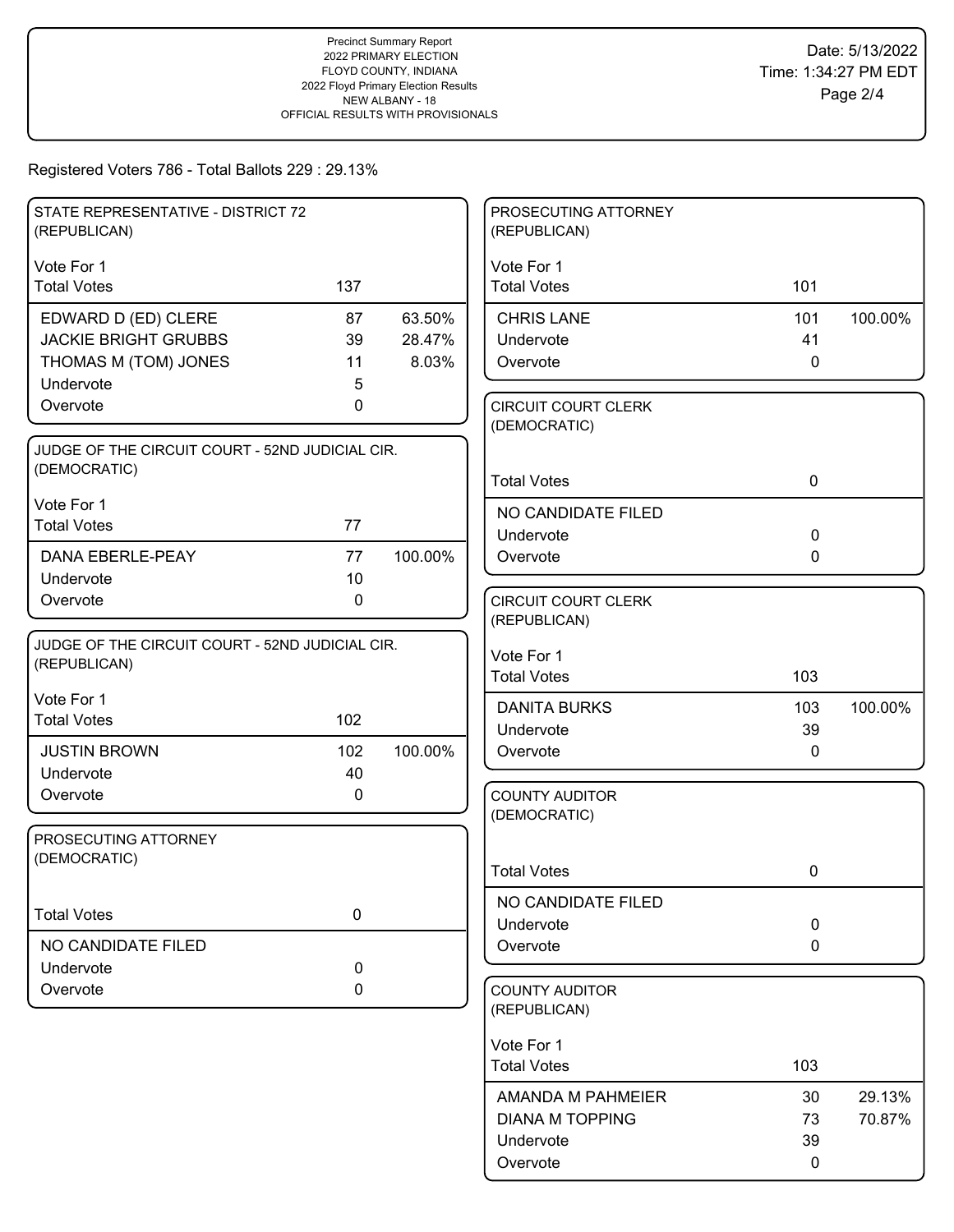| <b>COUNTY SHERIFF</b><br>(DEMOCRATIC) |             |         | <b>COUNTY COMMISSIONER - DISTRICT 1</b><br>(DEMOCRATIC) |             |         |
|---------------------------------------|-------------|---------|---------------------------------------------------------|-------------|---------|
| Vote For 1                            |             |         | Vote For 1                                              |             |         |
| <b>Total Votes</b>                    | 84          |         | <b>Total Votes</b>                                      | 70          |         |
| DARRELL W MILLS                       | 84          | 100.00% | <b>TYLER P GAINES</b>                                   | 39          | 55.71%  |
| Undervote                             | 3           |         | <b>CHUCK SIMONS</b>                                     | 31          | 44.29%  |
| Overvote                              | 0           |         | Undervote                                               | 17          |         |
|                                       |             |         | Overvote                                                | 0           |         |
| <b>COUNTY SHERIFF</b>                 |             |         |                                                         |             |         |
| (REPUBLICAN)                          |             |         | <b>COUNTY COMMISSIONER - DISTRICT 1</b>                 |             |         |
| Vote For 1                            |             |         | (REPUBLICAN)                                            |             |         |
| <b>Total Votes</b>                    | 138         |         | Vote For 1                                              |             |         |
|                                       |             |         | <b>Total Votes</b>                                      | 138         |         |
| <b>STEVE BUSH</b>                     | 69          | 50.00%  |                                                         |             |         |
| <b>SAM SARKISIAN</b>                  | 69          | 50.00%  | <b>SHAWN CARRUTHERS</b>                                 | 44          | 31.88%  |
| Undervote                             | 4           |         | AL KNABLE                                               | 94          | 68.12%  |
| Overvote                              | 0           |         | Undervote<br>Overvote                                   | 4<br>0      |         |
| <b>COUNTY ASSESSOR</b>                |             |         |                                                         |             |         |
| (DEMOCRATIC)                          |             |         | COUNTY COUNCIL MEMBER - DISTRICT 1                      |             |         |
|                                       |             |         | (DEMOCRATIC)                                            |             |         |
| Vote For 1                            |             |         |                                                         |             |         |
| <b>Total Votes</b>                    | 79          |         | Vote For 1                                              |             |         |
| PATRICIA TRISH BADGER                 | 79          | 100.00% | <b>Total Votes</b>                                      | 79          |         |
| -BYRD                                 |             |         | <b>TONY TORAN</b>                                       | 79          | 100.00% |
| Undervote                             | 8           |         | Undervote                                               | 8           |         |
| Overvote                              | $\mathbf 0$ |         | Overvote                                                | 0           |         |
|                                       |             |         |                                                         |             |         |
| <b>COUNTY ASSESSOR</b>                |             |         | COUNTY COUNCIL MEMBER - DISTRICT 1                      |             |         |
| (REPUBLICAN)                          |             |         | (REPUBLICAN)                                            |             |         |
| Vote For 1                            |             |         | Vote For 1                                              |             |         |
| <b>Total Votes</b>                    | 107         |         | <b>Total Votes</b>                                      | 91          |         |
| <b>CHRIS DONES</b>                    | 27          | 25.23%  | <b>CHARLIE MOON</b>                                     | 91          | 100.00% |
| JAMES W SINKS                         | 22          | 20.56%  | Undervote                                               | 51          |         |
| <b>TERRY L WATSON</b>                 | 58          | 54.21%  | Overvote                                                | $\mathbf 0$ |         |
| Undervote                             | 35          |         |                                                         |             |         |
| Overvote                              | 0           |         |                                                         |             |         |
|                                       |             |         |                                                         |             |         |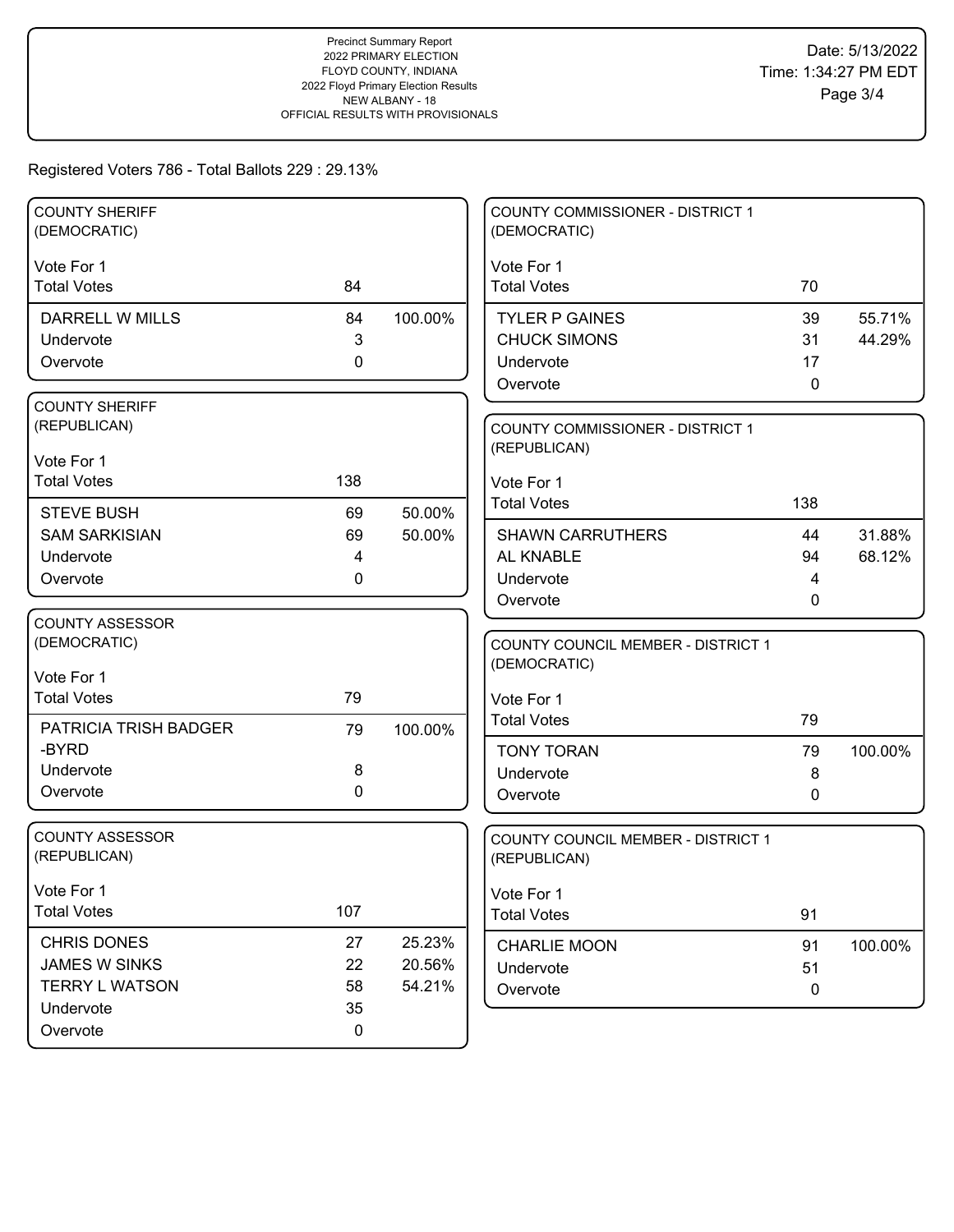| NEW ALBANY TWP. TRUSTEE<br>(DEMOCRATIC)      |             |         | REP STATE CONVENTION DELEGATE - FLOYD CO., AT LARGE<br>(REPUBLICAN) |     |        |
|----------------------------------------------|-------------|---------|---------------------------------------------------------------------|-----|--------|
| Vote For 1                                   |             |         | Vote For 10                                                         |     |        |
| <b>Total Votes</b>                           | 79          |         | <b>Total Votes</b>                                                  | 536 |        |
| <b>DAVID BREWER</b>                          | 79          | 100.00% | DALE M BAGSHAW                                                      | 42  | 7.84%  |
| Undervote                                    | 8           |         | <b>SHARON G BAGSHAW</b>                                             | 31  | 5.78%  |
| Overvote                                     | $\pmb{0}$   |         | <b>SHAWN CARRUTHERS</b>                                             | 67  | 12.50% |
|                                              |             |         | EDWARD D (ED) CLERE                                                 | 93  | 17.35% |
| NEW ALBANY TWP. TRUSTEE                      |             |         | <b>DOUG DRAKE</b>                                                   | 25  | 4.66%  |
| (REPUBLICAN)                                 |             |         | <b>LOIS HERTOG</b>                                                  | 24  | 4.48%  |
| Vote For 1                                   |             |         | <b>JAMES A KANNING</b>                                              | 43  | 8.02%  |
| <b>Total Votes</b>                           | 90          |         | <b>ANNIE KIRCHNER</b>                                               | 37  | 6.90%  |
|                                              |             |         | <b>MATT MILLIES</b>                                                 | 24  | 4.48%  |
| <b>D M BAGSHAW</b>                           | 90          | 100.00% | <b>LINDA K MOHNEY</b>                                               | 21  | 3.92%  |
| Undervote                                    | 52          |         | <b>CARL PEARCY</b>                                                  | 40  | 7.46%  |
| Overvote                                     | $\mathbf 0$ |         | <b>ROY SCOTT</b>                                                    | 14  | 2.61%  |
|                                              |             |         | ANDREW B TAKAMI                                                     | 30  | 5.60%  |
| NEW ALBANY TWP. BOARD MEMBER                 |             |         | <b>JOSH JT TURNER</b>                                               | 45  | 8.40%  |
| (DEMOCRATIC)                                 |             |         | Undervote                                                           | 884 |        |
| Vote For 3                                   |             |         | Overvote                                                            | 0   |        |
| <b>Total Votes</b>                           | 188         |         |                                                                     |     |        |
|                                              |             |         |                                                                     |     |        |
| <b>STEVEN WILLIAM BONIFER</b>                | 52          | 27.66%  |                                                                     |     |        |
| <b>RICK COCHRAN</b>                          | 59          | 31.38%  |                                                                     |     |        |
| <b>MAX GOSMAN</b>                            | 39          | 20.74%  |                                                                     |     |        |
| <b>CEDDRIKA L PORTER</b>                     | 38          | 20.21%  |                                                                     |     |        |
| Undervote                                    | 73          |         |                                                                     |     |        |
| Overvote                                     | $\mathbf 0$ |         |                                                                     |     |        |
| NEW ALBANY TWP. BOARD MEMBER<br>(REPUBLICAN) |             |         |                                                                     |     |        |
| Vote For 3                                   |             |         |                                                                     |     |        |
| <b>Total Votes</b>                           | 235         |         |                                                                     |     |        |
| <b>ANN CARRUTHERS</b>                        | 80          | 34.04%  |                                                                     |     |        |
| <b>BOB HORNUNG</b>                           | 89          | 37.87%  |                                                                     |     |        |
| <b>VICTORIA SANCHEZ</b>                      | 66          | 28.09%  |                                                                     |     |        |
| Undervote                                    | 191         |         |                                                                     |     |        |
| Overvote                                     | 0           |         |                                                                     |     |        |
|                                              |             |         |                                                                     |     |        |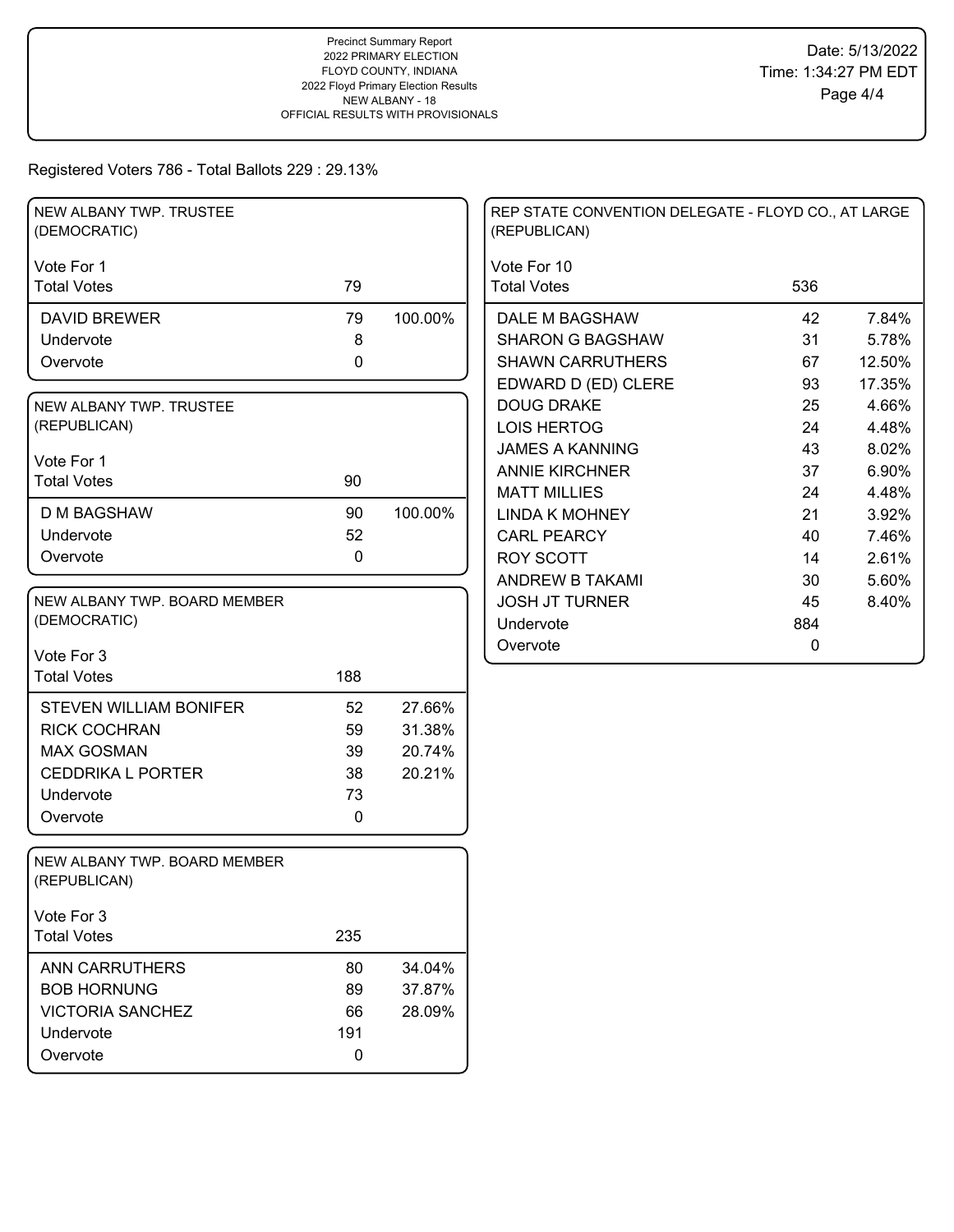| Party Distribution                                          |             |         | UNITED STATES REPRESENTATIVE - 9TH DISTRICT<br>(REPUBLICAN) |             |         |
|-------------------------------------------------------------|-------------|---------|-------------------------------------------------------------|-------------|---------|
|                                                             |             |         | Vote For 1                                                  |             |         |
| <b>Total Ballots</b>                                        | 147         |         | <b>Total Votes</b>                                          | 82          |         |
| <b>DEMOCRATIC</b>                                           | 60          | 40.82%  | <b>JIM BAKER</b>                                            | 8           | 9.76%   |
| <b>REPUBLICAN</b>                                           | 87          | 59.18%  | <b>STU BARNES-ISRAEL</b>                                    | 16          | 19.51%  |
|                                                             |             |         | J MICHAEL DAVISSON                                          | 0           | 0%      |
| UNITED STATES SENATOR                                       |             |         | <b>DAN HEIWIG</b>                                           | 0           | 0%      |
| (DEMOCRATIC)                                                |             |         | <b>ERIN HOUCHIN</b>                                         | 21          | 25.61%  |
| Vote For 1                                                  |             |         | <b>D ERIC SCHANSBERG</b>                                    | 6           | 7.32%   |
| <b>Total Votes</b>                                          | 51          |         | <b>MIKE SODREL</b>                                          | 30          | 36.59%  |
|                                                             |             |         | <b>BILL J THOMAS</b>                                        | 1           | 1.22%   |
| THOMAS M MCDERMOTT JR                                       | 51          | 100.00% | <b>BRIAN TIBBS</b>                                          | 0           | $0\%$   |
| Undervote                                                   | 9           |         | Undervote                                                   | 5           |         |
| Overvote                                                    | 0           |         | Overvote                                                    | 0           |         |
| <b>UNITED STATES SENATOR</b><br>(REPUBLICAN)                |             |         | STATE SENATOR - DISTRICT 47<br>(DEMOCRATIC)                 |             |         |
| Vote For 1                                                  |             |         |                                                             |             |         |
| <b>Total Votes</b>                                          | 72          |         | <b>Total Votes</b>                                          | $\mathbf 0$ |         |
| <b>TODD YOUNG</b>                                           | 72          | 100.00% |                                                             |             |         |
| Undervote                                                   | 15          |         | NO CANDIDATE FILED                                          |             |         |
| Overvote                                                    | 0           |         | Undervote                                                   | 0           |         |
|                                                             |             |         | Overvote                                                    | 0           |         |
| UNITED STATES REPRESENTATIVE - 9TH DISTRICT<br>(DEMOCRATIC) |             |         | STATE SENATOR - DISTRICT 47<br>(REPUBLICAN)                 |             |         |
| Vote For 1                                                  |             |         | Vote For 1                                                  |             |         |
| <b>Total Votes</b>                                          | 55          |         | <b>Total Votes</b>                                          | 81          |         |
| <b>ISAK ASARE</b>                                           | 9           | 16.36%  | <b>KEVIN BOEHNLEIN</b>                                      | 42          | 51.85%  |
| <b>D LIAM DORRIS</b>                                        | 5           | 9.09%   | <b>GARY BYRNE</b>                                           | 39          | 48.15%  |
| <b>MATTHEW FYFE</b>                                         | 41          | 74.55%  | Undervote                                                   | 6           |         |
| Undervote                                                   | 5           |         | Overvote                                                    | 0           |         |
| Overvote                                                    | $\mathbf 0$ |         |                                                             |             |         |
|                                                             |             |         | STATE REPRESENTATIVE - DISTRICT 72<br>(DEMOCRATIC)          |             |         |
|                                                             |             |         | Vote For 1                                                  |             |         |
|                                                             |             |         | <b>Total Votes</b>                                          | 54          |         |
|                                                             |             |         | <b>KEIL L ROARK</b>                                         | 54          | 100.00% |
|                                                             |             |         | Undervote                                                   | 6           |         |
|                                                             |             |         | Overvote                                                    | 0           |         |
|                                                             |             |         |                                                             |             |         |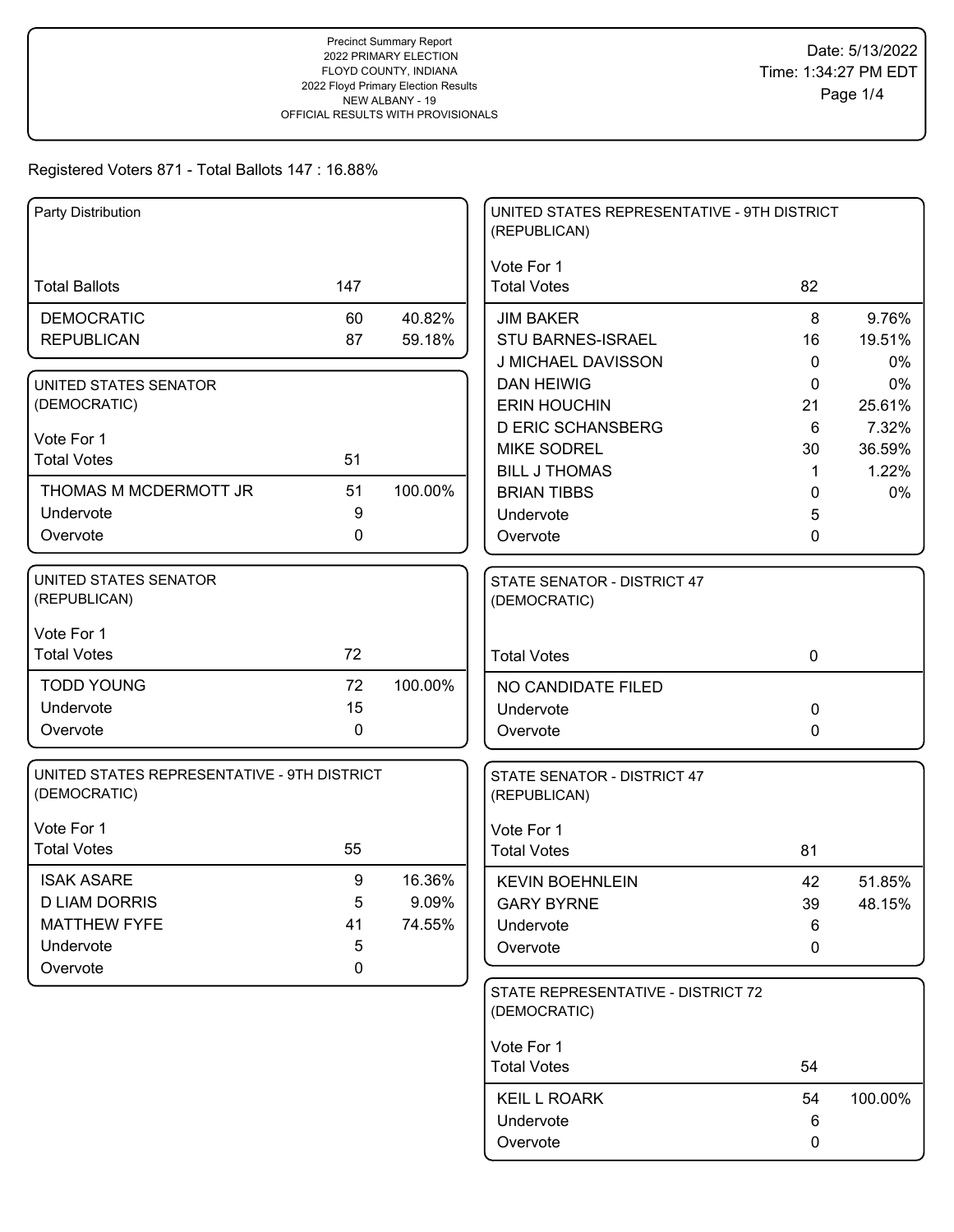| STATE REPRESENTATIVE - DISTRICT 72<br>(REPUBLICAN) |                |         | PROSECUTING ATTORNEY<br>(REPUBLICAN)       |              |         |
|----------------------------------------------------|----------------|---------|--------------------------------------------|--------------|---------|
| Vote For 1                                         |                |         | Vote For 1                                 |              |         |
| <b>Total Votes</b>                                 | 85             |         | <b>Total Votes</b>                         | 77           |         |
| EDWARD D (ED) CLERE                                | 45             | 52.94%  | <b>CHRIS LANE</b>                          | 77           | 100.00% |
| <b>JACKIE BRIGHT GRUBBS</b>                        | 27             | 31.76%  | Undervote                                  | 10           |         |
| THOMAS M (TOM) JONES                               | 13             | 15.29%  | Overvote                                   | $\mathbf 0$  |         |
| Undervote                                          | $\overline{2}$ |         |                                            |              |         |
| Overvote                                           | 0              |         | <b>CIRCUIT COURT CLERK</b><br>(DEMOCRATIC) |              |         |
| JUDGE OF THE CIRCUIT COURT - 52ND JUDICIAL CIR.    |                |         |                                            |              |         |
| (DEMOCRATIC)                                       |                |         | <b>Total Votes</b>                         | $\mathbf 0$  |         |
| Vote For 1                                         |                |         | NO CANDIDATE FILED                         |              |         |
| <b>Total Votes</b>                                 | 56             |         | Undervote                                  | $\mathbf 0$  |         |
| <b>DANA EBERLE-PEAY</b>                            | 56             | 100.00% | Overvote                                   | $\mathbf 0$  |         |
| Undervote                                          | 4              |         |                                            |              |         |
| Overvote                                           | $\mathbf 0$    |         | <b>CIRCUIT COURT CLERK</b>                 |              |         |
|                                                    |                |         | (REPUBLICAN)                               |              |         |
| JUDGE OF THE CIRCUIT COURT - 52ND JUDICIAL CIR.    |                |         | Vote For 1                                 |              |         |
| (REPUBLICAN)                                       |                |         | <b>Total Votes</b>                         | 74           |         |
| Vote For 1                                         |                |         | <b>DANITA BURKS</b>                        | 74           | 100.00% |
| <b>Total Votes</b>                                 | 75             |         | Undervote                                  | 13           |         |
| <b>JUSTIN BROWN</b>                                | 75             | 100.00% | Overvote                                   | $\mathbf{0}$ |         |
| Undervote                                          | 12             |         |                                            |              |         |
| Overvote                                           | 0              |         | <b>COUNTY AUDITOR</b>                      |              |         |
|                                                    |                |         | (DEMOCRATIC)                               |              |         |
| PROSECUTING ATTORNEY<br>(DEMOCRATIC)               |                |         |                                            |              |         |
|                                                    |                |         | <b>Total Votes</b>                         | 0            |         |
|                                                    |                |         | NO CANDIDATE FILED                         |              |         |
| <b>Total Votes</b>                                 | $\mathbf 0$    |         | Undervote                                  | $\mathbf 0$  |         |
| NO CANDIDATE FILED                                 |                |         | Overvote                                   | $\mathbf 0$  |         |
| Undervote                                          | 0              |         |                                            |              |         |
| Overvote                                           | 0              |         | <b>COUNTY AUDITOR</b><br>(REPUBLICAN)      |              |         |
|                                                    |                |         | Vote For 1                                 |              |         |
|                                                    |                |         | <b>Total Votes</b>                         | 69           |         |
|                                                    |                |         | AMANDA M PAHMEIER                          | 25           | 36.23%  |
|                                                    |                |         | <b>DIANA M TOPPING</b>                     | 44           | 63.77%  |
|                                                    |                |         | Undervote                                  | 18           |         |
|                                                    |                |         | Overvote                                   | 0            |         |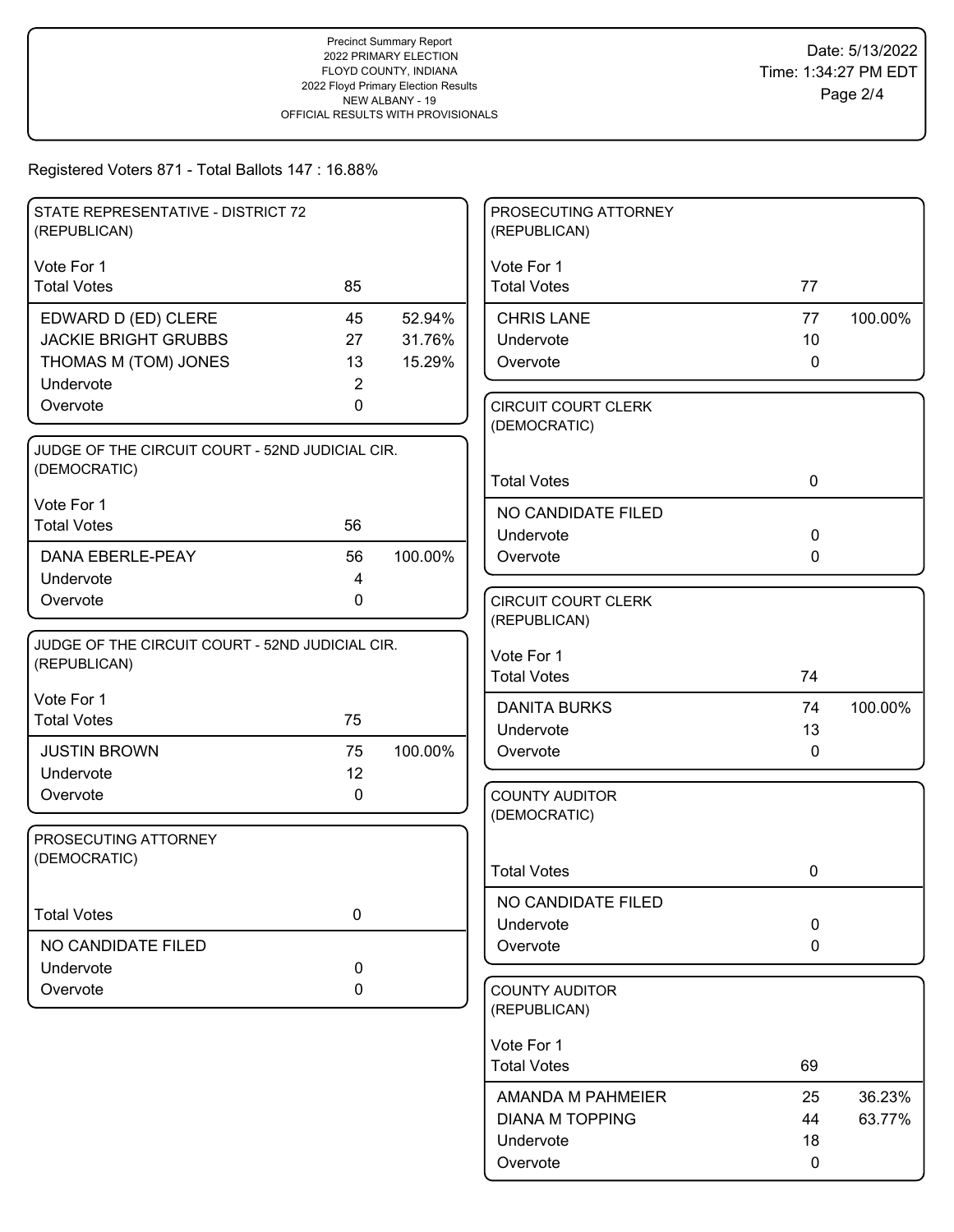| <b>COUNTY SHERIFF</b><br>(DEMOCRATIC) |             |         | COUNTY COMMISSIONER - DISTRICT 1<br>(DEMOCRATIC) |              |         |
|---------------------------------------|-------------|---------|--------------------------------------------------|--------------|---------|
| Vote For 1                            |             |         | Vote For 1                                       |              |         |
| <b>Total Votes</b>                    | 54          |         | <b>Total Votes</b>                               | 56           |         |
| DARRELL W MILLS                       | 54          | 100.00% | <b>TYLER P GAINES</b>                            | 29           | 51.79%  |
| Undervote                             | 6           |         | <b>CHUCK SIMONS</b>                              | 27           | 48.21%  |
| Overvote                              | 0           |         | Undervote                                        | 4            |         |
|                                       |             |         | Overvote                                         | $\mathbf{0}$ |         |
| <b>COUNTY SHERIFF</b>                 |             |         |                                                  |              |         |
| (REPUBLICAN)                          |             |         | <b>COUNTY COMMISSIONER - DISTRICT 1</b>          |              |         |
| Vote For 1                            |             |         | (REPUBLICAN)                                     |              |         |
| <b>Total Votes</b>                    | 83          |         | Vote For 1                                       |              |         |
| <b>STEVE BUSH</b>                     | 49          | 59.04%  | <b>Total Votes</b>                               | 82           |         |
| <b>SAM SARKISIAN</b>                  | 34          | 40.96%  | <b>SHAWN CARRUTHERS</b>                          | 28           | 34.15%  |
| Undervote                             | 4           |         | AL KNABLE                                        | 54           | 65.85%  |
| Overvote                              | 0           |         | Undervote                                        | 5            |         |
|                                       |             |         | Overvote                                         | 0            |         |
| COUNTY ASSESSOR                       |             |         |                                                  |              |         |
| (DEMOCRATIC)                          |             |         | <b>COUNTY COUNCIL MEMBER - DISTRICT 2</b>        |              |         |
| Vote For 1                            |             |         | (DEMOCRATIC)                                     |              |         |
| <b>Total Votes</b>                    | 54          |         | Vote For 1                                       |              |         |
|                                       |             |         | <b>Total Votes</b>                               | 54           |         |
| <b>PATRICIA TRISH BADGER</b><br>-BYRD | 54          | 100.00% |                                                  |              |         |
| Undervote                             | 6           |         | <b>DANIEL HARRIS</b>                             | 54           | 100.00% |
| Overvote                              | 0           |         | Undervote<br>Overvote                            | 6<br>0       |         |
|                                       |             |         |                                                  |              |         |
| <b>COUNTY ASSESSOR</b>                |             |         | COUNTY COUNCIL MEMBER - DISTRICT 2               |              |         |
| (REPUBLICAN)                          |             |         | (REPUBLICAN)                                     |              |         |
| Vote For 1                            |             |         |                                                  |              |         |
| <b>Total Votes</b>                    | 71          |         | Vote For 1<br><b>Total Votes</b>                 | 76           |         |
|                                       |             |         |                                                  |              |         |
| <b>CHRIS DONES</b>                    | 23          | 32.39%  | <b>JIM FREIBERGER</b>                            | 48           | 63.16%  |
| <b>JAMES W SINKS</b>                  | 17          | 23.94%  | <b>ADAM ROBERTS</b>                              | 28           | 36.84%  |
| <b>TERRY L WATSON</b><br>Undervote    | 31<br>16    | 43.66%  | Undervote                                        | 11           |         |
| Overvote                              | $\mathbf 0$ |         | Overvote                                         | 0            |         |
|                                       |             |         |                                                  |              |         |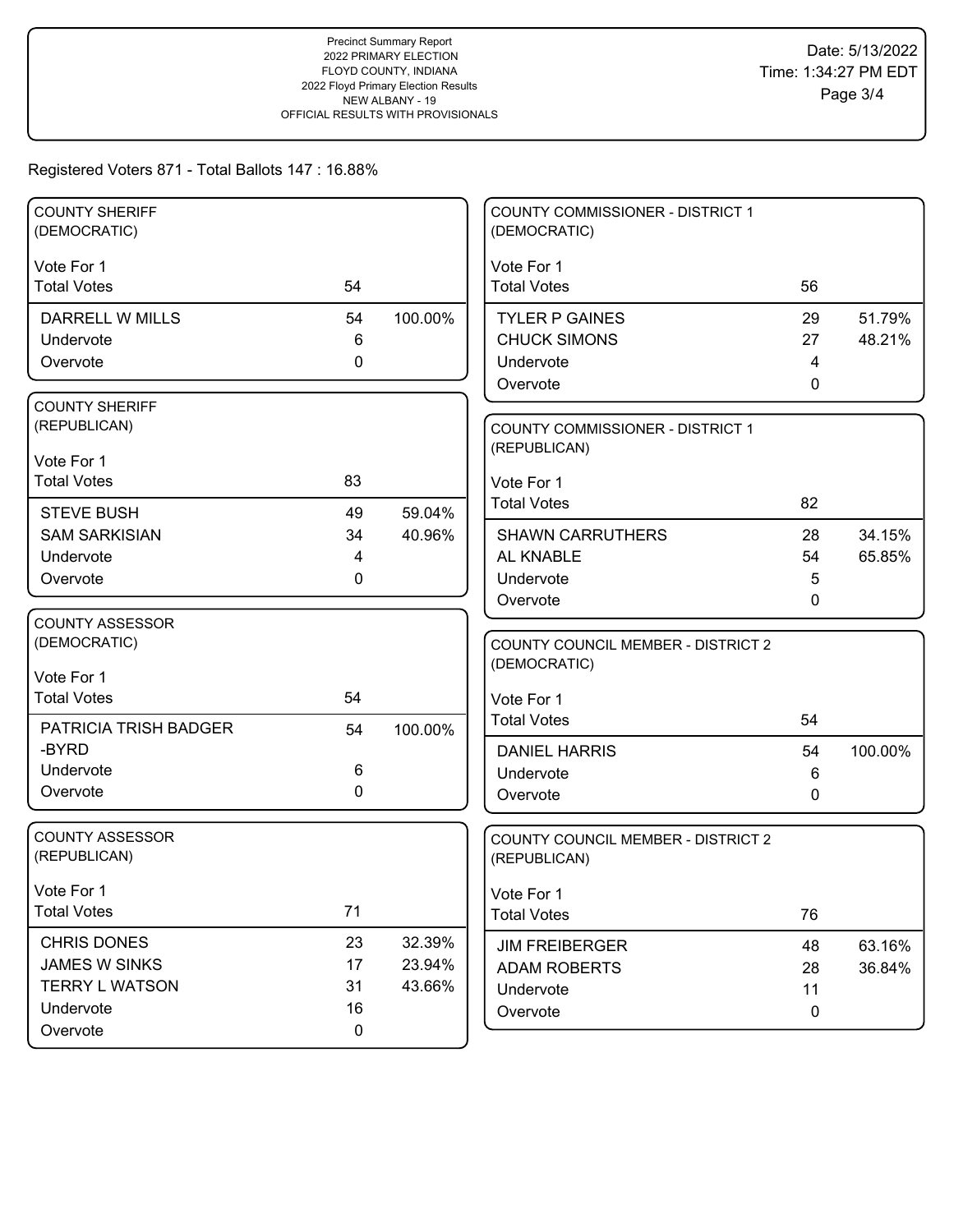| NEW ALBANY TWP. TRUSTEE<br>(DEMOCRATIC)      |             |         | REP STATE CONVENTION DELEGATE - FLOYD CO., AT LARGE<br>(REPUBLICAN) |     |        |
|----------------------------------------------|-------------|---------|---------------------------------------------------------------------|-----|--------|
| Vote For 1                                   |             |         | Vote For 10                                                         |     |        |
| <b>Total Votes</b>                           | 54          |         | <b>Total Votes</b>                                                  | 411 |        |
| <b>DAVID BREWER</b>                          | 54          | 100.00% | DALE M BAGSHAW                                                      | 39  | 9.49%  |
| Undervote                                    | 6           |         | <b>SHARON G BAGSHAW</b>                                             | 30  | 7.30%  |
| Overvote                                     | 0           |         | <b>SHAWN CARRUTHERS</b>                                             | 41  | 9.98%  |
|                                              |             |         | EDWARD D (ED) CLERE                                                 | 54  | 13.14% |
| NEW ALBANY TWP. TRUSTEE                      |             |         | <b>DOUG DRAKE</b>                                                   | 28  | 6.81%  |
| (REPUBLICAN)                                 |             |         | <b>LOIS HERTOG</b>                                                  | 24  | 5.84%  |
| Vote For 1                                   |             |         | <b>JAMES A KANNING</b>                                              | 33  | 8.03%  |
| <b>Total Votes</b>                           | 71          |         | <b>ANNIE KIRCHNER</b>                                               | 26  | 6.33%  |
|                                              |             |         | <b>MATT MILLIES</b>                                                 | 25  | 6.08%  |
| <b>D M BAGSHAW</b>                           | 71          | 100.00% | <b>LINDA K MOHNEY</b>                                               | 14  | 3.41%  |
| Undervote                                    | 16          |         | <b>CARL PEARCY</b>                                                  | 30  | 7.30%  |
| Overvote                                     | $\mathbf 0$ |         | <b>ROY SCOTT</b>                                                    | 20  | 4.87%  |
|                                              |             |         | ANDREW B TAKAMI                                                     | 14  | 3.41%  |
| NEW ALBANY TWP. BOARD MEMBER                 |             |         | <b>JOSH JT TURNER</b>                                               | 33  | 8.03%  |
| (DEMOCRATIC)                                 |             |         | Undervote                                                           | 459 |        |
| Vote For 3                                   |             |         | Overvote                                                            | 0   |        |
| <b>Total Votes</b>                           | 145         |         |                                                                     |     |        |
|                                              |             |         |                                                                     |     |        |
| <b>STEVEN WILLIAM BONIFER</b>                | 44          | 30.34%  |                                                                     |     |        |
| <b>RICK COCHRAN</b>                          | 46          | 31.72%  |                                                                     |     |        |
| <b>MAX GOSMAN</b>                            | 26          | 17.93%  |                                                                     |     |        |
| <b>CEDDRIKA L PORTER</b>                     | 29          | 20.00%  |                                                                     |     |        |
| Undervote                                    | 35          |         |                                                                     |     |        |
| Overvote                                     | $\mathbf 0$ |         |                                                                     |     |        |
| NEW ALBANY TWP. BOARD MEMBER<br>(REPUBLICAN) |             |         |                                                                     |     |        |
| Vote For 3                                   |             |         |                                                                     |     |        |
| <b>Total Votes</b>                           | 150         |         |                                                                     |     |        |
| ANN CARRUTHERS                               | 55          | 36.67%  |                                                                     |     |        |
| <b>BOB HORNUNG</b>                           | 54          | 36.00%  |                                                                     |     |        |
| <b>VICTORIA SANCHEZ</b>                      | 41          | 27.33%  |                                                                     |     |        |
| Undervote                                    | 111         |         |                                                                     |     |        |
| Overvote                                     | $\mathbf 0$ |         |                                                                     |     |        |
|                                              |             |         |                                                                     |     |        |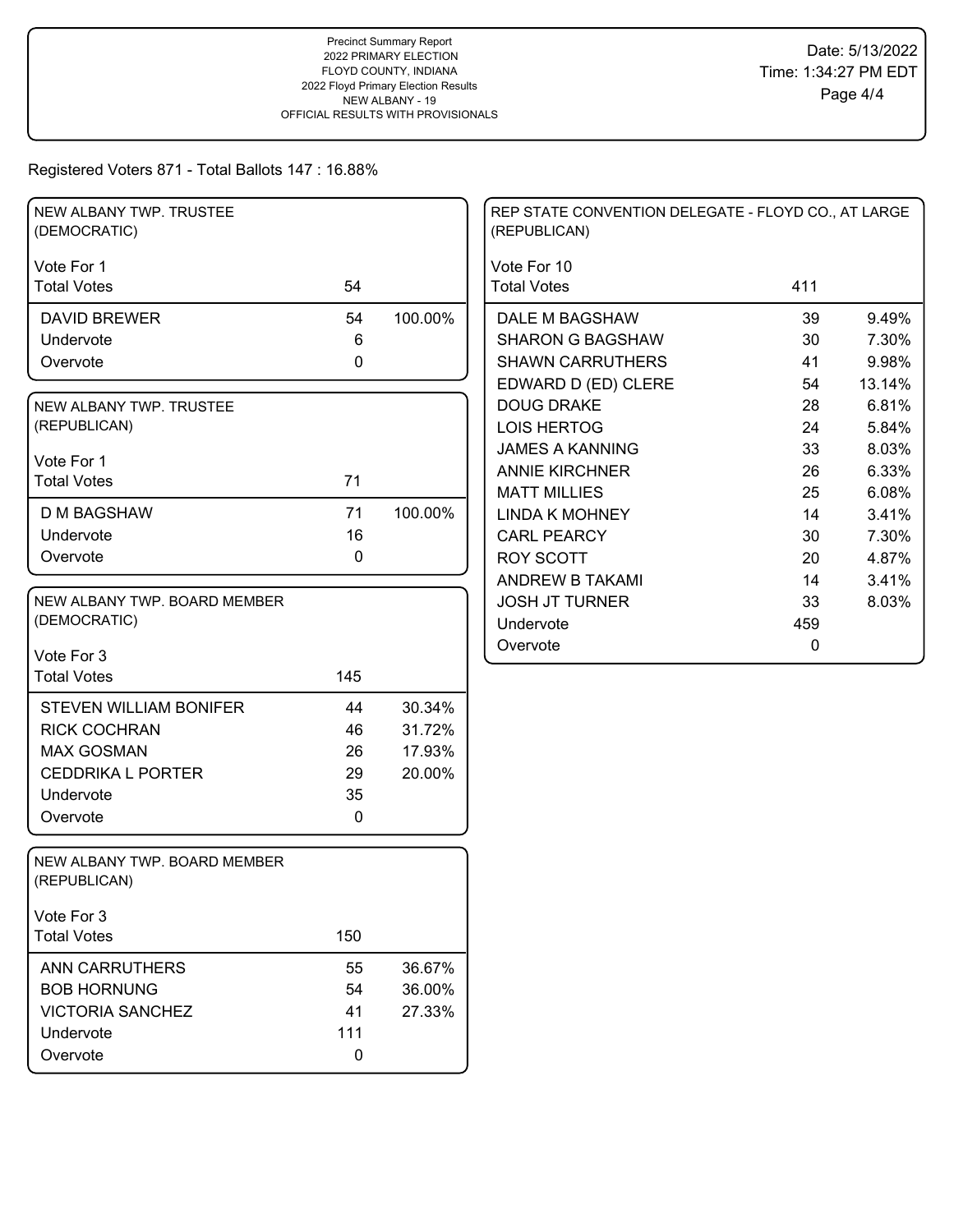| Party Distribution                                          |              |         | UNITED STATES REPRESENTATIVE - 9TH DISTRICT<br>(REPUBLICAN) |                |         |
|-------------------------------------------------------------|--------------|---------|-------------------------------------------------------------|----------------|---------|
| <b>Total Ballots</b>                                        | 172          |         | Vote For 1<br><b>Total Votes</b>                            | 98             |         |
| <b>DEMOCRATIC</b>                                           | 66           | 38.37%  | <b>JIM BAKER</b>                                            | 6              | 6.12%   |
| <b>REPUBLICAN</b>                                           | 106          | 61.63%  | <b>STU BARNES-ISRAEL</b>                                    | 8              | 8.16%   |
|                                                             |              |         | J MICHAEL DAVISSON                                          | 0              | 0%      |
| UNITED STATES SENATOR                                       |              |         | <b>DAN HEIWIG</b>                                           | 0              | 0%      |
| (DEMOCRATIC)                                                |              |         | <b>ERIN HOUCHIN</b>                                         | 35             | 35.71%  |
| Vote For 1                                                  |              |         | <b>D ERIC SCHANSBERG</b>                                    | 6              | 6.12%   |
| <b>Total Votes</b>                                          | 53           |         | <b>MIKE SODREL</b>                                          | 37             | 37.76%  |
| THOMAS M MCDERMOTT JR                                       | 53           | 100.00% | <b>BILL J THOMAS</b>                                        | $\overline{2}$ | 2.04%   |
| Undervote                                                   | 13           |         | <b>BRIAN TIBBS</b><br>Undervote                             | 4              | 4.08%   |
| Overvote                                                    | $\mathbf{0}$ |         | Overvote                                                    | 8<br>0         |         |
|                                                             |              |         |                                                             |                |         |
| UNITED STATES SENATOR<br>(REPUBLICAN)                       |              |         | STATE SENATOR - DISTRICT 47<br>(DEMOCRATIC)                 |                |         |
| Vote For 1                                                  |              |         |                                                             |                |         |
| <b>Total Votes</b>                                          | 81           |         | <b>Total Votes</b>                                          | $\mathbf 0$    |         |
| <b>TODD YOUNG</b>                                           | 81           | 100.00% | NO CANDIDATE FILED                                          |                |         |
| Undervote                                                   | 25           |         | Undervote                                                   | 0              |         |
| Overvote                                                    | $\mathbf 0$  |         | Overvote                                                    | 0              |         |
| UNITED STATES REPRESENTATIVE - 9TH DISTRICT<br>(DEMOCRATIC) |              |         | STATE SENATOR - DISTRICT 47<br>(REPUBLICAN)                 |                |         |
| Vote For 1                                                  |              |         | Vote For 1                                                  |                |         |
| <b>Total Votes</b>                                          | 56           |         | <b>Total Votes</b>                                          | 90             |         |
| <b>ISAK ASARE</b>                                           | 17           | 30.36%  | <b>KEVIN BOEHNLEIN</b>                                      | 58             | 64.44%  |
| <b>D LIAM DORRIS</b>                                        | 5            | 8.93%   | <b>GARY BYRNE</b>                                           | 32             | 35.56%  |
| <b>MATTHEW FYFE</b>                                         | 34           | 60.71%  | Undervote                                                   | 16             |         |
| Undervote                                                   | 10           |         | Overvote                                                    | 0              |         |
| Overvote                                                    | 0            |         |                                                             |                |         |
|                                                             |              |         | STATE REPRESENTATIVE - DISTRICT 72<br>(DEMOCRATIC)          |                |         |
|                                                             |              |         | Vote For 1                                                  |                |         |
|                                                             |              |         | <b>Total Votes</b>                                          | 63             |         |
|                                                             |              |         | <b>KEIL L ROARK</b>                                         | 63             | 100.00% |
|                                                             |              |         | Undervote                                                   | 3              |         |
|                                                             |              |         | Overvote                                                    | 0              |         |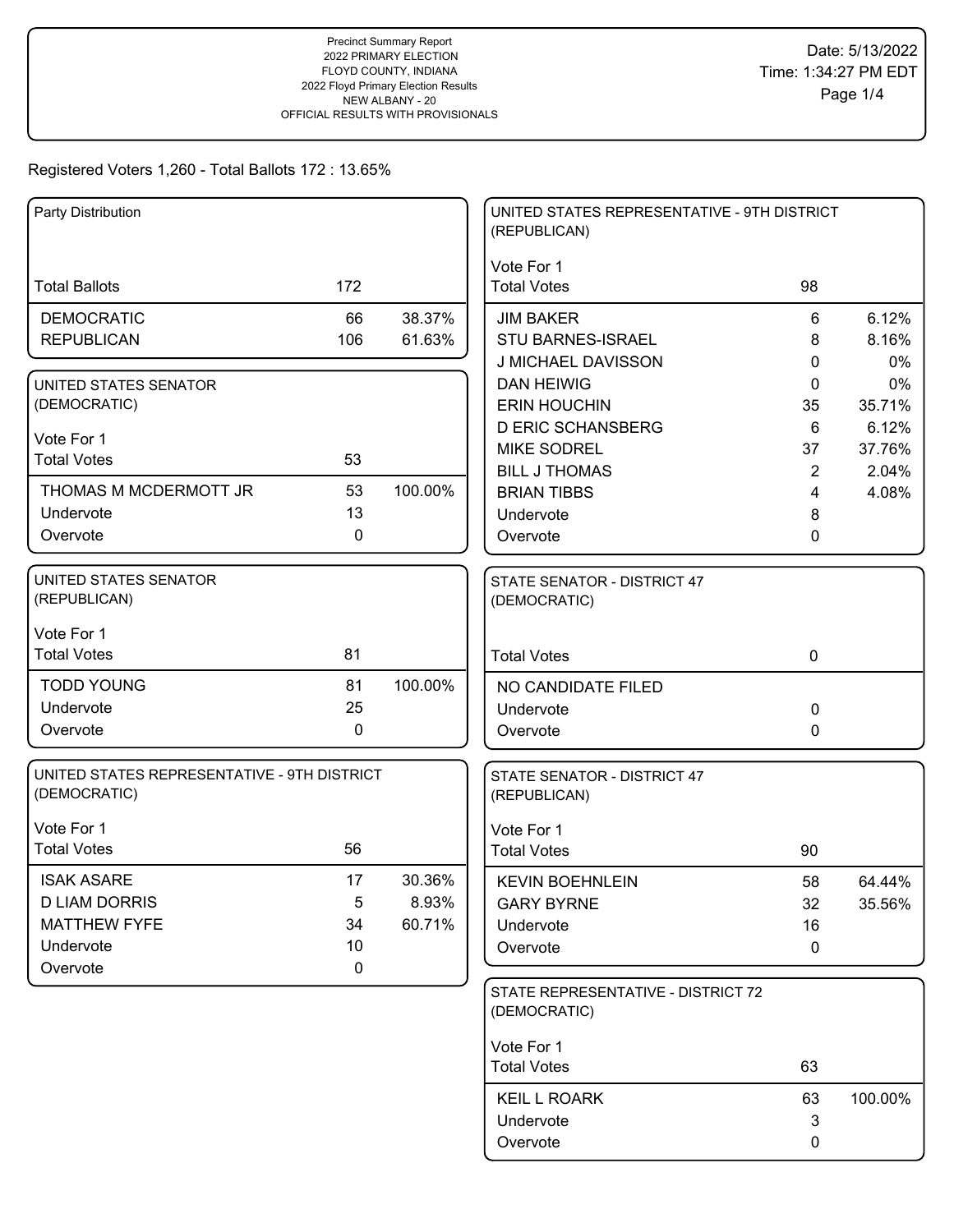| STATE REPRESENTATIVE - DISTRICT 72<br>(REPUBLICAN) |           |         | PROSECUTING ATTORNEY<br>(REPUBLICAN)       |                   |         |
|----------------------------------------------------|-----------|---------|--------------------------------------------|-------------------|---------|
| Vote For 1                                         |           |         | Vote For 1                                 |                   |         |
| <b>Total Votes</b>                                 | 102       |         | <b>Total Votes</b>                         | 91                |         |
| EDWARD D (ED) CLERE                                | 56        | 54.90%  | <b>CHRIS LANE</b>                          | 91                | 100.00% |
| <b>JACKIE BRIGHT GRUBBS</b>                        | 32        | 31.37%  | Undervote                                  | 15                |         |
| THOMAS M (TOM) JONES                               | 14        | 13.73%  | Overvote                                   | $\mathbf 0$       |         |
| Undervote                                          | 4         |         |                                            |                   |         |
| Overvote                                           | 0         |         | <b>CIRCUIT COURT CLERK</b><br>(DEMOCRATIC) |                   |         |
| JUDGE OF THE CIRCUIT COURT - 52ND JUDICIAL CIR.    |           |         |                                            |                   |         |
| (DEMOCRATIC)                                       |           |         | <b>Total Votes</b>                         | $\mathbf 0$       |         |
| Vote For 1                                         |           |         |                                            |                   |         |
| <b>Total Votes</b>                                 | 65        |         | NO CANDIDATE FILED                         |                   |         |
| <b>DANA EBERLE-PEAY</b>                            | 65        | 100.00% | Undervote<br>Overvote                      | $\mathbf 0$<br>0  |         |
| Undervote                                          | 1         |         |                                            |                   |         |
| Overvote                                           | 0         |         | <b>CIRCUIT COURT CLERK</b>                 |                   |         |
|                                                    |           |         | (REPUBLICAN)                               |                   |         |
| JUDGE OF THE CIRCUIT COURT - 52ND JUDICIAL CIR.    |           |         |                                            |                   |         |
| (REPUBLICAN)                                       |           |         | Vote For 1<br><b>Total Votes</b>           | 90                |         |
| Vote For 1                                         |           |         |                                            |                   |         |
| <b>Total Votes</b>                                 | 92        |         | <b>DANITA BURKS</b>                        | 90                | 100.00% |
| <b>JUSTIN BROWN</b>                                | 92        | 100.00% | Undervote                                  | 16<br>$\mathbf 0$ |         |
| Undervote                                          | 14        |         | Overvote                                   |                   |         |
| Overvote                                           | 0         |         | <b>COUNTY AUDITOR</b>                      |                   |         |
|                                                    |           |         | (DEMOCRATIC)                               |                   |         |
| PROSECUTING ATTORNEY                               |           |         |                                            |                   |         |
| (DEMOCRATIC)                                       |           |         | <b>Total Votes</b>                         | 0                 |         |
|                                                    |           |         |                                            |                   |         |
| <b>Total Votes</b>                                 | $\pmb{0}$ |         | NO CANDIDATE FILED                         |                   |         |
|                                                    |           |         | Undervote                                  | $\pmb{0}$         |         |
| NO CANDIDATE FILED<br>Undervote                    | 0         |         | Overvote                                   | $\mathbf 0$       |         |
| Overvote                                           | 0         |         | <b>COUNTY AUDITOR</b>                      |                   |         |
|                                                    |           |         | (REPUBLICAN)                               |                   |         |
|                                                    |           |         |                                            |                   |         |
|                                                    |           |         | Vote For 1<br><b>Total Votes</b>           | 88                |         |
|                                                    |           |         |                                            |                   |         |
|                                                    |           |         | AMANDA M PAHMEIER                          | 46                | 52.27%  |
|                                                    |           |         | <b>DIANA M TOPPING</b>                     | 42                | 47.73%  |
|                                                    |           |         | Undervote                                  | 18                |         |
|                                                    |           |         | Overvote                                   | 0                 |         |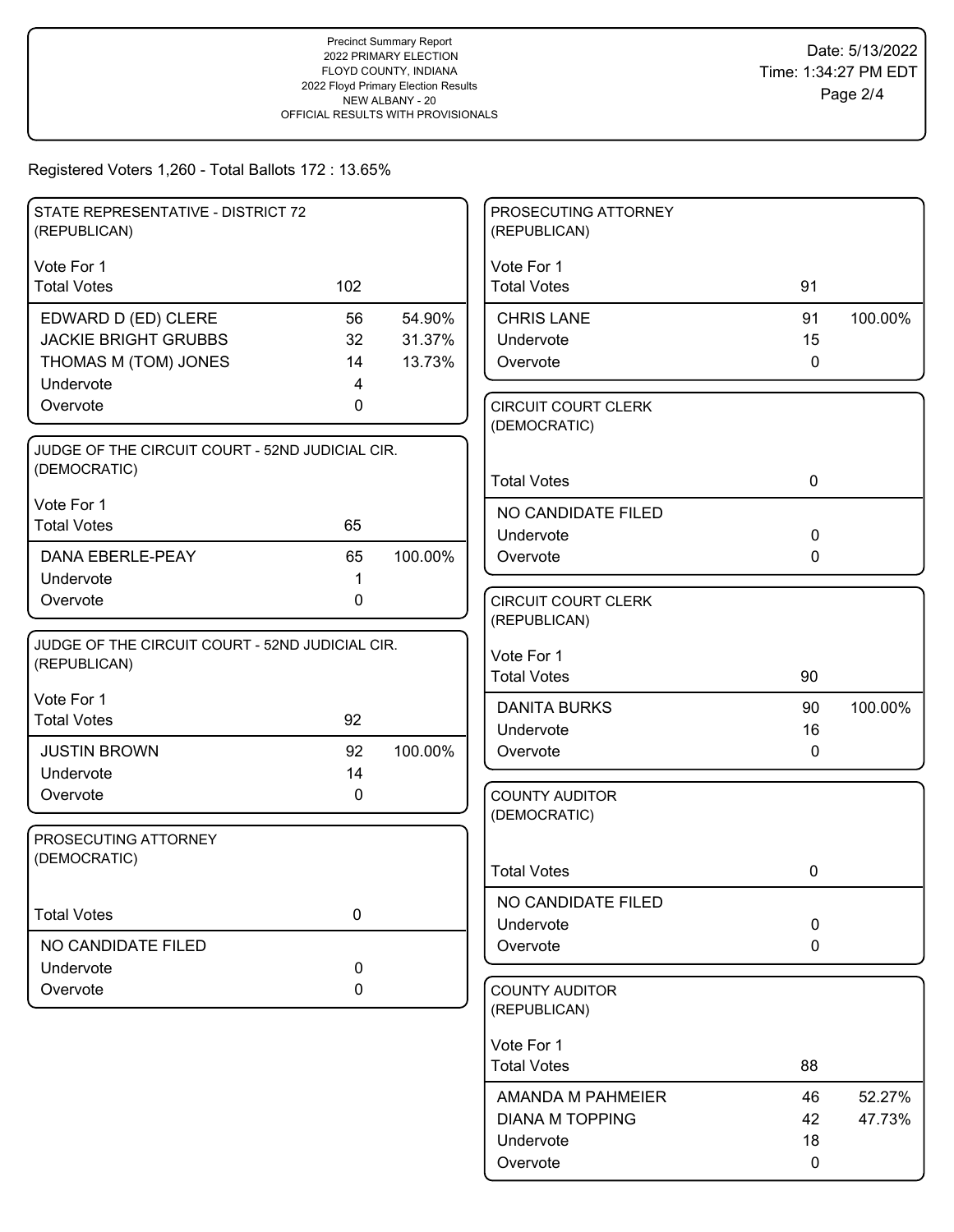| <b>COUNTY SHERIFF</b><br>(DEMOCRATIC)         |                |         | COUNTY COMMISSIONER - DISTRICT 1<br>(DEMOCRATIC) |             |         |
|-----------------------------------------------|----------------|---------|--------------------------------------------------|-------------|---------|
| Vote For 1                                    |                |         | Vote For 1                                       |             |         |
| <b>Total Votes</b>                            | 62             |         | <b>Total Votes</b>                               | 59          |         |
| <b>DARRELL W MILLS</b>                        | 62             | 100.00% | <b>TYLER P GAINES</b>                            | 36          | 61.02%  |
| Undervote                                     | $\overline{4}$ |         | <b>CHUCK SIMONS</b>                              | 23          | 38.98%  |
| Overvote                                      | 0              |         | Undervote                                        | 7           |         |
|                                               |                |         | Overvote                                         | 0           |         |
| <b>COUNTY SHERIFF</b>                         |                |         |                                                  |             |         |
| (REPUBLICAN)                                  |                |         | <b>COUNTY COMMISSIONER - DISTRICT 1</b>          |             |         |
| Vote For 1                                    |                |         | (REPUBLICAN)                                     |             |         |
| <b>Total Votes</b>                            | 101            |         | Vote For 1                                       |             |         |
| <b>STEVE BUSH</b>                             | 60             | 59.41%  | <b>Total Votes</b>                               | 98          |         |
| <b>SAM SARKISIAN</b>                          | 41             | 40.59%  | <b>SHAWN CARRUTHERS</b>                          | 32          | 32.65%  |
| Undervote                                     | 5              |         | AL KNABLE                                        | 66          | 67.35%  |
| Overvote                                      | $\mathbf{0}$   |         | Undervote                                        | 8           |         |
|                                               |                |         | Overvote                                         | 0           |         |
| <b>COUNTY ASSESSOR</b>                        |                |         |                                                  |             |         |
| (DEMOCRATIC)                                  |                |         | <b>COUNTY COUNCIL MEMBER - DISTRICT 2</b>        |             |         |
| Vote For 1                                    |                |         | (DEMOCRATIC)                                     |             |         |
| <b>Total Votes</b>                            | 57             |         | Vote For 1                                       |             |         |
|                                               |                |         | <b>Total Votes</b>                               | 56          |         |
| PATRICIA TRISH BADGER<br>-BYRD                | 57             | 100.00% | <b>DANIEL HARRIS</b>                             | 56          | 100.00% |
| Undervote                                     | 9              |         | Undervote                                        | 10          |         |
| Overvote                                      | $\mathbf 0$    |         | Overvote                                         | 0           |         |
|                                               |                |         |                                                  |             |         |
| <b>COUNTY ASSESSOR</b>                        |                |         | <b>COUNTY COUNCIL MEMBER - DISTRICT 2</b>        |             |         |
| (REPUBLICAN)                                  |                |         | (REPUBLICAN)                                     |             |         |
| Vote For 1                                    |                |         |                                                  |             |         |
| <b>Total Votes</b>                            | 91             |         | Vote For 1<br><b>Total Votes</b>                 | 96          |         |
|                                               |                |         |                                                  |             |         |
| CHRIS DONES                                   | 29             | 31.87%  | <b>JIM FREIBERGER</b>                            | 70          | 72.92%  |
| <b>JAMES W SINKS</b><br><b>TERRY L WATSON</b> | 13             | 14.29%  | <b>ADAM ROBERTS</b>                              | 26          | 27.08%  |
| Undervote                                     | 49<br>15       | 53.85%  | Undervote                                        | 10          |         |
| Overvote                                      | $\mathbf 0$    |         | Overvote                                         | $\mathbf 0$ |         |
|                                               |                |         |                                                  |             |         |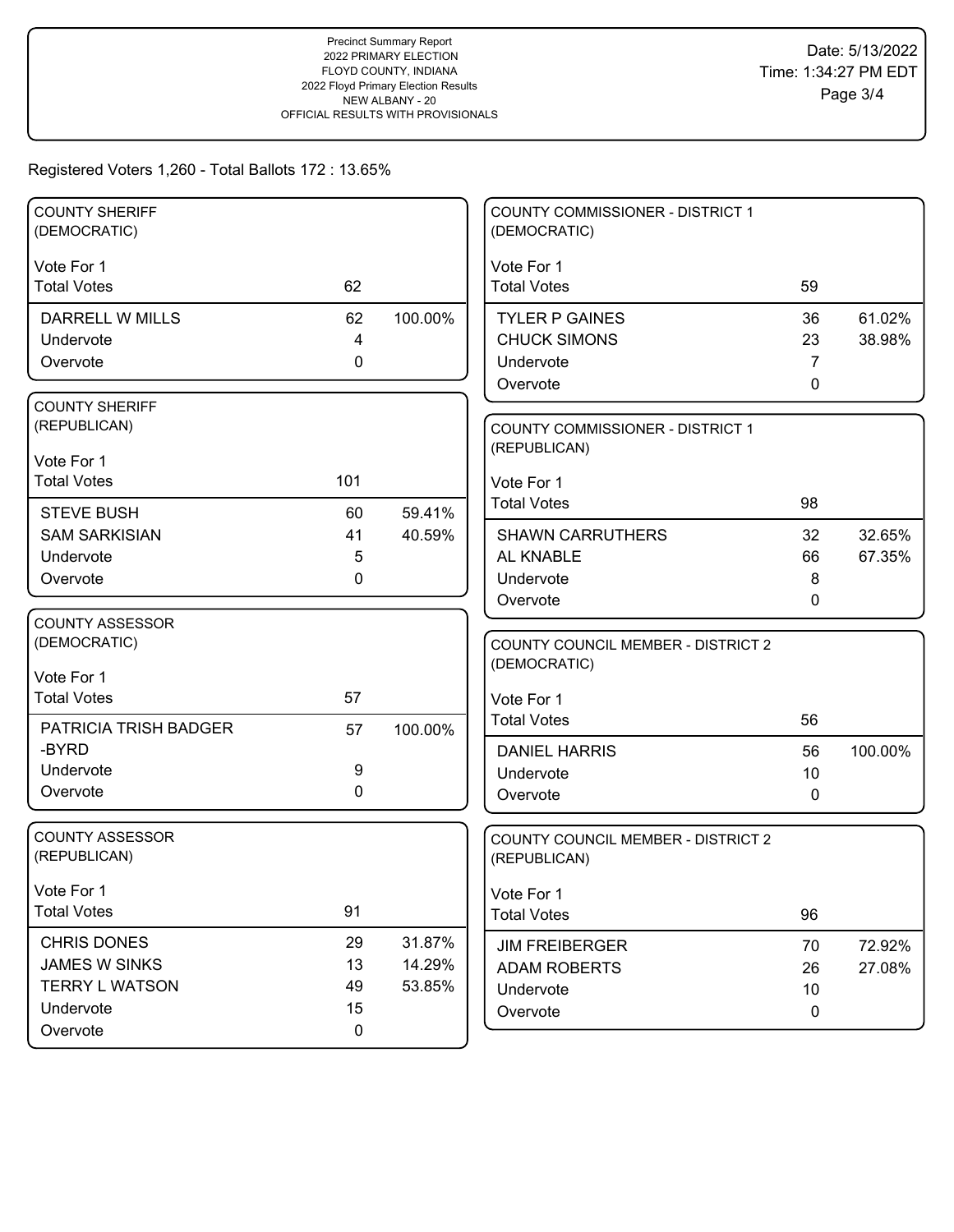| NEW ALBANY TWP. TRUSTEE<br>(DEMOCRATIC)      |           |         | REP STATE CONVENTION DELEGATE - FLOYD CO., AT LARGE<br>(REPUBLICAN) |             |                |
|----------------------------------------------|-----------|---------|---------------------------------------------------------------------|-------------|----------------|
| Vote For 1<br><b>Total Votes</b>             | 61        |         | Vote For 10<br><b>Total Votes</b>                                   | 533         |                |
|                                              |           |         |                                                                     |             |                |
| <b>DAVID BREWER</b><br>Undervote             | 61<br>5   | 100.00% | DALE M BAGSHAW<br><b>SHARON G BAGSHAW</b>                           | 45<br>33    | 8.44%<br>6.19% |
| Overvote                                     | 0         |         | <b>SHAWN CARRUTHERS</b>                                             | 53          | 9.94%          |
|                                              |           |         | EDWARD D (ED) CLERE                                                 | 56          | 10.51%         |
|                                              |           |         | <b>DOUG DRAKE</b>                                                   | 32          | 6.00%          |
| NEW ALBANY TWP. TRUSTEE<br>(REPUBLICAN)      |           |         | <b>LOIS HERTOG</b>                                                  | 33          | 6.19%          |
|                                              |           |         | <b>JAMES A KANNING</b>                                              | 44          | 8.26%          |
| Vote For 1                                   |           |         | <b>ANNIE KIRCHNER</b>                                               | 42          | 7.88%          |
| <b>Total Votes</b>                           | 87        |         |                                                                     | 35          |                |
| <b>D M BAGSHAW</b>                           | 87        | 100.00% | <b>MATT MILLIES</b><br><b>LINDA K MOHNEY</b>                        | 28          | 6.57%<br>5.25% |
| Undervote                                    | 19        |         | <b>CARL PEARCY</b>                                                  | 38          | 7.13%          |
| Overvote                                     | 0         |         | <b>ROY SCOTT</b>                                                    | 29          | 5.44%          |
|                                              |           |         | ANDREW B TAKAMI                                                     | 21          | 3.94%          |
| NEW ALBANY TWP. BOARD MEMBER                 |           |         | <b>JOSH JT TURNER</b>                                               | 44          | 8.26%          |
| (DEMOCRATIC)                                 |           |         | Undervote                                                           | 527         |                |
|                                              |           |         | Overvote                                                            | $\mathbf 0$ |                |
| Vote For 3                                   |           |         |                                                                     |             |                |
| <b>Total Votes</b>                           | 145       |         |                                                                     |             |                |
| <b>STEVEN WILLIAM BONIFER</b>                | 44        | 30.34%  |                                                                     |             |                |
| <b>RICK COCHRAN</b>                          | 37        | 25.52%  |                                                                     |             |                |
| <b>MAX GOSMAN</b>                            | 32        | 22.07%  |                                                                     |             |                |
| <b>CEDDRIKA L PORTER</b>                     | 32        | 22.07%  |                                                                     |             |                |
| Undervote                                    | 53        |         |                                                                     |             |                |
| Overvote                                     | 0         |         |                                                                     |             |                |
|                                              |           |         |                                                                     |             |                |
| NEW ALBANY TWP. BOARD MEMBER<br>(REPUBLICAN) |           |         |                                                                     |             |                |
| Vote For 3                                   |           |         |                                                                     |             |                |
| <b>Total Votes</b>                           | 186       |         |                                                                     |             |                |
| ANN CARRUTHERS                               | 68        | 36.56%  |                                                                     |             |                |
| <b>BOB HORNUNG</b>                           | 71        | 38.17%  |                                                                     |             |                |
| <b>VICTORIA SANCHEZ</b>                      | 47        | 25.27%  |                                                                     |             |                |
| Undervote                                    | 132       |         |                                                                     |             |                |
| Overvote                                     | $\pmb{0}$ |         |                                                                     |             |                |
|                                              |           |         |                                                                     |             |                |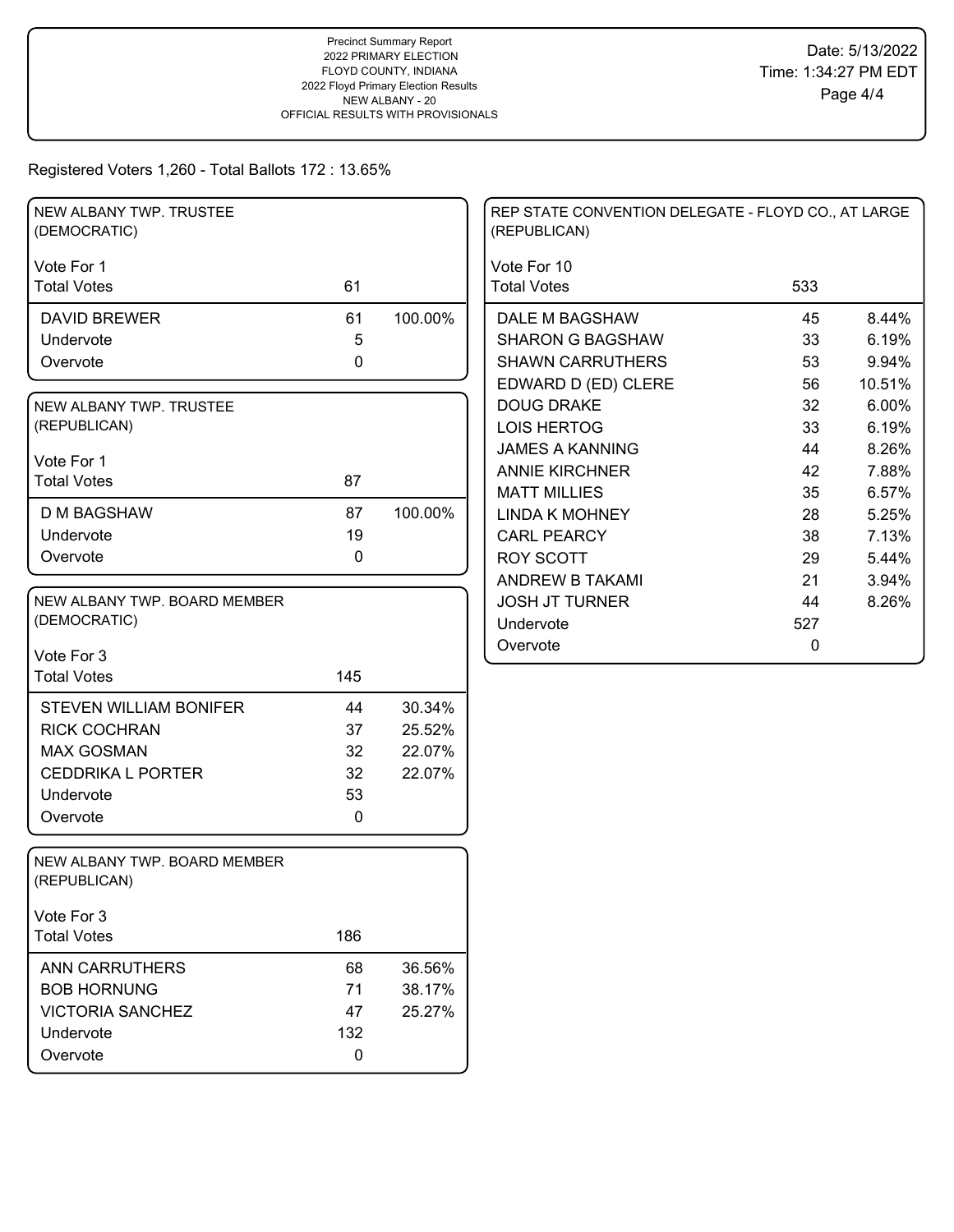| Vote For 1<br><b>Total Ballots</b><br>78<br><b>Total Votes</b><br>41<br>35<br><b>DEMOCRATIC</b><br>44.87%<br><b>JIM BAKER</b><br>6<br>14.63%<br><b>REPUBLICAN</b><br>43<br>55.13%<br><b>STU BARNES-ISRAEL</b><br>21.95%<br>9<br>J MICHAEL DAVISSON<br>0%<br>0<br><b>DAN HEIWIG</b><br>0%<br>0<br>UNITED STATES SENATOR<br>(DEMOCRATIC)<br><b>ERIN HOUCHIN</b><br>21.95%<br>9<br><b>D ERIC SCHANSBERG</b><br>4<br>9.76%<br>Vote For 1<br>29.27%<br><b>MIKE SODREL</b><br>12<br>33<br><b>Total Votes</b><br><b>BILL J THOMAS</b><br>0%<br>0<br>100.00%<br>THOMAS M MCDERMOTT JR<br>33<br><b>BRIAN TIBBS</b><br>2.44%<br>1<br>$\overline{2}$<br>Undervote<br>$\overline{2}$<br>Undervote<br>$\mathbf 0$<br>Overvote<br>0<br>Overvote<br><b>UNITED STATES SENATOR</b><br>STATE SENATOR - DISTRICT 47<br>(REPUBLICAN)<br>(DEMOCRATIC)<br>Vote For 1<br>33<br><b>Total Votes</b><br>$\mathbf 0$<br><b>Total Votes</b><br><b>TODD YOUNG</b><br>33<br>100.00%<br>NO CANDIDATE FILED<br>Undervote<br>10<br>0<br>Undervote<br>$\mathbf 0$<br>Overvote<br>0<br>Overvote<br>UNITED STATES REPRESENTATIVE - 9TH DISTRICT<br>STATE SENATOR - DISTRICT 47<br>(DEMOCRATIC)<br>(REPUBLICAN)<br>Vote For 1<br>Vote For 1<br><b>Total Votes</b><br>29<br><b>Total Votes</b><br>39<br>$6\phantom{1}$<br><b>ISAK ASARE</b><br>20.69%<br><b>KEVIN BOEHNLEIN</b><br>19<br>48.72%<br><b>D LIAM DORRIS</b><br>$\overline{7}$<br>24.14%<br><b>GARY BYRNE</b><br>51.28%<br>20<br><b>MATTHEW FYFE</b><br>16<br>55.17%<br>Undervote<br>4<br>Undervote<br>6<br>Overvote<br>0<br>Overvote<br>0<br>STATE REPRESENTATIVE - DISTRICT 72<br>(DEMOCRATIC)<br>Vote For 1<br>33<br><b>Total Votes</b><br><b>KEIL L ROARK</b><br>100.00%<br>33<br>$\overline{2}$<br>Undervote<br>Overvote<br>0 | Party Distribution |  | UNITED STATES REPRESENTATIVE - 9TH DISTRICT<br>(REPUBLICAN) |  |
|---------------------------------------------------------------------------------------------------------------------------------------------------------------------------------------------------------------------------------------------------------------------------------------------------------------------------------------------------------------------------------------------------------------------------------------------------------------------------------------------------------------------------------------------------------------------------------------------------------------------------------------------------------------------------------------------------------------------------------------------------------------------------------------------------------------------------------------------------------------------------------------------------------------------------------------------------------------------------------------------------------------------------------------------------------------------------------------------------------------------------------------------------------------------------------------------------------------------------------------------------------------------------------------------------------------------------------------------------------------------------------------------------------------------------------------------------------------------------------------------------------------------------------------------------------------------------------------------------------------------------------------------------------------------------------------------------------------------------------------------------------|--------------------|--|-------------------------------------------------------------|--|
|                                                                                                                                                                                                                                                                                                                                                                                                                                                                                                                                                                                                                                                                                                                                                                                                                                                                                                                                                                                                                                                                                                                                                                                                                                                                                                                                                                                                                                                                                                                                                                                                                                                                                                                                                         |                    |  |                                                             |  |
|                                                                                                                                                                                                                                                                                                                                                                                                                                                                                                                                                                                                                                                                                                                                                                                                                                                                                                                                                                                                                                                                                                                                                                                                                                                                                                                                                                                                                                                                                                                                                                                                                                                                                                                                                         |                    |  |                                                             |  |
|                                                                                                                                                                                                                                                                                                                                                                                                                                                                                                                                                                                                                                                                                                                                                                                                                                                                                                                                                                                                                                                                                                                                                                                                                                                                                                                                                                                                                                                                                                                                                                                                                                                                                                                                                         |                    |  |                                                             |  |
|                                                                                                                                                                                                                                                                                                                                                                                                                                                                                                                                                                                                                                                                                                                                                                                                                                                                                                                                                                                                                                                                                                                                                                                                                                                                                                                                                                                                                                                                                                                                                                                                                                                                                                                                                         |                    |  |                                                             |  |
|                                                                                                                                                                                                                                                                                                                                                                                                                                                                                                                                                                                                                                                                                                                                                                                                                                                                                                                                                                                                                                                                                                                                                                                                                                                                                                                                                                                                                                                                                                                                                                                                                                                                                                                                                         |                    |  |                                                             |  |
|                                                                                                                                                                                                                                                                                                                                                                                                                                                                                                                                                                                                                                                                                                                                                                                                                                                                                                                                                                                                                                                                                                                                                                                                                                                                                                                                                                                                                                                                                                                                                                                                                                                                                                                                                         |                    |  |                                                             |  |
|                                                                                                                                                                                                                                                                                                                                                                                                                                                                                                                                                                                                                                                                                                                                                                                                                                                                                                                                                                                                                                                                                                                                                                                                                                                                                                                                                                                                                                                                                                                                                                                                                                                                                                                                                         |                    |  |                                                             |  |
|                                                                                                                                                                                                                                                                                                                                                                                                                                                                                                                                                                                                                                                                                                                                                                                                                                                                                                                                                                                                                                                                                                                                                                                                                                                                                                                                                                                                                                                                                                                                                                                                                                                                                                                                                         |                    |  |                                                             |  |
|                                                                                                                                                                                                                                                                                                                                                                                                                                                                                                                                                                                                                                                                                                                                                                                                                                                                                                                                                                                                                                                                                                                                                                                                                                                                                                                                                                                                                                                                                                                                                                                                                                                                                                                                                         |                    |  |                                                             |  |
|                                                                                                                                                                                                                                                                                                                                                                                                                                                                                                                                                                                                                                                                                                                                                                                                                                                                                                                                                                                                                                                                                                                                                                                                                                                                                                                                                                                                                                                                                                                                                                                                                                                                                                                                                         |                    |  |                                                             |  |
|                                                                                                                                                                                                                                                                                                                                                                                                                                                                                                                                                                                                                                                                                                                                                                                                                                                                                                                                                                                                                                                                                                                                                                                                                                                                                                                                                                                                                                                                                                                                                                                                                                                                                                                                                         |                    |  |                                                             |  |
|                                                                                                                                                                                                                                                                                                                                                                                                                                                                                                                                                                                                                                                                                                                                                                                                                                                                                                                                                                                                                                                                                                                                                                                                                                                                                                                                                                                                                                                                                                                                                                                                                                                                                                                                                         |                    |  |                                                             |  |
|                                                                                                                                                                                                                                                                                                                                                                                                                                                                                                                                                                                                                                                                                                                                                                                                                                                                                                                                                                                                                                                                                                                                                                                                                                                                                                                                                                                                                                                                                                                                                                                                                                                                                                                                                         |                    |  |                                                             |  |
|                                                                                                                                                                                                                                                                                                                                                                                                                                                                                                                                                                                                                                                                                                                                                                                                                                                                                                                                                                                                                                                                                                                                                                                                                                                                                                                                                                                                                                                                                                                                                                                                                                                                                                                                                         |                    |  |                                                             |  |
|                                                                                                                                                                                                                                                                                                                                                                                                                                                                                                                                                                                                                                                                                                                                                                                                                                                                                                                                                                                                                                                                                                                                                                                                                                                                                                                                                                                                                                                                                                                                                                                                                                                                                                                                                         |                    |  |                                                             |  |
|                                                                                                                                                                                                                                                                                                                                                                                                                                                                                                                                                                                                                                                                                                                                                                                                                                                                                                                                                                                                                                                                                                                                                                                                                                                                                                                                                                                                                                                                                                                                                                                                                                                                                                                                                         |                    |  |                                                             |  |
|                                                                                                                                                                                                                                                                                                                                                                                                                                                                                                                                                                                                                                                                                                                                                                                                                                                                                                                                                                                                                                                                                                                                                                                                                                                                                                                                                                                                                                                                                                                                                                                                                                                                                                                                                         |                    |  |                                                             |  |
|                                                                                                                                                                                                                                                                                                                                                                                                                                                                                                                                                                                                                                                                                                                                                                                                                                                                                                                                                                                                                                                                                                                                                                                                                                                                                                                                                                                                                                                                                                                                                                                                                                                                                                                                                         |                    |  |                                                             |  |
|                                                                                                                                                                                                                                                                                                                                                                                                                                                                                                                                                                                                                                                                                                                                                                                                                                                                                                                                                                                                                                                                                                                                                                                                                                                                                                                                                                                                                                                                                                                                                                                                                                                                                                                                                         |                    |  |                                                             |  |
|                                                                                                                                                                                                                                                                                                                                                                                                                                                                                                                                                                                                                                                                                                                                                                                                                                                                                                                                                                                                                                                                                                                                                                                                                                                                                                                                                                                                                                                                                                                                                                                                                                                                                                                                                         |                    |  |                                                             |  |
|                                                                                                                                                                                                                                                                                                                                                                                                                                                                                                                                                                                                                                                                                                                                                                                                                                                                                                                                                                                                                                                                                                                                                                                                                                                                                                                                                                                                                                                                                                                                                                                                                                                                                                                                                         |                    |  |                                                             |  |
|                                                                                                                                                                                                                                                                                                                                                                                                                                                                                                                                                                                                                                                                                                                                                                                                                                                                                                                                                                                                                                                                                                                                                                                                                                                                                                                                                                                                                                                                                                                                                                                                                                                                                                                                                         |                    |  |                                                             |  |
|                                                                                                                                                                                                                                                                                                                                                                                                                                                                                                                                                                                                                                                                                                                                                                                                                                                                                                                                                                                                                                                                                                                                                                                                                                                                                                                                                                                                                                                                                                                                                                                                                                                                                                                                                         |                    |  |                                                             |  |
|                                                                                                                                                                                                                                                                                                                                                                                                                                                                                                                                                                                                                                                                                                                                                                                                                                                                                                                                                                                                                                                                                                                                                                                                                                                                                                                                                                                                                                                                                                                                                                                                                                                                                                                                                         |                    |  |                                                             |  |
|                                                                                                                                                                                                                                                                                                                                                                                                                                                                                                                                                                                                                                                                                                                                                                                                                                                                                                                                                                                                                                                                                                                                                                                                                                                                                                                                                                                                                                                                                                                                                                                                                                                                                                                                                         |                    |  |                                                             |  |
|                                                                                                                                                                                                                                                                                                                                                                                                                                                                                                                                                                                                                                                                                                                                                                                                                                                                                                                                                                                                                                                                                                                                                                                                                                                                                                                                                                                                                                                                                                                                                                                                                                                                                                                                                         |                    |  |                                                             |  |
|                                                                                                                                                                                                                                                                                                                                                                                                                                                                                                                                                                                                                                                                                                                                                                                                                                                                                                                                                                                                                                                                                                                                                                                                                                                                                                                                                                                                                                                                                                                                                                                                                                                                                                                                                         |                    |  |                                                             |  |
|                                                                                                                                                                                                                                                                                                                                                                                                                                                                                                                                                                                                                                                                                                                                                                                                                                                                                                                                                                                                                                                                                                                                                                                                                                                                                                                                                                                                                                                                                                                                                                                                                                                                                                                                                         |                    |  |                                                             |  |
|                                                                                                                                                                                                                                                                                                                                                                                                                                                                                                                                                                                                                                                                                                                                                                                                                                                                                                                                                                                                                                                                                                                                                                                                                                                                                                                                                                                                                                                                                                                                                                                                                                                                                                                                                         |                    |  |                                                             |  |
|                                                                                                                                                                                                                                                                                                                                                                                                                                                                                                                                                                                                                                                                                                                                                                                                                                                                                                                                                                                                                                                                                                                                                                                                                                                                                                                                                                                                                                                                                                                                                                                                                                                                                                                                                         |                    |  |                                                             |  |
|                                                                                                                                                                                                                                                                                                                                                                                                                                                                                                                                                                                                                                                                                                                                                                                                                                                                                                                                                                                                                                                                                                                                                                                                                                                                                                                                                                                                                                                                                                                                                                                                                                                                                                                                                         |                    |  |                                                             |  |
|                                                                                                                                                                                                                                                                                                                                                                                                                                                                                                                                                                                                                                                                                                                                                                                                                                                                                                                                                                                                                                                                                                                                                                                                                                                                                                                                                                                                                                                                                                                                                                                                                                                                                                                                                         |                    |  |                                                             |  |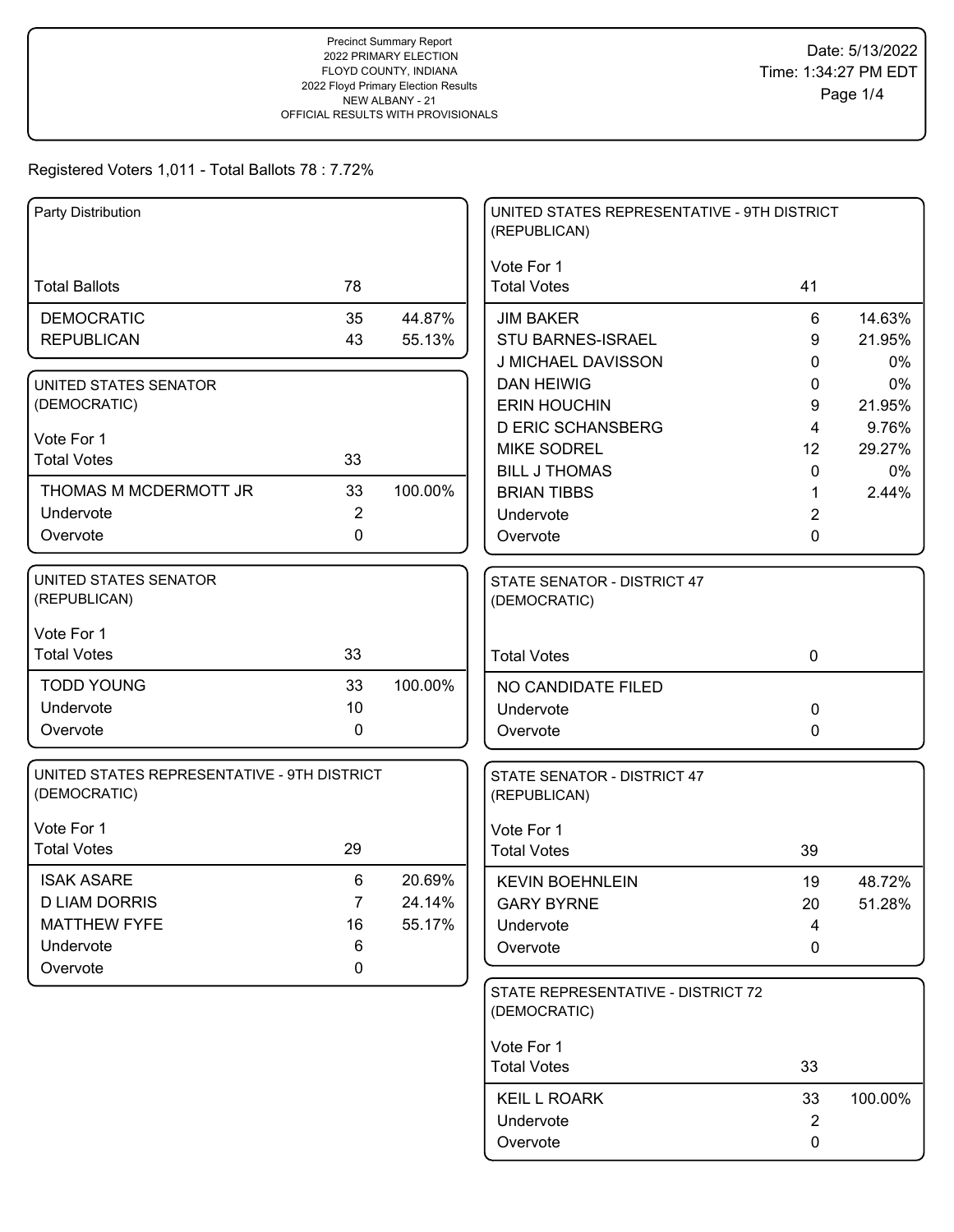| STATE REPRESENTATIVE - DISTRICT 72<br>(REPUBLICAN)              |                |         | PROSECUTING ATTORNEY<br>(REPUBLICAN)  |              |         |
|-----------------------------------------------------------------|----------------|---------|---------------------------------------|--------------|---------|
| Vote For 1                                                      |                |         | Vote For 1                            |              |         |
| <b>Total Votes</b>                                              | 41             |         | <b>Total Votes</b>                    | 35           |         |
| EDWARD D (ED) CLERE                                             | 20             | 48.78%  | <b>CHRIS LANE</b>                     | 35           | 100.00% |
| <b>JACKIE BRIGHT GRUBBS</b>                                     | 10             | 24.39%  | Undervote                             | 8            |         |
| THOMAS M (TOM) JONES                                            | 11             | 26.83%  | Overvote                              | $\mathbf{0}$ |         |
| Undervote<br>Overvote                                           | 2<br>0         |         | <b>CIRCUIT COURT CLERK</b>            |              |         |
|                                                                 |                |         | (DEMOCRATIC)                          |              |         |
| JUDGE OF THE CIRCUIT COURT - 52ND JUDICIAL CIR.                 |                |         |                                       |              |         |
| (DEMOCRATIC)                                                    |                |         | <b>Total Votes</b>                    | $\mathbf 0$  |         |
| Vote For 1                                                      |                |         | NO CANDIDATE FILED                    |              |         |
| <b>Total Votes</b>                                              | 31             |         | Undervote                             | $\mathbf 0$  |         |
| DANA EBERLE-PEAY                                                | 31             | 100.00% | Overvote                              | $\mathbf 0$  |         |
| Undervote                                                       | $\overline{4}$ |         |                                       |              |         |
| Overvote                                                        | 0              |         | <b>CIRCUIT COURT CLERK</b>            |              |         |
|                                                                 |                |         | (REPUBLICAN)                          |              |         |
| JUDGE OF THE CIRCUIT COURT - 52ND JUDICIAL CIR.<br>(REPUBLICAN) |                |         | Vote For 1                            |              |         |
|                                                                 |                |         | <b>Total Votes</b>                    | 35           |         |
| Vote For 1                                                      |                |         | <b>DANITA BURKS</b>                   | 35           | 100.00% |
| <b>Total Votes</b>                                              | 36             |         | Undervote                             | 8            |         |
| <b>JUSTIN BROWN</b>                                             | 36             | 100.00% | Overvote                              | $\Omega$     |         |
| Undervote                                                       | $\overline{7}$ |         |                                       |              |         |
| Overvote                                                        | 0              |         | <b>COUNTY AUDITOR</b><br>(DEMOCRATIC) |              |         |
| PROSECUTING ATTORNEY                                            |                |         |                                       |              |         |
| (DEMOCRATIC)                                                    |                |         |                                       |              |         |
|                                                                 |                |         | <b>Total Votes</b>                    | 0            |         |
| <b>Total Votes</b>                                              | 0              |         | NO CANDIDATE FILED                    |              |         |
|                                                                 |                |         | Undervote                             | $\mathbf 0$  |         |
| NO CANDIDATE FILED                                              |                |         | Overvote                              | $\mathbf 0$  |         |
| Undervote<br>Overvote                                           | 0<br>0         |         | <b>COUNTY AUDITOR</b>                 |              |         |
|                                                                 |                |         | (REPUBLICAN)                          |              |         |
|                                                                 |                |         | Vote For 1                            |              |         |
|                                                                 |                |         | <b>Total Votes</b>                    | 36           |         |
|                                                                 |                |         | AMANDA M PAHMEIER                     | 14           | 38.89%  |
|                                                                 |                |         | <b>DIANA M TOPPING</b>                | 22           | 61.11%  |
|                                                                 |                |         | Undervote                             | 7            |         |
|                                                                 |                |         | Overvote                              | 0            |         |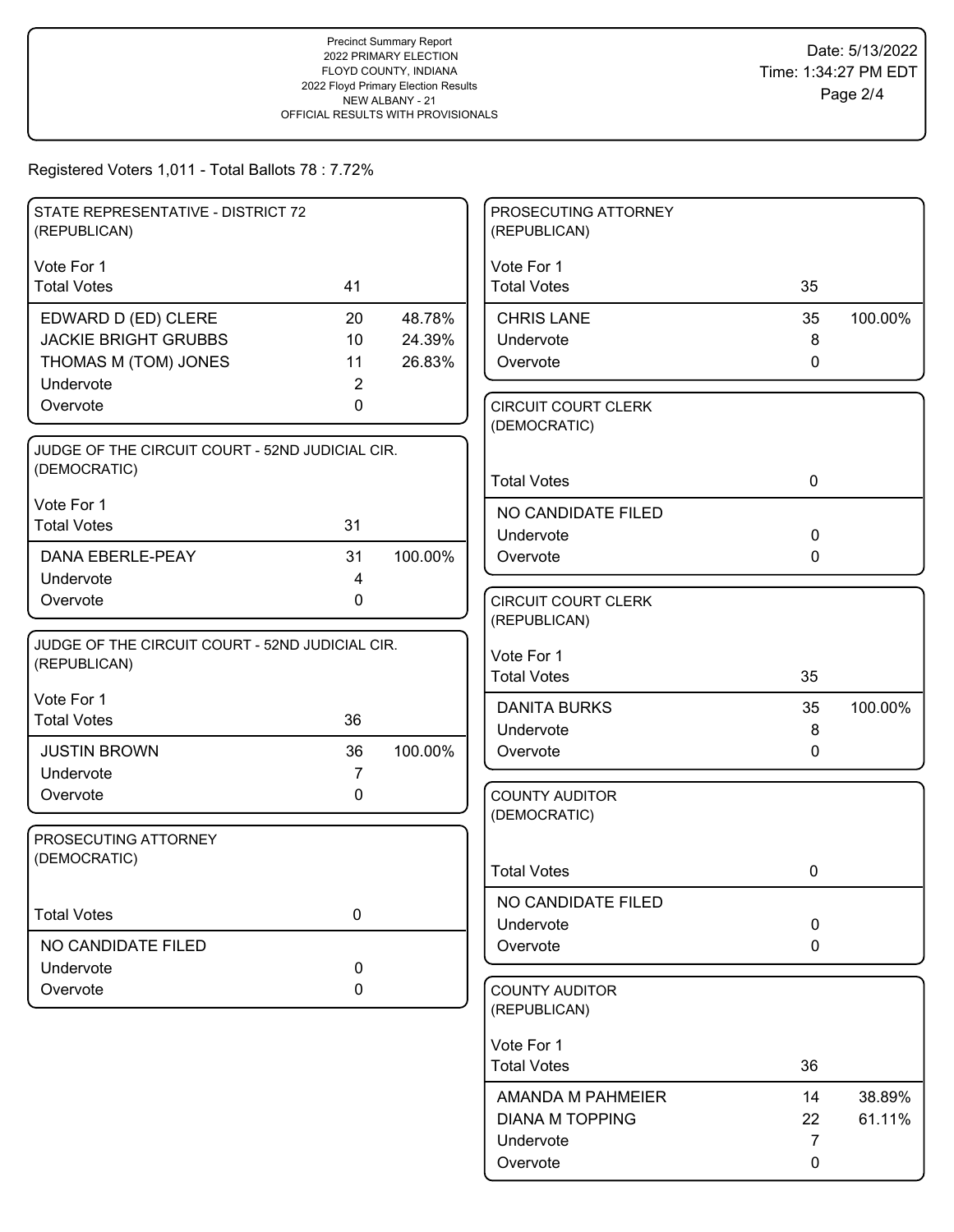| <b>COUNTY SHERIFF</b><br>(DEMOCRATIC)                                                               |                                      |                            | <b>COUNTY COMMISSIONER - DISTRICT 1</b><br>(DEMOCRATIC)                                |                          |                  |
|-----------------------------------------------------------------------------------------------------|--------------------------------------|----------------------------|----------------------------------------------------------------------------------------|--------------------------|------------------|
| Vote For 1<br><b>Total Votes</b>                                                                    | 31                                   |                            | Vote For 1<br><b>Total Votes</b>                                                       | 30                       |                  |
| <b>DARRELL W MILLS</b><br>Undervote<br>Overvote                                                     | 31<br>4<br>0                         | 100.00%                    | <b>TYLER P GAINES</b><br><b>CHUCK SIMONS</b><br>Undervote<br>Overvote                  | 19<br>11<br>5<br>0       | 63.33%<br>36.67% |
| <b>COUNTY SHERIFF</b><br>(REPUBLICAN)<br>Vote For 1<br><b>Total Votes</b>                           | 42                                   |                            | COUNTY COMMISSIONER - DISTRICT 1<br>(REPUBLICAN)<br>Vote For 1                         |                          |                  |
| <b>STEVE BUSH</b><br><b>SAM SARKISIAN</b><br>Undervote<br>Overvote                                  | 19<br>23<br>1<br>0                   | 45.24%<br>54.76%           | <b>Total Votes</b><br><b>SHAWN CARRUTHERS</b><br>AL KNABLE<br>Undervote<br>Overvote    | 40<br>18<br>22<br>3<br>0 | 45.00%<br>55.00% |
| <b>COUNTY ASSESSOR</b><br>(DEMOCRATIC)<br>Vote For 1<br><b>Total Votes</b><br>PATRICIA TRISH BADGER | 30<br>30                             | 100.00%                    | COUNTY COUNCIL MEMBER - DISTRICT 1<br>(DEMOCRATIC)<br>Vote For 1<br><b>Total Votes</b> | 31                       |                  |
| -BYRD<br>Undervote<br>Overvote                                                                      | 5<br>0                               |                            | <b>TONY TORAN</b><br>Undervote<br>Overvote                                             | 31<br>4<br>0             | 100.00%          |
| <b>COUNTY ASSESSOR</b><br>(REPUBLICAN)                                                              |                                      |                            | COUNTY COUNCIL MEMBER - DISTRICT 1<br>(REPUBLICAN)                                     |                          |                  |
| Vote For 1<br><b>Total Votes</b>                                                                    | 36                                   |                            | Vote For 1<br><b>Total Votes</b>                                                       | 31                       |                  |
| CHRIS DONES<br><b>JAMES W SINKS</b><br><b>TERRY L WATSON</b><br>Undervote<br>Overvote               | 9<br>12<br>15<br>$\overline{7}$<br>0 | 25.00%<br>33.33%<br>41.67% | <b>CHARLIE MOON</b><br>Undervote<br>Overvote                                           | 31<br>12<br>0            | 100.00%          |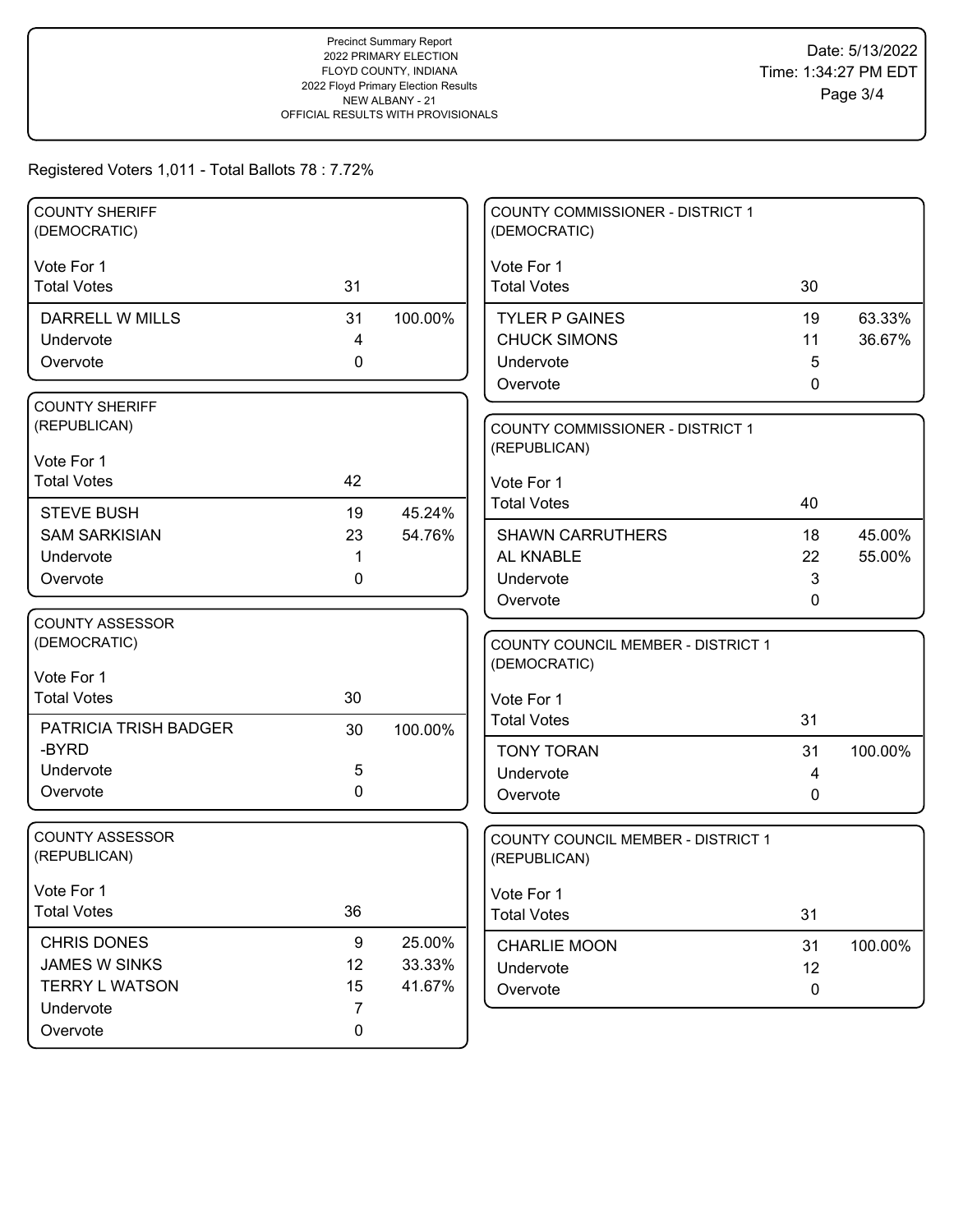| NEW ALBANY TWP. TRUSTEE<br>(DEMOCRATIC)      |             |         | REP STATE CONVENTION DELEGATE - FLOYD CO., AT LARGE<br>(REPUBLICAN) |                |        |
|----------------------------------------------|-------------|---------|---------------------------------------------------------------------|----------------|--------|
| Vote For 1                                   |             |         | Vote For 10                                                         |                |        |
| <b>Total Votes</b>                           | 32          |         | <b>Total Votes</b>                                                  | 170            |        |
| <b>DAVID BREWER</b>                          | 32          | 100.00% | DALE M BAGSHAW                                                      | 17             | 10.00% |
| Undervote                                    | 3           |         | <b>SHARON G BAGSHAW</b>                                             | 8              | 4.71%  |
| Overvote                                     | $\mathbf 0$ |         | <b>SHAWN CARRUTHERS</b>                                             | 18             | 10.59% |
|                                              |             |         | EDWARD D (ED) CLERE                                                 | 25             | 14.71% |
| NEW ALBANY TWP. TRUSTEE                      |             |         | <b>DOUG DRAKE</b>                                                   | 11             | 6.47%  |
| (REPUBLICAN)                                 |             |         | <b>LOIS HERTOG</b>                                                  | 6              | 3.53%  |
| Vote For 1                                   |             |         | <b>JAMES A KANNING</b>                                              | $\overline{7}$ | 4.12%  |
| <b>Total Votes</b>                           | 35          |         | <b>ANNIE KIRCHNER</b>                                               | 12             | 7.06%  |
|                                              |             |         | <b>MATT MILLIES</b>                                                 | 6              | 3.53%  |
| <b>D M BAGSHAW</b>                           | 35          | 100.00% | <b>LINDA K MOHNEY</b>                                               | 11             | 6.47%  |
| Undervote                                    | 8           |         | <b>CARL PEARCY</b>                                                  | 8              | 4.71%  |
| Overvote                                     | $\mathbf 0$ |         | <b>ROY SCOTT</b>                                                    | 10             | 5.88%  |
|                                              |             |         | <b>ANDREW B TAKAMI</b>                                              | 13             | 7.65%  |
| NEW ALBANY TWP. BOARD MEMBER                 |             |         | <b>JOSH JT TURNER</b>                                               | 18             | 10.59% |
| (DEMOCRATIC)                                 |             |         | Undervote                                                           | 260            |        |
| Vote For 3                                   |             |         | Overvote                                                            | $\pmb{0}$      |        |
| <b>Total Votes</b>                           | 62          |         |                                                                     |                |        |
|                                              |             |         |                                                                     |                |        |
| <b>STEVEN WILLIAM BONIFER</b>                | 14          | 22.58%  |                                                                     |                |        |
| <b>RICK COCHRAN</b>                          | 23          | 37.10%  |                                                                     |                |        |
| <b>MAX GOSMAN</b>                            | 11          | 17.74%  |                                                                     |                |        |
| <b>CEDDRIKA L PORTER</b>                     | 14          | 22.58%  |                                                                     |                |        |
| Undervote                                    | 43          |         |                                                                     |                |        |
| Overvote                                     | 0           |         |                                                                     |                |        |
| NEW ALBANY TWP. BOARD MEMBER<br>(REPUBLICAN) |             |         |                                                                     |                |        |
| Vote For 3                                   |             |         |                                                                     |                |        |
| <b>Total Votes</b>                           | 79          |         |                                                                     |                |        |
| <b>ANN CARRUTHERS</b>                        | 24          | 30.38%  |                                                                     |                |        |
| <b>BOB HORNUNG</b>                           | 33          | 41.77%  |                                                                     |                |        |
| <b>VICTORIA SANCHEZ</b>                      | 22          | 27.85%  |                                                                     |                |        |
| Undervote                                    | 50          |         |                                                                     |                |        |
| Overvote                                     | 0           |         |                                                                     |                |        |
|                                              |             |         |                                                                     |                |        |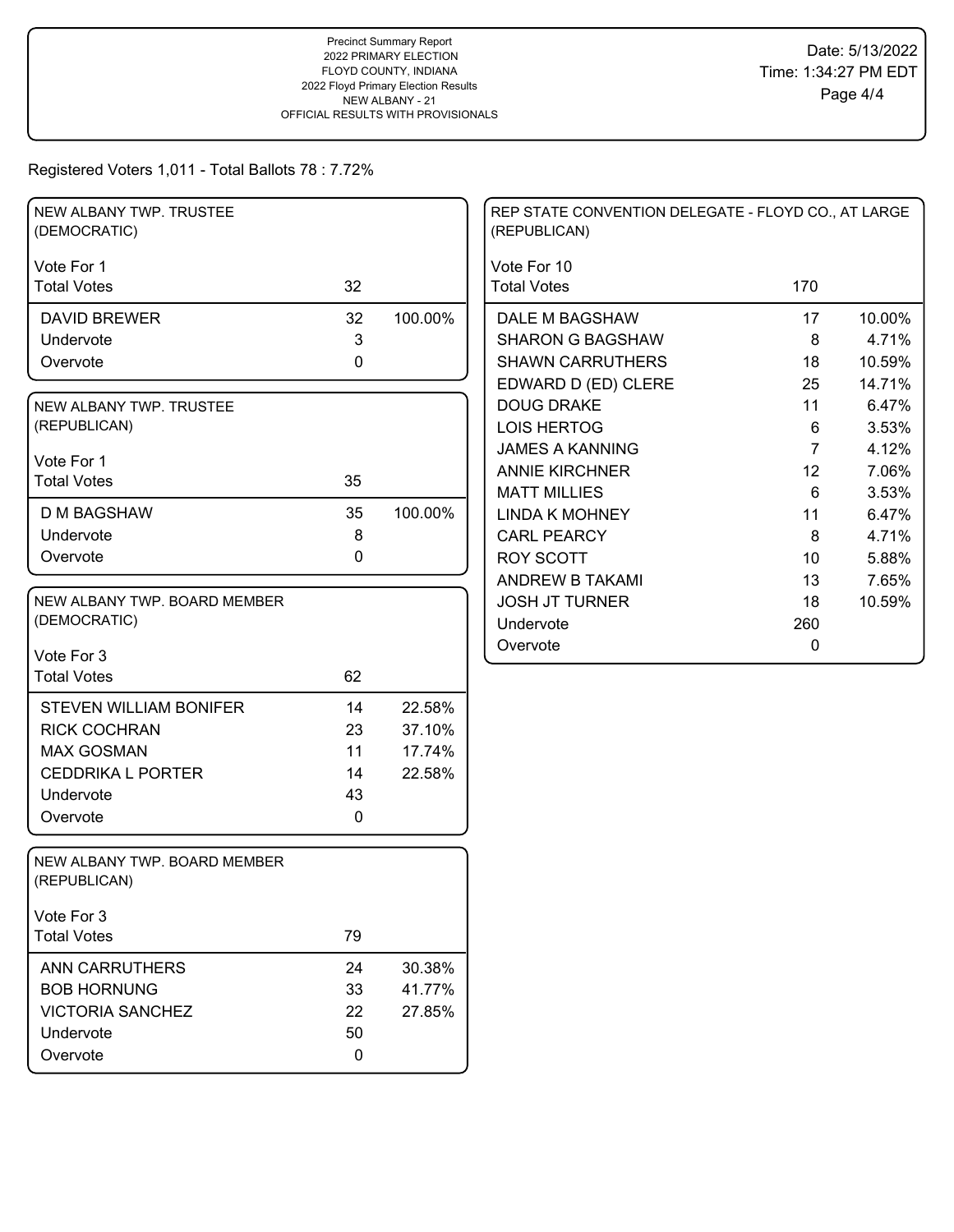# Registered Voters 999 - Total Ballots 105 : 10.51%

| Party Distribution                          |                |         | UNITED STATES REPRESENTATIVE - 9TH DISTRICT<br>(REPUBLICAN) |                |         |
|---------------------------------------------|----------------|---------|-------------------------------------------------------------|----------------|---------|
|                                             |                |         | Vote For 1                                                  |                |         |
| <b>Total Ballots</b>                        | 105            |         | <b>Total Votes</b>                                          | 55             |         |
| <b>DEMOCRATIC</b>                           | 49             | 46.67%  | <b>JIM BAKER</b>                                            | 6              | 10.91%  |
| <b>REPUBLICAN</b>                           | 56             | 53.33%  | STU BARNES-ISRAEL                                           | 13             | 23.64%  |
|                                             |                |         | J MICHAEL DAVISSON                                          | $\mathbf{0}$   | 0%      |
| <b>UNITED STATES SENATOR</b>                |                |         | <b>DAN HEIWIG</b>                                           | $\overline{2}$ | 3.64%   |
| (DEMOCRATIC)                                |                |         | <b>ERIN HOUCHIN</b>                                         | 8              | 14.55%  |
| Vote For 1                                  |                |         | <b>D ERIC SCHANSBERG</b>                                    | 4              | 7.27%   |
| <b>Total Votes</b>                          | 40             |         | <b>MIKE SODREL</b>                                          | 20             | 36.36%  |
|                                             |                |         | <b>BILL J THOMAS</b>                                        | 0              | 0%      |
| THOMAS M MCDERMOTT JR<br>Undervote          | 40<br>9        | 100.00% | <b>BRIAN TIBBS</b>                                          | 2              | 3.64%   |
|                                             | 0              |         | Undervote                                                   |                |         |
| Overvote                                    |                |         | Overvote                                                    | 0              |         |
| UNITED STATES SENATOR                       |                |         | STATE SENATOR - DISTRICT 47                                 |                |         |
| (REPUBLICAN)                                |                |         | (DEMOCRATIC)                                                |                |         |
| Vote For 1                                  |                |         |                                                             |                |         |
| <b>Total Votes</b>                          | 42             |         | <b>Total Votes</b>                                          | $\mathbf 0$    |         |
| <b>TODD YOUNG</b>                           | 42             | 100.00% | NO CANDIDATE FILED                                          |                |         |
| Undervote                                   | 14             |         | Undervote                                                   | 0              |         |
| Overvote                                    | $\mathbf 0$    |         | Overvote                                                    | 0              |         |
| UNITED STATES REPRESENTATIVE - 9TH DISTRICT |                |         | STATE SENATOR - DISTRICT 47                                 |                |         |
| (DEMOCRATIC)                                |                |         | (REPUBLICAN)                                                |                |         |
| Vote For 1                                  |                |         | Vote For 1                                                  |                |         |
| <b>Total Votes</b>                          | 47             |         | <b>Total Votes</b>                                          | 51             |         |
| <b>ISAK ASARE</b>                           | 5              | 10.64%  | <b>KEVIN BOEHNLEIN</b>                                      | 25             | 49.02%  |
| <b>D LIAM DORRIS</b>                        | 10             | 21.28%  | <b>GARY BYRNE</b>                                           | 26             | 50.98%  |
| <b>MATTHEW FYFE</b>                         | 32             | 68.09%  | Undervote                                                   | 5              |         |
| Undervote                                   | $\overline{2}$ |         | Overvote                                                    | 0              |         |
| Overvote                                    | $\mathbf 0$    |         |                                                             |                |         |
|                                             |                |         | STATE REPRESENTATIVE - DISTRICT 72                          |                |         |
|                                             |                |         | (DEMOCRATIC)                                                |                |         |
|                                             |                |         | Vote For 1                                                  |                |         |
|                                             |                |         | <b>Total Votes</b>                                          | 43             |         |
|                                             |                |         | <b>KEIL L ROARK</b>                                         | 43             | 100.00% |
|                                             |                |         | Undervote                                                   | 6              |         |
|                                             |                |         | Overvote                                                    | 0              |         |
|                                             |                |         |                                                             |                |         |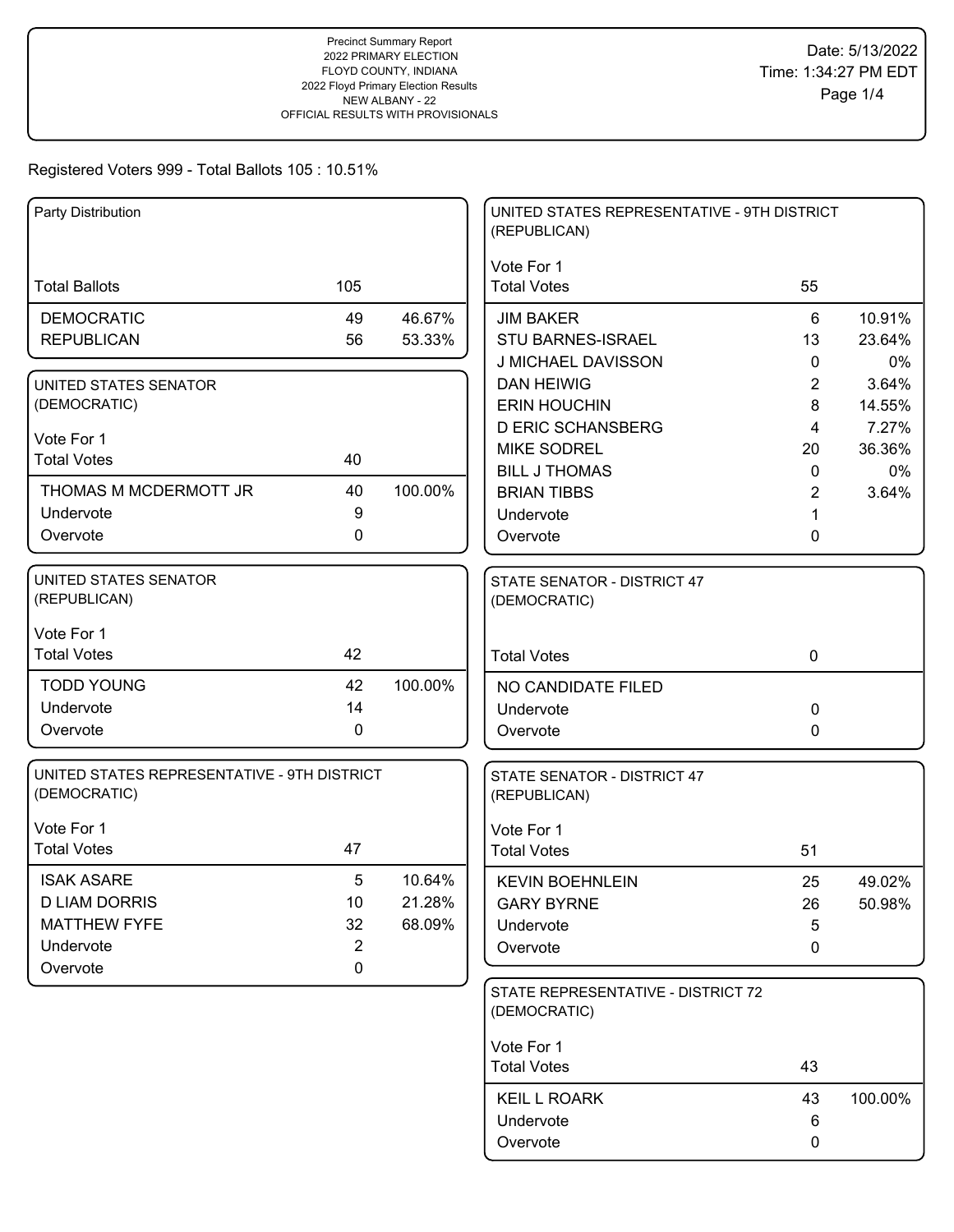## Registered Voters 999 - Total Ballots 105 : 10.51%

| STATE REPRESENTATIVE - DISTRICT 72<br>(REPUBLICAN) |                |         | PROSECUTING ATTORNEY<br>(REPUBLICAN)       |                                |         |
|----------------------------------------------------|----------------|---------|--------------------------------------------|--------------------------------|---------|
| Vote For 1                                         |                |         | Vote For 1                                 |                                |         |
| <b>Total Votes</b>                                 | 54             |         | <b>Total Votes</b>                         | 45                             |         |
| EDWARD D (ED) CLERE                                | 19             | 35.19%  | <b>CHRIS LANE</b>                          | 45                             | 100.00% |
| <b>JACKIE BRIGHT GRUBBS</b>                        | 28             | 51.85%  | Undervote                                  | 11                             |         |
| THOMAS M (TOM) JONES                               | $\overline{7}$ | 12.96%  | Overvote                                   | $\mathbf 0$                    |         |
| Undervote                                          | 2              |         |                                            |                                |         |
| Overvote                                           | 0              |         | <b>CIRCUIT COURT CLERK</b><br>(DEMOCRATIC) |                                |         |
| JUDGE OF THE CIRCUIT COURT - 52ND JUDICIAL CIR.    |                |         |                                            |                                |         |
| (DEMOCRATIC)                                       |                |         | <b>Total Votes</b>                         | $\mathbf 0$                    |         |
| Vote For 1                                         |                |         |                                            |                                |         |
| <b>Total Votes</b>                                 | 45             |         | NO CANDIDATE FILED<br>Undervote            | $\mathbf 0$                    |         |
| DANA EBERLE-PEAY                                   | 45             | 100.00% | Overvote                                   | $\mathbf{0}$                   |         |
| Undervote                                          | 4              |         |                                            |                                |         |
| Overvote                                           | 0              |         | <b>CIRCUIT COURT CLERK</b>                 |                                |         |
|                                                    |                |         | (REPUBLICAN)                               |                                |         |
| JUDGE OF THE CIRCUIT COURT - 52ND JUDICIAL CIR.    |                |         | Vote For 1                                 |                                |         |
| (REPUBLICAN)                                       |                |         | <b>Total Votes</b>                         | 49                             |         |
| Vote For 1                                         |                |         |                                            |                                |         |
| <b>Total Votes</b>                                 | 45             |         | <b>DANITA BURKS</b>                        | 49                             | 100.00% |
| <b>JUSTIN BROWN</b>                                | 45             | 100.00% | Undervote<br>Overvote                      | $\overline{7}$<br>$\mathbf{0}$ |         |
| Undervote                                          | 11             |         |                                            |                                |         |
| Overvote                                           | 0              |         | <b>COUNTY AUDITOR</b>                      |                                |         |
|                                                    |                |         | (DEMOCRATIC)                               |                                |         |
| PROSECUTING ATTORNEY                               |                |         |                                            |                                |         |
| (DEMOCRATIC)                                       |                |         | <b>Total Votes</b>                         | 0                              |         |
|                                                    |                |         |                                            |                                |         |
| <b>Total Votes</b>                                 | $\pmb{0}$      |         | NO CANDIDATE FILED                         |                                |         |
| NO CANDIDATE FILED                                 |                |         | Undervote<br>Overvote                      | $\mathbf 0$<br>0               |         |
| Undervote                                          | 0              |         |                                            |                                |         |
| Overvote                                           | 0              |         | <b>COUNTY AUDITOR</b>                      |                                |         |
|                                                    |                |         | (REPUBLICAN)                               |                                |         |
|                                                    |                |         | Vote For 1                                 |                                |         |
|                                                    |                |         | <b>Total Votes</b>                         | 50                             |         |
|                                                    |                |         |                                            |                                |         |
|                                                    |                |         | AMANDA M PAHMEIER                          | 19                             | 38.00%  |
|                                                    |                |         | <b>DIANA M TOPPING</b><br>Undervote        | 31<br>6                        | 62.00%  |
|                                                    |                |         | Overvote                                   | 0                              |         |
|                                                    |                |         |                                            |                                |         |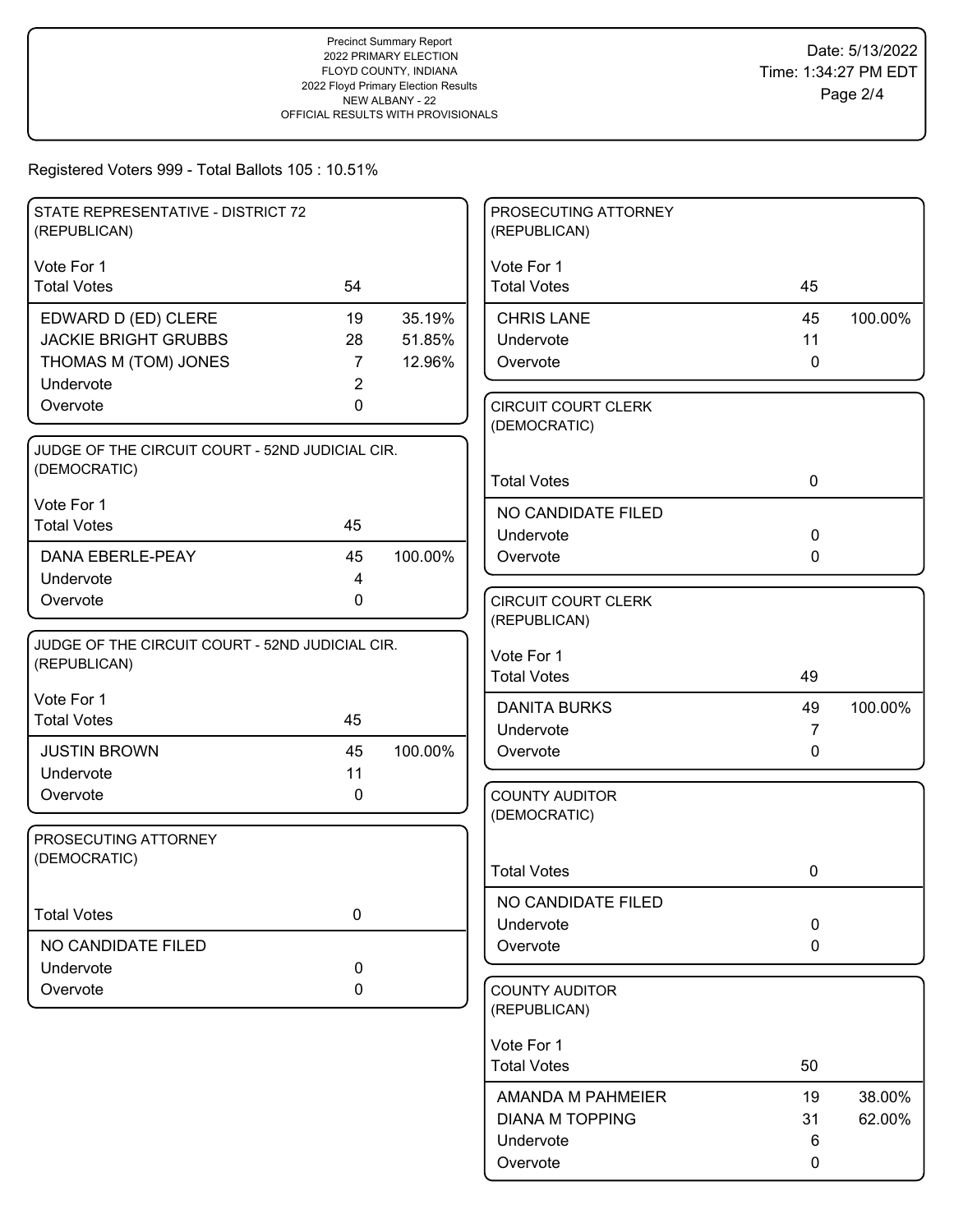## Registered Voters 999 - Total Ballots 105 : 10.51%

| <b>COUNTY SHERIFF</b><br>(DEMOCRATIC) |           |         | COUNTY COMMISSIONER - DISTRICT 1<br>(DEMOCRATIC)   |    |         |
|---------------------------------------|-----------|---------|----------------------------------------------------|----|---------|
| Vote For 1                            |           |         | Vote For 1                                         |    |         |
| <b>Total Votes</b>                    | 45        |         | <b>Total Votes</b>                                 | 45 |         |
| DARRELL W MILLS                       | 45        | 100.00% | <b>TYLER P GAINES</b>                              | 25 | 55.56%  |
| Undervote                             | 4         |         | <b>CHUCK SIMONS</b>                                | 20 | 44.44%  |
| Overvote                              | 0         |         | Undervote                                          | 4  |         |
|                                       |           |         | Overvote                                           | 0  |         |
| <b>COUNTY SHERIFF</b>                 |           |         |                                                    |    |         |
| (REPUBLICAN)                          |           |         | <b>COUNTY COMMISSIONER - DISTRICT 1</b>            |    |         |
| Vote For 1                            |           |         | (REPUBLICAN)                                       |    |         |
| <b>Total Votes</b>                    | 53        |         | Vote For 1                                         |    |         |
| <b>STEVE BUSH</b>                     | 32        | 60.38%  | <b>Total Votes</b>                                 | 52 |         |
| <b>SAM SARKISIAN</b>                  | 21        | 39.62%  | <b>SHAWN CARRUTHERS</b>                            | 14 | 26.92%  |
| Undervote                             | 3         |         | AL KNABLE                                          | 38 | 73.08%  |
| Overvote                              | 0         |         | Undervote                                          | 4  |         |
|                                       |           |         | Overvote                                           | 0  |         |
| <b>COUNTY ASSESSOR</b>                |           |         |                                                    |    |         |
| (DEMOCRATIC)                          |           |         | <b>COUNTY COUNCIL MEMBER - DISTRICT 2</b>          |    |         |
|                                       |           |         | (DEMOCRATIC)                                       |    |         |
| Vote For 1<br><b>Total Votes</b>      | 44        |         |                                                    |    |         |
|                                       |           |         | Vote For 1<br><b>Total Votes</b>                   | 45 |         |
| PATRICIA TRISH BADGER                 | 44        | 100.00% |                                                    |    |         |
| -BYRD                                 |           |         | <b>DANIEL HARRIS</b>                               | 45 | 100.00% |
| Undervote                             | 5         |         | Undervote                                          | 4  |         |
| Overvote                              | 0         |         | Overvote                                           | 0  |         |
| <b>COUNTY ASSESSOR</b>                |           |         |                                                    |    |         |
| (REPUBLICAN)                          |           |         | COUNTY COUNCIL MEMBER - DISTRICT 2<br>(REPUBLICAN) |    |         |
|                                       |           |         |                                                    |    |         |
| Vote For 1                            |           |         | Vote For 1                                         |    |         |
| <b>Total Votes</b>                    | 45        |         | <b>Total Votes</b>                                 | 51 |         |
| <b>CHRIS DONES</b>                    | $\bf 8$   | 17.78%  | <b>JIM FREIBERGER</b>                              | 36 | 70.59%  |
| <b>JAMES W SINKS</b>                  | 12        | 26.67%  | <b>ADAM ROBERTS</b>                                | 15 | 29.41%  |
| <b>TERRY L WATSON</b>                 | 25        | 55.56%  | Undervote                                          | 5  |         |
| Undervote                             | 11        |         | Overvote                                           | 0  |         |
| Overvote                              | $\pmb{0}$ |         |                                                    |    |         |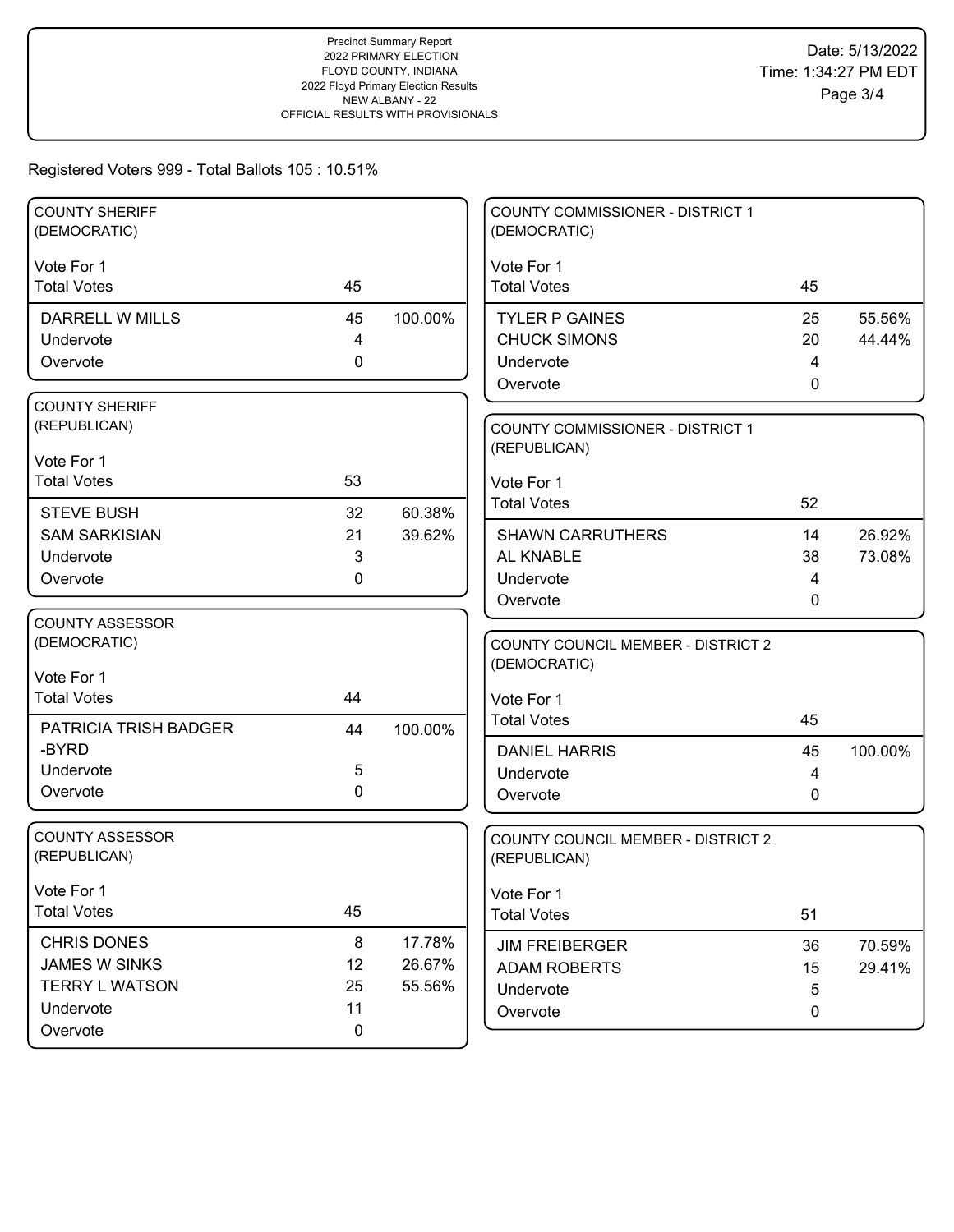## Registered Voters 999 - Total Ballots 105 : 10.51%

| NEW ALBANY TWP. TRUSTEE<br>(DEMOCRATIC)      |                  |         | REP STATE CONVENTION DELEGATE - FLOYD CO., AT LARGE<br>(REPUBLICAN) |     |        |
|----------------------------------------------|------------------|---------|---------------------------------------------------------------------|-----|--------|
| Vote For 1                                   |                  |         | Vote For 10                                                         |     |        |
| <b>Total Votes</b>                           | 44               |         | <b>Total Votes</b>                                                  | 279 |        |
| <b>DAVID BREWER</b>                          | 44               | 100.00% | DALE M BAGSHAW                                                      | 25  | 8.96%  |
| Undervote                                    | 5                |         | <b>SHARON G BAGSHAW</b>                                             | 21  | 7.53%  |
| Overvote                                     | $\pmb{0}$        |         | <b>SHAWN CARRUTHERS</b>                                             | 21  | 7.53%  |
|                                              |                  |         | EDWARD D (ED) CLERE                                                 | 31  | 11.11% |
| NEW ALBANY TWP. TRUSTEE                      |                  |         | <b>DOUG DRAKE</b>                                                   | 20  | 7.17%  |
| (REPUBLICAN)                                 |                  |         | <b>LOIS HERTOG</b>                                                  | 22  | 7.89%  |
|                                              |                  |         | <b>JAMES A KANNING</b>                                              | 18  | 6.45%  |
| Vote For 1<br><b>Total Votes</b>             | 45               |         | <b>ANNIE KIRCHNER</b>                                               | 23  | 8.24%  |
|                                              |                  |         | <b>MATT MILLIES</b>                                                 | 18  | 6.45%  |
| <b>D M BAGSHAW</b>                           | 45               | 100.00% | <b>LINDA K MOHNEY</b>                                               | 19  | 6.81%  |
| Undervote                                    | 11               |         | <b>CARL PEARCY</b>                                                  | 15  | 5.38%  |
| Overvote                                     | 0                |         | ROY SCOTT                                                           | 17  | 6.09%  |
|                                              |                  |         | ANDREW B TAKAMI                                                     | 11  | 3.94%  |
| NEW ALBANY TWP. BOARD MEMBER                 |                  |         | <b>JOSH JT TURNER</b>                                               | 18  | 6.45%  |
| (DEMOCRATIC)                                 |                  |         | Undervote                                                           | 281 |        |
| Vote For 3                                   |                  |         | Overvote                                                            | 0   |        |
| <b>Total Votes</b>                           | 122              |         |                                                                     |     |        |
|                                              |                  |         |                                                                     |     |        |
| <b>STEVEN WILLIAM BONIFER</b>                | 34               | 27.87%  |                                                                     |     |        |
| <b>RICK COCHRAN</b>                          | 39               | 31.97%  |                                                                     |     |        |
| <b>MAX GOSMAN</b>                            | 22               | 18.03%  |                                                                     |     |        |
| <b>CEDDRIKA L PORTER</b>                     | 27               | 22.13%  |                                                                     |     |        |
| Undervote                                    | 25               |         |                                                                     |     |        |
| Overvote                                     | $\mathbf 0$      |         |                                                                     |     |        |
| NEW ALBANY TWP. BOARD MEMBER<br>(REPUBLICAN) |                  |         |                                                                     |     |        |
| Vote For 3                                   |                  |         |                                                                     |     |        |
| <b>Total Votes</b>                           | 98               |         |                                                                     |     |        |
| <b>ANN CARRUTHERS</b>                        | 32               | 32.65%  |                                                                     |     |        |
| <b>BOB HORNUNG</b>                           | 40               | 40.82%  |                                                                     |     |        |
| <b>VICTORIA SANCHEZ</b>                      | 26               | 26.53%  |                                                                     |     |        |
| Undervote                                    | 70               |         |                                                                     |     |        |
| Overvote                                     | $\boldsymbol{0}$ |         |                                                                     |     |        |
|                                              |                  |         |                                                                     |     |        |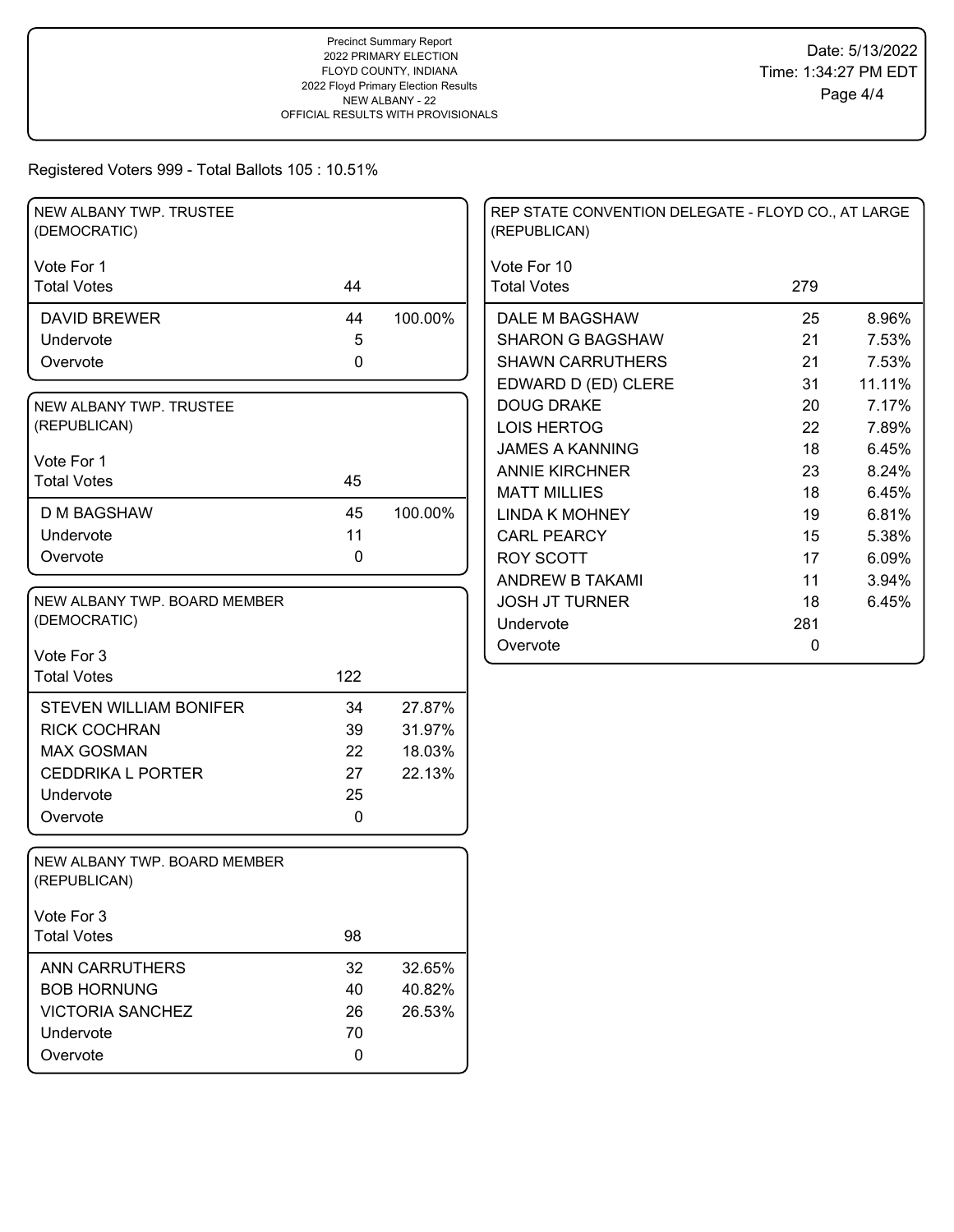| Party Distribution                                          |             |         | UNITED STATES REPRESENTATIVE - 9TH DISTRICT<br>(REPUBLICAN) |              |         |
|-------------------------------------------------------------|-------------|---------|-------------------------------------------------------------|--------------|---------|
|                                                             |             |         | Vote For 1                                                  |              |         |
| <b>Total Ballots</b>                                        | 120         |         | <b>Total Votes</b>                                          | 57           |         |
| <b>DEMOCRATIC</b>                                           | 58          | 48.33%  | <b>JIM BAKER</b>                                            | 1            | 1.75%   |
| <b>REPUBLICAN</b>                                           | 62          | 51.67%  | <b>STU BARNES-ISRAEL</b>                                    | 4            | 7.02%   |
|                                                             |             |         | J MICHAEL DAVISSON                                          | 1            | 1.75%   |
| UNITED STATES SENATOR                                       |             |         | <b>DAN HEIWIG</b>                                           | 1            | 1.75%   |
| (DEMOCRATIC)                                                |             |         | <b>ERIN HOUCHIN</b>                                         | 22           | 38.60%  |
| Vote For 1                                                  |             |         | <b>D ERIC SCHANSBERG</b>                                    | 2            | 3.51%   |
| <b>Total Votes</b>                                          | 49          |         | <b>MIKE SODREL</b>                                          | 25           | 43.86%  |
|                                                             |             |         | <b>BILL J THOMAS</b>                                        | $\mathbf{0}$ | 0%      |
| THOMAS M MCDERMOTT JR                                       | 49          | 100.00% | <b>BRIAN TIBBS</b>                                          | 1            | 1.75%   |
| Undervote                                                   | 9           |         | Undervote                                                   | 5            |         |
| Overvote                                                    | 0           |         | Overvote                                                    | 0            |         |
| UNITED STATES SENATOR<br>(REPUBLICAN)                       |             |         | STATE SENATOR - DISTRICT 47<br>(DEMOCRATIC)                 |              |         |
| Vote For 1                                                  |             |         |                                                             |              |         |
| <b>Total Votes</b>                                          | 48          |         | <b>Total Votes</b>                                          | $\mathbf 0$  |         |
| <b>TODD YOUNG</b>                                           | 48          | 100.00% | NO CANDIDATE FILED                                          |              |         |
| Undervote                                                   | 14          |         | Undervote                                                   | 0            |         |
| Overvote                                                    | 0           |         | Overvote                                                    | 0            |         |
| UNITED STATES REPRESENTATIVE - 9TH DISTRICT<br>(DEMOCRATIC) |             |         | STATE SENATOR - DISTRICT 47<br>(REPUBLICAN)                 |              |         |
| Vote For 1                                                  |             |         | Vote For 1                                                  |              |         |
| <b>Total Votes</b>                                          | 49          |         | <b>Total Votes</b>                                          | 54           |         |
| <b>ISAK ASARE</b>                                           | 9           | 18.37%  | <b>KEVIN BOEHNLEIN</b>                                      | 29           | 53.70%  |
| <b>D LIAM DORRIS</b>                                        | 11          | 22.45%  | <b>GARY BYRNE</b>                                           | 25           | 46.30%  |
| <b>MATTHEW FYFE</b>                                         | 29          | 59.18%  | Undervote                                                   | 8            |         |
| Undervote                                                   | 9           |         | Overvote                                                    | 0            |         |
| Overvote                                                    | $\mathbf 0$ |         |                                                             |              |         |
|                                                             |             |         | STATE REPRESENTATIVE - DISTRICT 72<br>(DEMOCRATIC)          |              |         |
|                                                             |             |         | Vote For 1                                                  |              |         |
|                                                             |             |         | <b>Total Votes</b>                                          | 53           |         |
|                                                             |             |         | <b>KEIL L ROARK</b>                                         | 53           | 100.00% |
|                                                             |             |         | Undervote                                                   | 5            |         |
|                                                             |             |         | Overvote                                                    | 0            |         |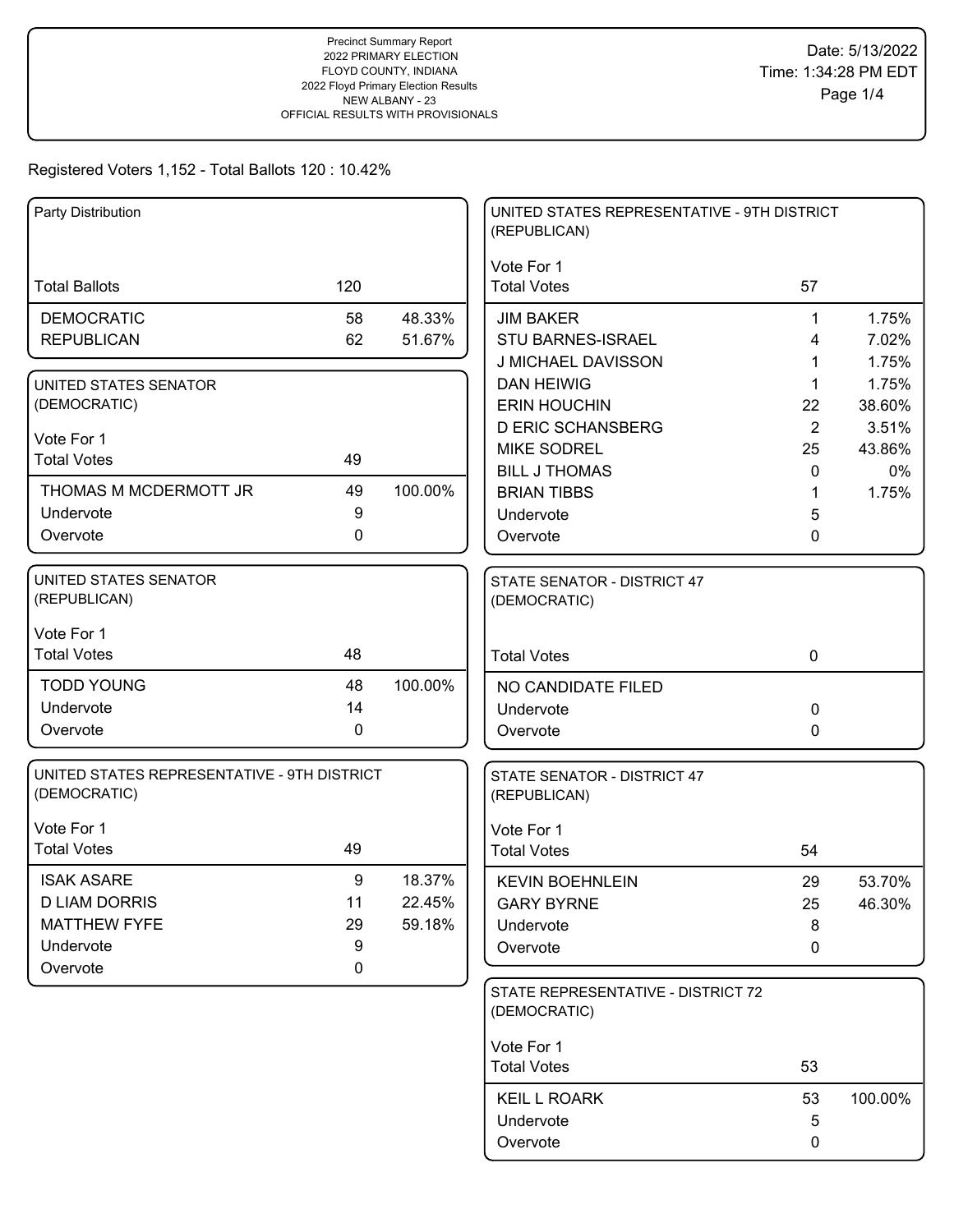| STATE REPRESENTATIVE - DISTRICT 72<br>(REPUBLICAN)              |                |         | PROSECUTING ATTORNEY<br>(REPUBLICAN)       |             |         |
|-----------------------------------------------------------------|----------------|---------|--------------------------------------------|-------------|---------|
| Vote For 1                                                      |                |         | Vote For 1                                 |             |         |
| <b>Total Votes</b>                                              | 60             |         | <b>Total Votes</b>                         | 44          |         |
| EDWARD D (ED) CLERE                                             | 35             | 58.33%  | <b>CHRIS LANE</b>                          | 44          | 100.00% |
| <b>JACKIE BRIGHT GRUBBS</b>                                     | 23             | 38.33%  | Undervote                                  | 18          |         |
| THOMAS M (TOM) JONES                                            | 2              | 3.33%   | Overvote                                   | $\mathbf 0$ |         |
| Undervote                                                       | $\overline{2}$ |         |                                            |             |         |
| Overvote                                                        | 0              |         | <b>CIRCUIT COURT CLERK</b><br>(DEMOCRATIC) |             |         |
| JUDGE OF THE CIRCUIT COURT - 52ND JUDICIAL CIR.                 |                |         |                                            |             |         |
| (DEMOCRATIC)                                                    |                |         | <b>Total Votes</b>                         | $\mathbf 0$ |         |
| Vote For 1                                                      |                |         | NO CANDIDATE FILED                         |             |         |
| <b>Total Votes</b>                                              | 51             |         | Undervote                                  | $\mathbf 0$ |         |
| <b>DANA EBERLE-PEAY</b>                                         | 51             | 100.00% | Overvote                                   | 0           |         |
| Undervote                                                       | $\overline{7}$ |         |                                            |             |         |
| Overvote                                                        | 0              |         | <b>CIRCUIT COURT CLERK</b>                 |             |         |
|                                                                 |                |         | (REPUBLICAN)                               |             |         |
| JUDGE OF THE CIRCUIT COURT - 52ND JUDICIAL CIR.<br>(REPUBLICAN) |                |         | Vote For 1                                 |             |         |
|                                                                 |                |         | <b>Total Votes</b>                         | 48          |         |
| Vote For 1                                                      |                |         | <b>DANITA BURKS</b>                        | 48          | 100.00% |
| <b>Total Votes</b>                                              | 52             |         | Undervote                                  | 14          |         |
| <b>JUSTIN BROWN</b>                                             | 52             | 100.00% | Overvote                                   | $\mathbf 0$ |         |
| Undervote                                                       | 10             |         |                                            |             |         |
| Overvote                                                        | 0              |         | <b>COUNTY AUDITOR</b>                      |             |         |
|                                                                 |                |         | (DEMOCRATIC)                               |             |         |
| PROSECUTING ATTORNEY<br>(DEMOCRATIC)                            |                |         |                                            |             |         |
|                                                                 |                |         | <b>Total Votes</b>                         | 0           |         |
|                                                                 |                |         | NO CANDIDATE FILED                         |             |         |
| <b>Total Votes</b>                                              | $\pmb{0}$      |         | Undervote                                  | $\mathbf 0$ |         |
| NO CANDIDATE FILED                                              |                |         | Overvote                                   | $\mathbf 0$ |         |
| Undervote                                                       | 0              |         |                                            |             |         |
| Overvote                                                        | 0              |         | <b>COUNTY AUDITOR</b><br>(REPUBLICAN)      |             |         |
|                                                                 |                |         | Vote For 1                                 |             |         |
|                                                                 |                |         | <b>Total Votes</b>                         | 53          |         |
|                                                                 |                |         | AMANDA M PAHMEIER                          | 24          | 45.28%  |
|                                                                 |                |         | <b>DIANA M TOPPING</b>                     | 29          | 54.72%  |
|                                                                 |                |         | Undervote                                  | 9           |         |
|                                                                 |                |         | Overvote                                   | 0           |         |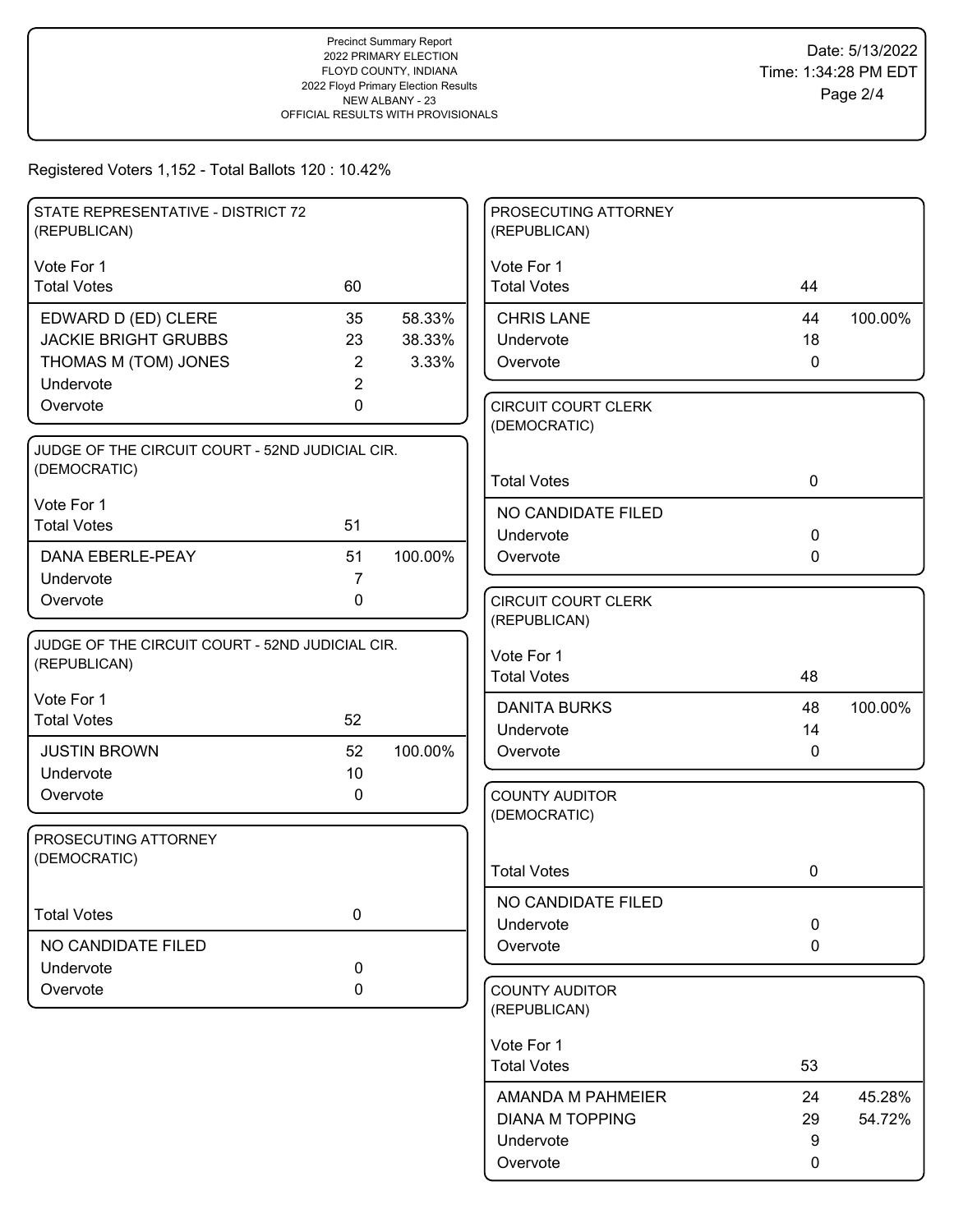| <b>COUNTY SHERIFF</b><br>(DEMOCRATIC)                                                        |                                     |                            | <b>COUNTY COMMISSIONER - DISTRICT 1</b><br>(DEMOCRATIC)                                       |                                    |                  |
|----------------------------------------------------------------------------------------------|-------------------------------------|----------------------------|-----------------------------------------------------------------------------------------------|------------------------------------|------------------|
| Vote For 1<br><b>Total Votes</b>                                                             | 52                                  |                            | Vote For 1<br><b>Total Votes</b>                                                              | 48                                 |                  |
| <b>DARRELL W MILLS</b><br>Undervote<br>Overvote                                              | 52<br>6<br>0                        | 100.00%                    | <b>TYLER P GAINES</b><br><b>CHUCK SIMONS</b><br>Undervote<br>Overvote                         | 29<br>19<br>10<br>0                | 60.42%<br>39.58% |
| <b>COUNTY SHERIFF</b><br>(REPUBLICAN)<br>Vote For 1<br><b>Total Votes</b>                    | 61                                  |                            | <b>COUNTY COMMISSIONER - DISTRICT 1</b><br>(REPUBLICAN)<br>Vote For 1                         |                                    |                  |
| <b>STEVE BUSH</b><br><b>SAM SARKISIAN</b><br>Undervote<br>Overvote                           | 26<br>35<br>1<br>0                  | 42.62%<br>57.38%           | <b>Total Votes</b><br><b>SHAWN CARRUTHERS</b><br>AL KNABLE<br>Undervote<br>Overvote           | 60<br>24<br>36<br>2<br>$\mathbf 0$ | 40.00%<br>60.00% |
| <b>COUNTY ASSESSOR</b><br>(DEMOCRATIC)<br>Vote For 1<br><b>Total Votes</b>                   | 46                                  |                            | <b>COUNTY COUNCIL MEMBER - DISTRICT 1</b><br>(DEMOCRATIC)<br>Vote For 1<br><b>Total Votes</b> | 50                                 |                  |
| <b>PATRICIA TRISH BADGER</b><br>-BYRD<br>Undervote<br>Overvote                               | 46<br>12<br>0                       | 100.00%                    | <b>TONY TORAN</b><br>Undervote<br>Overvote                                                    | 50<br>8<br>0                       | 100.00%          |
| <b>COUNTY ASSESSOR</b><br>(REPUBLICAN)                                                       |                                     |                            | COUNTY COUNCIL MEMBER - DISTRICT 1<br>(REPUBLICAN)                                            |                                    |                  |
| Vote For 1<br><b>Total Votes</b>                                                             | 51                                  |                            | Vote For 1<br><b>Total Votes</b>                                                              | 48                                 |                  |
| <b>CHRIS DONES</b><br><b>JAMES W SINKS</b><br><b>TERRY L WATSON</b><br>Undervote<br>Overvote | 11<br>15<br>25<br>11<br>$\mathbf 0$ | 21.57%<br>29.41%<br>49.02% | <b>CHARLIE MOON</b><br>Undervote<br>Overvote                                                  | 48<br>14<br>$\mathbf 0$            | 100.00%          |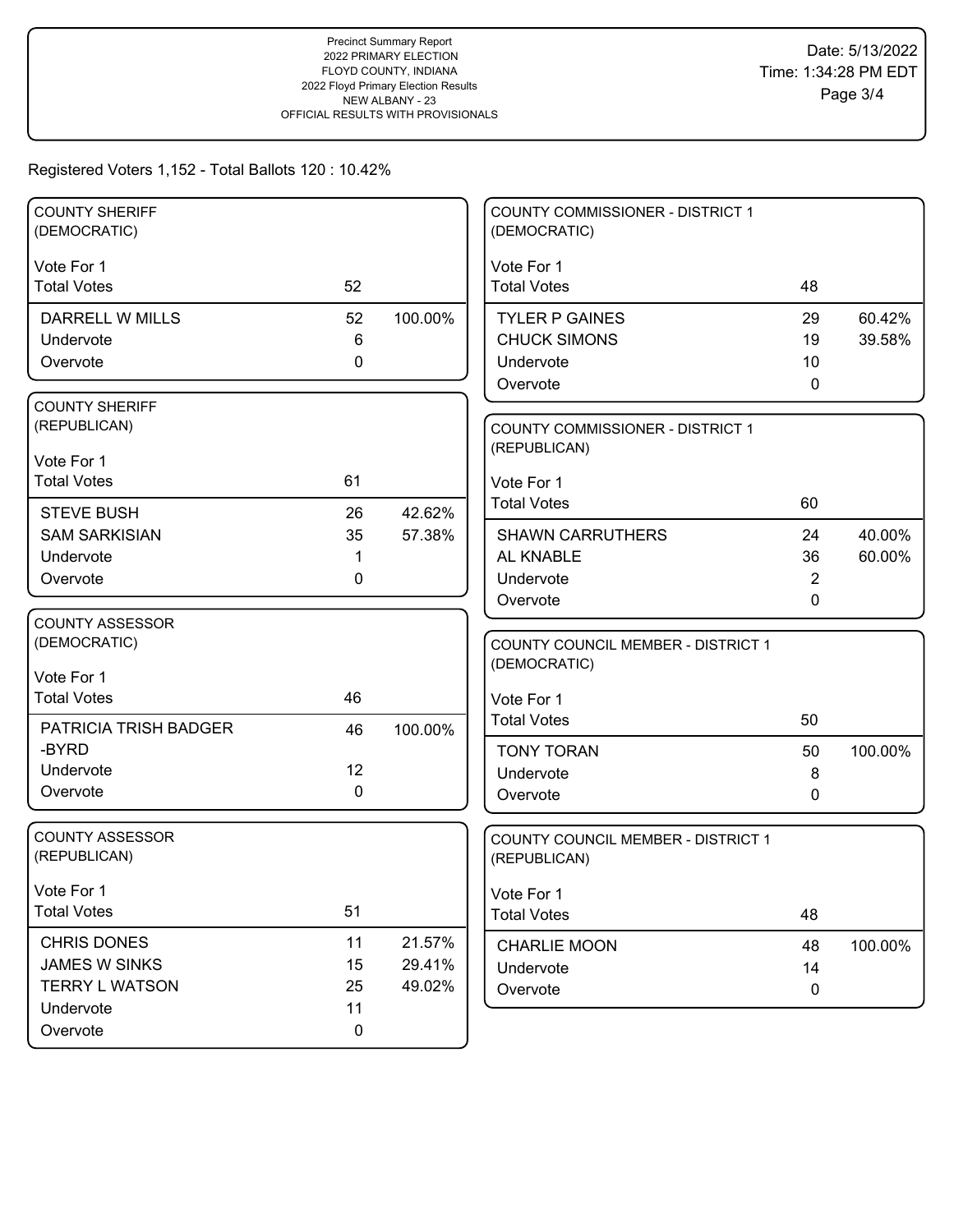| Vote For 1<br>Vote For 10<br>50<br>286<br><b>Total Votes</b><br><b>Total Votes</b><br>100.00%<br><b>DAVID BREWER</b><br>50<br>DALE M BAGSHAW<br>28<br>8<br><b>SHARON G BAGSHAW</b><br>20<br>Undervote<br>0<br><b>SHAWN CARRUTHERS</b><br>30<br>Overvote<br>EDWARD D (ED) CLERE<br>36 | NEW ALBANY TWP. TRUSTEE<br>(DEMOCRATIC) |  | REP STATE CONVENTION DELEGATE - FLOYD CO., AT LARGE<br>(REPUBLICAN) |    |        |
|--------------------------------------------------------------------------------------------------------------------------------------------------------------------------------------------------------------------------------------------------------------------------------------|-----------------------------------------|--|---------------------------------------------------------------------|----|--------|
|                                                                                                                                                                                                                                                                                      |                                         |  |                                                                     |    |        |
|                                                                                                                                                                                                                                                                                      |                                         |  |                                                                     |    | 9.79%  |
|                                                                                                                                                                                                                                                                                      |                                         |  |                                                                     |    | 6.99%  |
|                                                                                                                                                                                                                                                                                      |                                         |  |                                                                     |    | 10.49% |
|                                                                                                                                                                                                                                                                                      |                                         |  |                                                                     |    | 12.59% |
|                                                                                                                                                                                                                                                                                      | NEW ALBANY TWP. TRUSTEE                 |  | <b>DOUG DRAKE</b>                                                   | 18 | 6.29%  |
| (REPUBLICAN)<br><b>LOIS HERTOG</b><br>16                                                                                                                                                                                                                                             |                                         |  |                                                                     |    | 5.59%  |
| <b>JAMES A KANNING</b><br>17                                                                                                                                                                                                                                                         |                                         |  |                                                                     |    | 5.94%  |
| Vote For 1<br><b>ANNIE KIRCHNER</b><br>21<br><b>Total Votes</b><br>46                                                                                                                                                                                                                |                                         |  |                                                                     |    | 7.34%  |
| <b>MATT MILLIES</b><br>14                                                                                                                                                                                                                                                            |                                         |  |                                                                     |    | 4.90%  |
| 46<br>100.00%<br><b>D M BAGSHAW</b><br><b>LINDA K MOHNEY</b><br>15                                                                                                                                                                                                                   |                                         |  |                                                                     |    | 5.24%  |
| 16<br>Undervote<br><b>CARL PEARCY</b><br>24                                                                                                                                                                                                                                          |                                         |  |                                                                     |    | 8.39%  |
| 0<br>Overvote<br><b>ROY SCOTT</b><br>10                                                                                                                                                                                                                                              |                                         |  |                                                                     |    | 3.50%  |
| ANDREW B TAKAMI<br>11                                                                                                                                                                                                                                                                |                                         |  |                                                                     |    | 3.85%  |
| NEW ALBANY TWP. BOARD MEMBER<br><b>JOSH JT TURNER</b><br>26                                                                                                                                                                                                                          |                                         |  |                                                                     |    | 9.09%  |
| (DEMOCRATIC)<br>334<br>Undervote                                                                                                                                                                                                                                                     |                                         |  |                                                                     |    |        |
| Overvote<br>0<br>Vote For 3                                                                                                                                                                                                                                                          |                                         |  |                                                                     |    |        |
| 113<br><b>Total Votes</b>                                                                                                                                                                                                                                                            |                                         |  |                                                                     |    |        |
|                                                                                                                                                                                                                                                                                      |                                         |  |                                                                     |    |        |
| 28<br>24.78%<br><b>STEVEN WILLIAM BONIFER</b>                                                                                                                                                                                                                                        |                                         |  |                                                                     |    |        |
| 38<br><b>RICK COCHRAN</b><br>33.63%                                                                                                                                                                                                                                                  |                                         |  |                                                                     |    |        |
| <b>MAX GOSMAN</b><br>22<br>19.47%                                                                                                                                                                                                                                                    |                                         |  |                                                                     |    |        |
| 25<br>22.12%<br><b>CEDDRIKA L PORTER</b>                                                                                                                                                                                                                                             |                                         |  |                                                                     |    |        |
| 61<br>Undervote                                                                                                                                                                                                                                                                      |                                         |  |                                                                     |    |        |
| 0<br>Overvote                                                                                                                                                                                                                                                                        |                                         |  |                                                                     |    |        |
| NEW ALBANY TWP. BOARD MEMBER<br>(REPUBLICAN)                                                                                                                                                                                                                                         |                                         |  |                                                                     |    |        |
| Vote For 3                                                                                                                                                                                                                                                                           |                                         |  |                                                                     |    |        |
| <b>Total Votes</b><br>85                                                                                                                                                                                                                                                             |                                         |  |                                                                     |    |        |
| 27<br><b>ANN CARRUTHERS</b><br>31.76%                                                                                                                                                                                                                                                |                                         |  |                                                                     |    |        |
| <b>BOB HORNUNG</b><br>36<br>42.35%                                                                                                                                                                                                                                                   |                                         |  |                                                                     |    |        |
| <b>VICTORIA SANCHEZ</b><br>22<br>25.88%                                                                                                                                                                                                                                              |                                         |  |                                                                     |    |        |
| 101<br>Undervote                                                                                                                                                                                                                                                                     |                                         |  |                                                                     |    |        |
| Overvote<br>0                                                                                                                                                                                                                                                                        |                                         |  |                                                                     |    |        |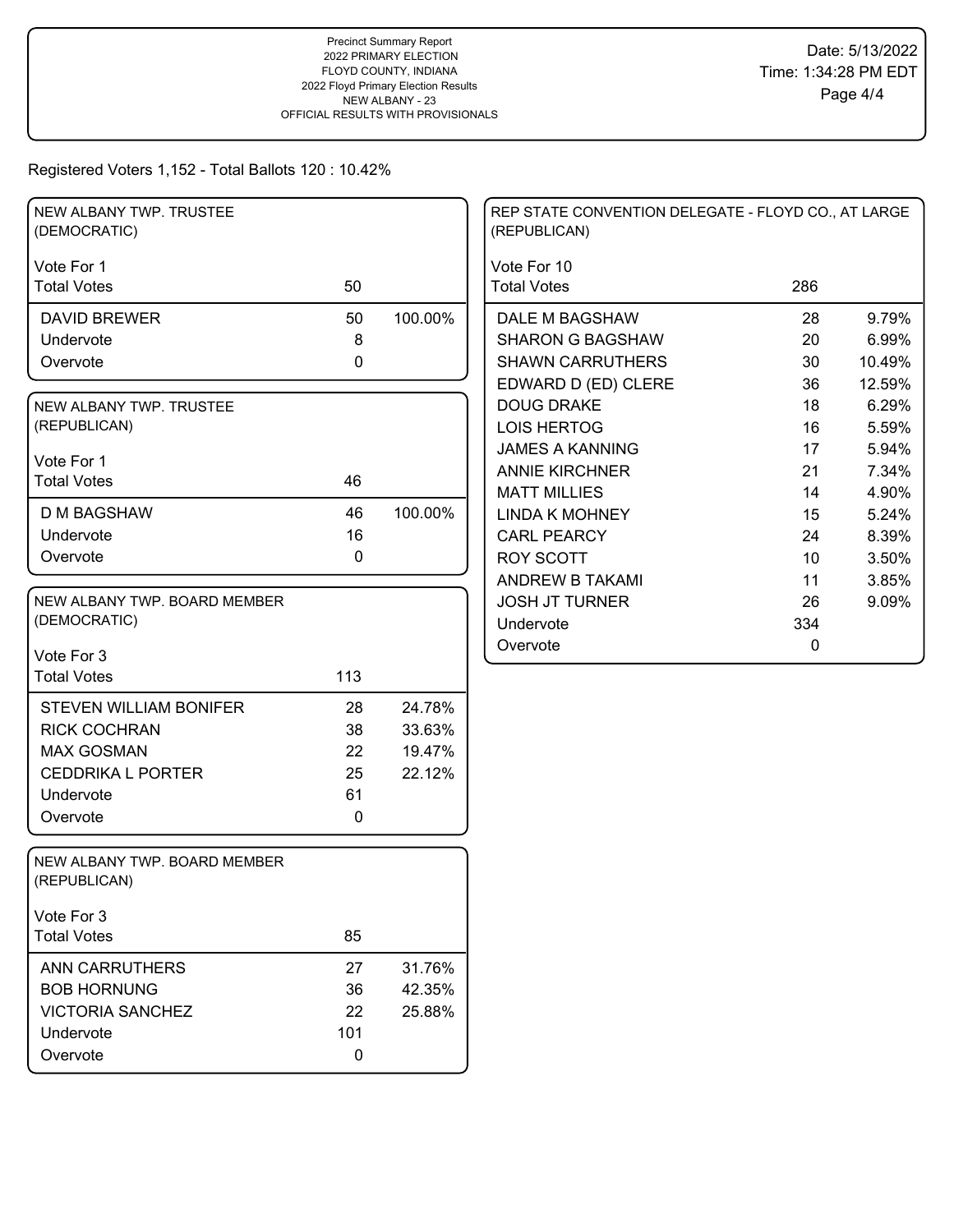| Party Distribution                                          |    |         | UNITED STATES REPRESENTATIVE - 9TH DISTRICT<br>(REPUBLICAN) |                |         |
|-------------------------------------------------------------|----|---------|-------------------------------------------------------------|----------------|---------|
| <b>Total Ballots</b>                                        | 72 |         | Vote For 1<br><b>Total Votes</b>                            | 40             |         |
|                                                             |    |         |                                                             |                |         |
| <b>DEMOCRATIC</b>                                           | 29 | 40.28%  | <b>JIM BAKER</b>                                            | 3              | 7.50%   |
| <b>REPUBLICAN</b>                                           | 43 | 59.72%  | <b>STU BARNES-ISRAEL</b>                                    | 6              | 15.00%  |
|                                                             |    |         | J MICHAEL DAVISSON                                          | 0              | 0%      |
| UNITED STATES SENATOR                                       |    |         | <b>DAN HEIWIG</b>                                           | $\overline{2}$ | 5.00%   |
| (DEMOCRATIC)                                                |    |         | <b>ERIN HOUCHIN</b>                                         | 12             | 30.00%  |
| Vote For 1                                                  |    |         | <b>D ERIC SCHANSBERG</b>                                    | 2              | 5.00%   |
| <b>Total Votes</b>                                          | 24 |         | <b>MIKE SODREL</b>                                          | 14             | 35.00%  |
|                                                             |    |         | <b>BILL J THOMAS</b>                                        | $\mathbf 1$    | 2.50%   |
| THOMAS M MCDERMOTT JR                                       | 24 | 100.00% | <b>BRIAN TIBBS</b>                                          | 0              | 0%      |
| Undervote                                                   | 5  |         | Undervote                                                   | 3              |         |
| Overvote                                                    | 0  |         | Overvote                                                    | 0              |         |
| UNITED STATES SENATOR                                       |    |         | STATE SENATOR - DISTRICT 47                                 |                |         |
| (REPUBLICAN)                                                |    |         | (DEMOCRATIC)                                                |                |         |
| Vote For 1                                                  |    |         |                                                             |                |         |
| <b>Total Votes</b>                                          | 34 |         | <b>Total Votes</b>                                          | $\mathbf 0$    |         |
| <b>TODD YOUNG</b>                                           | 34 | 100.00% | NO CANDIDATE FILED                                          |                |         |
| Undervote                                                   | 9  |         | Undervote                                                   | 0              |         |
| Overvote                                                    | 0  |         | Overvote                                                    | 0              |         |
|                                                             |    |         |                                                             |                |         |
| UNITED STATES REPRESENTATIVE - 9TH DISTRICT<br>(DEMOCRATIC) |    |         | STATE SENATOR - DISTRICT 47<br>(REPUBLICAN)                 |                |         |
| Vote For 1                                                  |    |         | Vote For 1                                                  |                |         |
| <b>Total Votes</b>                                          | 20 |         | <b>Total Votes</b>                                          | 42             |         |
| <b>ISAK ASARE</b>                                           | 5  | 25.00%  | <b>KEVIN BOEHNLEIN</b>                                      | 19             | 45.24%  |
| <b>D LIAM DORRIS</b>                                        | 7  | 35.00%  | <b>GARY BYRNE</b>                                           | 23             | 54.76%  |
| <b>MATTHEW FYFE</b>                                         | 8  | 40.00%  | Undervote                                                   | 1              |         |
| Undervote                                                   | 9  |         | Overvote                                                    | 0              |         |
| Overvote                                                    | 0  |         |                                                             |                |         |
|                                                             |    |         | STATE REPRESENTATIVE - DISTRICT 72<br>(DEMOCRATIC)          |                |         |
|                                                             |    |         |                                                             |                |         |
|                                                             |    |         | Vote For 1<br><b>Total Votes</b>                            | 25             |         |
|                                                             |    |         |                                                             |                |         |
|                                                             |    |         | <b>KEIL L ROARK</b>                                         | 25             | 100.00% |
|                                                             |    |         | Undervote                                                   | 4              |         |
|                                                             |    |         | Overvote                                                    | 0              |         |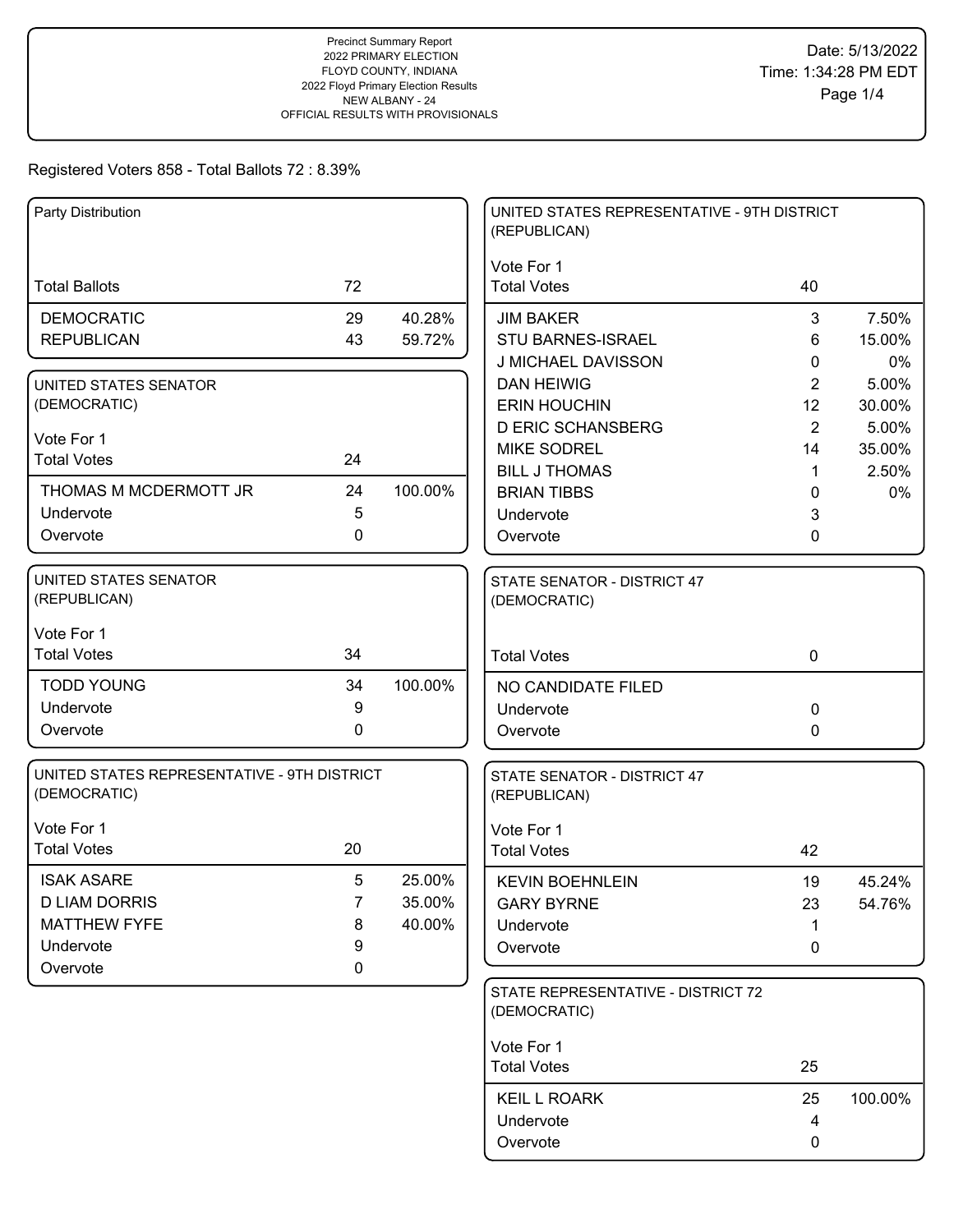| STATE REPRESENTATIVE - DISTRICT 72<br>(REPUBLICAN)              |             |         | PROSECUTING ATTORNEY<br>(REPUBLICAN)  |              |         |
|-----------------------------------------------------------------|-------------|---------|---------------------------------------|--------------|---------|
| Vote For 1                                                      |             |         | Vote For 1                            |              |         |
| <b>Total Votes</b>                                              | 42          |         | <b>Total Votes</b>                    | 39           |         |
| EDWARD D (ED) CLERE                                             | 10          | 23.81%  | <b>CHRIS LANE</b>                     | 39           | 100.00% |
| <b>JACKIE BRIGHT GRUBBS</b>                                     | 24          | 57.14%  | Undervote                             | 4            |         |
| THOMAS M (TOM) JONES                                            | 8           | 19.05%  | Overvote                              | $\mathbf{0}$ |         |
| Undervote<br>Overvote                                           | 0           |         | <b>CIRCUIT COURT CLERK</b>            |              |         |
|                                                                 |             |         | (DEMOCRATIC)                          |              |         |
| JUDGE OF THE CIRCUIT COURT - 52ND JUDICIAL CIR.                 |             |         |                                       |              |         |
| (DEMOCRATIC)                                                    |             |         | <b>Total Votes</b>                    | 0            |         |
| Vote For 1                                                      |             |         | NO CANDIDATE FILED                    |              |         |
| <b>Total Votes</b>                                              | 26          |         | Undervote                             | $\mathbf 0$  |         |
| DANA EBERLE-PEAY                                                | 26          | 100.00% | Overvote                              | 0            |         |
| Undervote                                                       | 3           |         |                                       |              |         |
| Overvote                                                        | $\mathbf 0$ |         | <b>CIRCUIT COURT CLERK</b>            |              |         |
|                                                                 |             |         | (REPUBLICAN)                          |              |         |
| JUDGE OF THE CIRCUIT COURT - 52ND JUDICIAL CIR.<br>(REPUBLICAN) |             |         | Vote For 1                            |              |         |
|                                                                 |             |         | <b>Total Votes</b>                    | 38           |         |
| Vote For 1                                                      |             |         | <b>DANITA BURKS</b>                   | 38           | 100.00% |
| <b>Total Votes</b>                                              | 38          |         | Undervote                             | 5            |         |
| <b>JUSTIN BROWN</b>                                             | 38          | 100.00% | Overvote                              | $\mathbf{0}$ |         |
| Undervote                                                       | 5           |         |                                       |              |         |
| Overvote                                                        | 0           |         | <b>COUNTY AUDITOR</b><br>(DEMOCRATIC) |              |         |
| PROSECUTING ATTORNEY                                            |             |         |                                       |              |         |
| (DEMOCRATIC)                                                    |             |         |                                       |              |         |
|                                                                 |             |         | <b>Total Votes</b>                    | 0            |         |
| <b>Total Votes</b>                                              | $\pmb{0}$   |         | NO CANDIDATE FILED                    |              |         |
|                                                                 |             |         | Undervote                             | $\mathbf 0$  |         |
| NO CANDIDATE FILED<br>Undervote                                 | $\mathbf 0$ |         | Overvote                              | 0            |         |
| Overvote                                                        | 0           |         | <b>COUNTY AUDITOR</b>                 |              |         |
|                                                                 |             |         | (REPUBLICAN)                          |              |         |
|                                                                 |             |         | Vote For 1                            |              |         |
|                                                                 |             |         | <b>Total Votes</b>                    | 40           |         |
|                                                                 |             |         | AMANDA M PAHMEIER                     | 17           | 42.50%  |
|                                                                 |             |         | <b>DIANA M TOPPING</b>                | 23           | 57.50%  |
|                                                                 |             |         | Undervote                             | 3            |         |
|                                                                 |             |         | Overvote                              | 0            |         |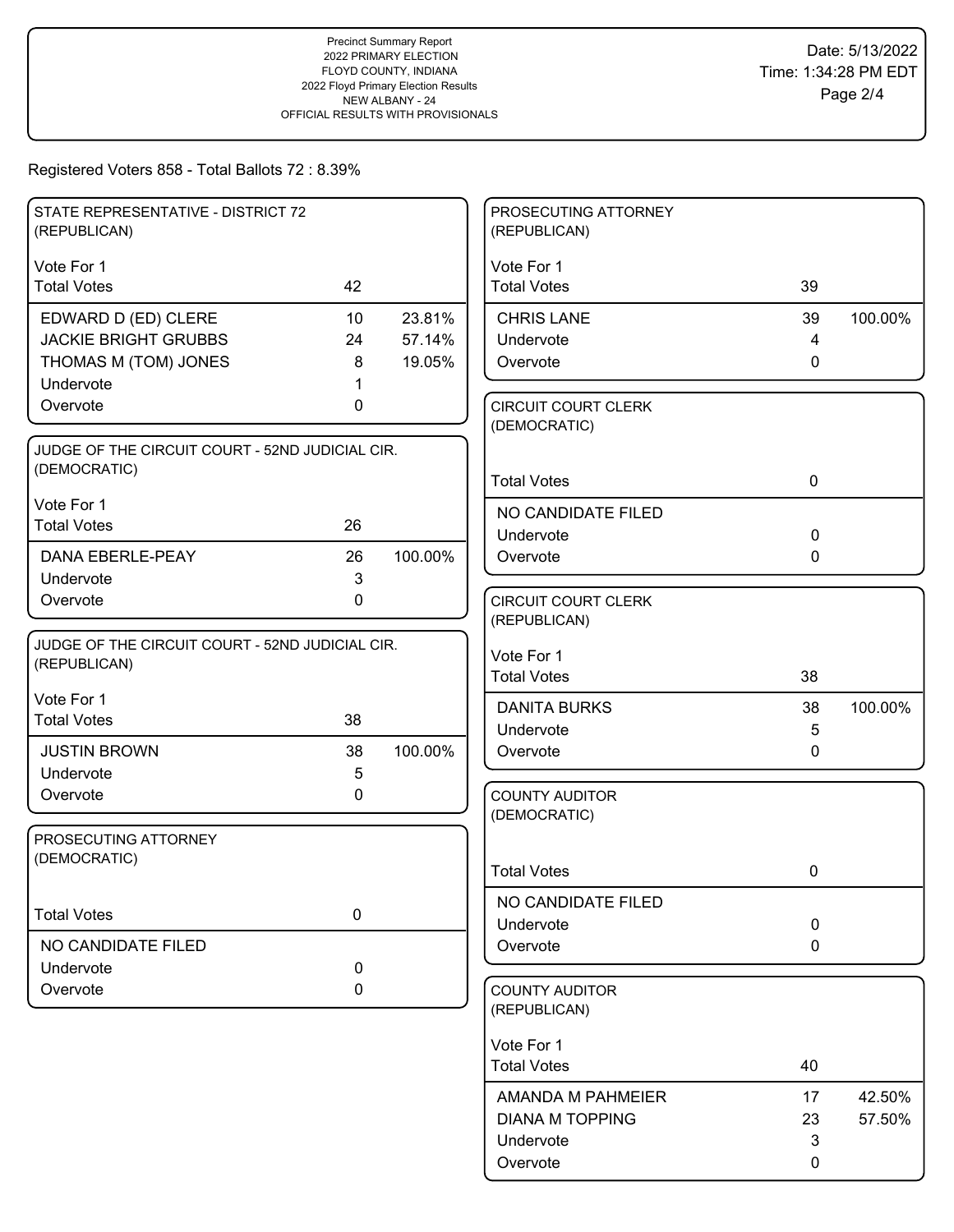| <b>COUNTY SHERIFF</b><br>(DEMOCRATIC) |                |         | <b>COUNTY COMMISSIONER - DISTRICT 1</b><br>(DEMOCRATIC) |    |         |
|---------------------------------------|----------------|---------|---------------------------------------------------------|----|---------|
| Vote For 1                            |                |         | Vote For 1                                              |    |         |
| <b>Total Votes</b>                    | 25             |         | <b>Total Votes</b>                                      | 22 |         |
| <b>DARRELL W MILLS</b>                | 25             | 100.00% | <b>TYLER P GAINES</b>                                   | 10 | 45.45%  |
| Undervote                             | 4              |         | <b>CHUCK SIMONS</b>                                     | 12 | 54.55%  |
| Overvote                              | $\mathbf 0$    |         | Undervote                                               | 7  |         |
|                                       |                |         | Overvote                                                | 0  |         |
| <b>COUNTY SHERIFF</b>                 |                |         |                                                         |    |         |
| (REPUBLICAN)                          |                |         | COUNTY COMMISSIONER - DISTRICT 1                        |    |         |
| Vote For 1                            |                |         | (REPUBLICAN)                                            |    |         |
| <b>Total Votes</b>                    | 43             |         | Vote For 1                                              |    |         |
| <b>STEVE BUSH</b>                     | 27             | 62.79%  | <b>Total Votes</b>                                      | 43 |         |
| <b>SAM SARKISIAN</b>                  | 16             | 37.21%  | <b>SHAWN CARRUTHERS</b>                                 | 18 | 41.86%  |
| Undervote                             | 0              |         | AL KNABLE                                               | 25 | 58.14%  |
| Overvote                              | 0              |         | Undervote                                               | 0  |         |
|                                       |                |         | Overvote                                                | 0  |         |
| <b>COUNTY ASSESSOR</b>                |                |         |                                                         |    |         |
| (DEMOCRATIC)                          |                |         | <b>COUNTY COUNCIL MEMBER - DISTRICT 1</b>               |    |         |
| Vote For 1                            |                |         | (DEMOCRATIC)                                            |    |         |
| <b>Total Votes</b>                    | 27             |         | Vote For 1                                              |    |         |
|                                       |                |         | <b>Total Votes</b>                                      | 24 |         |
| PATRICIA TRISH BADGER                 | 27             | 100.00% |                                                         |    |         |
| -BYRD<br>Undervote                    | $\overline{c}$ |         | <b>TONY TORAN</b>                                       | 24 | 100.00% |
| Overvote                              | $\Omega$       |         | Undervote                                               | 5  |         |
|                                       |                |         | Overvote                                                | 0  |         |
| <b>COUNTY ASSESSOR</b>                |                |         | COUNTY COUNCIL MEMBER - DISTRICT 1                      |    |         |
| (REPUBLICAN)                          |                |         | (REPUBLICAN)                                            |    |         |
|                                       |                |         |                                                         |    |         |
| Vote For 1<br><b>Total Votes</b>      | 40             |         | Vote For 1                                              |    |         |
|                                       |                |         | <b>Total Votes</b>                                      | 38 |         |
| <b>CHRIS DONES</b>                    | 13             | 32.50%  | <b>CHARLIE MOON</b>                                     | 38 | 100.00% |
| JAMES W SINKS                         | 11             | 27.50%  | Undervote                                               | 5  |         |
| <b>TERRY L WATSON</b>                 | 16             | 40.00%  | Overvote                                                | 0  |         |
| Undervote                             | 3              |         |                                                         |    |         |
| Overvote                              | 0              |         |                                                         |    |         |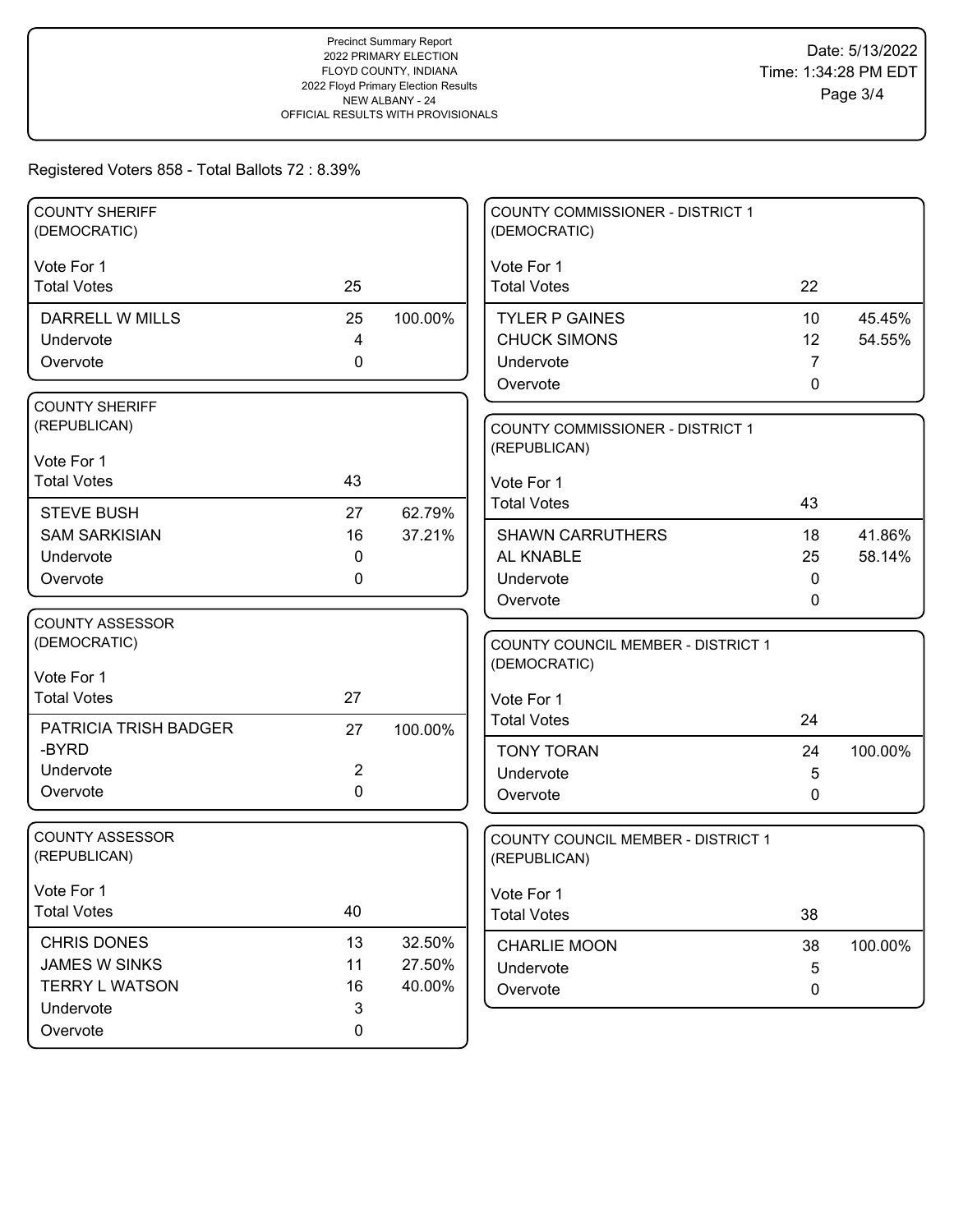| NEW ALBANY TWP. TRUSTEE<br>(DEMOCRATIC)              |          |                  | REP STATE CONVENTION DELEGATE - FLOYD CO., AT LARGE<br>(REPUBLICAN) |              |
|------------------------------------------------------|----------|------------------|---------------------------------------------------------------------|--------------|
| Vote For 1                                           |          |                  | Vote For 10                                                         |              |
| <b>Total Votes</b>                                   | 25       |                  | <b>Total Votes</b>                                                  | 265          |
| <b>DAVID BREWER</b>                                  | 25       | 100.00%          | DALE M BAGSHAW                                                      | 10.94%<br>29 |
| Undervote                                            | 4        |                  | <b>SHARON G BAGSHAW</b>                                             | 20<br>7.55%  |
| Overvote                                             | 0        |                  | <b>SHAWN CARRUTHERS</b>                                             | 25<br>9.43%  |
|                                                      |          |                  | EDWARD D (ED) CLERE                                                 | 9.81%<br>26  |
| NEW ALBANY TWP. TRUSTEE                              |          |                  | <b>DOUG DRAKE</b>                                                   | 6.04%<br>16  |
| (REPUBLICAN)                                         |          |                  | <b>LOIS HERTOG</b>                                                  | 20<br>7.55%  |
| Vote For 1                                           |          |                  | <b>JAMES A KANNING</b>                                              | 6.42%<br>17  |
| <b>Total Votes</b>                                   | 38       |                  | <b>ANNIE KIRCHNER</b>                                               | 22<br>8.30%  |
|                                                      |          |                  | <b>MATT MILLIES</b>                                                 | 16<br>6.04%  |
| <b>D M BAGSHAW</b>                                   | 38       | 100.00%          | <b>LINDA K MOHNEY</b>                                               | 5.28%<br>14  |
| Undervote                                            | 5        |                  | <b>CARL PEARCY</b>                                                  | 12<br>4.53%  |
| Overvote                                             | 0        |                  | <b>ROY SCOTT</b>                                                    | 11<br>4.15%  |
|                                                      |          |                  | ANDREW B TAKAMI                                                     | 13<br>4.91%  |
| NEW ALBANY TWP. BOARD MEMBER                         |          |                  | <b>JOSH JT TURNER</b>                                               | 24<br>9.06%  |
| (DEMOCRATIC)                                         |          |                  | Undervote                                                           | 165          |
| Vote For 3                                           |          |                  | Overvote                                                            | $\mathbf 0$  |
| <b>Total Votes</b>                                   | 57       |                  |                                                                     |              |
|                                                      |          |                  |                                                                     |              |
| <b>STEVEN WILLIAM BONIFER</b><br><b>RICK COCHRAN</b> | 13       | 22.81%           |                                                                     |              |
| <b>MAX GOSMAN</b>                                    | 21<br>10 | 36.84%<br>17.54% |                                                                     |              |
|                                                      |          |                  |                                                                     |              |
| <b>CEDDRIKA L PORTER</b>                             | 13       | 22.81%           |                                                                     |              |
| Undervote<br>Overvote                                | 30       |                  |                                                                     |              |
|                                                      | 0        |                  |                                                                     |              |
| NEW ALBANY TWP. BOARD MEMBER<br>(REPUBLICAN)         |          |                  |                                                                     |              |
| Vote For 3                                           |          |                  |                                                                     |              |
| <b>Total Votes</b>                                   | 82       |                  |                                                                     |              |
| <b>ANN CARRUTHERS</b>                                | 28       | 34.15%           |                                                                     |              |
| <b>BOB HORNUNG</b>                                   | 32       | 39.02%           |                                                                     |              |
| <b>VICTORIA SANCHEZ</b>                              | 22       | 26.83%           |                                                                     |              |
| Undervote                                            | 47       |                  |                                                                     |              |
| Overvote                                             | 0        |                  |                                                                     |              |
|                                                      |          |                  |                                                                     |              |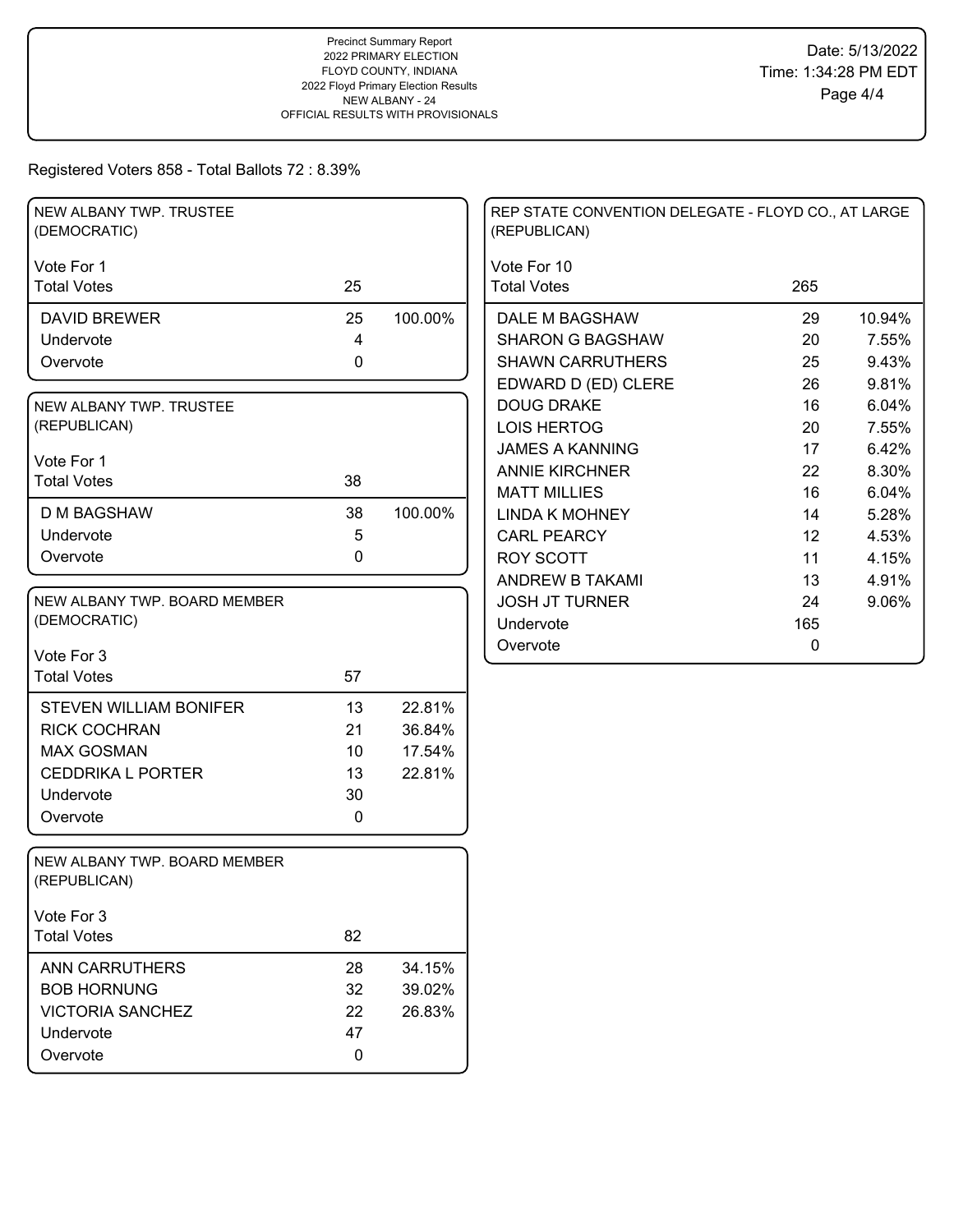| Party Distribution                                          |                               |         | UNITED STATES REPRESENTATIVE - 9TH DISTRICT<br>(REPUBLICAN) |             |              |
|-------------------------------------------------------------|-------------------------------|---------|-------------------------------------------------------------|-------------|--------------|
| <b>Total Ballots</b>                                        | 32                            |         | Vote For 1<br><b>Total Votes</b>                            | 19          |              |
| <b>DEMOCRATIC</b>                                           | 13                            | 40.62%  | <b>JIM BAKER</b>                                            | 1           | 5.26%        |
| <b>REPUBLICAN</b>                                           | 19                            | 59.38%  | <b>STU BARNES-ISRAEL</b>                                    | 2           | 10.53%       |
|                                                             |                               |         | <b>J MICHAEL DAVISSON</b>                                   | 1           | 5.26%        |
| UNITED STATES SENATOR<br>(DEMOCRATIC)                       |                               |         | <b>DAN HEIWIG</b><br><b>ERIN HOUCHIN</b>                    | 0<br>5      | 0%<br>26.32% |
|                                                             |                               |         | <b>D ERIC SCHANSBERG</b>                                    | 1           | 5.26%        |
| Vote For 1                                                  |                               |         | <b>MIKE SODREL</b>                                          | 8           | 42.11%       |
| <b>Total Votes</b>                                          | 11                            |         | <b>BILL J THOMAS</b>                                        | 0           | 0%           |
| THOMAS M MCDERMOTT JR                                       | 11                            | 100.00% | <b>BRIAN TIBBS</b>                                          | 1           | 5.26%        |
| Undervote                                                   | $\overline{2}$                |         | Undervote                                                   | 0           |              |
| Overvote                                                    | 0                             |         | Overvote                                                    | 0           |              |
| UNITED STATES SENATOR<br>(REPUBLICAN)                       |                               |         | STATE SENATOR - DISTRICT 47<br>(DEMOCRATIC)                 |             |              |
| Vote For 1<br><b>Total Votes</b>                            | 10                            |         | <b>Total Votes</b>                                          | $\mathbf 0$ |              |
| <b>TODD YOUNG</b>                                           | 10                            | 100.00% | NO CANDIDATE FILED                                          |             |              |
| Undervote                                                   | 9                             |         | Undervote                                                   | $\Omega$    |              |
| Overvote                                                    | 0                             |         | Overvote                                                    | 0           |              |
| UNITED STATES REPRESENTATIVE - 9TH DISTRICT<br>(DEMOCRATIC) |                               |         | STATE SENATOR - DISTRICT 47<br>(REPUBLICAN)                 |             |              |
| Vote For 1                                                  |                               |         | Vote For 1                                                  |             |              |
| <b>Total Votes</b>                                          | 11                            |         | <b>Total Votes</b>                                          | 16          |              |
| <b>ISAK ASARE</b>                                           | 8                             | 72.73%  | <b>KEVIN BOEHNLEIN</b>                                      | 5           | 31.25%       |
| <b>D LIAM DORRIS</b>                                        | 0                             | $0\%$   | <b>GARY BYRNE</b>                                           | 11          | 68.75%       |
| <b>MATTHEW FYFE</b>                                         | 3                             | 27.27%  | Undervote                                                   | 3           |              |
| Undervote<br>Overvote                                       | $\overline{c}$<br>$\mathbf 0$ |         | Overvote                                                    | 0           |              |
|                                                             |                               |         | STATE REPRESENTATIVE - DISTRICT 72                          |             |              |
|                                                             |                               |         | (DEMOCRATIC)                                                |             |              |
|                                                             |                               |         | Vote For 1                                                  |             |              |
|                                                             |                               |         | <b>Total Votes</b>                                          | 12          |              |
|                                                             |                               |         | <b>KEIL L ROARK</b>                                         | 12          | 100.00%      |
|                                                             |                               |         | Undervote                                                   | 1           |              |
|                                                             |                               |         | Overvote                                                    | 0           |              |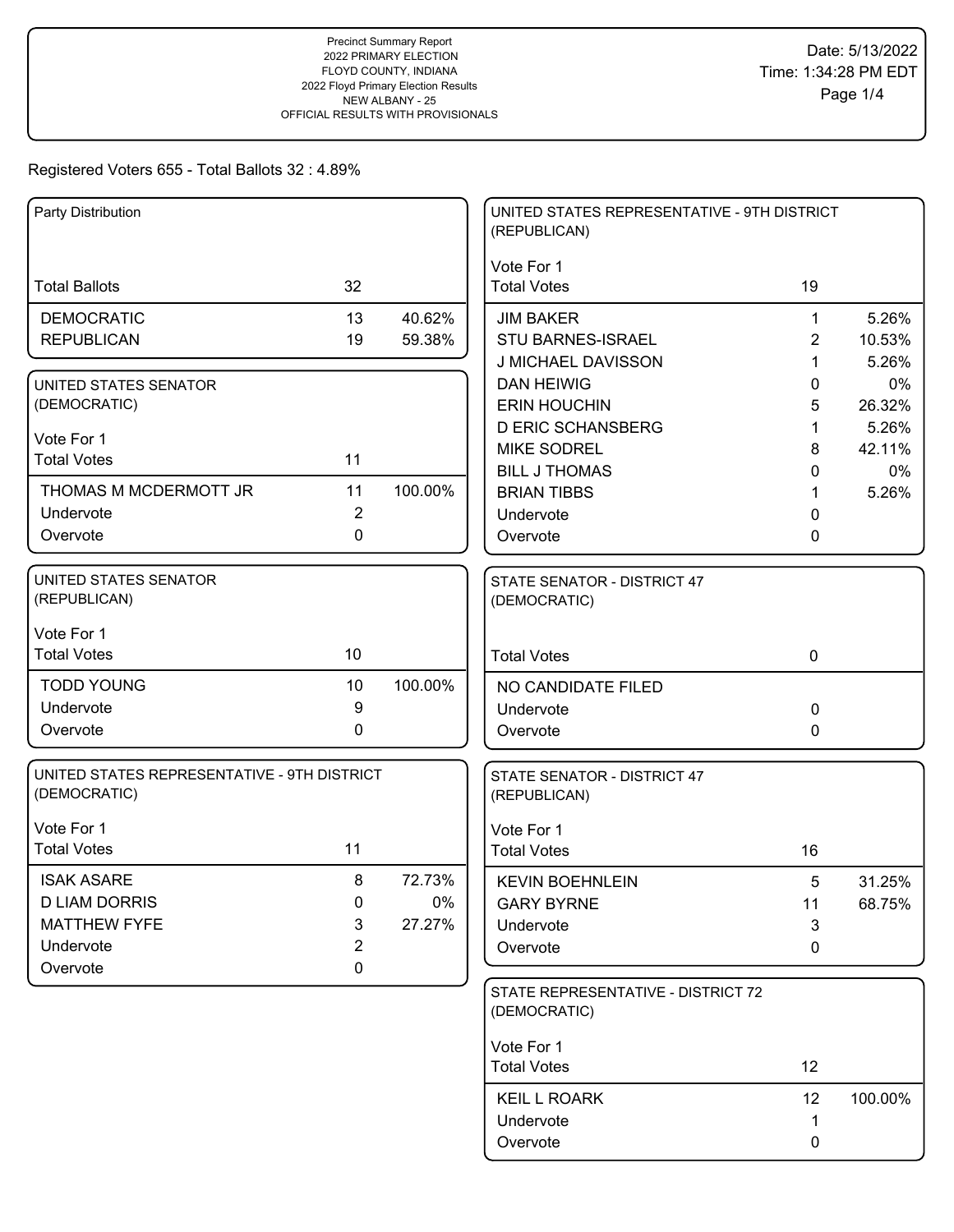| STATE REPRESENTATIVE - DISTRICT 72<br>(REPUBLICAN) |                |         | PROSECUTING ATTORNEY<br>(REPUBLICAN)       |                |         |
|----------------------------------------------------|----------------|---------|--------------------------------------------|----------------|---------|
| Vote For 1                                         |                |         | Vote For 1                                 |                |         |
| <b>Total Votes</b>                                 | 14             |         | <b>Total Votes</b>                         | 13             |         |
| EDWARD D (ED) CLERE                                | $\overline{7}$ | 50.00%  | <b>CHRIS LANE</b>                          | 13             | 100.00% |
| <b>JACKIE BRIGHT GRUBBS</b>                        | 7              | 50.00%  | Undervote                                  | 6              |         |
| THOMAS M (TOM) JONES                               | 0              | 0%      | Overvote                                   | $\mathbf{0}$   |         |
| Undervote                                          | 5              |         |                                            |                |         |
| Overvote                                           | 0              |         | <b>CIRCUIT COURT CLERK</b><br>(DEMOCRATIC) |                |         |
| JUDGE OF THE CIRCUIT COURT - 52ND JUDICIAL CIR.    |                |         |                                            |                |         |
| (DEMOCRATIC)                                       |                |         | <b>Total Votes</b>                         | $\mathbf 0$    |         |
| Vote For 1                                         |                |         | NO CANDIDATE FILED                         |                |         |
| <b>Total Votes</b>                                 | 12             |         | Undervote                                  | $\mathbf 0$    |         |
| DANA EBERLE-PEAY                                   | 12             | 100.00% | Overvote                                   | $\mathbf 0$    |         |
| Undervote                                          | 1              |         |                                            |                |         |
| Overvote                                           | $\mathbf 0$    |         | <b>CIRCUIT COURT CLERK</b>                 |                |         |
|                                                    |                |         | (REPUBLICAN)                               |                |         |
| JUDGE OF THE CIRCUIT COURT - 52ND JUDICIAL CIR.    |                |         | Vote For 1                                 |                |         |
| (REPUBLICAN)                                       |                |         | <b>Total Votes</b>                         | 13             |         |
| Vote For 1                                         |                |         | <b>DANITA BURKS</b>                        | 13             | 100.00% |
| <b>Total Votes</b>                                 | 12             |         | Undervote                                  | 6              |         |
| <b>JUSTIN BROWN</b>                                | 12             | 100.00% | Overvote                                   | $\mathbf{0}$   |         |
| Undervote                                          | 7              |         |                                            |                |         |
| Overvote                                           | 0              |         | <b>COUNTY AUDITOR</b>                      |                |         |
|                                                    |                |         | (DEMOCRATIC)                               |                |         |
| PROSECUTING ATTORNEY                               |                |         |                                            |                |         |
| (DEMOCRATIC)                                       |                |         | <b>Total Votes</b>                         | 0              |         |
|                                                    |                |         | NO CANDIDATE FILED                         |                |         |
| <b>Total Votes</b>                                 | $\pmb{0}$      |         | Undervote                                  | $\mathbf 0$    |         |
| NO CANDIDATE FILED                                 |                |         | Overvote                                   | 0              |         |
| Undervote                                          | 0              |         |                                            |                |         |
| Overvote                                           | 0              |         | <b>COUNTY AUDITOR</b>                      |                |         |
|                                                    |                |         | (REPUBLICAN)                               |                |         |
|                                                    |                |         | Vote For 1                                 |                |         |
|                                                    |                |         | <b>Total Votes</b>                         | 13             |         |
|                                                    |                |         | AMANDA M PAHMEIER                          | $\overline{4}$ | 30.77%  |
|                                                    |                |         | <b>DIANA M TOPPING</b>                     | 9              | 69.23%  |
|                                                    |                |         | Undervote                                  | 6              |         |
|                                                    |                |         | Overvote                                   | 0              |         |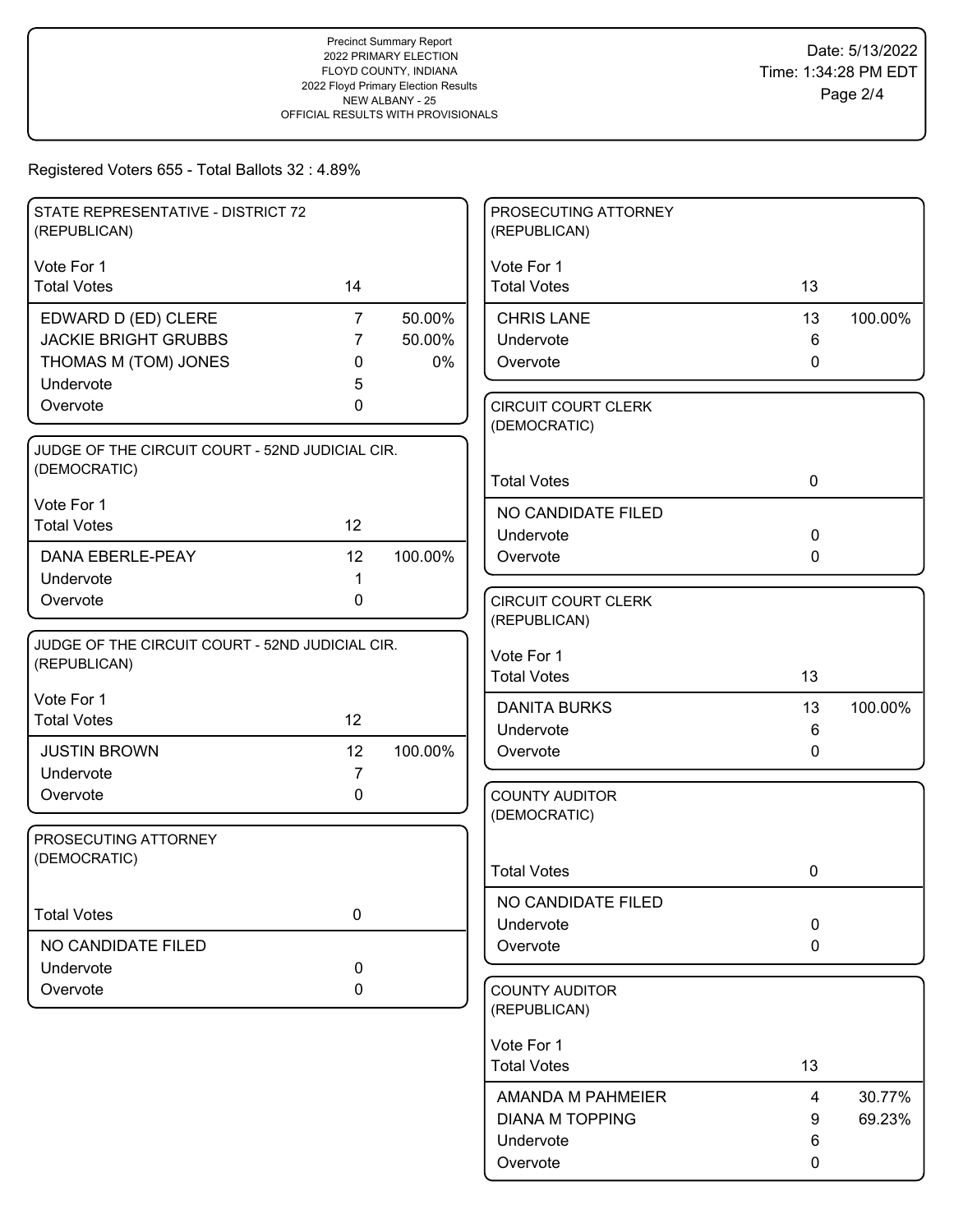| <b>COUNTY SHERIFF</b><br>(DEMOCRATIC)     |                |                  | <b>COUNTY COMMISSIONER - DISTRICT 1</b><br>(DEMOCRATIC) |                |         |
|-------------------------------------------|----------------|------------------|---------------------------------------------------------|----------------|---------|
| Vote For 1                                |                |                  | Vote For 1                                              |                |         |
| <b>Total Votes</b>                        | 11             |                  | <b>Total Votes</b>                                      | 10             |         |
| <b>DARRELL W MILLS</b>                    | 11             | 100.00%          | <b>TYLER P GAINES</b>                                   | 5              | 50.00%  |
| Undervote                                 | $\sqrt{2}$     |                  | <b>CHUCK SIMONS</b>                                     | 5              | 50.00%  |
| Overvote                                  | $\mathbf 0$    |                  | Undervote                                               | 3              |         |
|                                           |                |                  | Overvote                                                | 0              |         |
| <b>COUNTY SHERIFF</b>                     |                |                  |                                                         |                |         |
| (REPUBLICAN)                              |                |                  | COUNTY COMMISSIONER - DISTRICT 1                        |                |         |
| Vote For 1                                |                |                  | (REPUBLICAN)                                            |                |         |
| <b>Total Votes</b>                        | 16             |                  | Vote For 1                                              |                |         |
|                                           |                |                  | <b>Total Votes</b>                                      | 15             |         |
| <b>STEVE BUSH</b><br><b>SAM SARKISIAN</b> | 8              | 50.00%<br>50.00% | <b>SHAWN CARRUTHERS</b>                                 | 8              | 53.33%  |
| Undervote                                 | 8<br>3         |                  | AL KNABLE                                               | 7              | 46.67%  |
| Overvote                                  | 0              |                  | Undervote                                               | 4              |         |
|                                           |                |                  | Overvote                                                | 0              |         |
| <b>COUNTY ASSESSOR</b>                    |                |                  |                                                         |                |         |
| (DEMOCRATIC)                              |                |                  | <b>COUNTY COUNCIL MEMBER - DISTRICT 1</b>               |                |         |
|                                           |                |                  | (DEMOCRATIC)                                            |                |         |
| Vote For 1                                |                |                  |                                                         |                |         |
| <b>Total Votes</b>                        | 12             |                  | Vote For 1                                              |                |         |
| PATRICIA TRISH BADGER                     | 12             | 100.00%          | <b>Total Votes</b>                                      | 11             |         |
| -BYRD                                     |                |                  | <b>TONY TORAN</b>                                       | 11             | 100.00% |
| Undervote                                 | 1              |                  | Undervote                                               | $\overline{2}$ |         |
| Overvote                                  | 0              |                  | Overvote                                                | $\Omega$       |         |
|                                           |                |                  |                                                         |                |         |
| <b>COUNTY ASSESSOR</b>                    |                |                  | COUNTY COUNCIL MEMBER - DISTRICT 1                      |                |         |
| (REPUBLICAN)                              |                |                  | (REPUBLICAN)                                            |                |         |
| Vote For 1                                |                |                  | Vote For 1                                              |                |         |
| <b>Total Votes</b>                        | 12             |                  | <b>Total Votes</b>                                      | 11             |         |
| <b>CHRIS DONES</b>                        | $\mathbf 0$    | $0\%$            |                                                         |                |         |
| <b>JAMES W SINKS</b>                      | 1              | 8.33%            | <b>CHARLIE MOON</b>                                     | 11             | 100.00% |
| <b>TERRY L WATSON</b>                     | 11             | 91.67%           | Undervote<br>Overvote                                   | 8<br>0         |         |
| Undervote                                 | $\overline{7}$ |                  |                                                         |                |         |
| Overvote                                  | $\mathbf 0$    |                  |                                                         |                |         |
|                                           |                |                  |                                                         |                |         |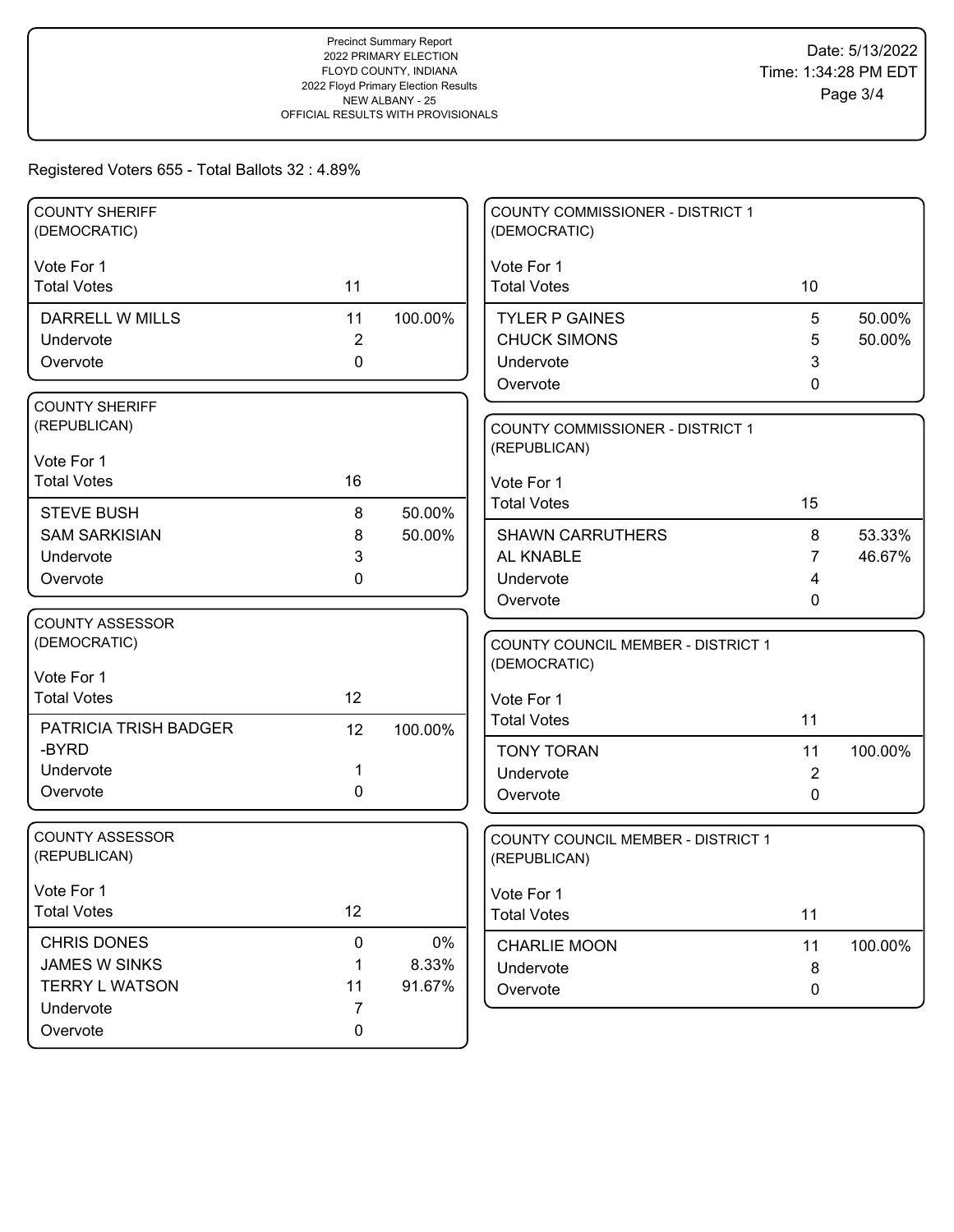| NEW ALBANY TWP. TRUSTEE<br>(DEMOCRATIC)      |                |         | REP STATE CONVENTION DELEGATE - FLOYD CO., AT LARGE<br>(REPUBLICAN) |                |        |
|----------------------------------------------|----------------|---------|---------------------------------------------------------------------|----------------|--------|
| Vote For 1                                   |                |         | Vote For 10                                                         |                |        |
| <b>Total Votes</b>                           | 11             |         | <b>Total Votes</b>                                                  | 61             |        |
| <b>DAVID BREWER</b>                          | 11             | 100.00% | DALE M BAGSHAW                                                      | $\overline{7}$ | 11.48% |
| Undervote                                    | $\overline{2}$ |         | <b>SHARON G BAGSHAW</b>                                             | 5              | 8.20%  |
| Overvote                                     | $\mathbf 0$    |         | <b>SHAWN CARRUTHERS</b>                                             | 6              | 9.84%  |
|                                              |                |         | EDWARD D (ED) CLERE                                                 | 9              | 14.75% |
| NEW ALBANY TWP. TRUSTEE                      |                |         | <b>DOUG DRAKE</b>                                                   | 5              | 8.20%  |
| (REPUBLICAN)                                 |                |         | <b>LOIS HERTOG</b>                                                  | 3              | 4.92%  |
| Vote For 1                                   |                |         | <b>JAMES A KANNING</b>                                              | 2              | 3.28%  |
| <b>Total Votes</b>                           | 10             |         | <b>ANNIE KIRCHNER</b>                                               | 6              | 9.84%  |
|                                              |                |         | <b>MATT MILLIES</b>                                                 | 3              | 4.92%  |
| <b>D M BAGSHAW</b>                           | 10             | 100.00% | <b>LINDA K MOHNEY</b>                                               | 1              | 1.64%  |
| Undervote                                    | 9              |         | <b>CARL PEARCY</b>                                                  | 3              | 4.92%  |
| Overvote                                     | $\mathbf 0$    |         | <b>ROY SCOTT</b>                                                    | 1              | 1.64%  |
|                                              |                |         | <b>ANDREW B TAKAMI</b>                                              | 3              | 4.92%  |
| NEW ALBANY TWP. BOARD MEMBER                 |                |         | <b>JOSH JT TURNER</b>                                               | $\overline{7}$ | 11.48% |
| (DEMOCRATIC)                                 |                |         | Undervote                                                           | 129            |        |
| Vote For 3                                   |                |         | Overvote                                                            | 0              |        |
| <b>Total Votes</b>                           | 23             |         |                                                                     |                |        |
|                                              |                |         |                                                                     |                |        |
| <b>STEVEN WILLIAM BONIFER</b>                | $6\phantom{1}$ | 26.09%  |                                                                     |                |        |
| <b>RICK COCHRAN</b>                          | 8              | 34.78%  |                                                                     |                |        |
| <b>MAX GOSMAN</b>                            | 4              | 17.39%  |                                                                     |                |        |
| <b>CEDDRIKA L PORTER</b>                     | 5              | 21.74%  |                                                                     |                |        |
| Undervote                                    | 16             |         |                                                                     |                |        |
| Overvote                                     | $\mathbf{0}$   |         |                                                                     |                |        |
| NEW ALBANY TWP. BOARD MEMBER<br>(REPUBLICAN) |                |         |                                                                     |                |        |
| Vote For 3                                   |                |         |                                                                     |                |        |
| <b>Total Votes</b>                           | 26             |         |                                                                     |                |        |
| <b>ANN CARRUTHERS</b>                        | $\bf 8$        | 30.77%  |                                                                     |                |        |
| <b>BOB HORNUNG</b>                           | 13             | 50.00%  |                                                                     |                |        |
| <b>VICTORIA SANCHEZ</b>                      | 5              | 19.23%  |                                                                     |                |        |
| Undervote                                    | 31             |         |                                                                     |                |        |
| Overvote                                     | 0              |         |                                                                     |                |        |
|                                              |                |         |                                                                     |                |        |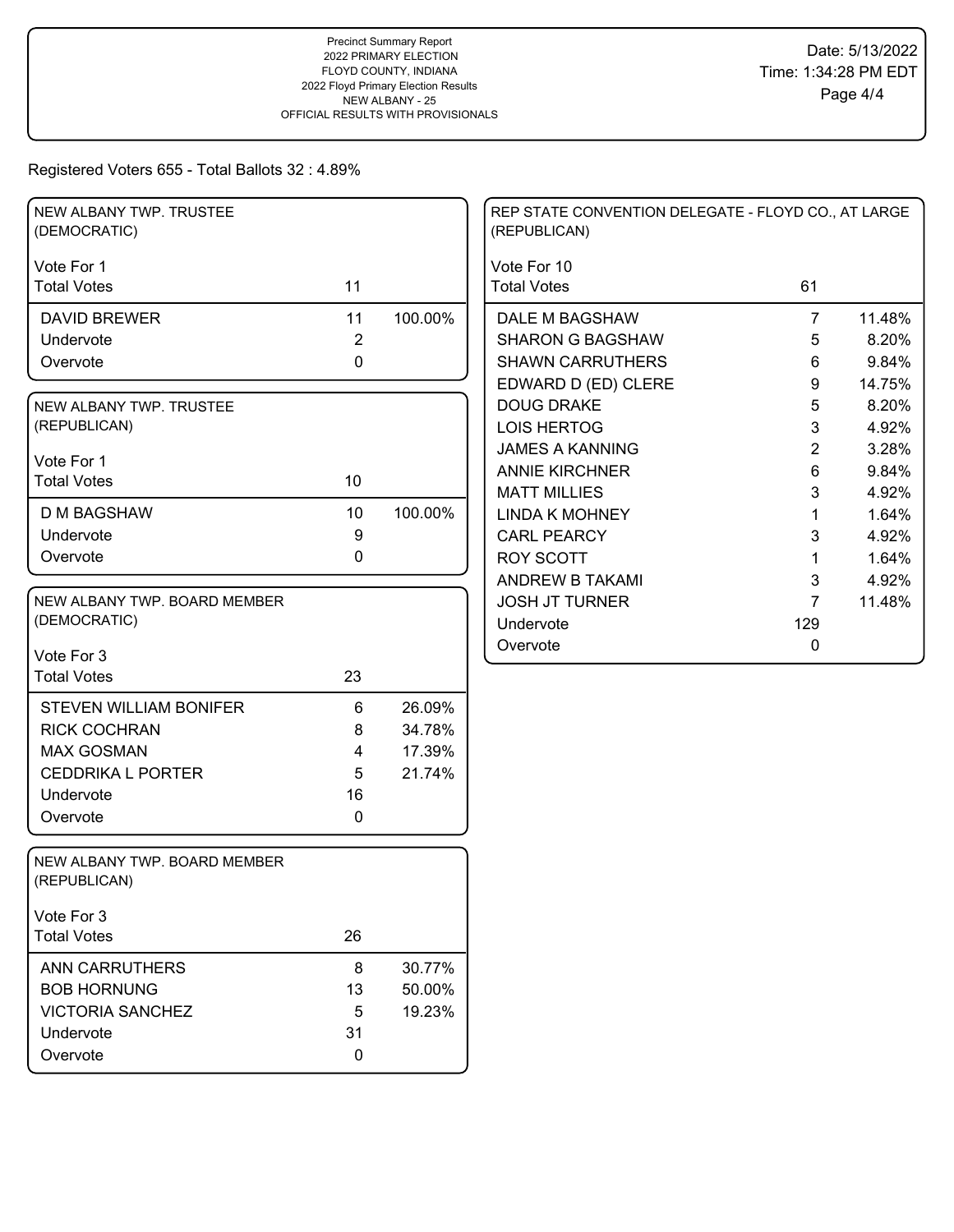| Party Distribution                                          |                  |         | UNITED STATES REPRESENTATIVE - 9TH DISTRICT<br>(REPUBLICAN) |                      |                 |
|-------------------------------------------------------------|------------------|---------|-------------------------------------------------------------|----------------------|-----------------|
|                                                             |                  |         | Vote For 1                                                  |                      |                 |
| <b>Total Ballots</b>                                        | 129              |         | <b>Total Votes</b>                                          | 79                   |                 |
| <b>DEMOCRATIC</b>                                           | 47               | 36.43%  | <b>JIM BAKER</b>                                            | 5                    | 6.33%           |
| <b>REPUBLICAN</b>                                           | 82               | 63.57%  | STU BARNES-ISRAEL                                           | 9                    | 11.39%          |
|                                                             |                  |         | J MICHAEL DAVISSON                                          | 1                    | 1.27%           |
| UNITED STATES SENATOR                                       |                  |         | <b>DAN HEIWIG</b>                                           | 0                    | 0%              |
| (DEMOCRATIC)                                                |                  |         | <b>ERIN HOUCHIN</b>                                         | 35                   | 44.30%          |
| Vote For 1                                                  |                  |         | <b>D ERIC SCHANSBERG</b><br><b>MIKE SODREL</b>              | $\overline{4}$<br>22 | 5.06%<br>27.85% |
| <b>Total Votes</b>                                          | 43               |         | <b>BILL J THOMAS</b>                                        | 0                    | 0%              |
| THOMAS M MCDERMOTT JR                                       | 43               | 100.00% | <b>BRIAN TIBBS</b>                                          | 3                    | 3.80%           |
| Undervote                                                   | 4                |         | Undervote                                                   | 3                    |                 |
| Overvote                                                    | $\mathbf 0$      |         | Overvote                                                    | 0                    |                 |
| UNITED STATES SENATOR                                       |                  |         | STATE SENATOR - DISTRICT 47                                 |                      |                 |
| (REPUBLICAN)                                                |                  |         | (DEMOCRATIC)                                                |                      |                 |
| Vote For 1                                                  |                  |         |                                                             |                      |                 |
| <b>Total Votes</b>                                          | 68               |         | <b>Total Votes</b>                                          | $\mathbf 0$          |                 |
| <b>TODD YOUNG</b>                                           | 68               | 100.00% | NO CANDIDATE FILED                                          |                      |                 |
| Undervote                                                   | 14               |         | Undervote                                                   | $\Omega$             |                 |
| Overvote                                                    | 0                |         | Overvote                                                    | 0                    |                 |
| UNITED STATES REPRESENTATIVE - 9TH DISTRICT<br>(DEMOCRATIC) |                  |         | STATE SENATOR - DISTRICT 47<br>(REPUBLICAN)                 |                      |                 |
| Vote For 1                                                  |                  |         | Vote For 1                                                  |                      |                 |
| <b>Total Votes</b>                                          | 38               |         | <b>Total Votes</b>                                          | 75                   |                 |
| <b>ISAK ASARE</b>                                           | 10               | 26.32%  | <b>KEVIN BOEHNLEIN</b>                                      | 44                   | 58.67%          |
| <b>D LIAM DORRIS</b>                                        | 4                | 10.53%  | <b>GARY BYRNE</b>                                           | 31                   | 41.33%          |
| <b>MATTHEW FYFE</b>                                         | 24               | 63.16%  | Undervote                                                   | 7                    |                 |
| Undervote                                                   | 9<br>$\mathbf 0$ |         | Overvote                                                    | 0                    |                 |
| Overvote                                                    |                  |         |                                                             |                      |                 |
|                                                             |                  |         | STATE REPRESENTATIVE - DISTRICT 72<br>(DEMOCRATIC)          |                      |                 |
|                                                             |                  |         | Vote For 1                                                  |                      |                 |
|                                                             |                  |         | <b>Total Votes</b>                                          | 42                   |                 |
|                                                             |                  |         | <b>KEIL L ROARK</b>                                         | 42                   | 100.00%         |
|                                                             |                  |         | Undervote                                                   | 5                    |                 |
|                                                             |                  |         | Overvote                                                    | 0                    |                 |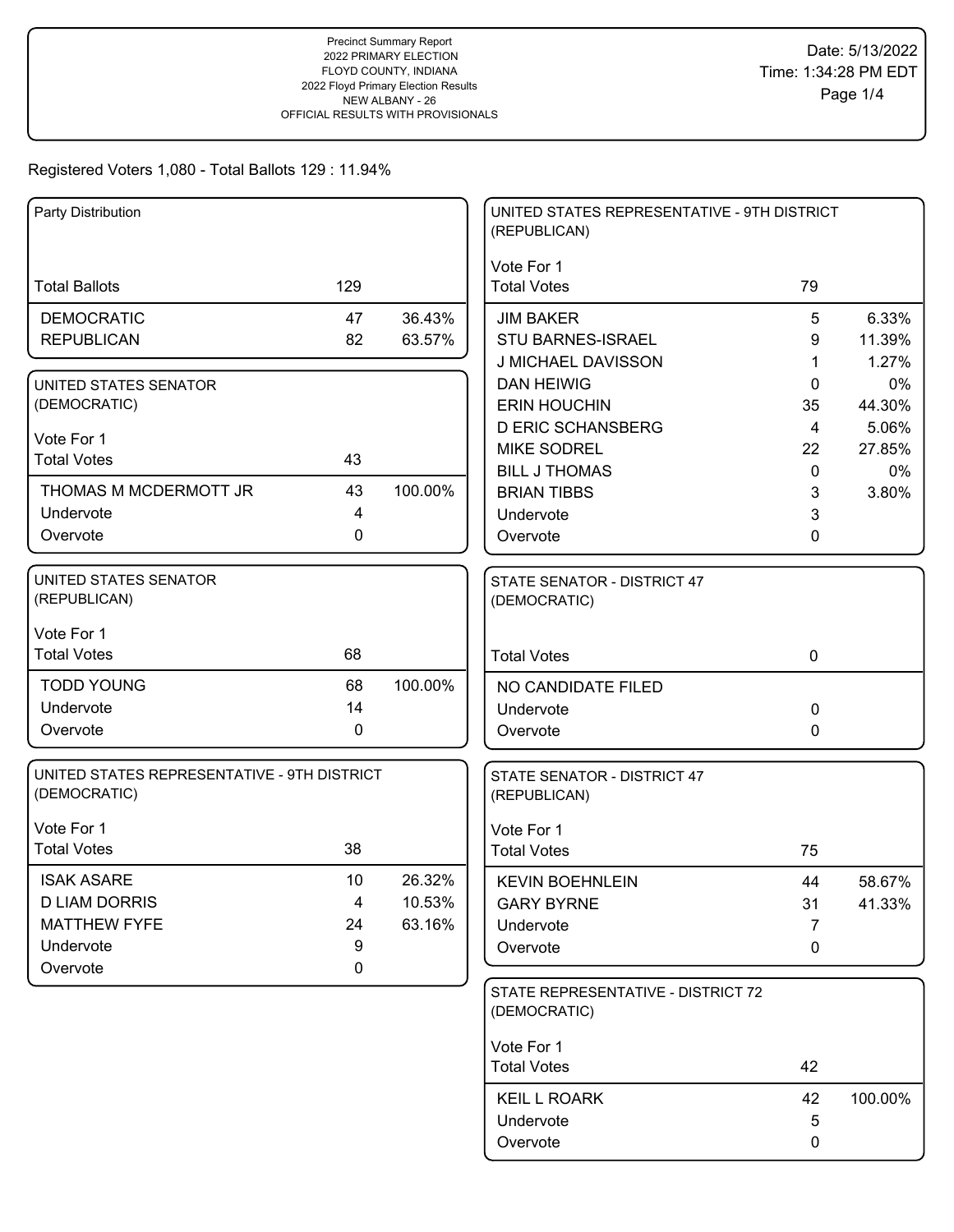| STATE REPRESENTATIVE - DISTRICT 72<br>(REPUBLICAN)              |                |         | PROSECUTING ATTORNEY<br>(REPUBLICAN)       |                   |         |
|-----------------------------------------------------------------|----------------|---------|--------------------------------------------|-------------------|---------|
| Vote For 1                                                      |                |         | Vote For 1                                 |                   |         |
| <b>Total Votes</b>                                              | 80             |         | <b>Total Votes</b>                         | 74                |         |
| EDWARD D (ED) CLERE                                             | 51             | 63.75%  | <b>CHRIS LANE</b>                          | 74                | 100.00% |
| <b>JACKIE BRIGHT GRUBBS</b>                                     | 21             | 26.25%  | Undervote                                  | 8                 |         |
| THOMAS M (TOM) JONES                                            | 8              | 10.00%  | Overvote                                   | 0                 |         |
| Undervote                                                       | 2              |         |                                            |                   |         |
| Overvote                                                        | 0              |         | <b>CIRCUIT COURT CLERK</b><br>(DEMOCRATIC) |                   |         |
| JUDGE OF THE CIRCUIT COURT - 52ND JUDICIAL CIR.<br>(DEMOCRATIC) |                |         | <b>Total Votes</b>                         | $\mathbf 0$       |         |
| Vote For 1                                                      |                |         |                                            |                   |         |
| <b>Total Votes</b>                                              | 45             |         | NO CANDIDATE FILED                         |                   |         |
|                                                                 |                |         | Undervote                                  | $\mathbf 0$       |         |
| DANA EBERLE-PEAY                                                | 45             | 100.00% | Overvote                                   | 0                 |         |
| Undervote                                                       | $\overline{2}$ |         |                                            |                   |         |
| Overvote                                                        | $\mathbf 0$    |         | <b>CIRCUIT COURT CLERK</b><br>(REPUBLICAN) |                   |         |
| JUDGE OF THE CIRCUIT COURT - 52ND JUDICIAL CIR.                 |                |         |                                            |                   |         |
| (REPUBLICAN)                                                    |                |         | Vote For 1                                 |                   |         |
|                                                                 |                |         | <b>Total Votes</b>                         | 72                |         |
| Vote For 1                                                      |                |         | <b>DANITA BURKS</b>                        | 72                | 100.00% |
| <b>Total Votes</b>                                              | 71             |         | Undervote                                  | 10                |         |
| <b>JUSTIN BROWN</b>                                             | 71             | 100.00% | Overvote                                   | $\mathbf 0$       |         |
| Undervote                                                       | 11             |         |                                            |                   |         |
| Overvote                                                        | 0              |         | <b>COUNTY AUDITOR</b>                      |                   |         |
|                                                                 |                |         | (DEMOCRATIC)                               |                   |         |
| PROSECUTING ATTORNEY                                            |                |         |                                            |                   |         |
| (DEMOCRATIC)                                                    |                |         | <b>Total Votes</b>                         | 0                 |         |
|                                                                 |                |         | NO CANDIDATE FILED                         |                   |         |
| <b>Total Votes</b>                                              | $\pmb{0}$      |         | Undervote                                  | $\pmb{0}$         |         |
| NO CANDIDATE FILED                                              |                |         | Overvote                                   | $\mathbf 0$       |         |
| Undervote                                                       | 0              |         |                                            |                   |         |
| Overvote                                                        | $\mathbf 0$    |         | <b>COUNTY AUDITOR</b><br>(REPUBLICAN)      |                   |         |
|                                                                 |                |         |                                            |                   |         |
|                                                                 |                |         | Vote For 1<br><b>Total Votes</b>           | 71                |         |
|                                                                 |                |         |                                            |                   |         |
|                                                                 |                |         | AMANDA M PAHMEIER                          | 24                | 33.80%  |
|                                                                 |                |         | <b>DIANA M TOPPING</b>                     | 47                | 66.20%  |
|                                                                 |                |         |                                            |                   |         |
|                                                                 |                |         | Undervote<br>Overvote                      | 11<br>$\mathbf 0$ |         |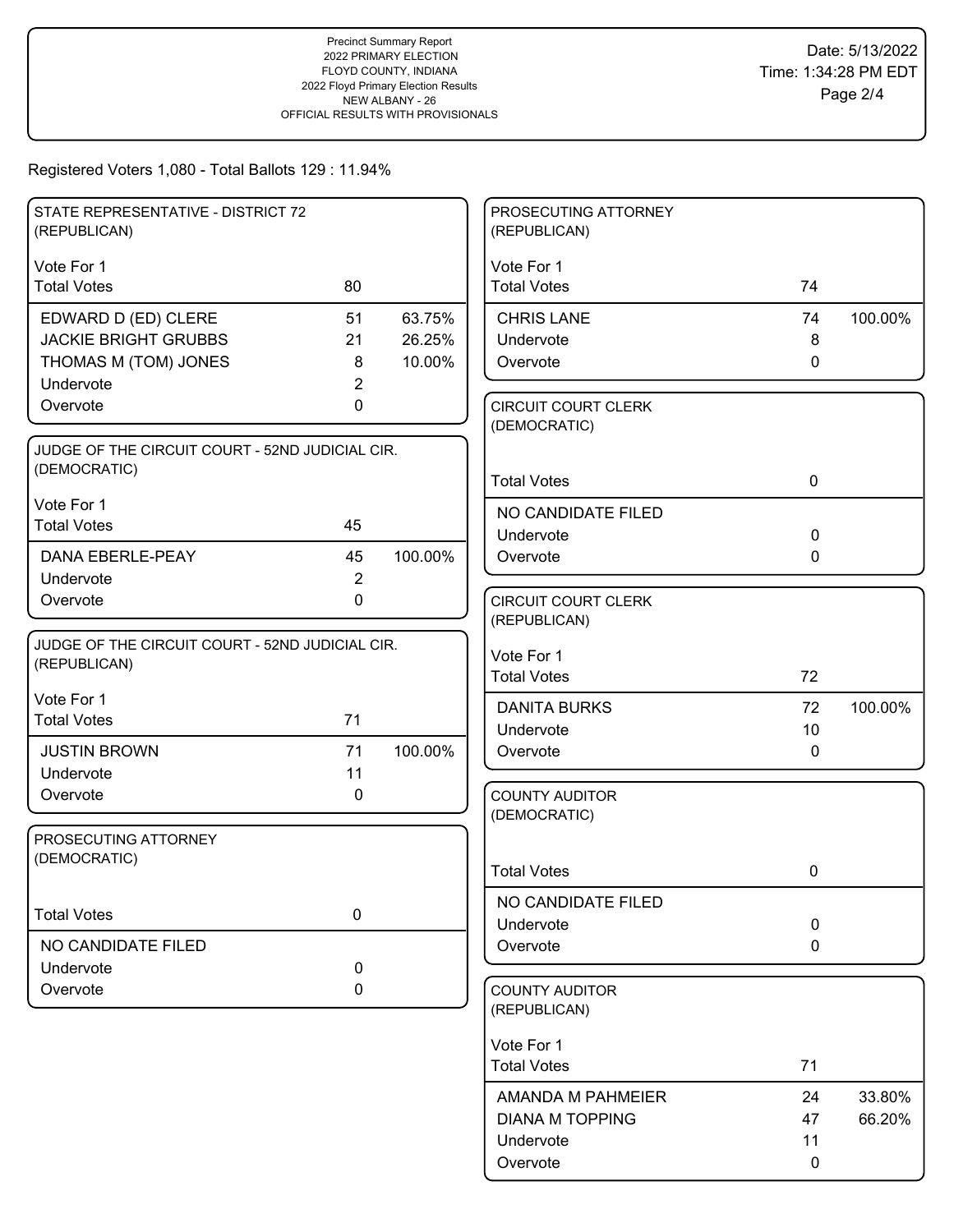| <b>COUNTY SHERIFF</b><br>(DEMOCRATIC) |                |         | <b>COUNTY COMMISSIONER - DISTRICT 1</b><br>(DEMOCRATIC)   |              |         |
|---------------------------------------|----------------|---------|-----------------------------------------------------------|--------------|---------|
| Vote For 1                            |                |         | Vote For 1                                                |              |         |
| <b>Total Votes</b>                    | 42             |         | <b>Total Votes</b>                                        | 44           |         |
| <b>DARRELL W MILLS</b>                | 42             | 100.00% | <b>TYLER P GAINES</b>                                     | 24           | 54.55%  |
| Undervote                             | 5              |         | <b>CHUCK SIMONS</b>                                       | 20           | 45.45%  |
| Overvote                              | $\mathbf 0$    |         | Undervote                                                 | 3            |         |
|                                       |                |         | Overvote                                                  | 0            |         |
| <b>COUNTY SHERIFF</b><br>(REPUBLICAN) |                |         | <b>COUNTY COMMISSIONER - DISTRICT 1</b>                   |              |         |
|                                       |                |         | (REPUBLICAN)                                              |              |         |
| Vote For 1                            |                |         |                                                           |              |         |
| <b>Total Votes</b>                    | 80             |         | Vote For 1                                                |              |         |
| <b>STEVE BUSH</b>                     | 50             | 62.50%  | <b>Total Votes</b>                                        | 77           |         |
| <b>SAM SARKISIAN</b>                  | 30             | 37.50%  | <b>SHAWN CARRUTHERS</b>                                   | 18           | 23.38%  |
| Undervote                             | $\overline{2}$ |         | AL KNABLE                                                 | 59           | 76.62%  |
| Overvote                              | 0              |         | Undervote                                                 | 5            |         |
|                                       |                |         | Overvote                                                  | 0            |         |
| <b>COUNTY ASSESSOR</b>                |                |         |                                                           |              |         |
| (DEMOCRATIC)                          |                |         | <b>COUNTY COUNCIL MEMBER - DISTRICT 3</b><br>(DEMOCRATIC) |              |         |
| Vote For 1                            |                |         |                                                           |              |         |
| <b>Total Votes</b>                    | 41             |         | Vote For 1                                                |              |         |
| PATRICIA TRISH BADGER                 | 41             | 100.00% | <b>Total Votes</b>                                        | 41           |         |
| -BYRD                                 |                |         | <b>BRIAN A BREWER</b>                                     | 41           | 100.00% |
| Undervote                             | 6              |         | Undervote                                                 | 6            |         |
| Overvote                              | 0              |         | Overvote                                                  | $\mathbf{0}$ |         |
| <b>COUNTY ASSESSOR</b>                |                |         |                                                           |              |         |
| (REPUBLICAN)                          |                |         | <b>COUNTY COUNCIL MEMBER - DISTRICT 3</b><br>(REPUBLICAN) |              |         |
|                                       |                |         |                                                           |              |         |
| Vote For 1                            | 74             |         | Vote For 1                                                |              |         |
| <b>Total Votes</b>                    |                |         | <b>Total Votes</b>                                        | 71           |         |
| CHRIS DONES                           | 22             | 29.73%  | <b>DANNY SHORT</b>                                        | 42           | 59.15%  |
| <b>JAMES W SINKS</b>                  | 18             | 24.32%  | <b>BRIAN WEBB</b>                                         | 29           | 40.85%  |
| <b>TERRY L WATSON</b>                 | 34             | 45.95%  | Undervote                                                 | 11           |         |
| Undervote                             | 8              |         | Overvote                                                  | 0            |         |
| Overvote                              | $\mathbf 0$    |         |                                                           |              |         |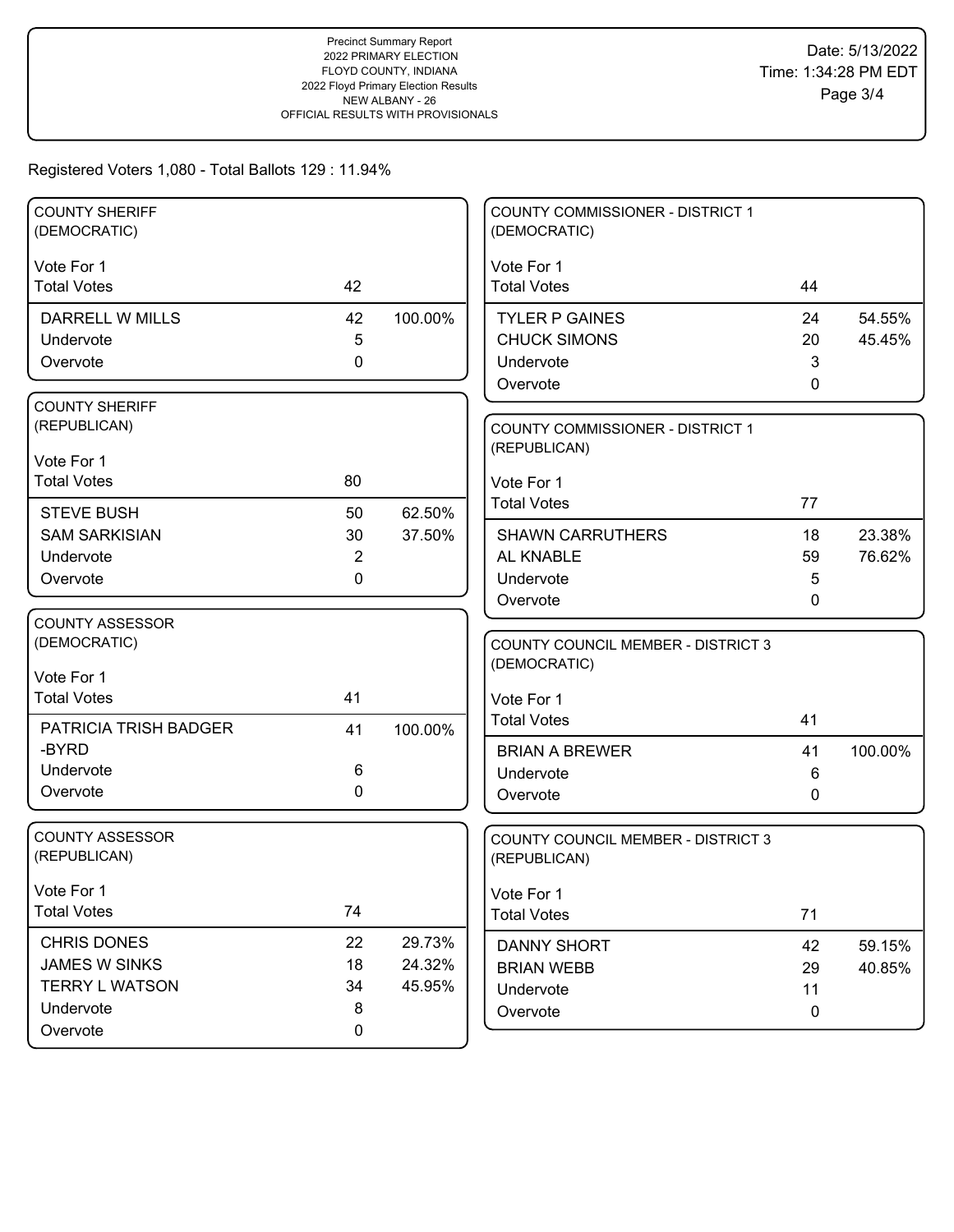| Vote For 1<br>Vote For 10<br>396<br><b>Total Votes</b><br>44<br><b>Total Votes</b><br>100.00%<br>9.34%<br>44<br>DALE M BAGSHAW<br>37<br><b>DAVID BREWER</b><br>$\mathbf{3}$<br><b>SHARON G BAGSHAW</b><br>6.82%<br>Undervote<br>27<br>$\pmb{0}$<br><b>SHAWN CARRUTHERS</b><br>36<br>9.09%<br>Overvote<br>EDWARD D (ED) CLERE<br>55<br>13.89%<br><b>DOUG DRAKE</b><br>24<br>6.06%<br>NEW ALBANY TWP. TRUSTEE<br>(REPUBLICAN)<br><b>LOIS HERTOG</b><br>17<br>4.29%<br><b>JAMES A KANNING</b><br>6.06%<br>24<br>Vote For 1<br><b>ANNIE KIRCHNER</b><br>28<br>7.07%<br><b>Total Votes</b><br>69<br><b>MATT MILLIES</b><br>23<br>5.81%<br>69<br>100.00%<br><b>D M BAGSHAW</b><br><b>LINDA K MOHNEY</b><br>19<br>4.80%<br>13<br>Undervote<br><b>CARL PEARCY</b><br>22<br>5.56%<br>0<br>Overvote<br><b>ROY SCOTT</b><br>20<br>5.05%<br>ANDREW B TAKAMI<br>2.78%<br>11<br>NEW ALBANY TWP. BOARD MEMBER<br><b>JOSH JT TURNER</b><br>53<br>13.38%<br>(DEMOCRATIC)<br>424<br>Undervote<br>Overvote<br>0<br>Vote For 3<br><b>Total Votes</b><br>101<br>33<br>32.67%<br><b>STEVEN WILLIAM BONIFER</b><br><b>RICK COCHRAN</b><br>30<br>29.70%<br><b>MAX GOSMAN</b><br>18.81%<br>19<br><b>CEDDRIKA L PORTER</b><br>19<br>18.81%<br>Undervote<br>40<br>0<br>Overvote<br>NEW ALBANY TWP. BOARD MEMBER<br>(REPUBLICAN)<br>Vote For 3<br>136<br><b>Total Votes</b><br><b>ANN CARRUTHERS</b><br>52<br>38.24%<br><b>BOB HORNUNG</b><br>49<br>36.03%<br><b>VICTORIA SANCHEZ</b><br>35<br>25.74%<br>110<br>Undervote<br>0<br>Overvote | NEW ALBANY TWP. TRUSTEE<br>(DEMOCRATIC) |  | REP STATE CONVENTION DELEGATE - FLOYD CO., AT LARGE<br>(REPUBLICAN) |  |
|----------------------------------------------------------------------------------------------------------------------------------------------------------------------------------------------------------------------------------------------------------------------------------------------------------------------------------------------------------------------------------------------------------------------------------------------------------------------------------------------------------------------------------------------------------------------------------------------------------------------------------------------------------------------------------------------------------------------------------------------------------------------------------------------------------------------------------------------------------------------------------------------------------------------------------------------------------------------------------------------------------------------------------------------------------------------------------------------------------------------------------------------------------------------------------------------------------------------------------------------------------------------------------------------------------------------------------------------------------------------------------------------------------------------------------------------------------------------------------------------------------------|-----------------------------------------|--|---------------------------------------------------------------------|--|
|                                                                                                                                                                                                                                                                                                                                                                                                                                                                                                                                                                                                                                                                                                                                                                                                                                                                                                                                                                                                                                                                                                                                                                                                                                                                                                                                                                                                                                                                                                                |                                         |  |                                                                     |  |
|                                                                                                                                                                                                                                                                                                                                                                                                                                                                                                                                                                                                                                                                                                                                                                                                                                                                                                                                                                                                                                                                                                                                                                                                                                                                                                                                                                                                                                                                                                                |                                         |  |                                                                     |  |
|                                                                                                                                                                                                                                                                                                                                                                                                                                                                                                                                                                                                                                                                                                                                                                                                                                                                                                                                                                                                                                                                                                                                                                                                                                                                                                                                                                                                                                                                                                                |                                         |  |                                                                     |  |
|                                                                                                                                                                                                                                                                                                                                                                                                                                                                                                                                                                                                                                                                                                                                                                                                                                                                                                                                                                                                                                                                                                                                                                                                                                                                                                                                                                                                                                                                                                                |                                         |  |                                                                     |  |
|                                                                                                                                                                                                                                                                                                                                                                                                                                                                                                                                                                                                                                                                                                                                                                                                                                                                                                                                                                                                                                                                                                                                                                                                                                                                                                                                                                                                                                                                                                                |                                         |  |                                                                     |  |
|                                                                                                                                                                                                                                                                                                                                                                                                                                                                                                                                                                                                                                                                                                                                                                                                                                                                                                                                                                                                                                                                                                                                                                                                                                                                                                                                                                                                                                                                                                                |                                         |  |                                                                     |  |
|                                                                                                                                                                                                                                                                                                                                                                                                                                                                                                                                                                                                                                                                                                                                                                                                                                                                                                                                                                                                                                                                                                                                                                                                                                                                                                                                                                                                                                                                                                                |                                         |  |                                                                     |  |
|                                                                                                                                                                                                                                                                                                                                                                                                                                                                                                                                                                                                                                                                                                                                                                                                                                                                                                                                                                                                                                                                                                                                                                                                                                                                                                                                                                                                                                                                                                                |                                         |  |                                                                     |  |
|                                                                                                                                                                                                                                                                                                                                                                                                                                                                                                                                                                                                                                                                                                                                                                                                                                                                                                                                                                                                                                                                                                                                                                                                                                                                                                                                                                                                                                                                                                                |                                         |  |                                                                     |  |
|                                                                                                                                                                                                                                                                                                                                                                                                                                                                                                                                                                                                                                                                                                                                                                                                                                                                                                                                                                                                                                                                                                                                                                                                                                                                                                                                                                                                                                                                                                                |                                         |  |                                                                     |  |
|                                                                                                                                                                                                                                                                                                                                                                                                                                                                                                                                                                                                                                                                                                                                                                                                                                                                                                                                                                                                                                                                                                                                                                                                                                                                                                                                                                                                                                                                                                                |                                         |  |                                                                     |  |
|                                                                                                                                                                                                                                                                                                                                                                                                                                                                                                                                                                                                                                                                                                                                                                                                                                                                                                                                                                                                                                                                                                                                                                                                                                                                                                                                                                                                                                                                                                                |                                         |  |                                                                     |  |
|                                                                                                                                                                                                                                                                                                                                                                                                                                                                                                                                                                                                                                                                                                                                                                                                                                                                                                                                                                                                                                                                                                                                                                                                                                                                                                                                                                                                                                                                                                                |                                         |  |                                                                     |  |
|                                                                                                                                                                                                                                                                                                                                                                                                                                                                                                                                                                                                                                                                                                                                                                                                                                                                                                                                                                                                                                                                                                                                                                                                                                                                                                                                                                                                                                                                                                                |                                         |  |                                                                     |  |
|                                                                                                                                                                                                                                                                                                                                                                                                                                                                                                                                                                                                                                                                                                                                                                                                                                                                                                                                                                                                                                                                                                                                                                                                                                                                                                                                                                                                                                                                                                                |                                         |  |                                                                     |  |
|                                                                                                                                                                                                                                                                                                                                                                                                                                                                                                                                                                                                                                                                                                                                                                                                                                                                                                                                                                                                                                                                                                                                                                                                                                                                                                                                                                                                                                                                                                                |                                         |  |                                                                     |  |
|                                                                                                                                                                                                                                                                                                                                                                                                                                                                                                                                                                                                                                                                                                                                                                                                                                                                                                                                                                                                                                                                                                                                                                                                                                                                                                                                                                                                                                                                                                                |                                         |  |                                                                     |  |
|                                                                                                                                                                                                                                                                                                                                                                                                                                                                                                                                                                                                                                                                                                                                                                                                                                                                                                                                                                                                                                                                                                                                                                                                                                                                                                                                                                                                                                                                                                                |                                         |  |                                                                     |  |
|                                                                                                                                                                                                                                                                                                                                                                                                                                                                                                                                                                                                                                                                                                                                                                                                                                                                                                                                                                                                                                                                                                                                                                                                                                                                                                                                                                                                                                                                                                                |                                         |  |                                                                     |  |
|                                                                                                                                                                                                                                                                                                                                                                                                                                                                                                                                                                                                                                                                                                                                                                                                                                                                                                                                                                                                                                                                                                                                                                                                                                                                                                                                                                                                                                                                                                                |                                         |  |                                                                     |  |
|                                                                                                                                                                                                                                                                                                                                                                                                                                                                                                                                                                                                                                                                                                                                                                                                                                                                                                                                                                                                                                                                                                                                                                                                                                                                                                                                                                                                                                                                                                                |                                         |  |                                                                     |  |
|                                                                                                                                                                                                                                                                                                                                                                                                                                                                                                                                                                                                                                                                                                                                                                                                                                                                                                                                                                                                                                                                                                                                                                                                                                                                                                                                                                                                                                                                                                                |                                         |  |                                                                     |  |
|                                                                                                                                                                                                                                                                                                                                                                                                                                                                                                                                                                                                                                                                                                                                                                                                                                                                                                                                                                                                                                                                                                                                                                                                                                                                                                                                                                                                                                                                                                                |                                         |  |                                                                     |  |
|                                                                                                                                                                                                                                                                                                                                                                                                                                                                                                                                                                                                                                                                                                                                                                                                                                                                                                                                                                                                                                                                                                                                                                                                                                                                                                                                                                                                                                                                                                                |                                         |  |                                                                     |  |
|                                                                                                                                                                                                                                                                                                                                                                                                                                                                                                                                                                                                                                                                                                                                                                                                                                                                                                                                                                                                                                                                                                                                                                                                                                                                                                                                                                                                                                                                                                                |                                         |  |                                                                     |  |
|                                                                                                                                                                                                                                                                                                                                                                                                                                                                                                                                                                                                                                                                                                                                                                                                                                                                                                                                                                                                                                                                                                                                                                                                                                                                                                                                                                                                                                                                                                                |                                         |  |                                                                     |  |
|                                                                                                                                                                                                                                                                                                                                                                                                                                                                                                                                                                                                                                                                                                                                                                                                                                                                                                                                                                                                                                                                                                                                                                                                                                                                                                                                                                                                                                                                                                                |                                         |  |                                                                     |  |
|                                                                                                                                                                                                                                                                                                                                                                                                                                                                                                                                                                                                                                                                                                                                                                                                                                                                                                                                                                                                                                                                                                                                                                                                                                                                                                                                                                                                                                                                                                                |                                         |  |                                                                     |  |
|                                                                                                                                                                                                                                                                                                                                                                                                                                                                                                                                                                                                                                                                                                                                                                                                                                                                                                                                                                                                                                                                                                                                                                                                                                                                                                                                                                                                                                                                                                                |                                         |  |                                                                     |  |
|                                                                                                                                                                                                                                                                                                                                                                                                                                                                                                                                                                                                                                                                                                                                                                                                                                                                                                                                                                                                                                                                                                                                                                                                                                                                                                                                                                                                                                                                                                                |                                         |  |                                                                     |  |
|                                                                                                                                                                                                                                                                                                                                                                                                                                                                                                                                                                                                                                                                                                                                                                                                                                                                                                                                                                                                                                                                                                                                                                                                                                                                                                                                                                                                                                                                                                                |                                         |  |                                                                     |  |
|                                                                                                                                                                                                                                                                                                                                                                                                                                                                                                                                                                                                                                                                                                                                                                                                                                                                                                                                                                                                                                                                                                                                                                                                                                                                                                                                                                                                                                                                                                                |                                         |  |                                                                     |  |
|                                                                                                                                                                                                                                                                                                                                                                                                                                                                                                                                                                                                                                                                                                                                                                                                                                                                                                                                                                                                                                                                                                                                                                                                                                                                                                                                                                                                                                                                                                                |                                         |  |                                                                     |  |
|                                                                                                                                                                                                                                                                                                                                                                                                                                                                                                                                                                                                                                                                                                                                                                                                                                                                                                                                                                                                                                                                                                                                                                                                                                                                                                                                                                                                                                                                                                                |                                         |  |                                                                     |  |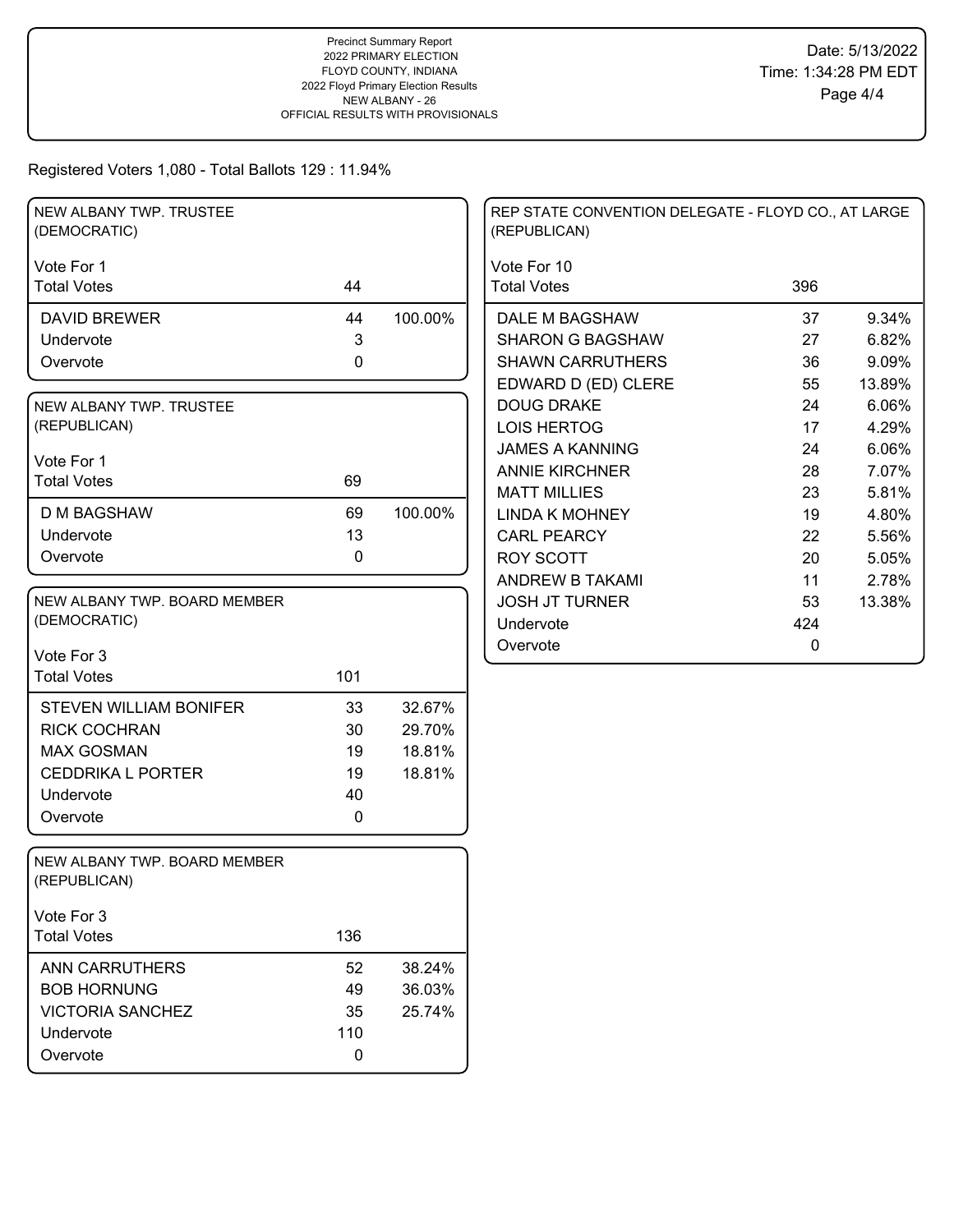| Party Distribution                           |                |         | UNITED STATES REPRESENTATIVE - 9TH DISTRICT<br>(REPUBLICAN) |                |                 |
|----------------------------------------------|----------------|---------|-------------------------------------------------------------|----------------|-----------------|
|                                              |                |         | Vote For 1                                                  |                |                 |
| <b>Total Ballots</b>                         | 99             |         | <b>Total Votes</b>                                          | 66             |                 |
| <b>DEMOCRATIC</b>                            | 28             | 28.28%  | <b>JIM BAKER</b>                                            | $\overline{2}$ | 3.03%           |
| <b>REPUBLICAN</b>                            | 71             | 71.72%  | STU BARNES-ISRAEL                                           | 10             | 15.15%          |
|                                              |                |         | J MICHAEL DAVISSON                                          | $\mathbf{0}$   | $0\%$           |
| UNITED STATES SENATOR                        |                |         | <b>DAN HEIWIG</b>                                           | 0              | 0%              |
| (DEMOCRATIC)                                 |                |         | <b>ERIN HOUCHIN</b>                                         | 15             | 22.73%          |
| Vote For 1                                   |                |         | <b>D ERIC SCHANSBERG</b><br><b>MIKE SODREL</b>              | 5<br>33        | 7.58%<br>50.00% |
| <b>Total Votes</b>                           | 22             |         | <b>BILL J THOMAS</b>                                        | 0              | 0%              |
| THOMAS M MCDERMOTT JR                        | 22             | 100.00% | <b>BRIAN TIBBS</b>                                          | 1              | 1.52%           |
| Undervote                                    | 6              |         | Undervote                                                   | 5              |                 |
| Overvote                                     | 0              |         | Overvote                                                    | 0              |                 |
|                                              |                |         |                                                             |                |                 |
| <b>UNITED STATES SENATOR</b><br>(REPUBLICAN) |                |         | STATE SENATOR - DISTRICT 47<br>(DEMOCRATIC)                 |                |                 |
|                                              |                |         |                                                             |                |                 |
| Vote For 1                                   |                |         |                                                             |                |                 |
| <b>Total Votes</b>                           | 54             |         | <b>Total Votes</b>                                          | $\mathbf 0$    |                 |
| <b>TODD YOUNG</b>                            | 54             | 100.00% | NO CANDIDATE FILED                                          |                |                 |
| Undervote                                    | 17             |         | Undervote                                                   | $\mathbf 0$    |                 |
| Overvote                                     | $\mathbf 0$    |         | Overvote                                                    | $\mathbf{0}$   |                 |
| UNITED STATES REPRESENTATIVE - 9TH DISTRICT  |                |         | STATE SENATOR - DISTRICT 47                                 |                |                 |
| (DEMOCRATIC)                                 |                |         | (REPUBLICAN)                                                |                |                 |
| Vote For 1                                   |                |         | Vote For 1                                                  |                |                 |
| <b>Total Votes</b>                           | 27             |         | <b>Total Votes</b>                                          | 65             |                 |
| <b>ISAK ASARE</b>                            | 6              | 22.22%  | <b>KEVIN BOEHNLEIN</b>                                      | 47             | 72.31%          |
| <b>D LIAM DORRIS</b>                         | $\overline{7}$ | 25.93%  | <b>GARY BYRNE</b>                                           | 18             | 27.69%          |
| <b>MATTHEW FYFE</b>                          | 14             | 51.85%  | Undervote                                                   | 6              |                 |
| Undervote                                    | 1              |         | Overvote                                                    | 0              |                 |
| Overvote                                     | $\mathbf 0$    |         |                                                             |                |                 |
|                                              |                |         | STATE REPRESENTATIVE - DISTRICT 72                          |                |                 |
|                                              |                |         | (DEMOCRATIC)                                                |                |                 |
|                                              |                |         | Vote For 1                                                  |                |                 |
|                                              |                |         | <b>Total Votes</b>                                          | 27             |                 |
|                                              |                |         | <b>KEIL L ROARK</b>                                         | 27             | 100.00%         |
|                                              |                |         | Undervote                                                   | 1              |                 |
|                                              |                |         | Overvote                                                    | 0              |                 |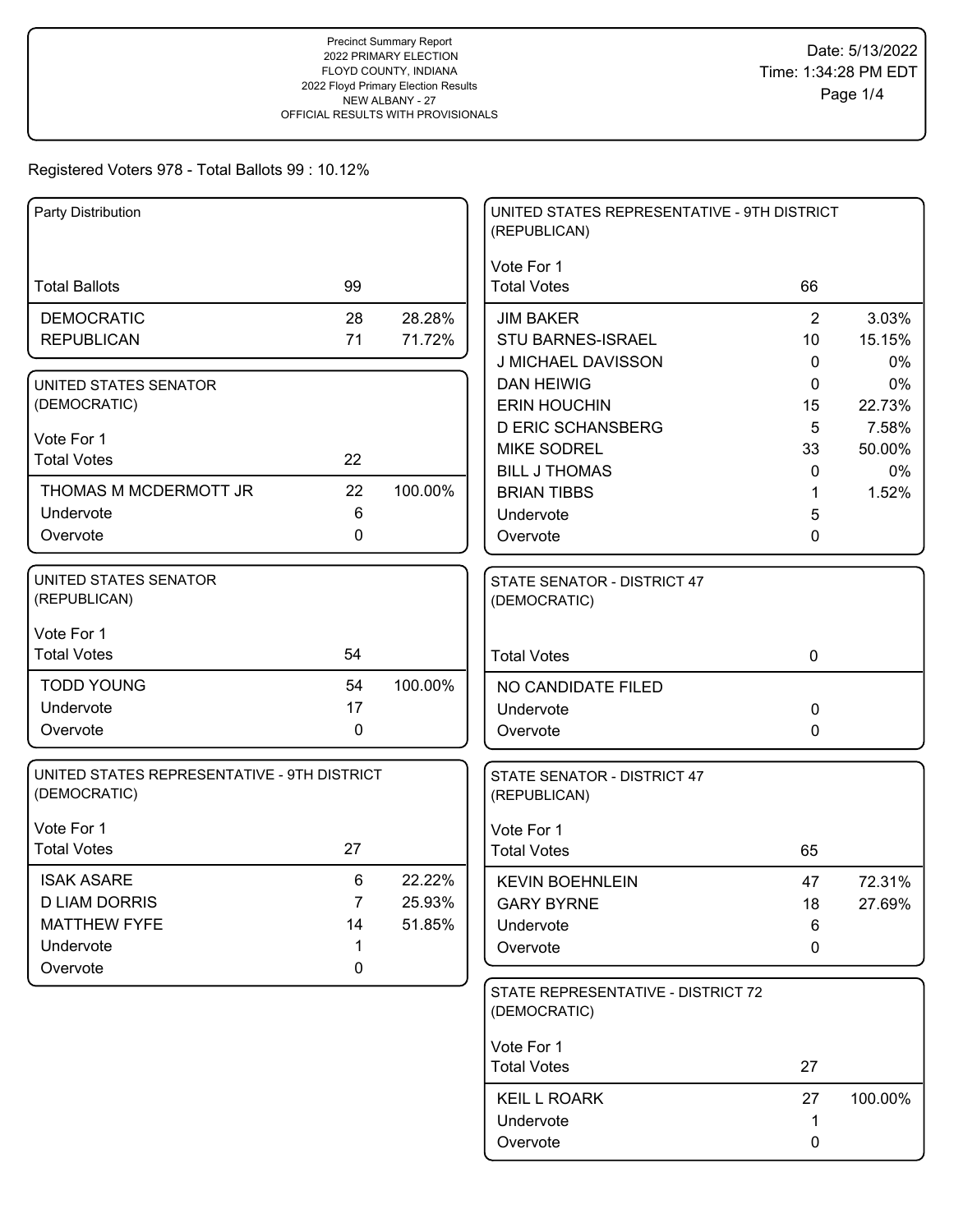| STATE REPRESENTATIVE - DISTRICT 72<br>(REPUBLICAN)              |             |         | PROSECUTING ATTORNEY<br>(REPUBLICAN)       |              |         |
|-----------------------------------------------------------------|-------------|---------|--------------------------------------------|--------------|---------|
| Vote For 1                                                      |             |         | Vote For 1                                 |              |         |
| <b>Total Votes</b>                                              | 69          |         | <b>Total Votes</b>                         | 57           |         |
| EDWARD D (ED) CLERE                                             | 39          | 56.52%  | <b>CHRIS LANE</b>                          | 57           | 100.00% |
| <b>JACKIE BRIGHT GRUBBS</b>                                     | 17          | 24.64%  | Undervote                                  | 14           |         |
| THOMAS M (TOM) JONES                                            | 13          | 18.84%  | Overvote                                   | $\mathbf{0}$ |         |
| Undervote                                                       | 2           |         |                                            |              |         |
| Overvote                                                        | 0           |         | <b>CIRCUIT COURT CLERK</b><br>(DEMOCRATIC) |              |         |
| JUDGE OF THE CIRCUIT COURT - 52ND JUDICIAL CIR.                 |             |         |                                            |              |         |
| (DEMOCRATIC)                                                    |             |         |                                            |              |         |
|                                                                 |             |         | <b>Total Votes</b>                         | 0            |         |
| Vote For 1<br><b>Total Votes</b>                                | 25          |         | NO CANDIDATE FILED                         |              |         |
|                                                                 |             |         | Undervote                                  | $\mathbf 0$  |         |
| DANA EBERLE-PEAY                                                | 25          | 100.00% | Overvote                                   | $\Omega$     |         |
| Undervote                                                       | 3           |         |                                            |              |         |
| Overvote                                                        | $\mathbf 0$ |         | <b>CIRCUIT COURT CLERK</b>                 |              |         |
|                                                                 |             |         | (REPUBLICAN)                               |              |         |
| JUDGE OF THE CIRCUIT COURT - 52ND JUDICIAL CIR.<br>(REPUBLICAN) |             |         | Vote For 1                                 |              |         |
|                                                                 |             |         | <b>Total Votes</b>                         | 56           |         |
| Vote For 1                                                      |             |         | <b>DANITA BURKS</b>                        | 56           | 100.00% |
| <b>Total Votes</b>                                              | 53          |         | Undervote                                  | 15           |         |
| <b>JUSTIN BROWN</b>                                             | 53          | 100.00% | Overvote                                   | $\mathbf{0}$ |         |
| Undervote                                                       | 18          |         |                                            |              |         |
| Overvote                                                        | 0           |         | <b>COUNTY AUDITOR</b>                      |              |         |
|                                                                 |             |         | (DEMOCRATIC)                               |              |         |
| PROSECUTING ATTORNEY                                            |             |         |                                            |              |         |
| (DEMOCRATIC)                                                    |             |         | <b>Total Votes</b>                         | 0            |         |
|                                                                 |             |         | NO CANDIDATE FILED                         |              |         |
| <b>Total Votes</b>                                              | $\mathbf 0$ |         | Undervote                                  | $\mathbf 0$  |         |
| NO CANDIDATE FILED                                              |             |         | Overvote                                   | $\mathbf 0$  |         |
| Undervote                                                       | 0           |         |                                            |              |         |
| Overvote                                                        | 0           |         | <b>COUNTY AUDITOR</b>                      |              |         |
|                                                                 |             |         | (REPUBLICAN)                               |              |         |
|                                                                 |             |         | Vote For 1                                 |              |         |
|                                                                 |             |         | <b>Total Votes</b>                         | 54           |         |
|                                                                 |             |         | AMANDA M PAHMEIER                          | 22           | 40.74%  |
|                                                                 |             |         | <b>DIANA M TOPPING</b>                     | 32           | 59.26%  |
|                                                                 |             |         | Undervote                                  | 17           |         |
|                                                                 |             |         | Overvote                                   | 0            |         |
|                                                                 |             |         |                                            |              |         |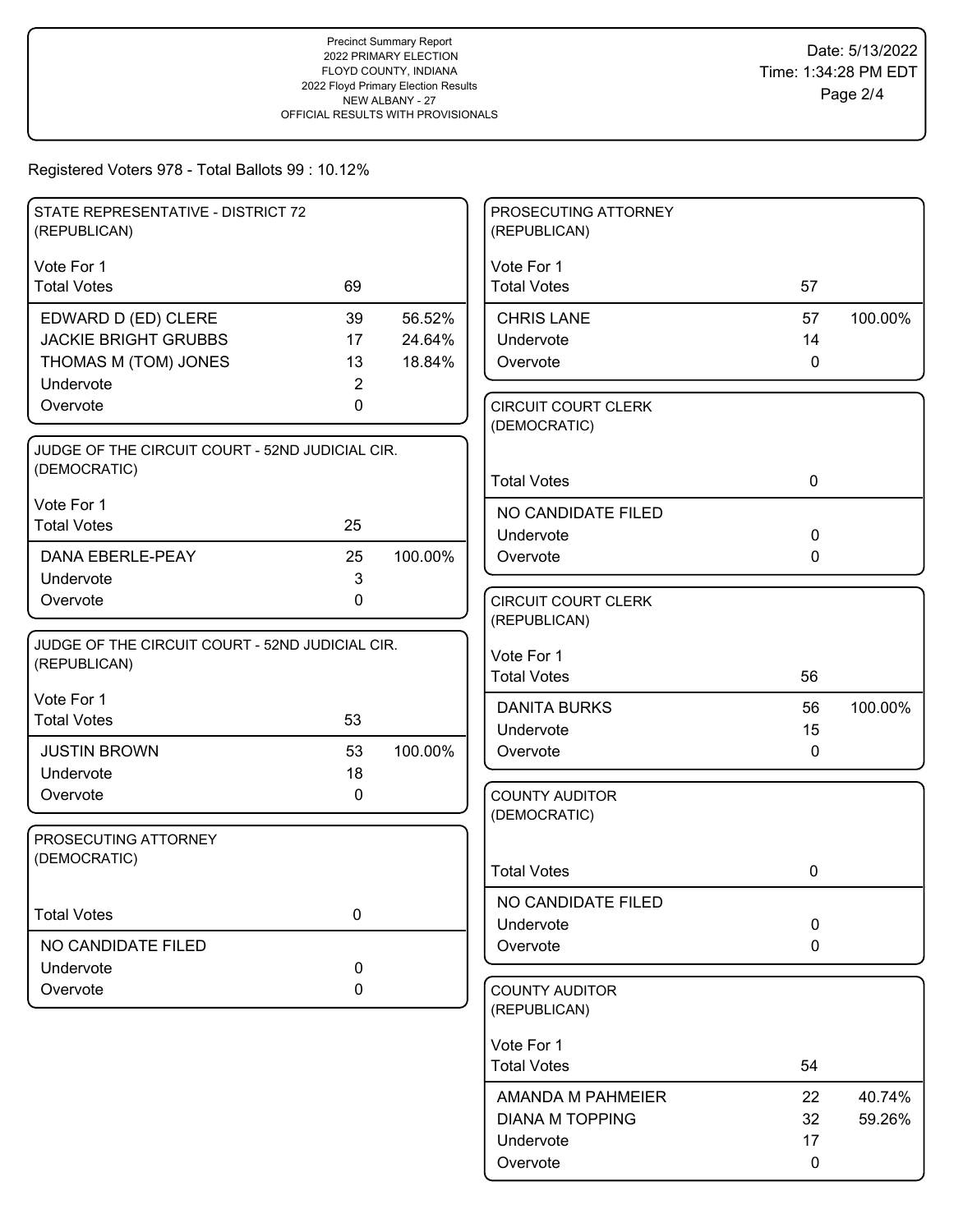| <b>COUNTY SHERIFF</b><br>(DEMOCRATIC) |           |         | COUNTY COMMISSIONER - DISTRICT 1<br>(DEMOCRATIC) |                |                  |
|---------------------------------------|-----------|---------|--------------------------------------------------|----------------|------------------|
| Vote For 1                            |           |         | Vote For 1                                       |                |                  |
| <b>Total Votes</b>                    | 24        |         | <b>Total Votes</b>                               | 26             |                  |
| DARRELL W MILLS                       | 24        | 100.00% | <b>TYLER P GAINES</b>                            | 12             | 46.15%           |
| Undervote                             | 4         |         | <b>CHUCK SIMONS</b>                              | 14             | 53.85%           |
| Overvote                              | 0         |         | Undervote                                        | $\overline{2}$ |                  |
|                                       |           |         | Overvote                                         | 0              |                  |
| <b>COUNTY SHERIFF</b>                 |           |         |                                                  |                |                  |
| (REPUBLICAN)                          |           |         | <b>COUNTY COMMISSIONER - DISTRICT 1</b>          |                |                  |
| Vote For 1                            |           |         | (REPUBLICAN)                                     |                |                  |
| <b>Total Votes</b>                    | 71        |         | Vote For 1                                       |                |                  |
| <b>STEVE BUSH</b>                     | 42        | 59.15%  | <b>Total Votes</b>                               | 68             |                  |
| <b>SAM SARKISIAN</b>                  | 29        | 40.85%  | <b>SHAWN CARRUTHERS</b>                          | 19             | 27.94%           |
| Undervote                             | 0         |         | AL KNABLE                                        | 49             | 72.06%           |
| Overvote                              | 0         |         | Undervote                                        | 3              |                  |
|                                       |           |         | Overvote                                         | 0              |                  |
| COUNTY ASSESSOR                       |           |         |                                                  |                |                  |
| (DEMOCRATIC)                          |           |         | <b>COUNTY COUNCIL MEMBER - DISTRICT 3</b>        |                |                  |
| Vote For 1                            |           |         | (DEMOCRATIC)                                     |                |                  |
| <b>Total Votes</b>                    | 25        |         | Vote For 1                                       |                |                  |
| PATRICIA TRISH BADGER                 | 25        | 100.00% | <b>Total Votes</b>                               | 25             |                  |
| -BYRD                                 |           |         | <b>BRIAN A BREWER</b>                            | 25             | 100.00%          |
| Undervote                             | 3         |         | Undervote                                        | 3              |                  |
| Overvote                              | 0         |         | Overvote                                         | 0              |                  |
|                                       |           |         |                                                  |                |                  |
| <b>COUNTY ASSESSOR</b>                |           |         | <b>COUNTY COUNCIL MEMBER - DISTRICT 3</b>        |                |                  |
| (REPUBLICAN)                          |           |         | (REPUBLICAN)                                     |                |                  |
| Vote For 1                            |           |         | Vote For 1                                       |                |                  |
| <b>Total Votes</b>                    | 57        |         | <b>Total Votes</b>                               | 59             |                  |
| <b>CHRIS DONES</b>                    | 18        | 31.58%  |                                                  |                |                  |
| JAMES W SINKS                         | 15        | 26.32%  | <b>DANNY SHORT</b><br><b>BRIAN WEBB</b>          | 30<br>29       | 50.85%<br>49.15% |
| <b>TERRY L WATSON</b>                 | 24        | 42.11%  | Undervote                                        | 12             |                  |
| Undervote                             | 14        |         | Overvote                                         | $\mathbf 0$    |                  |
| Overvote                              | $\pmb{0}$ |         |                                                  |                |                  |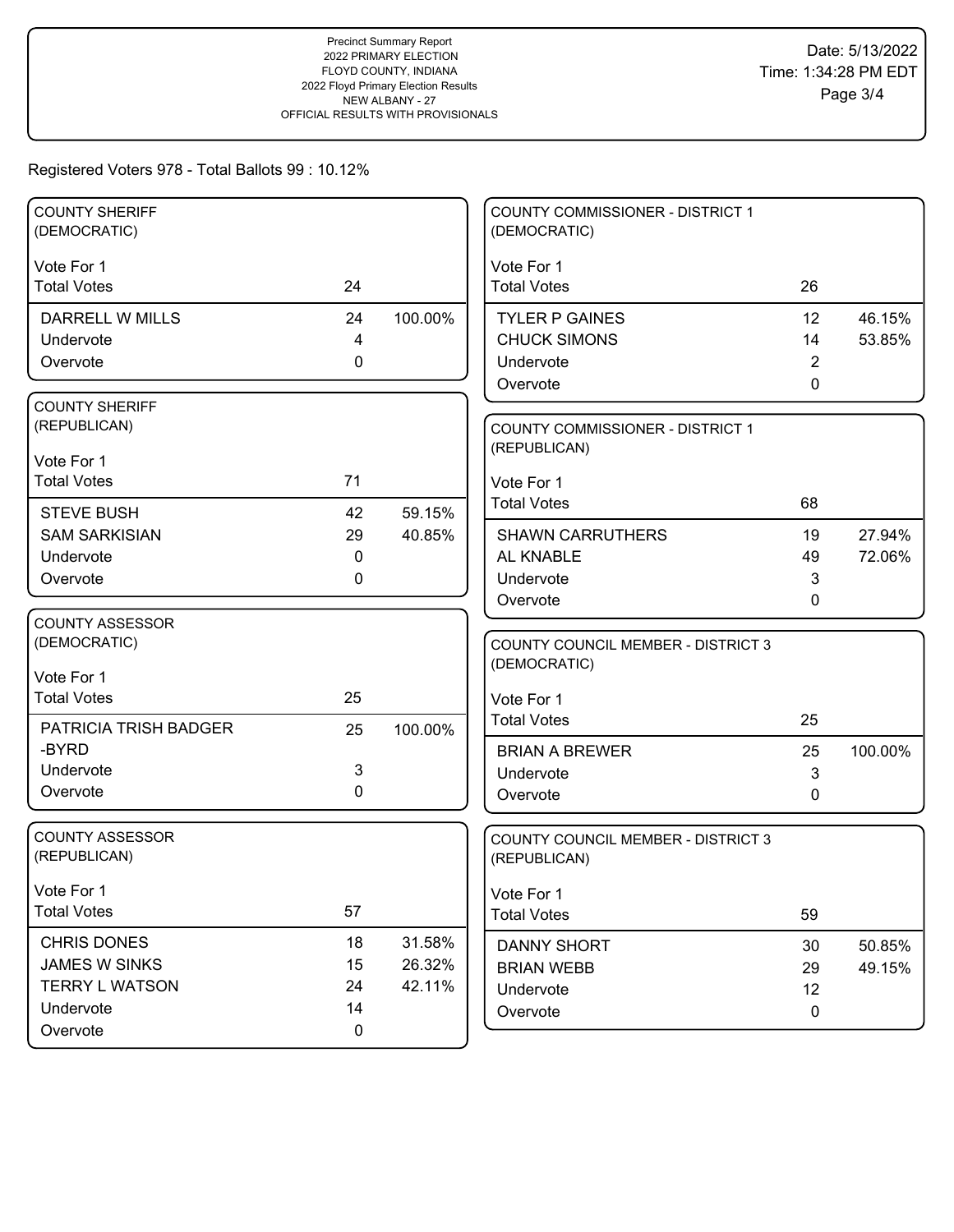| Vote For 1<br>Vote For 10<br>26<br>348<br><b>Total Votes</b><br><b>Total Votes</b><br>100.00%<br>8.62%<br>26<br>30<br><b>DAVID BREWER</b><br>DALE M BAGSHAW<br>$\overline{2}$<br>7.47%<br>Undervote<br><b>SHARON G BAGSHAW</b><br>26<br>0<br>37<br>10.63%<br><b>SHAWN CARRUTHERS</b><br>Overvote<br>EDWARD D (ED) CLERE<br>12.36%<br>43<br>5.75%<br><b>DOUG DRAKE</b><br>20<br>NEW ALBANY TWP. TRUSTEE<br>(REPUBLICAN)<br><b>LOIS HERTOG</b><br>17<br>4.89%<br><b>JAMES A KANNING</b><br>30<br>8.62%<br>Vote For 1<br>6.32%<br><b>ANNIE KIRCHNER</b><br>22<br><b>Total Votes</b><br>51<br><b>MATT MILLIES</b><br>15<br>4.31%<br>51<br><b>D M BAGSHAW</b><br>100.00%<br><b>LINDA K MOHNEY</b><br>23<br>6.61%<br>20<br>Undervote<br><b>CARL PEARCY</b><br>25<br>7.18%<br>$\mathbf 0$<br>Overvote<br><b>ROY SCOTT</b><br>12<br>3.45%<br>ANDREW B TAKAMI<br>20<br>5.75%<br>NEW ALBANY TWP. BOARD MEMBER<br><b>JOSH JT TURNER</b><br>28<br>8.05%<br>(DEMOCRATIC)<br>362<br>Undervote<br>Overvote<br>0<br>Vote For 3<br><b>Total Votes</b><br>64<br>26.56%<br><b>STEVEN WILLIAM BONIFER</b><br>17 | NEW ALBANY TWP. TRUSTEE<br>(DEMOCRATIC) |    |        | REP STATE CONVENTION DELEGATE - FLOYD CO., AT LARGE<br>(REPUBLICAN) |  |
|---------------------------------------------------------------------------------------------------------------------------------------------------------------------------------------------------------------------------------------------------------------------------------------------------------------------------------------------------------------------------------------------------------------------------------------------------------------------------------------------------------------------------------------------------------------------------------------------------------------------------------------------------------------------------------------------------------------------------------------------------------------------------------------------------------------------------------------------------------------------------------------------------------------------------------------------------------------------------------------------------------------------------------------------------------------------------------------------|-----------------------------------------|----|--------|---------------------------------------------------------------------|--|
|                                                                                                                                                                                                                                                                                                                                                                                                                                                                                                                                                                                                                                                                                                                                                                                                                                                                                                                                                                                                                                                                                             |                                         |    |        |                                                                     |  |
|                                                                                                                                                                                                                                                                                                                                                                                                                                                                                                                                                                                                                                                                                                                                                                                                                                                                                                                                                                                                                                                                                             |                                         |    |        |                                                                     |  |
|                                                                                                                                                                                                                                                                                                                                                                                                                                                                                                                                                                                                                                                                                                                                                                                                                                                                                                                                                                                                                                                                                             |                                         |    |        |                                                                     |  |
|                                                                                                                                                                                                                                                                                                                                                                                                                                                                                                                                                                                                                                                                                                                                                                                                                                                                                                                                                                                                                                                                                             |                                         |    |        |                                                                     |  |
|                                                                                                                                                                                                                                                                                                                                                                                                                                                                                                                                                                                                                                                                                                                                                                                                                                                                                                                                                                                                                                                                                             |                                         |    |        |                                                                     |  |
|                                                                                                                                                                                                                                                                                                                                                                                                                                                                                                                                                                                                                                                                                                                                                                                                                                                                                                                                                                                                                                                                                             |                                         |    |        |                                                                     |  |
|                                                                                                                                                                                                                                                                                                                                                                                                                                                                                                                                                                                                                                                                                                                                                                                                                                                                                                                                                                                                                                                                                             |                                         |    |        |                                                                     |  |
|                                                                                                                                                                                                                                                                                                                                                                                                                                                                                                                                                                                                                                                                                                                                                                                                                                                                                                                                                                                                                                                                                             |                                         |    |        |                                                                     |  |
|                                                                                                                                                                                                                                                                                                                                                                                                                                                                                                                                                                                                                                                                                                                                                                                                                                                                                                                                                                                                                                                                                             |                                         |    |        |                                                                     |  |
|                                                                                                                                                                                                                                                                                                                                                                                                                                                                                                                                                                                                                                                                                                                                                                                                                                                                                                                                                                                                                                                                                             |                                         |    |        |                                                                     |  |
|                                                                                                                                                                                                                                                                                                                                                                                                                                                                                                                                                                                                                                                                                                                                                                                                                                                                                                                                                                                                                                                                                             |                                         |    |        |                                                                     |  |
|                                                                                                                                                                                                                                                                                                                                                                                                                                                                                                                                                                                                                                                                                                                                                                                                                                                                                                                                                                                                                                                                                             |                                         |    |        |                                                                     |  |
|                                                                                                                                                                                                                                                                                                                                                                                                                                                                                                                                                                                                                                                                                                                                                                                                                                                                                                                                                                                                                                                                                             |                                         |    |        |                                                                     |  |
|                                                                                                                                                                                                                                                                                                                                                                                                                                                                                                                                                                                                                                                                                                                                                                                                                                                                                                                                                                                                                                                                                             |                                         |    |        |                                                                     |  |
|                                                                                                                                                                                                                                                                                                                                                                                                                                                                                                                                                                                                                                                                                                                                                                                                                                                                                                                                                                                                                                                                                             |                                         |    |        |                                                                     |  |
|                                                                                                                                                                                                                                                                                                                                                                                                                                                                                                                                                                                                                                                                                                                                                                                                                                                                                                                                                                                                                                                                                             |                                         |    |        |                                                                     |  |
|                                                                                                                                                                                                                                                                                                                                                                                                                                                                                                                                                                                                                                                                                                                                                                                                                                                                                                                                                                                                                                                                                             |                                         |    |        |                                                                     |  |
|                                                                                                                                                                                                                                                                                                                                                                                                                                                                                                                                                                                                                                                                                                                                                                                                                                                                                                                                                                                                                                                                                             |                                         |    |        |                                                                     |  |
|                                                                                                                                                                                                                                                                                                                                                                                                                                                                                                                                                                                                                                                                                                                                                                                                                                                                                                                                                                                                                                                                                             |                                         |    |        |                                                                     |  |
|                                                                                                                                                                                                                                                                                                                                                                                                                                                                                                                                                                                                                                                                                                                                                                                                                                                                                                                                                                                                                                                                                             |                                         |    |        |                                                                     |  |
|                                                                                                                                                                                                                                                                                                                                                                                                                                                                                                                                                                                                                                                                                                                                                                                                                                                                                                                                                                                                                                                                                             | <b>RICK COCHRAN</b>                     | 19 | 29.69% |                                                                     |  |
| <b>MAX GOSMAN</b><br>21.88%<br>14                                                                                                                                                                                                                                                                                                                                                                                                                                                                                                                                                                                                                                                                                                                                                                                                                                                                                                                                                                                                                                                           |                                         |    |        |                                                                     |  |
| <b>CEDDRIKA L PORTER</b><br>14<br>21.88%                                                                                                                                                                                                                                                                                                                                                                                                                                                                                                                                                                                                                                                                                                                                                                                                                                                                                                                                                                                                                                                    |                                         |    |        |                                                                     |  |
| Undervote<br>20                                                                                                                                                                                                                                                                                                                                                                                                                                                                                                                                                                                                                                                                                                                                                                                                                                                                                                                                                                                                                                                                             |                                         |    |        |                                                                     |  |
| $\mathbf 0$<br>Overvote                                                                                                                                                                                                                                                                                                                                                                                                                                                                                                                                                                                                                                                                                                                                                                                                                                                                                                                                                                                                                                                                     |                                         |    |        |                                                                     |  |
|                                                                                                                                                                                                                                                                                                                                                                                                                                                                                                                                                                                                                                                                                                                                                                                                                                                                                                                                                                                                                                                                                             |                                         |    |        |                                                                     |  |
| NEW ALBANY TWP. BOARD MEMBER<br>(REPUBLICAN)                                                                                                                                                                                                                                                                                                                                                                                                                                                                                                                                                                                                                                                                                                                                                                                                                                                                                                                                                                                                                                                |                                         |    |        |                                                                     |  |
| Vote For 3                                                                                                                                                                                                                                                                                                                                                                                                                                                                                                                                                                                                                                                                                                                                                                                                                                                                                                                                                                                                                                                                                  |                                         |    |        |                                                                     |  |
| 114<br><b>Total Votes</b>                                                                                                                                                                                                                                                                                                                                                                                                                                                                                                                                                                                                                                                                                                                                                                                                                                                                                                                                                                                                                                                                   |                                         |    |        |                                                                     |  |
| <b>ANN CARRUTHERS</b><br>41<br>35.96%                                                                                                                                                                                                                                                                                                                                                                                                                                                                                                                                                                                                                                                                                                                                                                                                                                                                                                                                                                                                                                                       |                                         |    |        |                                                                     |  |
| <b>BOB HORNUNG</b><br>38.60%<br>44                                                                                                                                                                                                                                                                                                                                                                                                                                                                                                                                                                                                                                                                                                                                                                                                                                                                                                                                                                                                                                                          |                                         |    |        |                                                                     |  |
| <b>VICTORIA SANCHEZ</b><br>25.44%<br>29                                                                                                                                                                                                                                                                                                                                                                                                                                                                                                                                                                                                                                                                                                                                                                                                                                                                                                                                                                                                                                                     |                                         |    |        |                                                                     |  |
| 99<br>Undervote                                                                                                                                                                                                                                                                                                                                                                                                                                                                                                                                                                                                                                                                                                                                                                                                                                                                                                                                                                                                                                                                             |                                         |    |        |                                                                     |  |
| Overvote<br>0                                                                                                                                                                                                                                                                                                                                                                                                                                                                                                                                                                                                                                                                                                                                                                                                                                                                                                                                                                                                                                                                               |                                         |    |        |                                                                     |  |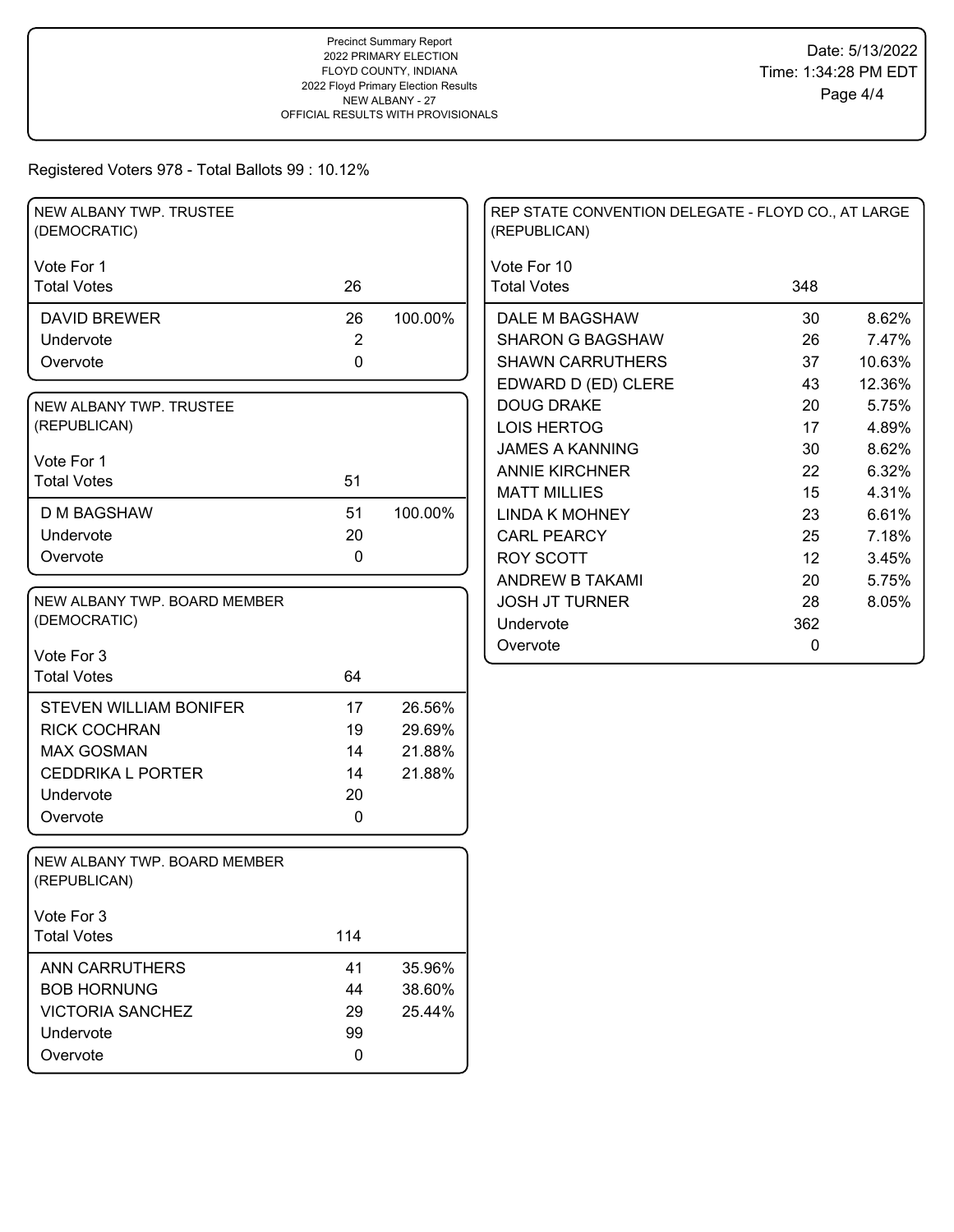| Party Distribution                                                            |                    |                            | UNITED STATES REPRESENTATIVE - 9TH DISTRICT<br>(REPUBLICAN)            |                         |                          |
|-------------------------------------------------------------------------------|--------------------|----------------------------|------------------------------------------------------------------------|-------------------------|--------------------------|
| <b>Total Ballots</b>                                                          | 234                |                            | Vote For 1<br><b>Total Votes</b>                                       | 159                     |                          |
| <b>DEMOCRATIC</b><br><b>REPUBLICAN</b>                                        | 64<br>170          | 27.35%<br>72.65%           | <b>JIM BAKER</b><br><b>STU BARNES-ISRAEL</b>                           | 15<br>27                | 9.43%<br>16.98%          |
| UNITED STATES SENATOR<br>(DEMOCRATIC)                                         |                    |                            | J MICHAEL DAVISSON<br><b>DAN HEIWIG</b><br><b>ERIN HOUCHIN</b>         | $\mathbf{0}$<br>3<br>53 | 0%<br>1.89%<br>33.33%    |
| Vote For 1<br><b>Total Votes</b>                                              | 55                 |                            | <b>D ERIC SCHANSBERG</b><br><b>MIKE SODREL</b><br><b>BILL J THOMAS</b> | 8<br>48<br>$\mathbf 1$  | 5.03%<br>30.19%<br>0.63% |
| THOMAS M MCDERMOTT JR<br>Undervote<br>Overvote                                | 55<br>9<br>0       | 100.00%                    | <b>BRIAN TIBBS</b><br>Undervote                                        | 4<br>10                 | 2.52%                    |
| UNITED STATES SENATOR                                                         |                    |                            | Overvote<br><b>STATE SENATOR - DISTRICT 45</b>                         | 1                       |                          |
| (REPUBLICAN)<br>Vote For 1                                                    |                    |                            | (DEMOCRATIC)<br>Vote For 1                                             |                         |                          |
| <b>Total Votes</b>                                                            | 132                |                            | <b>Total Votes</b>                                                     | 58                      |                          |
| <b>TODD YOUNG</b><br>Undervote<br>Overvote                                    | 132<br>38<br>0     | 100.00%                    | <b>NICK MARSHALL</b><br>Undervote<br>Overvote                          | 58<br>6<br>0            | 100.00%                  |
| UNITED STATES REPRESENTATIVE - 9TH DISTRICT<br>(DEMOCRATIC)                   |                    |                            | STATE SENATOR - DISTRICT 45<br>(REPUBLICAN)                            |                         |                          |
| Vote For 1<br><b>Total Votes</b>                                              | 61                 |                            | Vote For 1<br><b>Total Votes</b>                                       | 115                     |                          |
| <b>ISAK ASARE</b><br><b>D LIAM DORRIS</b><br><b>MATTHEW FYFE</b><br>Undervote | 14<br>8<br>39<br>3 | 22.95%<br>13.11%<br>63.93% | <b>CHRIS GARTEN</b><br>Undervote<br>Overvote                           | 115<br>55<br>0          | 100.00%                  |
| Overvote                                                                      | 0                  |                            | STATE REPRESENTATIVE - DISTRICT 72<br>(DEMOCRATIC)                     |                         |                          |
|                                                                               |                    |                            | Vote For 1<br><b>Total Votes</b>                                       | 59                      |                          |
|                                                                               |                    |                            | <b>KEIL L ROARK</b><br>Undervote<br>Overvote                           | 59<br>5<br>0            | 100.00%                  |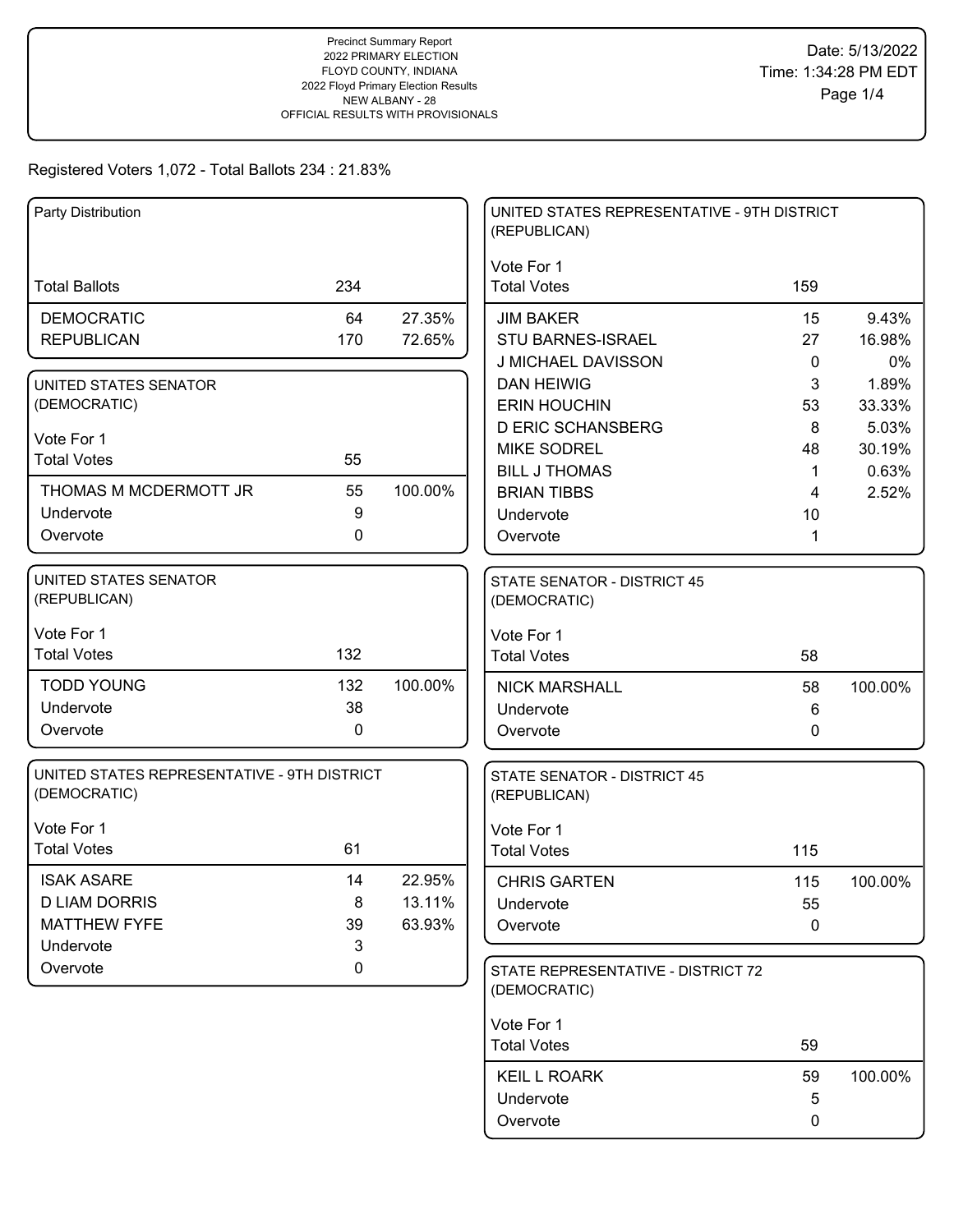| STATE REPRESENTATIVE - DISTRICT 72                 |             |         | PROSECUTING ATTORNEY                  |              |         |
|----------------------------------------------------|-------------|---------|---------------------------------------|--------------|---------|
| (REPUBLICAN)                                       |             |         | (REPUBLICAN)                          |              |         |
| Vote For 1                                         |             |         | Vote For 1                            |              |         |
| <b>Total Votes</b>                                 | 163         |         | <b>Total Votes</b>                    | 139          |         |
|                                                    | 90          | 55.21%  | <b>CHRIS LANE</b>                     | 139          | 100.00% |
| EDWARD D (ED) CLERE<br><b>JACKIE BRIGHT GRUBBS</b> | 53          | 32.52%  | Undervote                             | 31           |         |
| THOMAS M (TOM) JONES                               | 20          | 12.27%  | Overvote                              | $\mathbf 0$  |         |
| Undervote                                          | 7           |         |                                       |              |         |
| Overvote                                           | 0           |         | <b>CIRCUIT COURT CLERK</b>            |              |         |
|                                                    |             |         | (DEMOCRATIC)                          |              |         |
| JUDGE OF THE CIRCUIT COURT - 52ND JUDICIAL CIR.    |             |         |                                       |              |         |
| (DEMOCRATIC)                                       |             |         |                                       |              |         |
|                                                    |             |         | <b>Total Votes</b>                    | $\mathbf 0$  |         |
| Vote For 1                                         |             |         | NO CANDIDATE FILED                    |              |         |
| <b>Total Votes</b>                                 | 59          |         | Undervote                             | $\mathbf 0$  |         |
| DANA EBERLE-PEAY                                   | 59          | 100.00% | Overvote                              | 0            |         |
| Undervote                                          | 5           |         |                                       |              |         |
| Overvote                                           | $\mathbf 0$ |         | <b>CIRCUIT COURT CLERK</b>            |              |         |
|                                                    |             |         | (REPUBLICAN)                          |              |         |
| JUDGE OF THE CIRCUIT COURT - 52ND JUDICIAL CIR.    |             |         | Vote For 1                            |              |         |
| (REPUBLICAN)                                       |             |         | <b>Total Votes</b>                    | 143          |         |
| Vote For 1                                         |             |         |                                       |              |         |
| <b>Total Votes</b>                                 | 136         |         | <b>DANITA BURKS</b>                   | 143          | 100.00% |
|                                                    |             |         | Undervote                             | 27           |         |
| <b>JUSTIN BROWN</b>                                | 136         | 100.00% | Overvote                              | $\mathbf{0}$ |         |
| Undervote                                          | 34          |         |                                       |              |         |
| Overvote                                           | 0           |         | <b>COUNTY AUDITOR</b><br>(DEMOCRATIC) |              |         |
| PROSECUTING ATTORNEY                               |             |         |                                       |              |         |
| (DEMOCRATIC)                                       |             |         |                                       |              |         |
|                                                    |             |         | <b>Total Votes</b>                    | 0            |         |
|                                                    |             |         | NO CANDIDATE FILED                    |              |         |
| <b>Total Votes</b>                                 | $\pmb{0}$   |         | Undervote                             | $\mathbf 0$  |         |
| NO CANDIDATE FILED                                 |             |         | Overvote                              | $\mathbf 0$  |         |
| Undervote                                          | $\mathbf 0$ |         |                                       |              |         |
| Overvote                                           | 0           |         | <b>COUNTY AUDITOR</b>                 |              |         |
|                                                    |             |         | (REPUBLICAN)                          |              |         |
|                                                    |             |         |                                       |              |         |
|                                                    |             |         | Vote For 1<br><b>Total Votes</b>      | 131          |         |
|                                                    |             |         |                                       |              |         |
|                                                    |             |         | AMANDA M PAHMEIER                     | 44           | 33.59%  |
|                                                    |             |         | <b>DIANA M TOPPING</b>                | 87           | 66.41%  |
|                                                    |             |         | Undervote                             | 39           |         |
|                                                    |             |         | Overvote                              | 0            |         |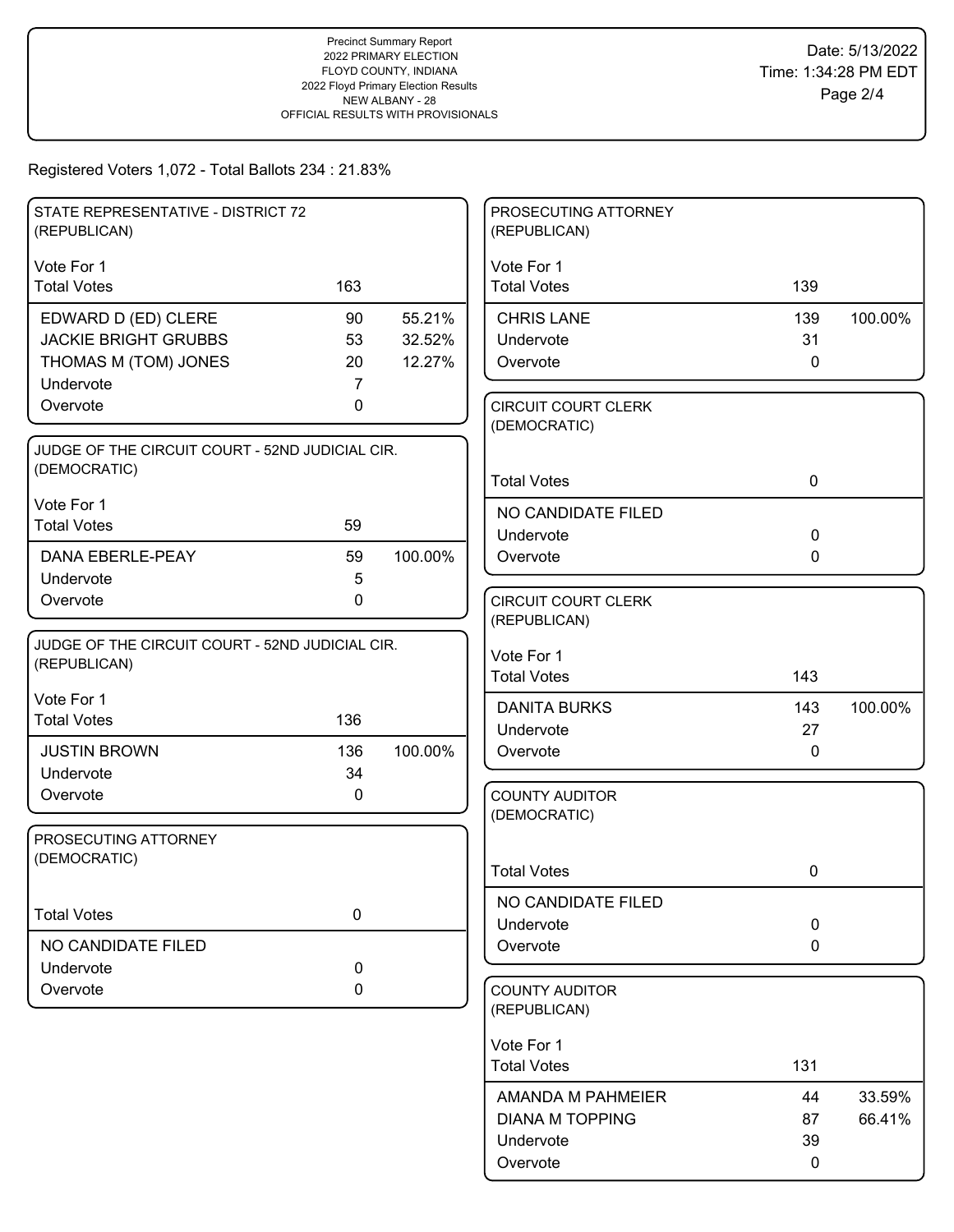| <b>COUNTY SHERIFF</b>        |             |         | COUNTY COMMISSIONER - DISTRICT 1          |              |         |
|------------------------------|-------------|---------|-------------------------------------------|--------------|---------|
| (DEMOCRATIC)                 |             |         | (DEMOCRATIC)                              |              |         |
| Vote For 1                   |             |         | Vote For 1                                |              |         |
| <b>Total Votes</b>           | 60          |         | <b>Total Votes</b>                        | 58           |         |
|                              |             |         |                                           |              |         |
| DARRELL W MILLS              | 60          | 100.00% | <b>TYLER P GAINES</b>                     | 34           | 58.62%  |
| Undervote                    | 4           |         | <b>CHUCK SIMONS</b>                       | 24           | 41.38%  |
| Overvote                     | $\mathbf 0$ |         | Undervote                                 | 6            |         |
|                              |             |         | Overvote                                  | $\mathbf{0}$ |         |
| <b>COUNTY SHERIFF</b>        |             |         |                                           |              |         |
| (REPUBLICAN)                 |             |         | COUNTY COMMISSIONER - DISTRICT 1          |              |         |
|                              |             |         | (REPUBLICAN)                              |              |         |
| Vote For 1                   |             |         |                                           |              |         |
| <b>Total Votes</b>           | 164         |         | Vote For 1                                |              |         |
| <b>STEVE BUSH</b>            | 99          | 60.37%  | <b>Total Votes</b>                        | 159          |         |
| <b>SAM SARKISIAN</b>         | 65          | 39.63%  | <b>SHAWN CARRUTHERS</b>                   | 55           | 34.59%  |
| Undervote                    | 6           |         | AL KNABLE                                 | 104          | 65.41%  |
| Overvote                     | 0           |         | Undervote                                 | 11           |         |
|                              |             |         | Overvote                                  | 0            |         |
| <b>COUNTY ASSESSOR</b>       |             |         |                                           |              |         |
| (DEMOCRATIC)                 |             |         | <b>COUNTY COUNCIL MEMBER - DISTRICT 3</b> |              |         |
|                              |             |         | (DEMOCRATIC)                              |              |         |
| Vote For 1                   |             |         |                                           |              |         |
| <b>Total Votes</b>           | 58          |         | Vote For 1                                |              |         |
| <b>PATRICIA TRISH BADGER</b> | 58          | 100.00% | <b>Total Votes</b>                        | 58           |         |
| -BYRD                        |             |         | <b>BRIAN A BREWER</b>                     | 58           | 100.00% |
| Undervote                    | 6           |         | Undervote                                 | 6            |         |
| Overvote                     | 0           |         | Overvote                                  | 0            |         |
|                              |             |         |                                           |              |         |
| <b>COUNTY ASSESSOR</b>       |             |         | <b>COUNTY COUNCIL MEMBER - DISTRICT 3</b> |              |         |
| (REPUBLICAN)                 |             |         | (REPUBLICAN)                              |              |         |
|                              |             |         |                                           |              |         |
| Vote For 1                   |             |         | Vote For 1                                |              |         |
| <b>Total Votes</b>           | 138         |         | <b>Total Votes</b>                        | 135          |         |
| CHRIS DONES                  | 42          | 30.43%  | <b>DANNY SHORT</b>                        | 79           | 58.52%  |
| <b>JAMES W SINKS</b>         | 43          | 31.16%  | <b>BRIAN WEBB</b>                         | 56           | 41.48%  |
| <b>TERRY L WATSON</b>        | 53          | 38.41%  | Undervote                                 | 35           |         |
| Undervote                    | 32          |         |                                           | $\mathbf 0$  |         |
| Overvote                     | $\mathbf 0$ |         | Overvote                                  |              |         |
|                              |             |         |                                           |              |         |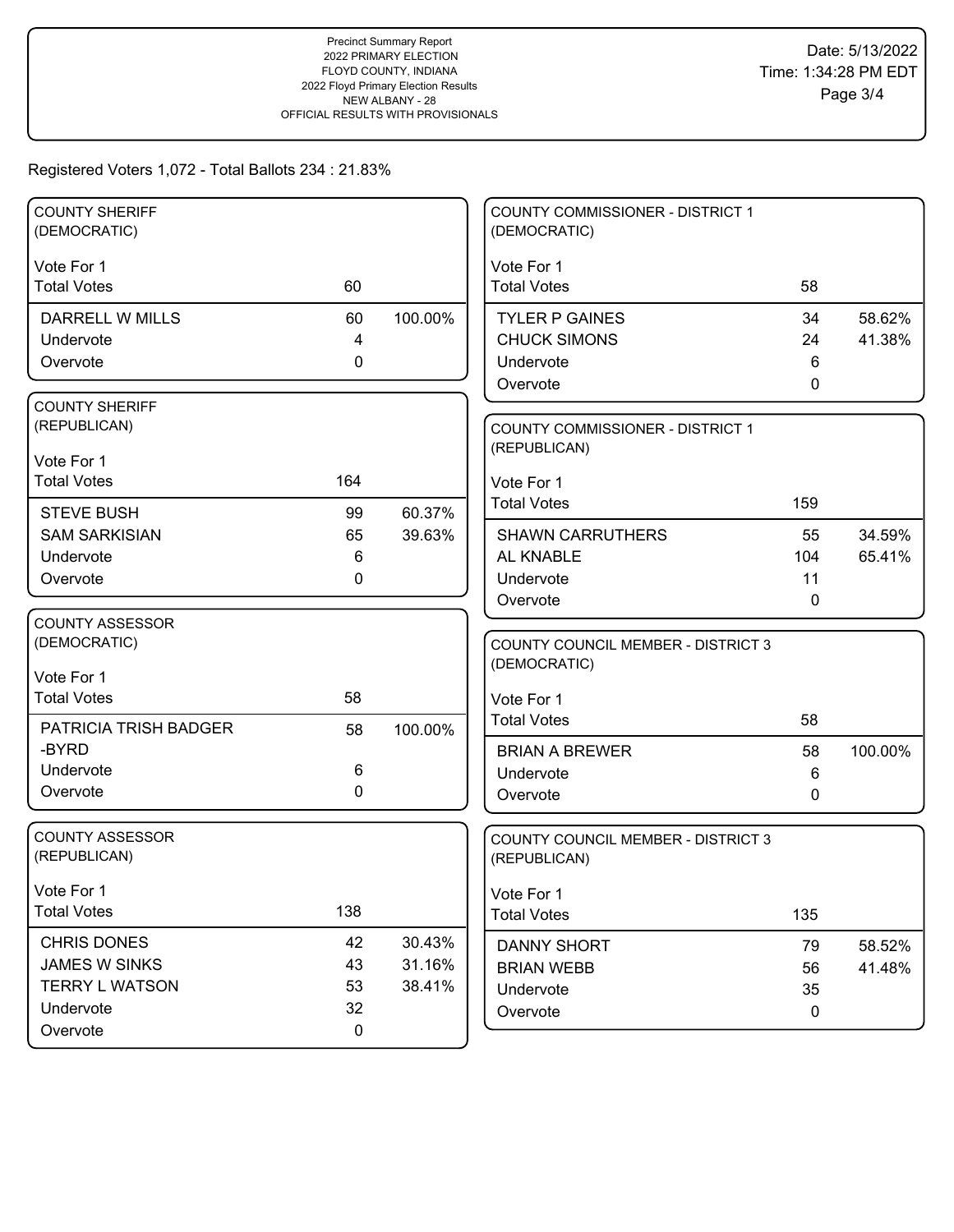| Vote For 1<br>Vote For 10<br><b>Total Votes</b><br>58<br><b>Total Votes</b><br>833<br>100.00%<br>8.64%<br><b>DAVID BREWER</b><br>58<br>DALE M BAGSHAW<br>72<br>5.40%<br>6<br><b>SHARON G BAGSHAW</b><br>45<br>Undervote<br>$\mathbf 0$<br><b>SHAWN CARRUTHERS</b><br>88<br>10.56%<br>Overvote<br>EDWARD D (ED) CLERE<br>109<br>13.09%<br><b>DOUG DRAKE</b><br>40<br>4.80%<br>NEW ALBANY TWP. TRUSTEE<br>(REPUBLICAN)<br><b>LOIS HERTOG</b><br>47<br>5.64%<br><b>JAMES A KANNING</b><br>69<br>8.28%<br>Vote For 1<br>8.40%<br><b>ANNIE KIRCHNER</b><br>70<br>134<br><b>Total Votes</b><br><b>MATT MILLIES</b><br>46<br>5.52%<br>100.00%<br><b>D M BAGSHAW</b><br>134<br><b>LINDA K MOHNEY</b><br>35<br>4.20%<br>36<br>Undervote<br>63<br><b>CARL PEARCY</b><br>7.56%<br>$\mathbf 0$<br>Overvote<br><b>ROY SCOTT</b><br>31<br>3.72%<br>ANDREW B TAKAMI<br>39<br>4.68%<br>NEW ALBANY TWP. BOARD MEMBER<br><b>JOSH JT TURNER</b><br>79<br>9.48%<br>(DEMOCRATIC)<br>867<br>Undervote<br>$\pmb{0}$<br>Overvote<br>Vote For 3<br>152<br><b>Total Votes</b><br>30.92%<br><b>STEVEN WILLIAM BONIFER</b><br>47<br><b>RICK COCHRAN</b><br>30.92%<br>47<br><b>MAX GOSMAN</b><br>25<br>16.45%<br><b>CEDDRIKA L PORTER</b><br>33<br>21.71%<br>Undervote<br>40<br>Overvote<br>0<br>NEW ALBANY TWP. BOARD MEMBER<br>(REPUBLICAN)<br>Vote For 3<br><b>Total Votes</b><br>307<br>103<br><b>ANN CARRUTHERS</b><br>33.55%<br><b>BOB HORNUNG</b><br>116<br>37.79%<br><b>VICTORIA SANCHEZ</b><br>88<br>28.66%<br>203<br>Undervote<br>Overvote<br>0 | NEW ALBANY TWP. TRUSTEE<br>(DEMOCRATIC) |  | REP STATE CONVENTION DELEGATE - FLOYD CO., AT LARGE<br>(REPUBLICAN) |  |
|------------------------------------------------------------------------------------------------------------------------------------------------------------------------------------------------------------------------------------------------------------------------------------------------------------------------------------------------------------------------------------------------------------------------------------------------------------------------------------------------------------------------------------------------------------------------------------------------------------------------------------------------------------------------------------------------------------------------------------------------------------------------------------------------------------------------------------------------------------------------------------------------------------------------------------------------------------------------------------------------------------------------------------------------------------------------------------------------------------------------------------------------------------------------------------------------------------------------------------------------------------------------------------------------------------------------------------------------------------------------------------------------------------------------------------------------------------------------------------------------------------------------------|-----------------------------------------|--|---------------------------------------------------------------------|--|
|                                                                                                                                                                                                                                                                                                                                                                                                                                                                                                                                                                                                                                                                                                                                                                                                                                                                                                                                                                                                                                                                                                                                                                                                                                                                                                                                                                                                                                                                                                                              |                                         |  |                                                                     |  |
|                                                                                                                                                                                                                                                                                                                                                                                                                                                                                                                                                                                                                                                                                                                                                                                                                                                                                                                                                                                                                                                                                                                                                                                                                                                                                                                                                                                                                                                                                                                              |                                         |  |                                                                     |  |
|                                                                                                                                                                                                                                                                                                                                                                                                                                                                                                                                                                                                                                                                                                                                                                                                                                                                                                                                                                                                                                                                                                                                                                                                                                                                                                                                                                                                                                                                                                                              |                                         |  |                                                                     |  |
|                                                                                                                                                                                                                                                                                                                                                                                                                                                                                                                                                                                                                                                                                                                                                                                                                                                                                                                                                                                                                                                                                                                                                                                                                                                                                                                                                                                                                                                                                                                              |                                         |  |                                                                     |  |
|                                                                                                                                                                                                                                                                                                                                                                                                                                                                                                                                                                                                                                                                                                                                                                                                                                                                                                                                                                                                                                                                                                                                                                                                                                                                                                                                                                                                                                                                                                                              |                                         |  |                                                                     |  |
|                                                                                                                                                                                                                                                                                                                                                                                                                                                                                                                                                                                                                                                                                                                                                                                                                                                                                                                                                                                                                                                                                                                                                                                                                                                                                                                                                                                                                                                                                                                              |                                         |  |                                                                     |  |
|                                                                                                                                                                                                                                                                                                                                                                                                                                                                                                                                                                                                                                                                                                                                                                                                                                                                                                                                                                                                                                                                                                                                                                                                                                                                                                                                                                                                                                                                                                                              |                                         |  |                                                                     |  |
|                                                                                                                                                                                                                                                                                                                                                                                                                                                                                                                                                                                                                                                                                                                                                                                                                                                                                                                                                                                                                                                                                                                                                                                                                                                                                                                                                                                                                                                                                                                              |                                         |  |                                                                     |  |
|                                                                                                                                                                                                                                                                                                                                                                                                                                                                                                                                                                                                                                                                                                                                                                                                                                                                                                                                                                                                                                                                                                                                                                                                                                                                                                                                                                                                                                                                                                                              |                                         |  |                                                                     |  |
|                                                                                                                                                                                                                                                                                                                                                                                                                                                                                                                                                                                                                                                                                                                                                                                                                                                                                                                                                                                                                                                                                                                                                                                                                                                                                                                                                                                                                                                                                                                              |                                         |  |                                                                     |  |
|                                                                                                                                                                                                                                                                                                                                                                                                                                                                                                                                                                                                                                                                                                                                                                                                                                                                                                                                                                                                                                                                                                                                                                                                                                                                                                                                                                                                                                                                                                                              |                                         |  |                                                                     |  |
|                                                                                                                                                                                                                                                                                                                                                                                                                                                                                                                                                                                                                                                                                                                                                                                                                                                                                                                                                                                                                                                                                                                                                                                                                                                                                                                                                                                                                                                                                                                              |                                         |  |                                                                     |  |
|                                                                                                                                                                                                                                                                                                                                                                                                                                                                                                                                                                                                                                                                                                                                                                                                                                                                                                                                                                                                                                                                                                                                                                                                                                                                                                                                                                                                                                                                                                                              |                                         |  |                                                                     |  |
|                                                                                                                                                                                                                                                                                                                                                                                                                                                                                                                                                                                                                                                                                                                                                                                                                                                                                                                                                                                                                                                                                                                                                                                                                                                                                                                                                                                                                                                                                                                              |                                         |  |                                                                     |  |
|                                                                                                                                                                                                                                                                                                                                                                                                                                                                                                                                                                                                                                                                                                                                                                                                                                                                                                                                                                                                                                                                                                                                                                                                                                                                                                                                                                                                                                                                                                                              |                                         |  |                                                                     |  |
|                                                                                                                                                                                                                                                                                                                                                                                                                                                                                                                                                                                                                                                                                                                                                                                                                                                                                                                                                                                                                                                                                                                                                                                                                                                                                                                                                                                                                                                                                                                              |                                         |  |                                                                     |  |
|                                                                                                                                                                                                                                                                                                                                                                                                                                                                                                                                                                                                                                                                                                                                                                                                                                                                                                                                                                                                                                                                                                                                                                                                                                                                                                                                                                                                                                                                                                                              |                                         |  |                                                                     |  |
|                                                                                                                                                                                                                                                                                                                                                                                                                                                                                                                                                                                                                                                                                                                                                                                                                                                                                                                                                                                                                                                                                                                                                                                                                                                                                                                                                                                                                                                                                                                              |                                         |  |                                                                     |  |
|                                                                                                                                                                                                                                                                                                                                                                                                                                                                                                                                                                                                                                                                                                                                                                                                                                                                                                                                                                                                                                                                                                                                                                                                                                                                                                                                                                                                                                                                                                                              |                                         |  |                                                                     |  |
|                                                                                                                                                                                                                                                                                                                                                                                                                                                                                                                                                                                                                                                                                                                                                                                                                                                                                                                                                                                                                                                                                                                                                                                                                                                                                                                                                                                                                                                                                                                              |                                         |  |                                                                     |  |
|                                                                                                                                                                                                                                                                                                                                                                                                                                                                                                                                                                                                                                                                                                                                                                                                                                                                                                                                                                                                                                                                                                                                                                                                                                                                                                                                                                                                                                                                                                                              |                                         |  |                                                                     |  |
|                                                                                                                                                                                                                                                                                                                                                                                                                                                                                                                                                                                                                                                                                                                                                                                                                                                                                                                                                                                                                                                                                                                                                                                                                                                                                                                                                                                                                                                                                                                              |                                         |  |                                                                     |  |
|                                                                                                                                                                                                                                                                                                                                                                                                                                                                                                                                                                                                                                                                                                                                                                                                                                                                                                                                                                                                                                                                                                                                                                                                                                                                                                                                                                                                                                                                                                                              |                                         |  |                                                                     |  |
|                                                                                                                                                                                                                                                                                                                                                                                                                                                                                                                                                                                                                                                                                                                                                                                                                                                                                                                                                                                                                                                                                                                                                                                                                                                                                                                                                                                                                                                                                                                              |                                         |  |                                                                     |  |
|                                                                                                                                                                                                                                                                                                                                                                                                                                                                                                                                                                                                                                                                                                                                                                                                                                                                                                                                                                                                                                                                                                                                                                                                                                                                                                                                                                                                                                                                                                                              |                                         |  |                                                                     |  |
|                                                                                                                                                                                                                                                                                                                                                                                                                                                                                                                                                                                                                                                                                                                                                                                                                                                                                                                                                                                                                                                                                                                                                                                                                                                                                                                                                                                                                                                                                                                              |                                         |  |                                                                     |  |
|                                                                                                                                                                                                                                                                                                                                                                                                                                                                                                                                                                                                                                                                                                                                                                                                                                                                                                                                                                                                                                                                                                                                                                                                                                                                                                                                                                                                                                                                                                                              |                                         |  |                                                                     |  |
|                                                                                                                                                                                                                                                                                                                                                                                                                                                                                                                                                                                                                                                                                                                                                                                                                                                                                                                                                                                                                                                                                                                                                                                                                                                                                                                                                                                                                                                                                                                              |                                         |  |                                                                     |  |
|                                                                                                                                                                                                                                                                                                                                                                                                                                                                                                                                                                                                                                                                                                                                                                                                                                                                                                                                                                                                                                                                                                                                                                                                                                                                                                                                                                                                                                                                                                                              |                                         |  |                                                                     |  |
|                                                                                                                                                                                                                                                                                                                                                                                                                                                                                                                                                                                                                                                                                                                                                                                                                                                                                                                                                                                                                                                                                                                                                                                                                                                                                                                                                                                                                                                                                                                              |                                         |  |                                                                     |  |
|                                                                                                                                                                                                                                                                                                                                                                                                                                                                                                                                                                                                                                                                                                                                                                                                                                                                                                                                                                                                                                                                                                                                                                                                                                                                                                                                                                                                                                                                                                                              |                                         |  |                                                                     |  |
|                                                                                                                                                                                                                                                                                                                                                                                                                                                                                                                                                                                                                                                                                                                                                                                                                                                                                                                                                                                                                                                                                                                                                                                                                                                                                                                                                                                                                                                                                                                              |                                         |  |                                                                     |  |
|                                                                                                                                                                                                                                                                                                                                                                                                                                                                                                                                                                                                                                                                                                                                                                                                                                                                                                                                                                                                                                                                                                                                                                                                                                                                                                                                                                                                                                                                                                                              |                                         |  |                                                                     |  |
|                                                                                                                                                                                                                                                                                                                                                                                                                                                                                                                                                                                                                                                                                                                                                                                                                                                                                                                                                                                                                                                                                                                                                                                                                                                                                                                                                                                                                                                                                                                              |                                         |  |                                                                     |  |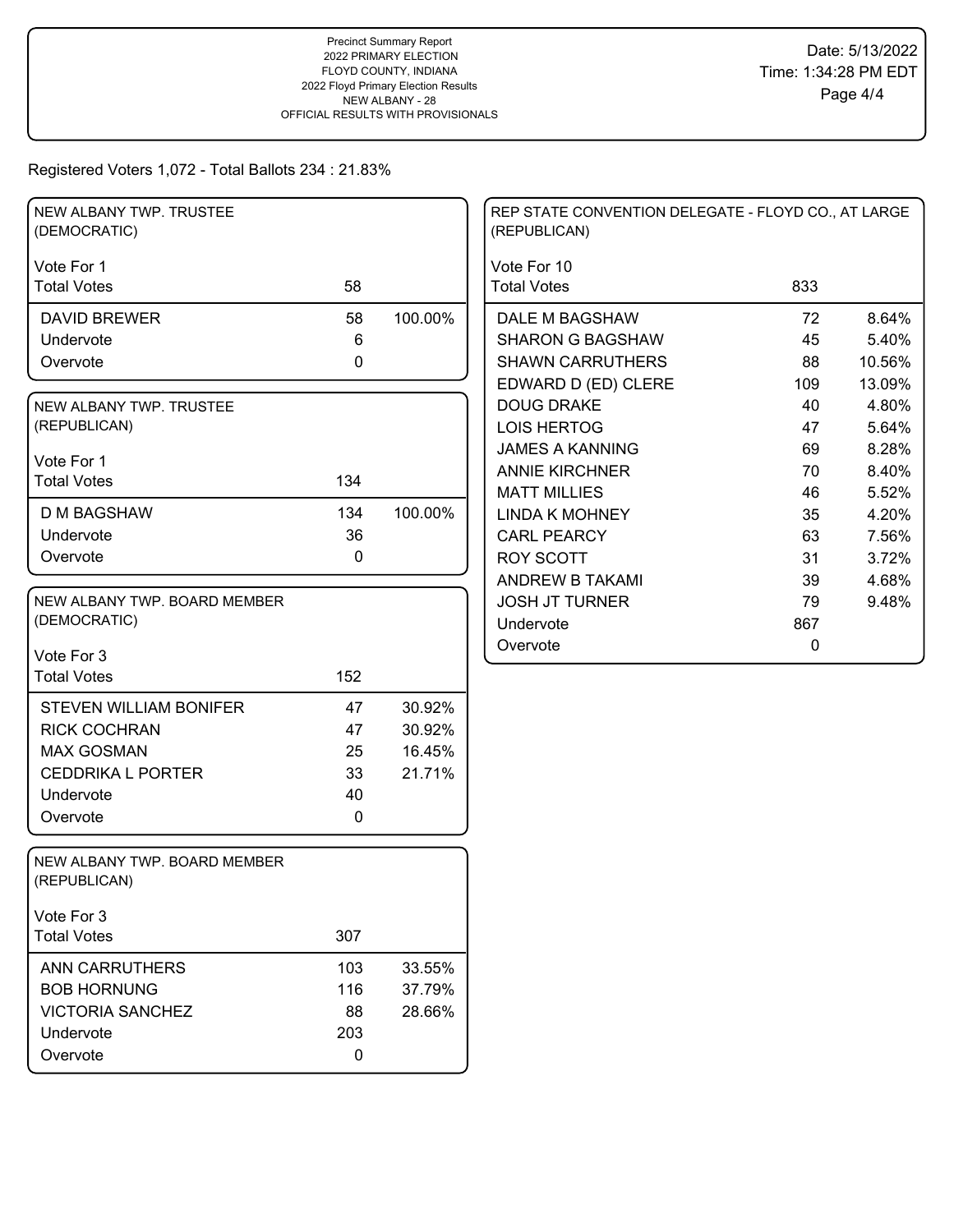| Party Distribution                          |              |         | UNITED STATES REPRESENTATIVE - 9TH DISTRICT<br>(REPUBLICAN) |                |         |
|---------------------------------------------|--------------|---------|-------------------------------------------------------------|----------------|---------|
|                                             |              |         | Vote For 1                                                  |                |         |
| <b>Total Ballots</b>                        | 141          |         | <b>Total Votes</b>                                          | 82             |         |
| <b>DEMOCRATIC</b>                           | 57           | 40.43%  | <b>JIM BAKER</b>                                            | 3              | 3.66%   |
| <b>REPUBLICAN</b>                           | 84           | 59.57%  | <b>STU BARNES-ISRAEL</b>                                    | 20             | 24.39%  |
|                                             |              |         | J MICHAEL DAVISSON                                          | $\mathbf{0}$   | 0%      |
| UNITED STATES SENATOR                       |              |         | <b>DAN HEIWIG</b>                                           | 3              | 3.66%   |
| (DEMOCRATIC)                                |              |         | <b>ERIN HOUCHIN</b>                                         | 28             | 34.15%  |
| Vote For 1                                  |              |         | <b>D ERIC SCHANSBERG</b>                                    | 2              | 2.44%   |
| <b>Total Votes</b>                          | 46           |         | <b>MIKE SODREL</b>                                          | 24             | 29.27%  |
|                                             |              |         | <b>BILL J THOMAS</b>                                        | $\mathbf{0}$   | 0%      |
| THOMAS M MCDERMOTT JR                       | 46           | 100.00% | <b>BRIAN TIBBS</b>                                          | $\overline{2}$ | 2.44%   |
| Undervote                                   | 11           |         | Undervote                                                   | $\overline{2}$ |         |
| Overvote                                    | $\mathbf{0}$ |         | Overvote                                                    | 0              |         |
| <b>UNITED STATES SENATOR</b>                |              |         | STATE SENATOR - DISTRICT 47                                 |                |         |
| (REPUBLICAN)                                |              |         | (DEMOCRATIC)                                                |                |         |
| Vote For 1                                  |              |         |                                                             |                |         |
| <b>Total Votes</b>                          | 62           |         | <b>Total Votes</b>                                          | $\mathbf 0$    |         |
| <b>TODD YOUNG</b>                           | 62           | 100.00% | NO CANDIDATE FILED                                          |                |         |
| Undervote                                   | 22           |         | Undervote                                                   | 0              |         |
| Overvote                                    | $\mathbf 0$  |         | Overvote                                                    | 0              |         |
| UNITED STATES REPRESENTATIVE - 9TH DISTRICT |              |         | STATE SENATOR - DISTRICT 47                                 |                |         |
| (DEMOCRATIC)                                |              |         | (REPUBLICAN)                                                |                |         |
| Vote For 1                                  |              |         | Vote For 1                                                  |                |         |
| <b>Total Votes</b>                          | 49           |         | <b>Total Votes</b>                                          | 79             |         |
| <b>ISAK ASARE</b>                           | 10           | 20.41%  | <b>KEVIN BOEHNLEIN</b>                                      | 36             | 45.57%  |
| <b>D LIAM DORRIS</b>                        | 9            | 18.37%  | <b>GARY BYRNE</b>                                           | 43             | 54.43%  |
| <b>MATTHEW FYFE</b>                         | 30           | 61.22%  | Undervote                                                   | $\overline{5}$ |         |
| Undervote                                   | 8            |         | Overvote                                                    | 0              |         |
| Overvote                                    | 0            |         |                                                             |                |         |
|                                             |              |         | STATE REPRESENTATIVE - DISTRICT 72                          |                |         |
|                                             |              |         | (DEMOCRATIC)                                                |                |         |
|                                             |              |         | Vote For 1                                                  |                |         |
|                                             |              |         | <b>Total Votes</b>                                          | 49             |         |
|                                             |              |         | <b>KEIL L ROARK</b>                                         | 49             | 100.00% |
|                                             |              |         | Undervote                                                   | 8              |         |
|                                             |              |         | Overvote                                                    | 0              |         |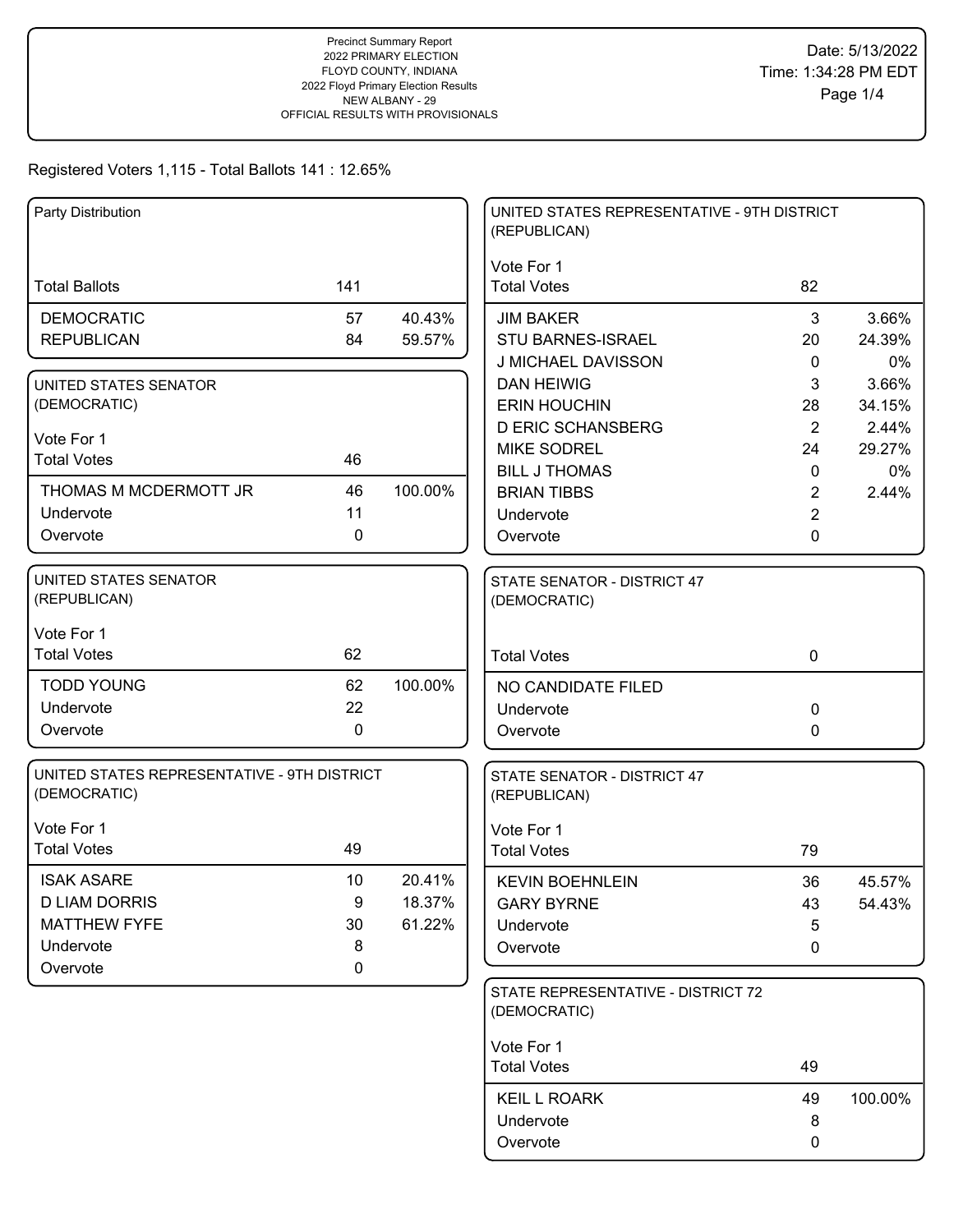| STATE REPRESENTATIVE - DISTRICT 72<br>(REPUBLICAN) |           |         | PROSECUTING ATTORNEY<br>(REPUBLICAN)       |             |         |
|----------------------------------------------------|-----------|---------|--------------------------------------------|-------------|---------|
| Vote For 1                                         |           |         | Vote For 1                                 |             |         |
| <b>Total Votes</b>                                 | 77        |         | <b>Total Votes</b>                         | 72          |         |
| EDWARD D (ED) CLERE                                | 35        | 45.45%  | <b>CHRIS LANE</b>                          | 72          | 100.00% |
| <b>JACKIE BRIGHT GRUBBS</b>                        | 34        | 44.16%  | Undervote                                  | 12          |         |
| THOMAS M (TOM) JONES                               | 8         | 10.39%  | Overvote                                   | $\mathbf 0$ |         |
| Undervote                                          | 7         |         |                                            |             |         |
| Overvote                                           | 0         |         | <b>CIRCUIT COURT CLERK</b><br>(DEMOCRATIC) |             |         |
| JUDGE OF THE CIRCUIT COURT - 52ND JUDICIAL CIR.    |           |         |                                            |             |         |
| (DEMOCRATIC)                                       |           |         | <b>Total Votes</b>                         | $\mathbf 0$ |         |
| Vote For 1                                         |           |         | NO CANDIDATE FILED                         |             |         |
| <b>Total Votes</b>                                 | 52        |         | Undervote                                  | $\mathbf 0$ |         |
| <b>DANA EBERLE-PEAY</b>                            | 52        | 100.00% | Overvote                                   | 0           |         |
| Undervote                                          | 5         |         |                                            |             |         |
| Overvote                                           | 0         |         | <b>CIRCUIT COURT CLERK</b>                 |             |         |
|                                                    |           |         | (REPUBLICAN)                               |             |         |
| JUDGE OF THE CIRCUIT COURT - 52ND JUDICIAL CIR.    |           |         | Vote For 1                                 |             |         |
| (REPUBLICAN)                                       |           |         | <b>Total Votes</b>                         | 74          |         |
| Vote For 1                                         |           |         | <b>DANITA BURKS</b>                        | 74          | 100.00% |
| <b>Total Votes</b>                                 | 72        |         | Undervote                                  | 10          |         |
| <b>JUSTIN BROWN</b>                                | 72        | 100.00% | Overvote                                   | $\mathbf 0$ |         |
| Undervote                                          | 12        |         |                                            |             |         |
| Overvote                                           | 0         |         | <b>COUNTY AUDITOR</b>                      |             |         |
|                                                    |           |         | (DEMOCRATIC)                               |             |         |
| PROSECUTING ATTORNEY<br>(DEMOCRATIC)               |           |         |                                            |             |         |
|                                                    |           |         | <b>Total Votes</b>                         | 0           |         |
|                                                    |           |         | NO CANDIDATE FILED                         |             |         |
| <b>Total Votes</b>                                 | $\pmb{0}$ |         | Undervote                                  | $\pmb{0}$   |         |
| NO CANDIDATE FILED                                 |           |         | Overvote                                   | $\mathbf 0$ |         |
| Undervote                                          | 0         |         |                                            |             |         |
| Overvote                                           | 0         |         | <b>COUNTY AUDITOR</b><br>(REPUBLICAN)      |             |         |
|                                                    |           |         | Vote For 1                                 |             |         |
|                                                    |           |         | <b>Total Votes</b>                         | 72          |         |
|                                                    |           |         | AMANDA M PAHMEIER                          | 36          | 50.00%  |
|                                                    |           |         | <b>DIANA M TOPPING</b>                     | 36          | 50.00%  |
|                                                    |           |         | Undervote                                  | 12          |         |
|                                                    |           |         | Overvote                                   | $\mathbf 0$ |         |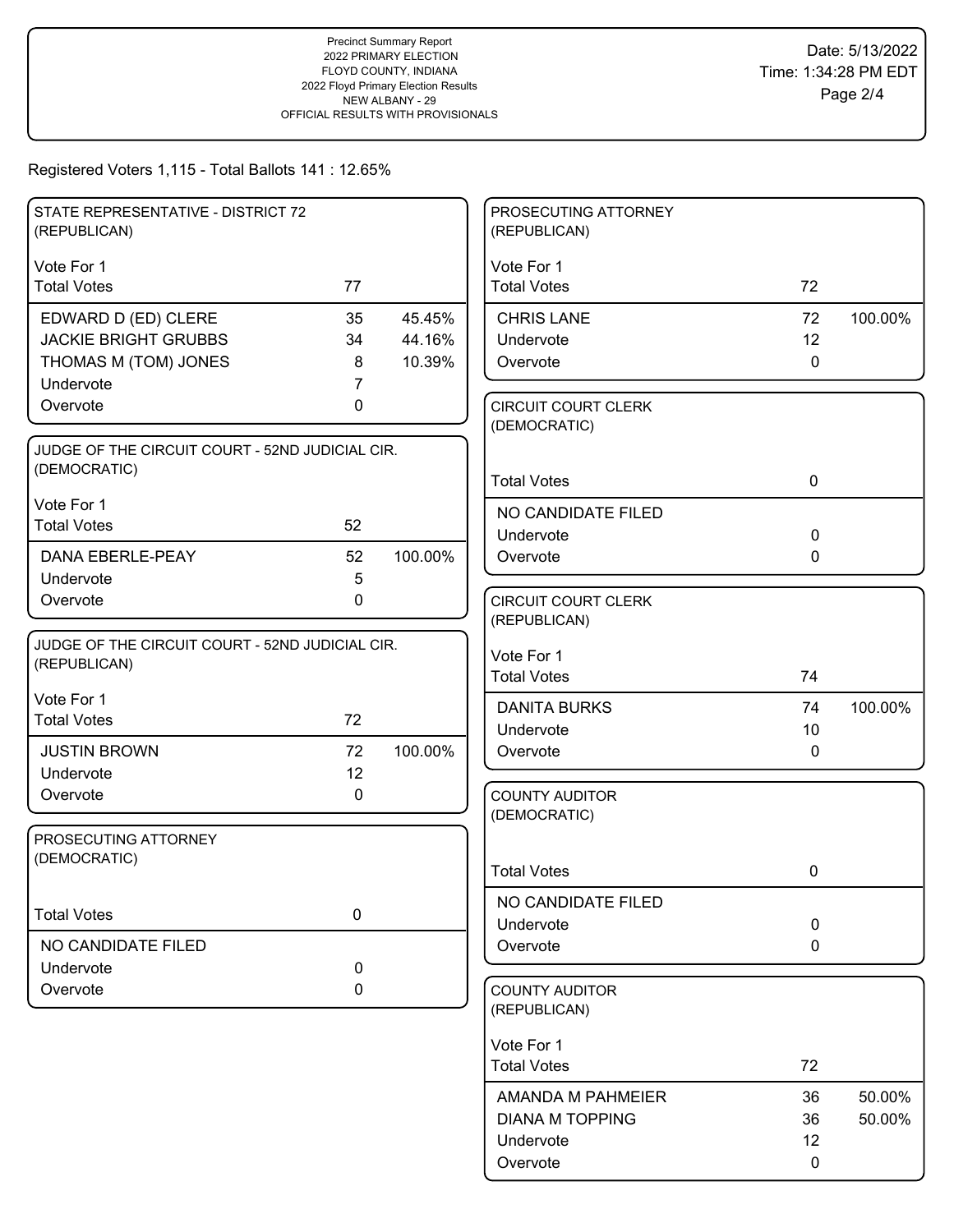| <b>COUNTY SHERIFF</b><br>(DEMOCRATIC)  |             |         | COUNTY COMMISSIONER - DISTRICT 1<br>(DEMOCRATIC)          |              |         |
|----------------------------------------|-------------|---------|-----------------------------------------------------------|--------------|---------|
| Vote For 1                             |             |         | Vote For 1                                                |              |         |
| <b>Total Votes</b>                     | 52          |         | <b>Total Votes</b>                                        | 51           |         |
| DARRELL W MILLS                        | 52          | 100.00% | <b>TYLER P GAINES</b>                                     | 27           | 52.94%  |
| Undervote                              | 5           |         | <b>CHUCK SIMONS</b>                                       | 24           | 47.06%  |
| Overvote                               | 0           |         | Undervote                                                 | 6            |         |
|                                        |             |         | Overvote                                                  | 0            |         |
| <b>COUNTY SHERIFF</b>                  |             |         |                                                           |              |         |
| (REPUBLICAN)                           |             |         | <b>COUNTY COMMISSIONER - DISTRICT 1</b>                   |              |         |
| Vote For 1                             |             |         | (REPUBLICAN)                                              |              |         |
| <b>Total Votes</b>                     | 81          |         | Vote For 1                                                |              |         |
| <b>STEVE BUSH</b>                      | 39          | 48.15%  | <b>Total Votes</b>                                        | 80           |         |
| <b>SAM SARKISIAN</b>                   | 42          | 51.85%  | <b>SHAWN CARRUTHERS</b>                                   | 24           | 30.00%  |
| Undervote                              | 3           |         | AL KNABLE                                                 | 56           | 70.00%  |
| Overvote                               | 0           |         | Undervote                                                 | 4            |         |
|                                        |             |         | Overvote                                                  | $\mathbf{0}$ |         |
| <b>COUNTY ASSESSOR</b>                 |             |         |                                                           |              |         |
| (DEMOCRATIC)                           |             |         | <b>COUNTY COUNCIL MEMBER - DISTRICT 2</b>                 |              |         |
| Vote For 1                             |             |         | (DEMOCRATIC)                                              |              |         |
| <b>Total Votes</b>                     | 50          |         | Vote For 1                                                |              |         |
| PATRICIA TRISH BADGER                  | 50          | 100.00% | <b>Total Votes</b>                                        | 47           |         |
| -BYRD                                  |             |         | <b>DANIEL HARRIS</b>                                      | 47           | 100.00% |
| Undervote                              | 7           |         | Undervote                                                 | 10           |         |
| Overvote                               | 0           |         | Overvote                                                  | $\mathbf{0}$ |         |
|                                        |             |         |                                                           |              |         |
| <b>COUNTY ASSESSOR</b><br>(REPUBLICAN) |             |         | <b>COUNTY COUNCIL MEMBER - DISTRICT 2</b><br>(REPUBLICAN) |              |         |
|                                        |             |         |                                                           |              |         |
| Vote For 1                             |             |         | Vote For 1                                                |              |         |
| <b>Total Votes</b>                     | 74          |         | <b>Total Votes</b>                                        | 79           |         |
| <b>CHRIS DONES</b>                     | 23          | 31.08%  | <b>JIM FREIBERGER</b>                                     | 49           | 62.03%  |
| <b>JAMES W SINKS</b>                   | 12          | 16.22%  | <b>ADAM ROBERTS</b>                                       | 30           | 37.97%  |
| <b>TERRY L WATSON</b>                  | 39          | 52.70%  | Undervote                                                 | 5            |         |
| Undervote                              | 10          |         | Overvote                                                  | 0            |         |
| Overvote                               | $\mathbf 0$ |         |                                                           |              |         |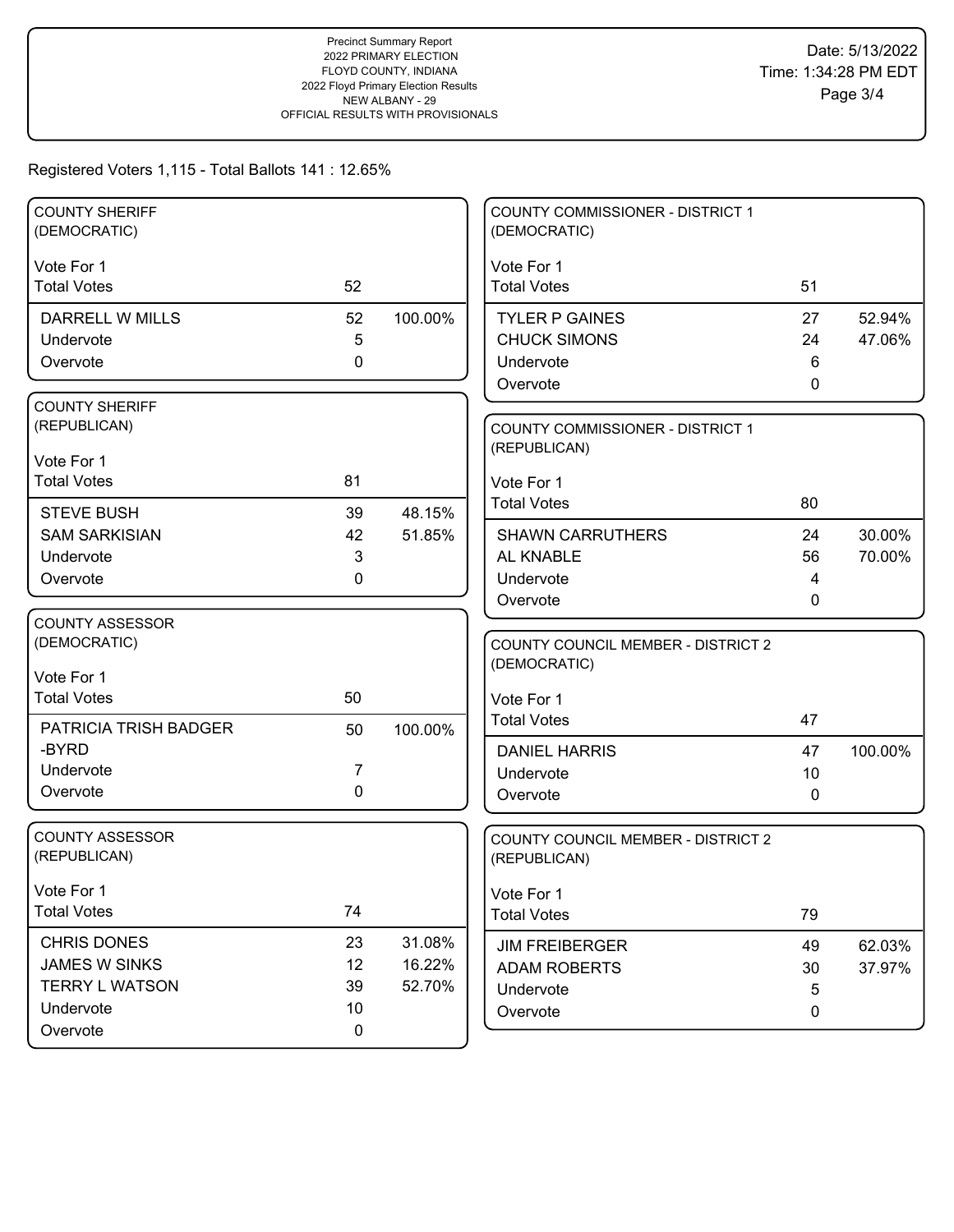| NEW ALBANY TWP. TRUSTEE<br>(DEMOCRATIC)      |     |         | REP STATE CONVENTION DELEGATE - FLOYD CO., AT LARGE<br>(REPUBLICAN) |             |        |
|----------------------------------------------|-----|---------|---------------------------------------------------------------------|-------------|--------|
| Vote For 1<br><b>Total Votes</b>             | 49  |         | Vote For 10<br><b>Total Votes</b>                                   | 378         |        |
|                                              |     |         |                                                                     |             |        |
| <b>DAVID BREWER</b>                          | 49  | 100.00% | DALE M BAGSHAW                                                      | 36          | 9.52%  |
| Undervote                                    | 8   |         | <b>SHARON G BAGSHAW</b>                                             | 32          | 8.47%  |
| Overvote                                     | 0   |         | <b>SHAWN CARRUTHERS</b>                                             | 40          | 10.58% |
|                                              |     |         | EDWARD D (ED) CLERE                                                 | 42          | 11.11% |
| NEW ALBANY TWP. TRUSTEE                      |     |         | <b>DOUG DRAKE</b>                                                   | 19          | 5.03%  |
| (REPUBLICAN)                                 |     |         | <b>LOIS HERTOG</b>                                                  | 18          | 4.76%  |
| Vote For 1                                   |     |         | <b>JAMES A KANNING</b>                                              | 28          | 7.41%  |
| <b>Total Votes</b>                           | 69  |         | <b>ANNIE KIRCHNER</b>                                               | 30          | 7.94%  |
|                                              |     |         | <b>MATT MILLIES</b>                                                 | 25          | 6.61%  |
| <b>D M BAGSHAW</b>                           | 69  | 100.00% | <b>LINDA K MOHNEY</b>                                               | 19          | 5.03%  |
| Undervote                                    | 15  |         | <b>CARL PEARCY</b>                                                  | 26          | 6.88%  |
| Overvote                                     | 0   |         | <b>ROY SCOTT</b>                                                    | 11          | 2.91%  |
|                                              |     |         | <b>ANDREW B TAKAMI</b>                                              | 16          | 4.23%  |
| NEW ALBANY TWP. BOARD MEMBER                 |     |         | <b>JOSH JT TURNER</b>                                               | 36          | 9.52%  |
| (DEMOCRATIC)                                 |     |         | Undervote                                                           | 462         |        |
| Vote For 3                                   |     |         | Overvote                                                            | $\mathbf 0$ |        |
| <b>Total Votes</b>                           | 116 |         |                                                                     |             |        |
|                                              |     |         |                                                                     |             |        |
| <b>STEVEN WILLIAM BONIFER</b>                | 34  | 29.31%  |                                                                     |             |        |
| <b>RICK COCHRAN</b>                          | 45  | 38.79%  |                                                                     |             |        |
| <b>MAX GOSMAN</b>                            | 21  | 18.10%  |                                                                     |             |        |
| <b>CEDDRIKA L PORTER</b>                     | 16  | 13.79%  |                                                                     |             |        |
| Undervote                                    | 55  |         |                                                                     |             |        |
| Overvote                                     | 0   |         |                                                                     |             |        |
| NEW ALBANY TWP. BOARD MEMBER<br>(REPUBLICAN) |     |         |                                                                     |             |        |
| Vote For 3                                   |     |         |                                                                     |             |        |
| <b>Total Votes</b>                           | 150 |         |                                                                     |             |        |
| <b>ANN CARRUTHERS</b>                        | 52  | 34.67%  |                                                                     |             |        |
| <b>BOB HORNUNG</b>                           | 57  | 38.00%  |                                                                     |             |        |
| <b>VICTORIA SANCHEZ</b>                      | 41  | 27.33%  |                                                                     |             |        |
| Undervote                                    | 102 |         |                                                                     |             |        |
| Overvote                                     | 0   |         |                                                                     |             |        |
|                                              |     |         |                                                                     |             |        |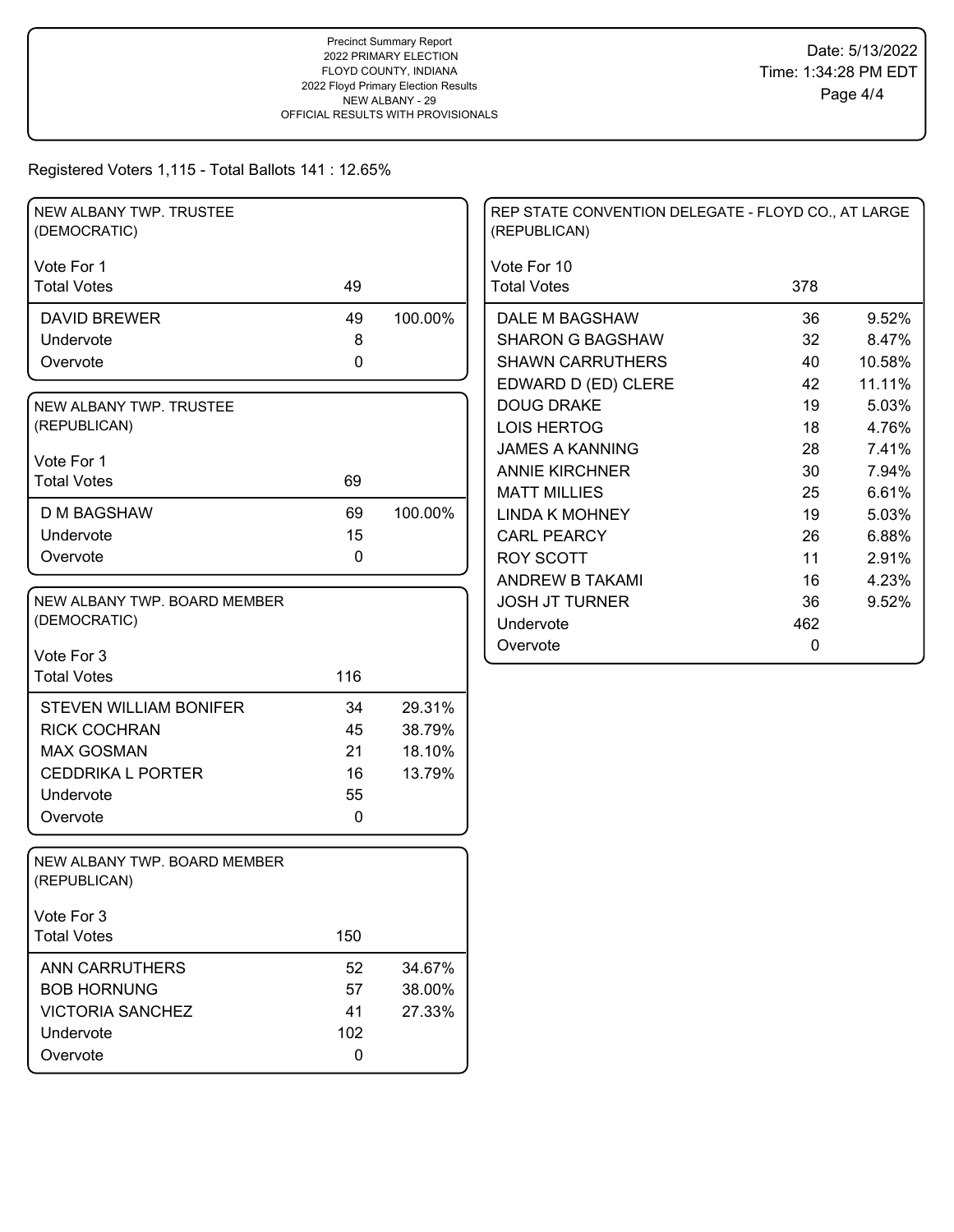| Party Distribution                                                                        |                                     |                            | UNITED STATES REPRESENTATIVE - 9TH DISTRICT<br>(REPUBLICAN)            |                                        |                          |
|-------------------------------------------------------------------------------------------|-------------------------------------|----------------------------|------------------------------------------------------------------------|----------------------------------------|--------------------------|
| <b>Total Ballots</b>                                                                      | 197                                 |                            | Vote For 1<br><b>Total Votes</b>                                       | 141                                    |                          |
| <b>DEMOCRATIC</b><br><b>REPUBLICAN</b>                                                    | 47<br>150                           | 23.86%<br>76.14%           | <b>JIM BAKER</b><br><b>STU BARNES-ISRAEL</b>                           | 6<br>33                                | 4.26%<br>23.40%          |
| UNITED STATES SENATOR<br>(DEMOCRATIC)                                                     |                                     |                            | J MICHAEL DAVISSON<br><b>DAN HEIWIG</b><br><b>ERIN HOUCHIN</b>         | $\mathbf{0}$<br>2<br>42                | 0%<br>1.42%<br>29.79%    |
| Vote For 1<br><b>Total Votes</b>                                                          | 43                                  |                            | <b>D ERIC SCHANSBERG</b><br><b>MIKE SODREL</b><br><b>BILL J THOMAS</b> | $\overline{4}$<br>45<br>$\overline{2}$ | 2.84%<br>31.91%<br>1.42% |
| THOMAS M MCDERMOTT JR<br>Undervote<br>Overvote                                            | 43<br>4<br>$\mathbf{0}$             | 100.00%                    | <b>BRIAN TIBBS</b><br>Undervote<br>Overvote                            | $\overline{7}$<br>9<br>0               | 4.96%                    |
| UNITED STATES SENATOR<br>(REPUBLICAN)                                                     |                                     |                            | STATE SENATOR - DISTRICT 47<br>(DEMOCRATIC)                            |                                        |                          |
| Vote For 1<br><b>Total Votes</b>                                                          | 108                                 |                            | <b>Total Votes</b>                                                     | $\mathbf 0$                            |                          |
| <b>TODD YOUNG</b><br>Undervote<br>Overvote                                                | 108<br>42<br>$\mathbf 0$            | 100.00%                    | NO CANDIDATE FILED<br>Undervote<br>Overvote                            | 0<br>0                                 |                          |
| UNITED STATES REPRESENTATIVE - 9TH DISTRICT<br>(DEMOCRATIC)                               |                                     |                            | STATE SENATOR - DISTRICT 47<br>(REPUBLICAN)                            |                                        |                          |
| Vote For 1<br><b>Total Votes</b>                                                          | 42                                  |                            | Vote For 1<br><b>Total Votes</b>                                       | 133                                    |                          |
| <b>ISAK ASARE</b><br><b>D LIAM DORRIS</b><br><b>MATTHEW FYFE</b><br>Undervote<br>Overvote | $\overline{7}$<br>7<br>28<br>5<br>0 | 16.67%<br>16.67%<br>66.67% | <b>KEVIN BOEHNLEIN</b><br><b>GARY BYRNE</b><br>Undervote<br>Overvote   | 72<br>61<br>17<br>0                    | 54.14%<br>45.86%         |
|                                                                                           |                                     |                            | STATE REPRESENTATIVE - DISTRICT 72<br>(DEMOCRATIC)                     |                                        |                          |
|                                                                                           |                                     |                            | Vote For 1<br><b>Total Votes</b>                                       | 43                                     |                          |
|                                                                                           |                                     |                            | <b>KEIL L ROARK</b><br>Undervote<br>Overvote                           | 43<br>4<br>0                           | 100.00%                  |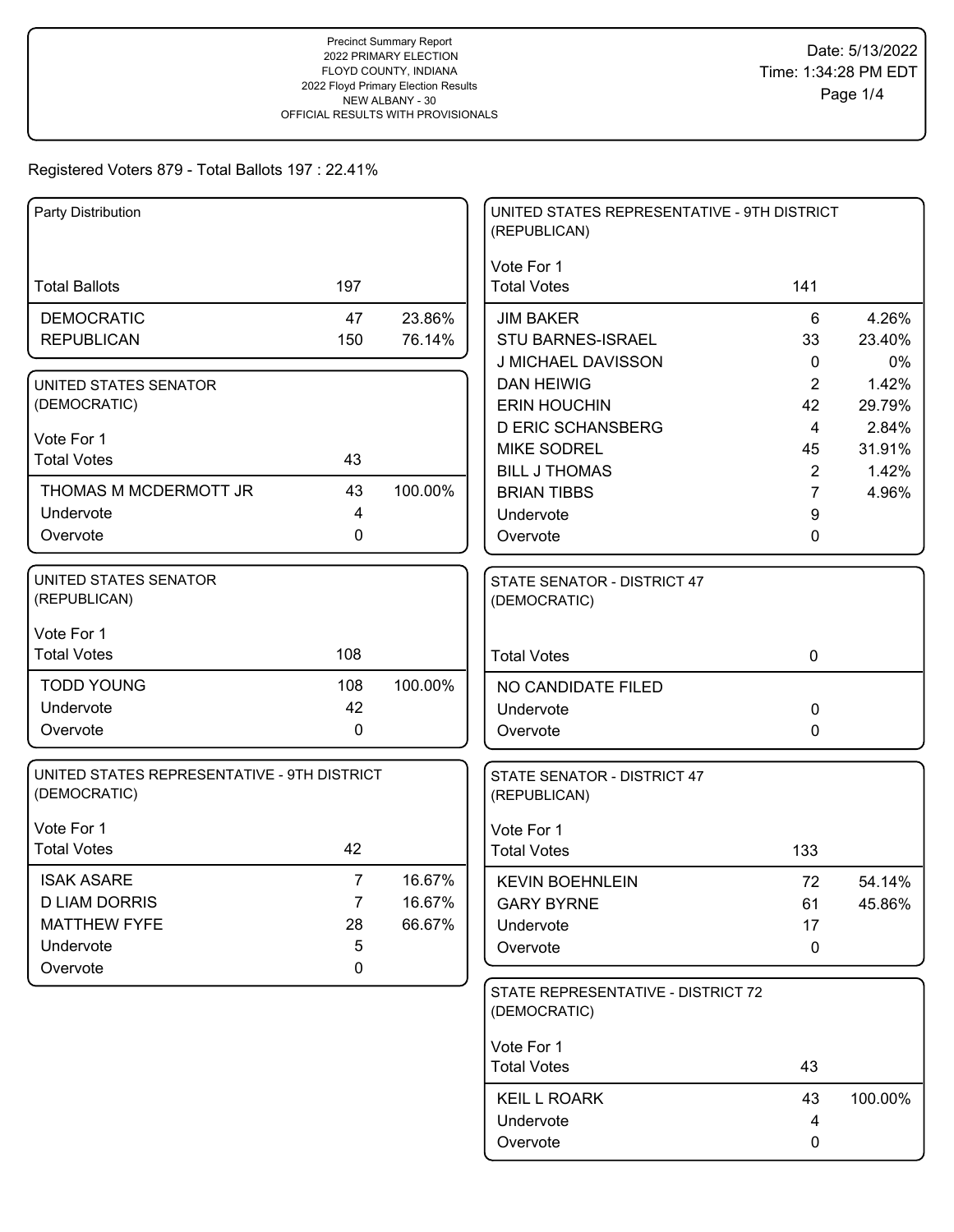| STATE REPRESENTATIVE - DISTRICT 72<br>(REPUBLICAN) |             |         | PROSECUTING ATTORNEY<br>(REPUBLICAN)       |             |         |
|----------------------------------------------------|-------------|---------|--------------------------------------------|-------------|---------|
| Vote For 1                                         |             |         | Vote For 1                                 |             |         |
| <b>Total Votes</b>                                 | 141         |         | <b>Total Votes</b>                         | 122         |         |
| EDWARD D (ED) CLERE                                | 76          | 53.90%  | <b>CHRIS LANE</b>                          | 122         | 100.00% |
| <b>JACKIE BRIGHT GRUBBS</b>                        | 45          | 31.91%  | Undervote                                  | 28          |         |
| THOMAS M (TOM) JONES                               | 20          | 14.18%  | Overvote                                   | $\mathbf 0$ |         |
| Undervote                                          | 9           |         |                                            |             |         |
| Overvote                                           | 0           |         | <b>CIRCUIT COURT CLERK</b><br>(DEMOCRATIC) |             |         |
| JUDGE OF THE CIRCUIT COURT - 52ND JUDICIAL CIR.    |             |         |                                            |             |         |
| (DEMOCRATIC)                                       |             |         |                                            |             |         |
|                                                    |             |         | <b>Total Votes</b>                         | $\mathbf 0$ |         |
| Vote For 1<br><b>Total Votes</b>                   | 44          |         | NO CANDIDATE FILED                         |             |         |
|                                                    |             |         | Undervote                                  | $\mathbf 0$ |         |
| DANA EBERLE-PEAY                                   | 44          | 100.00% | Overvote                                   | 0           |         |
| Undervote                                          | 3           |         |                                            |             |         |
| Overvote                                           | $\mathbf 0$ |         | <b>CIRCUIT COURT CLERK</b>                 |             |         |
|                                                    |             |         | (REPUBLICAN)                               |             |         |
| JUDGE OF THE CIRCUIT COURT - 52ND JUDICIAL CIR.    |             |         | Vote For 1                                 |             |         |
| (REPUBLICAN)                                       |             |         | <b>Total Votes</b>                         | 123         |         |
| Vote For 1                                         |             |         | <b>DANITA BURKS</b>                        | 123         | 100.00% |
| <b>Total Votes</b>                                 | 120         |         | Undervote                                  | 27          |         |
| <b>JUSTIN BROWN</b>                                | 120         | 100.00% | Overvote                                   | $\mathbf 0$ |         |
| Undervote                                          | 30          |         |                                            |             |         |
| Overvote                                           | 0           |         | <b>COUNTY AUDITOR</b>                      |             |         |
|                                                    |             |         | (DEMOCRATIC)                               |             |         |
| PROSECUTING ATTORNEY                               |             |         |                                            |             |         |
| (DEMOCRATIC)                                       |             |         | <b>Total Votes</b>                         | 0           |         |
|                                                    |             |         |                                            |             |         |
| <b>Total Votes</b>                                 | $\mathbf 0$ |         | NO CANDIDATE FILED                         |             |         |
|                                                    |             |         | Undervote                                  | $\mathbf 0$ |         |
| NO CANDIDATE FILED<br>Undervote                    | 0           |         | Overvote                                   | $\mathbf 0$ |         |
| Overvote                                           | 0           |         | <b>COUNTY AUDITOR</b>                      |             |         |
|                                                    |             |         | (REPUBLICAN)                               |             |         |
|                                                    |             |         |                                            |             |         |
|                                                    |             |         | Vote For 1                                 |             |         |
|                                                    |             |         | <b>Total Votes</b>                         | 117         |         |
|                                                    |             |         | AMANDA M PAHMEIER                          | 40          | 34.19%  |
|                                                    |             |         | <b>DIANA M TOPPING</b>                     | 77          | 65.81%  |
|                                                    |             |         | Undervote                                  | 33          |         |
|                                                    |             |         | Overvote                                   | 0           |         |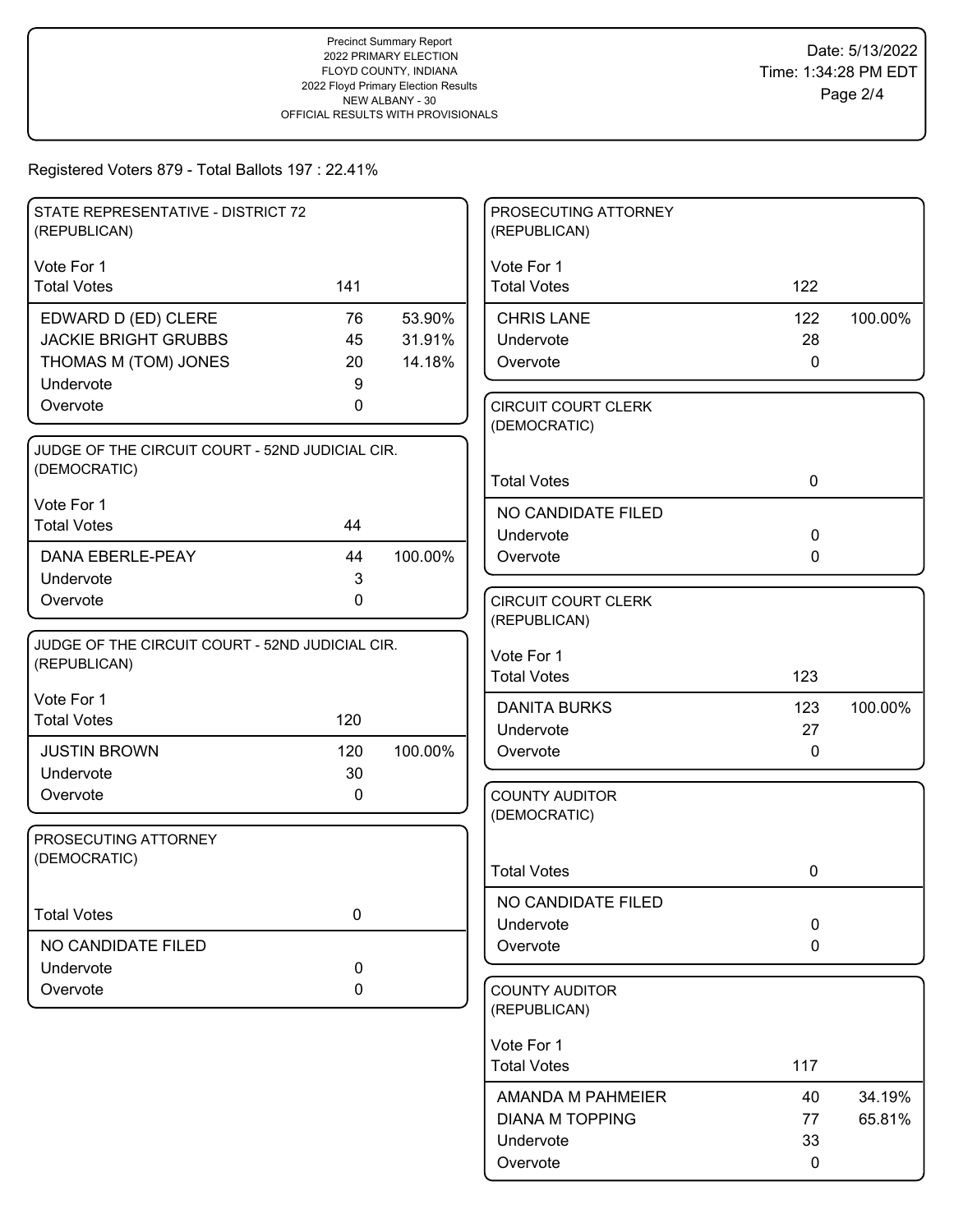| <b>COUNTY SHERIFF</b><br>(DEMOCRATIC)  |             |         | <b>COUNTY COMMISSIONER - DISTRICT 1</b><br>(DEMOCRATIC)   |              |         |
|----------------------------------------|-------------|---------|-----------------------------------------------------------|--------------|---------|
| Vote For 1                             |             |         | Vote For 1                                                |              |         |
| <b>Total Votes</b>                     | 42          |         | <b>Total Votes</b>                                        | 42           |         |
| DARRELL W MILLS                        | 42          | 100.00% | <b>TYLER P GAINES</b>                                     | 23           | 54.76%  |
| Undervote                              | 5           |         | <b>CHUCK SIMONS</b>                                       | 19           | 45.24%  |
| Overvote                               | $\mathbf 0$ |         | Undervote                                                 | 5            |         |
|                                        |             |         | Overvote                                                  | $\mathbf{0}$ |         |
| <b>COUNTY SHERIFF</b>                  |             |         |                                                           |              |         |
| (REPUBLICAN)                           |             |         | COUNTY COMMISSIONER - DISTRICT 1<br>(REPUBLICAN)          |              |         |
| Vote For 1                             |             |         |                                                           |              |         |
| <b>Total Votes</b>                     | 145         |         | Vote For 1                                                |              |         |
| <b>STEVE BUSH</b>                      | 60          | 41.38%  | <b>Total Votes</b>                                        | 139          |         |
| <b>SAM SARKISIAN</b>                   | 85          | 58.62%  | <b>SHAWN CARRUTHERS</b>                                   | 48           | 34.53%  |
| Undervote                              | 5           |         | AL KNABLE                                                 | 91           | 65.47%  |
| Overvote                               | 0           |         | Undervote                                                 | 11           |         |
|                                        |             |         | Overvote                                                  | 0            |         |
| <b>COUNTY ASSESSOR</b>                 |             |         |                                                           |              |         |
| (DEMOCRATIC)                           |             |         | <b>COUNTY COUNCIL MEMBER - DISTRICT 2</b>                 |              |         |
| Vote For 1                             |             |         | (DEMOCRATIC)                                              |              |         |
| <b>Total Votes</b>                     | 38          |         | Vote For 1                                                |              |         |
| PATRICIA TRISH BADGER                  | 38          | 100.00% | <b>Total Votes</b>                                        | 39           |         |
| -BYRD                                  |             |         | <b>DANIEL HARRIS</b>                                      | 39           | 100.00% |
| Undervote                              | 9           |         | Undervote                                                 | 8            |         |
| Overvote                               | $\mathbf 0$ |         | Overvote                                                  | 0            |         |
|                                        |             |         |                                                           |              |         |
| <b>COUNTY ASSESSOR</b><br>(REPUBLICAN) |             |         | <b>COUNTY COUNCIL MEMBER - DISTRICT 2</b><br>(REPUBLICAN) |              |         |
|                                        |             |         |                                                           |              |         |
| Vote For 1                             |             |         | Vote For 1                                                |              |         |
| <b>Total Votes</b>                     | 112         |         | <b>Total Votes</b>                                        | 135          |         |
| <b>CHRIS DONES</b>                     | 36          | 32.14%  | <b>JIM FREIBERGER</b>                                     | 91           | 67.41%  |
| JAMES W SINKS                          | 21          | 18.75%  | <b>ADAM ROBERTS</b>                                       | 44           | 32.59%  |
| <b>TERRY L WATSON</b>                  | 55          | 49.11%  | Undervote                                                 | 15           |         |
| Undervote                              | 38          |         | Overvote                                                  | 0            |         |
| Overvote                               | $\mathbf 0$ |         |                                                           |              |         |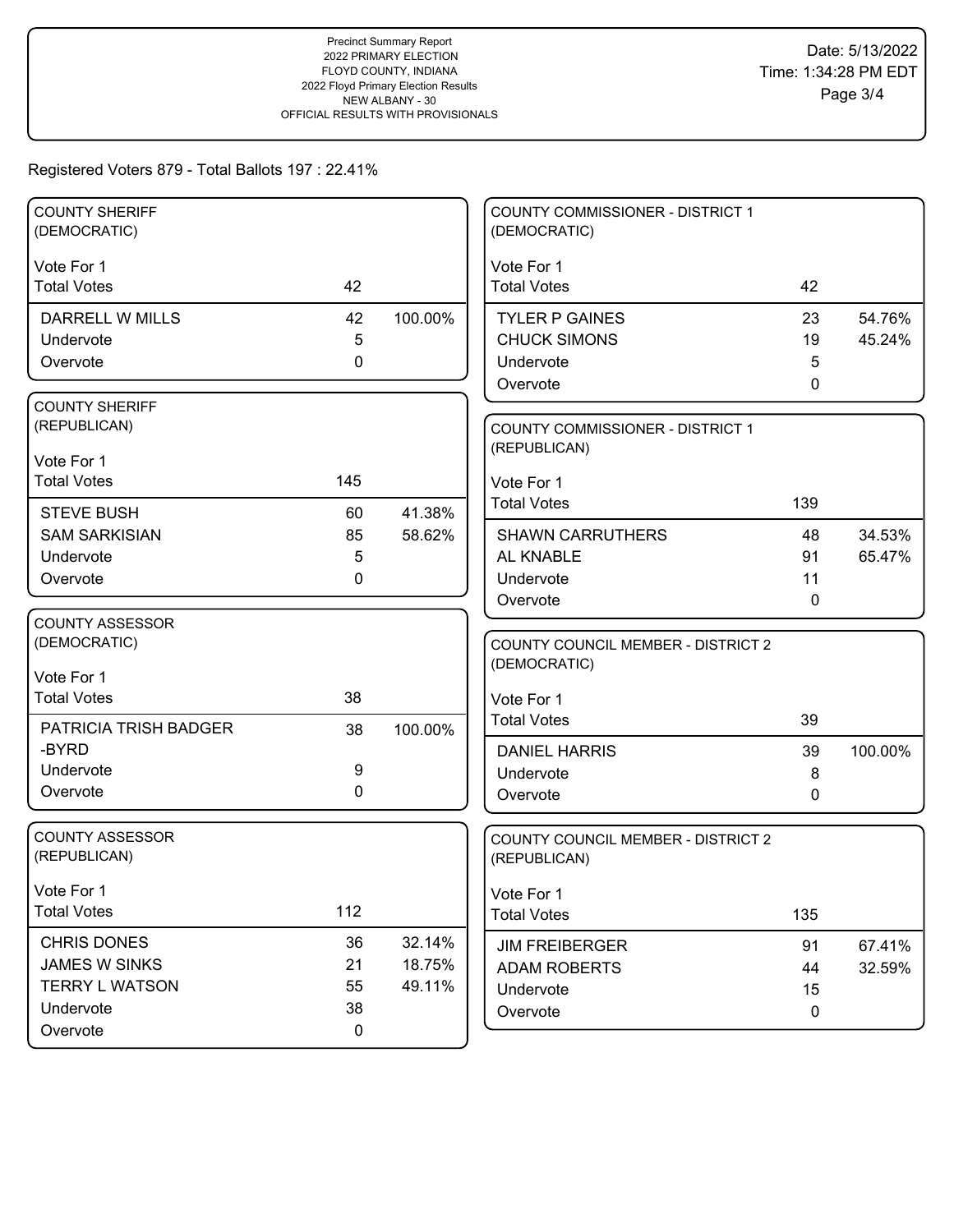| NEW ALBANY TWP. TRUSTEE<br>(DEMOCRATIC)      |             |         | REP STATE CONVENTION DELEGATE - FLOYD CO., AT LARGE<br>(REPUBLICAN) |     |        |
|----------------------------------------------|-------------|---------|---------------------------------------------------------------------|-----|--------|
| Vote For 1                                   |             |         | Vote For 10                                                         |     |        |
| <b>Total Votes</b>                           | 44          |         | <b>Total Votes</b>                                                  | 620 |        |
| <b>DAVID BREWER</b>                          | 44          | 100.00% | DALE M BAGSHAW                                                      | 56  | 9.03%  |
| Undervote                                    | 3           |         | <b>SHARON G BAGSHAW</b>                                             | 37  | 5.97%  |
| Overvote                                     | 0           |         | <b>SHAWN CARRUTHERS</b>                                             | 75  | 12.10% |
|                                              |             |         | EDWARD D (ED) CLERE                                                 | 93  | 15.00% |
| NEW ALBANY TWP. TRUSTEE                      |             |         | <b>DOUG DRAKE</b>                                                   | 34  | 5.48%  |
| (REPUBLICAN)                                 |             |         | <b>LOIS HERTOG</b>                                                  | 34  | 5.48%  |
| Vote For 1                                   |             |         | <b>JAMES A KANNING</b>                                              | 41  | 6.61%  |
| <b>Total Votes</b>                           | 115         |         | <b>ANNIE KIRCHNER</b>                                               | 44  | 7.10%  |
|                                              |             |         | <b>MATT MILLIES</b>                                                 | 30  | 4.84%  |
| <b>D M BAGSHAW</b>                           | 115         | 100.00% | <b>LINDA K MOHNEY</b>                                               | 24  | 3.87%  |
| Undervote                                    | 35          |         | <b>CARL PEARCY</b>                                                  | 44  | 7.10%  |
| Overvote                                     | 0           |         | <b>ROY SCOTT</b>                                                    | 25  | 4.03%  |
|                                              |             |         | ANDREW B TAKAMI                                                     | 35  | 5.65%  |
| NEW ALBANY TWP. BOARD MEMBER                 |             |         | <b>JOSH JT TURNER</b>                                               | 48  | 7.74%  |
| (DEMOCRATIC)                                 |             |         | Undervote                                                           | 880 |        |
| Vote For 3                                   |             |         | Overvote                                                            | 0   |        |
| <b>Total Votes</b>                           | 106         |         |                                                                     |     |        |
|                                              |             |         |                                                                     |     |        |
| <b>STEVEN WILLIAM BONIFER</b>                | 30          | 28.30%  |                                                                     |     |        |
| <b>RICK COCHRAN</b>                          | 31          | 29.25%  |                                                                     |     |        |
| <b>MAX GOSMAN</b>                            | 25          | 23.58%  |                                                                     |     |        |
| <b>CEDDRIKA L PORTER</b>                     | 20          | 18.87%  |                                                                     |     |        |
| Undervote                                    | 35          |         |                                                                     |     |        |
| Overvote                                     | $\mathbf 0$ |         |                                                                     |     |        |
| NEW ALBANY TWP. BOARD MEMBER<br>(REPUBLICAN) |             |         |                                                                     |     |        |
| Vote For 3                                   |             |         |                                                                     |     |        |
| <b>Total Votes</b>                           | 225         |         |                                                                     |     |        |
| <b>ANN CARRUTHERS</b>                        | 88          | 39.11%  |                                                                     |     |        |
| <b>BOB HORNUNG</b>                           | 77          | 34.22%  |                                                                     |     |        |
| <b>VICTORIA SANCHEZ</b>                      | 60          | 26.67%  |                                                                     |     |        |
| Undervote                                    | 225         |         |                                                                     |     |        |
| Overvote                                     | 0           |         |                                                                     |     |        |
|                                              |             |         |                                                                     |     |        |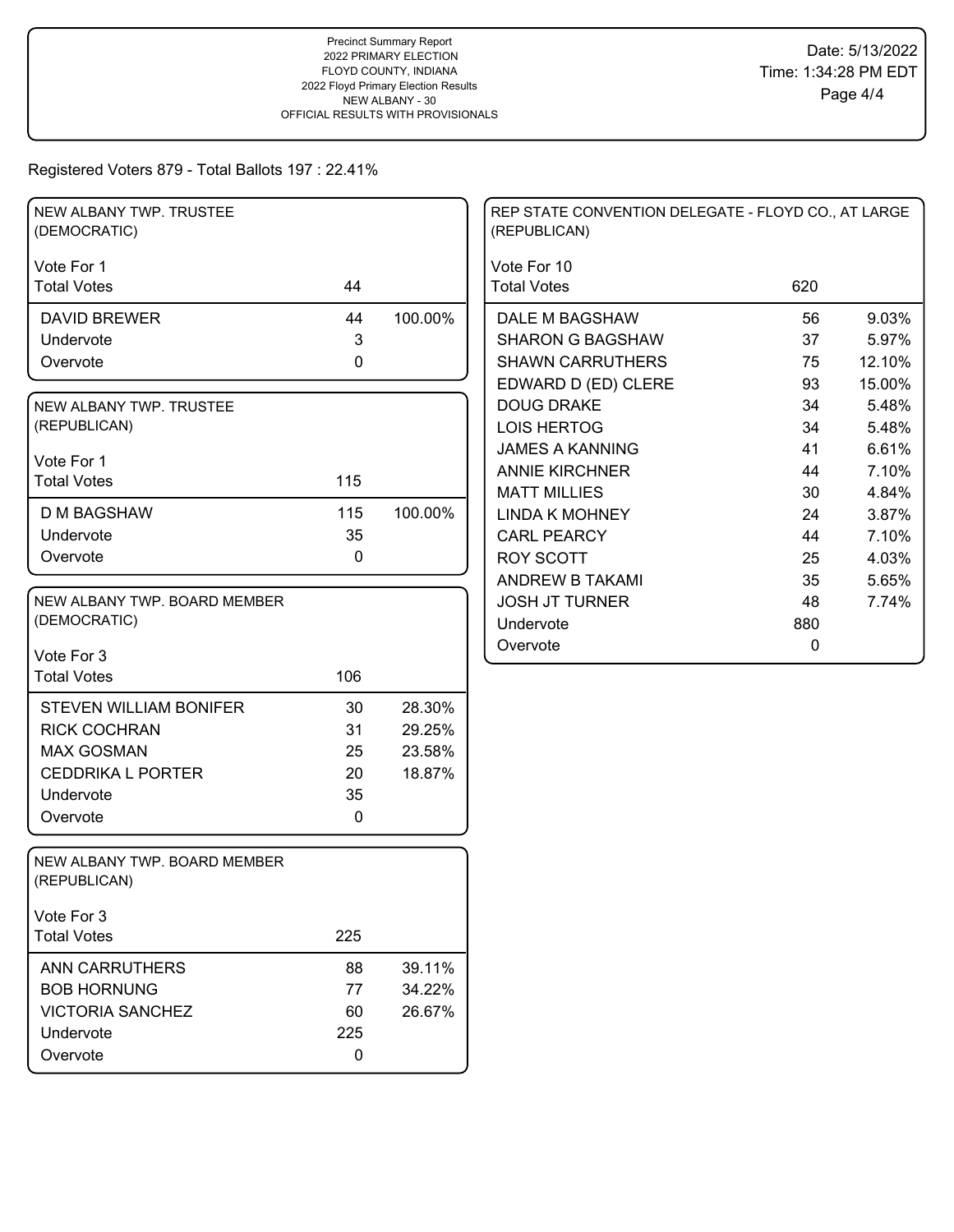## Registered Voters 1,346 - Total Ballots 277 : 20.58%

| Party Distribution                                                                        |                                                 |                            | UNITED STATES REPRESENTATIVE - 9TH DISTRICT<br>(REPUBLICAN)          |                           |                           |
|-------------------------------------------------------------------------------------------|-------------------------------------------------|----------------------------|----------------------------------------------------------------------|---------------------------|---------------------------|
| <b>Total Ballots</b>                                                                      | 277                                             |                            | Vote For 1<br><b>Total Votes</b>                                     | 208                       |                           |
| <b>DEMOCRATIC</b><br><b>REPUBLICAN</b>                                                    | 62<br>215                                       | 22.38%<br>77.62%           | <b>JIM BAKER</b><br>STU BARNES-ISRAEL<br>J MICHAEL DAVISSON          | 24<br>25<br>1             | 11.54%<br>12.02%<br>0.48% |
| UNITED STATES SENATOR<br>(DEMOCRATIC)                                                     |                                                 |                            | <b>DAN HEIWIG</b><br><b>ERIN HOUCHIN</b><br><b>D ERIC SCHANSBERG</b> | 4<br>64<br>12             | 1.92%<br>30.77%<br>5.77%  |
| Vote For 1<br><b>Total Votes</b>                                                          | 51                                              |                            | <b>MIKE SODREL</b><br><b>BILL J THOMAS</b>                           | 75<br>$\mathbf 0$         | 36.06%<br>0%              |
| THOMAS M MCDERMOTT JR<br>Undervote<br>Overvote                                            | 51<br>11<br>0                                   | 100.00%                    | <b>BRIAN TIBBS</b><br>Undervote<br>Overvote                          | 3<br>7<br>0               | 1.44%                     |
| <b>UNITED STATES SENATOR</b><br>(REPUBLICAN)                                              |                                                 |                            | STATE SENATOR - DISTRICT 47<br>(DEMOCRATIC)                          |                           |                           |
| Vote For 1<br><b>Total Votes</b>                                                          | 168                                             |                            | <b>Total Votes</b>                                                   | $\mathbf 0$               |                           |
| <b>TODD YOUNG</b><br>Undervote<br>Overvote                                                | 168<br>47<br>0                                  | 100.00%                    | NO CANDIDATE FILED<br>Undervote<br>Overvote                          | 0<br>0                    |                           |
| UNITED STATES REPRESENTATIVE - 9TH DISTRICT<br>(DEMOCRATIC)                               |                                                 |                            | STATE SENATOR - DISTRICT 47<br>(REPUBLICAN)                          |                           |                           |
| Vote For 1<br><b>Total Votes</b>                                                          | 52                                              |                            | Vote For 1<br><b>Total Votes</b>                                     | 196                       |                           |
| <b>ISAK ASARE</b><br><b>D LIAM DORRIS</b><br><b>MATTHEW FYFE</b><br>Undervote<br>Overvote | $\overline{7}$<br>10<br>35<br>10<br>$\mathbf 0$ | 13.46%<br>19.23%<br>67.31% | <b>KEVIN BOEHNLEIN</b><br><b>GARY BYRNE</b><br>Undervote<br>Overvote | 145<br>51<br>19<br>0      | 73.98%<br>26.02%          |
|                                                                                           |                                                 |                            | STATE REPRESENTATIVE - DISTRICT 72<br>(DEMOCRATIC)                   |                           |                           |
|                                                                                           |                                                 |                            | Vote For 1<br><b>Total Votes</b>                                     | 55                        |                           |
|                                                                                           |                                                 |                            | <b>KEIL L ROARK</b><br>Undervote<br>Overvote                         | 55<br>$\overline{7}$<br>0 | 100.00%                   |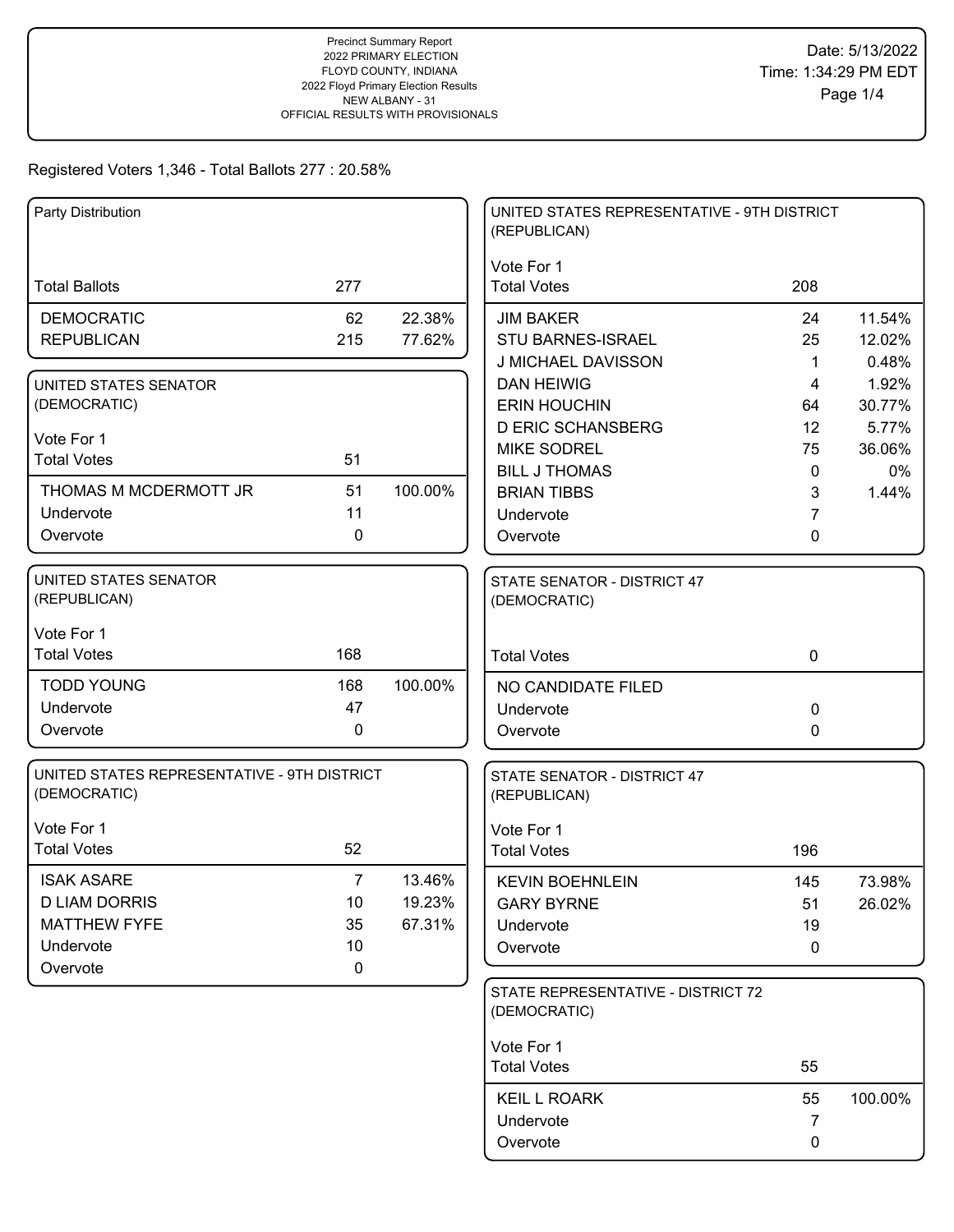## Registered Voters 1,346 - Total Ballots 277 : 20.58%

| STATE REPRESENTATIVE - DISTRICT 72                              |             |         | PROSECUTING ATTORNEY                       |             |         |
|-----------------------------------------------------------------|-------------|---------|--------------------------------------------|-------------|---------|
| (REPUBLICAN)                                                    |             |         | (REPUBLICAN)                               |             |         |
|                                                                 |             |         |                                            |             |         |
| Vote For 1<br><b>Total Votes</b>                                | 210         |         | Vote For 1<br><b>Total Votes</b>           | 165         |         |
|                                                                 |             |         |                                            |             |         |
| EDWARD D (ED) CLERE                                             | 107         | 50.95%  | <b>CHRIS LANE</b>                          | 165         | 100.00% |
| <b>JACKIE BRIGHT GRUBBS</b>                                     | 51          | 24.29%  | Undervote                                  | 50          |         |
| THOMAS M (TOM) JONES                                            | 52          | 24.76%  | Overvote                                   | 0           |         |
| Undervote<br>Overvote                                           | 5<br>0      |         |                                            |             |         |
|                                                                 |             |         | <b>CIRCUIT COURT CLERK</b><br>(DEMOCRATIC) |             |         |
| JUDGE OF THE CIRCUIT COURT - 52ND JUDICIAL CIR.                 |             |         |                                            |             |         |
| (DEMOCRATIC)                                                    |             |         |                                            |             |         |
|                                                                 |             |         | <b>Total Votes</b>                         | $\mathbf 0$ |         |
| Vote For 1<br><b>Total Votes</b>                                | 53          |         | NO CANDIDATE FILED                         |             |         |
|                                                                 |             |         | Undervote                                  | $\mathbf 0$ |         |
| DANA EBERLE-PEAY                                                | 53          | 100.00% | Overvote                                   | 0           |         |
| Undervote                                                       | 9           |         |                                            |             |         |
| Overvote                                                        | $\mathbf 0$ |         | <b>CIRCUIT COURT CLERK</b>                 |             |         |
|                                                                 |             |         | (REPUBLICAN)                               |             |         |
| JUDGE OF THE CIRCUIT COURT - 52ND JUDICIAL CIR.<br>(REPUBLICAN) |             |         | Vote For 1                                 |             |         |
|                                                                 |             |         | <b>Total Votes</b>                         | 165         |         |
| Vote For 1                                                      |             |         | <b>DANITA BURKS</b>                        | 165         | 100.00% |
| <b>Total Votes</b>                                              | 166         |         | Undervote                                  | 50          |         |
| <b>JUSTIN BROWN</b>                                             | 166         | 100.00% | Overvote                                   | 0           |         |
| Undervote                                                       | 49          |         |                                            |             |         |
| Overvote                                                        | 0           |         | <b>COUNTY AUDITOR</b>                      |             |         |
|                                                                 |             |         | (DEMOCRATIC)                               |             |         |
| PROSECUTING ATTORNEY                                            |             |         |                                            |             |         |
| (DEMOCRATIC)                                                    |             |         | <b>Total Votes</b>                         | 0           |         |
|                                                                 |             |         | NO CANDIDATE FILED                         |             |         |
| <b>Total Votes</b>                                              | $\mathbf 0$ |         | Undervote                                  | $\mathbf 0$ |         |
| NO CANDIDATE FILED                                              |             |         | Overvote                                   | $\mathbf 0$ |         |
| Undervote                                                       | 0           |         |                                            |             |         |
| Overvote                                                        | 0           |         | <b>COUNTY AUDITOR</b>                      |             |         |
|                                                                 |             |         | (REPUBLICAN)                               |             |         |
|                                                                 |             |         | Vote For 1                                 |             |         |
|                                                                 |             |         | <b>Total Votes</b>                         | 154         |         |
|                                                                 |             |         | AMANDA M PAHMEIER                          | 67          | 43.51%  |
|                                                                 |             |         | <b>DIANA M TOPPING</b>                     | 87          | 56.49%  |
|                                                                 |             |         | Undervote                                  | 61          |         |
|                                                                 |             |         | Overvote                                   | 0           |         |
|                                                                 |             |         |                                            |             |         |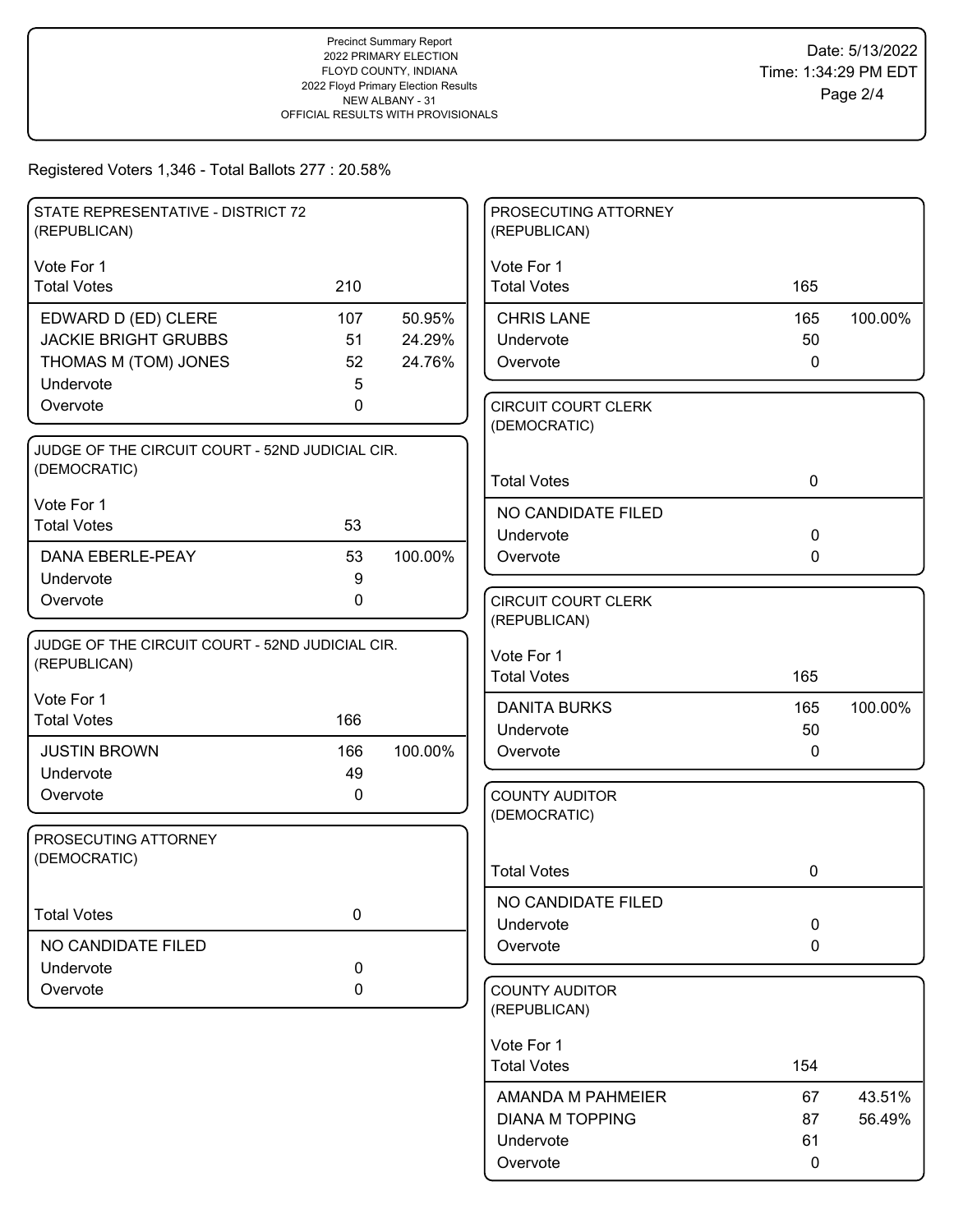## Registered Voters 1,346 - Total Ballots 277 : 20.58%

| <b>COUNTY SHERIFF</b><br>(DEMOCRATIC)      |             |                  | <b>COUNTY COMMISSIONER - DISTRICT 1</b><br>(DEMOCRATIC) |              |         |
|--------------------------------------------|-------------|------------------|---------------------------------------------------------|--------------|---------|
| Vote For 1                                 |             |                  | Vote For 1                                              |              |         |
| <b>Total Votes</b>                         | 59          |                  | <b>Total Votes</b>                                      | 56           |         |
| DARRELL W MILLS                            | 59          | 100.00%          | <b>TYLER P GAINES</b>                                   | 25           | 44.64%  |
| Undervote                                  | 3           |                  | <b>CHUCK SIMONS</b>                                     | 31           | 55.36%  |
| Overvote                                   | 0           |                  | Undervote                                               | 6            |         |
|                                            |             |                  | Overvote                                                | 0            |         |
| <b>COUNTY SHERIFF</b>                      |             |                  |                                                         |              |         |
| (REPUBLICAN)                               |             |                  | COUNTY COMMISSIONER - DISTRICT 1                        |              |         |
| Vote For 1                                 |             |                  | (REPUBLICAN)                                            |              |         |
| <b>Total Votes</b>                         | 207         |                  | Vote For 1                                              |              |         |
| <b>STEVE BUSH</b>                          | 117         | 56.52%           | <b>Total Votes</b>                                      | 199          |         |
| <b>SAM SARKISIAN</b>                       | 90          | 43.48%           | <b>SHAWN CARRUTHERS</b>                                 | 79           | 39.70%  |
| Undervote                                  | 8           |                  | AL KNABLE                                               | 120          | 60.30%  |
| Overvote                                   | 0           |                  | Undervote                                               | 16           |         |
|                                            |             |                  | Overvote                                                | $\mathbf{0}$ |         |
| <b>COUNTY ASSESSOR</b>                     |             |                  |                                                         |              |         |
| (DEMOCRATIC)                               |             |                  | <b>COUNTY COUNCIL MEMBER - DISTRICT 2</b>               |              |         |
| Vote For 1                                 |             |                  | (DEMOCRATIC)                                            |              |         |
| <b>Total Votes</b>                         | 58          |                  | Vote For 1                                              |              |         |
|                                            |             |                  | <b>Total Votes</b>                                      | 53           |         |
| PATRICIA TRISH BADGER<br>-BYRD             | 58          | 100.00%          | <b>DANIEL HARRIS</b>                                    | 53           |         |
| Undervote                                  | 4           |                  | Undervote                                               | 9            | 100.00% |
| Overvote                                   | 0           |                  | Overvote                                                | 0            |         |
|                                            |             |                  |                                                         |              |         |
| <b>COUNTY ASSESSOR</b>                     |             |                  | <b>COUNTY COUNCIL MEMBER - DISTRICT 2</b>               |              |         |
| (REPUBLICAN)                               |             |                  | (REPUBLICAN)                                            |              |         |
| Vote For 1                                 |             |                  | Vote For 1                                              |              |         |
| <b>Total Votes</b>                         | 163         |                  | <b>Total Votes</b>                                      | 199          |         |
|                                            |             |                  |                                                         |              |         |
| <b>CHRIS DONES</b><br><b>JAMES W SINKS</b> | 53<br>36    | 32.52%<br>22.09% | <b>JIM FREIBERGER</b>                                   | 116          | 58.29%  |
| <b>TERRY L WATSON</b>                      | 74          | 45.40%           | <b>ADAM ROBERTS</b>                                     | 83           | 41.71%  |
| Undervote                                  | 52          |                  | Undervote                                               | 16           |         |
| Overvote                                   | $\mathbf 0$ |                  | Overvote                                                | $\mathbf 0$  |         |
|                                            |             |                  |                                                         |              |         |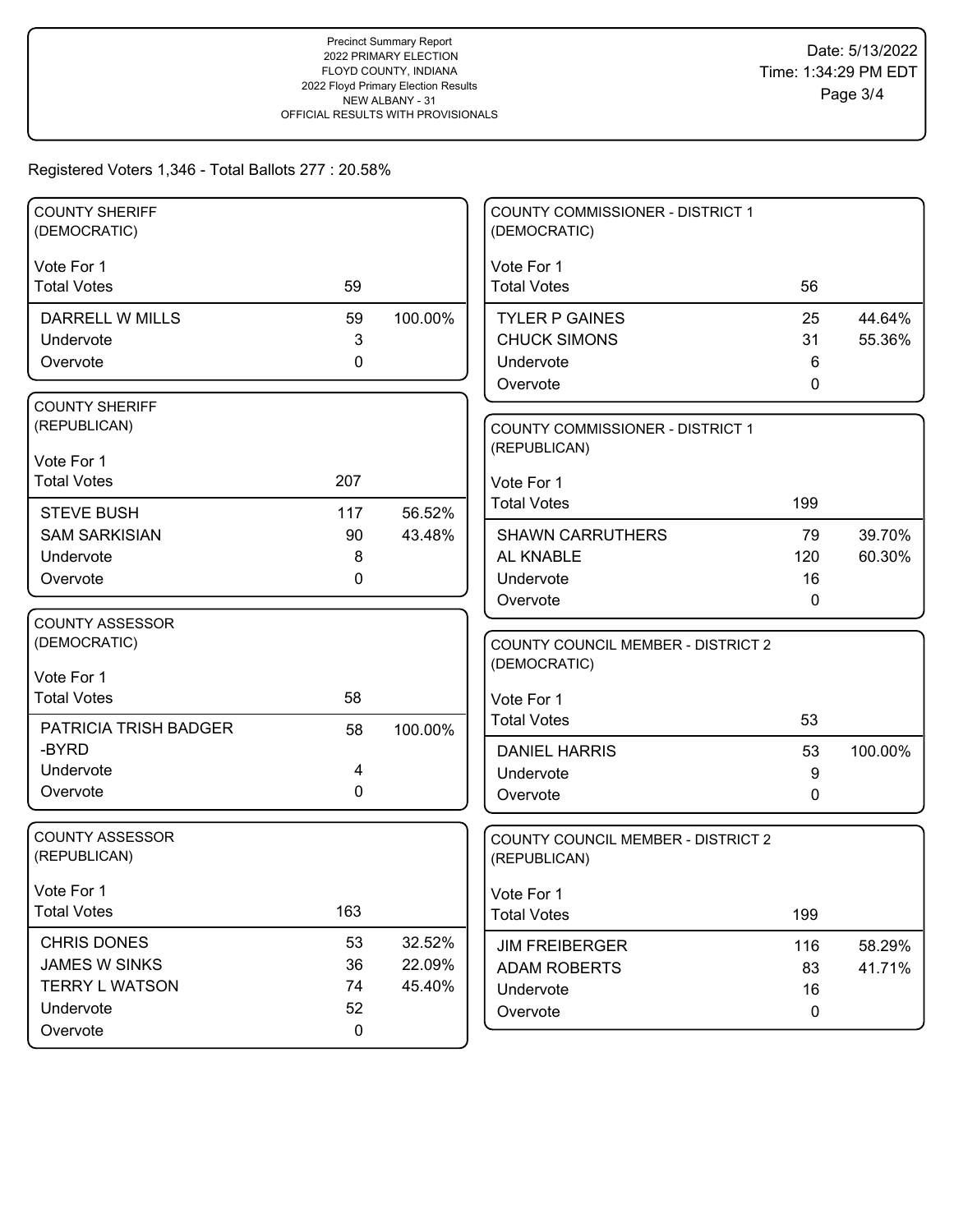Registered Voters 1,346 - Total Ballots 277 : 20.58%

| NEW ALBANY TWP. TRUSTEE<br>(DEMOCRATIC)      |             |         | REP STATE CONVENTION DELEGATE - FLOYD CO., AT LARGE<br>(REPUBLICAN) |       |        |
|----------------------------------------------|-------------|---------|---------------------------------------------------------------------|-------|--------|
| Vote For 1                                   |             |         | Vote For 10                                                         |       |        |
| <b>Total Votes</b>                           | 56          |         | <b>Total Votes</b>                                                  | 871   |        |
| <b>DAVID BREWER</b>                          | 56          | 100.00% | DALE M BAGSHAW                                                      | 80    | 9.18%  |
| Undervote                                    | 6           |         | <b>SHARON G BAGSHAW</b>                                             | 55    | 6.31%  |
| Overvote                                     | $\mathbf 0$ |         | <b>SHAWN CARRUTHERS</b>                                             | 107   | 12.28% |
|                                              |             |         | EDWARD D (ED) CLERE                                                 | 127   | 14.58% |
| NEW ALBANY TWP. TRUSTEE                      |             |         | <b>DOUG DRAKE</b>                                                   | 47    | 5.40%  |
| (REPUBLICAN)                                 |             |         | <b>LOIS HERTOG</b>                                                  | 40    | 4.59%  |
| Vote For 1                                   |             |         | <b>JAMES A KANNING</b>                                              | 68    | 7.81%  |
| <b>Total Votes</b>                           | 149         |         | <b>ANNIE KIRCHNER</b>                                               | 67    | 7.69%  |
|                                              |             |         | <b>MATT MILLIES</b>                                                 | 44    | 5.05%  |
| D M BAGSHAW                                  | 149         | 100.00% | <b>LINDA K MOHNEY</b>                                               | 30    | 3.44%  |
| Undervote                                    | 66          |         | <b>CARL PEARCY</b>                                                  | 60    | 6.89%  |
| Overvote                                     | 0           |         | <b>ROY SCOTT</b>                                                    | 31    | 3.56%  |
|                                              |             |         | ANDREW B TAKAMI                                                     | 63    | 7.23%  |
| NEW ALBANY TWP. BOARD MEMBER                 |             |         | <b>JOSH JT TURNER</b>                                               | 52    | 5.97%  |
| (DEMOCRATIC)                                 |             |         | Undervote                                                           | 1,279 |        |
| Vote For 3                                   |             |         | Overvote                                                            | 0     |        |
| <b>Total Votes</b>                           | 141         |         |                                                                     |       |        |
| <b>STEVEN WILLIAM BONIFER</b>                | 44          | 31.21%  |                                                                     |       |        |
| <b>RICK COCHRAN</b>                          | 45          | 31.91%  |                                                                     |       |        |
| <b>MAX GOSMAN</b>                            | 30          | 21.28%  |                                                                     |       |        |
| <b>CEDDRIKA L PORTER</b>                     | 22          | 15.60%  |                                                                     |       |        |
| Undervote                                    | 45          |         |                                                                     |       |        |
| Overvote                                     | $\mathbf 0$ |         |                                                                     |       |        |
|                                              |             |         |                                                                     |       |        |
| NEW ALBANY TWP. BOARD MEMBER<br>(REPUBLICAN) |             |         |                                                                     |       |        |
| Vote For 3                                   |             |         |                                                                     |       |        |
| <b>Total Votes</b>                           | 337         |         |                                                                     |       |        |
| ANN CARRUTHERS                               | 124         | 36.80%  |                                                                     |       |        |
| <b>BOB HORNUNG</b>                           | 126         | 37.39%  |                                                                     |       |        |
| <b>VICTORIA SANCHEZ</b>                      | 87          | 25.82%  |                                                                     |       |        |
| Undervote                                    | 308         |         |                                                                     |       |        |
| Overvote                                     | 0           |         |                                                                     |       |        |
|                                              |             |         |                                                                     |       |        |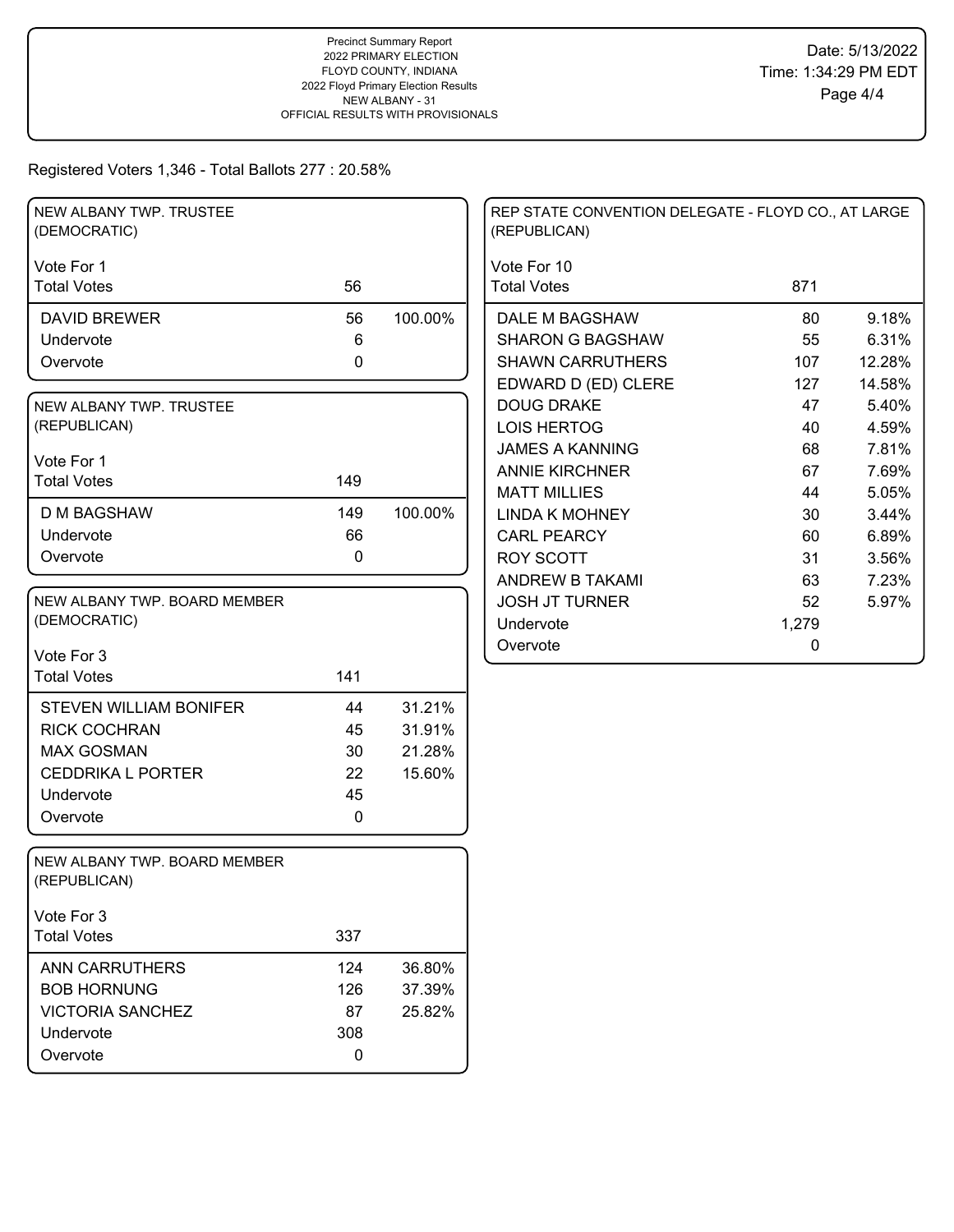| Party Distribution                                          |                   |                 | UNITED STATES REPRESENTATIVE - 9TH DISTRICT<br>(REPUBLICAN) |        |         |
|-------------------------------------------------------------|-------------------|-----------------|-------------------------------------------------------------|--------|---------|
| <b>Total Ballots</b>                                        | 137               |                 | Vote For 1<br><b>Total Votes</b>                            | 108    |         |
| <b>DEMOCRATIC</b>                                           | 27                | 19.71%          | <b>JIM BAKER</b>                                            | 9      | 8.33%   |
| <b>REPUBLICAN</b>                                           | 110               | 80.29%          | <b>STU BARNES-ISRAEL</b>                                    | 18     | 16.67%  |
|                                                             |                   |                 | J MICHAEL DAVISSON                                          | 0      | 0%      |
| UNITED STATES SENATOR                                       |                   |                 | <b>DAN HEIWIG</b>                                           | 4      | 3.70%   |
| (DEMOCRATIC)                                                |                   |                 | <b>ERIN HOUCHIN</b>                                         | 28     | 25.93%  |
| Vote For 1                                                  |                   |                 | <b>D ERIC SCHANSBERG</b>                                    | 11     | 10.19%  |
| <b>Total Votes</b>                                          | 25                |                 | <b>MIKE SODREL</b>                                          | 36     | 33.33%  |
| THOMAS M MCDERMOTT JR                                       | 25                | 100.00%         | <b>BILL J THOMAS</b>                                        | 1      | 0.93%   |
| Undervote                                                   | $\overline{2}$    |                 | <b>BRIAN TIBBS</b><br>Undervote                             | 1      | 0.93%   |
| Overvote                                                    | $\mathbf 0$       |                 | Overvote                                                    | 2<br>0 |         |
|                                                             |                   |                 |                                                             |        |         |
| UNITED STATES SENATOR<br>(REPUBLICAN)                       |                   |                 | <b>STATE SENATOR - DISTRICT 45</b><br>(DEMOCRATIC)          |        |         |
|                                                             |                   |                 |                                                             |        |         |
| Vote For 1<br><b>Total Votes</b>                            | 83                |                 | Vote For 1<br><b>Total Votes</b>                            | 26     |         |
|                                                             |                   |                 |                                                             |        |         |
| <b>TODD YOUNG</b>                                           | 83                | 100.00%         | <b>NICK MARSHALL</b>                                        | 26     | 100.00% |
| Undervote                                                   | 27                |                 | Undervote                                                   | 1      |         |
| Overvote                                                    | $\mathbf 0$       |                 | Overvote                                                    | 0      |         |
| UNITED STATES REPRESENTATIVE - 9TH DISTRICT<br>(DEMOCRATIC) |                   |                 | STATE SENATOR - DISTRICT 45<br>(REPUBLICAN)                 |        |         |
| Vote For 1                                                  |                   |                 | Vote For 1                                                  |        |         |
| <b>Total Votes</b>                                          | 26                |                 | <b>Total Votes</b>                                          | 81     |         |
|                                                             |                   |                 |                                                             |        |         |
| <b>ISAK ASARE</b>                                           | 11                | 42.31%          | <b>CHRIS GARTEN</b>                                         | 81     | 100.00% |
| <b>D LIAM DORRIS</b><br><b>MATTHEW FYFE</b>                 | $\mathbf 1$<br>14 | 3.85%<br>53.85% | Undervote                                                   | 29     |         |
| Undervote                                                   | 1                 |                 | Overvote                                                    | 0      |         |
| Overvote                                                    | 0                 |                 | STATE REPRESENTATIVE - DISTRICT 72                          |        |         |
|                                                             |                   |                 | (DEMOCRATIC)                                                |        |         |
|                                                             |                   |                 | Vote For 1                                                  |        |         |
|                                                             |                   |                 | <b>Total Votes</b>                                          | 27     |         |
|                                                             |                   |                 | <b>KEIL L ROARK</b>                                         | 27     | 100.00% |
|                                                             |                   |                 | Undervote                                                   | 0      |         |
|                                                             |                   |                 | Overvote                                                    | 0      |         |
|                                                             |                   |                 |                                                             |        |         |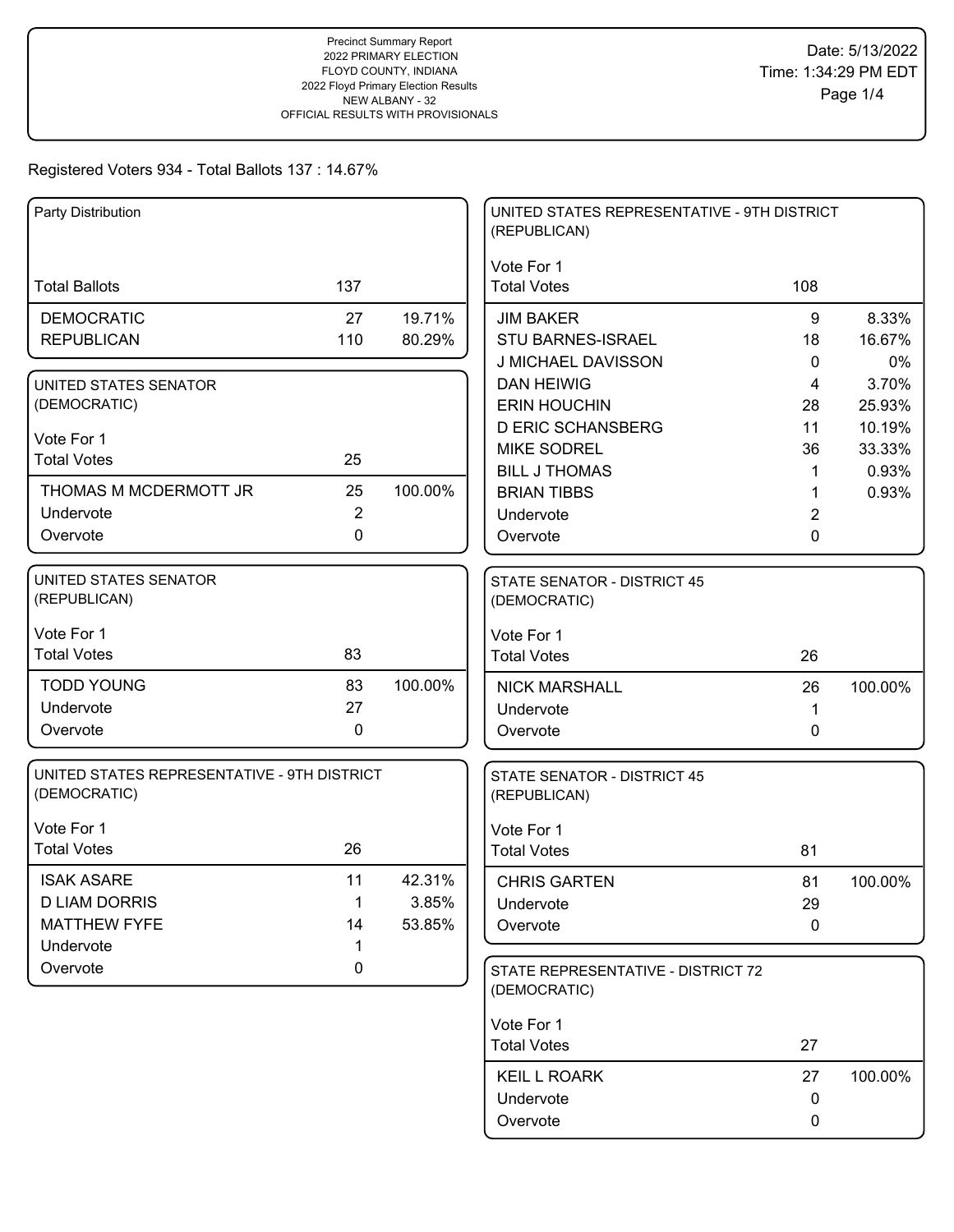| STATE REPRESENTATIVE - DISTRICT 72<br>(REPUBLICAN)              |             |         | PROSECUTING ATTORNEY<br>(REPUBLICAN)        |              |                  |
|-----------------------------------------------------------------|-------------|---------|---------------------------------------------|--------------|------------------|
| Vote For 1                                                      |             |         | Vote For 1                                  |              |                  |
| <b>Total Votes</b>                                              | 106         |         | <b>Total Votes</b>                          | 93           |                  |
| EDWARD D (ED) CLERE                                             | 54          | 50.94%  | <b>CHRIS LANE</b>                           | 93           | 100.00%          |
| <b>JACKIE BRIGHT GRUBBS</b>                                     | 30          | 28.30%  | Undervote                                   | 17           |                  |
| THOMAS M (TOM) JONES                                            | 22          | 20.75%  | Overvote                                    | $\mathbf{0}$ |                  |
| Undervote<br>Overvote                                           | 4<br>0      |         |                                             |              |                  |
|                                                                 |             |         | <b>CIRCUIT COURT CLERK</b><br>(DEMOCRATIC)  |              |                  |
| JUDGE OF THE CIRCUIT COURT - 52ND JUDICIAL CIR.                 |             |         |                                             |              |                  |
| (DEMOCRATIC)                                                    |             |         | <b>Total Votes</b>                          | $\mathbf 0$  |                  |
| Vote For 1                                                      |             |         | NO CANDIDATE FILED                          |              |                  |
| <b>Total Votes</b>                                              | 27          |         | Undervote                                   | $\mathbf 0$  |                  |
| <b>DANA EBERLE-PEAY</b>                                         | 27          | 100.00% | Overvote                                    | $\mathbf{0}$ |                  |
| Undervote                                                       | $\mathbf 0$ |         |                                             |              |                  |
| Overvote                                                        | $\mathbf 0$ |         | <b>CIRCUIT COURT CLERK</b>                  |              |                  |
|                                                                 |             |         | (REPUBLICAN)                                |              |                  |
| JUDGE OF THE CIRCUIT COURT - 52ND JUDICIAL CIR.<br>(REPUBLICAN) |             |         | Vote For 1                                  |              |                  |
|                                                                 |             |         | <b>Total Votes</b>                          | 90           |                  |
| Vote For 1                                                      |             |         | <b>DANITA BURKS</b>                         | 90           | 100.00%          |
| <b>Total Votes</b>                                              | 90          |         | Undervote                                   | 20           |                  |
| <b>JUSTIN BROWN</b>                                             | 90          | 100.00% | Overvote                                    | $\mathbf{0}$ |                  |
| Undervote                                                       | 20          |         |                                             |              |                  |
| Overvote                                                        | 0           |         | <b>COUNTY AUDITOR</b><br>(DEMOCRATIC)       |              |                  |
| PROSECUTING ATTORNEY                                            |             |         |                                             |              |                  |
| (DEMOCRATIC)                                                    |             |         |                                             |              |                  |
|                                                                 |             |         | <b>Total Votes</b>                          | 0            |                  |
| <b>Total Votes</b>                                              | $\pmb{0}$   |         | NO CANDIDATE FILED                          |              |                  |
|                                                                 |             |         | Undervote                                   | $\mathbf 0$  |                  |
| NO CANDIDATE FILED                                              |             |         | Overvote                                    | 0            |                  |
| Undervote                                                       | 0           |         |                                             |              |                  |
| Overvote                                                        | 0           |         | <b>COUNTY AUDITOR</b><br>(REPUBLICAN)       |              |                  |
|                                                                 |             |         | Vote For 1                                  |              |                  |
|                                                                 |             |         | <b>Total Votes</b>                          | 82           |                  |
|                                                                 |             |         |                                             |              |                  |
|                                                                 |             |         | AMANDA M PAHMEIER<br><b>DIANA M TOPPING</b> | 30<br>52     | 36.59%<br>63.41% |
|                                                                 |             |         | Undervote                                   | 28           |                  |
|                                                                 |             |         | Overvote                                    | 0            |                  |
|                                                                 |             |         |                                             |              |                  |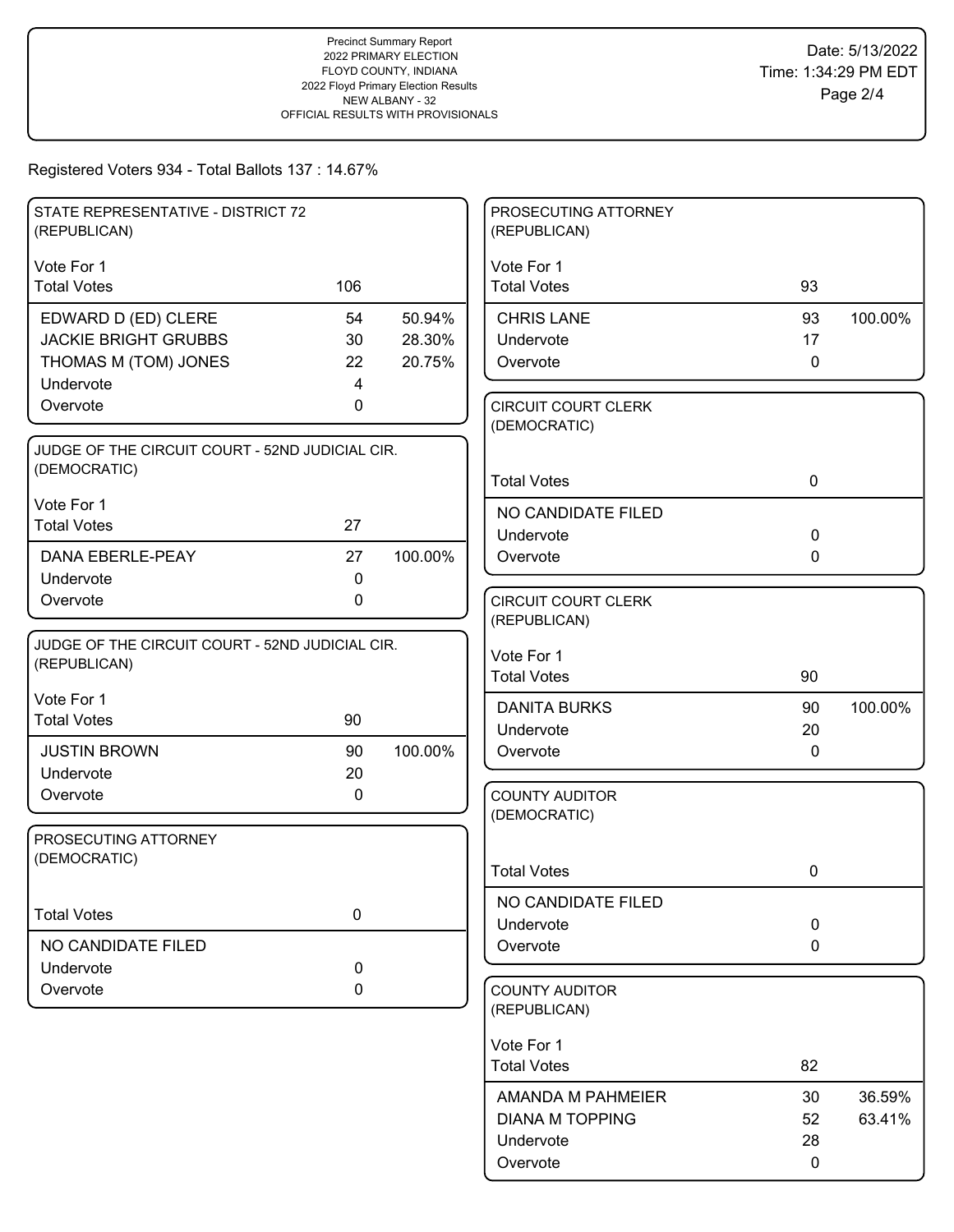| <b>COUNTY SHERIFF</b><br>(DEMOCRATIC) |             |         | COUNTY COMMISSIONER - DISTRICT 1<br>(DEMOCRATIC) |             |                  |
|---------------------------------------|-------------|---------|--------------------------------------------------|-------------|------------------|
| Vote For 1                            |             |         | Vote For 1                                       |             |                  |
| <b>Total Votes</b>                    | 26          |         | <b>Total Votes</b>                               | 24          |                  |
| DARRELL W MILLS                       | 26          | 100.00% | <b>TYLER P GAINES</b>                            | 15          | 62.50%           |
| Undervote                             | 1           |         | <b>CHUCK SIMONS</b>                              | 9           | 37.50%           |
| Overvote                              | $\mathbf 0$ |         | Undervote                                        | 3           |                  |
|                                       |             |         | Overvote                                         | 0           |                  |
| <b>COUNTY SHERIFF</b>                 |             |         |                                                  |             |                  |
| (REPUBLICAN)                          |             |         | COUNTY COMMISSIONER - DISTRICT 1                 |             |                  |
| Vote For 1                            |             |         | (REPUBLICAN)                                     |             |                  |
| <b>Total Votes</b>                    | 104         |         | Vote For 1                                       |             |                  |
| <b>STEVE BUSH</b>                     | 62          | 59.62%  | <b>Total Votes</b>                               | 107         |                  |
| <b>SAM SARKISIAN</b>                  | 42          | 40.38%  | <b>SHAWN CARRUTHERS</b>                          | 36          | 33.64%           |
| Undervote                             | 6           |         | AL KNABLE                                        | 71          | 66.36%           |
| Overvote                              | 0           |         | Undervote                                        | 3           |                  |
|                                       |             |         | Overvote                                         | 0           |                  |
| <b>COUNTY ASSESSOR</b>                |             |         |                                                  |             |                  |
| (DEMOCRATIC)                          |             |         | <b>COUNTY COUNCIL MEMBER - DISTRICT 3</b>        |             |                  |
| Vote For 1                            |             |         | (DEMOCRATIC)                                     |             |                  |
| <b>Total Votes</b>                    | 26          |         | Vote For 1                                       |             |                  |
| PATRICIA TRISH BADGER                 | 26          | 100.00% | <b>Total Votes</b>                               | 26          |                  |
| -BYRD                                 |             |         | <b>BRIAN A BREWER</b>                            | 26          | 100.00%          |
| Undervote                             | 1           |         | Undervote                                        | 1           |                  |
| Overvote                              | 0           |         | Overvote                                         | 0           |                  |
|                                       |             |         |                                                  |             |                  |
| <b>COUNTY ASSESSOR</b>                |             |         | COUNTY COUNCIL MEMBER - DISTRICT 3               |             |                  |
| (REPUBLICAN)                          |             |         | (REPUBLICAN)                                     |             |                  |
| Vote For 1                            |             |         | Vote For 1                                       |             |                  |
| <b>Total Votes</b>                    | 81          |         | <b>Total Votes</b>                               | 87          |                  |
| <b>CHRIS DONES</b>                    | 25          | 30.86%  |                                                  |             |                  |
| JAMES W SINKS                         | 17          | 20.99%  | <b>DANNY SHORT</b><br><b>BRIAN WEBB</b>          | 46<br>41    | 52.87%<br>47.13% |
| <b>TERRY L WATSON</b>                 | 39          | 48.15%  | Undervote                                        | 23          |                  |
| Undervote                             | 29          |         | Overvote                                         | $\mathbf 0$ |                  |
|                                       |             |         |                                                  |             |                  |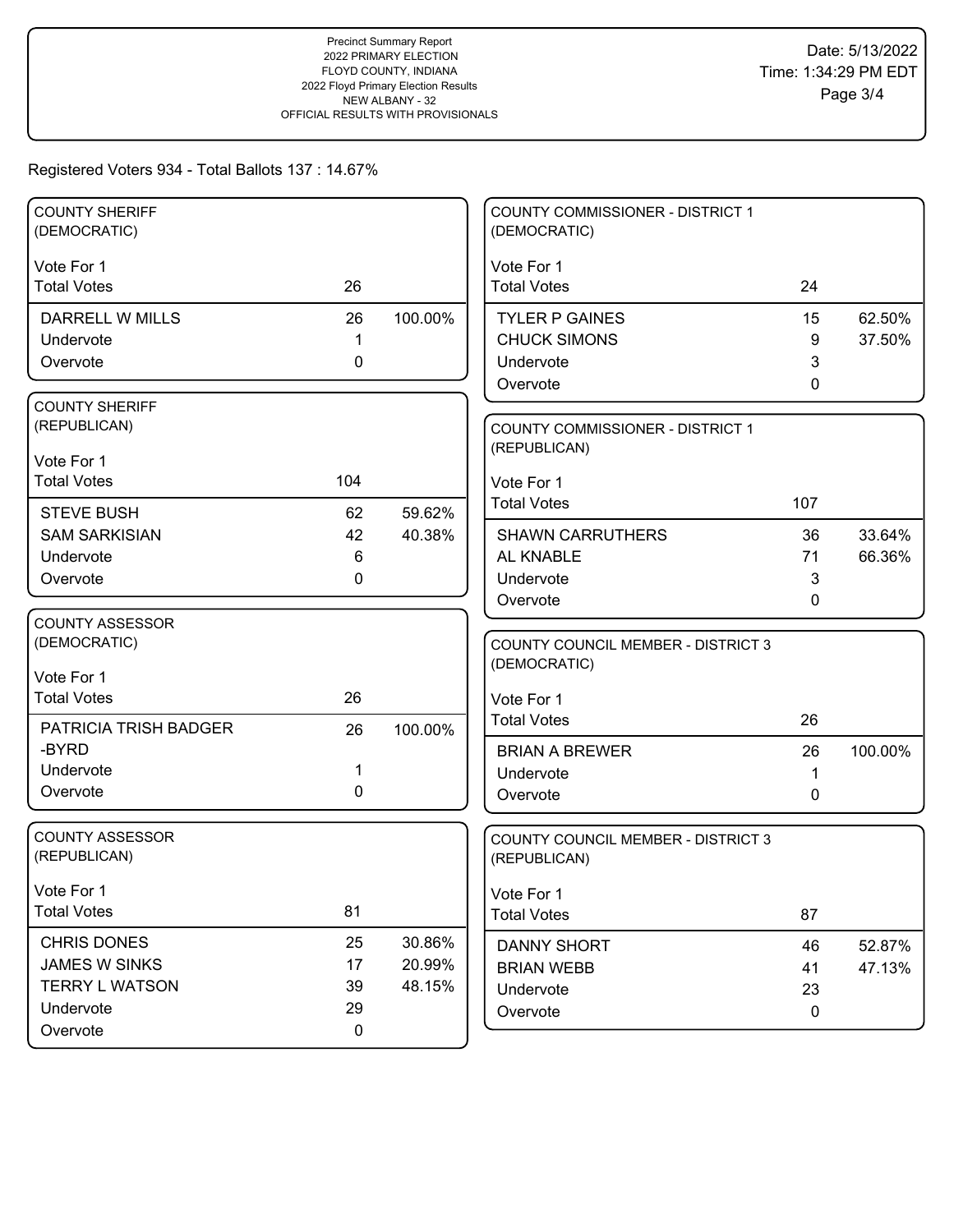| NEW ALBANY TWP. TRUSTEE<br>(DEMOCRATIC)      |             |         | REP STATE CONVENTION DELEGATE - FLOYD CO., AT LARGE<br>(REPUBLICAN) |     |        |
|----------------------------------------------|-------------|---------|---------------------------------------------------------------------|-----|--------|
| Vote For 1                                   |             |         | Vote For 10                                                         |     |        |
| <b>Total Votes</b>                           | 26          |         | <b>Total Votes</b>                                                  | 521 |        |
| <b>DAVID BREWER</b>                          | 26          | 100.00% | DALE M BAGSHAW                                                      | 43  | 8.25%  |
| Undervote                                    | 1           |         | <b>SHARON G BAGSHAW</b>                                             | 35  | 6.72%  |
| Overvote                                     | $\mathbf 0$ |         | <b>SHAWN CARRUTHERS</b>                                             | 55  | 10.56% |
|                                              |             |         | EDWARD D (ED) CLERE                                                 | 69  | 13.24% |
| NEW ALBANY TWP. TRUSTEE                      |             |         | <b>DOUG DRAKE</b>                                                   | 31  | 5.95%  |
| (REPUBLICAN)                                 |             |         | <b>LOIS HERTOG</b>                                                  | 31  | 5.95%  |
| Vote For 1                                   |             |         | <b>JAMES A KANNING</b>                                              | 35  | 6.72%  |
| <b>Total Votes</b>                           | 87          |         | <b>ANNIE KIRCHNER</b>                                               | 51  | 9.79%  |
|                                              |             |         | <b>MATT MILLIES</b>                                                 | 30  | 5.76%  |
| <b>D M BAGSHAW</b>                           | 87          | 100.00% | <b>LINDA K MOHNEY</b>                                               | 20  | 3.84%  |
| Undervote                                    | 23          |         | <b>CARL PEARCY</b>                                                  | 29  | 5.57%  |
| Overvote                                     | $\mathbf 0$ |         | <b>ROY SCOTT</b>                                                    | 20  | 3.84%  |
|                                              |             |         | ANDREW B TAKAMI                                                     | 35  | 6.72%  |
| NEW ALBANY TWP. BOARD MEMBER                 |             |         | <b>JOSH JT TURNER</b>                                               | 37  | 7.10%  |
| (DEMOCRATIC)                                 |             |         | Undervote                                                           | 579 |        |
| Vote For 3                                   |             |         | Overvote                                                            | 0   |        |
| <b>Total Votes</b>                           | 59          |         |                                                                     |     |        |
|                                              |             |         |                                                                     |     |        |
| <b>STEVEN WILLIAM BONIFER</b>                | 14          | 23.73%  |                                                                     |     |        |
| <b>RICK COCHRAN</b>                          | 19          | 32.20%  |                                                                     |     |        |
| <b>MAX GOSMAN</b>                            | 11          | 18.64%  |                                                                     |     |        |
| <b>CEDDRIKA L PORTER</b>                     | 15          | 25.42%  |                                                                     |     |        |
| Undervote                                    | 22          |         |                                                                     |     |        |
| Overvote                                     | $\mathbf 0$ |         |                                                                     |     |        |
|                                              |             |         |                                                                     |     |        |
| NEW ALBANY TWP. BOARD MEMBER<br>(REPUBLICAN) |             |         |                                                                     |     |        |
| Vote For 3                                   |             |         |                                                                     |     |        |
| <b>Total Votes</b>                           | 185         |         |                                                                     |     |        |
| ANN CARRUTHERS                               | 71          | 38.38%  |                                                                     |     |        |
| <b>BOB HORNUNG</b>                           | 60          | 32.43%  |                                                                     |     |        |
| <b>VICTORIA SANCHEZ</b>                      | 54          | 29.19%  |                                                                     |     |        |
| Undervote                                    | 145         |         |                                                                     |     |        |
| Overvote                                     | $\mathbf 0$ |         |                                                                     |     |        |
|                                              |             |         |                                                                     |     |        |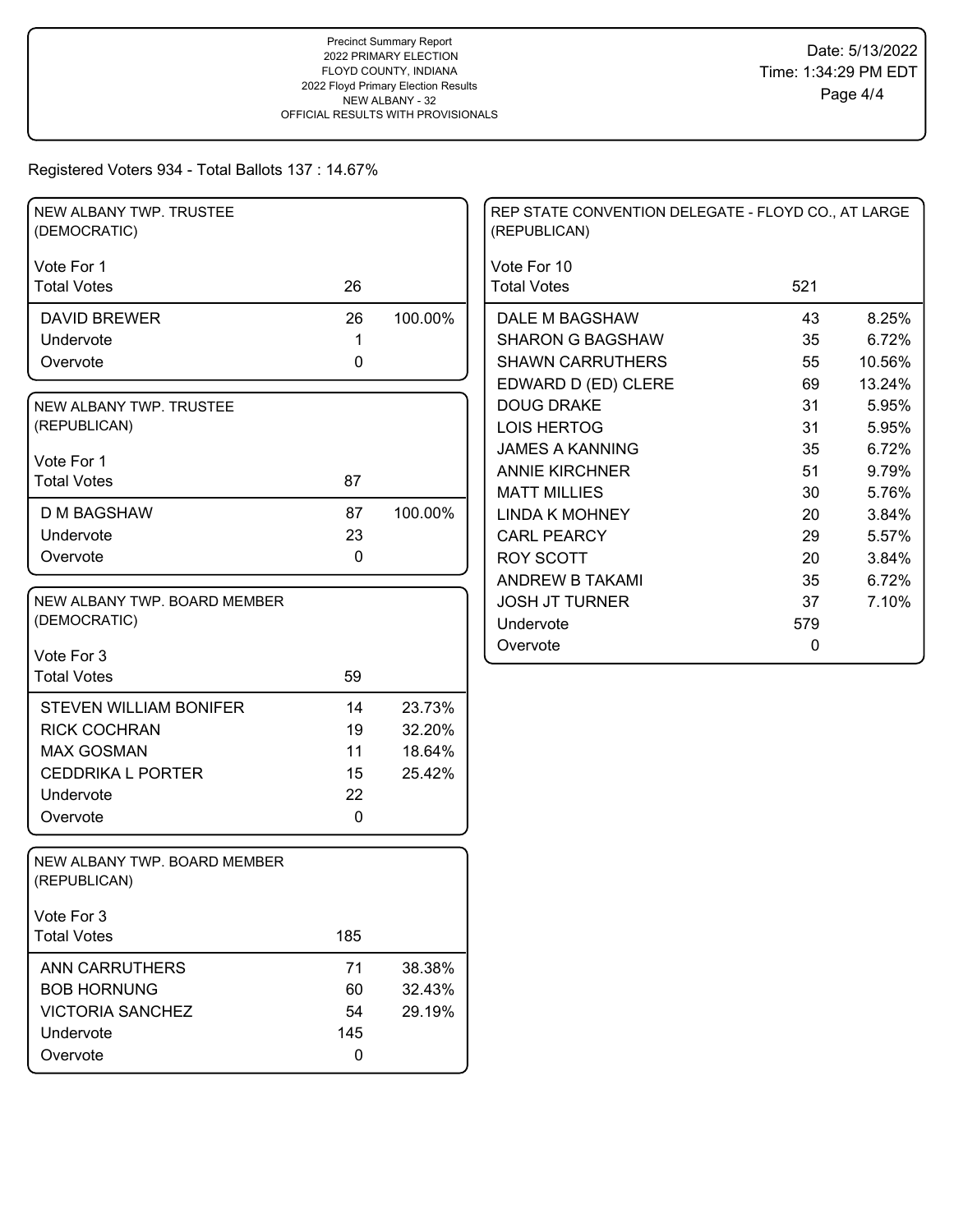| Party Distribution                           |             |         | UNITED STATES REPRESENTATIVE - 9TH DISTRICT<br>(REPUBLICAN) |                |         |
|----------------------------------------------|-------------|---------|-------------------------------------------------------------|----------------|---------|
|                                              |             |         | Vote For 1                                                  |                |         |
| <b>Total Ballots</b>                         | 146         |         | <b>Total Votes</b>                                          | 107            |         |
| <b>DEMOCRATIC</b>                            | 36          | 24.66%  | <b>JIM BAKER</b>                                            | 8              | 7.48%   |
| <b>REPUBLICAN</b>                            | 110         | 75.34%  | <b>STU BARNES-ISRAEL</b>                                    | 14             | 13.08%  |
|                                              |             |         | J MICHAEL DAVISSON                                          | $\overline{2}$ | 1.87%   |
| UNITED STATES SENATOR                        |             |         | <b>DAN HEIWIG</b>                                           | 3              | 2.80%   |
| (DEMOCRATIC)                                 |             |         | <b>ERIN HOUCHIN</b>                                         | 34             | 31.78%  |
| Vote For 1                                   |             |         | <b>D ERIC SCHANSBERG</b>                                    | 5              | 4.67%   |
| <b>Total Votes</b>                           | 27          |         | <b>MIKE SODREL</b>                                          | 37             | 34.58%  |
|                                              |             |         | <b>BILL J THOMAS</b>                                        | 3              | 2.80%   |
| THOMAS M MCDERMOTT JR                        | 27          | 100.00% | <b>BRIAN TIBBS</b>                                          | 1              | 0.93%   |
| Undervote                                    | 9           |         | Undervote                                                   | 3              |         |
| Overvote                                     | 0           |         | Overvote                                                    | 0              |         |
| <b>UNITED STATES SENATOR</b><br>(REPUBLICAN) |             |         | STATE SENATOR - DISTRICT 47<br>(DEMOCRATIC)                 |                |         |
|                                              |             |         |                                                             |                |         |
| Vote For 1                                   |             |         |                                                             |                |         |
| <b>Total Votes</b>                           | 81          |         | <b>Total Votes</b>                                          | $\mathbf 0$    |         |
| <b>TODD YOUNG</b>                            | 81          | 100.00% | NO CANDIDATE FILED                                          |                |         |
| Undervote                                    | 29          |         | Undervote                                                   | 0              |         |
| Overvote                                     | $\mathbf 0$ |         | Overvote                                                    | 0              |         |
| UNITED STATES REPRESENTATIVE - 9TH DISTRICT  |             |         | STATE SENATOR - DISTRICT 47                                 |                |         |
| (DEMOCRATIC)                                 |             |         | (REPUBLICAN)                                                |                |         |
| Vote For 1                                   |             |         | Vote For 1                                                  |                |         |
| <b>Total Votes</b>                           | 31          |         | <b>Total Votes</b>                                          | 99             |         |
| <b>ISAK ASARE</b>                            | 4           | 12.90%  | <b>KEVIN BOEHNLEIN</b>                                      | 62             | 62.63%  |
| <b>D LIAM DORRIS</b>                         | 3           | 9.68%   | <b>GARY BYRNE</b>                                           | 37             | 37.37%  |
| <b>MATTHEW FYFE</b>                          | 24          | 77.42%  | Undervote                                                   | 11             |         |
| Undervote                                    | 5           |         | Overvote                                                    | 0              |         |
| Overvote                                     | $\mathbf 0$ |         |                                                             |                |         |
|                                              |             |         | STATE REPRESENTATIVE - DISTRICT 72<br>(DEMOCRATIC)          |                |         |
|                                              |             |         |                                                             |                |         |
|                                              |             |         | Vote For 1                                                  |                |         |
|                                              |             |         | <b>Total Votes</b>                                          | 33             |         |
|                                              |             |         | <b>KEIL L ROARK</b>                                         | 33             | 100.00% |
|                                              |             |         | Undervote                                                   | 3              |         |
|                                              |             |         | Overvote                                                    | 0              |         |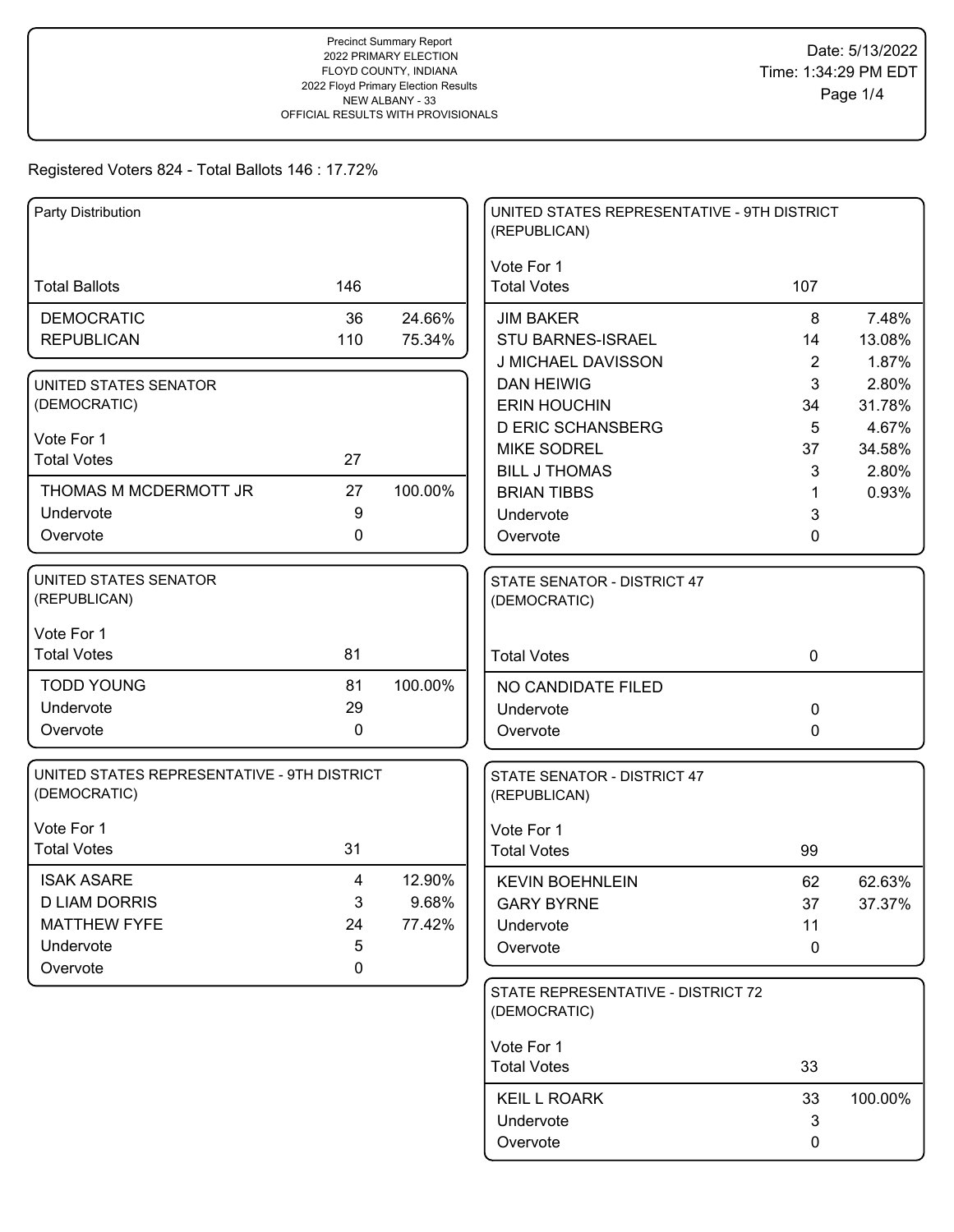| Vote For 1<br>Vote For 1<br><b>Total Votes</b><br>108<br><b>Total Votes</b><br>88<br>EDWARD D (ED) CLERE<br><b>CHRIS LANE</b><br>47<br>43.52%<br>88<br>100.00%<br><b>JACKIE BRIGHT GRUBBS</b><br>51<br>47.22%<br>Undervote<br>22<br>THOMAS M (TOM) JONES<br>10<br>9.26%<br>$\mathbf 0$<br>Overvote<br>Undervote<br>$\overline{2}$<br>Overvote<br>0<br><b>CIRCUIT COURT CLERK</b><br>(DEMOCRATIC) |  |
|--------------------------------------------------------------------------------------------------------------------------------------------------------------------------------------------------------------------------------------------------------------------------------------------------------------------------------------------------------------------------------------------------|--|
|                                                                                                                                                                                                                                                                                                                                                                                                  |  |
|                                                                                                                                                                                                                                                                                                                                                                                                  |  |
|                                                                                                                                                                                                                                                                                                                                                                                                  |  |
|                                                                                                                                                                                                                                                                                                                                                                                                  |  |
|                                                                                                                                                                                                                                                                                                                                                                                                  |  |
|                                                                                                                                                                                                                                                                                                                                                                                                  |  |
|                                                                                                                                                                                                                                                                                                                                                                                                  |  |
| JUDGE OF THE CIRCUIT COURT - 52ND JUDICIAL CIR.                                                                                                                                                                                                                                                                                                                                                  |  |
| (DEMOCRATIC)<br><b>Total Votes</b><br>$\mathbf 0$                                                                                                                                                                                                                                                                                                                                                |  |
| Vote For 1<br>NO CANDIDATE FILED                                                                                                                                                                                                                                                                                                                                                                 |  |
| <b>Total Votes</b><br>34<br>0<br>Undervote                                                                                                                                                                                                                                                                                                                                                       |  |
| 100.00%<br>DANA EBERLE-PEAY<br>34<br>Overvote<br>0                                                                                                                                                                                                                                                                                                                                               |  |
| $\overline{2}$<br>Undervote                                                                                                                                                                                                                                                                                                                                                                      |  |
| 0<br>Overvote<br><b>CIRCUIT COURT CLERK</b>                                                                                                                                                                                                                                                                                                                                                      |  |
| (REPUBLICAN)                                                                                                                                                                                                                                                                                                                                                                                     |  |
| JUDGE OF THE CIRCUIT COURT - 52ND JUDICIAL CIR.<br>Vote For 1<br>(REPUBLICAN)                                                                                                                                                                                                                                                                                                                    |  |
| <b>Total Votes</b><br>88                                                                                                                                                                                                                                                                                                                                                                         |  |
| Vote For 1<br><b>DANITA BURKS</b><br>100.00%<br>88                                                                                                                                                                                                                                                                                                                                               |  |
| 91<br><b>Total Votes</b><br>22<br>Undervote                                                                                                                                                                                                                                                                                                                                                      |  |
| 100.00%<br><b>JUSTIN BROWN</b><br>91<br>Overvote<br>0                                                                                                                                                                                                                                                                                                                                            |  |
| Undervote<br>19                                                                                                                                                                                                                                                                                                                                                                                  |  |
| Overvote<br>0<br><b>COUNTY AUDITOR</b>                                                                                                                                                                                                                                                                                                                                                           |  |
| (DEMOCRATIC)                                                                                                                                                                                                                                                                                                                                                                                     |  |
| PROSECUTING ATTORNEY<br>(DEMOCRATIC)                                                                                                                                                                                                                                                                                                                                                             |  |
| <b>Total Votes</b><br>$\mathbf 0$                                                                                                                                                                                                                                                                                                                                                                |  |
| NO CANDIDATE FILED<br>0<br><b>Total Votes</b>                                                                                                                                                                                                                                                                                                                                                    |  |
| 0<br>Undervote                                                                                                                                                                                                                                                                                                                                                                                   |  |
| NO CANDIDATE FILED<br>Overvote<br>0                                                                                                                                                                                                                                                                                                                                                              |  |
| 0<br>Undervote                                                                                                                                                                                                                                                                                                                                                                                   |  |
| Overvote<br>0<br><b>COUNTY AUDITOR</b><br>(REPUBLICAN)                                                                                                                                                                                                                                                                                                                                           |  |
| Vote For 1                                                                                                                                                                                                                                                                                                                                                                                       |  |
| <b>Total Votes</b><br>92                                                                                                                                                                                                                                                                                                                                                                         |  |
| AMANDA M PAHMEIER<br>28.26%<br>26                                                                                                                                                                                                                                                                                                                                                                |  |
| <b>DIANA M TOPPING</b><br>71.74%<br>66                                                                                                                                                                                                                                                                                                                                                           |  |
| Undervote<br>18                                                                                                                                                                                                                                                                                                                                                                                  |  |
| Overvote<br>0                                                                                                                                                                                                                                                                                                                                                                                    |  |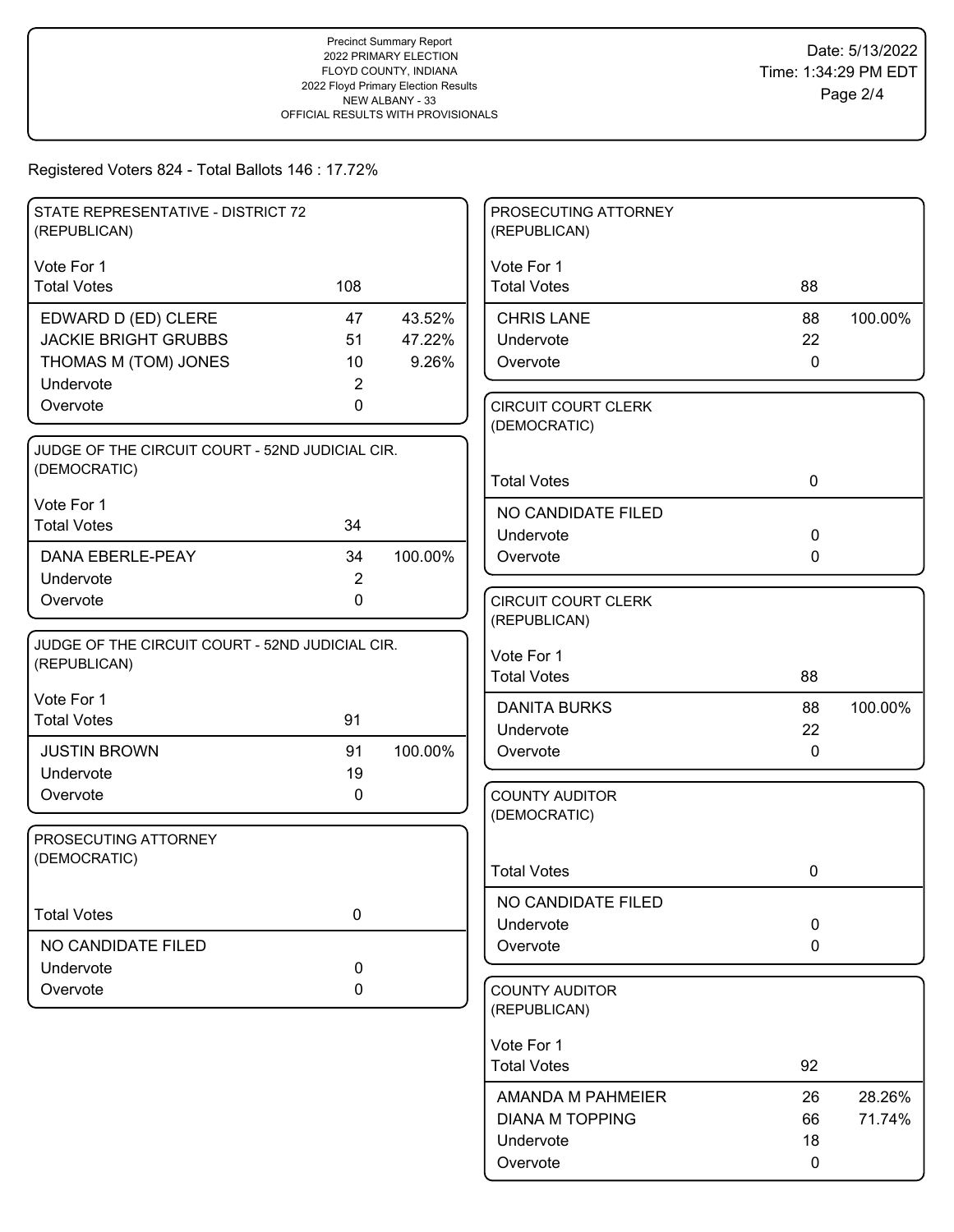| <b>COUNTY SHERIFF</b><br>(DEMOCRATIC) |             |         | <b>COUNTY COMMISSIONER - DISTRICT 1</b><br>(DEMOCRATIC) |             |         |
|---------------------------------------|-------------|---------|---------------------------------------------------------|-------------|---------|
| Vote For 1                            |             |         | Vote For 1                                              |             |         |
| <b>Total Votes</b>                    | 32          |         | <b>Total Votes</b>                                      | 33          |         |
| DARRELL W MILLS                       | 32          | 100.00% | <b>TYLER P GAINES</b>                                   | 13          | 39.39%  |
| Undervote                             | 4           |         | <b>CHUCK SIMONS</b>                                     | 20          | 60.61%  |
| Overvote                              | 0           |         | Undervote                                               | 3           |         |
|                                       |             |         | Overvote                                                | 0           |         |
| <b>COUNTY SHERIFF</b>                 |             |         |                                                         |             |         |
| (REPUBLICAN)                          |             |         | <b>COUNTY COMMISSIONER - DISTRICT 1</b>                 |             |         |
| Vote For 1                            |             |         | (REPUBLICAN)                                            |             |         |
| <b>Total Votes</b>                    | 107         |         |                                                         |             |         |
|                                       |             |         | Vote For 1<br><b>Total Votes</b>                        | 107         |         |
| <b>STEVE BUSH</b>                     | 51          | 47.66%  |                                                         |             |         |
| <b>SAM SARKISIAN</b>                  | 56          | 52.34%  | <b>SHAWN CARRUTHERS</b>                                 | 32          | 29.91%  |
| Undervote                             | 3           |         | AL KNABLE                                               | 75          | 70.09%  |
| Overvote                              | 0           |         | Undervote                                               | 3           |         |
|                                       |             |         | Overvote                                                | 0           |         |
| <b>COUNTY ASSESSOR</b>                |             |         |                                                         |             |         |
| (DEMOCRATIC)                          |             |         | <b>COUNTY COUNCIL MEMBER - DISTRICT 1</b>               |             |         |
| Vote For 1                            |             |         | (DEMOCRATIC)                                            |             |         |
| <b>Total Votes</b>                    | 29          |         | Vote For 1                                              |             |         |
| PATRICIA TRISH BADGER                 | 29          | 100.00% | <b>Total Votes</b>                                      | 31          |         |
| -BYRD                                 |             |         | <b>TONY TORAN</b>                                       | 31          | 100.00% |
| Undervote                             | 7           |         | Undervote                                               | 5           |         |
| Overvote                              | $\mathbf 0$ |         | Overvote                                                | 0           |         |
|                                       |             |         |                                                         |             |         |
| <b>COUNTY ASSESSOR</b>                |             |         | COUNTY COUNCIL MEMBER - DISTRICT 1                      |             |         |
| (REPUBLICAN)                          |             |         | (REPUBLICAN)                                            |             |         |
| Vote For 1                            |             |         | Vote For 1                                              |             |         |
| <b>Total Votes</b>                    | 92          |         | <b>Total Votes</b>                                      | 89          |         |
|                                       |             |         |                                                         |             |         |
| <b>CHRIS DONES</b>                    | 12          | 13.04%  | <b>CHARLIE MOON</b>                                     | 89          | 100.00% |
| JAMES W SINKS                         | 25          | 27.17%  | Undervote                                               | 21          |         |
| <b>TERRY L WATSON</b>                 | 55          | 59.78%  | Overvote                                                | $\mathbf 0$ |         |
| Undervote                             | 18          |         |                                                         |             |         |
| Overvote                              | 0           |         |                                                         |             |         |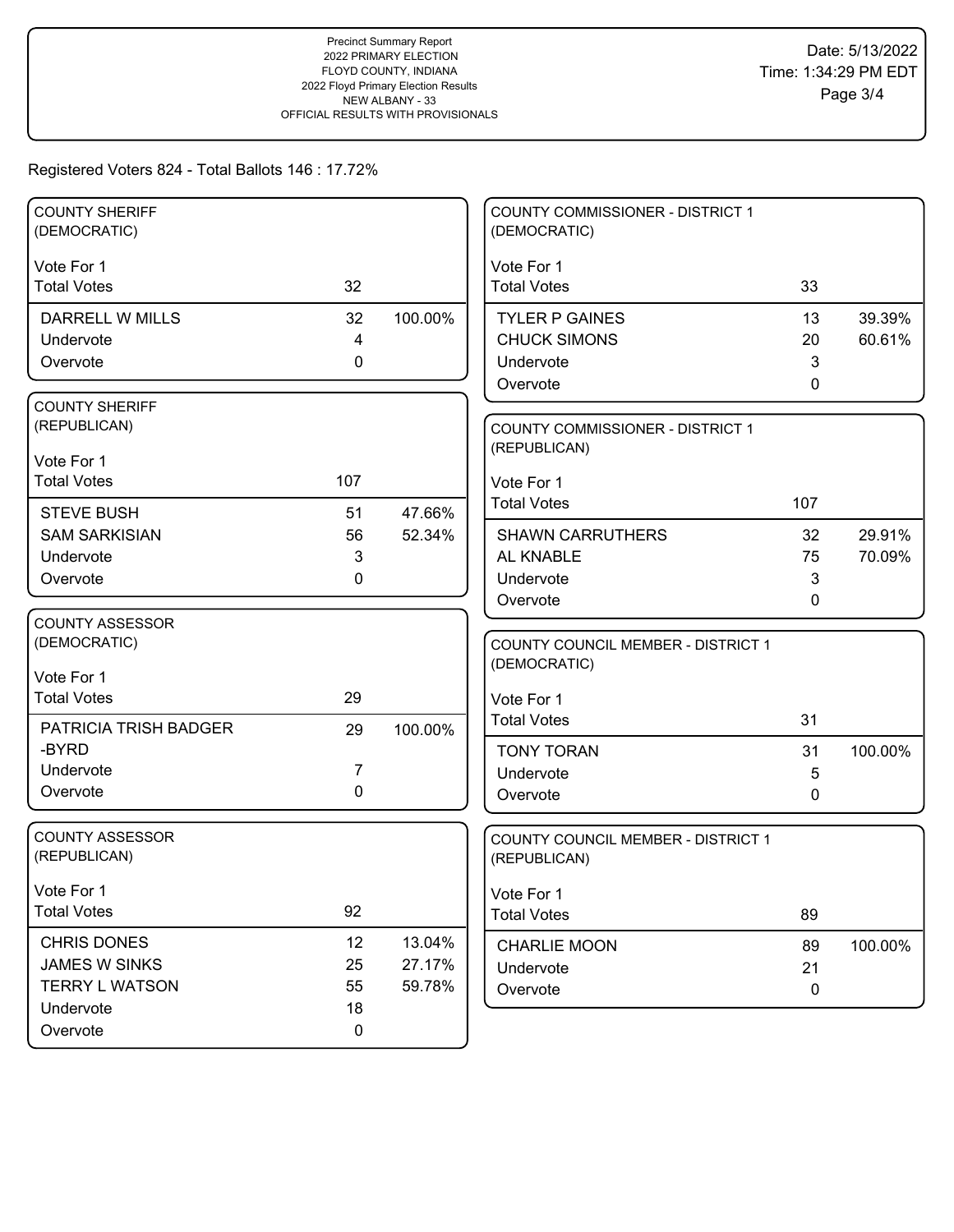| NEW ALBANY TWP. TRUSTEE<br>(DEMOCRATIC)      |             |         | REP STATE CONVENTION DELEGATE - FLOYD CO., AT LARGE<br>(REPUBLICAN) |     |        |
|----------------------------------------------|-------------|---------|---------------------------------------------------------------------|-----|--------|
| Vote For 1                                   |             |         | Vote For 10                                                         |     |        |
| <b>Total Votes</b>                           | 32          |         | <b>Total Votes</b>                                                  | 473 |        |
| <b>DAVID BREWER</b>                          | 32          | 100.00% | DALE M BAGSHAW                                                      | 43  | 9.09%  |
| Undervote                                    | 4           |         | <b>SHARON G BAGSHAW</b>                                             | 32  | 6.77%  |
| Overvote                                     | $\mathbf 0$ |         | <b>SHAWN CARRUTHERS</b>                                             | 46  | 9.73%  |
|                                              |             |         | EDWARD D (ED) CLERE                                                 | 64  | 13.53% |
| NEW ALBANY TWP. TRUSTEE                      |             |         | <b>DOUG DRAKE</b>                                                   | 25  | 5.29%  |
| (REPUBLICAN)                                 |             |         | <b>LOIS HERTOG</b>                                                  | 28  | 5.92%  |
| Vote For 1                                   |             |         | <b>JAMES A KANNING</b>                                              | 32  | 6.77%  |
| <b>Total Votes</b>                           | 89          |         | <b>ANNIE KIRCHNER</b>                                               | 36  | 7.61%  |
|                                              |             |         | <b>MATT MILLIES</b>                                                 | 19  | 4.02%  |
| <b>D M BAGSHAW</b>                           | 89          | 100.00% | <b>LINDA K MOHNEY</b>                                               | 21  | 4.44%  |
| Undervote                                    | 21          |         | <b>CARL PEARCY</b>                                                  | 38  | 8.03%  |
| Overvote                                     | 0           |         | <b>ROY SCOTT</b>                                                    | 21  | 4.44%  |
|                                              |             |         | <b>ANDREW B TAKAMI</b>                                              | 19  | 4.02%  |
| NEW ALBANY TWP. BOARD MEMBER                 |             |         | <b>JOSH JT TURNER</b>                                               | 49  | 10.36% |
| (DEMOCRATIC)                                 |             |         | Undervote                                                           | 627 |        |
| Vote For 3                                   |             |         | Overvote                                                            | 0   |        |
| <b>Total Votes</b>                           | 77          |         |                                                                     |     |        |
|                                              |             |         |                                                                     |     |        |
| <b>STEVEN WILLIAM BONIFER</b>                | 19          | 24.68%  |                                                                     |     |        |
| <b>RICK COCHRAN</b>                          | 27          | 35.06%  |                                                                     |     |        |
| <b>MAX GOSMAN</b>                            | 16          | 20.78%  |                                                                     |     |        |
| <b>CEDDRIKA L PORTER</b>                     | 15          | 19.48%  |                                                                     |     |        |
| Undervote                                    | 31          |         |                                                                     |     |        |
| Overvote                                     | 0           |         |                                                                     |     |        |
| NEW ALBANY TWP. BOARD MEMBER<br>(REPUBLICAN) |             |         |                                                                     |     |        |
| Vote For 3                                   |             |         |                                                                     |     |        |
| <b>Total Votes</b>                           | 173         |         |                                                                     |     |        |
| ANN CARRUTHERS                               | 55          | 31.79%  |                                                                     |     |        |
| <b>BOB HORNUNG</b>                           | 73          | 42.20%  |                                                                     |     |        |
| <b>VICTORIA SANCHEZ</b>                      | 45          | 26.01%  |                                                                     |     |        |
| Undervote                                    | 157         |         |                                                                     |     |        |
| Overvote                                     | 0           |         |                                                                     |     |        |
|                                              |             |         |                                                                     |     |        |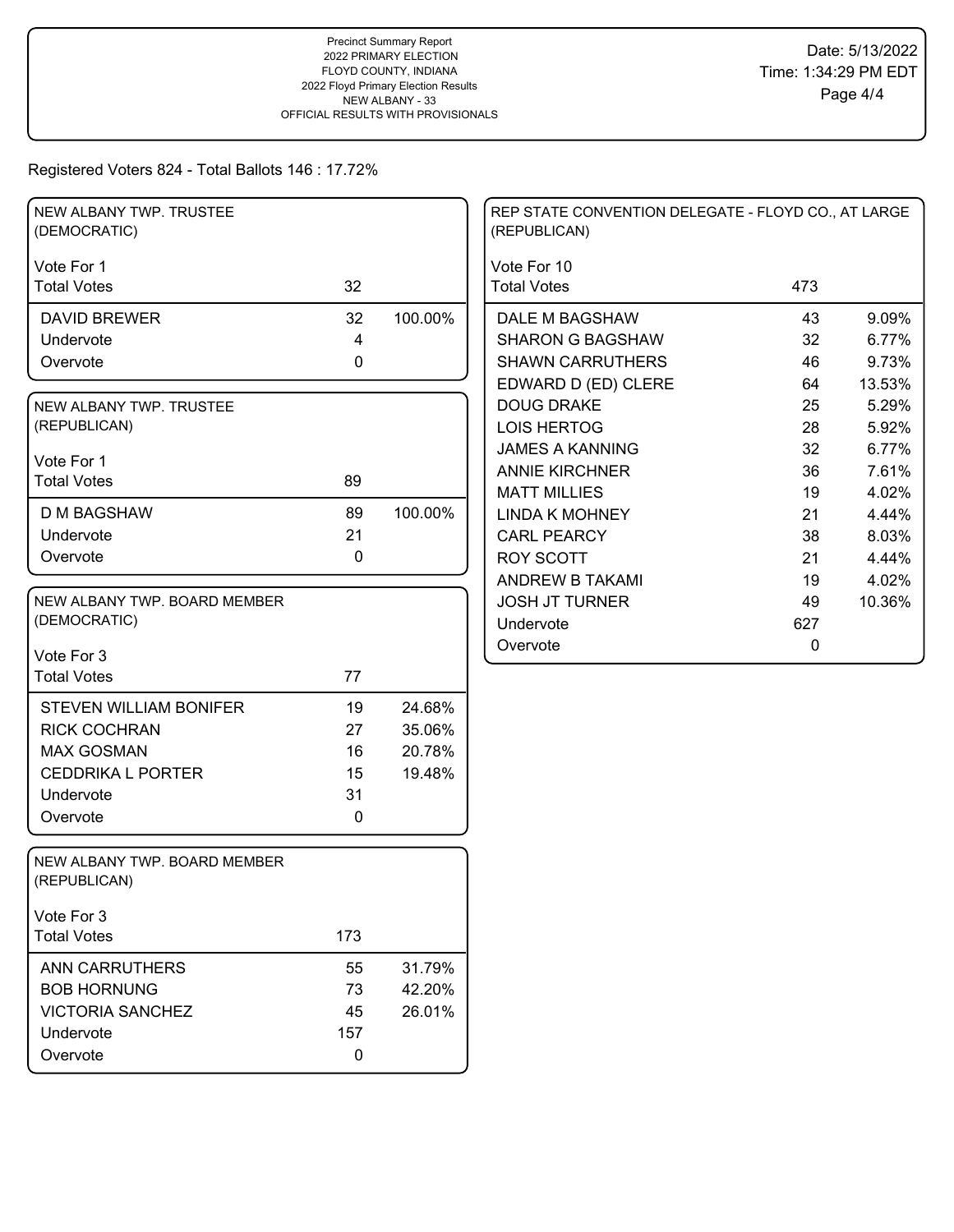| Party Distribution                                          |             |         | UNITED STATES REPRESENTATIVE - 9TH DISTRICT<br>(REPUBLICAN) |              |         |
|-------------------------------------------------------------|-------------|---------|-------------------------------------------------------------|--------------|---------|
|                                                             |             |         |                                                             |              |         |
| <b>Total Ballots</b>                                        | 206         |         | Vote For 1<br><b>Total Votes</b>                            | 153          |         |
| <b>DEMOCRATIC</b>                                           | 49          | 23.79%  | <b>JIM BAKER</b>                                            | 12           | 7.84%   |
| <b>REPUBLICAN</b>                                           | 157         | 76.21%  | STU BARNES-ISRAEL                                           | 16           | 10.46%  |
|                                                             |             |         | <b>J MICHAEL DAVISSON</b>                                   | -1           | 0.65%   |
| UNITED STATES SENATOR                                       |             |         | <b>DAN HEIWIG</b>                                           | $\mathbf{1}$ | 0.65%   |
| (DEMOCRATIC)                                                |             |         | <b>ERIN HOUCHIN</b>                                         | 38           | 24.84%  |
| Vote For 1                                                  |             |         | <b>D ERIC SCHANSBERG</b>                                    | 6            | 3.92%   |
| <b>Total Votes</b>                                          | 44          |         | <b>MIKE SODREL</b>                                          | 76           | 49.67%  |
|                                                             |             |         | <b>BILL J THOMAS</b>                                        | $\mathbf 0$  | 0%      |
| THOMAS M MCDERMOTT JR                                       | 44          | 100.00% | <b>BRIAN TIBBS</b>                                          | 3            | 1.96%   |
| Undervote                                                   | 5           |         | Undervote                                                   | 4            |         |
| Overvote                                                    | 0           |         | Overvote                                                    | 0            |         |
| UNITED STATES SENATOR                                       |             |         | <b>STATE SENATOR - DISTRICT 45</b>                          |              |         |
| (REPUBLICAN)                                                |             |         | (DEMOCRATIC)                                                |              |         |
|                                                             |             |         |                                                             |              |         |
| Vote For 1                                                  |             |         | Vote For 1                                                  |              |         |
| <b>Total Votes</b>                                          | 127         |         | <b>Total Votes</b>                                          | 44           |         |
| <b>TODD YOUNG</b>                                           | 127         | 100.00% | <b>NICK MARSHALL</b>                                        | 44           | 100.00% |
| Undervote                                                   | 30          |         | Undervote                                                   | 5            |         |
| Overvote                                                    | $\mathbf 0$ |         | Overvote                                                    | $\mathbf 0$  |         |
|                                                             |             |         |                                                             |              |         |
| UNITED STATES REPRESENTATIVE - 9TH DISTRICT<br>(DEMOCRATIC) |             |         | <b>STATE SENATOR - DISTRICT 45</b><br>(REPUBLICAN)          |              |         |
|                                                             |             |         |                                                             |              |         |
| Vote For 1                                                  |             |         | Vote For 1                                                  |              |         |
| <b>Total Votes</b>                                          | 44          |         | <b>Total Votes</b>                                          | 123          |         |
| <b>ISAK ASARE</b>                                           | 5           | 11.36%  | <b>CHRIS GARTEN</b>                                         | 123          | 100.00% |
| <b>D LIAM DORRIS</b>                                        | 9           | 20.45%  | Undervote                                                   | 34           |         |
| <b>MATTHEW FYFE</b>                                         | 30          | 68.18%  | Overvote                                                    | $\pmb{0}$    |         |
| Undervote                                                   | 5           |         |                                                             |              |         |
| Overvote                                                    | 0           |         | STATE REPRESENTATIVE - DISTRICT 72                          |              |         |
|                                                             |             |         | (DEMOCRATIC)                                                |              |         |
|                                                             |             |         | Vote For 1                                                  |              |         |
|                                                             |             |         | <b>Total Votes</b>                                          | 44           |         |
|                                                             |             |         |                                                             |              |         |
|                                                             |             |         | <b>KEIL L ROARK</b>                                         | 44           | 100.00% |
|                                                             |             |         | Undervote                                                   | 5            |         |
|                                                             |             |         | Overvote                                                    | 0            |         |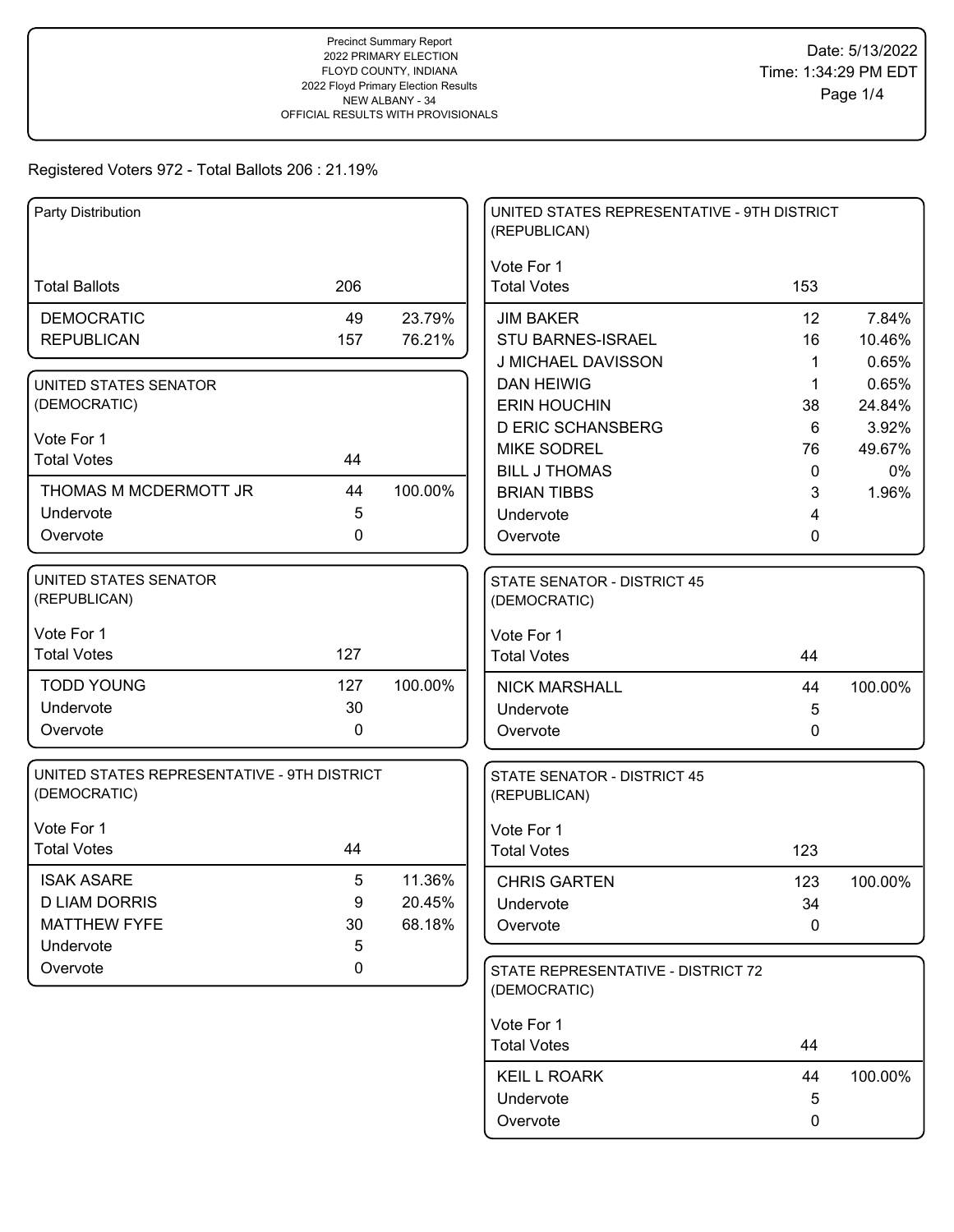| STATE REPRESENTATIVE - DISTRICT 72              |              |         | PROSECUTING ATTORNEY                       |              |         |
|-------------------------------------------------|--------------|---------|--------------------------------------------|--------------|---------|
| (REPUBLICAN)                                    |              |         | (REPUBLICAN)                               |              |         |
| Vote For 1                                      |              |         | Vote For 1                                 |              |         |
| <b>Total Votes</b>                              | 154          |         | <b>Total Votes</b>                         | 137          |         |
| EDWARD D (ED) CLERE                             | 67           | 43.51%  | <b>CHRIS LANE</b>                          | 137          | 100.00% |
| <b>JACKIE BRIGHT GRUBBS</b>                     | 61           | 39.61%  | Undervote                                  | 20           |         |
| THOMAS M (TOM) JONES                            | 26           | 16.88%  | Overvote                                   | $\mathbf 0$  |         |
| Undervote<br>Overvote                           | 3<br>0       |         |                                            |              |         |
|                                                 |              |         | <b>CIRCUIT COURT CLERK</b><br>(DEMOCRATIC) |              |         |
| JUDGE OF THE CIRCUIT COURT - 52ND JUDICIAL CIR. |              |         |                                            |              |         |
| (DEMOCRATIC)                                    |              |         | <b>Total Votes</b>                         | $\mathbf 0$  |         |
| Vote For 1                                      |              |         | NO CANDIDATE FILED                         |              |         |
| <b>Total Votes</b>                              | 46           |         | Undervote                                  | $\mathbf 0$  |         |
| <b>DANA EBERLE-PEAY</b>                         | 46           | 100.00% | Overvote                                   | $\mathbf{0}$ |         |
| Undervote                                       | $\mathbf{3}$ |         |                                            |              |         |
| Overvote                                        | $\mathbf 0$  |         | <b>CIRCUIT COURT CLERK</b>                 |              |         |
|                                                 |              |         | (REPUBLICAN)                               |              |         |
| JUDGE OF THE CIRCUIT COURT - 52ND JUDICIAL CIR. |              |         | Vote For 1                                 |              |         |
| (REPUBLICAN)                                    |              |         | <b>Total Votes</b>                         | 132          |         |
| Vote For 1                                      |              |         | <b>DANITA BURKS</b>                        | 132          | 100.00% |
| <b>Total Votes</b>                              | 132          |         | Undervote                                  | 25           |         |
| <b>JUSTIN BROWN</b>                             | 132          | 100.00% | Overvote                                   | 0            |         |
| Undervote                                       | 25           |         |                                            |              |         |
| Overvote                                        | 0            |         | <b>COUNTY AUDITOR</b>                      |              |         |
|                                                 |              |         | (DEMOCRATIC)                               |              |         |
| PROSECUTING ATTORNEY<br>(DEMOCRATIC)            |              |         |                                            |              |         |
|                                                 |              |         | <b>Total Votes</b>                         | 0            |         |
|                                                 |              |         | NO CANDIDATE FILED                         |              |         |
| <b>Total Votes</b>                              | 0            |         | Undervote                                  | $\mathbf 0$  |         |
| NO CANDIDATE FILED                              |              |         | Overvote                                   | $\mathbf 0$  |         |
| Undervote                                       | $\pmb{0}$    |         |                                            |              |         |
| Overvote                                        | 0            |         | <b>COUNTY AUDITOR</b><br>(REPUBLICAN)      |              |         |
|                                                 |              |         | Vote For 1                                 |              |         |
|                                                 |              |         | <b>Total Votes</b>                         | 124          |         |
|                                                 |              |         | AMANDA M PAHMEIER                          | 31           | 25.00%  |
|                                                 |              |         | <b>DIANA M TOPPING</b>                     | 93           | 75.00%  |
|                                                 |              |         | Undervote                                  | 33           |         |
|                                                 |              |         | Overvote                                   | 0            |         |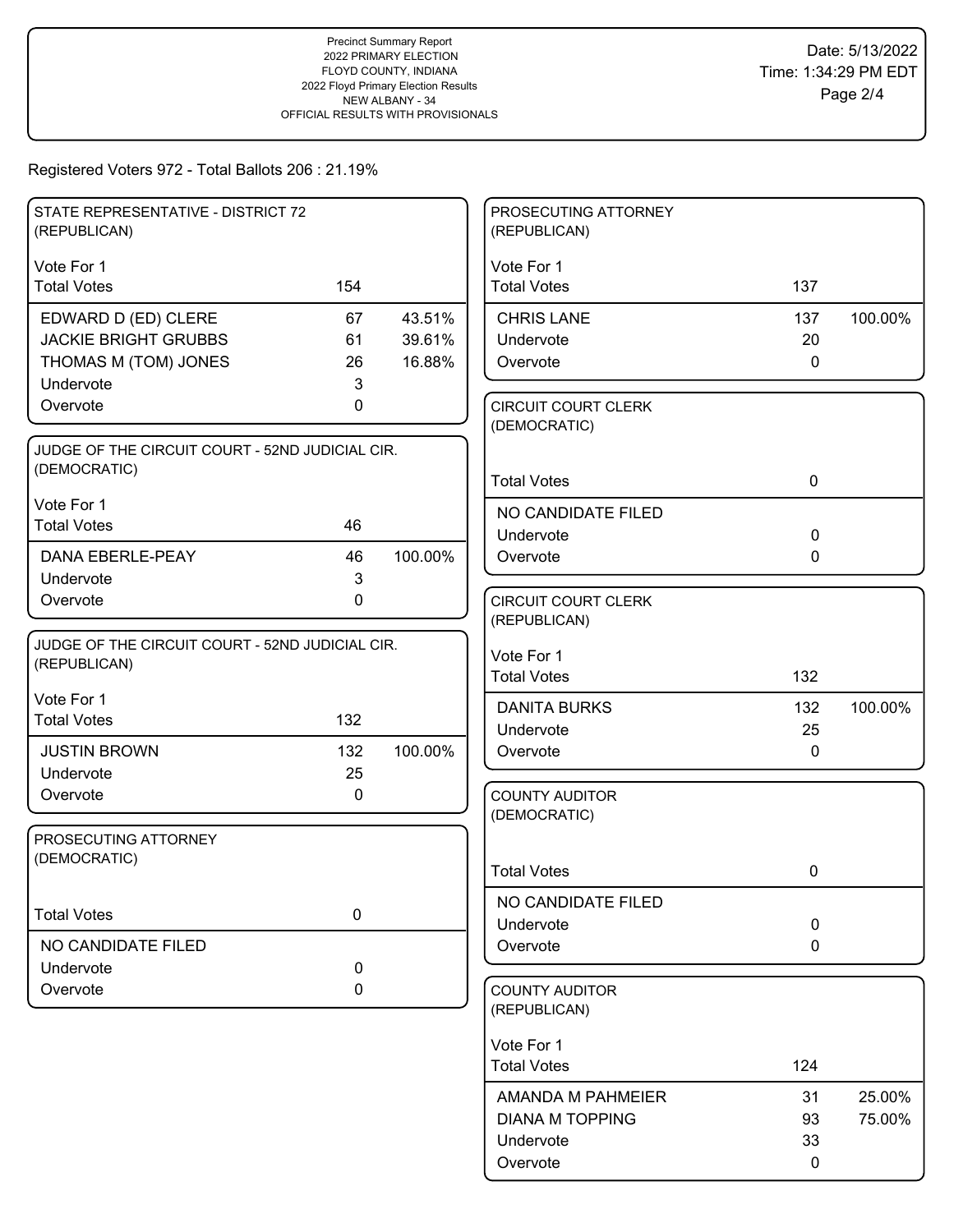| <b>COUNTY SHERIFF</b><br>(DEMOCRATIC) |             |         | COUNTY COMMISSIONER - DISTRICT 1<br>(DEMOCRATIC) |              |         |
|---------------------------------------|-------------|---------|--------------------------------------------------|--------------|---------|
| Vote For 1                            |             |         | Vote For 1                                       |              |         |
| <b>Total Votes</b>                    | 46          |         | <b>Total Votes</b>                               | 45           |         |
| DARRELL W MILLS                       | 46          | 100.00% | <b>TYLER P GAINES</b>                            | 24           | 53.33%  |
| Undervote                             | 3           |         | <b>CHUCK SIMONS</b>                              | 21           | 46.67%  |
| Overvote                              | 0           |         | Undervote                                        | 4            |         |
|                                       |             |         | Overvote                                         | $\mathbf{0}$ |         |
| <b>COUNTY SHERIFF</b>                 |             |         |                                                  |              |         |
| (REPUBLICAN)                          |             |         | <b>COUNTY COMMISSIONER - DISTRICT 1</b>          |              |         |
| Vote For 1                            |             |         | (REPUBLICAN)                                     |              |         |
| <b>Total Votes</b>                    | 148         |         | Vote For 1                                       |              |         |
| <b>STEVE BUSH</b>                     | 92          | 62.16%  | <b>Total Votes</b>                               | 147          |         |
| <b>SAM SARKISIAN</b>                  | 56          | 37.84%  | <b>SHAWN CARRUTHERS</b>                          | 64           | 43.54%  |
| Undervote                             | 9           |         | AL KNABLE                                        | 83           | 56.46%  |
| Overvote                              | 0           |         | Undervote                                        | 10           |         |
|                                       |             |         | Overvote                                         | 0            |         |
| COUNTY ASSESSOR                       |             |         |                                                  |              |         |
| (DEMOCRATIC)                          |             |         | <b>COUNTY COUNCIL MEMBER - DISTRICT 3</b>        |              |         |
| Vote For 1                            |             |         | (DEMOCRATIC)                                     |              |         |
| <b>Total Votes</b>                    | 45          |         | Vote For 1                                       |              |         |
| PATRICIA TRISH BADGER                 | 45          | 100.00% | <b>Total Votes</b>                               | 43           |         |
| -BYRD                                 |             |         | <b>BRIAN A BREWER</b>                            | 43           | 100.00% |
| Undervote                             | 4           |         | Undervote                                        | 6            |         |
| Overvote                              | 0           |         | Overvote                                         | 0            |         |
|                                       |             |         |                                                  |              |         |
| <b>COUNTY ASSESSOR</b>                |             |         | COUNTY COUNCIL MEMBER - DISTRICT 3               |              |         |
| (REPUBLICAN)                          |             |         | (REPUBLICAN)                                     |              |         |
| Vote For 1                            |             |         | Vote For 1                                       |              |         |
| <b>Total Votes</b>                    | 131         |         | <b>Total Votes</b>                               | 136          |         |
| <b>CHRIS DONES</b>                    | 58          | 44.27%  | <b>DANNY SHORT</b>                               | 84           | 61.76%  |
| JAMES W SINKS                         | 20          | 15.27%  | <b>BRIAN WEBB</b>                                | 52           | 38.24%  |
| <b>TERRY L WATSON</b>                 | 53          | 40.46%  | Undervote                                        | 21           |         |
| Undervote                             | 26          |         | Overvote                                         | $\mathbf 0$  |         |
| Overvote                              | $\mathbf 0$ |         |                                                  |              |         |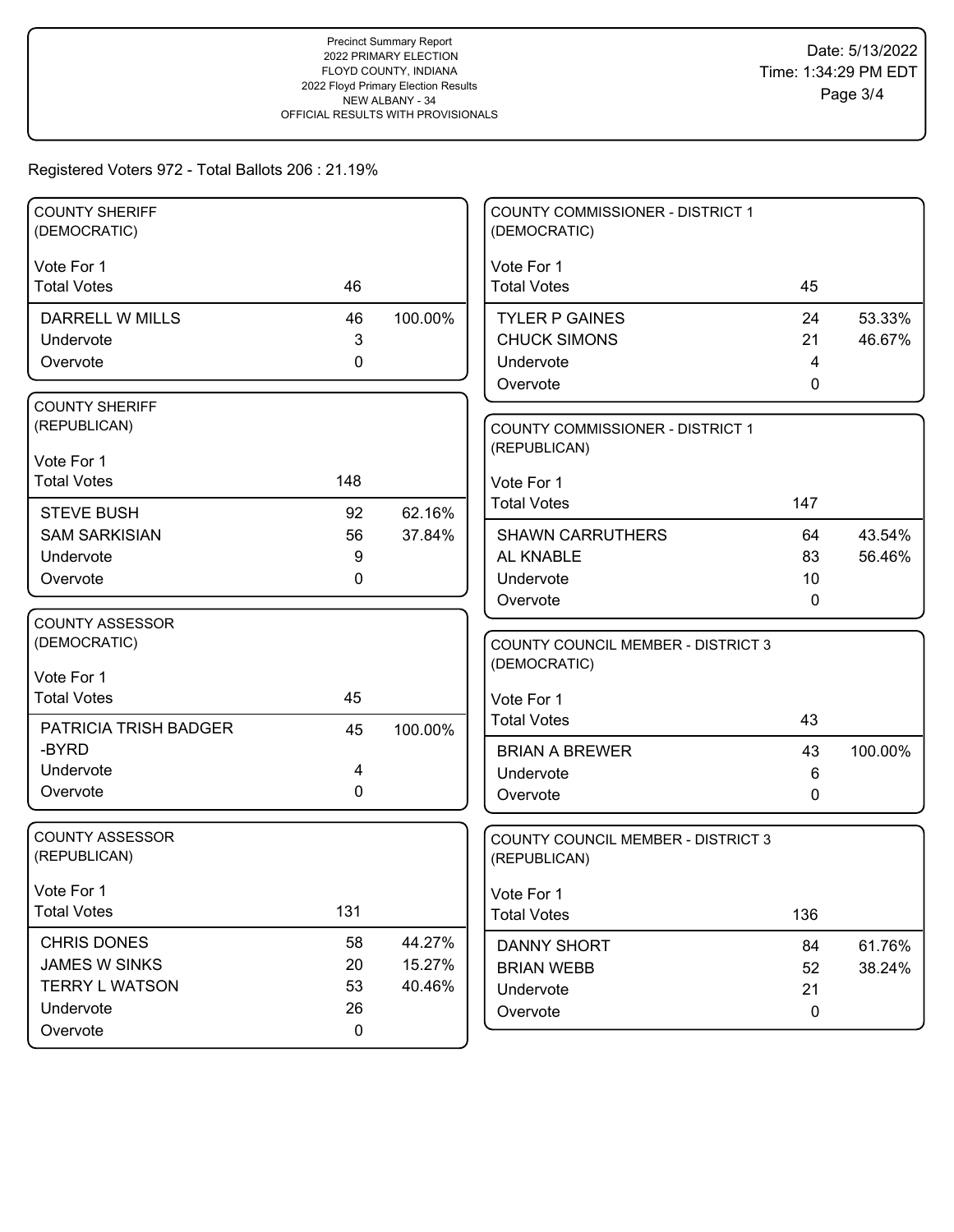| NEW ALBANY TWP. TRUSTEE<br>(DEMOCRATIC)      |             |         | REP STATE CONVENTION DELEGATE - FLOYD CO., AT LARGE<br>(REPUBLICAN) |             |        |
|----------------------------------------------|-------------|---------|---------------------------------------------------------------------|-------------|--------|
| Vote For 1                                   |             |         | Vote For 10                                                         |             |        |
| <b>Total Votes</b>                           | 48          |         | <b>Total Votes</b>                                                  | 806         |        |
| <b>DAVID BREWER</b>                          | 48          | 100.00% | DALE M BAGSHAW                                                      | 66          | 8.19%  |
| Undervote                                    | 1           |         | <b>SHARON G BAGSHAW</b>                                             | 70          | 8.68%  |
| Overvote                                     | 0           |         | <b>SHAWN CARRUTHERS</b>                                             | 89          | 11.04% |
|                                              |             |         | EDWARD D (ED) CLERE                                                 | 85          | 10.55% |
| NEW ALBANY TWP. TRUSTEE                      |             |         | <b>DOUG DRAKE</b>                                                   | 46          | 5.71%  |
| (REPUBLICAN)                                 |             |         | <b>LOIS HERTOG</b>                                                  | 56          | 6.95%  |
| Vote For 1                                   |             |         | <b>JAMES A KANNING</b>                                              | 61          | 7.57%  |
| <b>Total Votes</b>                           | 123         |         | <b>ANNIE KIRCHNER</b>                                               | 76          | 9.43%  |
|                                              |             |         | <b>MATT MILLIES</b>                                                 | 33          | 4.09%  |
| <b>D M BAGSHAW</b>                           | 123         | 100.00% | <b>LINDA K MOHNEY</b>                                               | 46          | 5.71%  |
| Undervote                                    | 34          |         | <b>CARL PEARCY</b>                                                  | 45          | 5.58%  |
| Overvote                                     | 0           |         | <b>ROY SCOTT</b>                                                    | 34          | 4.22%  |
|                                              |             |         | ANDREW B TAKAMI                                                     | 42          | 5.21%  |
| NEW ALBANY TWP. BOARD MEMBER                 |             |         | <b>JOSH JT TURNER</b>                                               | 57          | 7.07%  |
| (DEMOCRATIC)                                 |             |         | Undervote                                                           | 764         |        |
| Vote For 3                                   |             |         | Overvote                                                            | $\mathbf 0$ |        |
| <b>Total Votes</b>                           | 112         |         |                                                                     |             |        |
| <b>STEVEN WILLIAM BONIFER</b>                | 33          | 29.46%  |                                                                     |             |        |
| <b>RICK COCHRAN</b>                          | 38          | 33.93%  |                                                                     |             |        |
| <b>MAX GOSMAN</b>                            | 20          | 17.86%  |                                                                     |             |        |
| <b>CEDDRIKA L PORTER</b>                     | 21          | 18.75%  |                                                                     |             |        |
| Undervote                                    | 35          |         |                                                                     |             |        |
| Overvote                                     | $\mathbf 0$ |         |                                                                     |             |        |
|                                              |             |         |                                                                     |             |        |
| NEW ALBANY TWP. BOARD MEMBER<br>(REPUBLICAN) |             |         |                                                                     |             |        |
| Vote For 3                                   |             |         |                                                                     |             |        |
| <b>Total Votes</b>                           | 259         |         |                                                                     |             |        |
| <b>ANN CARRUTHERS</b>                        | 92          | 35.52%  |                                                                     |             |        |
| <b>BOB HORNUNG</b>                           | 94          | 36.29%  |                                                                     |             |        |
| <b>VICTORIA SANCHEZ</b>                      | 73          | 28.19%  |                                                                     |             |        |
| Undervote                                    | 212         |         |                                                                     |             |        |
| Overvote                                     | 0           |         |                                                                     |             |        |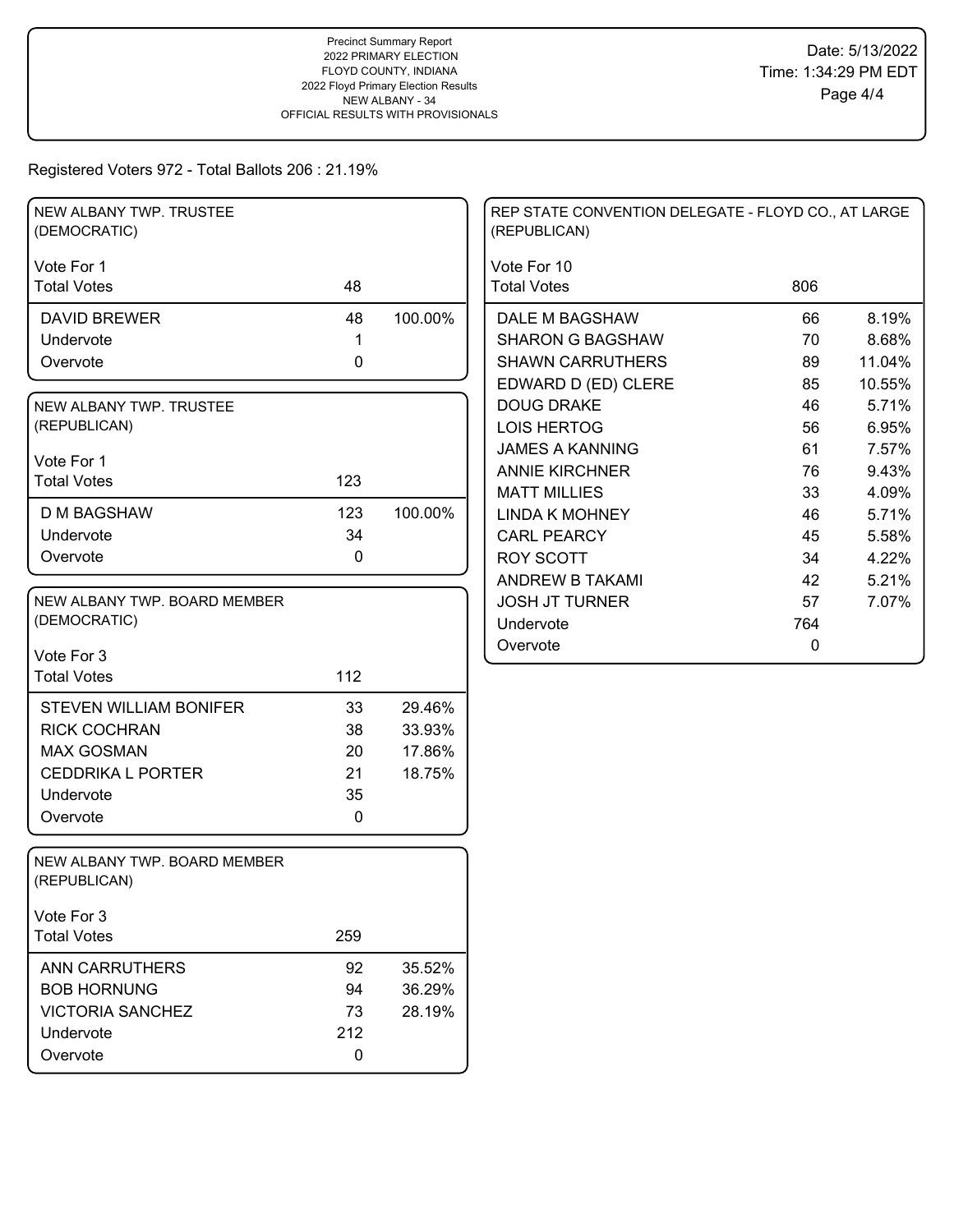| Party Distribution                          |                |         | UNITED STATES REPRESENTATIVE - 9TH DISTRICT<br>(REPUBLICAN) |             |         |
|---------------------------------------------|----------------|---------|-------------------------------------------------------------|-------------|---------|
|                                             |                |         | Vote For 1                                                  |             |         |
| <b>Total Ballots</b>                        | 181            |         | <b>Total Votes</b>                                          | 111         |         |
| <b>DEMOCRATIC</b>                           | 59             | 32.60%  | <b>JIM BAKER</b>                                            | 17          | 15.32%  |
| <b>REPUBLICAN</b>                           | 122            | 67.40%  | STU BARNES-ISRAEL                                           | 17          | 15.32%  |
|                                             |                |         | J MICHAEL DAVISSON                                          | 0           | 0%      |
| UNITED STATES SENATOR                       |                |         | <b>DAN HEIWIG</b>                                           | $\mathbf 1$ | 0.90%   |
| (DEMOCRATIC)                                |                |         | <b>ERIN HOUCHIN</b>                                         | 29          | 26.13%  |
| Vote For 1                                  |                |         | <b>D ERIC SCHANSBERG</b>                                    | 3           | 2.70%   |
| <b>Total Votes</b>                          | 52             |         | <b>MIKE SODREL</b>                                          | 43          | 38.74%  |
| THOMAS M MCDERMOTT JR                       | 52             | 100.00% | <b>BILL J THOMAS</b>                                        | $\mathbf 1$ | 0.90%   |
| Undervote                                   | $\overline{7}$ |         | <b>BRIAN TIBBS</b><br>Undervote                             | 0<br>11     | 0%      |
| Overvote                                    | 0              |         | Overvote                                                    | 0           |         |
|                                             |                |         |                                                             |             |         |
| UNITED STATES SENATOR<br>(REPUBLICAN)       |                |         | <b>STATE SENATOR - DISTRICT 45</b><br>(DEMOCRATIC)          |             |         |
|                                             |                |         |                                                             |             |         |
| Vote For 1                                  |                |         | Vote For 1                                                  |             |         |
| <b>Total Votes</b>                          | 103            |         | <b>Total Votes</b>                                          | 53          |         |
| <b>TODD YOUNG</b>                           | 103            | 100.00% | <b>NICK MARSHALL</b>                                        | 53          | 100.00% |
| Undervote                                   | 19             |         | Undervote                                                   | 6           |         |
| Overvote                                    | 0              |         | Overvote                                                    | 0           |         |
| UNITED STATES REPRESENTATIVE - 9TH DISTRICT |                |         | STATE SENATOR - DISTRICT 45                                 |             |         |
| (DEMOCRATIC)                                |                |         | (REPUBLICAN)                                                |             |         |
| Vote For 1                                  |                |         | Vote For 1                                                  |             |         |
| <b>Total Votes</b>                          | 54             |         | <b>Total Votes</b>                                          | 96          |         |
| <b>ISAK ASARE</b>                           | 11             | 20.37%  | <b>CHRIS GARTEN</b>                                         | 96          | 100.00% |
| <b>D LIAM DORRIS</b>                        | 6              | 11.11%  | Undervote                                                   | 26          |         |
| <b>MATTHEW FYFE</b>                         | 37             | 68.52%  | Overvote                                                    | 0           |         |
| Undervote                                   | 5              |         |                                                             |             |         |
| Overvote                                    | $\mathbf 0$    |         | STATE REPRESENTATIVE - DISTRICT 72<br>(DEMOCRATIC)          |             |         |
|                                             |                |         |                                                             |             |         |
|                                             |                |         | Vote For 1<br><b>Total Votes</b>                            | 54          |         |
|                                             |                |         |                                                             |             |         |
|                                             |                |         | <b>KEIL L ROARK</b>                                         | 54          | 100.00% |
|                                             |                |         | Undervote                                                   | 5           |         |
|                                             |                |         | Overvote                                                    | 0           |         |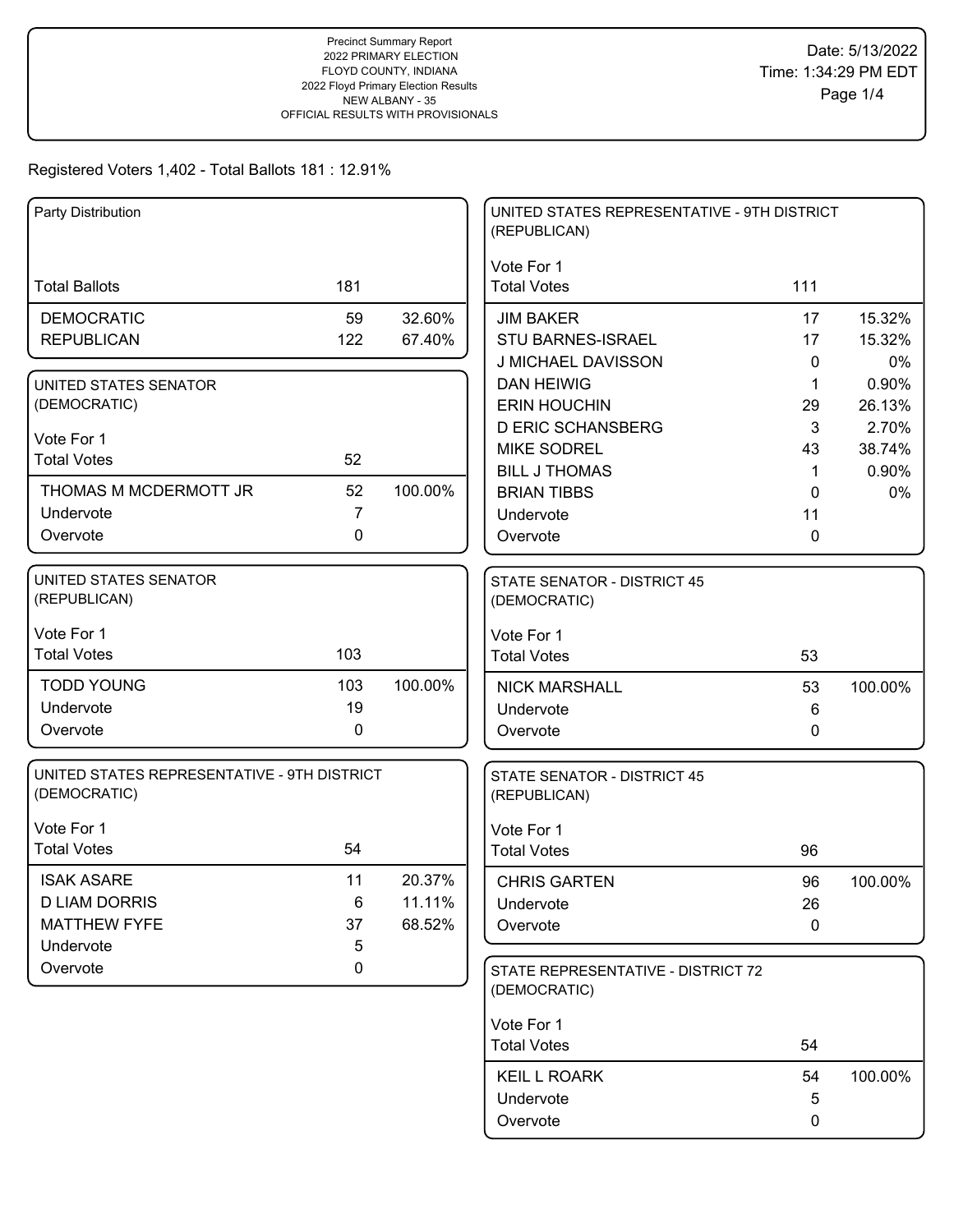| STATE REPRESENTATIVE - DISTRICT 72<br>(REPUBLICAN) |                |         | PROSECUTING ATTORNEY<br>(REPUBLICAN)       |              |         |
|----------------------------------------------------|----------------|---------|--------------------------------------------|--------------|---------|
|                                                    |                |         |                                            |              |         |
| Vote For 1                                         |                |         | Vote For 1                                 |              |         |
| <b>Total Votes</b>                                 | 116            |         | <b>Total Votes</b>                         | 100          |         |
| EDWARD D (ED) CLERE                                | 50             | 43.10%  | <b>CHRIS LANE</b>                          | 100          | 100.00% |
| <b>JACKIE BRIGHT GRUBBS</b>                        | 50             | 43.10%  | Undervote                                  | 22           |         |
| THOMAS M (TOM) JONES                               | 16             | 13.79%  | Overvote                                   | $\mathbf 0$  |         |
| Undervote                                          | 6              |         |                                            |              |         |
| Overvote                                           | 0              |         | <b>CIRCUIT COURT CLERK</b><br>(DEMOCRATIC) |              |         |
| JUDGE OF THE CIRCUIT COURT - 52ND JUDICIAL CIR.    |                |         |                                            |              |         |
| (DEMOCRATIC)                                       |                |         |                                            |              |         |
|                                                    |                |         | <b>Total Votes</b>                         | $\mathbf 0$  |         |
| Vote For 1                                         |                |         | NO CANDIDATE FILED                         |              |         |
| <b>Total Votes</b>                                 | 57             |         | Undervote                                  | $\mathbf 0$  |         |
| DANA EBERLE-PEAY                                   | 57             | 100.00% | Overvote                                   | $\mathbf 0$  |         |
| Undervote                                          | $\overline{2}$ |         |                                            |              |         |
| Overvote                                           | $\Omega$       |         | <b>CIRCUIT COURT CLERK</b>                 |              |         |
|                                                    |                |         | (REPUBLICAN)                               |              |         |
| JUDGE OF THE CIRCUIT COURT - 52ND JUDICIAL CIR.    |                |         | Vote For 1                                 |              |         |
| (REPUBLICAN)                                       |                |         | <b>Total Votes</b>                         | 97           |         |
| Vote For 1                                         |                |         | <b>DANITA BURKS</b>                        | 97           | 100.00% |
| <b>Total Votes</b>                                 | 104            |         | Undervote                                  | 25           |         |
| <b>JUSTIN BROWN</b>                                | 104            | 100.00% | Overvote                                   | $\mathbf{0}$ |         |
| Undervote                                          | 18             |         |                                            |              |         |
| Overvote                                           | 0              |         | <b>COUNTY AUDITOR</b>                      |              |         |
|                                                    |                |         | (DEMOCRATIC)                               |              |         |
| PROSECUTING ATTORNEY                               |                |         |                                            |              |         |
| (DEMOCRATIC)                                       |                |         | <b>Total Votes</b>                         | 0            |         |
|                                                    |                |         |                                            |              |         |
| <b>Total Votes</b>                                 | $\pmb{0}$      |         | NO CANDIDATE FILED<br>Undervote            | $\pmb{0}$    |         |
| NO CANDIDATE FILED                                 |                |         | Overvote                                   | $\mathbf 0$  |         |
| Undervote                                          | 0              |         |                                            |              |         |
| Overvote                                           | $\mathbf 0$    |         | <b>COUNTY AUDITOR</b>                      |              |         |
|                                                    |                |         | (REPUBLICAN)                               |              |         |
|                                                    |                |         |                                            |              |         |
|                                                    |                |         | Vote For 1<br><b>Total Votes</b>           | 99           |         |
|                                                    |                |         |                                            |              |         |
|                                                    |                |         | AMANDA M PAHMEIER                          | 36           | 36.36%  |
|                                                    |                |         | <b>DIANA M TOPPING</b>                     | 63           | 63.64%  |
|                                                    |                |         | Undervote                                  | 23           |         |
|                                                    |                |         | Overvote                                   | 0            |         |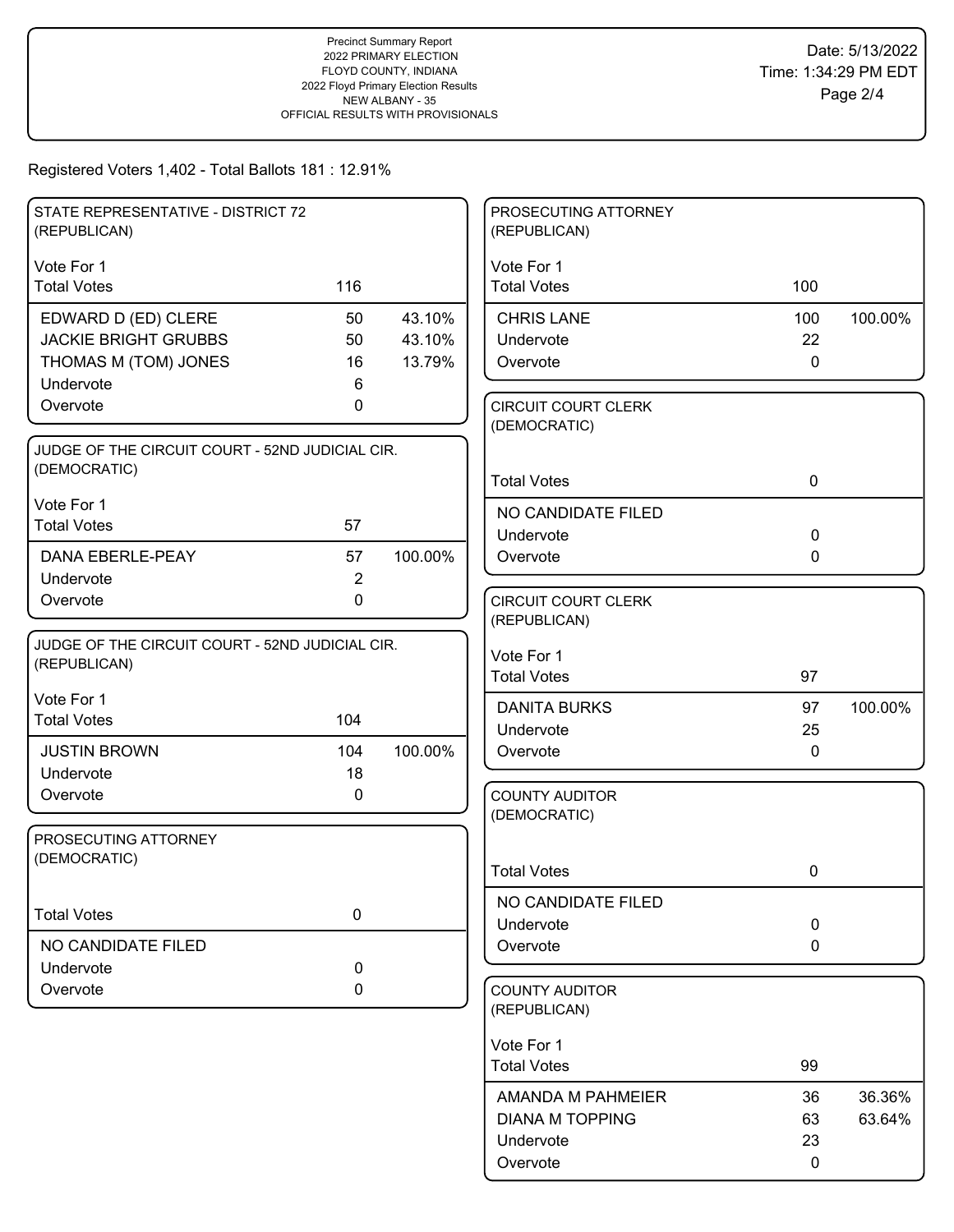| <b>COUNTY SHERIFF</b><br>(DEMOCRATIC)  |                |         | COUNTY COMMISSIONER - DISTRICT 1<br>(DEMOCRATIC)          |              |         |
|----------------------------------------|----------------|---------|-----------------------------------------------------------|--------------|---------|
| Vote For 1                             |                |         | Vote For 1                                                |              |         |
| <b>Total Votes</b>                     | 54             |         | <b>Total Votes</b>                                        | 56           |         |
| DARRELL W MILLS                        | 54             | 100.00% | <b>TYLER P GAINES</b>                                     | 35           | 62.50%  |
| Undervote                              | 5              |         | <b>CHUCK SIMONS</b>                                       | 21           | 37.50%  |
| Overvote                               | 0              |         | Undervote                                                 | 3            |         |
|                                        |                |         | Overvote                                                  | 0            |         |
| <b>COUNTY SHERIFF</b><br>(REPUBLICAN)  |                |         |                                                           |              |         |
|                                        |                |         | <b>COUNTY COMMISSIONER - DISTRICT 1</b><br>(REPUBLICAN)   |              |         |
| Vote For 1                             |                |         |                                                           |              |         |
| <b>Total Votes</b>                     | 119            |         | Vote For 1                                                |              |         |
| <b>STEVE BUSH</b>                      | 69             | 57.98%  | <b>Total Votes</b>                                        | 114          |         |
| <b>SAM SARKISIAN</b>                   | 50             | 42.02%  | <b>SHAWN CARRUTHERS</b>                                   | 34           | 29.82%  |
| Undervote                              | 3              |         | AL KNABLE                                                 | 80           | 70.18%  |
| Overvote                               | 0              |         | Undervote                                                 | 8            |         |
|                                        |                |         | Overvote                                                  | 0            |         |
| <b>COUNTY ASSESSOR</b>                 |                |         |                                                           |              |         |
| (DEMOCRATIC)                           |                |         | <b>COUNTY COUNCIL MEMBER - DISTRICT 3</b>                 |              |         |
| Vote For 1                             |                |         | (DEMOCRATIC)                                              |              |         |
| <b>Total Votes</b>                     | 57             |         | Vote For 1                                                |              |         |
| PATRICIA TRISH BADGER                  | 57             | 100.00% | <b>Total Votes</b>                                        | 55           |         |
| -BYRD                                  |                |         | <b>BRIAN A BREWER</b>                                     | 55           | 100.00% |
| Undervote                              | $\overline{2}$ |         | Undervote                                                 | 4            |         |
| Overvote                               | $\mathbf 0$    |         | Overvote                                                  | $\mathbf{0}$ |         |
|                                        |                |         |                                                           |              |         |
| <b>COUNTY ASSESSOR</b><br>(REPUBLICAN) |                |         | <b>COUNTY COUNCIL MEMBER - DISTRICT 3</b><br>(REPUBLICAN) |              |         |
|                                        |                |         |                                                           |              |         |
| Vote For 1                             |                |         | Vote For 1                                                |              |         |
| <b>Total Votes</b>                     | 101            |         | <b>Total Votes</b>                                        | 101          |         |
| CHRIS DONES                            | 28             | 27.72%  | <b>DANNY SHORT</b>                                        | 55           | 54.46%  |
| <b>JAMES W SINKS</b>                   | 23             | 22.77%  | <b>BRIAN WEBB</b>                                         | 46           | 45.54%  |
| <b>TERRY L WATSON</b>                  | 50             | 49.50%  | Undervote                                                 | 21           |         |
| Undervote                              | 21             |         | Overvote                                                  | $\mathbf 0$  |         |
| Overvote                               | $\mathbf 0$    |         |                                                           |              |         |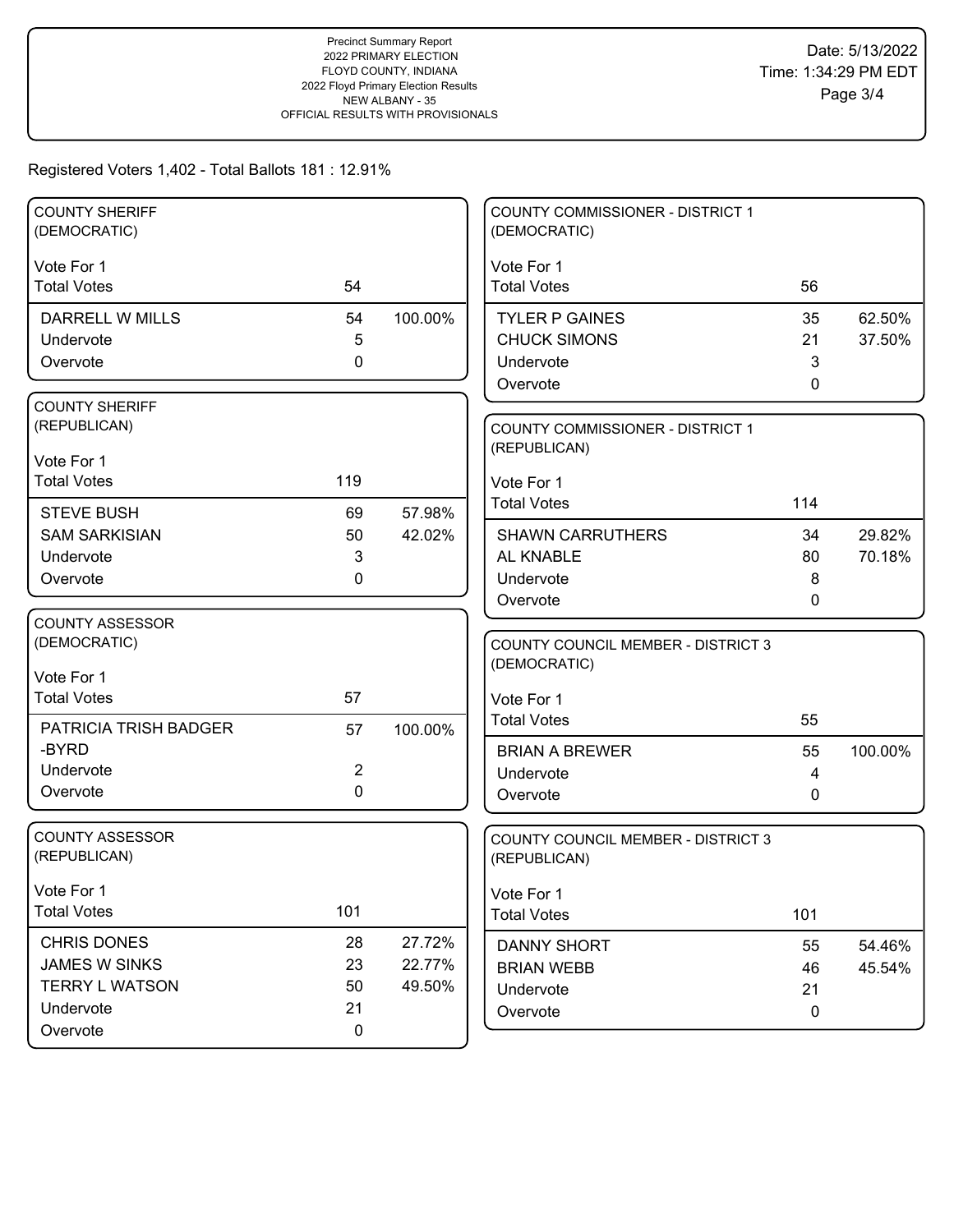| NEW ALBANY TWP. TRUSTEE<br>(DEMOCRATIC)      |             |         | REP STATE CONVENTION DELEGATE - FLOYD CO., AT LARGE<br>(REPUBLICAN) |     |        |
|----------------------------------------------|-------------|---------|---------------------------------------------------------------------|-----|--------|
| Vote For 1                                   |             |         | Vote For 10                                                         |     |        |
| <b>Total Votes</b>                           | 54          |         | <b>Total Votes</b>                                                  | 603 |        |
| <b>DAVID BREWER</b>                          | 54          | 100.00% | DALE M BAGSHAW                                                      | 48  | 7.96%  |
| Undervote                                    | 5           |         | <b>SHARON G BAGSHAW</b>                                             | 41  | 6.80%  |
| Overvote                                     | $\mathbf 0$ |         | <b>SHAWN CARRUTHERS</b>                                             | 55  | 9.12%  |
|                                              |             |         | EDWARD D (ED) CLERE                                                 | 70  | 11.61% |
| NEW ALBANY TWP. TRUSTEE                      |             |         | <b>DOUG DRAKE</b>                                                   | 31  | 5.14%  |
| (REPUBLICAN)                                 |             |         | <b>LOIS HERTOG</b>                                                  | 35  | 5.80%  |
|                                              |             |         | <b>JAMES A KANNING</b>                                              | 49  | 8.13%  |
| Vote For 1<br><b>Total Votes</b>             | 94          |         | <b>ANNIE KIRCHNER</b>                                               | 54  | 8.96%  |
|                                              |             |         | <b>MATT MILLIES</b>                                                 | 32  | 5.31%  |
| D M BAGSHAW                                  | 94          | 100.00% | <b>LINDA K MOHNEY</b>                                               | 35  | 5.80%  |
| Undervote                                    | 28          |         | <b>CARL PEARCY</b>                                                  | 30  | 4.98%  |
| Overvote                                     | $\mathbf 0$ |         | <b>ROY SCOTT</b>                                                    | 35  | 5.80%  |
|                                              |             |         | <b>ANDREW B TAKAMI</b>                                              | 30  | 4.98%  |
| NEW ALBANY TWP. BOARD MEMBER                 |             |         | <b>JOSH JT TURNER</b>                                               | 58  | 9.62%  |
| (DEMOCRATIC)                                 |             |         | Undervote                                                           | 617 |        |
| Vote For 3                                   |             |         | Overvote                                                            | 0   |        |
| <b>Total Votes</b>                           | 143         |         |                                                                     |     |        |
|                                              |             |         |                                                                     |     |        |
| <b>STEVEN WILLIAM BONIFER</b>                | 46          | 32.17%  |                                                                     |     |        |
| <b>RICK COCHRAN</b>                          | 43          | 30.07%  |                                                                     |     |        |
| <b>MAX GOSMAN</b>                            | 22          | 15.38%  |                                                                     |     |        |
| <b>CEDDRIKA L PORTER</b>                     | 32          | 22.38%  |                                                                     |     |        |
| Undervote                                    | 34          |         |                                                                     |     |        |
| Overvote                                     | $\mathbf 0$ |         |                                                                     |     |        |
| NEW ALBANY TWP. BOARD MEMBER<br>(REPUBLICAN) |             |         |                                                                     |     |        |
| Vote For 3                                   |             |         |                                                                     |     |        |
| <b>Total Votes</b>                           | 197         |         |                                                                     |     |        |
| ANN CARRUTHERS                               | 67          | 34.01%  |                                                                     |     |        |
| <b>BOB HORNUNG</b>                           | 76          | 38.58%  |                                                                     |     |        |
| <b>VICTORIA SANCHEZ</b>                      | 54          | 27.41%  |                                                                     |     |        |
| Undervote                                    | 169         |         |                                                                     |     |        |
| Overvote                                     | 0           |         |                                                                     |     |        |
|                                              |             |         |                                                                     |     |        |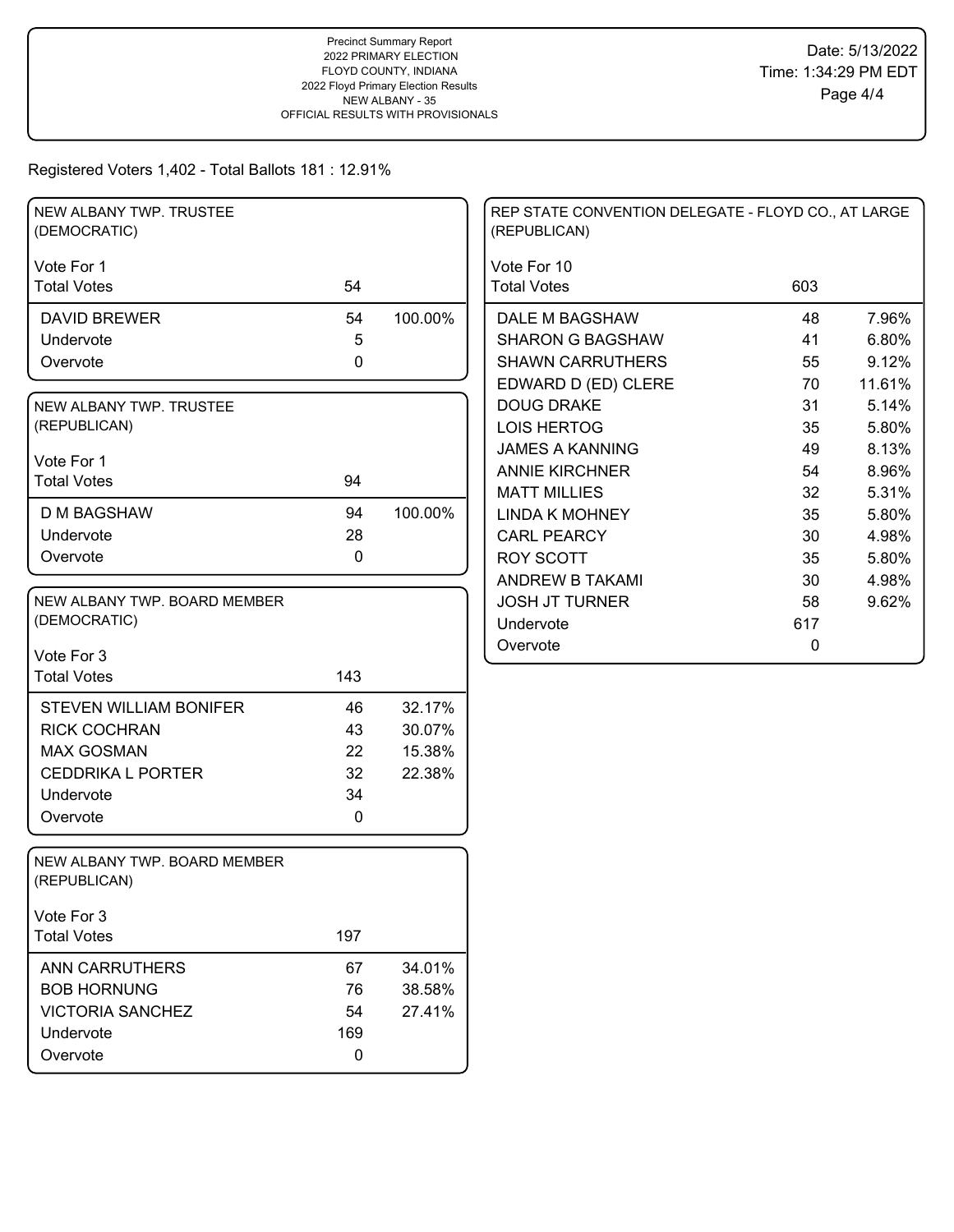| Party Distribution                          |                |         | UNITED STATES REPRESENTATIVE - 9TH DISTRICT<br>(REPUBLICAN) |        |             |
|---------------------------------------------|----------------|---------|-------------------------------------------------------------|--------|-------------|
|                                             |                |         | Vote For 1                                                  |        |             |
| <b>Total Ballots</b>                        | 159            |         | <b>Total Votes</b>                                          | 120    |             |
| <b>DEMOCRATIC</b>                           | 35             | 22.01%  | <b>JIM BAKER</b>                                            | 12     | 10.00%      |
| <b>REPUBLICAN</b>                           | 124            | 77.99%  | STU BARNES-ISRAEL                                           | 15     | 12.50%      |
|                                             |                |         | J MICHAEL DAVISSON                                          | 0      | 0%          |
| UNITED STATES SENATOR                       |                |         | <b>DAN HEIWIG</b>                                           | 3      | 2.50%       |
| (DEMOCRATIC)                                |                |         | <b>ERIN HOUCHIN</b>                                         | 40     | 33.33%      |
| Vote For 1                                  |                |         | <b>D ERIC SCHANSBERG</b>                                    | 11     | 9.17%       |
| <b>Total Votes</b>                          | 27             |         | <b>MIKE SODREL</b>                                          | 38     | 31.67%      |
| THOMAS M MCDERMOTT JR                       | 27             | 100.00% | <b>BILL J THOMAS</b><br><b>BRIAN TIBBS</b>                  | 0<br>1 | 0%<br>0.83% |
| Undervote                                   | 8              |         | Undervote                                                   | 4      |             |
| Overvote                                    | 0              |         | Overvote                                                    | 0      |             |
|                                             |                |         |                                                             |        |             |
| UNITED STATES SENATOR<br>(REPUBLICAN)       |                |         | <b>STATE SENATOR - DISTRICT 45</b><br>(DEMOCRATIC)          |        |             |
|                                             |                |         |                                                             |        |             |
| Vote For 1                                  |                |         | Vote For 1                                                  |        |             |
| <b>Total Votes</b>                          | 92             |         | <b>Total Votes</b>                                          | 30     |             |
| <b>TODD YOUNG</b>                           | 92             | 100.00% | <b>NICK MARSHALL</b>                                        | 30     | 100.00%     |
| Undervote                                   | 32             |         | Undervote                                                   | 5      |             |
| Overvote                                    | $\mathbf 0$    |         | Overvote                                                    | 0      |             |
| UNITED STATES REPRESENTATIVE - 9TH DISTRICT |                |         | STATE SENATOR - DISTRICT 45                                 |        |             |
| (DEMOCRATIC)                                |                |         | (REPUBLICAN)                                                |        |             |
| Vote For 1                                  |                |         | Vote For 1                                                  |        |             |
| <b>Total Votes</b>                          | 31             |         | <b>Total Votes</b>                                          | 89     |             |
| <b>ISAK ASARE</b>                           | 9              | 29.03%  | <b>CHRIS GARTEN</b>                                         | 89     | 100.00%     |
| <b>D LIAM DORRIS</b>                        | $\overline{7}$ | 22.58%  | Undervote                                                   | 35     |             |
| <b>MATTHEW FYFE</b>                         | 15             | 48.39%  | Overvote                                                    | 0      |             |
| Undervote                                   | 4              |         |                                                             |        |             |
| Overvote                                    | 0              |         | STATE REPRESENTATIVE - DISTRICT 72                          |        |             |
|                                             |                |         | (DEMOCRATIC)                                                |        |             |
|                                             |                |         | Vote For 1                                                  |        |             |
|                                             |                |         | <b>Total Votes</b>                                          | 29     |             |
|                                             |                |         | <b>KEIL L ROARK</b>                                         | 29     | 100.00%     |
|                                             |                |         | Undervote                                                   | 6      |             |
|                                             |                |         | Overvote                                                    | 0      |             |
|                                             |                |         |                                                             |        |             |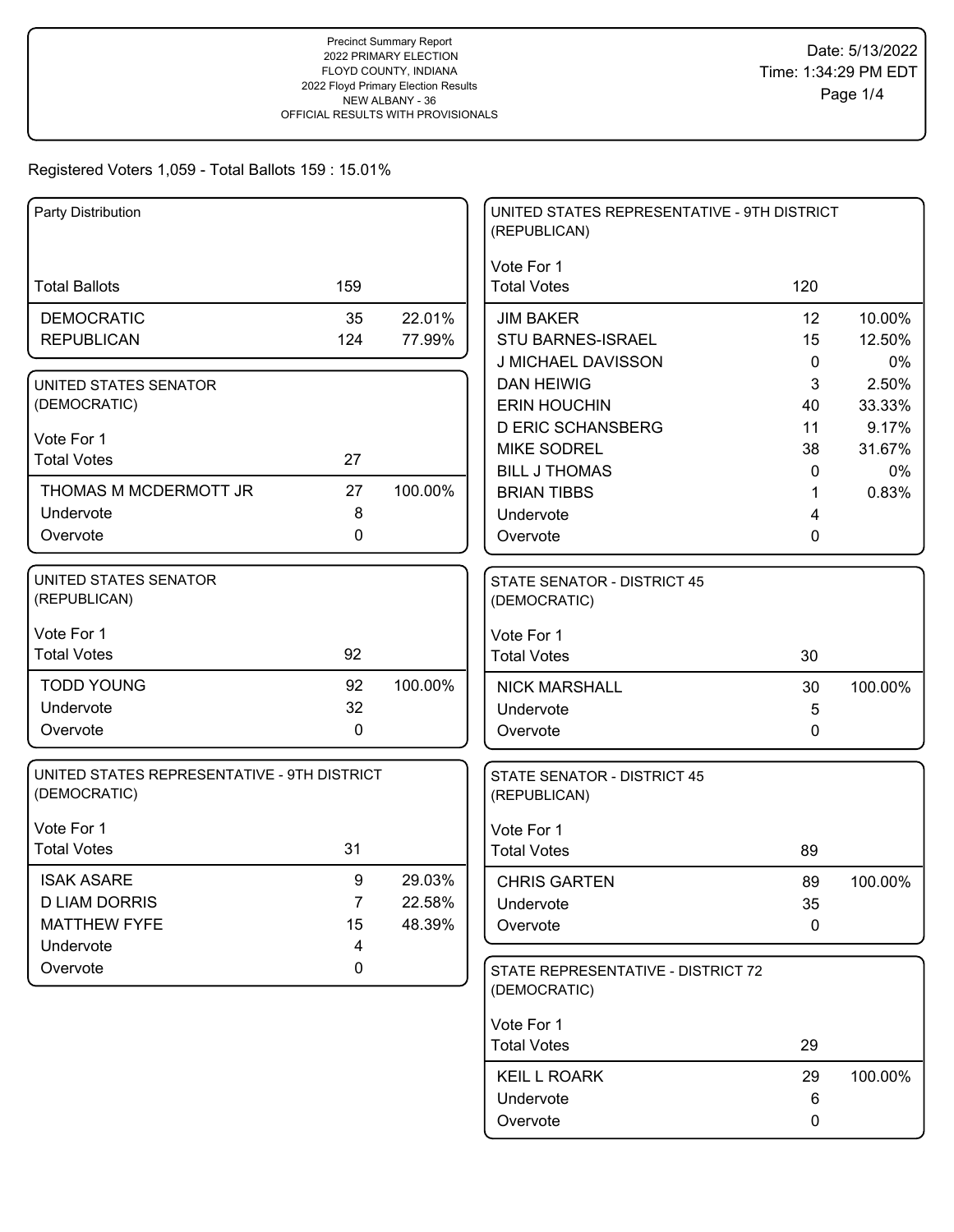| STATE REPRESENTATIVE - DISTRICT 72                              |           |         | PROSECUTING ATTORNEY                       |              |         |
|-----------------------------------------------------------------|-----------|---------|--------------------------------------------|--------------|---------|
| (REPUBLICAN)                                                    |           |         | (REPUBLICAN)                               |              |         |
| Vote For 1                                                      |           |         | Vote For 1                                 |              |         |
| <b>Total Votes</b>                                              | 117       |         | <b>Total Votes</b>                         | 101          |         |
| EDWARD D (ED) CLERE                                             | 59        | 50.43%  | <b>CHRIS LANE</b>                          | 101          | 100.00% |
| <b>JACKIE BRIGHT GRUBBS</b>                                     | 41        | 35.04%  | Undervote                                  | 23           |         |
| THOMAS M (TOM) JONES                                            | 17        | 14.53%  | Overvote                                   | $\mathbf 0$  |         |
| Undervote<br>Overvote                                           | 7<br>0    |         |                                            |              |         |
|                                                                 |           |         | <b>CIRCUIT COURT CLERK</b><br>(DEMOCRATIC) |              |         |
| JUDGE OF THE CIRCUIT COURT - 52ND JUDICIAL CIR.                 |           |         |                                            |              |         |
| (DEMOCRATIC)                                                    |           |         | <b>Total Votes</b>                         | $\mathbf 0$  |         |
| Vote For 1                                                      |           |         | NO CANDIDATE FILED                         |              |         |
| <b>Total Votes</b>                                              | 32        |         | Undervote                                  | $\mathbf 0$  |         |
| DANA EBERLE-PEAY                                                | 32        | 100.00% | Overvote                                   | $\mathbf{0}$ |         |
| Undervote                                                       | 3         |         |                                            |              |         |
| Overvote                                                        | 0         |         | <b>CIRCUIT COURT CLERK</b>                 |              |         |
|                                                                 |           |         | (REPUBLICAN)                               |              |         |
| JUDGE OF THE CIRCUIT COURT - 52ND JUDICIAL CIR.<br>(REPUBLICAN) |           |         | Vote For 1                                 |              |         |
|                                                                 |           |         | <b>Total Votes</b>                         | 104          |         |
| Vote For 1                                                      |           |         | <b>DANITA BURKS</b>                        | 104          | 100.00% |
| <b>Total Votes</b>                                              | 100       |         | Undervote                                  | 20           |         |
| <b>JUSTIN BROWN</b>                                             | 100       | 100.00% | Overvote                                   | $\mathbf{0}$ |         |
| Undervote                                                       | 24        |         |                                            |              |         |
| Overvote                                                        | 0         |         | <b>COUNTY AUDITOR</b><br>(DEMOCRATIC)      |              |         |
| PROSECUTING ATTORNEY                                            |           |         |                                            |              |         |
| (DEMOCRATIC)                                                    |           |         |                                            |              |         |
|                                                                 |           |         | <b>Total Votes</b>                         | 0            |         |
| <b>Total Votes</b>                                              | $\pmb{0}$ |         | NO CANDIDATE FILED                         |              |         |
|                                                                 |           |         | Undervote                                  | $\mathbf 0$  |         |
| NO CANDIDATE FILED                                              |           |         | Overvote                                   | $\mathbf 0$  |         |
| Undervote                                                       | 0         |         |                                            |              |         |
| Overvote                                                        | 0         |         | <b>COUNTY AUDITOR</b><br>(REPUBLICAN)      |              |         |
|                                                                 |           |         |                                            |              |         |
|                                                                 |           |         | Vote For 1<br><b>Total Votes</b>           | 97           |         |
|                                                                 |           |         |                                            |              |         |
|                                                                 |           |         | AMANDA M PAHMEIER                          | 33           | 34.02%  |
|                                                                 |           |         | <b>DIANA M TOPPING</b>                     | 64           | 65.98%  |
|                                                                 |           |         | Undervote                                  | 27           |         |
|                                                                 |           |         | Overvote                                   | 0            |         |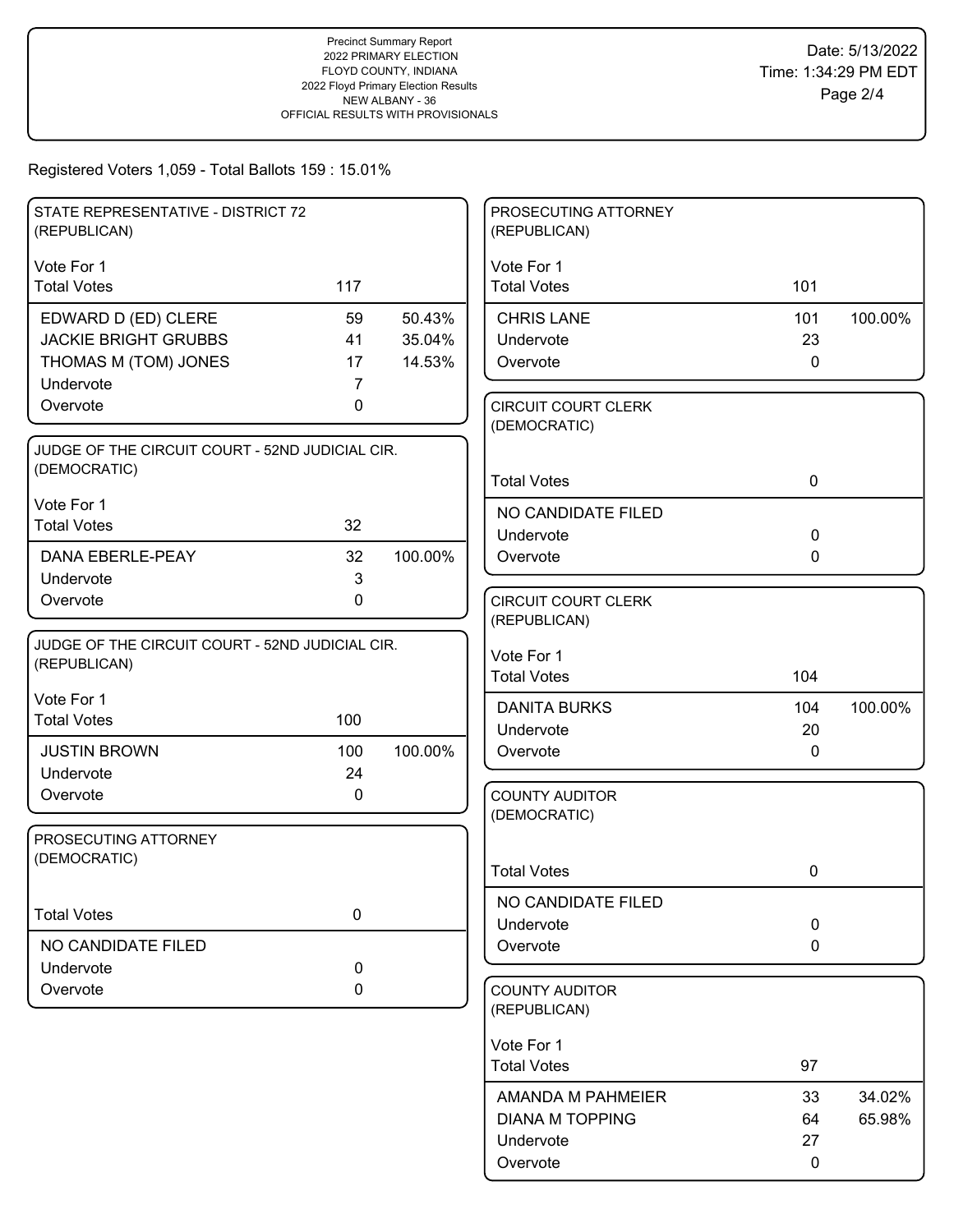| <b>COUNTY SHERIFF</b><br>(DEMOCRATIC)  |                |         | COUNTY COMMISSIONER - DISTRICT 1<br>(DEMOCRATIC)          |             |         |
|----------------------------------------|----------------|---------|-----------------------------------------------------------|-------------|---------|
| Vote For 1                             |                |         | Vote For 1                                                |             |         |
| <b>Total Votes</b>                     | 33             |         | <b>Total Votes</b>                                        | 25          |         |
| <b>DARRELL W MILLS</b>                 | 33             | 100.00% | <b>TYLER P GAINES</b>                                     | 13          | 52.00%  |
| Undervote                              | $\overline{2}$ |         | <b>CHUCK SIMONS</b>                                       | 12          | 48.00%  |
| Overvote                               | $\mathbf 0$    |         | Undervote                                                 | 10          |         |
|                                        |                |         | Overvote                                                  | 0           |         |
| <b>COUNTY SHERIFF</b><br>(REPUBLICAN)  |                |         |                                                           |             |         |
|                                        |                |         | <b>COUNTY COMMISSIONER - DISTRICT 1</b><br>(REPUBLICAN)   |             |         |
| Vote For 1                             |                |         |                                                           |             |         |
| <b>Total Votes</b>                     | 116            |         | Vote For 1                                                |             |         |
| <b>STEVE BUSH</b>                      | 68             | 58.62%  | <b>Total Votes</b>                                        | 113         |         |
| <b>SAM SARKISIAN</b>                   | 48             | 41.38%  | <b>SHAWN CARRUTHERS</b>                                   | 49          | 43.36%  |
| Undervote                              | 8              |         | AL KNABLE                                                 | 64          | 56.64%  |
| Overvote                               | $\mathbf{0}$   |         | Undervote                                                 | 11          |         |
|                                        |                |         | Overvote                                                  | $\mathbf 0$ |         |
| <b>COUNTY ASSESSOR</b>                 |                |         |                                                           |             |         |
| (DEMOCRATIC)                           |                |         | <b>COUNTY COUNCIL MEMBER - DISTRICT 3</b><br>(DEMOCRATIC) |             |         |
| Vote For 1                             |                |         |                                                           |             |         |
| <b>Total Votes</b>                     | 30             |         | Vote For 1                                                |             |         |
| PATRICIA TRISH BADGER                  | 30             | 100.00% | <b>Total Votes</b>                                        | 32          |         |
| -BYRD                                  |                |         | <b>BRIAN A BREWER</b>                                     | 32          | 100.00% |
| Undervote                              | $\sqrt{5}$     |         | Undervote                                                 | 3           |         |
| Overvote                               | $\mathbf 0$    |         | Overvote                                                  | 0           |         |
|                                        |                |         |                                                           |             |         |
| <b>COUNTY ASSESSOR</b><br>(REPUBLICAN) |                |         | COUNTY COUNCIL MEMBER - DISTRICT 3                        |             |         |
|                                        |                |         | (REPUBLICAN)                                              |             |         |
| Vote For 1                             |                |         | Vote For 1                                                |             |         |
| <b>Total Votes</b>                     | 103            |         | <b>Total Votes</b>                                        | 103         |         |
| CHRIS DONES                            | 30             | 29.13%  | <b>DANNY SHORT</b>                                        | 50          | 48.54%  |
| <b>JAMES W SINKS</b>                   | 23             | 22.33%  | <b>BRIAN WEBB</b>                                         | 53          | 51.46%  |
| <b>TERRY L WATSON</b>                  | 50             | 48.54%  | Undervote                                                 | 21          |         |
| Undervote                              | 21             |         | Overvote                                                  | 0           |         |
| Overvote                               | $\mathbf 0$    |         |                                                           |             |         |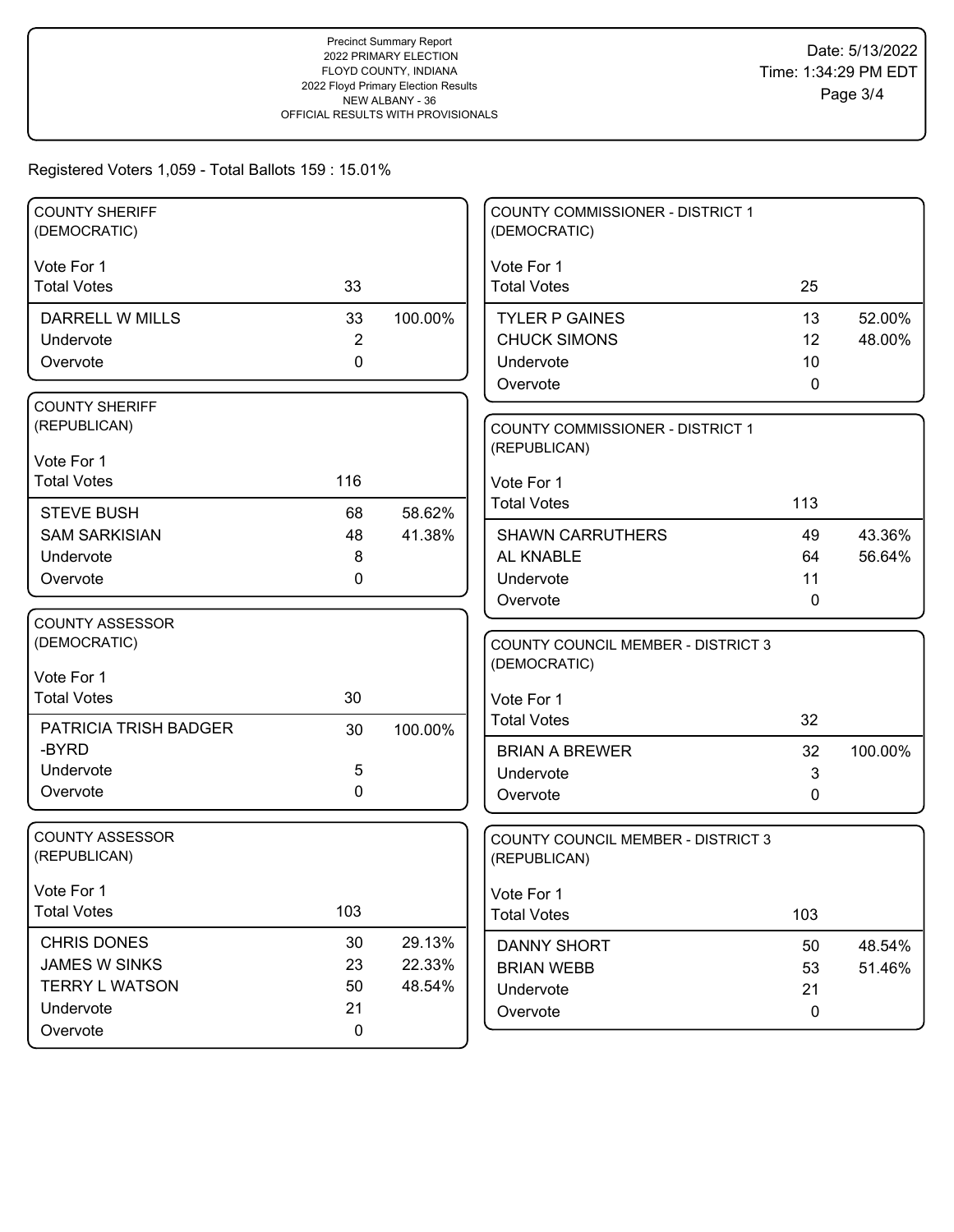| NEW ALBANY TWP. TRUSTEE<br>(DEMOCRATIC)      |           |         | REP STATE CONVENTION DELEGATE - FLOYD CO., AT LARGE<br>(REPUBLICAN) |     |        |
|----------------------------------------------|-----------|---------|---------------------------------------------------------------------|-----|--------|
| Vote For 1<br><b>Total Votes</b>             | 27        |         | Vote For 10<br><b>Total Votes</b>                                   | 583 |        |
| <b>DAVID BREWER</b>                          | 27        | 100.00% | DALE M BAGSHAW                                                      | 43  | 7.38%  |
| Undervote                                    | $\bf 8$   |         | <b>SHARON G BAGSHAW</b>                                             | 41  | 7.03%  |
| Overvote                                     | 0         |         | <b>SHAWN CARRUTHERS</b>                                             | 63  | 10.81% |
|                                              |           |         | EDWARD D (ED) CLERE                                                 | 74  | 12.69% |
| NEW ALBANY TWP. TRUSTEE                      |           |         | <b>DOUG DRAKE</b>                                                   | 38  | 6.52%  |
| (REPUBLICAN)                                 |           |         | <b>LOIS HERTOG</b>                                                  | 30  | 5.15%  |
| Vote For 1                                   |           |         | <b>JAMES A KANNING</b>                                              | 48  | 8.23%  |
| <b>Total Votes</b>                           | 94        |         | <b>ANNIE KIRCHNER</b>                                               | 48  | 8.23%  |
|                                              |           |         | <b>MATT MILLIES</b>                                                 | 29  | 4.97%  |
| <b>D M BAGSHAW</b>                           | 94        | 100.00% | <b>LINDA K MOHNEY</b>                                               | 26  | 4.46%  |
| Undervote                                    | 30        |         | <b>CARL PEARCY</b>                                                  | 47  | 8.06%  |
| Overvote                                     | 0         |         | <b>ROY SCOTT</b>                                                    | 21  | 3.60%  |
|                                              |           |         | ANDREW B TAKAMI                                                     | 24  | 4.12%  |
| NEW ALBANY TWP. BOARD MEMBER                 |           |         | <b>JOSH JT TURNER</b>                                               | 51  | 8.75%  |
| (DEMOCRATIC)                                 |           |         | Undervote                                                           | 657 |        |
| Vote For 3                                   |           |         | Overvote                                                            | 0   |        |
| <b>Total Votes</b>                           | 66        |         |                                                                     |     |        |
| <b>STEVEN WILLIAM BONIFER</b>                | 17        | 25.76%  |                                                                     |     |        |
| <b>RICK COCHRAN</b>                          | 20        | 30.30%  |                                                                     |     |        |
| <b>MAX GOSMAN</b>                            | 15        | 22.73%  |                                                                     |     |        |
| <b>CEDDRIKA L PORTER</b>                     | 14        | 21.21%  |                                                                     |     |        |
| Undervote                                    | 39        |         |                                                                     |     |        |
| Overvote                                     | 0         |         |                                                                     |     |        |
| NEW ALBANY TWP. BOARD MEMBER<br>(REPUBLICAN) |           |         |                                                                     |     |        |
| Vote For 3                                   |           |         |                                                                     |     |        |
| <b>Total Votes</b>                           | 195       |         |                                                                     |     |        |
| <b>ANN CARRUTHERS</b>                        | 73        | 37.44%  |                                                                     |     |        |
| <b>BOB HORNUNG</b>                           | 70        | 35.90%  |                                                                     |     |        |
| <b>VICTORIA SANCHEZ</b>                      | 52        | 26.67%  |                                                                     |     |        |
| Undervote                                    | 177       |         |                                                                     |     |        |
| Overvote                                     | $\pmb{0}$ |         |                                                                     |     |        |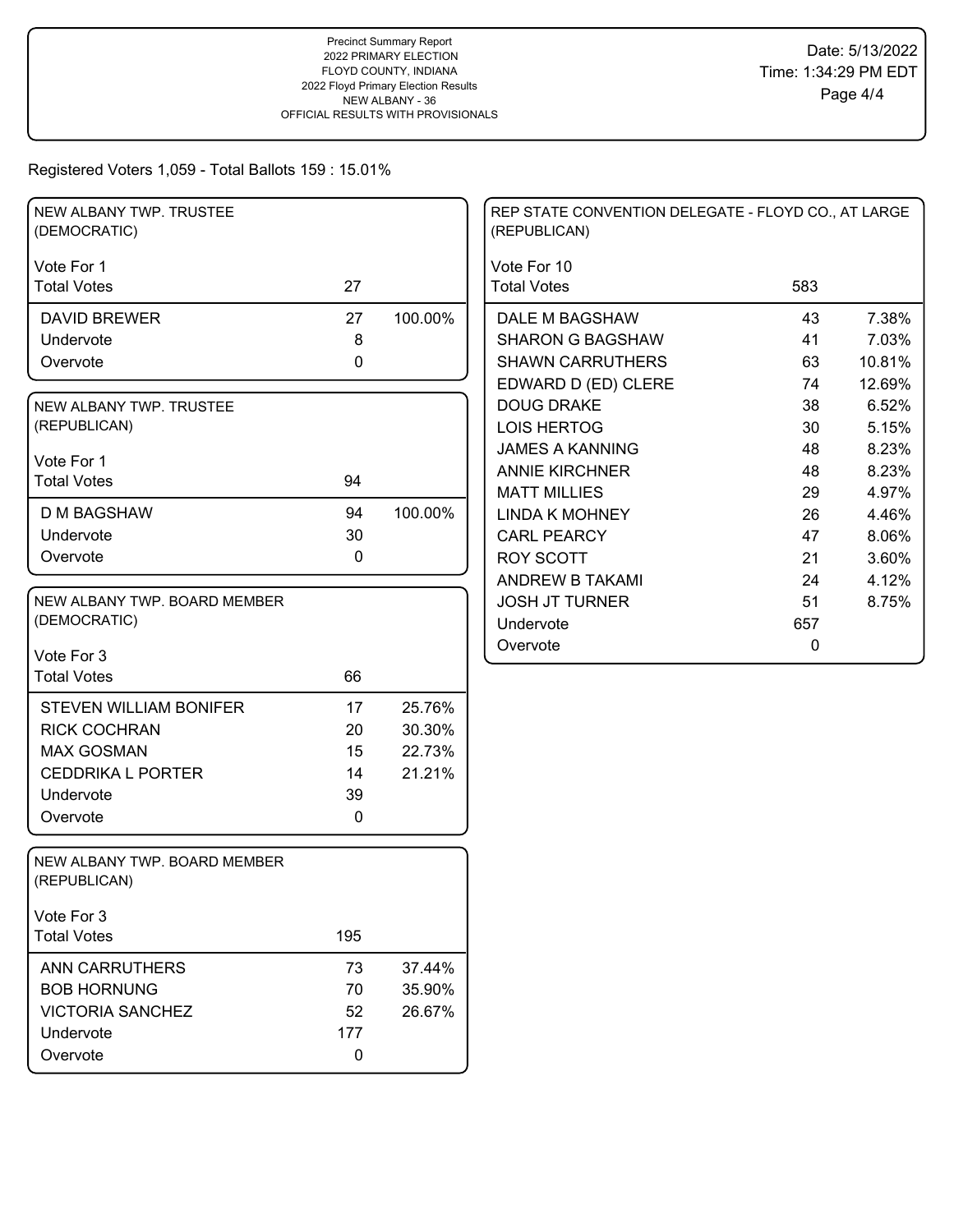| Party Distribution                          |             |         | UNITED STATES REPRESENTATIVE - 9TH DISTRICT<br>(REPUBLICAN) |                     |         |
|---------------------------------------------|-------------|---------|-------------------------------------------------------------|---------------------|---------|
|                                             |             |         | Vote For 1                                                  |                     |         |
| <b>Total Ballots</b>                        | 162         |         | <b>Total Votes</b>                                          | 95                  |         |
| <b>DEMOCRATIC</b>                           | 65          | 40.12%  | <b>JIM BAKER</b>                                            | 11                  | 11.58%  |
| <b>REPUBLICAN</b>                           | 97          | 59.88%  | STU BARNES-ISRAEL                                           | 15                  | 15.79%  |
|                                             |             |         | J MICHAEL DAVISSON                                          | $\mathbf{0}$        | 0%      |
| UNITED STATES SENATOR                       |             |         | <b>DAN HEIWIG</b>                                           | 0                   | 0%      |
| (DEMOCRATIC)                                |             |         | <b>ERIN HOUCHIN</b>                                         | 23                  | 24.21%  |
| Vote For 1                                  |             |         | <b>D ERIC SCHANSBERG</b>                                    | 10                  | 10.53%  |
| <b>Total Votes</b>                          | 60          |         | <b>MIKE SODREL</b>                                          | 30                  | 31.58%  |
| THOMAS M MCDERMOTT JR                       | 60          | 100.00% | <b>BILL J THOMAS</b>                                        | $\mathbf 1$         | 1.05%   |
| Undervote                                   | 5           |         | <b>BRIAN TIBBS</b><br>Undervote                             | 5<br>$\overline{2}$ | 5.26%   |
| Overvote                                    | 0           |         | Overvote                                                    | 0                   |         |
|                                             |             |         |                                                             |                     |         |
| <b>UNITED STATES SENATOR</b>                |             |         | <b>STATE SENATOR - DISTRICT 45</b>                          |                     |         |
| (REPUBLICAN)                                |             |         | (DEMOCRATIC)                                                |                     |         |
| Vote For 1                                  |             |         | Vote For 1                                                  |                     |         |
| <b>Total Votes</b>                          | 80          |         | <b>Total Votes</b>                                          | 60                  |         |
| <b>TODD YOUNG</b>                           | 80          | 100.00% | <b>NICK MARSHALL</b>                                        | 60                  | 100.00% |
| Undervote                                   | 17          |         | Undervote                                                   | 5                   |         |
| Overvote                                    | $\mathbf 0$ |         | Overvote                                                    | 0                   |         |
|                                             |             |         |                                                             |                     |         |
| UNITED STATES REPRESENTATIVE - 9TH DISTRICT |             |         | STATE SENATOR - DISTRICT 45                                 |                     |         |
| (DEMOCRATIC)                                |             |         | (REPUBLICAN)                                                |                     |         |
| Vote For 1                                  |             |         | Vote For 1                                                  |                     |         |
| <b>Total Votes</b>                          | 62          |         | <b>Total Votes</b>                                          | 75                  |         |
| <b>ISAK ASARE</b>                           | 13          | 20.97%  | <b>CHRIS GARTEN</b>                                         | 75                  | 100.00% |
| <b>D LIAM DORRIS</b>                        | 8           | 12.90%  | Undervote                                                   | 22                  |         |
| <b>MATTHEW FYFE</b>                         | 41          | 66.13%  | Overvote                                                    | $\pmb{0}$           |         |
| Undervote                                   | 3           |         |                                                             |                     |         |
| Overvote                                    | 0           |         | STATE REPRESENTATIVE - DISTRICT 72                          |                     |         |
|                                             |             |         | (DEMOCRATIC)                                                |                     |         |
|                                             |             |         | Vote For 1                                                  |                     |         |
|                                             |             |         | <b>Total Votes</b>                                          | 58                  |         |
|                                             |             |         | <b>KEIL L ROARK</b>                                         | 58                  | 100.00% |
|                                             |             |         | Undervote                                                   | 7                   |         |
|                                             |             |         | Overvote                                                    | 0                   |         |
|                                             |             |         |                                                             |                     |         |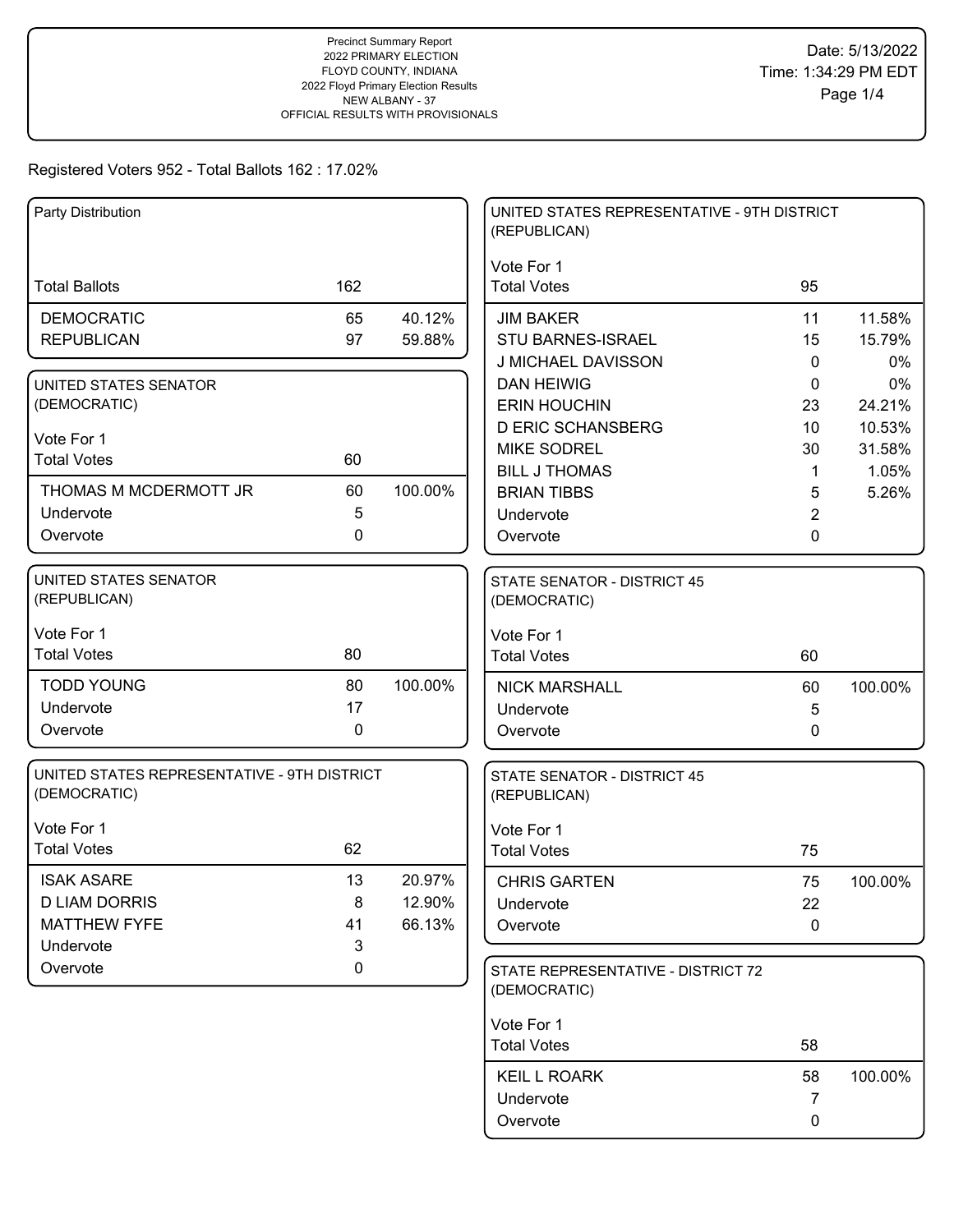| STATE REPRESENTATIVE - DISTRICT 72<br>(REPUBLICAN) |                |         | PROSECUTING ATTORNEY<br>(REPUBLICAN)       |                 |         |
|----------------------------------------------------|----------------|---------|--------------------------------------------|-----------------|---------|
| Vote For 1                                         |                |         | Vote For 1                                 |                 |         |
| <b>Total Votes</b>                                 | 95             |         | <b>Total Votes</b>                         | 87              |         |
| EDWARD D (ED) CLERE                                | 45             | 47.37%  | <b>CHRIS LANE</b>                          | 87              | 100.00% |
| <b>JACKIE BRIGHT GRUBBS</b>                        | 40             | 42.11%  | Undervote                                  | 10 <sup>°</sup> |         |
| THOMAS M (TOM) JONES                               | 10             | 10.53%  | Overvote                                   | $\mathbf 0$     |         |
| Undervote                                          | 2              |         |                                            |                 |         |
| Overvote                                           | 0              |         | <b>CIRCUIT COURT CLERK</b><br>(DEMOCRATIC) |                 |         |
| JUDGE OF THE CIRCUIT COURT - 52ND JUDICIAL CIR.    |                |         |                                            |                 |         |
| (DEMOCRATIC)                                       |                |         | <b>Total Votes</b>                         | $\mathbf 0$     |         |
| Vote For 1                                         |                |         | NO CANDIDATE FILED                         |                 |         |
| <b>Total Votes</b>                                 | 63             |         | Undervote                                  | $\mathbf 0$     |         |
| DANA EBERLE-PEAY                                   | 63             | 100.00% | Overvote                                   | $\mathbf 0$     |         |
| Undervote                                          | $\overline{2}$ |         |                                            |                 |         |
| Overvote                                           | 0              |         | <b>CIRCUIT COURT CLERK</b>                 |                 |         |
|                                                    |                |         | (REPUBLICAN)                               |                 |         |
| JUDGE OF THE CIRCUIT COURT - 52ND JUDICIAL CIR.    |                |         | Vote For 1                                 |                 |         |
| (REPUBLICAN)                                       |                |         | <b>Total Votes</b>                         | 86              |         |
| Vote For 1                                         |                |         | <b>DANITA BURKS</b>                        | 86              | 100.00% |
| <b>Total Votes</b>                                 | 83             |         | Undervote                                  | 11              |         |
| <b>JUSTIN BROWN</b>                                | 83             | 100.00% | Overvote                                   | 0               |         |
| Undervote                                          | 14             |         |                                            |                 |         |
| Overvote                                           | 0              |         | <b>COUNTY AUDITOR</b>                      |                 |         |
|                                                    |                |         | (DEMOCRATIC)                               |                 |         |
| PROSECUTING ATTORNEY                               |                |         |                                            |                 |         |
| (DEMOCRATIC)                                       |                |         | <b>Total Votes</b>                         | 0               |         |
|                                                    |                |         |                                            |                 |         |
| <b>Total Votes</b>                                 | $\mathbf 0$    |         | NO CANDIDATE FILED                         | $\mathbf 0$     |         |
| NO CANDIDATE FILED                                 |                |         | Undervote<br>Overvote                      | $\mathbf 0$     |         |
| Undervote                                          | $\mathbf 0$    |         |                                            |                 |         |
| Overvote                                           | 0              |         | <b>COUNTY AUDITOR</b>                      |                 |         |
|                                                    |                |         | (REPUBLICAN)                               |                 |         |
|                                                    |                |         |                                            |                 |         |
|                                                    |                |         | Vote For 1<br><b>Total Votes</b>           | 74              |         |
|                                                    |                |         |                                            |                 |         |
|                                                    |                |         | AMANDA M PAHMEIER                          | 26              | 35.14%  |
|                                                    |                |         | <b>DIANA M TOPPING</b>                     | 48              | 64.86%  |
|                                                    |                |         | Undervote                                  | 23              |         |
|                                                    |                |         | Overvote                                   | 0               |         |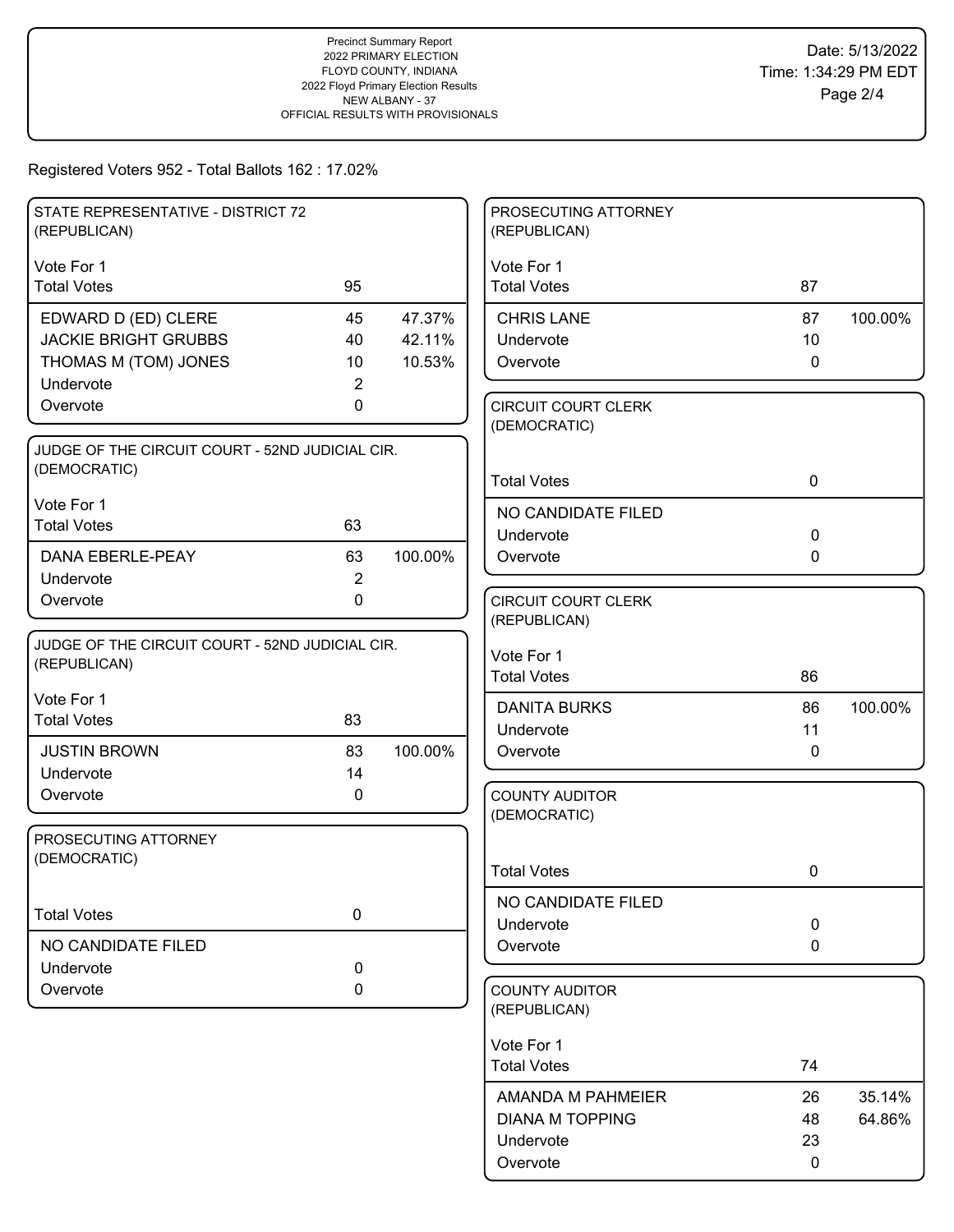| <b>COUNTY SHERIFF</b><br>(DEMOCRATIC) |                  |         | COUNTY COMMISSIONER - DISTRICT 1<br>(DEMOCRATIC) |             |                  |
|---------------------------------------|------------------|---------|--------------------------------------------------|-------------|------------------|
| Vote For 1                            |                  |         | Vote For 1                                       |             |                  |
| <b>Total Votes</b>                    | 62               |         | <b>Total Votes</b>                               | 61          |                  |
| DARRELL W MILLS                       | 62               | 100.00% | <b>TYLER P GAINES</b>                            | 32          | 52.46%           |
| Undervote                             | 3                |         | <b>CHUCK SIMONS</b>                              | 29          | 47.54%           |
| Overvote                              | $\mathbf 0$      |         | Undervote                                        | 4           |                  |
|                                       |                  |         | Overvote                                         | 0           |                  |
| <b>COUNTY SHERIFF</b>                 |                  |         |                                                  |             |                  |
| (REPUBLICAN)                          |                  |         | COUNTY COMMISSIONER - DISTRICT 1                 |             |                  |
| Vote For 1                            |                  |         | (REPUBLICAN)                                     |             |                  |
| <b>Total Votes</b>                    | 92               |         | Vote For 1                                       |             |                  |
|                                       |                  |         | <b>Total Votes</b>                               | 90          |                  |
| <b>STEVE BUSH</b>                     | 54               | 58.70%  |                                                  |             |                  |
| <b>SAM SARKISIAN</b><br>Undervote     | 38<br>5          | 41.30%  | <b>SHAWN CARRUTHERS</b><br>AL KNABLE             | 37<br>53    | 41.11%<br>58.89% |
| Overvote                              | 0                |         | Undervote                                        | 7           |                  |
|                                       |                  |         | Overvote                                         | 0           |                  |
| <b>COUNTY ASSESSOR</b>                |                  |         |                                                  |             |                  |
| (DEMOCRATIC)                          |                  |         | <b>COUNTY COUNCIL MEMBER - DISTRICT 3</b>        |             |                  |
|                                       |                  |         | (DEMOCRATIC)                                     |             |                  |
| Vote For 1<br><b>Total Votes</b>      | 58               |         |                                                  |             |                  |
|                                       |                  |         | Vote For 1<br><b>Total Votes</b>                 | 64          |                  |
| PATRICIA TRISH BADGER                 | 58               | 100.00% |                                                  |             |                  |
| -BYRD                                 |                  |         | <b>BRIAN A BREWER</b>                            | 64          | 100.00%          |
| Undervote                             | 7<br>$\mathbf 0$ |         | Undervote                                        | 1           |                  |
| Overvote                              |                  |         | Overvote                                         | 0           |                  |
| <b>COUNTY ASSESSOR</b>                |                  |         | COUNTY COUNCIL MEMBER - DISTRICT 3               |             |                  |
| (REPUBLICAN)                          |                  |         | (REPUBLICAN)                                     |             |                  |
| Vote For 1                            |                  |         | Vote For 1                                       |             |                  |
| <b>Total Votes</b>                    | 75               |         | <b>Total Votes</b>                               | 82          |                  |
| <b>CHRIS DONES</b>                    | 37               | 49.33%  | <b>DANNY SHORT</b>                               | 55          | 67.07%           |
| JAMES W SINKS                         | 11               | 14.67%  | <b>BRIAN WEBB</b>                                | 27          | 32.93%           |
| <b>TERRY L WATSON</b>                 | 27               | 36.00%  | Undervote                                        | 15          |                  |
| Undervote                             | 22               |         | Overvote                                         | $\mathbf 0$ |                  |
| Overvote                              | 0                |         |                                                  |             |                  |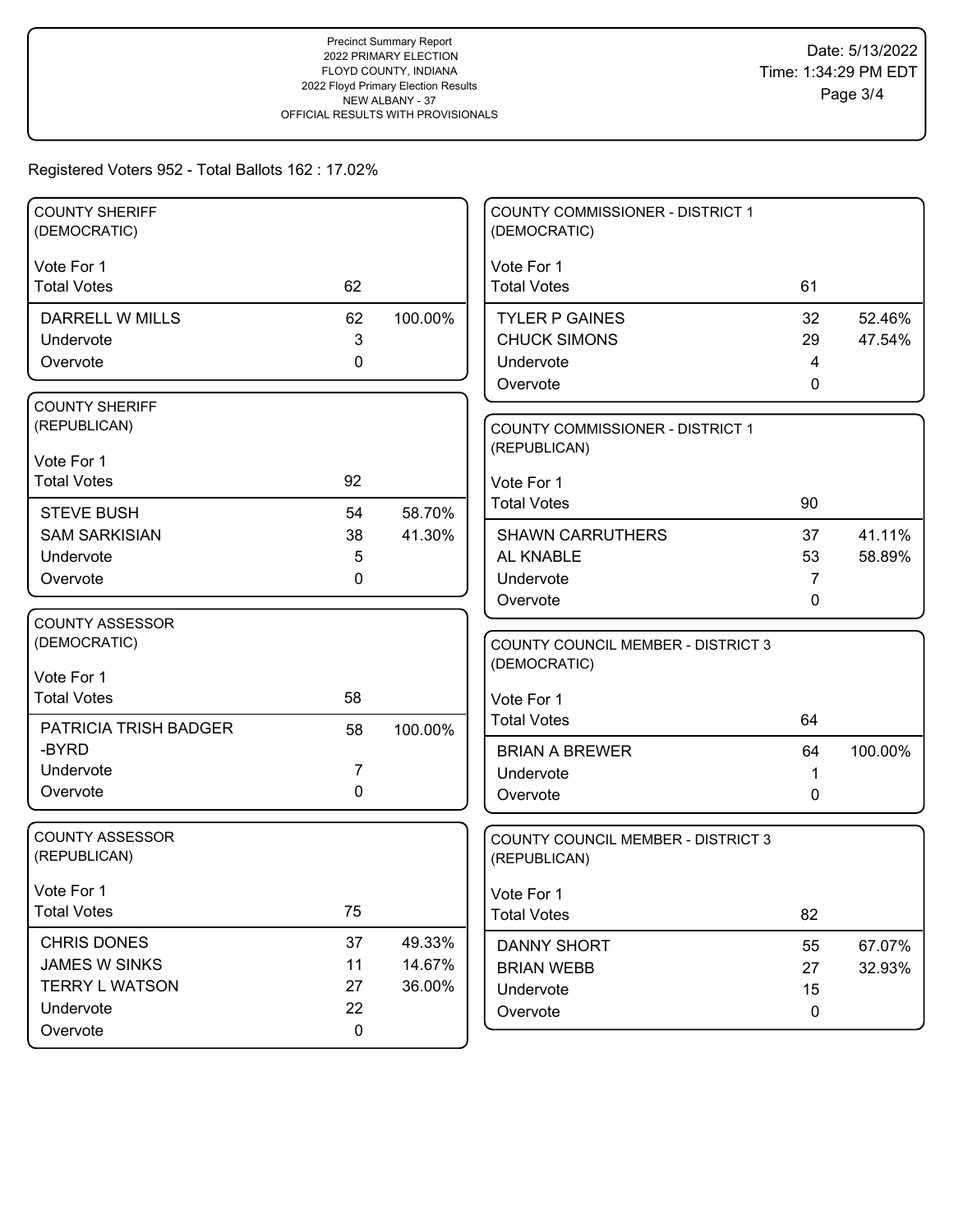| NEW ALBANY TWP. TRUSTEE<br>(DEMOCRATIC)      |                |         | REP STATE CONVENTION DELEGATE - FLOYD CO., AT LARGE<br>(REPUBLICAN) |              |  |
|----------------------------------------------|----------------|---------|---------------------------------------------------------------------|--------------|--|
| Vote For 1                                   |                |         | Vote For 10                                                         |              |  |
| <b>Total Votes</b>                           | 63             |         | <b>Total Votes</b>                                                  | 454          |  |
| <b>DAVID BREWER</b>                          | 63             | 100.00% | DALE M BAGSHAW                                                      | 8.59%<br>39  |  |
| Undervote                                    | $\overline{2}$ |         | <b>SHARON G BAGSHAW</b>                                             | 6.17%<br>28  |  |
| Overvote                                     | $\mathbf 0$    |         | <b>SHAWN CARRUTHERS</b>                                             | 42<br>9.25%  |  |
|                                              |                |         | EDWARD D (ED) CLERE                                                 | 53<br>11.67% |  |
| NEW ALBANY TWP. TRUSTEE                      |                |         | <b>DOUG DRAKE</b>                                                   | 30<br>6.61%  |  |
| (REPUBLICAN)                                 |                |         | <b>LOIS HERTOG</b>                                                  | 5.29%<br>24  |  |
| Vote For 1                                   |                |         | <b>JAMES A KANNING</b>                                              | 36<br>7.93%  |  |
| <b>Total Votes</b>                           | 79             |         | <b>ANNIE KIRCHNER</b>                                               | 39<br>8.59%  |  |
|                                              |                |         | <b>MATT MILLIES</b>                                                 | 4.41%<br>20  |  |
| <b>D M BAGSHAW</b>                           | 79             | 100.00% | <b>LINDA K MOHNEY</b>                                               | 22<br>4.85%  |  |
| Undervote                                    | 18             |         | <b>CARL PEARCY</b>                                                  | 33<br>7.27%  |  |
| Overvote                                     | 0              |         | <b>ROY SCOTT</b>                                                    | 24<br>5.29%  |  |
|                                              |                |         | <b>ANDREW B TAKAMI</b>                                              | 29<br>6.39%  |  |
| NEW ALBANY TWP. BOARD MEMBER                 |                |         | <b>JOSH JT TURNER</b>                                               | 35<br>7.71%  |  |
| (DEMOCRATIC)                                 |                |         | Undervote                                                           | 516          |  |
| Vote For 3                                   |                |         | Overvote                                                            | $\mathbf 0$  |  |
| <b>Total Votes</b>                           | 161            |         |                                                                     |              |  |
|                                              |                |         |                                                                     |              |  |
| <b>STEVEN WILLIAM BONIFER</b>                | 49             | 30.43%  |                                                                     |              |  |
| <b>RICK COCHRAN</b>                          | 46             | 28.57%  |                                                                     |              |  |
| <b>MAX GOSMAN</b>                            | 29             | 18.01%  |                                                                     |              |  |
| <b>CEDDRIKA L PORTER</b>                     | 37             | 22.98%  |                                                                     |              |  |
| Undervote                                    | 34             |         |                                                                     |              |  |
| Overvote                                     | 0              |         |                                                                     |              |  |
|                                              |                |         |                                                                     |              |  |
| NEW ALBANY TWP. BOARD MEMBER<br>(REPUBLICAN) |                |         |                                                                     |              |  |
| Vote For 3                                   |                |         |                                                                     |              |  |
| <b>Total Votes</b>                           | 171            |         |                                                                     |              |  |
| <b>ANN CARRUTHERS</b>                        | 56             | 32.75%  |                                                                     |              |  |
| <b>BOB HORNUNG</b>                           | 68             | 39.77%  |                                                                     |              |  |
| <b>VICTORIA SANCHEZ</b>                      | 47             | 27.49%  |                                                                     |              |  |
| Undervote                                    | 120            |         |                                                                     |              |  |
| Overvote                                     | 0              |         |                                                                     |              |  |
|                                              |                |         |                                                                     |              |  |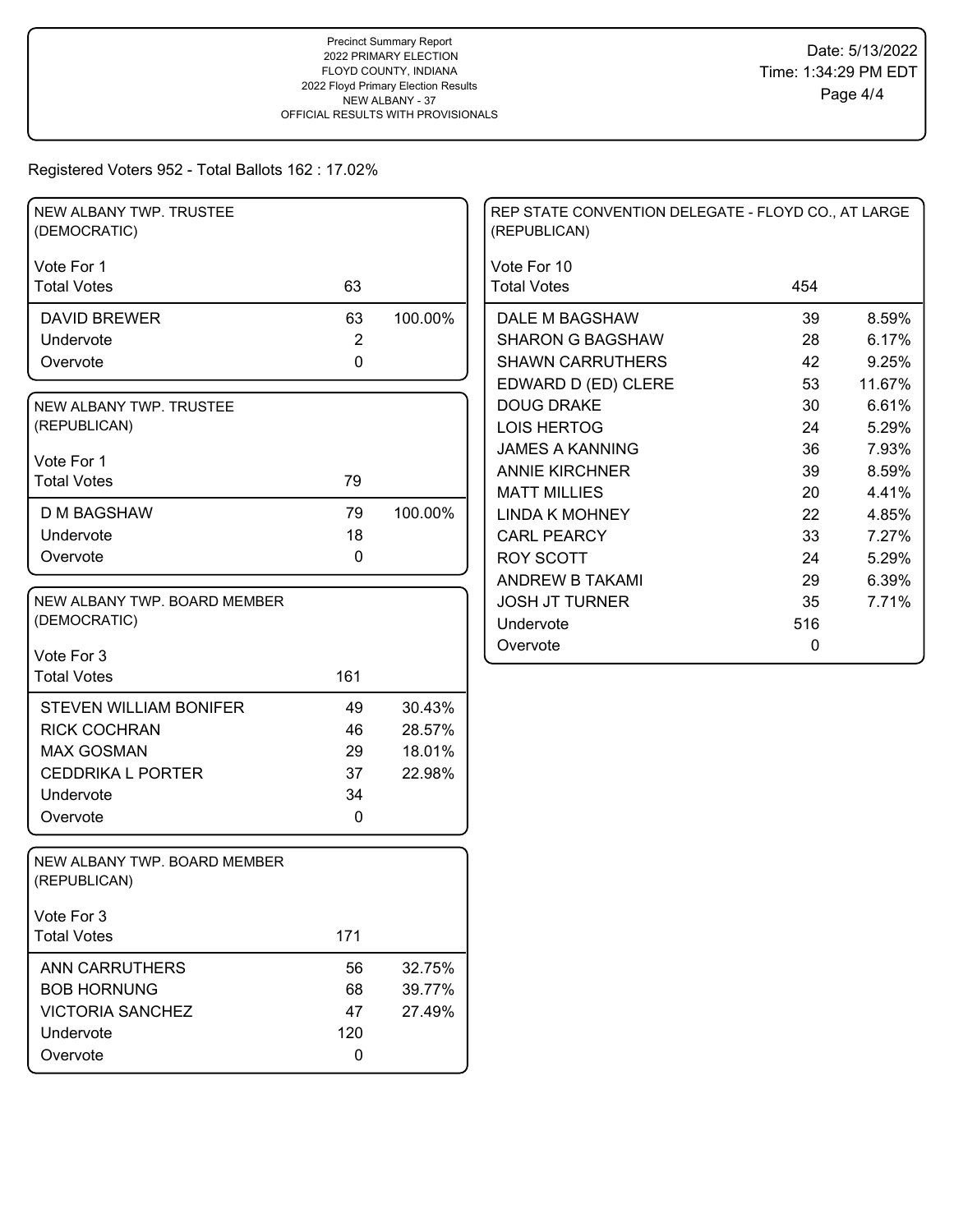| Party Distribution                          |             |         | UNITED STATES REPRESENTATIVE - 9TH DISTRICT |                |         |
|---------------------------------------------|-------------|---------|---------------------------------------------|----------------|---------|
|                                             |             |         | (REPUBLICAN)                                |                |         |
|                                             |             |         | Vote For 1                                  |                |         |
| <b>Total Ballots</b>                        | 187         |         | <b>Total Votes</b>                          | 137            |         |
| <b>DEMOCRATIC</b>                           | 45          | 24.06%  | <b>JIM BAKER</b>                            | 10             | 7.30%   |
| <b>REPUBLICAN</b>                           | 142         | 75.94%  | STU BARNES-ISRAEL                           | 23             | 16.79%  |
|                                             |             |         | J MICHAEL DAVISSON                          | $\mathbf{0}$   | 0%      |
| UNITED STATES SENATOR                       |             |         | <b>DAN HEIWIG</b>                           | $\mathbf{1}$   | 0.73%   |
| (DEMOCRATIC)                                |             |         | <b>ERIN HOUCHIN</b>                         | 28             | 20.44%  |
| Vote For 1                                  |             |         | <b>D ERIC SCHANSBERG</b>                    | 18             | 13.14%  |
| <b>Total Votes</b>                          | 39          |         | <b>MIKE SODREL</b>                          | 54             | 39.42%  |
|                                             |             |         | <b>BILL J THOMAS</b>                        | $\mathbf 1$    | 0.73%   |
| THOMAS M MCDERMOTT JR<br>Undervote          | 39<br>6     | 100.00% | <b>BRIAN TIBBS</b>                          | $\overline{2}$ | 1.46%   |
|                                             | $\mathbf 0$ |         | Undervote                                   | 5              |         |
| Overvote                                    |             |         | Overvote                                    | 0              |         |
| <b>UNITED STATES SENATOR</b>                |             |         | STATE SENATOR - DISTRICT 45                 |                |         |
| (REPUBLICAN)                                |             |         | (DEMOCRATIC)                                |                |         |
|                                             |             |         |                                             |                |         |
| Vote For 1                                  |             |         | Vote For 1                                  |                |         |
| <b>Total Votes</b>                          | 115         |         | <b>Total Votes</b>                          | 41             |         |
| <b>TODD YOUNG</b>                           | 115         | 100.00% | <b>NICK MARSHALL</b>                        | 41             | 100.00% |
| Undervote                                   | 27          |         | Undervote                                   | 4              |         |
| Overvote                                    | $\mathbf 0$ |         | Overvote                                    | 0              |         |
| UNITED STATES REPRESENTATIVE - 9TH DISTRICT |             |         | <b>STATE SENATOR - DISTRICT 45</b>          |                |         |
| (DEMOCRATIC)                                |             |         | (REPUBLICAN)                                |                |         |
|                                             |             |         |                                             |                |         |
| Vote For 1                                  |             |         | Vote For 1                                  |                |         |
| <b>Total Votes</b>                          | 37          |         | <b>Total Votes</b>                          | 107            |         |
| <b>ISAK ASARE</b>                           | 16          | 43.24%  | <b>CHRIS GARTEN</b>                         | 107            | 100.00% |
| <b>D LIAM DORRIS</b>                        | 3           | 8.11%   | Undervote                                   | 35             |         |
| <b>MATTHEW FYFE</b>                         | 18          | 48.65%  | Overvote                                    | $\pmb{0}$      |         |
| Undervote                                   | 8           |         |                                             |                |         |
| Overvote                                    | $\mathbf 0$ |         | STATE REPRESENTATIVE - DISTRICT 72          |                |         |
|                                             |             |         | (DEMOCRATIC)                                |                |         |
|                                             |             |         | Vote For 1                                  |                |         |
|                                             |             |         | <b>Total Votes</b>                          | 39             |         |
|                                             |             |         | <b>KEIL L ROARK</b>                         | 39             | 100.00% |
|                                             |             |         | Undervote                                   | 6              |         |
|                                             |             |         | Overvote                                    | 0              |         |
|                                             |             |         |                                             |                |         |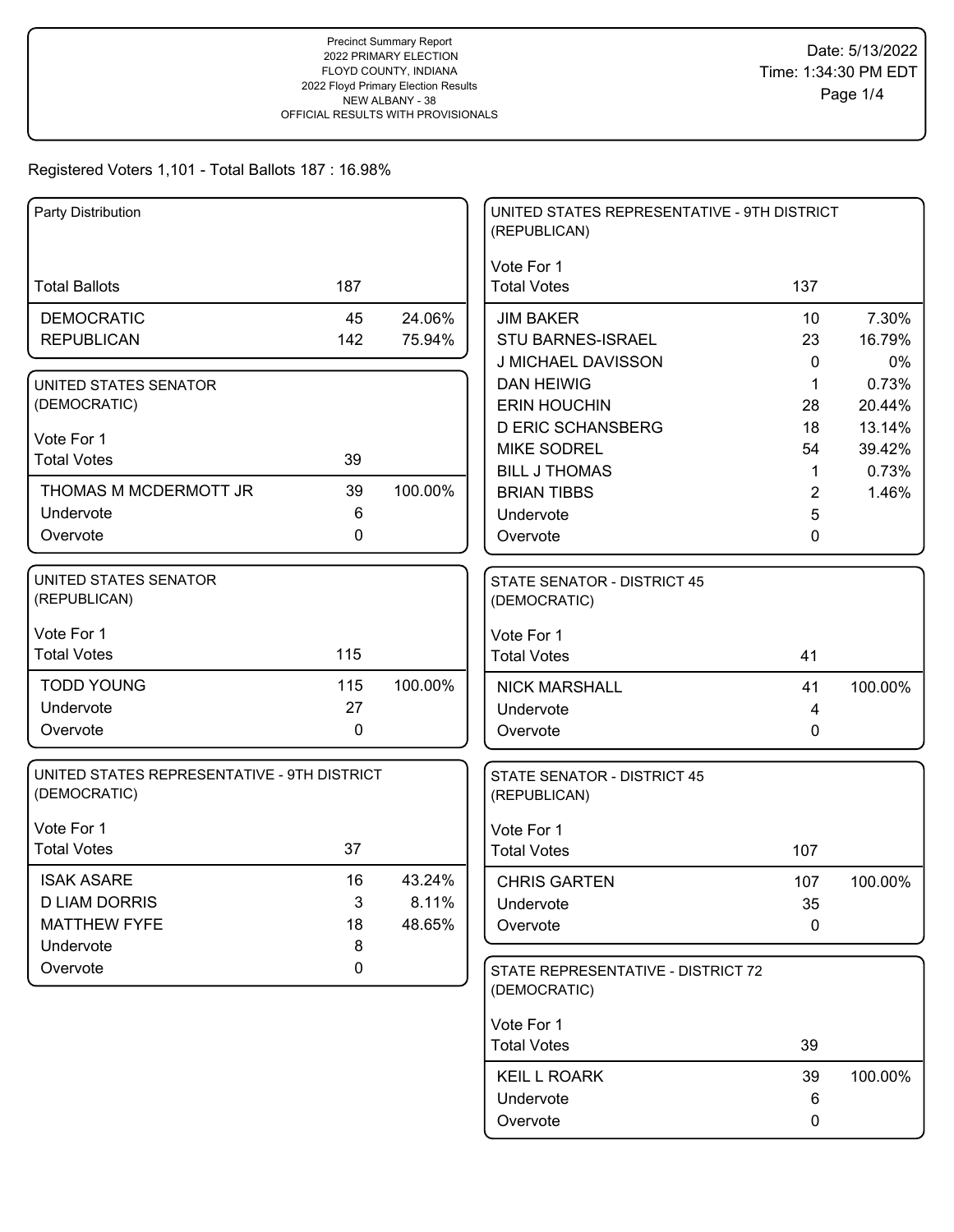| STATE REPRESENTATIVE - DISTRICT 72<br>(REPUBLICAN)                                      |                     |                            | PROSECUTING ATTORNEY<br>(REPUBLICAN)        |                |                  |
|-----------------------------------------------------------------------------------------|---------------------|----------------------------|---------------------------------------------|----------------|------------------|
| Vote For 1<br><b>Total Votes</b>                                                        | 136                 |                            | Vote For 1<br><b>Total Votes</b>            | 116            |                  |
| EDWARD D (ED) CLERE<br><b>JACKIE BRIGHT GRUBBS</b><br>THOMAS M (TOM) JONES<br>Undervote | 68<br>53<br>15<br>6 | 50.00%<br>38.97%<br>11.03% | <b>CHRIS LANE</b><br>Undervote<br>Overvote  | 116<br>26<br>0 | 100.00%          |
| Overvote                                                                                | 0                   |                            | <b>CIRCUIT COURT CLERK</b><br>(DEMOCRATIC)  |                |                  |
| JUDGE OF THE CIRCUIT COURT - 52ND JUDICIAL CIR.<br>(DEMOCRATIC)                         |                     |                            | <b>Total Votes</b>                          | $\mathbf 0$    |                  |
| Vote For 1<br><b>Total Votes</b>                                                        | 41                  |                            | NO CANDIDATE FILED<br>Undervote             | $\mathbf 0$    |                  |
| <b>DANA EBERLE-PEAY</b><br>Undervote                                                    | 41<br>4             | 100.00%                    | Overvote                                    | 0              |                  |
| Overvote                                                                                | $\mathbf 0$         |                            | <b>CIRCUIT COURT CLERK</b><br>(REPUBLICAN)  |                |                  |
| JUDGE OF THE CIRCUIT COURT - 52ND JUDICIAL CIR.<br>(REPUBLICAN)                         |                     |                            | Vote For 1<br><b>Total Votes</b>            | 112            |                  |
| Vote For 1<br><b>Total Votes</b>                                                        | 112                 |                            | <b>DANITA BURKS</b><br>Undervote            | 112<br>30      | 100.00%          |
| <b>JUSTIN BROWN</b><br>Undervote                                                        | 112<br>30           | 100.00%                    | Overvote                                    | 0              |                  |
| Overvote                                                                                | $\pmb{0}$           |                            | <b>COUNTY AUDITOR</b><br>(DEMOCRATIC)       |                |                  |
| PROSECUTING ATTORNEY<br>(DEMOCRATIC)                                                    |                     |                            | <b>Total Votes</b>                          | 0              |                  |
| <b>Total Votes</b>                                                                      | $\mathbf 0$         |                            | NO CANDIDATE FILED<br>Undervote             | $\mathbf 0$    |                  |
| NO CANDIDATE FILED<br>Undervote                                                         | $\pmb{0}$           |                            | Overvote                                    | $\mathbf 0$    |                  |
| Overvote                                                                                | 0                   |                            | <b>COUNTY AUDITOR</b><br>(REPUBLICAN)       |                |                  |
|                                                                                         |                     |                            | Vote For 1<br><b>Total Votes</b>            | 116            |                  |
|                                                                                         |                     |                            | AMANDA M PAHMEIER<br><b>DIANA M TOPPING</b> | 45<br>71       | 38.79%<br>61.21% |
|                                                                                         |                     |                            | Undervote<br>Overvote                       | 26<br>0        |                  |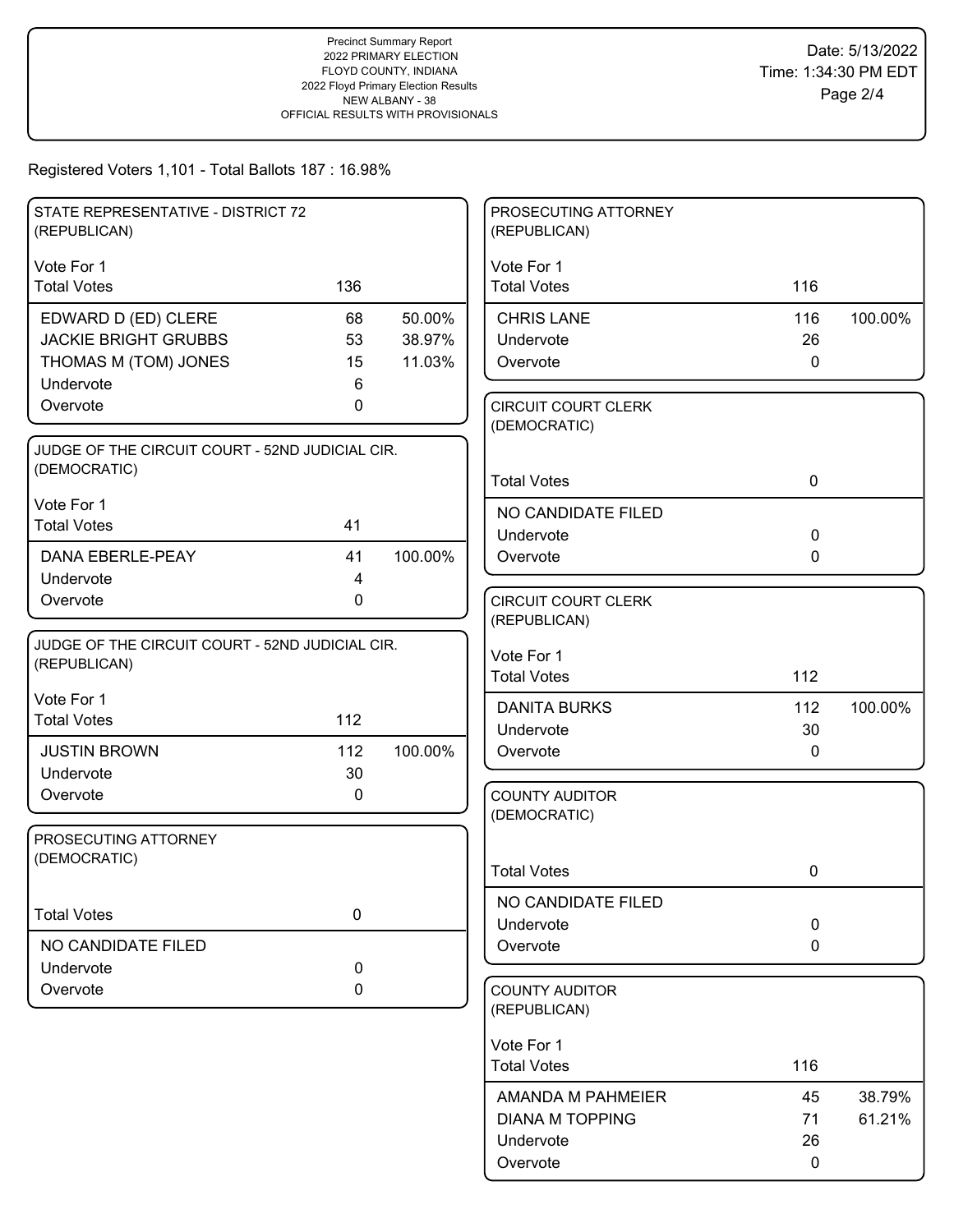| <b>COUNTY SHERIFF</b><br>(DEMOCRATIC) |                |         | <b>COUNTY COMMISSIONER - DISTRICT 1</b><br>(DEMOCRATIC) |     |         |
|---------------------------------------|----------------|---------|---------------------------------------------------------|-----|---------|
|                                       |                |         |                                                         |     |         |
| Vote For 1                            |                |         | Vote For 1                                              |     |         |
| <b>Total Votes</b>                    | 40             |         | <b>Total Votes</b>                                      | 37  |         |
| DARRELL W MILLS                       | 40             | 100.00% | <b>TYLER P GAINES</b>                                   | 22  | 59.46%  |
| Undervote                             | 5              |         | <b>CHUCK SIMONS</b>                                     | 15  | 40.54%  |
| Overvote                              | 0              |         | Undervote                                               | 8   |         |
|                                       |                |         | Overvote                                                | 0   |         |
| <b>COUNTY SHERIFF</b>                 |                |         |                                                         |     |         |
| (REPUBLICAN)                          |                |         | COUNTY COMMISSIONER - DISTRICT 1                        |     |         |
| Vote For 1                            |                |         | (REPUBLICAN)                                            |     |         |
| <b>Total Votes</b>                    | 140            |         | Vote For 1                                              |     |         |
|                                       |                |         | <b>Total Votes</b>                                      | 135 |         |
| <b>STEVE BUSH</b>                     | 73             | 52.14%  |                                                         |     |         |
| <b>SAM SARKISIAN</b>                  | 67             | 47.86%  | <b>SHAWN CARRUTHERS</b>                                 | 50  | 37.04%  |
| Undervote                             | $\overline{2}$ |         | AL KNABLE                                               | 85  | 62.96%  |
| Overvote                              | 0              |         | Undervote                                               | 7   |         |
|                                       |                |         | Overvote                                                | 0   |         |
| <b>COUNTY ASSESSOR</b>                |                |         |                                                         |     |         |
| (DEMOCRATIC)                          |                |         | <b>COUNTY COUNCIL MEMBER - DISTRICT 3</b>               |     |         |
| Vote For 1                            |                |         | (DEMOCRATIC)                                            |     |         |
| <b>Total Votes</b>                    | 39             |         | Vote For 1                                              |     |         |
| PATRICIA TRISH BADGER                 |                |         | <b>Total Votes</b>                                      | 41  |         |
| -BYRD                                 | 39             | 100.00% |                                                         |     |         |
| Undervote                             | 6              |         | <b>BRIAN A BREWER</b>                                   | 41  | 100.00% |
| Overvote                              | $\Omega$       |         | Undervote                                               | 4   |         |
|                                       |                |         | Overvote                                                | 0   |         |
| <b>COUNTY ASSESSOR</b>                |                |         | <b>COUNTY COUNCIL MEMBER - DISTRICT 3</b>               |     |         |
| (REPUBLICAN)                          |                |         | (REPUBLICAN)                                            |     |         |
|                                       |                |         |                                                         |     |         |
| Vote For 1                            |                |         | Vote For 1                                              |     |         |
| <b>Total Votes</b>                    | 119            |         | <b>Total Votes</b>                                      | 127 |         |
| <b>CHRIS DONES</b>                    | 45             | 37.82%  | DANNY SHORT                                             | 72  | 56.69%  |
| JAMES W SINKS                         | 14             | 11.76%  | <b>BRIAN WEBB</b>                                       | 55  | 43.31%  |
| <b>TERRY L WATSON</b>                 | 60             | 50.42%  | Undervote                                               | 15  |         |
| Undervote                             | 23             |         | Overvote                                                | 0   |         |
| Overvote                              | $\mathbf 0$    |         |                                                         |     |         |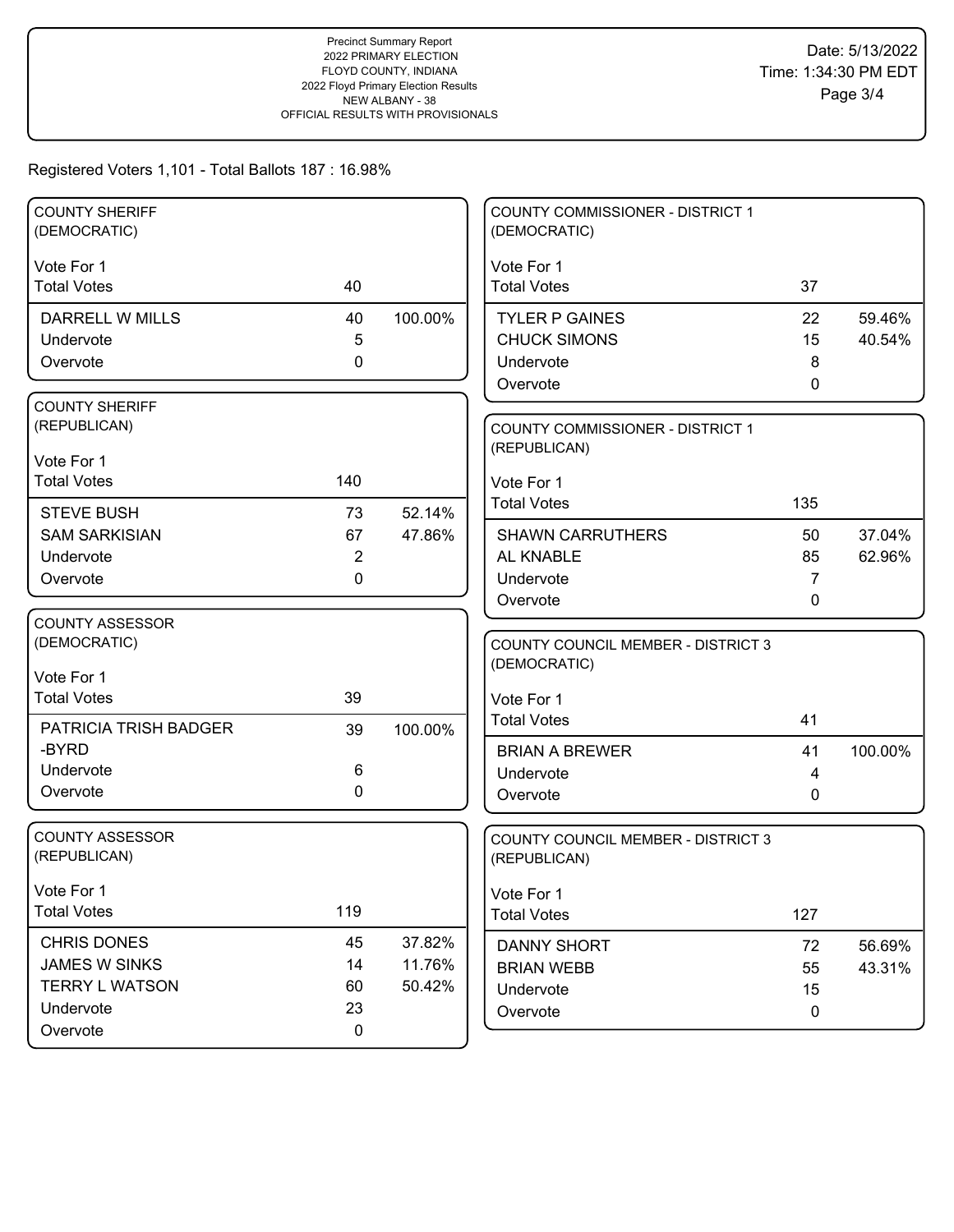| NEW ALBANY TWP. TRUSTEE<br>(DEMOCRATIC)      |           |         | REP STATE CONVENTION DELEGATE - FLOYD CO., AT LARGE<br>(REPUBLICAN) |             |        |
|----------------------------------------------|-----------|---------|---------------------------------------------------------------------|-------------|--------|
| Vote For 1<br><b>Total Votes</b>             | 41        |         | Vote For 10<br><b>Total Votes</b>                                   | 679         |        |
| <b>DAVID BREWER</b>                          | 41        | 100.00% | DALE M BAGSHAW                                                      | 55          | 8.10%  |
| Undervote                                    | 4         |         | <b>SHARON G BAGSHAW</b>                                             | 44          | 6.48%  |
| Overvote                                     | $\pmb{0}$ |         | <b>SHAWN CARRUTHERS</b>                                             | 77          | 11.34% |
|                                              |           |         | EDWARD D (ED) CLERE                                                 | 85          | 12.52% |
| NEW ALBANY TWP. TRUSTEE                      |           |         | <b>DOUG DRAKE</b>                                                   | 37          | 5.45%  |
| (REPUBLICAN)                                 |           |         | <b>LOIS HERTOG</b>                                                  | 43          | 6.33%  |
| Vote For 1                                   |           |         | <b>JAMES A KANNING</b>                                              | 50          | 7.36%  |
| <b>Total Votes</b>                           | 107       |         | <b>ANNIE KIRCHNER</b>                                               | 63          | 9.28%  |
|                                              |           |         | <b>MATT MILLIES</b>                                                 | 34          | 5.01%  |
| <b>D M BAGSHAW</b>                           | 107       | 100.00% | <b>LINDA K MOHNEY</b>                                               | 47          | 6.92%  |
| Undervote                                    | 35        |         | <b>CARL PEARCY</b>                                                  | 33          | 4.86%  |
| Overvote                                     | 0         |         | <b>ROY SCOTT</b>                                                    | 30          | 4.42%  |
|                                              |           |         | <b>ANDREW B TAKAMI</b>                                              | 38          | 5.60%  |
| NEW ALBANY TWP. BOARD MEMBER                 |           |         | <b>JOSH JT TURNER</b>                                               | 43          | 6.33%  |
| (DEMOCRATIC)                                 |           |         | Undervote                                                           | 741         |        |
| Vote For 3                                   |           |         | Overvote                                                            | $\mathbf 0$ |        |
| <b>Total Votes</b>                           | 109       |         |                                                                     |             |        |
|                                              |           |         |                                                                     |             |        |
| <b>STEVEN WILLIAM BONIFER</b>                | 32        | 29.36%  |                                                                     |             |        |
| <b>RICK COCHRAN</b>                          | 27        | 24.77%  |                                                                     |             |        |
| <b>MAX GOSMAN</b>                            | 24        | 22.02%  |                                                                     |             |        |
| <b>CEDDRIKA L PORTER</b>                     | 26        | 23.85%  |                                                                     |             |        |
| Undervote                                    | 26        |         |                                                                     |             |        |
| Overvote                                     | 0         |         |                                                                     |             |        |
| NEW ALBANY TWP. BOARD MEMBER<br>(REPUBLICAN) |           |         |                                                                     |             |        |
| Vote For 3                                   |           |         |                                                                     |             |        |
| <b>Total Votes</b>                           | 247       |         |                                                                     |             |        |
| ANN CARRUTHERS                               | 88        | 35.63%  |                                                                     |             |        |
| <b>BOB HORNUNG</b>                           | 91        | 36.84%  |                                                                     |             |        |
| <b>VICTORIA SANCHEZ</b>                      | 68        | 27.53%  |                                                                     |             |        |
| Undervote                                    | 179       |         |                                                                     |             |        |
| Overvote                                     | $\pmb{0}$ |         |                                                                     |             |        |
|                                              |           |         |                                                                     |             |        |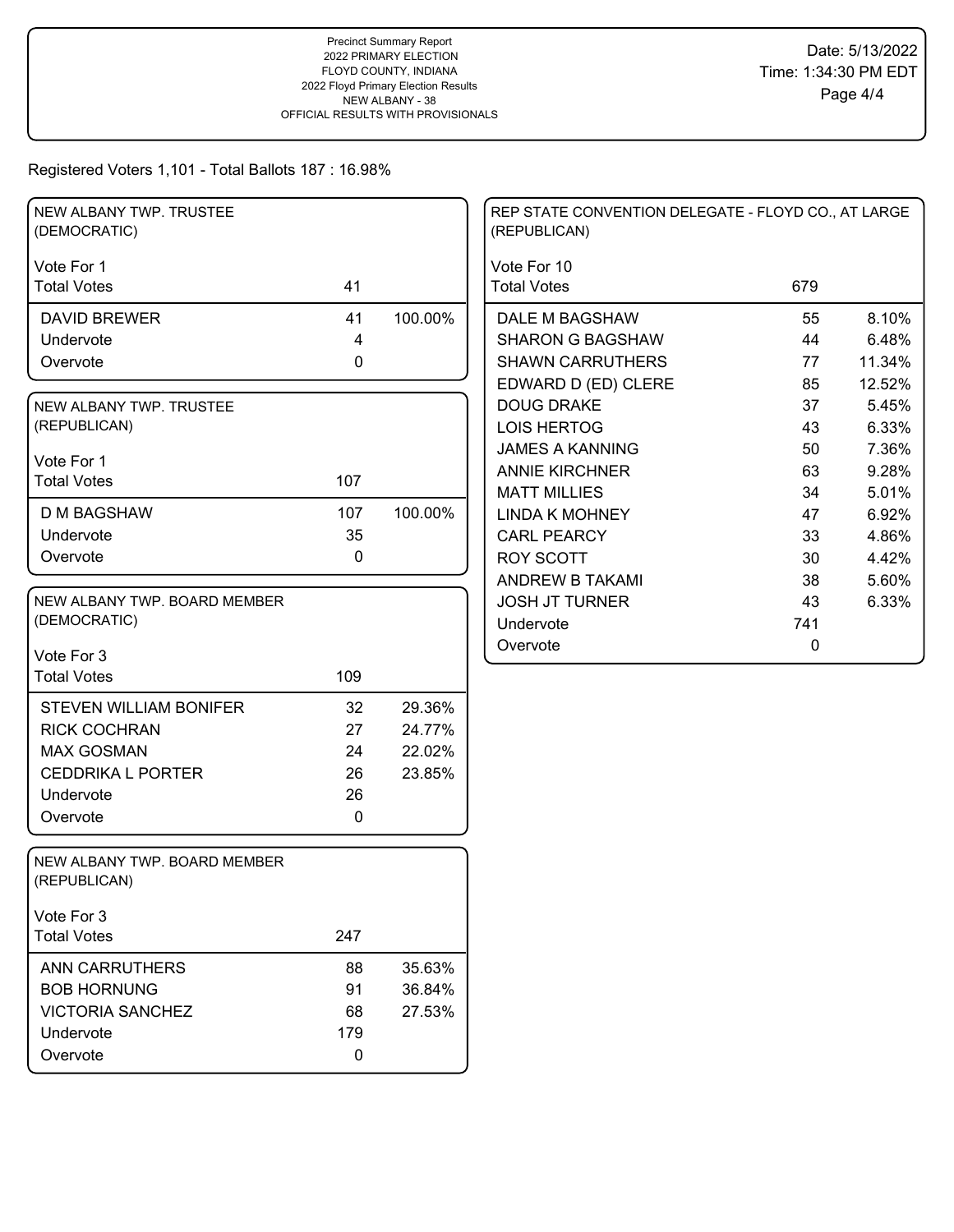| Party Distribution                          |     |         | UNITED STATES REPRESENTATIVE - 9TH DISTRICT<br>(REPUBLICAN) |             |         |
|---------------------------------------------|-----|---------|-------------------------------------------------------------|-------------|---------|
|                                             |     |         | Vote For 1                                                  |             |         |
| <b>Total Ballots</b>                        | 224 |         | <b>Total Votes</b>                                          | 172         |         |
| <b>DEMOCRATIC</b>                           | 45  | 20.09%  | <b>JIM BAKER</b>                                            | 14          | 8.14%   |
| <b>REPUBLICAN</b>                           | 179 | 79.91%  | <b>STU BARNES-ISRAEL</b>                                    | 21          | 12.21%  |
|                                             |     |         | J MICHAEL DAVISSON                                          | 4           | 2.33%   |
| UNITED STATES SENATOR                       |     |         | <b>DAN HEIWIG</b>                                           | 1           | 0.58%   |
| (DEMOCRATIC)                                |     |         | <b>ERIN HOUCHIN</b>                                         | 62          | 36.05%  |
| Vote For 1                                  |     |         | <b>D ERIC SCHANSBERG</b>                                    | 11          | 6.40%   |
| <b>Total Votes</b>                          | 38  |         | <b>MIKE SODREL</b>                                          | 54          | 31.40%  |
|                                             |     |         | <b>BILL J THOMAS</b>                                        | 1           | 0.58%   |
| THOMAS M MCDERMOTT JR                       | 38  | 100.00% | <b>BRIAN TIBBS</b>                                          | 4           | 2.33%   |
| Undervote                                   | 7   |         | Undervote                                                   | 6           |         |
| Overvote                                    | 0   |         | Overvote                                                    |             |         |
| <b>UNITED STATES SENATOR</b>                |     |         | <b>STATE SENATOR - DISTRICT 45</b>                          |             |         |
| (REPUBLICAN)                                |     |         | (DEMOCRATIC)                                                |             |         |
| Vote For 1                                  |     |         | Vote For 1                                                  |             |         |
| <b>Total Votes</b>                          | 138 |         | <b>Total Votes</b>                                          | 37          |         |
| <b>TODD YOUNG</b>                           | 138 | 100.00% | <b>NICK MARSHALL</b>                                        | 37          | 100.00% |
| Undervote                                   | 41  |         | Undervote                                                   | 8           |         |
| Overvote                                    | 0   |         | Overvote                                                    | 0           |         |
| UNITED STATES REPRESENTATIVE - 9TH DISTRICT |     |         | STATE SENATOR - DISTRICT 45                                 |             |         |
| (DEMOCRATIC)                                |     |         | (REPUBLICAN)                                                |             |         |
| Vote For 1                                  |     |         | Vote For 1                                                  |             |         |
| <b>Total Votes</b>                          | 42  |         | <b>Total Votes</b>                                          | 129         |         |
| <b>ISAK ASARE</b>                           | 15  | 35.71%  | <b>CHRIS GARTEN</b>                                         | 129         | 100.00% |
| <b>D LIAM DORRIS</b>                        | 10  | 23.81%  | Undervote                                                   | 50          |         |
| <b>MATTHEW FYFE</b>                         | 17  | 40.48%  | Overvote                                                    | $\mathbf 0$ |         |
| Undervote                                   | 3   |         |                                                             |             |         |
| Overvote                                    | 0   |         | STATE REPRESENTATIVE - DISTRICT 72<br>(DEMOCRATIC)          |             |         |
|                                             |     |         | Vote For 1                                                  |             |         |
|                                             |     |         | <b>Total Votes</b>                                          | 37          |         |
|                                             |     |         |                                                             |             |         |
|                                             |     |         | <b>KEIL L ROARK</b>                                         | 37          | 100.00% |
|                                             |     |         | Undervote                                                   | 8           |         |
|                                             |     |         | Overvote                                                    | 0           |         |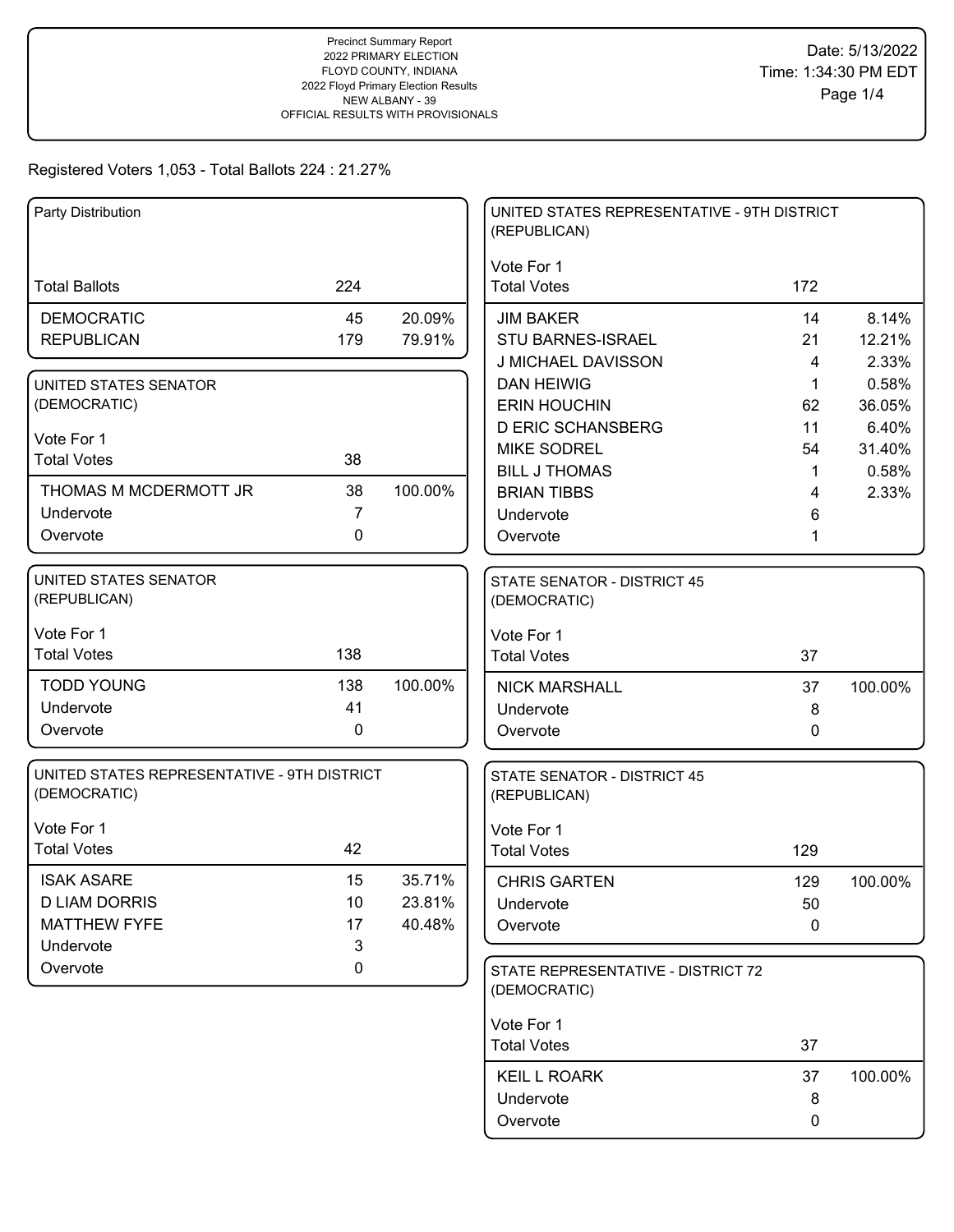| STATE REPRESENTATIVE - DISTRICT 72              |             |         | PROSECUTING ATTORNEY             |              |         |
|-------------------------------------------------|-------------|---------|----------------------------------|--------------|---------|
| (REPUBLICAN)                                    |             |         | (REPUBLICAN)                     |              |         |
| Vote For 1                                      |             |         | Vote For 1                       |              |         |
| <b>Total Votes</b>                              | 172         |         | <b>Total Votes</b>               | 151          |         |
|                                                 |             |         |                                  |              |         |
| EDWARD D (ED) CLERE                             | 81          | 47.09%  | <b>CHRIS LANE</b>                | 151          | 100.00% |
| <b>JACKIE BRIGHT GRUBBS</b>                     | 57          | 33.14%  | Undervote                        | 28           |         |
| THOMAS M (TOM) JONES                            | 34          | 19.77%  | Overvote                         | $\mathbf 0$  |         |
| Undervote                                       | 7           |         |                                  |              |         |
| Overvote                                        | 0           |         | <b>CIRCUIT COURT CLERK</b>       |              |         |
|                                                 |             |         | (DEMOCRATIC)                     |              |         |
| JUDGE OF THE CIRCUIT COURT - 52ND JUDICIAL CIR. |             |         |                                  |              |         |
| (DEMOCRATIC)                                    |             |         |                                  |              |         |
|                                                 |             |         | <b>Total Votes</b>               | $\mathbf 0$  |         |
| Vote For 1                                      |             |         | NO CANDIDATE FILED               |              |         |
| <b>Total Votes</b>                              | 41          |         | Undervote                        | $\mathbf 0$  |         |
| <b>DANA EBERLE-PEAY</b>                         | 41          | 100.00% | Overvote                         | 0            |         |
| Undervote                                       | 4           |         |                                  |              |         |
|                                                 | $\mathbf 0$ |         | <b>CIRCUIT COURT CLERK</b>       |              |         |
| Overvote                                        |             |         | (REPUBLICAN)                     |              |         |
|                                                 |             |         |                                  |              |         |
| JUDGE OF THE CIRCUIT COURT - 52ND JUDICIAL CIR. |             |         | Vote For 1                       |              |         |
| (REPUBLICAN)                                    |             |         | <b>Total Votes</b>               | 145          |         |
| Vote For 1                                      |             |         |                                  |              |         |
| <b>Total Votes</b>                              | 145         |         | <b>DANITA BURKS</b>              | 145          | 100.00% |
|                                                 |             |         | Undervote                        | 34           |         |
| <b>JUSTIN BROWN</b>                             | 145         | 100.00% | Overvote                         | $\mathbf{0}$ |         |
| Undervote                                       | 34          |         |                                  |              |         |
| Overvote                                        | 0           |         | <b>COUNTY AUDITOR</b>            |              |         |
|                                                 |             |         | (DEMOCRATIC)                     |              |         |
| PROSECUTING ATTORNEY                            |             |         |                                  |              |         |
| (DEMOCRATIC)                                    |             |         | <b>Total Votes</b>               | 0            |         |
|                                                 |             |         |                                  |              |         |
| <b>Total Votes</b>                              | $\pmb{0}$   |         | NO CANDIDATE FILED               |              |         |
|                                                 |             |         | Undervote                        | $\mathbf 0$  |         |
| NO CANDIDATE FILED                              |             |         | Overvote                         | $\mathbf 0$  |         |
| Undervote                                       | $\mathbf 0$ |         |                                  |              |         |
| Overvote                                        | 0           |         | <b>COUNTY AUDITOR</b>            |              |         |
|                                                 |             |         | (REPUBLICAN)                     |              |         |
|                                                 |             |         |                                  |              |         |
|                                                 |             |         | Vote For 1<br><b>Total Votes</b> | 143          |         |
|                                                 |             |         |                                  |              |         |
|                                                 |             |         | AMANDA M PAHMEIER                | 61           | 42.66%  |
|                                                 |             |         | <b>DIANA M TOPPING</b>           | 82           | 57.34%  |
|                                                 |             |         | Undervote                        | 36           |         |
|                                                 |             |         | Overvote                         | 0            |         |
|                                                 |             |         |                                  |              |         |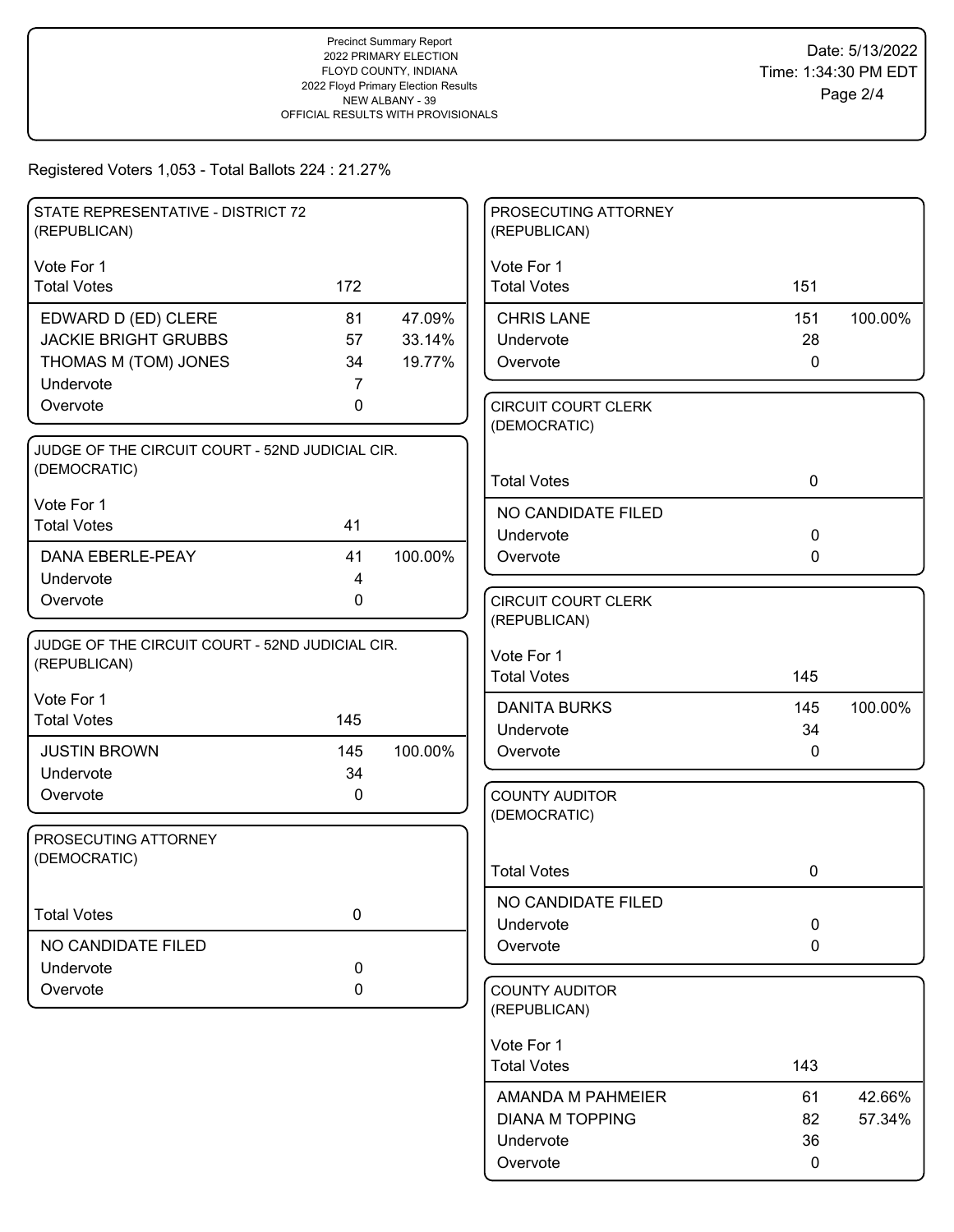| <b>COUNTY SHERIFF</b>  |                |         | COUNTY COMMISSIONER - DISTRICT 1          |              |         |
|------------------------|----------------|---------|-------------------------------------------|--------------|---------|
| (DEMOCRATIC)           |                |         | (DEMOCRATIC)                              |              |         |
| Vote For 1             |                |         | Vote For 1                                |              |         |
| <b>Total Votes</b>     | 38             |         | <b>Total Votes</b>                        | 40           |         |
| DARRELL W MILLS        | 38             | 100.00% | <b>TYLER P GAINES</b>                     | 21           | 52.50%  |
| Undervote              | $\overline{7}$ |         | <b>CHUCK SIMONS</b>                       | 19           | 47.50%  |
| Overvote               | $\mathbf 0$    |         | Undervote                                 | 5            |         |
|                        |                |         | Overvote                                  | $\mathbf{0}$ |         |
| <b>COUNTY SHERIFF</b>  |                |         |                                           |              |         |
| (REPUBLICAN)           |                |         | <b>COUNTY COMMISSIONER - DISTRICT 1</b>   |              |         |
| Vote For 1             |                |         | (REPUBLICAN)                              |              |         |
| <b>Total Votes</b>     | 174            |         | Vote For 1                                |              |         |
| <b>STEVE BUSH</b>      | 86             | 49.43%  | <b>Total Votes</b>                        | 172          |         |
| <b>SAM SARKISIAN</b>   | 88             | 50.57%  | <b>SHAWN CARRUTHERS</b>                   | 71           | 41.28%  |
| Undervote              | 5              |         | AL KNABLE                                 | 101          | 58.72%  |
| Overvote               | 0              |         | Undervote                                 | 7            |         |
|                        |                |         | Overvote                                  | 0            |         |
| <b>COUNTY ASSESSOR</b> |                |         |                                           |              |         |
| (DEMOCRATIC)           |                |         | <b>COUNTY COUNCIL MEMBER - DISTRICT 3</b> |              |         |
| Vote For 1             |                |         | (DEMOCRATIC)                              |              |         |
| <b>Total Votes</b>     | 35             |         | Vote For 1                                |              |         |
| PATRICIA TRISH BADGER  | 35             | 100.00% | <b>Total Votes</b>                        | 38           |         |
| -BYRD                  |                |         | <b>BRIAN A BREWER</b>                     | 38           | 100.00% |
| Undervote              | 10             |         | Undervote                                 | 7            |         |
| Overvote               | 0              |         | Overvote                                  | $\mathbf{0}$ |         |
|                        |                |         |                                           |              |         |
| <b>COUNTY ASSESSOR</b> |                |         | <b>COUNTY COUNCIL MEMBER - DISTRICT 3</b> |              |         |
| (REPUBLICAN)           |                |         | (REPUBLICAN)                              |              |         |
| Vote For 1             |                |         | Vote For 1                                |              |         |
| <b>Total Votes</b>     | 152            |         | <b>Total Votes</b>                        | 158          |         |
| CHRIS DONES            | 50             | 32.89%  | DANNY SHORT                               | 96           | 60.76%  |
| <b>JAMES W SINKS</b>   | 36             | 23.68%  | <b>BRIAN WEBB</b>                         | 62           | 39.24%  |
| <b>TERRY L WATSON</b>  | 66             | 43.42%  | Undervote                                 | 21           |         |
| Undervote              | 27             |         | Overvote                                  | 0            |         |
| Overvote               | $\pmb{0}$      |         |                                           |              |         |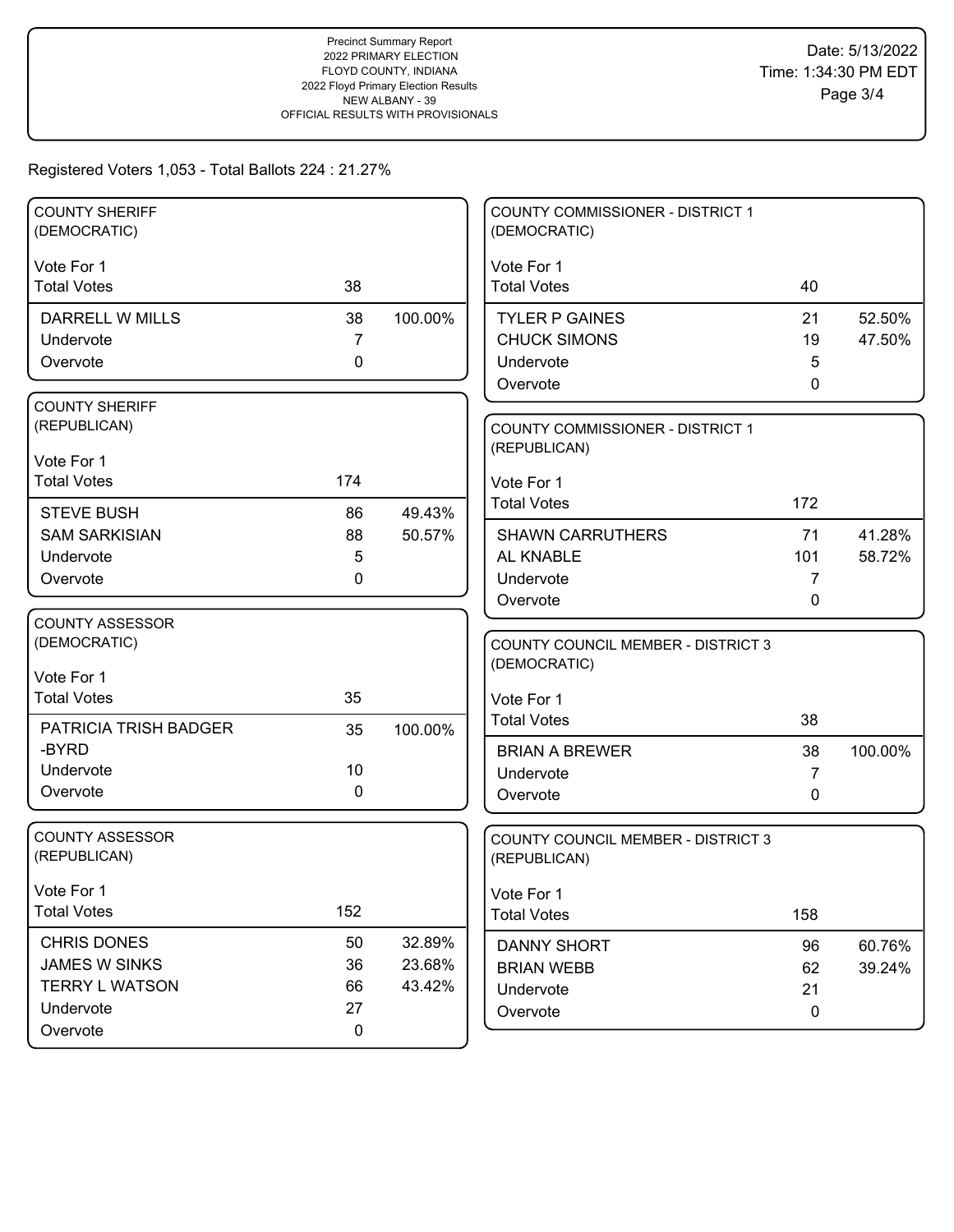| NEW ALBANY TWP. TRUSTEE<br>(DEMOCRATIC)      |             |         | REP STATE CONVENTION DELEGATE - FLOYD CO., AT LARGE<br>(REPUBLICAN) |           |        |
|----------------------------------------------|-------------|---------|---------------------------------------------------------------------|-----------|--------|
| Vote For 1                                   |             |         | Vote For 10                                                         |           |        |
| <b>Total Votes</b>                           | 35          |         | <b>Total Votes</b>                                                  | 825       |        |
| <b>DAVID BREWER</b>                          | 35          | 100.00% | DALE M BAGSHAW                                                      | 70        | 8.48%  |
| Undervote                                    | 10          |         | <b>SHARON G BAGSHAW</b>                                             | 54        | 6.55%  |
| Overvote                                     | $\mathbf 0$ |         | <b>SHAWN CARRUTHERS</b>                                             | 86        | 10.42% |
|                                              |             |         | EDWARD D (ED) CLERE                                                 | 109       | 13.21% |
| NEW ALBANY TWP. TRUSTEE                      |             |         | <b>DOUG DRAKE</b>                                                   | 39        | 4.73%  |
| (REPUBLICAN)                                 |             |         | <b>LOIS HERTOG</b>                                                  | 49        | 5.94%  |
| Vote For 1                                   |             |         | <b>JAMES A KANNING</b>                                              | 65        | 7.88%  |
| <b>Total Votes</b>                           | 136         |         | <b>ANNIE KIRCHNER</b>                                               | 56        | 6.79%  |
|                                              |             |         | <b>MATT MILLIES</b>                                                 | 40        | 4.85%  |
| <b>D M BAGSHAW</b>                           | 136         | 100.00% | <b>LINDA K MOHNEY</b>                                               | 34        | 4.12%  |
| Undervote                                    | 43          |         | <b>CARL PEARCY</b>                                                  | 61        | 7.39%  |
| Overvote                                     | 0           |         | <b>ROY SCOTT</b>                                                    | 36        | 4.36%  |
|                                              |             |         | ANDREW B TAKAMI                                                     | 53        | 6.42%  |
| NEW ALBANY TWP. BOARD MEMBER                 |             |         | <b>JOSH JT TURNER</b>                                               | 73        | 8.85%  |
| (DEMOCRATIC)                                 |             |         | Undervote                                                           | 965       |        |
| Vote For 3                                   |             |         | Overvote                                                            | $\pmb{0}$ |        |
| <b>Total Votes</b>                           | 97          |         |                                                                     |           |        |
|                                              |             |         |                                                                     |           |        |
| <b>STEVEN WILLIAM BONIFER</b>                | 23          | 23.71%  |                                                                     |           |        |
| <b>RICK COCHRAN</b>                          | 34          | 35.05%  |                                                                     |           |        |
| <b>MAX GOSMAN</b>                            | 20          | 20.62%  |                                                                     |           |        |
| <b>CEDDRIKA L PORTER</b>                     | 20          | 20.62%  |                                                                     |           |        |
| Undervote                                    | 38          |         |                                                                     |           |        |
| Overvote                                     | 0           |         |                                                                     |           |        |
| NEW ALBANY TWP. BOARD MEMBER<br>(REPUBLICAN) |             |         |                                                                     |           |        |
| Vote For 3                                   |             |         |                                                                     |           |        |
| <b>Total Votes</b>                           | 305         |         |                                                                     |           |        |
| <b>ANN CARRUTHERS</b>                        | 102         | 33.44%  |                                                                     |           |        |
| <b>BOB HORNUNG</b>                           | 117         | 38.36%  |                                                                     |           |        |
| <b>VICTORIA SANCHEZ</b>                      | 86          | 28.20%  |                                                                     |           |        |
| Undervote                                    | 232         |         |                                                                     |           |        |
| Overvote                                     | 0           |         |                                                                     |           |        |
|                                              |             |         |                                                                     |           |        |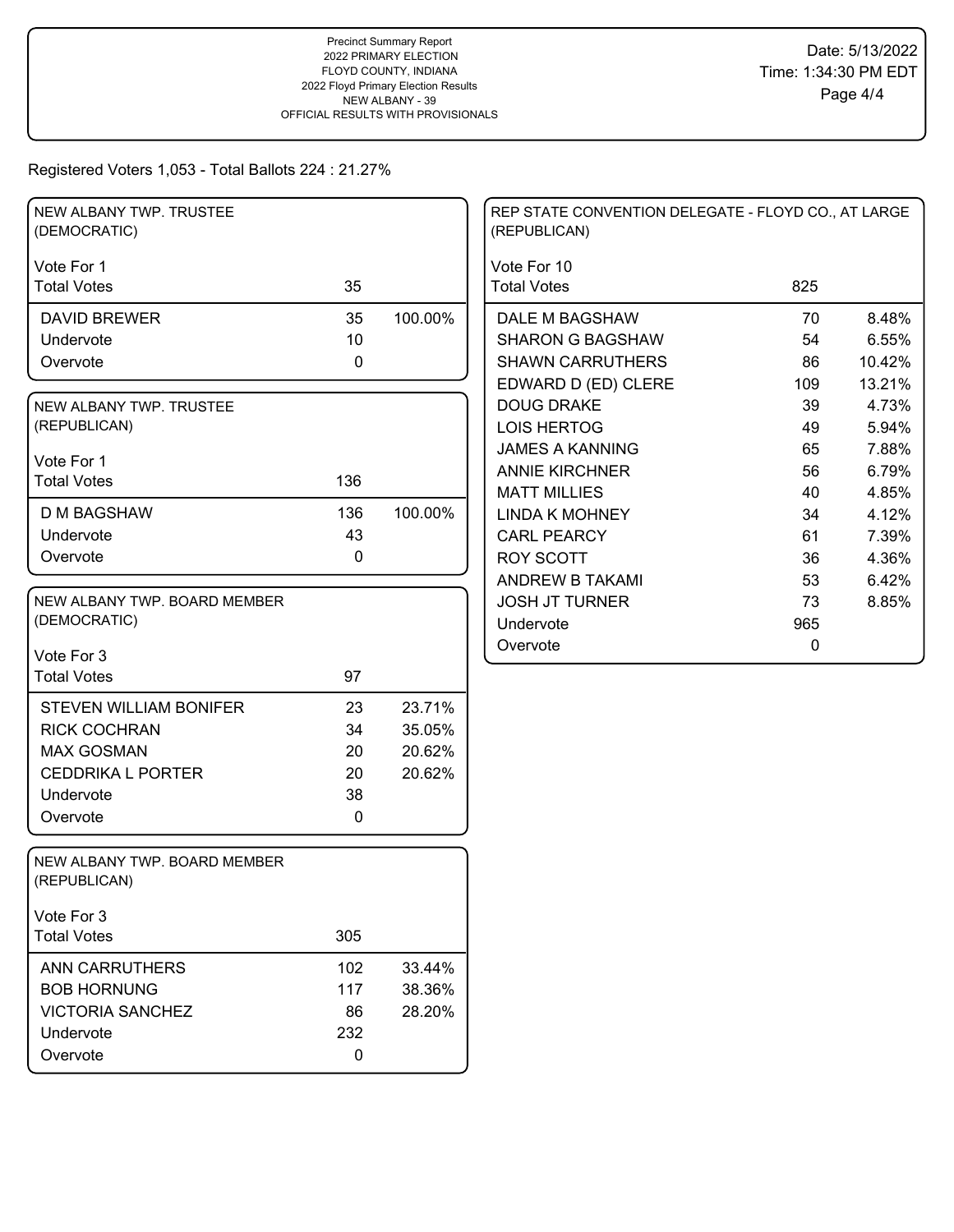| Party Distribution                          |             |         | UNITED STATES REPRESENTATIVE - 9TH DISTRICT<br>(REPUBLICAN) |                     |             |
|---------------------------------------------|-------------|---------|-------------------------------------------------------------|---------------------|-------------|
|                                             |             |         | Vote For 1                                                  |                     |             |
| <b>Total Ballots</b>                        | 181         |         | <b>Total Votes</b>                                          | 104                 |             |
| <b>DEMOCRATIC</b>                           | 72          | 39.78%  | <b>JIM BAKER</b>                                            | 5                   | 4.81%       |
| <b>REPUBLICAN</b>                           | 109         | 60.22%  | STU BARNES-ISRAEL                                           | 18                  | 17.31%      |
|                                             |             |         | J MICHAEL DAVISSON                                          | 1                   | 0.96%       |
| UNITED STATES SENATOR                       |             |         | <b>DAN HEIWIG</b>                                           | 0                   | 0%          |
| (DEMOCRATIC)                                |             |         | <b>ERIN HOUCHIN</b>                                         | 44                  | 42.31%      |
| Vote For 1                                  |             |         | <b>D ERIC SCHANSBERG</b>                                    | 11                  | 10.58%      |
| <b>Total Votes</b>                          | 67          |         | <b>MIKE SODREL</b>                                          | 23                  | 22.12%      |
| THOMAS M MCDERMOTT JR                       | 67          | 100.00% | <b>BILL J THOMAS</b><br><b>BRIAN TIBBS</b>                  | $\overline{2}$<br>0 | 1.92%<br>0% |
| Undervote                                   | 5           |         | Undervote                                                   | 5                   |             |
| Overvote                                    | 0           |         | Overvote                                                    | 0                   |             |
|                                             |             |         |                                                             |                     |             |
| UNITED STATES SENATOR                       |             |         | STATE SENATOR - DISTRICT 45                                 |                     |             |
| (REPUBLICAN)                                |             |         | (DEMOCRATIC)                                                |                     |             |
| Vote For 1                                  |             |         | Vote For 1                                                  |                     |             |
| <b>Total Votes</b>                          | 83          |         | <b>Total Votes</b>                                          | 68                  |             |
| <b>TODD YOUNG</b>                           | 83          | 100.00% | <b>NICK MARSHALL</b>                                        | 68                  | 100.00%     |
| Undervote                                   | 26          |         | Undervote                                                   | 4                   |             |
| Overvote                                    | 0           |         | Overvote                                                    | 0                   |             |
| UNITED STATES REPRESENTATIVE - 9TH DISTRICT |             |         | <b>STATE SENATOR - DISTRICT 45</b>                          |                     |             |
| (DEMOCRATIC)                                |             |         | (REPUBLICAN)                                                |                     |             |
| Vote For 1                                  |             |         | Vote For 1                                                  |                     |             |
| <b>Total Votes</b>                          | 65          |         | <b>Total Votes</b>                                          | 73                  |             |
| <b>ISAK ASARE</b>                           | 17          | 26.15%  | <b>CHRIS GARTEN</b>                                         | 73                  | 100.00%     |
| <b>D LIAM DORRIS</b>                        | 13          | 20.00%  | Undervote                                                   | 36                  |             |
| <b>MATTHEW FYFE</b>                         | 35          | 53.85%  | Overvote                                                    | 0                   |             |
| Undervote                                   | 7           |         |                                                             |                     |             |
| Overvote                                    | $\mathbf 0$ |         | STATE REPRESENTATIVE - DISTRICT 72                          |                     |             |
|                                             |             |         | (DEMOCRATIC)                                                |                     |             |
|                                             |             |         | Vote For 1                                                  |                     |             |
|                                             |             |         | <b>Total Votes</b>                                          | 65                  |             |
|                                             |             |         | <b>KEIL L ROARK</b>                                         | 65                  | 100.00%     |
|                                             |             |         | Undervote                                                   | 7                   |             |
|                                             |             |         | Overvote                                                    | 0                   |             |
|                                             |             |         |                                                             |                     |             |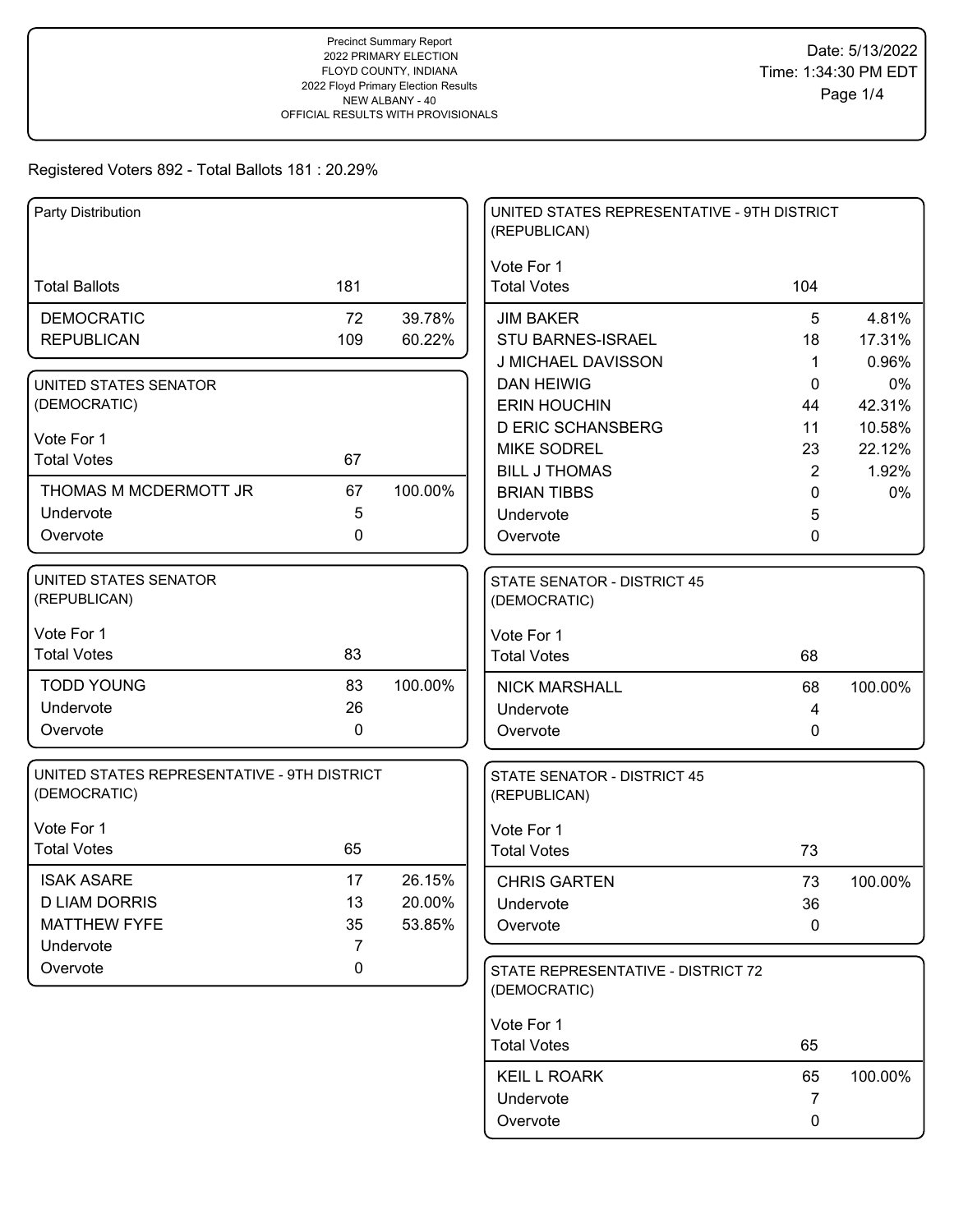| STATE REPRESENTATIVE - DISTRICT 72<br>(REPUBLICAN) |             |         | PROSECUTING ATTORNEY<br>(REPUBLICAN)       |              |         |
|----------------------------------------------------|-------------|---------|--------------------------------------------|--------------|---------|
| Vote For 1                                         |             |         | Vote For 1                                 |              |         |
| <b>Total Votes</b>                                 | 104         |         | <b>Total Votes</b>                         | 87           |         |
| EDWARD D (ED) CLERE                                | 56          | 53.85%  | <b>CHRIS LANE</b>                          | 87           | 100.00% |
| <b>JACKIE BRIGHT GRUBBS</b>                        | 34          | 32.69%  | Undervote                                  | 22           |         |
| THOMAS M (TOM) JONES                               | 14          | 13.46%  | Overvote                                   | $\mathbf 0$  |         |
| Undervote                                          | 5           |         |                                            |              |         |
| Overvote                                           | 0           |         | <b>CIRCUIT COURT CLERK</b><br>(DEMOCRATIC) |              |         |
| JUDGE OF THE CIRCUIT COURT - 52ND JUDICIAL CIR.    |             |         |                                            |              |         |
| (DEMOCRATIC)                                       |             |         | <b>Total Votes</b>                         | $\mathbf 0$  |         |
| Vote For 1                                         |             |         | NO CANDIDATE FILED                         |              |         |
| <b>Total Votes</b>                                 | 71          |         | Undervote                                  | $\mathbf 0$  |         |
| DANA EBERLE-PEAY                                   | 71          | 100.00% | Overvote                                   | $\mathbf{0}$ |         |
| Undervote                                          | 1           |         |                                            |              |         |
| Overvote                                           | 0           |         | <b>CIRCUIT COURT CLERK</b>                 |              |         |
|                                                    |             |         | (REPUBLICAN)                               |              |         |
| JUDGE OF THE CIRCUIT COURT - 52ND JUDICIAL CIR.    |             |         |                                            |              |         |
| (REPUBLICAN)                                       |             |         | Vote For 1<br><b>Total Votes</b>           | 88           |         |
| Vote For 1                                         |             |         |                                            |              |         |
| <b>Total Votes</b>                                 | 84          |         | <b>DANITA BURKS</b>                        | 88           | 100.00% |
|                                                    |             |         | Undervote                                  | 21           |         |
| <b>JUSTIN BROWN</b>                                | 84          | 100.00% | Overvote                                   | $\mathbf{0}$ |         |
| Undervote                                          | 25          |         |                                            |              |         |
| Overvote                                           | $\mathbf 0$ |         | <b>COUNTY AUDITOR</b>                      |              |         |
|                                                    |             |         | (DEMOCRATIC)                               |              |         |
| PROSECUTING ATTORNEY<br>(DEMOCRATIC)               |             |         |                                            |              |         |
|                                                    |             |         | <b>Total Votes</b>                         | 0            |         |
|                                                    |             |         | NO CANDIDATE FILED                         |              |         |
| <b>Total Votes</b>                                 | $\pmb{0}$   |         | Undervote                                  | $\mathbf 0$  |         |
| NO CANDIDATE FILED                                 |             |         | Overvote                                   | $\mathbf 0$  |         |
| Undervote                                          | 0           |         |                                            |              |         |
| Overvote                                           | 0           |         | <b>COUNTY AUDITOR</b><br>(REPUBLICAN)      |              |         |
|                                                    |             |         |                                            |              |         |
|                                                    |             |         | Vote For 1                                 |              |         |
|                                                    |             |         | <b>Total Votes</b>                         | 89           |         |
|                                                    |             |         | AMANDA M PAHMEIER                          | 30           | 33.71%  |
|                                                    |             |         | <b>DIANA M TOPPING</b>                     | 59           | 66.29%  |
|                                                    |             |         | Undervote                                  | 20           |         |
|                                                    |             |         | Overvote                                   | 0            |         |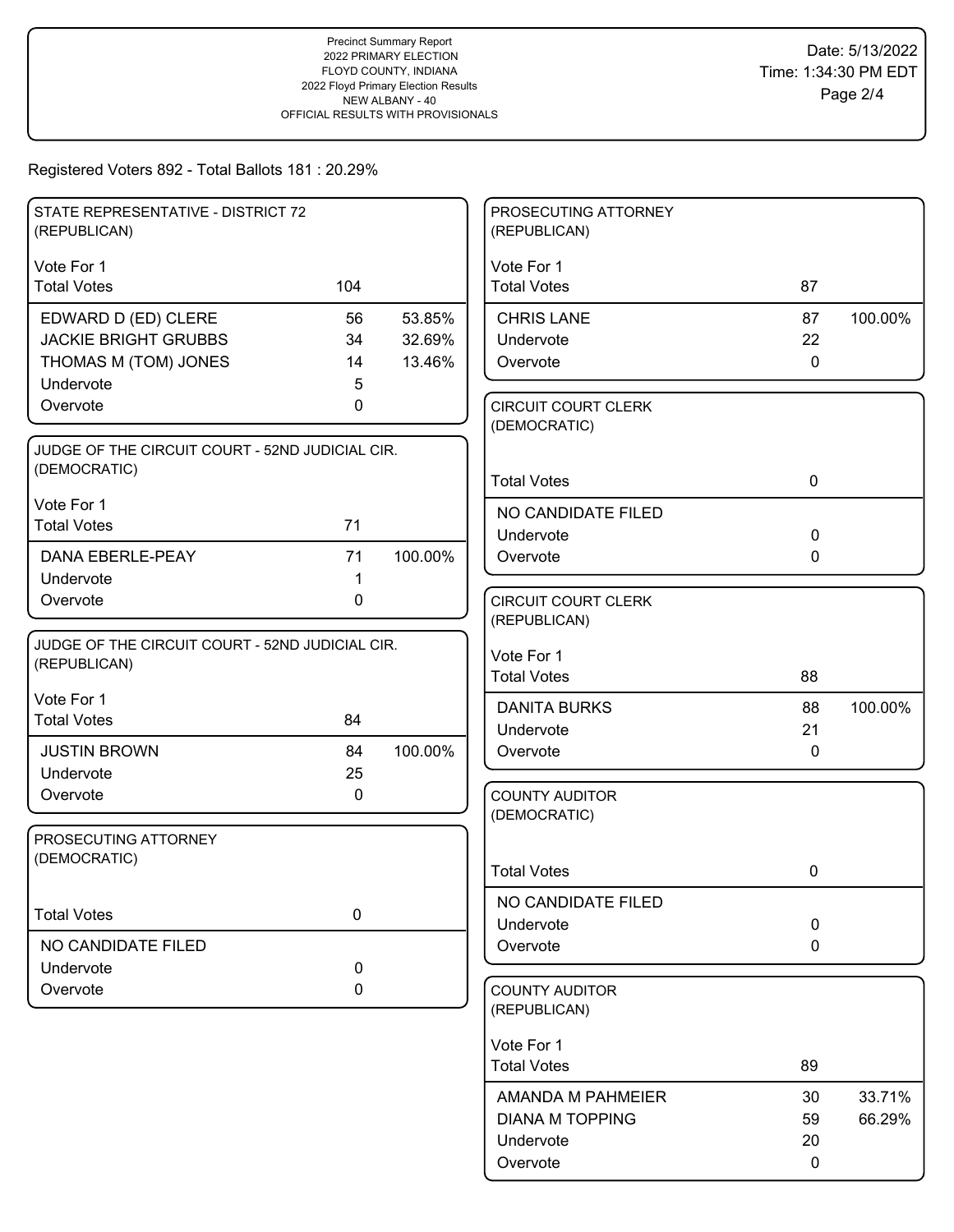### Registered Voters 892 - Total Ballots 181 : 20.29%

| <b>COUNTY SHERIFF</b><br>(DEMOCRATIC) |             |         | <b>COUNTY COMMISSIONER - DISTRICT 1</b><br>(DEMOCRATIC) |          |                  |
|---------------------------------------|-------------|---------|---------------------------------------------------------|----------|------------------|
| Vote For 1                            |             |         | Vote For 1                                              |          |                  |
| <b>Total Votes</b>                    | 67          |         | <b>Total Votes</b>                                      | 65       |                  |
| DARRELL W MILLS                       | 67          | 100.00% | <b>TYLER P GAINES</b>                                   | 34       | 52.31%           |
| Undervote                             | 5           |         | <b>CHUCK SIMONS</b>                                     | 31       | 47.69%           |
| Overvote                              | 0           |         | Undervote                                               | 7        |                  |
|                                       |             |         | Overvote                                                | 0        |                  |
| <b>COUNTY SHERIFF</b>                 |             |         |                                                         |          |                  |
| (REPUBLICAN)                          |             |         | COUNTY COMMISSIONER - DISTRICT 1                        |          |                  |
| Vote For 1                            |             |         | (REPUBLICAN)                                            |          |                  |
| <b>Total Votes</b>                    | 108         |         | Vote For 1                                              |          |                  |
| <b>STEVE BUSH</b>                     | 64          | 59.26%  | <b>Total Votes</b>                                      | 103      |                  |
| <b>SAM SARKISIAN</b>                  | 44          | 40.74%  | <b>SHAWN CARRUTHERS</b>                                 | 37       | 35.92%           |
| Undervote                             |             |         | AL KNABLE                                               | 66       | 64.08%           |
| Overvote                              | 0           |         | Undervote                                               | 6        |                  |
|                                       |             |         | Overvote                                                | 0        |                  |
| <b>COUNTY ASSESSOR</b>                |             |         |                                                         |          |                  |
| (DEMOCRATIC)                          |             |         | <b>COUNTY COUNCIL MEMBER - DISTRICT 3</b>               |          |                  |
| Vote For 1                            |             |         | (DEMOCRATIC)                                            |          |                  |
| <b>Total Votes</b>                    | 68          |         | Vote For 1                                              |          |                  |
| PATRICIA TRISH BADGER                 | 68          | 100.00% | <b>Total Votes</b>                                      | 70       |                  |
| -BYRD                                 |             |         | <b>BRIAN A BREWER</b>                                   | 70       | 100.00%          |
| Undervote                             | 4           |         | Undervote                                               | 2        |                  |
| Overvote                              | 0           |         | Overvote                                                | 0        |                  |
|                                       |             |         |                                                         |          |                  |
| <b>COUNTY ASSESSOR</b>                |             |         | <b>COUNTY COUNCIL MEMBER - DISTRICT 3</b>               |          |                  |
| (REPUBLICAN)                          |             |         | (REPUBLICAN)                                            |          |                  |
| Vote For 1                            |             |         | Vote For 1                                              |          |                  |
| <b>Total Votes</b>                    | 88          |         | <b>Total Votes</b>                                      | 91       |                  |
| <b>CHRIS DONES</b>                    | 20          | 22.73%  |                                                         |          |                  |
| JAMES W SINKS                         | 26          | 29.55%  | <b>DANNY SHORT</b><br><b>BRIAN WEBB</b>                 | 54<br>37 | 59.34%<br>40.66% |
| <b>TERRY L WATSON</b>                 | 42          | 47.73%  | Undervote                                               | 18       |                  |
| Undervote                             | 21          |         | Overvote                                                | 0        |                  |
| Overvote                              | $\mathbf 0$ |         |                                                         |          |                  |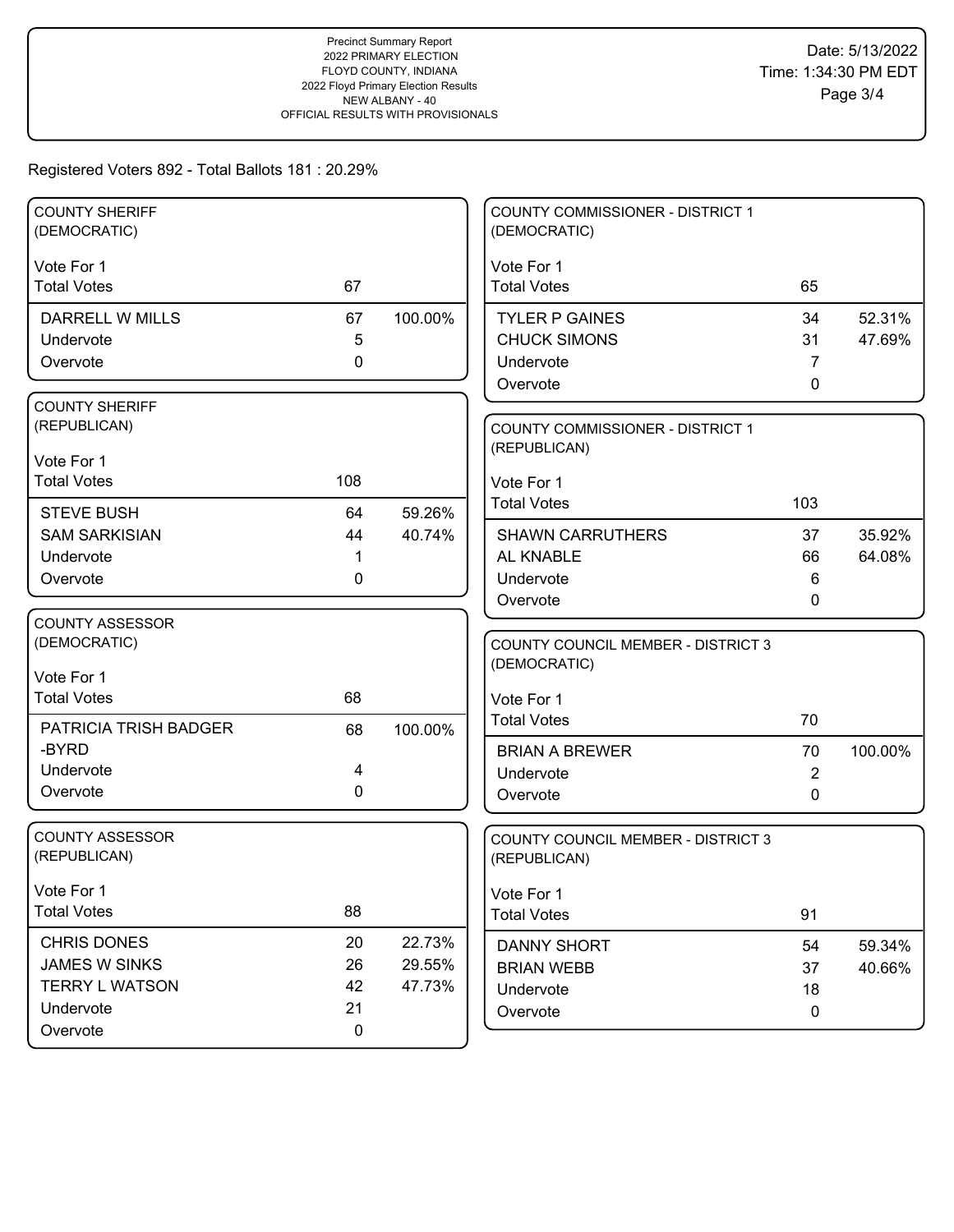# Registered Voters 892 - Total Ballots 181 : 20.29%

| NEW ALBANY TWP. TRUSTEE<br>(DEMOCRATIC)      |                |         | REP STATE CONVENTION DELEGATE - FLOYD CO., AT LARGE<br>(REPUBLICAN) |     |        |
|----------------------------------------------|----------------|---------|---------------------------------------------------------------------|-----|--------|
| Vote For 1                                   |                |         | Vote For 10                                                         |     |        |
| <b>Total Votes</b>                           | 70             |         | <b>Total Votes</b>                                                  | 499 |        |
| <b>DAVID BREWER</b>                          | 70             | 100.00% | DALE M BAGSHAW                                                      | 47  | 9.42%  |
| Undervote                                    | $\overline{2}$ |         | <b>SHARON G BAGSHAW</b>                                             | 32  | 6.41%  |
| Overvote                                     | $\mathbf 0$    |         | <b>SHAWN CARRUTHERS</b>                                             | 49  | 9.82%  |
|                                              |                |         | EDWARD D (ED) CLERE                                                 | 67  | 13.43% |
| NEW ALBANY TWP. TRUSTEE                      |                |         | <b>DOUG DRAKE</b>                                                   | 23  | 4.61%  |
| (REPUBLICAN)                                 |                |         | <b>LOIS HERTOG</b>                                                  | 28  | 5.61%  |
| Vote For 1                                   |                |         | <b>JAMES A KANNING</b>                                              | 38  | 7.62%  |
| <b>Total Votes</b>                           | 76             |         | <b>ANNIE KIRCHNER</b>                                               | 40  | 8.02%  |
|                                              |                |         | <b>MATT MILLIES</b>                                                 | 15  | 3.01%  |
| <b>D M BAGSHAW</b>                           | 76             | 100.00% | <b>LINDA K MOHNEY</b>                                               | 25  | 5.01%  |
| Undervote                                    | 33             |         | <b>CARL PEARCY</b>                                                  | 34  | 6.81%  |
| Overvote                                     | $\mathbf 0$    |         | <b>ROY SCOTT</b>                                                    | 18  | 3.61%  |
|                                              |                |         | <b>ANDREW B TAKAMI</b>                                              | 22  | 4.41%  |
| NEW ALBANY TWP. BOARD MEMBER                 |                |         | <b>JOSH JT TURNER</b>                                               | 61  | 12.22% |
| (DEMOCRATIC)                                 |                |         | Undervote                                                           | 591 |        |
| Vote For 3                                   |                |         | Overvote                                                            | 0   |        |
| <b>Total Votes</b>                           | 186            |         |                                                                     |     |        |
| <b>STEVEN WILLIAM BONIFER</b>                | 59             | 31.72%  |                                                                     |     |        |
| <b>RICK COCHRAN</b>                          | 55             | 29.57%  |                                                                     |     |        |
| <b>MAX GOSMAN</b>                            | 33             | 17.74%  |                                                                     |     |        |
| <b>CEDDRIKA L PORTER</b>                     | 39             | 20.97%  |                                                                     |     |        |
| Undervote                                    | 30             |         |                                                                     |     |        |
| Overvote                                     | 0              |         |                                                                     |     |        |
|                                              |                |         |                                                                     |     |        |
| NEW ALBANY TWP. BOARD MEMBER<br>(REPUBLICAN) |                |         |                                                                     |     |        |
| Vote For 3                                   |                |         |                                                                     |     |        |
| <b>Total Votes</b>                           | 175            |         |                                                                     |     |        |
| ANN CARRUTHERS                               | 64             | 36.57%  |                                                                     |     |        |
| <b>BOB HORNUNG</b>                           | 63             | 36.00%  |                                                                     |     |        |
| <b>VICTORIA SANCHEZ</b>                      | 48             | 27.43%  |                                                                     |     |        |
| Undervote                                    | 152            |         |                                                                     |     |        |
| Overvote                                     | $\mathbf 0$    |         |                                                                     |     |        |
|                                              |                |         |                                                                     |     |        |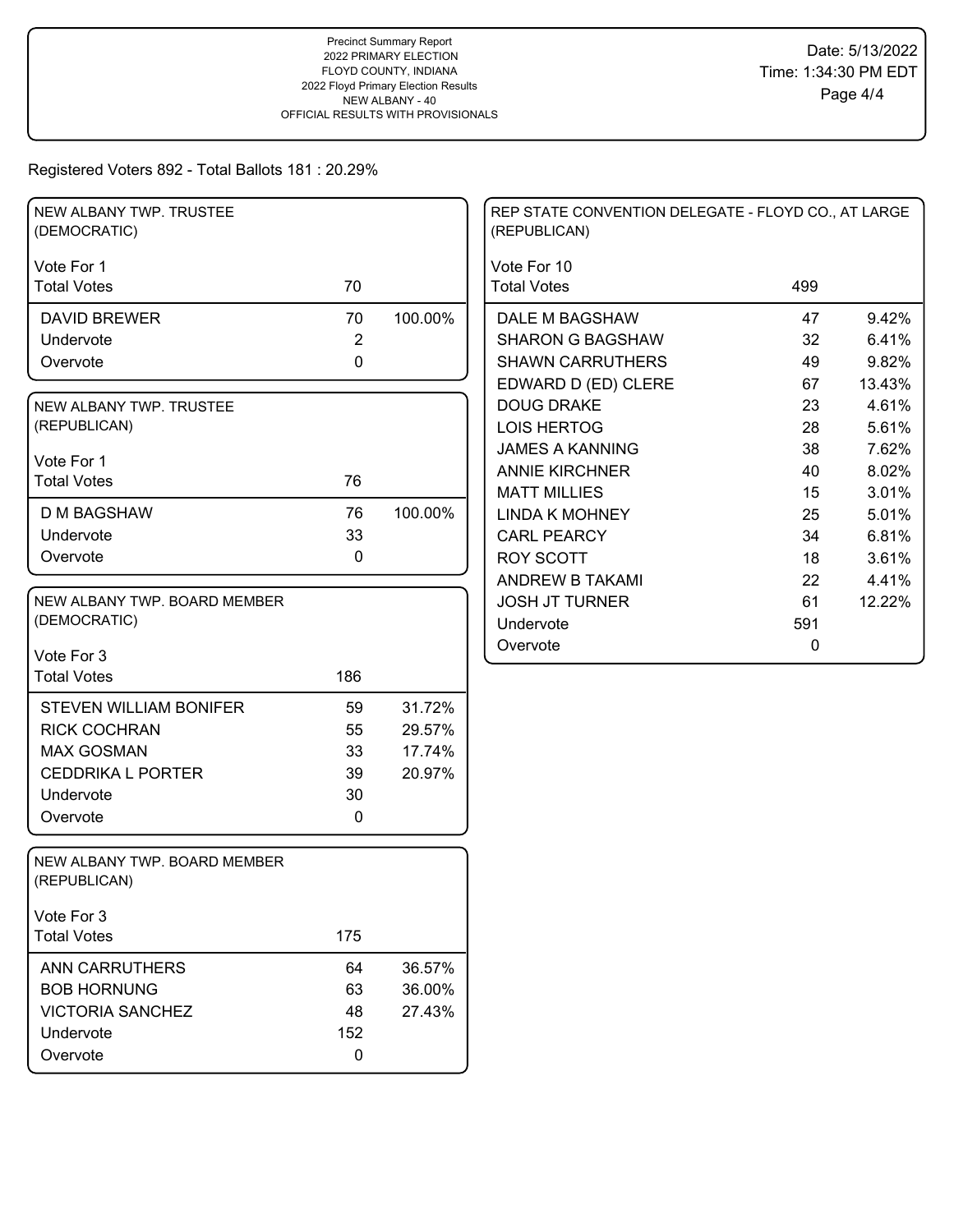| Party Distribution                                          |             |         | UNITED STATES REPRESENTATIVE - 9TH DISTRICT<br>(REPUBLICAN) |                 |              |
|-------------------------------------------------------------|-------------|---------|-------------------------------------------------------------|-----------------|--------------|
| <b>Total Ballots</b>                                        | 171         |         | Vote For 1<br><b>Total Votes</b>                            | 104             |              |
| <b>DEMOCRATIC</b>                                           | 62          | 36.26%  | <b>JIM BAKER</b>                                            | 12 <sup>2</sup> | 11.54%       |
| <b>REPUBLICAN</b>                                           | 109         | 63.74%  | STU BARNES-ISRAEL                                           | 8               | 7.69%        |
|                                                             |             |         | <b>J MICHAEL DAVISSON</b>                                   | $\overline{2}$  | 1.92%        |
| UNITED STATES SENATOR<br>(DEMOCRATIC)                       |             |         | <b>DAN HEIWIG</b><br><b>ERIN HOUCHIN</b>                    | 0<br>35         | 0%<br>33.65% |
|                                                             |             |         | <b>D ERIC SCHANSBERG</b>                                    | $\overline{7}$  | 6.73%        |
| Vote For 1                                                  |             |         | <b>MIKE SODREL</b>                                          | 37              | 35.58%       |
| <b>Total Votes</b>                                          | 46          |         | <b>BILL J THOMAS</b>                                        | $\overline{2}$  | 1.92%        |
| THOMAS M MCDERMOTT JR                                       | 46          | 100.00% | <b>BRIAN TIBBS</b>                                          | 1               | 0.96%        |
| Undervote                                                   | 16          |         | Undervote                                                   | 5               |              |
| Overvote                                                    | $\mathbf 0$ |         | Overvote                                                    | 0               |              |
| UNITED STATES SENATOR<br>(REPUBLICAN)                       |             |         | STATE SENATOR - DISTRICT 47<br>(DEMOCRATIC)                 |                 |              |
| Vote For 1                                                  |             |         |                                                             |                 |              |
| <b>Total Votes</b>                                          | 86          |         | <b>Total Votes</b>                                          | $\mathbf 0$     |              |
| <b>TODD YOUNG</b>                                           | 86          | 100.00% | NO CANDIDATE FILED                                          |                 |              |
| Undervote                                                   | 23          |         | Undervote                                                   | 0               |              |
| Overvote                                                    | 0           |         | Overvote                                                    | 0               |              |
| UNITED STATES REPRESENTATIVE - 9TH DISTRICT<br>(DEMOCRATIC) |             |         | STATE SENATOR - DISTRICT 47<br>(REPUBLICAN)                 |                 |              |
| Vote For 1                                                  |             |         | Vote For 1                                                  |                 |              |
| <b>Total Votes</b>                                          | 52          |         | <b>Total Votes</b>                                          | 96              |              |
| <b>ISAK ASARE</b>                                           | 12          | 23.08%  | <b>KEVIN BOEHNLEIN</b>                                      | 51              | 53.12%       |
| <b>D LIAM DORRIS</b>                                        | 12          | 23.08%  | <b>GARY BYRNE</b>                                           | 45              | 46.88%       |
| <b>MATTHEW FYFE</b>                                         | 28          | 53.85%  | Undervote                                                   | 13              |              |
| Undervote                                                   | 10          |         | Overvote                                                    | 0               |              |
| Overvote                                                    | 0           |         |                                                             |                 |              |
|                                                             |             |         | STATE REPRESENTATIVE - DISTRICT 72<br>(DEMOCRATIC)          |                 |              |
|                                                             |             |         | Vote For 1                                                  |                 |              |
|                                                             |             |         | <b>Total Votes</b>                                          | 54              |              |
|                                                             |             |         | <b>KEIL L ROARK</b>                                         | 54              | 100.00%      |
|                                                             |             |         | Undervote                                                   | 8               |              |
|                                                             |             |         | Overvote                                                    | 0               |              |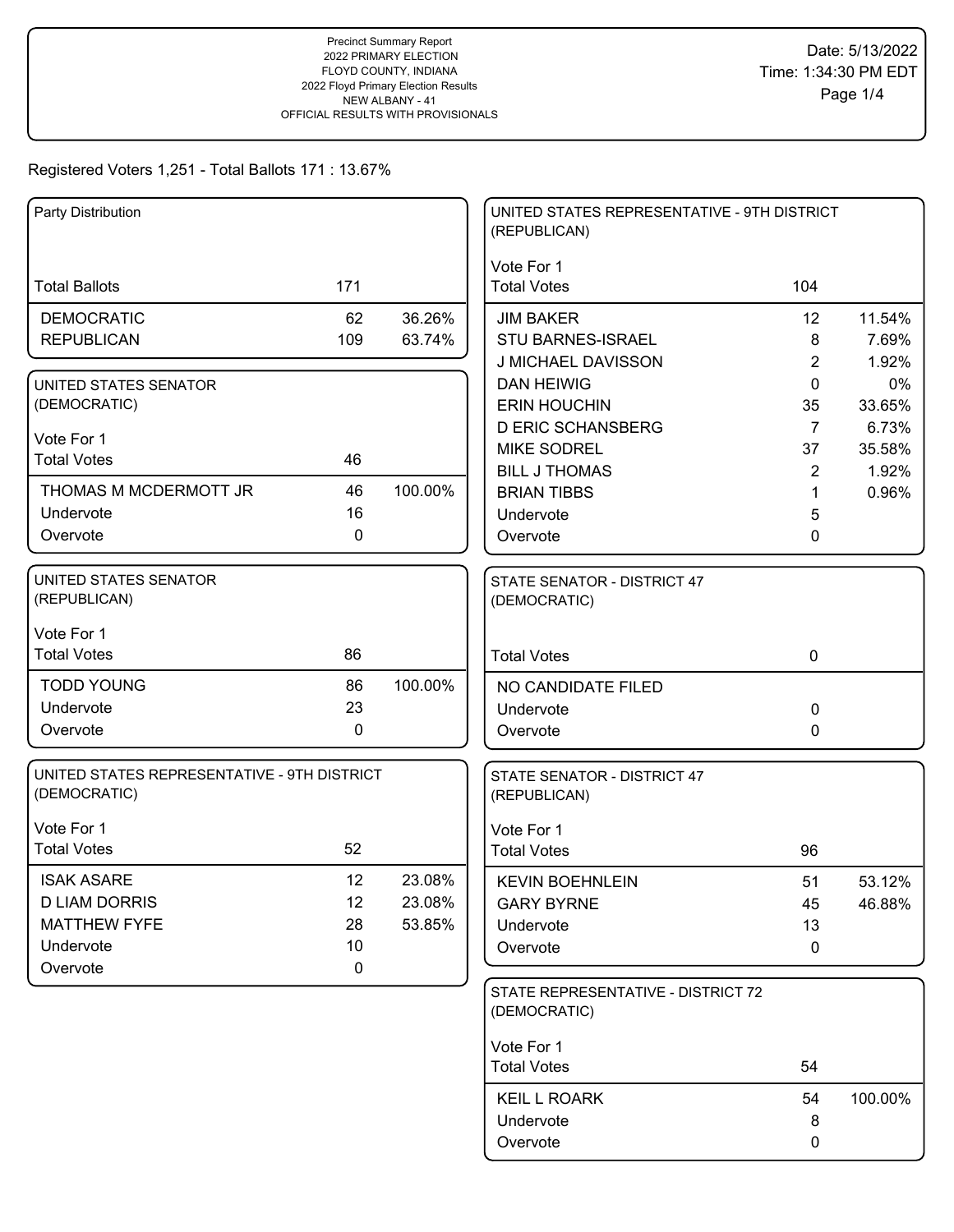| STATE REPRESENTATIVE - DISTRICT 72<br>(REPUBLICAN) |     |         | PROSECUTING ATTORNEY<br>(REPUBLICAN)       |              |         |
|----------------------------------------------------|-----|---------|--------------------------------------------|--------------|---------|
| Vote For 1                                         |     |         | Vote For 1                                 |              |         |
| <b>Total Votes</b>                                 | 103 |         | <b>Total Votes</b>                         | 95           |         |
| EDWARD D (ED) CLERE                                | 57  | 55.34%  | <b>CHRIS LANE</b>                          | 95           | 100.00% |
| <b>JACKIE BRIGHT GRUBBS</b>                        | 34  | 33.01%  | Undervote                                  | 14           |         |
| THOMAS M (TOM) JONES                               | 12  | 11.65%  | Overvote                                   | $\mathbf{0}$ |         |
| Undervote                                          | 6   |         |                                            |              |         |
| Overvote                                           | 0   |         | <b>CIRCUIT COURT CLERK</b><br>(DEMOCRATIC) |              |         |
| JUDGE OF THE CIRCUIT COURT - 52ND JUDICIAL CIR.    |     |         |                                            |              |         |
| (DEMOCRATIC)                                       |     |         | <b>Total Votes</b>                         | $\mathbf 0$  |         |
| Vote For 1                                         |     |         | NO CANDIDATE FILED                         |              |         |
| <b>Total Votes</b>                                 | 56  |         | Undervote                                  | $\mathbf 0$  |         |
| <b>DANA EBERLE-PEAY</b>                            | 56  | 100.00% | Overvote                                   | $\mathbf 0$  |         |
| Undervote                                          | 6   |         |                                            |              |         |
| Overvote                                           | 0   |         | <b>CIRCUIT COURT CLERK</b>                 |              |         |
|                                                    |     |         | (REPUBLICAN)                               |              |         |
| JUDGE OF THE CIRCUIT COURT - 52ND JUDICIAL CIR.    |     |         | Vote For 1                                 |              |         |
| (REPUBLICAN)                                       |     |         | <b>Total Votes</b>                         | 95           |         |
| Vote For 1                                         |     |         | <b>DANITA BURKS</b>                        | 95           | 100.00% |
| <b>Total Votes</b>                                 | 96  |         | Undervote                                  | 14           |         |
| <b>JUSTIN BROWN</b>                                | 96  | 100.00% | Overvote                                   | $\Omega$     |         |
| Undervote                                          | 13  |         |                                            |              |         |
| Overvote                                           | 0   |         | <b>COUNTY AUDITOR</b>                      |              |         |
|                                                    |     |         | (DEMOCRATIC)                               |              |         |
| PROSECUTING ATTORNEY<br>(DEMOCRATIC)               |     |         |                                            |              |         |
|                                                    |     |         | <b>Total Votes</b>                         | 0            |         |
|                                                    |     |         | NO CANDIDATE FILED                         |              |         |
| <b>Total Votes</b>                                 | 0   |         | Undervote                                  | $\pmb{0}$    |         |
| NO CANDIDATE FILED                                 |     |         | Overvote                                   | $\mathbf 0$  |         |
| Undervote                                          | 0   |         |                                            |              |         |
| Overvote                                           | 0   |         | <b>COUNTY AUDITOR</b><br>(REPUBLICAN)      |              |         |
|                                                    |     |         | Vote For 1                                 |              |         |
|                                                    |     |         | <b>Total Votes</b>                         | 84           |         |
|                                                    |     |         | AMANDA M PAHMEIER                          | 35           | 41.67%  |
|                                                    |     |         | <b>DIANA M TOPPING</b>                     | 49           | 58.33%  |
|                                                    |     |         | Undervote                                  | 25           |         |
|                                                    |     |         | Overvote                                   | $\mathbf 0$  |         |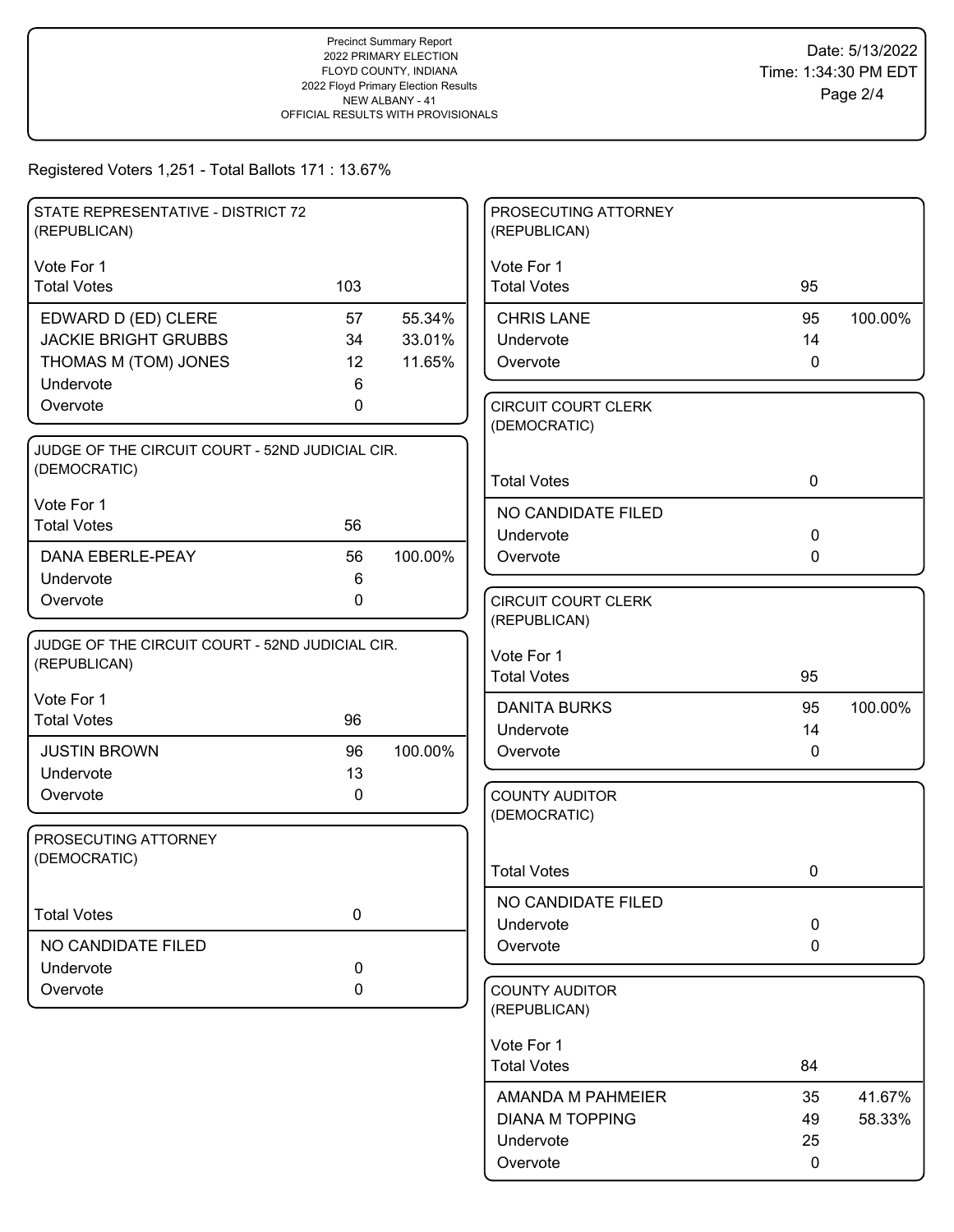| <b>COUNTY SHERIFF</b><br>(DEMOCRATIC) |              |         | COUNTY COMMISSIONER - DISTRICT 1<br>(DEMOCRATIC) |     |         |
|---------------------------------------|--------------|---------|--------------------------------------------------|-----|---------|
| Vote For 1                            |              |         | Vote For 1                                       |     |         |
| <b>Total Votes</b>                    | 59           |         | <b>Total Votes</b>                               | 51  |         |
| <b>DARRELL W MILLS</b>                | 59           | 100.00% | <b>TYLER P GAINES</b>                            | 29  | 56.86%  |
| Undervote                             | $\mathbf{3}$ |         | <b>CHUCK SIMONS</b>                              | 22  | 43.14%  |
| Overvote                              | 0            |         | Undervote                                        | 11  |         |
|                                       |              |         | Overvote                                         | 0   |         |
| <b>COUNTY SHERIFF</b>                 |              |         |                                                  |     |         |
| (REPUBLICAN)                          |              |         | <b>COUNTY COMMISSIONER - DISTRICT 1</b>          |     |         |
| Vote For 1                            |              |         | (REPUBLICAN)                                     |     |         |
| <b>Total Votes</b>                    | 105          |         | Vote For 1                                       |     |         |
| <b>STEVE BUSH</b>                     | 66           | 62.86%  | <b>Total Votes</b>                               | 105 |         |
| <b>SAM SARKISIAN</b>                  | 39           | 37.14%  | <b>SHAWN CARRUTHERS</b>                          | 39  | 37.14%  |
| Undervote                             | 4            |         | AL KNABLE                                        | 66  | 62.86%  |
| Overvote                              | 0            |         | Undervote                                        | 4   |         |
|                                       |              |         | Overvote                                         | 0   |         |
| <b>COUNTY ASSESSOR</b>                |              |         |                                                  |     |         |
| (DEMOCRATIC)                          |              |         | <b>COUNTY COUNCIL MEMBER - DISTRICT 2</b>        |     |         |
| Vote For 1                            |              |         | (DEMOCRATIC)                                     |     |         |
| <b>Total Votes</b>                    | 50           |         | Vote For 1                                       |     |         |
| PATRICIA TRISH BADGER                 | 50           | 100.00% | <b>Total Votes</b>                               | 49  |         |
| -BYRD                                 |              |         | <b>DANIEL HARRIS</b>                             | 49  | 100.00% |
| Undervote                             | 12           |         | Undervote                                        | 13  |         |
| Overvote                              | 0            |         | Overvote                                         | 0   |         |
|                                       |              |         |                                                  |     |         |
| <b>COUNTY ASSESSOR</b>                |              |         | <b>COUNTY COUNCIL MEMBER - DISTRICT 2</b>        |     |         |
| (REPUBLICAN)                          |              |         | (REPUBLICAN)                                     |     |         |
| Vote For 1                            |              |         | Vote For 1                                       |     |         |
| <b>Total Votes</b>                    | 87           |         | <b>Total Votes</b>                               | 100 |         |
| CHRIS DONES                           | 36           | 41.38%  | <b>JIM FREIBERGER</b>                            | 56  | 56.00%  |
| <b>JAMES W SINKS</b>                  | 22           | 25.29%  | <b>ADAM ROBERTS</b>                              | 44  | 44.00%  |
| <b>TERRY L WATSON</b>                 | 29           | 33.33%  | Undervote                                        | 9   |         |
| Undervote                             | 22           |         | Overvote                                         | 0   |         |
| Overvote                              | $\mathbf 0$  |         |                                                  |     |         |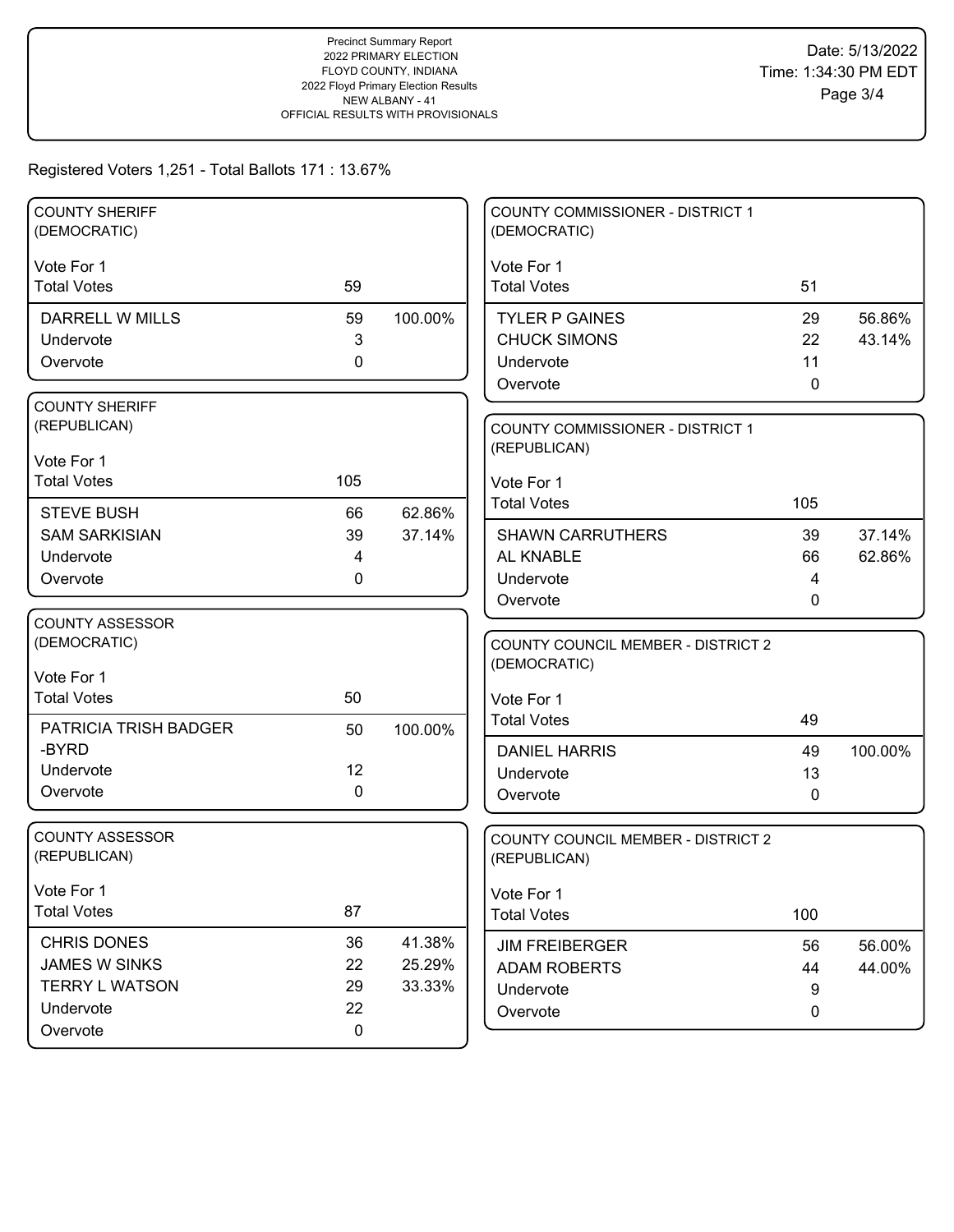| NEW ALBANY TWP. TRUSTEE<br>(DEMOCRATIC)      |           |         | REP STATE CONVENTION DELEGATE - FLOYD CO., AT LARGE<br>(REPUBLICAN) |          |                |
|----------------------------------------------|-----------|---------|---------------------------------------------------------------------|----------|----------------|
| Vote For 1<br><b>Total Votes</b>             | 49        |         | Vote For 10<br><b>Total Votes</b>                                   | 539      |                |
|                                              |           |         |                                                                     |          |                |
| <b>DAVID BREWER</b><br>Undervote             | 49<br>13  | 100.00% | DALE M BAGSHAW<br><b>SHARON G BAGSHAW</b>                           | 49<br>37 | 9.09%<br>6.86% |
| Overvote                                     | 0         |         | <b>SHAWN CARRUTHERS</b>                                             | 51       | 9.46%          |
|                                              |           |         | EDWARD D (ED) CLERE                                                 | 65       | 12.06%         |
| NEW ALBANY TWP. TRUSTEE                      |           |         | <b>DOUG DRAKE</b>                                                   | 33       | 6.12%          |
| (REPUBLICAN)                                 |           |         | <b>LOIS HERTOG</b>                                                  | 33       | 6.12%          |
|                                              |           |         | <b>JAMES A KANNING</b>                                              | 37       | 6.86%          |
| Vote For 1                                   |           |         | <b>ANNIE KIRCHNER</b>                                               | 50       | 9.28%          |
| <b>Total Votes</b>                           | 90        |         | <b>MATT MILLIES</b>                                                 | 29       | 5.38%          |
| <b>D M BAGSHAW</b>                           | 90        | 100.00% | <b>LINDA K MOHNEY</b>                                               | 30       | 5.57%          |
| Undervote                                    | 19        |         | <b>CARL PEARCY</b>                                                  | 37       | 6.86%          |
| Overvote                                     | 0         |         | <b>ROY SCOTT</b>                                                    | 27       | 5.01%          |
|                                              |           |         | ANDREW B TAKAMI                                                     | 20       | 3.71%          |
| NEW ALBANY TWP. BOARD MEMBER                 |           |         | <b>JOSH JT TURNER</b>                                               | 41       | 7.61%          |
| (DEMOCRATIC)                                 |           |         | Undervote                                                           | 551      |                |
|                                              |           |         | Overvote                                                            | 0        |                |
| Vote For 3                                   |           |         |                                                                     |          |                |
| <b>Total Votes</b>                           | 125       |         |                                                                     |          |                |
| <b>STEVEN WILLIAM BONIFER</b>                | 39        | 31.20%  |                                                                     |          |                |
| <b>RICK COCHRAN</b>                          | 39        | 31.20%  |                                                                     |          |                |
| <b>MAX GOSMAN</b>                            | 21        | 16.80%  |                                                                     |          |                |
| <b>CEDDRIKA L PORTER</b>                     | 26        | 20.80%  |                                                                     |          |                |
| Undervote                                    | 61        |         |                                                                     |          |                |
| Overvote                                     | 0         |         |                                                                     |          |                |
|                                              |           |         |                                                                     |          |                |
| NEW ALBANY TWP. BOARD MEMBER<br>(REPUBLICAN) |           |         |                                                                     |          |                |
| Vote For 3                                   |           |         |                                                                     |          |                |
| <b>Total Votes</b>                           | 167       |         |                                                                     |          |                |
| <b>ANN CARRUTHERS</b>                        | 63        | 37.72%  |                                                                     |          |                |
| <b>BOB HORNUNG</b>                           | 60        | 35.93%  |                                                                     |          |                |
| <b>VICTORIA SANCHEZ</b>                      | 44        | 26.35%  |                                                                     |          |                |
| Undervote                                    | 160       |         |                                                                     |          |                |
| Overvote                                     | $\pmb{0}$ |         |                                                                     |          |                |
|                                              |           |         |                                                                     |          |                |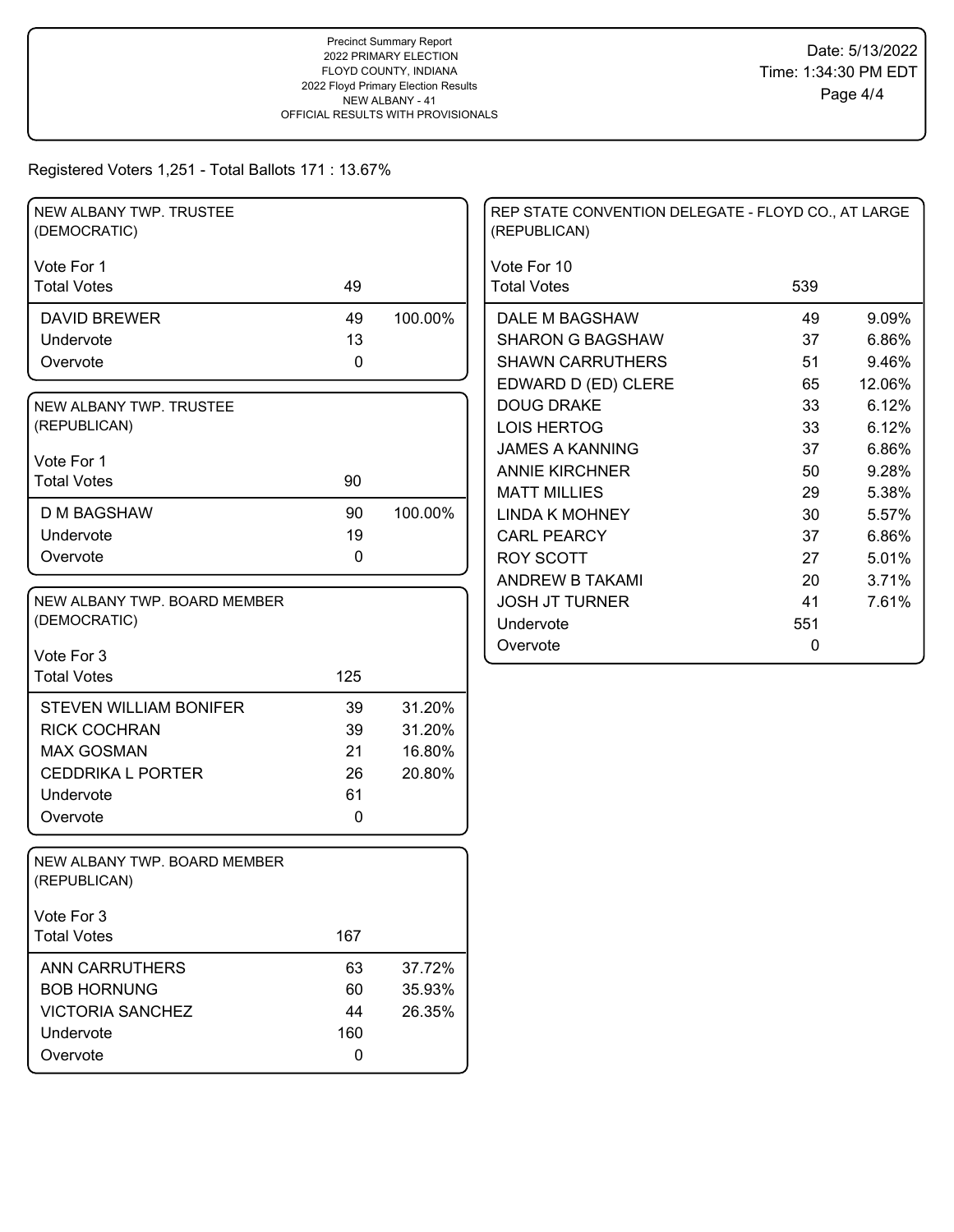| Party Distribution                                          |           |         | UNITED STATES REPRESENTATIVE - 9TH DISTRICT<br>(REPUBLICAN) |                    |             |
|-------------------------------------------------------------|-----------|---------|-------------------------------------------------------------|--------------------|-------------|
| <b>Total Ballots</b>                                        | 198       |         | Vote For 1<br><b>Total Votes</b>                            | 112                |             |
| <b>DEMOCRATIC</b>                                           | 74        | 37.37%  | <b>JIM BAKER</b>                                            | 18                 | 16.07%      |
| <b>REPUBLICAN</b>                                           | 124       | 62.63%  | <b>STU BARNES-ISRAEL</b>                                    | 15                 | 13.39%      |
|                                                             |           |         | J MICHAEL DAVISSON                                          | 1                  | 0.89%       |
| UNITED STATES SENATOR                                       |           |         | <b>DAN HEIWIG</b>                                           | 0                  | $0\%$       |
| (DEMOCRATIC)                                                |           |         | <b>ERIN HOUCHIN</b>                                         | 33                 | 29.46%      |
| Vote For 1                                                  |           |         | <b>D ERIC SCHANSBERG</b>                                    | 3                  | 2.68%       |
| <b>Total Votes</b>                                          | 61        |         | <b>MIKE SODREL</b><br><b>BILL J THOMAS</b>                  | 39<br>$\mathbf{0}$ | 34.82%      |
| THOMAS M MCDERMOTT JR                                       | 61        | 100.00% | <b>BRIAN TIBBS</b>                                          | 3                  | 0%<br>2.68% |
| Undervote                                                   | 13        |         | Undervote                                                   | 12                 |             |
| Overvote                                                    | 0         |         | Overvote                                                    | $\mathbf{0}$       |             |
|                                                             |           |         |                                                             |                    |             |
| UNITED STATES SENATOR<br>(REPUBLICAN)                       |           |         | STATE SENATOR - DISTRICT 47<br>(DEMOCRATIC)                 |                    |             |
| Vote For 1                                                  |           |         |                                                             |                    |             |
| <b>Total Votes</b>                                          | 95        |         | <b>Total Votes</b>                                          | $\mathbf 0$        |             |
| <b>TODD YOUNG</b>                                           | 95        | 100.00% | NO CANDIDATE FILED                                          |                    |             |
| Undervote                                                   | 29        |         | Undervote                                                   | 0                  |             |
| Overvote                                                    | 0         |         | Overvote                                                    | $\mathbf 0$        |             |
| UNITED STATES REPRESENTATIVE - 9TH DISTRICT<br>(DEMOCRATIC) |           |         | STATE SENATOR - DISTRICT 47<br>(REPUBLICAN)                 |                    |             |
|                                                             |           |         |                                                             |                    |             |
| Vote For 1<br><b>Total Votes</b>                            | 65        |         | Vote For 1                                                  | 111                |             |
|                                                             |           |         | <b>Total Votes</b>                                          |                    |             |
| <b>ISAK ASARE</b>                                           | 15        | 23.08%  | <b>KEVIN BOEHNLEIN</b>                                      | 68                 | 61.26%      |
| <b>D LIAM DORRIS</b>                                        | 10        | 15.38%  | <b>GARY BYRNE</b>                                           | 43                 | 38.74%      |
| <b>MATTHEW FYFE</b>                                         | 40        | 61.54%  | Undervote                                                   | 13                 |             |
| Undervote                                                   | 9         |         | Overvote                                                    | 0                  |             |
| Overvote                                                    | $\pmb{0}$ |         |                                                             |                    |             |
|                                                             |           |         | STATE REPRESENTATIVE - DISTRICT 72<br>(DEMOCRATIC)          |                    |             |
|                                                             |           |         | Vote For 1                                                  |                    |             |
|                                                             |           |         | <b>Total Votes</b>                                          | 67                 |             |
|                                                             |           |         | <b>KEIL L ROARK</b>                                         | 67                 | 100.00%     |
|                                                             |           |         | Undervote                                                   | 7                  |             |
|                                                             |           |         | Overvote                                                    | 0                  |             |
|                                                             |           |         |                                                             |                    |             |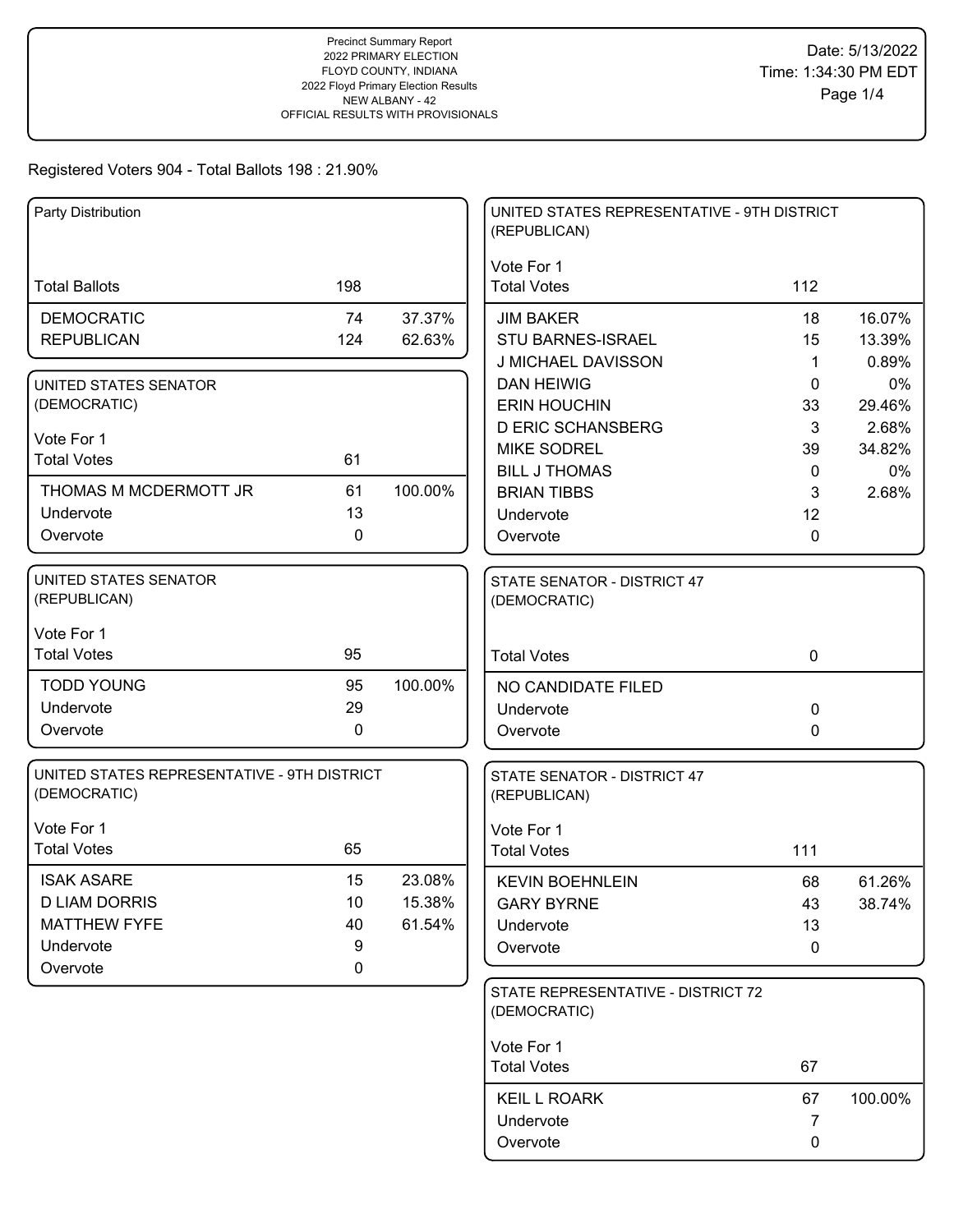| STATE REPRESENTATIVE - DISTRICT 72<br>(REPUBLICAN)              |                |         | PROSECUTING ATTORNEY<br>(REPUBLICAN)       |              |         |
|-----------------------------------------------------------------|----------------|---------|--------------------------------------------|--------------|---------|
| Vote For 1                                                      |                |         | Vote For 1                                 |              |         |
| <b>Total Votes</b>                                              | 119            |         | <b>Total Votes</b>                         | 101          |         |
| EDWARD D (ED) CLERE                                             | 56             | 47.06%  | <b>CHRIS LANE</b>                          | 101          | 100.00% |
| <b>JACKIE BRIGHT GRUBBS</b>                                     | 46             | 38.66%  | Undervote                                  | 23           |         |
| THOMAS M (TOM) JONES                                            | 17             | 14.29%  | Overvote                                   | $\mathbf{0}$ |         |
| Undervote                                                       | 5              |         |                                            |              |         |
| Overvote                                                        | 0              |         | <b>CIRCUIT COURT CLERK</b><br>(DEMOCRATIC) |              |         |
| JUDGE OF THE CIRCUIT COURT - 52ND JUDICIAL CIR.                 |                |         |                                            |              |         |
| (DEMOCRATIC)                                                    |                |         | <b>Total Votes</b>                         | $\mathbf 0$  |         |
| Vote For 1                                                      |                |         | NO CANDIDATE FILED                         |              |         |
| <b>Total Votes</b>                                              | 67             |         | Undervote                                  | $\mathbf 0$  |         |
| <b>DANA EBERLE-PEAY</b>                                         | 67             | 100.00% | Overvote                                   | $\mathbf{0}$ |         |
| Undervote                                                       | $\overline{7}$ |         |                                            |              |         |
| Overvote                                                        | $\mathbf 0$    |         | <b>CIRCUIT COURT CLERK</b>                 |              |         |
|                                                                 |                |         | (REPUBLICAN)                               |              |         |
| JUDGE OF THE CIRCUIT COURT - 52ND JUDICIAL CIR.<br>(REPUBLICAN) |                |         | Vote For 1                                 |              |         |
|                                                                 |                |         | <b>Total Votes</b>                         | 100          |         |
| Vote For 1                                                      |                |         | <b>DANITA BURKS</b>                        | 100          | 100.00% |
| <b>Total Votes</b>                                              | 104            |         | Undervote                                  | 24           |         |
| <b>JUSTIN BROWN</b>                                             | 104            | 100.00% | Overvote                                   | 0            |         |
| Undervote                                                       | 20             |         |                                            |              |         |
| Overvote                                                        | 0              |         | <b>COUNTY AUDITOR</b>                      |              |         |
| PROSECUTING ATTORNEY                                            |                |         | (DEMOCRATIC)                               |              |         |
| (DEMOCRATIC)                                                    |                |         |                                            |              |         |
|                                                                 |                |         | <b>Total Votes</b>                         | 0            |         |
| <b>Total Votes</b>                                              | $\pmb{0}$      |         | NO CANDIDATE FILED                         |              |         |
|                                                                 |                |         | Undervote                                  | $\mathbf 0$  |         |
| NO CANDIDATE FILED                                              |                |         | Overvote                                   | 0            |         |
| Undervote                                                       | 0              |         |                                            |              |         |
| Overvote                                                        | 0              |         | <b>COUNTY AUDITOR</b><br>(REPUBLICAN)      |              |         |
|                                                                 |                |         | Vote For 1                                 |              |         |
|                                                                 |                |         | <b>Total Votes</b>                         | 103          |         |
|                                                                 |                |         | AMANDA M PAHMEIER                          | 49           | 47.57%  |
|                                                                 |                |         | <b>DIANA M TOPPING</b>                     | 54           | 52.43%  |
|                                                                 |                |         | Undervote                                  | 21           |         |
|                                                                 |                |         | Overvote                                   | 0            |         |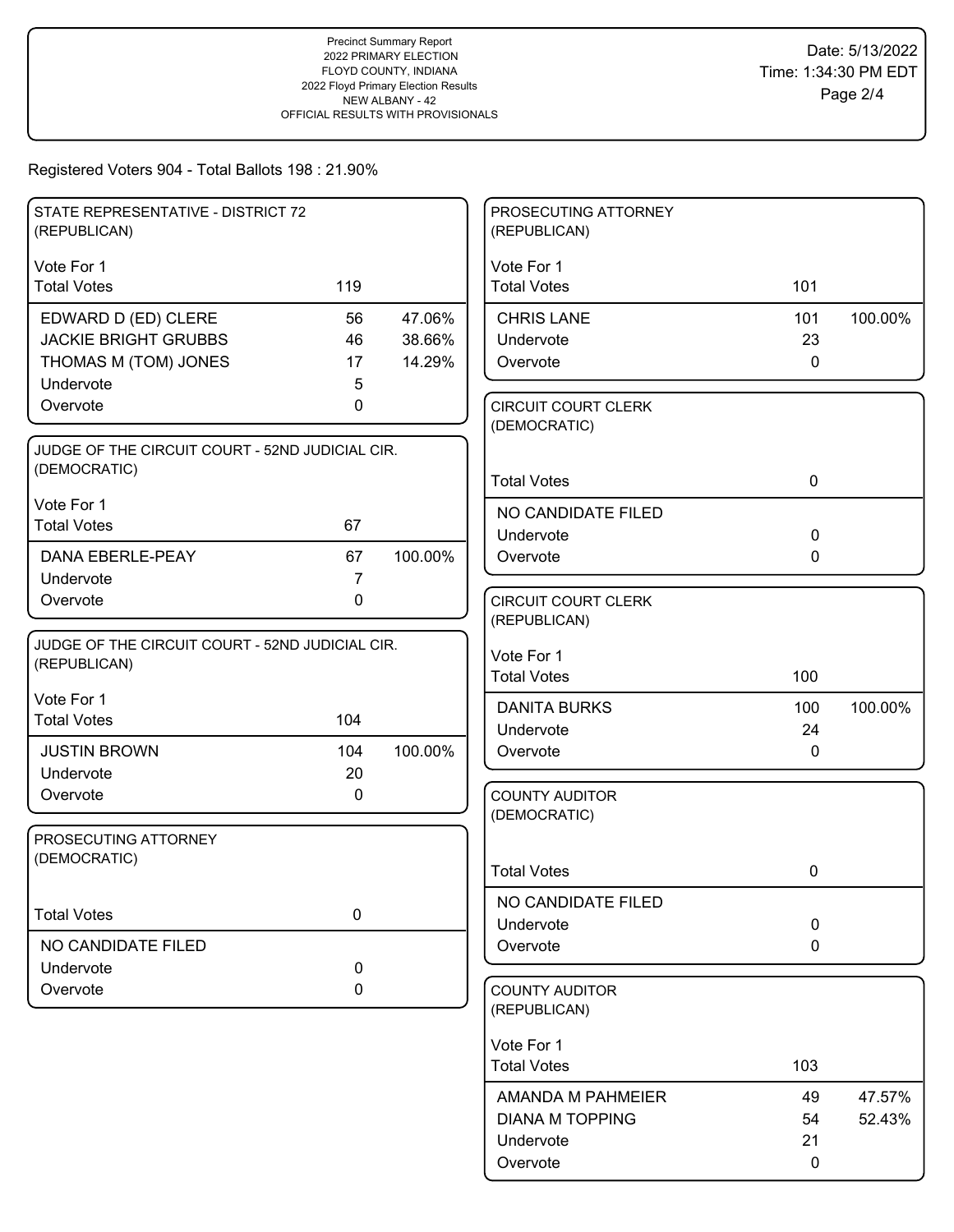| <b>COUNTY SHERIFF</b><br>(DEMOCRATIC) |             |         | <b>COUNTY COMMISSIONER - DISTRICT 1</b><br>(DEMOCRATIC) |          |         |
|---------------------------------------|-------------|---------|---------------------------------------------------------|----------|---------|
| Vote For 1                            |             |         | Vote For 1                                              |          |         |
| <b>Total Votes</b>                    | 66          |         | <b>Total Votes</b>                                      | 68       |         |
| DARRELL W MILLS                       | 66          | 100.00% | <b>TYLER P GAINES</b>                                   | 32       | 47.06%  |
| Undervote                             | 8           |         | <b>CHUCK SIMONS</b>                                     | 36       | 52.94%  |
| Overvote                              | 0           |         | Undervote                                               | 6        |         |
|                                       |             |         | Overvote                                                | 0        |         |
| <b>COUNTY SHERIFF</b>                 |             |         |                                                         |          |         |
| (REPUBLICAN)                          |             |         | <b>COUNTY COMMISSIONER - DISTRICT 1</b>                 |          |         |
| Vote For 1                            |             |         | (REPUBLICAN)                                            |          |         |
| <b>Total Votes</b>                    | 123         |         | Vote For 1                                              |          |         |
| <b>STEVE BUSH</b>                     | 72          | 58.54%  | <b>Total Votes</b>                                      | 118      |         |
| <b>SAM SARKISIAN</b>                  | 51          | 41.46%  | <b>SHAWN CARRUTHERS</b>                                 | 48       | 40.68%  |
| Undervote                             | 1           |         | AL KNABLE                                               | 70       | 59.32%  |
| Overvote                              | 0           |         | Undervote                                               | 6        |         |
|                                       |             |         | Overvote                                                | 0        |         |
| <b>COUNTY ASSESSOR</b>                |             |         |                                                         |          |         |
| (DEMOCRATIC)                          |             |         | <b>COUNTY COUNCIL MEMBER - DISTRICT 2</b>               |          |         |
| Vote For 1                            |             |         | (DEMOCRATIC)                                            |          |         |
| <b>Total Votes</b>                    | 64          |         | Vote For 1                                              |          |         |
|                                       |             |         | <b>Total Votes</b>                                      | 64       |         |
| <b>PATRICIA TRISH BADGER</b><br>-BYRD | 64          | 100.00% |                                                         |          |         |
| Undervote                             | 10          |         | <b>DANIEL HARRIS</b><br>Undervote                       | 64<br>10 | 100.00% |
| Overvote                              | 0           |         | Overvote                                                | 0        |         |
|                                       |             |         |                                                         |          |         |
| <b>COUNTY ASSESSOR</b>                |             |         | COUNTY COUNCIL MEMBER - DISTRICT 2                      |          |         |
| (REPUBLICAN)                          |             |         | (REPUBLICAN)                                            |          |         |
| Vote For 1                            |             |         | Vote For 1                                              |          |         |
| <b>Total Votes</b>                    | 108         |         | <b>Total Votes</b>                                      | 116      |         |
| <b>CHRIS DONES</b>                    | 38          | 35.19%  |                                                         |          |         |
| JAMES W SINKS                         | 13          | 12.04%  | <b>JIM FREIBERGER</b><br>ADAM ROBERTS                   | 73       | 62.93%  |
| <b>TERRY L WATSON</b>                 | 57          | 52.78%  | Undervote                                               | 43<br>8  | 37.07%  |
| Undervote                             | 16          |         | Overvote                                                | 0        |         |
| Overvote                              | $\mathbf 0$ |         |                                                         |          |         |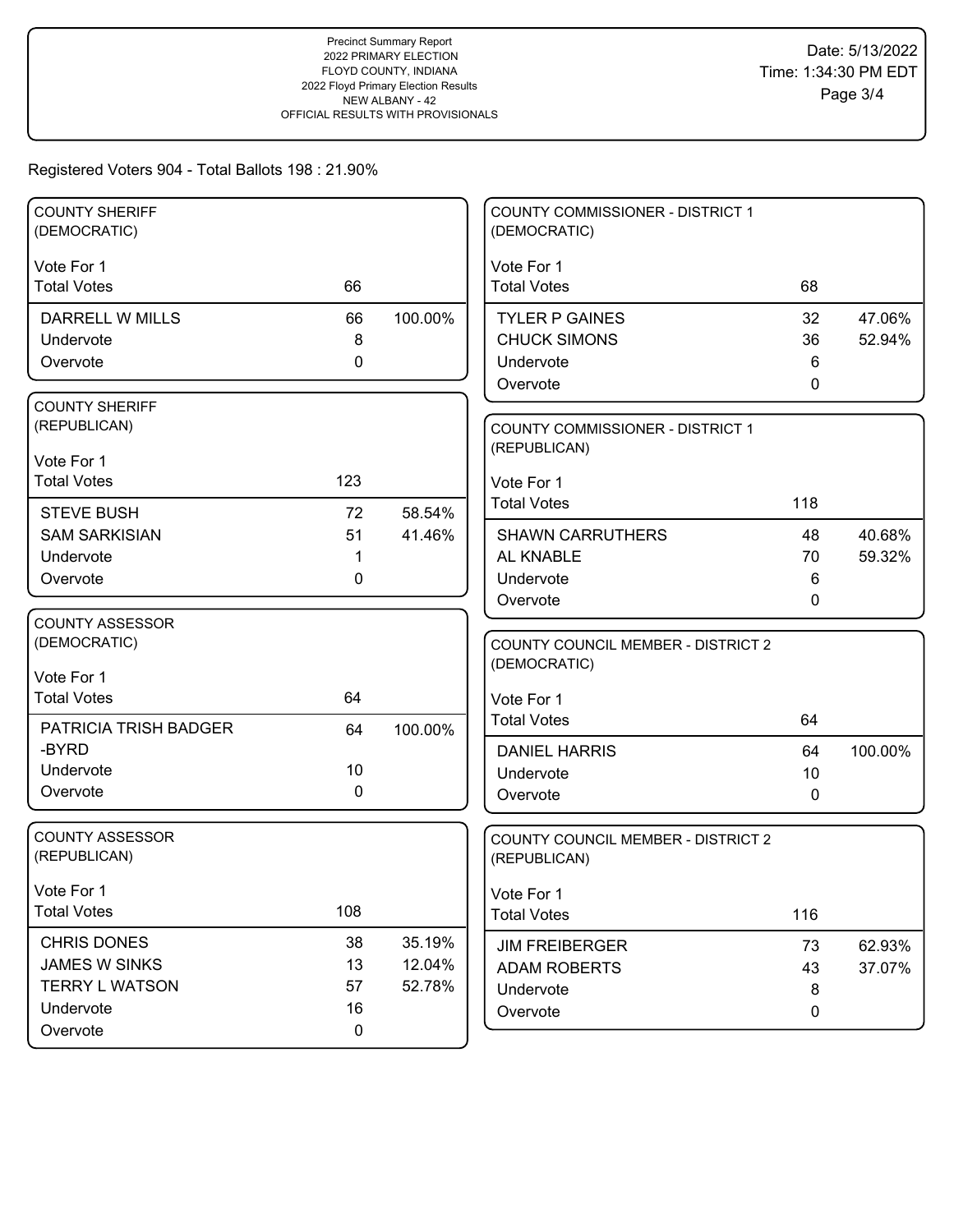| NEW ALBANY TWP. TRUSTEE<br>(DEMOCRATIC)      |             |         | REP STATE CONVENTION DELEGATE - FLOYD CO., AT LARGE<br>(REPUBLICAN) |              |  |
|----------------------------------------------|-------------|---------|---------------------------------------------------------------------|--------------|--|
| Vote For 1                                   |             |         | Vote For 10                                                         |              |  |
| <b>Total Votes</b>                           | 66          |         | <b>Total Votes</b>                                                  | 643          |  |
| <b>DAVID BREWER</b>                          | 66          | 100.00% | DALE M BAGSHAW                                                      | 7.62%<br>49  |  |
| Undervote                                    | 8           |         | <b>SHARON G BAGSHAW</b>                                             | 6.69%<br>43  |  |
| Overvote                                     | 0           |         | <b>SHAWN CARRUTHERS</b>                                             | 66<br>10.26% |  |
|                                              |             |         | EDWARD D (ED) CLERE                                                 | 76<br>11.82% |  |
| NEW ALBANY TWP. TRUSTEE                      |             |         | <b>DOUG DRAKE</b>                                                   | 6.38%<br>41  |  |
| (REPUBLICAN)                                 |             |         | <b>LOIS HERTOG</b>                                                  | 44<br>6.84%  |  |
|                                              |             |         | <b>JAMES A KANNING</b>                                              | 7.31%<br>47  |  |
| Vote For 1<br><b>Total Votes</b>             | 97          |         | <b>ANNIE KIRCHNER</b>                                               | 8.09%<br>52  |  |
|                                              |             |         | <b>MATT MILLIES</b>                                                 | 46<br>7.15%  |  |
| <b>D M BAGSHAW</b>                           | 97          | 100.00% | <b>LINDA K MOHNEY</b>                                               | 5.29%<br>34  |  |
| Undervote                                    | 27          |         | <b>CARL PEARCY</b>                                                  | 6.22%<br>40  |  |
| Overvote                                     | $\mathbf 0$ |         | <b>ROY SCOTT</b>                                                    | 28<br>4.35%  |  |
|                                              |             |         | ANDREW B TAKAMI                                                     | 23<br>3.58%  |  |
| NEW ALBANY TWP. BOARD MEMBER                 |             |         | <b>JOSH JT TURNER</b>                                               | 54<br>8.40%  |  |
| (DEMOCRATIC)                                 |             |         | Undervote                                                           | 597          |  |
|                                              |             |         | Overvote                                                            | 0            |  |
| Vote For 3<br><b>Total Votes</b>             | 161         |         |                                                                     |              |  |
|                                              |             |         |                                                                     |              |  |
| <b>STEVEN WILLIAM BONIFER</b>                | 49          | 30.43%  |                                                                     |              |  |
| <b>RICK COCHRAN</b>                          | 56          | 34.78%  |                                                                     |              |  |
| <b>MAX GOSMAN</b>                            | 27          | 16.77%  |                                                                     |              |  |
| <b>CEDDRIKA L PORTER</b>                     | 29          | 18.01%  |                                                                     |              |  |
| Undervote                                    | 61          |         |                                                                     |              |  |
| Overvote                                     | $\pmb{0}$   |         |                                                                     |              |  |
|                                              |             |         |                                                                     |              |  |
| NEW ALBANY TWP. BOARD MEMBER<br>(REPUBLICAN) |             |         |                                                                     |              |  |
| Vote For 3                                   |             |         |                                                                     |              |  |
| <b>Total Votes</b>                           | 217         |         |                                                                     |              |  |
| <b>ANN CARRUTHERS</b>                        | 77          | 35.48%  |                                                                     |              |  |
| <b>BOB HORNUNG</b>                           | 83          | 38.25%  |                                                                     |              |  |
| <b>VICTORIA SANCHEZ</b>                      | 57          | 26.27%  |                                                                     |              |  |
| Undervote                                    | 155         |         |                                                                     |              |  |
| Overvote                                     | $\mathbf 0$ |         |                                                                     |              |  |
|                                              |             |         |                                                                     |              |  |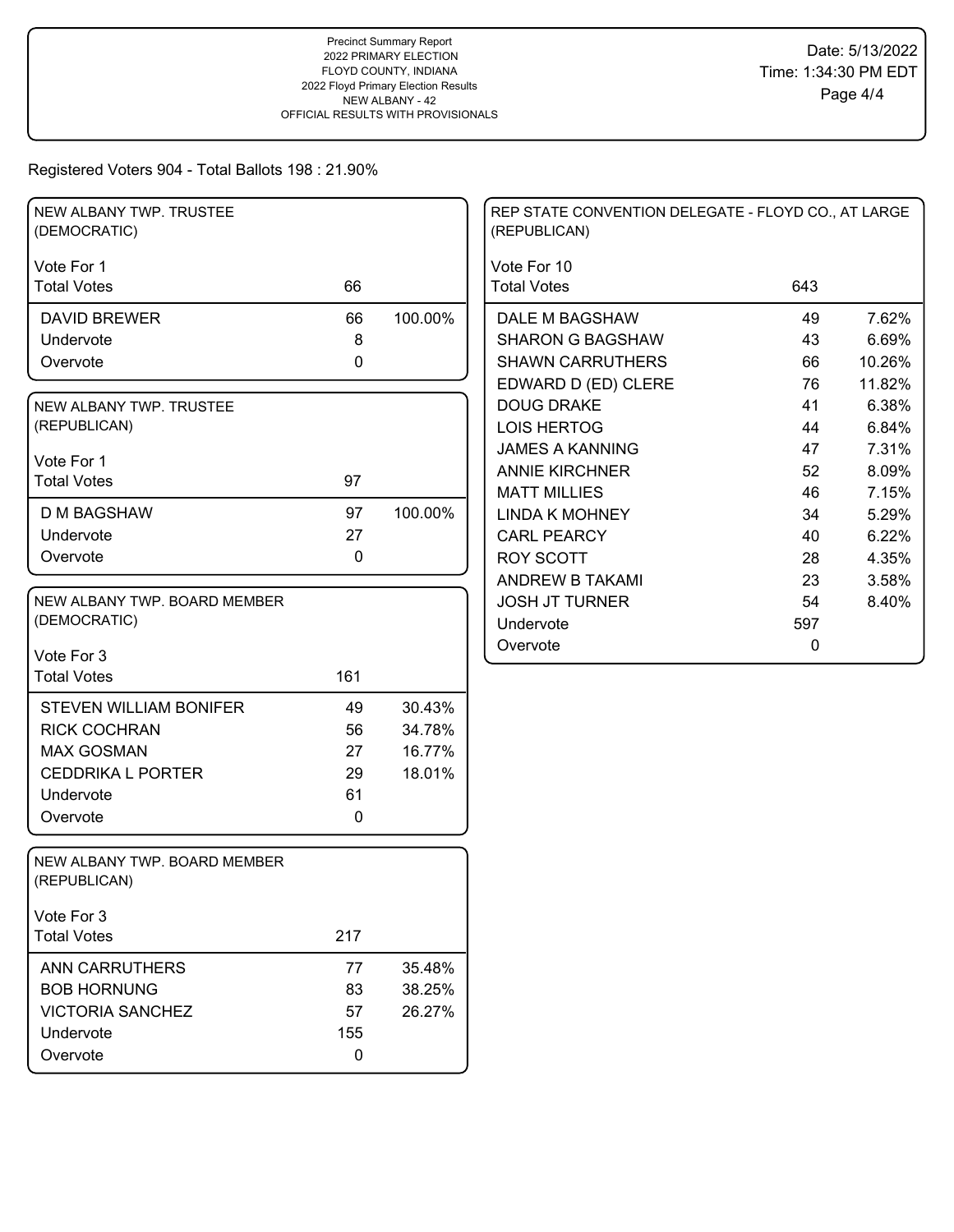| Party Distribution                                          |             |         | UNITED STATES REPRESENTATIVE - 9TH DISTRICT<br>(REPUBLICAN) |              |                 |
|-------------------------------------------------------------|-------------|---------|-------------------------------------------------------------|--------------|-----------------|
|                                                             |             |         | Vote For 1                                                  |              |                 |
| <b>Total Ballots</b>                                        | 120         |         | <b>Total Votes</b>                                          | 83           |                 |
| <b>DEMOCRATIC</b>                                           | 31          | 25.83%  | <b>JIM BAKER</b>                                            | 9            | 10.84%          |
| <b>REPUBLICAN</b>                                           | 89          | 74.17%  | STU BARNES-ISRAEL                                           | 11           | 13.25%          |
|                                                             |             |         | J MICHAEL DAVISSON                                          | 1            | 1.20%           |
| UNITED STATES SENATOR                                       |             |         | <b>DAN HEIWIG</b>                                           | 1            | 1.20%           |
| (DEMOCRATIC)                                                |             |         | <b>ERIN HOUCHIN</b><br><b>D ERIC SCHANSBERG</b>             | 33<br>2      | 39.76%<br>2.41% |
| Vote For 1                                                  |             |         | <b>MIKE SODREL</b>                                          | 23           | 27.71%          |
| <b>Total Votes</b>                                          | 28          |         | <b>BILL J THOMAS</b>                                        | $\mathbf{1}$ | 1.20%           |
| THOMAS M MCDERMOTT JR                                       | 28          | 100.00% | <b>BRIAN TIBBS</b>                                          | 2            | 2.41%           |
| Undervote                                                   | 3           |         | Undervote                                                   | 6            |                 |
| Overvote                                                    | 0           |         | Overvote                                                    | 0            |                 |
| UNITED STATES SENATOR<br>(REPUBLICAN)                       |             |         | STATE SENATOR - DISTRICT 47<br>(DEMOCRATIC)                 |              |                 |
| Vote For 1                                                  |             |         |                                                             |              |                 |
| <b>Total Votes</b>                                          | 77          |         | <b>Total Votes</b>                                          | $\mathbf 0$  |                 |
| <b>TODD YOUNG</b>                                           | 77          | 100.00% | NO CANDIDATE FILED                                          |              |                 |
| Undervote                                                   | 12          |         | Undervote                                                   | 0            |                 |
| Overvote                                                    | 0           |         | Overvote                                                    | $\Omega$     |                 |
| UNITED STATES REPRESENTATIVE - 9TH DISTRICT<br>(DEMOCRATIC) |             |         | STATE SENATOR - DISTRICT 47<br>(REPUBLICAN)                 |              |                 |
| Vote For 1                                                  |             |         | Vote For 1                                                  |              |                 |
| <b>Total Votes</b>                                          | 30          |         | <b>Total Votes</b>                                          | 80           |                 |
| <b>ISAK ASARE</b>                                           | 6           | 20.00%  | <b>KEVIN BOEHNLEIN</b>                                      | 58           | 72.50%          |
| <b>D LIAM DORRIS</b>                                        | 5           | 16.67%  | <b>GARY BYRNE</b>                                           | 22           | 27.50%          |
| <b>MATTHEW FYFE</b>                                         | 19          | 63.33%  | Undervote                                                   | 9            |                 |
| Undervote                                                   | 1           |         | Overvote                                                    | 0            |                 |
| Overvote                                                    | $\mathbf 0$ |         |                                                             |              |                 |
|                                                             |             |         | STATE REPRESENTATIVE - DISTRICT 72<br>(DEMOCRATIC)          |              |                 |
|                                                             |             |         | Vote For 1                                                  |              |                 |
|                                                             |             |         | <b>Total Votes</b>                                          | 28           |                 |
|                                                             |             |         | <b>KEIL L ROARK</b>                                         | 28           | 100.00%         |
|                                                             |             |         | Undervote                                                   | 3            |                 |
|                                                             |             |         | Overvote                                                    | 0            |                 |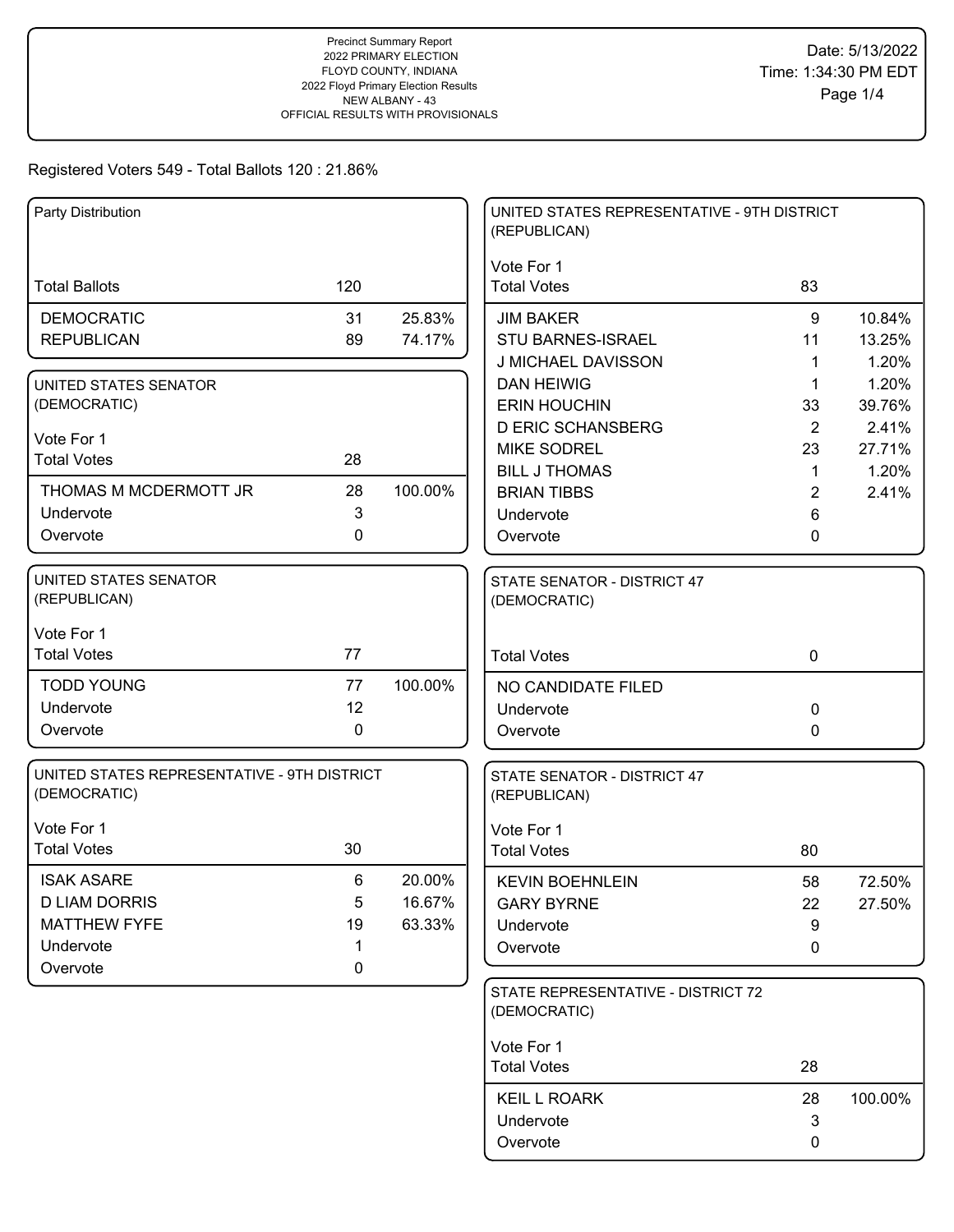| STATE REPRESENTATIVE - DISTRICT 72<br>(REPUBLICAN)              |           |         | PROSECUTING ATTORNEY<br>(REPUBLICAN)       |              |         |
|-----------------------------------------------------------------|-----------|---------|--------------------------------------------|--------------|---------|
| Vote For 1                                                      |           |         | Vote For 1                                 |              |         |
| <b>Total Votes</b>                                              | 88        |         | <b>Total Votes</b>                         | 73           |         |
| EDWARD D (ED) CLERE                                             | 41        | 46.59%  | <b>CHRIS LANE</b>                          | 73           | 100.00% |
| <b>JACKIE BRIGHT GRUBBS</b>                                     | 32        | 36.36%  | Undervote                                  | 16           |         |
| THOMAS M (TOM) JONES                                            | 15        | 17.05%  | Overvote                                   | $\mathbf{0}$ |         |
| Undervote                                                       |           |         |                                            |              |         |
| Overvote                                                        | 0         |         | <b>CIRCUIT COURT CLERK</b><br>(DEMOCRATIC) |              |         |
| JUDGE OF THE CIRCUIT COURT - 52ND JUDICIAL CIR.                 |           |         |                                            |              |         |
| (DEMOCRATIC)                                                    |           |         | <b>Total Votes</b>                         | $\mathbf 0$  |         |
| Vote For 1                                                      |           |         | NO CANDIDATE FILED                         |              |         |
| <b>Total Votes</b>                                              | 25        |         | Undervote                                  | 0            |         |
| DANA EBERLE-PEAY                                                | 25        | 100.00% | Overvote                                   | 0            |         |
| Undervote                                                       | 6         |         |                                            |              |         |
| Overvote                                                        | 0         |         | <b>CIRCUIT COURT CLERK</b>                 |              |         |
|                                                                 |           |         | (REPUBLICAN)                               |              |         |
| JUDGE OF THE CIRCUIT COURT - 52ND JUDICIAL CIR.<br>(REPUBLICAN) |           |         | Vote For 1                                 |              |         |
|                                                                 |           |         | <b>Total Votes</b>                         | 77           |         |
| Vote For 1                                                      |           |         | <b>DANITA BURKS</b>                        | 77           | 100.00% |
| <b>Total Votes</b>                                              | 76        |         | Undervote                                  | 12           |         |
| <b>JUSTIN BROWN</b>                                             | 76        | 100.00% | Overvote                                   | $\mathbf{0}$ |         |
| Undervote                                                       | 13        |         |                                            |              |         |
| Overvote                                                        | 0         |         | <b>COUNTY AUDITOR</b><br>(DEMOCRATIC)      |              |         |
| PROSECUTING ATTORNEY                                            |           |         |                                            |              |         |
| (DEMOCRATIC)                                                    |           |         |                                            |              |         |
|                                                                 |           |         | <b>Total Votes</b>                         | 0            |         |
| <b>Total Votes</b>                                              | $\pmb{0}$ |         | NO CANDIDATE FILED                         |              |         |
|                                                                 |           |         | Undervote                                  | 0            |         |
| NO CANDIDATE FILED                                              |           |         | Overvote                                   | 0            |         |
| Undervote<br>Overvote                                           | 0<br>0    |         | <b>COUNTY AUDITOR</b>                      |              |         |
|                                                                 |           |         | (REPUBLICAN)                               |              |         |
|                                                                 |           |         | Vote For 1                                 |              |         |
|                                                                 |           |         | <b>Total Votes</b>                         | 73           |         |
|                                                                 |           |         | AMANDA M PAHMEIER                          | 30           | 41.10%  |
|                                                                 |           |         | <b>DIANA M TOPPING</b>                     | 43           | 58.90%  |
|                                                                 |           |         | Undervote                                  | 16           |         |
|                                                                 |           |         | Overvote                                   | 0            |         |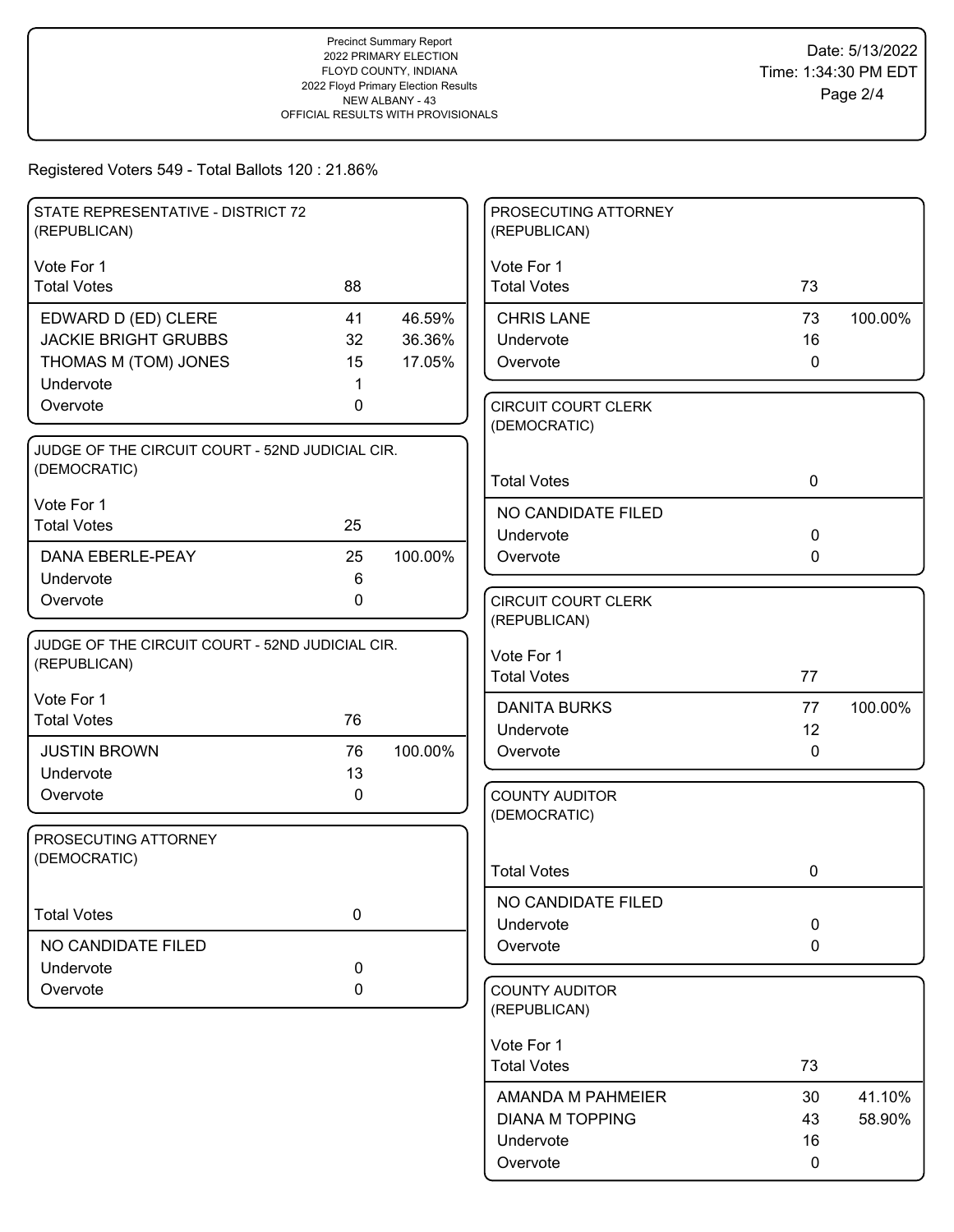| <b>COUNTY SHERIFF</b><br>(DEMOCRATIC) |                |         | COUNTY COMMISSIONER - DISTRICT 1<br>(DEMOCRATIC)          |                |         |
|---------------------------------------|----------------|---------|-----------------------------------------------------------|----------------|---------|
| Vote For 1                            |                |         | Vote For 1                                                |                |         |
| <b>Total Votes</b>                    | 28             |         | <b>Total Votes</b>                                        | 27             |         |
| DARRELL W MILLS                       | 28             | 100.00% | <b>TYLER P GAINES</b>                                     | 15             | 55.56%  |
| Undervote                             | $\mathbf{3}$   |         | <b>CHUCK SIMONS</b>                                       | 12             | 44.44%  |
| Overvote                              | $\mathbf 0$    |         | Undervote                                                 | $\overline{4}$ |         |
|                                       |                |         | Overvote                                                  | $\mathbf{0}$   |         |
| <b>COUNTY SHERIFF</b><br>(REPUBLICAN) |                |         |                                                           |                |         |
|                                       |                |         | <b>COUNTY COMMISSIONER - DISTRICT 1</b><br>(REPUBLICAN)   |                |         |
| Vote For 1                            |                |         |                                                           |                |         |
| <b>Total Votes</b>                    | 85             |         | Vote For 1                                                |                |         |
| <b>STEVE BUSH</b>                     | 40             | 47.06%  | <b>Total Votes</b>                                        | 86             |         |
| <b>SAM SARKISIAN</b>                  | 45             | 52.94%  | <b>SHAWN CARRUTHERS</b>                                   | 25             | 29.07%  |
| Undervote                             | 4              |         | AL KNABLE                                                 | 61             | 70.93%  |
| Overvote                              | 0              |         | Undervote                                                 | 3              |         |
|                                       |                |         | Overvote                                                  | 0              |         |
| <b>COUNTY ASSESSOR</b>                |                |         |                                                           |                |         |
| (DEMOCRATIC)                          |                |         | <b>COUNTY COUNCIL MEMBER - DISTRICT 3</b><br>(DEMOCRATIC) |                |         |
| Vote For 1                            |                |         |                                                           |                |         |
| <b>Total Votes</b>                    | 29             |         | Vote For 1                                                |                |         |
| PATRICIA TRISH BADGER                 | 29             | 100.00% | <b>Total Votes</b>                                        | 29             |         |
| -BYRD                                 |                |         | <b>BRIAN A BREWER</b>                                     | 29             | 100.00% |
| Undervote                             | $\overline{2}$ |         | Undervote                                                 | $\overline{2}$ |         |
| Overvote                              | $\mathbf 0$    |         | Overvote                                                  | 0              |         |
| <b>COUNTY ASSESSOR</b>                |                |         |                                                           |                |         |
| (REPUBLICAN)                          |                |         | COUNTY COUNCIL MEMBER - DISTRICT 3<br>(REPUBLICAN)        |                |         |
| Vote For 1                            |                |         | Vote For 1                                                |                |         |
| <b>Total Votes</b>                    | 76             |         | <b>Total Votes</b>                                        | 75             |         |
| <b>CHRIS DONES</b>                    | 20             | 26.32%  | <b>DANNY SHORT</b>                                        | 50             | 66.67%  |
| JAMES W SINKS                         | 21             | 27.63%  | <b>BRIAN WEBB</b>                                         | 25             | 33.33%  |
| <b>TERRY L WATSON</b>                 | 35             | 46.05%  | Undervote                                                 | 14             |         |
| Undervote                             | 13             |         | Overvote                                                  | 0              |         |
| Overvote                              | $\mathbf 0$    |         |                                                           |                |         |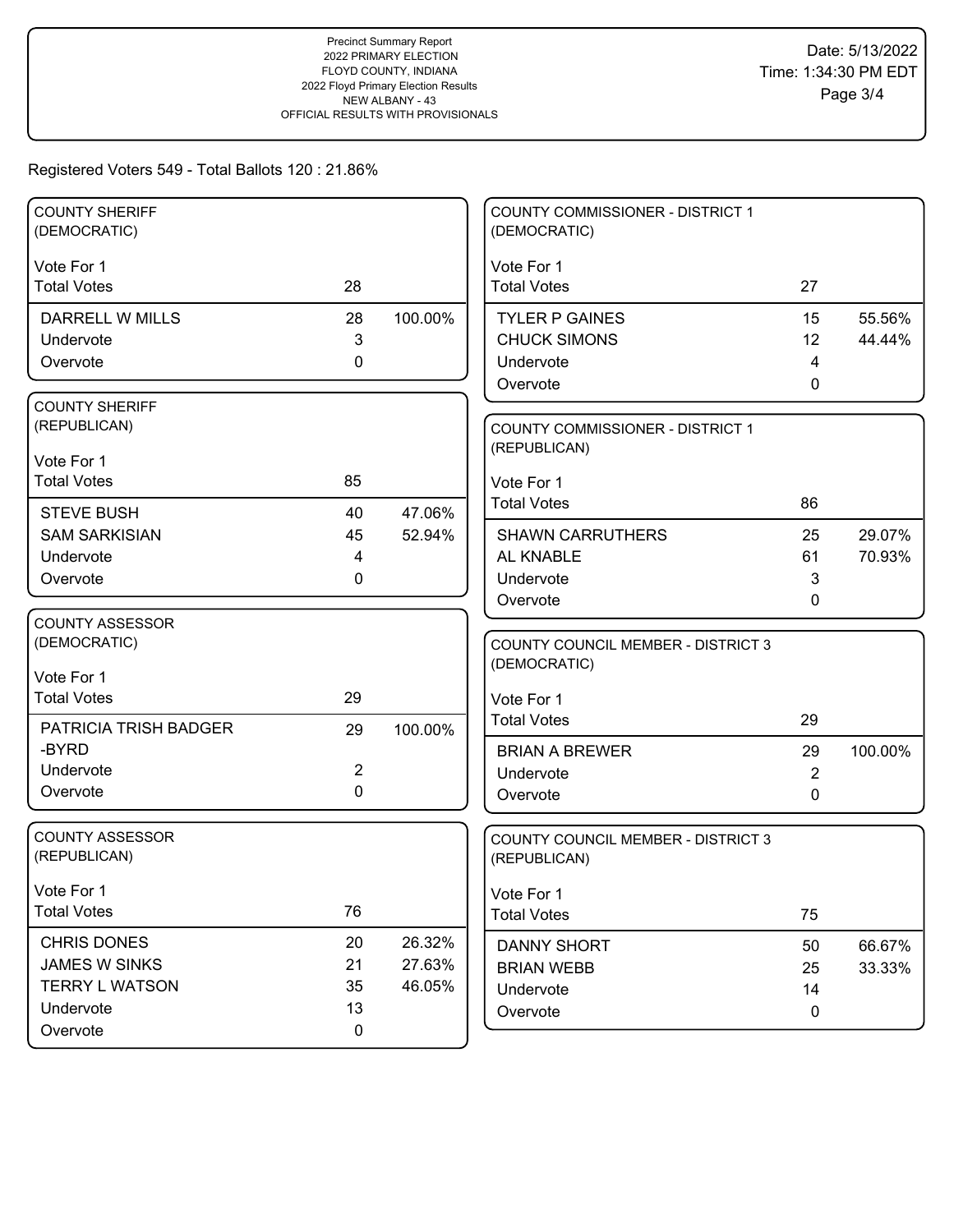| NEW ALBANY TWP. TRUSTEE<br>(DEMOCRATIC)      |                    |         | REP STATE CONVENTION DELEGATE - FLOYD CO., AT LARGE<br>(REPUBLICAN) |     |        |
|----------------------------------------------|--------------------|---------|---------------------------------------------------------------------|-----|--------|
| Vote For 1                                   |                    |         | Vote For 10                                                         |     |        |
| <b>Total Votes</b>                           | 29                 |         | <b>Total Votes</b>                                                  | 447 |        |
| <b>DAVID BREWER</b>                          | 29                 | 100.00% | DALE M BAGSHAW                                                      | 47  | 10.51% |
| Undervote                                    | $\overline{2}$     |         | <b>SHARON G BAGSHAW</b>                                             | 40  | 8.95%  |
| Overvote                                     | $\mathbf 0$        |         | <b>SHAWN CARRUTHERS</b>                                             | 43  | 9.62%  |
|                                              |                    |         | EDWARD D (ED) CLERE                                                 | 46  | 10.29% |
| NEW ALBANY TWP. TRUSTEE                      |                    |         | <b>DOUG DRAKE</b>                                                   | 21  | 4.70%  |
| (REPUBLICAN)                                 |                    |         | <b>LOIS HERTOG</b>                                                  | 30  | 6.71%  |
| Vote For 1                                   |                    |         | <b>JAMES A KANNING</b>                                              | 28  | 6.26%  |
| <b>Total Votes</b>                           | 73                 |         | <b>ANNIE KIRCHNER</b>                                               | 32  | 7.16%  |
|                                              |                    |         | <b>MATT MILLIES</b>                                                 | 26  | 5.82%  |
| <b>D M BAGSHAW</b>                           | 73                 | 100.00% | <b>LINDA K MOHNEY</b>                                               | 22  | 4.92%  |
| Undervote                                    | 16                 |         | <b>CARL PEARCY</b>                                                  | 29  | 6.49%  |
| Overvote                                     | $\mathbf 0$        |         | <b>ROY SCOTT</b>                                                    | 17  | 3.80%  |
|                                              |                    |         | <b>ANDREW B TAKAMI</b>                                              | 24  | 5.37%  |
| NEW ALBANY TWP. BOARD MEMBER                 |                    |         | <b>JOSH JT TURNER</b>                                               | 42  | 9.40%  |
| (DEMOCRATIC)                                 |                    |         | Undervote                                                           | 443 |        |
| Vote For 3                                   |                    |         | Overvote                                                            | 0   |        |
| <b>Total Votes</b>                           | 75                 |         |                                                                     |     |        |
|                                              |                    |         |                                                                     |     |        |
| <b>STEVEN WILLIAM BONIFER</b>                | 25                 | 33.33%  |                                                                     |     |        |
| <b>RICK COCHRAN</b><br><b>MAX GOSMAN</b>     | 24<br>17           | 32.00%  |                                                                     |     |        |
| <b>CEDDRIKA L PORTER</b>                     | $9\,$              | 22.67%  |                                                                     |     |        |
| Undervote                                    |                    | 12.00%  |                                                                     |     |        |
|                                              | 18<br>$\mathbf{0}$ |         |                                                                     |     |        |
| Overvote                                     |                    |         |                                                                     |     |        |
| NEW ALBANY TWP. BOARD MEMBER<br>(REPUBLICAN) |                    |         |                                                                     |     |        |
| Vote For 3                                   |                    |         |                                                                     |     |        |
| <b>Total Votes</b>                           | 162                |         |                                                                     |     |        |
| <b>ANN CARRUTHERS</b>                        | 48                 | 29.63%  |                                                                     |     |        |
| <b>BOB HORNUNG</b>                           | 68                 | 41.98%  |                                                                     |     |        |
| <b>VICTORIA SANCHEZ</b>                      | 46                 | 28.40%  |                                                                     |     |        |
| Undervote                                    | 105                |         |                                                                     |     |        |
| Overvote                                     | 0                  |         |                                                                     |     |        |
|                                              |                    |         |                                                                     |     |        |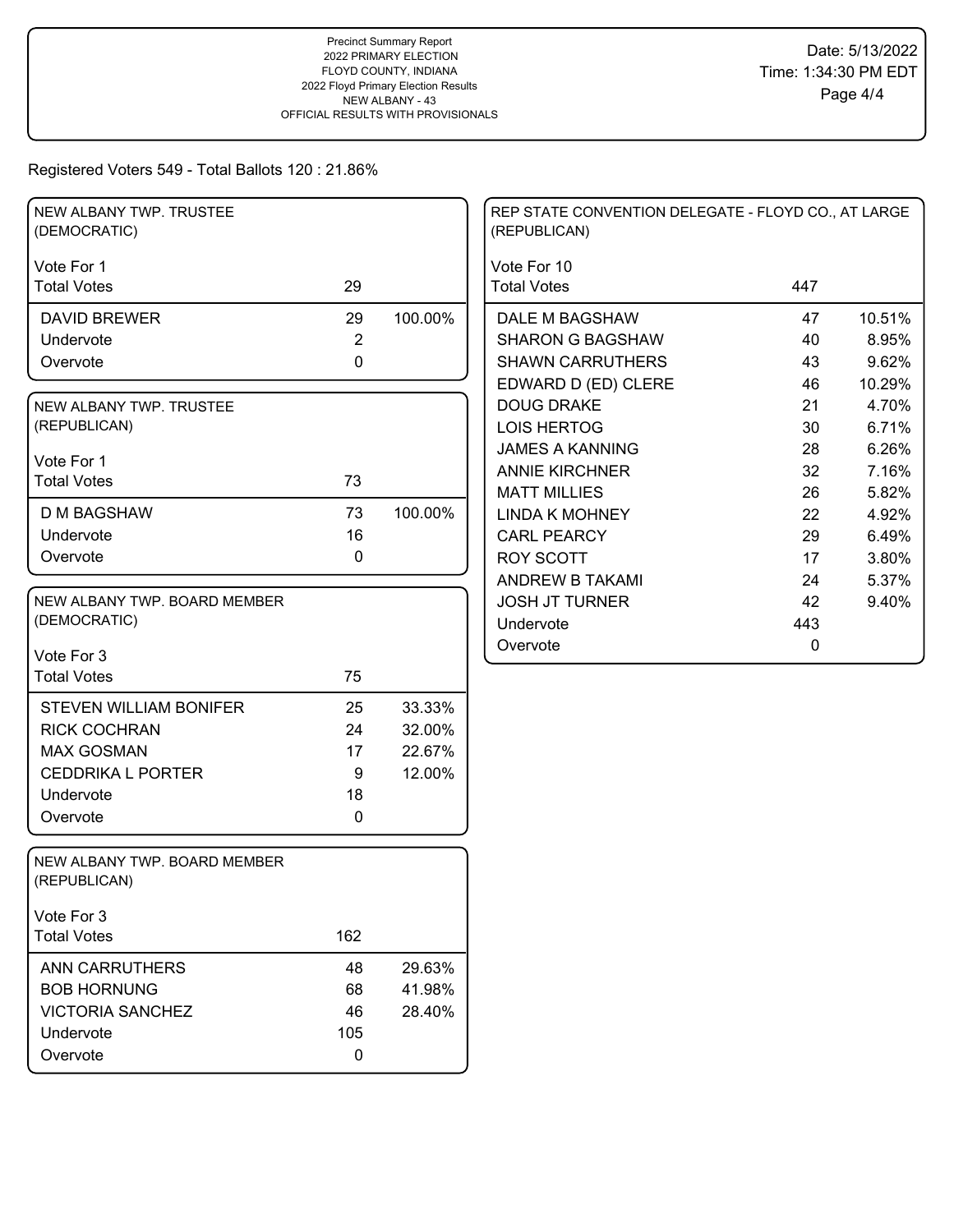| Party Distribution                          |                |         | UNITED STATES REPRESENTATIVE - 9TH DISTRICT<br>(REPUBLICAN) |                |         |
|---------------------------------------------|----------------|---------|-------------------------------------------------------------|----------------|---------|
|                                             |                |         | Vote For 1                                                  |                |         |
| <b>Total Ballots</b>                        | 206            |         | <b>Total Votes</b>                                          | 137            |         |
| <b>DEMOCRATIC</b>                           | 63             | 30.58%  | <b>JIM BAKER</b>                                            | 12             | 8.76%   |
| <b>REPUBLICAN</b>                           | 143            | 69.42%  | <b>STU BARNES-ISRAEL</b>                                    | 21             | 15.33%  |
|                                             |                |         | J MICHAEL DAVISSON                                          | $\overline{2}$ | 1.46%   |
| UNITED STATES SENATOR                       |                |         | <b>DAN HEIWIG</b>                                           | 3              | 2.19%   |
| (DEMOCRATIC)                                |                |         | <b>ERIN HOUCHIN</b>                                         | 43             | 31.39%  |
| Vote For 1                                  |                |         | <b>D ERIC SCHANSBERG</b>                                    | 9              | 6.57%   |
| <b>Total Votes</b>                          | 55             |         | <b>MIKE SODREL</b>                                          | 42             | 30.66%  |
|                                             |                |         | <b>BILL J THOMAS</b>                                        | 2              | 1.46%   |
| THOMAS M MCDERMOTT JR<br>Undervote          | 55<br>8        | 100.00% | <b>BRIAN TIBBS</b>                                          | 3              | 2.19%   |
| Overvote                                    | $\mathbf{0}$   |         | Undervote                                                   | 6              |         |
|                                             |                |         | Overvote                                                    | 0              |         |
| <b>UNITED STATES SENATOR</b>                |                |         | STATE SENATOR - DISTRICT 45                                 |                |         |
| (REPUBLICAN)                                |                |         | (DEMOCRATIC)                                                |                |         |
|                                             |                |         |                                                             |                |         |
| Vote For 1<br><b>Total Votes</b>            | 114            |         | Vote For 1<br><b>Total Votes</b>                            | 57             |         |
|                                             |                |         |                                                             |                |         |
| <b>TODD YOUNG</b>                           | 114            | 100.00% | <b>NICK MARSHALL</b>                                        | 57             | 100.00% |
| Undervote                                   | 29             |         | Undervote                                                   | 6              |         |
| Overvote                                    | $\mathbf 0$    |         | Overvote                                                    | 0              |         |
| UNITED STATES REPRESENTATIVE - 9TH DISTRICT |                |         | <b>STATE SENATOR - DISTRICT 45</b>                          |                |         |
| (DEMOCRATIC)                                |                |         | (REPUBLICAN)                                                |                |         |
|                                             |                |         |                                                             |                |         |
| Vote For 1                                  |                |         | Vote For 1                                                  |                |         |
| <b>Total Votes</b>                          | 61             |         | <b>Total Votes</b>                                          | 94             |         |
| <b>ISAK ASARE</b>                           | 10             | 16.39%  | <b>CHRIS GARTEN</b>                                         | 94             | 100.00% |
| <b>D LIAM DORRIS</b>                        | 6              | 9.84%   | Undervote                                                   | 49             |         |
| <b>MATTHEW FYFE</b>                         | 45             | 73.77%  | Overvote                                                    | 0              |         |
| Undervote                                   | $\overline{2}$ |         |                                                             |                |         |
| Overvote                                    | $\mathbf 0$    |         | STATE REPRESENTATIVE - DISTRICT 72                          |                |         |
|                                             |                |         | (DEMOCRATIC)                                                |                |         |
|                                             |                |         | Vote For 1                                                  |                |         |
|                                             |                |         | <b>Total Votes</b>                                          | 57             |         |
|                                             |                |         | <b>KEIL L ROARK</b>                                         | 57             | 100.00% |
|                                             |                |         | Undervote                                                   | 6              |         |
|                                             |                |         | Overvote                                                    | 0              |         |
|                                             |                |         |                                                             |                |         |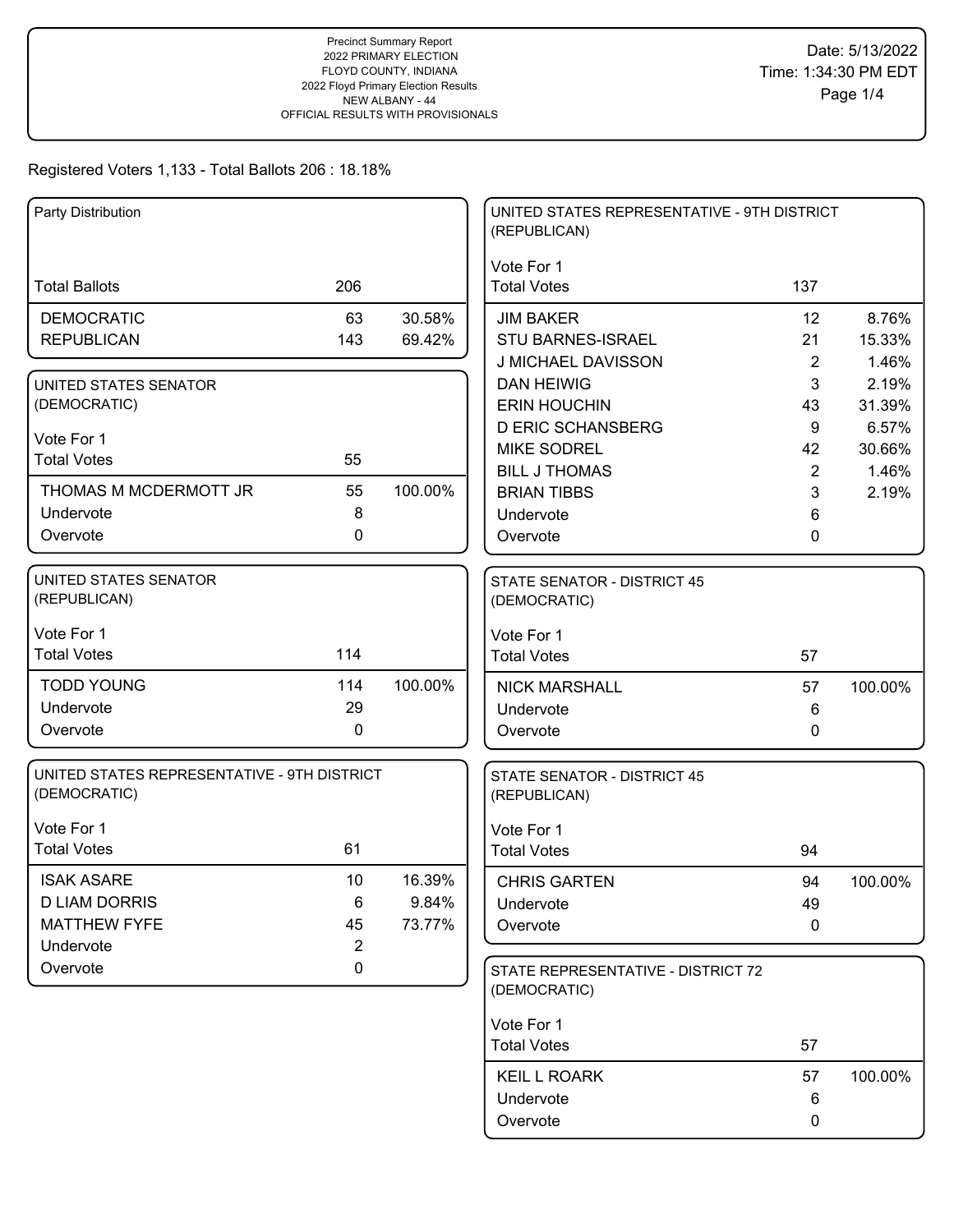| STATE REPRESENTATIVE - DISTRICT 72<br>(REPUBLICAN) |             |         | PROSECUTING ATTORNEY<br>(REPUBLICAN)       |              |         |
|----------------------------------------------------|-------------|---------|--------------------------------------------|--------------|---------|
| Vote For 1                                         |             |         | Vote For 1                                 |              |         |
| <b>Total Votes</b>                                 | 137         |         | <b>Total Votes</b>                         | 121          |         |
| EDWARD D (ED) CLERE                                | 77          | 56.20%  | <b>CHRIS LANE</b>                          | 121          | 100.00% |
| <b>JACKIE BRIGHT GRUBBS</b>                        | 33          | 24.09%  | Undervote                                  | 22           |         |
| THOMAS M (TOM) JONES                               | 27          | 19.71%  | Overvote                                   | $\mathbf 0$  |         |
| Undervote                                          | 6           |         |                                            |              |         |
| Overvote                                           | 0           |         | <b>CIRCUIT COURT CLERK</b><br>(DEMOCRATIC) |              |         |
| JUDGE OF THE CIRCUIT COURT - 52ND JUDICIAL CIR.    |             |         |                                            |              |         |
| (DEMOCRATIC)                                       |             |         | <b>Total Votes</b>                         | $\mathbf 0$  |         |
| Vote For 1                                         |             |         | NO CANDIDATE FILED                         |              |         |
| <b>Total Votes</b>                                 | 57          |         | Undervote                                  | $\mathbf 0$  |         |
| <b>DANA EBERLE-PEAY</b>                            | 57          | 100.00% | Overvote                                   | $\mathbf{0}$ |         |
| Undervote                                          | 6           |         |                                            |              |         |
| Overvote                                           | $\mathbf 0$ |         | <b>CIRCUIT COURT CLERK</b>                 |              |         |
|                                                    |             |         | (REPUBLICAN)                               |              |         |
| JUDGE OF THE CIRCUIT COURT - 52ND JUDICIAL CIR.    |             |         | Vote For 1                                 |              |         |
| (REPUBLICAN)                                       |             |         | <b>Total Votes</b>                         | 123          |         |
| Vote For 1                                         |             |         |                                            |              |         |
| <b>Total Votes</b>                                 | 112         |         | <b>DANITA BURKS</b><br>Undervote           | 123<br>20    | 100.00% |
| <b>JUSTIN BROWN</b>                                | 112         | 100.00% | Overvote                                   | $\mathbf{0}$ |         |
| Undervote                                          | 31          |         |                                            |              |         |
| Overvote                                           | 0           |         | <b>COUNTY AUDITOR</b>                      |              |         |
|                                                    |             |         | (DEMOCRATIC)                               |              |         |
| PROSECUTING ATTORNEY                               |             |         |                                            |              |         |
| (DEMOCRATIC)                                       |             |         | <b>Total Votes</b>                         | 0            |         |
|                                                    |             |         |                                            |              |         |
| <b>Total Votes</b>                                 | $\mathbf 0$ |         | NO CANDIDATE FILED<br>Undervote            | 0            |         |
| NO CANDIDATE FILED                                 |             |         | Overvote                                   | $\mathbf 0$  |         |
| Undervote                                          | 0           |         |                                            |              |         |
| Overvote                                           | 0           |         | <b>COUNTY AUDITOR</b>                      |              |         |
|                                                    |             |         | (REPUBLICAN)                               |              |         |
|                                                    |             |         | Vote For 1                                 |              |         |
|                                                    |             |         | <b>Total Votes</b>                         | 105          |         |
|                                                    |             |         | AMANDA M PAHMEIER                          | 40           | 38.10%  |
|                                                    |             |         | <b>DIANA M TOPPING</b>                     | 65           | 61.90%  |
|                                                    |             |         | Undervote                                  | 38           |         |
|                                                    |             |         | Overvote                                   | 0            |         |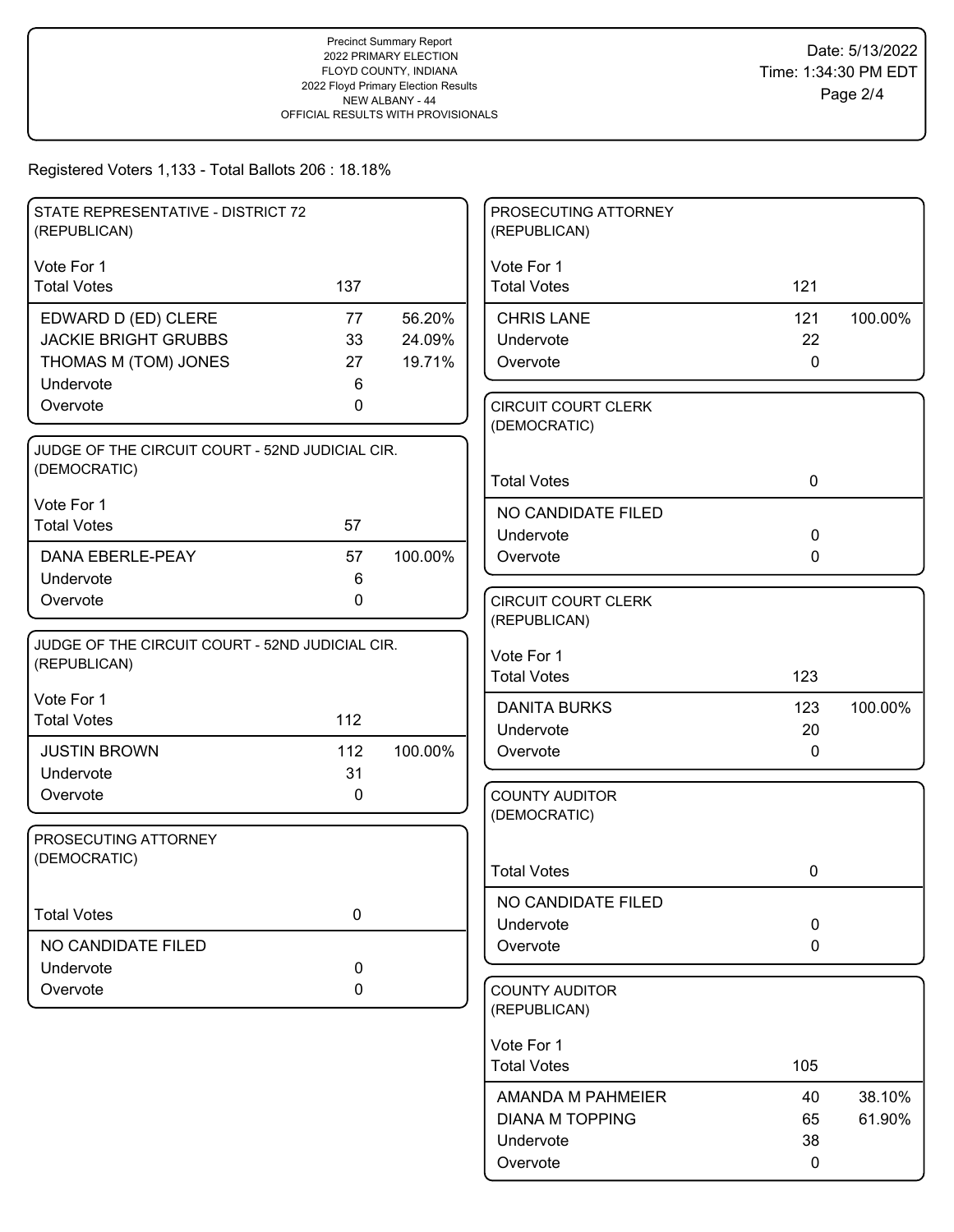| <b>COUNTY SHERIFF</b><br>(DEMOCRATIC) |                   |         | COUNTY COMMISSIONER - DISTRICT 1<br>(DEMOCRATIC)        |              |                  |
|---------------------------------------|-------------------|---------|---------------------------------------------------------|--------------|------------------|
| Vote For 1                            |                   |         | Vote For 1                                              |              |                  |
| <b>Total Votes</b>                    | 56                |         | <b>Total Votes</b>                                      | 57           |                  |
| DARRELL W MILLS                       | 56                | 100.00% | <b>TYLER P GAINES</b>                                   | 31           | 54.39%           |
| Undervote                             | $\overline{7}$    |         | <b>CHUCK SIMONS</b>                                     | 26           | 45.61%           |
| Overvote                              | 0                 |         | Undervote                                               | 6            |                  |
|                                       |                   |         | Overvote                                                | $\mathbf{0}$ |                  |
| <b>COUNTY SHERIFF</b><br>(REPUBLICAN) |                   |         |                                                         |              |                  |
|                                       |                   |         | <b>COUNTY COMMISSIONER - DISTRICT 1</b><br>(REPUBLICAN) |              |                  |
| Vote For 1                            |                   |         |                                                         |              |                  |
| <b>Total Votes</b>                    | 136               |         | Vote For 1                                              |              |                  |
| <b>STEVE BUSH</b>                     | 95                | 69.85%  | <b>Total Votes</b>                                      | 138          |                  |
| <b>SAM SARKISIAN</b>                  | 41                | 30.15%  | <b>SHAWN CARRUTHERS</b>                                 | 51           | 36.96%           |
| Undervote                             | 7                 |         | AL KNABLE                                               | 87           | 63.04%           |
| Overvote                              | 0                 |         | Undervote                                               | 5            |                  |
|                                       |                   |         | Overvote                                                | 0            |                  |
| <b>COUNTY ASSESSOR</b>                |                   |         |                                                         |              |                  |
|                                       |                   |         |                                                         |              |                  |
| (DEMOCRATIC)                          |                   |         | <b>COUNTY COUNCIL MEMBER - DISTRICT 3</b>               |              |                  |
| Vote For 1                            |                   |         | (DEMOCRATIC)                                            |              |                  |
| <b>Total Votes</b>                    | 54                |         | Vote For 1                                              |              |                  |
| PATRICIA TRISH BADGER                 | 54                | 100.00% | <b>Total Votes</b>                                      | 58           |                  |
| -BYRD                                 |                   |         | <b>BRIAN A BREWER</b>                                   | 58           | 100.00%          |
| Undervote                             | 9                 |         | Undervote                                               | 5            |                  |
| Overvote                              | 0                 |         | Overvote                                                | $\mathbf{0}$ |                  |
|                                       |                   |         |                                                         |              |                  |
| <b>COUNTY ASSESSOR</b>                |                   |         | <b>COUNTY COUNCIL MEMBER - DISTRICT 3</b>               |              |                  |
| (REPUBLICAN)                          |                   |         | (REPUBLICAN)                                            |              |                  |
| Vote For 1                            |                   |         | Vote For 1                                              |              |                  |
| <b>Total Votes</b>                    | 109               |         | <b>Total Votes</b>                                      | 110          |                  |
| <b>CHRIS DONES</b>                    | 29                | 26.61%  | <b>DANNY SHORT</b>                                      | 59           |                  |
| <b>JAMES W SINKS</b>                  | 28                | 25.69%  | <b>BRIAN WEBB</b>                                       | 51           | 53.64%<br>46.36% |
| <b>TERRY L WATSON</b>                 | 52                | 47.71%  | Undervote                                               | 33           |                  |
| Undervote<br>Overvote                 | 34<br>$\mathbf 0$ |         | Overvote                                                | $\mathbf 0$  |                  |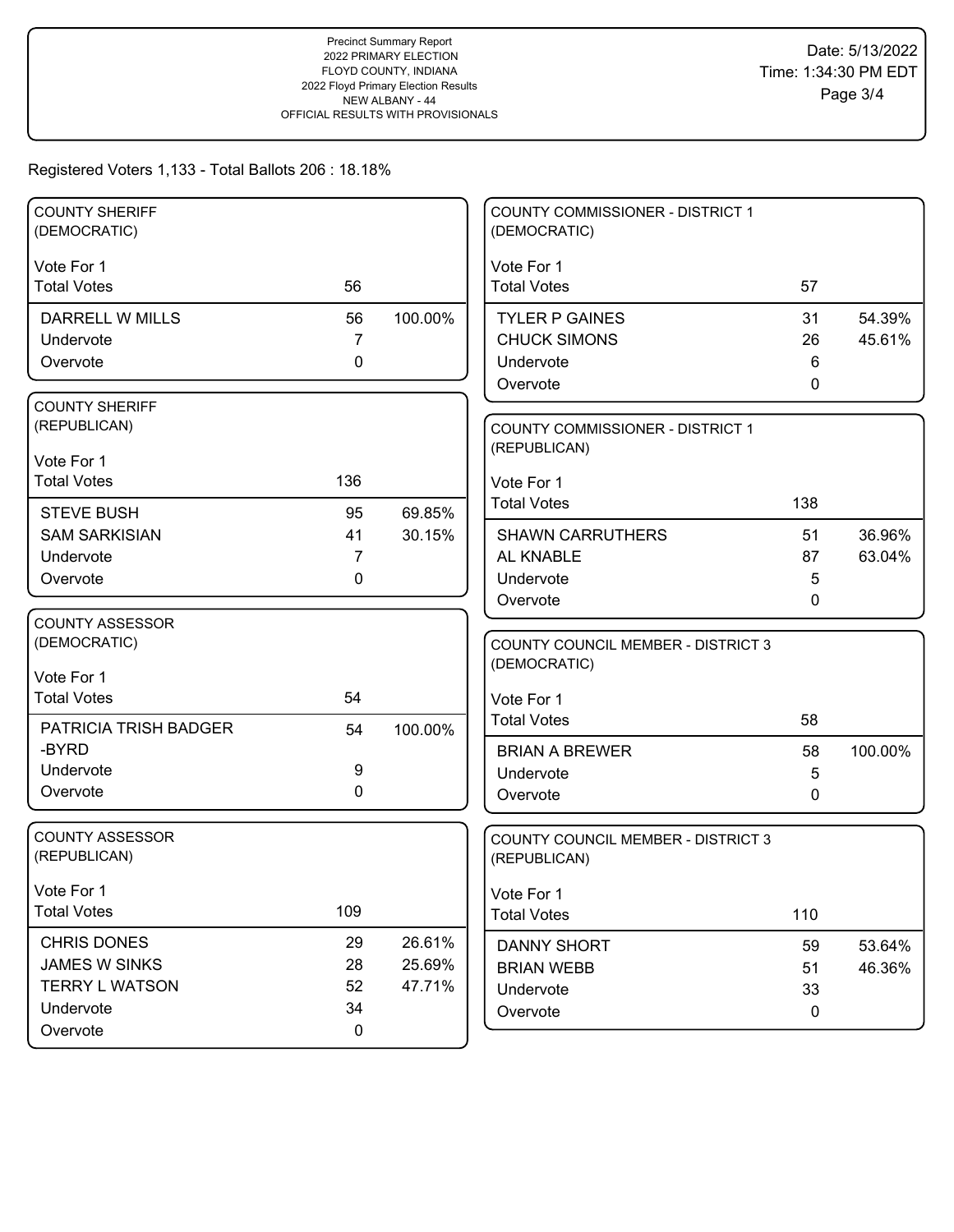| NEW ALBANY TWP. TRUSTEE<br>(DEMOCRATIC)      |             |         | REP STATE CONVENTION DELEGATE - FLOYD CO., AT LARGE<br>(REPUBLICAN) |     |        |
|----------------------------------------------|-------------|---------|---------------------------------------------------------------------|-----|--------|
| Vote For 1                                   |             |         | Vote For 10                                                         |     |        |
| <b>Total Votes</b>                           | 55          |         | <b>Total Votes</b>                                                  | 617 |        |
| <b>DAVID BREWER</b>                          | 55          | 100.00% | DALE M BAGSHAW                                                      | 44  | 7.13%  |
| Undervote                                    | 8           |         | <b>SHARON G BAGSHAW</b>                                             | 33  | 5.35%  |
| Overvote                                     | $\mathbf 0$ |         | <b>SHAWN CARRUTHERS</b>                                             | 83  | 13.45% |
|                                              |             |         | EDWARD D (ED) CLERE                                                 | 87  | 14.10% |
| NEW ALBANY TWP. TRUSTEE                      |             |         | <b>DOUG DRAKE</b>                                                   | 29  | 4.70%  |
| (REPUBLICAN)                                 |             |         | <b>LOIS HERTOG</b>                                                  | 35  | 5.67%  |
| Vote For 1                                   |             |         | <b>JAMES A KANNING</b>                                              | 53  | 8.59%  |
| <b>Total Votes</b>                           | 99          |         | <b>ANNIE KIRCHNER</b>                                               | 50  | 8.10%  |
|                                              |             |         | <b>MATT MILLIES</b>                                                 | 27  | 4.38%  |
| <b>D M BAGSHAW</b>                           | 99          | 100.00% | <b>LINDA K MOHNEY</b>                                               | 19  | 3.08%  |
| Undervote                                    | 44          |         | <b>CARL PEARCY</b>                                                  | 37  | 6.00%  |
| Overvote                                     | 0           |         | <b>ROY SCOTT</b>                                                    | 21  | 3.40%  |
|                                              |             |         | <b>ANDREW B TAKAMI</b>                                              | 36  | 5.83%  |
| NEW ALBANY TWP. BOARD MEMBER                 |             |         | <b>JOSH JT TURNER</b>                                               | 63  | 10.21% |
| (DEMOCRATIC)                                 |             |         | Undervote                                                           | 813 |        |
| Vote For 3                                   |             |         | Overvote                                                            | 0   |        |
| <b>Total Votes</b>                           | 135         |         |                                                                     |     |        |
| <b>STEVEN WILLIAM BONIFER</b>                | 48          | 35.56%  |                                                                     |     |        |
| <b>RICK COCHRAN</b>                          | 38          | 28.15%  |                                                                     |     |        |
| <b>MAX GOSMAN</b>                            |             | 17.78%  |                                                                     |     |        |
| <b>CEDDRIKA L PORTER</b>                     | 24<br>25    |         |                                                                     |     |        |
| Undervote                                    | 54          | 18.52%  |                                                                     |     |        |
|                                              | $\mathbf 0$ |         |                                                                     |     |        |
| Overvote                                     |             |         |                                                                     |     |        |
| NEW ALBANY TWP. BOARD MEMBER<br>(REPUBLICAN) |             |         |                                                                     |     |        |
| Vote For 3                                   |             |         |                                                                     |     |        |
| <b>Total Votes</b>                           | 238         |         |                                                                     |     |        |
| <b>ANN CARRUTHERS</b>                        | 85          | 35.71%  |                                                                     |     |        |
| <b>BOB HORNUNG</b>                           | 89          | 37.39%  |                                                                     |     |        |
| <b>VICTORIA SANCHEZ</b>                      | 64          | 26.89%  |                                                                     |     |        |
| Undervote                                    | 191         |         |                                                                     |     |        |
| Overvote                                     | 0           |         |                                                                     |     |        |
|                                              |             |         |                                                                     |     |        |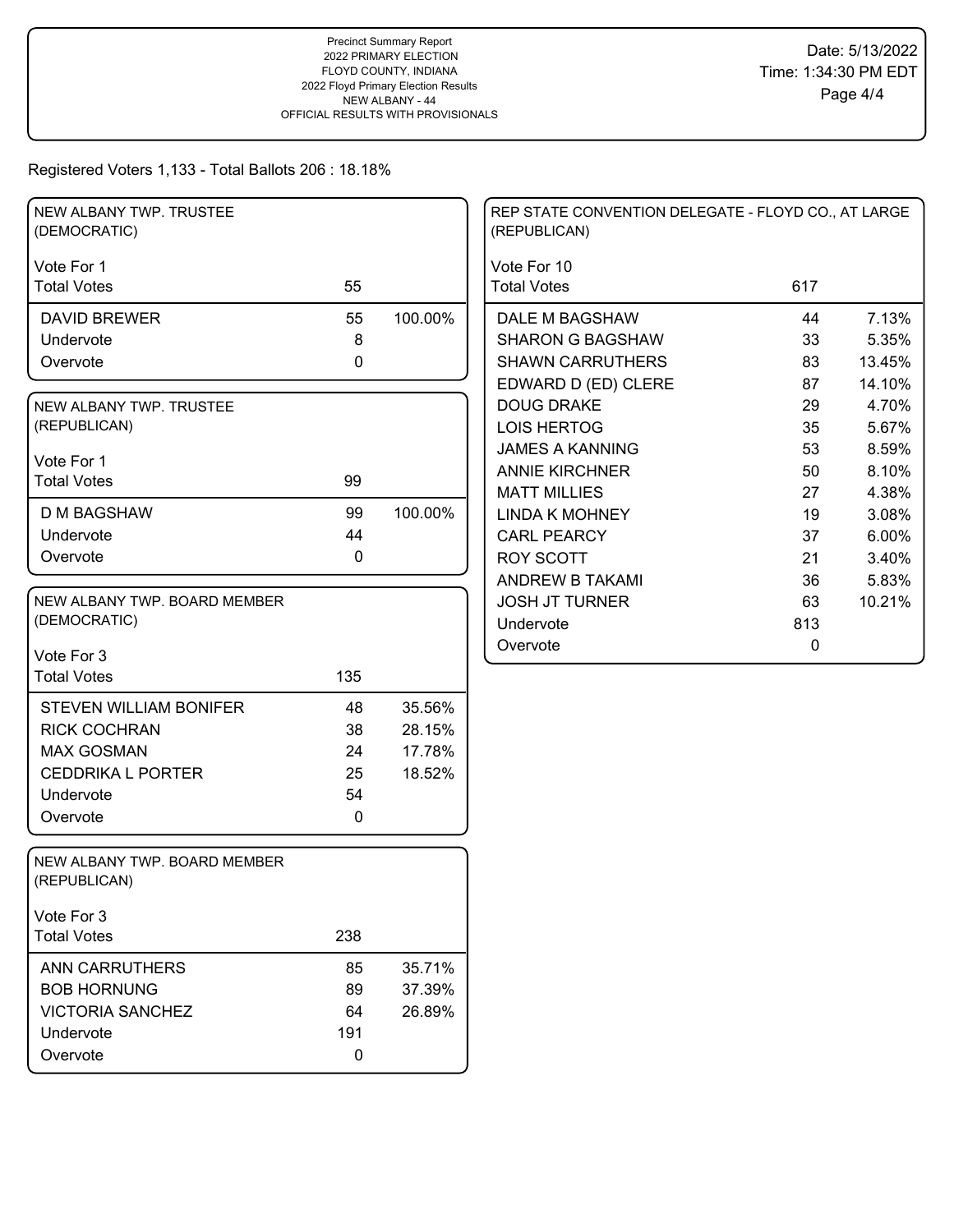| Party Distribution                          |                |         | UNITED STATES REPRESENTATIVE - 9TH DISTRICT        |                |         |
|---------------------------------------------|----------------|---------|----------------------------------------------------|----------------|---------|
|                                             |                |         | (REPUBLICAN)                                       |                |         |
|                                             |                |         | Vote For 1                                         |                |         |
| <b>Total Ballots</b>                        | 110            |         | <b>Total Votes</b>                                 | 69             |         |
| <b>DEMOCRATIC</b>                           | 39             | 35.45%  | <b>JIM BAKER</b>                                   | 5              | 7.25%   |
| <b>REPUBLICAN</b>                           | 71             | 64.55%  | STU BARNES-ISRAEL                                  | 5              | 7.25%   |
|                                             |                |         | J MICHAEL DAVISSON                                 | 0              | 0%      |
| UNITED STATES SENATOR                       |                |         | <b>DAN HEIWIG</b>                                  | 3              | 4.35%   |
| (DEMOCRATIC)                                |                |         | <b>ERIN HOUCHIN</b>                                | 28             | 40.58%  |
| Vote For 1                                  |                |         | <b>D ERIC SCHANSBERG</b>                           | 2              | 2.90%   |
| <b>Total Votes</b>                          | 33             |         | <b>MIKE SODREL</b>                                 | 26             | 37.68%  |
|                                             |                |         | <b>BILL J THOMAS</b>                               | $\mathbf{0}$   | 0%      |
| THOMAS M MCDERMOTT JR                       | 33             | 100.00% | <b>BRIAN TIBBS</b>                                 | 0              | $0\%$   |
| Undervote                                   | 6              |         | Undervote                                          | $\overline{c}$ |         |
| Overvote                                    | 0              |         | Overvote                                           | 0              |         |
| <b>UNITED STATES SENATOR</b>                |                |         | <b>STATE SENATOR - DISTRICT 45</b>                 |                |         |
| (REPUBLICAN)                                |                |         | (DEMOCRATIC)                                       |                |         |
| Vote For 1                                  |                |         | Vote For 1                                         |                |         |
| <b>Total Votes</b>                          | 53             |         | <b>Total Votes</b>                                 | 36             |         |
| <b>TODD YOUNG</b>                           | 53             | 100.00% | <b>NICK MARSHALL</b>                               | 36             | 100.00% |
| Undervote                                   | 18             |         | Undervote                                          | 3              |         |
| Overvote                                    | 0              |         | Overvote                                           | 0              |         |
| UNITED STATES REPRESENTATIVE - 9TH DISTRICT |                |         | <b>STATE SENATOR - DISTRICT 45</b>                 |                |         |
| (DEMOCRATIC)                                |                |         | (REPUBLICAN)                                       |                |         |
| Vote For 1                                  |                |         |                                                    |                |         |
| <b>Total Votes</b>                          | 37             |         | Vote For 1<br><b>Total Votes</b>                   | 46             |         |
|                                             |                |         |                                                    |                |         |
| <b>ISAK ASARE</b>                           | $\overline{7}$ | 18.92%  | <b>CHRIS GARTEN</b>                                | 46             | 100.00% |
| <b>D LIAM DORRIS</b>                        | $\overline{7}$ | 18.92%  | Undervote                                          | 25             |         |
| <b>MATTHEW FYFE</b>                         | 23             | 62.16%  | Overvote                                           | $\pmb{0}$      |         |
| Undervote                                   | $\overline{2}$ |         |                                                    |                |         |
| Overvote                                    | $\pmb{0}$      |         | STATE REPRESENTATIVE - DISTRICT 72<br>(DEMOCRATIC) |                |         |
|                                             |                |         | Vote For 1                                         |                |         |
|                                             |                |         | <b>Total Votes</b>                                 | 35             |         |
|                                             |                |         | <b>KEIL L ROARK</b>                                | 35             | 100.00% |
|                                             |                |         | Undervote                                          | 4              |         |
|                                             |                |         | Overvote                                           | 0              |         |
|                                             |                |         |                                                    |                |         |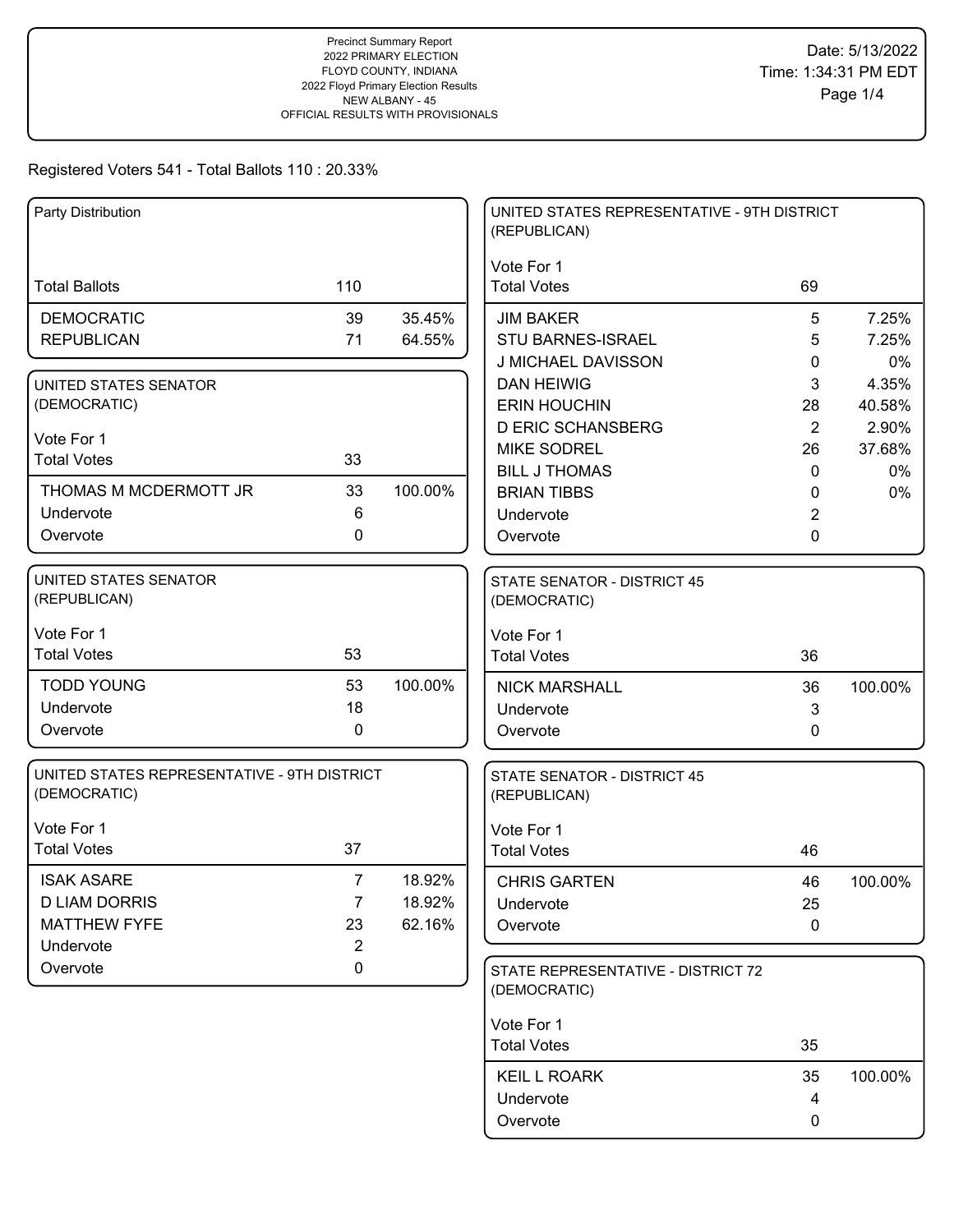| STATE REPRESENTATIVE - DISTRICT 72<br>(REPUBLICAN) |             |         | PROSECUTING ATTORNEY<br>(REPUBLICAN)       |              |         |
|----------------------------------------------------|-------------|---------|--------------------------------------------|--------------|---------|
| Vote For 1                                         |             |         | Vote For 1                                 |              |         |
| <b>Total Votes</b>                                 | 68          |         | <b>Total Votes</b>                         | 58           |         |
| EDWARD D (ED) CLERE                                | 35          | 51.47%  | <b>CHRIS LANE</b>                          | 58           | 100.00% |
| <b>JACKIE BRIGHT GRUBBS</b>                        | 21          | 30.88%  | Undervote                                  | 13           |         |
| THOMAS M (TOM) JONES                               | 12          | 17.65%  | Overvote                                   | $\mathbf 0$  |         |
| Undervote                                          | 3           |         |                                            |              |         |
| Overvote                                           | 0           |         | <b>CIRCUIT COURT CLERK</b><br>(DEMOCRATIC) |              |         |
| JUDGE OF THE CIRCUIT COURT - 52ND JUDICIAL CIR.    |             |         |                                            |              |         |
| (DEMOCRATIC)                                       |             |         | <b>Total Votes</b>                         | $\mathbf 0$  |         |
| Vote For 1                                         |             |         |                                            |              |         |
| <b>Total Votes</b>                                 | 38          |         | NO CANDIDATE FILED<br>Undervote            | $\mathbf 0$  |         |
| DANA EBERLE-PEAY                                   | 38          | 100.00% | Overvote                                   | $\mathbf{0}$ |         |
| Undervote                                          | 1           |         |                                            |              |         |
| Overvote                                           | 0           |         | <b>CIRCUIT COURT CLERK</b>                 |              |         |
|                                                    |             |         | (REPUBLICAN)                               |              |         |
| JUDGE OF THE CIRCUIT COURT - 52ND JUDICIAL CIR.    |             |         |                                            |              |         |
| (REPUBLICAN)                                       |             |         | Vote For 1<br><b>Total Votes</b>           | 54           |         |
| Vote For 1                                         |             |         |                                            |              |         |
| <b>Total Votes</b>                                 | 51          |         | <b>DANITA BURKS</b>                        | 54           | 100.00% |
|                                                    |             |         | Undervote                                  | 17           |         |
| <b>JUSTIN BROWN</b>                                | 51          | 100.00% | Overvote                                   | $\mathbf{0}$ |         |
| Undervote                                          | 20          |         |                                            |              |         |
| Overvote                                           | $\mathbf 0$ |         | <b>COUNTY AUDITOR</b><br>(DEMOCRATIC)      |              |         |
| PROSECUTING ATTORNEY                               |             |         |                                            |              |         |
| (DEMOCRATIC)                                       |             |         |                                            |              |         |
|                                                    |             |         | <b>Total Votes</b>                         | 0            |         |
|                                                    |             |         | NO CANDIDATE FILED                         |              |         |
| <b>Total Votes</b>                                 | $\pmb{0}$   |         | Undervote                                  | $\mathbf 0$  |         |
| NO CANDIDATE FILED                                 |             |         | Overvote                                   | $\mathbf 0$  |         |
| Undervote                                          | 0           |         |                                            |              |         |
| Overvote                                           | 0           |         | <b>COUNTY AUDITOR</b><br>(REPUBLICAN)      |              |         |
|                                                    |             |         | Vote For 1                                 |              |         |
|                                                    |             |         | <b>Total Votes</b>                         | 56           |         |
|                                                    |             |         | AMANDA M PAHMEIER                          | 21           | 37.50%  |
|                                                    |             |         | <b>DIANA M TOPPING</b>                     | 35           | 62.50%  |
|                                                    |             |         | Undervote                                  | 15           |         |
|                                                    |             |         | Overvote                                   | 0            |         |
|                                                    |             |         |                                            |              |         |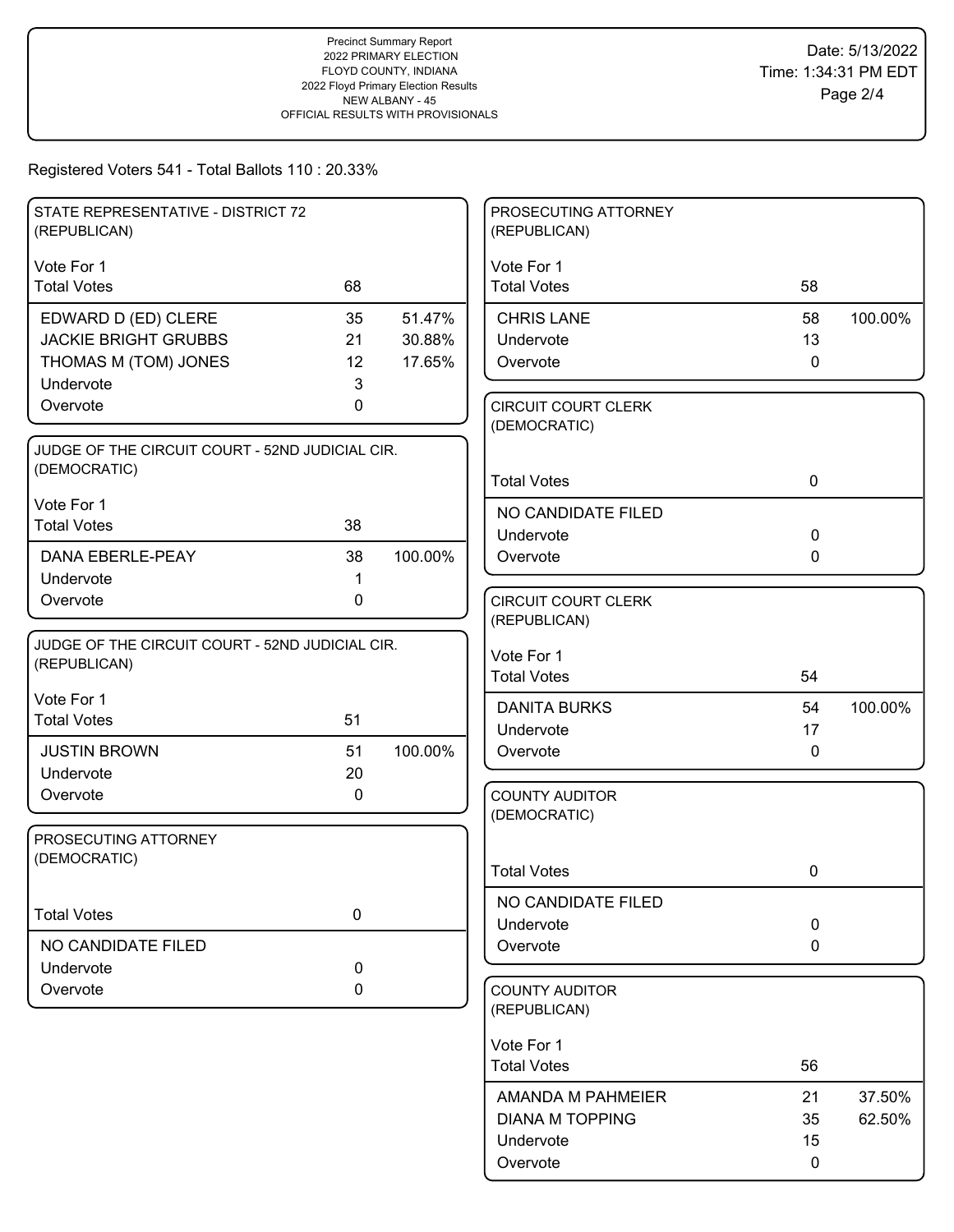| <b>COUNTY SHERIFF</b><br>(DEMOCRATIC)  |                |         | <b>COUNTY COMMISSIONER - DISTRICT 1</b><br>(DEMOCRATIC) |        |         |
|----------------------------------------|----------------|---------|---------------------------------------------------------|--------|---------|
| Vote For 1                             |                |         | Vote For 1                                              |        |         |
| <b>Total Votes</b>                     | 37             |         | <b>Total Votes</b>                                      | 35     |         |
| DARRELL W MILLS                        | 37             | 100.00% | <b>TYLER P GAINES</b>                                   | 17     | 48.57%  |
| Undervote                              | $\overline{2}$ |         | <b>CHUCK SIMONS</b>                                     | 18     | 51.43%  |
| Overvote                               | $\mathbf 0$    |         | Undervote                                               | 4      |         |
|                                        |                |         | Overvote                                                | 0      |         |
| <b>COUNTY SHERIFF</b>                  |                |         |                                                         |        |         |
| (REPUBLICAN)                           |                |         | COUNTY COMMISSIONER - DISTRICT 1                        |        |         |
| Vote For 1                             |                |         | (REPUBLICAN)                                            |        |         |
| <b>Total Votes</b>                     | 70             |         | Vote For 1                                              |        |         |
| <b>STEVE BUSH</b>                      | 45             | 64.29%  | <b>Total Votes</b>                                      | 69     |         |
| <b>SAM SARKISIAN</b>                   | 25             | 35.71%  | <b>SHAWN CARRUTHERS</b>                                 | 25     | 36.23%  |
| Undervote                              | 1              |         | AL KNABLE                                               | 44     | 63.77%  |
| Overvote                               | 0              |         | Undervote                                               | 2      |         |
|                                        |                |         | Overvote                                                | 0      |         |
| <b>COUNTY ASSESSOR</b>                 |                |         |                                                         |        |         |
| (DEMOCRATIC)                           |                |         | <b>COUNTY COUNCIL MEMBER - DISTRICT 3</b>               |        |         |
| Vote For 1                             |                |         | (DEMOCRATIC)                                            |        |         |
| <b>Total Votes</b>                     | 35             |         | Vote For 1                                              |        |         |
|                                        |                |         | <b>Total Votes</b>                                      | 38     |         |
| <b>PATRICIA TRISH BADGER</b><br>-BYRD  | 35             | 100.00% |                                                         |        |         |
| Undervote                              | 4              |         | <b>BRIAN A BREWER</b>                                   | 38     | 100.00% |
| Overvote                               | $\mathbf 0$    |         | Undervote<br>Overvote                                   | 1<br>0 |         |
|                                        |                |         |                                                         |        |         |
| <b>COUNTY ASSESSOR</b><br>(REPUBLICAN) |                |         | COUNTY COUNCIL MEMBER - DISTRICT 3                      |        |         |
|                                        |                |         | (REPUBLICAN)                                            |        |         |
| Vote For 1                             |                |         | Vote For 1                                              |        |         |
| <b>Total Votes</b>                     | 61             |         | <b>Total Votes</b>                                      | 62     |         |
| <b>CHRIS DONES</b>                     | 20             | 32.79%  | <b>DANNY SHORT</b>                                      | 34     | 54.84%  |
| JAMES W SINKS                          | 11             | 18.03%  | <b>BRIAN WEBB</b>                                       | 28     | 45.16%  |
| <b>TERRY L WATSON</b>                  | 30             | 49.18%  | Undervote                                               | 9      |         |
| Undervote                              | 10             |         | Overvote                                                | 0      |         |
| Overvote                               | $\mathbf 0$    |         |                                                         |        |         |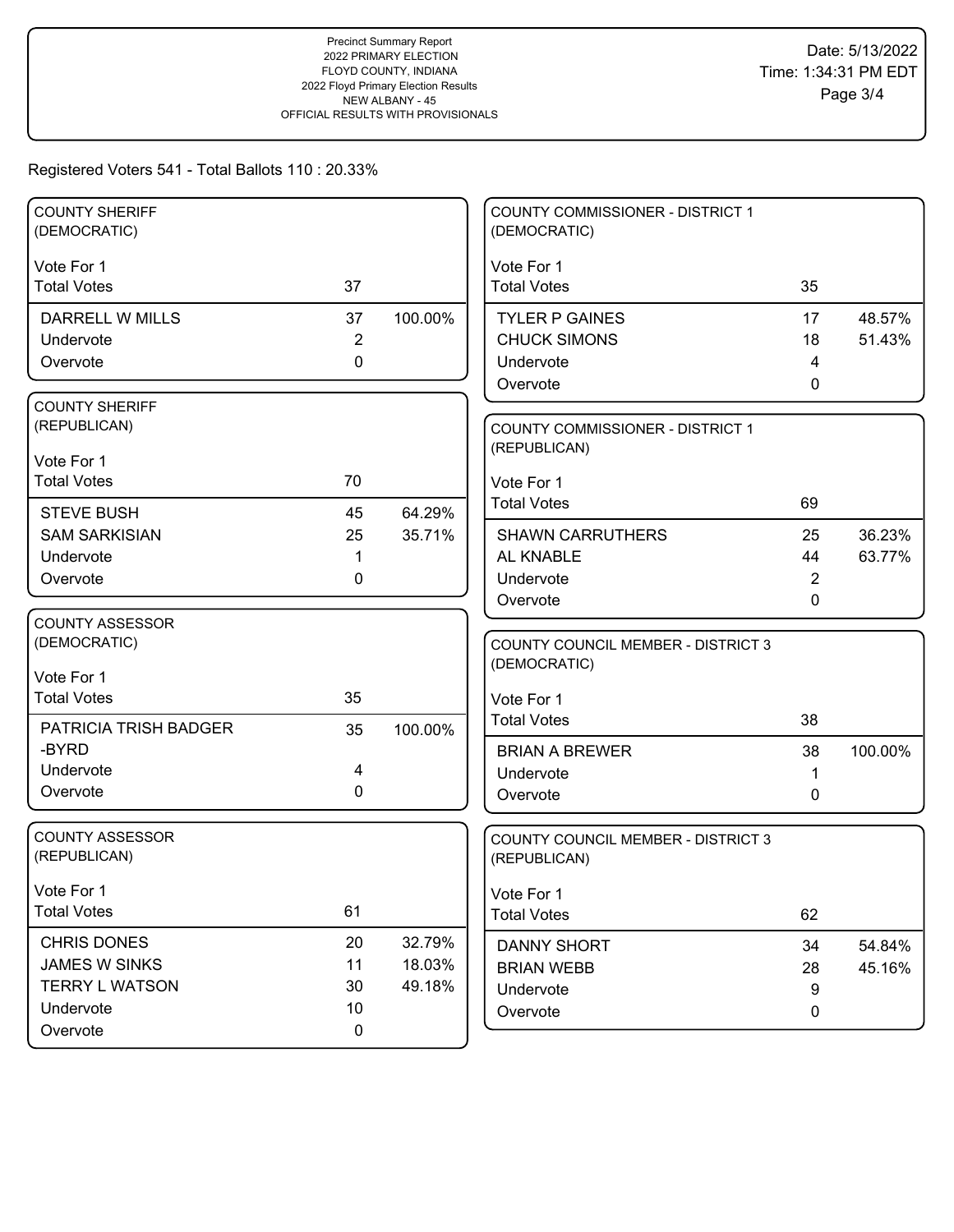| NEW ALBANY TWP. TRUSTEE<br>(DEMOCRATIC)      |             |         | REP STATE CONVENTION DELEGATE - FLOYD CO., AT LARGE<br>(REPUBLICAN) |     |        |
|----------------------------------------------|-------------|---------|---------------------------------------------------------------------|-----|--------|
| Vote For 1                                   |             |         | Vote For 10                                                         |     |        |
| <b>Total Votes</b>                           | 36          |         | <b>Total Votes</b>                                                  | 321 |        |
| <b>DAVID BREWER</b>                          | 36          | 100.00% | DALE M BAGSHAW                                                      | 29  | 9.03%  |
| Undervote                                    | 3           |         | <b>SHARON G BAGSHAW</b>                                             | 23  | 7.17%  |
| Overvote                                     | $\mathbf 0$ |         | <b>SHAWN CARRUTHERS</b>                                             | 31  | 9.66%  |
|                                              |             |         | EDWARD D (ED) CLERE                                                 | 47  | 14.64% |
| NEW ALBANY TWP. TRUSTEE                      |             |         | <b>DOUG DRAKE</b>                                                   | 19  | 5.92%  |
| (REPUBLICAN)                                 |             |         | <b>LOIS HERTOG</b>                                                  | 22  | 6.85%  |
| Vote For 1                                   |             |         | <b>JAMES A KANNING</b>                                              | 19  | 5.92%  |
| <b>Total Votes</b>                           | 55          |         | <b>ANNIE KIRCHNER</b>                                               | 28  | 8.72%  |
|                                              |             |         | <b>MATT MILLIES</b>                                                 | 17  | 5.30%  |
| <b>D M BAGSHAW</b>                           | 55          | 100.00% | <b>LINDA K MOHNEY</b>                                               | 16  | 4.98%  |
| Undervote                                    | 16          |         | <b>CARL PEARCY</b>                                                  | 20  | 6.23%  |
| Overvote                                     | 0           |         | <b>ROY SCOTT</b>                                                    | 16  | 4.98%  |
|                                              |             |         | ANDREW B TAKAMI                                                     | 9   | 2.80%  |
| NEW ALBANY TWP. BOARD MEMBER                 |             |         | <b>JOSH JT TURNER</b>                                               | 25  | 7.79%  |
| (DEMOCRATIC)                                 |             |         | Undervote                                                           | 389 |        |
| Vote For 3                                   |             |         | Overvote                                                            | 0   |        |
| <b>Total Votes</b>                           | 95          |         |                                                                     |     |        |
| <b>STEVEN WILLIAM BONIFER</b>                | 21          | 22.11%  |                                                                     |     |        |
| <b>RICK COCHRAN</b>                          | 31          | 32.63%  |                                                                     |     |        |
| <b>MAX GOSMAN</b>                            | 25          | 26.32%  |                                                                     |     |        |
| <b>CEDDRIKA L PORTER</b>                     | 18          | 18.95%  |                                                                     |     |        |
| Undervote                                    | 22          |         |                                                                     |     |        |
| Overvote                                     | $\mathbf 0$ |         |                                                                     |     |        |
|                                              |             |         |                                                                     |     |        |
| NEW ALBANY TWP. BOARD MEMBER<br>(REPUBLICAN) |             |         |                                                                     |     |        |
| Vote For 3                                   |             |         |                                                                     |     |        |
| <b>Total Votes</b>                           | 110         |         |                                                                     |     |        |
| <b>ANN CARRUTHERS</b>                        | 31          | 28.18%  |                                                                     |     |        |
| <b>BOB HORNUNG</b>                           | 47          | 42.73%  |                                                                     |     |        |
| <b>VICTORIA SANCHEZ</b>                      | 32          | 29.09%  |                                                                     |     |        |
| Undervote                                    | 103         |         |                                                                     |     |        |
| Overvote                                     | $\mathbf 0$ |         |                                                                     |     |        |
|                                              |             |         |                                                                     |     |        |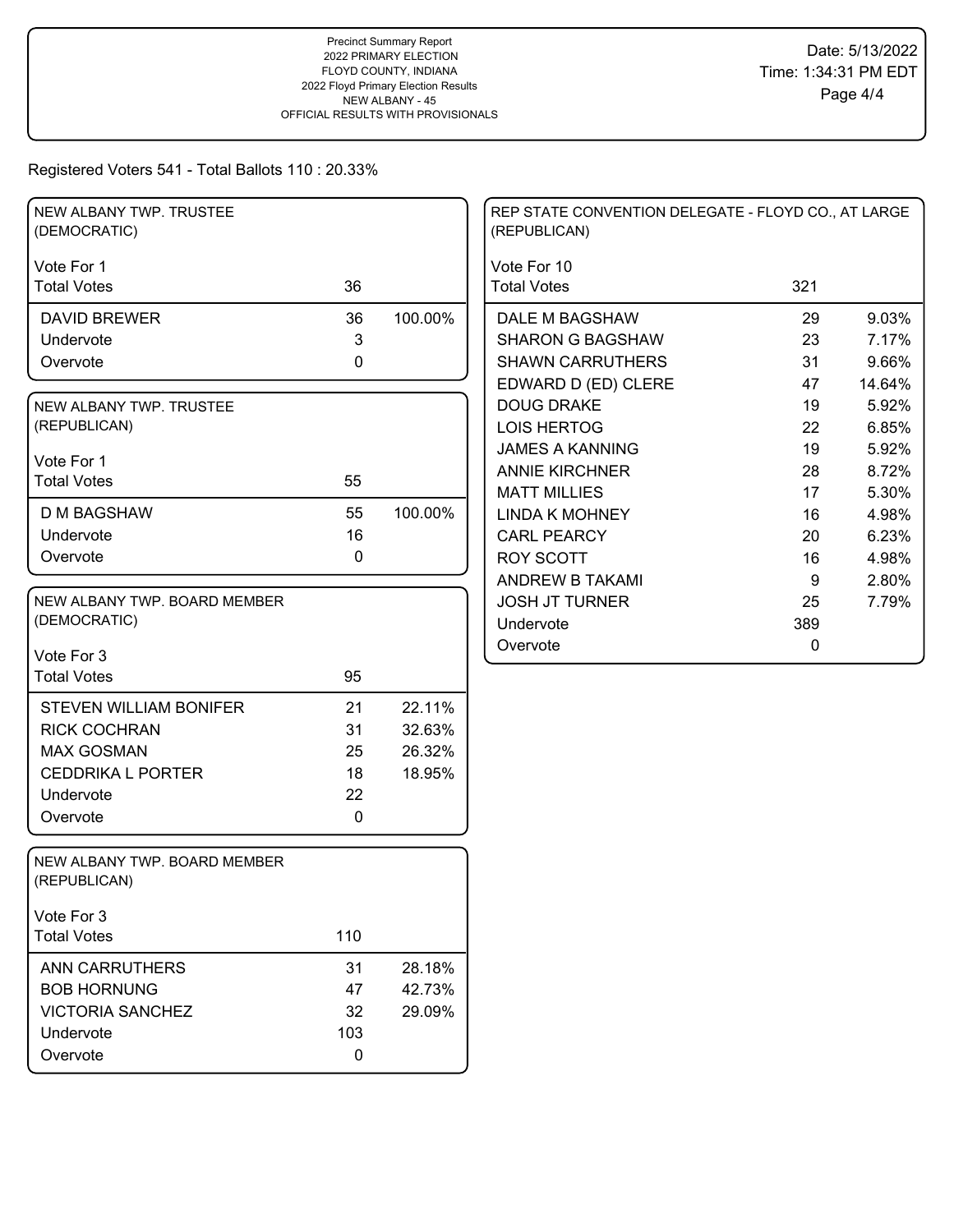| Party Distribution                          |                |         | UNITED STATES REPRESENTATIVE - 9TH DISTRICT<br>(REPUBLICAN) |                |         |
|---------------------------------------------|----------------|---------|-------------------------------------------------------------|----------------|---------|
|                                             |                |         | Vote For 1                                                  |                |         |
| <b>Total Ballots</b>                        | 81             |         | <b>Total Votes</b>                                          | 64             |         |
| <b>DEMOCRATIC</b>                           | 15             | 18.52%  | <b>JIM BAKER</b>                                            | 5              | 7.81%   |
| <b>REPUBLICAN</b>                           | 66             | 81.48%  | <b>STU BARNES-ISRAEL</b>                                    | 4              | 6.25%   |
|                                             |                |         | J MICHAEL DAVISSON                                          | 0              | 0%      |
| UNITED STATES SENATOR                       |                |         | <b>DAN HEIWIG</b>                                           | 2              | 3.12%   |
| (DEMOCRATIC)                                |                |         | <b>ERIN HOUCHIN</b>                                         | 16             | 25.00%  |
| Vote For 1                                  |                |         | <b>D ERIC SCHANSBERG</b>                                    | $\overline{7}$ | 10.94%  |
| <b>Total Votes</b>                          | 15             |         | <b>MIKE SODREL</b>                                          | 28             | 43.75%  |
|                                             |                |         | <b>BILL J THOMAS</b>                                        | $\mathbf 0$    | 0%      |
| THOMAS M MCDERMOTT JR                       | 15             | 100.00% | <b>BRIAN TIBBS</b>                                          | $\overline{2}$ | 3.12%   |
| Undervote                                   | 0              |         | Undervote                                                   | 2              |         |
| Overvote                                    | 0              |         | Overvote                                                    | 0              |         |
| UNITED STATES SENATOR                       |                |         | <b>STATE SENATOR - DISTRICT 45</b>                          |                |         |
| (REPUBLICAN)                                |                |         | (DEMOCRATIC)                                                |                |         |
| Vote For 1                                  |                |         | Vote For 1                                                  |                |         |
| <b>Total Votes</b>                          | 52             |         | <b>Total Votes</b>                                          | 15             |         |
| <b>TODD YOUNG</b>                           | 52             | 100.00% | <b>NICK MARSHALL</b>                                        | 15             | 100.00% |
| Undervote                                   | 14             |         | Undervote                                                   | $\mathbf{0}$   |         |
| Overvote                                    | $\mathbf 0$    |         | Overvote                                                    | 0              |         |
| UNITED STATES REPRESENTATIVE - 9TH DISTRICT |                |         | <b>STATE SENATOR - DISTRICT 45</b>                          |                |         |
| (DEMOCRATIC)                                |                |         | (REPUBLICAN)                                                |                |         |
| Vote For 1                                  |                |         |                                                             |                |         |
| <b>Total Votes</b>                          | 15             |         | Vote For 1<br><b>Total Votes</b>                            | 51             |         |
|                                             |                |         |                                                             |                |         |
| <b>ISAK ASARE</b>                           | 4              | 26.67%  | <b>CHRIS GARTEN</b>                                         | 51             | 100.00% |
| <b>D LIAM DORRIS</b>                        | $\overline{2}$ | 13.33%  | Undervote                                                   | 15             |         |
| <b>MATTHEW FYFE</b>                         | 9              | 60.00%  | Overvote                                                    | $\mathbf 0$    |         |
| Undervote<br>Overvote                       | 0<br>$\pmb{0}$ |         |                                                             |                |         |
|                                             |                |         | STATE REPRESENTATIVE - DISTRICT 72<br>(DEMOCRATIC)          |                |         |
|                                             |                |         |                                                             |                |         |
|                                             |                |         | Vote For 1                                                  |                |         |
|                                             |                |         | <b>Total Votes</b>                                          | 15             |         |
|                                             |                |         | <b>KEIL L ROARK</b>                                         | 15             | 100.00% |
|                                             |                |         | Undervote                                                   | 0              |         |
|                                             |                |         | Overvote                                                    | 0              |         |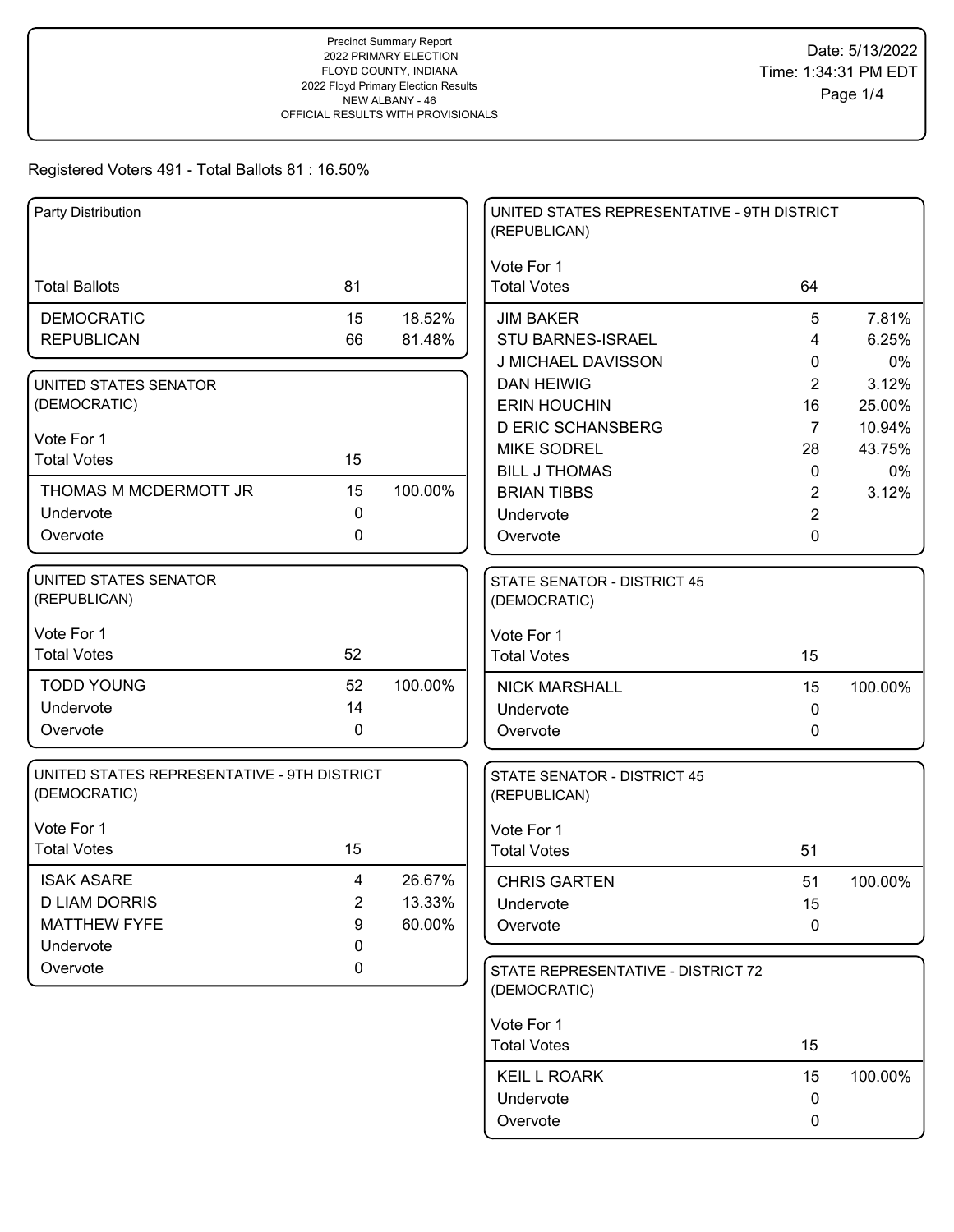| STATE REPRESENTATIVE - DISTRICT 72<br>(REPUBLICAN) |                |         | PROSECUTING ATTORNEY<br>(REPUBLICAN)       |              |         |
|----------------------------------------------------|----------------|---------|--------------------------------------------|--------------|---------|
| Vote For 1                                         |                |         | Vote For 1                                 |              |         |
| <b>Total Votes</b>                                 | 64             |         | <b>Total Votes</b>                         | 53           |         |
| EDWARD D (ED) CLERE                                | 28             | 43.75%  | <b>CHRIS LANE</b>                          | 53           | 100.00% |
| <b>JACKIE BRIGHT GRUBBS</b>                        | 19             | 29.69%  | Undervote                                  | 13           |         |
| THOMAS M (TOM) JONES                               | 17             | 26.56%  | Overvote                                   | $\mathbf 0$  |         |
| Undervote                                          | $\overline{c}$ |         |                                            |              |         |
| Overvote                                           | 0              |         | <b>CIRCUIT COURT CLERK</b><br>(DEMOCRATIC) |              |         |
| JUDGE OF THE CIRCUIT COURT - 52ND JUDICIAL CIR.    |                |         |                                            |              |         |
| (DEMOCRATIC)                                       |                |         |                                            |              |         |
|                                                    |                |         | <b>Total Votes</b>                         | $\mathbf 0$  |         |
| Vote For 1                                         |                |         | NO CANDIDATE FILED                         |              |         |
| <b>Total Votes</b>                                 | 15             |         | Undervote                                  | $\mathbf 0$  |         |
| DANA EBERLE-PEAY                                   | 15             | 100.00% | Overvote                                   | 0            |         |
| Undervote                                          | $\mathbf 0$    |         |                                            |              |         |
| Overvote                                           | $\mathbf 0$    |         | <b>CIRCUIT COURT CLERK</b>                 |              |         |
|                                                    |                |         | (REPUBLICAN)                               |              |         |
| JUDGE OF THE CIRCUIT COURT - 52ND JUDICIAL CIR.    |                |         | Vote For 1                                 |              |         |
| (REPUBLICAN)                                       |                |         | <b>Total Votes</b>                         | 51           |         |
| Vote For 1                                         |                |         | <b>DANITA BURKS</b>                        | 51           | 100.00% |
| <b>Total Votes</b>                                 | 53             |         | Undervote                                  | 15           |         |
| <b>JUSTIN BROWN</b>                                | 53             | 100.00% | Overvote                                   | $\mathbf{0}$ |         |
| Undervote                                          | 13             |         |                                            |              |         |
| Overvote                                           | 0              |         | <b>COUNTY AUDITOR</b>                      |              |         |
|                                                    |                |         | (DEMOCRATIC)                               |              |         |
| PROSECUTING ATTORNEY                               |                |         |                                            |              |         |
| (DEMOCRATIC)                                       |                |         | <b>Total Votes</b>                         | 0            |         |
|                                                    |                |         |                                            |              |         |
| <b>Total Votes</b>                                 | $\mathbf 0$    |         | NO CANDIDATE FILED                         |              |         |
|                                                    |                |         | Undervote                                  | $\mathbf 0$  |         |
| NO CANDIDATE FILED                                 |                |         | Overvote                                   | $\mathbf 0$  |         |
| Undervote                                          | 0<br>0         |         | <b>COUNTY AUDITOR</b>                      |              |         |
| Overvote                                           |                |         | (REPUBLICAN)                               |              |         |
|                                                    |                |         |                                            |              |         |
|                                                    |                |         | Vote For 1                                 |              |         |
|                                                    |                |         | <b>Total Votes</b>                         | 46           |         |
|                                                    |                |         | AMANDA M PAHMEIER                          | 18           | 39.13%  |
|                                                    |                |         | <b>DIANA M TOPPING</b>                     | 28           | 60.87%  |
|                                                    |                |         | Undervote                                  | 20           |         |
|                                                    |                |         | Overvote                                   | 0            |         |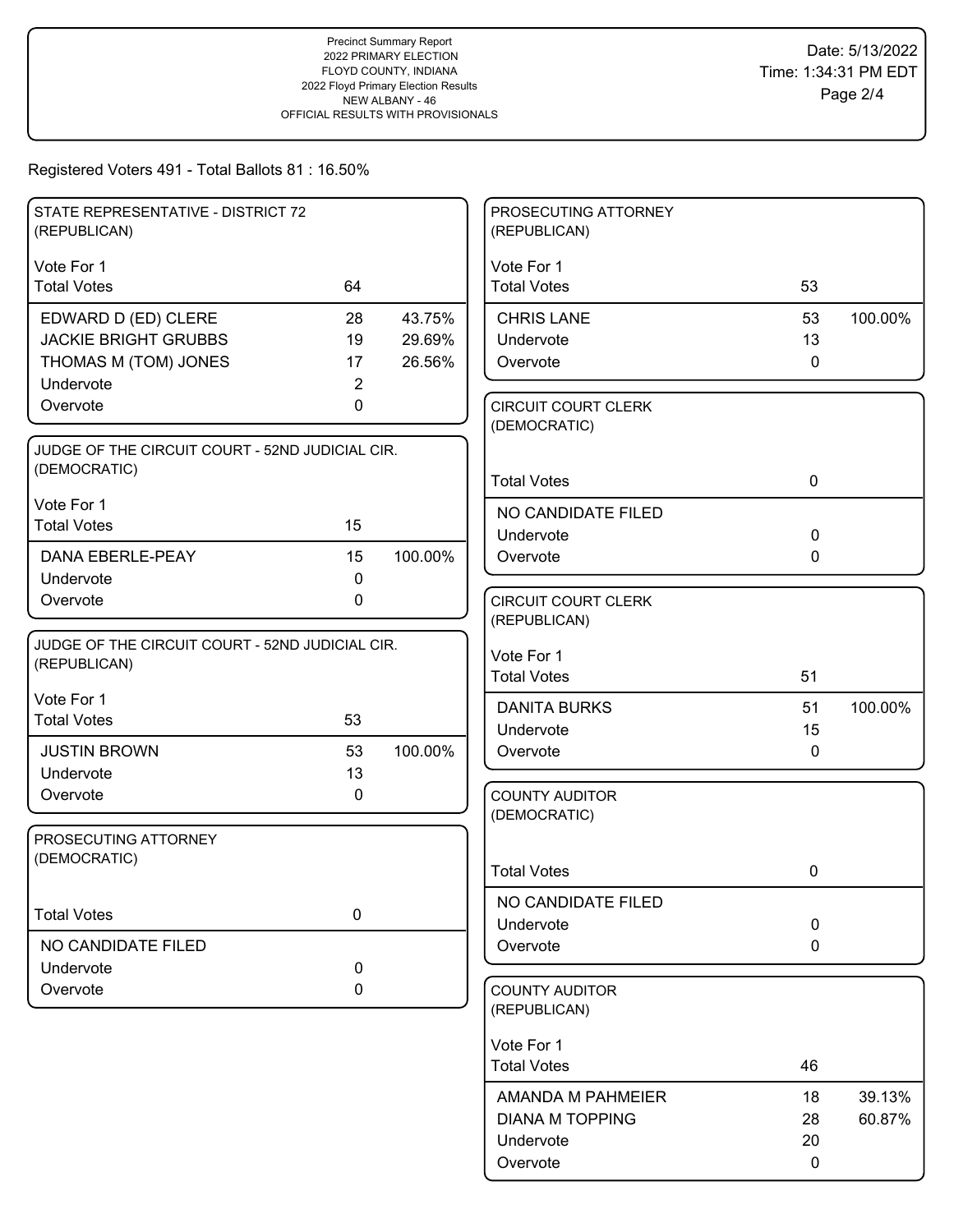| <b>COUNTY SHERIFF</b><br>(DEMOCRATIC) |             |         | <b>COUNTY COMMISSIONER - DISTRICT 1</b><br>(DEMOCRATIC) |              |         |
|---------------------------------------|-------------|---------|---------------------------------------------------------|--------------|---------|
| Vote For 1                            |             |         | Vote For 1                                              |              |         |
| <b>Total Votes</b>                    | 15          |         | <b>Total Votes</b>                                      | 14           |         |
| DARRELL W MILLS                       | 15          | 100.00% | <b>TYLER P GAINES</b>                                   | 5            | 35.71%  |
| Undervote                             | $\mathbf 0$ |         | <b>CHUCK SIMONS</b>                                     | 9            | 64.29%  |
| Overvote                              | 0           |         | Undervote                                               |              |         |
|                                       |             |         | Overvote                                                | 0            |         |
| <b>COUNTY SHERIFF</b>                 |             |         |                                                         |              |         |
| (REPUBLICAN)                          |             |         | <b>COUNTY COMMISSIONER - DISTRICT 1</b>                 |              |         |
| Vote For 1                            |             |         | (REPUBLICAN)                                            |              |         |
| <b>Total Votes</b>                    | 63          |         | Vote For 1                                              |              |         |
| <b>STEVE BUSH</b>                     | 42          | 66.67%  | <b>Total Votes</b>                                      | 60           |         |
| <b>SAM SARKISIAN</b>                  | 21          | 33.33%  | <b>SHAWN CARRUTHERS</b>                                 | 22           | 36.67%  |
| Undervote                             | 3           |         | AL KNABLE                                               | 38           | 63.33%  |
| Overvote                              | 0           |         | Undervote                                               | 6            |         |
|                                       |             |         | Overvote                                                | $\mathbf{0}$ |         |
| <b>COUNTY ASSESSOR</b>                |             |         |                                                         |              |         |
| (DEMOCRATIC)                          |             |         | <b>COUNTY COUNCIL MEMBER - DISTRICT 3</b>               |              |         |
| Vote For 1                            |             |         | (DEMOCRATIC)                                            |              |         |
| <b>Total Votes</b>                    | 15          |         | Vote For 1                                              |              |         |
| PATRICIA TRISH BADGER                 | 15          | 100.00% | <b>Total Votes</b>                                      | 14           |         |
| -BYRD                                 |             |         | <b>BRIAN A BREWER</b>                                   | 14           | 100.00% |
| Undervote                             | 0           |         | Undervote                                               | 1            |         |
| Overvote                              | 0           |         | Overvote                                                | $\Omega$     |         |
|                                       |             |         |                                                         |              |         |
| <b>COUNTY ASSESSOR</b>                |             |         | <b>COUNTY COUNCIL MEMBER - DISTRICT 3</b>               |              |         |
| (REPUBLICAN)                          |             |         | (REPUBLICAN)                                            |              |         |
| Vote For 1                            |             |         | Vote For 1                                              |              |         |
| <b>Total Votes</b>                    | 50          |         | <b>Total Votes</b>                                      | 54           |         |
| <b>CHRIS DONES</b>                    | 13          | 26.00%  |                                                         |              |         |
| <b>JAMES W SINKS</b>                  | 17          | 34.00%  | <b>DANNY SHORT</b><br><b>BRIAN WEBB</b>                 | 35<br>19     | 64.81%  |
| <b>TERRY L WATSON</b>                 | 20          | 40.00%  | Undervote                                               | 12           | 35.19%  |
| Undervote                             | 16          |         | Overvote                                                | 0            |         |
| Overvote                              |             |         |                                                         |              |         |